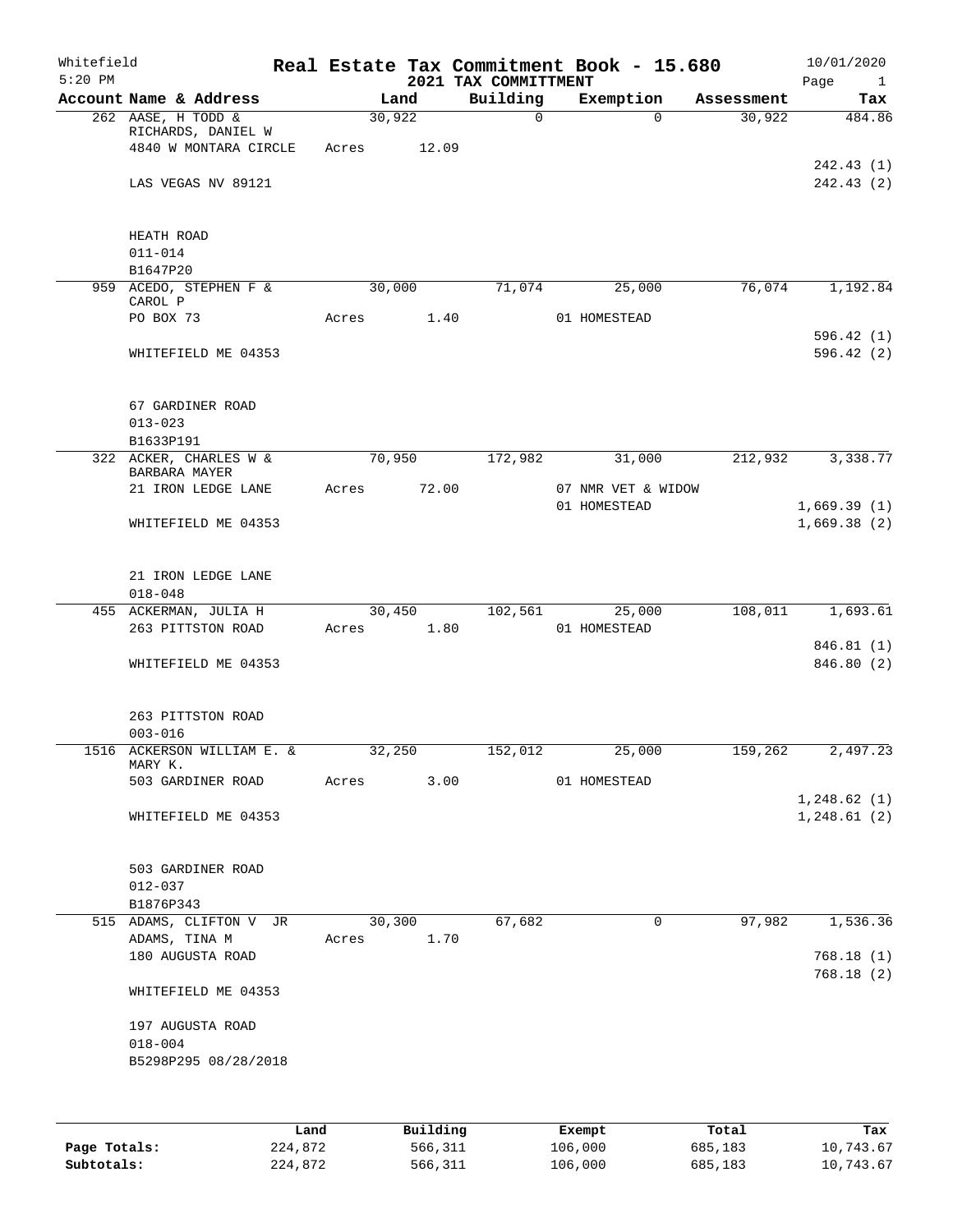| Whitefield |                                                                                                                                                       |        |         | Real Estate Tax Commitment Book - 15.680 |             |            | 10/01/2020                 |
|------------|-------------------------------------------------------------------------------------------------------------------------------------------------------|--------|---------|------------------------------------------|-------------|------------|----------------------------|
| $5:20$ PM  |                                                                                                                                                       |        |         | 2021 TAX COMMITTMENT                     |             |            | Page<br>2                  |
|            | Account Name & Address                                                                                                                                |        | Land    | Building                                 | Exemption   | Assessment | Tax                        |
|            | 183 ADAMS, CLIFTON V JR &<br>TINA                                                                                                                     | 70,834 |         | 194,933                                  | $\Omega$    | 265,767    | 4,167.23                   |
|            | 16 MOPAR LANE                                                                                                                                         | Acres  | 13.48   |                                          |             |            |                            |
|            | WHITEFIELD ME 04353                                                                                                                                   |        |         |                                          |             |            | 2,083.62(1)<br>2,083.61(2) |
|            | 180 AUGUSTA ROAD                                                                                                                                      |        |         |                                          |             |            |                            |
|            | $018 - 023 - A$                                                                                                                                       |        |         |                                          |             |            |                            |
|            | B1898P19                                                                                                                                              |        |         |                                          |             |            |                            |
|            | 1773 ADAMS, MICHAEL L                                                                                                                                 |        | 31,035  | 18,387                                   | $\mathbf 0$ | 49,422     | 774.94                     |
|            | ADAMS, ROSE A                                                                                                                                         | Acres  | 2.19    |                                          |             |            |                            |
|            | PO BOX 244                                                                                                                                            |        |         |                                          |             |            | 387.47(1)                  |
|            | WHITEFIELD ME 04353                                                                                                                                   |        |         |                                          |             |            | 387.47(2)                  |
|            | 114 NO. HUNTS MEADOW                                                                                                                                  |        |         |                                          |             |            |                            |
|            | $018 - 054$<br>B5215P240 12/15/2017                                                                                                                   |        |         |                                          |             |            |                            |
|            | 1897 ADAMS, SCOTT A & BROOKE                                                                                                                          |        | 31,455  | 87,765                                   | 0           | 119,220    | 1,869.37                   |
|            | М                                                                                                                                                     |        |         |                                          |             |            |                            |
|            | 198 AUGUSTA ROAD                                                                                                                                      | Acres  | 2.47    |                                          |             |            |                            |
|            | WHITEFIELD ME 04353                                                                                                                                   |        |         |                                          |             |            | 934.69 (1)<br>934.68 (2)   |
|            |                                                                                                                                                       |        |         |                                          |             |            |                            |
|            | 198 AUGUSTA ROAD                                                                                                                                      |        |         |                                          |             |            |                            |
|            | $018 - 023 - B$                                                                                                                                       |        |         |                                          |             |            |                            |
|            | B4440P279 09/12/2011                                                                                                                                  |        |         |                                          |             |            |                            |
|            | 680 AGJH LLC                                                                                                                                          |        | 412,500 | $\mathbf 0$                              | 0           | 412,500    | 6,468.00                   |
|            | 54 BISCAY ROAD                                                                                                                                        | Acres  | 55.00   |                                          |             |            |                            |
|            |                                                                                                                                                       |        |         |                                          |             |            | 3,234.00(1)                |
|            | DAMARISCOTTA ME 04543                                                                                                                                 |        |         |                                          |             |            | 3, 234.00 (2)              |
|            |                                                                                                                                                       |        |         |                                          |             |            |                            |
|            | DOYLE ROAD                                                                                                                                            |        |         |                                          |             |            |                            |
|            | $019 - 023$                                                                                                                                           |        |         |                                          |             |            |                            |
|            | B5101P217 01/31/2017 B4964P270 12/31/2015 B4787P43<br>06/09/2014 B4461P196 11/18/2011 B3067P182                                                       |        |         |                                          |             |            |                            |
|            | 1710 ALBEE AMANDA L. & ERIC                                                                                                                           | 39,730 |         | 142,442                                  | 0           | 182,172    | 2,856.46                   |
|            | M. II                                                                                                                                                 |        |         |                                          |             |            |                            |
|            | 230 HUNTS MEADOW ROAD                                                                                                                                 | Acres  | 10.60   |                                          |             |            | 1,428.23(1)                |
|            | WHITEFIELD ME 04353                                                                                                                                   |        |         |                                          |             |            | 1,428.23(2)                |
|            |                                                                                                                                                       |        |         |                                          |             |            |                            |
|            | 230 HUNTS MEADOW ROAD                                                                                                                                 |        |         |                                          |             |            |                            |
|            | $012 - 023 - C$                                                                                                                                       |        |         |                                          |             |            |                            |
|            | B4677P61 06/19/2013 B4677P59 06/19/2013 B4671P198<br>06/06/2013 B4664P229 05/21/2013 B4415P115 07/05/2011<br>B3213P203 12/29/2003 B3129P40 08/20/2003 |        |         |                                          |             |            |                            |

|              | Land    | Building  | Exempt  | Total     | Tax       |
|--------------|---------|-----------|---------|-----------|-----------|
| Page Totals: | 585,554 | 443,527   |         | 1,029,081 | 16,136.00 |
| Subtotals:   | 810,426 | 1,009,838 | 106,000 | 1,714,264 | 26,879.67 |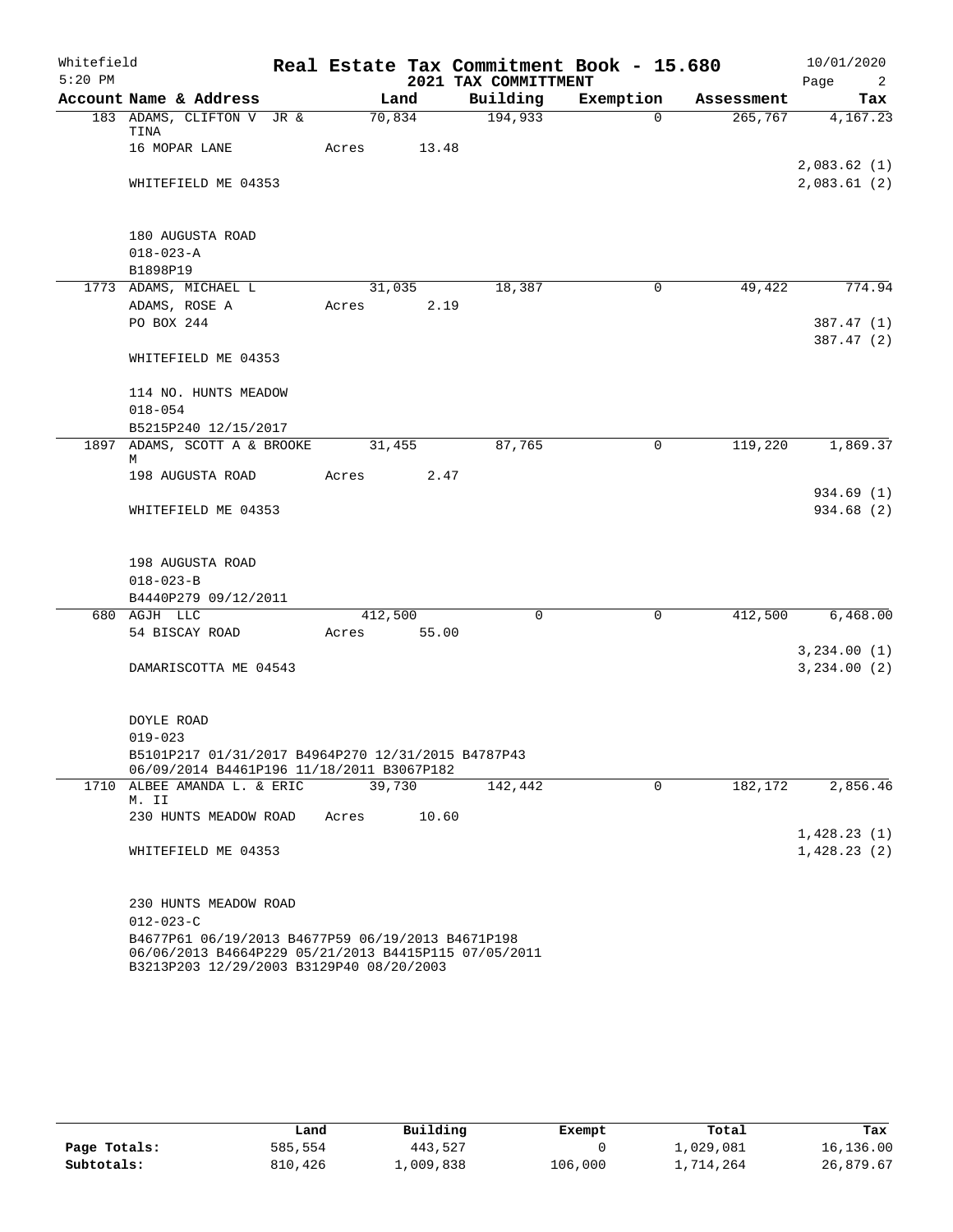| Whitefield<br>$5:20$ PM |                                                    |       |        |        |      | Real Estate Tax Commitment Book - 15.680<br>2021 TAX COMMITTMENT |              |             |            | 10/01/2020<br>Page<br>$\overline{\mathbf{3}}$ |
|-------------------------|----------------------------------------------------|-------|--------|--------|------|------------------------------------------------------------------|--------------|-------------|------------|-----------------------------------------------|
|                         | Account Name & Address                             |       | Land   |        |      | Building                                                         | Exemption    |             | Assessment | Tax                                           |
|                         | 174 ALBERT TINA                                    |       |        | 31,950 |      | 120, 367                                                         |              | 25,000      | 127, 317   | 1,996.33                                      |
|                         | 344 NORTH HOWE ROAD                                | Acres |        |        | 2.80 |                                                                  | 01 HOMESTEAD |             |            |                                               |
|                         |                                                    |       |        |        |      |                                                                  |              |             |            | 998.17 (1)                                    |
|                         | WHITEFIELD ME 04353                                |       |        |        |      |                                                                  |              |             |            | 998.16(2)                                     |
|                         |                                                    |       |        |        |      |                                                                  |              |             |            |                                               |
|                         |                                                    |       |        |        |      |                                                                  |              |             |            |                                               |
|                         | 344 NORTH HOWE ROAD<br>$020 - 005 - B$             |       |        |        |      |                                                                  |              |             |            |                                               |
|                         | B4154P275 06/10/2009 B4126P2 04/02/2009 B2579P235  |       |        |        |      |                                                                  |              |             |            |                                               |
|                         | 1149 ALESSANDRO CORPORATION                        |       | 33,945 |        |      | 185,434                                                          |              | $\mathbf 0$ | 219,379    | 3,439.86                                      |
|                         | C/O- STEVE SMITH                                   | Acres |        | 4.13   |      |                                                                  |              |             |            |                                               |
|                         | PO BOX 38                                          |       |        |        |      |                                                                  |              |             |            | 1,719.93(1)                                   |
|                         | WHITEFIELD ME 04353                                |       |        |        |      |                                                                  |              |             |            | 1,719.93(2)                                   |
|                         |                                                    |       |        |        |      |                                                                  |              |             |            |                                               |
|                         |                                                    |       |        |        |      |                                                                  |              |             |            |                                               |
|                         | 17 MILLS ROAD                                      |       |        |        |      |                                                                  |              |             |            |                                               |
| $026 - 028 - A$         |                                                    |       |        |        |      |                                                                  |              |             |            |                                               |
|                         | B4060P105 10/08/2008                               |       |        |        |      |                                                                  |              |             |            |                                               |
|                         | 1080 ALLEN GEORGE C.                               |       | 37,900 |        |      | 0                                                                |              | 0           | 37,900     | 594.27                                        |
| PROPERTY<br>* TRUST     | Acres                                              |       | 21.00  |        |      |                                                                  |              |             |            |                                               |
|                         | PO BOX 536                                         |       |        |        |      |                                                                  |              |             |            | 297.14 (1)                                    |
|                         |                                                    |       |        |        |      |                                                                  |              |             |            | 297.13(2)                                     |
|                         | ELLSWORTH ME 04605                                 |       |        |        |      |                                                                  |              |             |            |                                               |
|                         |                                                    |       |        |        |      |                                                                  |              |             |            |                                               |
|                         | HILTON ROAD                                        |       |        |        |      |                                                                  |              |             |            |                                               |
|                         | $011 - 045$                                        |       |        |        |      |                                                                  |              |             |            |                                               |
|                         | B2620P87                                           |       |        |        |      |                                                                  |              |             |            |                                               |
|                         | 349 ALLEN, GERALD L                                |       | 30,150 |        |      | 15,626                                                           |              | 0           | 45,776     | 717.77                                        |
|                         | GILLEY, BRETT E                                    | Acres |        | 1.60   |      |                                                                  |              |             |            |                                               |
|                         | 56 BLUE GOOSE LANE                                 |       |        |        |      |                                                                  |              |             |            | 358.89(1)                                     |
|                         |                                                    |       |        |        |      |                                                                  |              |             |            | 358.88(2)                                     |
|                         | WHITEFIELD ME 04353                                |       |        |        |      |                                                                  |              |             |            |                                               |
|                         | 56 BLUE GOOSE LANE                                 |       |        |        |      |                                                                  |              |             |            |                                               |
|                         | $010 - 011 - F$                                    |       |        |        |      |                                                                  |              |             |            |                                               |
|                         | B5382P15 05/08/2019 B5136P105 05/17/2017 B4444P268 |       |        |        |      |                                                                  |              |             |            |                                               |
|                         | 10/03/2011 B2696P145                               |       |        |        |      |                                                                  |              |             |            |                                               |
|                         | 1143 ALLEN, JON C & LORI                           |       | 25,600 |        |      | 63,305                                                           |              | 25,000      | 63,905     | 1,002.03                                      |
|                         | 45 COOKSON LANE                                    | Acres |        | 1.90   |      |                                                                  | 01 HOMESTEAD |             |            |                                               |
|                         |                                                    |       |        |        |      |                                                                  |              |             |            | 501.02(1)                                     |
|                         | WHITEFIELD ME 04353                                |       |        |        |      |                                                                  |              |             |            | 501.01(2)                                     |
|                         |                                                    |       |        |        |      |                                                                  |              |             |            |                                               |
|                         | 45 COOKSON LANE                                    |       |        |        |      |                                                                  |              |             |            |                                               |
|                         | $020 - 048 - 001$                                  |       |        |        |      |                                                                  |              |             |            |                                               |
|                         | B5322P111 10/23/2018 B4886P99 05/15/2015 B2053P299 |       |        |        |      |                                                                  |              |             |            |                                               |
|                         | 1155 ALLEN, THOMAS                                 |       |        | 29,170 |      | $\mathbf 0$                                                      |              | $\mathbf 0$ | 29,170     | 457.39                                        |
|                         | 759 COOPER ROAD                                    | Acres |        | 9.90   |      |                                                                  |              |             |            |                                               |
|                         |                                                    |       |        |        |      |                                                                  |              |             |            | 228.70(1)                                     |
|                         | CHELSEA ME 04330                                   |       |        |        |      |                                                                  |              |             |            | 228.69(2)                                     |
|                         |                                                    |       |        |        |      |                                                                  |              |             |            |                                               |
|                         |                                                    |       |        |        |      |                                                                  |              |             |            |                                               |
|                         | COOPER ROAD                                        |       |        |        |      |                                                                  |              |             |            |                                               |
|                         | $018 - 022$                                        |       |        |        |      |                                                                  |              |             |            |                                               |
|                         | B4853P217 01/09/2015 B4614P124 01/04/2013 B1060P39 |       |        |        |      |                                                                  |              |             |            |                                               |
|                         |                                                    |       |        |        |      |                                                                  |              |             |            |                                               |
|                         |                                                    |       |        |        |      |                                                                  |              |             |            |                                               |

|              | Land    | Building  | Exempt  | Total     | Tax       |
|--------------|---------|-----------|---------|-----------|-----------|
| Page Totals: | 188,715 | 384,732   | 50,000  | 523,447   | 8,207.65  |
| Subtotals:   | 999,141 | 1,394,570 | 156,000 | 2,237,711 | 35,087.32 |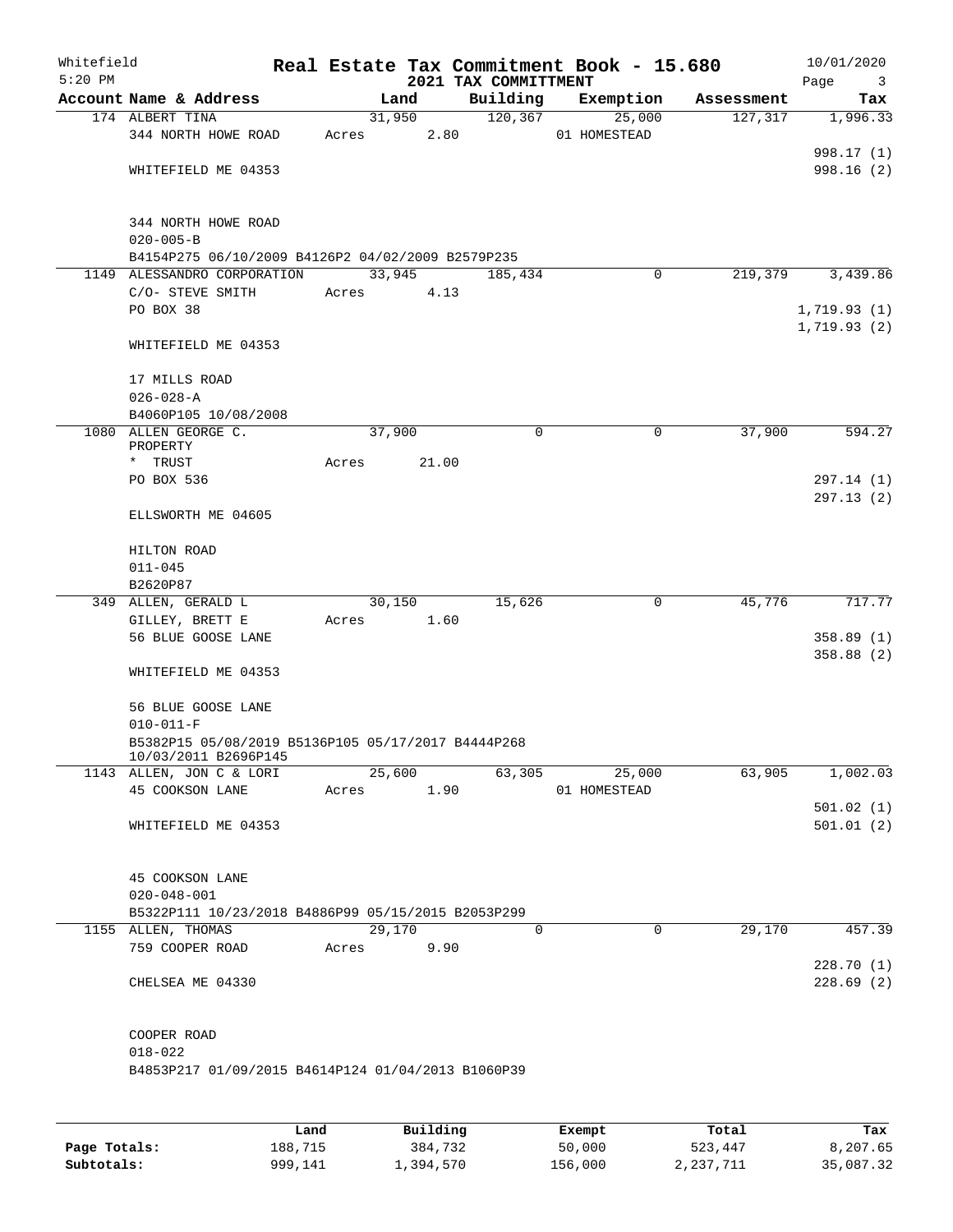| Whitefield |                                                     |       |        |                      | Real Estate Tax Commitment Book - 15.680 |            | 10/01/2020              |
|------------|-----------------------------------------------------|-------|--------|----------------------|------------------------------------------|------------|-------------------------|
| $5:20$ PM  |                                                     |       |        | 2021 TAX COMMITTMENT |                                          |            | Page<br>4               |
|            | Account Name & Address                              |       | Land   | Building             | Exemption                                | Assessment | Tax                     |
|            | 745 ALLEN, WAYNE S                                  |       | 55,490 | 88,553               | $\Omega$                                 | 144,043    | 2,258.59                |
|            | 728 COOPER ROAD                                     | Acres | 6.80   |                      |                                          |            |                         |
|            |                                                     |       |        |                      |                                          |            | 1,129.30(1)             |
|            | WHITEFIELD ME 04353                                 |       |        |                      |                                          |            | 1, 129.29(2)            |
|            |                                                     |       |        |                      |                                          |            |                         |
|            |                                                     |       |        |                      |                                          |            |                         |
|            | 728 COOPER ROAD                                     |       |        |                      |                                          |            |                         |
|            | $018 - 002$<br>B2145P70                             |       |        |                      |                                          |            |                         |
|            | 1359 ALLENS BLUEBERRY                               |       | 91,205 | $\mathbf 0$          | 0                                        | 91,205     | 1,430.09                |
|            | FREEZER INC                                         |       |        |                      |                                          |            |                         |
|            | PO BOX 536                                          | Acres | 118.91 |                      |                                          |            |                         |
|            |                                                     |       |        |                      |                                          |            | 715.05(1)               |
|            | ELLSWORTH ME 04605                                  |       |        |                      |                                          |            | 715.04(2)               |
|            |                                                     |       |        |                      |                                          |            |                         |
|            |                                                     |       |        |                      |                                          |            |                         |
|            | CROCKER AVENUE SOUTH                                |       |        |                      |                                          |            |                         |
|            | $001 - 027$                                         |       |        |                      |                                          |            |                         |
|            | B2454P181                                           |       |        |                      |                                          |            |                         |
|            | 1893 AMES, NICKOLAS B                               |       | 30,645 | 32,061               | 0                                        | 62,706     | 983.23                  |
|            | WITWICKI, LINDSAY M                                 | Acres | 1.93   |                      |                                          |            |                         |
|            | 54 GIBBS ROAD                                       |       |        |                      |                                          |            | 491.62 (1)<br>491.61(2) |
|            | WISCASSETT ME 04578                                 |       |        |                      |                                          |            |                         |
|            |                                                     |       |        |                      |                                          |            |                         |
|            | 464 NORTH HOWE ROAD                                 |       |        |                      |                                          |            |                         |
|            | $020 - 010 - C - 1$                                 |       |        |                      |                                          |            |                         |
|            | B5008P318 05/16/2016 B4843P260 12/04/2014 B4737P139 |       |        |                      |                                          |            |                         |
|            | 11/27/2013                                          |       |        |                      |                                          |            |                         |
|            | 16 ANDERSEN WILLIAM H.,                             |       | 35,000 | 21,535               | 0                                        | 56,535     | 886.47                  |
|            | ANDERSEN CHARLENE &<br>DUDLEY PENILYN               | Acres | 0.61   |                      |                                          |            |                         |
|            | C/O CHARLENE ANDERSEN                               |       |        |                      |                                          |            | 443.24 (1)              |
|            | 54 GARLAND ROAD                                     |       |        |                      |                                          |            | 443.23 (2)              |
|            | NOTTINGHAM NH 03290                                 |       |        |                      |                                          |            |                         |
|            |                                                     |       |        |                      |                                          |            |                         |
|            | HORNPOUT LANE                                       |       |        |                      |                                          |            |                         |
|            | $028 - 003$                                         |       |        |                      |                                          |            |                         |
|            | B4804P65 07/30/2014                                 |       |        |                      |                                          |            |                         |
|            | 1532 ANDERSON CHARLENE                              |       | 35,000 | 39,781               | 0                                        | 74,781     | 1,172.57                |
|            | C/O WILLIAM ANDERSON                                | Acres | 0.61   |                      |                                          |            |                         |
|            | 19 PIMILICO POND ROAD                               |       |        |                      |                                          |            | 586.29 (1)              |
|            |                                                     |       |        |                      |                                          |            | 586.28 (2)              |
|            | FORESTDALE MA 02641                                 |       |        |                      |                                          |            |                         |
|            |                                                     |       |        |                      |                                          |            |                         |
|            | HORNPOUT LANE                                       |       |        |                      |                                          |            |                         |
|            | $028 - 004$                                         |       |        |                      |                                          |            |                         |
|            | B1565P240                                           |       |        |                      |                                          |            |                         |

|              | Land      | Building  | Exempt  | Total     | Tax       |
|--------------|-----------|-----------|---------|-----------|-----------|
| Page Totals: | 247,340   | 181,930   |         | 429,270   | 6,730.95  |
| Subtotals:   | 1,246,481 | 1,576,500 | 156,000 | 2,666,981 | 41,818.27 |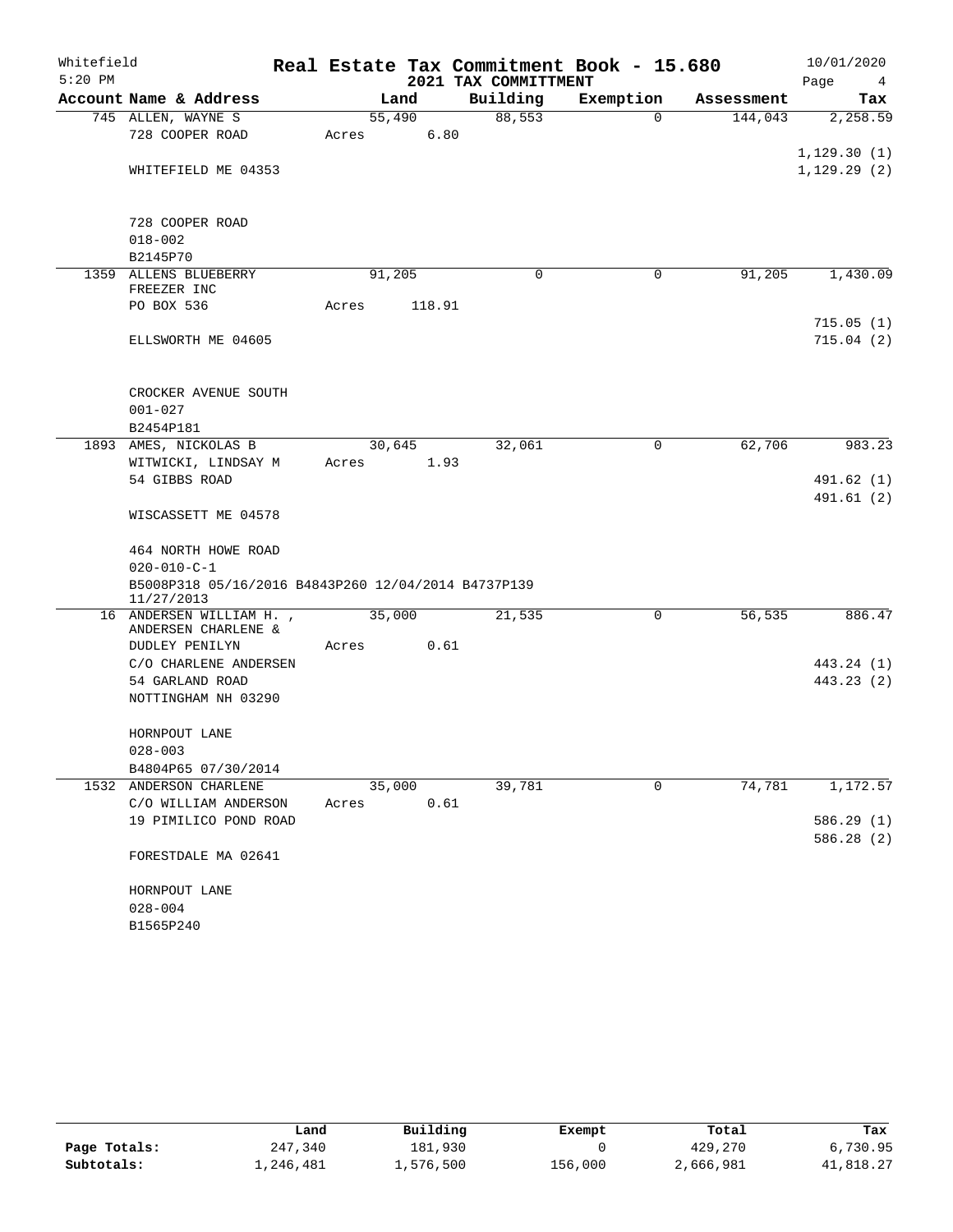| Whitefield<br>$5:20$ PM |                                                                                                                                              |        |        | 2021 TAX COMMITTMENT | Real Estate Tax Commitment Book - 15.680 |            | 10/01/2020<br>Page<br>5    |
|-------------------------|----------------------------------------------------------------------------------------------------------------------------------------------|--------|--------|----------------------|------------------------------------------|------------|----------------------------|
|                         | Account Name & Address                                                                                                                       |        | Land   | Building             | Exemption                                | Assessment | Tax                        |
|                         | 318 ANDERSON ERIN E &<br>JOHNSON MICHAEL S 1/2<br>INT                                                                                        | 62,200 |        | 116,479              | 25,000                                   | 153,679    | 2,409.69                   |
|                         | ANDERSON PATRICIA S & H Acres<br>BRADFORD 1/2 INT                                                                                            |        | 43.00  |                      | 01 HOMESTEAD                             |            |                            |
|                         | 67 SOUTH HUNTS MEADOW<br>ROAD                                                                                                                |        |        |                      |                                          |            | 1,204.85(1)                |
|                         | WHITEFIELD ME 04353                                                                                                                          |        |        |                      |                                          |            | 1, 204.84 (2)              |
|                         | 67 SOUTH HUNTS MEADOW<br>$012 - 001$                                                                                                         |        |        |                      |                                          |            |                            |
|                         | B4497P255 03/02/2012 B2659P243                                                                                                               |        |        |                      |                                          |            |                            |
|                         | 1828 ANDERSON PATRICIA S.                                                                                                                    | 30,135 |        | 36,759               | 0                                        | 66,894     | 1,048.90                   |
|                         | ANDERSON ERIN E.                                                                                                                             | Acres  | 1.59   |                      |                                          |            |                            |
|                         | 67 S. HUNTS MEADOW ROAD                                                                                                                      |        |        |                      |                                          |            | 524.45(1)                  |
|                         |                                                                                                                                              |        |        |                      |                                          |            | 524.45(2)                  |
|                         | WHITEFIELD ME 04353                                                                                                                          |        |        |                      |                                          |            |                            |
|                         | <b>35 SOMERVILLE ROAD</b>                                                                                                                    |        |        |                      |                                          |            |                            |
|                         | $025 - 006 - 1$                                                                                                                              |        |        |                      |                                          |            |                            |
|                         | B5143P256 06/08/2017                                                                                                                         |        |        |                      |                                          |            |                            |
|                         | 1207 ANDERSON, ANTHONY J                                                                                                                     | 37,650 |        | 208,249              | $\mathbf 0$                              | 245,899    | 3,855.70                   |
|                         | ANDERSON, KENDRA E                                                                                                                           | Acres  | 8.00   |                      |                                          |            |                            |
|                         | 442 HEATH ROAD                                                                                                                               |        |        |                      |                                          |            | 1,927.85(1)<br>1,927.85(2) |
|                         | WHITEFIELD ME 04353                                                                                                                          |        |        |                      |                                          |            |                            |
|                         | 442 HEATH ROAD                                                                                                                               |        |        |                      |                                          |            |                            |
|                         | $008 - 001 - A$                                                                                                                              |        |        |                      |                                          |            |                            |
|                         | B5343P194 01/02/2019                                                                                                                         |        |        |                      |                                          |            |                            |
|                         | 1088 ANDERSON, PATRICIA S                                                                                                                    |        | 41,450 | 133,965              | 0                                        | 175,415    | 2,750.51                   |
|                         | ANDERSON, ERIN E                                                                                                                             | Acres  | 6.50   |                      |                                          |            |                            |
|                         | 67 SOUTH HUNTS MEADOW                                                                                                                        |        |        |                      |                                          |            | 1,375.26(1)                |
|                         | ROAD                                                                                                                                         |        |        |                      |                                          |            |                            |
|                         | WHITEFIELD ME 04353                                                                                                                          |        |        |                      |                                          |            | 1,375.25(2)                |
|                         | 246 MILLS ROAD LOT 1                                                                                                                         |        |        |                      |                                          |            |                            |
|                         | $017 - 008 - A$                                                                                                                              |        |        |                      |                                          |            |                            |
|                         | B5104P157 02/01/2017 B5104P153 01/31/2017 B5052P308<br>06/29/2016 B4415P159 07/06/2011 B4306P139 08/10/2010<br>B4284P47 03/26/2010 B2776P161 |        |        |                      |                                          |            |                            |
|                         | 949 ANGELL, GLENN B & ROSE                                                                                                                   | 52,385 |        | 179,413              | 25,000                                   | 206,798    | 3,242.59                   |
|                         | MARIE                                                                                                                                        |        |        |                      |                                          |            |                            |
|                         | 380 NO. HUNTS MEADOW<br>ROAD                                                                                                                 | Acres  | 27.90  |                      | 01 HOMESTEAD                             |            |                            |
|                         |                                                                                                                                              |        |        |                      |                                          |            | 1,621.30(1)                |
|                         | WHITEFIELD ME 04353                                                                                                                          |        |        |                      |                                          |            | 1,621.29(2)                |
|                         | 380 NO HUNTS MEADOW                                                                                                                          |        |        |                      |                                          |            |                            |
|                         | $018 - 040$                                                                                                                                  |        |        |                      |                                          |            |                            |
|                         | B1429P3                                                                                                                                      |        |        |                      |                                          |            |                            |

|              | Land      | Building    | Exempt  | Total     | Tax       |
|--------------|-----------|-------------|---------|-----------|-----------|
| Page Totals: | 223,820   | 674,865     | 50,000  | 848,685   | 13,307.39 |
| Subtotals:   | 1,470,301 | 2, 251, 365 | 206,000 | 3,515,666 | 55,125.66 |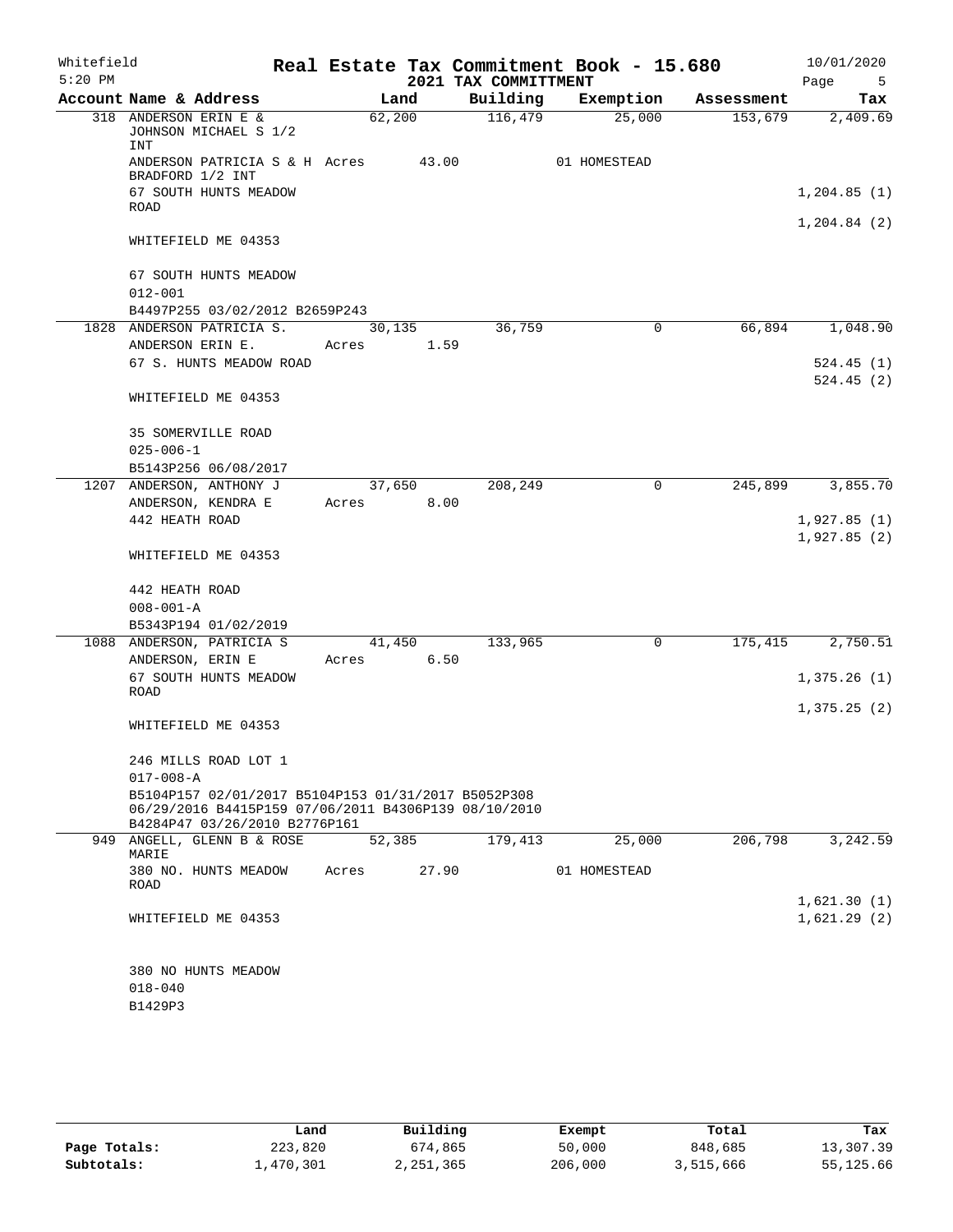| Whitefield<br>$5:20$ PM |                                                                      |           |       |             | 2021 TAX COMMITTMENT | Real Estate Tax Commitment Book - 15.680 |            | 10/01/2020<br>Page<br>6 |
|-------------------------|----------------------------------------------------------------------|-----------|-------|-------------|----------------------|------------------------------------------|------------|-------------------------|
|                         | Account Name & Address                                               |           |       | Land        | Building             | Exemption                                | Assessment | Tax                     |
|                         | 976 AQUAFORTIS ASSOCIATES,                                           |           |       | 27,100      | 18,126               | 0                                        | 45,226     | 709.14                  |
|                         | <b>LLC</b><br>PO BOX 1024                                            |           | Acres | 2.90        |                      |                                          |            |                         |
|                         |                                                                      |           |       |             |                      |                                          |            | 354.57(1)               |
|                         | CAMDEN ME 04843                                                      |           |       |             |                      |                                          |            | 354.57(2)               |
|                         | MILLS ROAD                                                           |           |       |             |                      |                                          |            |                         |
|                         | $017 - 004 - A$                                                      |           |       |             |                      |                                          |            |                         |
|                         | B4275P85 04/13/2010 B4275P82 04/13/2010 B4078P110<br>12/08/2008      |           |       |             |                      |                                          |            |                         |
|                         | 520 AQUAFORTIS ASSOCIATES,<br><b>LLC</b>                             |           |       | 35,000      | 0                    | $\mathbf 0$                              | 35,000     | 548.80                  |
|                         | PO BOX 1024                                                          |           | Acres | 1.05        |                      |                                          |            |                         |
|                         |                                                                      |           |       |             |                      |                                          |            | 274.40(1)               |
|                         | CAMDEN ME 04843                                                      |           |       |             |                      |                                          |            | 274.40(2)               |
|                         | MILLS ROAD                                                           |           |       |             |                      |                                          |            |                         |
|                         | $017 - 055 - B$<br>B4275P85 05/07/2010 B4275P82 05/07/2010 B4084P318 |           |       |             |                      |                                          |            |                         |
|                         | 01/06/2009 B4078P110 12/15/2008 B2616P3                              |           |       |             |                      |                                          |            |                         |
|                         | 1764 AQUAFORTIS ASSOCIATES,<br><b>LLC</b>                            |           |       | $\mathbf 0$ | 16,445               | $\mathbf 0$                              | 16,445     | 257.86                  |
|                         | PO BOX 1024                                                          |           |       |             |                      |                                          |            |                         |
|                         |                                                                      |           |       |             |                      |                                          |            | 128.93(1)               |
|                         | CAMDEN ME 04843                                                      |           |       |             |                      |                                          |            | 128.93(2)               |
|                         | 103 MILLS ROAD                                                       |           |       |             |                      |                                          |            |                         |
|                         | $017 - 055 - B - ON$                                                 |           |       |             |                      |                                          |            |                         |
|                         | B4275P82 04/13/2010 B4078P110 12/08/2008<br>28 ARBOUR, FRANKLIN F SR |           |       | 30,750      | 3,819                | 25,000                                   | 9,569      | 150.04                  |
|                         | PO BOX 183                                                           |           | Acres | 2.00        |                      | 01 HOMESTEAD                             |            |                         |
|                         |                                                                      |           |       |             |                      |                                          |            | 75.02(1)                |
|                         | COOPERS MILLS ME 04341                                               |           |       |             |                      |                                          |            | 75.02(2)                |
|                         | 136 SOUTH HOWE ROAD                                                  |           |       |             |                      |                                          |            |                         |
|                         | $017 - 019$                                                          |           |       |             |                      |                                          |            |                         |
|                         | B2430P170<br>602 ARMSTRONG, DONNA M                                  |           |       | 30,300      | 96,796               | 25,000                                   | 102,096    | 1,600.87                |
|                         | 340 COOPER ROAD                                                      |           | Acres | 1.70        |                      | 01 HOMESTEAD                             |            |                         |
|                         |                                                                      |           |       |             |                      |                                          |            | 800.44 (1)              |
|                         | WHITEFIELD ME 04353                                                  |           |       |             |                      |                                          |            | 800.43(2)               |
|                         | 340 COOPER ROAD                                                      |           |       |             |                      |                                          |            |                         |
|                         | $015 - 038 - A$                                                      |           |       |             |                      |                                          |            |                         |
|                         | B4287P268 06/17/2010 B4287P268 06/18/2010 B2411P200<br>12/14/1998    |           |       |             |                      |                                          |            |                         |
|                         | 1659 ARW PROPERTIES                                                  |           |       | 0           | 19,812               | 0                                        | 19,812     | 310.65                  |
|                         | 485 TOWNHOUSE ROAD                                                   |           |       |             |                      |                                          |            |                         |
|                         | WHITEFIELD ME 04353                                                  |           |       |             |                      |                                          |            | 155.33(1)<br>155.32(2)  |
|                         | 477 TOWNHOUSE ROAD                                                   |           |       |             |                      |                                          |            |                         |
|                         | $010 - 008 - A - ON$                                                 |           |       |             |                      |                                          |            |                         |
|                         |                                                                      | Land      |       | Building    |                      | Exempt                                   | Total      | Tax                     |
| Page Totals:            |                                                                      | 123,150   |       | 154,998     |                      | 50,000                                   | 228,148    | 3,577.36                |
| Subtotals:              |                                                                      | 1,593,451 |       | 2,406,363   |                      | 256,000                                  | 3,743,814  | 58,703.02               |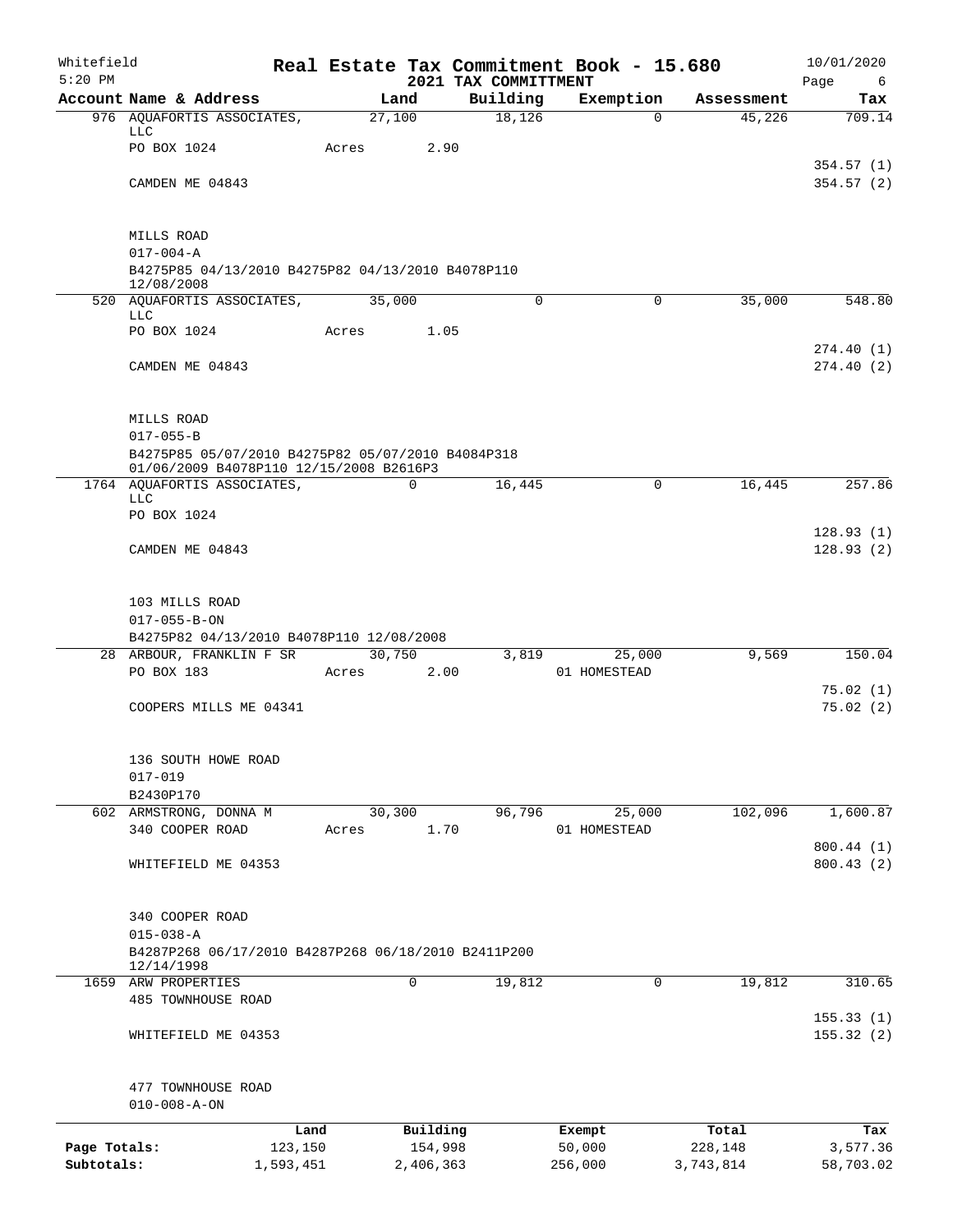| Whitefield<br>$5:20$ PM |                                                  |      |       |        |          | 2021 TAX COMMITTMENT | Real Estate Tax Commitment Book - 15.680 |            | 10/01/2020<br>Page<br>7      |
|-------------------------|--------------------------------------------------|------|-------|--------|----------|----------------------|------------------------------------------|------------|------------------------------|
|                         | Account Name & Address                           |      |       | Land   |          | Building             | Exemption                                | Assessment | Tax                          |
|                         | 1670 ASHLINE, KEVIN                              |      |       | 32,265 |          | 16,910               | $\mathbf 0$                              | 49,175     | 771.06                       |
|                         | 344 HOWE ROAD                                    |      | Acres |        | 3.01     |                      |                                          |            |                              |
|                         |                                                  |      |       |        |          |                      |                                          |            | 385.53(1)                    |
|                         | WHITEFIELD ME 04353                              |      |       |        |          |                      |                                          |            | 385.53(2)                    |
|                         | 68 CLOVER LANE                                   |      |       |        |          |                      |                                          |            |                              |
|                         | $012 - 028 - H$                                  |      |       |        |          |                      |                                          |            |                              |
|                         | B3081P206                                        |      |       |        |          |                      |                                          |            |                              |
|                         | 1354 ATWOOD, RONALD O &                          |      |       | 33,750 |          | 143,347              | 31,000                                   | 146,097    | 2,290.80                     |
|                         | PRISCILLA E<br>P.O. BOX 7                        |      | Acres |        | 4.00     |                      | 05 VET EXEMPTION                         |            |                              |
|                         |                                                  |      |       |        |          |                      | 01 HOMESTEAD                             |            | 1, 145.40(1)                 |
|                         | WHITEFIELD ME 04353                              |      |       |        |          |                      |                                          |            | 1, 145.40(2)                 |
|                         | 35 OXBOW LANE                                    |      |       |        |          |                      |                                          |            |                              |
|                         | $013 - 047 - A$                                  |      |       |        |          |                      |                                          |            |                              |
|                         | B2840P197                                        |      |       |        |          |                      |                                          |            |                              |
|                         | 960 AUBEE, PAULINE                               |      |       | 42,714 |          | 125,376              | 25,000                                   | 143,090    | 2, 243.65                    |
|                         | P.O. BOX 135                                     |      | Acres |        | 14.33    |                      | 01 HOMESTEAD                             |            |                              |
|                         | COOPERS MILLS ME 04341                           |      |       |        |          |                      |                                          |            | 1, 121.83(1)<br>1, 121.82(2) |
|                         | 318 NORTH HOWE ROAD<br>$020 - 004 - A$           |      |       |        |          |                      |                                          |            |                              |
|                         | B1740P189                                        |      |       |        |          |                      |                                          |            |                              |
|                         | 135 AUGUSTA ROAD LLC<br>358 MILLAY ROAD          |      | Acres | 25,714 | 5.58     | 8,428                | 0                                        | 34,142     | 535.35                       |
|                         |                                                  |      |       |        |          |                      |                                          |            | 267.68(1)                    |
|                         | BOWDOINHAM ME 04008                              |      |       |        |          |                      |                                          |            | 267.67(2)                    |
|                         | 135 AUGUSTA ROAD                                 |      |       |        |          |                      |                                          |            |                              |
|                         | $018 - 011$                                      |      |       |        |          |                      |                                          |            |                              |
|                         | B4385P11 03/22/2011 B2613P248                    |      |       |        |          |                      |                                          |            |                              |
|                         | 836 BABB, TYSON J<br>524 GARDINER ROAD           |      | Acres | 24,500 | 4.50     | 0                    | 0                                        | 24,500     | 384.16                       |
|                         |                                                  |      |       |        |          |                      |                                          |            | 192.08(1)                    |
|                         | WHITEFIELD ME 04353                              |      |       |        |          |                      |                                          |            | 192.08(2)                    |
|                         | GARDINER ROAD                                    |      |       |        |          |                      |                                          |            |                              |
|                         | $012 - 066 - A$                                  |      |       |        |          |                      |                                          |            |                              |
|                         | B5396P96 06/19/2019                              |      |       |        |          |                      |                                          |            |                              |
|                         | 965 BAILEY LYNDAL                                |      |       | 69,750 | 56.00    | 96,383               | 31,000                                   | 135,133    | 2,118.89                     |
|                         | 237 N HUNTS MEADOW RD                            |      | Acres |        |          |                      | 01 HOMESTEAD<br>05 VET EXEMPTION         |            | 1,059.45(1)                  |
|                         | WHITEFIELD<br>ME 04353                           |      |       |        |          |                      |                                          |            | 1,059.44(2)                  |
|                         | 237 NO. HUNTS MEADOW<br>$018 - 050$<br>B1268P197 |      |       |        |          |                      |                                          |            |                              |
|                         |                                                  |      |       |        |          |                      |                                          |            |                              |
|                         |                                                  | Land |       |        | Building |                      | Exempt                                   | Total      | Tax                          |

|              | Land      | Building  | Exempt  | Total     | тах       |
|--------------|-----------|-----------|---------|-----------|-----------|
| Page Totals: | 228,693   | 390,444   | 87,000  | 532,137   | 8,343.91  |
| Subtotals:   | 1,822,144 | 2,796,807 | 343,000 | 4,275,951 | 67,046.93 |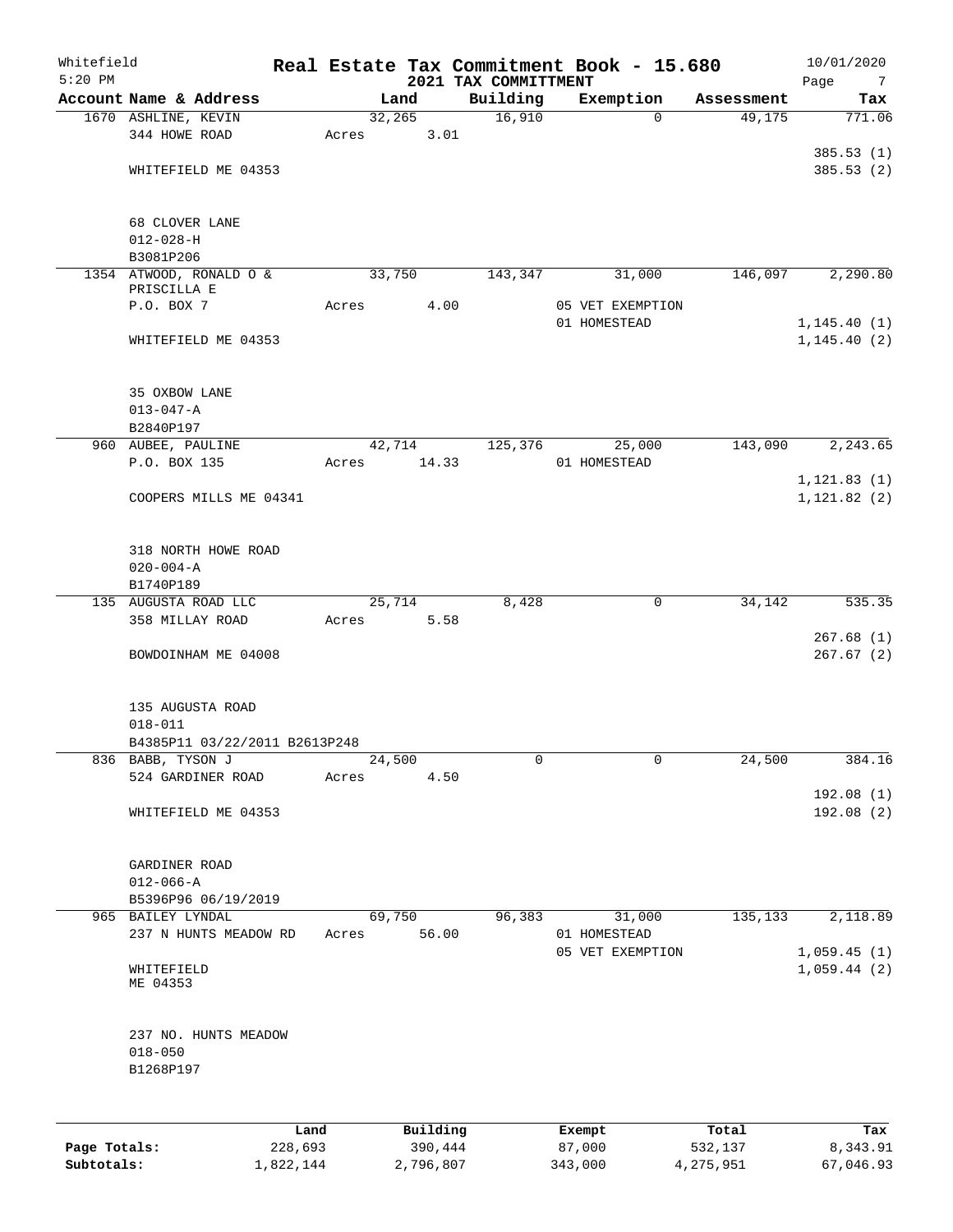| Whitefield |                                    |                                                                                                |       |        |                      | Real Estate Tax Commitment Book - 15.680 |            | 10/01/2020   |
|------------|------------------------------------|------------------------------------------------------------------------------------------------|-------|--------|----------------------|------------------------------------------|------------|--------------|
| $5:20$ PM  |                                    |                                                                                                |       |        | 2021 TAX COMMITTMENT |                                          |            | Page<br>8    |
|            | Account Name & Address             |                                                                                                |       | Land   | Building             | Exemption                                | Assessment | Tax          |
|            | 449 BAILEY, LYNDAL                 |                                                                                                |       | 37,250 | $\Omega$             | $\Omega$                                 | 37,250     | 584.08       |
|            | 237 NO. HUNTS MEADOW               |                                                                                                | Acres | 20.00  |                      |                                          |            |              |
|            | ROAD                               |                                                                                                |       |        |                      |                                          |            | 292.04 (1)   |
|            | WHITEFIELD ME 04353                |                                                                                                |       |        |                      |                                          |            | 292.04(2)    |
|            |                                    |                                                                                                |       |        |                      |                                          |            |              |
|            | CLARK LANE                         |                                                                                                |       |        |                      |                                          |            |              |
|            | $018 - 028$                        |                                                                                                |       |        |                      |                                          |            |              |
|            | B1268P197                          |                                                                                                |       |        |                      |                                          |            |              |
|            | 18 BAILEY, MARK R                  |                                                                                                |       | 30,750 | 143,825              | 25,000                                   | 149,575    | 2,345.34     |
|            |                                    | 214 N. HUNTS MEADOW RD. Acres                                                                  |       | 2.00   |                      | 01 HOMESTEAD                             |            |              |
|            |                                    |                                                                                                |       |        |                      |                                          |            | 1,172.67(1)  |
|            | WHITEFIELD ME 04353                |                                                                                                |       |        |                      |                                          |            | 1, 172.67(2) |
|            |                                    |                                                                                                |       |        |                      |                                          |            |              |
|            | 214 NO. HUNTS MEADOW               |                                                                                                |       |        |                      |                                          |            |              |
|            | $018 - 033 - A$                    |                                                                                                |       |        |                      |                                          |            |              |
|            |                                    | B4791P217 06/23/2014 B4744P260 12/23/2013 B4733P20<br>11/15/2013 B4724P209 10/21/2013 B2143P96 |       |        |                      |                                          |            |              |
|            | 1620 BAILEY, RANDALL &<br>KIMBERLY |                                                                                                |       | 30,000 | 108,064              | 25,000                                   | 113,064    | 1,772.84     |
|            | 4 GRAND ARMY ROAD                  |                                                                                                | Acres | 0.77   |                      | 01 HOMESTEAD                             |            |              |
|            |                                    |                                                                                                |       |        |                      |                                          |            | 886.42 (1)   |
|            | WHITEFIELD ME 04353                |                                                                                                |       |        |                      |                                          |            | 886.42 (2)   |
|            |                                    |                                                                                                |       |        |                      |                                          |            |              |
|            | 4 GRAND ARMY ROAD                  |                                                                                                |       |        |                      |                                          |            |              |
|            | $026 - 008$                        |                                                                                                |       |        |                      |                                          |            |              |
|            | B2389P162                          |                                                                                                |       |        |                      |                                          |            |              |
|            | 1735 BAILEY, REBECCA ANNE          |                                                                                                |       | 30,300 | 97,943               | $\mathsf{O}$                             | 128,243    | 2,010.85     |
|            | BAILEY, JOSHUA OTIS                |                                                                                                | Acres | 1.70   |                      |                                          |            |              |
|            | 15 WHITETAIL LANE                  |                                                                                                |       |        |                      |                                          |            | 1,005.43(1)  |
|            |                                    |                                                                                                |       |        |                      |                                          |            | 1,005.42(2)  |
|            | WHITEFIELD ME 04353                |                                                                                                |       |        |                      |                                          |            |              |
|            | 15 WHITETAIL LANE                  |                                                                                                |       |        |                      |                                          |            |              |
|            | $017 - 038 - D$                    |                                                                                                |       |        |                      |                                          |            |              |
|            |                                    | B5355P191 01/28/2019 B5303P99 09/11/2018                                                       |       |        |                      |                                          |            |              |
|            | 1879 BAILEY, RODNEY M              |                                                                                                |       | 32,055 | 85,273               | 25,000                                   | 92,328     | 1,447.70     |
|            | BAILEY, MARGO J                    |                                                                                                | Acres | 2.87   |                      | 01 HOMESTEAD                             |            |              |
|            | 246 NO. HUNTS MEADOW               |                                                                                                |       |        |                      |                                          |            | 723.85(1)    |
|            | ROAD                               |                                                                                                |       |        |                      |                                          |            | 723.85(2)    |
|            | WHITEFIELD ME 04353                |                                                                                                |       |        |                      |                                          |            |              |
|            | 246 NO. HUNTS MEADOW               |                                                                                                |       |        |                      |                                          |            |              |
|            | $018 - 033$                        |                                                                                                |       |        |                      |                                          |            |              |
|            | B4921P173 08/24/2015               |                                                                                                |       |        |                      |                                          |            |              |

|              | Land      | Building  | Exempt  | Total     | Tax       |
|--------------|-----------|-----------|---------|-----------|-----------|
| Page Totals: | 160,355   | 435,105   | 75,000  | 520,460   | 8,160.81  |
| Subtotals:   | 1,982,499 | 3,231,912 | 418,000 | 4,796,411 | 75,207.74 |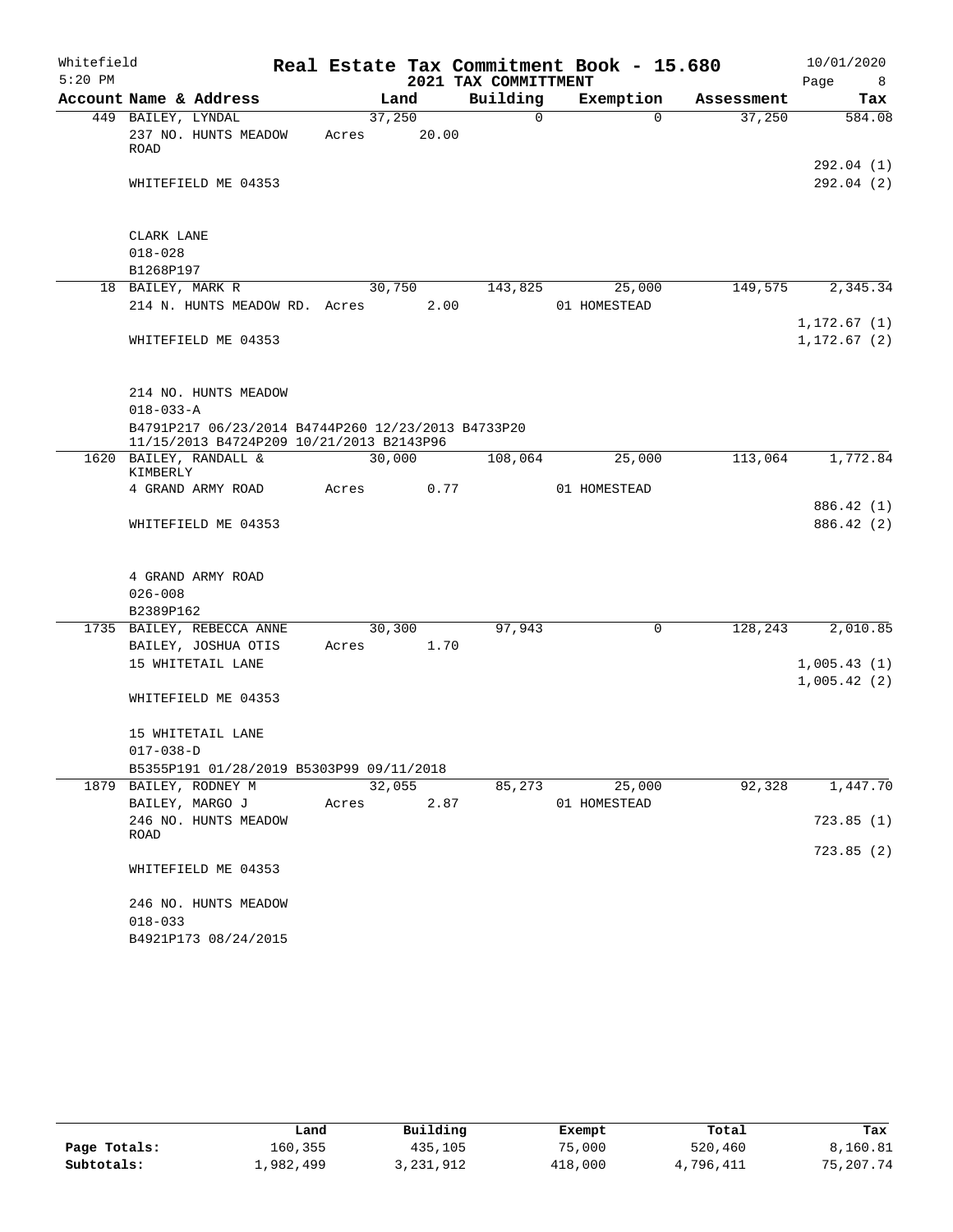| Whitefield<br>$5:20$ PM |                                                              |                 |        | 2021 TAX COMMITTMENT | Real Estate Tax Commitment Book - 15.680 |            | 10/01/2020<br>Page<br>9    |
|-------------------------|--------------------------------------------------------------|-----------------|--------|----------------------|------------------------------------------|------------|----------------------------|
|                         | Account Name & Address                                       |                 | Land   | Building             | Exemption                                | Assessment | Tax                        |
|                         | 1564 BAILEY, RODNEY M &<br>CATHERINE J                       | 30,000          |        | 101, 217             | 25,000                                   | 106, 217   | 1,665.48                   |
|                         | 255 NO. HUNTS MEADOW<br>ROAD                                 | Acres           | 0.52   |                      | 01 HOMESTEAD                             |            |                            |
|                         | WHITEFIELD ME 04353                                          |                 |        |                      |                                          |            | 832.74 (1)<br>832.74 (2)   |
|                         | 255 NO. HUNTS MEADOW<br>$018 - 049$                          |                 |        |                      |                                          |            |                            |
|                         | B4921P176 08/24/2015 B1450P166                               |                 |        |                      |                                          |            |                            |
|                         | 1697 BAILEY, RODNEY M &<br>CATHERINE J                       |                 | 5,850  | $\mathbf 0$          | $\mathbf 0$                              | 5,850      | 91.73                      |
|                         | 255 NO. HUNTS MEADOW<br><b>ROAD</b>                          | Acres           | 3.90   |                      |                                          |            |                            |
|                         | WHITEFIELD ME 04353                                          |                 |        |                      |                                          |            | 45.87(1)<br>45.86(2)       |
|                         |                                                              |                 |        |                      |                                          |            |                            |
|                         | NO. HUNTS MEADOW ROAD<br>$018 - 050 - A$                     |                 |        |                      |                                          |            |                            |
|                         | B4921P176 08/24/2015                                         |                 |        |                      |                                          |            |                            |
|                         | 863 BAILEY, RODNEY M &<br>CATHERINE J                        | 35,867          |        | $\mathbf 0$          | $\mathbf 0$                              | 35,867     | 562.39                     |
|                         | BAILEY, MARGO J &<br>BAILEY MARK R                           | Acres           | 101.13 |                      |                                          |            |                            |
|                         | 255 NO. HUNTS MEADOW<br>ROAD                                 |                 |        |                      |                                          |            | 281.20(1)                  |
|                         | WHITEFIELD ME 04353                                          |                 |        |                      |                                          |            | 281.19(2)                  |
|                         | 246 NO. HUNTS MEADOW<br>$018 - 033$                          |                 |        |                      |                                          |            |                            |
|                         | B4921P178 08/24/2015 B1450P166                               |                 |        |                      |                                          |            |                            |
|                         | 1144 BAIRD, THOMAS HEIRS<br>C/O WILLIAM R BAIRD,<br>PER. REP | 30,780<br>Acres | 2.02   | 39,433               | 0                                        | 70,213     | 1,100.94                   |
|                         | 16 WOOD LANE                                                 |                 |        |                      |                                          |            | 550.47(1)<br>550.47(2)     |
|                         | WHITEFIELD ME 04353                                          |                 |        |                      |                                          |            |                            |
|                         | 16 WOOD LANE                                                 |                 |        |                      |                                          |            |                            |
|                         | $020 - 049 - F$<br>B4558P36 08/10/2012 B2193P198             |                 |        |                      |                                          |            |                            |
|                         | 426 BAKER, SEAN M                                            |                 | 35,338 | 156,232              | $\mathbf 0$                              | 191,570    | 3,003.82                   |
|                         | $\texttt{BAKER}$ , $\texttt{SARAH}$ L                        | Acres           | 5.11   |                      |                                          |            |                            |
|                         | 125 MAIN STREET                                              |                 |        |                      |                                          |            | 1,501.91(1)<br>1,501.91(2) |
|                         | WHITEFIELD ME 04353                                          |                 |        |                      |                                          |            |                            |
|                         | 125 MAIN STREET                                              |                 |        |                      |                                          |            |                            |
|                         | $022 - 018$<br>B5455P287 11/02/2019                          |                 |        |                      |                                          |            |                            |

|              | Land      | Building  | Exempt  | Total     | Tax       |
|--------------|-----------|-----------|---------|-----------|-----------|
| Page Totals: | ⊥37,835   | 296,882   | 25,000  | 409,717   | 6,424.36  |
| Subtotals:   | 2,120,334 | 3,528,794 | 443,000 | 5,206,128 | 81,632.10 |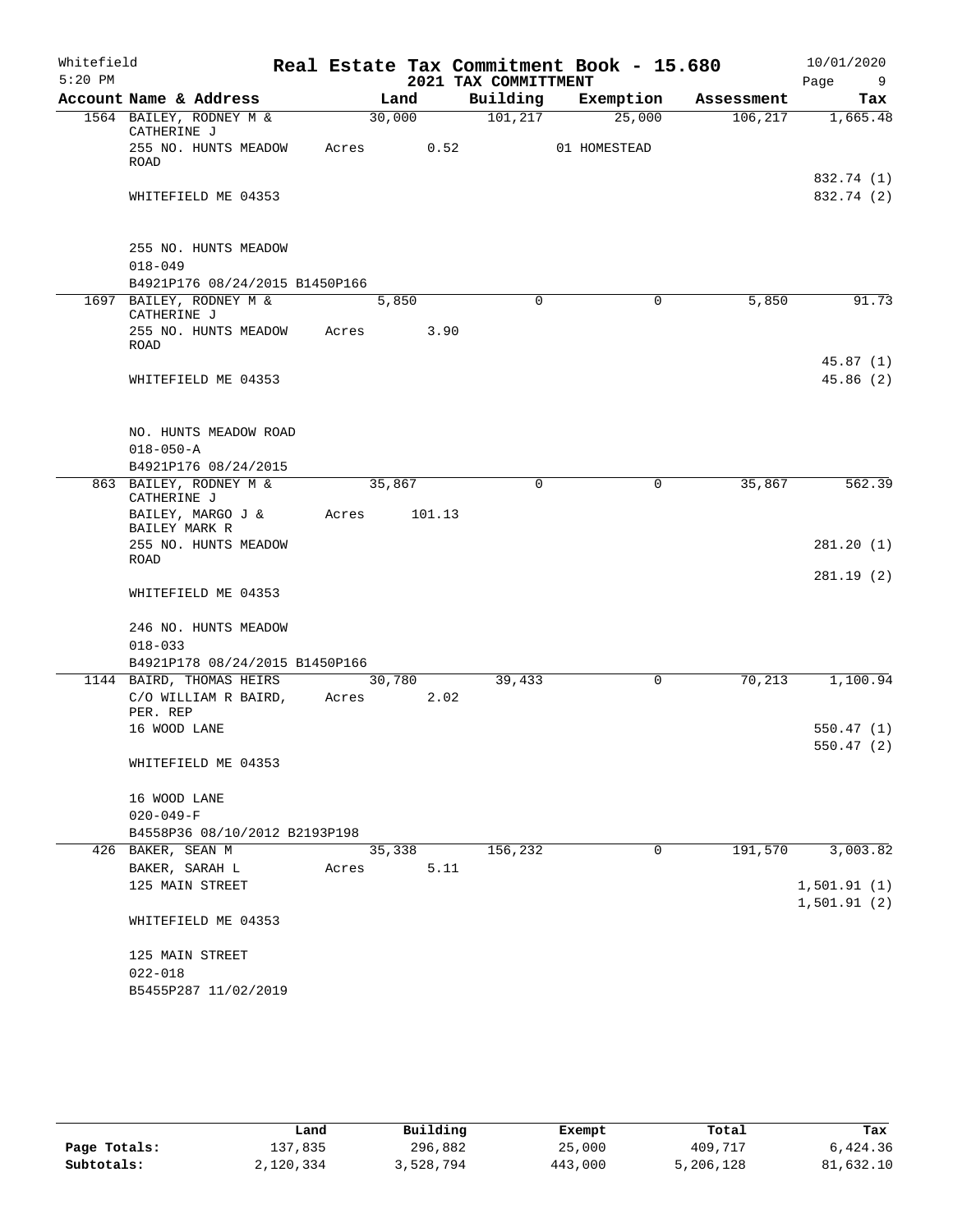| Whitefield<br>$5:20$ PM |                                                                                                 |         |       |        |          | 2021 TAX COMMITTMENT | Real Estate Tax Commitment Book - 15.680 |          |            | 10/01/2020        |
|-------------------------|-------------------------------------------------------------------------------------------------|---------|-------|--------|----------|----------------------|------------------------------------------|----------|------------|-------------------|
|                         | Account Name & Address                                                                          |         |       | Land   |          | Building             | Exemption                                |          | Assessment | Page<br>10<br>Tax |
|                         | 536 BALDIGA, KIMBERLY R                                                                         |         |       | 32,475 |          | 70,797               |                                          | $\Omega$ | 103,272    | 1,619.30          |
|                         | 19A ABBY LANE                                                                                   |         | Acres |        | 3.15     |                      |                                          |          |            |                   |
|                         |                                                                                                 |         |       |        |          |                      |                                          |          |            | 809.65(1)         |
|                         | WHITEFIELD ME 04353                                                                             |         |       |        |          |                      |                                          |          |            | 809.65(2)         |
|                         | 19 ABBY LANE                                                                                    |         |       |        |          |                      |                                          |          |            |                   |
|                         | $020 - 039 - B$                                                                                 |         |       |        |          |                      |                                          |          |            |                   |
|                         | B5215P48 12/19/2017 B3395P239 10/21/2003                                                        |         |       |        |          |                      |                                          |          |            |                   |
| 1320                    | BALL, THOMAS P & VIOLET<br>R                                                                    |         |       | 40,730 |          | 134,729              |                                          | 6,000    | 169,459    | 2,657.12          |
|                         | 560 TOWNHOUSE ROAD                                                                              |         | Acres |        | 5.60     |                      | 05 VET EXEMPTION                         |          |            |                   |
|                         |                                                                                                 |         |       |        |          |                      |                                          |          |            | 1,328.56(1)       |
|                         | WHITEFIELD ME 04353                                                                             |         |       |        |          |                      |                                          |          |            | 1,328.56(2)       |
|                         | 560 TOWNHOUSE ROAD                                                                              |         |       |        |          |                      |                                          |          |            |                   |
|                         | $010 - 028$                                                                                     |         |       |        |          |                      |                                          |          |            |                   |
|                         | B2595P61                                                                                        |         |       |        |          |                      |                                          |          |            |                   |
|                         | 1639 BALMERT, JAMES M &                                                                         |         |       | 32,100 |          | 83,770               |                                          | 25,000   | 90,870     | 1,424.84          |
|                         | WERBER TAMMY L                                                                                  |         |       |        |          |                      |                                          |          |            |                   |
|                         | 153 HUNTS MEADOW ROAD                                                                           |         | Acres |        | 2.90     |                      | 01 HOMESTEAD                             |          |            |                   |
|                         |                                                                                                 |         |       |        |          |                      |                                          |          |            | 712.42(1)         |
|                         | PITTSTON ME 04345                                                                               |         |       |        |          |                      |                                          |          |            | 712.42(2)         |
|                         | 358 NORTH HOWE ROAD<br>$020 - 005 - D$                                                          |         |       |        |          |                      |                                          |          |            |                   |
|                         | B4959P302 12/17/2015 B4760P184 03/03/2014 B4759P149<br>02/26/2014 B4679P84 06/25/2013 B2116P347 |         |       |        |          |                      |                                          |          |            |                   |
|                         | 315 BANKS, LAUREL D                                                                             |         |       | 98,750 |          | 278,005              |                                          | 0        | 376,755    | 5,907.52          |
|                         | 95 TOWNHOUSE ROAD                                                                               |         | Acres |        | 114.00   |                      |                                          |          |            |                   |
|                         |                                                                                                 |         |       |        |          |                      |                                          |          |            | 2,953.76(1)       |
|                         | WHITEFIELD ME 04353                                                                             |         |       |        |          |                      |                                          |          |            | 2,953.76 (2)      |
|                         | 95 TOWNHOUSE ROAD                                                                               |         |       |        |          |                      |                                          |          |            |                   |
|                         | $013 - 009 - A$                                                                                 |         |       |        |          |                      |                                          |          |            |                   |
|                         | B5373P165 04/17/2019 B4837P295 11/17/2014 B2216P310                                             |         |       | 33,150 |          | 105,286              |                                          |          |            |                   |
|                         | 54 BARNARD, JAMES R<br>P O BOX 18                                                               |         | Acres |        | 3.60     |                      | 01 HOMESTEAD                             | 25,000   | 113,436    | 1,778.68          |
|                         |                                                                                                 |         |       |        |          |                      |                                          |          |            | 889.34 (1)        |
|                         | WHITEFIELD ME 04353                                                                             |         |       |        |          |                      |                                          |          |            | 889.34 (2)        |
|                         |                                                                                                 |         |       |        |          |                      |                                          |          |            |                   |
|                         | 109 GARDINER ROAD                                                                               |         |       |        |          |                      |                                          |          |            |                   |
|                         | $012 - 047 - A$                                                                                 |         |       |        |          |                      |                                          |          |            |                   |
|                         | B4813P53 08/28/2014 B1170P105 12/05/1983                                                        |         |       |        |          |                      |                                          |          |            |                   |
|                         | 1219 BARNES, ROBERT S II                                                                        |         |       | 34,810 |          | 2,000                |                                          | 0        | 36,810     | 577.18            |
|                         | 868 EAST RIVER ROAD                                                                             |         | Acres |        | 16.95    |                      |                                          |          |            |                   |
|                         |                                                                                                 |         |       |        |          |                      |                                          |          |            | 288.59(1)         |
|                         | WHITEFIELD ME 04353                                                                             |         |       |        |          |                      |                                          |          |            | 288.59(2)         |
|                         | 868 EAST RIVER ROAD                                                                             |         |       |        |          |                      |                                          |          |            |                   |
|                         | $007 - 064$                                                                                     |         |       |        |          |                      |                                          |          |            |                   |
|                         | B4773P34 04/24/2014 B3983P271 03/31/2008                                                        |         |       |        |          |                      |                                          |          |            |                   |
|                         |                                                                                                 | Land    |       |        | Building |                      | Exempt                                   |          | Total      | Tax               |
| Page Totals:            |                                                                                                 | 272,015 |       |        | 674,587  |                      | 56,000                                   |          | 890,602    | 13,964.64         |

**Subtotals:** 2,392,349 4,203,381 499,000 6,096,730 95,596.74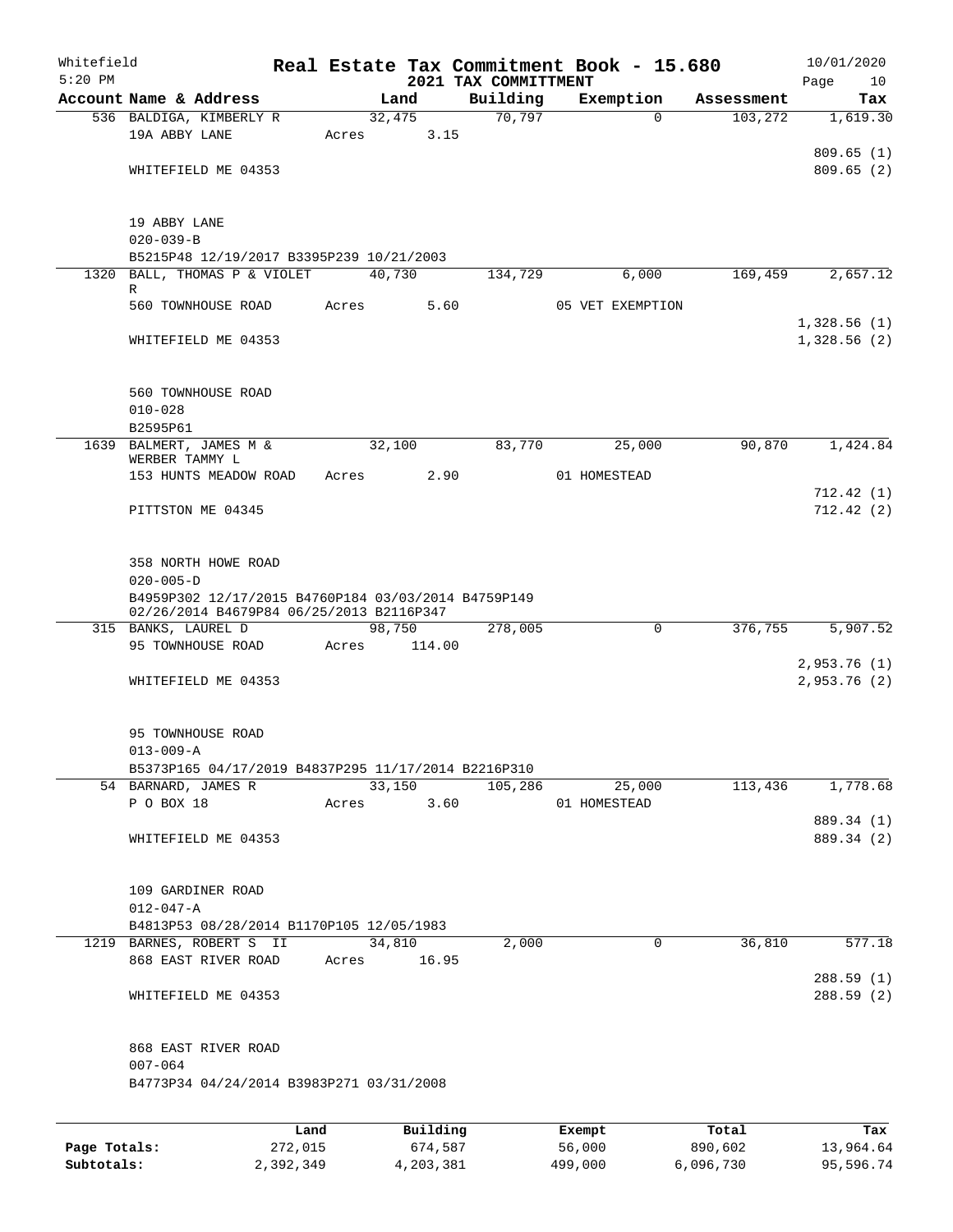| Whitefield<br>$5:20$ PM |                                 |        |        | 2021 TAX COMMITTMENT | Real Estate Tax Commitment Book - 15.680 |            | 10/01/2020<br>Page<br>11 |
|-------------------------|---------------------------------|--------|--------|----------------------|------------------------------------------|------------|--------------------------|
|                         | Account Name & Address          | Land   |        | Building             | Exemption                                | Assessment | Tax                      |
|                         | 1041 BARNSTEIN JOHN & SHEILA    |        | 35,000 | 13,965               | $\Omega$                                 | 48,965     | 767.77                   |
|                         | P.O. BOX 5                      | Acres  | 0.26   |                      |                                          |            |                          |
|                         |                                 |        |        |                      |                                          |            | 383.89 (1)               |
|                         | WARREN ME 04864                 |        |        |                      |                                          |            | 383.88 (2)               |
|                         |                                 |        |        |                      |                                          |            |                          |
|                         | 35 HORNPOUT LANE<br>$028 - 008$ |        |        |                      |                                          |            |                          |
|                         | B2375P253                       |        |        |                      |                                          |            |                          |
|                         | 343 BARON JR, ERNEST F          | 15,000 |        | 41,645               | 0                                        | 56,645     | 888.19                   |
|                         | BARON, JENNIFER E               | Acres  | 0.38   |                      |                                          |            |                          |
|                         | 1307 EAST PITTSTON ROAD         |        |        |                      |                                          |            | 444.10 (1)               |
|                         |                                 |        |        |                      |                                          |            | 444.09 (2)               |
|                         | PITTSTON ME 04345               |        |        |                      |                                          |            |                          |
|                         | 420 PITTSTON ROAD               |        |        |                      |                                          |            |                          |
|                         | $003 - 008 - B$                 |        |        |                      |                                          |            |                          |
|                         | B2096P131                       |        |        |                      |                                          |            |                          |
|                         | 1136 BARON, SHANNON M P         | 30,285 |        | 99,028               | 25,000                                   | 104,313    | 1,635.63                 |
|                         | MULLENS, WAYNE                  | Acres  | 1.69   |                      | 01 HOMESTEAD                             |            |                          |
|                         | 458 NORTH HOWE ROAD             |        |        |                      |                                          |            | 817.82 (1)               |
|                         | WHITEFIELD ME 04353             |        |        |                      |                                          |            | 817.81 (2)               |
|                         |                                 |        |        |                      |                                          |            |                          |
|                         | 458 NORTH HOWE ROAD             |        |        |                      |                                          |            |                          |
|                         | $020 - 009 - D$                 |        |        |                      |                                          |            |                          |
|                         | B5000P186 04/20/2016 B2853P77   |        |        |                      |                                          |            |                          |
|                         | 902 BARON, SHANNON M P          | 30,000 |        | 95,716               | 0                                        | 125,716    | 1,971.23                 |
|                         | 458 NORTH HOWE ROAD             | Acres  | 0.98   |                      |                                          |            |                          |
|                         |                                 |        |        |                      |                                          |            | 985.62(1)                |
|                         | WHITEFIELD ME 04353             |        |        |                      |                                          |            | 985.61(2)                |
|                         | 187 MAIN STREET                 |        |        |                      |                                          |            |                          |
|                         | $021 - 015$                     |        |        |                      |                                          |            |                          |
|                         | B3566P73 09/30/2005             |        |        |                      |                                          |            |                          |
|                         | 345 BARTER, ERNEST & EILEEN     | 30,750 |        | 68,080               | 0                                        | 98,830     | 1,549.65                 |
|                         | 30 PITTSTON ROAD                | Acres  | 2.00   |                      |                                          |            |                          |
|                         |                                 |        |        |                      |                                          |            | 774.83(1)                |
|                         | WHITEFIELD ME 04353             |        |        |                      |                                          |            | 774.82(2)                |
|                         |                                 |        |        |                      |                                          |            |                          |
|                         | 30 PITTSTON ROAD<br>$031 - 005$ |        |        |                      |                                          |            |                          |
|                         | B3325P144 07/02/2004            |        |        |                      |                                          |            |                          |
|                         | 1489 BARTLETT, CHERYL           | 30,000 |        | 69,286               | 0                                        | 99,286     | 1,556.80                 |
|                         | P.O. BOX 107                    | Acres  | 0.69   |                      |                                          |            |                          |
|                         |                                 |        |        |                      |                                          |            | 778.40(1)                |
|                         | WINDSOR ME 04363                |        |        |                      |                                          |            | 778.40(2)                |
|                         |                                 |        |        |                      |                                          |            |                          |
|                         | 125 AUGUSTA ROAD                |        |        |                      |                                          |            |                          |
|                         | $018 - 012$                     |        |        |                      |                                          |            |                          |
|                         | B2276P86                        |        |        |                      |                                          |            |                          |
|                         |                                 |        |        |                      |                                          |            |                          |
|                         |                                 |        |        |                      |                                          |            |                          |

|              | Land      | Building  | Exempt  | Total     | Tax        |
|--------------|-----------|-----------|---------|-----------|------------|
| Page Totals: | 171,035   | 387,720   | 25,000  | 533,755   | 8,369.27   |
| Subtotals:   | 2,563,384 | 4,591,101 | 524,000 | 6,630,485 | 103,966.01 |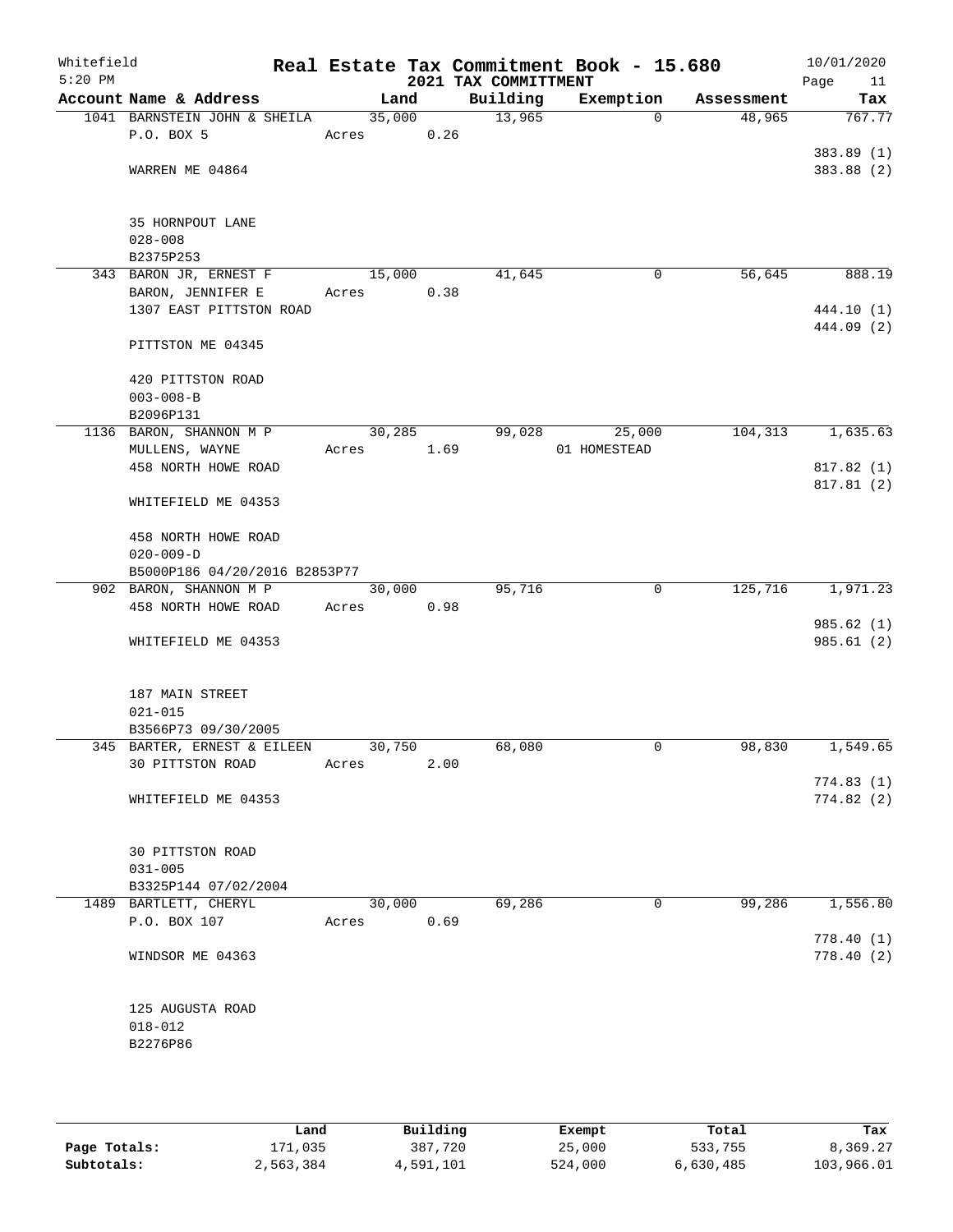| Whitefield<br>$5:20$ PM |                                                      |       |        |       | 2021 TAX COMMITTMENT | Real Estate Tax Commitment Book - 15.680 |            | 10/01/2020<br>Page<br>12 |
|-------------------------|------------------------------------------------------|-------|--------|-------|----------------------|------------------------------------------|------------|--------------------------|
|                         | Account Name & Address                               |       | Land   |       | Building             | Exemption                                | Assessment | Tax                      |
|                         | 366 BARTLETT, KENNETH                                |       | 34,650 |       | 57,077               | 25,000                                   | 66,727     | 1,046.28                 |
|                         | 287 HILTON ROAD                                      | Acres |        | 4.60  |                      | 01 HOMESTEAD                             |            |                          |
|                         |                                                      |       |        |       |                      |                                          |            | 523.14(1)                |
|                         | WHITEFIELD ME 04353                                  |       |        |       |                      |                                          |            | 523.14(2)                |
|                         |                                                      |       |        |       |                      |                                          |            |                          |
|                         | 287 HILTON ROAD                                      |       |        |       |                      |                                          |            |                          |
|                         | $014 - 002$                                          |       |        |       |                      |                                          |            |                          |
|                         | B5353P313 02/06/2019                                 |       |        |       |                      |                                          |            |                          |
|                         | 708 BARTLETT, KENNETH A                              |       | 35,250 |       | 134,267              | 25,000                                   | 144,517    | 2,266.03                 |
|                         | BARTLETT, KIMBERLY S<br>104 PHILBRICK LANE           | Acres |        | 5.00  |                      | 01 HOMESTEAD                             |            | 1, 133.02(1)             |
|                         |                                                      |       |        |       |                      |                                          |            | 1, 133.01(2)             |
|                         | WHITEFIELD ME 04353                                  |       |        |       |                      |                                          |            |                          |
|                         | 104 PHILBRICK LANE                                   |       |        |       |                      |                                          |            |                          |
|                         | $006 - 008 - A$                                      |       |        |       |                      |                                          |            |                          |
|                         | B4904P174 06/23/2015 B4941P140 10/21/2015 B4761P299  |       |        |       |                      |                                          |            |                          |
|                         | 03/07/2014 B4757P144 02/18/2014 B3796P64 01/04/2007  |       |        |       |                      |                                          |            |                          |
|                         | 1023 BARTLETT, SAMUEL                                |       | 30,150 |       | 157,559              | 25,000                                   | 162,709    | 2,551.28                 |
|                         | 387 MILLS ROAD                                       | Acres |        | 1.60  |                      | 01 HOMESTEAD                             |            |                          |
|                         |                                                      |       |        |       |                      |                                          |            | 1, 275.64 (1)            |
|                         | WHITEFIELD ME 04353                                  |       |        |       |                      |                                          |            | 1, 275.64 (2)            |
|                         | 387 MILLS ROAD                                       |       |        |       |                      |                                          |            |                          |
|                         | $017 - 027$                                          |       |        |       |                      |                                          |            |                          |
|                         | B4824P174 10/03/2014 B4393P188 04/21/2011            |       |        |       |                      |                                          |            |                          |
|                         | 199 BARTLETT, SAMUEL                                 |       | 20,000 |       | 33,129               | 0                                        | 53,129     | 833.06                   |
|                         | 387 MILLS ROAD                                       | Acres |        | 1.30  |                      |                                          |            |                          |
|                         |                                                      |       |        |       |                      |                                          |            | 416.53(1)                |
|                         | WHITEFIELD ME 04353                                  |       |        |       |                      |                                          |            | 416.53(2)                |
|                         | 393 MILLS ROAD                                       |       |        |       |                      |                                          |            |                          |
|                         | $017 - 025$                                          |       |        |       |                      |                                          |            |                          |
|                         | B4393P188 04/21/2011                                 |       |        |       |                      |                                          |            |                          |
|                         | 461 BARTLETT, SAMUEL L                               |       | 62,590 |       | 0                    | 0                                        | 62,590     | 981.41                   |
|                         | 387 MILLS ROAD                                       | Acres |        | 97.18 |                      |                                          |            |                          |
|                         |                                                      |       |        |       |                      |                                          |            | 490.71 (1)               |
|                         | WHITEFIELD ME 04353                                  |       |        |       |                      |                                          |            | 490.70 (2)               |
|                         |                                                      |       |        |       |                      |                                          |            |                          |
|                         | MILLS ROAD                                           |       |        |       |                      |                                          |            |                          |
|                         | $017 - 026$                                          |       |        |       |                      |                                          |            |                          |
|                         | B4393P188 04/21/2011 B2223P191<br>70 BARTON, DESIREE |       | 30,000 |       | 26,308               | 0                                        | 56,308     | 882.91                   |
|                         | RODRIQUEZ, RICHARD B                                 | Acres |        | 1.50  |                      |                                          |            |                          |
|                         | 22 LILAC LANE                                        |       |        |       |                      |                                          |            | 441.46 (1)               |
|                         |                                                      |       |        |       |                      |                                          |            | 441.45 (2)               |
|                         | Whitefield Maine 04353                               |       |        |       |                      |                                          |            |                          |
|                         | 22 LILAC LANE                                        |       |        |       |                      |                                          |            |                          |
|                         | $018 - 020 - H$                                      |       |        |       |                      |                                          |            |                          |
|                         | B5390P137 05/31/2019                                 |       |        |       |                      |                                          |            |                          |
|                         |                                                      |       |        |       |                      |                                          |            |                          |
|                         |                                                      |       |        |       |                      |                                          |            |                          |
|                         |                                                      |       |        |       |                      |                                          |            |                          |

|              | Land      | Building  | Exempt  | Total     | Tax        |
|--------------|-----------|-----------|---------|-----------|------------|
| Page Totals: | 212,640   | 408,340   | 75,000  | 545,980   | 8,560.97   |
| Subtotals:   | 2,776,024 | 4,999,441 | 599,000 | 7,176,465 | 112,526.98 |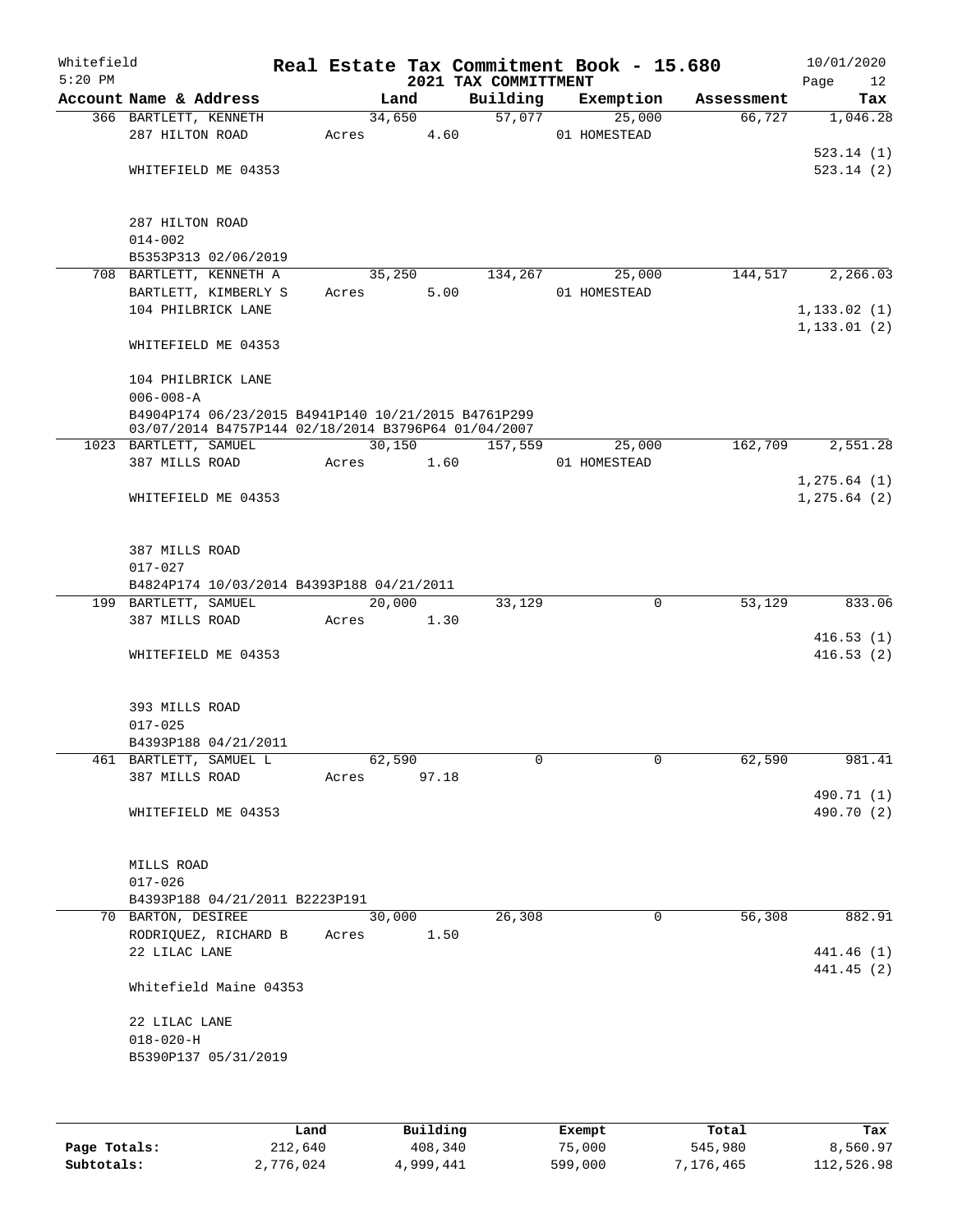| Whitefield<br>$5:20$ PM |                                                    |       |        |                      | 2021 TAX COMMITTMENT | Real Estate Tax Commitment Book - 15.680 |          |            | 10/01/2020<br>Page<br>13 |
|-------------------------|----------------------------------------------------|-------|--------|----------------------|----------------------|------------------------------------------|----------|------------|--------------------------|
|                         | Account Name & Address                             |       |        | Land                 | Building             | Exemption                                |          | Assessment | Tax                      |
|                         | 1702 BARTON, JESSE                                 |       |        | 30,480               | 76,808               | 25,000                                   |          | 82,288     | 1,290.28                 |
|                         | 211 HUNTS MEADOW ROAD                              |       |        | Acres 1.82           |                      | 01 HOMESTEAD                             |          |            |                          |
|                         | WHITEFIELD ME 04353                                |       |        |                      |                      |                                          |          |            | 645.14(1)<br>645.14(2)   |
|                         |                                                    |       |        |                      |                      |                                          |          |            |                          |
|                         | 211 HUNTS MEADOW ROAD                              |       |        |                      |                      |                                          |          |            |                          |
|                         | $012 - 024 - D$                                    |       |        |                      |                      |                                          |          |            |                          |
|                         | 1754 BASSETT JAMIE C & TERRI<br>J                  |       |        | 36,050               | 0                    |                                          | 0        | 36,050     | 565.26                   |
|                         | P.O. BOX 13                                        |       | Acres  | 18.50                |                      |                                          |          |            | 282.63(1)                |
|                         | JEFFERSON ME 04348                                 |       |        |                      |                      |                                          |          |            | 282.63(2)                |
|                         | STEARNS BROOK LANE                                 |       |        |                      |                      |                                          |          |            |                          |
|                         | $011 - 032 - 4$                                    |       |        |                      |                      |                                          |          |            |                          |
|                         | B3483P69 05/16/2005                                |       |        |                      |                      |                                          |          |            |                          |
|                         | 58 BASTON, DIANA & ROGER<br>287 MILLS ROAD         |       |        | 31,050<br>Acres 6.00 | $\mathbf 0$          |                                          | 0        | 31,050     | 486.86                   |
|                         |                                                    |       |        |                      |                      |                                          |          |            | 243.43(1)                |
|                         | WHITEFIELD ME 04353                                |       |        |                      |                      |                                          |          |            | 243.43(2)                |
|                         |                                                    |       |        |                      |                      |                                          |          |            |                          |
|                         | MILLS ROAD<br>$017 - 009 - A$                      |       |        |                      |                      |                                          |          |            |                          |
|                         | B4068P128 11/04/2008 B2951P140 11/14/2002          |       |        |                      |                      |                                          |          |            |                          |
|                         | 1203 BASTON, DIANA & ROGER                         |       |        | 31,380               | 74,044               | 25,000                                   |          | 80,424     | 1,261.05                 |
|                         | 287 MILLS ROAD                                     |       | Acres  | 2.42                 |                      | 01 HOMESTEAD                             |          |            |                          |
|                         |                                                    |       |        |                      |                      |                                          |          |            | 630.53(1)                |
|                         | WHITEFIELD ME 04353                                |       |        |                      |                      |                                          |          |            | 630.52(2)                |
|                         | 287 MILLS ROAD                                     |       |        |                      |                      |                                          |          |            |                          |
|                         | $017 - 033$                                        |       |        |                      |                      |                                          |          |            |                          |
|                         | B4068P128 11/04/2008 B3028P132                     |       |        |                      |                      |                                          |          |            |                          |
|                         | 374 BATCHELDER, PETER                              |       | 34,890 |                      | 107,346              | 25,000                                   |          | 117,236    | 1,838.26                 |
|                         | PO BOX 185                                         | Acres |        | 4.76                 |                      | 01 HOMESTEAD                             |          |            |                          |
|                         |                                                    |       |        |                      |                      |                                          |          |            | 919.13(1)<br>919.13(2)   |
|                         | AUGUSTA ME 04330                                   |       |        |                      |                      |                                          |          |            |                          |
|                         | 48 MOPAR LANE                                      |       |        |                      |                      |                                          |          |            |                          |
|                         | $018 - 006$                                        |       |        |                      |                      |                                          |          |            |                          |
|                         | B4678P305 06/24/2013 B4277P76 05/18/2010 B2051P304 |       |        |                      |                      |                                          |          |            |                          |
|                         | 281 BATCHELDER, PETER A SR                         |       | 23,985 |                      | $\Omega$             |                                          | $\Omega$ | 23,985     | 376.08                   |
|                         | BATCHELDER, MURIEL A<br>P.O. BOX 185               |       | Acres  | 26.90                |                      |                                          |          |            | 188.04(1)                |
|                         |                                                    |       |        |                      |                      |                                          |          |            | 188.04(2)                |
|                         | AUGUSTA ME 04330                                   |       |        |                      |                      |                                          |          |            |                          |
|                         | AUGUSTA ROAD                                       |       |        |                      |                      |                                          |          |            |                          |
|                         | $018 - 007$                                        |       |        |                      |                      |                                          |          |            |                          |
|                         | B5230P108 02/16/2018                               |       |        |                      |                      |                                          |          |            |                          |
|                         |                                                    |       |        |                      |                      |                                          |          |            |                          |

|              | Land      | Building  | Exempt  | Total     | Tax          |
|--------------|-----------|-----------|---------|-----------|--------------|
| Page Totals: | 187,835   | 258,198   | 75,000  | 371,033   | 5,817.79     |
| Subtotals:   | 2,963,859 | 5,257,639 | 674,000 | 7,547,498 | 118, 344. 77 |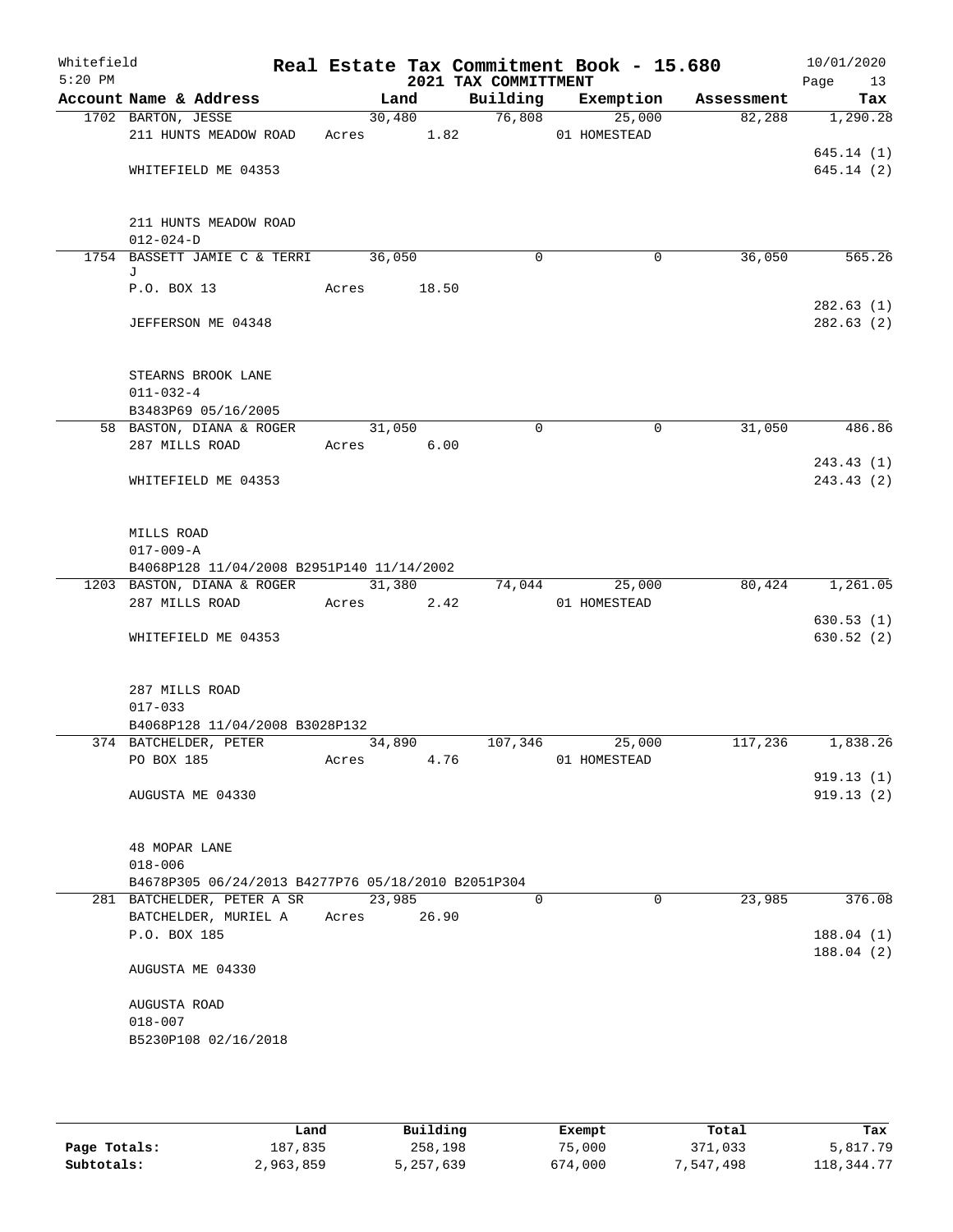| Whitefield   |                                                    |           |       |             |           |                                  | Real Estate Tax Commitment Book - 15.680 |                    | 10/01/2020        |
|--------------|----------------------------------------------------|-----------|-------|-------------|-----------|----------------------------------|------------------------------------------|--------------------|-------------------|
| $5:20$ PM    | Account Name & Address                             |           |       | Land        |           | 2021 TAX COMMITTMENT<br>Building | Exemption                                | Assessment         | Page<br>14<br>Tax |
|              | 1643 BATCHELDER, PETER A SR                        |           |       | 27,330      |           | $\Omega$                         |                                          | 27,330<br>$\Omega$ | 428.53            |
|              | BATCHELDER, MURIEL A                               |           | Acres |             | 7.60      |                                  |                                          |                    |                   |
|              | P.O. BOX 185                                       |           |       |             |           |                                  |                                          |                    | 214.27(1)         |
|              |                                                    |           |       |             |           |                                  |                                          |                    | 214.26(2)         |
|              | AUGUSTA ME 04330                                   |           |       |             |           |                                  |                                          |                    |                   |
|              |                                                    |           |       |             |           |                                  |                                          |                    |                   |
|              | AUGUSTA ROAD<br>$018 - 008$                        |           |       |             |           |                                  |                                          |                    |                   |
|              | B5230P108 02/16/2018                               |           |       |             |           |                                  |                                          |                    |                   |
|              | 545 BEACH, JAMES A                                 |           |       | 47,675      |           | 0                                |                                          | 47,675<br>0        | 747.54            |
|              | 116 PURINGTON AVE.                                 |           |       | Acres 83.00 |           |                                  |                                          |                    |                   |
|              |                                                    |           |       |             |           |                                  |                                          |                    | 373.77(1)         |
|              | AUGUSTA ME 04330                                   |           |       |             |           |                                  |                                          |                    | 373.77 (2)        |
|              |                                                    |           |       |             |           |                                  |                                          |                    |                   |
|              | STEARNS BROOK LANE<br>$011 - 030$                  |           |       |             |           |                                  |                                          |                    |                   |
|              | B4490P52 02/08/2012 B2101P225                      |           |       |             |           |                                  |                                          |                    |                   |
|              | 253 BEAULIEU, BRIAN I                              |           |       | 30,000      |           | 146,578                          | 25,000                                   | 151,578            | 2,376.74          |
|              | MERRELL, ERICA M                                   |           | Acres |             | 1.50      |                                  | 01 HOMESTEAD                             |                    |                   |
|              | 38 MOOSEHEAD LANE                                  |           |       |             |           |                                  |                                          |                    | 1,188.37(1)       |
|              |                                                    |           |       |             |           |                                  |                                          |                    | 1, 188.37(2)      |
|              | WHITEFIELD ME 04353                                |           |       |             |           |                                  |                                          |                    |                   |
|              | 38 MOOSEHEAD LANE                                  |           |       |             |           |                                  |                                          |                    |                   |
|              | $012 - 029 - J$                                    |           |       |             |           |                                  |                                          |                    |                   |
|              | B4547P88 07/19/2012 B4478P184 01/04/2012 B3966P279 |           |       |             |           |                                  |                                          |                    |                   |
|              | 01/02/2008                                         |           |       |             |           |                                  |                                          |                    |                   |
|              | 468 BEAULIEU, DONNA B                              |           |       | 30, 375     | 1.75      | 126,659                          |                                          | 157,034<br>0       | 2,462.29          |
|              | C/O- BETHANY L. MARTIN<br>(P.R.)                   |           | Acres |             |           |                                  |                                          |                    |                   |
|              | 548 ROTE 135                                       |           |       |             |           |                                  |                                          |                    | 1,231.15(1)       |
|              | MONMOUTH ME 04259                                  |           |       |             |           |                                  |                                          |                    | 1, 231.14(2)      |
|              |                                                    |           |       |             |           |                                  |                                          |                    |                   |
|              |                                                    |           |       |             |           |                                  |                                          |                    |                   |
|              | 43 HUNTS MEADOW ROAD<br>$012 - 033 - C$            |           |       |             |           |                                  |                                          |                    |                   |
|              | B1642P324                                          |           |       |             |           |                                  |                                          |                    |                   |
|              | 1330 BEAUMIER, JAMES P                             |           |       | 41,378      |           | 148,469                          | 25,000                                   | 164,847            | 2,584.80          |
|              | 98 HUNTS MEADOW ROAD                               |           | Acres |             | 12.66     |                                  | 01 HOMESTEAD                             |                    |                   |
|              |                                                    |           |       |             |           |                                  |                                          |                    | 1, 292.40(1)      |
|              | WHITEFIELD ME 04353                                |           |       |             |           |                                  |                                          |                    | 1, 292.40(2)      |
|              |                                                    |           |       |             |           |                                  |                                          |                    |                   |
|              | 98 HUNTS MEADOW ROAD                               |           |       |             |           |                                  |                                          |                    |                   |
|              | $012 - 015 - D$                                    |           |       |             |           |                                  |                                          |                    |                   |
|              | B4158P104 06/12/2009 B3976P198 03/07/2008          |           |       |             |           |                                  |                                          |                    |                   |
|              | 1085 BEAUSOLEIL, RICHARD R &                       |           |       | 31,065      |           | 83,653                           | 31,000                                   | 83,718             | 1,312.70          |
|              | CYNTHIA J                                          |           |       |             |           |                                  |                                          |                    |                   |
|              | 292 NORTH HOWE ROAD                                |           | Acres |             | 2.21      |                                  | 05 VET EXEMPTION                         |                    |                   |
|              |                                                    |           |       |             |           |                                  | 01 HOMESTEAD                             |                    | 656.35(1)         |
|              | WHITEFIELD ME 04353                                |           |       |             |           |                                  |                                          |                    | 656.35(2)         |
|              |                                                    |           |       |             |           |                                  |                                          |                    |                   |
|              | 292 NORTH HOWE ROAD<br>$020 - 003 - A$             |           |       |             |           |                                  |                                          |                    |                   |
|              | B2872P21                                           |           |       |             |           |                                  |                                          |                    |                   |
|              |                                                    |           |       |             |           |                                  |                                          |                    |                   |
|              |                                                    | Land      |       |             | Building  |                                  | Exempt                                   | Total              | Tax               |
| Page Totals: |                                                    | 207,823   |       |             | 505,359   |                                  | 81,000                                   | 632,182            | 9,912.60          |
| Subtotals:   |                                                    | 3,171,682 |       |             | 5,762,998 |                                  | 755,000                                  | 8,179,680          | 128, 257.37       |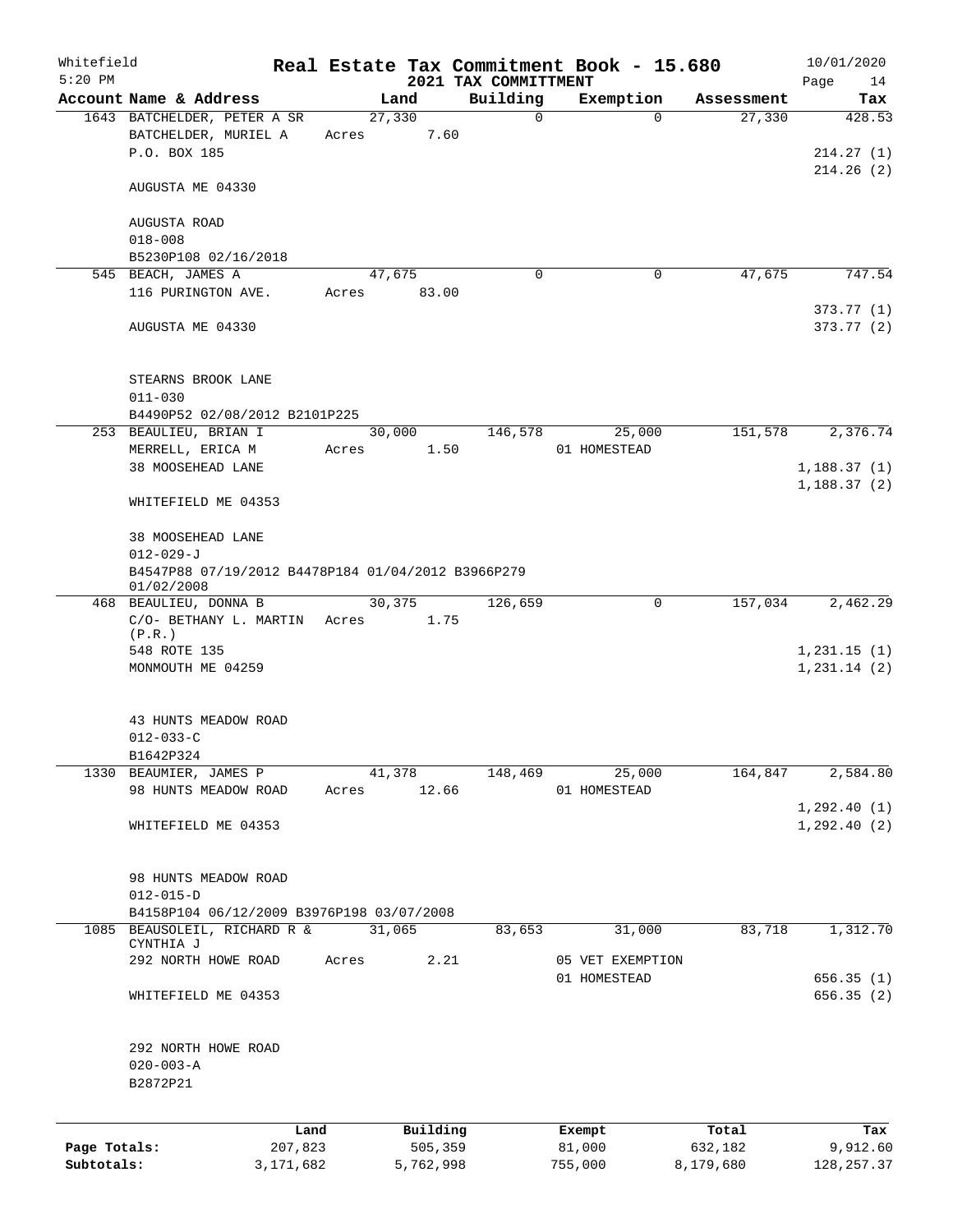| Whitefield |                                                                     |       |        |         |                      | Real Estate Tax Commitment Book - 15.680 |            |      | 10/01/2020  |
|------------|---------------------------------------------------------------------|-------|--------|---------|----------------------|------------------------------------------|------------|------|-------------|
| $5:20$ PM  |                                                                     |       |        |         | 2021 TAX COMMITTMENT |                                          |            | Page | 15          |
|            | Account Name & Address                                              |       | Land   |         | Building             | Exemption                                | Assessment |      | Tax         |
|            | 1184 BEEDY, STACIE A                                                |       | 35,322 |         | 135,479              | 25,000                                   | 145,801    |      | 2,286.16    |
|            | P.O. BOX 113                                                        | Acres |        | 5.09    |                      | 01 HOMESTEAD                             |            |      |             |
|            |                                                                     |       |        |         |                      |                                          |            |      | 1,143.08(1) |
|            | ALNA ME 04535                                                       |       |        |         |                      |                                          |            |      | 1,143.08(2) |
|            |                                                                     |       |        |         |                      |                                          |            |      |             |
|            |                                                                     |       |        |         |                      |                                          |            |      |             |
|            | 414 HEAD TIDE ROAD<br>$005 - 021 - A$                               |       |        |         |                      |                                          |            |      |             |
|            | B4093P21 01/29/2009 B2593P1                                         |       |        |         |                      |                                          |            |      |             |
|            | 1582 BELL, JAMES N & DARLENE                                        |       | 32,445 |         | 171,933              | 25,000                                   | 179,378    |      | 2,812.65    |
|            | D                                                                   |       |        |         |                      |                                          |            |      |             |
|            | 467 GARDINER ROAD                                                   | Acres |        | 3.13    |                      | 01 HOMESTEAD                             |            |      |             |
|            |                                                                     |       |        |         |                      |                                          |            |      | 1,406.33(1) |
|            | WHITEFIELD ME 04353                                                 |       |        |         |                      |                                          |            |      | 1,406.32(2) |
|            |                                                                     |       |        |         |                      |                                          |            |      |             |
|            |                                                                     |       |        |         |                      |                                          |            |      |             |
|            | 467 GARDINER ROAD                                                   |       |        |         |                      |                                          |            |      |             |
|            | $012 - 038 - B$<br>B3495P86 06/06/2005                              |       |        |         |                      |                                          |            |      |             |
|            | 79 BELLEFLEUR, CARLINE A                                            |       |        | 30,000  | 102,132              | 25,000                                   | 107,132    |      | 1,679.83    |
|            | PO BOX 163                                                          | Acres |        | 0.61    |                      | 01 HOMESTEAD                             |            |      |             |
|            |                                                                     |       |        |         |                      |                                          |            |      | 839.92 (1)  |
|            | WHITEFIELD ME 04353                                                 |       |        |         |                      |                                          |            |      | 839.91 (2)  |
|            |                                                                     |       |        |         |                      |                                          |            |      |             |
|            |                                                                     |       |        |         |                      |                                          |            |      |             |
|            | 18 GRAND ARMY ROAD                                                  |       |        |         |                      |                                          |            |      |             |
|            | $026 - 011$                                                         |       |        |         |                      |                                          |            |      |             |
|            | B1488P6                                                             |       |        |         |                      |                                          |            |      |             |
|            | 1627 BENEDICT, JOSEPH W                                             |       |        | 174,250 | 157,742              | 0                                        | 331,992    |      | 5,205.63    |
|            | KELLEY-BENEDICT,<br>PATRICIA                                        | Acres |        | 265.00  |                      |                                          |            |      |             |
|            | 58 WHITNEY STREET                                                   |       |        |         |                      |                                          |            |      | 2,602.82(1) |
|            |                                                                     |       |        |         |                      |                                          |            |      | 2,602.81(2) |
|            | NORTHBOROUGH MA 01532                                               |       |        |         |                      |                                          |            |      |             |
|            |                                                                     |       |        |         |                      |                                          |            |      |             |
|            | 242 DEVINE ROAD                                                     |       |        |         |                      |                                          |            |      |             |
|            | $019 - 006$                                                         |       |        |         |                      |                                          |            |      |             |
|            | B5007P310 05/23/2016 B4457P106 11/08/2011 B4339P144                 |       |        |         |                      |                                          |            |      |             |
|            | 11/10/2010 B2088P159 08/15/1995 B316P548<br>1506 BENEDICT, JOSEPH W |       | 32,370 |         | 0                    | $\Omega$                                 | 32,370     |      | 507.56      |
|            | KELLEY-BENEDICT,                                                    | Acres |        | 13.90   |                      |                                          |            |      |             |
|            | PATRICIA                                                            |       |        |         |                      |                                          |            |      |             |
|            | 58 WHITNEY STREET                                                   |       |        |         |                      |                                          |            |      | 253.78 (1)  |
|            |                                                                     |       |        |         |                      |                                          |            |      | 253.78 (2)  |
|            | NORTHBOROUGH MA 01532                                               |       |        |         |                      |                                          |            |      |             |
|            |                                                                     |       |        |         |                      |                                          |            |      |             |
|            | DEVINE ROAD                                                         |       |        |         |                      |                                          |            |      |             |
|            | $019 - 054$                                                         |       |        |         |                      |                                          |            |      |             |
|            | B5007P310 05/23/2016 B4457P106 10/27/2011 B4339P144                 |       |        |         |                      |                                          |            |      |             |

11/02/2010

|              | Land      | Building  | Exempt  | Total     | Tax        |
|--------------|-----------|-----------|---------|-----------|------------|
| Page Totals: | 304,387   | 567,286   | 75,000  | 796,673   | 12,491.83  |
| Subtotals:   | 3,476,069 | 6,330,284 | 830,000 | 8,976,353 | 140,749.20 |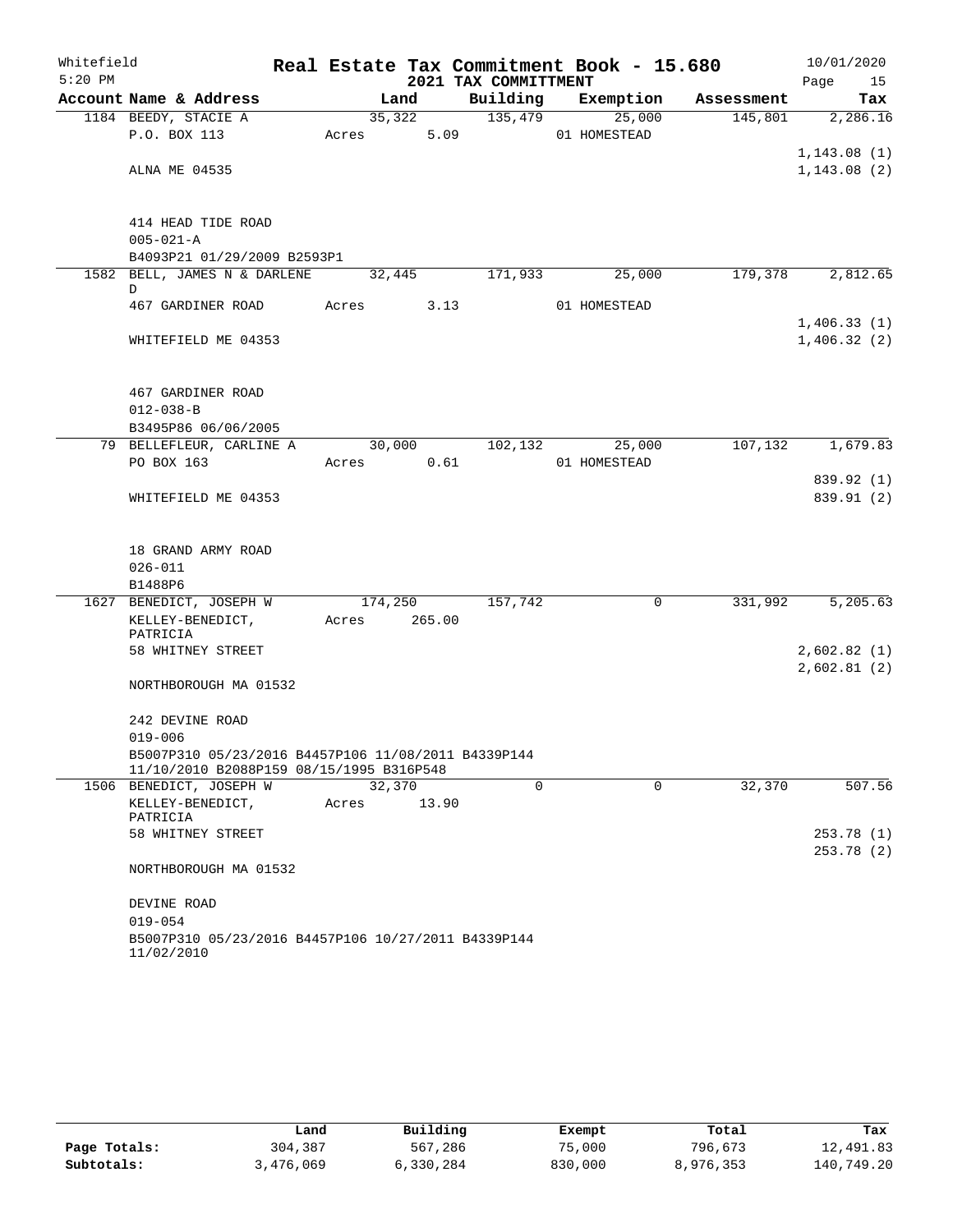| Whitefield<br>$5:20$ PM |                                                           |       |                | 2021 TAX COMMITTMENT | Real Estate Tax Commitment Book - 15.680 |            | 10/01/2020<br>Page<br>16   |
|-------------------------|-----------------------------------------------------------|-------|----------------|----------------------|------------------------------------------|------------|----------------------------|
|                         | Account Name & Address                                    |       | Land           | Building             | Exemption                                | Assessment | Tax                        |
|                         | 549 BENN, THOMAS J &<br>DELORES<br>208 DEVINE ROAD        | Acres | 31,725<br>2.65 | 157,168              | 25,000<br>01 HOMESTEAD                   | 163,893    | 2,569.84                   |
|                         | WHITEFIELD ME 04353                                       |       |                |                      |                                          |            | 1,284.92(1)<br>1,284.92(2) |
|                         | 208 DEVINE ROAD<br>$016 - 013 - C$<br>B1664P222           |       |                |                      |                                          |            |                            |
|                         | 886 BENNE, STEPHEN III                                    |       | 137,086        | 144,726              | 0                                        | 281,812    | 4,418.81                   |
|                         | P O BOX 99                                                | Acres | 365.90         |                      |                                          |            | 2, 209.41(1)               |
|                         | WHITEFIELD ME 04353                                       |       |                |                      |                                          |            | 2, 209.40(2)               |
|                         | 316 HUNTS MEADOW ROAD<br>$015 - 010$<br>B1030P199         |       |                |                      |                                          |            |                            |
|                         | 1521 BENNE, THOMAS & PAULA                                |       | 24,700         | $\mathsf{O}$         | 0                                        | 24,700     | 387.30                     |
|                         | 587 TOWNHOUSE ROAD                                        | Acres | 28.00          |                      |                                          |            |                            |
|                         | WHITEFIELD ME 04353                                       |       |                |                      |                                          |            | 193.65(1)<br>193.65 (2)    |
|                         | TOWNHOUSE ROAD<br>$009 - 030$<br>B4347P146 12/01/2010     |       |                |                      |                                          |            |                            |
|                         | 1648 BENNE, THOMAS & PAULA                                |       | 45,330         | 59,059               | 25,000                                   | 79,389     | 1,244.82                   |
|                         | 587 TOWNHOUSE ROAD                                        | Acres | 17.60          |                      | 01 HOMESTEAD                             |            |                            |
|                         |                                                           |       |                |                      |                                          |            | 622.41(1)                  |
|                         | WHITEFIELD ME 04353                                       |       |                |                      |                                          |            | 622.41(2)                  |
|                         | 587 TOWNHOUSE ROAD<br>$010 - 002$<br>B4347P146 12/01/2010 |       |                |                      |                                          |            |                            |
|                         | 1224 BENNETT, NANCY M                                     |       | 22,250         | 0                    | 0                                        | 22,250     | 348.88                     |
|                         | 24 PLEASANT DRIVE                                         | Acres | 3.00           |                      |                                          |            |                            |
|                         | BENTON STATION ME 04901                                   |       |                |                      |                                          |            | 174.44(1)<br>174.44(2)     |
|                         | CROCKER AVENUE NORTH<br>$007 - 010 - A$<br>B566P343       |       |                |                      |                                          |            |                            |
|                         | 428 BENNETT, NANCY M                                      |       | 30,850         | $\Omega$             | $\Omega$                                 | 30,850     | 483.73                     |
|                         | 24 PLEASANT DRIVE                                         | Acres | 12.00          |                      |                                          |            |                            |
|                         |                                                           |       |                |                      |                                          |            | 241.87 (1)                 |
|                         | BENTON STATION ME 04901                                   |       |                |                      |                                          |            | 241.86 (2)                 |
|                         | CROCKER AVENUE NORTH<br>$007 - 010$<br>B566P343           |       |                |                      |                                          |            |                            |
|                         |                                                           |       |                |                      |                                          |            |                            |

|              | Land      | Building  | Exempt  | Total     | Tax        |
|--------------|-----------|-----------|---------|-----------|------------|
| Page Totals: | 291,941   | 360,953   | 50,000  | 602,894   | 9,453.38   |
| Subtotals:   | 3,768,010 | 6,691,237 | 880,000 | 9,579,247 | 150,202.58 |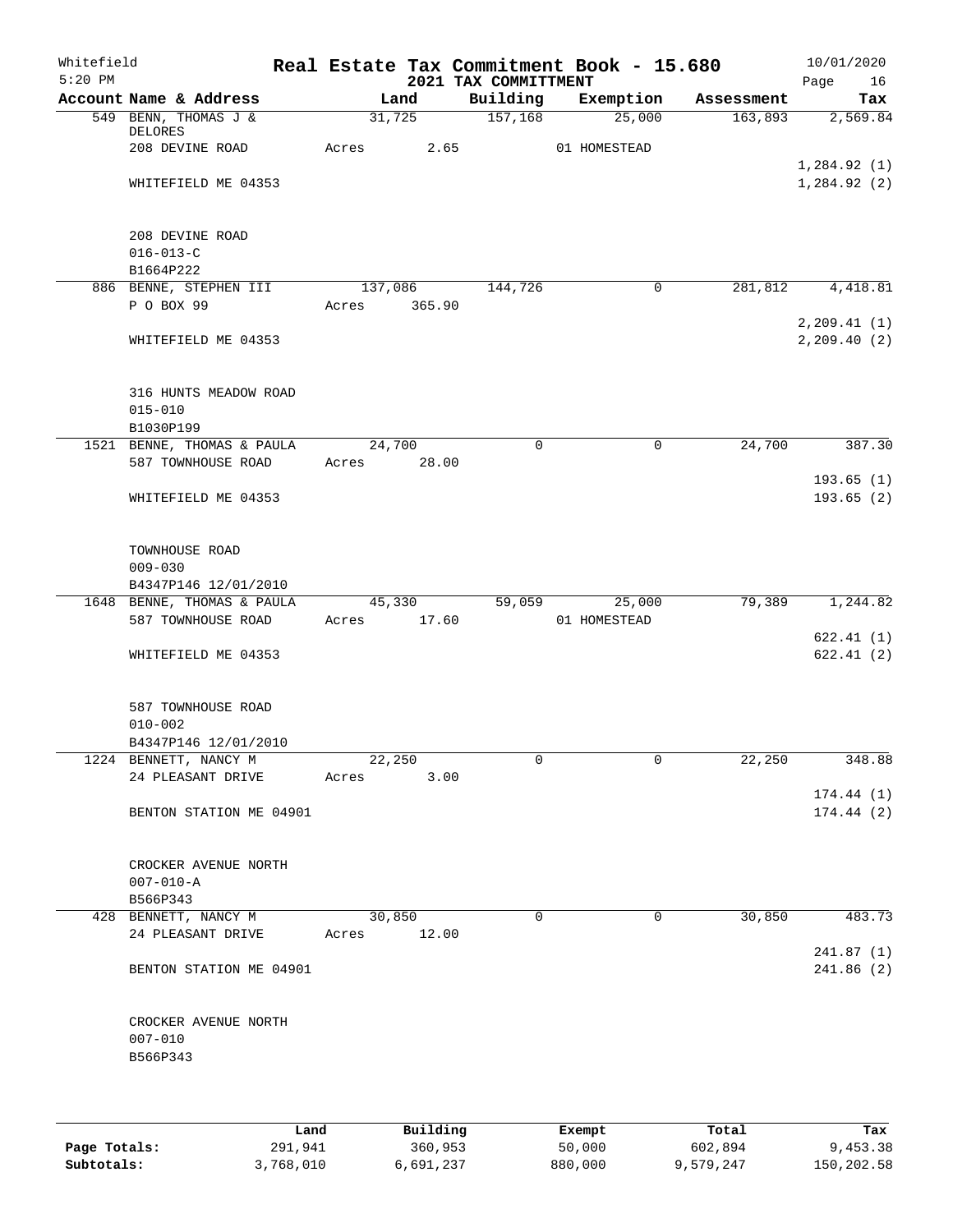| Whitefield<br>$5:20$ PM    |                                                                                        |                      |       |                      |                                  | Real Estate Tax Commitment Book - 15.680 |                       | 10/01/2020              |
|----------------------------|----------------------------------------------------------------------------------------|----------------------|-------|----------------------|----------------------------------|------------------------------------------|-----------------------|-------------------------|
|                            | Account Name & Address                                                                 |                      |       | Land                 | 2021 TAX COMMITTMENT<br>Building | Exemption                                | Assessment            | Page<br>17<br>Tax       |
|                            | 1356 BENNETT, RACHEL E                                                                 |                      |       | 30,480               | 102,651                          |                                          | 133,131<br>$\Omega$   | 2,087.49                |
|                            | 432 WISCASSET ROAD                                                                     |                      | Acres | 1.82                 |                                  |                                          |                       |                         |
|                            |                                                                                        |                      |       |                      |                                  |                                          |                       | 1,043.75(1)             |
|                            | WHITEFIELD ME 04353                                                                    |                      |       |                      |                                  |                                          |                       | 1,043.74(2)             |
|                            |                                                                                        |                      |       |                      |                                  |                                          |                       |                         |
|                            |                                                                                        |                      |       |                      |                                  |                                          |                       |                         |
|                            | 432 WISCASSET ROAD                                                                     |                      |       |                      |                                  |                                          |                       |                         |
|                            | $004 - 002$                                                                            |                      |       |                      |                                  |                                          |                       |                         |
|                            | B5402P207 06/28/2019 B4729P257 11/05/2013 B4642P306<br>03/22/2013 B2592P256 07/21/2000 |                      |       |                      |                                  |                                          |                       |                         |
|                            | 1215 BENT, SUSAN Y                                                                     |                      |       | 30,300               | 74,581                           |                                          | $\Omega$<br>104,881   | 1,644.53                |
|                            | PO BOX 63                                                                              |                      | Acres | 1.70                 |                                  |                                          |                       |                         |
|                            |                                                                                        |                      |       |                      |                                  |                                          |                       | 822.27(1)               |
|                            | NOBLEBORO ME 04555                                                                     |                      |       |                      |                                  |                                          |                       | 822.26(2)               |
|                            |                                                                                        |                      |       |                      |                                  |                                          |                       |                         |
|                            |                                                                                        |                      |       |                      |                                  |                                          |                       |                         |
|                            | 754 WISCASSET ROAD                                                                     |                      |       |                      |                                  |                                          |                       |                         |
|                            | $001 - 058 - D$                                                                        |                      |       |                      |                                  |                                          |                       |                         |
|                            | B4867P223 03/13/2015 B4657P160 05/03/2013 B4539P115<br>06/25/2012 B2516P286            |                      |       |                      |                                  |                                          |                       |                         |
|                            | 1882 BERGERON, MARK D &                                                                |                      |       | 22,250               |                                  | 0                                        | $\mathbf 0$<br>22,250 | 348.88                  |
|                            | MARIE A                                                                                |                      |       |                      |                                  |                                          |                       |                         |
|                            | 109 APPLE RIDGE ROAD                                                                   |                      | Acres | 2.50                 |                                  |                                          |                       |                         |
|                            |                                                                                        |                      |       |                      |                                  |                                          |                       | 174.44(1)               |
|                            | WEST SPRINGFIELD MA                                                                    |                      |       |                      |                                  |                                          |                       | 174.44(2)               |
|                            | 01089                                                                                  |                      |       |                      |                                  |                                          |                       |                         |
|                            |                                                                                        |                      |       |                      |                                  |                                          |                       |                         |
|                            | HEAD TIDE ROAD                                                                         |                      |       |                      |                                  |                                          |                       |                         |
|                            | $005 - 001 - A$                                                                        |                      |       |                      |                                  |                                          |                       |                         |
|                            | B5102P214 11/10/2016 B4971P100 01/22/2016                                              |                      |       |                      |                                  |                                          |                       |                         |
|                            | 957 BERINSKY, HELENE J                                                                 |                      |       | 51,165               |                                  | $\mathbf 0$<br>0                         | 51,165                | 802.27                  |
|                            | 48 HILLCREST ROAD                                                                      |                      | Acres | 82.00                |                                  |                                          |                       |                         |
|                            |                                                                                        |                      |       |                      |                                  |                                          |                       | 401.14(1)               |
|                            | WAKEFIELD RI 02879                                                                     |                      |       |                      |                                  |                                          |                       | 401.13(2)               |
|                            |                                                                                        |                      |       |                      |                                  |                                          |                       |                         |
|                            |                                                                                        |                      |       |                      |                                  |                                          |                       |                         |
|                            | EAST RIVER ROAD<br>$010 - 056$                                                         |                      |       |                      |                                  |                                          |                       |                         |
| 638                        | BERRY, ANDREW                                                                          |                      |       | 55,825               | 165,028                          | 25,000                                   | 195,853               | 3,070.98                |
|                            | PO BOX 120                                                                             |                      | Acres | 25.50                |                                  | 01 HOMESTEAD                             |                       |                         |
|                            |                                                                                        |                      |       |                      |                                  |                                          |                       | 1,535.49(1)             |
|                            | WHITEFIELD ME 04353                                                                    |                      |       |                      |                                  |                                          |                       | 1,535.49(2)             |
|                            |                                                                                        |                      |       |                      |                                  |                                          |                       |                         |
|                            |                                                                                        |                      |       |                      |                                  |                                          |                       |                         |
|                            | 399 EAST RIVER ROAD                                                                    |                      |       |                      |                                  |                                          |                       |                         |
|                            | $010 - 041$                                                                            |                      |       |                      |                                  |                                          |                       |                         |
|                            | B1298P71<br>575 BERRY, ANDREW &                                                        |                      |       | 10,750               |                                  | $\mathbf 0$                              | 0                     | 168.56                  |
|                            | MACKENNEY, ELIZABETH                                                                   |                      |       |                      |                                  |                                          | 10,750                |                         |
|                            | 55 GRAND ARMY ROAD                                                                     |                      | Acres | 0.50                 |                                  |                                          |                       |                         |
|                            |                                                                                        |                      |       |                      |                                  |                                          |                       | 84.28 (1)               |
|                            | WHITEFIELD ME 04353                                                                    |                      |       |                      |                                  |                                          |                       | 84.28 (2)               |
|                            |                                                                                        |                      |       |                      |                                  |                                          |                       |                         |
|                            |                                                                                        |                      |       |                      |                                  |                                          |                       |                         |
|                            | GRAND ARMY ROAD                                                                        |                      |       |                      |                                  |                                          |                       |                         |
|                            | $026 - 014$                                                                            |                      |       |                      |                                  |                                          |                       |                         |
|                            | B3389P215 11/04/2004                                                                   |                      |       |                      |                                  |                                          |                       |                         |
|                            |                                                                                        |                      |       |                      |                                  |                                          |                       |                         |
|                            |                                                                                        | Land                 |       | Building             |                                  | Exempt                                   | Total                 | Tax                     |
| Page Totals:<br>Subtotals: |                                                                                        | 200,770<br>3,968,780 |       | 342,260<br>7,033,497 |                                  | 25,000<br>905,000                        | 518,030<br>10,097,277 | 8,122.71<br>158, 325.29 |
|                            |                                                                                        |                      |       |                      |                                  |                                          |                       |                         |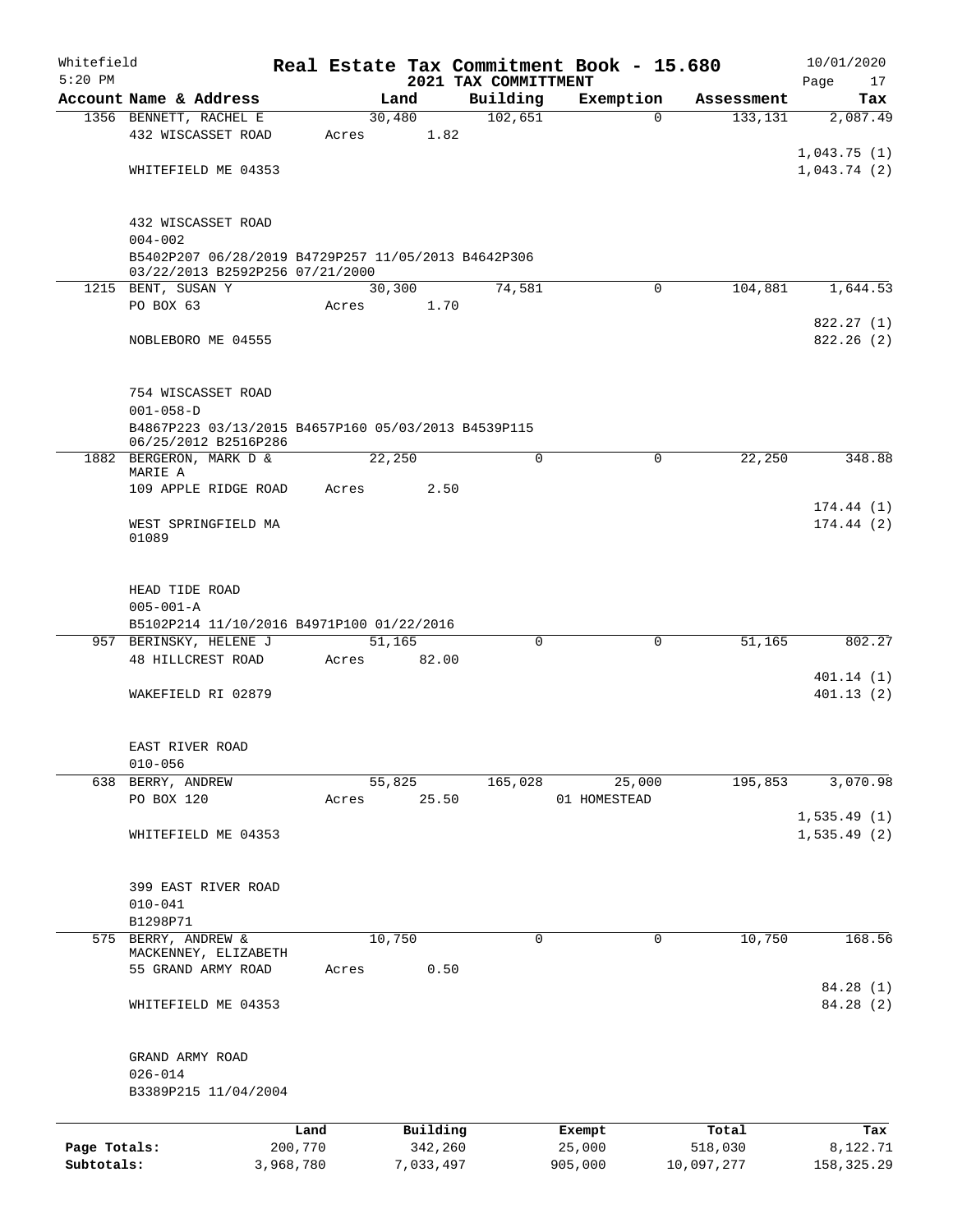| Whitefield<br>$5:20$ PM |                                                                                                          |           |                 |             | 2021 TAX COMMITTMENT | Real Estate Tax Commitment Book - 15.680 |            | 10/01/2020<br>Page<br>18 |
|-------------------------|----------------------------------------------------------------------------------------------------------|-----------|-----------------|-------------|----------------------|------------------------------------------|------------|--------------------------|
|                         | Account Name & Address                                                                                   |           |                 | Land        | Building             | Exemption                                | Assessment | Tax                      |
|                         | 1523 BERRY, ANDREW B                                                                                     |           |                 | 74,250      | 144,968              | $\Omega$                                 | 219,218    | 3,437.34                 |
|                         | PO BOX 120                                                                                               |           |                 | Acres 65.00 |                      |                                          |            |                          |
|                         |                                                                                                          |           |                 |             |                      |                                          |            | 1,718.67(1)              |
|                         | WHITEFIELD ME 04353                                                                                      |           |                 |             |                      |                                          |            | 1,718.67(2)              |
|                         |                                                                                                          |           |                 |             |                      |                                          |            |                          |
|                         | 55 TOWN FARM LANE                                                                                        |           |                 |             |                      |                                          |            |                          |
|                         | $010 - 047$                                                                                              |           |                 |             |                      |                                          |            |                          |
|                         | B1298P71 04/17/1986 B1298P70 04/17/1986                                                                  |           |                 |             |                      |                                          |            |                          |
|                         | 1660 BERRY, ANDREW B &<br>MCLEAN, ELIZABETH A                                                            |           |                 | 37,550      | 113,719              | $\Omega$                                 | 151,269    | 2,371.90                 |
|                         | 55 GRAND ARMY ROAD                                                                                       |           | Acres           | 3.20        |                      |                                          |            |                          |
|                         |                                                                                                          |           |                 |             |                      |                                          |            | 1, 185.95(1)             |
|                         | WHITEFIELD ME 04353                                                                                      |           |                 |             |                      |                                          |            | 1, 185.95(2)             |
|                         |                                                                                                          |           |                 |             |                      |                                          |            |                          |
|                         | 55 GRAND ARMY ROAD                                                                                       |           |                 |             |                      |                                          |            |                          |
|                         | $013 - 042$                                                                                              |           |                 |             |                      |                                          |            |                          |
|                         | 812 BERRY, JONATHAN &<br><b>JESSICA</b>                                                                  |           |                 | 42,266      | 87,177               | 0                                        | 129,443    | 2,029.67                 |
|                         | 335 PITTSTON ROAD                                                                                        |           |                 | Acres 13.77 |                      |                                          |            |                          |
|                         |                                                                                                          |           |                 |             |                      |                                          |            | 1,014.84(1)              |
|                         | WHITEFIELD ME 04353                                                                                      |           |                 |             |                      |                                          |            | 1,014.83(2)              |
|                         |                                                                                                          |           |                 |             |                      |                                          |            |                          |
|                         |                                                                                                          |           |                 |             |                      |                                          |            |                          |
|                         | 335 PITTSTON ROAD                                                                                        |           |                 |             |                      |                                          |            |                          |
|                         | $003 - 012$                                                                                              |           |                 |             |                      |                                          |            |                          |
|                         | B4285P252 06/14/2010 B1083P269 10/19/1981                                                                |           |                 |             |                      |                                          |            |                          |
|                         | 1569 BERTRAND, RAYMOND D<br>679 PLYMOUTH ST                                                              |           | 79,750<br>Acres | 96.00       | 0                    | $\mathbf 0$                              | 79,750     | 1,250.48                 |
|                         |                                                                                                          |           |                 |             |                      |                                          |            | 625.24(1)                |
|                         | MIDDLEBORO MA 02346                                                                                      |           |                 |             |                      |                                          |            | 625.24(2)                |
|                         |                                                                                                          |           |                 |             |                      |                                          |            |                          |
|                         | HEATH ROAD<br>$011 - 007$                                                                                |           |                 |             |                      |                                          |            |                          |
|                         | B5495P152 02/28/2020                                                                                     |           |                 |             |                      |                                          |            |                          |
|                         | 755 BERUBE, JAY R                                                                                        |           |                 | 30,030      | 86,950               | 25,000                                   | 91,980     | 1,442.25                 |
|                         | 43 GARDINER ROAD                                                                                         |           | Acres           | 1.52        |                      | 01 HOMESTEAD                             |            |                          |
|                         |                                                                                                          |           |                 |             |                      |                                          |            | 721.13(1)                |
|                         | WHITEFIELD ME 04353                                                                                      |           |                 |             |                      |                                          |            | 721.12(2)                |
|                         |                                                                                                          |           |                 |             |                      |                                          |            |                          |
|                         | 43 GARDINER ROAD                                                                                         |           |                 |             |                      |                                          |            |                          |
|                         | $013 - 026$                                                                                              |           |                 |             |                      |                                          |            |                          |
|                         | B4992P156 04/04/2016 B4864P123 02/26/2015 B4853P184<br>01/09/2015 B4718P176 10/02/2013 B4517P53 B4241P75 |           |                 |             |                      |                                          |            |                          |
|                         | 01/13/2010 B4030P116 04/10/2008 B1775P274                                                                |           |                 |             |                      |                                          |            |                          |
|                         | 1061 BESSEY, BROCK A & ERIN                                                                              |           |                 | 42,690      | 229,015              | 25,000                                   | 246,705    | 3,868.33                 |
|                         | E.<br>72 SOUTH HUNTS MEADOW                                                                              |           |                 | 14.30       |                      | 01 HOMESTEAD                             |            |                          |
|                         | ROAD                                                                                                     |           | Acres           |             |                      |                                          |            |                          |
|                         |                                                                                                          |           |                 |             |                      |                                          |            | 1,934.17(1)              |
|                         | WHITEFIELD ME 04353                                                                                      |           |                 |             |                      |                                          |            | 1,934.16(2)              |
|                         | 72 SOUTH HUNTS MEADOW                                                                                    |           |                 |             |                      |                                          |            |                          |
|                         | $012 - 002$                                                                                              |           |                 |             |                      |                                          |            |                          |
|                         | B4283P82 06/08/2010 B2595P247 09/01/2000                                                                 |           |                 |             |                      |                                          |            |                          |
|                         |                                                                                                          | Land      |                 | Building    |                      | Exempt                                   | Total      | Tax                      |
| Page Totals:            |                                                                                                          | 306,536   |                 | 661,829     |                      | 50,000                                   | 918,365    | 14,399.97                |
| Subtotals:              |                                                                                                          | 4,275,316 |                 | 7,695,326   |                      | 955,000                                  | 11,015,642 | 172,725.26               |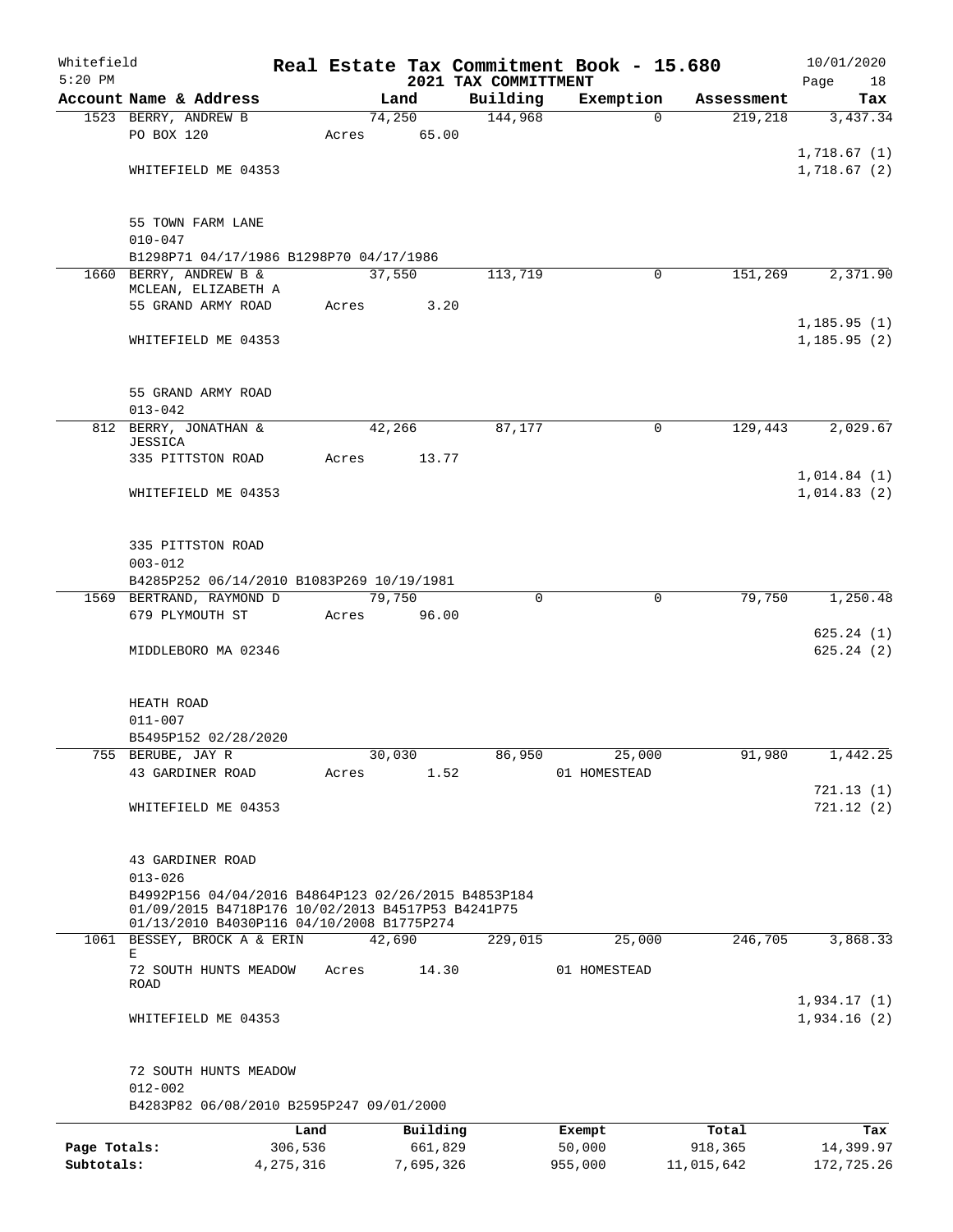| Whitefield<br>$5:20$ PM |                                                                                          |       |         |             | 2021 TAX COMMITTMENT |               |              | Real Estate Tax Commitment Book - 15.680 |            | Page                        | 10/01/2020<br>19        |
|-------------------------|------------------------------------------------------------------------------------------|-------|---------|-------------|----------------------|---------------|--------------|------------------------------------------|------------|-----------------------------|-------------------------|
|                         | Account Name & Address                                                                   |       | Land    |             |                      | Building      |              | Exemption                                | Assessment |                             | Tax                     |
|                         | 1222 BEST, GARY R II<br>GARDNER-BEST, CHRISTINE Acres 15.00<br>Е<br>508 TOWNHOUSE ROAD   |       |         | 48,250      |                      | 141,331       | 01 HOMESTEAD | 25,000                                   | 164,581    | 1,290.32(1)<br>1, 290.31(2) | 2,580.63                |
|                         | WHITEFIELD ME 04353                                                                      |       |         |             |                      |               |              |                                          |            |                             |                         |
|                         | 508 TOWNHOUSE ROAD<br>$010 - 024$                                                        |       |         |             |                      |               |              |                                          |            |                             |                         |
|                         | B3386P166 10/29/2004                                                                     |       |         |             |                      |               |              |                                          |            |                             |                         |
|                         | 1435 BEST, NORMAN                                                                        |       | 30,000  |             |                      | 33,024        |              | 31,000                                   | 32,024     |                             | 502.14                  |
|                         | BEST, DOROTHY J<br>114 SOUTH HOWE ROAD                                                   | Acres |         | 1.50        |                      |               | 01 HOMESTEAD | 05 VET EXEMPTION                         |            |                             | 251.07(1)<br>251.07(2)  |
|                         | WHITEFIELD ME 04353                                                                      |       |         |             |                      |               |              |                                          |            |                             |                         |
|                         | 114 SOUTH HOWE ROAD<br>$017 - 018 - B$                                                   |       |         |             |                      |               |              |                                          |            |                             |                         |
|                         | B5418P64 08/06/2019                                                                      |       |         |             |                      |               |              |                                          |            |                             |                         |
|                         | 710 BHS INC                                                                              |       | 150,000 |             |                      | 0             |              | 0                                        | 150,000    |                             | 2,352.00                |
|                         | 683 NORTHERN AVENUE                                                                      | Acres |         | 20.00       |                      |               |              |                                          |            |                             |                         |
|                         |                                                                                          |       |         |             |                      |               |              |                                          |            | 1, 176.00(1)                |                         |
|                         | FARMINGDALE ME 04344                                                                     |       |         |             |                      |               |              |                                          |            | 1, 176.00(2)                |                         |
|                         | DOYLE ROAD<br>$019 - 021 - 002$<br>B5003P118 05/12/2016 B1448P82                         |       |         |             |                      |               |              |                                          |            |                             |                         |
|                         | 380 BICKFORD, ARNOLD E III                                                               |       |         | 36,634      |                      | 57,410        |              | 25,000                                   | 69,044     |                             | 1,082.61                |
|                         | 304 NO. HUNTS MEADOW<br>ROAD                                                             | Acres |         | 6.73        |                      |               | 01 HOMESTEAD |                                          |            |                             |                         |
|                         | WHITEFIELD ME 04353                                                                      |       |         |             |                      |               |              |                                          |            |                             | 541.31(1)<br>541.30 (2) |
|                         | 304 NO. HUNTS MEADOW<br>$018 - 035$<br>B2470P53                                          |       |         |             |                      |               |              |                                          |            |                             |                         |
|                         | 681 BICKFORD, JILL J                                                                     |       |         |             | 30,000 125,602       |               |              | 25,000                                   | 130,602    |                             | 2,047.84                |
|                         | 11 GRAND ARMY ROAD                                                                       |       |         | Acres 0.80  |                      | 01 HOMESTEAD  |              |                                          |            | 1,023.92(1)                 |                         |
|                         | WHITEFIELD ME 04353                                                                      |       |         |             |                      |               |              |                                          |            | 1,023.92(2)                 |                         |
|                         | 11 GRAND ARMY ROAD<br>$026 - 018$                                                        |       |         |             |                      |               |              |                                          |            |                             |                         |
|                         | B1744P305                                                                                |       |         |             |                      |               |              |                                          |            |                             |                         |
|                         | 1059 BILLS, ROBERT J                                                                     |       |         | 49,450      |                      | 54,408 25,000 |              |                                          | 78,858     |                             | 1,236.49                |
|                         | BILLS, ANNE C<br>158 SOUTH HOWE ROAD                                                     |       |         | Acres 20.00 |                      |               | 01 HOMESTEAD |                                          |            |                             | 618.25(1)<br>618.24(2)  |
|                         | WHITEFIELD ME 04353                                                                      |       |         |             |                      |               |              |                                          |            |                             |                         |
|                         | 158 SOUTH HOWE ROAD<br>$017 - 018$<br>B4993P299 03/15/2016 B4805P31 08/01/2014 B1410P307 |       |         |             |                      |               |              |                                          |            |                             |                         |
|                         |                                                                                          |       |         |             |                      |               |              |                                          |            |                             |                         |

|              | Land      | Building  | Exempt    | Total      | Tax        |
|--------------|-----------|-----------|-----------|------------|------------|
| Page Totals: | 344,334   | 411,775   | 131,000   | 625,109    | 9,801.71   |
| Subtotals:   | 4,619,650 | 8,107,101 | 1,086,000 | 11,640,751 | 182,526.97 |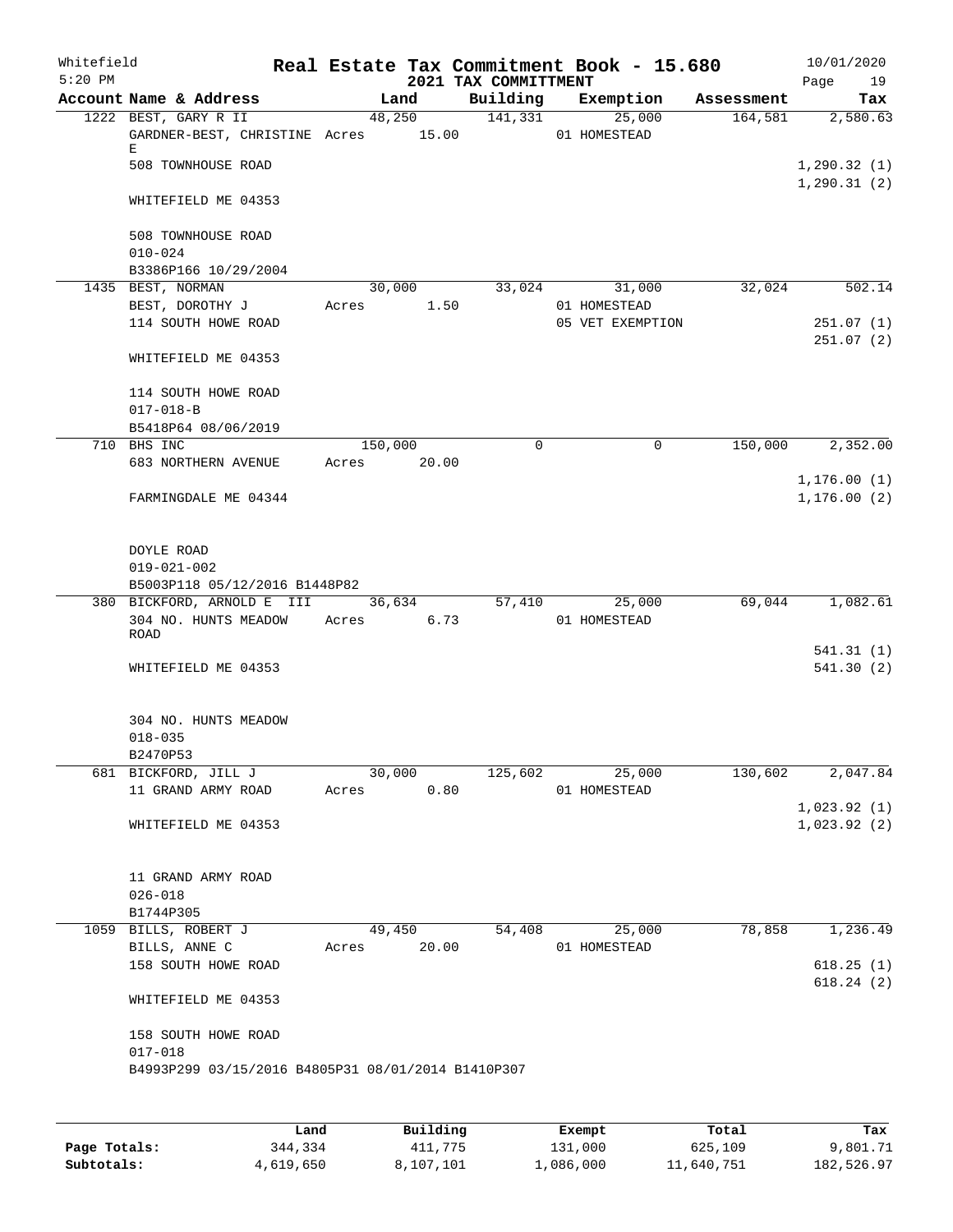| Whitefield<br>$5:20$ PM |                                                |                | 2021 TAX COMMITTMENT | Real Estate Tax Commitment Book - 15.680 |            | 10/01/2020<br>Page<br>20   |
|-------------------------|------------------------------------------------|----------------|----------------------|------------------------------------------|------------|----------------------------|
|                         | Account Name & Address                         | Land           | Building             | Exemption                                | Assessment | Tax                        |
|                         | 474 BINEAU, MARJORIE O                         | 30,600         | 109,511              | 25,000                                   | 115,111    | 1,804.94                   |
|                         | PO BOX 100                                     | Acres 1.90     |                      | 01 HOMESTEAD                             |            |                            |
|                         |                                                |                |                      |                                          |            | 902.47(1)                  |
|                         | COOPERS MILLS ME 04341                         |                |                      |                                          |            | 902.47(2)                  |
|                         | 113 MAIN STREET                                |                |                      |                                          |            |                            |
|                         | $022 - 026$                                    |                |                      |                                          |            |                            |
|                         | B1418P122                                      |                |                      |                                          |            |                            |
|                         | 413 BINNS, DENNIS & JANET                      | 79,750         | 184,914              | 25,000                                   | 239,664    | 3,757.93                   |
|                         | 509 TOWNHOUSE ROAD                             | Acres<br>70.00 |                      | 01 HOMESTEAD                             |            |                            |
|                         | WHITEFIELD ME 04353                            |                |                      |                                          |            | 1,878.97(1)<br>1,878.96(2) |
|                         | 509 TOWNHOUSE ROAD                             |                |                      |                                          |            |                            |
|                         | $010 - 005$                                    |                |                      |                                          |            |                            |
|                         | B748P103                                       |                |                      |                                          |            |                            |
|                         | 206 BINNS, DENNIS R & JANET                    | 20,450         | 997                  | 0                                        | 21,447     | 336.29                     |
|                         | 509 TOWNHOUSE ROAD                             | 1.80<br>Acres  |                      |                                          |            |                            |
|                         |                                                |                |                      |                                          |            | 168.15(1)                  |
|                         | WHITEFIELD ME 04353                            |                |                      |                                          |            | 168.14(2)                  |
|                         | TOWNHOUSE ROAD                                 |                |                      |                                          |            |                            |
|                         | $010 - 008 - C$                                |                |                      |                                          |            |                            |
|                         | B2484P233                                      |                |                      |                                          |            |                            |
|                         | 1623 BINNS, DENNIS R & JANET                   | 13,740         | $\Omega$             | $\mathbf 0$                              | 13,740     | 215.44                     |
|                         | 509 TOWNHOUSE ROAD                             | 12.80<br>Acres |                      |                                          |            |                            |
|                         |                                                |                |                      |                                          |            | 107.72(1)                  |
|                         | WHITEFIELD ME 04353                            |                |                      |                                          |            | 107.72(2)                  |
|                         | TOWNHOUSE ROAD, BACK                           |                |                      |                                          |            |                            |
|                         | $009 - 032$                                    |                |                      |                                          |            |                            |
|                         | B2484P233                                      | 31,500         |                      |                                          |            | 1,624.87                   |
|                         | 568 BINNS, SUSAN ELAINE<br>334 NORTH HOWE ROAD | Acres          | 97,127<br>2.50       | 25,000<br>01 HOMESTEAD                   | 103,627    |                            |
|                         |                                                |                |                      |                                          |            | 812.44 (1)                 |
|                         | WHITEFIELD ME 04353                            |                |                      |                                          |            | 812.43(2)                  |
|                         |                                                |                |                      |                                          |            |                            |
|                         | 334 NORTH HOWE ROAD<br>$020 - 005 - A$         |                |                      |                                          |            |                            |
|                         | B1725P79                                       |                |                      |                                          |            |                            |
|                         | 1950 BIRCH, ANDREW W                           | 25,474         | 0                    | $\Omega$                                 | 25,474     | 399.43                     |
|                         | 7 COLUMBIA STREET                              | Acres          | 5.28                 |                                          |            |                            |
|                         |                                                |                |                      |                                          |            | 199.72 (1)                 |
|                         | AUGUSTA ME 04330                               |                |                      |                                          |            | 199.71 (2)                 |
|                         | MAIN STREET                                    |                |                      |                                          |            |                            |
|                         | $022 - 018 - A - 1$                            |                |                      |                                          |            |                            |
|                         | B5488P281 02/05/2020                           |                |                      |                                          |            |                            |
|                         |                                                |                |                      |                                          |            |                            |
|                         |                                                |                |                      |                                          |            |                            |

|              | Land      | Building  | Exempt    | Total      | Tax        |
|--------------|-----------|-----------|-----------|------------|------------|
| Page Totals: | 201,514   | 392,549   | 75,000    | 519,063    | 8,138.90   |
| Subtotals:   | 4,821,164 | 8,499,650 | 1,161,000 | 12,159,814 | 190,665.87 |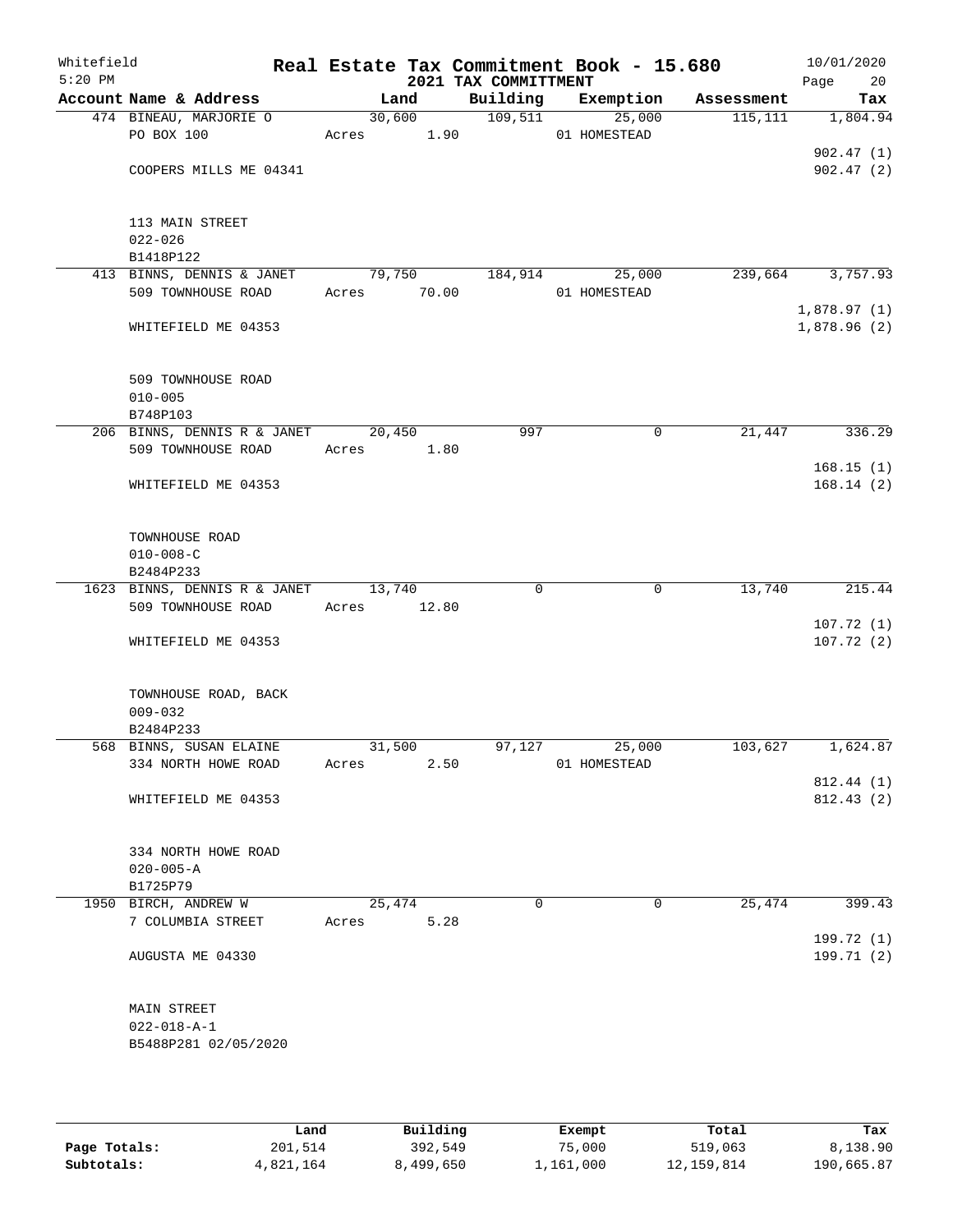| Whitefield<br>$5:20$ PM |                                                     |      |       |        |          | 2021 TAX COMMITTMENT |              | Real Estate Tax Commitment Book - 15.680 |            | 10/01/2020<br>Page<br>21 |
|-------------------------|-----------------------------------------------------|------|-------|--------|----------|----------------------|--------------|------------------------------------------|------------|--------------------------|
|                         | Account Name & Address                              |      |       | Land   |          | Building             |              | Exemption                                | Assessment | Tax                      |
|                         | 1946 BIRCH, NANCY J                                 |      |       | 23,105 |          |                      | $\mathsf{O}$ | $\Omega$                                 | 23,105     | 362.29                   |
|                         | 67 GARY L. MAIETTA<br>PARKWAY #3                    |      | Acres |        | 3.57     |                      |              |                                          |            |                          |
|                         | SOUTH PORTLAND ME 04126                             |      |       |        |          |                      |              |                                          |            | 181.15(1)<br>181.14(2)   |
|                         | MAIN STREET                                         |      |       |        |          |                      |              |                                          |            |                          |
|                         | $022 - 018 - A$                                     |      |       |        |          |                      |              |                                          |            |                          |
|                         | B5488P284 02/05/2020 B5455P287 11/07/2019           |      |       |        |          |                      |              |                                          |            |                          |
|                         | 1908 BISHOP, CHRISTOPHER                            |      |       | 22,550 |          |                      | $\Omega$     | $\Omega$                                 | 22,550     | 353.58                   |
|                         | 239 HILTON ROAD                                     |      | Acres |        | 3.20     |                      |              |                                          |            | 176.79(1)                |
|                         | WHITEFIELD ME 04353                                 |      |       |        |          |                      |              |                                          |            | 176.79(2)                |
|                         | MILLS ROAD                                          |      |       |        |          |                      |              |                                          |            |                          |
|                         | $017 - 057 - 1$                                     |      |       |        |          |                      |              |                                          |            |                          |
|                         | B5115P48 03/17/2017                                 |      |       |        |          |                      |              |                                          |            |                          |
|                         | 110 BISHOP, CHRISTOPHER S                           |      |       | 30,450 |          |                      | 73,916       | 0                                        | 104,366    | 1,636.46                 |
|                         | BISHOP, ANNE-DORA T                                 |      | Acres |        | 1.80     |                      |              |                                          |            |                          |
|                         | 239 HILTON ROAD                                     |      |       |        |          |                      |              |                                          |            | 818.23(1)                |
|                         | WHITEFIELD ME 04353                                 |      |       |        |          |                      |              |                                          |            | 818.23(2)                |
|                         | 239 HILTON ROAD                                     |      |       |        |          |                      |              |                                          |            |                          |
|                         | $014 - 005 - B$                                     |      |       |        |          |                      |              |                                          |            |                          |
|                         | B3582P304 10/31/2005                                |      |       |        |          |                      |              |                                          |            |                          |
|                         | 1715 BLACK TREE REAL ESTATE                         |      |       | 30,300 |          |                      | 96,733       | $\mathsf{O}$                             | 127,033    | 1,991.88                 |
|                         | 9072 SILVER LAKE DRIVE                              |      | Acres |        | 1.70     |                      |              |                                          |            | 995.94 (1)               |
|                         | CEDAR HILLS UT 84062                                |      |       |        |          |                      |              |                                          |            | 995.94 (2)               |
|                         | 94 MAIN STREET                                      |      |       |        |          |                      |              |                                          |            |                          |
|                         | $022 - 004 - B$                                     |      |       |        |          |                      |              |                                          |            |                          |
|                         | B4465P297 12/01/2011 B3914P273 09/13/2007 B3219P131 |      |       |        |          |                      |              |                                          |            |                          |
|                         | 1245 BLAGDEN, ROBERT L                              |      |       | 42,125 |          |                      | 0            | 0                                        | 42,125     | 660.52                   |
|                         | 842 GARDINER ROAD                                   |      | Acres |        | 27.50    |                      |              |                                          |            | 330.26(1)                |
|                         | WISCASSET ME 04578                                  |      |       |        |          |                      |              |                                          |            | 330.26(2)                |
|                         | THAYER ROAD                                         |      |       |        |          |                      |              |                                          |            |                          |
|                         | $001 - 021 - A$                                     |      |       |        |          |                      |              |                                          |            |                          |
|                         | B3891P59 08/07/2007                                 |      |       |        |          |                      |              |                                          |            |                          |
|                         | 1239 BLAIR, SALLY A & TERRY<br>L.                   |      |       | 64,450 |          |                      | 129,672      | 25,000                                   | 169,122    | 2,651.83                 |
|                         | 47 HILTON ROAD                                      |      | Acres |        | 18.00    |                      |              | 01 HOMESTEAD                             |            | 1,325.92(1)              |
|                         | WHITEFIELD ME 04353                                 |      |       |        |          |                      |              |                                          |            | 1,325.91(2)              |
|                         | 47 HILTON ROAD                                      |      |       |        |          |                      |              |                                          |            |                          |
|                         | $027 - 004$                                         |      |       |        |          |                      |              |                                          |            |                          |
|                         | B1510P26                                            |      |       |        |          |                      |              |                                          |            |                          |
|                         |                                                     |      |       |        |          |                      |              |                                          |            |                          |
|                         |                                                     | Land |       |        | Building |                      |              | Exempt                                   | Total      | Tax                      |

|              | …and      | Building  | Exempt    | Total      | тах        |
|--------------|-----------|-----------|-----------|------------|------------|
| Page Totals: | 212,980   | 300,321   | 25,000    | 488,301    | 7,656.56   |
| Subtotals:   | 5,034,144 | 8,799,971 | 1,186,000 | 12,648,115 | 198,322.43 |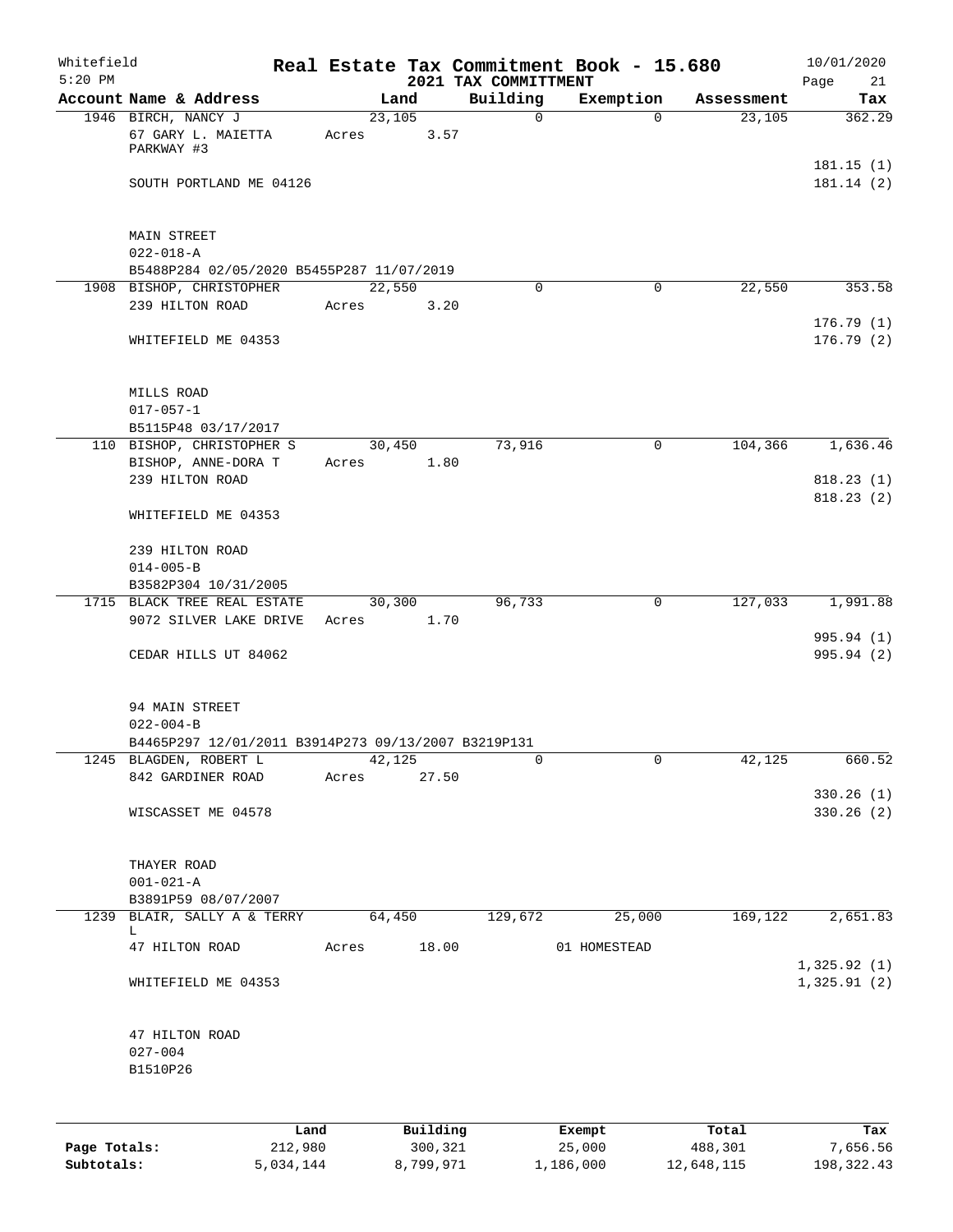| Whitefield<br>$5:20$ PM |                                                     |       |        |            | 2021 TAX COMMITTMENT | Real Estate Tax Commitment Book - 15.680 |            | 10/01/2020<br>Page<br>22 |
|-------------------------|-----------------------------------------------------|-------|--------|------------|----------------------|------------------------------------------|------------|--------------------------|
|                         | Account Name & Address                              |       | Land   |            | Building             | Exemption                                | Assessment | Tax                      |
|                         | 1375 BLAIR, TERRY L & SALLY                         |       | 30,210 |            | 11,366               | $\Omega$                                 | 41,576     | 651.91                   |
|                         | Α                                                   |       |        |            |                      |                                          |            |                          |
|                         | 47 HILTON ROAD                                      |       |        | Acres 1.64 |                      |                                          |            |                          |
|                         |                                                     |       |        |            |                      |                                          |            | 325.96(1)<br>325.95(2)   |
|                         | WHITEFIELD ME 04353                                 |       |        |            |                      |                                          |            |                          |
|                         |                                                     |       |        |            |                      |                                          |            |                          |
|                         | 42 EAST RIVER ROAD                                  |       |        |            |                      |                                          |            |                          |
|                         | $027 - 008$                                         |       |        |            |                      |                                          |            |                          |
|                         | B3684P263 06/05/2006                                |       |        |            |                      |                                          |            |                          |
|                         | 1695 BLAIR, TERRY L JR                              |       |        | 30,075     | 96,819               | 0                                        | 126,894    | 1,989.70                 |
|                         | 23 HILTON ROAD                                      |       |        | Acres 1.55 |                      |                                          |            |                          |
|                         |                                                     |       |        |            |                      |                                          |            | 994.85 (1)               |
|                         | WHITEFIELD ME 04353                                 |       |        |            |                      |                                          |            | 994.85(2)                |
|                         | 23 HILTON ROAD                                      |       |        |            |                      |                                          |            |                          |
|                         | $027 - 004 - A$                                     |       |        |            |                      |                                          |            |                          |
|                         | B4750P282 01/17/2014 B4623P272 01/30/2013 B3022P255 |       |        |            |                      |                                          |            |                          |
|                         | 1273 BLAKE, EARL C & GALE M 30,780 104,870          |       |        |            |                      | 0                                        | 135,650    | 2,126.99                 |
|                         | 256 HEATH ROAD                                      | Acres |        | 2.02       |                      |                                          |            |                          |
|                         |                                                     |       |        |            |                      |                                          |            | 1,063.50(1)              |
|                         | WHITEFIELD ME 04353                                 |       |        |            |                      |                                          |            | 1,063.49(2)              |
|                         |                                                     |       |        |            |                      |                                          |            |                          |
|                         | 256 HEATH ROAD                                      |       |        |            |                      |                                          |            |                          |
|                         | $011 - 014 - B$                                     |       |        |            |                      |                                          |            |                          |
|                         | B4560P116 08/16/2012 B1985P242                      |       |        |            |                      |                                          |            |                          |
|                         | 1264 BOLDUC, SETH                                   |       | 23,000 |            | $\Omega$             | $\mathbf 0$                              | 23,000     | 360.64                   |
|                         | ATKINS, LUCY                                        | Acres |        | 3.50       |                      |                                          |            |                          |
|                         | 36 SOUTH FOWLES LANE                                |       |        |            |                      |                                          |            | 180.32(1)                |
|                         | WHITEFIELD ME 04353                                 |       |        |            |                      |                                          |            | 180.32(2)                |
|                         | HOLLYWOOD BOULEVARD                                 |       |        |            |                      |                                          |            |                          |
|                         | $005 - 025 - A$                                     |       |        |            |                      |                                          |            |                          |
|                         | B5263P132 06/01/2019                                |       |        |            |                      |                                          |            |                          |
|                         | 758 BOLDUC, SETH                                    |       | 34,050 |            | 64,274               | 25,000                                   | 73,324     | 1,149.72                 |
|                         | ATKINS, LUCY                                        | Acres |        | 4.20       |                      | 01 HOMESTEAD                             |            |                          |
|                         | 36 SOUTH FOWLES LANE                                |       |        |            |                      |                                          |            | 574.86(1)                |
|                         |                                                     |       |        |            |                      |                                          |            | 574.86(2)                |
|                         | WHITEFIELD ME 04353                                 |       |        |            |                      |                                          |            |                          |
|                         | 36 SOUTH FOWLES LANE                                |       |        |            |                      |                                          |            |                          |
|                         | $005 - 026$                                         |       |        |            |                      |                                          |            |                          |
|                         | B5263P132 06/01/2019                                |       |        |            |                      |                                          |            |                          |
|                         | 1019 BOLDUC, SETH                                   |       | 7,500  |            | $\Omega$             | 0                                        | 7,500      | 117.60                   |
|                         | ATKINS, LUCY                                        | Acres |        | 5.00       |                      |                                          |            |                          |
|                         | 36 SOUTH FOWLES LANE                                |       |        |            |                      |                                          |            | 58.80(1)                 |
|                         | WHITEFIELD ME 04353                                 |       |        |            |                      |                                          |            | 58.80(2)                 |
|                         | SOUTH FOWLES LANE                                   |       |        |            |                      |                                          |            |                          |
|                         | $005 - 031 - A$                                     |       |        |            |                      |                                          |            |                          |
|                         | B5263P132 06/01/2019                                |       |        |            |                      |                                          |            |                          |
|                         |                                                     |       |        |            |                      |                                          |            |                          |
|                         |                                                     |       |        |            |                      |                                          |            |                          |
|                         |                                                     |       |        |            |                      |                                          |            |                          |

|              | Land      | Building  | Exempt    | Total      | Tax        |
|--------------|-----------|-----------|-----------|------------|------------|
| Page Totals: | 155,615   | 277,329   | 25,000    | 407,944    | 6,396.56   |
| Subtotals:   | 5,189,759 | 9,077,300 | 1,211,000 | 13,056,059 | 204,718.99 |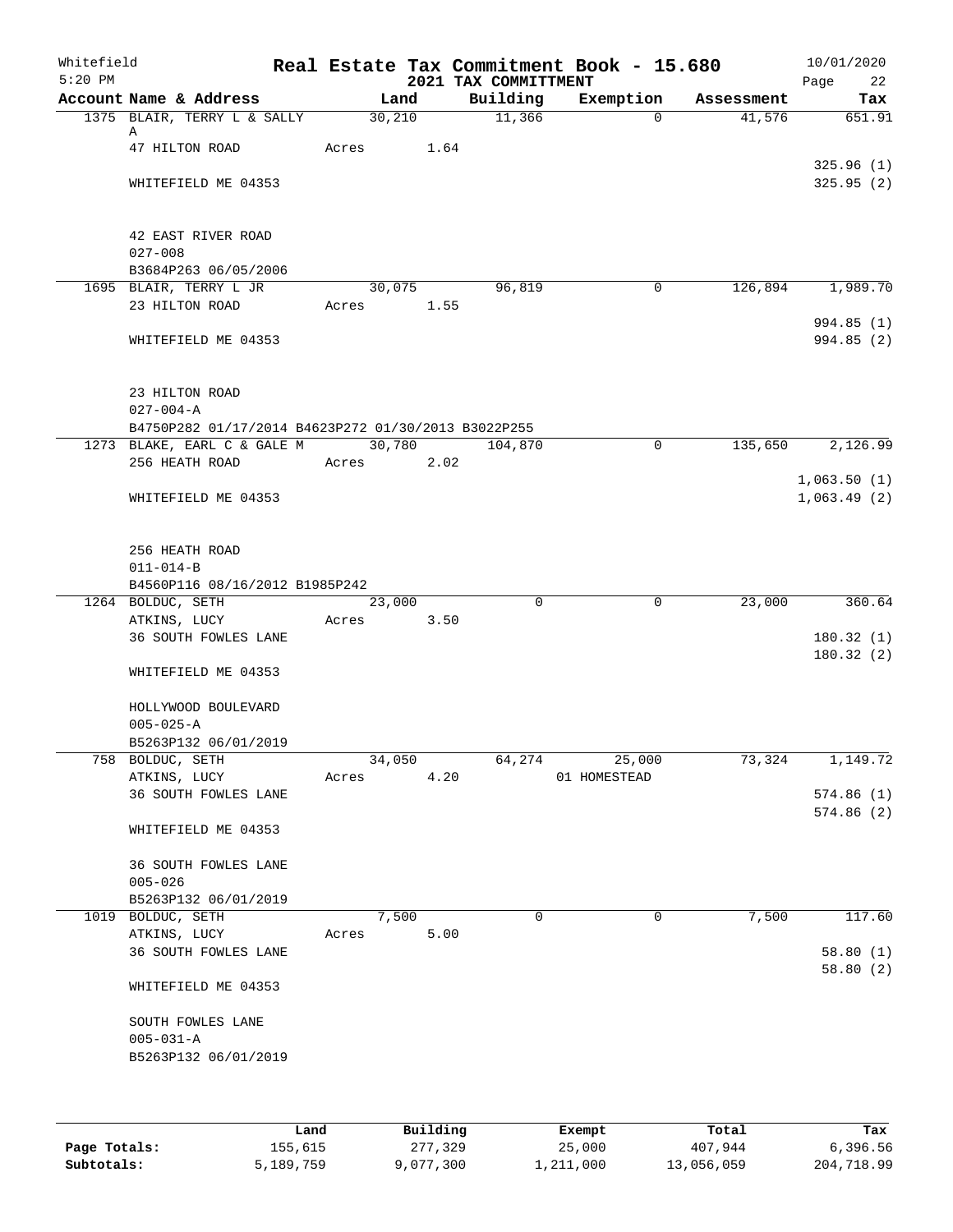| Whitefield<br>$5:20$ PM |                                                                              |           |            |           | 2021 TAX COMMITTMENT | Real Estate Tax Commitment Book - 15.680 |            | 10/01/2020<br>Page<br>23   |
|-------------------------|------------------------------------------------------------------------------|-----------|------------|-----------|----------------------|------------------------------------------|------------|----------------------------|
|                         | Account Name & Address                                                       |           | Land       |           | Building             | Exemption                                | Assessment | Tax                        |
|                         | 1610 BONAPARTE, HANNAH B                                                     |           | 25,270     |           | $\Omega$             | $\Omega$                                 | 25,270     | 396.23                     |
|                         | 1625 GRANVILLE AVE,<br>#301                                                  |           | Acres 1.68 |           |                      |                                          |            |                            |
|                         | LOS ANGELES CA 90025                                                         |           |            |           |                      |                                          |            | 198.12(1)<br>198.11(2)     |
|                         | WISCASSET ROAD                                                               |           |            |           |                      |                                          |            |                            |
|                         | $031 - 018$<br>B5453P67 10/01/2019                                           |           |            |           |                      |                                          |            |                            |
|                         | 1541 BOND, AARON J & STACEY                                                  |           | 30,150     |           | 90,891               | 25,000                                   | 96,041     | 1,505.92                   |
|                         | M                                                                            |           |            |           |                      |                                          |            |                            |
|                         | 158 HEAD TIDE ROAD                                                           |           | Acres 1.60 |           |                      | 01 HOMESTEAD                             |            | 752.96(1)                  |
|                         | WHITEFIELD ME 04353                                                          |           |            |           |                      |                                          |            | 752.96(2)                  |
|                         | 158 HEAD TIDE ROAD                                                           |           |            |           |                      |                                          |            |                            |
|                         | $008 - 011 - B$                                                              |           |            |           |                      |                                          |            |                            |
|                         | B2707P116 07/13/2000 B2559P119 04/27/2000                                    |           |            |           |                      |                                          |            | 2,605.44                   |
|                         | 260 BONENFANT, BARBARA A &<br>DANIEL                                         |           | 41,050     |           | 125,113              | $\mathbf 0$                              | 166,163    |                            |
|                         | 300 MILLS ROAD                                                               |           | Acres      | 6.00      |                      |                                          |            |                            |
|                         | WHITEFIELD ME 04353                                                          |           |            |           |                      |                                          |            | 1,302.72(1)<br>1,302.72(2) |
|                         |                                                                              |           |            |           |                      |                                          |            |                            |
|                         | 300 MILLS ROAD                                                               |           |            |           |                      |                                          |            |                            |
|                         | $017 - 009 - B$                                                              |           |            |           |                      |                                          |            |                            |
|                         | B1898P185<br>434 BONENFANT, BARBARA A &                                      |           | 24,500     |           | $\Omega$             | 0                                        | 24,500     | 384.16                     |
|                         | DANIEL                                                                       |           |            |           |                      |                                          |            |                            |
|                         | 300 MILLS ROAD                                                               |           | Acres      | 4.50      |                      |                                          |            | 192.08(1)                  |
|                         | WHITEFIELD ME 04353                                                          |           |            |           |                      |                                          |            | 192.08(2)                  |
|                         | MILLS ROAD                                                                   |           |            |           |                      |                                          |            |                            |
|                         | $017 - 032 - A$                                                              |           |            |           |                      |                                          |            |                            |
|                         | B1898P185<br>465 BOSSIE, MICHELLE &                                          |           | 35,970     |           | 20,111               | $\mathbf 0$                              | 56,081     | 879.35                     |
|                         | KENNETH                                                                      |           |            |           |                      |                                          |            |                            |
|                         | 120 HUNTS MEADOW ROAD                                                        | Acres     |            | 5.90      |                      |                                          |            | 439.68 (1)                 |
|                         | WHITEFIELD ME 04353                                                          |           |            |           |                      |                                          |            | 439.67 (2)                 |
|                         | 120 HUNTS MEADOW ROAD                                                        |           |            |           |                      |                                          |            |                            |
|                         | $012 - 017 - A$                                                              |           |            |           |                      |                                          |            |                            |
|                         | B5136P107 05/17/2017 B4403P2 05/31/2011 B2386P115<br>299 BOSSIE, RONALD S SR |           | 30,000     |           | 6,777                | 25,000                                   | 11,777     | 184.66                     |
|                         | 745 COOPER ROAD                                                              | Acres     |            | 1.50      |                      | 01 HOMESTEAD                             |            |                            |
|                         | WHITEFIELD ME 04353                                                          |           |            |           |                      |                                          |            | 92.33(1)<br>92.33(2)       |
|                         |                                                                              |           |            |           |                      |                                          |            |                            |
|                         | 745 COOPER ROAD                                                              |           |            |           |                      |                                          |            |                            |
|                         | $018 - 022 - A$<br>B5346P142 01/17/2019 B1337P54                             |           |            |           |                      |                                          |            |                            |
|                         |                                                                              | Land      |            | Building  |                      | Exempt                                   | Total      | Tax                        |
| Page Totals:            |                                                                              | 186,940   |            | 242,892   |                      | 50,000                                   | 379,832    | 5,955.76                   |
| Subtotals:              |                                                                              | 5,376,699 |            | 9,320,192 |                      | 1,261,000                                | 13,435,891 | 210,674.75                 |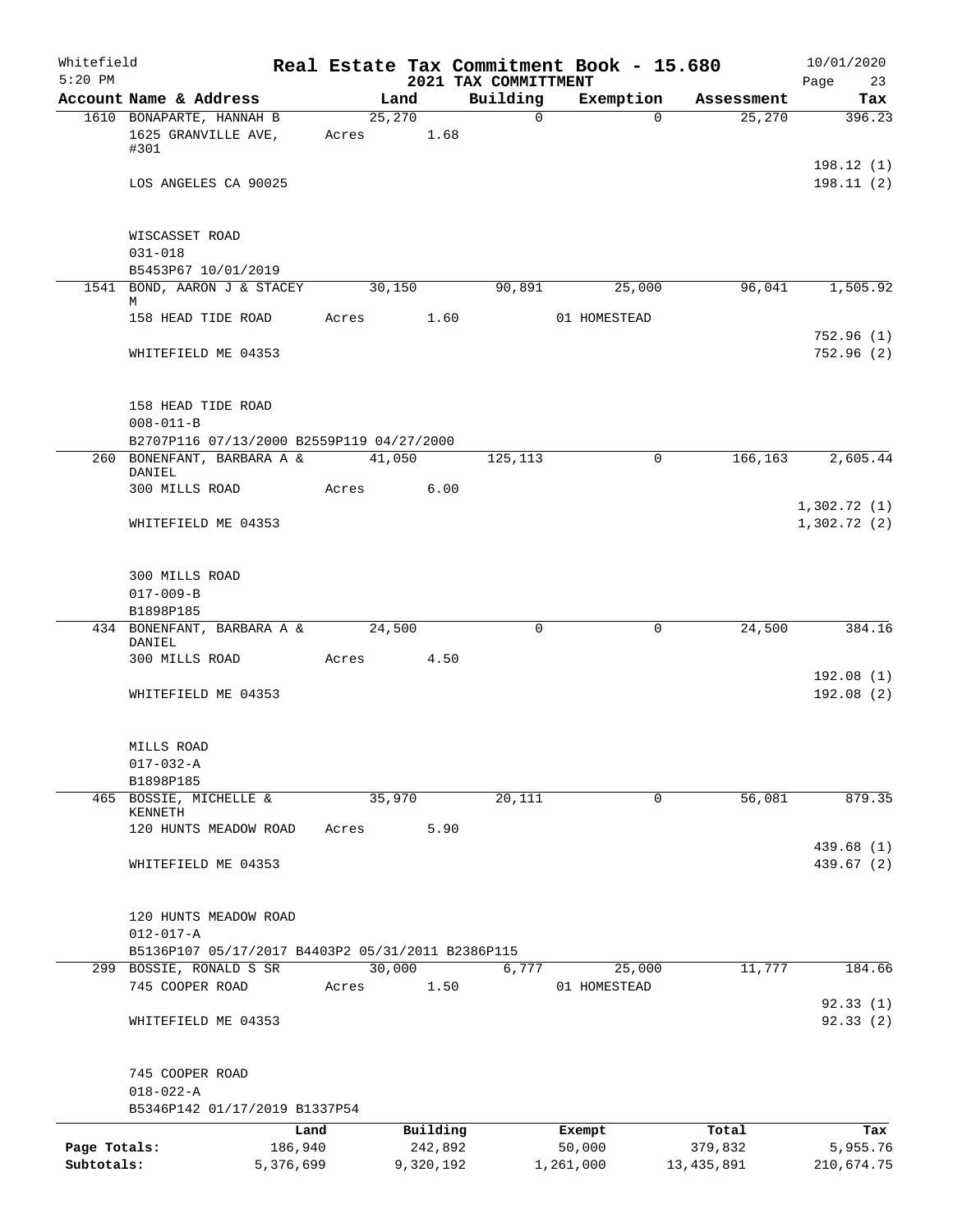| Whitefield<br>$5:20$ PM |                                                                                                                                        |         |        |          | 2021 TAX COMMITTMENT | Real Estate Tax Commitment Book - 15.680 |            | 10/01/2020<br>Page<br>24 |
|-------------------------|----------------------------------------------------------------------------------------------------------------------------------------|---------|--------|----------|----------------------|------------------------------------------|------------|--------------------------|
|                         | Account Name & Address                                                                                                                 |         | Land   |          | Building             | Exemption                                | Assessment | Tax                      |
|                         | 1033 BOTHFIELD, DAVID &<br>KARIN M SEIDEL<br>253 JONES ROAD                                                                            | Acres   | 41,210 | 18.70    | $\mathbf 0$          | $\Omega$                                 | 41,210     | 646.17                   |
|                         | HYDE PARK VT 05655                                                                                                                     |         |        |          |                      |                                          |            | 323.09(1)<br>323.08(2)   |
|                         | EAST RIVER ROAD<br>$013 - 061$<br>B4155P236 04/21/2009 B4134P263 04/21/2009 B3979P226                                                  |         |        |          |                      |                                          |            |                          |
|                         | 03/06/2008 B3221P150<br>1460 BOUCHER, BRANDON                                                                                          |         | 33,150 |          | 25,118               | 0                                        | 58,268     | 913.64                   |
|                         | 221 GRAND ARMY ROAD                                                                                                                    | Acres   |        | 3.60     |                      |                                          |            |                          |
|                         | WHITEFIELD ME 04353                                                                                                                    |         |        |          |                      |                                          |            | 456.82(1)<br>456.82(2)   |
|                         | 14 HILTON ROAD<br>$026 - 004$<br>B4775P1 04/30/2014 B4774P314 04/30/2014 B4769P188<br>04/08/2014 B4766P12 03/24/2014 B2182P59 B474P315 |         |        |          |                      |                                          |            |                          |
|                         | 04/30/2014                                                                                                                             |         |        |          |                      |                                          |            |                          |
|                         | 230 BOUDREAU, SHERRY                                                                                                                   |         | 2,250  |          | $\mathbf 0$          | $\mathbf 0$                              | 2,250      | 35.28                    |
|                         | 214 HUNTS MEADOW ROAD                                                                                                                  | Acres   |        | 1.50     |                      |                                          |            |                          |
|                         | PITTSTON ME 04345                                                                                                                      |         |        |          |                      |                                          |            | 17.64(1)<br>17.64(2)     |
|                         | VIGUE ROAD<br>$019 - 036$<br>B1302P59 05/12/1986                                                                                       |         |        |          |                      |                                          |            |                          |
|                         | 150 BOUDREAU, SHERRY                                                                                                                   |         | 10,140 |          | $\Omega$             | $\mathbf 0$                              | 10,140     | 159.00                   |
|                         | 214 HUNTS MEADOW ROAD                                                                                                                  | Acres   |        | 8.30     |                      |                                          |            | 79.50(1)                 |
|                         | PITTSTON ME 04345                                                                                                                      |         |        |          |                      |                                          |            | 79.50(2)                 |
|                         | VIGUE ROAD, REAR<br>$019 - 037$                                                                                                        |         |        |          |                      |                                          |            |                          |
|                         | B2933P238 05/12/1986                                                                                                                   |         |        |          |                      |                                          |            |                          |
|                         | 466 BOURQUE, STEPHEN & LOIS<br>P.O. BOX 57                                                                                             | Acres   | 30,000 | 1.50     | 71,896               | 25,000<br>01 HOMESTEAD                   | 76,896     | 1,205.73<br>602.87(1)    |
|                         | WHITEFIELD ME 04353                                                                                                                    |         |        |          |                      |                                          |            | 602.86(2)                |
|                         | 15 VILLAGE VIEW LANE<br>$030 - 008$                                                                                                    |         |        |          |                      |                                          |            |                          |
|                         | 1368 BOWDEN, BRAD T                                                                                                                    |         | 3,000  |          | 0                    | 0                                        | 3,000      | 47.04                    |
|                         | 369 MILLS ROAD                                                                                                                         | Acres   |        | 2.00     |                      |                                          |            | 23.52(1)                 |
|                         | WHITEFIELD ME 04353                                                                                                                    |         |        |          |                      |                                          |            | 23.52(2)                 |
|                         | COOKSON LANE, BACK<br>$017 - 023$                                                                                                      |         |        |          |                      |                                          |            |                          |
|                         | B4981P238 03/01/2016 B1119P132                                                                                                         |         |        |          |                      |                                          |            |                          |
|                         |                                                                                                                                        | Land    |        | Building |                      | Exempt                                   | Total      | Tax                      |
| Page Totals:            |                                                                                                                                        | 119,750 |        | 97,014   |                      | 25,000                                   | 191,764    | 3,006.86                 |

**Subtotals:** 5,496,449 9,417,206 1,286,000 13,627,655 213,681.61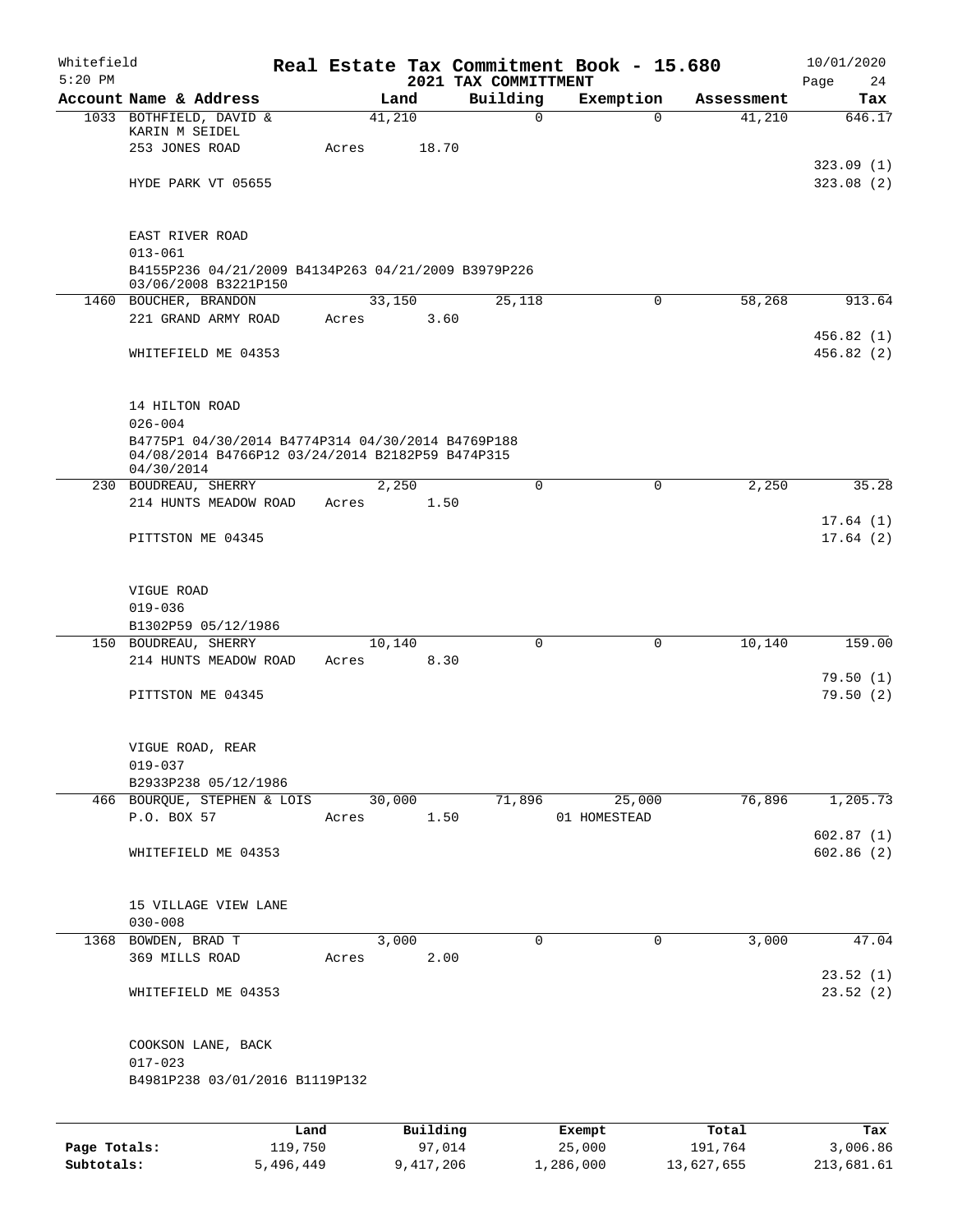| Whitefield |                                                                  |             |        |       |                      | Real Estate Tax Commitment Book - 15.680 |            | 10/01/2020 |                        |
|------------|------------------------------------------------------------------|-------------|--------|-------|----------------------|------------------------------------------|------------|------------|------------------------|
| $5:20$ PM  |                                                                  |             |        |       | 2021 TAX COMMITTMENT |                                          |            | Page       | 25                     |
|            | Account Name & Address                                           |             | Land   |       | Building             | Exemption                                | Assessment |            | Tax                    |
|            | 1733 BOWDEN, BRAD TOBEY                                          |             | 35,100 |       | 98,656               | 31,000                                   | 102,756    |            | 1,611.21               |
|            | 369 MILLS ROAD                                                   | Acres       |        | 4.90  |                      | 01 HOMESTEAD                             |            |            |                        |
|            | WHITEFIELD ME 04353                                              |             |        |       |                      | 05 VET EXEMPTION                         |            |            | 805.61(1)<br>805.60(2) |
|            |                                                                  |             |        |       |                      |                                          |            |            |                        |
|            | 369 MILLS ROAD                                                   |             |        |       |                      |                                          |            |            |                        |
|            | $017 - 030 - B$                                                  |             |        |       |                      |                                          |            |            |                        |
|            | B4646P307 04/01/2013 B3349P184 08/12/2004                        |             |        |       |                      |                                          |            |            |                        |
|            | 817 BOWDEN, BRADLEY L                                            |             | 42,314 |       | 0                    | 0                                        | 42,314     |            | 663.48                 |
|            | PO BOX 91                                                        | Acres 13.83 |        |       |                      |                                          |            |            |                        |
|            |                                                                  |             |        |       |                      |                                          |            |            | 331.74 (1)             |
|            | WHITEFIELD ME 04353                                              |             |        |       |                      |                                          |            |            | 331.74 (2)             |
|            | TOWNHOUSE ROAD                                                   |             |        |       |                      |                                          |            |            |                        |
|            | $013 - 054 - A$                                                  |             |        |       |                      |                                          |            |            |                        |
|            | B4646P309 04/01/2013 B4224P287 11/20/2009 B4084P30<br>01/02/2009 |             |        |       |                      |                                          |            |            |                        |
|            | 440 BOWDEN, BRADLEY L &                                          |             | 30,000 |       | 41,433               | 25,000                                   | 46,433     |            | 728.07                 |
|            | SHARI<br>PO BOX 91                                               | Acres       |        | 1.10  |                      | 01 HOMESTEAD                             |            |            |                        |
|            |                                                                  |             |        |       |                      |                                          |            |            | 364.04(1)              |
|            | WHITEFIELD ME 04353                                              |             |        |       |                      |                                          |            |            | 364.03(2)              |
|            |                                                                  |             |        |       |                      |                                          |            |            |                        |
|            | 28 HILTON ROAD                                                   |             |        |       |                      |                                          |            |            |                        |
|            | $027 - 013$                                                      |             |        |       |                      |                                          |            |            |                        |
|            | B3957P306 01/15/2008 B1548P63                                    |             |        |       |                      |                                          |            |            |                        |
|            | 1352 BOWDEN, GEORGE W JR                                         |             |        |       | 54,558               | 25,000                                   | 59,558     |            | 933.87                 |
|            | 9 EAST RIVER ROAD                                                | Acres 1.00  |        |       |                      | 01 HOMESTEAD                             |            |            |                        |
|            |                                                                  |             |        |       |                      |                                          |            |            | 466.94(1)              |
|            | WHITEFIELD ME 04353<br>3518                                      |             |        |       |                      |                                          |            |            | 466.93(2)              |
|            |                                                                  |             |        |       |                      |                                          |            |            |                        |
|            |                                                                  |             |        |       |                      |                                          |            |            |                        |
|            | 9 EAST RIVER ROAD                                                |             |        |       |                      |                                          |            |            |                        |
|            | $026 - 006$                                                      |             |        |       |                      |                                          |            |            |                        |
|            | B3288P13 05/17/2004<br>1454 BOWDEN, GEORGE W JR                  |             | 41,770 |       | $\Omega$             | $\Omega$                                 | 41,770     |            | 654.95                 |
|            | 9 EAST RIVER ROAD                                                | Acres       |        | 19.40 |                      |                                          |            |            |                        |
|            |                                                                  |             |        |       |                      |                                          |            |            | 327.48(1)              |
|            | WHITEFIELD ME 04353                                              |             |        |       |                      |                                          |            |            | 327.47(2)              |
|            | 3518                                                             |             |        |       |                      |                                          |            |            |                        |
|            | 45 TOWNHOUSE ROAD                                                |             |        |       |                      |                                          |            |            |                        |
|            | $013 - 012 - A$                                                  |             |        |       |                      |                                          |            |            |                        |
|            | B4084P35 12/12/2008 B3820P273 03/07/2007 B3748P198               |             |        |       |                      |                                          |            |            |                        |
|            | 10/04/2006                                                       |             |        |       |                      |                                          |            |            |                        |

|              | Land      | Building  | Exempt    | Total      | Tax          |
|--------------|-----------|-----------|-----------|------------|--------------|
| Page Totals: | 179.184   | 194,647   | 81,000    | 292,831    | 4,591.58     |
| Subtotals:   | 5,675,633 | 9,611,853 | 1,367,000 | 13,920,486 | 218, 273. 19 |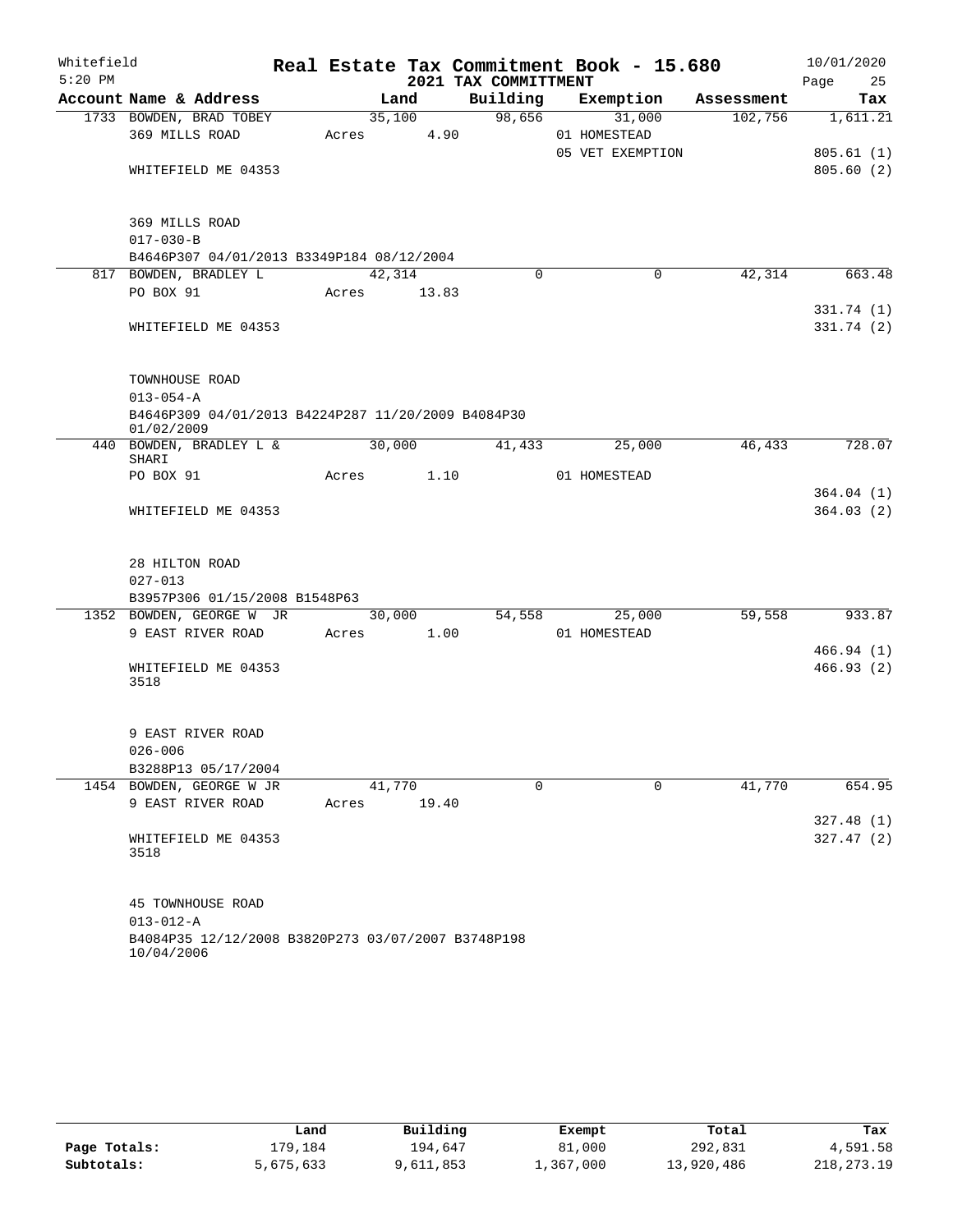| Whitefield<br>$5:20$ PM |                                                              |       |        |       | 2021 TAX COMMITTMENT | Real Estate Tax Commitment Book - 15.680 |            | 10/01/2020<br>Page<br>26 |
|-------------------------|--------------------------------------------------------------|-------|--------|-------|----------------------|------------------------------------------|------------|--------------------------|
|                         | Account Name & Address                                       |       | Land   |       | Building             | Exemption                                | Assessment | Tax                      |
|                         | 682 BOYD FAMILY TRUST                                        |       | 31,210 |       | $\Omega$             | $\Omega$                                 | 31,210     | 489.37                   |
|                         | C/o RICHARD W & JOANNA<br>A BOYD (TRUSTEES)<br>PO BOX 460905 | Acres |        | 6.20  |                      |                                          |            | 244.69(1)                |
|                         |                                                              |       |        |       |                      |                                          |            | 244.68 (2)               |
|                         | LEEDS UT 84746 0905                                          |       |        |       |                      |                                          |            |                          |
|                         | MILLS ROAD                                                   |       |        |       |                      |                                          |            |                          |
|                         | $017 - 008 - B$                                              |       |        |       |                      |                                          |            |                          |
|                         | B5208P174 11/22/2017 B1612P164                               |       |        |       |                      |                                          |            |                          |
|                         | 234 BOYIAN, JUDITH                                           |       | 38,970 |       | 148,542              | $\mathsf{O}$                             | 187,512    | 2,940.19                 |
|                         | 420 VIGUE ROAD                                               | Acres |        | 9.65  |                      |                                          |            | 1,470.10(1)              |
|                         | WHITEFIELD ME 04353                                          |       |        |       |                      |                                          |            | 1,470.09(2)              |
|                         | 420 VIGUE ROAD                                               |       |        |       |                      |                                          |            |                          |
|                         | $019 - 012 - A$                                              |       |        |       |                      |                                          |            |                          |
|                         | B2431P293                                                    |       |        |       |                      |                                          |            |                          |
|                         | 296 BOYNTON, ALBERT                                          |       | 44,005 |       | 0                    | $\mathbf 0$                              | 44,005     | 690.00                   |
|                         | 98 MILLS ROAD                                                | Acres |        | 22.70 |                      |                                          |            |                          |
|                         |                                                              |       |        |       |                      |                                          |            | 345.00 (1)               |
|                         | WHITEFIELD ME 04353                                          |       |        |       |                      |                                          |            | 345.00(2)                |
|                         | BENNER LANE                                                  |       |        |       |                      |                                          |            |                          |
|                         | $016 - 051$                                                  |       |        |       |                      |                                          |            |                          |
|                         | 251 BOYNTON, ALBERT                                          |       | 70,150 |       | $\Omega$             | $\mathbf 0$                              | 70,150     | 1,099.95                 |
|                         | 98 MILLS ROAD                                                | Acres |        | 80.00 |                      |                                          |            |                          |
|                         |                                                              |       |        |       |                      |                                          |            | 549.98 (1)               |
|                         | WHITEFIELD ME 04353                                          |       |        |       |                      |                                          |            | 549.97 (2)               |
|                         | HILTON ROAD                                                  |       |        |       |                      |                                          |            |                          |
|                         | $011 - 036$                                                  |       |        |       |                      |                                          |            |                          |
|                         | B513P188 10/30/1953                                          |       |        |       |                      |                                          |            |                          |
|                         | 325 BOYNTON, ALBERT                                          |       | 34,746 |       | 0                    | 0                                        | 34,746     | 544.82                   |
|                         | 98 MILLS ROAD                                                | Acres |        | 16.87 |                      |                                          |            |                          |
|                         |                                                              |       |        |       |                      |                                          |            | 272.41(1)                |
|                         | WHITEFIELD ME 04353                                          |       |        |       |                      |                                          |            | 272.41 (2)               |
|                         | HILTON ROAD                                                  |       |        |       |                      |                                          |            |                          |
|                         | $011 - 046$                                                  |       |        |       |                      |                                          |            |                          |
|                         | 890 BOYNTON, ALBERT                                          |       | 41,610 |       | 123,757              | 31,000                                   | 134,367    | 2,106.87                 |
|                         | 98 MILLS ROAD                                                | Acres |        | 6.70  |                      | 05 VET EXEMPTION<br>01 HOMESTEAD         |            | 1,053.44(1)              |
|                         | WHITEFIELD ME 04353                                          |       |        |       |                      |                                          |            | 1,053.43(2)              |
|                         | 98 MILLS ROAD                                                |       |        |       |                      |                                          |            |                          |
|                         | $017 - 003$                                                  |       |        |       |                      |                                          |            |                          |
|                         |                                                              |       |        |       |                      |                                          |            |                          |

|              | Land      | Building | Exempt    | Total      | Tax          |
|--------------|-----------|----------|-----------|------------|--------------|
| Page Totals: | 260,691   | 272,299  | 31,000    | 501,990    | ,871.20      |
| Subtotals:   | 5,936,324 | ,884,152 | 1,398,000 | 14,422,476 | 226, 144, 39 |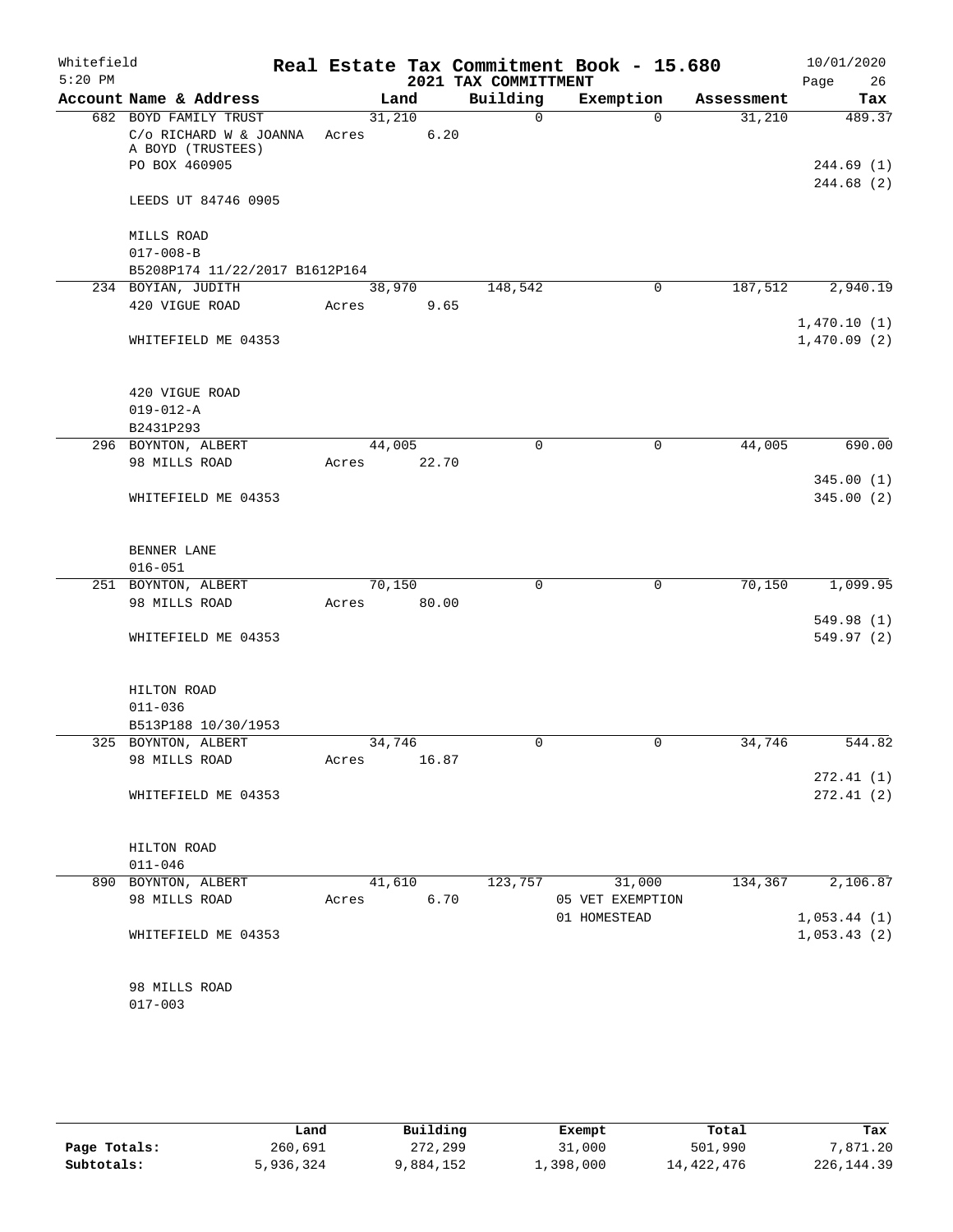| Whitefield |                                                                                                                                                         |       |        |       |                      | Real Estate Tax Commitment Book - 15.680 |            |      | 10/01/2020  |
|------------|---------------------------------------------------------------------------------------------------------------------------------------------------------|-------|--------|-------|----------------------|------------------------------------------|------------|------|-------------|
| $5:20$ PM  |                                                                                                                                                         |       |        |       | 2021 TAX COMMITTMENT |                                          |            | Page | 27          |
|            | Account Name & Address                                                                                                                                  |       | Land   |       | Building             | Exemption                                | Assessment |      | Tax         |
|            | 1340 BOYNTON, DAVID A                                                                                                                                   |       | 7,230  |       | $\Omega$             | $\Omega$                                 | 7,230      |      | 113.37      |
|            | BOYNTON, MELISSA D<br>PO BOX 87                                                                                                                         | Acres |        | 4.82  |                      |                                          |            |      | 56.69(1)    |
|            |                                                                                                                                                         |       |        |       |                      |                                          |            |      | 56.68(2)    |
|            | WHITEFIELD ME 04353                                                                                                                                     |       |        |       |                      |                                          |            |      |             |
|            | BENNER LANE                                                                                                                                             |       |        |       |                      |                                          |            |      |             |
|            | $016 - 047 - D$                                                                                                                                         |       |        |       |                      |                                          |            |      |             |
|            | B5307P288 09/24/2018 B4335P163 11/01/2010 B4295P317<br>07/15/2010 B2401P270 08/27/1998                                                                  |       |        |       |                      |                                          |            |      |             |
|            | 1494 BOYNTON, DAVID A &                                                                                                                                 |       | 48,250 |       | 169,285              | 25,000                                   | 192,535    |      | 3,018.95    |
|            | MELISSA D                                                                                                                                               |       |        |       |                      |                                          |            |      |             |
|            | P.O. BOX 87                                                                                                                                             | Acres |        | 15.00 |                      | 01 HOMESTEAD                             |            |      |             |
|            |                                                                                                                                                         |       |        |       |                      |                                          |            |      | 1,509.48(1) |
|            | WHITEFIELD ME 04353                                                                                                                                     |       |        |       |                      |                                          |            |      | 1,509.47(2) |
|            | 251 BENNER LANE                                                                                                                                         |       |        |       |                      |                                          |            |      |             |
|            | $016 - 049$                                                                                                                                             |       |        |       |                      |                                          |            |      |             |
|            | B4777P15 05/07/2014 B4235P314 12/22/2009 B2364P162<br>07/22/1998                                                                                        |       |        |       |                      |                                          |            |      |             |
|            | 1467 BOYNTON, DAVID A &<br>MELISSA D                                                                                                                    |       | 34,980 |       | 56,255               | $\Omega$                                 | 91,235     |      | 1,430.56    |
|            | P.O. BOX 87                                                                                                                                             | Acres |        | 4.82  |                      |                                          |            |      |             |
|            |                                                                                                                                                         |       |        |       |                      |                                          |            |      | 715.28(1)   |
|            | WHITEFIELD ME 04353                                                                                                                                     |       |        |       |                      |                                          |            |      | 715.28(2)   |
|            | 140 BENNER LANE                                                                                                                                         |       |        |       |                      |                                          |            |      |             |
|            | $016 - 047 - C$                                                                                                                                         |       |        |       |                      |                                          |            |      |             |
|            | B4964P25 10/30/2015 B4930P156 09/18/2015 B4754P178<br>02/03/2014 B4754P177 02/03/2014 B4538P160 06/22/2012<br>B4335P163 11/01/2010 B2401P268 08/27/1998 |       |        |       |                      |                                          |            |      |             |
|            | 577 BOYNTON, MARY M HEIRS                                                                                                                               |       | 30,000 |       | 600                  | $\mathbf 0$                              | 30,600     |      | 479.81      |
|            | * ROGER BOYNTON JR, PER Acres                                                                                                                           |       |        | 0.82  |                      |                                          |            |      |             |
|            | REP                                                                                                                                                     |       |        |       |                      |                                          |            |      |             |
|            | 347 BOTTOM HILL ROAD                                                                                                                                    |       |        |       |                      |                                          |            |      | 239.91(1)   |
|            | AUGUSTA ME 04330                                                                                                                                        |       |        |       |                      |                                          |            |      | 239.90(2)   |
|            | 638 TOWNHOUSE ROAD                                                                                                                                      |       |        |       |                      |                                          |            |      |             |
|            | $007 - 030$                                                                                                                                             |       |        |       |                      |                                          |            |      |             |
|            | B3932P234 11/13/2007                                                                                                                                    |       |        |       |                      |                                          |            |      |             |
|            | 907 BRADFORD, TAMMY I                                                                                                                                   |       | 40,802 |       | 15,732               | $\mathbf 0$                              | 56,534     |      | 886.45      |
|            | 40 TRESTLE LANE                                                                                                                                         | Acres |        | 5.69  |                      |                                          |            |      |             |
|            |                                                                                                                                                         |       |        |       |                      |                                          |            |      | 443.23 (1)  |
|            | WHITEFIELD ME 04353                                                                                                                                     |       |        |       |                      |                                          |            |      | 443.22 (2)  |
|            | <b>40 TRESTLE LANE</b>                                                                                                                                  |       |        |       |                      |                                          |            |      |             |
|            | $017 - 014$                                                                                                                                             |       |        |       |                      |                                          |            |      |             |
|            | B5112P183 03/07/2017 B4663P63 05/16/2013 B4339P126                                                                                                      |       |        |       |                      |                                          |            |      |             |
|            | 11/09/2010 B1059P222                                                                                                                                    |       |        |       |                      |                                          |            |      |             |

|              | Land      | Building   | Exempt    | Total      | Tax        |
|--------------|-----------|------------|-----------|------------|------------|
| Page Totals: | 161,262   | 241,872    | 25,000    | 378,134    | 5,929.14   |
| Subtotals:   | 6,097,586 | 10,126,024 | 1,423,000 | 14,800,610 | 232,073.53 |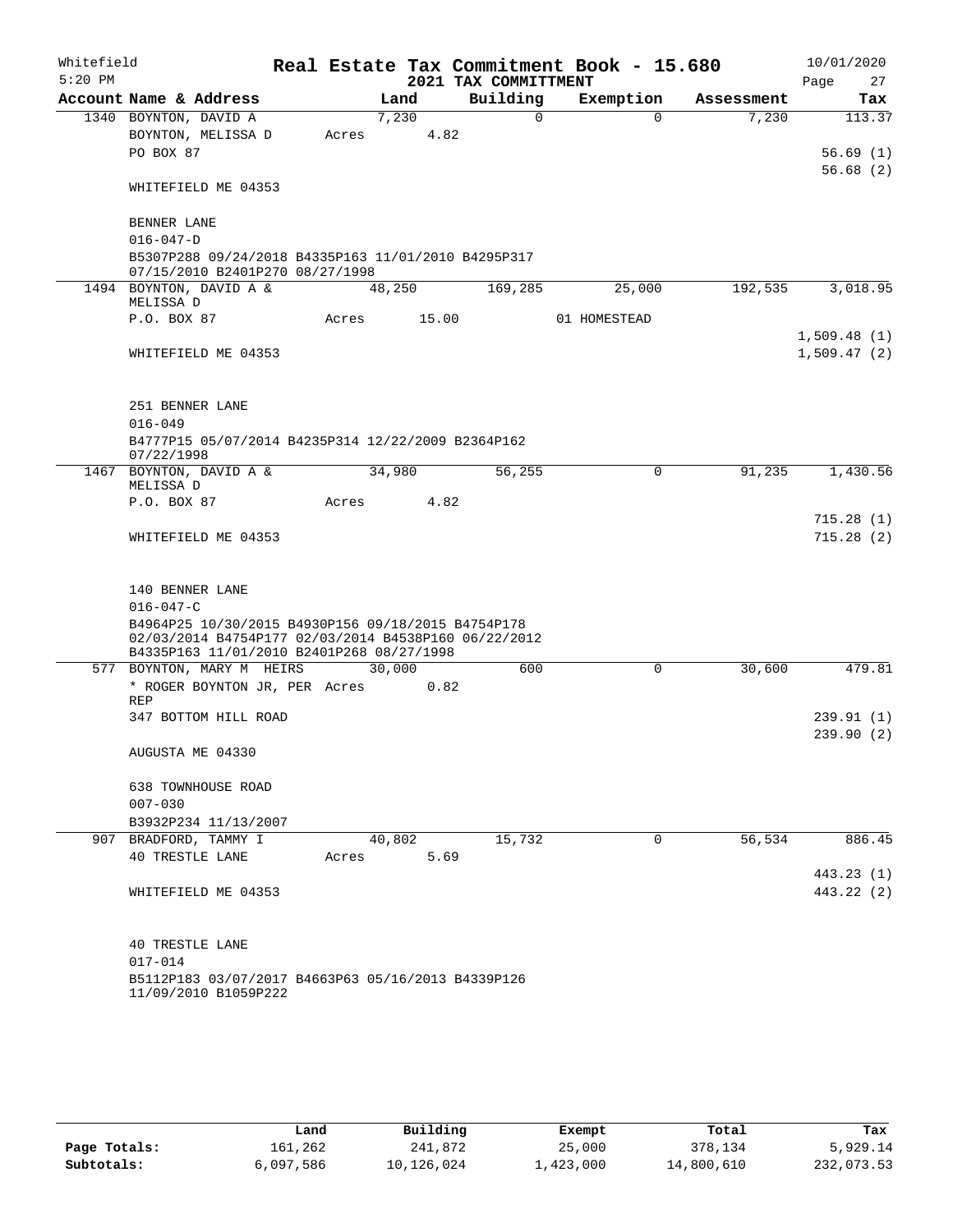|                                                                    |            |                       |      | 2021 TAX COMMITTMENT    |                                       |        | Page 28                    |
|--------------------------------------------------------------------|------------|-----------------------|------|-------------------------|---------------------------------------|--------|----------------------------|
| Account Name & Address                                             |            | Land                  |      |                         | Building Exemption Assessment         |        | Tax                        |
| 1622 BRANN GERALD L. & TONI<br>113 SOUTH HOWE ROAD                 | Acres 2.90 |                       |      |                         | 32,100 109,468 31,000<br>01 HOMESTEAD |        | $110,568$ 1,733.71         |
| WHITEFIELD ME 04353                                                |            |                       |      |                         | 05 VET EXEMPTION                      |        | 866.86(1)<br>866.85 (2)    |
| 113 SOUTH HOWE ROAD<br>$017 - 017 - C$<br>B1470P194                |            |                       |      |                         |                                       |        |                            |
| 59 BRANN JAMES M. & SYLVIA 35,000                                  |            |                       |      | 63,229                  | 25,000                                | 73,229 | 1,148.23                   |
| М.<br>3 PITTSTON ROAD Acres 0.62                                   |            |                       |      |                         | 01 HOMESTEAD                          |        | 574.12(1)                  |
| WHITEFIELD ME 04353                                                |            |                       |      |                         |                                       |        | 574.11(2)                  |
| 3 PITTSTON ROAD<br>031-012                                         |            |                       |      |                         |                                       |        |                            |
| B1366P67                                                           |            |                       |      |                         |                                       |        |                            |
| 1348 BRANN KEITH A. &<br><b>CYNTHIA</b>                            |            |                       |      |                         | 30,660 181,226 25,000                 |        | 186,886 2,930.37           |
| 17 MARINE LANE                                                     |            |                       |      | Acres 1.94 01 HOMESTEAD |                                       |        |                            |
| WHITEFIELD ME 04353                                                |            |                       |      |                         |                                       |        | 1,465.19(1)<br>1,465.18(2) |
| 17 MARINE LANE<br>$018 - 037 - A$<br>B5349P234 01/29/2019 B2135P66 |            |                       |      |                         |                                       |        |                            |
| 603 BRANN LARRY & PAULINE 40,000 92,478 25,000                     |            |                       |      |                         |                                       |        | 107,478 1,685.26           |
| 232 MILLS ROAD                                                     | Acres 0.99 |                       |      |                         | 01 HOMESTEAD                          |        |                            |
| WHITEFIELD ME 04353                                                |            |                       |      |                         |                                       |        | 842.63(1)<br>842.63 (2)    |
| 232 MILLS ROAD<br>$017 - 007$                                      |            |                       |      |                         |                                       |        |                            |
| B1086P27<br>540 BRANN RICHARD A.                                   |            | 20,840                |      | $\Omega$                | 0                                     | 20,840 | 326.77                     |
| 37 BRANN ROAD                                                      |            | Acres                 | 2.06 |                         |                                       |        |                            |
| WINDSOR ME 04363                                                   |            |                       |      |                         |                                       |        | 163.39(1)<br>163.38(2)     |
| MARINE LANE<br>$018 - 037$                                         |            |                       |      |                         |                                       |        |                            |
| 1654 BRANN ROBERT & FAITH<br>PO BOX 32                             |            | 47,210<br>Acres 19.95 |      | 61,930                  | 25,000<br>01 HOMESTEAD                | 84,140 | 1,319.32                   |
| COOPERS MILLS ME 04341                                             |            |                       |      |                         |                                       |        | 659.66 (1)<br>659.66(2)    |
| 18 NORTHEAST LANE<br>$025 - 001$<br>B868P270                       |            |                       |      |                         |                                       |        |                            |

|              | Land      | Building   | Exempt    | Total      | Tax        |
|--------------|-----------|------------|-----------|------------|------------|
| Page Totals: | 205,810   | 508,331    | 131,000   | 583,141    | 9,143.66   |
| Subtotals:   | 6,303,396 | 10,634,355 | 1,554,000 | 15,383,751 | 241,217.19 |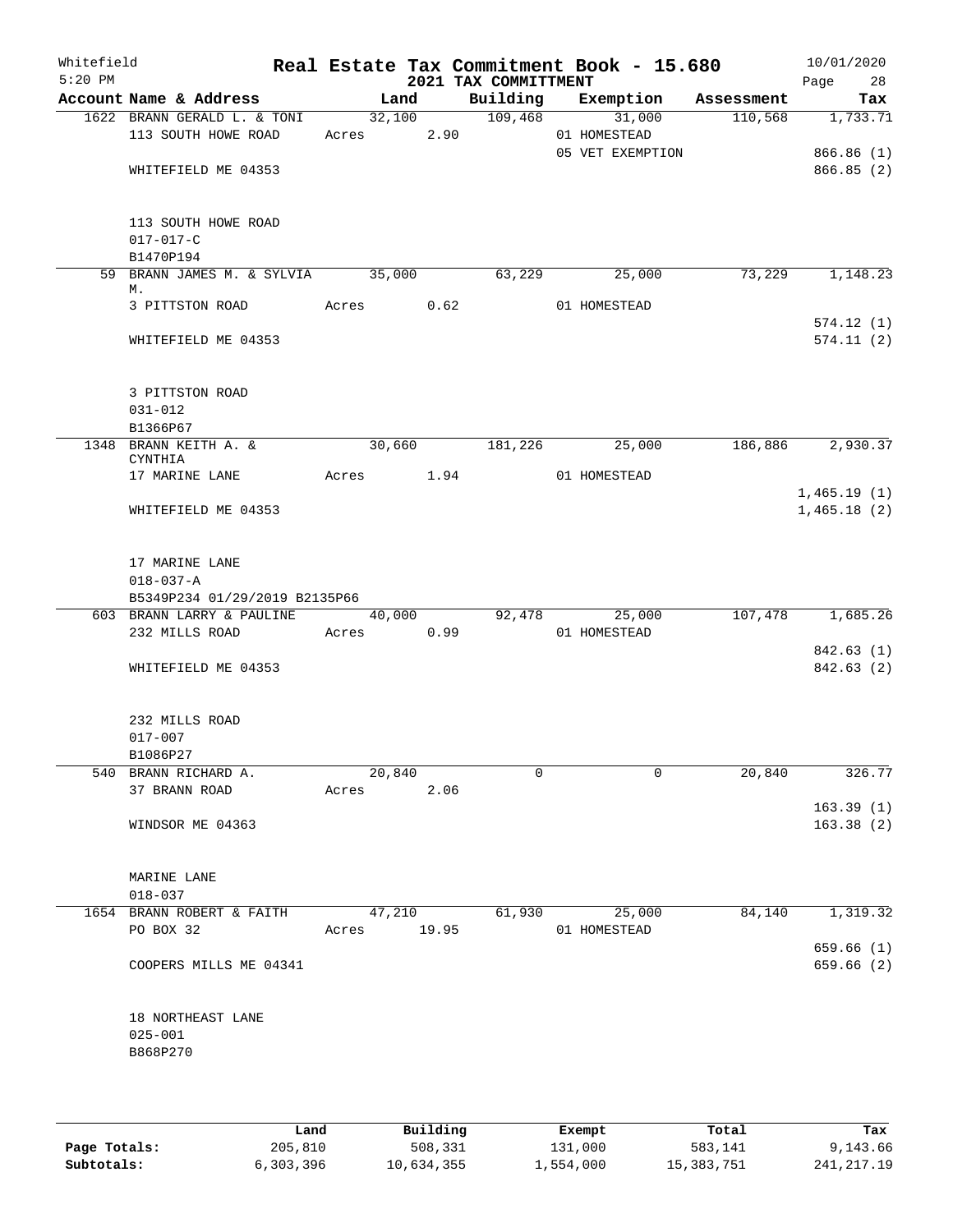| Whitefield<br>$5:20$ PM |                                                     |         |       |          |         | 2021 TAX COMMITTMENT | Real Estate Tax Commitment Book - 15.680 |            | 10/01/2020<br>Page<br>29 |
|-------------------------|-----------------------------------------------------|---------|-------|----------|---------|----------------------|------------------------------------------|------------|--------------------------|
|                         | Account Name & Address                              |         |       | Land     |         | Building             | Exemption                                | Assessment | Tax                      |
|                         | 1726 BRANN ROBERT A., JR.                           |         |       | 40,890   |         | 23,382               | $\Omega$                                 | 64,272     | 1,007.78                 |
|                         | BRANN ROBERT A., KRISTY Acres 12.05                 |         |       |          |         |                      |                                          |            |                          |
|                         | J                                                   |         |       |          |         |                      |                                          |            |                          |
|                         | PO BOX 32                                           |         |       |          |         |                      |                                          |            | 503.89(1)                |
|                         |                                                     |         |       |          |         |                      |                                          |            | 503.89(2)                |
|                         | COOPERS MILLS ME 04341                              |         |       |          |         |                      |                                          |            |                          |
|                         |                                                     |         |       |          |         |                      |                                          |            |                          |
|                         | 13 NORTHEAST LANE                                   |         |       |          |         |                      |                                          |            |                          |
|                         | $025 - 001 - A$                                     |         |       |          |         |                      |                                          |            |                          |
|                         | B5423P293 08/07/2019 B3272P199 04/16/2004           |         |       |          |         |                      |                                          |            |                          |
|                         | 1768 BRANN SCOT M                                   |         |       | 28,610   |         | $\Omega$             | $\mathbf 0$                              | 28,610     | 448.60                   |
|                         | 242 AUGUSTA-ROCKLAND                                |         | Acres |          | 9.20    |                      |                                          |            |                          |
|                         | ROAD                                                |         |       |          |         |                      |                                          |            |                          |
|                         |                                                     |         |       |          |         |                      |                                          |            | 224.30 (1)               |
|                         | WINDSOR ME 04363                                    |         |       |          |         |                      |                                          |            | 224.30(2)                |
|                         |                                                     |         |       |          |         |                      |                                          |            |                          |
|                         |                                                     |         |       |          |         |                      |                                          |            |                          |
|                         | ON WINDSOR LINE                                     |         |       |          |         |                      |                                          |            |                          |
|                         | $018 - 038 - A$                                     |         |       |          |         |                      |                                          |            |                          |
|                         | B4504P39 03/20/2012 B3743P21 09/13/2006             |         |       |          |         |                      |                                          |            |                          |
|                         | 33 BRANN TERRIE J. PLUMMER                          |         |       | 36,018   |         | 61,310               | 25,000                                   | 72,328     | 1,134.10                 |
|                         | &                                                   |         |       |          |         |                      |                                          |            |                          |
|                         | CRAIG WOODBURY BRANN &                              |         | Acres |          | 5.96    |                      | 01 HOMESTEAD                             |            |                          |
|                         | AMY WYETH BUCK                                      |         |       |          |         |                      |                                          |            |                          |
|                         | 214 SENOTT ROAD                                     |         |       |          |         |                      |                                          |            | 567.05 (1)               |
|                         |                                                     |         |       |          |         |                      |                                          |            | 567.05(2)                |
|                         | WHITEFIELD ME 04353                                 |         |       |          |         |                      |                                          |            |                          |
|                         |                                                     |         |       |          |         |                      |                                          |            |                          |
|                         | 214 SENOTT ROAD                                     |         |       |          |         |                      |                                          |            |                          |
|                         | $017 - 041$                                         |         |       |          |         |                      |                                          |            |                          |
|                         | B4975P168 02/03/2016 B941P15                        |         |       |          |         |                      |                                          |            |                          |
|                         | 71 BRANN WAYNE & CAROL                              |         |       | 34,500   |         | 93,575               | 25,000                                   | 103,075    | 1,616.22                 |
|                         | 473 NORTH HOWE ROAD                                 |         | Acres |          | 4.50    |                      | 01 HOMESTEAD                             |            |                          |
|                         |                                                     |         |       |          |         |                      |                                          |            | 808.11(1)                |
|                         | WHITEFIELD ME 04353                                 |         |       |          |         |                      |                                          |            | 808.11(2)                |
|                         |                                                     |         |       |          |         |                      |                                          |            |                          |
|                         |                                                     |         |       |          |         |                      |                                          |            |                          |
|                         | 473 NORTH HOWE ROAD                                 |         |       |          |         |                      |                                          |            |                          |
|                         | $021 - 001$                                         |         |       |          |         |                      |                                          |            |                          |
| 1177                    | BRANN, BENJAMIN R &                                 |         |       | 35,895   |         | 193,376              | 25,000                                   | 204, 271   | 3,202.97                 |
|                         | INGRID PRIKRYL                                      |         |       |          |         |                      |                                          |            |                          |
|                         | PO BOX 9                                            |         | Acres |          | 5.43    |                      | 01 HOMESTEAD                             |            |                          |
|                         |                                                     |         |       |          |         |                      |                                          |            | 1,601.49(1)              |
|                         | WINDSOR ME 04363                                    |         |       |          |         |                      |                                          |            | 1,601.48(2)              |
|                         |                                                     |         |       |          |         |                      |                                          |            |                          |
|                         |                                                     |         |       |          |         |                      |                                          |            |                          |
|                         | 66 MARINE LANE                                      |         |       |          |         |                      |                                          |            |                          |
|                         | $018 - 037 - F$                                     |         |       |          |         |                      |                                          |            |                          |
|                         | B4659P287 05/10/2013 B4198P106 09/09/2009 B3650P298 |         |       |          |         |                      |                                          |            |                          |
|                         | 03/21/2006                                          |         |       |          |         |                      |                                          |            |                          |
|                         | 198 BRANN, BRUCE                                    |         |       | 31,500   |         | 20,313               | 25,000                                   | 26,813     | 420.43                   |
|                         | 132 SOUTH HOWE ROAD                                 |         | Acres |          | 2.50    |                      | 01 HOMESTEAD                             |            |                          |
|                         |                                                     |         |       |          |         |                      |                                          |            | 210.22(1)                |
|                         | WHITEFIELD ME 04353                                 |         |       |          |         |                      |                                          |            | 210.21(2)                |
|                         |                                                     |         |       |          |         |                      |                                          |            |                          |
|                         |                                                     |         |       |          |         |                      |                                          |            |                          |
|                         | 132 SOUTH HOWE ROAD                                 |         |       |          |         |                      |                                          |            |                          |
|                         | $017 - 018 - A$                                     |         |       |          |         |                      |                                          |            |                          |
|                         |                                                     |         |       |          |         |                      |                                          |            |                          |
|                         |                                                     | Land    |       | Building |         |                      | Exempt                                   | Total      | Tax                      |
| Page Totals:            |                                                     | 207,413 |       |          | 391,956 |                      | 100,000                                  | 499,369    | 7,830.10                 |
|                         |                                                     |         |       |          |         |                      |                                          |            |                          |

**Subtotals:** 6,510,809 11,026,311 1,654,000 15,883,120 249,047.29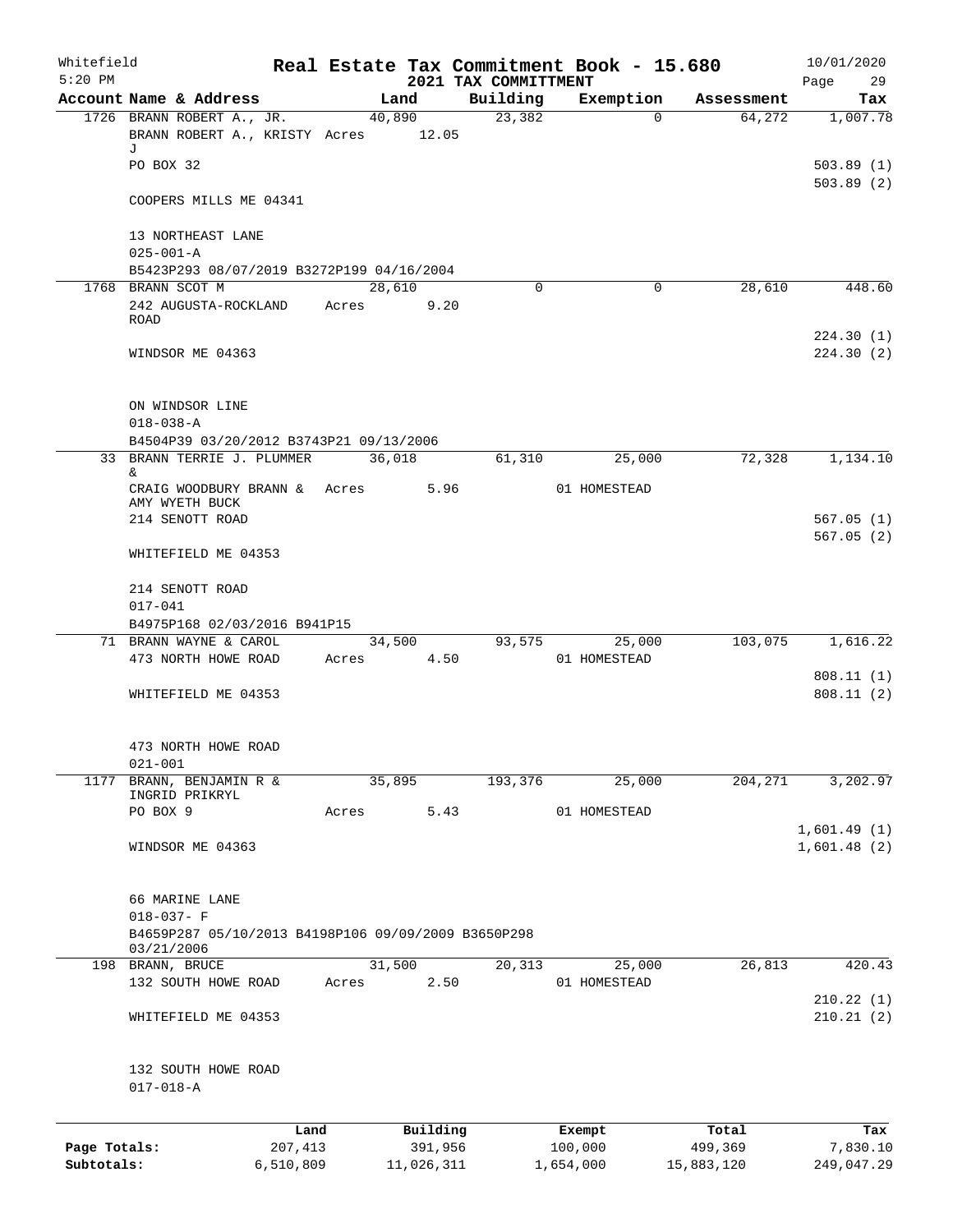| Whitefield<br>$5:20$ PM |                                                             |       |        |       | 2021 TAX COMMITTMENT | Real Estate Tax Commitment Book - 15.680 |            | Page        | 10/01/2020<br>30 |
|-------------------------|-------------------------------------------------------------|-------|--------|-------|----------------------|------------------------------------------|------------|-------------|------------------|
|                         | Account Name & Address                                      |       | Land   |       | Building             | Exemption                                | Assessment |             | Tax              |
|                         | 1910 BRANN, DEAN                                            |       | 31,950 |       | $\mathsf{O}$         | $\Omega$                                 | 31,950     |             | 500.98           |
|                         | 45 WEEKS MILLS ROAD                                         | Acres |        | 2.80  |                      |                                          |            |             |                  |
|                         |                                                             |       |        |       |                      |                                          |            |             | 250.49(1)        |
|                         | SOUTH CHINA ME 04358                                        |       |        |       |                      |                                          |            |             | 250.49(2)        |
|                         |                                                             |       |        |       |                      |                                          |            |             |                  |
|                         | MARINE LANE                                                 |       |        |       |                      |                                          |            |             |                  |
|                         | $018 - 037 - 02$                                            |       |        |       |                      |                                          |            |             |                  |
|                         | B5100P229 01/20/2017                                        |       |        |       |                      |                                          |            |             |                  |
|                         | 1698 BRANN, JAMES L &<br>SHANNON F                          |       | 30,675 |       | 189,672              | 25,000                                   | 195,347    |             | 3,063.04         |
|                         | P.O. BOX 75                                                 | Acres |        | 1.95  |                      | 01 HOMESTEAD                             |            |             |                  |
|                         |                                                             |       |        |       |                      |                                          |            | 1,531.52(1) |                  |
|                         | WHITEFIELD ME 04353                                         |       |        |       |                      |                                          |            | 1,531.52(2) |                  |
|                         |                                                             |       |        |       |                      |                                          |            |             |                  |
|                         |                                                             |       |        |       |                      |                                          |            |             |                  |
|                         | <b>30 BENNER LANE</b>                                       |       |        |       |                      |                                          |            |             |                  |
|                         | $013 - 038 - A$<br>B2885P55                                 |       |        |       |                      |                                          |            |             |                  |
|                         | 1747 BRANN, JESSE                                           |       | 22,250 |       | $\mathbf 0$          | 0                                        | 22,250     |             | 348.88           |
|                         | 132 MT VISTA DRIVE                                          | Acres |        | 3.00  |                      |                                          |            |             |                  |
|                         |                                                             |       |        |       |                      |                                          |            |             | 174.44(1)        |
|                         | SIDNEY ME 04330                                             |       |        |       |                      |                                          |            |             | 174.44(2)        |
|                         |                                                             |       |        |       |                      |                                          |            |             |                  |
|                         |                                                             |       |        |       |                      |                                          |            |             |                  |
|                         | MARINE LANE                                                 |       |        |       |                      |                                          |            |             |                  |
|                         | $018 - 037 - E$<br>B5011P296 05/18/2016 B3541P87 07/23/2005 |       |        |       |                      |                                          |            |             |                  |
| 1427                    | BRANN, LINDA                                                |       | 43,890 |       | 6,097                | $\mathbf 0$                              | 49,987     |             | 783.80           |
|                         | PO BOX 30                                                   | Acres |        | 15.80 |                      |                                          |            |             |                  |
|                         |                                                             |       |        |       |                      |                                          |            |             | 391.90 (1)       |
|                         | COOPERS MILLS ME 04341                                      |       |        |       |                      |                                          |            |             | 391.90(2)        |
|                         |                                                             |       |        |       |                      |                                          |            |             |                  |
|                         |                                                             |       |        |       |                      |                                          |            |             |                  |
|                         | 636 MILLS ROAD<br>$024 - 002$                               |       |        |       |                      |                                          |            |             |                  |
|                         | B860P145                                                    |       |        |       |                      |                                          |            |             |                  |
|                         | 1296 BRANN, LINDA L                                         |       | 30,000 |       | 16,537               | 25,000                                   | 21,537     |             | 337.70           |
|                         | PO BOX 30                                                   | Acres |        | 1.50  |                      | 01 HOMESTEAD                             |            |             |                  |
|                         |                                                             |       |        |       |                      |                                          |            |             | 168.85(1)        |
|                         | COOPERS MILLS ME 04341                                      |       |        |       |                      |                                          |            |             | 168.85(2)        |
|                         |                                                             |       |        |       |                      |                                          |            |             |                  |
|                         | 638 MILLS ROAD                                              |       |        |       |                      |                                          |            |             |                  |
|                         | $024 - 003$                                                 |       |        |       |                      |                                          |            |             |                  |
|                         | B2730P111 B2678P290 04/26/2001                              |       |        |       |                      |                                          |            |             |                  |
|                         | 20 BRANN, REGINALD                                          |       | 38,750 |       | 11,827               | 0                                        | 50,577     |             | 793.05           |
|                         | 1294 EAST PITTSTON ROAD Acres 4.00                          |       |        |       |                      |                                          |            |             |                  |
|                         |                                                             |       |        |       |                      |                                          |            |             | 396.53(1)        |
|                         | PITTSTON ME 04345-5725                                      |       |        |       |                      |                                          |            |             | 396.52(2)        |
|                         |                                                             |       |        |       |                      |                                          |            |             |                  |
|                         | 410 TOWNHOUSE ROAD                                          |       |        |       |                      |                                          |            |             |                  |
|                         | $010 - 018$                                                 |       |        |       |                      |                                          |            |             |                  |
|                         | B5126P127 04/20/2017                                        |       |        |       |                      |                                          |            |             |                  |
|                         |                                                             |       |        |       |                      |                                          |            |             |                  |
|                         |                                                             |       |        |       |                      |                                          |            |             |                  |
|                         |                                                             |       |        |       |                      |                                          |            |             |                  |

|              | Land      | Building   | Exempt    | Total      | Tax        |
|--------------|-----------|------------|-----------|------------|------------|
| Page Totals: | 197,515   | 224,133    | 50,000    | 371,648    | 5,827.45   |
| Subtotals:   | 6,708,324 | 11,250,444 | 1,704,000 | 16,254,768 | 254,874.74 |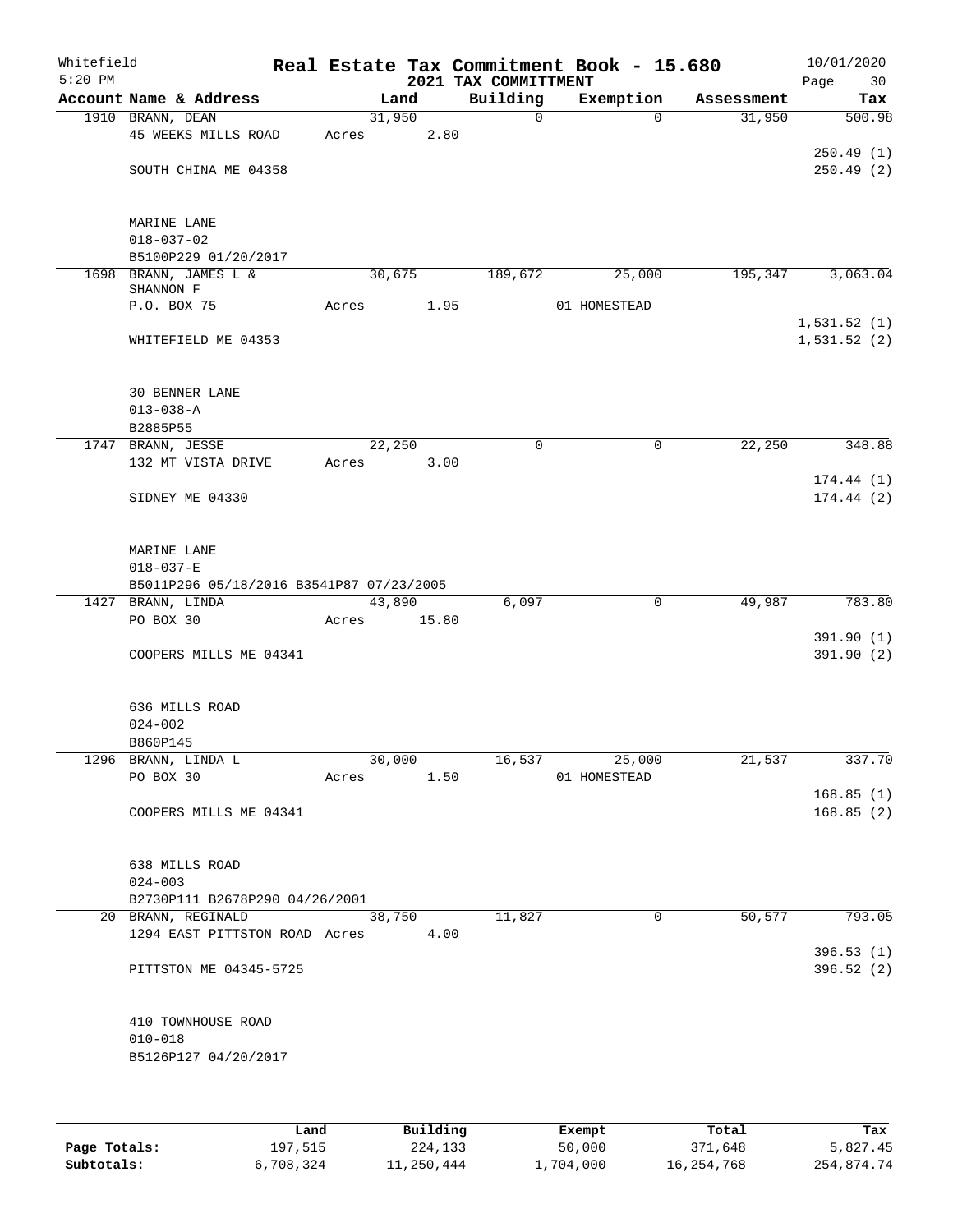| Whitefield |                                                                                                                         |       |        |      |                      | Real Estate Tax Commitment Book - 15.680 |          |            |      | 10/01/2020 |
|------------|-------------------------------------------------------------------------------------------------------------------------|-------|--------|------|----------------------|------------------------------------------|----------|------------|------|------------|
| $5:20$ PM  |                                                                                                                         |       |        |      | 2021 TAX COMMITTMENT |                                          |          |            | Page | 31         |
|            | Account Name & Address                                                                                                  |       | Land   |      | Building             | Exemption                                |          | Assessment |      | Tax        |
|            | 1912 BRANN, RONNIE                                                                                                      |       | 33,900 |      | 0                    |                                          | $\Omega$ | 33,900     |      | 531.55     |
|            | 19 ERSKINE ROAD                                                                                                         | Acres |        | 4.10 |                      |                                          |          |            |      |            |
|            |                                                                                                                         |       |        |      |                      |                                          |          |            |      | 265.78(1)  |
|            | WINDSOR ME 04363                                                                                                        |       |        |      |                      |                                          |          |            |      | 265.77(2)  |
|            |                                                                                                                         |       |        |      |                      |                                          |          |            |      |            |
|            | MARINE LANE                                                                                                             |       |        |      |                      |                                          |          |            |      |            |
|            | $018 - 037 - 04$                                                                                                        |       |        |      |                      |                                          |          |            |      |            |
|            | B5100P221 01/20/2017                                                                                                    |       |        |      |                      |                                          |          |            |      |            |
|            | 1911 BRANN, SCOT                                                                                                        |       | 32,100 |      | 0                    |                                          | 0        | 32,100     |      | 503.33     |
|            | 242 AUGUSTA-ROCKLAND                                                                                                    | Acres |        | 2.90 |                      |                                          |          |            |      |            |
|            | <b>ROAD</b>                                                                                                             |       |        |      |                      |                                          |          |            |      |            |
|            |                                                                                                                         |       |        |      |                      |                                          |          |            |      | 251.67(1)  |
|            | WINDSOR ME 04363                                                                                                        |       |        |      |                      |                                          |          |            |      | 251.66(2)  |
|            |                                                                                                                         |       |        |      |                      |                                          |          |            |      |            |
|            |                                                                                                                         |       |        |      |                      |                                          |          |            |      |            |
|            | MARINE LANE                                                                                                             |       |        |      |                      |                                          |          |            |      |            |
|            | $018 - 037 - 03$<br>B5100P237 01/20/2017                                                                                |       |        |      |                      |                                          |          |            |      |            |
|            | 1500 BRANN, TERRIE                                                                                                      |       | 20,291 |      | 400                  |                                          | 0        | 20,691     |      | 324.43     |
|            | * BUCK, AMY & BRANN,                                                                                                    | Acres |        | 4.41 |                      |                                          |          |            |      |            |
|            | CRAIG                                                                                                                   |       |        |      |                      |                                          |          |            |      |            |
|            | 214 SENOTT ROAD                                                                                                         |       |        |      |                      |                                          |          |            |      | 162.22(1)  |
|            |                                                                                                                         |       |        |      |                      |                                          |          |            |      | 162.21(2)  |
|            | WHITEFIELD ME 04353                                                                                                     |       |        |      |                      |                                          |          |            |      |            |
|            | SENOTT ROAD                                                                                                             |       |        |      |                      |                                          |          |            |      |            |
|            | $017 - 038 - C$                                                                                                         |       |        |      |                      |                                          |          |            |      |            |
|            | B2582P69                                                                                                                |       |        |      |                      |                                          |          |            |      |            |
|            | 320 BRANN-GUIMOND, TINA                                                                                                 |       | 51,170 |      | 20,394               | 25,000                                   |          | 46,564     |      | 730.12     |
|            | GUIMOND, PATRICK                                                                                                        | Acres |        | 3.78 |                      | 01 HOMESTEAD                             |          |            |      |            |
|            | 138 AUGUSTA ROAD                                                                                                        |       |        |      |                      |                                          |          |            |      | 365.06(1)  |
|            |                                                                                                                         |       |        |      |                      |                                          |          |            |      | 365.06(2)  |
|            | WHITEFIELD ME 04353                                                                                                     |       |        |      |                      |                                          |          |            |      |            |
|            |                                                                                                                         |       |        |      |                      |                                          |          |            |      |            |
|            | 138 AUGUSTA ROAD                                                                                                        |       |        |      |                      |                                          |          |            |      |            |
|            | $018 - 020 - C$                                                                                                         |       |        |      |                      |                                          |          |            |      |            |
|            | B4507P203 03/30/2012 B1977P77                                                                                           |       |        |      |                      |                                          |          |            |      |            |
|            | 804 BRETON GLEN P. & KAREN<br>L.                                                                                        |       | 25,882 |      | 19,653               |                                          | 0        | 45,535     |      | 713.99     |
|            | 375 NO. HUNTS MEADOW                                                                                                    | Acres |        | 5.79 |                      |                                          |          |            |      |            |
|            | ROAD                                                                                                                    |       |        |      |                      |                                          |          |            |      |            |
|            |                                                                                                                         |       |        |      |                      |                                          |          |            |      | 357.00(1)  |
|            | WHITEFIELD ME 04353                                                                                                     |       |        |      |                      |                                          |          |            |      | 356.99(2)  |
|            |                                                                                                                         |       |        |      |                      |                                          |          |            |      |            |
|            |                                                                                                                         |       |        |      |                      |                                          |          |            |      |            |
|            | 375 NO. HUNTS MEADOW                                                                                                    |       |        |      |                      |                                          |          |            |      |            |
|            | $018 - 044$                                                                                                             |       |        |      |                      |                                          |          |            |      |            |
|            | B4829P133 10/20/2014 B4814P247 09/03/2014 B4812P168<br>08/26/2014 B4504P162 03/21/2012 B4456P145 11/04/2011<br>B1431P17 |       |        |      |                      |                                          |          |            |      |            |

|              | Land      | Building   | Exempt    | Total        | Tax        |
|--------------|-----------|------------|-----------|--------------|------------|
| Page Totals: | 163,343   | 40,447     | 25,000    | 178,790      | 2,803.42   |
| Subtotals:   | 6,871,667 | 11,290,891 | 1,729,000 | 16, 433, 558 | 257,678.16 |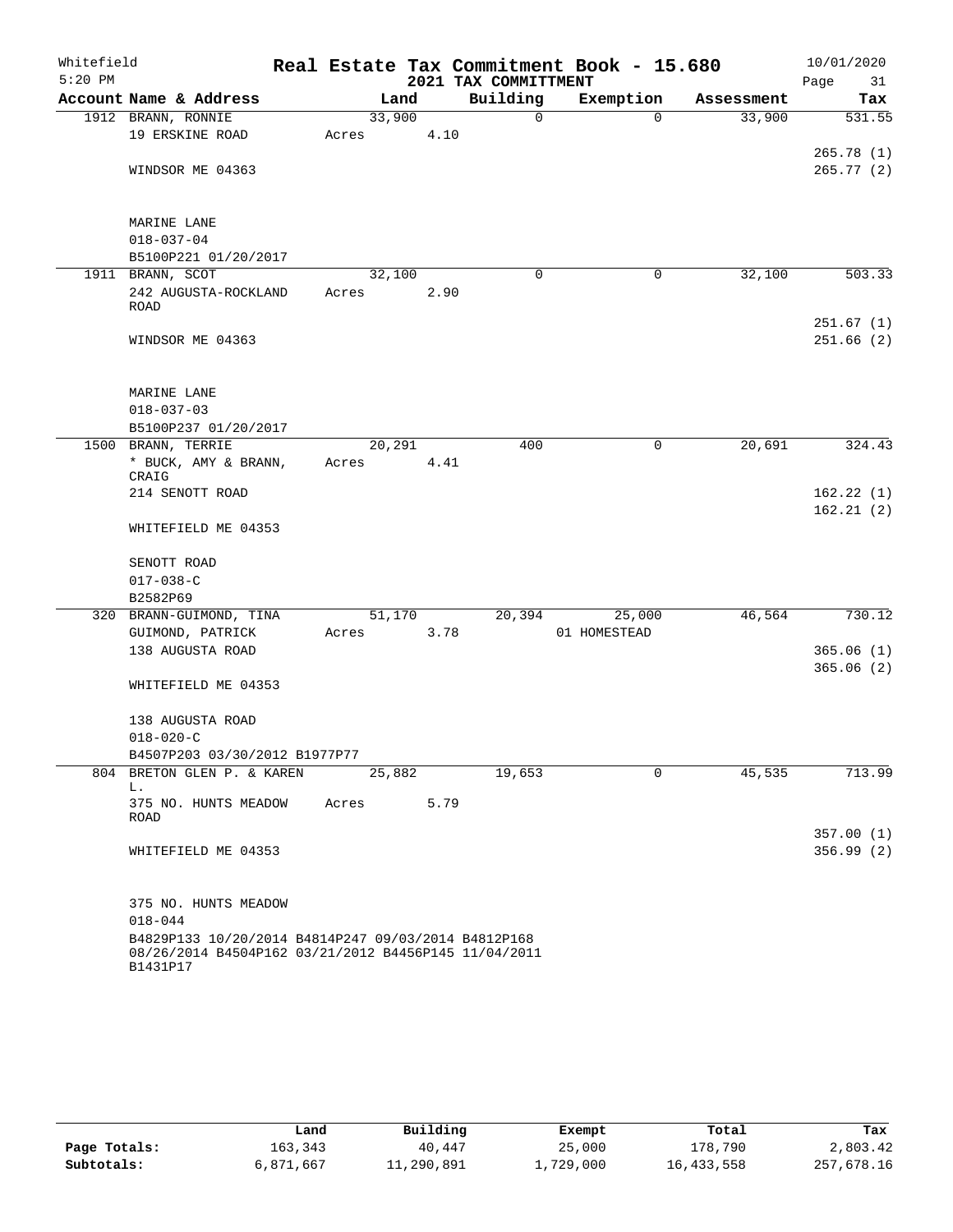| Whitefield   |                                                          |                                                    |       |            |                                  | Real Estate Tax Commitment Book - 15.680 |                       | 10/01/2020                 |
|--------------|----------------------------------------------------------|----------------------------------------------------|-------|------------|----------------------------------|------------------------------------------|-----------------------|----------------------------|
| $5:20$ PM    | Account Name & Address                                   |                                                    |       | Land       | 2021 TAX COMMITTMENT<br>Building | Exemption                                | Assessment            | Page<br>32<br>Tax          |
|              | 1156 BRETON, ARTHUR A &                                  |                                                    |       | 30, 255    | 85,068                           | 25,000                                   | 90, 323               | 1,416.26                   |
|              | APRIL A<br>122 NO. HUNTS MEADOW<br>ROAD                  |                                                    | Acres | 1.67       |                                  | 01 HOMESTEAD                             |                       |                            |
|              | WHITEFIELD ME 04353                                      |                                                    |       |            |                                  |                                          |                       | 708.13(1)<br>708.13(2)     |
|              | 122 NO. HUNTS MEADOW<br>$018 - 030 - A - 1$<br>B1646P223 |                                                    |       |            |                                  |                                          |                       |                            |
|              | 1881 BRILLANT, JEAN L                                    |                                                    |       | 25,072     | 61,034                           | 25,000                                   | 61,106                | 958.14                     |
|              | 7 IRISH LANE                                             |                                                    | Acres | 1.59       |                                  | 01 HOMESTEAD                             |                       |                            |
|              | WHITEFIELD ME 04353                                      |                                                    |       |            |                                  |                                          |                       | 479.07 (1)<br>479.07 (2)   |
|              | 7 IRISH LANE<br>$006 - 021 - C$                          |                                                    |       |            |                                  |                                          |                       |                            |
|              |                                                          | B5053P196 09/16/2016 B4843P77 12/02/2014 B4565P122 |       |            |                                  |                                          |                       |                            |
|              | 08/31/2012<br>331 BRINZOW ALEXANDER                      |                                                    |       | 600        | 0                                | $\mathbf 0$                              | 600                   | 9.41                       |
|              | 136 SMITH ROAD                                           |                                                    | Acres | 0.40       |                                  |                                          |                       |                            |
|              |                                                          |                                                    |       |            |                                  |                                          |                       | 4.71(1)                    |
|              | FARMINGDALE ME 04344                                     |                                                    |       |            |                                  |                                          |                       | 4.70(2)                    |
|              | WEARY POND ROAD SOUTH<br>$011 - 027$                     |                                                    |       |            |                                  |                                          |                       |                            |
|              | B934P145                                                 |                                                    |       |            |                                  |                                          |                       |                            |
|              | 1387 BROCHU, DONALD                                      |                                                    |       | 66,050     | 0                                |                                          | 66,050<br>0           | 1,035.66                   |
|              | 860 WHITEFIELD ROAD                                      |                                                    | Acres | 68.60      |                                  |                                          |                       | 517.83(1)                  |
|              | PITTSTON ME 04345                                        |                                                    |       |            |                                  |                                          |                       | 517.83(2)                  |
|              | CLOVER LANE                                              |                                                    |       |            |                                  |                                          |                       |                            |
|              | $012 - 028$                                              | B4473P292 12/23/2011 B1130P283                     |       |            |                                  |                                          |                       |                            |
|              | 1146 BRONN CLIFTON                                       |                                                    |       | 41,570     | $\Omega$                         |                                          | $\mathbf 0$<br>41,570 | 651.82                     |
|              | 176 HEAD TIDE ROAD                                       |                                                    | Acres | 12.90      |                                  |                                          |                       |                            |
|              | WHITEFIELD ME 04353                                      |                                                    |       |            |                                  |                                          |                       | 325.91(1)<br>325.91(2)     |
|              | HEAD TIDE ROAD<br>$008 - 011$                            |                                                    |       |            |                                  |                                          |                       |                            |
|              |                                                          | B5117P227 03/01/2017 B5076P84 11/09/2016 B2197P74  |       |            |                                  |                                          |                       |                            |
|              | 847 BRONN, CLIFTON G                                     |                                                    |       | 33,300     | 131,075                          | 25,000                                   | 139,375               | 2,185.40                   |
|              | 176 HEAD TIDE ROAD                                       |                                                    | Acres | 3.70       |                                  | 01 HOMESTEAD                             |                       |                            |
|              | WHITEFIELD ME 04353                                      |                                                    |       |            |                                  |                                          |                       | 1,092.70(1)<br>1,092.70(2) |
|              |                                                          |                                                    |       |            |                                  |                                          |                       |                            |
|              | 176 HEAD TIDE ROAD                                       |                                                    |       |            |                                  |                                          |                       |                            |
|              | $008 - 012$<br>B957P80                                   |                                                    |       |            |                                  |                                          |                       |                            |
|              |                                                          | Land                                               |       | Building   |                                  | Exempt                                   | Total                 | Tax                        |
| Page Totals: |                                                          | 196,847                                            |       | 277,177    |                                  | 75,000                                   | 399,024               | 6,256.69                   |
| Subtotals:   |                                                          | 7,068,514                                          |       | 11,568,068 |                                  | 1,804,000                                | 16,832,582            | 263,934.85                 |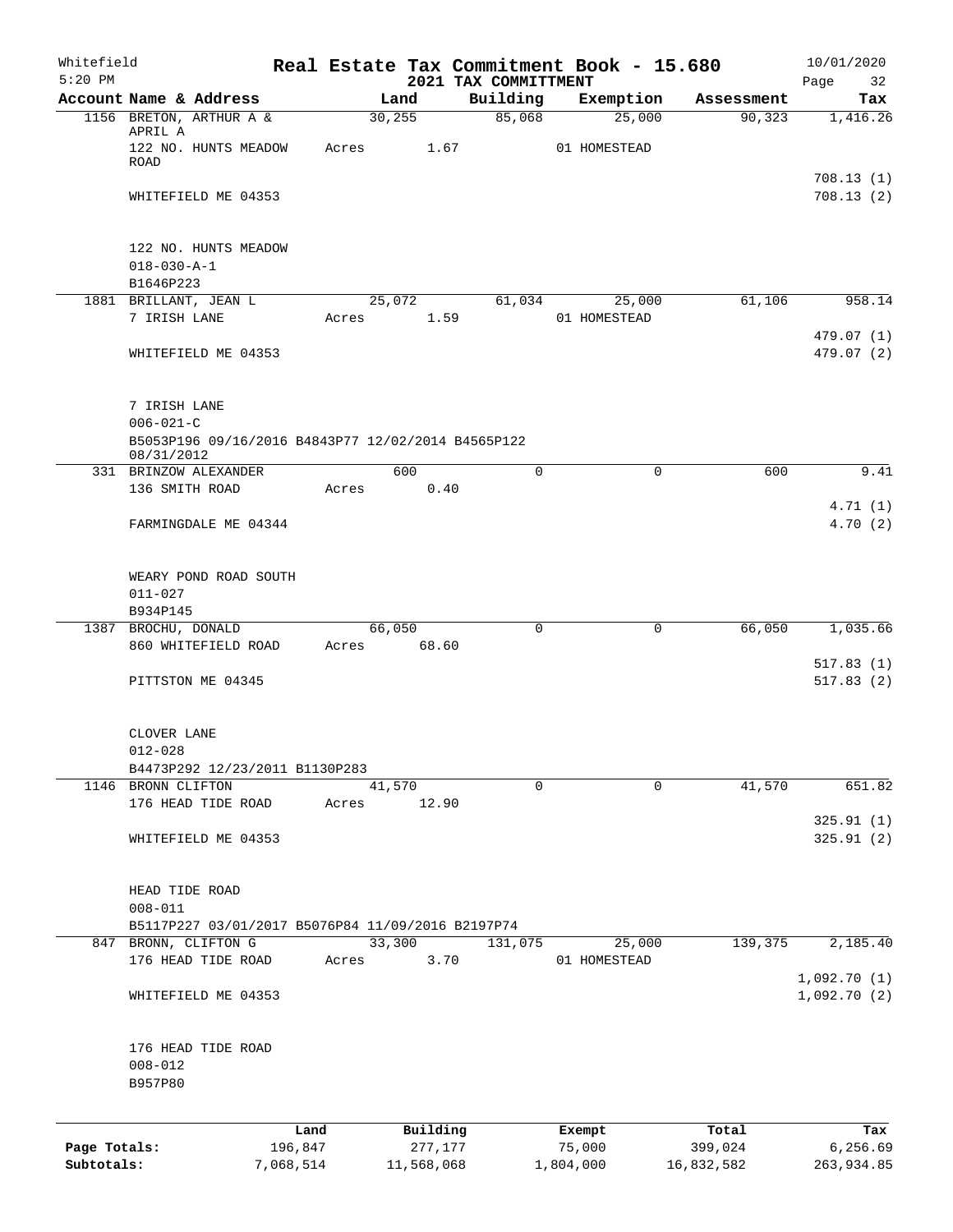| Whitefield<br>$5:20$ PM |                                                    |           |       |        |             | 2021 TAX COMMITTMENT | Real Estate Tax Commitment Book - 15.680 |             | 10/01/2020<br>Page<br>33 |
|-------------------------|----------------------------------------------------|-----------|-------|--------|-------------|----------------------|------------------------------------------|-------------|--------------------------|
|                         | Account Name & Address                             |           |       | Land   |             | Building             | Exemption                                | Assessment  | Tax                      |
|                         | 1673 BRONN, DONNA                                  |           |       |        | $\mathbf 0$ | 13,111               | $\Omega$                                 | 13,111      | 205.58                   |
|                         | 43 ANGEL LINE LANE                                 |           |       |        |             |                      |                                          |             |                          |
|                         |                                                    |           |       |        |             |                      |                                          |             | 102.79(1)                |
|                         | WHITEFIELD ME 04353                                |           |       |        |             |                      |                                          |             | 102.79(2)                |
|                         |                                                    |           |       |        |             |                      |                                          |             |                          |
|                         |                                                    |           |       |        |             |                      |                                          |             |                          |
|                         | 43 ANGEL LINE LANE                                 |           |       |        |             |                      |                                          |             |                          |
|                         | $008 - 011 - C$                                    |           |       |        |             |                      |                                          |             |                          |
|                         | B2410P136                                          |           |       |        |             |                      |                                          |             |                          |
|                         | 712 BROOKE, WILLIAM & GAIL                         |           |       | 60,900 |             | 151,852              | 25,000                                   | 187,752     | 2,943.95                 |
|                         | 41 COOPER ROAD                                     |           | Acres |        | 41.00       |                      | 01 HOMESTEAD                             |             |                          |
|                         |                                                    |           |       |        |             |                      |                                          |             | 1,471.98(1)              |
|                         | WHITEFIELD ME 04353                                |           |       |        |             |                      |                                          |             | 1,471.97(2)              |
|                         |                                                    |           |       |        |             |                      |                                          |             |                          |
|                         |                                                    |           |       |        |             |                      |                                          |             |                          |
|                         | 41 COOPER ROAD                                     |           |       |        |             |                      |                                          |             |                          |
|                         | $016 - 026$<br>B1429P298                           |           |       |        |             |                      |                                          |             |                          |
|                         | 462 BROOKE, WILLIAM W &                            |           |       | 13,980 |             | $\mathbf 0$          | 0                                        | 13,980      | 219.21                   |
|                         | GAIL                                               |           |       |        |             |                      |                                          |             |                          |
|                         | 41 COOPER ROAD                                     |           | Acres |        | 13.10       |                      |                                          |             |                          |
|                         |                                                    |           |       |        |             |                      |                                          |             | 109.61(1)                |
|                         | WHITEFIELD ME 04353                                |           |       |        |             |                      |                                          |             | 109.60(2)                |
|                         |                                                    |           |       |        |             |                      |                                          |             |                          |
|                         |                                                    |           |       |        |             |                      |                                          |             |                          |
|                         | COOPER ROAD                                        |           |       |        |             |                      |                                          |             |                          |
|                         | $016 - 025$                                        |           |       |        |             |                      |                                          |             |                          |
|                         | B1429P298                                          |           |       |        |             |                      |                                          |             |                          |
| 1278                    | BROOKE, WILLIAM W &                                |           |       | 6,900  |             | 0                    | 0                                        | 6,900       | 108.19                   |
|                         | GAIL D                                             |           |       |        |             |                      |                                          |             |                          |
|                         | 41 COOPER ROAD                                     |           | Acres |        | 4.60        |                      |                                          |             |                          |
|                         | WHITEFIELD ME 04353                                |           |       |        |             |                      |                                          |             | 54.10(1)<br>54.09(2)     |
|                         |                                                    |           |       |        |             |                      |                                          |             |                          |
|                         |                                                    |           |       |        |             |                      |                                          |             |                          |
|                         | COOPER ROAD                                        |           |       |        |             |                      |                                          |             |                          |
|                         | $016 - 002$                                        |           |       |        |             |                      |                                          |             |                          |
|                         | B1429P298                                          |           |       |        |             |                      |                                          |             |                          |
| 1606                    | BROOKE, WILLIAM W &                                |           |       | 27,090 |             | 0                    | 0                                        | 27,090      | 424.77                   |
|                         | GAIL D                                             |           |       |        |             |                      |                                          |             |                          |
|                         | 41 COOPER ROAD                                     |           | Acres |        | 7.30        |                      |                                          |             |                          |
|                         |                                                    |           |       |        |             |                      |                                          |             | 212.39(1)                |
|                         | WHITEFIELD ME 04353                                |           |       |        |             |                      |                                          |             | 212.38(2)                |
|                         |                                                    |           |       |        |             |                      |                                          |             |                          |
|                         |                                                    |           |       |        |             |                      |                                          |             |                          |
|                         | COOPER ROAD<br>$016 - 001$                         |           |       |        |             |                      |                                          |             |                          |
|                         |                                                    |           |       |        |             |                      |                                          |             |                          |
| 339                     | B1429P298<br>BROWN DAVID R. & LOIS                 |           |       | 31,215 |             | 18,265               |                                          | 49,480<br>0 | 775.85                   |
|                         | С.                                                 |           |       |        |             |                      |                                          |             |                          |
|                         | PO BOX 28                                          |           | Acres |        | 2.31        |                      |                                          |             |                          |
|                         |                                                    |           |       |        |             |                      |                                          |             | 387.93 (1)               |
|                         | WHITEFIELD ME 04353                                |           |       |        |             |                      |                                          |             | 387.92 (2)               |
|                         |                                                    |           |       |        |             |                      |                                          |             |                          |
|                         |                                                    |           |       |        |             |                      |                                          |             |                          |
|                         | 64 EAST RIVER ROAD                                 |           |       |        |             |                      |                                          |             |                          |
|                         | $027 - 009$                                        |           |       |        |             |                      |                                          |             |                          |
|                         | B4858P75 02/03/2015 B3709P171 07/14/2006 B1039P152 |           |       |        |             |                      |                                          |             |                          |
|                         |                                                    |           |       |        |             |                      |                                          |             |                          |
|                         |                                                    | Land      |       |        | Building    |                      | Exempt                                   | Total       | Tax                      |
| Page Totals:            |                                                    | 140,085   |       |        | 183,228     |                      | 25,000                                   | 298,313     | 4,677.55                 |
| Subtotals:              |                                                    | 7,208,599 |       |        | 11,751,296  |                      | 1,829,000                                | 17,130,895  | 268,612.40               |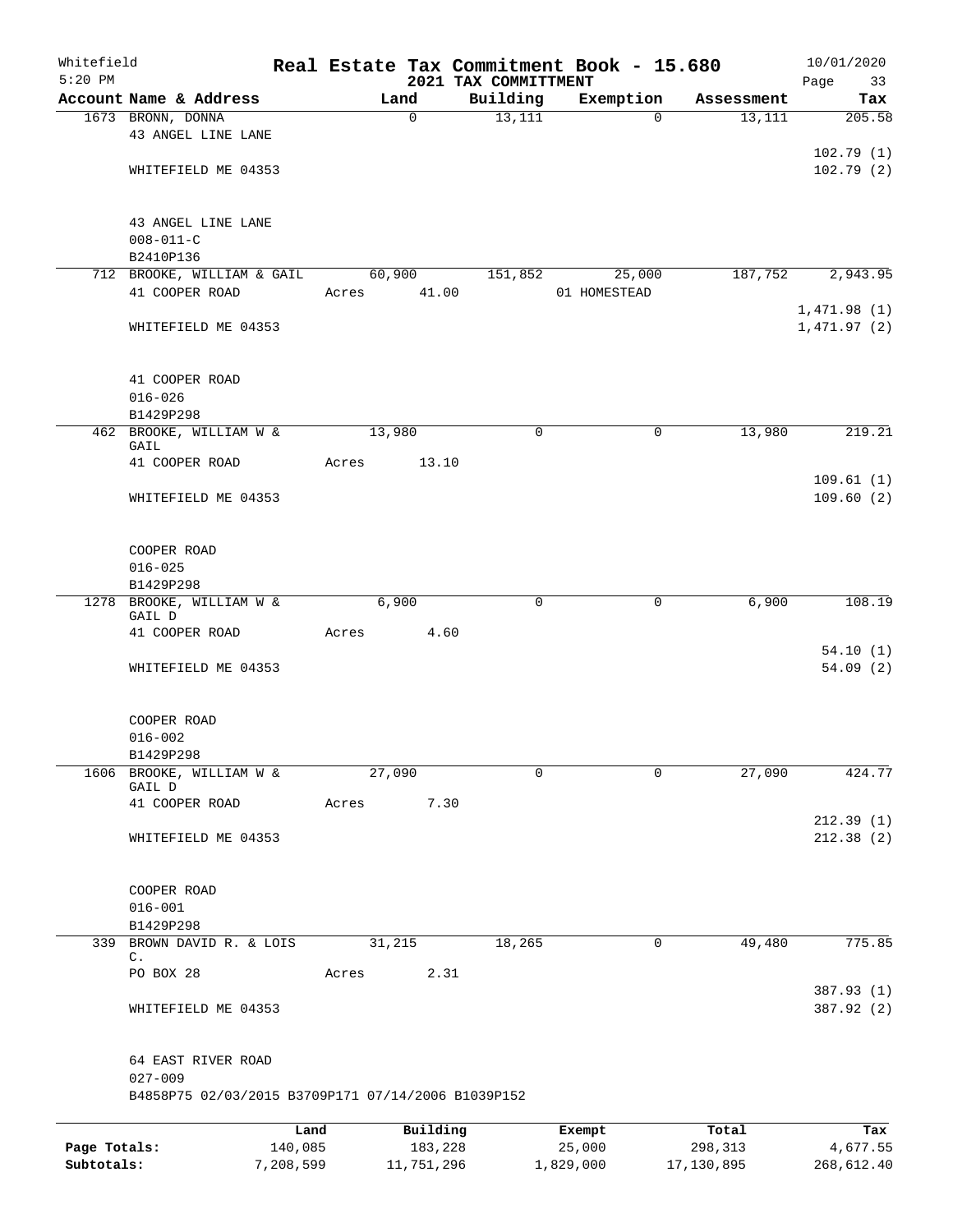| Whitefield<br>$5:20$ PM |                                                                  |       |        |       | 2021 TAX COMMITTMENT | Real Estate Tax Commitment Book - 15.680 |            | 10/01/2020<br>Page<br>34 |
|-------------------------|------------------------------------------------------------------|-------|--------|-------|----------------------|------------------------------------------|------------|--------------------------|
|                         | Account Name & Address                                           |       | Land   |       | Building             | Exemption                                | Assessment | Tax                      |
|                         | 179 BROWN DAVID R. & LOIS                                        |       | 30,750 |       | 14,598               | 25,000                                   | 20, 348    | 319.06                   |
|                         | $\mathsf{C}$ .<br>P O BOX 28                                     | Acres |        | 2.00  |                      | 01 HOMESTEAD                             |            |                          |
|                         |                                                                  |       |        |       |                      |                                          |            | 159.53(1)                |
|                         | WHITEFIELD ME 04353                                              |       |        |       |                      |                                          |            | 159.53(2)                |
|                         | 201 HILTON ROAD                                                  |       |        |       |                      |                                          |            |                          |
|                         | $014 - 006 - A$                                                  |       |        |       |                      |                                          |            |                          |
|                         | B1400P124                                                        |       |        |       |                      |                                          |            |                          |
| 978                     | BROWN FAMILY                                                     |       | 7,580  |       | 0                    | 0                                        | 7,580      | 118.85                   |
|                         | IRREVOCABLE TRUST                                                |       |        |       |                      |                                          |            |                          |
|                         | BROWN, DAVID G &<br>PRUDENCE J                                   | Acres |        | 5.10  |                      |                                          |            |                          |
|                         | 450 NASH ROAD                                                    |       |        |       |                      |                                          |            | 59.43(1)                 |
|                         |                                                                  |       |        |       |                      |                                          |            | 59.42(2)                 |
|                         | PITTSTON ME 04345                                                |       |        |       |                      |                                          |            |                          |
|                         | PITTSTON TOWN LINE                                               |       |        |       |                      |                                          |            |                          |
|                         | $003 - 001$                                                      |       |        |       |                      |                                          |            |                          |
| 725                     | BROWN JOSEPH E.                                                  |       | 33,890 |       | $\mathbf 0$          | $\mathbf 0$                              | 33,890     | 531.40                   |
|                         | BROWN, MARILYN G                                                 | Acres |        | 15.80 |                      |                                          |            |                          |
|                         | 64 SOMERVILLE ROAD                                               |       |        |       |                      |                                          |            | 265.70(1)                |
|                         | JEFFERSON ME 04348                                               |       |        |       |                      |                                          |            | 265.70(2)                |
|                         | SOMERVILLE ROAD                                                  |       |        |       |                      |                                          |            |                          |
|                         | $023 - 002$                                                      |       |        |       |                      |                                          |            |                          |
|                         | B5325P305 10/25/2018 B5282P34 10/27/2018 B4772P255<br>04/23/2014 |       |        |       |                      |                                          |            |                          |
|                         | 1230 BROWN JULIE                                                 |       | 0      |       | 15,509               | 0                                        | 15,509     | 243.18                   |
|                         | 25 PINE RIDGE DRIVE                                              |       |        |       |                      |                                          |            |                          |
|                         |                                                                  |       |        |       |                      |                                          |            | 121.59(1)                |
|                         | WINDSOR ME 04363                                                 |       |        |       |                      |                                          |            | 121.59(2)                |
|                         | 25 PINE RIDGE TRAILER                                            |       |        |       |                      |                                          |            |                          |
|                         | $019 - 033 - AON$                                                |       |        |       |                      |                                          |            |                          |
|                         | 1314 BROWN LLOYD                                                 |       | 0      |       | 9,600                | 0                                        | 9,600      | 150.53                   |
|                         | PO BOX 72                                                        |       |        |       |                      |                                          |            |                          |
|                         |                                                                  |       |        |       |                      |                                          |            | 75.27(1)                 |
|                         | WHITEFIELD ME 04353                                              |       |        |       |                      |                                          |            | 75.26(2)                 |
|                         | 295 PITTSTON ROAD                                                |       |        |       |                      |                                          |            |                          |
|                         | $003 - 014 - AON$                                                |       |        |       |                      |                                          |            |                          |
|                         | 634 BROWN, CAROLE A                                              |       | 42,400 |       | 136,660              | 25,000                                   | 154,060    | 2,415.66                 |
|                         | BROWN, TIMOTHY M                                                 | Acres |        | 3.10  |                      | 01 HOMESTEAD                             |            |                          |
|                         | 34 CLARK LANE                                                    |       |        |       |                      |                                          |            | 1, 207.83(1)             |
|                         | WHITEFIELD ME 04353                                              |       |        |       |                      |                                          |            | 1, 207.83(2)             |
|                         |                                                                  |       |        |       |                      |                                          |            |                          |
|                         | 34 CLARK LANE                                                    |       |        |       |                      |                                          |            |                          |
|                         | $015 - 052$                                                      |       |        |       |                      |                                          |            |                          |
|                         | B5032P18 07/14/2016                                              |       |        |       |                      |                                          |            |                          |
|                         |                                                                  |       |        |       |                      |                                          |            |                          |

|              | Land      | Building   | Exempt    | Total      | Tax        |
|--------------|-----------|------------|-----------|------------|------------|
| Page Totals: | 114,620   | 176,367    | 50,000    | 240,987    | 3,778.68   |
| Subtotals:   | 7,323,219 | 11,927,663 | 1,879,000 | 17,371,882 | 272,391.08 |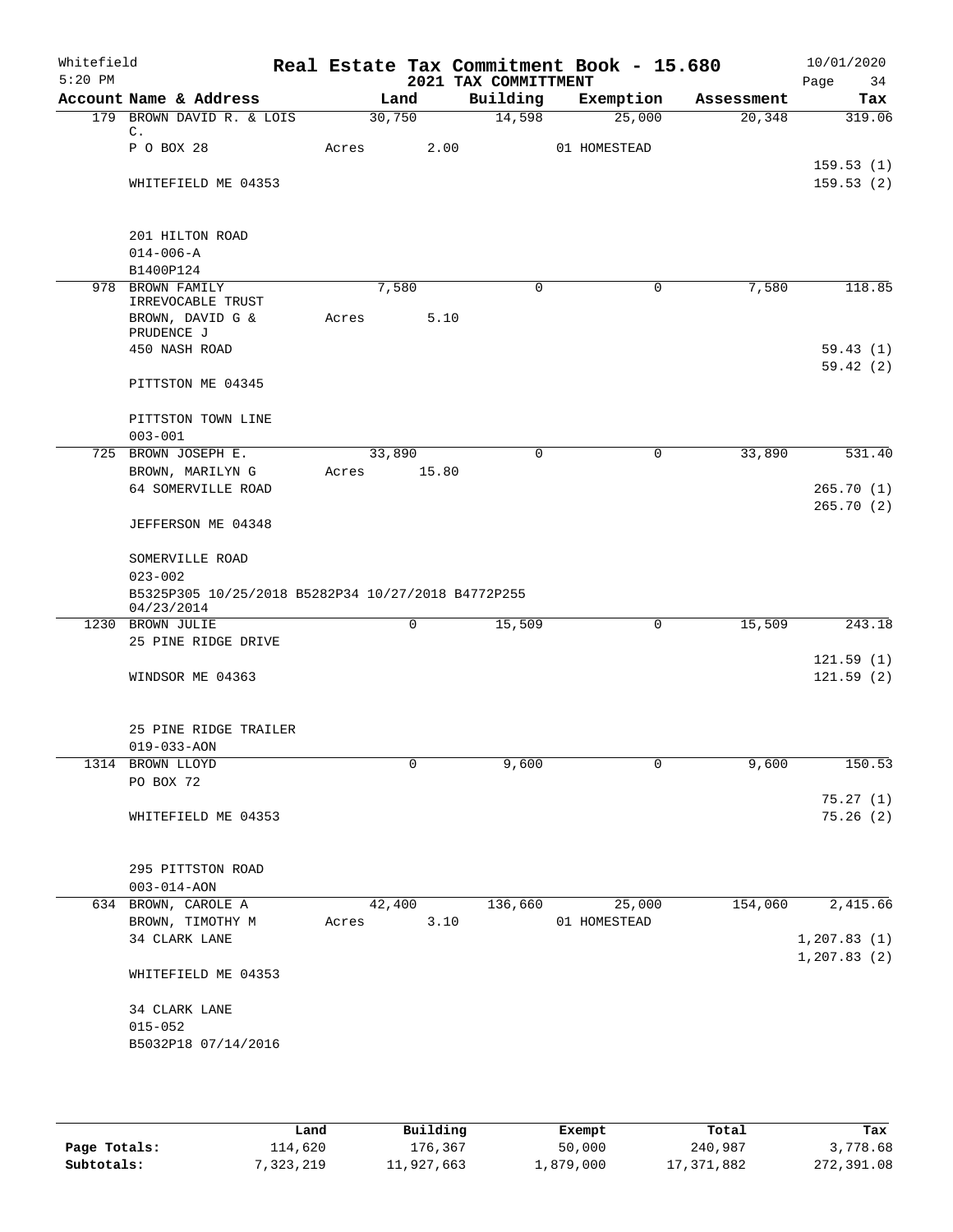| Whitefield<br>$5:20$ PM |                                                   |           |       |            |      |                                  | Real Estate Tax Commitment Book - 15.680 |            | 10/01/2020              |
|-------------------------|---------------------------------------------------|-----------|-------|------------|------|----------------------------------|------------------------------------------|------------|-------------------------|
|                         | Account Name & Address                            |           |       | Land       |      | 2021 TAX COMMITTMENT<br>Building | Exemption                                | Assessment | Page<br>35<br>Tax       |
|                         | 908 BROWN, CAROLE A &                             |           |       | 52,580     |      | 23,475                           | $\Omega$                                 | 76,055     | 1,192.54                |
|                         | TIMOTHY M                                         |           |       |            |      |                                  |                                          |            |                         |
|                         | 34 CLARK LANE                                     |           | Acres | 28.20      |      |                                  |                                          |            |                         |
|                         | WHITEFIELD ME 04353                               |           |       |            |      |                                  |                                          |            | 596.27 (1)<br>596.27(2) |
|                         |                                                   |           |       |            |      |                                  |                                          |            |                         |
|                         | 86 CLARK LANE                                     |           |       |            |      |                                  |                                          |            |                         |
|                         | $018 - 024$                                       |           |       |            |      |                                  |                                          |            |                         |
|                         | B3911P50 09/19/2007                               |           |       |            |      |                                  |                                          |            |                         |
|                         | 952 BROWN, DOUGLAS                                |           |       | 23,000     |      | $\Omega$                         | $\mathbf 0$                              | 23,000     | 360.64                  |
|                         | BROWN, ELIZABETH                                  |           | Acres |            | 3.50 |                                  |                                          |            |                         |
|                         | 63 PITTSTON ROAD                                  |           |       |            |      |                                  |                                          |            | 180.32(1)<br>180.32(2)  |
|                         | WHITEFIELD ME                                     |           |       |            |      |                                  |                                          |            |                         |
|                         | 04353-3918                                        |           |       |            |      |                                  |                                          |            |                         |
|                         | PITTSTON ROAD                                     |           |       |            |      |                                  |                                          |            |                         |
|                         | $030 - 016$                                       |           |       |            |      |                                  |                                          |            |                         |
|                         | B5309P303 09/28/2018 B2395P319                    |           |       |            |      |                                  |                                          |            |                         |
|                         | 482 BROWN, DOUGLAS                                |           |       | 32,250     |      | 145,968                          | $\mathbf 0$                              | 178,218    | 2,794.46                |
|                         | BROWN, ELIZABETH                                  |           | Acres |            | 3.00 |                                  |                                          |            |                         |
|                         | 63 PITTSTON ROAD                                  |           |       |            |      |                                  |                                          |            | 1,397.23(1)             |
|                         | WHITEFIELD ME                                     |           |       |            |      |                                  |                                          |            | 1,397.23(2)             |
|                         | 04353-3918                                        |           |       |            |      |                                  |                                          |            |                         |
|                         | 63 PITTSTON ROAD                                  |           |       |            |      |                                  |                                          |            |                         |
|                         | $030 - 012 - A$                                   |           |       |            |      |                                  |                                          |            |                         |
|                         | B5309P303 09/28/2018 B2395P319                    |           |       |            |      |                                  |                                          |            |                         |
|                         | 1838 BROWN, LOIS                                  |           |       | 27,330     |      | $\Omega$                         | $\mathbf 0$                              | 27,330     | 428.53                  |
|                         | P O BOX 28                                        |           | Acres |            | 7.60 |                                  |                                          |            |                         |
|                         | WHITEFIELD ME 04353                               |           |       |            |      |                                  |                                          |            | 214.27(1)<br>214.26(2)  |
|                         |                                                   |           |       |            |      |                                  |                                          |            |                         |
|                         |                                                   |           |       |            |      |                                  |                                          |            |                         |
|                         | TOWNHOUSE ROAD<br>$013 - 012 - D$                 |           |       |            |      |                                  |                                          |            |                         |
|                         | B4084P38 01/02/2009                               |           |       |            |      |                                  |                                          |            |                         |
|                         | 821 BROWN, LUCILLE D                              |           |       | 36,210     |      | 73,558                           | 25,000                                   | 84,768     | 1,329.16                |
|                         | BROWN, SCOTT W                                    |           | Acres |            | 6.20 |                                  | 01 HOMESTEAD                             |            |                         |
|                         | 509 HEATH ROAD                                    |           |       |            |      |                                  |                                          |            | 664.58 (1)              |
|                         |                                                   |           |       |            |      |                                  |                                          |            | 664.58 (2)              |
|                         | WHITEFIELD ME 04353                               |           |       |            |      |                                  |                                          |            |                         |
|                         | 509 HEATH ROAD                                    |           |       |            |      |                                  |                                          |            |                         |
|                         | $007 - 053 - A$                                   |           |       |            |      |                                  |                                          |            |                         |
|                         | B5073P44 11/08/2016 B3642P131 03/03/2006 B2513P37 |           |       |            |      |                                  |                                          |            |                         |
|                         | 534 BROWN, TIMOTHY M                              |           |       | 28,930     |      | $\mathbf 0$                      | 0                                        | 28,930     | 453.62                  |
|                         | 34 CLARK LANE                                     |           | Acres |            | 9.60 |                                  |                                          |            | 226.81(1)               |
|                         | WHITEFIELD ME 04353                               |           |       |            |      |                                  |                                          |            | 226.81(2)               |
|                         |                                                   |           |       |            |      |                                  |                                          |            |                         |
|                         | CLARK LANE                                        |           |       |            |      |                                  |                                          |            |                         |
|                         | $018 - 025$                                       |           |       |            |      |                                  |                                          |            |                         |
|                         | B5440P079 10/02/2019                              |           |       |            |      |                                  |                                          |            |                         |
|                         |                                                   | Land      |       | Building   |      |                                  | Exempt                                   | Total      | Tax                     |
| Page Totals:            |                                                   | 200,300   |       | 243,001    |      |                                  | 25,000                                   | 418,301    | 6,558.95                |
| Subtotals:              |                                                   | 7,523,519 |       | 12,170,664 |      |                                  | 1,904,000                                | 17,790,183 | 278,950.03              |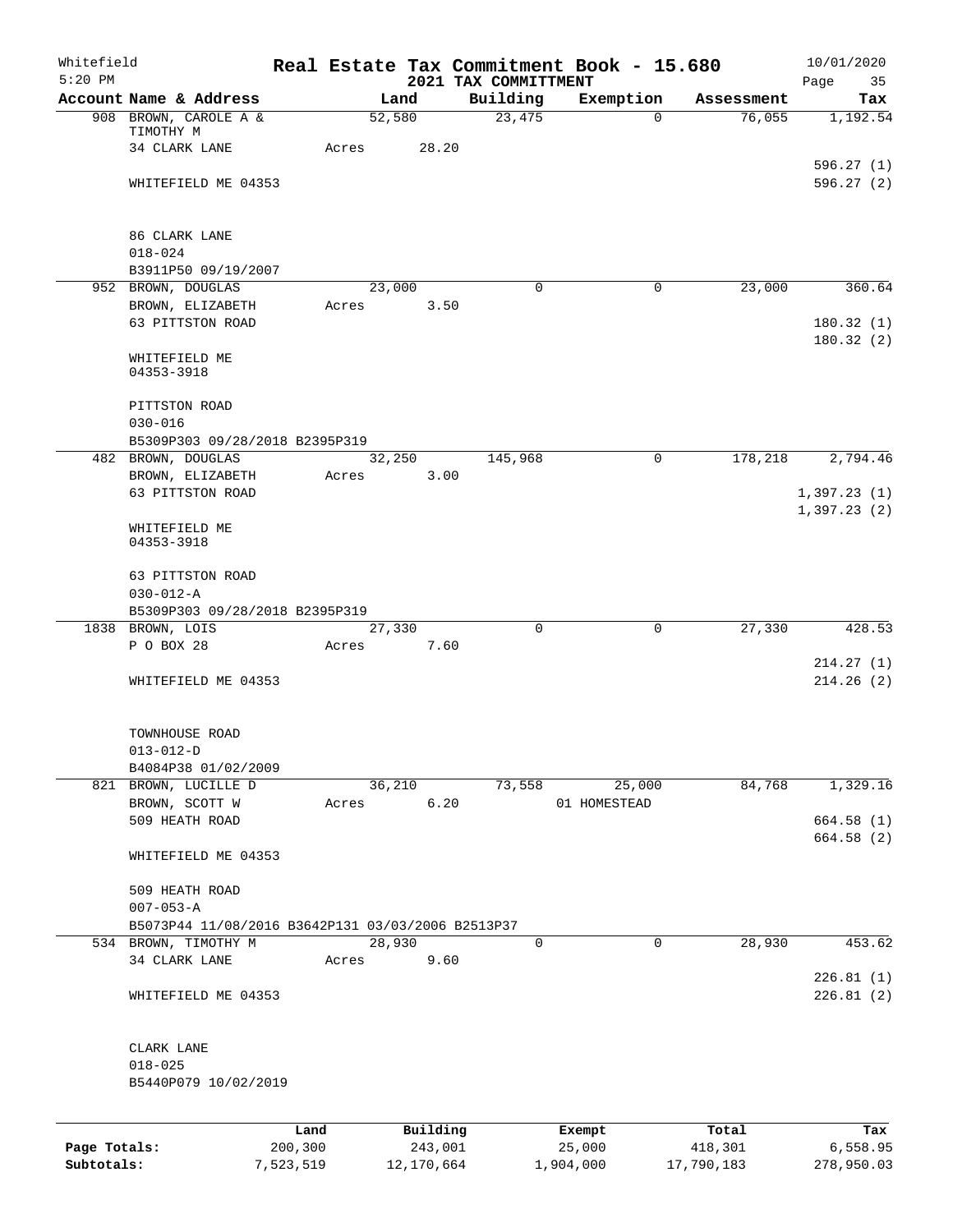| Whitefield |                                                                   |       |        |      | Real Estate Tax Commitment Book - 15.680 |              |             |            |      | 10/01/2020   |
|------------|-------------------------------------------------------------------|-------|--------|------|------------------------------------------|--------------|-------------|------------|------|--------------|
| $5:20$ PM  |                                                                   |       |        |      | 2021 TAX COMMITTMENT                     |              |             |            | Page | 36           |
|            | Account Name & Address                                            |       | Land   |      | Building                                 |              | Exemption   | Assessment |      | Tax          |
|            | 1217 BRYANT DAVID S. & NANCY                                      |       | 30,000 |      | 156,634                                  |              | 25,000      | 161,634    |      | 2,534.42     |
|            | К.<br>36 PITTSTON ROAD                                            | Acres |        | 0.75 |                                          | 01 HOMESTEAD |             |            |      |              |
|            |                                                                   |       |        |      |                                          |              |             |            |      | 1, 267.21(1) |
|            | WHITEFIELD ME 04353                                               |       |        |      |                                          |              |             |            |      | 1, 267.21(2) |
|            |                                                                   |       |        |      |                                          |              |             |            |      |              |
|            | 36 PITTSTON ROAD                                                  |       |        |      |                                          |              |             |            |      |              |
|            | $031 - 006$                                                       |       |        |      |                                          |              |             |            |      |              |
|            | B1744P133                                                         |       |        |      |                                          |              |             |            |      |              |
|            | 1131 BRYANT GLENICE F. &                                          |       | 35,100 |      | 160,362                                  |              | 0           | 195,462    |      | 3,064.84     |
|            | DAVID HEIRS                                                       |       |        |      |                                          |              |             |            |      |              |
|            | 35 PITTSTON ROAD                                                  | Acres |        | 4.90 |                                          |              |             |            |      |              |
|            |                                                                   |       |        |      |                                          |              |             |            |      | 1,532.42(1)  |
|            | WHITEFIELD ME 04353                                               |       |        |      |                                          |              |             |            |      | 1,532.42(2)  |
|            |                                                                   |       |        |      |                                          |              |             |            |      |              |
|            |                                                                   |       |        |      |                                          |              |             |            |      |              |
|            | 35 PITTSTON ROAD                                                  |       |        |      |                                          |              |             |            |      |              |
|            | $031 - 007$                                                       |       |        |      |                                          |              |             |            |      |              |
|            | B1943P7<br>541 BRYANT, RANDALL B                                  |       | 32,250 |      | 122,560                                  |              |             | 129,810    |      | 2,035.42     |
|            | 354 SOUTH HUNTS MEADOW Acres                                      |       |        | 3.00 |                                          | 01 HOMESTEAD | 25,000      |            |      |              |
|            | <b>ROAD</b>                                                       |       |        |      |                                          |              |             |            |      |              |
|            |                                                                   |       |        |      |                                          |              |             |            |      | 1,017.71(1)  |
|            | WHITEFIELD ME 04353                                               |       |        |      |                                          |              |             |            |      | 1,017.71(2)  |
|            |                                                                   |       |        |      |                                          |              |             |            |      |              |
|            |                                                                   |       |        |      |                                          |              |             |            |      |              |
|            | 354 SOUTH HUNTS MEADOW                                            |       |        |      |                                          |              |             |            |      |              |
|            | $009 - 025$                                                       |       |        |      |                                          |              |             |            |      |              |
|            | B5068P185 10/19/2016 B4729P176 11/04/2013 B4068P241<br>10/30/2008 |       |        |      |                                          |              |             |            |      |              |
|            | 776 BUCKINGHAM, TERRI ANN                                         |       | 6,150  |      | $\Omega$                                 |              | 0           | 6,150      |      | 96.43        |
|            | P. O. BOX 592                                                     | Acres |        | 4.10 |                                          |              |             |            |      |              |
|            |                                                                   |       |        |      |                                          |              |             |            |      | 48.22(1)     |
|            | MANCHESTER ME 04351                                               |       |        |      |                                          |              |             |            |      | 48.21(2)     |
|            |                                                                   |       |        |      |                                          |              |             |            |      |              |
|            |                                                                   |       |        |      |                                          |              |             |            |      |              |
|            | PITTSTON ROAD                                                     |       |        |      |                                          |              |             |            |      |              |
|            | $004 - 044 - E$                                                   |       |        |      |                                          |              |             |            |      |              |
|            | B5058P210 08/23/2016 B5009P31 05/10/2016 B1932P6                  |       |        |      |                                          |              |             |            |      |              |
|            | 1771 BUGGIA, LAWRENCE B.<br>(LIVING TRUST)                        |       | 22,385 |      | $\mathbf 0$                              |              | $\mathbf 0$ | 22,385     |      | 351.00       |
|            | P.O. BOX 123                                                      | Acres |        | 3.09 |                                          |              |             |            |      |              |
|            |                                                                   |       |        |      |                                          |              |             |            |      | 175.50(1)    |
|            | MONMOUTH ME 04259                                                 |       |        |      |                                          |              |             |            |      | 175.50(2)    |
|            |                                                                   |       |        |      |                                          |              |             |            |      |              |
|            | EAST RIVER ROAD                                                   |       |        |      |                                          |              |             |            |      |              |
|            | $007 - 053 - C$                                                   |       |        |      |                                          |              |             |            |      |              |
|            | B5303P284 09/11/2018                                              |       |        |      |                                          |              |             |            |      |              |
|            |                                                                   |       |        |      |                                          |              |             |            |      |              |

|              | Land      | Building   | Exempt    | Total      | Tax        |
|--------------|-----------|------------|-----------|------------|------------|
| Page Totals: | 125,885   | 439,556    | 50,000    | 515,441    | 8,082.11   |
| Subtotals:   | 7,649,404 | 12,610,220 | 1,954,000 | 18,305,624 | 287,032.14 |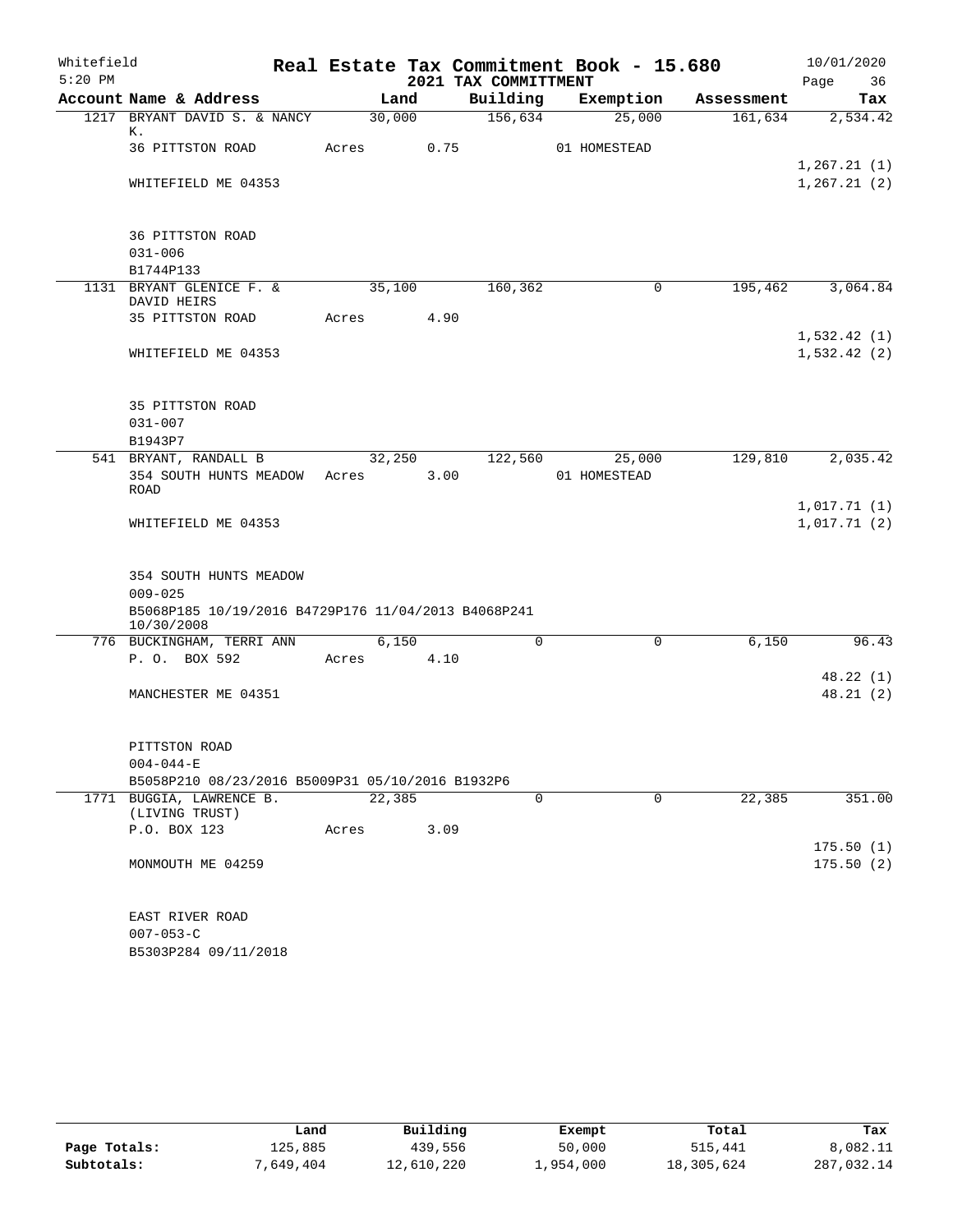| Whitefield   |                                                    |           |       |                |          |                                  | Real Estate Tax Commitment Book - 15.680 |                      | 10/01/2020    |
|--------------|----------------------------------------------------|-----------|-------|----------------|----------|----------------------------------|------------------------------------------|----------------------|---------------|
| $5:20$ PM    | Account Name & Address                             |           |       |                |          | 2021 TAX COMMITTMENT<br>Building |                                          |                      | Page<br>37    |
|              | 909 BUMFORD, JASPER W                              |           |       | Land<br>34,800 |          | 5,382                            | Exemption<br>25,000                      | Assessment<br>15,182 | Tax<br>238.05 |
|              | 251 SOUTH HUNTS MEADOW                             |           |       | Acres          | 4.70     |                                  | 01 HOMESTEAD                             |                      |               |
|              | <b>ROAD</b>                                        |           |       |                |          |                                  |                                          |                      |               |
|              |                                                    |           |       |                |          |                                  |                                          |                      | 119.03(1)     |
|              | WHITEFIELD ME 04353                                |           |       |                |          |                                  |                                          |                      | 119.02(2)     |
|              |                                                    |           |       |                |          |                                  |                                          |                      |               |
|              |                                                    |           |       |                |          |                                  |                                          |                      |               |
|              | 251 SOUTH HUNTS MEADOW                             |           |       |                |          |                                  |                                          |                      |               |
|              | $009 - 005 - A$                                    |           |       |                |          |                                  |                                          |                      |               |
|              | B4162P262 05/18/2009 B3976P58 03/06/2008 B1400P313 |           |       |                |          |                                  |                                          |                      |               |
|              | 1357 BUMPS SHELDON & DIANNE<br>1346 LAKEVIEW DRIVE |           |       | 35,842         | 5.74     | 89,822                           | 0                                        | 125,664              | 1,970.41      |
|              |                                                    |           |       | Acres          |          |                                  |                                          |                      | 985.21(1)     |
|              | CHINA ME 04358                                     |           |       |                |          |                                  |                                          |                      | 985.20(2)     |
|              |                                                    |           |       |                |          |                                  |                                          |                      |               |
|              |                                                    |           |       |                |          |                                  |                                          |                      |               |
|              | 769 TOWNHOUSE ROAD                                 |           |       |                |          |                                  |                                          |                      |               |
|              | $007 - 018 - C$                                    |           |       |                |          |                                  |                                          |                      |               |
|              | B5345P114 01/14/2019 B2439P160                     |           |       |                |          |                                  |                                          |                      |               |
|              | 926 BUMPS, GLENN                                   |           |       | 25,000         |          | 453                              | $\mathbf 0$                              | 25,453               | 399.10        |
|              | 21 FERRY ROAD                                      |           | Acres |                | 1.50     |                                  |                                          |                      |               |
|              |                                                    |           |       |                |          |                                  |                                          |                      | 199.55(1)     |
|              | SIDNEY ME 04330                                    |           |       |                |          |                                  |                                          |                      | 199.55(2)     |
|              |                                                    |           |       |                |          |                                  |                                          |                      |               |
|              |                                                    |           |       |                |          |                                  |                                          |                      |               |
|              | TOWNHOUSE ROAD                                     |           |       |                |          |                                  |                                          |                      |               |
|              | $010 - 030 - A$                                    |           |       |                |          |                                  |                                          |                      |               |
|              | B4389P4 04/05/2011                                 |           |       |                |          |                                  |                                          |                      |               |
|              | 342 BUNKER HILLBURN C. &                           |           |       | 30,000         |          | 50,037                           | 31,000                                   | 49,037               | 768.90        |
|              | LENORA<br>90 MAIN STREET                           |           | Acres |                | 0.38     |                                  | 01 HOMESTEAD                             |                      |               |
|              |                                                    |           |       |                |          |                                  | 05 VET EXEMPTION                         |                      | 384.45 (1)    |
|              | WHITEFIELD ME 04353                                |           |       |                |          |                                  |                                          |                      | 384.45(2)     |
|              |                                                    |           |       |                |          |                                  |                                          |                      |               |
|              |                                                    |           |       |                |          |                                  |                                          |                      |               |
|              | 90 MAIN STREET                                     |           |       |                |          |                                  |                                          |                      |               |
|              | $022 - 003$                                        |           |       |                |          |                                  |                                          |                      |               |
|              | B1457P188                                          |           |       |                |          |                                  |                                          |                      |               |
|              | 788 BUNTING WILLIAM H.                             |           |       | 6,578          |          | 0                                | 0                                        | 6,578                | 103.14        |
|              | 305 GARDINER ROAD                                  |           | Acres |                | 16.61    |                                  |                                          |                      |               |
|              |                                                    |           |       |                |          |                                  |                                          |                      | 51.57(1)      |
|              | WHITEFIELD<br>ME 04353                             |           |       |                |          |                                  |                                          |                      | 51.57(2)      |
|              |                                                    |           |       |                |          |                                  |                                          |                      |               |
|              |                                                    |           |       |                |          |                                  |                                          |                      |               |
|              | GARDINER ROAD                                      |           |       |                |          |                                  |                                          |                      |               |
|              | $012 - 055$                                        |           |       |                |          |                                  |                                          |                      |               |
|              | B1390P343                                          |           |       |                |          |                                  |                                          |                      |               |
|              | 1284 BUNTING WILLIAM H.                            |           |       | 19,008         |          | 0                                | 0                                        | 19,008               | 298.05        |
|              | 305 GARDINER ROAD                                  |           | Acres |                | 48.00    |                                  |                                          |                      |               |
|              |                                                    |           |       |                |          |                                  |                                          |                      | 149.03(1)     |
|              | WHITEFIELD                                         |           |       |                |          |                                  |                                          |                      | 149.02(2)     |
|              | ME 04353                                           |           |       |                |          |                                  |                                          |                      |               |
|              |                                                    |           |       |                |          |                                  |                                          |                      |               |
|              |                                                    |           |       |                |          |                                  |                                          |                      |               |
|              | GARDINER ROAD<br>$012 - 053$                       |           |       |                |          |                                  |                                          |                      |               |
|              | B704P217                                           |           |       |                |          |                                  |                                          |                      |               |
|              |                                                    |           |       |                |          |                                  |                                          |                      |               |
|              |                                                    | Land      |       |                | Building |                                  | Exempt                                   | Total                | Tax           |
| Page Totals: |                                                    | 151,228   |       |                | 145,694  |                                  | 56,000                                   | 240,922              | 3,777.65      |
| Subtotals:   |                                                    | 7,800,632 |       | 12,755,914     |          |                                  | 2,010,000                                | 18,546,546           | 290,809.79    |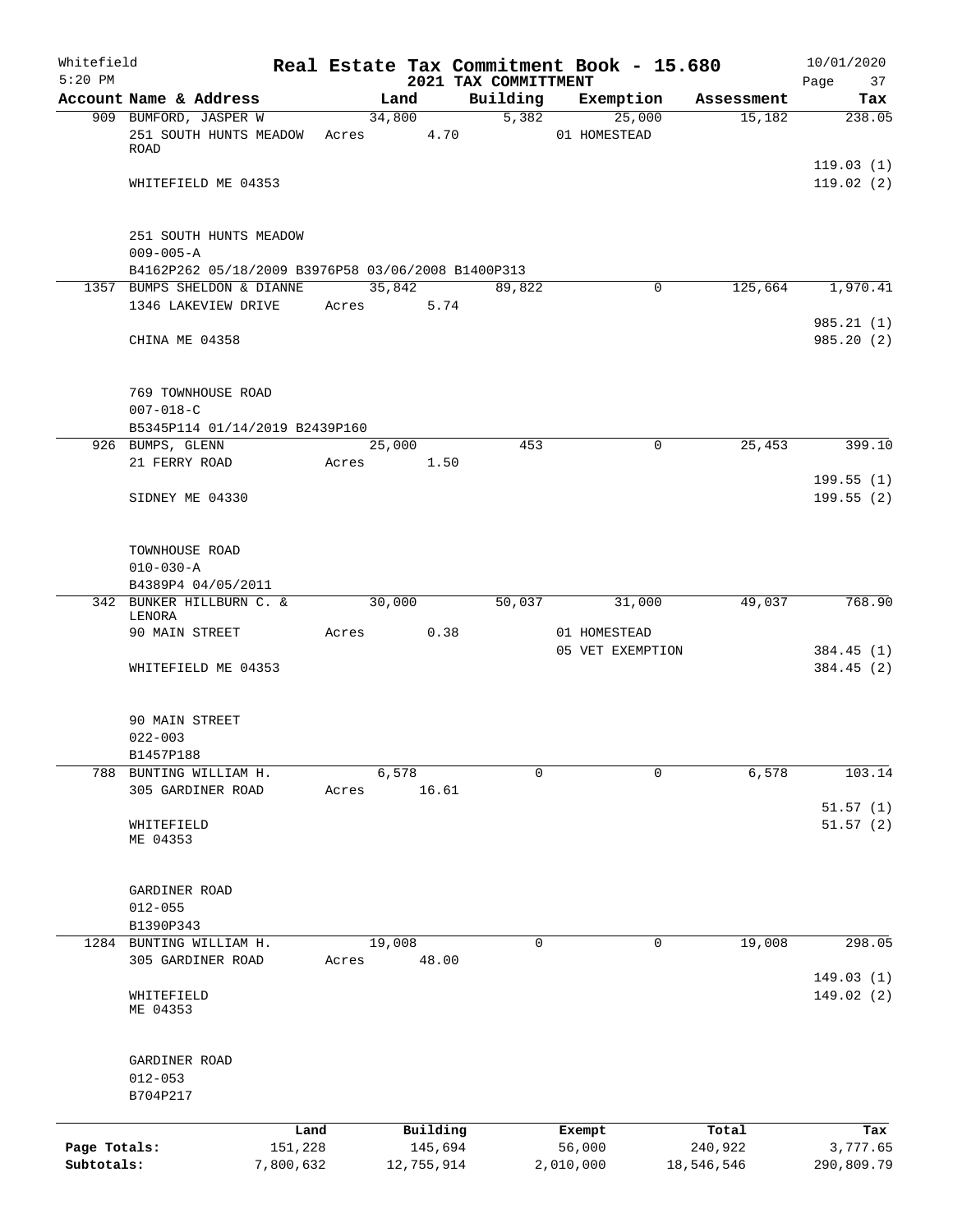| Whitefield<br>$5:20$ PM |                                                                            |         |       |             |          |                                  |          | Real Estate Tax Commitment Book - 15.680 |            | 10/01/2020                  |
|-------------------------|----------------------------------------------------------------------------|---------|-------|-------------|----------|----------------------------------|----------|------------------------------------------|------------|-----------------------------|
|                         | Account Name & Address                                                     |         |       | Land        |          | 2021 TAX COMMITTMENT<br>Building |          | Exemption                                | Assessment | Page<br>38<br>Tax           |
|                         | 1248 BUNTING WILLIAM H.                                                    |         |       | 73,595      |          | 44,050                           |          | 25,000                                   | 92,645     | 1,452.67                    |
|                         | 305 GARDINER ROAD                                                          |         | Acres | 63.69       |          |                                  |          | 01 HOMESTEAD                             |            |                             |
|                         |                                                                            |         |       |             |          |                                  |          |                                          |            | 726.34(1)                   |
|                         | WHITEFIELD                                                                 |         |       |             |          |                                  |          |                                          |            | 726.33(2)                   |
|                         | ME 04353                                                                   |         |       |             |          |                                  |          |                                          |            |                             |
|                         |                                                                            |         |       |             |          |                                  |          |                                          |            |                             |
|                         | 305 GARDINER ROAD                                                          |         |       |             |          |                                  |          |                                          |            |                             |
|                         | $012 - 040$                                                                |         |       |             |          |                                  |          |                                          |            |                             |
|                         | B5463P301 12/02/2019 B5406P74 07/09/2019                                   |         |       |             |          |                                  |          |                                          |            |                             |
|                         | 1417 BUNTING WILLIAM H.                                                    |         |       | 16,400      |          |                                  | 0        | 0                                        | 16,400     | 257.15                      |
|                         | 305 GARDINER ROAD                                                          |         | Acres |             | 41.00    |                                  |          |                                          |            |                             |
|                         |                                                                            |         |       |             |          |                                  |          |                                          |            | 128.58(1)                   |
|                         | WHITEFIELD                                                                 |         |       |             |          |                                  |          |                                          |            | 128.57(2)                   |
|                         | ME 04353                                                                   |         |       |             |          |                                  |          |                                          |            |                             |
|                         |                                                                            |         |       |             |          |                                  |          |                                          |            |                             |
|                         | GARDINER ROAD                                                              |         |       |             |          |                                  |          |                                          |            |                             |
|                         | $012 - 052$                                                                |         |       |             |          |                                  |          |                                          |            |                             |
|                         | B2570P150 06/13/2000                                                       |         |       |             |          |                                  |          |                                          |            |                             |
|                         | 1916 BURDICK, ASHLEY                                                       |         |       | $\mathbf 0$ |          | 79,502                           |          | 25,000                                   | 54,502     | 854.59                      |
|                         | 121 TOWN HOUSE ROAD                                                        |         |       |             |          |                                  |          | 01 HOMESTEAD                             |            |                             |
|                         |                                                                            |         |       |             |          |                                  |          |                                          |            | 427.30(1)                   |
|                         | WHITEFIELD ME 04353                                                        |         |       |             |          |                                  |          |                                          |            | 427.29 (2)                  |
|                         |                                                                            |         |       |             |          |                                  |          |                                          |            |                             |
|                         | 121 TOWNHOUSE ROAD                                                         |         |       |             |          |                                  |          |                                          |            |                             |
|                         | $013 - 056 - ON$                                                           |         |       |             |          |                                  |          |                                          |            |                             |
|                         | 1568 BURGE ROBERT                                                          |         |       | 9,131       |          |                                  | 0        | 0                                        | 9,131      | 143.17                      |
|                         | 33 WYMAN ROAD                                                              |         | Acres |             | 23.00    |                                  |          |                                          |            |                             |
|                         |                                                                            |         |       |             |          |                                  |          |                                          |            | 71.59(1)                    |
|                         | LEXINGTON MA 02420                                                         |         |       |             |          |                                  |          |                                          |            | 71.58(2)                    |
|                         |                                                                            |         |       |             |          |                                  |          |                                          |            |                             |
|                         | WEARY POND ROAD SOUTH                                                      |         |       |             |          |                                  |          |                                          |            |                             |
|                         | $008 - 037$                                                                |         |       |             |          |                                  |          |                                          |            |                             |
|                         | B4723P302 10/18/2013 B4719P158 10/04/2013 B4613P51                         |         |       |             |          |                                  |          |                                          |            |                             |
|                         | 12/31/2012 B2418P234                                                       |         |       |             |          |                                  |          |                                          |            |                             |
|                         | 1405 BURGE ROBERT                                                          |         |       | 62,748      |          | 83,789                           |          | 0                                        | 146,537    | 2, 297.70                   |
|                         | 33 WYMAN ROAD                                                              |         | Acres |             | 73.00    |                                  |          |                                          |            |                             |
|                         | LEXINGTON MA 02420                                                         |         |       |             |          |                                  |          |                                          |            | 1,148.85(1)<br>1, 148.85(2) |
|                         |                                                                            |         |       |             |          |                                  |          |                                          |            |                             |
|                         |                                                                            |         |       |             |          |                                  |          |                                          |            |                             |
|                         | JEFFERSON TOWN LINE                                                        |         |       |             |          |                                  |          |                                          |            |                             |
|                         | $008 - 035$                                                                |         |       |             |          |                                  |          |                                          |            |                             |
|                         | B4723P302 10/18/2013 B4719P158 10/04/2013 B4613P51                         |         |       |             |          |                                  |          |                                          |            |                             |
|                         | 12/31/2012 B2332P63<br>653 BURGE ROBERT                                    |         |       | 4,873       |          |                                  | $\Omega$ | 0                                        | 4,873      | 76.41                       |
|                         | 33 WYMAN ROAD                                                              |         | Acres |             | 22.00    |                                  |          |                                          |            |                             |
|                         |                                                                            |         |       |             |          |                                  |          |                                          |            | 38.21(1)                    |
|                         | LEXINGTON MA 02420                                                         |         |       |             |          |                                  |          |                                          |            | 38.20(2)                    |
|                         |                                                                            |         |       |             |          |                                  |          |                                          |            |                             |
|                         |                                                                            |         |       |             |          |                                  |          |                                          |            |                             |
|                         | STEARNS BROOK LANE                                                         |         |       |             |          |                                  |          |                                          |            |                             |
|                         | $008 - 031$                                                                |         |       |             |          |                                  |          |                                          |            |                             |
|                         | B4723P302 10/18/2013 B4719P158 10/04/2013 B4613P51<br>12/31/2012 B2573P267 |         |       |             |          |                                  |          |                                          |            |                             |
|                         |                                                                            |         |       |             |          |                                  |          |                                          |            |                             |
|                         |                                                                            | Land    |       |             | Building |                                  |          | Exempt                                   | Total      | Tax                         |
| Page Totals:            |                                                                            | 166,747 |       |             | 207,341  |                                  |          | 50,000                                   | 324,088    | 5,081.69                    |

**Subtotals:** 7,967,379 12,963,255 2,060,000 18,870,634 295,891.48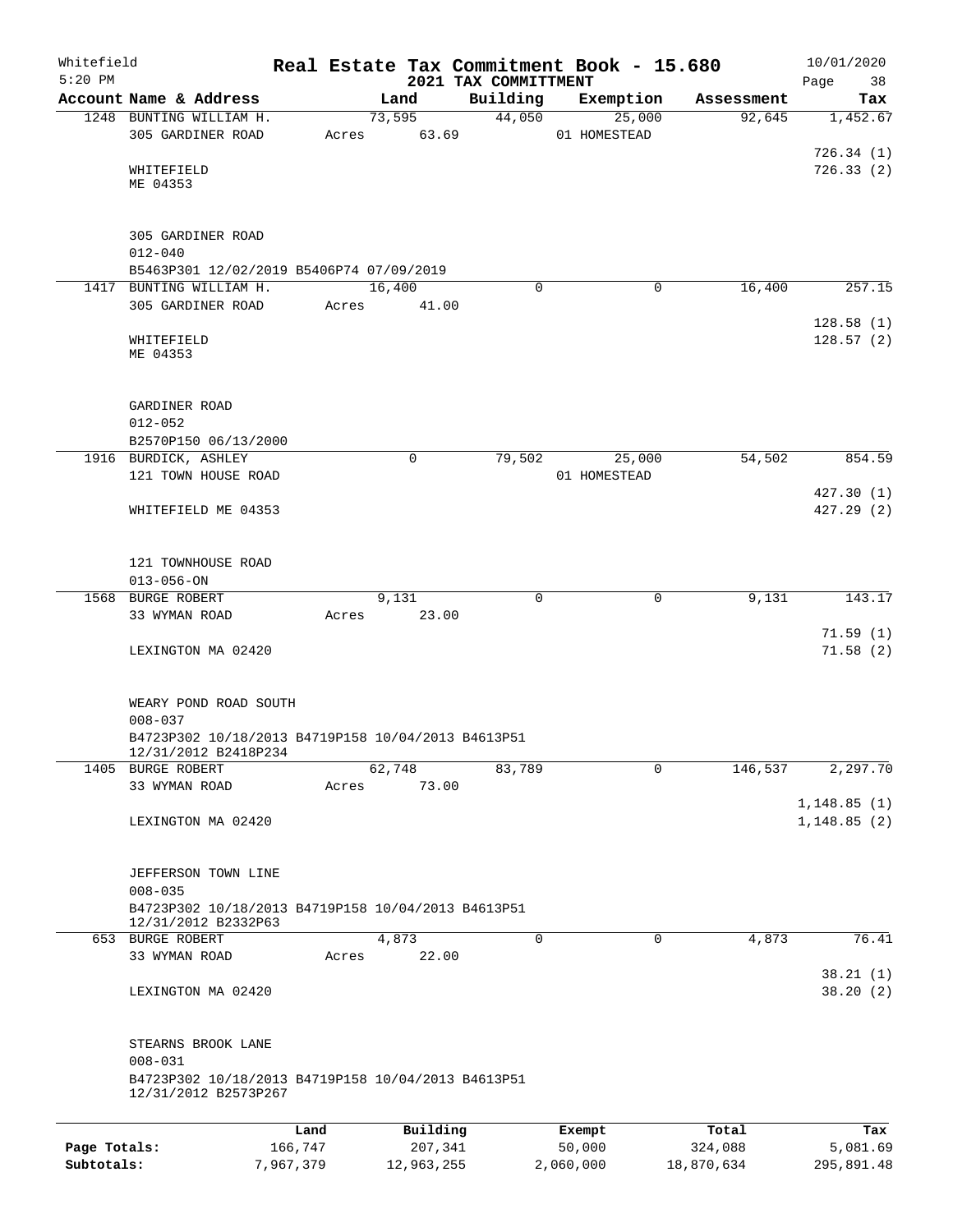| Whitefield<br>$5:20$ PM |                                                                   |           |       |                | 2021 TAX COMMITTMENT |             | Real Estate Tax Commitment Book - 15.680 |            | 10/01/2020<br>Page<br>39 |
|-------------------------|-------------------------------------------------------------------|-----------|-------|----------------|----------------------|-------------|------------------------------------------|------------|--------------------------|
|                         | Account Name & Address                                            |           |       | Land           | Building             |             | Exemption                                | Assessment | Tax                      |
|                         | 371 BURGE ROBERT                                                  |           |       | 94,319         |                      | $\mathbf 0$ | $\mathbf 0$                              | 94,319     | 1,478.92                 |
|                         | 33 WYMAN ROAD                                                     |           | Acres | 269.00         |                      |             |                                          |            |                          |
|                         |                                                                   |           |       |                |                      |             |                                          |            | 739.46 (1)               |
|                         | LEXINGTON MA 02420                                                |           |       |                |                      |             |                                          |            | 739.46(2)                |
|                         |                                                                   |           |       |                |                      |             |                                          |            |                          |
|                         | STEARNS BROOK LANE                                                |           |       |                |                      |             |                                          |            |                          |
|                         | $008 - 032$                                                       |           |       |                |                      |             |                                          |            |                          |
|                         | B4723P302 10/18/2013 B4719P158 10/04/2013 B4613P51                |           |       |                |                      |             |                                          |            |                          |
|                         | 12/31/2012 B2215P307                                              |           |       |                |                      |             |                                          |            |                          |
|                         | 258 BURGE ROBERT<br>33 WYMAN ROAD                                 |           | Acres | 4,679<br>26.00 |                      | $\mathbf 0$ | $\mathbf 0$                              | 4,679      | 73.37                    |
|                         |                                                                   |           |       |                |                      |             |                                          |            | 36.69(1)                 |
|                         | LEXINGTON MA 02420                                                |           |       |                |                      |             |                                          |            | 36.68(2)                 |
|                         |                                                                   |           |       |                |                      |             |                                          |            |                          |
|                         |                                                                   |           |       |                |                      |             |                                          |            |                          |
|                         | STEARNS BROOK LANE                                                |           |       |                |                      |             |                                          |            |                          |
|                         | $008 - 030$<br>B4723P302 10/18/2013 B4719P158 10/04/2013 B4613P51 |           |       |                |                      |             |                                          |            |                          |
|                         | 12/31/2012 B2573P267                                              |           |       |                |                      |             |                                          |            |                          |
|                         | 144 BURGE ROBERT                                                  |           |       | 4,667          |                      | $\Omega$    | 0                                        | 4,667      | 73.18                    |
|                         | 33 WYMAN ROAD                                                     |           | Acres | 14.00          |                      |             |                                          |            |                          |
|                         |                                                                   |           |       |                |                      |             |                                          |            | 36.59(1)                 |
|                         | LEXINGTON MA 02420                                                |           |       |                |                      |             |                                          |            | 36.59(2)                 |
|                         |                                                                   |           |       |                |                      |             |                                          |            |                          |
|                         | STEARNS BROOK LANE                                                |           |       |                |                      |             |                                          |            |                          |
|                         | $008 - 034$                                                       |           |       |                |                      |             |                                          |            |                          |
|                         | B4723P302 10/18/2013 B4719P158 10/04/2013 B4613P51                |           |       |                |                      |             |                                          |            |                          |
|                         | 12/31/2012 B2214P334<br>382 BURGESS JASON D. &                    |           |       | 35,250         | 146,622              |             | $\mathbf 0$                              | 181,872    | 2,851.75                 |
|                         | MICHELE A.                                                        |           |       |                |                      |             |                                          |            |                          |
|                         | 29 PHILBRICK LANE                                                 |           | Acres | 5.00           |                      |             |                                          |            |                          |
|                         |                                                                   |           |       |                |                      |             |                                          |            | 1,425.88(1)              |
|                         | WHITEFIELD ME 04353                                               |           |       |                |                      |             |                                          |            | 1,425.87(2)              |
|                         |                                                                   |           |       |                |                      |             |                                          |            |                          |
|                         | 29 PHILBRICK LANE                                                 |           |       |                |                      |             |                                          |            |                          |
|                         | $007 - 025 - A$                                                   |           |       |                |                      |             |                                          |            |                          |
|                         | B3029P162 04/02/2003                                              |           |       |                |                      |             |                                          |            |                          |
|                         | 1554 BURHOE LESLIE & KOLLER<br>BERTIE B.                          |           |       | 45,700         | 19,099               |             | 0                                        | 64,799     | 1,016.05                 |
|                         | 164A HENRY LANE                                                   |           | Acres | 33.00          |                      |             |                                          |            |                          |
|                         |                                                                   |           |       |                |                      |             |                                          |            | 508.03(1)                |
|                         | WHITEFIELD ME 04353                                               |           |       |                |                      |             |                                          |            | 508.02(2)                |
|                         |                                                                   |           |       |                |                      |             |                                          |            |                          |
|                         | 164 HENRY LANE                                                    |           |       |                |                      |             |                                          |            |                          |
|                         | $015 - 035$                                                       |           |       |                |                      |             |                                          |            |                          |
|                         | B4951P134 11/20/2015 B2890P307 07/26/2002 B2849P37                |           |       |                |                      |             |                                          |            |                          |
|                         | 1007 BURMAN CHARLES H. &                                          |           |       | 30,978         |                      | 0           | $\Omega$                                 | 30,978     | 485.74                   |
|                         | LORENE<br>P.O. BOX 232                                            |           | Acres | 5.91           |                      |             |                                          |            |                          |
|                         |                                                                   |           |       |                |                      |             |                                          |            | 242.87(1)                |
|                         | ORRINGTON ME 04474                                                |           |       |                |                      |             |                                          |            | 242.87(2)                |
|                         |                                                                   |           |       |                |                      |             |                                          |            |                          |
|                         |                                                                   |           |       |                |                      |             |                                          |            |                          |
|                         | ROCKLAND ROAD                                                     |           |       |                |                      |             |                                          |            |                          |
|                         | $024 - 006$                                                       |           |       |                |                      |             |                                          |            |                          |
|                         |                                                                   | Land      |       | Building       |                      |             | Exempt                                   | Total      | Tax                      |
| Page Totals:            |                                                                   | 215,593   |       | 165,721        |                      |             | 0                                        | 381,314    | 5,979.01                 |
| Subtotals:              |                                                                   | 8,182,972 |       | 13, 128, 976   |                      |             | 2,060,000                                | 19,251,948 | 301,870.49               |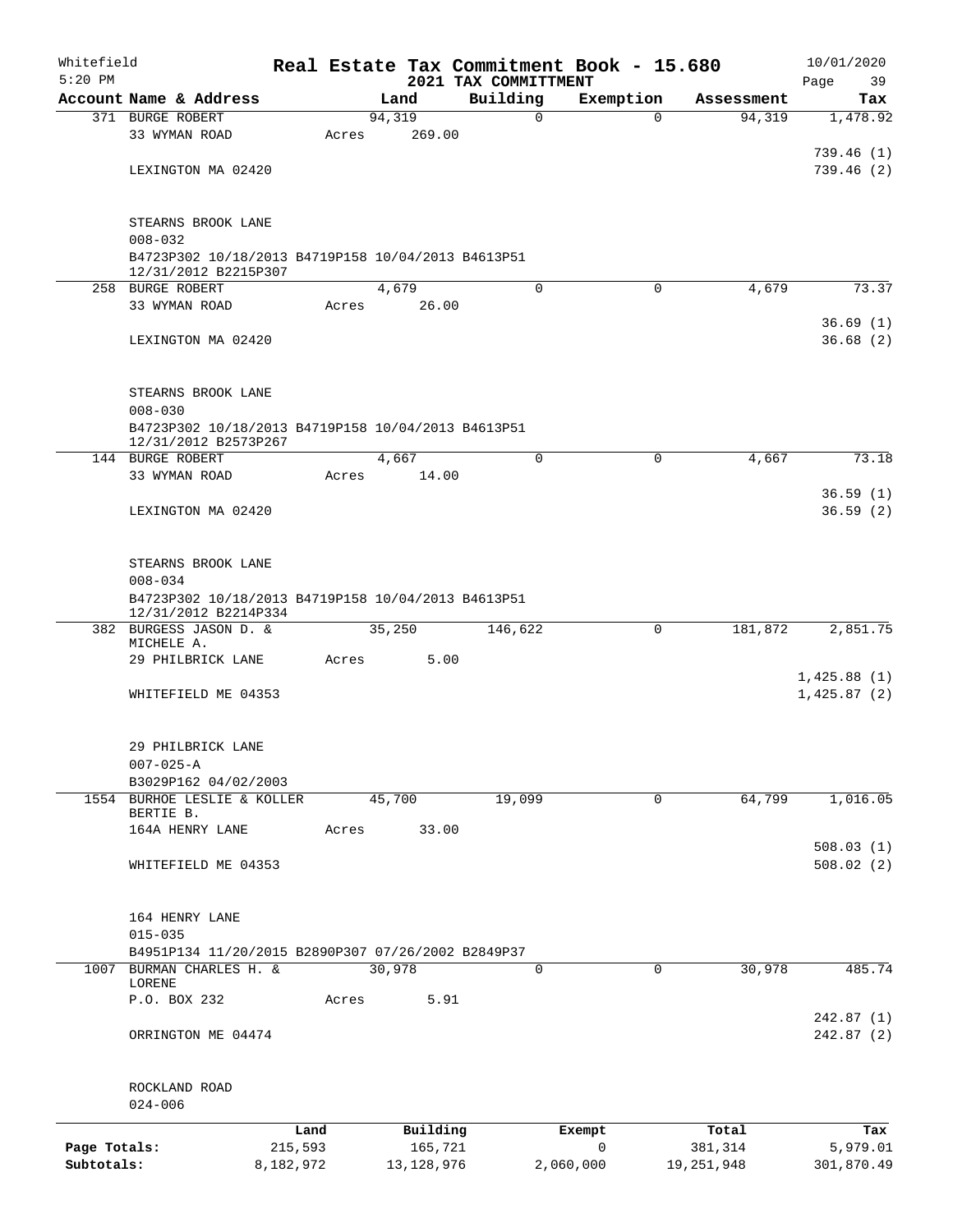| Whitefield<br>$5:20$ PM |                                                                    |           |       |        |            |                                  | Real Estate Tax Commitment Book - 15.680 |            | 10/01/2020                 |
|-------------------------|--------------------------------------------------------------------|-----------|-------|--------|------------|----------------------------------|------------------------------------------|------------|----------------------------|
|                         | Account Name & Address                                             |           |       | Land   |            | 2021 TAX COMMITTMENT<br>Building | Exemption                                | Assessment | Page<br>40<br>Tax          |
|                         | 108 BURNS, DANIEL T                                                |           |       | 37,970 |            | 183,490                          | 25,000                                   | 196,460    | 3,080.49                   |
|                         | (TRUSTEE)<br>BURNS, DOROTHY L                                      |           | Acres |        | 11.90      |                                  | 01 HOMESTEAD                             |            |                            |
|                         | (TRUSTEE)                                                          |           |       |        |            |                                  |                                          |            |                            |
|                         | 52 JEFFERSON ROAD                                                  |           |       |        |            |                                  |                                          |            | 1,540.25(1)<br>1,540.24(2) |
|                         | WHITEFIELD ME 04353                                                |           |       |        |            |                                  |                                          |            |                            |
|                         | 52 JEFFERSON ROAD                                                  |           |       |        |            |                                  |                                          |            |                            |
|                         | $026 - 034$                                                        |           |       |        |            |                                  |                                          |            |                            |
|                         | B5028P187 02/11/2016                                               |           |       |        |            |                                  |                                          |            |                            |
|                         | 1364 BURNS, DANIEL T                                               |           |       | 59,400 |            | 75,673                           | 0                                        | 135,073    | 2,117.94                   |
|                         | (TRUSTEE)<br>BURNS, DOROTHY L                                      |           | Acres |        | 31.00      |                                  |                                          |            |                            |
|                         | (TRUSTEE)                                                          |           |       |        |            |                                  |                                          |            |                            |
|                         | 52 JEFFERSON ROAD                                                  |           |       |        |            |                                  |                                          |            | 1,058.97(1)                |
|                         |                                                                    |           |       |        |            |                                  |                                          |            | 1,058.97(2)                |
|                         | WHITEFIELD ME 04353                                                |           |       |        |            |                                  |                                          |            |                            |
|                         | 60 MILLS ROAD                                                      |           |       |        |            |                                  |                                          |            |                            |
|                         | $017 - 001$                                                        |           |       |        |            |                                  |                                          |            |                            |
|                         | B5028P189 02/11/2016                                               |           |       |        |            |                                  |                                          |            |                            |
|                         | 1418 BURNS, JOHN B & MARTHA                                        |           |       | 60,250 |            | 173,531                          | 25,000                                   | 208,781    | 3,273.69                   |
|                         | 92 DEVINE ROAD                                                     |           | Acres |        | 40.00      |                                  | 01 HOMESTEAD                             |            |                            |
|                         | WHITEFIELD ME 04353                                                |           |       |        |            |                                  |                                          |            | 1,636.85(1)<br>1,636.84(2) |
|                         |                                                                    |           |       |        |            |                                  |                                          |            |                            |
|                         | 92 DEVINE ROAD                                                     |           |       |        |            |                                  |                                          |            |                            |
|                         | $016 - 012$                                                        |           |       |        |            |                                  |                                          |            |                            |
|                         | B1443P347                                                          |           |       |        |            |                                  |                                          |            |                            |
|                         | 567 BURRIS, SAMUEL T                                               |           |       | 39,410 |            | 192,769                          | $\mathbf 0$                              | 232,179    | 3,640.57                   |
|                         | BURRIS, MAGGIE E                                                   |           | Acres |        | 10.20      |                                  |                                          |            |                            |
|                         | 8 WHITE TAIL LANE                                                  |           |       |        |            |                                  |                                          |            | 1,820.29(1)                |
|                         |                                                                    |           |       |        |            |                                  |                                          |            | 1,820.28(2)                |
|                         | WHITEFIELD ME 04353                                                |           |       |        |            |                                  |                                          |            |                            |
|                         | 8 WHITETAIL LANE                                                   |           |       |        |            |                                  |                                          |            |                            |
|                         | $017 - 038$<br>B5309P117 09/12/2018 B5309P114 09/12/2018 B5294P116 |           |       |        |            |                                  |                                          |            |                            |
|                         | 08/17/2018                                                         |           |       |        |            |                                  |                                          |            |                            |
|                         | 706 BURTNER, JENNIFER CAROL                                        |           |       | 18,380 |            | 0                                | 0                                        | 18,380     | 288.20                     |
|                         | PO BOX 461                                                         |           | Acres |        | 18.60      |                                  |                                          |            |                            |
|                         |                                                                    |           |       |        |            |                                  |                                          |            | 144.10(1)                  |
|                         | HINGHAM MA 02043                                                   |           |       |        |            |                                  |                                          |            | 144.10(2)                  |
|                         |                                                                    |           |       |        |            |                                  |                                          |            |                            |
|                         | OFF NORTH HUNTS MEADOW<br>$018 - 027$                              |           |       |        |            |                                  |                                          |            |                            |
|                         | B4752P215 01/27/2014 B1614P122                                     |           |       |        |            |                                  |                                          |            |                            |
|                         | 68 BURTON, ANDREW                                                  |           |       | 30,840 |            | 91,469                           | 25,000                                   | 97,309     | 1,525.81                   |
|                         | BURTON, KIERSTEN                                                   |           | Acres |        | 2.06       |                                  | 01 HOMESTEAD                             |            |                            |
|                         | 553 TOWNHOUSE ROAD                                                 |           |       |        |            |                                  |                                          |            | 762.91(1)                  |
|                         |                                                                    |           |       |        |            |                                  |                                          |            | 762.90(2)                  |
|                         | WHITEFIELD ME 04353                                                |           |       |        |            |                                  |                                          |            |                            |
|                         | 553 TOWNHOUSE ROAD                                                 |           |       |        |            |                                  |                                          |            |                            |
|                         | $010 - 003 - A$                                                    |           |       |        |            |                                  |                                          |            |                            |
|                         | B5181P229 09/15/2017                                               |           |       |        |            |                                  |                                          |            |                            |
|                         |                                                                    | Land      |       |        | Building   |                                  | Exempt                                   | Total      | Tax                        |
| Page Totals:            |                                                                    | 246,250   |       |        | 716,932    |                                  | 75,000                                   | 888,182    | 13,926.70                  |
| Subtotals:              |                                                                    | 8,429,222 |       |        | 13,845,908 |                                  | 2,135,000                                | 20,140,130 | 315,797.19                 |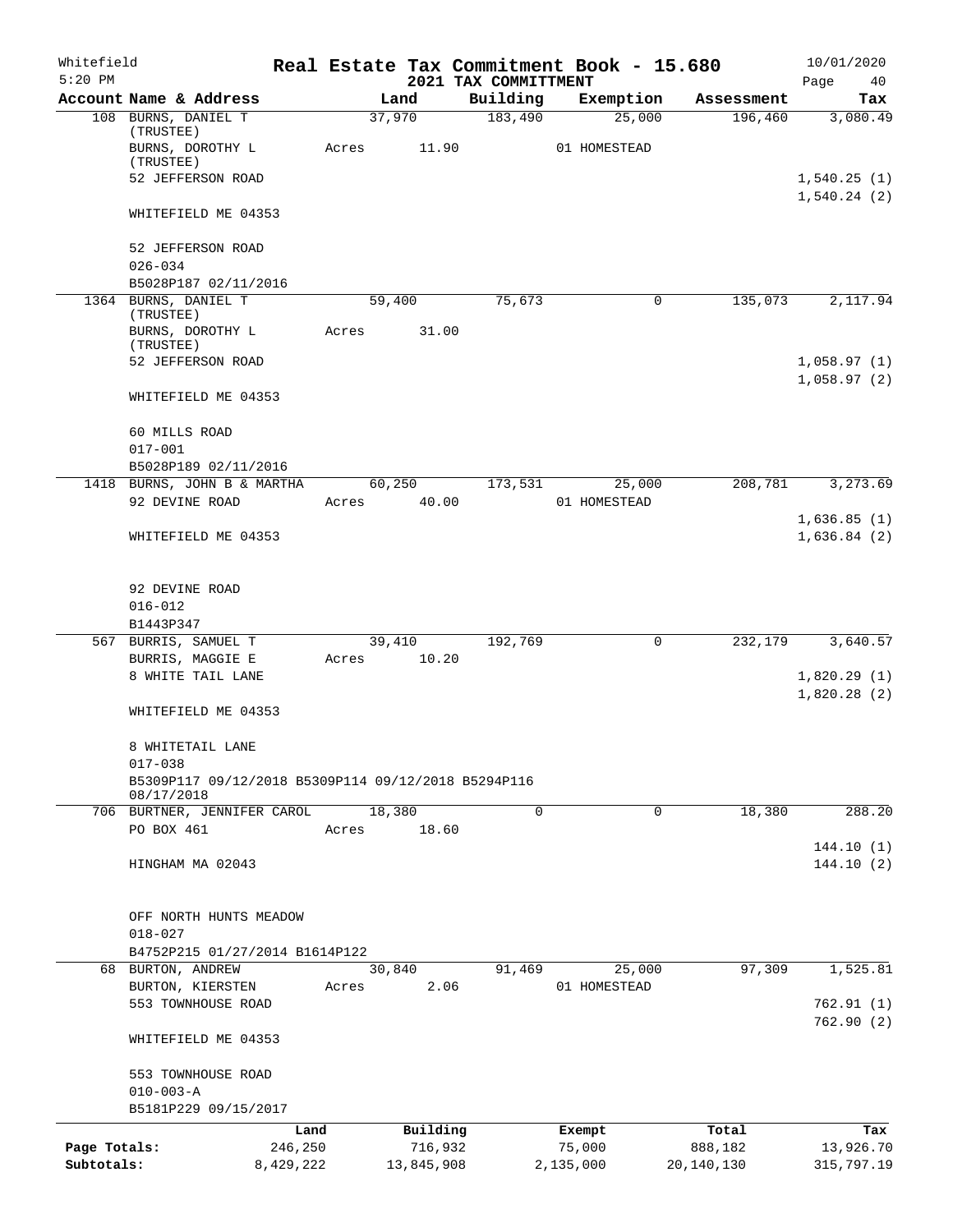| Whitefield<br>$5:20$ PM |                                                     |       |        |      | 2021 TAX COMMITTMENT | Real Estate Tax Commitment Book - 15.680 |            | 10/01/2020<br>Page<br>41 |
|-------------------------|-----------------------------------------------------|-------|--------|------|----------------------|------------------------------------------|------------|--------------------------|
|                         | Account Name & Address                              |       | Land   |      | Building             | Exemption                                | Assessment | Tax                      |
|                         | 1434 BUSHNELL MICHAEL                               |       | 20,600 |      | $\mathbf 0$          | $\Omega$                                 | 20,600     | 323.01                   |
|                         | 16 SHERBROOKE DRIVE                                 | Acres |        | 1.90 |                      |                                          |            |                          |
|                         |                                                     |       |        |      |                      |                                          |            | 161.51(1)                |
|                         | PRINCETON JCT. NJ 08550                             |       |        |      |                      |                                          |            | 161.50(2)                |
|                         |                                                     |       |        |      |                      |                                          |            |                          |
|                         |                                                     |       |        |      |                      |                                          |            |                          |
|                         | HEAD TIDE ROAD                                      |       |        |      |                      |                                          |            |                          |
|                         | $005 - 012$                                         |       |        |      |                      |                                          |            |                          |
| 760                     | CADWALLADER JOHN R. III                             |       | 32,040 |      | 83,259               | 0                                        | 115,299    | 1,807.89                 |
|                         | 203 MARSTON ROAD                                    | Acres |        | 2.86 |                      |                                          |            |                          |
|                         |                                                     |       |        |      |                      |                                          |            | 903.95(1)                |
|                         | RICHMOND ME 04357                                   |       |        |      |                      |                                          |            | 903.94(2)                |
|                         |                                                     |       |        |      |                      |                                          |            |                          |
|                         |                                                     |       |        |      |                      |                                          |            |                          |
|                         | 93 HILTON ROAD                                      |       |        |      |                      |                                          |            |                          |
|                         | $027 - 001$                                         |       |        |      |                      |                                          |            |                          |
|                         | B4977P58 02/10/2016 B4226P291 10/25/2009 B3924P64   |       |        |      |                      |                                          |            |                          |
|                         | 10/19/2007                                          |       |        |      |                      |                                          |            |                          |
|                         | 695 CAMERON CHARLES E.                              |       | 30,000 |      | 146,981              | 0                                        | 176,981    | 2,775.06                 |
|                         | 29 NORTH REYNOLDS ROAD                              | Acres |        | 0.86 |                      |                                          |            |                          |
|                         |                                                     |       |        |      |                      |                                          |            | 1,387.53(1)              |
|                         | WINSLOW ME 04901-4715                               |       |        |      |                      |                                          |            | 1,387.53(2)              |
|                         |                                                     |       |        |      |                      |                                          |            |                          |
|                         |                                                     |       |        |      |                      |                                          |            |                          |
|                         | 6 SOUTH HUNTS MEADOW                                |       |        |      |                      |                                          |            |                          |
|                         | $012 - 006$                                         |       |        |      |                      |                                          |            |                          |
|                         | B4756P144 02/11/2014 B4385P170 03/23/2011 B4243P114 |       |        |      |                      |                                          |            |                          |
|                         | 01/21/2010 B2042P246<br>1755 CAMPBELL DENNIST       |       | 37,250 |      | 157,751              | $\mathbf 0$                              | 195,001    | 3,057.62                 |
|                         | 372 ATKINS ROAD                                     | Acres |        | 7.50 |                      |                                          |            |                          |
|                         |                                                     |       |        |      |                      |                                          |            | 1,528.81(1)              |
|                         | JEFFERSON ME 04348                                  |       |        |      |                      |                                          |            | 1,528.81(2)              |
|                         |                                                     |       |        |      |                      |                                          |            |                          |
|                         |                                                     |       |        |      |                      |                                          |            |                          |
|                         | 372 STEARNS BROOK LANE                              |       |        |      |                      |                                          |            |                          |
|                         | $011 - 032 - 1$                                     |       |        |      |                      |                                          |            |                          |
|                         | B3504P35 06/23/2005                                 |       |        |      |                      |                                          |            |                          |
|                         | 124 CAMPBELL JR. NEILAND N. 41,210                  |       |        |      |                      | 180,419 25,000                           |            | 196,629 3,083.14         |
|                         | 286 WISCASSET ROAD                                  | Acres |        | 6.20 |                      | 01 HOMESTEAD                             |            |                          |
|                         |                                                     |       |        |      |                      |                                          |            | 1,541.57(1)              |
|                         | WHITEFIELD ME 04353                                 |       |        |      |                      |                                          |            | 1,541.57(2)              |
|                         |                                                     |       |        |      |                      |                                          |            |                          |
|                         |                                                     |       |        |      |                      |                                          |            |                          |
|                         | 286 WISCASSET ROAD                                  |       |        |      |                      |                                          |            |                          |
|                         | $004 - 022$                                         |       |        |      |                      |                                          |            |                          |
|                         | B4689P317 07/23/2013 B2772P134                      |       |        |      |                      |                                          |            |                          |
|                         | 749 CAMPBELL RICHARD W.                             |       | 30,720 |      | 45,441               | $\mathbf{0}$                             | 76,161     | 1,194.20                 |
|                         | 414 NORTH HOWE ROAD Acres 1.98                      |       |        |      |                      |                                          |            |                          |
|                         |                                                     |       |        |      |                      |                                          |            | 597.10(1)                |
|                         | WHITEFIELD ME 04353                                 |       |        |      |                      |                                          |            | 597.10(2)                |
|                         |                                                     |       |        |      |                      |                                          |            |                          |
|                         |                                                     |       |        |      |                      |                                          |            |                          |
|                         | 414 NORTH HOWE ROAD                                 |       |        |      |                      |                                          |            |                          |
|                         | 020-007-A                                           |       |        |      |                      |                                          |            |                          |
|                         | B7483P78                                            |       |        |      |                      |                                          |            |                          |
|                         |                                                     |       |        |      |                      |                                          |            |                          |
|                         |                                                     |       |        |      |                      |                                          |            |                          |

|              | Land      | Building   | Exempt    | Total      | Tax        |
|--------------|-----------|------------|-----------|------------|------------|
| Page Totals: | 191,820   | 613,851    | 25,000    | 780,671    | 12,240.92  |
| Subtotals:   | 8,621,042 | 14,459,759 | 2,160,000 | 20,920,801 | 328,038.11 |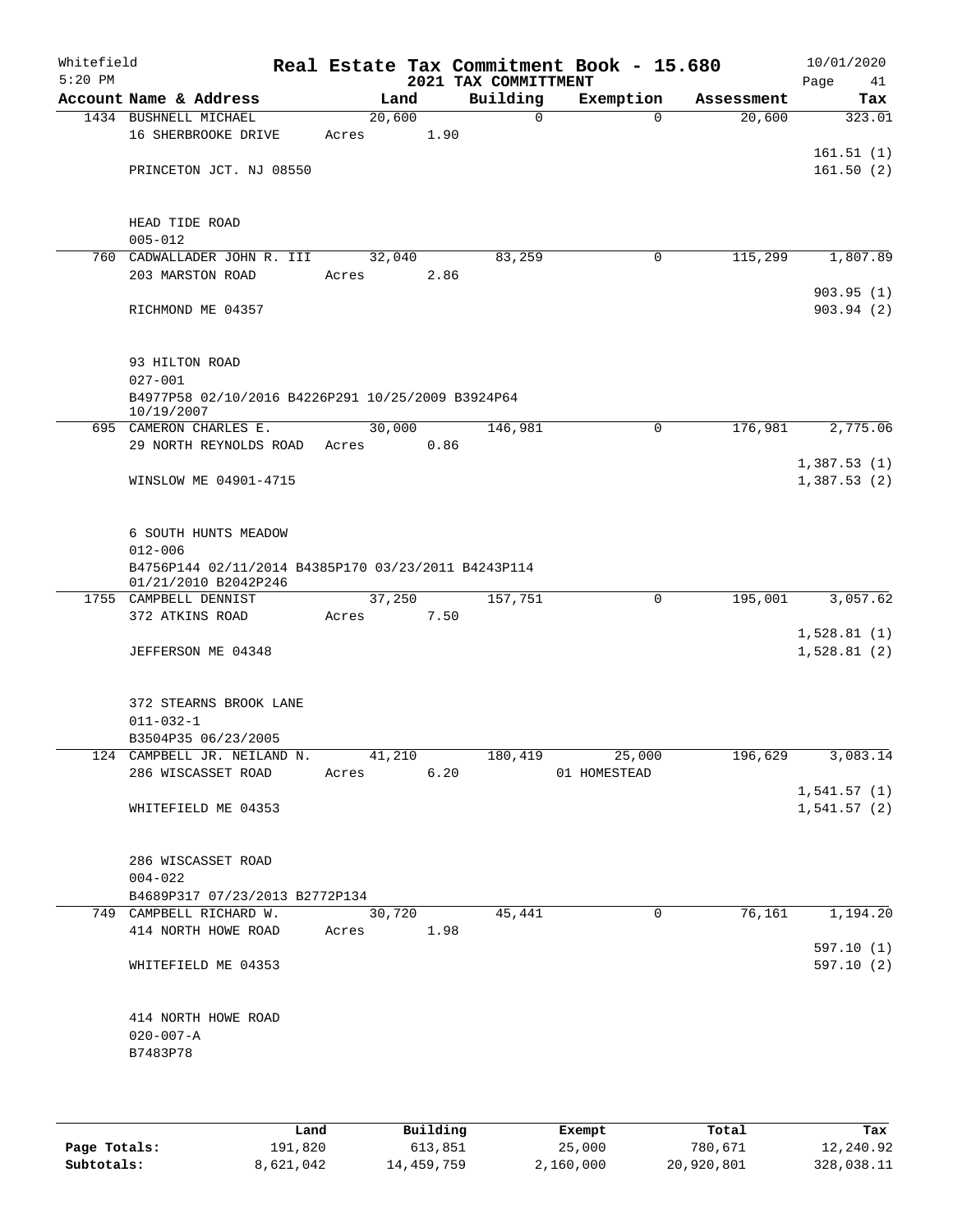| Whitefield<br>$5:20$ PM |                                                    |         |             |        |          | 2021 TAX COMMITTMENT |          | Real Estate Tax Commitment Book - 15.680 |             |            | 10/01/2020<br>Page<br>42   |
|-------------------------|----------------------------------------------------|---------|-------------|--------|----------|----------------------|----------|------------------------------------------|-------------|------------|----------------------------|
|                         | Account Name & Address                             |         |             | Land   |          |                      | Building | Exemption                                |             | Assessment | Tax                        |
|                         | 1111 CAPEN GLENN A.                                |         |             |        | 30,000   |                      | 69,044   |                                          | 25,000      | 74,044     | 1,161.01                   |
|                         | 910 EAST RIVER ROAD                                |         | Acres 1.00  |        |          |                      |          | 01 HOMESTEAD                             |             |            |                            |
|                         |                                                    |         |             |        |          |                      |          |                                          |             |            | 580.51(1)                  |
|                         | WHITEFIELD ME 04353                                |         |             |        |          |                      |          |                                          |             |            | 580.50(2)                  |
|                         |                                                    |         |             |        |          |                      |          |                                          |             |            |                            |
|                         | 910 EAST RIVER ROAD                                |         |             |        |          |                      |          |                                          |             |            |                            |
|                         | $007 - 066$                                        |         |             |        |          |                      |          |                                          |             |            |                            |
|                         | B2707P193                                          |         |             |        |          |                      |          |                                          |             |            |                            |
|                         | 337 CAPPER, APRIL MICHELLE                         |         |             | 30,000 |          |                      | 95,616   |                                          | $\mathbf 0$ | 125,616    | 1,969.66                   |
|                         | 221 GRAND ARMY ROAD                                |         | Acres       |        | 0.87     |                      |          |                                          |             |            |                            |
|                         |                                                    |         |             |        |          |                      |          |                                          |             |            | 984.83 (1)                 |
|                         | WHITEFIELD ME 04353                                |         |             |        |          |                      |          |                                          |             |            | 984.83 (2)                 |
|                         | 221 GRAND ARMY ROAD<br>$013 - 035$                 |         |             |        |          |                      |          |                                          |             |            |                            |
|                         | B4215P65 10/22/2009 B4209P314 10/08/2009 B2092P271 |         |             |        |          |                      |          |                                          |             |            |                            |
|                         | 528 CAPUTO CORY                                    |         |             | 33,650 |          |                      | 0        |                                          | $\mathbf 0$ | 33,650     | 527.63                     |
|                         | 576 COOPERS MILLS ROAD Acres 15.50                 |         |             |        |          |                      |          |                                          |             |            |                            |
|                         |                                                    |         |             |        |          |                      |          |                                          |             |            | 263.82(1)                  |
|                         | WINDSOR ME 04363                                   |         |             |        |          |                      |          |                                          |             |            | 263.81(2)                  |
|                         | SOUTH HUNTS MEADOW ROAD                            |         |             |        |          |                      |          |                                          |             |            |                            |
|                         | $009 - 004$                                        |         |             |        |          |                      |          |                                          |             |            |                            |
|                         | B4490P20 02/08/2012 B2570P9                        |         |             |        |          |                      |          |                                          |             |            |                            |
|                         | 1553 CAPUTO, CURRY T                               |         |             | 44,050 |          |                      | 163,619  | 25,000                                   |             | 182,669    | 2,864.25                   |
|                         | LANI, ANDREA E                                     |         | Acres 16.00 |        |          |                      |          | 01 HOMESTEAD                             |             |            |                            |
|                         | 317 SOUTH HUNTS MEADOW                             |         |             |        |          |                      |          |                                          |             |            | 1,432.13(1)                |
|                         | ROAD                                               |         |             |        |          |                      |          |                                          |             |            | 1,432.12(2)                |
|                         | WHITEFIELD ME 04353                                |         |             |        |          |                      |          |                                          |             |            |                            |
|                         | 317 SOUTH HUNTS MEADOW                             |         |             |        |          |                      |          |                                          |             |            |                            |
|                         | $009 - 004 - B$                                    |         |             |        |          |                      |          |                                          |             |            |                            |
|                         | B4492P252 02/16/2012 B2677P197                     |         |             |        |          |                      |          |                                          |             |            |                            |
|                         | 1527 CARLTON STEVEN F. &                           |         |             | 33,000 |          |                      | 71,647   | 25,000                                   |             | 79,647     | 1,248.86                   |
|                         | DIANNE M.                                          |         |             |        |          |                      |          |                                          |             |            |                            |
|                         | 144 HUNTS MEADOW ROAD                              |         | Acres       |        | 3.50     |                      |          | 01 HOMESTEAD                             |             |            |                            |
|                         |                                                    |         |             |        |          |                      |          |                                          |             |            | 624.43(1)                  |
|                         | WHITEFIELD ME 04353                                |         |             |        |          |                      |          |                                          |             |            | 624.43(2)                  |
|                         | 144 HUNTS MEADOW ROAD                              |         |             |        |          |                      |          |                                          |             |            |                            |
|                         | $012 - 017 - D$                                    |         |             |        |          |                      |          |                                          |             |            |                            |
|                         | B4998P18 02/16/2016 B4403P1 05/31/2011 B2366P332   |         |             |        |          |                      |          |                                          |             |            |                            |
|                         | 1176 CARON RICHARD A. &<br>MALINDA J.              |         |             | 31,875 |          |                      | 128,891  |                                          | $\mathbf 0$ | 160,766    | 2,520.81                   |
|                         | 314 NO. HUNTS MEADOW<br>ROAD                       |         | Acres       |        | 2.75     |                      |          |                                          |             |            |                            |
|                         | WHITEFIELD ME 04353                                |         |             |        |          |                      |          |                                          |             |            | 1,260.41(1)<br>1,260.40(2) |
|                         | 314 NO. HUNTS MEADOW                               |         |             |        |          |                      |          |                                          |             |            |                            |
|                         | $018 - 035 - A$                                    |         |             |        |          |                      |          |                                          |             |            |                            |
|                         | B3988P74 03/13/2008 B3988P72 03/13/2008 B2574P136  |         |             |        |          |                      |          |                                          |             |            |                            |
|                         |                                                    |         |             |        |          |                      |          |                                          |             |            |                            |
|                         |                                                    | Land    |             |        | Building |                      |          | Exempt                                   |             | Total      | Tax                        |
| Page Totals:            |                                                    | 202,575 |             |        | 528,817  |                      |          | 75,000                                   |             | 656,392    | 10,292.22                  |

**Subtotals:** 8,823,617 14,988,576 2,235,000 21,577,193 338,330.33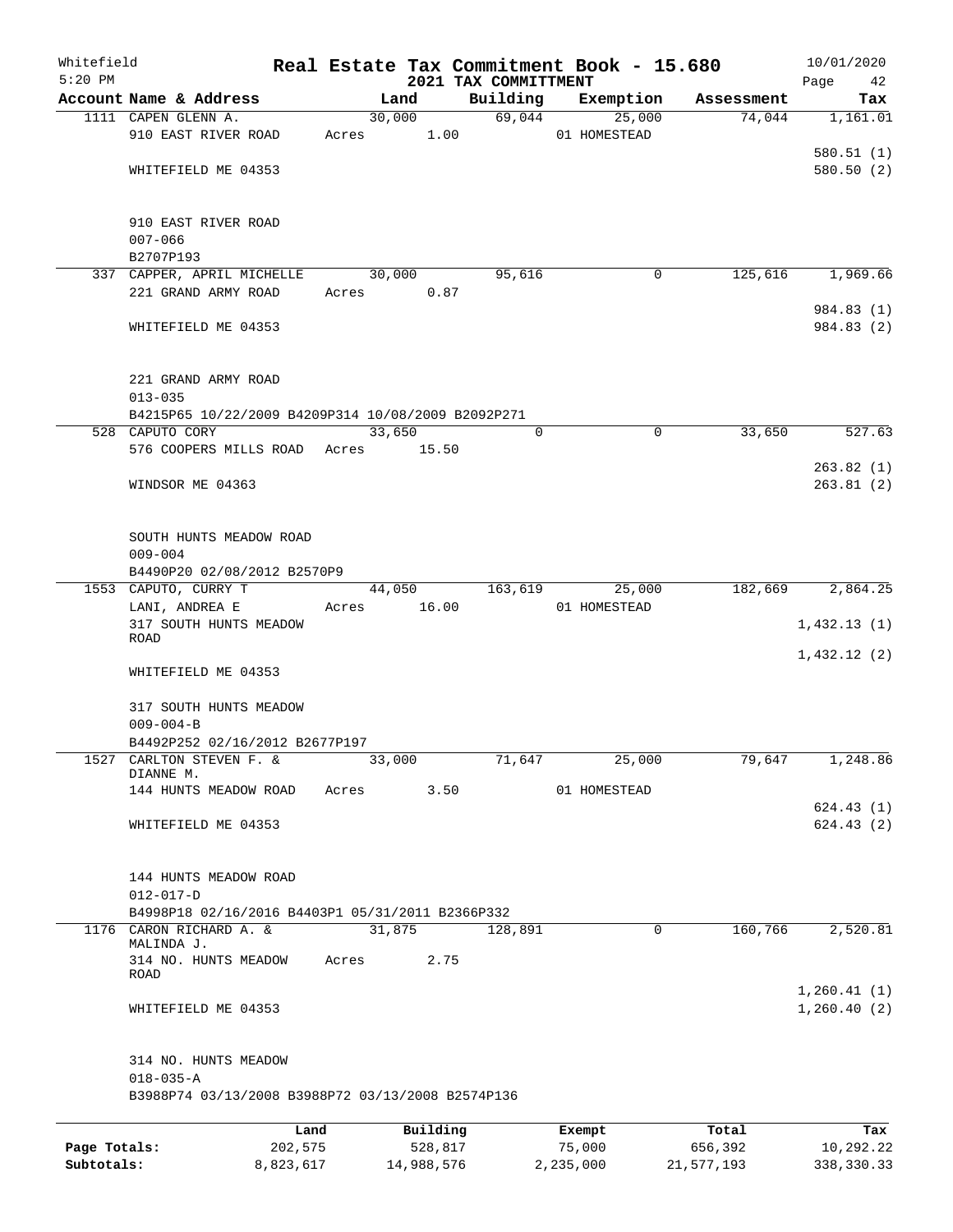| Whitefield<br>$5:20$ PM |                                                 |        |       | 2021 TAX COMMITTMENT | Real Estate Tax Commitment Book - 15.680 |            | 10/01/2020<br>Page<br>43 |
|-------------------------|-------------------------------------------------|--------|-------|----------------------|------------------------------------------|------------|--------------------------|
|                         | Account Name & Address                          |        | Land  | Building             | Exemption                                | Assessment | Tax                      |
|                         | 1457 CARRIGAN, CAROL L                          | 30,750 |       | 162, 202             | $\Omega$                                 | 192,952    | 3,025.49                 |
|                         | 96 HUNTS MEADOW ROAD                            | Acres  | 2.00  |                      |                                          |            |                          |
|                         |                                                 |        |       |                      |                                          |            | 1,512.75(1)              |
|                         | WHITEFIELD ME 04353                             |        |       |                      |                                          |            | 1,512.74(2)              |
|                         |                                                 |        |       |                      |                                          |            |                          |
|                         |                                                 |        |       |                      |                                          |            |                          |
|                         | 96 HUNTS MEADOW ROAD<br>$012 - 015 - C$         |        |       |                      |                                          |            |                          |
|                         | B5412P64 07/29/2019                             |        |       |                      |                                          |            |                          |
|                         | 233 CARTER, SHANNON D                           | 33,945 |       | 134,490              | 25,000                                   | 143,435    | 2,249.06                 |
|                         | 128 BENNER LANE                                 | Acres  | 4.13  |                      | 01 HOMESTEAD                             |            |                          |
|                         |                                                 |        |       |                      |                                          |            | 1, 124.53(1)             |
|                         | WHITEFIELD ME 04353                             |        |       |                      |                                          |            | 1, 124.53(2)             |
|                         |                                                 |        |       |                      |                                          |            |                          |
|                         |                                                 |        |       |                      |                                          |            |                          |
|                         | 128 BENNER LANE                                 |        |       |                      |                                          |            |                          |
|                         | $016 - 043 - B$                                 |        |       |                      |                                          |            |                          |
|                         | B3902P228 08/31/2007                            |        |       |                      |                                          |            |                          |
|                         | 1716 CARTLIDGE, JACQUELINE M<br>12 ASHFORD LANE | 32,595 | 3.23  | 63,587               | 25,000<br>01 HOMESTEAD                   | 71,182     | 1,116.13                 |
|                         |                                                 | Acres  |       |                      |                                          |            | 558.07(1)                |
|                         | WHITEFIELD ME 04353                             |        |       |                      |                                          |            | 558.06(2)                |
|                         |                                                 |        |       |                      |                                          |            |                          |
|                         |                                                 |        |       |                      |                                          |            |                          |
|                         | 12 ASHFORD LANE                                 |        |       |                      |                                          |            |                          |
|                         | $020 - 010 - A$                                 |        |       |                      |                                          |            |                          |
|                         | B3142P82 09/02/2003                             |        |       |                      |                                          |            |                          |
|                         | 501 CARVER, JONATHAN P                          | 48,472 |       | 167,146              | $\mathbf 0$                              | 215,618    | 3,380.89                 |
|                         | 268 HILTON ROAD                                 | Acres  | 16.59 |                      |                                          |            |                          |
|                         |                                                 |        |       |                      |                                          |            | 1,690.45(1)              |
|                         | WHITEFIELD ME 04353                             |        |       |                      |                                          |            | 1,690.44(2)              |
|                         |                                                 |        |       |                      |                                          |            |                          |
|                         | 268 HILTON ROAD                                 |        |       |                      |                                          |            |                          |
|                         | $014 - 033$                                     |        |       |                      |                                          |            |                          |
|                         | B5406P136 07/15/2020                            |        |       |                      |                                          |            |                          |
|                         | 508 CASWELL MARY E.                             | 20,000 |       | 0                    | 0                                        | 20,000     | 313.60                   |
|                         | 392 NO. HUNTS MEADOW                            | Acres  | 1.50  |                      |                                          |            |                          |
|                         | <b>ROAD</b>                                     |        |       |                      |                                          |            |                          |
|                         |                                                 |        |       |                      |                                          |            | 156.80(1)                |
|                         | WHITEFIELD ME 04353                             |        |       |                      |                                          |            | 156.80(2)                |
|                         |                                                 |        |       |                      |                                          |            |                          |
|                         | NO. HUNTS MEADOW ROAD                           |        |       |                      |                                          |            |                          |
|                         | $018 - 041 - A$                                 |        |       |                      |                                          |            |                          |
|                         | B1618P217                                       |        |       |                      |                                          |            |                          |
|                         | 1369 CASWELL MARY E.                            | 37,170 |       | 66,080               | 25,000                                   | 78,250     | 1,226.96                 |
|                         | 392 NO. HUNTS MEADOW                            | Acres  | 7.40  |                      | 01 HOMESTEAD                             |            |                          |
|                         | <b>ROAD</b>                                     |        |       |                      |                                          |            |                          |
|                         |                                                 |        |       |                      |                                          |            | 613.48(1)                |
|                         | WHITEFIELD ME 04353                             |        |       |                      |                                          |            | 613.48(2)                |
|                         |                                                 |        |       |                      |                                          |            |                          |
|                         | 392 NO. HUNTS MEADOW                            |        |       |                      |                                          |            |                          |
|                         | $018 - 041$                                     |        |       |                      |                                          |            |                          |
|                         | B47788P319 06/13/2014 B1508P233                 |        |       |                      |                                          |            |                          |
|                         |                                                 |        |       |                      |                                          |            |                          |
|                         |                                                 |        |       |                      |                                          |            |                          |
|                         |                                                 |        |       |                      |                                          |            |                          |

|              | Land      | Building   | Exempt    | Total      | Tax        |
|--------------|-----------|------------|-----------|------------|------------|
| Page Totals: | 202,932   | 593,505    | 75,000    | 721,437    | 11,312.13  |
| Subtotals:   | 9,026,549 | 15,582,081 | 2,310,000 | 22,298,630 | 349,642.46 |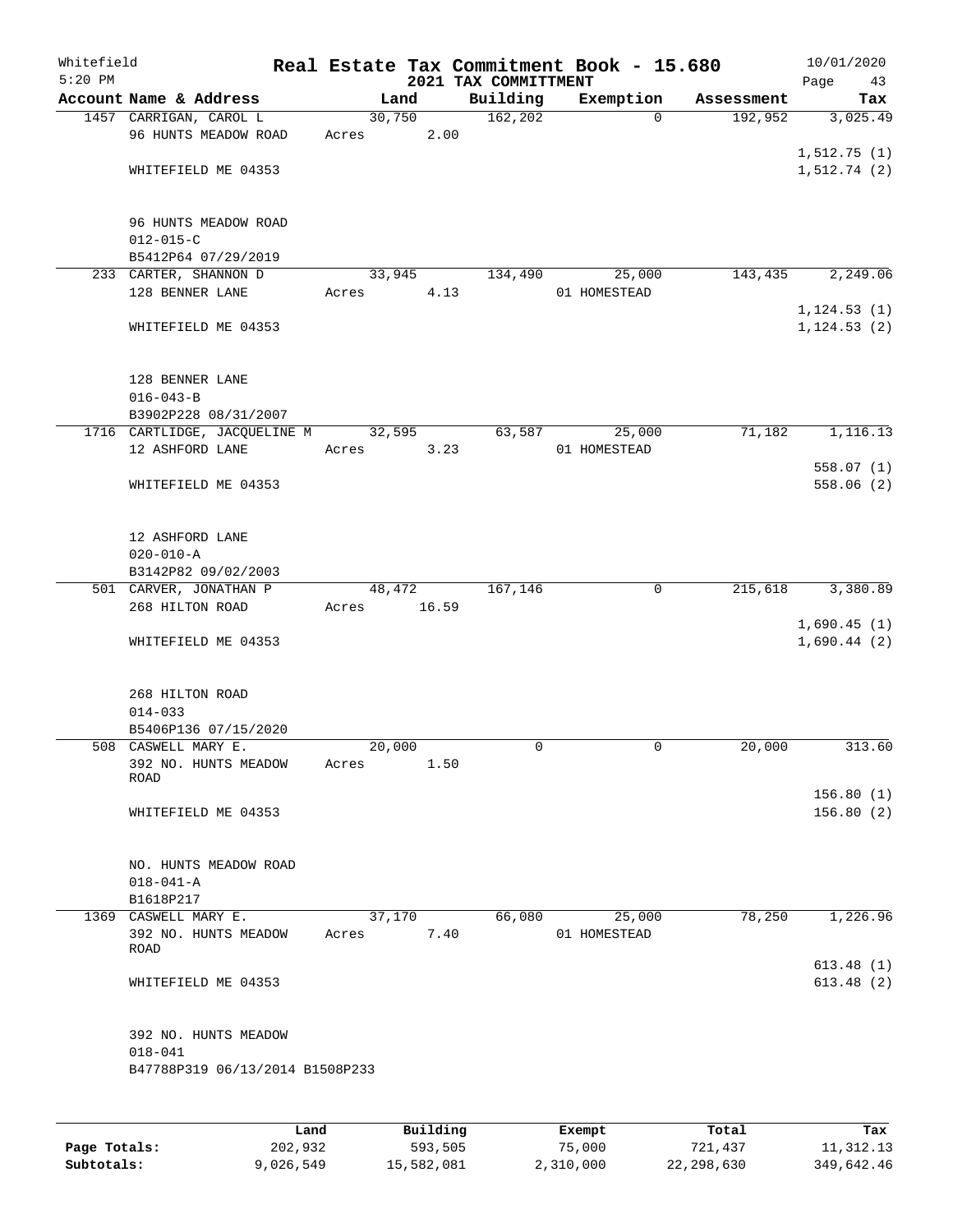| Whitefield<br>$5:20$ PM |                                                 |                       |            |                                  | Real Estate Tax Commitment Book - 15.680 |                       | 10/01/2020        |
|-------------------------|-------------------------------------------------|-----------------------|------------|----------------------------------|------------------------------------------|-----------------------|-------------------|
|                         | Account Name & Address                          | Land                  |            | 2021 TAX COMMITTMENT<br>Building | Exemption                                | Assessment            | Page<br>44<br>Tax |
|                         | 675 CAYER, LIONEL J & JILL                      | 30,645                |            | 136,107                          | 25,000                                   | 141,752               | 2,222.67          |
|                         | D<br>229 DOYLE ROAD                             |                       |            |                                  |                                          |                       |                   |
|                         |                                                 | Acres 1.93            |            |                                  | 01 HOMESTEAD                             |                       | 1, 111.34(1)      |
|                         | WHITEFIELD ME 04353                             |                       |            |                                  |                                          |                       | 1, 111.33(2)      |
|                         |                                                 |                       |            |                                  |                                          |                       |                   |
|                         | 229 DOYLE ROAD                                  |                       |            |                                  |                                          |                       |                   |
|                         | $019 - 029$                                     |                       |            |                                  |                                          |                       |                   |
|                         | 910 CEDERLUND, GREG<br>28 TRAILS END            | 31,650<br>Acres 13.00 |            | $\Omega$                         |                                          | $\mathbf 0$<br>31,650 | 496.27            |
|                         |                                                 |                       |            |                                  |                                          |                       | 248.14 (1)        |
|                         | FREEPORT ME 04032                               |                       |            |                                  |                                          |                       | 248.13(2)         |
|                         | CROCKER AVENUE                                  |                       |            |                                  |                                          |                       |                   |
|                         | $004 - 038$                                     |                       |            |                                  |                                          |                       |                   |
|                         | B1630P331<br>1112 CENTRAL MAINE POWER           | 153,000               |            | $\mathbf 0$                      |                                          | 153,000<br>0          | 2,399.04          |
|                         | C/O AVANGRID MANAGEMENT Acres<br>CO.- LOCAL TAX |                       | 51.00      |                                  |                                          |                       |                   |
|                         | ONE CITY CENTER, 5TH<br><b>FLOOR</b>            |                       |            |                                  |                                          |                       | 1, 199.52(1)      |
|                         |                                                 |                       |            |                                  |                                          |                       | 1,199.52(2)       |
|                         | PORTLAND ME 04101                               |                       |            |                                  |                                          |                       |                   |
|                         | WISCASSET ROAD                                  |                       |            |                                  |                                          |                       |                   |
|                         | $001 - 061$                                     |                       |            |                                  |                                          |                       |                   |
|                         | 723 CENTRAL MAINE POWER                         | 174,000               |            | $\mathbf 0$                      |                                          | 174,000<br>0          | 2,728.32          |
|                         | C/O AVANGRID MANAGEMENT Acres<br>CO.- LOCAL TAX |                       | 58.00      |                                  |                                          |                       |                   |
|                         | ONE CITY CENTER, 5TH                            |                       |            |                                  |                                          |                       | 1,364.16(1)       |
|                         | <b>FLOOR</b>                                    |                       |            |                                  |                                          |                       | 1,364.16(2)       |
|                         | PORTLAND ME 04101                               |                       |            |                                  |                                          |                       |                   |
|                         | DEVINE ROAD                                     |                       |            |                                  |                                          |                       |                   |
|                         | $019 - 052$                                     |                       |            |                                  |                                          |                       |                   |
|                         | 586 CENTRAL MAINE POWER                         | 73,200                |            | 0                                |                                          | 0<br>73,200           | 1,147.78          |
|                         | C/O AVANGRID MANAGEMENT Acres<br>CO.- LOCAL TAX |                       | 24.40      |                                  |                                          |                       |                   |
|                         | ONE CITY CENTER,<br>5TH                         |                       |            |                                  |                                          |                       | 573.89(1)         |
|                         | FLOOR                                           |                       |            |                                  |                                          |                       | 573.89(2)         |
|                         | PORTLAND ME 04101                               |                       |            |                                  |                                          |                       |                   |
|                         | DOYLE ROAD                                      |                       |            |                                  |                                          |                       |                   |
|                         | $019 - 032$                                     |                       |            |                                  |                                          |                       |                   |
|                         | 102 CENTRAL MAINE POWER                         | 56,640                |            | 0                                |                                          | 56,640<br>0           | 888.12            |
|                         | C/O AVANGRID MANAGEMENT Acres<br>CO.- LOCAL TAX |                       | 18.88      |                                  |                                          |                       |                   |
|                         | ONE CITY CENTER, 5TH                            |                       |            |                                  |                                          |                       | 444.06 (1)        |
|                         | <b>FLOOR</b>                                    |                       |            |                                  |                                          |                       | 444.06 (2)        |
|                         | PORTLAND ME 04101                               |                       |            |                                  |                                          |                       |                   |
|                         | OFF ROCKLAND ROAD                               |                       |            |                                  |                                          |                       |                   |
|                         | $018 - 005$                                     |                       |            |                                  |                                          |                       |                   |
|                         | B4277P76 05/18/2010                             |                       |            |                                  |                                          |                       |                   |
|                         | Land                                            |                       | Building   |                                  | Exempt                                   | Total                 | Tax               |
| Page Totals:            | 519,135                                         |                       | 136,107    |                                  | 25,000                                   | 630,242               | 9,882.20          |
| Subtotals:              | 9,545,684                                       |                       | 15,718,188 |                                  | 2,335,000                                | 22,928,872            | 359,524.66        |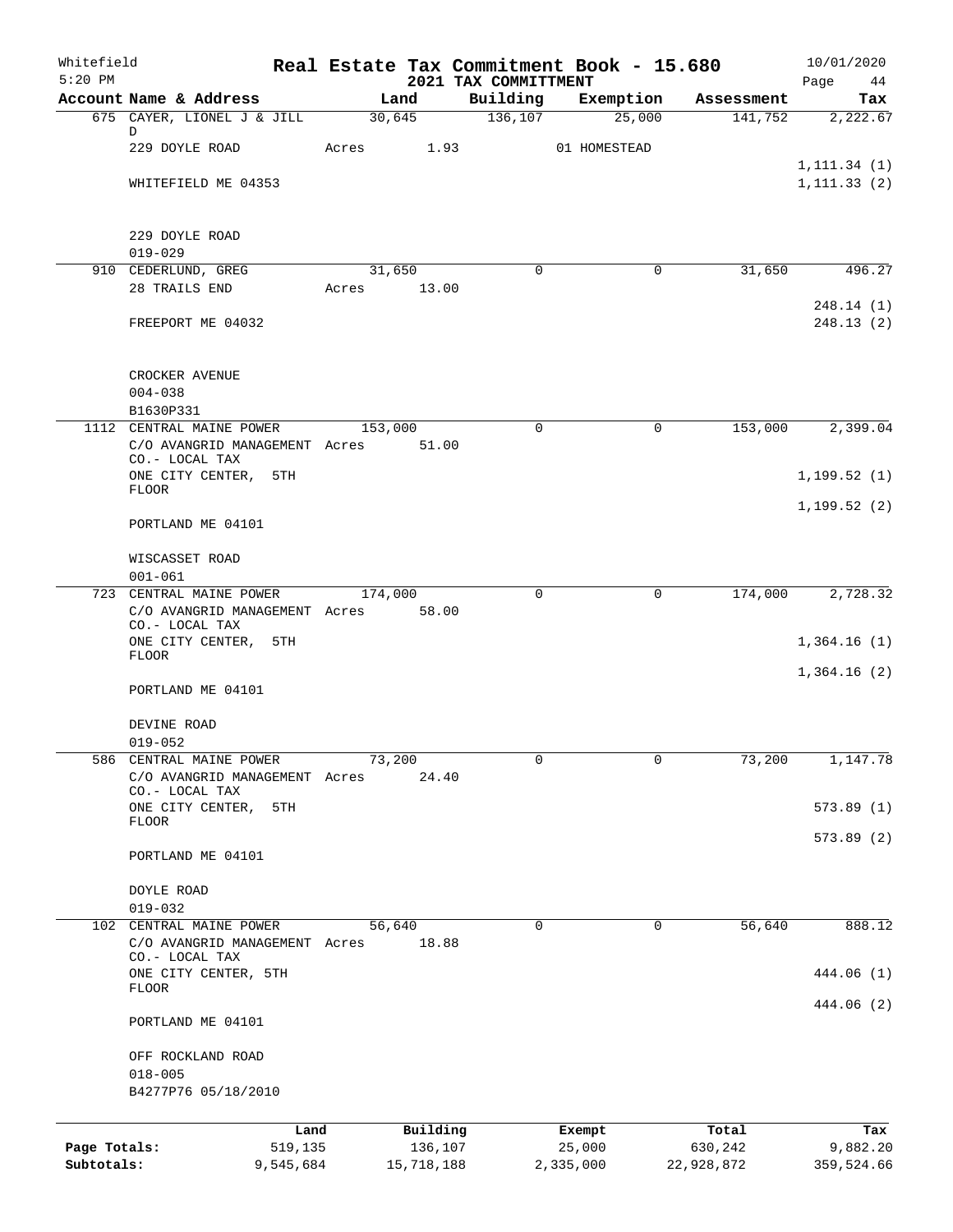| Whitefield |                                                                                   |                  |      |                      | Real Estate Tax Commitment Book - 15.680 |            | 10/01/2020  |
|------------|-----------------------------------------------------------------------------------|------------------|------|----------------------|------------------------------------------|------------|-------------|
| $5:20$ PM  |                                                                                   |                  |      | 2021 TAX COMMITTMENT |                                          |            | Page<br>45  |
|            | Account Name & Address                                                            | Land             |      | Building             | Exemption                                | Assessment | Tax         |
|            | 103 CENTRAL MAINE POWER<br>C/O AVANGRID MANAGEMENT Acres 15.60<br>CO.- LOCAL TAX  | 46,800           |      | $\Omega$             | $\Omega$                                 | 46,800     | 733.82      |
|            | ONE CITY CENTER, 5TH<br><b>FLOOR</b>                                              |                  |      |                      |                                          |            | 366.91(1)   |
|            | PORTLAND ME 04101                                                                 |                  |      |                      |                                          |            | 366.91 (2)  |
|            | GARDINER ROAD                                                                     |                  |      |                      |                                          |            |             |
|            | $013 - 022$                                                                       |                  |      |                      |                                          |            |             |
|            | 126 CENTRAL MAINE POWER                                                           | 147,000          |      | $\mathbf 0$          | $\mathbf 0$                              | 147,000    | 2,304.96    |
|            | C/O AVANGRID MANAGEMENT Acres<br>CO.- LOCAL TAX                                   | 49.00            |      |                      |                                          |            |             |
|            | ONE CITY CENTER, 5TH<br><b>FLOOR</b>                                              |                  |      |                      |                                          |            | 1,152.48(1) |
|            | PORTLAND ME 04101                                                                 |                  |      |                      |                                          |            | 1,152.48(2) |
|            | WISCASSET ROAD                                                                    |                  |      |                      |                                          |            |             |
|            | $004 - 005$                                                                       |                  |      |                      |                                          |            |             |
|            | 1347 CENTRAL MAINE POWER<br>C/O ADVANCED MANAGEMENT Acres<br>CO-LOCAL TAX         | 123,000<br>41.00 |      | $\Omega$             | 0                                        | 123,000    | 1,928.64    |
|            | ONE CITY CENTER, 5TH<br><b>FLOOR</b>                                              |                  |      |                      |                                          |            | 964.32(1)   |
|            | PORTLAND ME 04101                                                                 |                  |      |                      |                                          |            | 964.32(2)   |
|            | WEST PITTSTON ROAD<br>$007 - 008$                                                 |                  |      |                      |                                          |            |             |
|            |                                                                                   |                  |      |                      |                                          |            |             |
|            | 1283 CENTRAL MAINE POWER<br>C/O AVANGRID MANAGEMENT Acres 25.40<br>CO.- LOCAL TAX | 76,200           |      | $\mathbf 0$          | $\mathbf 0$                              | 76,200     | 1,194.82    |
|            | ONE CITY CENTER, 5TH<br><b>FLOOR</b>                                              |                  |      |                      |                                          |            | 597.41 (1)  |
|            | PORTLAND ME 04101                                                                 |                  |      |                      |                                          |            | 597.41 (2)  |
|            | DOYLE ROAD                                                                        |                  |      |                      |                                          |            |             |
|            | $019 - 008$                                                                       |                  |      |                      |                                          |            |             |
|            | 1312 CENTRAL MAINE POWER                                                          | 5,400            |      | $\Omega$             | $\Omega$                                 | 5,400      | 84.67       |
|            | C/O AVANGRID MANAGEMENT Acres<br>CO.- LOCAL TAX                                   |                  | 1.80 |                      |                                          |            |             |
|            | ONE CITY CENTER,<br>5TH<br><b>FLOOR</b>                                           |                  |      |                      |                                          |            | 42.34 (1)   |
|            | PORTLAND ME 04101                                                                 |                  |      |                      |                                          |            | 42.33(2)    |
|            |                                                                                   |                  |      |                      |                                          |            |             |
|            | COOPER ROAD<br>$016 - 018$                                                        |                  |      |                      |                                          |            |             |

|              | Land      | Building   | Exempt    | Total      | Tax        |
|--------------|-----------|------------|-----------|------------|------------|
| Page Totals: | 398,400   |            |           | 398,400    | 6,246.91   |
| Subtotals:   | 9,944,084 | 15,718,188 | 2,335,000 | 23,327,272 | 365,771.57 |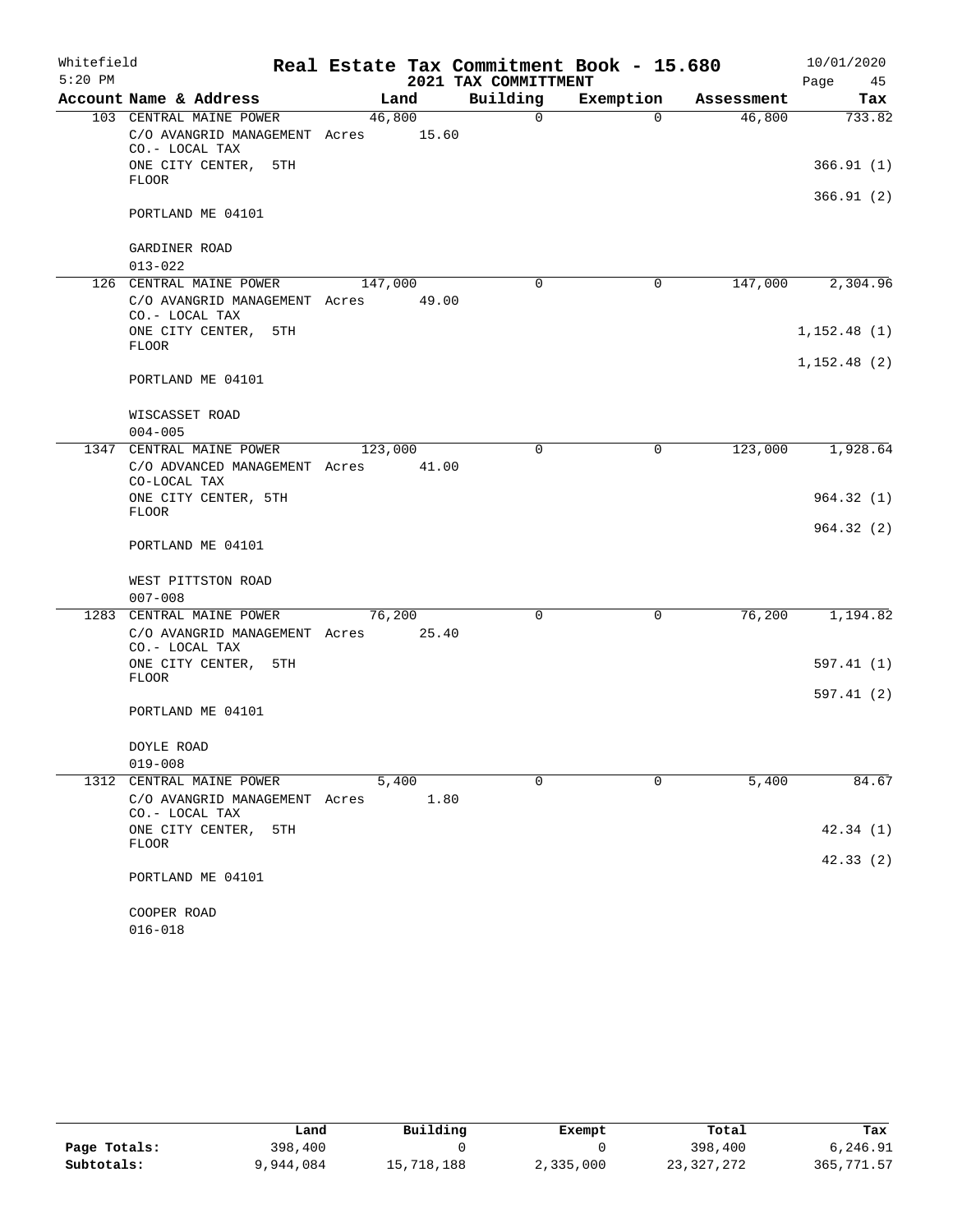| Whitefield<br>$5:20$ PM |                                                                             |            |            |            |   | Real Estate Tax Commitment Book - 15.680<br>2021 TAX COMMITTMENT |              |             |              | 10/01/2020<br>Page<br>46 |
|-------------------------|-----------------------------------------------------------------------------|------------|------------|------------|---|------------------------------------------------------------------|--------------|-------------|--------------|--------------------------|
|                         | Account Name & Address                                                      |            |            | Land       |   | Building                                                         | Exemption    |             | Assessment   | Tax                      |
|                         | 1256 CENTRAL MAINE POWER                                                    |            | 372,000    |            |   | $\mathbf 0$                                                      |              | $\Omega$    | 372,000      | 5,832.96                 |
|                         | C/O AVANGRID MANAGEMENT Acres<br>CO.- LOCAL TAX                             |            |            | 124.00     |   |                                                                  |              |             |              |                          |
|                         | ONE CITY CENTER,<br><b>FLOOR</b>                                            | 5TH        |            |            |   |                                                                  |              |             |              | 2,916.48(1)              |
|                         | PORTLAND ME 04101                                                           |            |            |            |   |                                                                  |              |             |              | 2,916.48(2)              |
|                         | GARDINER ROAD                                                               |            |            |            |   |                                                                  |              |             |              |                          |
|                         | $012 - 048$                                                                 |            |            |            |   |                                                                  |              |             |              |                          |
|                         | B467P454                                                                    |            |            |            |   |                                                                  |              |             |              |                          |
|                         | 1517 CENTRAL MAINE POWER                                                    |            | 12,361,011 |            |   | 0                                                                |              | $\mathbf 0$ | 12,361,011   | 193,820.65               |
|                         | C/O AVANGRID MANAGEMENT<br>CO.- LOCAL TAX                                   |            |            |            |   |                                                                  |              |             |              |                          |
|                         | ONE CITY CENTER,<br><b>FLOOR</b>                                            | 5TH        |            |            |   |                                                                  |              |             |              | 96,910.33                |
|                         |                                                                             |            |            |            |   |                                                                  |              |             |              | 96,910.32                |
|                         | PORTLAND ME 04101                                                           |            |            |            |   |                                                                  |              |             |              |                          |
|                         | WISCASSET ROAD                                                              |            |            |            |   |                                                                  |              |             |              |                          |
|                         | $001 - 061 - ON$                                                            |            |            |            |   |                                                                  |              |             |              |                          |
|                         | 1602 CENTRAL MAINE POWER<br>C/O AVANGRID MANAGEMENT Acres<br>CO.- LOCAL TAX |            | 63,000     | 21.00      |   | 0                                                                |              | 0           | 63,000       | 987.84                   |
|                         | ONE CITY CENTER,                                                            | 5TH        |            |            |   |                                                                  |              |             |              | 493.92 (1)               |
|                         | <b>FLOOR</b>                                                                |            |            |            |   |                                                                  |              |             |              | 493.92 (2)               |
|                         | PORTLAND ME 04101                                                           |            |            |            |   |                                                                  |              |             |              |                          |
|                         | WEST PITTSTON ROAD<br>$007 - 007$                                           |            |            |            |   |                                                                  |              |             |              |                          |
|                         | 241 CHADWICK JR. LAWRENCE                                                   |            | 25,650     |            |   | $\mathbf 0$                                                      |              | 0           | 25,650       | 402.19                   |
|                         | J., ROBERT                                                                  |            |            |            |   |                                                                  |              |             |              |                          |
|                         | * THERESA A. FOYE<br>34 CHADWICK LANE                                       |            | Acres      | 5.50       |   |                                                                  |              |             |              | 201.10(1)                |
|                         |                                                                             |            |            |            |   |                                                                  |              |             |              | 201.09(2)                |
|                         | PITTSTON ME 04345                                                           |            |            |            |   |                                                                  |              |             |              |                          |
|                         | RADDEN LANE                                                                 |            |            |            |   |                                                                  |              |             |              |                          |
|                         | $003 - 007$                                                                 |            |            |            |   |                                                                  |              |             |              |                          |
|                         | B1709P294<br>1790 CHADWICK LYNN                                             |            | 26,450     |            |   | $\Omega$                                                         |              | $\Omega$    | 26,450       | 414.74                   |
|                         | 491 NASH ROAD                                                               |            | Acres      | 6.50       |   |                                                                  |              |             |              |                          |
|                         |                                                                             |            |            |            |   |                                                                  |              |             |              | 207.37(1)                |
|                         | PITTSTON ME 04345                                                           |            |            |            |   |                                                                  |              |             |              | 207.37(2)                |
|                         |                                                                             |            |            |            |   |                                                                  |              |             |              |                          |
|                         | PITTSTON TOWN LINE                                                          |            |            |            |   |                                                                  |              |             |              |                          |
|                         | $003 - 003$                                                                 |            |            |            |   |                                                                  |              |             |              |                          |
|                         | B3766P306 10/04/2006<br>5 CHAMBERLAND, WAYNE                                |            | 20,300     |            |   | 0                                                                |              | 0           | 20,300       | 318.30                   |
|                         | (TRUSTEE)                                                                   |            |            |            |   |                                                                  |              |             |              |                          |
|                         | CHAMBERLAND, LAURA<br>(TRUSTEE)                                             |            | Acres      | 1.70       |   |                                                                  |              |             |              |                          |
|                         | 246 HUNTS MEADOW ROAD                                                       |            |            |            |   |                                                                  |              |             |              | 159.15(1)                |
|                         | WHITEFIELD ME 04353                                                         |            |            |            |   |                                                                  |              |             |              | 159.15(2)                |
|                         | SOUTH HUNTS MEADOW ROAD                                                     |            |            |            |   |                                                                  |              |             |              |                          |
|                         | $009 - 001$                                                                 |            |            |            |   |                                                                  |              |             |              |                          |
|                         |                                                                             | Land       |            | Building   |   |                                                                  | Exempt       |             | Total        | Tax                      |
| Page Totals:            |                                                                             | 12,868,411 |            |            | 0 |                                                                  | $\mathsf{O}$ |             | 12,868,411   | 201,776.68               |
| Subtotals:              |                                                                             | 22,812,495 |            | 15,718,188 |   |                                                                  | 2,335,000    |             | 36, 195, 683 | 567,548.25               |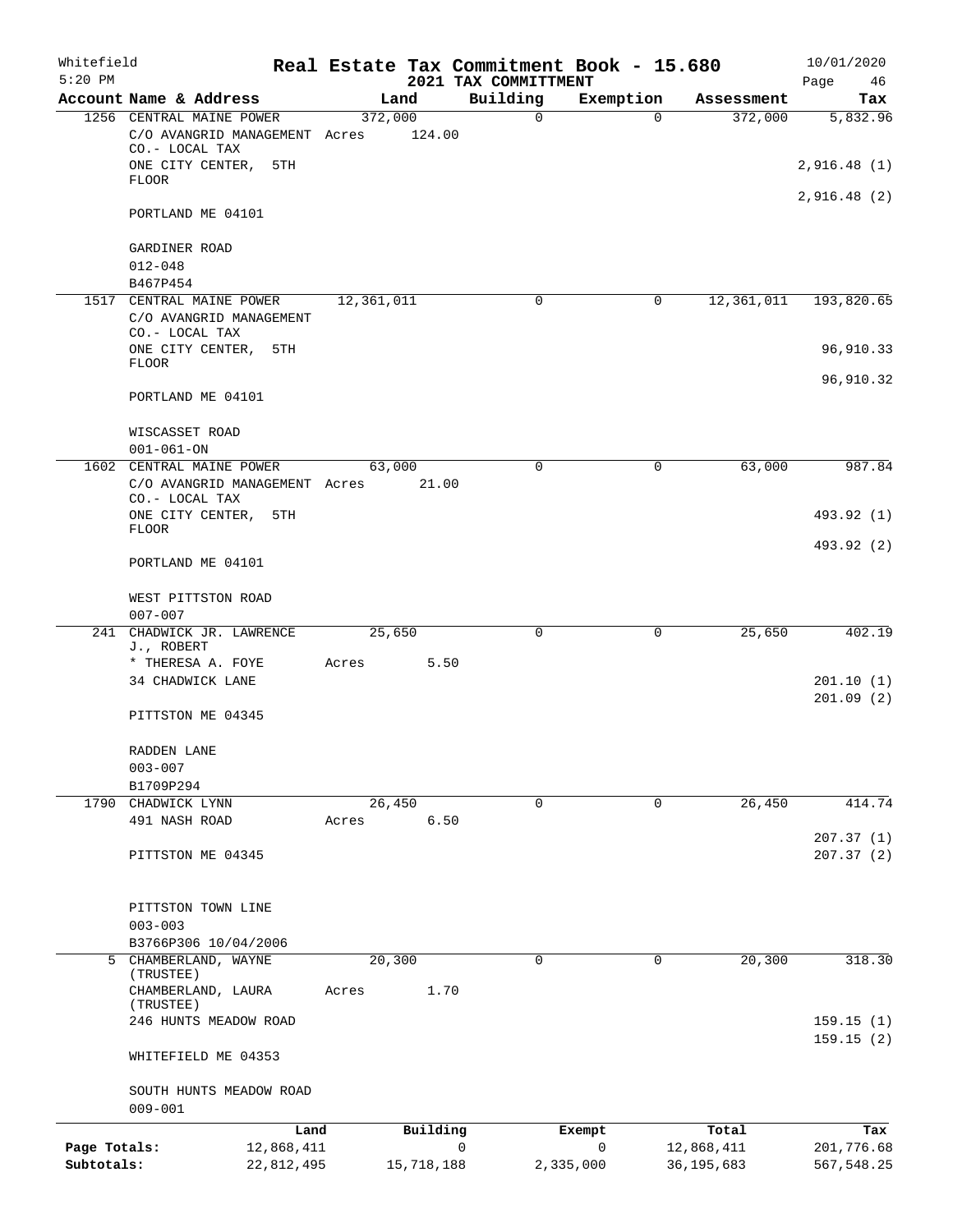| Whitefield<br>$5:20$ PM |                                                          |                 |       |                     |      | Real Estate Tax Commitment Book - 15.680<br>2021 TAX COMMITTMENT |                  |                  |                  | 10/01/2020               |
|-------------------------|----------------------------------------------------------|-----------------|-------|---------------------|------|------------------------------------------------------------------|------------------|------------------|------------------|--------------------------|
|                         | Account Name & Address                                   |                 |       | Land                |      | Building                                                         |                  | Exemption        | Assessment       | Page<br>47<br>Tax        |
|                         | 313 CHAPMAN, KENNETH S &                                 |                 |       | 30,540              |      | 101,819                                                          |                  | 31,000           | 101,359          | 1,589.31                 |
|                         | PATRICIA M                                               |                 | Acres |                     |      |                                                                  |                  |                  |                  |                          |
|                         | 93 HEATH ROAD                                            |                 |       |                     | 1.86 |                                                                  | 01 HOMESTEAD     | 05 VET EXEMPTION |                  | 794.66(1)                |
|                         | WHITEFIELD ME 04353                                      |                 |       |                     |      |                                                                  |                  |                  |                  | 794.65(2)                |
|                         |                                                          |                 |       |                     |      |                                                                  |                  |                  |                  |                          |
|                         |                                                          |                 |       |                     |      |                                                                  |                  |                  |                  |                          |
|                         | 93 HEATH ROAD                                            |                 |       |                     |      |                                                                  |                  |                  |                  |                          |
|                         | $011 - 010 - C$<br>B2896P193                             |                 |       |                     |      |                                                                  |                  |                  |                  |                          |
|                         | 1724 CHAREST, LAURIER F                                  |                 |       | 32,850              |      | 31,776                                                           |                  | 0                | 64,626           | 1,013.34                 |
|                         | 257 OAK HILL ROAD                                        |                 | Acres |                     | 3.40 |                                                                  |                  |                  |                  |                          |
|                         |                                                          |                 |       |                     |      |                                                                  |                  |                  |                  | 506.67(1)                |
|                         | AUBURN ME 04210                                          |                 |       |                     |      |                                                                  |                  |                  |                  | 506.67(2)                |
|                         |                                                          |                 |       |                     |      |                                                                  |                  |                  |                  |                          |
|                         | 21 ACORN LANE                                            |                 |       |                     |      |                                                                  |                  |                  |                  |                          |
|                         | $012 - 019 - B$                                          |                 |       |                     |      |                                                                  |                  |                  |                  |                          |
|                         | B3297P142 05/26/2004                                     |                 |       |                     |      |                                                                  |                  |                  |                  |                          |
|                         | 1289 CHASE C. PATRICK                                    |                 |       | 11,405              |      | 0                                                                |                  | 0                | 11,405           | 178.83                   |
|                         | P.O. BOX 142                                             |                 | Acres | 28.80               |      |                                                                  |                  |                  |                  |                          |
|                         |                                                          |                 |       |                     |      |                                                                  |                  |                  |                  | 89.42 (1)                |
|                         | WHITEFIELD ME 04353                                      |                 |       |                     |      |                                                                  |                  |                  |                  | 89.41 (2)                |
|                         |                                                          |                 |       |                     |      |                                                                  |                  |                  |                  |                          |
|                         | WEST DEXTER LANE                                         |                 |       |                     |      |                                                                  |                  |                  |                  |                          |
|                         | $013 - 002$                                              |                 |       |                     |      |                                                                  |                  |                  |                  |                          |
|                         | B3836P141 03/02/2007                                     |                 |       |                     |      |                                                                  |                  |                  |                  |                          |
|                         | 1137 CHASE CHARLES P.                                    |                 |       | 40,650              |      | 14,270                                                           |                  | $\mathbf 0$      | 54,920           | 861.15                   |
|                         | P.O. BOX 142                                             |                 | Acres | 11.75               |      |                                                                  |                  |                  |                  |                          |
|                         | WHITEFIELD ME 04353                                      |                 |       |                     |      |                                                                  |                  |                  |                  | 430.58 (1)<br>430.57 (2) |
|                         |                                                          |                 |       |                     |      |                                                                  |                  |                  |                  |                          |
|                         |                                                          |                 |       |                     |      |                                                                  |                  |                  |                  |                          |
|                         | MILLS ROAD                                               |                 |       |                     |      |                                                                  |                  |                  |                  |                          |
|                         | $017 - 057 - A$                                          |                 |       |                     |      |                                                                  |                  |                  |                  |                          |
|                         | B5435P22 09/19/2019 B2520P25<br>1694 CHASE DAVID & BETTY |                 |       |                     |      |                                                                  |                  | 0                |                  |                          |
|                         | 23 MERRYMEETING DRIVE                                    |                 | Acres | 52,005<br>34.00     |      | 129,077                                                          |                  |                  | 181,082          | 2,839.37                 |
|                         |                                                          |                 |       |                     |      |                                                                  |                  |                  |                  | 1,419.69(1)              |
|                         | PORTLAND                                                 |                 |       |                     |      |                                                                  |                  |                  |                  | 1,419.68(2)              |
|                         | ME 04103                                                 |                 |       |                     |      |                                                                  |                  |                  |                  |                          |
|                         |                                                          |                 |       |                     |      |                                                                  |                  |                  |                  |                          |
|                         | 26 SALMON POOL LANE                                      |                 |       |                     |      |                                                                  |                  |                  |                  |                          |
|                         | $007 - 033$                                              |                 |       |                     |      |                                                                  |                  |                  |                  |                          |
|                         | B2934P231                                                |                 |       |                     |      |                                                                  |                  |                  |                  |                          |
|                         | 1402 CHASE FAYE P.                                       |                 |       | 10,250              |      | $\mathbf 0$                                                      |                  | $\mathbf 0$      | 10,250           | 160.72                   |
|                         | 845 EAST RIVER ROAD                                      |                 | Acres |                     | 3.50 |                                                                  |                  |                  |                  |                          |
|                         | WHITEFIELD ME 04353                                      |                 |       |                     |      |                                                                  |                  |                  |                  | 80.36(1)<br>80.36(2)     |
|                         |                                                          |                 |       |                     |      |                                                                  |                  |                  |                  |                          |
|                         |                                                          |                 |       |                     |      |                                                                  |                  |                  |                  |                          |
|                         | EAST RIVER ROAD                                          |                 |       |                     |      |                                                                  |                  |                  |                  |                          |
|                         | $007 - 046$                                              |                 |       |                     |      |                                                                  |                  |                  |                  |                          |
|                         | B2522P144                                                |                 |       |                     |      |                                                                  |                  |                  |                  |                          |
|                         |                                                          |                 |       |                     |      |                                                                  |                  |                  |                  |                          |
|                         |                                                          |                 |       |                     |      |                                                                  |                  |                  |                  |                          |
| Page Totals:            |                                                          | Land<br>177,700 |       | Building<br>276,942 |      |                                                                  | Exempt<br>31,000 |                  | Total<br>423,642 | Tax<br>6,642.72          |
|                         |                                                          |                 |       |                     |      |                                                                  |                  |                  |                  |                          |

**Subtotals:** 22,990,195 15,995,130 2,366,000 36,619,325 574,190.97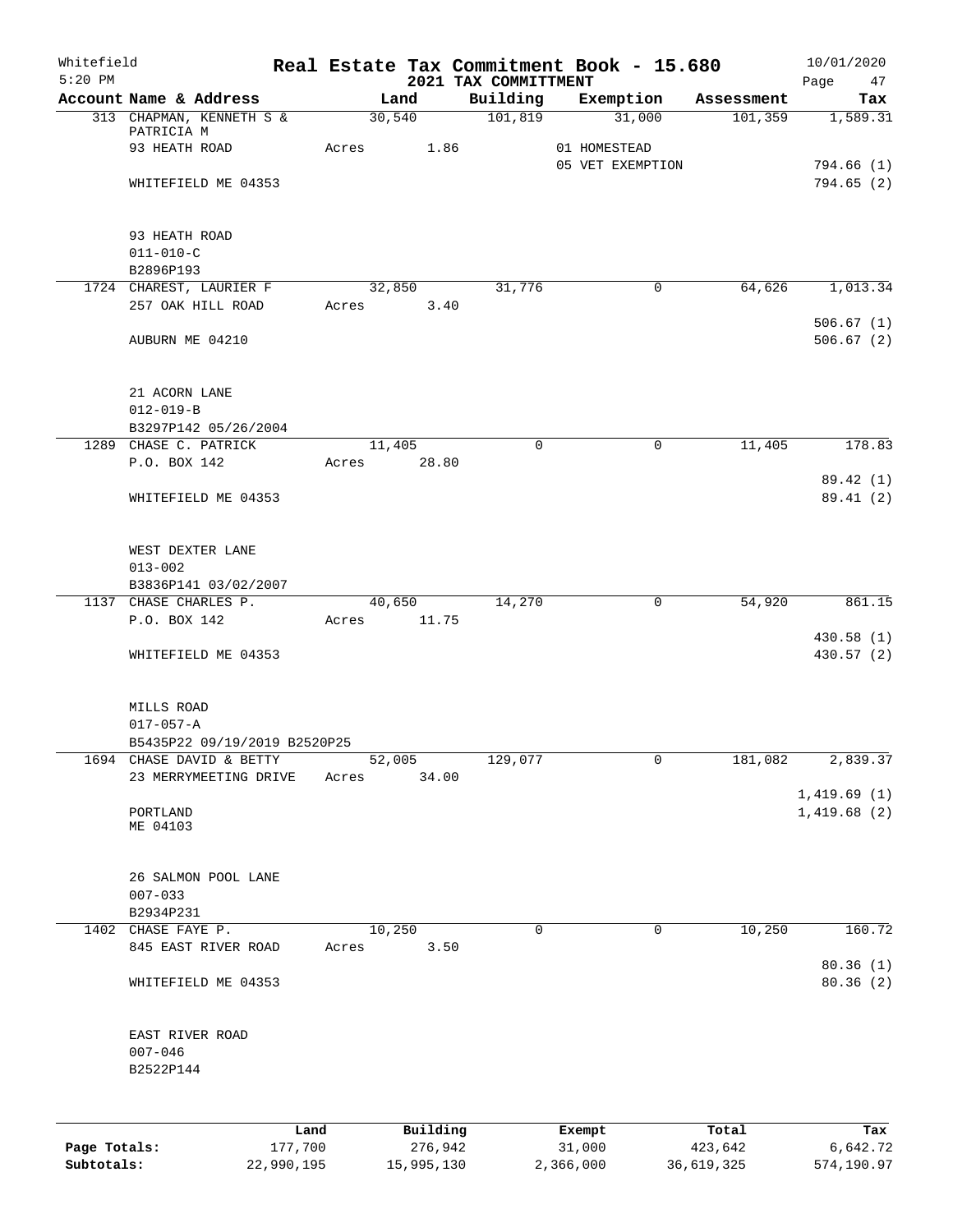| Whitefield<br>$5:20$ PM |                                                                                                 |       |        |             | 2021 TAX COMMITTMENT | Real Estate Tax Commitment Book - 15.680   |            | 10/01/2020<br>Page<br>48 |
|-------------------------|-------------------------------------------------------------------------------------------------|-------|--------|-------------|----------------------|--------------------------------------------|------------|--------------------------|
|                         | Account Name & Address                                                                          |       | Land   |             | Building             | Exemption                                  | Assessment | Tax                      |
|                         | 1121 CHASE FAYE P.<br>845 EAST RIVER ROAD                                                       | Acres | 34,200 | 4.30        | 100, 501             | 31,000<br>05 VET EXEMPTION<br>01 HOMESTEAD | 103,701    | 1,626.03<br>813.02(1)    |
|                         | WHITEFIELD ME 04353<br>845 EAST RIVER ROAD                                                      |       |        |             |                      |                                            |            | 813.01(2)                |
|                         | $007 - 045$<br>B2522P144                                                                        |       |        |             |                      |                                            |            |                          |
|                         | 930 CHASE MATTHEW J.                                                                            |       | 31,500 |             | 99,779               | 25,000                                     | 106,279    | 1,666.45                 |
|                         | P.O. BOX 181                                                                                    | Acres |        | 2.50        |                      | 01 HOMESTEAD                               |            |                          |
|                         | WHITEFIELD ME 04353                                                                             |       |        |             |                      |                                            |            | 833.23 (1)<br>833.22 (2) |
|                         | 11 PIPER ROAD<br>$026 - 015 - A$                                                                |       |        |             |                      |                                            |            |                          |
|                         | B4815P172 09/05/2014 B4812P110 08/25/2014 B4720P75<br>10/07/2013 B4701P100 08/20/2013 B2354P318 |       |        |             |                      |                                            |            |                          |
|                         | 393 CHASE ROBERTA                                                                               |       | 77,750 |             | 172,455              | 25,000                                     | 225,205    | 3,531.21                 |
|                         | 79 WISCASSET ROAD                                                                               |       |        | Acres 72.00 |                      | 01 HOMESTEAD                               |            |                          |
|                         |                                                                                                 |       |        |             |                      |                                            |            | 1,765.61(1)              |
|                         | WHITEFIELD ME 04353                                                                             |       |        |             |                      |                                            |            | 1,765.60(2)              |
|                         | 79 WISCASSET ROAD<br>$007 - 077$                                                                |       |        |             |                      |                                            |            |                          |
|                         | B1517P144                                                                                       |       |        |             |                      |                                            |            |                          |
|                         | 1797 CHASE ROBIN L. &<br>PATRICK C.                                                             |       | 30,330 |             | 23,204               | $\mathbf 0$                                | 53,534     | 839.41                   |
|                         | P.O. BOX 142                                                                                    | Acres |        | 5.10        |                      |                                            |            |                          |
|                         | WHITEFIELD ME 04353                                                                             |       |        |             |                      |                                            |            | 419.71 (1)<br>419.70 (2) |
|                         | 5 WEST DEXTER LANE<br>$013 - 002 - A$                                                           |       |        |             |                      |                                            |            |                          |
|                         | B4512P153 04/18/2012 B3863P164 03/02/2007                                                       |       |        |             |                      |                                            |            |                          |
|                         | 935 CHASE TIMOTHY L.                                                                            |       | 32,310 |             | 75,950               | 0                                          | 108,260    | 1,697.52                 |
|                         | P.O. BOX 78                                                                                     | Acres |        | 3.04        |                      |                                            |            | 848.76 (1)               |
|                         | WHITEFIELD ME 04353                                                                             |       |        |             |                      |                                            |            | 848.76 (2)               |
|                         | 45 MILLS ROAD                                                                                   |       |        |             |                      |                                            |            |                          |
|                         | $017 - 057$<br>B2125P162                                                                        |       |        |             |                      |                                            |            |                          |
|                         | 1740 CHASE, ABRAHAM D                                                                           |       | 1,305  |             | 0                    | $\mathbf 0$                                | 1,305      | 20.46                    |
|                         | 67 AUGUSTA ROAD                                                                                 | Acres |        | 0.87        |                      |                                            |            |                          |
|                         | JEFFERSON ME 04348 3896                                                                         |       |        |             |                      |                                            |            | 10.23(1)<br>10.23(2)     |
|                         | GRAND ARMY ROAD<br>$013 - 015$                                                                  |       |        |             |                      |                                            |            |                          |
|                         | B5245P17 04/03/2018 B3391P203 02/01/2003                                                        |       |        |             |                      |                                            |            |                          |
|                         |                                                                                                 |       |        |             |                      |                                            |            |                          |

|              | Land         | Building   | Exempt    | Total        | Tax        |
|--------------|--------------|------------|-----------|--------------|------------|
| Page Totals: | 207,395      | 471,889    | 81,000    | 598,284      | 9,381.08   |
| Subtotals:   | 23, 197, 590 | 16,467,019 | 2,447,000 | 37, 217, 609 | 583,572.05 |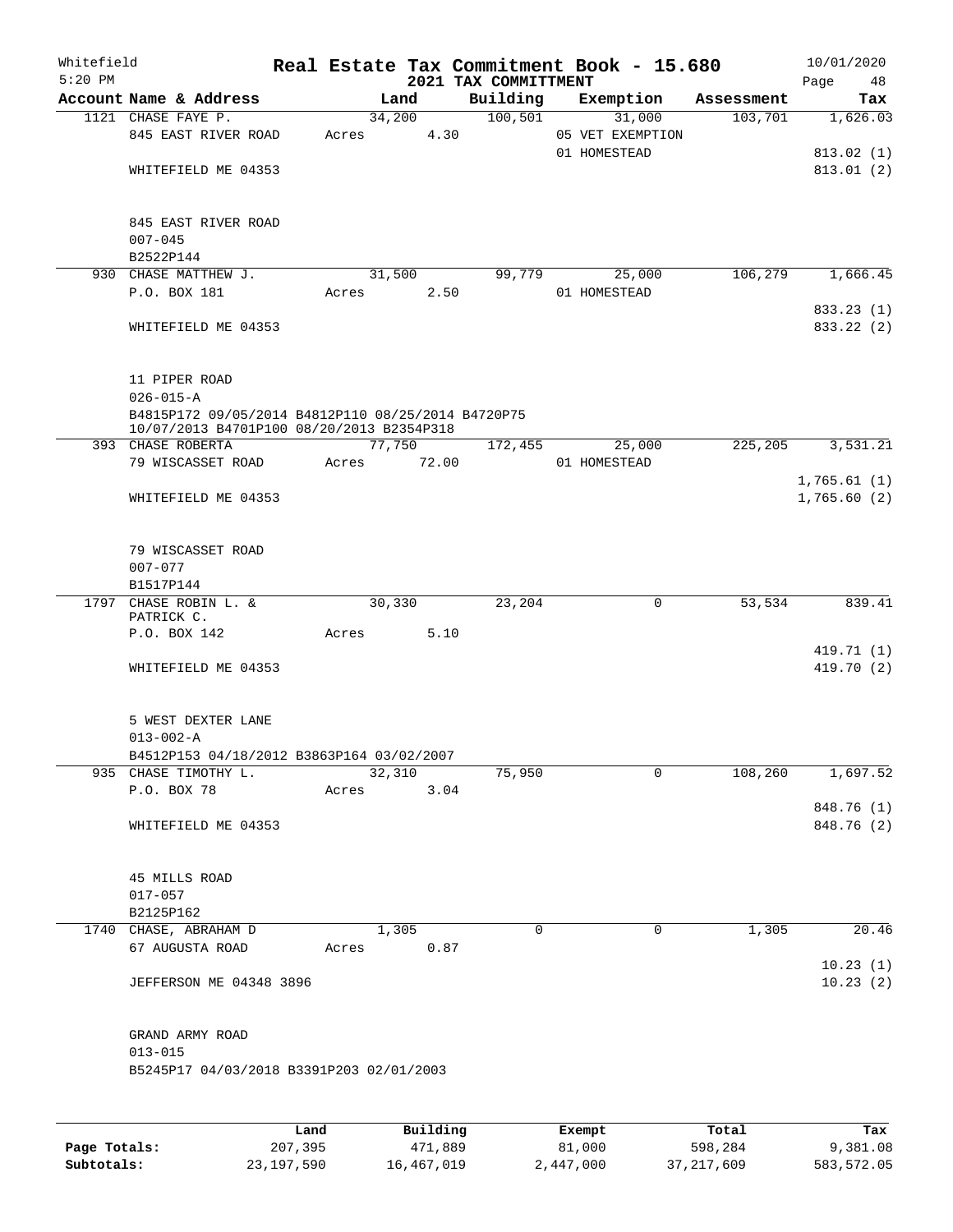| Whitefield<br>$5:20$ PM |                                                                                |             |        |       | 2021 TAX COMMITTMENT | Real Estate Tax Commitment Book - 15.680 |            | 10/01/2020<br>Page<br>49   |
|-------------------------|--------------------------------------------------------------------------------|-------------|--------|-------|----------------------|------------------------------------------|------------|----------------------------|
|                         | Account Name & Address                                                         |             | Land   |       | Building             | Exemption                                | Assessment | Tax                        |
|                         | 727 CHASE, C PATRICK                                                           |             | 1,940  |       | $\Omega$             | $\Omega$                                 | 1,940      | 30.42                      |
|                         | P.O. BOX 142                                                                   | Acres       |        | 4.90  |                      |                                          |            |                            |
|                         | WHITEFIELD ME 04353                                                            |             |        |       |                      |                                          |            | 15.21(1)<br>15.21(2)       |
|                         | WEST DEXTER LANE                                                               |             |        |       |                      |                                          |            |                            |
|                         | $012 - 058$<br>B3863P141 03/02/2007                                            |             |        |       |                      |                                          |            |                            |
|                         | 1546 CHASE, C PATRICK &                                                        |             | 55,870 |       | 138,733              | 25,000                                   | 169,603    | 2,659.38                   |
|                         | ROBIN                                                                          |             |        |       |                      |                                          |            |                            |
|                         | PO BOX 142                                                                     | Acres       |        | 66.50 |                      | 01 HOMESTEAD                             |            |                            |
|                         | WHITEFIELD<br>ME 04353                                                         |             |        |       |                      |                                          |            | 1,329.69(1)<br>1,329.69(2) |
|                         | 333 TOWNHOUSE ROAD<br>$010 - 014$                                              |             |        |       |                      |                                          |            |                            |
|                         | 666 CHASE, KEITH F JR &                                                        |             | 33,250 |       | 0                    | 0                                        | 33,250     | 521.36                     |
|                         | MARTHA<br>21 ARBOR HILLS DRIVE                                                 | Acres       |        | 15.00 |                      |                                          |            |                            |
|                         |                                                                                |             |        |       |                      |                                          |            | 260.68(1)                  |
|                         | KINGSTON MA 02364                                                              |             |        |       |                      |                                          |            | 260.68(2)                  |
|                         | CROCKER AVENUE<br>$004 - 039 - A$                                              |             |        |       |                      |                                          |            |                            |
|                         | 289 CHASE, PETER E                                                             |             | 1,500  |       | 0                    | 0                                        | 1,500      | 23.52                      |
|                         | 1204 W. GAMBRELL STREET Acres                                                  |             |        | 1.00  |                      |                                          |            |                            |
|                         | FORT WORTH TX 76115                                                            |             |        |       |                      |                                          |            | 11.76(1)<br>11.76(2)       |
|                         | GRAND ARMY ROAD<br>$013 - 041$                                                 |             |        |       |                      |                                          |            |                            |
|                         | B5317P229 10/22/2018 B5302P020 09/05/2018                                      |             |        |       |                      |                                          |            |                            |
|                         | 274 CHASE, RICHARD R<br>175 WISCASSET ROAD                                     | Acres 89.00 | 86,250 |       | 83,774               | 31,000<br>01 HOMESTEAD                   | 139,024    | 2,179.90                   |
|                         |                                                                                |             |        |       |                      | 05 VET EXEMPTION                         |            | 1,089.95(1)                |
|                         | WHITEFIELD ME 04353                                                            |             |        |       |                      |                                          |            | 1,089.95(2)                |
|                         | 175 WISCASSET ROAD<br>$004 - 031$                                              |             |        |       |                      |                                          |            |                            |
|                         | B1433P280                                                                      |             |        |       |                      |                                          |            |                            |
|                         | 120 CHASE, RICHARD R<br>175 WISCASSET ROAD                                     | Acres 45.00 | 35,750 |       | $\mathbf 0$          | $\mathsf{O}$                             | 35,750     | 560.56                     |
|                         | WHITEFIELD ME 04353                                                            |             |        |       |                      |                                          |            | 280.28 (1)<br>280.28(2)    |
|                         | CROCKER AVENUE<br>$004 - 044 - C$<br>B5097P266 12/27/2016 B4295P319 07/15/2010 |             |        |       |                      |                                          |            |                            |

|              | Land       | Building   | Exempt    | Total      | Tax        |
|--------------|------------|------------|-----------|------------|------------|
| Page Totals: | 214,560    | 222,507    | 56,000    | 381,067    | 5,975.14   |
| Subtotals:   | 23,412,150 | 16,689,526 | 2,503,000 | 37,598,676 | 589,547.19 |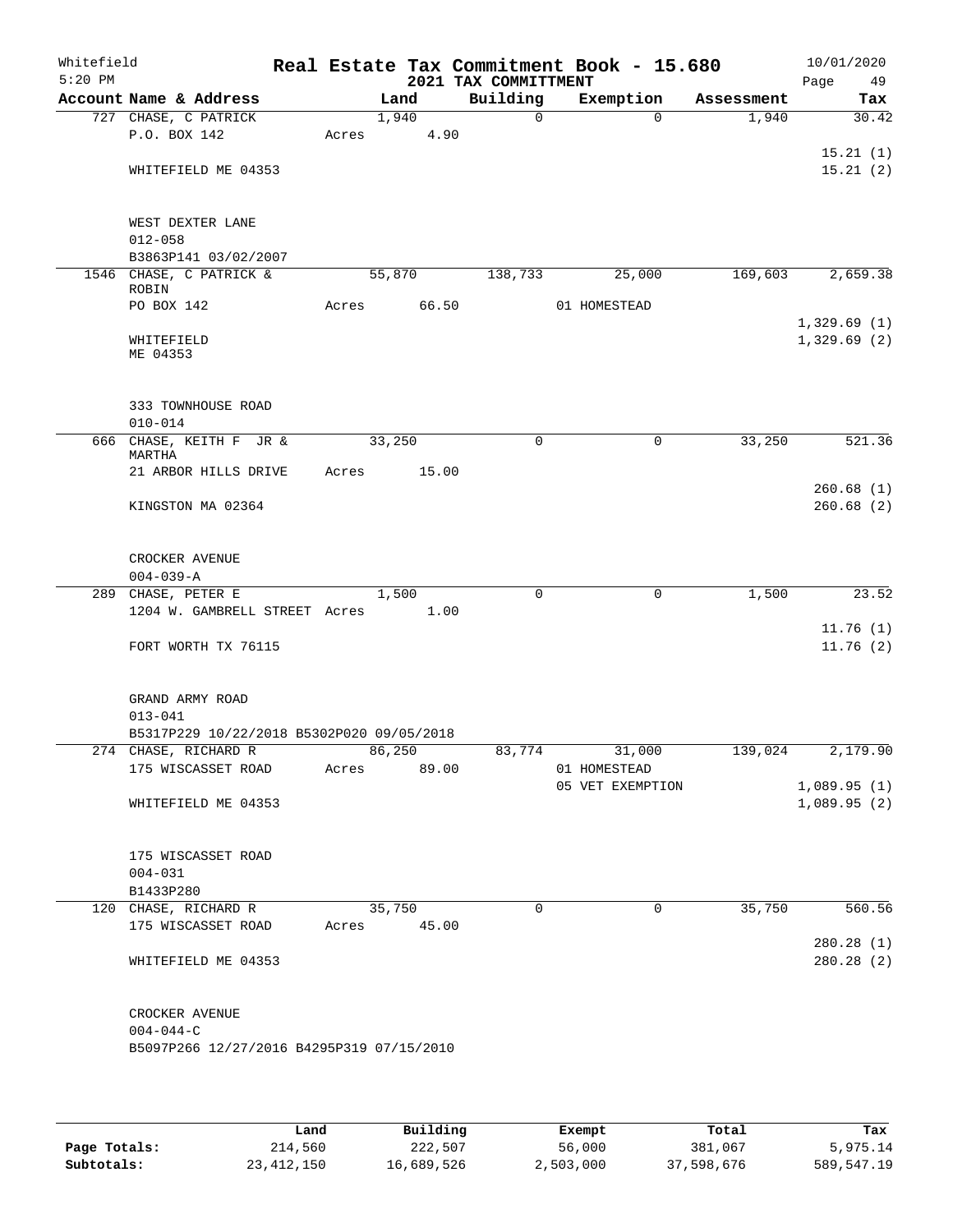| Whitefield<br>$5:20$ PM |                                                     |       |        |      | 2021 TAX COMMITTMENT | Real Estate Tax Commitment Book - 15.680 |            | 10/01/2020<br>Page<br>50 |
|-------------------------|-----------------------------------------------------|-------|--------|------|----------------------|------------------------------------------|------------|--------------------------|
|                         | Account Name & Address                              |       | Land   |      | Building             | Exemption                                | Assessment | Tax                      |
|                         | 774 CHASE, RICHARD R                                |       | 30,000 |      | 5,644                | $\Omega$                                 | 35,644     | 558.90                   |
|                         | CHASE, MAUREEN                                      | Acres |        | 1.30 |                      |                                          |            |                          |
|                         | 175 WISCASSET ROAD                                  |       |        |      |                      |                                          |            | 279.45(1)                |
|                         | WHITEFIELD ME 04353                                 |       |        |      |                      |                                          |            | 279.45(2)                |
|                         | 543 TOWNHOUSE ROAD                                  |       |        |      |                      |                                          |            |                          |
|                         | $010 - 004$                                         |       |        |      |                      |                                          |            |                          |
|                         | B4295P318 07/15/2010                                |       |        |      |                      |                                          |            |                          |
|                         | 518 CHASE, RICHARD R                                |       | 37,562 |      | $\mathbf 0$          | 0                                        | 37,562     | 588.97                   |
|                         | 175 WISCASSET ROAD                                  | Acres | 20.48  |      |                      |                                          |            |                          |
|                         |                                                     |       |        |      |                      |                                          |            | 294.49 (1)               |
|                         | WHITEFIELD ME 04353                                 |       |        |      |                      |                                          |            | 294.48 (2)               |
|                         | CROCKER AVENUE                                      |       |        |      |                      |                                          |            |                          |
|                         | $004 - 039$                                         |       |        |      |                      |                                          |            |                          |
|                         | B5097P268 12/27/2016 B4296P2 07/15/2010 B1433P280   |       |        |      |                      |                                          |            |                          |
|                         | 928 CHASE, RICHARD R                                |       | 12,300 |      | 0                    | 0                                        | 12,300     | 192.86                   |
|                         | 175 WISCASSET ROAD                                  | Acres | 11.00  |      |                      |                                          |            |                          |
|                         |                                                     |       |        |      |                      |                                          |            | 96.43(1)                 |
|                         | WHITEFIELD ME 04353                                 |       |        |      |                      |                                          |            | 96.43(2)                 |
|                         | CROCKER AVENUE<br>$004 - 043$                       |       |        |      |                      |                                          |            |                          |
|                         | B5097P267 12/27/2016 B4295P320 07/15/2010 B1433P280 |       |        |      |                      |                                          |            |                          |
|                         | 1537 CHASE, RICHARD R                               |       | 42,650 |      | 1,933                | $\mathbf 0$                              | 44,583     | 699.06                   |
|                         | 175 WISCASSET ROAD                                  | Acres |        | 8.00 |                      |                                          |            |                          |
|                         |                                                     |       |        |      |                      |                                          |            | 349.53(1)                |
|                         | WHITEFIELD ME 04353                                 |       |        |      |                      |                                          |            | 349.53 (2)               |
|                         | 164 WISCASSET ROAD                                  |       |        |      |                      |                                          |            |                          |
|                         | $004 - 030$                                         |       |        |      |                      |                                          |            |                          |
|                         | B4296P1 07/15/2010 B1433P280                        |       |        |      |                      |                                          |            |                          |
|                         | 1522 CHASE, ROBERTA                                 |       | 4,800  |      | 0                    | $\mathbf 0$                              | 4,800      | 75.26                    |
|                         | 79 WISCASSET ROAD                                   | Acres |        | 3.20 |                      |                                          |            |                          |
|                         | WHITEFIELD ME 04353                                 |       |        |      |                      |                                          |            | 37.63(1)<br>37.63(2)     |
|                         |                                                     |       |        |      |                      |                                          |            |                          |
|                         | CROCKER AVENUE                                      |       |        |      |                      |                                          |            |                          |
|                         | $004 - 033$                                         |       |        |      |                      |                                          |            |                          |
|                         | B2837P130                                           |       |        |      |                      |                                          |            |                          |
|                         | 1390 CHASE, ROBERTA                                 |       | 4,800  |      | 0                    | 0                                        | 4,800      | 75.26                    |
|                         | 79 WISCASSET ROAD                                   | Acres |        | 3.20 |                      |                                          |            |                          |
|                         | WHITEFIELD ME 04353                                 |       |        |      |                      |                                          |            | 37.63(1)<br>37.63(2)     |
|                         | CROCKER AVENUE                                      |       |        |      |                      |                                          |            |                          |
|                         | $004 - 034$                                         |       |        |      |                      |                                          |            |                          |
|                         | B1517P149                                           |       |        |      |                      |                                          |            |                          |
|                         |                                                     |       |        |      |                      |                                          |            |                          |
|                         |                                                     |       |        |      |                      |                                          |            |                          |

|              | Land       | Building   | Exempt    | Total      | Tax        |
|--------------|------------|------------|-----------|------------|------------|
| Page Totals: | 132,112    | .577       |           | 139,689    | 2,190.31   |
| Subtotals:   | 23,544,262 | 16,697,103 | 2,503,000 | 37,738,365 | 591,737.50 |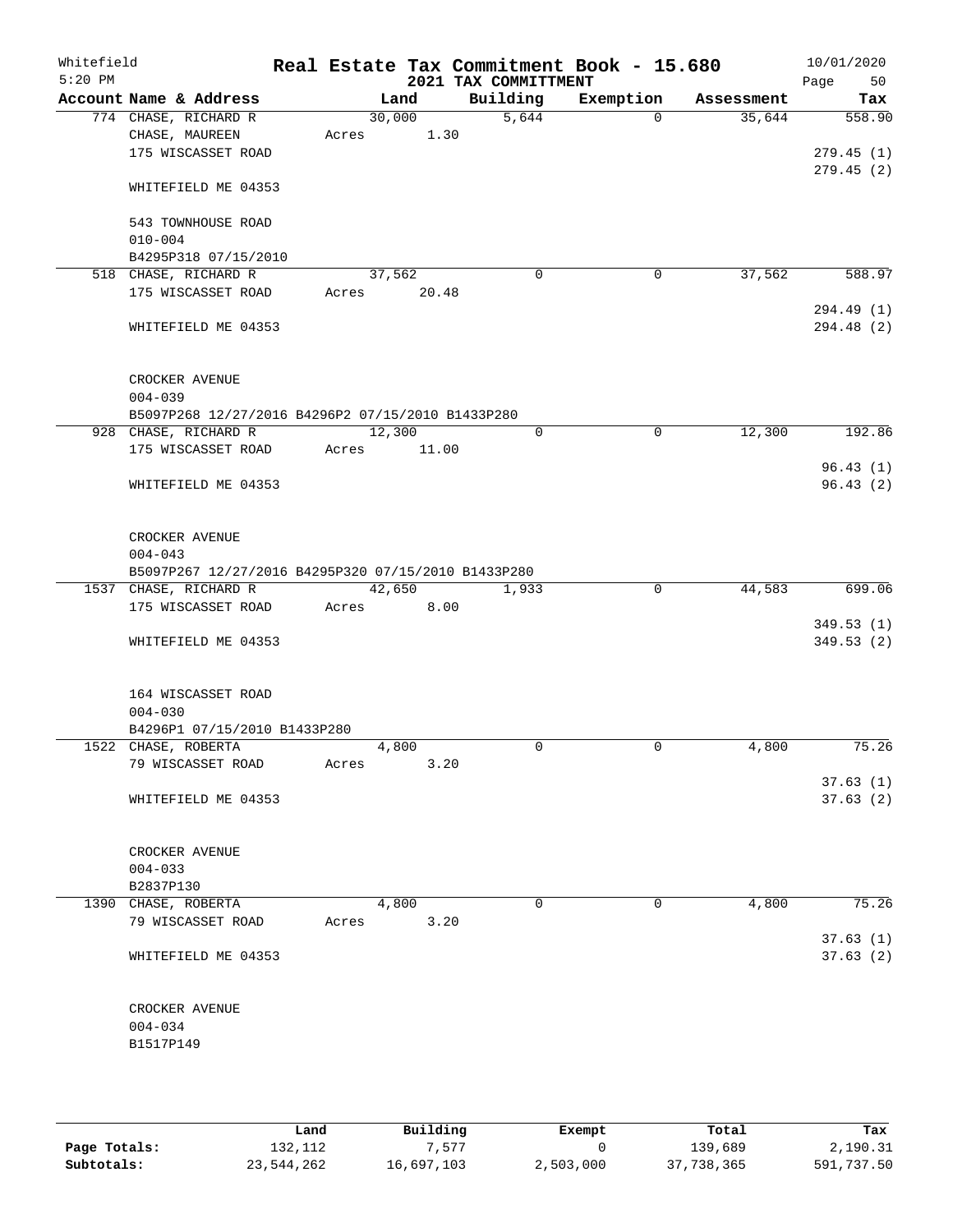| Whitefield<br>$5:20$ PM |                              |         |        | 2021 TAX COMMITTMENT | Real Estate Tax Commitment Book - 15.680 |            | 10/01/2020<br>Page<br>51 |
|-------------------------|------------------------------|---------|--------|----------------------|------------------------------------------|------------|--------------------------|
|                         | Account Name & Address       |         | Land   | Building             | Exemption                                | Assessment | Tax                      |
|                         | 832 CHASE, ROBERTA           | 104,250 |        | $\mathbf 0$          | $\Omega$                                 | 104,250    | 1,634.64                 |
|                         | 79 WISCASSET ROAD            | Acres   | 145.00 |                      |                                          |            |                          |
|                         |                              |         |        |                      |                                          |            | 817.32(1)                |
|                         | WHITEFIELD ME 04353          |         |        |                      |                                          |            | 817.32(2)                |
|                         |                              |         |        |                      |                                          |            |                          |
|                         |                              |         |        |                      |                                          |            |                          |
|                         | CROCKER AVENUE               |         |        |                      |                                          |            |                          |
|                         | $004 - 044$                  |         |        |                      |                                          |            |                          |
|                         | B1517P146                    |         |        |                      |                                          |            |                          |
|                         | 407 CHASE, ROBERTA           | 13,020  |        | $\mathbf 0$          | 0                                        | 13,020     | 204.15                   |
|                         | 79 WISCASSET ROAD            | Acres   | 11.90  |                      |                                          |            |                          |
|                         |                              |         |        |                      |                                          |            | 102.08(1)                |
|                         | WHITEFIELD ME 04353          |         |        |                      |                                          |            | 102.07(2)                |
|                         |                              |         |        |                      |                                          |            |                          |
|                         | CROCKER AVENUE               |         |        |                      |                                          |            |                          |
|                         | $004 - 035$                  |         |        |                      |                                          |            |                          |
|                         | B1517P149                    |         |        |                      |                                          |            |                          |
|                         | 152 CHASE, TIMOTHY & MARTHA  |         | 43,642 | 233,612              | 31,000                                   | 246,254    | 3,861.26                 |
|                         | P O BOX 78                   | Acres   | 15.49  |                      | 01 HOMESTEAD                             |            |                          |
|                         |                              |         |        |                      | 05 VET EXEMPTION                         |            | 1,930.63(1)              |
|                         | WHITEFIELD ME 04353          |         |        |                      |                                          |            | 1,930.63(2)              |
|                         |                              |         |        |                      |                                          |            |                          |
|                         |                              |         |        |                      |                                          |            |                          |
|                         | 23 GRAND ARMY ROAD           |         |        |                      |                                          |            |                          |
|                         | $026 - 015$                  |         |        |                      |                                          |            |                          |
|                         | B5406P77 06/25/2019          |         |        |                      |                                          |            |                          |
|                         | 1573 CHASE, TIMOTHY & MARTHA |         | 480    | $\Omega$             | 0                                        | 480        | 7.53                     |
|                         | P O BOX 78                   | Acres   | 0.32   |                      |                                          |            | 3.77(1)                  |
|                         | WHITEFIELD ME 04353          |         |        |                      |                                          |            | 3.76(2)                  |
|                         |                              |         |        |                      |                                          |            |                          |
|                         |                              |         |        |                      |                                          |            |                          |
|                         | GRAND ARMY ROAD              |         |        |                      |                                          |            |                          |
|                         | $013 - 044 - A$              |         |        |                      |                                          |            |                          |
|                         | 1076 CHELLIS, JONATHAN W     |         | 39,818 | 178,910              | 25,000                                   | 193,728    | 3,037.66                 |
|                         | CHELLIS, ELIZABETH F         | Acres   | 10.71  |                      | 01 HOMESTEAD                             |            |                          |
|                         | 62 HEATH ROAD                |         |        |                      |                                          |            | 1,518.83(1)              |
|                         |                              |         |        |                      |                                          |            | 1,518.83(2)              |
|                         | WHITEFIELD ME 04353          |         |        |                      |                                          |            |                          |
|                         | 62 HEATH ROAD                |         |        |                      |                                          |            |                          |
|                         | $011 - 020 - B$              |         |        |                      |                                          |            |                          |
|                         | B5197P214 10/20/2017         |         |        |                      |                                          |            |                          |
|                         | 1723 CHIAPPINI, WALTER R     |         | 0      | 169,560              | 25,000                                   | 144,560    | 2,266.70                 |
|                         | 491 WISCASSET ROAD           |         |        |                      | 01 HOMESTEAD                             |            |                          |
|                         |                              |         |        |                      |                                          |            | 1, 133.35(1)             |
|                         | WHITEFIELD ME 04353          |         |        |                      |                                          |            | 1, 133.35(2)             |
|                         |                              |         |        |                      |                                          |            |                          |
|                         |                              |         |        |                      |                                          |            |                          |
|                         | 491 WISCASSET ROAD           |         |        |                      |                                          |            |                          |
|                         | $004 - 006 - ON - 2$         |         |        |                      |                                          |            |                          |
|                         |                              |         |        |                      |                                          |            |                          |
|                         |                              |         |        |                      |                                          |            |                          |

|              | Land       | Building     | Exempt    | Total      | Tax        |
|--------------|------------|--------------|-----------|------------|------------|
| Page Totals: | 201,210    | 582,082      | 81,000    | 702,292    | 11,011.94  |
| Subtotals:   | 23,745,472 | 17, 279, 185 | 2,584,000 | 38,440,657 | 602,749.44 |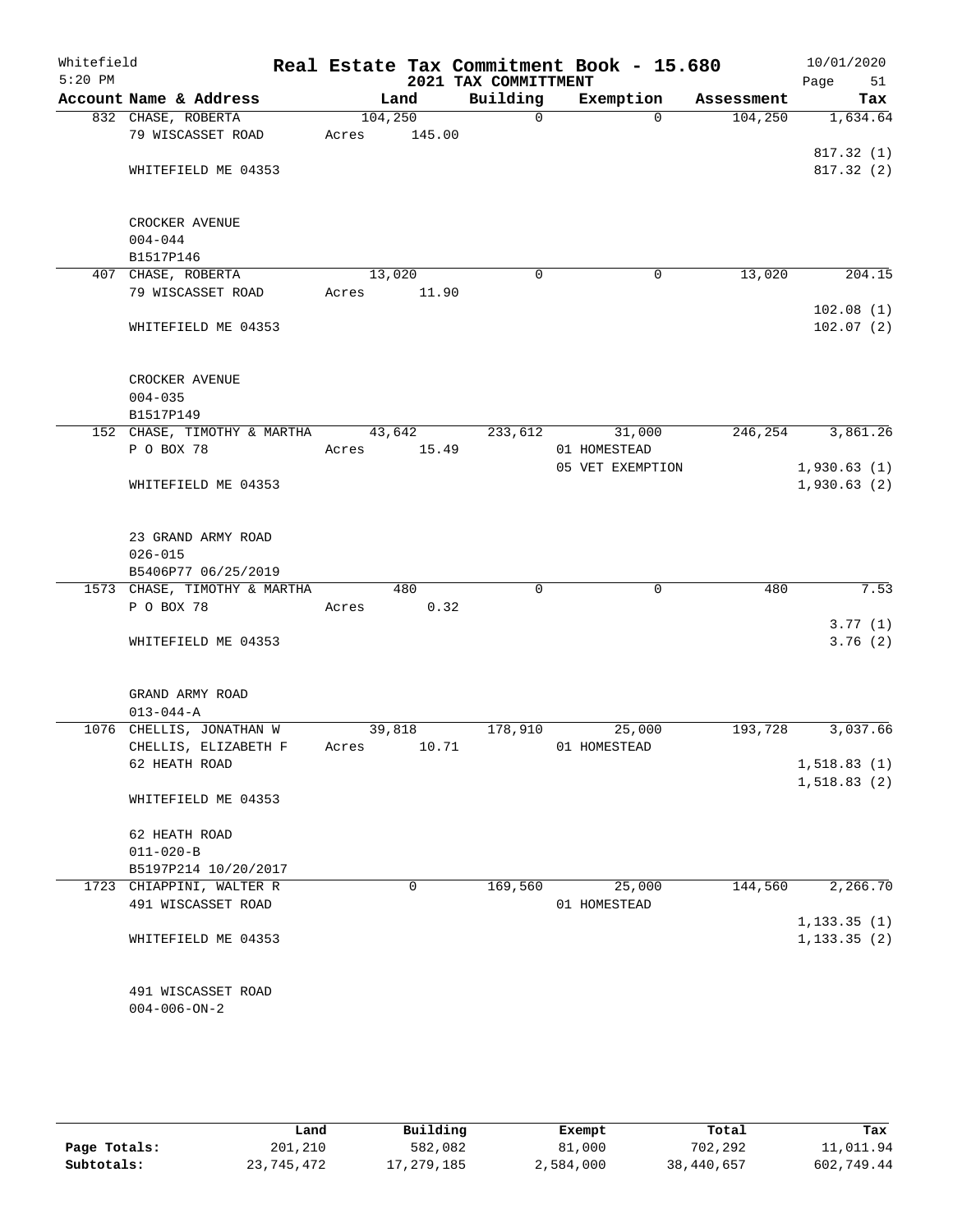| Whitefield<br>$5:20$ PM |                                                                        |      |         |        |            | 2021 TAX COMMITTMENT |          | Real Estate Tax Commitment Book - 15.680 |            | 10/01/2020<br>52<br>Page   |
|-------------------------|------------------------------------------------------------------------|------|---------|--------|------------|----------------------|----------|------------------------------------------|------------|----------------------------|
|                         | Account Name & Address                                                 |      |         | Land   |            | Building             |          | Exemption                                | Assessment | Tax                        |
|                         | 1105 CHIAPPINI, WALTER R &<br>* STANLEY VIRGINIA<br>491 WISCASSET ROAD |      |         | 32,010 | Acres 2.84 | 100, 211             |          | $\Omega$                                 | 132,221    | 2,073.23<br>1,036.62(1)    |
|                         | WHITEFIELD ME 04353                                                    |      |         |        |            |                      |          |                                          |            | 1,036.61(2)                |
|                         | 414 COOPER ROAD<br>$015 - 018 - A$<br>B2804P137                        |      |         |        |            |                      |          |                                          |            |                            |
|                         | 372 CHIAPPINI, WALTER R &                                              |      | 157,736 |        |            | 104,019              |          | $\mathbf 0$                              | 261,755    | 4,104.32                   |
|                         | STANLEY, VIRGINIA L                                                    |      |         |        |            |                      |          |                                          |            |                            |
|                         | 491 WISCASSET ROAD                                                     |      | Acres   |        | 229.50     |                      |          |                                          |            |                            |
|                         | WHITEFIELD ME 04353                                                    |      |         |        |            |                      |          |                                          |            | 2,052.16(1)<br>2,052.16(2) |
|                         | 495 WISCASSET ROAD<br>$004 - 006$                                      |      |         |        |            |                      |          |                                          |            |                            |
|                         | B4721P124 10/09/2013 B3287P193 05/14/2004                              |      |         |        |            |                      |          |                                          |            |                            |
|                         | 1738 CHIARELL JERALD J.                                                |      |         | 26,354 |            |                      | $\Omega$ | $\mathbf 0$                              | 26,354     | 413.23                     |
|                         | 490 GARDINER ROAD                                                      |      |         |        | Acres 6.38 |                      |          |                                          |            |                            |
|                         | WHITEFIELD ME 04353                                                    |      |         |        |            |                      |          |                                          |            | 206.62(1)<br>206.61(2)     |
|                         | GARDINER ROAD<br>$012 - 065 - B$<br>B3394P110 11/12/2004               |      |         |        |            |                      |          |                                          |            |                            |
| 1737                    | CHIARELL JERALD J. &                                                   |      |         | 36,250 |            | 170,519              |          | 25,000                                   | 181,769    | 2,850.14                   |
|                         | JULIE O.<br>490 GARDINER ROAD                                          |      | Acres   |        | 6.25       |                      |          | 01 HOMESTEAD                             |            |                            |
|                         |                                                                        |      |         |        |            |                      |          |                                          |            | 1,425.07(1)                |
|                         | WHITEFIELD ME 04353                                                    |      |         |        |            |                      |          |                                          |            | 1,425.07(2)                |
|                         | 490 GARDINER ROAD<br>$012 - 065 - A$                                   |      |         |        |            |                      |          |                                          |            |                            |
|                         | B3394P107 11/12/2004                                                   |      |         |        |            |                      |          |                                          |            |                            |
|                         | 1484 CHIARELL JULIE O.                                                 |      |         | 24,500 |            |                      | 0        | 0                                        | 24,500     | 384.16                     |
|                         | 490 GARDINER ROAD                                                      |      | Acres   |        | 4.50       |                      |          |                                          |            | 192.08(1)                  |
|                         | WHITEFIELD ME 04353                                                    |      |         |        |            |                      |          |                                          |            | 192.08(2)                  |
|                         | GARDINER ROAD<br>$012 - 065$                                           |      |         |        |            |                      |          |                                          |            |                            |
|                         | B4277P90 05/18/2010 B3780P1 12/01/2006 B1626P325                       |      |         |        |            |                      |          |                                          |            |                            |
|                         | 759 CHOATE DIANA L.                                                    |      |         | 30,000 |            | 87,328               |          | 25,000                                   | 92,328     | 1,447.70                   |
|                         | 31 WINDSOR ROAD                                                        |      | Acres   |        | 0.35       |                      |          | 01 HOMESTEAD                             |            |                            |
|                         | WHITEFIELD ME 04353                                                    |      |         |        |            |                      |          |                                          |            | 723.85(1)<br>723.85(2)     |
|                         | 31 WINDSOR ROAD                                                        |      |         |        |            |                      |          |                                          |            |                            |
|                         | $022 - 023$                                                            |      |         |        |            |                      |          |                                          |            |                            |
|                         | B2418P210                                                              |      |         |        |            |                      |          |                                          |            |                            |
|                         |                                                                        | Land |         |        | Building   |                      |          | Exempt                                   | Total      | Tax                        |

|              | Land       | Building   | Exempt    | Total        | тах        |
|--------------|------------|------------|-----------|--------------|------------|
| Page Totals: | 306,850    | 462,077    | 50,000    | 718,927      | 11,272.78  |
| Subtotals:   | 24,052,322 | 17,741,262 | 2,634,000 | 39, 159, 584 | 614,022.22 |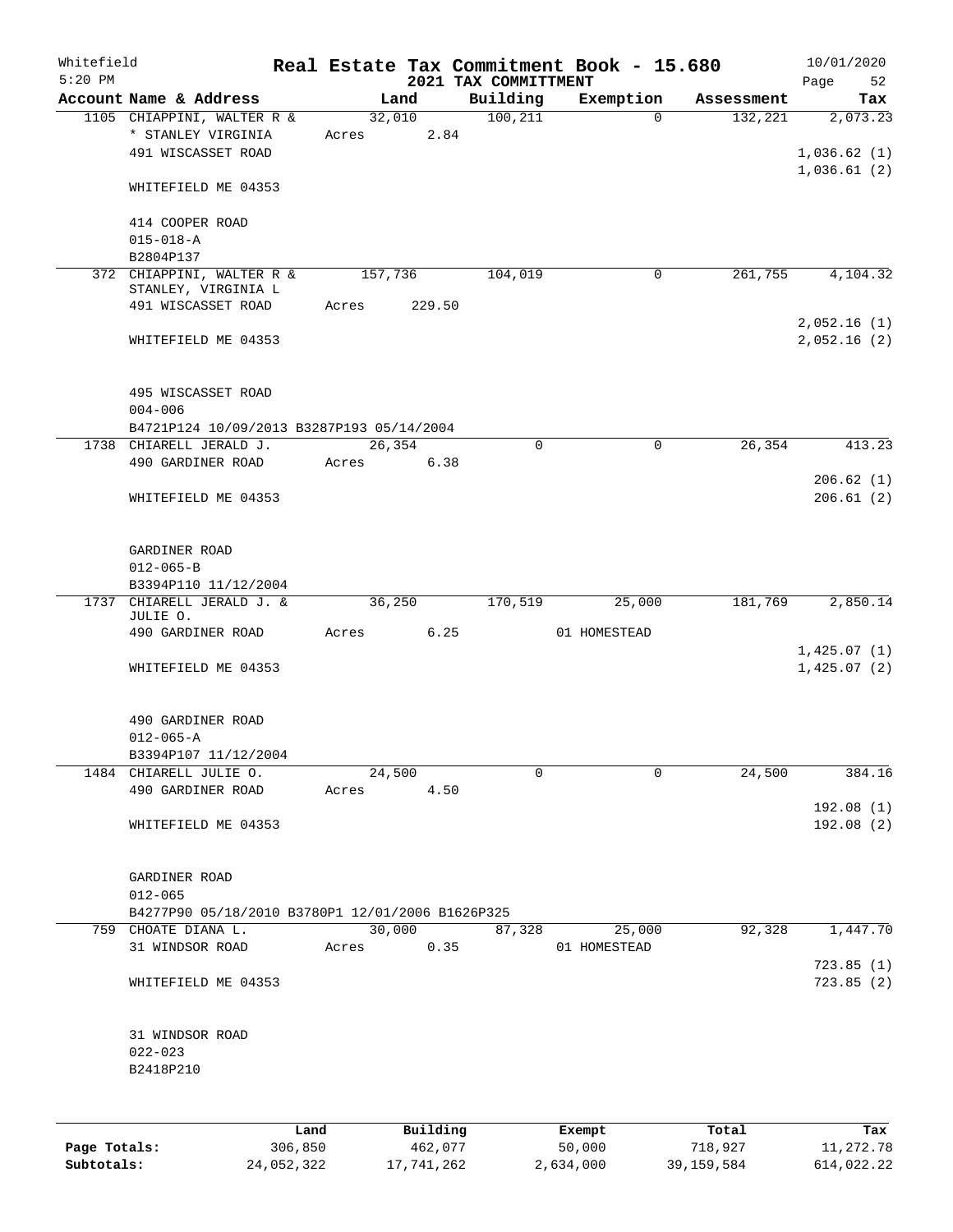| Whitefield<br>$5:20$ PM |                                          |                 |       |        |                     | 2021 TAX COMMITTMENT | Real Estate Tax Commitment Book - 15.680 |                  | 10/01/2020<br>Page<br>53 |
|-------------------------|------------------------------------------|-----------------|-------|--------|---------------------|----------------------|------------------------------------------|------------------|--------------------------|
|                         | Account Name & Address                   |                 |       | Land   |                     | Building             | Exemption                                | Assessment       | Tax                      |
|                         | 95 CLARK DANA E.                         |                 |       | 31,500 |                     | 19,269               | $\Omega$                                 | 50,769           | 796.06                   |
|                         | 192 ATKINS ROAD                          |                 | Acres |        | 2.50                |                      |                                          |                  |                          |
|                         |                                          |                 |       |        |                     |                      |                                          |                  | 398.03(1)                |
|                         | JEFFERSON ME 04348 3249                  |                 |       |        |                     |                      |                                          |                  | 398.03(2)                |
|                         |                                          |                 |       |        |                     |                      |                                          |                  |                          |
|                         |                                          |                 |       |        |                     |                      |                                          |                  |                          |
|                         | 73 ROCKLAND ROAD                         |                 |       |        |                     |                      |                                          |                  |                          |
|                         | $024 - 007 - A$                          |                 |       |        |                     |                      |                                          |                  |                          |
|                         | B1890P11                                 |                 |       |        |                     |                      |                                          |                  |                          |
|                         | 1835 CLARK DAVID S.                      |                 |       | 48,105 |                     | $\Omega$             | 0                                        | 48,105           | 754.29                   |
|                         | 151 MAIN STREET                          |                 | Acres |        | 36.70               |                      |                                          |                  |                          |
|                         |                                          |                 |       |        |                     |                      |                                          |                  | 377.15(1)                |
|                         | WHITEFIELD ME 04353                      |                 |       |        |                     |                      |                                          |                  | 377.14(2)                |
|                         |                                          |                 |       |        |                     |                      |                                          |                  |                          |
|                         |                                          |                 |       |        |                     |                      |                                          |                  |                          |
|                         | NORTH HOWE ROAD                          |                 |       |        |                     |                      |                                          |                  |                          |
|                         | $020 - 010 - C$                          |                 |       |        |                     |                      |                                          |                  |                          |
|                         | B4737P136 11/27/2013 B1677P229           |                 |       |        |                     |                      |                                          |                  |                          |
|                         | 1528 CLARK DAVID S. & SHARON<br>L.       |                 |       | 30,240 |                     | 21,021               | 0                                        | 51,261           | 803.77                   |
|                         | 151 MAIN STREET                          |                 | Acres |        | 1.66                |                      |                                          |                  |                          |
|                         |                                          |                 |       |        |                     |                      |                                          |                  | 401.89(1)                |
|                         | WHITEFIELD ME 04353                      |                 |       |        |                     |                      |                                          |                  | 401.88 (2)               |
|                         |                                          |                 |       |        |                     |                      |                                          |                  |                          |
|                         |                                          |                 |       |        |                     |                      |                                          |                  |                          |
|                         | 139 HUNTS MEADOW ROAD                    |                 |       |        |                     |                      |                                          |                  |                          |
|                         | $012 - 028 - A$                          |                 |       |        |                     |                      |                                          |                  |                          |
|                         | B3019P2                                  |                 |       |        |                     |                      |                                          |                  |                          |
| 1311                    | CLARK DAVID S. & SHARON                  |                 |       | 59,750 |                     | 0                    | 0                                        | 59,750           | 936.88                   |
|                         | L.                                       |                 |       |        |                     |                      |                                          |                  |                          |
|                         | 151 MAIN STREET                          |                 | Acres |        | 56.00               |                      |                                          |                  |                          |
|                         | WHITEFIELD ME 04353                      |                 |       |        |                     |                      |                                          |                  | 468.44 (1)<br>468.44 (2) |
|                         |                                          |                 |       |        |                     |                      |                                          |                  |                          |
|                         |                                          |                 |       |        |                     |                      |                                          |                  |                          |
|                         | STEARNS BROOK LANE                       |                 |       |        |                     |                      |                                          |                  |                          |
|                         | $011 - 029$                              |                 |       |        |                     |                      |                                          |                  |                          |
|                         | B3260P211                                |                 |       |        |                     |                      |                                          |                  |                          |
| 388                     | CLARK DAVID S. & SHARON                  |                 |       | 30,000 |                     | 133,990              | 25,000                                   | 138,990          | 2,179.36                 |
|                         | L.                                       |                 |       |        |                     |                      |                                          |                  |                          |
|                         | 151 MAIN STREET                          |                 | Acres |        | 1.40                |                      | 01 HOMESTEAD                             |                  |                          |
|                         |                                          |                 |       |        |                     |                      |                                          |                  | 1,089.68(1)              |
|                         | WHITEFIELD ME 04353                      |                 |       |        |                     |                      |                                          |                  | 1,089.68(2)              |
|                         |                                          |                 |       |        |                     |                      |                                          |                  |                          |
|                         |                                          |                 |       |        |                     |                      |                                          |                  |                          |
|                         | 151 MAIN STREET                          |                 |       |        |                     |                      |                                          |                  |                          |
|                         | $021 - 019$                              |                 |       |        |                     |                      |                                          |                  |                          |
|                         | B2108P180                                |                 |       |        |                     |                      |                                          |                  |                          |
|                         | 387 CLARK SHARON L<br>151 MAIN ST        |                 |       | 46,050 | 6.00                | 105,469              | 0                                        | 151,519          | 2,375.82                 |
|                         |                                          |                 | Acres |        |                     |                      |                                          |                  | 1,187.91(1)              |
|                         | WHITEFIELD ME 04353                      |                 |       |        |                     |                      |                                          |                  | 1, 187.91(2)             |
|                         |                                          |                 |       |        |                     |                      |                                          |                  |                          |
|                         |                                          |                 |       |        |                     |                      |                                          |                  |                          |
|                         | 87 MILLS ROAD                            |                 |       |        |                     |                      |                                          |                  |                          |
|                         | $017 - 056$                              |                 |       |        |                     |                      |                                          |                  |                          |
|                         | B4509P87 04/04/2012 B4466P137 12/01/2011 |                 |       |        |                     |                      |                                          |                  |                          |
|                         |                                          |                 |       |        |                     |                      |                                          |                  |                          |
|                         |                                          |                 |       |        |                     |                      |                                          |                  |                          |
| Page Totals:            |                                          | Land<br>245,645 |       |        | Building<br>279,749 |                      | Exempt<br>25,000                         | Total<br>500,394 | Tax<br>7,846.18          |
|                         |                                          |                 |       |        |                     |                      |                                          |                  |                          |

**Subtotals:** 24,297,967 18,021,011 2,659,000 39,659,978 621,868.40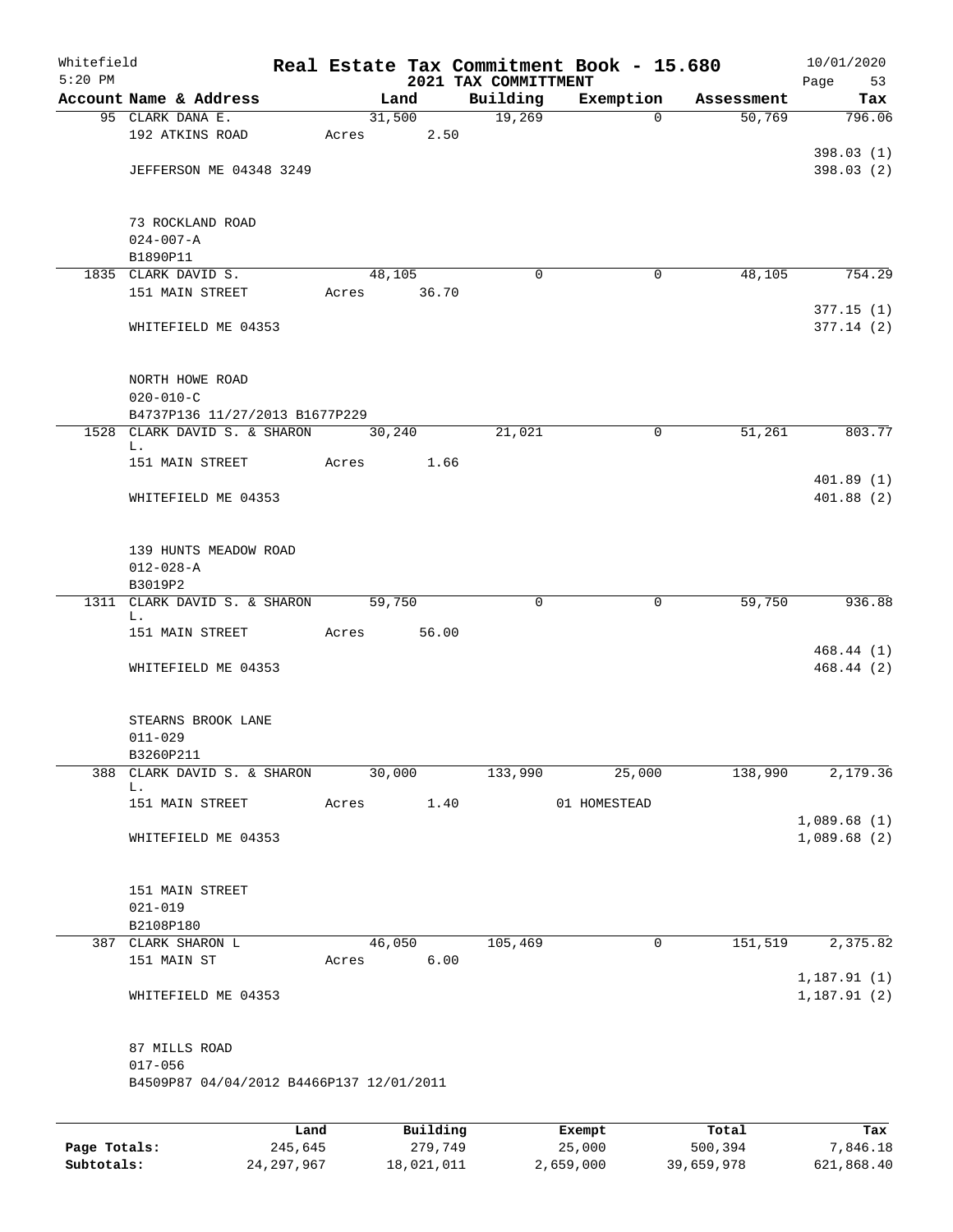| Whitefield<br>$5:20$ PM |                                                                  |            |       |                 |                                  | Real Estate Tax Commitment Book - 15.680 |             |              | 10/01/2020               |
|-------------------------|------------------------------------------------------------------|------------|-------|-----------------|----------------------------------|------------------------------------------|-------------|--------------|--------------------------|
|                         | Account Name & Address                                           |            |       | Land            | 2021 TAX COMMITTMENT<br>Building | Exemption                                |             | Assessment   | Page<br>54<br>Tax        |
|                         | 217 CLARK SHARON L.                                              |            |       | 33,255          | 68, 283                          |                                          | $\Omega$    | 101,538      | 1,592.12                 |
|                         | 151 MAIN ST                                                      |            | Acres | 3.67            |                                  |                                          |             |              |                          |
|                         |                                                                  |            |       |                 |                                  |                                          |             |              | 796.06(1)                |
|                         | WHITEFIELD ME 04353                                              |            |       |                 |                                  |                                          |             |              | 796.06(2)                |
|                         |                                                                  |            |       |                 |                                  |                                          |             |              |                          |
|                         | 36 MILLS ROAD                                                    |            |       |                 |                                  |                                          |             |              |                          |
|                         | $026 - 024$                                                      |            |       |                 |                                  |                                          |             |              |                          |
|                         | B1184P37                                                         |            |       |                 |                                  |                                          |             |              |                          |
|                         | 1682 CLARK, ALAN GEORGE &                                        |            |       | 30,030          | 112,481                          |                                          | 0           | 142,511      | 2,234.57                 |
|                         | LINDA JANE LIV TRUST                                             |            |       | 1.52            |                                  |                                          |             |              |                          |
|                         | CLARK, ALAN & LINDA<br>TRUSTEES                                  |            | Acres |                 |                                  |                                          |             |              |                          |
|                         | 358 EAST 30 NORTH                                                |            |       |                 |                                  |                                          |             |              | 1, 117.29(1)             |
|                         |                                                                  |            |       |                 |                                  |                                          |             |              | 1, 117.28(2)             |
|                         | GRANTSVILLE UT 84029                                             |            |       |                 |                                  |                                          |             |              |                          |
|                         | 392 DEVINE ROAD                                                  |            |       |                 |                                  |                                          |             |              |                          |
|                         | $019 - 012 - C$                                                  |            |       |                 |                                  |                                          |             |              |                          |
|                         | B4702P185 08/22/2013 B4664P77 05/20/2013 B4196P43                |            |       |                 |                                  |                                          |             |              |                          |
|                         | 09/02/2009 B4099P224 02/12/2009 B3956P46 01/15/2008              |            |       |                 |                                  |                                          |             |              |                          |
|                         | 1158 CLARK, SHARON L<br>151 MAIN ST                              |            | Acres | 56,760<br>50.02 |                                  | 0                                        | 0           | 56,760       | 890.00                   |
|                         |                                                                  |            |       |                 |                                  |                                          |             |              | 445.00(1)                |
|                         | WHITEFIELD ME 04353                                              |            |       |                 |                                  |                                          |             |              | 445.00 (2)               |
|                         |                                                                  |            |       |                 |                                  |                                          |             |              |                          |
|                         |                                                                  |            |       |                 |                                  |                                          |             |              |                          |
|                         | BENNER LANE                                                      |            |       |                 |                                  |                                          |             |              |                          |
|                         | $016 - 047$<br>B4509P85 04/04/2012 B4466P137 12/01/2011 B1528P49 |            |       |                 |                                  |                                          |             |              |                          |
|                         | 69 CLEAVES BRIAN G &                                             |            |       | 33,750          | 107,306                          | 31,000                                   |             | 110,056      | 1,725.68                 |
|                         | RHONDA                                                           |            |       |                 |                                  |                                          |             |              |                          |
|                         | PO BOX 46                                                        |            | Acres | 4.00            |                                  | 05 VET EXEMPTION<br>01 HOMESTEAD         |             |              | 862.84 (1)               |
|                         | COOPERS MILLS ME 04341                                           |            |       |                 |                                  |                                          |             |              | 862.84 (2)               |
|                         |                                                                  |            |       |                 |                                  |                                          |             |              |                          |
|                         |                                                                  |            |       |                 |                                  |                                          |             |              |                          |
|                         | 681 VIGUE ROAD                                                   |            |       |                 |                                  |                                          |             |              |                          |
|                         | $020 - 014 - A$<br>B1233P283                                     |            |       |                 |                                  |                                          |             |              |                          |
|                         | 891 CLEAVES RHONDA R.                                            |            |       | 37,630          | 6,981                            |                                          | $\mathbf 0$ | 44,611       | 699.50                   |
|                         | P.O. BOX 46                                                      |            | Acres | 40.20           |                                  |                                          |             |              |                          |
|                         |                                                                  |            |       |                 |                                  |                                          |             |              | 349.75 (1)               |
|                         | COOPERS MILLS ME 04341                                           |            |       |                 |                                  |                                          |             |              | 349.75 (2)               |
|                         |                                                                  |            |       |                 |                                  |                                          |             |              |                          |
|                         | VIGUE ROAD                                                       |            |       |                 |                                  |                                          |             |              |                          |
|                         | $020 - 014$                                                      |            |       |                 |                                  |                                          |             |              |                          |
|                         | B3128P15                                                         |            |       |                 |                                  |                                          |             |              |                          |
|                         | 578 CLEAVES RHONDA R.                                            |            |       | 50,500          | 59,004                           |                                          | 0           | 109,504      | 1,717.02                 |
|                         | P.O. BOX 46                                                      |            | Acres | 25.00           |                                  |                                          |             |              |                          |
|                         | COOPERS MILLS ME 04341                                           |            |       |                 |                                  |                                          |             |              | 858.51 (1)<br>858.51 (2) |
|                         |                                                                  |            |       |                 |                                  |                                          |             |              |                          |
|                         |                                                                  |            |       |                 |                                  |                                          |             |              |                          |
|                         | 668 VIGUE ROAD                                                   |            |       |                 |                                  |                                          |             |              |                          |
|                         | $019 - 043$                                                      |            |       |                 |                                  |                                          |             |              |                          |
|                         | B3128P15                                                         |            |       |                 |                                  |                                          |             |              |                          |
|                         |                                                                  | Land       |       | Building        |                                  | Exempt                                   |             | Total        | Tax                      |
| Page Totals:            |                                                                  | 241,925    |       | 354,055         |                                  | 31,000                                   |             | 564,980      | 8,858.89                 |
| Subtotals:              |                                                                  | 24,539,892 |       | 18, 375, 066    |                                  | 2,690,000                                |             | 40, 224, 958 | 630,727.29               |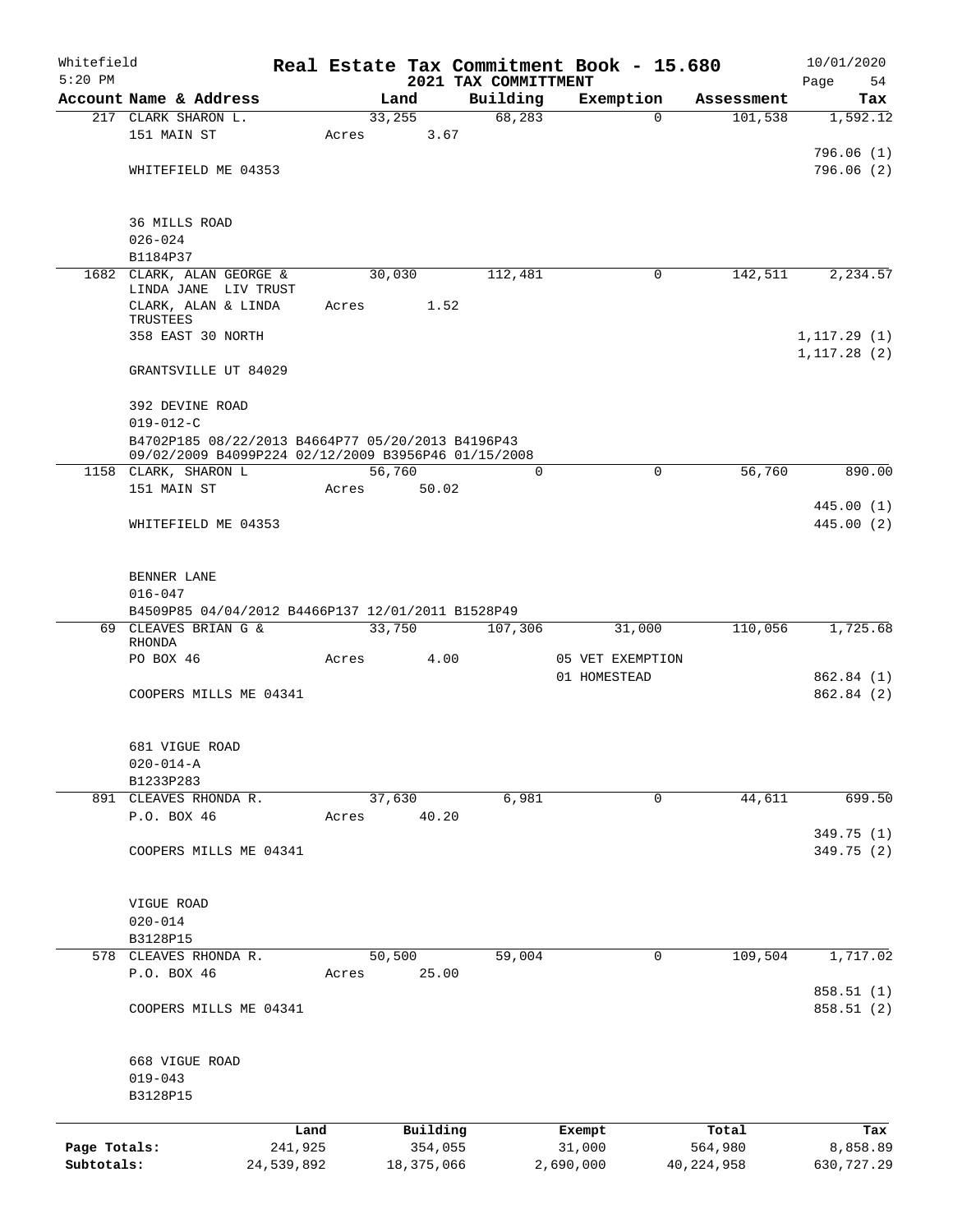| 2021 TAX COMMITTMENT<br>Building<br>Account Name & Address<br>Land<br>Exemption<br>Assessment<br>97,996<br>1482 CLOUTIER JR, ROSARIO G<br>30,000<br>25,000<br>102,996<br>&<br>* LINDA<br>0.88<br>Acres<br>01 HOMESTEAD<br>P O BOX 140<br>807.49(1)<br>807.49(2)<br>WHITEFIELD ME 04353<br>247 GRAND ARMY ROAD<br>$013 - 030$<br>70,293<br>$\mathbf 0$<br>100,293<br>1616 CLOUTIER, SHAWN S<br>30,000<br>0.86<br>255 GRAND ARMY ROAD<br>Acres<br>WHITEFIELD ME 04353<br>255 GRAND ARMY ROAD<br>$013 - 029$<br>B4779P159 05/14/2014 B4775P121 05/01/2014 B4775P118<br>05/01/2014 B4775P115 05/01/2014 B4772P153 04/22/2014<br>B4752P248 01/27/2014<br>813 COATES, KELLIE A &<br>38,750<br>142,441<br>$\Omega$<br>181,191<br>CHRISTOPHER A<br>104 FOX FARM LANE<br>Acres<br>4.00<br>WHITEFIELD ME 04353<br>104 FOX FARM LANE<br>$020 - 011 - B$<br>B4784P101 05/30/2014 B4784P99 05/30/2014 B2542P285<br>30,750<br>157,456<br>$\mathbf 0$<br>188,206<br>2,951.07<br>1294 COCO, ANTHONY & SABRINA<br>487 TOWNHOUSE ROAD<br>2.00<br>Acres<br>1,475.54(1)<br>1,475.53(2)<br>WHITEFIELD ME 04353<br>487 TOWNHOUSE ROAD<br>$010 - 008 - B$<br>B1844P89<br>30,000<br>4,768<br>34,768<br>545.16<br>1199 COCO, ANTHONY & SABRINA<br>0<br>1.00<br>487 TOWNHOUSE ROAD<br>Acres<br>WHITEFIELD ME 04353<br>493 TOWNHOUSE ROAD<br>$010 - 007$<br>B3768P161 11/08/2006<br>40,666<br>103,017<br>0<br>143,683<br>769 COCO, ANTHONY F<br>5.52<br>COCO, SABRINA D<br>Acres<br>487 TOWNHOUSE ROAD<br>WHITEFIELD ME 04353<br>486 TOWNHOUSE ROAD<br>$010 - 022 - B$<br>B5344P77 01/10/2019<br>Building<br>Land<br>Total<br>Exempt<br>575,971<br>25,000<br>Page Totals:<br>200,166<br>751,137 | Whitefield<br>$5:20$ PM |  |  | Real Estate Tax Commitment Book - 15.680 | 10/01/2020<br>Page<br>55     |
|----------------------------------------------------------------------------------------------------------------------------------------------------------------------------------------------------------------------------------------------------------------------------------------------------------------------------------------------------------------------------------------------------------------------------------------------------------------------------------------------------------------------------------------------------------------------------------------------------------------------------------------------------------------------------------------------------------------------------------------------------------------------------------------------------------------------------------------------------------------------------------------------------------------------------------------------------------------------------------------------------------------------------------------------------------------------------------------------------------------------------------------------------------------------------------------------------------------------------------------------------------------------------------------------------------------------------------------------------------------------------------------------------------------------------------------------------------------------------------------------------------------------------------------------------------------------------------------------------------------------------------------------------------------------|-------------------------|--|--|------------------------------------------|------------------------------|
|                                                                                                                                                                                                                                                                                                                                                                                                                                                                                                                                                                                                                                                                                                                                                                                                                                                                                                                                                                                                                                                                                                                                                                                                                                                                                                                                                                                                                                                                                                                                                                                                                                                                      |                         |  |  |                                          | Tax                          |
|                                                                                                                                                                                                                                                                                                                                                                                                                                                                                                                                                                                                                                                                                                                                                                                                                                                                                                                                                                                                                                                                                                                                                                                                                                                                                                                                                                                                                                                                                                                                                                                                                                                                      |                         |  |  |                                          | 1,614.98                     |
|                                                                                                                                                                                                                                                                                                                                                                                                                                                                                                                                                                                                                                                                                                                                                                                                                                                                                                                                                                                                                                                                                                                                                                                                                                                                                                                                                                                                                                                                                                                                                                                                                                                                      |                         |  |  |                                          |                              |
|                                                                                                                                                                                                                                                                                                                                                                                                                                                                                                                                                                                                                                                                                                                                                                                                                                                                                                                                                                                                                                                                                                                                                                                                                                                                                                                                                                                                                                                                                                                                                                                                                                                                      |                         |  |  |                                          |                              |
|                                                                                                                                                                                                                                                                                                                                                                                                                                                                                                                                                                                                                                                                                                                                                                                                                                                                                                                                                                                                                                                                                                                                                                                                                                                                                                                                                                                                                                                                                                                                                                                                                                                                      |                         |  |  |                                          |                              |
|                                                                                                                                                                                                                                                                                                                                                                                                                                                                                                                                                                                                                                                                                                                                                                                                                                                                                                                                                                                                                                                                                                                                                                                                                                                                                                                                                                                                                                                                                                                                                                                                                                                                      |                         |  |  |                                          |                              |
|                                                                                                                                                                                                                                                                                                                                                                                                                                                                                                                                                                                                                                                                                                                                                                                                                                                                                                                                                                                                                                                                                                                                                                                                                                                                                                                                                                                                                                                                                                                                                                                                                                                                      |                         |  |  |                                          |                              |
|                                                                                                                                                                                                                                                                                                                                                                                                                                                                                                                                                                                                                                                                                                                                                                                                                                                                                                                                                                                                                                                                                                                                                                                                                                                                                                                                                                                                                                                                                                                                                                                                                                                                      |                         |  |  |                                          |                              |
|                                                                                                                                                                                                                                                                                                                                                                                                                                                                                                                                                                                                                                                                                                                                                                                                                                                                                                                                                                                                                                                                                                                                                                                                                                                                                                                                                                                                                                                                                                                                                                                                                                                                      |                         |  |  |                                          | 1,572.59                     |
|                                                                                                                                                                                                                                                                                                                                                                                                                                                                                                                                                                                                                                                                                                                                                                                                                                                                                                                                                                                                                                                                                                                                                                                                                                                                                                                                                                                                                                                                                                                                                                                                                                                                      |                         |  |  |                                          |                              |
|                                                                                                                                                                                                                                                                                                                                                                                                                                                                                                                                                                                                                                                                                                                                                                                                                                                                                                                                                                                                                                                                                                                                                                                                                                                                                                                                                                                                                                                                                                                                                                                                                                                                      |                         |  |  |                                          | 786.30(1)<br>786.29(2)       |
|                                                                                                                                                                                                                                                                                                                                                                                                                                                                                                                                                                                                                                                                                                                                                                                                                                                                                                                                                                                                                                                                                                                                                                                                                                                                                                                                                                                                                                                                                                                                                                                                                                                                      |                         |  |  |                                          |                              |
|                                                                                                                                                                                                                                                                                                                                                                                                                                                                                                                                                                                                                                                                                                                                                                                                                                                                                                                                                                                                                                                                                                                                                                                                                                                                                                                                                                                                                                                                                                                                                                                                                                                                      |                         |  |  |                                          |                              |
|                                                                                                                                                                                                                                                                                                                                                                                                                                                                                                                                                                                                                                                                                                                                                                                                                                                                                                                                                                                                                                                                                                                                                                                                                                                                                                                                                                                                                                                                                                                                                                                                                                                                      |                         |  |  |                                          | 2,841.07                     |
|                                                                                                                                                                                                                                                                                                                                                                                                                                                                                                                                                                                                                                                                                                                                                                                                                                                                                                                                                                                                                                                                                                                                                                                                                                                                                                                                                                                                                                                                                                                                                                                                                                                                      |                         |  |  |                                          |                              |
|                                                                                                                                                                                                                                                                                                                                                                                                                                                                                                                                                                                                                                                                                                                                                                                                                                                                                                                                                                                                                                                                                                                                                                                                                                                                                                                                                                                                                                                                                                                                                                                                                                                                      |                         |  |  |                                          |                              |
|                                                                                                                                                                                                                                                                                                                                                                                                                                                                                                                                                                                                                                                                                                                                                                                                                                                                                                                                                                                                                                                                                                                                                                                                                                                                                                                                                                                                                                                                                                                                                                                                                                                                      |                         |  |  |                                          | 1,420.54(1)                  |
|                                                                                                                                                                                                                                                                                                                                                                                                                                                                                                                                                                                                                                                                                                                                                                                                                                                                                                                                                                                                                                                                                                                                                                                                                                                                                                                                                                                                                                                                                                                                                                                                                                                                      |                         |  |  |                                          | 1,420.53(2)                  |
|                                                                                                                                                                                                                                                                                                                                                                                                                                                                                                                                                                                                                                                                                                                                                                                                                                                                                                                                                                                                                                                                                                                                                                                                                                                                                                                                                                                                                                                                                                                                                                                                                                                                      |                         |  |  |                                          |                              |
|                                                                                                                                                                                                                                                                                                                                                                                                                                                                                                                                                                                                                                                                                                                                                                                                                                                                                                                                                                                                                                                                                                                                                                                                                                                                                                                                                                                                                                                                                                                                                                                                                                                                      |                         |  |  |                                          |                              |
|                                                                                                                                                                                                                                                                                                                                                                                                                                                                                                                                                                                                                                                                                                                                                                                                                                                                                                                                                                                                                                                                                                                                                                                                                                                                                                                                                                                                                                                                                                                                                                                                                                                                      |                         |  |  |                                          |                              |
|                                                                                                                                                                                                                                                                                                                                                                                                                                                                                                                                                                                                                                                                                                                                                                                                                                                                                                                                                                                                                                                                                                                                                                                                                                                                                                                                                                                                                                                                                                                                                                                                                                                                      |                         |  |  |                                          |                              |
|                                                                                                                                                                                                                                                                                                                                                                                                                                                                                                                                                                                                                                                                                                                                                                                                                                                                                                                                                                                                                                                                                                                                                                                                                                                                                                                                                                                                                                                                                                                                                                                                                                                                      |                         |  |  |                                          |                              |
|                                                                                                                                                                                                                                                                                                                                                                                                                                                                                                                                                                                                                                                                                                                                                                                                                                                                                                                                                                                                                                                                                                                                                                                                                                                                                                                                                                                                                                                                                                                                                                                                                                                                      |                         |  |  |                                          |                              |
|                                                                                                                                                                                                                                                                                                                                                                                                                                                                                                                                                                                                                                                                                                                                                                                                                                                                                                                                                                                                                                                                                                                                                                                                                                                                                                                                                                                                                                                                                                                                                                                                                                                                      |                         |  |  |                                          |                              |
|                                                                                                                                                                                                                                                                                                                                                                                                                                                                                                                                                                                                                                                                                                                                                                                                                                                                                                                                                                                                                                                                                                                                                                                                                                                                                                                                                                                                                                                                                                                                                                                                                                                                      |                         |  |  |                                          |                              |
|                                                                                                                                                                                                                                                                                                                                                                                                                                                                                                                                                                                                                                                                                                                                                                                                                                                                                                                                                                                                                                                                                                                                                                                                                                                                                                                                                                                                                                                                                                                                                                                                                                                                      |                         |  |  |                                          |                              |
|                                                                                                                                                                                                                                                                                                                                                                                                                                                                                                                                                                                                                                                                                                                                                                                                                                                                                                                                                                                                                                                                                                                                                                                                                                                                                                                                                                                                                                                                                                                                                                                                                                                                      |                         |  |  |                                          |                              |
|                                                                                                                                                                                                                                                                                                                                                                                                                                                                                                                                                                                                                                                                                                                                                                                                                                                                                                                                                                                                                                                                                                                                                                                                                                                                                                                                                                                                                                                                                                                                                                                                                                                                      |                         |  |  |                                          |                              |
|                                                                                                                                                                                                                                                                                                                                                                                                                                                                                                                                                                                                                                                                                                                                                                                                                                                                                                                                                                                                                                                                                                                                                                                                                                                                                                                                                                                                                                                                                                                                                                                                                                                                      |                         |  |  |                                          | 272.58(1)                    |
|                                                                                                                                                                                                                                                                                                                                                                                                                                                                                                                                                                                                                                                                                                                                                                                                                                                                                                                                                                                                                                                                                                                                                                                                                                                                                                                                                                                                                                                                                                                                                                                                                                                                      |                         |  |  |                                          | 272.58(2)                    |
|                                                                                                                                                                                                                                                                                                                                                                                                                                                                                                                                                                                                                                                                                                                                                                                                                                                                                                                                                                                                                                                                                                                                                                                                                                                                                                                                                                                                                                                                                                                                                                                                                                                                      |                         |  |  |                                          |                              |
|                                                                                                                                                                                                                                                                                                                                                                                                                                                                                                                                                                                                                                                                                                                                                                                                                                                                                                                                                                                                                                                                                                                                                                                                                                                                                                                                                                                                                                                                                                                                                                                                                                                                      |                         |  |  |                                          |                              |
|                                                                                                                                                                                                                                                                                                                                                                                                                                                                                                                                                                                                                                                                                                                                                                                                                                                                                                                                                                                                                                                                                                                                                                                                                                                                                                                                                                                                                                                                                                                                                                                                                                                                      |                         |  |  |                                          |                              |
|                                                                                                                                                                                                                                                                                                                                                                                                                                                                                                                                                                                                                                                                                                                                                                                                                                                                                                                                                                                                                                                                                                                                                                                                                                                                                                                                                                                                                                                                                                                                                                                                                                                                      |                         |  |  |                                          | 2,252.95                     |
|                                                                                                                                                                                                                                                                                                                                                                                                                                                                                                                                                                                                                                                                                                                                                                                                                                                                                                                                                                                                                                                                                                                                                                                                                                                                                                                                                                                                                                                                                                                                                                                                                                                                      |                         |  |  |                                          |                              |
|                                                                                                                                                                                                                                                                                                                                                                                                                                                                                                                                                                                                                                                                                                                                                                                                                                                                                                                                                                                                                                                                                                                                                                                                                                                                                                                                                                                                                                                                                                                                                                                                                                                                      |                         |  |  |                                          | 1, 126.48(1)<br>1, 126.47(2) |
|                                                                                                                                                                                                                                                                                                                                                                                                                                                                                                                                                                                                                                                                                                                                                                                                                                                                                                                                                                                                                                                                                                                                                                                                                                                                                                                                                                                                                                                                                                                                                                                                                                                                      |                         |  |  |                                          |                              |
|                                                                                                                                                                                                                                                                                                                                                                                                                                                                                                                                                                                                                                                                                                                                                                                                                                                                                                                                                                                                                                                                                                                                                                                                                                                                                                                                                                                                                                                                                                                                                                                                                                                                      |                         |  |  |                                          |                              |
|                                                                                                                                                                                                                                                                                                                                                                                                                                                                                                                                                                                                                                                                                                                                                                                                                                                                                                                                                                                                                                                                                                                                                                                                                                                                                                                                                                                                                                                                                                                                                                                                                                                                      |                         |  |  |                                          |                              |
|                                                                                                                                                                                                                                                                                                                                                                                                                                                                                                                                                                                                                                                                                                                                                                                                                                                                                                                                                                                                                                                                                                                                                                                                                                                                                                                                                                                                                                                                                                                                                                                                                                                                      |                         |  |  |                                          |                              |
|                                                                                                                                                                                                                                                                                                                                                                                                                                                                                                                                                                                                                                                                                                                                                                                                                                                                                                                                                                                                                                                                                                                                                                                                                                                                                                                                                                                                                                                                                                                                                                                                                                                                      |                         |  |  |                                          | Tax<br>11,777.82             |

**Subtotals:** 24,740,058 18,951,037 2,715,000 40,976,095 642,505.11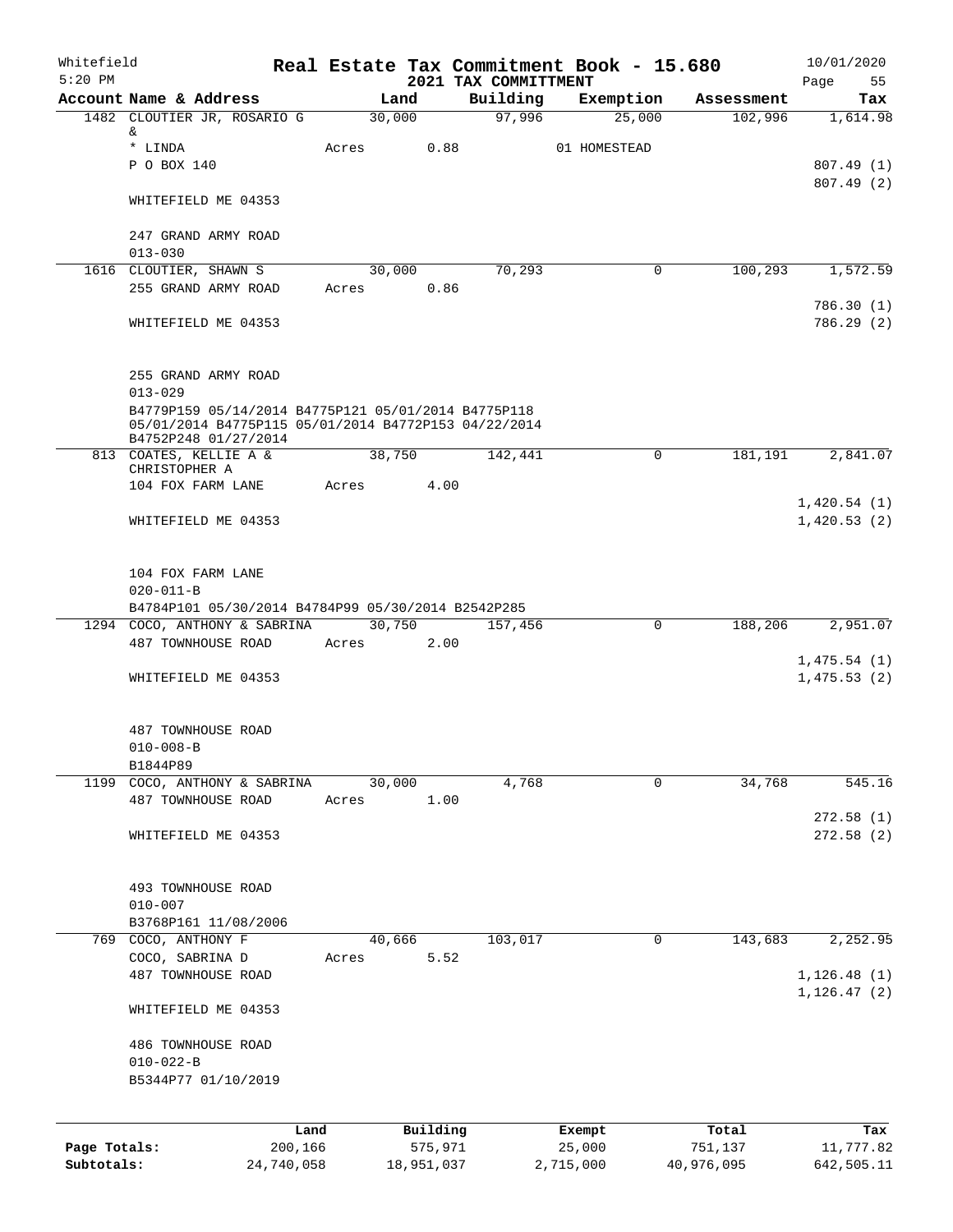| Whitefield<br>$5:20$ PM |                                                                                        |             |             | 2021 TAX COMMITTMENT | Real Estate Tax Commitment Book - 15.680 |            | 10/01/2020<br>Page<br>56 |
|-------------------------|----------------------------------------------------------------------------------------|-------------|-------------|----------------------|------------------------------------------|------------|--------------------------|
|                         | Account Name & Address                                                                 |             | Land        | Building             | Exemption                                | Assessment | Tax                      |
|                         | 1333 COCO, ANTHONY F &<br>SABRINA D                                                    |             | 40,250      | 59,608               | $\Omega$                                 | 99,858     | 1,565.77                 |
|                         | 487 TOWNHOUSE ROAD                                                                     | Acres       | 5.00        |                      |                                          |            | 782.89 (1)               |
|                         | WHITEFIELD ME 04353                                                                    |             |             |                      |                                          |            | 782.88 (2)               |
|                         | 492 TOWNHOUSE ROAD<br>$010 - 023$<br>B4933P200 09/28/2016 B4212P85 10/15/2009 B2477P62 |             |             |                      |                                          |            |                          |
|                         | 07/09/1999                                                                             |             |             |                      |                                          |            |                          |
|                         | 391 COLBY JERRE                                                                        |             | 375         | $\mathbf 0$          | 0                                        | 375        | 5.88                     |
|                         | 219 MAIN STREET                                                                        | Acres       | 0.25        |                      |                                          |            | 2.94(1)                  |
|                         | WINDSOR ME 04363                                                                       |             |             |                      |                                          |            | 2.94(2)                  |
|                         | <b>MAIN STREET</b><br>$021 - 013$                                                      |             |             |                      |                                          |            |                          |
|                         | 1875 COLBY, MEAGAN M                                                                   |             | $\mathbf 0$ | 54,424               | 0                                        | 54,424     | 853.37                   |
|                         | 3 COOKSON LANE                                                                         |             |             |                      |                                          |            |                          |
|                         | WHITEFIELD ME 04353                                                                    |             |             |                      |                                          |            | 426.69(1)<br>426.68(2)   |
|                         | 3 COOKSON LANE<br>$020 - 049 - A - ON$                                                 |             |             |                      |                                          |            |                          |
|                         | 1051 COLE MARY & KEVAN A.                                                              |             | 960         | 0                    | 0                                        | 960        | 15.05                    |
|                         | 6420 SEVENTY SECOND<br>STREET                                                          | Acres       | 0.64        |                      |                                          |            |                          |
|                         | APT. 104                                                                               |             |             |                      |                                          |            | 7.53(1)                  |
|                         | TULSA OK 74136                                                                         |             |             |                      |                                          |            | 7.52(2)                  |
|                         | VIGUE ROAD<br>$020 - 013$<br>B3894P208 08/09/2007                                      |             |             |                      |                                          |            |                          |
| 1548                    | COLE, CHARLES DOUGLAS                                                                  |             | 46,275      | 32,223               | 0                                        | 78,498     | 1,230.85                 |
|                         | PO BOX 82                                                                              | Acres       | 2.35        |                      |                                          |            |                          |
|                         | COOPERS MILLS ME 04341                                                                 |             |             |                      |                                          |            | 615.43(1)<br>615.42(2)   |
|                         | 1 OTTER LANE                                                                           |             |             |                      |                                          |            |                          |
|                         | $024 - 004 - B$                                                                        |             |             |                      |                                          |            |                          |
|                         | B5173P101 08/23/2017<br>87 COLLADO ANTONIO & ANNA                                      |             |             | 32,722 125,494       | $\mathbf 0$                              | 158, 216   | 2,480.83                 |
|                         | 300 THAYER RD                                                                          | Acres 14.34 |             |                      |                                          |            | 1, 240.42(1)             |
|                         | WHITEFIELD ME 04353                                                                    |             |             |                      |                                          |            | 1, 240.41(2)             |
|                         | 300 THAYER ROAD<br>$001 - 023$<br>B4270P270 04/15/2010 B2538P51 02/01/2000             |             |             |                      |                                          |            |                          |

|              | Land       | Building   | Exempt    | Total      | Tax        |
|--------------|------------|------------|-----------|------------|------------|
| Page Totals: | 120,582    | 271,749    |           | 392,331    | 6,151.75   |
| Subtotals:   | 24,860,640 | 19,222,786 | 2,715,000 | 41,368,426 | 648,656.86 |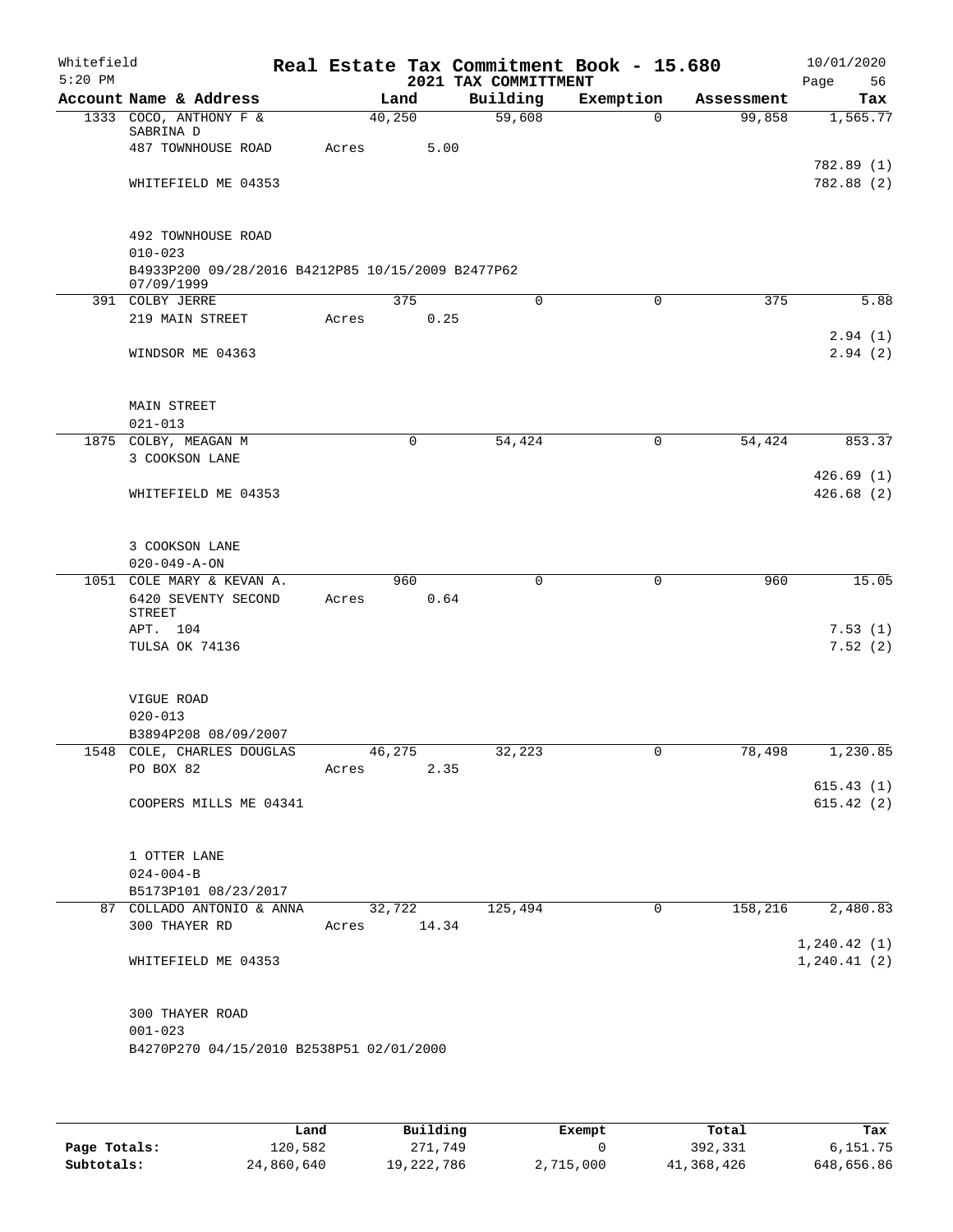| Whitefield<br>$5:20$ PM |                                                    |       |          | 2021 TAX COMMITTMENT | Real Estate Tax Commitment Book - 15.680 |            | 10/01/2020<br>Page<br>57   |
|-------------------------|----------------------------------------------------|-------|----------|----------------------|------------------------------------------|------------|----------------------------|
|                         | Account Name & Address                             |       | Land     | Building             | Exemption                                | Assessment | Tax                        |
|                         | 82 COLPITT CHRISTINE M.                            |       | 37,250   | $\mathbf 0$          | $\Omega$                                 | 37,250     | 584.08                     |
|                         | 104 S HUNTS MEADOW ROAD Acres                      |       | 20.00    |                      |                                          |            |                            |
|                         |                                                    |       |          |                      |                                          |            | 292.04(1)                  |
|                         | WHITEFIELD ME 04353                                |       |          |                      |                                          |            | 292.04(2)                  |
|                         |                                                    |       |          |                      |                                          |            |                            |
|                         |                                                    |       |          |                      |                                          |            |                            |
|                         | SOUTH HUNTS MEADOW ROAD                            |       |          |                      |                                          |            |                            |
|                         | $009 - 007 - A$                                    |       |          |                      |                                          |            |                            |
|                         | B1682P39                                           |       |          |                      |                                          |            |                            |
|                         | 592 COLPITT CHRISTINE M.                           |       | 7,500    | $\Omega$             | 0                                        | 7,500      | 117.60                     |
|                         | 104 S HUNTS MEADOW ROAD Acres                      |       | 5.00     |                      |                                          |            |                            |
|                         | WHITEFIELD ME 04353                                |       |          |                      |                                          |            | 58.80(1)<br>58.80(2)       |
|                         |                                                    |       |          |                      |                                          |            |                            |
|                         |                                                    |       |          |                      |                                          |            |                            |
|                         | SOUTH HUNTS MEADOW ROAD                            |       |          |                      |                                          |            |                            |
|                         | $009 - 009 - B$                                    |       |          |                      |                                          |            |                            |
|                         | B1682P39                                           |       |          |                      |                                          |            |                            |
|                         | 646 COLPITT JR, THOMAS &                           |       | 38,130   | 140,215              | 25,000                                   | 153,345    | 2,404.45                   |
|                         | CHRISTINE                                          |       |          |                      |                                          |            |                            |
|                         | 104 SOUTH HUNTS MEADOW Acres<br><b>ROAD</b>        |       | 8.60     |                      | 01 HOMESTEAD                             |            |                            |
|                         |                                                    |       |          |                      |                                          |            | 1, 202.23(1)               |
|                         | WHITEFIELD ME 04353                                |       |          |                      |                                          |            | 1, 202.22(2)               |
|                         |                                                    |       |          |                      |                                          |            |                            |
|                         |                                                    |       |          |                      |                                          |            |                            |
|                         | 104 SOUTH HUNTS MEADOW                             |       |          |                      |                                          |            |                            |
|                         | $009 - 008$                                        |       |          |                      |                                          |            |                            |
|                         | 1852 COLPITT THOMAS JR                             |       | 22,100   | $\mathbf 0$          | $\mathbf 0$                              | 22,100     | 346.53                     |
|                         | COLPITT CHRISTINE M.                               | Acres | 24.00    |                      |                                          |            |                            |
|                         | 104 SOUTH HUNTS MEADOW<br>ROAD                     |       |          |                      |                                          |            | 173.27(1)                  |
|                         |                                                    |       |          |                      |                                          |            | 173.26(2)                  |
|                         | WHITEFIELD ME 04353                                |       |          |                      |                                          |            |                            |
|                         |                                                    |       |          |                      |                                          |            |                            |
|                         | SOUTH HUNTS MEADOW ROAD                            |       |          |                      |                                          |            |                            |
|                         | $009 - 013 - A$                                    |       |          |                      |                                          |            |                            |
|                         | B4563P137 08/27/2012                               |       |          |                      |                                          |            |                            |
|                         | 423 CONDON JON M.                                  |       | 30,000   | 181,870              | 25,000                                   | 186,870    | 2,930.12                   |
|                         | 466 EAST RIVER ROAD                                | Acres | 1.50     |                      | 01 HOMESTEAD                             |            |                            |
|                         | WHITEFIELD ME 04353                                |       |          |                      |                                          |            | 1,465.06(1)<br>1,465.06(2) |
|                         |                                                    |       |          |                      |                                          |            |                            |
|                         |                                                    |       |          |                      |                                          |            |                            |
|                         | 466 EAST RIVER ROAD                                |       |          |                      |                                          |            |                            |
|                         | $010 - 050 - A$                                    |       |          |                      |                                          |            |                            |
|                         | B4390P161 04/11/2011 B4383P169 03/15/2011 B2107P34 |       |          |                      |                                          |            |                            |
|                         | 218 CONLEY GAIL P.                                 |       | 54,370   | 133,965              | 25,000                                   | 163,335    | 2,561.09                   |
|                         | CONLEY STEPHEN                                     | Acres | 36.00    |                      | 01 HOMESTEAD                             |            |                            |
|                         | PO BOX 22                                          |       |          |                      |                                          |            | 1,280.55(1)                |
|                         |                                                    |       |          |                      |                                          |            | 1,280.54(2)                |
|                         | WHITEFIELD ME 04353                                |       |          |                      |                                          |            |                            |
|                         | 433 EAST RIVER ROAD                                |       |          |                      |                                          |            |                            |
|                         | $010 - 040$                                        |       |          |                      |                                          |            |                            |
|                         | B4734P253 11/21/2013 B4628P193 02/12/2013 B3589P82 |       |          |                      |                                          |            |                            |
|                         | 11/01/2005                                         |       |          |                      |                                          |            |                            |
|                         |                                                    |       |          |                      |                                          |            |                            |
|                         |                                                    |       |          |                      |                                          |            |                            |
|                         | Land                                               |       | Building |                      | Exempt                                   | Total      | Tax                        |
| Page Totals:            | 189,350                                            |       | 456,050  |                      | 75,000                                   | 570,400    | 8,943.87                   |

**Subtotals:** 25,049,990 19,678,836 2,790,000 41,938,826 657,600.73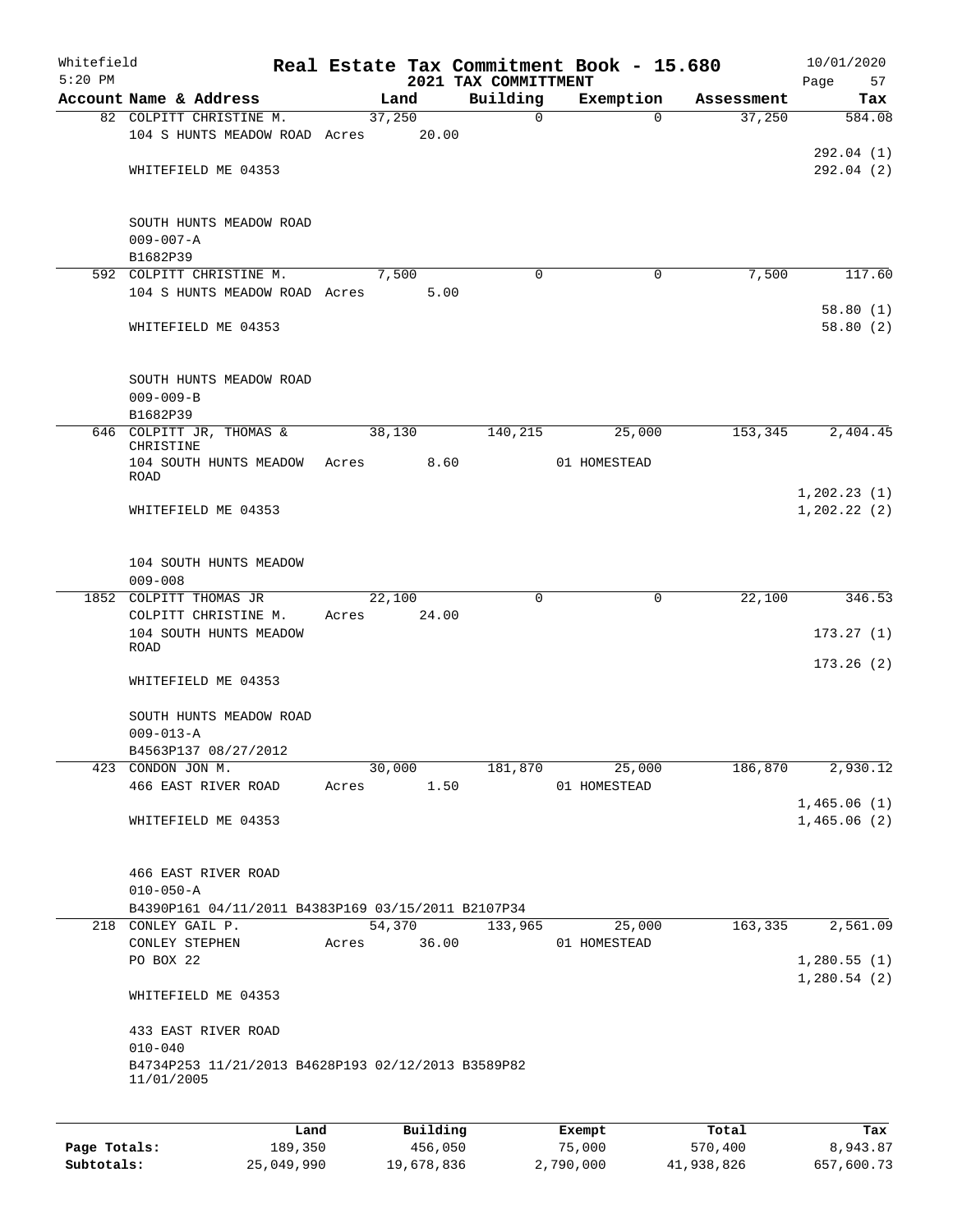| Whitefield<br>$5:20$ PM |                                              |              |       |        |             | 2021 TAX COMMITTMENT | Real Estate Tax Commitment Book - 15.680 |             |              | 10/01/2020<br>Page<br>58 |
|-------------------------|----------------------------------------------|--------------|-------|--------|-------------|----------------------|------------------------------------------|-------------|--------------|--------------------------|
|                         | Account Name & Address                       |              |       |        | Land        | Building             | Exemption                                |             | Assessment   | Tax                      |
|                         | 1259 CONLEY GAIL P.                          |              |       | 22,550 |             | $\mathbf 0$          |                                          | $\Omega$    | 22,550       | 353.58                   |
|                         | CONLEY STEPHEN<br>PO BOX 22                  |              | Acres |        | 54.00       |                      |                                          |             |              | 176.79(1)                |
|                         | WHITEFIELD ME 04353                          |              |       |        |             |                      |                                          |             |              | 176.79(2)                |
|                         | EAST RIVER ROAD<br>$010 - 048$               |              |       |        |             |                      |                                          |             |              |                          |
|                         | B4628P193 02/12/2013 B3589P82                |              |       |        |             |                      |                                          |             |              |                          |
|                         | 1403 CONLEY GAIL P.                          |              |       | 11,011 |             | $\Omega$             |                                          | 0           | 11,011       | 172.65                   |
|                         | CONLEY STEPHEN                               |              | Acres |        | 20.80       |                      |                                          |             |              |                          |
|                         | PO BOX 22                                    |              |       |        |             |                      |                                          |             |              | 86.33(1)<br>86.32(2)     |
|                         | WHITEFIELD ME 04353                          |              |       |        |             |                      |                                          |             |              |                          |
|                         | EAST RIVER ROAD<br>$013 - 076$               |              |       |        |             |                      |                                          |             |              |                          |
|                         | B4628P193 02/12/2013 B3589P82 11/01/2005     |              |       |        |             |                      |                                          |             |              |                          |
|                         | 1407 CONLEY GAIL P.                          |              |       |        | 9,185       | 0                    |                                          | $\mathbf 0$ | 9,185        | 144.02                   |
|                         | CONLEY STEPHEN                               |              | Acres |        | 16.50       |                      |                                          |             |              |                          |
|                         | PO BOX 22                                    |              |       |        |             |                      |                                          |             |              | 72.01(1)                 |
|                         | WHITEFIELD ME 04353                          |              |       |        |             |                      |                                          |             |              | 72.01(2)                 |
|                         | OFF HEATH ROAD                               |              |       |        |             |                      |                                          |             |              |                          |
|                         | $011 - 005$                                  |              |       |        |             |                      |                                          |             |              |                          |
|                         | B4628P193 02/12/2013 B3589P86 11/01/2005     |              |       |        |             |                      |                                          |             |              |                          |
|                         | 729 CONRAD, ELIZABETH &                      |              |       | 66,750 |             | 97,350               |                                          | $\mathbf 0$ | 164,100      | 2,573.09                 |
|                         | RICHARD<br>3 WASHINGTON COURT                |              | Acres |        | 50.00       |                      |                                          |             |              |                          |
|                         |                                              |              |       |        |             |                      |                                          |             |              | 1,286.55(1)              |
|                         | KENNEBUNKPORT ME 04046                       |              |       |        |             |                      |                                          |             |              | 1,286.54(2)              |
|                         | 26 BOYNTON LANE                              |              |       |        |             |                      |                                          |             |              |                          |
|                         | $007 - 068$                                  |              |       |        |             |                      |                                          |             |              |                          |
|                         | B3865P259 06/15/2007                         |              |       |        |             |                      |                                          |             |              |                          |
| 273                     | CONRAD, RICHARD &<br>ELIZABETH               |              |       | 30,150 |             | 0                    |                                          | 0           | 30,150       | 472.75                   |
|                         | 3 WASHINGTON COURT                           |              | Acres |        | 1.60        |                      |                                          |             |              |                          |
|                         |                                              |              |       |        |             |                      |                                          |             |              | 236.38 (1)               |
|                         | KENNEBUNKPORT ME 04046                       |              |       |        |             |                      |                                          |             |              | 236.37(2)                |
|                         |                                              |              |       |        |             |                      |                                          |             |              |                          |
|                         | 2 BOYNTON LANE                               |              |       |        |             |                      |                                          |             |              |                          |
|                         | $007 - 069$                                  |              |       |        |             |                      |                                          |             |              |                          |
|                         | B3914P43 09/26/2007                          |              |       |        |             |                      |                                          |             |              |                          |
| 1676                    | CONSOLIDATED<br>COMMUNICATIONS               |              |       |        | $\mathbf 0$ | 58,311               |                                          | 0           | 58,311       | 914.32                   |
|                         | NORTHERN NEW ENGLAND<br>TELEPHONE OPERATIONS |              |       |        |             |                      |                                          |             |              |                          |
|                         | NORTHERN NEW ENGLAND                         |              |       |        |             |                      |                                          |             |              | 457.16(1)                |
|                         | TELEPHONE OPERATIONS                         |              |       |        |             |                      |                                          |             |              |                          |
|                         | ATTN: TAX 2-4<br>121 SOUTH 17TH STREET       |              |       |        |             |                      |                                          |             |              | 457.16(2)                |
|                         | MATTOON IL 61938                             |              |       |        |             |                      |                                          |             |              |                          |
|                         | 40 MAIN STREET                               |              |       |        |             |                      |                                          |             |              |                          |
|                         | $024 - 007 - ON$                             |              |       |        |             |                      |                                          |             |              |                          |
|                         |                                              |              |       |        |             |                      |                                          |             |              |                          |
|                         |                                              | Land         |       |        | Building    |                      | Exempt                                   |             | Total        | Tax                      |
| Page Totals:            |                                              | 139,646      |       |        | 155,661     |                      | $\mathbf 0$                              |             | 295,307      | 4,630.41                 |
| Subtotals:              |                                              | 25, 189, 636 |       |        | 19,834,497  |                      | 2,790,000                                |             | 42, 234, 133 | 662, 231.14              |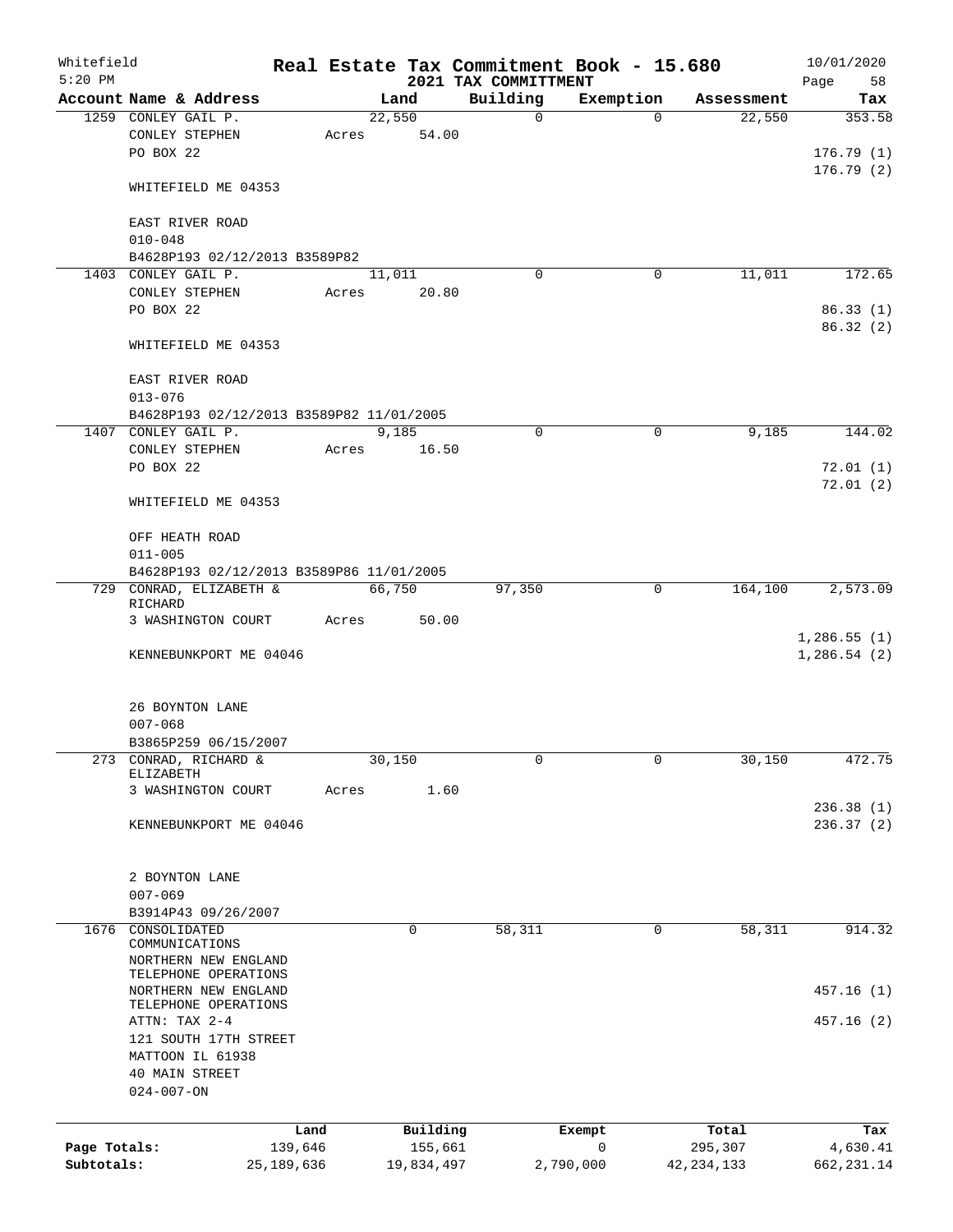| Whitefield<br>$5:20$ PM |                                                     |              |       |            |          | 2021 TAX COMMITTMENT |           | Real Estate Tax Commitment Book - 15.680 |              | 10/01/2020<br>Page<br>59 |
|-------------------------|-----------------------------------------------------|--------------|-------|------------|----------|----------------------|-----------|------------------------------------------|--------------|--------------------------|
|                         | Account Name & Address                              |              |       | Land       |          | Building             |           | Exemption                                | Assessment   | Tax                      |
|                         | 1234 COOLEY ARTHUR B. &                             |              |       | 30,000     |          | 93,241               |           | 31,000                                   | 92,241       | 1,446.34                 |
|                         | CAROL                                               |              |       |            |          |                      |           |                                          |              |                          |
|                         | 18 ROCKLAND ROAD                                    |              | Acres |            | 1.00     |                      |           | 01 HOMESTEAD<br>05 VET EXEMPTION         |              | 723.17(1)                |
|                         | WHITEFIELD ME 04353                                 |              |       |            |          |                      |           |                                          |              | 723.17(2)                |
|                         |                                                     |              |       |            |          |                      |           |                                          |              |                          |
|                         | 18 ROCKLAND ROAD                                    |              |       |            |          |                      |           |                                          |              |                          |
|                         | $025 - 003$                                         |              |       |            |          |                      |           |                                          |              |                          |
|                         | 351 COOLEY ARTHUR B. &                              |              |       | 255        |          | $\mathbf 0$          |           | $\mathbf 0$                              | 255          | 4.00                     |
|                         | CAROL B.<br>18 ROCKLAND ROAD                        |              | Acres |            | 0.17     |                      |           |                                          |              |                          |
|                         |                                                     |              |       |            |          |                      |           |                                          |              | 2.00(1)                  |
|                         | WHITEFIELD ME 04353                                 |              |       |            |          |                      |           |                                          |              | 2.00(2)                  |
|                         |                                                     |              |       |            |          |                      |           |                                          |              |                          |
|                         | ROCKLAND ROAD<br>$025 - 003 - A$                    |              |       |            |          |                      |           |                                          |              |                          |
|                         | B2444P2                                             |              |       |            |          |                      |           |                                          |              |                          |
|                         | 552 COOMBS, JAMES & HOLLY                           |              |       | 480        |          | $\Omega$             |           | 0                                        | 480          | 7.53                     |
|                         | HILL-COOMBS                                         |              |       |            |          |                      |           |                                          |              |                          |
|                         | 131 HOLMES STREET                                   |              | Acres |            | 0.32     |                      |           |                                          |              |                          |
|                         | ROCKLAND ME 04841                                   |              |       |            |          |                      |           |                                          |              | 3.77(1)<br>3.76(2)       |
|                         |                                                     |              |       |            |          |                      |           |                                          |              |                          |
|                         | MEAHER LANE                                         |              |       |            |          |                      |           |                                          |              |                          |
|                         | $015 - 017$                                         |              |       |            |          |                      |           |                                          |              |                          |
|                         | B3224P46                                            |              |       |            |          |                      |           |                                          |              |                          |
|                         | 615 COONS JEFFERY L.                                |              |       | 32,290     |          | $\mathbf 0$          |           | 0                                        | 32,290       | 506.31                   |
|                         | 830 CLIFTON HILLS<br><b>STREET</b>                  |              | Acres |            | 13.80    |                      |           |                                          |              |                          |
|                         |                                                     |              |       |            |          |                      |           |                                          |              | 253.16(1)                |
|                         | ORLANDO FL 32828                                    |              |       |            |          |                      |           |                                          |              | 253.15(2)                |
|                         |                                                     |              |       |            |          |                      |           |                                          |              |                          |
|                         | MARINE LANE                                         |              |       |            |          |                      |           |                                          |              |                          |
|                         | $018 - 036$                                         |              |       |            |          |                      |           |                                          |              |                          |
|                         | B4796P22 07/03/2014 B671P122<br>444 COOPER MITCHELL |              |       | 0          |          | 8,653                |           | $\mathbf 0$                              | 8,653        | 135.68                   |
|                         | 250 EAST RIVER ROAD                                 |              |       |            |          |                      |           |                                          |              |                          |
|                         |                                                     |              |       |            |          |                      |           |                                          |              | 67.84(1)                 |
|                         | WHITEFIELD ME 04353                                 |              |       |            |          |                      |           |                                          |              | 67.84(2)                 |
|                         |                                                     |              |       |            |          |                      |           |                                          |              |                          |
|                         | 250 EAST RIVER ROAD<br>$013 - 073 - ON$             |              |       |            |          |                      |           |                                          |              |                          |
|                         | 182 COOPER, THURLOW & GARY                          |              |       | 39,200     |          | 0                    |           | 0                                        | 39,200       | 614.66                   |
|                         | Е<br>LINDA GAGNE, TRUSTEE                           |              | Acres |            | 23.00    |                      |           |                                          |              |                          |
|                         | 26 NORWAY DRIVE                                     |              |       |            |          |                      |           |                                          |              | 307.33(1)                |
|                         | CHELSEA ME 04330                                    |              |       |            |          |                      |           |                                          |              | 307.33(2)                |
|                         |                                                     |              |       |            |          |                      |           |                                          |              |                          |
|                         | COOPER ROAD<br>$018 - 001 - A$                      |              |       |            |          |                      |           |                                          |              |                          |
|                         | B2371P232                                           |              |       |            |          |                      |           |                                          |              |                          |
|                         |                                                     |              |       |            |          |                      |           |                                          |              |                          |
|                         |                                                     | Land         |       |            | Building |                      | Exempt    |                                          | Total        | Tax                      |
| Page Totals:            |                                                     | 102,225      |       |            | 101,894  |                      | 31,000    |                                          | 173,119      | 2,714.52                 |
| Subtotals:              |                                                     | 25, 291, 861 |       | 19,936,391 |          |                      | 2,821,000 |                                          | 42, 407, 252 | 664,945.66               |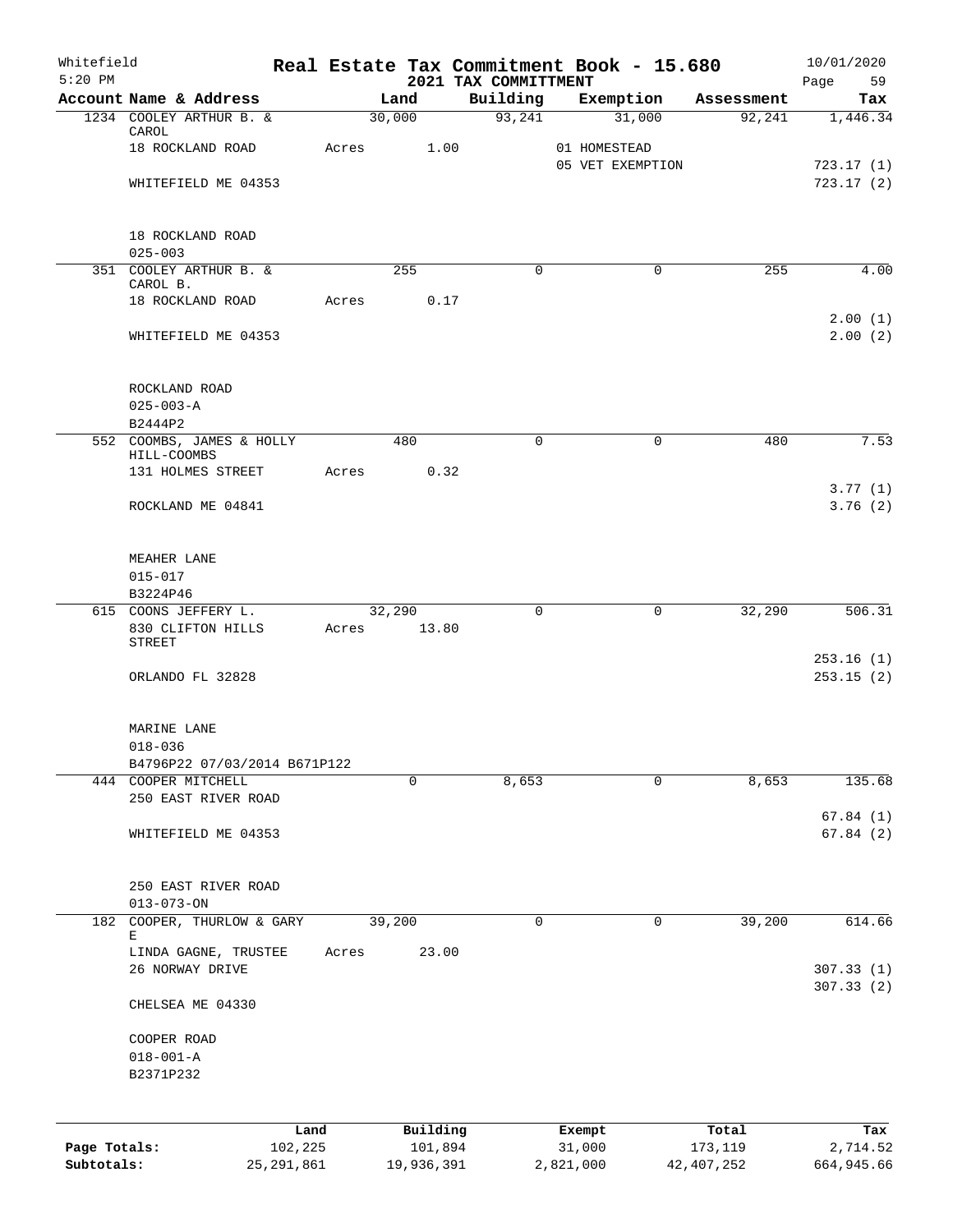| Whitefield   |                                     |              |       |        |              |                                  |           | Real Estate Tax Commitment Book - 15.680 |            | 10/01/2020             |
|--------------|-------------------------------------|--------------|-------|--------|--------------|----------------------------------|-----------|------------------------------------------|------------|------------------------|
| $5:20$ PM    | Account Name & Address              |              |       | Land   |              | 2021 TAX COMMITTMENT<br>Building |           | Exemption                                | Assessment | Page<br>60<br>Tax      |
|              | 889 COOPER-HASKELL, DAWNA           |              |       | 57,007 |              | 112,085                          |           | 25,000                                   | 144,092    | 2,259.36               |
|              | JEAN                                |              |       |        |              |                                  |           |                                          |            |                        |
|              | 71 SENOTT ROAD                      |              | Acres |        | 35.01        |                                  |           | 01 HOMESTEAD                             |            | 1, 129.68(1)           |
|              | WHITEFIELD ME 04353                 |              |       |        |              |                                  |           |                                          |            | 1, 129.68(2)           |
|              |                                     |              |       |        |              |                                  |           |                                          |            |                        |
|              | 71 SENOTT ROAD                      |              |       |        |              |                                  |           |                                          |            |                        |
|              | $017 - 047$                         |              |       |        |              |                                  |           |                                          |            |                        |
|              | B4562P2 08/23/2012 B2404P200        |              |       |        |              |                                  |           |                                          |            |                        |
|              | 112 CORBIN, BRADLEY &<br>ELIZABETH  |              |       | 8,036  |              | $\Omega$                         |           | $\Omega$                                 | 8,036      | 126.00                 |
|              | 14 ELM LANE                         |              | Acres |        | 5.67         |                                  |           |                                          |            |                        |
|              |                                     |              |       |        |              |                                  |           |                                          |            | 63.00(1)               |
|              | WINDSOR ME 04363                    |              |       |        |              |                                  |           |                                          |            | 63.00(2)               |
|              | AUGUSTA ROAD                        |              |       |        |              |                                  |           |                                          |            |                        |
|              | $018 - 013 - B$                     |              |       |        |              |                                  |           |                                          |            |                        |
|              | B2613P248                           |              |       |        |              |                                  |           |                                          |            |                        |
|              | 1371 CORBIN, BRADLEY &<br>ELIZABETH |              |       | 29,714 |              | $\Omega$                         |           | $\mathbf 0$                              | 29,714     | 465.92                 |
|              | 14 ELM LANE                         |              | Acres |        | 10.58        |                                  |           |                                          |            |                        |
|              | WINDSOR ME 04363                    |              |       |        |              |                                  |           |                                          |            | 232.96(1)<br>232.96(2) |
|              |                                     |              |       |        |              |                                  |           |                                          |            |                        |
|              | AUGUSTA ROAD                        |              |       |        |              |                                  |           |                                          |            |                        |
|              | $018 - 013$                         |              |       |        |              |                                  |           |                                          |            |                        |
|              | B2613P248                           |              |       |        |              |                                  |           |                                          |            |                        |
|              | 1386 CORBIN, BRADLEY &<br>ELIZABETH |              |       | 2,760  |              | $\mathbf 0$                      |           | $\mathbf 0$                              | 2,760      | 43.28                  |
|              | 14 ELM LANE                         |              | Acres |        | 1.84         |                                  |           |                                          |            |                        |
|              |                                     |              |       |        |              |                                  |           |                                          |            | 21.64(1)               |
|              | WINDSOR ME 04363                    |              |       |        |              |                                  |           |                                          |            | 21.64(2)               |
|              | AUGUSTA ROAD                        |              |       |        |              |                                  |           |                                          |            |                        |
|              | $018 - 010$                         |              |       |        |              |                                  |           |                                          |            |                        |
|              | B2613P248                           |              |       |        |              |                                  |           |                                          |            |                        |
| 1937         | CORBIN, SCOTT A.                    |              |       | 21,770 |              | $\mathbf 0$                      |           | $\mathbf 0$                              | 21,770     | 341.35                 |
|              | CORBIN, NELIA E                     |              | Acres |        | 2.68         |                                  |           |                                          |            |                        |
|              | 233 CROSS HILL ROAD                 |              |       |        |              |                                  |           |                                          |            | 170.68(1)<br>170.67(2) |
|              | AUGUSTA ME 04330                    |              |       |        |              |                                  |           |                                          |            |                        |
|              | ROUTE 17                            |              |       |        |              |                                  |           |                                          |            |                        |
|              | $018 - 013 - D$                     |              |       |        |              |                                  |           |                                          |            |                        |
|              | B5482P193 01/17/2020                |              |       |        |              |                                  |           |                                          |            |                        |
|              | 698 CORUM MICHAEL J., JR            |              |       | 37,650 |              | 67,786                           |           | 25,000                                   | 80,436     | 1,261.24               |
|              | 221 PITTSTON ROAD                   |              | Acres |        | 8.00         |                                  |           | 01 HOMESTEAD                             |            |                        |
|              | WHITEFIELD ME 04353                 |              |       |        |              |                                  |           |                                          |            | 630.62(1)<br>630.62(2) |
|              |                                     |              |       |        |              |                                  |           |                                          |            |                        |
|              | 221 PITTSTON ROAD                   |              |       |        |              |                                  |           |                                          |            |                        |
|              | $007 - 001$<br>B5242P15 03/23/2018  |              |       |        |              |                                  |           |                                          |            |                        |
|              |                                     | Land         |       |        | Building     |                                  | Exempt    |                                          | Total      | Tax                    |
| Page Totals: |                                     | 156,937      |       |        | 179,871      |                                  | 50,000    |                                          | 286,808    | 4,497.15               |
| Subtotals:   |                                     | 25, 448, 798 |       |        | 20, 116, 262 |                                  | 2,871,000 |                                          | 42,694,060 | 669, 442.81            |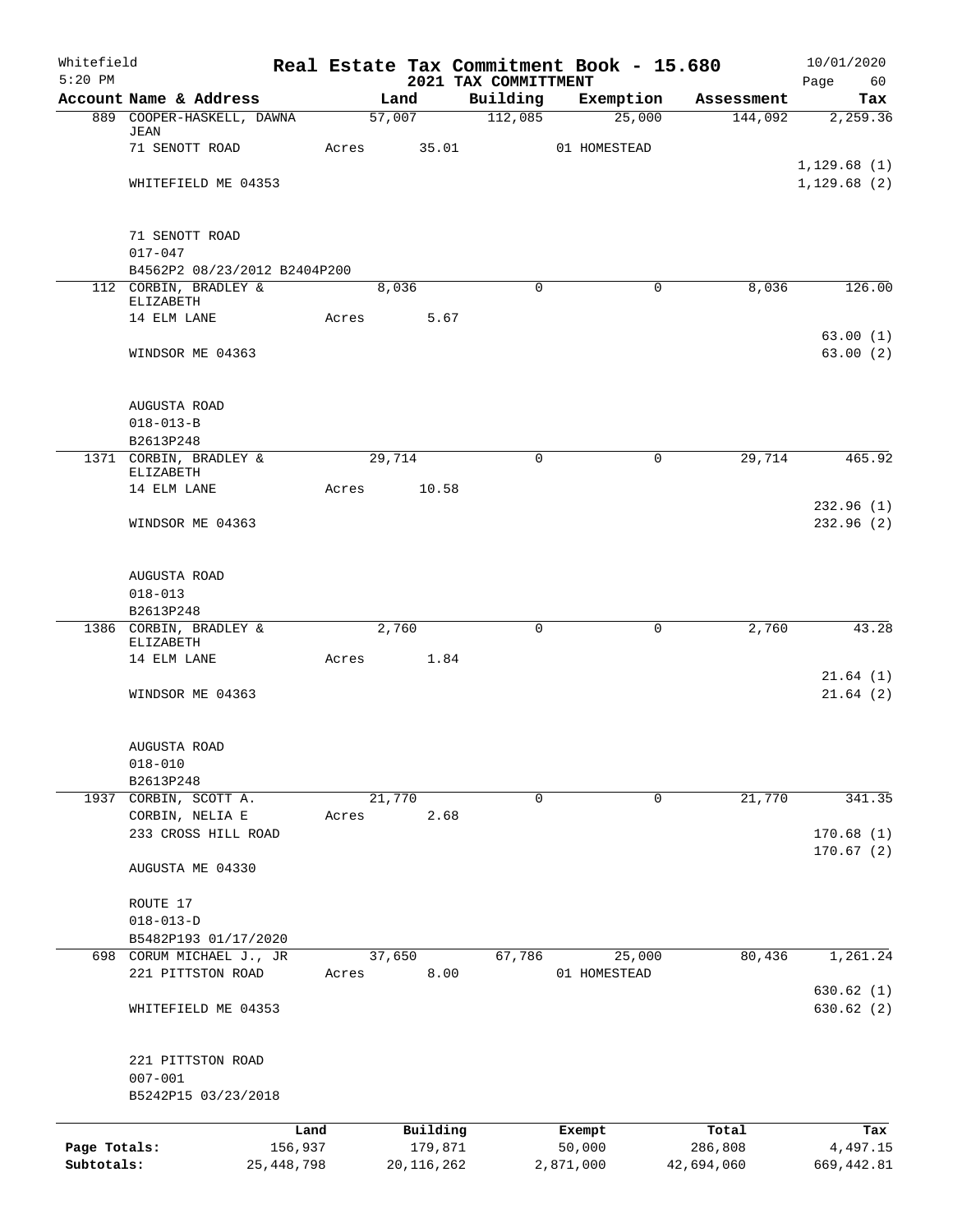| Whitefield<br>$5:20$ PM |                                                          |      |       |        |          |                                  | Real Estate Tax Commitment Book - 15.680 |            | 10/01/2020                 |
|-------------------------|----------------------------------------------------------|------|-------|--------|----------|----------------------------------|------------------------------------------|------------|----------------------------|
|                         | Account Name & Address                                   |      |       | Land   |          | 2021 TAX COMMITTMENT<br>Building | Exemption                                | Assessment | Page<br>61<br>Tax          |
|                         | 1663 COSTA, DANIEL A                                     |      |       | 25,805 |          | $\mathbf 0$                      | $\Omega$                                 | 25,805     | 404.62                     |
|                         | 1110 CHEYENNE STREET                                     |      | Acres |        | 65.00    |                                  |                                          |            |                            |
|                         |                                                          |      |       |        |          |                                  |                                          |            | 202.31(1)                  |
|                         | GOLDEN CO 80401 1126                                     |      |       |        |          |                                  |                                          |            | 202.31(2)                  |
|                         | COOPER ROAD                                              |      |       |        |          |                                  |                                          |            |                            |
|                         | $015 - 034$                                              |      |       |        |          |                                  |                                          |            |                            |
|                         | B5109P249 02/17/2017 B5095P303 09/29/2016 B5095P301      |      |       |        |          |                                  |                                          |            |                            |
|                         | 09/14/2016 B657P332 08/21/1969<br>378 COTE DAVID & HOLLY |      |       | 36,370 |          | $\Omega$                         | $\Omega$                                 | 36,370     | 570.28                     |
|                         | P.O. BOX 17                                              |      | Acres |        | 18.90    |                                  |                                          |            |                            |
|                         |                                                          |      |       |        |          |                                  |                                          |            | 285.14(1)                  |
|                         | WHITEFIELD ME 04353                                      |      |       |        |          |                                  |                                          |            | 285.14(2)                  |
|                         | PARTRIDGE LANE                                           |      |       |        |          |                                  |                                          |            |                            |
|                         | $016 - 021$                                              |      |       |        |          |                                  |                                          |            |                            |
|                         | B3443P212 02/10/2005                                     |      |       |        |          |                                  |                                          |            |                            |
|                         | 1169 COTE, DAVID                                         |      |       | 33,900 |          | 101,990                          | 25,000                                   | 110,890    | 1,738.76                   |
|                         | COTE, HOLLY A                                            |      | Acres |        | 4.10     |                                  | 01 HOMESTEAD                             |            |                            |
|                         | PO BOX 17                                                |      |       |        |          |                                  |                                          |            | 869.38(1)                  |
|                         | WHITEFIELD ME 04353                                      |      |       |        |          |                                  |                                          |            | 869.38 (2)                 |
|                         | 5 PARTRIDGE LANE                                         |      |       |        |          |                                  |                                          |            |                            |
|                         | $016 - 021 - A$                                          |      |       |        |          |                                  |                                          |            |                            |
|                         | B2992P138                                                |      |       |        |          |                                  |                                          |            |                            |
|                         | 720 COTE, MICHAEL J                                      |      |       | 1,500  |          | $\mathbf 0$                      | $\mathbf 0$                              | 1,500      | 23.52                      |
|                         | COTE, KYRSTIN M                                          |      | Acres |        | 1.00     |                                  |                                          |            |                            |
|                         | 283 DOYLE ROAD                                           |      |       |        |          |                                  |                                          |            | 11.76(1)                   |
|                         |                                                          |      |       |        |          |                                  |                                          |            | 11.76(2)                   |
|                         | WHITEFIELD ME 04353                                      |      |       |        |          |                                  |                                          |            |                            |
|                         | DOYLE ROAD                                               |      |       |        |          |                                  |                                          |            |                            |
|                         | $019 - 024 - A$                                          |      |       |        |          |                                  |                                          |            |                            |
|                         | B5209P114 11/28/2017                                     |      |       |        |          |                                  |                                          |            |                            |
|                         | 341 COTE, MICHAEL J                                      |      |       | 34,725 |          | 119,438                          | 25,000                                   | 129,163    | 2,025.28                   |
|                         | COTE, KYRSTIN M                                          |      | Acres |        | 4.65     |                                  | 01 HOMESTEAD                             |            |                            |
|                         | 283 DOYLE ROAD                                           |      |       |        |          |                                  |                                          |            | 1,012.64(1)<br>1,012.64(2) |
|                         | WHITEFIELD ME 04353                                      |      |       |        |          |                                  |                                          |            |                            |
|                         | 283 DOYLE ROAD<br>$019 - 027$                            |      |       |        |          |                                  |                                          |            |                            |
|                         | B5209P114 11/28/2017                                     |      |       |        |          |                                  |                                          |            |                            |
|                         | 1045 COUNTRY MANOR                                       |      |       | 76,562 |          | 467,826                          | 0                                        | 544,388    | 8,536.00                   |
|                         | ASSOCIATES                                               |      |       |        |          |                                  |                                          |            |                            |
|                         | P.O. BOX 209                                             |      | Acres |        | 8.14     |                                  |                                          |            |                            |
|                         | COOPERS MILLS ME 04341                                   |      |       |        |          |                                  |                                          |            | 4,268.00(1)<br>4,268.00(2) |
|                         | 132 MAIN STREET                                          |      |       |        |          |                                  |                                          |            |                            |
|                         | $022 - 013$                                              |      |       |        |          |                                  |                                          |            |                            |
|                         | B1540P85                                                 |      |       |        |          |                                  |                                          |            |                            |
|                         |                                                          |      |       |        |          |                                  |                                          |            |                            |
|                         |                                                          | Land |       |        | Building |                                  | <b>Exempt</b>                            | Total      | Tax                        |

|              | Land       | Building   | Exempt    | Total      | Tax        |
|--------------|------------|------------|-----------|------------|------------|
| Page Totals: | 208,862    | 689,254    | 50,000    | 848,116    | 13,298.46  |
| Subtotals:   | 25,657,660 | 20,805,516 | 2,921,000 | 43,542,176 | 682,741.27 |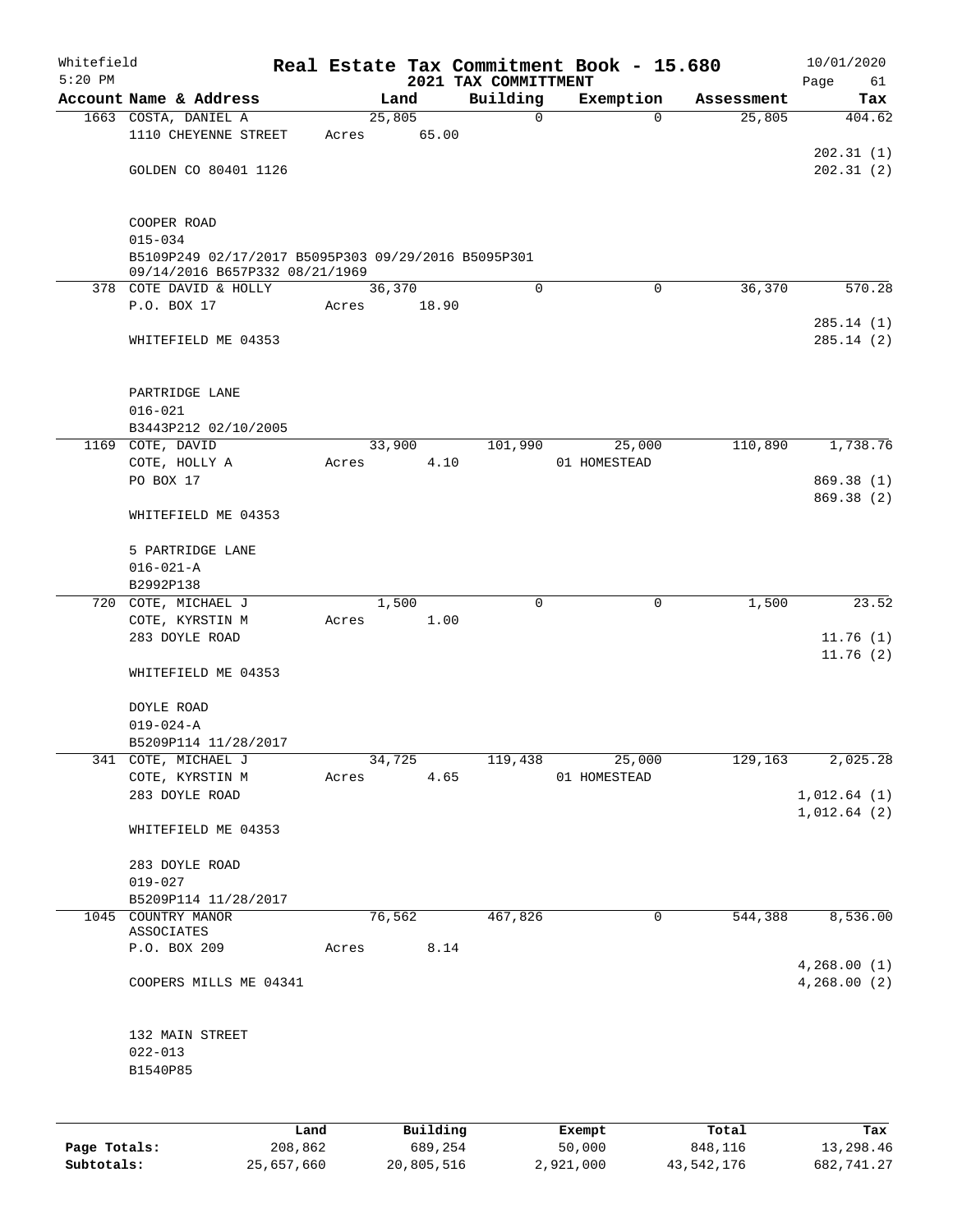| Whitefield<br>$5:20$ PM |                                                                  |            |       |            | 2021 TAX COMMITTMENT |             | Real Estate Tax Commitment Book - 15.680 |             |              | 10/01/2020<br>Page<br>62 |
|-------------------------|------------------------------------------------------------------|------------|-------|------------|----------------------|-------------|------------------------------------------|-------------|--------------|--------------------------|
|                         | Account Name & Address                                           |            |       | Land       |                      | Building    | Exemption                                |             | Assessment   | Tax                      |
|                         | 673 COUTTS BROTHERS INC                                          |            |       | 20, 300    |                      | $\mathbf 0$ |                                          | $\Omega$    | 20, 300      | 318.30                   |
|                         | PO BOX 58                                                        |            | Acres | 1.70       |                      |             |                                          |             |              |                          |
|                         |                                                                  |            |       |            |                      |             |                                          |             |              | 159.15(1)                |
|                         | GARDINER ME 04345                                                |            |       |            |                      |             |                                          |             |              | 159.15(2)                |
|                         |                                                                  |            |       |            |                      |             |                                          |             |              |                          |
|                         | NO. HUNTS MEADOW ROAD                                            |            |       |            |                      |             |                                          |             |              |                          |
|                         | $019 - 001$                                                      |            |       |            |                      |             |                                          |             |              |                          |
|                         | B1624P151                                                        |            |       |            |                      |             |                                          |             |              |                          |
|                         | 1705 COUTTS BROTHERS, INC.                                       |            |       | 221,250    |                      | 0           |                                          | $\mathbf 0$ | 221,250      | 3,469.20                 |
|                         | P O BOX 58                                                       |            | Acres | 29.50      |                      |             |                                          |             |              |                          |
|                         |                                                                  |            |       |            |                      |             |                                          |             |              | 1,734.60(1)              |
|                         | GARDINER ME 04345                                                |            |       |            |                      |             |                                          |             |              | 1,734.60(2)              |
|                         | NO. HUNTS MEADOW ROAD                                            |            |       |            |                      |             |                                          |             |              |                          |
|                         | $018 - 030$                                                      |            |       |            |                      |             |                                          |             |              |                          |
|                         | B4054P224 09/24/2008 B2884P194 07/18/2002                        |            |       |            |                      |             |                                          |             |              |                          |
|                         | 539 COUTTS CODY & PAMELA                                         |            |       | 30,750     |                      | 21,698      |                                          | $\mathbf 0$ | 52,448       | 822.38                   |
|                         | 281 HUNTS MEADOW ROAD                                            |            | Acres | 2.00       |                      |             |                                          |             |              |                          |
|                         |                                                                  |            |       |            |                      |             |                                          |             |              | 411.19(1)                |
|                         | WHITEFIELD ME 04353                                              |            |       |            |                      |             |                                          |             |              | 411.19(2)                |
|                         |                                                                  |            |       |            |                      |             |                                          |             |              |                          |
|                         |                                                                  |            |       |            |                      |             |                                          |             |              |                          |
|                         | 281 HUNTS MEADOW ROAD                                            |            |       |            |                      |             |                                          |             |              |                          |
|                         | $015 - 050$                                                      |            |       |            |                      |             |                                          |             |              |                          |
|                         | B4853P108 01/08/2015 B4458P170 11/14/2011 B4002P57<br>05/09/2008 |            |       |            |                      |             |                                          |             |              |                          |
|                         | 913 COWLES, STEVEN                                               |            |       | 91,750     |                      | 192,001     | 25,000                                   |             | 258,751      | 4,057.22                 |
|                         | COWLES, JULIE                                                    |            | Acres | 80.00      |                      |             | 01 HOMESTEAD                             |             |              |                          |
|                         | 139 MILLS ROAD                                                   |            |       |            |                      |             |                                          |             |              | 2,028.61(1)              |
|                         | WHITEFIELD ME 04353                                              |            |       |            |                      |             |                                          |             |              | 2,028.61(2)              |
|                         |                                                                  |            |       |            |                      |             |                                          |             |              |                          |
|                         | 139 MILLS ROAD                                                   |            |       |            |                      |             |                                          |             |              |                          |
|                         | $017 - 055 - A$                                                  |            |       |            |                      |             |                                          |             |              |                          |
|                         | B4862P133 02/18/2015 B2209P87                                    |            |       |            |                      |             |                                          |             |              |                          |
| 221                     | CREAMER MARY (ESTATE<br>OF)                                      |            |       | 26,850     |                      | 0           |                                          | 0           | 26,850       | 421.01                   |
|                         | C/O- BETTY A. GRADY                                              |            | Acres | 7.00       |                      |             |                                          |             |              |                          |
|                         | 130 HEAD TIDE ROAD                                               |            |       |            |                      |             |                                          |             |              | 210.51(1)                |
|                         |                                                                  |            |       |            |                      |             |                                          |             |              | 210.50(2)                |
|                         | WHITEFIELD ME 04353                                              |            |       |            |                      |             |                                          |             |              |                          |
|                         |                                                                  |            |       |            |                      |             |                                          |             |              |                          |
|                         | HEAD TIDE ROAD                                                   |            |       |            |                      |             |                                          |             |              |                          |
|                         | $007 - 075$                                                      |            |       |            |                      |             |                                          |             |              |                          |
|                         | B5244P168 04/04/2018 B5235P098 03/06/2018                        |            |       |            |                      |             |                                          |             |              |                          |
| 837                     | CREAMER MARY E. (ESTATE<br>OF)                                   |            |       | 36,050     |                      | 88,005      |                                          | $\mathbf 0$ | 124,055      | 1,945.18                 |
|                         | C/O- BETTY A. GRADY                                              |            | Acres | 6.00       |                      |             |                                          |             |              |                          |
|                         | 130 HEAD TIDE ROAD                                               |            |       |            |                      |             |                                          |             |              | 972.59(1)                |
|                         |                                                                  |            |       |            |                      |             |                                          |             |              | 972.59(2)                |
|                         | WHITEFIELD ME 04353                                              |            |       |            |                      |             |                                          |             |              |                          |
|                         | 130 HEAD TIDE ROAD                                               |            |       |            |                      |             |                                          |             |              |                          |
|                         | $007 - 072$                                                      |            |       |            |                      |             |                                          |             |              |                          |
|                         | B5244P168 04/04/2018                                             |            |       |            |                      |             |                                          |             |              |                          |
|                         |                                                                  |            |       |            |                      |             |                                          |             |              |                          |
|                         |                                                                  | Land       |       | Building   |                      |             | Exempt                                   |             | Total        | Tax                      |
| Page Totals:            |                                                                  | 426,950    |       | 301,704    |                      |             | 25,000                                   |             | 703,654      | 11,033.29                |
| Subtotals:              |                                                                  | 26,084,610 |       | 21,107,220 |                      |             | 2,946,000                                |             | 44, 245, 830 | 693,774.56               |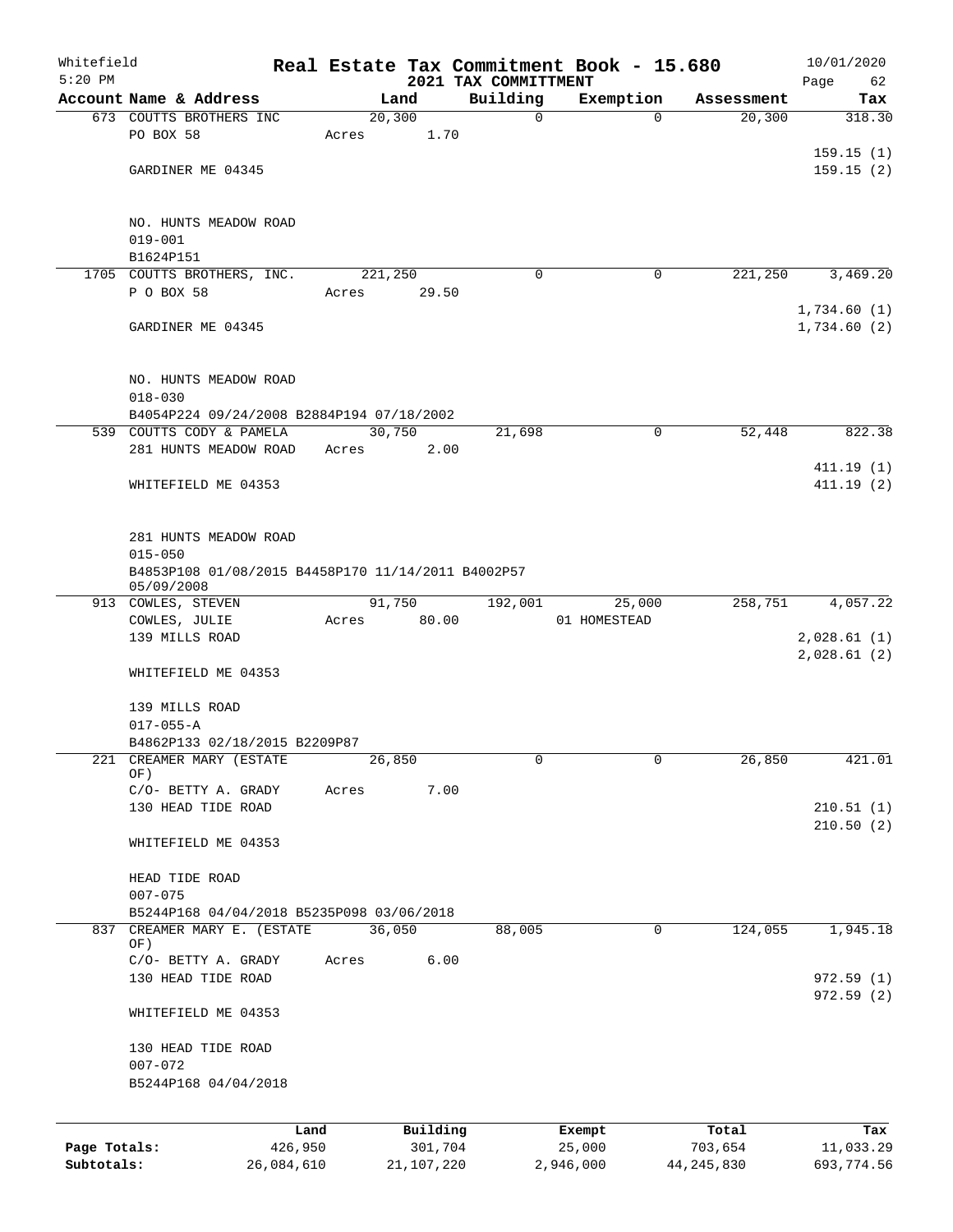| Whitefield<br>$5:20$ PM |                                 |                                                    |             |            | 2021 TAX COMMITTMENT | Real Estate Tax Commitment Book - 15.680 |            | 10/01/2020<br>Page<br>63 |
|-------------------------|---------------------------------|----------------------------------------------------|-------------|------------|----------------------|------------------------------------------|------------|--------------------------|
|                         | Account Name & Address          |                                                    |             | Land       | Building             | Exemption                                | Assessment | Tax                      |
|                         | 1679 CREAMER, MARK A            |                                                    |             | 30,720     | 92, 375              | 25,000                                   | 98,095     | 1,538.13                 |
|                         | CREAMER, KIMBERLY L             |                                                    | Acres       | 1.98       |                      | 01 HOMESTEAD                             |            |                          |
|                         | 768 TOWNHOUSE ROAD              |                                                    |             |            |                      |                                          |            | 769.07(1)                |
|                         |                                 |                                                    |             |            |                      |                                          |            | 769.06(2)                |
|                         | WHITEFIELD ME 04353             |                                                    |             |            |                      |                                          |            |                          |
|                         |                                 |                                                    |             |            |                      |                                          |            |                          |
|                         | 768 TOWNHOUSE ROAD              |                                                    |             |            |                      |                                          |            |                          |
|                         | $007 - 034 - A$                 | B5012P24 06/03/2016 B5004P166 05/05/2016 B5004P164 |             |            |                      |                                          |            |                          |
|                         |                                 | 05/05/2016 B4767P96 03/28/2014 B2880P204           |             |            |                      |                                          |            |                          |
|                         |                                 | 641 CRISSMAN JAMES & LOUISA                        |             | 48,250     | 149,105              | 0                                        | 197,355    | 3,094.53                 |
|                         | 3 BRIGHAM STREET                |                                                    | Acres 15.00 |            |                      |                                          |            |                          |
|                         |                                 |                                                    |             |            |                      |                                          |            | 1,547.27(1)              |
|                         | WATERTOWN MA 02472              |                                                    |             |            |                      |                                          |            | 1,547.26(2)              |
|                         |                                 |                                                    |             |            |                      |                                          |            |                          |
|                         |                                 |                                                    |             |            |                      |                                          |            |                          |
|                         | 149 HEAD TIDE ROAD              |                                                    |             |            |                      |                                          |            |                          |
|                         | $007 - 074$                     |                                                    |             |            |                      |                                          |            |                          |
|                         | 467 CROCKER DEANNE              |                                                    |             | 38,114     | 123,733              | 25,000                                   | 136,847    | 2,145.76                 |
|                         | P O BOX 98                      |                                                    |             | Acres 8.58 |                      | 01 HOMESTEAD                             |            |                          |
|                         |                                 |                                                    |             |            |                      |                                          |            | 1,072.88(1)              |
|                         | WHITEFIELD ME 04353             |                                                    |             |            |                      |                                          |            | 1,072.88(2)              |
|                         |                                 |                                                    |             |            |                      |                                          |            |                          |
|                         |                                 |                                                    |             |            |                      |                                          |            |                          |
|                         | 49 GARDINER ROAD<br>$013 - 025$ |                                                    |             |            |                      |                                          |            |                          |
|                         | 964 CROCKER STEVEN              |                                                    |             | 30,000     | 195,272              | $\mathbf 0$                              | 225,272    | 3,532.26                 |
|                         | P.O. BOX 98                     |                                                    | Acres       | 0.27       |                      |                                          |            |                          |
|                         |                                 |                                                    |             |            |                      |                                          |            | 1,766.13(1)              |
|                         | WHITEFIELD ME 04353             |                                                    |             |            |                      |                                          |            | 1,766.13(2)              |
|                         |                                 |                                                    |             |            |                      |                                          |            |                          |
|                         |                                 |                                                    |             |            |                      |                                          |            |                          |
|                         | 3 MILLS ROAD                    |                                                    |             |            |                      |                                          |            |                          |
|                         | $026 - 029$                     |                                                    |             |            |                      |                                          |            |                          |
|                         |                                 | 219 CROCKER, RICHARD A SR                          |             | 25,650     | 0                    | $\mathbf 0$                              | 25,650     | 402.19                   |
|                         | & SHERRI                        |                                                    |             |            |                      |                                          |            |                          |
|                         | 34 CENTRAL STREET               |                                                    | Acres       | 5.50       |                      |                                          |            |                          |
|                         |                                 |                                                    |             |            |                      |                                          |            | 201.10(1)                |
|                         | RANDOLPH ME 04346               |                                                    |             |            |                      |                                          |            | 201.09(2)                |
|                         |                                 |                                                    |             |            |                      |                                          |            |                          |
|                         | GRAND ARMY ROAD                 |                                                    |             |            |                      |                                          |            |                          |
|                         | $013 - 031$                     |                                                    |             |            |                      |                                          |            |                          |
|                         | B3213P101                       |                                                    |             |            |                      |                                          |            |                          |
|                         | 1949 CROMWELL, JACKSON          |                                                    |             | 25,250     | $\Omega$             | $\Omega$                                 | 25,250     | 395.92                   |
|                         | HARTILL, ELISE C.               |                                                    | Acres       | 5.00       |                      |                                          |            |                          |
|                         | 1226 MAIN ROAD                  |                                                    |             |            |                      |                                          |            | 197.96(1)                |
|                         |                                 |                                                    |             |            |                      |                                          |            | 197.96(2)                |
|                         | WEST PORT ISLAND ME             |                                                    |             |            |                      |                                          |            |                          |
|                         | 04578                           |                                                    |             |            |                      |                                          |            |                          |
|                         |                                 |                                                    |             |            |                      |                                          |            |                          |
|                         | NORTH FOWLES LANE               |                                                    |             |            |                      |                                          |            |                          |
|                         | $008 - 041 - A$                 |                                                    |             |            |                      |                                          |            |                          |
|                         | B5483P216 01/24/2020            |                                                    |             |            |                      |                                          |            |                          |
|                         |                                 |                                                    |             |            |                      |                                          |            |                          |
|                         |                                 |                                                    |             |            |                      |                                          |            |                          |

|              | Land         | Building   | Exempt    | Total      | Tax        |
|--------------|--------------|------------|-----------|------------|------------|
| Page Totals: | 197.984      | 560,485    | 50,000    | 708,469    | 11,108.79  |
| Subtotals:   | 26, 282, 594 | 21,667,705 | 2,996,000 | 44,954,299 | 704,883.35 |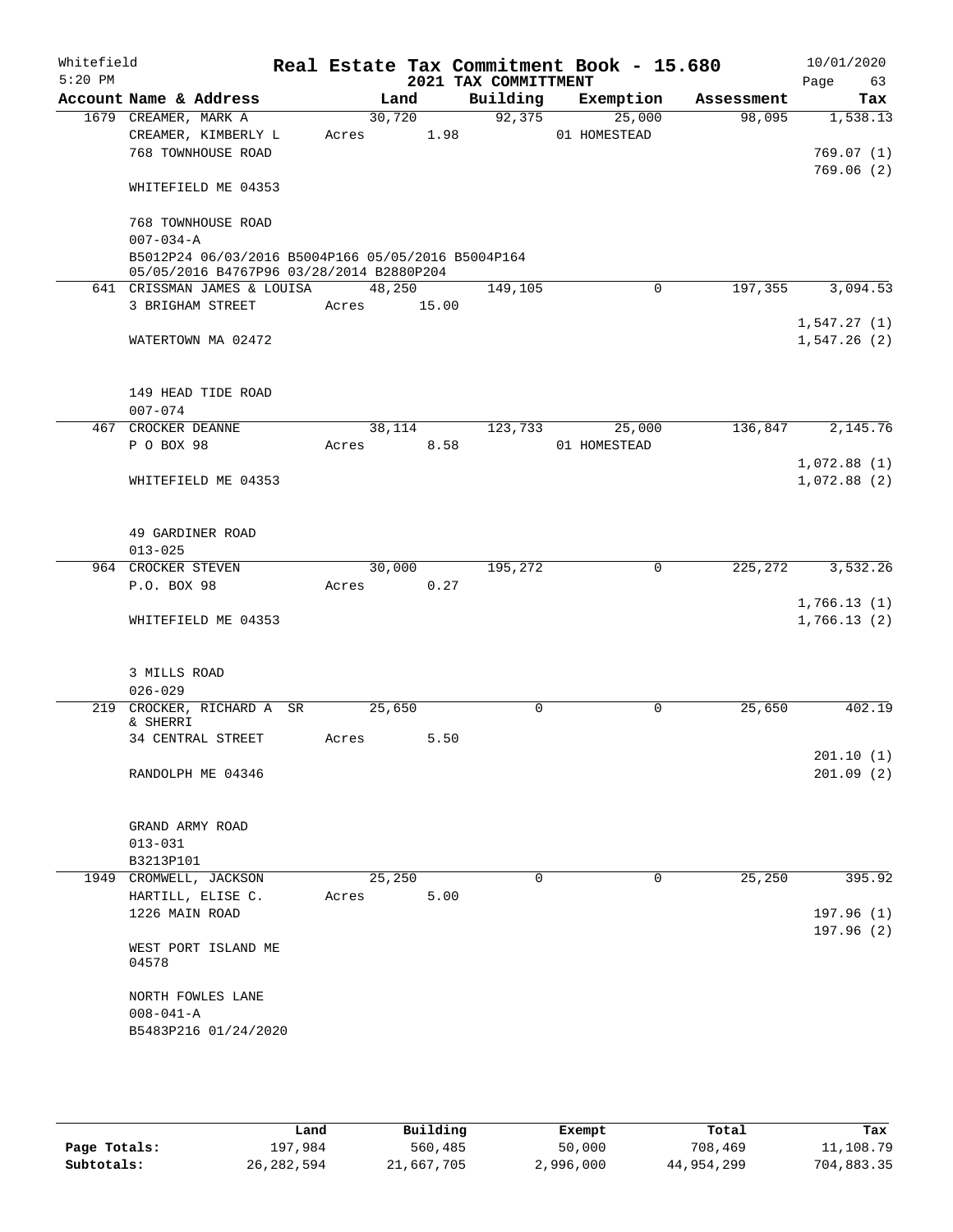| Whitefield |                                                   |         |        |                      | Real Estate Tax Commitment Book - 15.680 |            | 10/01/2020   |
|------------|---------------------------------------------------|---------|--------|----------------------|------------------------------------------|------------|--------------|
| $5:20$ PM  |                                                   |         |        | 2021 TAX COMMITTMENT |                                          |            | Page<br>64   |
|            | Account Name & Address                            |         | Land   | Building             | Exemption                                | Assessment | Tax          |
|            | 1404 CROMWELL, RYAN<br>CHRISTOPER                 |         | 37,712 | 153,849              | $\Omega$                                 | 191,561    | 3,003.68     |
|            | BUMA, JAMIE MICHELA                               | Acres   | 20.78  |                      |                                          |            |              |
|            | 400 SOUTH HUNTS MEADOW<br>ROAD                    |         |        |                      |                                          |            | 1,501.84(1)  |
|            | WHITEFIELD ME 04353                               |         |        |                      |                                          |            | 1,501.84(2)  |
|            |                                                   |         |        |                      |                                          |            |              |
|            | 400 SOUTH HUNTS MEADOW                            |         |        |                      |                                          |            |              |
|            | $006 - 021 - A$                                   |         |        |                      |                                          |            |              |
|            | B5023P83 06/30/2016 B4915P42 08/06/2015 B3207P120 |         |        |                      |                                          |            |              |
|            | 156 CROOKER REALTY /<br>EQUIPMENT, LLC            |         | 72,750 | 0                    | $\mathbf 0$                              | 72,750     | 1,140.72     |
|            | P.O. BOX 5001                                     | Acres   | 9.70   |                      |                                          |            |              |
|            | 103 LEWISTON ROAD                                 |         |        |                      |                                          |            | 570.36(1)    |
|            | TOPSHAM ME 04086                                  |         |        |                      |                                          |            | 570.36(2)    |
|            | BEN BAILEY ROAD                                   |         |        |                      |                                          |            |              |
|            | $001 - 005$                                       |         |        |                      |                                          |            |              |
|            | B4826P233 10/10/2014 B1382P2                      |         |        |                      |                                          |            |              |
|            | 177 CROOKER REALTY /<br>EQUIPMENT, LLC            | 171,000 |        | $\mathbf 0$          | $\mathbf 0$                              | 171,000    | 2,681.28     |
|            | P.O. BOX 5001                                     | Acres   | 22.80  |                      |                                          |            |              |
|            | 103 LEWISTON ROAD                                 |         |        |                      |                                          |            | 1,340.64(1)  |
|            | TOPSHAM ME 04086                                  |         |        |                      |                                          |            | 1,340.64(2)  |
|            | 715 WISCASSET ROAD                                |         |        |                      |                                          |            |              |
|            | $001 - 035 - A$                                   |         |        |                      |                                          |            |              |
|            | B4826P233 10/10/2014 B1382P2                      |         |        |                      |                                          |            |              |
|            | 359 CROOKER REALTY /<br>EQUIPMENT, LLC            | 264,675 |        | $\Omega$             | $\mathbf 0$                              | 264,675    | 4,150.10     |
|            | P.O. BOX 5001                                     | Acres   | 35.29  |                      |                                          |            |              |
|            | 103 LEWISTON ROAD                                 |         |        |                      |                                          |            | 2,075.05(1)  |
|            | TOPSHAM ME 04086                                  |         |        |                      |                                          |            | 2,075.05(2)  |
|            | PALMER ROAD                                       |         |        |                      |                                          |            |              |
|            | $001 - 019$                                       |         |        |                      |                                          |            |              |
|            | B4826P233 10/10/2014 B2552P330                    |         |        |                      |                                          |            |              |
|            | 1020 CROOKER REALTY /<br>EQUIPMENT, LLC           | 532,500 |        | 0                    | 0                                        | 532,500    | 8,349.60     |
|            | P.O. BOX 5001                                     | Acres   | 71.00  |                      |                                          |            |              |
|            | 103 LEWISTON ROAD                                 |         |        |                      |                                          |            | 4, 174.80(1) |
|            | TOPSHAM ME 04086                                  |         |        |                      |                                          |            | 4,174.80 (2) |
|            | THAYER ROAD                                       |         |        |                      |                                          |            |              |
|            | $001 - 035$                                       |         |        |                      |                                          |            |              |
|            |                                                   |         |        |                      |                                          |            |              |

B4826P233 10/10/2014 B1382P2

|              | Land         | Building   | Exempt    | Total      | Tax        |
|--------------|--------------|------------|-----------|------------|------------|
| Page Totals: | 1,078,637    | 153,849    |           | 1,232,486  | 19,325.38  |
| Subtotals:   | 27, 361, 231 | 21,821,554 | 2,996,000 | 46,186,785 | 724,208.73 |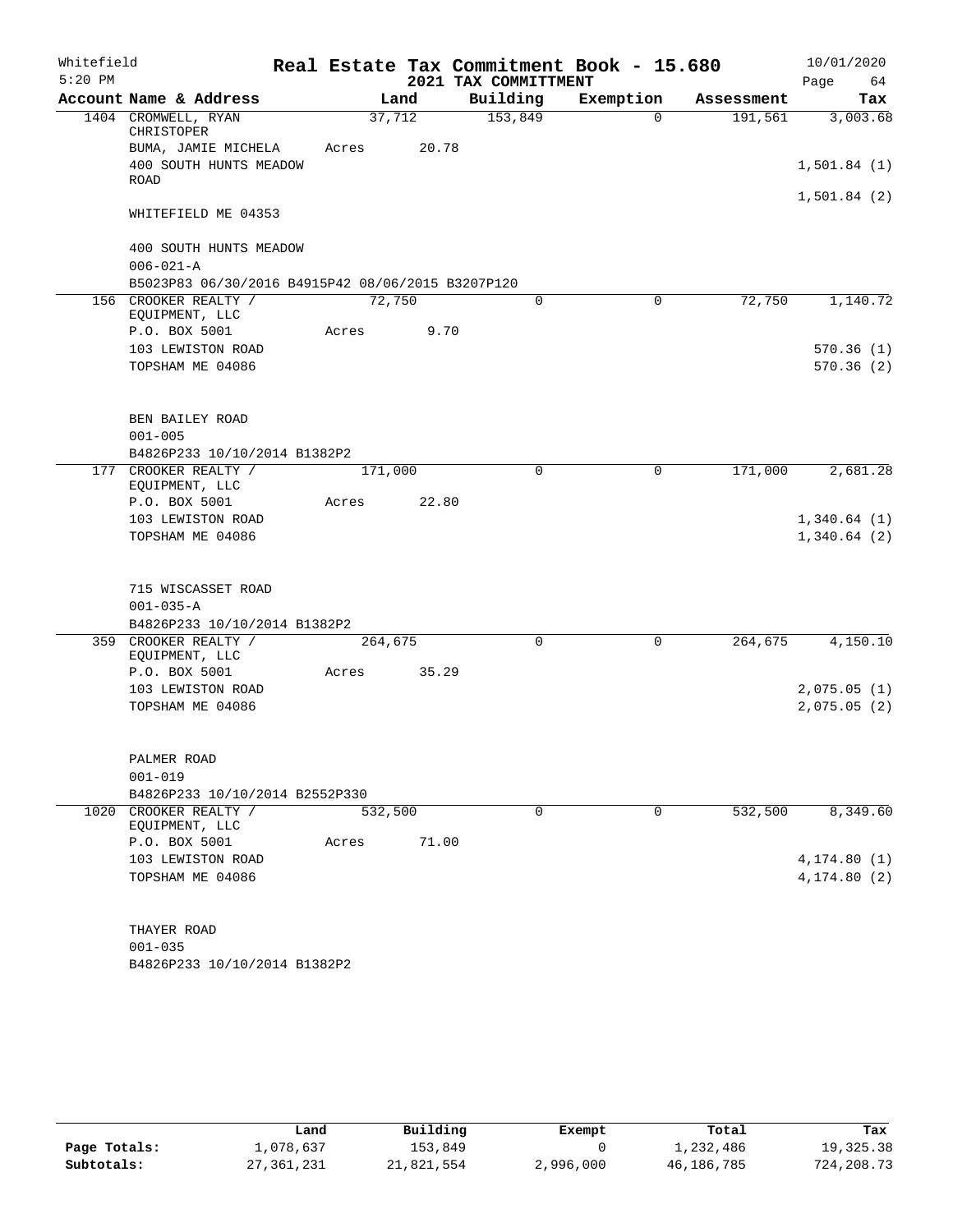| Whitefield | Real Estate Tax Commitment Book - 15.680 |       |         |       |                      |           |            |              |
|------------|------------------------------------------|-------|---------|-------|----------------------|-----------|------------|--------------|
| $5:20$ PM  |                                          |       |         |       | 2021 TAX COMMITTMENT |           |            | Page<br>65   |
|            | Account Name & Address                   |       | Land    |       | Building             | Exemption | Assessment | Tax          |
|            | 1014 CROOKER REALTY /                    |       | 61,500  |       | $\mathbf 0$          | $\Omega$  | 61,500     | 964.32       |
|            | EQUIPMENT, LLC<br>P.O. BOX 5001          | Acres |         | 8.20  |                      |           |            |              |
|            | 103 LEWISTON ROAD                        |       |         |       |                      |           |            | 482.16(1)    |
|            | TOPSHAM ME 04086                         |       |         |       |                      |           |            | 482.16(2)    |
|            |                                          |       |         |       |                      |           |            |              |
|            | BEN BAILEY ROAD                          |       |         |       |                      |           |            |              |
|            | $001 - 006$                              |       |         |       |                      |           |            |              |
|            | B4826P233 10/10/2014 B1382P2             |       |         |       |                      |           |            |              |
|            | 917 CROOKER REALTY /<br>EQUIPMENT, LLC   |       | 405,000 |       | $\Omega$             | 0         | 405,000    | 6,350.40     |
|            | P.O. BOX 5001                            | Acres |         | 54.00 |                      |           |            |              |
|            | 103 LEWISTON ROAD                        |       |         |       |                      |           |            | 3, 175.20(1) |
|            | TOPSHAM ME 04086                         |       |         |       |                      |           |            | 3, 175.20(2) |
|            |                                          |       |         |       |                      |           |            |              |
|            | PALMER ROAD                              |       |         |       |                      |           |            |              |
|            | $001 - 007$                              |       |         |       |                      |           |            |              |
|            | B4826P233 10/10/2014 B1382P2             |       |         |       |                      |           |            |              |
|            | 1163 CROOKER REALTY /<br>EQUIPMENT, LLC  |       | 6,600   |       | 0                    | 0         | 6,600      | 103.49       |
|            | P.O. BOX 5001                            | Acres |         | 0.88  |                      |           |            |              |
|            | 103 LEWISTON ROAD                        |       |         |       |                      |           |            | 51.75(1)     |
|            | TOPSHAM ME 04086                         |       |         |       |                      |           |            | 51.74(2)     |
|            |                                          |       |         |       |                      |           |            |              |
|            | BEN BAILEY ROAD                          |       |         |       |                      |           |            |              |
|            | $001 - 004$                              |       |         |       |                      |           |            |              |
|            | B4826P233 10/10/2014 B1382P2             |       |         |       |                      |           |            |              |
|            | 1436 CROOKER REALTY /<br>EQUIPMENT, LLC  |       | 87,750  |       | 0                    | 0         | 87,750     | 1,375.92     |
|            | P.O. BOX 5001                            | Acres |         | 11.70 |                      |           |            |              |
|            | 103 LEWISTON ROAD                        |       |         |       |                      |           |            | 687.96 (1)   |
|            | TOPSHAM ME 04086                         |       |         |       |                      |           |            | 687.96 (2)   |
|            |                                          |       |         |       |                      |           |            |              |
|            | THAYER ROAD                              |       |         |       |                      |           |            |              |
|            | $001 - 034$                              |       |         |       |                      |           |            |              |
|            | B4826P233 10/10/2014 B1382P2             |       |         |       |                      |           |            |              |
|            | 663 CROSBY, JOHN R                       |       | 35,650  |       | 131,077              | 0         | 166,727    | 2,614.28     |
|            | 19 LINDEN STREET                         | Acres |         | 5.50  |                      |           |            |              |
|            |                                          |       |         |       |                      |           |            | 1,307.14(1)  |
|            | MARBLEHEAD MA 01945                      |       |         |       |                      |           |            | 1,307.14(2)  |
|            |                                          |       |         |       |                      |           |            |              |
|            | 52 SENOTT ROAD                           |       |         |       |                      |           |            |              |
|            | $017 - 035$                              |       |         |       |                      |           |            |              |

B5199P294 11/13/2017

|              | Land       | Building   | Exempt    | Total      | Tax        |
|--------------|------------|------------|-----------|------------|------------|
| Page Totals: | 596,500    | 131,077    |           | 727,577    | 11,408.41  |
| Subtotals:   | 27,957,731 | 21,952,631 | 2,996,000 | 46,914,362 | 735,617.14 |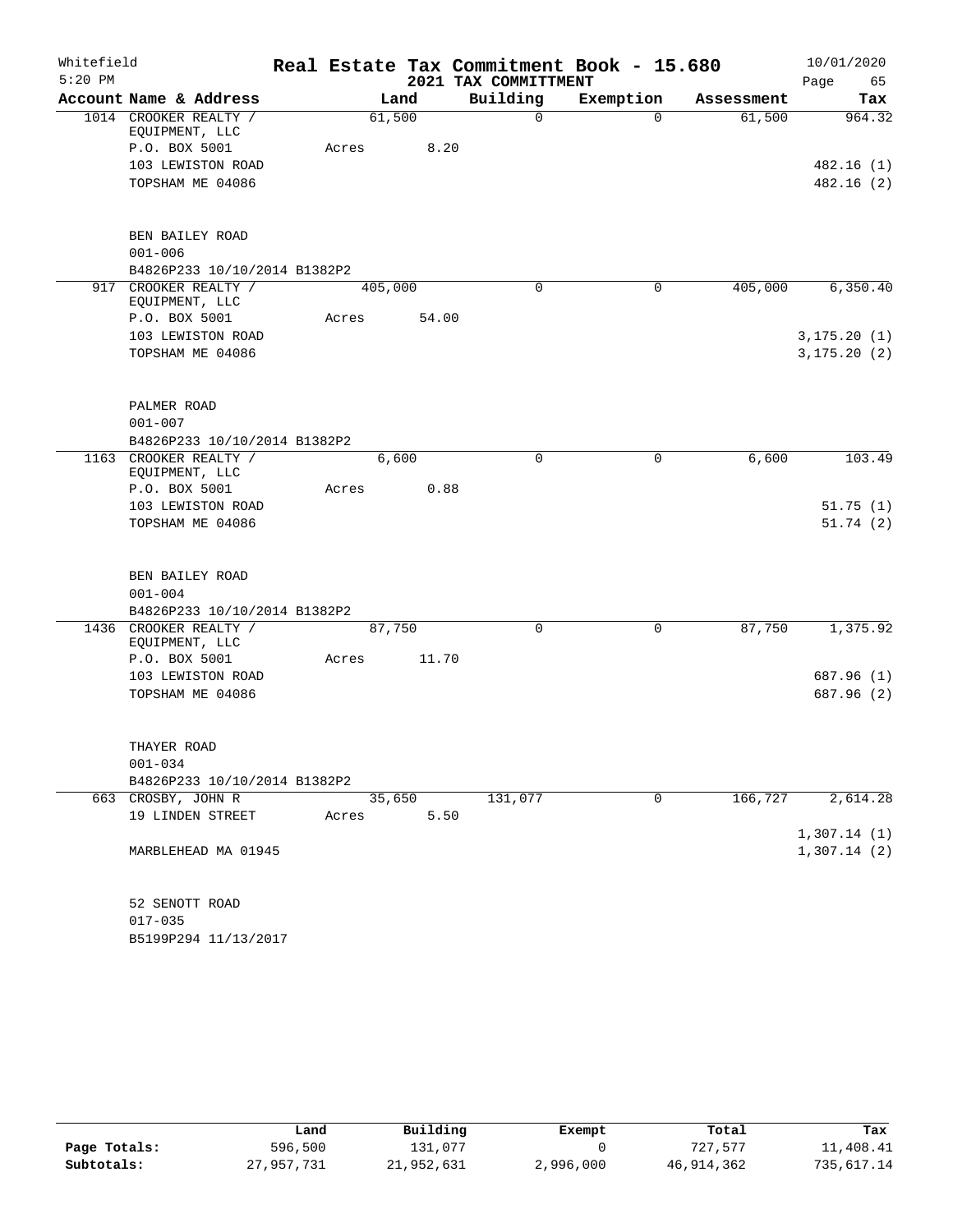| Whitefield<br>$5:20$ PM |                                                                         |              |       |                 |            |                                  | Real Estate Tax Commitment Book - 15.680 |            | 10/01/2020                   |
|-------------------------|-------------------------------------------------------------------------|--------------|-------|-----------------|------------|----------------------------------|------------------------------------------|------------|------------------------------|
|                         | Account Name & Address                                                  |              |       | Land            |            | 2021 TAX COMMITTMENT<br>Building | Exemption                                | Assessment | Page<br>66<br>Tax            |
|                         | 612 CROXFORD SHARON V. &                                                |              |       | 31,950          |            | 76,708                           | 25,000                                   | 83,658     | 1,311.76                     |
|                         | ROBERT ENOS                                                             |              |       |                 |            |                                  |                                          |            |                              |
|                         | 301 NORTH HOWE ROAD                                                     |              | Acres |                 | 2.80       |                                  | 01 HOMESTEAD                             |            | 655.88(1)                    |
|                         | WHITEFIELD ME 04353                                                     |              |       |                 |            |                                  |                                          |            | 655.88(2)                    |
|                         | 301 NORTH HOWE ROAD<br>$020 - 024$                                      |              |       |                 |            |                                  |                                          |            |                              |
|                         | B4415P253 07/06/2011 B1014P254 11/09/1979 B671P7<br>06/18/1970          |              |       |                 |            |                                  |                                          |            |                              |
|                         | 1345 CRUMMETT THURLOW E                                                 |              |       | 35,000          |            | 115,500                          | $\mathbf 0$                              | 150,500    | 2,359.84                     |
|                         | STUTZER, KAREN                                                          |              | Acres |                 | 0.38       |                                  |                                          |            |                              |
|                         | 5 VALLEY VIEW CT.                                                       |              |       |                 |            |                                  |                                          |            | 1, 179.92(1)<br>1, 179.92(2) |
|                         | NEWTON NJ 07860                                                         |              |       |                 |            |                                  |                                          |            |                              |
|                         | 21 HORNPOUT LANE                                                        |              |       |                 |            |                                  |                                          |            |                              |
|                         | $028 - 007$                                                             |              |       |                 |            |                                  |                                          |            |                              |
|                         | B5188P270 09/18/2017                                                    |              |       |                 |            |                                  |                                          |            |                              |
|                         | 1632 CUMMINGS TODD                                                      |              |       | 30,600          |            | 165,286                          | 25,000                                   | 170,886    | 2,679.49                     |
|                         | CUMMINGS, GRETA M<br>34 EAST RIVER ROAD                                 |              | Acres |                 | 1.90       |                                  | 01 HOMESTEAD                             |            | 1,339.75(1)                  |
|                         |                                                                         |              |       |                 |            |                                  |                                          |            | 1,339.74(2)                  |
|                         | WHITEFIELD ME 04353                                                     |              |       |                 |            |                                  |                                          |            |                              |
|                         | 34 EAST RIVER ROAD                                                      |              |       |                 |            |                                  |                                          |            |                              |
|                         | $027 - 007$                                                             |              |       |                 |            |                                  |                                          |            |                              |
|                         | B5359P233 02/28/2019 B4405P146 06/06/2011 B1926P135                     |              |       |                 |            |                                  |                                          |            |                              |
|                         | 243 CUMMINGS, RICHARD L JR<br>P.O. BOX 142                              |              | Acres | 68,680<br>53.86 |            | 173,260                          | 25,000<br>01 HOMESTEAD                   | 216,940    | 3,401.62                     |
|                         |                                                                         |              |       |                 |            |                                  |                                          |            | 1,700.81(1)                  |
|                         | WINDSOR ME 04363                                                        |              |       |                 |            |                                  |                                          |            | 1,700.81(2)                  |
|                         | 4 DOYLE ROAD                                                            |              |       |                 |            |                                  |                                          |            |                              |
|                         | $019 - 014$                                                             |              |       |                 |            |                                  |                                          |            |                              |
|                         | B2147P251                                                               |              |       |                 |            |                                  |                                          |            |                              |
| 795                     | CUMMINGS, RICHARD L                                                     | JR           |       | 44,794          |            | 4,895                            | $\mathbf 0$                              | 49,689     | 779.12                       |
|                         | PO BOX 142                                                              |              | Acres |                 | 16.93      |                                  |                                          |            | 389.56 (1)                   |
|                         | WINDSOR ME 04352                                                        |              |       |                 |            |                                  |                                          |            | 389.56 (2)                   |
|                         | 292 DOYLE ROAD                                                          |              |       |                 |            |                                  |                                          |            |                              |
|                         | $019 - 022$                                                             |              |       |                 |            |                                  |                                          |            |                              |
|                         | B4583P199 10/22/2012 B4015P203 06/11/2008 B3677P153<br>05/18/2006       |              |       |                 |            |                                  |                                          |            |                              |
|                         | 1153 CUMMINGS, RICHARD L JR                                             |              |       | 10,039          |            | 0                                | 0                                        | 10,039     | 157.41                       |
|                         | PO BOX 142                                                              |              | Acres |                 | 1.14       |                                  |                                          |            | 78.71 (1)                    |
|                         | WINDSOR ME 04352                                                        |              |       |                 |            |                                  |                                          |            | 78.70 (2)                    |
|                         | DOYLE ROAD                                                              |              |       |                 |            |                                  |                                          |            |                              |
|                         | $019 - 022 - B$                                                         |              |       |                 |            |                                  |                                          |            |                              |
|                         | B4583P199 10/22/2012 B4004P6 05/16/2008 B3677P153<br>05/18/2006 B1861P8 |              |       |                 |            |                                  |                                          |            |                              |
|                         |                                                                         | Land         |       |                 | Building   |                                  | Exempt                                   | Total      | Tax                          |
| Page Totals:            |                                                                         | 221,063      |       |                 | 535,649    |                                  | 75,000                                   | 681,712    | 10,689.24                    |
| Subtotals:              |                                                                         | 28, 178, 794 |       |                 | 22,488,280 |                                  | 3,071,000                                | 47,596,074 | 746,306.38                   |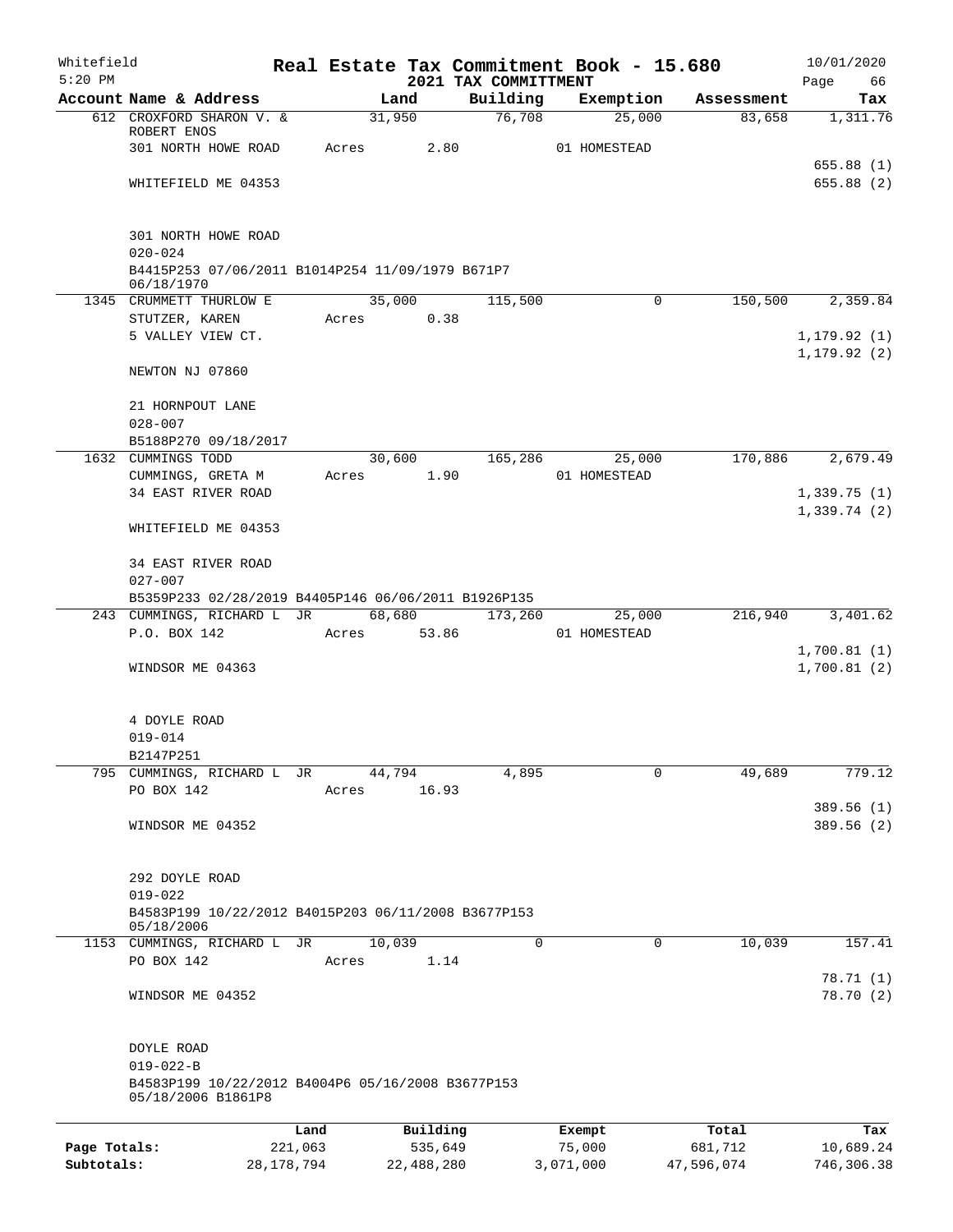| Whitefield<br>$5:20$ PM |                                                                          |              |       |        |            |                                  | Real Estate Tax Commitment Book - 15.680 |          |            | 10/01/2020        |
|-------------------------|--------------------------------------------------------------------------|--------------|-------|--------|------------|----------------------------------|------------------------------------------|----------|------------|-------------------|
|                         | Account Name & Address                                                   |              |       | Land   |            | 2021 TAX COMMITTMENT<br>Building | Exemption                                |          | Assessment | Page<br>67<br>Tax |
|                         | 1563 CUMMINGS, RICHARD L JR                                              |              |       | 31,170 |            | 6, 553                           |                                          | $\Omega$ | 37,723     | 591.50            |
|                         | PO BOX 142                                                               |              | Acres |        | 2.28       |                                  |                                          |          |            |                   |
|                         |                                                                          |              |       |        |            |                                  |                                          |          |            | 295.75(1)         |
|                         | WINDSOR ME 04352                                                         |              |       |        |            |                                  |                                          |          |            | 295.75(2)         |
|                         |                                                                          |              |       |        |            |                                  |                                          |          |            |                   |
|                         |                                                                          |              |       |        |            |                                  |                                          |          |            |                   |
|                         | 286 DOYLE ROAD                                                           |              |       |        |            |                                  |                                          |          |            |                   |
|                         | $019 - 022 - A$                                                          |              |       |        |            |                                  |                                          |          |            |                   |
|                         | B4583P199 10/22/2012 B4045P42 08/25/2008 B4004P6<br>05/16/2008 B1383P339 |              |       |        |            |                                  |                                          |          |            |                   |
|                         | 1380 CUNNINGHAM CHAD E.                                                  |              |       | 30,000 |            | 13,037                           |                                          | 25,000   | 18,037     | 282.82            |
|                         | 172 SENOTT ROAD                                                          |              | Acres |        | 1.35       |                                  | 01 HOMESTEAD                             |          |            |                   |
|                         |                                                                          |              |       |        |            |                                  |                                          |          |            | 141.41(1)         |
|                         | WHITEFIELD ME 04353                                                      |              |       |        |            |                                  |                                          |          |            | 141.41 (2)        |
|                         |                                                                          |              |       |        |            |                                  |                                          |          |            |                   |
|                         |                                                                          |              |       |        |            |                                  |                                          |          |            |                   |
|                         | 172 SENOTT ROAD                                                          |              |       |        |            |                                  |                                          |          |            |                   |
|                         | $017 - 038 - A$                                                          |              |       |        |            |                                  |                                          |          |            |                   |
|                         | B3090P236<br>1032 CUNNINGHAM CLIFTON JR.                                 |              |       | 11,500 |            | $\mathbf 0$                      |                                          | 0        | 11,500     | 180.32            |
|                         | HEIRS                                                                    |              |       |        |            |                                  |                                          |          |            |                   |
|                         | C/O JOANNE N.                                                            |              | Acres |        | 10.00      |                                  |                                          |          |            |                   |
|                         | CUNNINGHAM                                                               |              |       |        |            |                                  |                                          |          |            |                   |
|                         | 169A SOUTH STREET                                                        |              |       |        |            |                                  |                                          |          |            | 90.16(1)          |
|                         | MARLBOROUGH MA 01742                                                     |              |       |        |            |                                  |                                          |          |            | 90.16(2)          |
|                         |                                                                          |              |       |        |            |                                  |                                          |          |            |                   |
|                         | EAST RIVER ROAD                                                          |              |       |        |            |                                  |                                          |          |            |                   |
|                         | $010 - 049 - A$                                                          |              |       |        |            |                                  |                                          |          |            |                   |
|                         | B4419P224 07/19/2011                                                     |              |       |        |            |                                  |                                          |          |            |                   |
|                         | 1251 CUNNINGHAM, LILLIAN M                                               |              |       | 47,250 |            | 76,486                           |                                          | 25,000   | 98,736     | 1,548.18          |
|                         | 417 MILLS ROAD                                                           |              | Acres |        | 20.00      |                                  | 01 HOMESTEAD                             |          |            |                   |
|                         |                                                                          |              |       |        |            |                                  |                                          |          |            | 774.09(1)         |
|                         | WHITEFIELD ME 04353                                                      |              |       |        |            |                                  |                                          |          |            | 774.09(2)         |
|                         |                                                                          |              |       |        |            |                                  |                                          |          |            |                   |
|                         |                                                                          |              |       |        |            |                                  |                                          |          |            |                   |
|                         | 417 MILLS ROAD<br>$020 - 049$                                            |              |       |        |            |                                  |                                          |          |            |                   |
|                         | B5381P36 05/09/2019                                                      |              |       |        |            |                                  |                                          |          |            |                   |
|                         | 587 CUNNINGHAM, PERCY JR                                                 |              |       | 49,990 |            | 0                                |                                          | 0        | 49,990     | 783.84            |
|                         | TRUSTEE                                                                  |              |       |        |            |                                  |                                          |          |            |                   |
|                         | 76 CREST DRIVE                                                           |              | Acres |        | 39.60      |                                  |                                          |          |            |                   |
|                         |                                                                          |              |       |        |            |                                  |                                          |          |            | 391.92 (1)        |
|                         | SOMERSWORTH NH 03878                                                     |              |       |        |            |                                  |                                          |          |            | 391.92 (2)        |
|                         |                                                                          |              |       |        |            |                                  |                                          |          |            |                   |
|                         | COOPER ROAD                                                              |              |       |        |            |                                  |                                          |          |            |                   |
|                         | $015 - 023$                                                              |              |       |        |            |                                  |                                          |          |            |                   |
|                         | B3331P221 07/27/2004                                                     |              |       |        |            |                                  |                                          |          |            |                   |
|                         | 1501 CURRAN JOSEPH F. &                                                  |              |       | 30,750 |            | 154,202                          |                                          | 25,000   | 159,952    | 2,508.05          |
|                         | STACIE M.                                                                |              |       |        |            |                                  |                                          |          |            |                   |
|                         | 215 PITTSTON ROAD                                                        |              | Acres |        | 2.00       |                                  | 01 HOMESTEAD                             |          |            |                   |
|                         |                                                                          |              |       |        |            |                                  |                                          |          |            | 1, 254.03(1)      |
|                         | WHITEFIELD ME 04353                                                      |              |       |        |            |                                  |                                          |          |            | 1, 254.02(2)      |
|                         |                                                                          |              |       |        |            |                                  |                                          |          |            |                   |
|                         | 215 PITTSTON ROAD                                                        |              |       |        |            |                                  |                                          |          |            |                   |
|                         | $007 - 001 - A$                                                          |              |       |        |            |                                  |                                          |          |            |                   |
|                         | B2857P128                                                                |              |       |        |            |                                  |                                          |          |            |                   |
|                         |                                                                          | Land         |       |        | Building   |                                  | Exempt                                   |          | Total      | Tax               |
| Page Totals:            |                                                                          | 200,660      |       |        | 250,278    |                                  | 75,000                                   |          | 375,938    | 5,894.71          |
| Subtotals:              |                                                                          | 28, 379, 454 |       |        | 22,738,558 |                                  | 3,146,000                                |          | 47,972,012 | 752,201.09        |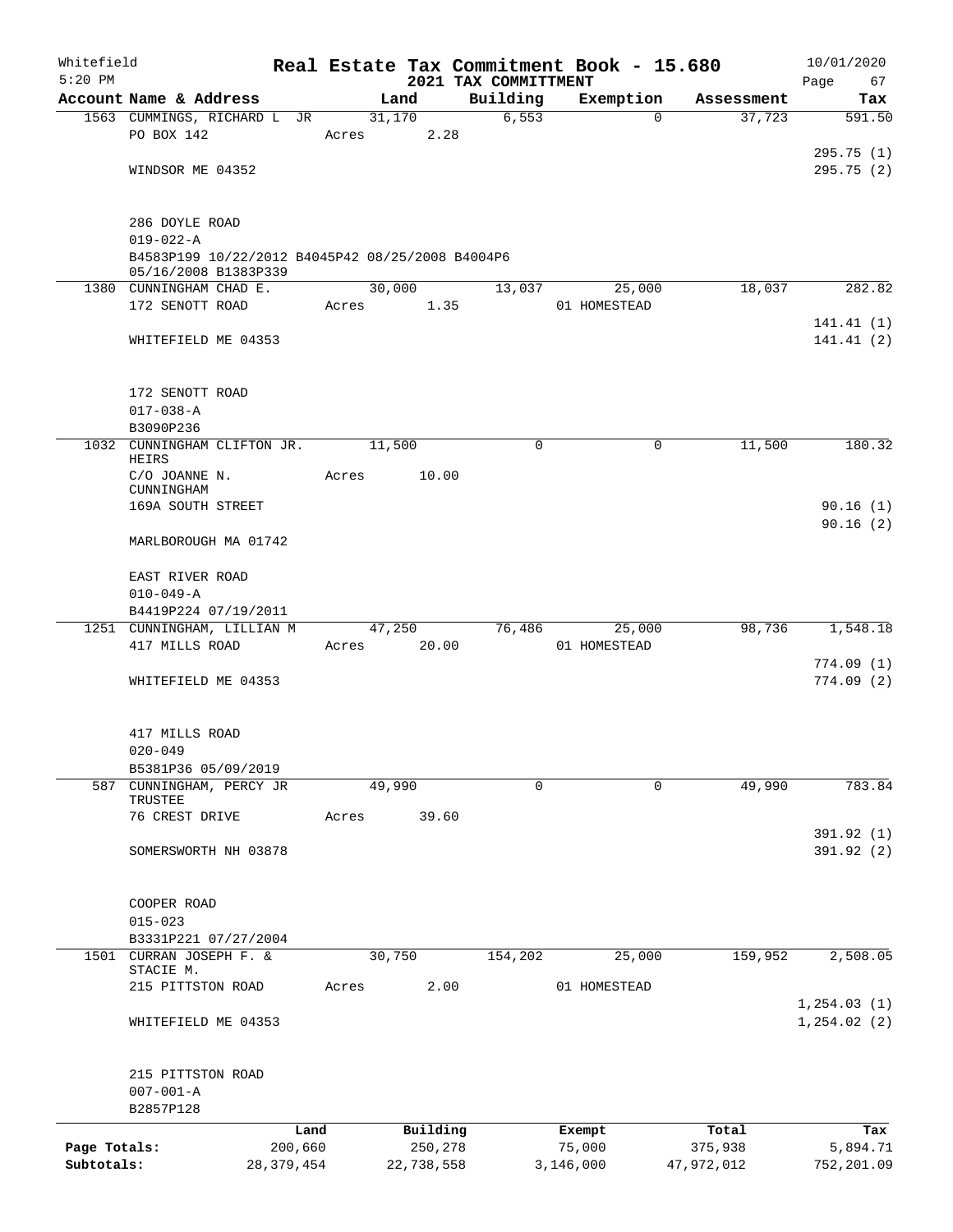| Whitefield<br>$5:20$ PM |                                                                                       |       |        | 2021 TAX COMMITTMENT | Real Estate Tax Commitment Book - 15.680 |            | 10/01/2020<br>Page<br>68 |
|-------------------------|---------------------------------------------------------------------------------------|-------|--------|----------------------|------------------------------------------|------------|--------------------------|
|                         | Account Name & Address                                                                |       | Land   | Building             | Exemption                                | Assessment | Tax                      |
|                         | 1166 CURTIS, CAROLYN E.                                                               |       | 35,000 | 40,885               | $\Omega$                                 | 75,885     | 1,189.88                 |
|                         | DEVLIN, PAUL J.                                                                       | Acres | 0.41   |                      |                                          |            |                          |
|                         | 5 SUMMIT WAY                                                                          |       |        |                      |                                          |            | 594.94 (1)               |
|                         | SACO ME 04072                                                                         |       |        |                      |                                          |            | 594.94 (2)               |
|                         | 13 HORNPOUT LANE                                                                      |       |        |                      |                                          |            |                          |
|                         | $028 - 005$                                                                           |       |        |                      |                                          |            |                          |
|                         | B5421P4 08/16/2019 B5412P30 07/26/2019<br>1732 CUSHING, GEORGE D                      |       | 34,560 | 202,033              | 25,000                                   | 211,593    | 3,317.78                 |
|                         | 545 HEATH ROAD                                                                        | Acres |        | 4.54                 | 01 HOMESTEAD                             |            |                          |
|                         |                                                                                       |       |        |                      |                                          |            | 1,658.89(1)              |
|                         | WHITEFIELD ME 04353                                                                   |       |        |                      |                                          |            | 1,658.89(2)              |
|                         | 545 HEATH ROAD                                                                        |       |        |                      |                                          |            |                          |
|                         | $007 - 056 - A$<br>B2471P231 06/24/1999 B3345P205 08/19/2004                          |       |        |                      |                                          |            |                          |
|                         | 1451 CUSHING, JONATHAN J                                                              |       | 46,474 |                      | 25,000<br>139,143                        | 160,617    | 2,518.47                 |
|                         | 470 TOWNHOUSE ROAD                                                                    | Acres | 12.78  |                      | 01 HOMESTEAD                             |            |                          |
|                         |                                                                                       |       |        |                      |                                          |            | 1, 259.24(1)             |
|                         | WHITEFIELD ME 04353                                                                   |       |        |                      |                                          |            | 1, 259.23(2)             |
|                         |                                                                                       |       |        |                      |                                          |            |                          |
|                         | 470 TOWNHOUSE ROAD                                                                    |       |        |                      |                                          |            |                          |
|                         | $010 - 022$                                                                           |       |        |                      |                                          |            |                          |
|                         | B4890P249 06/01/2015 B4743P187 12/19/2014 B4230P19<br>12/01/2009 B2095P157 10/16/1995 |       |        |                      |                                          |            |                          |
|                         | 1412 CUSHING, RUTH                                                                    |       | 19,500 | $\Omega$             | $\mathbf 0$                              | 19,500     | 305.76                   |
|                         | 465 TOWNHOUSE ROAD                                                                    | Acres | 20.00  |                      |                                          |            |                          |
|                         |                                                                                       |       |        |                      |                                          |            | 152.88(1)                |
|                         | WHITEFIELD ME 04353                                                                   |       |        |                      |                                          |            | 152.88(2)                |
|                         |                                                                                       |       |        |                      |                                          |            |                          |
|                         | BEHIND ROONEY LANE                                                                    |       |        |                      |                                          |            |                          |
|                         | $009 - 018$<br>B5320P110 09/28/2018 B5236P192 03/06/2018 B4538P158                    |       |        |                      |                                          |            |                          |
|                         | 06/22/2012 B2288P162                                                                  |       |        |                      |                                          |            |                          |
|                         | 1303 CUSHING, RUTH                                                                    |       | 44,500 | $\Omega$             | $\Omega$                                 | 44,500     | 697.76                   |
|                         | 465 TOWNHOUSE ROAD                                                                    | Acres | 30.00  |                      |                                          |            |                          |
|                         |                                                                                       |       |        |                      |                                          |            | 348.88 (1)               |
|                         | WHITEFIELD ME 04353                                                                   |       |        |                      |                                          |            | 348.88 (2)               |
|                         | 535 TOWNHOUSE ROAD                                                                    |       |        |                      |                                          |            |                          |
|                         | $010 - 008 - G$                                                                       |       |        |                      |                                          |            |                          |
|                         | B5320P110 09/28/2018 B2288P162 11/14/1997                                             |       |        |                      |                                          |            |                          |
|                         | 51 CUSHING, RUTH ELLEN                                                                |       | 33,315 | 43,017               | 25,000                                   | 51,332     | 804.89                   |
|                         | 465 TOWNHOUSE ROAD                                                                    | Acres | 3.71   |                      | 01 HOMESTEAD                             |            |                          |
|                         |                                                                                       |       |        |                      |                                          |            | 402.45(1)                |
|                         | WHITEFIELD ME 04353                                                                   |       |        |                      |                                          |            | 402.44(2)                |
|                         | 465 TOWNHOUSE ROAD                                                                    |       |        |                      |                                          |            |                          |
|                         | $010 - 008 - A$                                                                       |       |        |                      |                                          |            |                          |
|                         | B5236P193 03/06/2018 B1548P22 04/22/1989                                              |       |        |                      |                                          |            |                          |
|                         |                                                                                       |       |        |                      |                                          |            |                          |
|                         |                                                                                       |       |        |                      |                                          |            |                          |
|                         |                                                                                       |       |        |                      |                                          |            |                          |

|              | Land       | Building     | Exempt    | Total      | Tax        |
|--------------|------------|--------------|-----------|------------|------------|
| Page Totals: | 213,349    | 425,078      | 75,000    | 563,427    | 8,834.54   |
| Subtotals:   | 28,592,803 | 23, 163, 636 | 3,221,000 | 48,535,439 | 761,035.63 |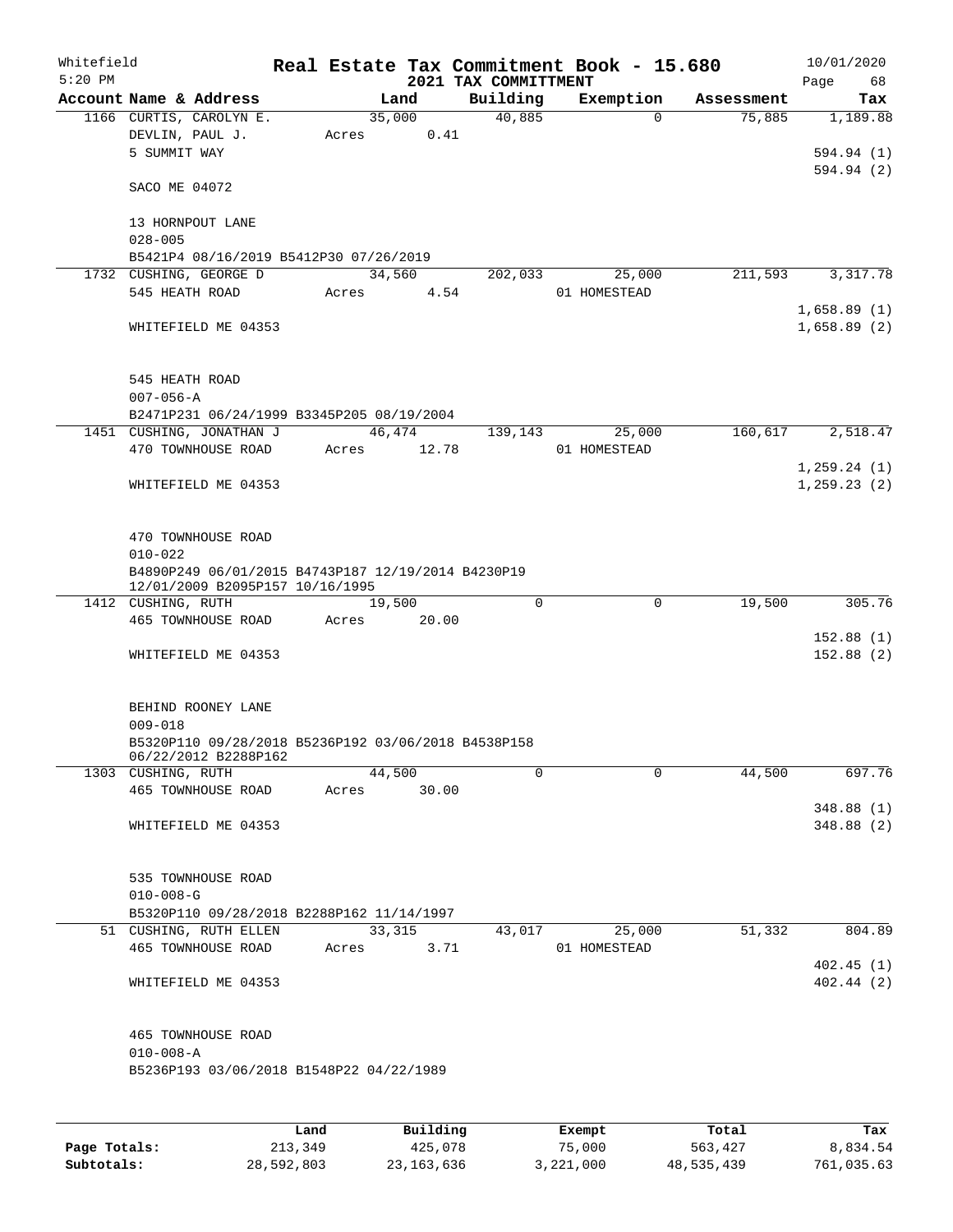| Whitefield<br>$5:20$ PM |                                                      |            |       |        |            | 2021 TAX COMMITTMENT | Real Estate Tax Commitment Book - 15.680 |             |            | Page | 10/01/2020<br>69             |
|-------------------------|------------------------------------------------------|------------|-------|--------|------------|----------------------|------------------------------------------|-------------|------------|------|------------------------------|
|                         | Account Name & Address                               |            |       | Land   |            | Building             | Exemption                                |             | Assessment |      | Tax                          |
|                         | 728 CUTHBERTSON LEE                                  |            |       | 40,250 |            | $\mathsf{O}$         |                                          | $\Omega$    | 40,250     |      | 631.12                       |
|                         | CUTHBERTSON VICTORIA R. Acres<br>88 OAK GROVE ROAD   |            |       |        | 17.50      |                      |                                          |             |            |      | 315.56(1)<br>315.56(2)       |
|                         | VASSALBORO ME 04989                                  |            |       |        |            |                      |                                          |             |            |      |                              |
|                         | NORTH HOWE ROAD<br>$020 - 023$                       |            |       |        |            |                      |                                          |             |            |      |                              |
|                         | B5218P21 12/05/2017 B2182P2                          |            |       |        |            |                      |                                          |             |            |      |                              |
|                         | 1197 CUTHBERTSON MICHAEL &<br>PAULA A.               |            |       | 30,750 |            | 193,749              | 25,000                                   |             | 199,499    |      | 3,128.14                     |
|                         | 288 NORTH HOWE ROAD                                  |            | Acres |        | 2.00       |                      | 01 HOMESTEAD                             |             |            |      | 1,564.07(1)                  |
|                         | WHITEFIELD ME 04353                                  |            |       |        |            |                      |                                          |             |            |      | 1,564.07(2)                  |
|                         | 288 NORTH HOWE ROAD<br>$020 - 002 - A$<br>B2084P96   |            |       |        |            |                      |                                          |             |            |      |                              |
|                         | 1044 CUTHBERTSON MICHAEL W.                          |            |       | 34,125 |            | 261,646              |                                          | 0           | 295,771    |      | 4,637.69                     |
|                         | & PAULA A.                                           |            |       |        |            |                      |                                          |             |            |      |                              |
|                         | 288 HOWE ROAD                                        |            | Acres |        | 4.25       |                      |                                          |             |            |      |                              |
|                         | WHITEFIELD ME 04353                                  |            |       |        |            |                      |                                          |             |            |      | 2,318.85(1)<br>2,318.84 (2)  |
|                         | 208 ROCKLAND ROAD<br>$021 - 006$                     |            |       |        |            |                      |                                          |             |            |      |                              |
|                         | B3700P251 06/30/2006                                 |            |       |        |            |                      |                                          |             |            |      |                              |
|                         | 97 CUTHBERTSON MICHAEL W. 37,346<br>& PAULA A.       |            |       |        |            | 24,167               |                                          | $\mathbf 0$ | 61,513     |      | 964.52                       |
|                         | 288 HOWE ROAD                                        |            | Acres |        | 7.62       |                      |                                          |             |            |      | 482.26(1)                    |
|                         | WHITEFIELD ME 04353                                  |            |       |        |            |                      |                                          |             |            |      | 482.26 (2)                   |
|                         | 224 ROCKLAND ROAD<br>$021 - 007 - A$                 |            |       |        |            |                      |                                          |             |            |      |                              |
|                         | B4289P203 06/23/2010 B4251P174 02/17/2010 B1496P106  |            |       |        |            |                      |                                          |             |            |      |                              |
| 1042                    | CUTHBERTSON TIMOTHY &<br>JО                          |            |       | 48,410 |            | 131,536              | 25,000                                   |             | 154,946    |      | 2,429.55                     |
|                         | 278 NORTH HOWE ROAD                                  |            | Acres |        | 15.20      |                      | 01 HOMESTEAD                             |             |            |      |                              |
|                         | WHITEFIELD ME 04353                                  |            |       |        |            |                      |                                          |             |            |      | 1, 214.78(1)<br>1, 214.77(2) |
|                         | 278 NORTH HOWE ROAD<br>$020 - 002$                   |            |       |        |            |                      |                                          |             |            |      |                              |
|                         | B1030P181 05/20/1980                                 |            |       |        |            |                      |                                          |             |            |      |                              |
|                         | 308 CUTHBERTSON TIMOTHY W.                           |            |       | 22,132 |            | 0                    |                                          | 0           | 22,132     |      | 347.03                       |
|                         | * JO A. (JOINT TENANTS) Acres<br>278 NORTH HOWE ROAD |            |       |        | 17.04      |                      |                                          |             |            |      | 173.52(1)                    |
|                         | WHITEFIELD ME 04353                                  |            |       |        |            |                      |                                          |             |            |      | 173.51(2)                    |
|                         | NORTH HOWE ROAD<br>$020 - 003$                       |            |       |        |            |                      |                                          |             |            |      |                              |
|                         | B2664P4 04/13/2001 B1129P101 01/21/1983              |            |       |        |            |                      |                                          |             |            |      |                              |
|                         |                                                      | Land       |       |        | Building   |                      | Exempt                                   |             | Total      |      | Tax                          |
| Page Totals:            |                                                      | 213,013    |       |        | 611,098    |                      | 50,000                                   |             | 774,111    |      | 12,138.05                    |
| Subtotals:              |                                                      | 28,805,816 |       |        | 23,774,734 |                      | 3,271,000                                |             | 49,309,550 |      | 773, 173.68                  |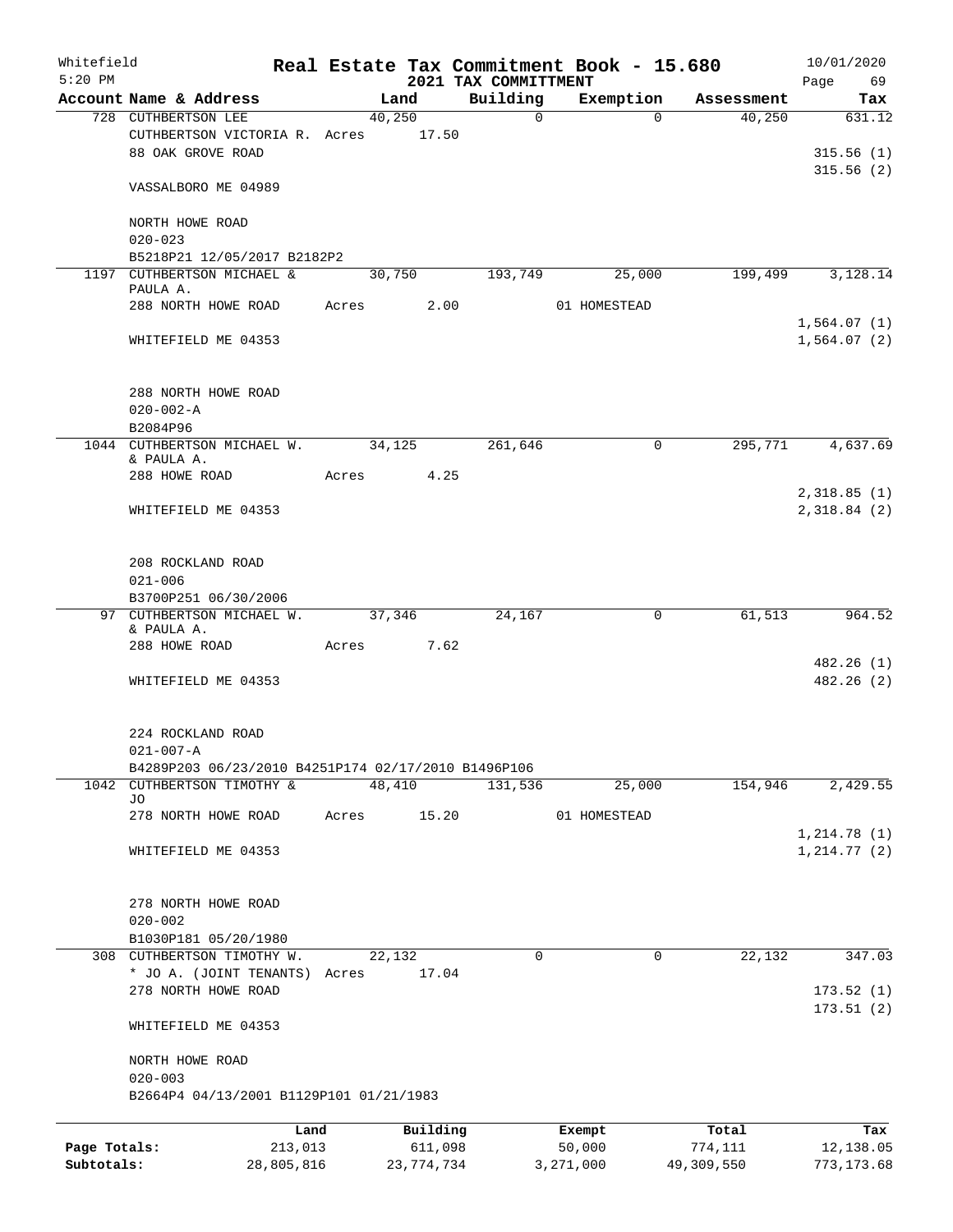| Whitefield<br>$5:20$ PM |                                                    |            |             |            | Real Estate Tax Commitment Book - 15.680<br>2021 TAX COMMITTMENT |           |              |            | 10/01/2020<br>Page<br>70 |
|-------------------------|----------------------------------------------------|------------|-------------|------------|------------------------------------------------------------------|-----------|--------------|------------|--------------------------|
|                         | Account Name & Address                             |            |             | Land       | Building                                                         |           | Exemption    | Assessment | Tax                      |
|                         | 1316 CYRUS CATHERINE & ZEEB                        |            |             | 56,800     | 78,813                                                           |           | $\Omega$     | 135,613    | 2,126.41                 |
|                         | * HOLLY C, TRUSTEE * & Acres 27.00                 |            |             |            |                                                                  |           |              |            |                          |
|                         | ROBERT C (TENANTS/COMM                             |            |             |            |                                                                  |           |              |            |                          |
|                         | <b>36 LONGFELLOW AVENUE</b>                        |            |             |            |                                                                  |           |              |            | 1,063.21(1)              |
|                         |                                                    |            |             |            |                                                                  |           |              |            | 1,063.20(2)              |
|                         | BRUNSWICK ME 04011                                 |            |             |            |                                                                  |           |              |            |                          |
|                         |                                                    |            |             |            |                                                                  |           |              |            |                          |
|                         | 96 SWEET FERN LANE                                 |            |             |            |                                                                  |           |              |            |                          |
|                         | $001 - 046$                                        |            |             |            |                                                                  |           |              |            |                          |
|                         | B2593P17<br>588 D.F. PARTNERSHIP                   |            |             | 27,690     |                                                                  | $\Omega$  | 0            | 27,690     | 434.18                   |
|                         | PO BOX 2683                                        |            | Acres       | 32.60      |                                                                  |           |              |            |                          |
|                         |                                                    |            |             |            |                                                                  |           |              |            | 217.09(1)                |
|                         | BELLAIRE TX 77402                                  |            |             |            |                                                                  |           |              |            | 217.09(2)                |
|                         |                                                    |            |             |            |                                                                  |           |              |            |                          |
|                         |                                                    |            |             |            |                                                                  |           |              |            |                          |
|                         | JEFFERSON TOWN LINE                                |            |             |            |                                                                  |           |              |            |                          |
|                         | $017 - 024$                                        |            |             |            |                                                                  |           |              |            |                          |
|                         | B5086P271 12/12/2016 B5049P78 08/29/2016 B5025P287 |            |             |            |                                                                  |           |              |            |                          |
|                         | 07/07/2016 B2261P350                               |            |             |            |                                                                  |           |              |            |                          |
|                         | 1362 D.F. PARTNERSHIP                              |            |             | 61,750     |                                                                  | $\Omega$  | $\mathbf 0$  | 61,750     | 968.24                   |
|                         | P.O. BOX 2683                                      |            | Acres       | 60.00      |                                                                  |           |              |            |                          |
|                         |                                                    |            |             |            |                                                                  |           |              |            | 484.12 (1)               |
|                         | BELLAIRE TX 77402                                  |            |             |            |                                                                  |           |              |            | 484.12 (2)               |
|                         |                                                    |            |             |            |                                                                  |           |              |            |                          |
|                         | SENOTT ROAD                                        |            |             |            |                                                                  |           |              |            |                          |
|                         | $017 - 042$                                        |            |             |            |                                                                  |           |              |            |                          |
|                         | B5086P271 12/12/2016 B5049P78 08/29/2016 B2261P350 |            |             |            |                                                                  |           |              |            |                          |
|                         | 921 DALEY, PHYLLIS A                               |            |             | 87,250     | 92,488                                                           |           | 25,000       | 154,738    | 2,426.29                 |
|                         | 342 SOUTH HUNTS MEADOW                             |            | Acres 91.00 |            |                                                                  |           | 01 HOMESTEAD |            |                          |
|                         | <b>ROAD</b>                                        |            |             |            |                                                                  |           |              |            |                          |
|                         |                                                    |            |             |            |                                                                  |           |              |            | 1, 213.15(1)             |
|                         | WHITEFIELD ME 04353                                |            |             |            |                                                                  |           |              |            | 1, 213.14 (2)            |
|                         |                                                    |            |             |            |                                                                  |           |              |            |                          |
|                         |                                                    |            |             |            |                                                                  |           |              |            |                          |
|                         | 342 SOUTH HUNTS MEADOW                             |            |             |            |                                                                  |           |              |            |                          |
|                         | $009 - 024$                                        |            |             |            |                                                                  |           |              |            |                          |
|                         | B1405P305<br>283 DALKE WILLIAM & SYLVIA            |            |             | 35,330     | 104,204                                                          |           | 25,000       | 114,534    | 1,795.89                 |
|                         | 238 HOLLYWOOD BOULEVARD Acres                      |            |             | 5.10       |                                                                  |           | 01 HOMESTEAD |            |                          |
|                         |                                                    |            |             |            |                                                                  |           |              |            | 897.95 (1)               |
|                         | WHITEFIELD ME 04353                                |            |             |            |                                                                  |           |              |            | 897.94 (2)               |
|                         |                                                    |            |             |            |                                                                  |           |              |            |                          |
|                         |                                                    |            |             |            |                                                                  |           |              |            |                          |
|                         | 238 HOLLYWOOD BOULEVARD                            |            |             |            |                                                                  |           |              |            |                          |
|                         | $002 - 021 - A$                                    |            |             |            |                                                                  |           |              |            |                          |
|                         | B1951P232                                          |            |             |            |                                                                  |           |              |            |                          |
|                         | 1811 DALKE WILLIAM F. III &                        |            |             | 20,150     |                                                                  | 0         | 0            | 20,150     | 315.95                   |
|                         | SYLVIA S.                                          |            |             |            |                                                                  |           |              |            |                          |
|                         | 238 HOLLYWOOD BOULEVARD Acres                      |            |             | 21.00      |                                                                  |           |              |            |                          |
|                         |                                                    |            |             |            |                                                                  |           |              |            | 157.98(1)                |
|                         | WHITEFIELD ME 04353                                |            |             |            |                                                                  |           |              |            | 157.97(2)                |
|                         |                                                    |            |             |            |                                                                  |           |              |            |                          |
|                         | HEAD TIDE ROAD                                     |            |             |            |                                                                  |           |              |            |                          |
|                         | $002 - 011 - B$                                    |            |             |            |                                                                  |           |              |            |                          |
|                         | B3898P274 08/10/2007                               |            |             |            |                                                                  |           |              |            |                          |
|                         |                                                    |            |             |            |                                                                  |           |              |            |                          |
|                         |                                                    | Land       |             | Building   |                                                                  | Exempt    |              | Total      | Tax                      |
| Page Totals:            |                                                    | 288,970    |             | 275,505    |                                                                  | 50,000    |              | 514,475    | 8,066.96                 |
| Subtotals:              |                                                    | 29,094,786 |             | 24,050,239 |                                                                  | 3,321,000 |              | 49,824,025 | 781,240.64               |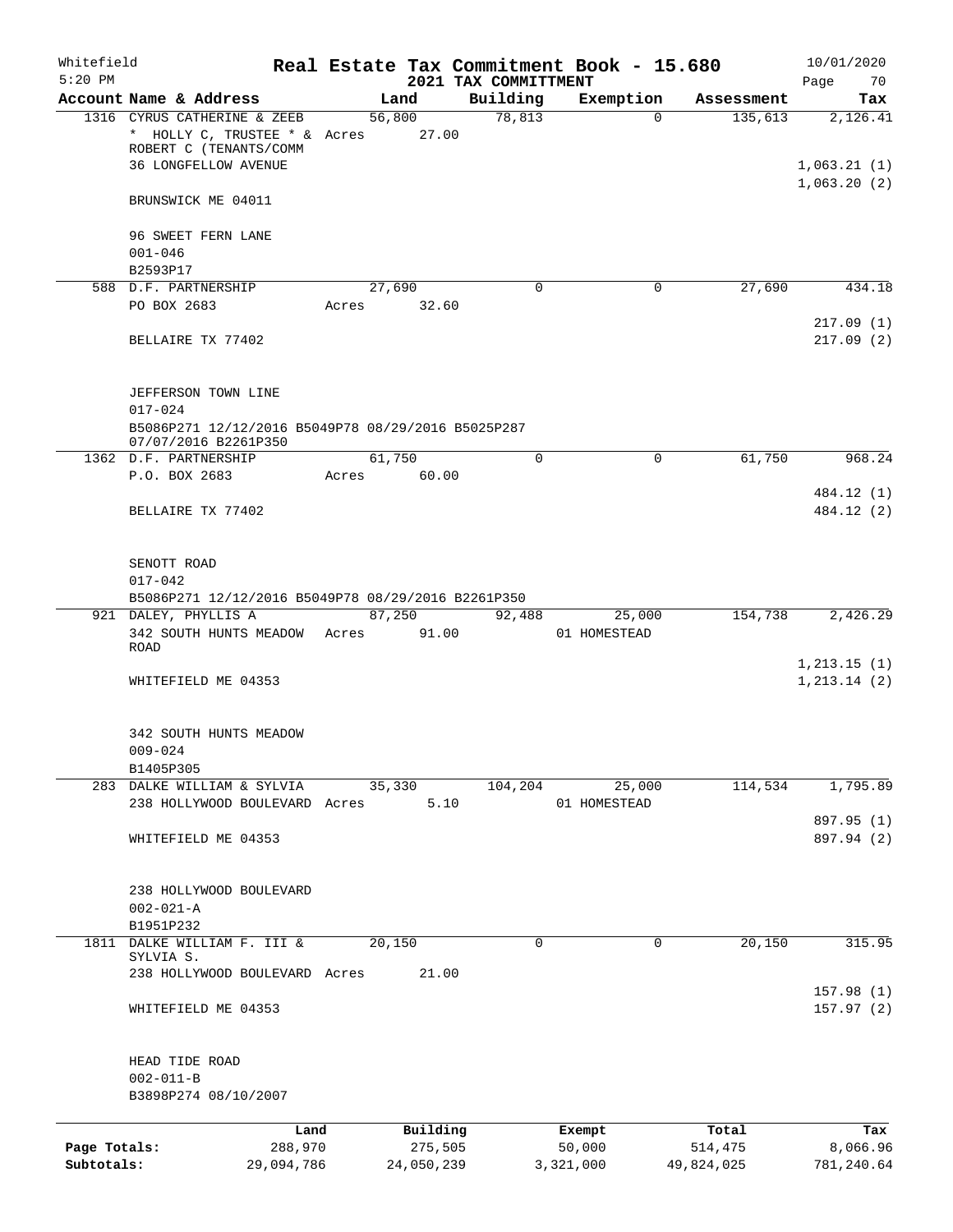| Whitefield<br>$5:20$ PM |                                         |       |          |       | 2021 TAX COMMITTMENT | Real Estate Tax Commitment Book - 15.680 |            | 10/01/2020<br>Page<br>71     |
|-------------------------|-----------------------------------------|-------|----------|-------|----------------------|------------------------------------------|------------|------------------------------|
|                         | Account Name & Address                  |       | Land     |       | Building             | Exemption                                | Assessment | Tax                          |
|                         | 1629 DANCER HELLEN                      |       | 26,690   |       | $\mathbf 0$          | $\Omega$                                 | 26,690     | 418.50                       |
|                         | P.O. BOX 234                            | Acres |          | 6.80  |                      |                                          |            |                              |
|                         |                                         |       |          |       |                      |                                          |            | 209.25(1)                    |
|                         | WHITEFIELD ME 04353                     |       |          |       |                      |                                          |            | 209.25(2)                    |
|                         | PITTSTON ROAD                           |       |          |       |                      |                                          |            |                              |
|                         | $030 - 011$                             |       |          |       |                      |                                          |            |                              |
|                         | B465P579 05/02/1946                     |       |          |       |                      |                                          |            |                              |
|                         | 298 DANCER HELLEN                       |       | 56,090   |       | 117,901              | 31,000                                   | 142,991    | 2,242.10                     |
|                         | P.O. BOX 234                            | Acres |          | 33.60 |                      | 05 VET EXEMPTION                         |            |                              |
|                         | WHITEFIELD ME 04353                     |       |          |       |                      | 01 HOMESTEAD                             |            | 1, 121.05(1)<br>1, 121.05(2) |
|                         |                                         |       |          |       |                      |                                          |            |                              |
|                         | 21 VILLAGE VIEW LANE<br>$007 - 014$     |       |          |       |                      |                                          |            |                              |
|                         | B465P579 05/02/1946                     |       |          |       |                      |                                          |            |                              |
|                         | 1594 DANCER JOHN & FRED<br>SCOTT        |       | 270      |       | $\mathbf 0$          | $\mathbf 0$                              | 270        | 4.23                         |
|                         | C/O FRED SCOTT                          | Acres |          | 0.18  |                      |                                          |            |                              |
|                         | 22 VILLAGE VIEW LANE                    |       |          |       |                      |                                          |            | 2.12(1)                      |
|                         | WHITEFIELD ME 04353                     |       |          |       |                      |                                          |            | 2.11(2)                      |
|                         | PITTSTON ROAD                           |       |          |       |                      |                                          |            |                              |
|                         | $030 - 005$<br>373 DANCER LOUISE P.     |       |          |       |                      |                                          |            | 475.32                       |
|                         | 9 TROTTER LANE                          | Acres | 42,210   | 13.70 | 19,104               | 31,000<br>05 VET EXEMPTION               | 30,314     |                              |
|                         |                                         |       |          |       |                      | 01 HOMESTEAD                             |            | 237.66(1)                    |
|                         | WHITEFIELD ME 04353                     |       |          |       |                      |                                          |            | 237.66(2)                    |
|                         | 9 TROTTER LANE                          |       |          |       |                      |                                          |            |                              |
|                         | $003 - 017$                             |       |          |       |                      |                                          |            |                              |
|                         | B1718P149 05/21/1970                    |       |          |       |                      |                                          |            |                              |
|                         | 726 DANCER, BETHANY A                   |       | 30,000   |       | 22,731               | 25,000                                   | 27,731     | 434.82                       |
|                         | 3 TROTTER LANE                          | Acres |          | 1.20  |                      | 01 HOMESTEAD                             |            |                              |
|                         |                                         |       |          |       |                      |                                          |            | 217.41(1)                    |
|                         | WHITEFIELD ME 04353                     |       |          |       |                      |                                          |            | 217.41(2)                    |
|                         | 3 TROTTER LANE                          |       |          |       |                      |                                          |            |                              |
|                         | $003 - 018$                             |       |          |       |                      |                                          |            |                              |
|                         | B5320P76 10/26/2018 B3418P99 12/20/2004 |       |          |       |                      |                                          |            |                              |
|                         | 1140 DANIELS DALE                       |       | $\Omega$ |       | 8,722                | 8,722                                    | $\Omega$   | 0.00                         |
|                         | 210 PITTSTON ROAD                       |       |          |       |                      | 01 HOMESTEAD                             |            |                              |
|                         | WHITEFIELD ME 04353                     |       |          |       |                      |                                          |            |                              |
|                         | 210 PITTSTON ROAD                       |       |          |       |                      |                                          |            |                              |
|                         | $004 - 046 - ON$                        |       |          |       |                      |                                          |            |                              |
|                         |                                         |       |          |       |                      |                                          |            |                              |

|              | Land       | Building     | Exempt    | Total      | Tax        |
|--------------|------------|--------------|-----------|------------|------------|
| Page Totals: | 155,260    | 168,458      | 95,722    | 227,996    | 3,574.97   |
| Subtotals:   | 29,250,046 | 24, 218, 697 | 3,416,722 | 50,052,021 | 784,815.61 |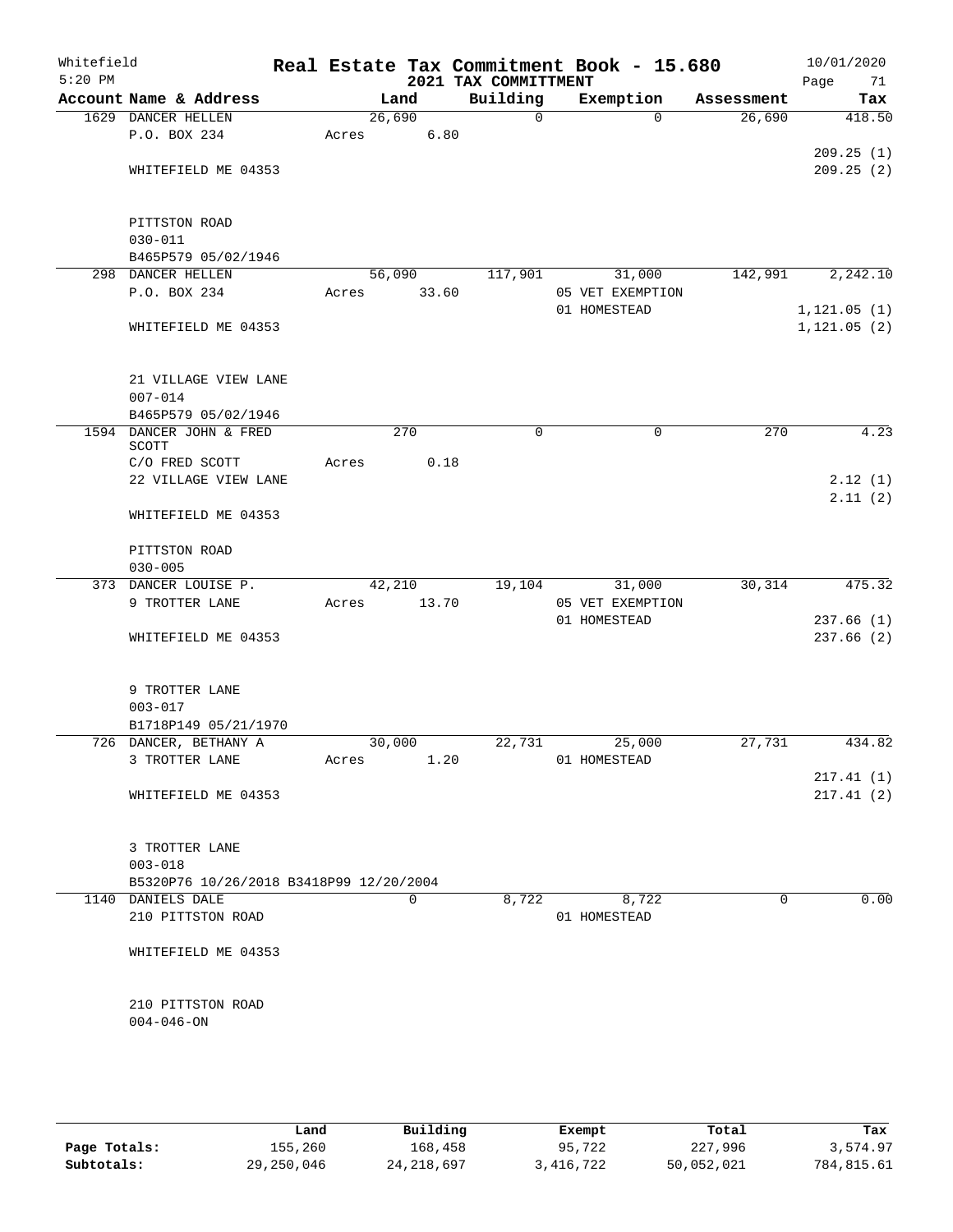| Whitefield |                                                                                                                   |        |       |      |                      | Real Estate Tax Commitment Book - 15.680 |            |      | 10/01/2020  |
|------------|-------------------------------------------------------------------------------------------------------------------|--------|-------|------|----------------------|------------------------------------------|------------|------|-------------|
| $5:20$ PM  |                                                                                                                   |        |       |      | 2021 TAX COMMITTMENT |                                          |            | Page | 72          |
|            | Account Name & Address                                                                                            |        | Land  |      | Building             | Exemption                                | Assessment |      | Tax         |
|            | 699 DANIELS, GRACE L.                                                                                             | 51,500 |       |      | 32,595               | 25,000                                   | 59,095     |      | 926.61      |
|            | DANIELS, JOHN M.                                                                                                  | Acres  |       | 4.00 |                      | 01 HOMESTEAD                             |            |      |             |
|            | 204 PITTSTON ROAD                                                                                                 |        |       |      |                      |                                          |            |      | 463.31(1)   |
|            | WHITEFIELD ME 04353                                                                                               |        |       |      |                      |                                          |            |      | 463.30(2)   |
|            | 204 PITTSTON ROAD                                                                                                 |        |       |      |                      |                                          |            |      |             |
|            | $004 - 046$                                                                                                       |        |       |      |                      |                                          |            |      |             |
|            | B5443P273 10/11/2019                                                                                              |        |       |      |                      |                                          |            |      |             |
|            | 916 DARVEAU, DARLIN M                                                                                             | 30,000 |       |      | 142,659              | $\mathbf 0$                              | 172,659    |      | 2,707.29    |
|            | DARVEAU, RITA                                                                                                     | Acres  |       | 1.50 |                      |                                          |            |      |             |
|            | 8 LILAC LANE                                                                                                      |        |       |      |                      |                                          |            |      | 1,353.65(1) |
|            | WHITEFIELD ME 04353                                                                                               |        |       |      |                      |                                          |            |      | 1,353.64(2) |
|            | 8 LILAC LANE                                                                                                      |        |       |      |                      |                                          |            |      |             |
|            | $018 - 020 - F$                                                                                                   |        |       |      |                      |                                          |            |      |             |
|            | B4996P21 04/15/2016 B4927P34 09/10/2015 B2068P61                                                                  |        |       |      |                      |                                          |            |      |             |
|            | 397 DAUPHIN HAROLD E. &<br>KATHY                                                                                  | 31,570 |       |      | $\mathbf 0$          | $\mathbf 0$                              | 31,570     |      | 495.02      |
|            | 183 EAST RIVER ROAD                                                                                               | Acres  | 12.90 |      |                      |                                          |            |      |             |
|            |                                                                                                                   |        |       |      |                      |                                          |            |      | 247.51 (1)  |
|            | WHITEFIELD ME 04353<br>3537                                                                                       |        |       |      |                      |                                          |            |      | 247.51 (2)  |
|            | WEARY POND ROAD NORTH<br>$011 - 018$<br>B4680P52 06/27/2013 B4680P51 06/27/2013 B4664P208<br>05/21/2013 B3201P285 |        |       |      |                      |                                          |            |      |             |
|            | 415 DAUPHIN HAROLD E. &<br>KATHY                                                                                  | 26,130 |       |      | 0                    | 0                                        | 26,130     |      | 409.72      |
|            | 183 EAST RIVER ROAD                                                                                               | Acres  |       | 6.10 |                      |                                          |            |      |             |
|            |                                                                                                                   |        |       |      |                      |                                          |            |      | 204.86(1)   |
|            | WHITEFIELD ME 04353<br>3537                                                                                       |        |       |      |                      |                                          |            |      | 204.86(2)   |
|            |                                                                                                                   |        |       |      |                      |                                          |            |      |             |
|            | WEARY POND ROAD NORTH                                                                                             |        |       |      |                      |                                          |            |      |             |
|            | $011 - 026$                                                                                                       |        |       |      |                      |                                          |            |      |             |
|            | B4680P52 06/27/2013 B4680P51 06/27/2013 B4664P208<br>05/21/2013 B3201P285                                         |        |       |      |                      |                                          |            |      |             |
|            | 1012 DAUPHIN, DONALD E                                                                                            | 49,200 |       |      | 15,065               | 0                                        | 64,265     |      | 1,007.68    |
|            | TRUSTEE<br>* OF DAUPHIN FAMILY                                                                                    | Acres  | 23.00 |      |                      |                                          |            |      |             |
|            | TRUST<br>14 SPRUCE STREET                                                                                         |        |       |      |                      |                                          |            |      | 503.84 (1)  |
|            |                                                                                                                   |        |       |      |                      |                                          |            |      | 503.84(2)   |
|            | <b>BATH ME 04530</b>                                                                                              |        |       |      |                      |                                          |            |      |             |
|            | 39 JEWETT LANE                                                                                                    |        |       |      |                      |                                          |            |      |             |
|            | $008 - 008$                                                                                                       |        |       |      |                      |                                          |            |      |             |
|            | B2453P151                                                                                                         |        |       |      |                      |                                          |            |      |             |
|            |                                                                                                                   |        |       |      |                      |                                          |            |      |             |

|              | Land         | Building   | Exempt    | Total      | Tax        |
|--------------|--------------|------------|-----------|------------|------------|
| Page Totals: | 188,400      | 190,319    | 25,000    | 353,719    | 5,546.32   |
| Subtotals:   | 29, 438, 446 | 24,409,016 | 3,441,722 | 50,405,740 | 790,361.93 |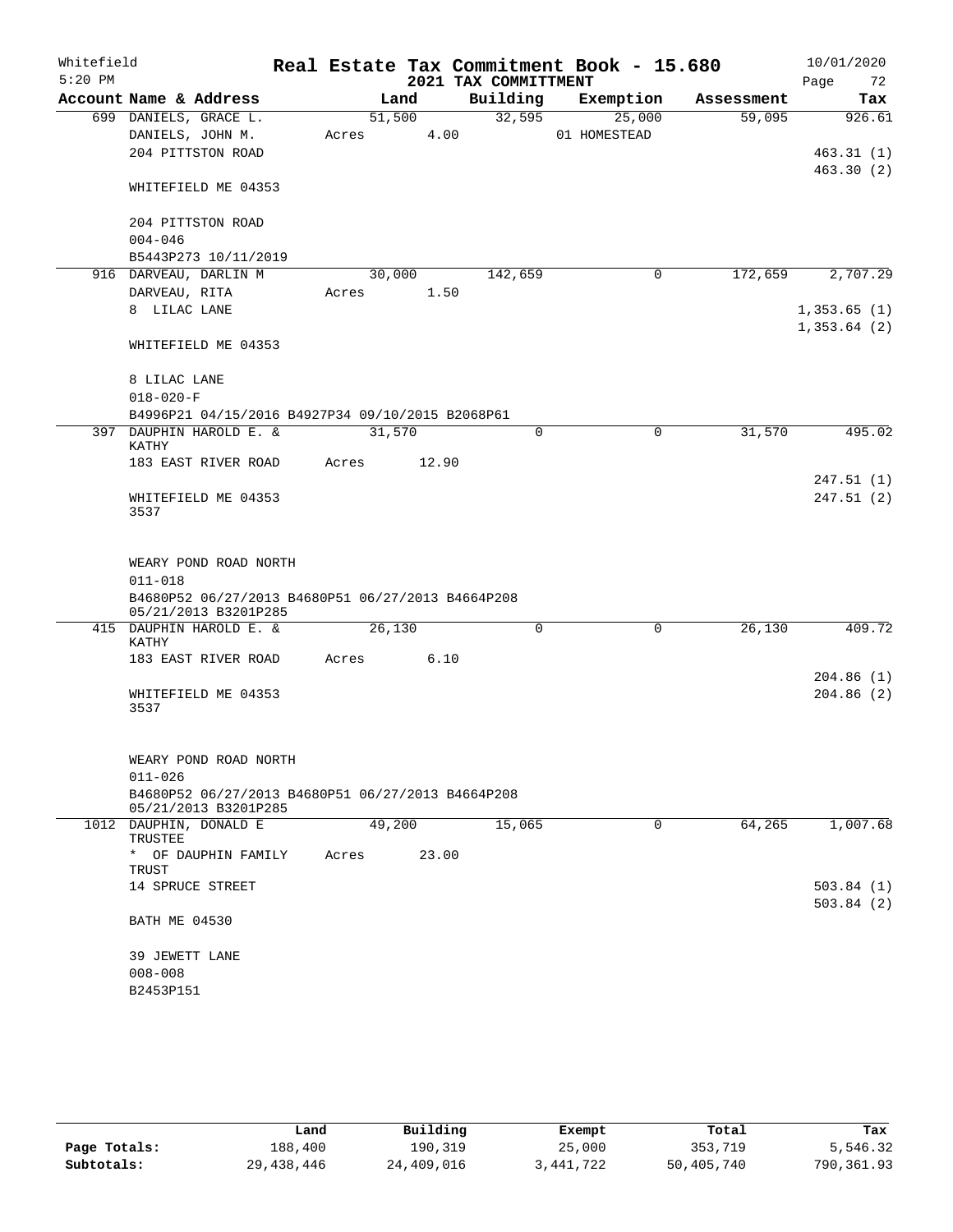| Whitefield<br>$5:20$ PM |                      |                                                                   |       |        |      | Real Estate Tax Commitment Book - 15.680<br>2021 TAX COMMITTMENT |                  |            | 10/01/2020<br>Page | 73 |
|-------------------------|----------------------|-------------------------------------------------------------------|-------|--------|------|------------------------------------------------------------------|------------------|------------|--------------------|----|
|                         |                      | Account Name & Address                                            |       | Land   |      | Building                                                         | Exemption        | Assessment | Tax                |    |
|                         |                      | 811 DAUPHIN, HAROLD E                                             |       | 62,980 |      | 31,989                                                           | $\Omega$         | 94,969     | 1,489.11           |    |
|                         |                      | DAUPHIN, KATHY E                                                  | Acres | 52.46  |      |                                                                  |                  |            |                    |    |
|                         |                      | 183 EAST RIVER ROAD                                               |       |        |      |                                                                  |                  |            | 744.56(1)          |    |
|                         |                      |                                                                   |       |        |      |                                                                  |                  |            | 744.55(2)          |    |
|                         |                      | WHITEFIELD ME 04353                                               |       |        |      |                                                                  |                  |            |                    |    |
|                         |                      |                                                                   |       |        |      |                                                                  |                  |            |                    |    |
|                         |                      | WEARY POND ROAD SOUTH                                             |       |        |      |                                                                  |                  |            |                    |    |
|                         | $008 - 020$          |                                                                   |       |        |      |                                                                  |                  |            |                    |    |
|                         |                      | B3914P199 09/26/2007                                              |       |        |      |                                                                  |                  |            |                    |    |
|                         |                      | 336 DAUPHIN, HAROLD E                                             |       | 42,410 |      | 139,558                                                          | 31,000           | 150,968    | 2,367.18           |    |
|                         |                      | DAUPHIN, KATHY E                                                  | Acres |        | 7.70 |                                                                  | 05 VET EXEMPTION |            |                    |    |
|                         |                      | 183 EAST RIVER ROAD                                               |       |        |      |                                                                  | 01 HOMESTEAD     |            | 1,183.59(1)        |    |
|                         |                      |                                                                   |       |        |      |                                                                  |                  |            | 1, 183.59(2)       |    |
|                         |                      | WHITEFIELD ME 04353                                               |       |        |      |                                                                  |                  |            |                    |    |
|                         |                      |                                                                   |       |        |      |                                                                  |                  |            |                    |    |
|                         |                      | 183 EAST RIVER ROAD                                               |       |        |      |                                                                  |                  |            |                    |    |
|                         | $013 - 066$          |                                                                   |       |        |      |                                                                  |                  |            |                    |    |
|                         |                      | B5080P284 11/08/2016 B5034P166 07/27/2016<br>662 DAVEY REGINA ANN |       | 41,150 |      | 0                                                                | 0                | 41,150     | 645.23             |    |
|                         |                      | * NELSON ADAM RUSSELL                                             |       |        |      |                                                                  |                  |            |                    |    |
|                         |                      |                                                                   | Acres | 26.00  |      |                                                                  |                  |            |                    |    |
|                         | 159 QUAIL ROAD       |                                                                   |       |        |      |                                                                  |                  |            | 322.62(1)          |    |
|                         |                      | BRISTOL ME 04539                                                  |       |        |      |                                                                  |                  |            | 322.61(2)          |    |
|                         |                      |                                                                   |       |        |      |                                                                  |                  |            |                    |    |
|                         |                      | WEARY POND ROAD NORTH                                             |       |        |      |                                                                  |                  |            |                    |    |
|                         | $011 - 023$          |                                                                   |       |        |      |                                                                  |                  |            |                    |    |
|                         |                      | B5141P158 05/30/2017 B1332P108                                    |       |        |      |                                                                  |                  |            |                    |    |
|                         | 771 DAVEY, REGINA A  |                                                                   |       | 38,871 |      | 136,301                                                          | $\mathbf 0$      | 175,172    | 2,746.70           |    |
|                         |                      | 89 SHAMROCK AVENUE                                                | Acres | 14.00  |      |                                                                  |                  |            |                    |    |
|                         |                      |                                                                   |       |        |      |                                                                  |                  |            | 1,373.35(1)        |    |
|                         |                      | DAMARISCOTTA ME 04543                                             |       |        |      |                                                                  |                  |            | 1,373.35(2)        |    |
|                         |                      |                                                                   |       |        |      |                                                                  |                  |            |                    |    |
|                         |                      |                                                                   |       |        |      |                                                                  |                  |            |                    |    |
|                         |                      | 381 WISCASSET ROAD                                                |       |        |      |                                                                  |                  |            |                    |    |
|                         | $004 - 011$          |                                                                   |       |        |      |                                                                  |                  |            |                    |    |
|                         |                      | B4306P89 08/17/2010 B2206P300                                     |       |        |      |                                                                  |                  |            |                    |    |
|                         | 1514 DAVEY, REGINA A |                                                                   |       | 17,636 |      | 0                                                                | 0                | 17,636     | 276.53             |    |
|                         |                      | 89 SHAMROCK LANE                                                  | Acres | 48.00  |      |                                                                  |                  |            |                    |    |
|                         |                      |                                                                   |       |        |      |                                                                  |                  |            | 138.27(1)          |    |
|                         |                      | DAMARISCOTTA ME 04543                                             |       |        |      |                                                                  |                  |            | 138.26(2)          |    |
|                         |                      |                                                                   |       |        |      |                                                                  |                  |            |                    |    |
|                         |                      |                                                                   |       |        |      |                                                                  |                  |            |                    |    |
|                         | CROCKER AVENUE       |                                                                   |       |        |      |                                                                  |                  |            |                    |    |
|                         | $004 - 012$          |                                                                   |       |        |      |                                                                  |                  |            |                    |    |
|                         | B2206P300            |                                                                   |       |        |      |                                                                  |                  |            |                    |    |
|                         |                      | 690 DAVIS ARTHUR K. &                                             |       | 8,380  |      | $\Omega$                                                         | $\Omega$         | 8,380      | 131.40             |    |
|                         | SHIRLEY M.           |                                                                   |       |        |      |                                                                  |                  |            |                    |    |
|                         |                      | 87 HUNTS MEADOW ROAD                                              | Acres |        | 6.10 |                                                                  |                  |            |                    |    |
|                         |                      |                                                                   |       |        |      |                                                                  |                  |            | 65.70 (1)          |    |
|                         |                      | PITTSTON ME 04345                                                 |       |        |      |                                                                  |                  |            | 65.70(2)           |    |
|                         |                      |                                                                   |       |        |      |                                                                  |                  |            |                    |    |
|                         |                      |                                                                   |       |        |      |                                                                  |                  |            |                    |    |
|                         |                      | HUNTS MEADOW ROAD                                                 |       |        |      |                                                                  |                  |            |                    |    |
|                         | $006 - 018$          |                                                                   |       |        |      |                                                                  |                  |            |                    |    |
|                         |                      | B4729P244 11/05/2013 B1595P90                                     |       |        |      |                                                                  |                  |            |                    |    |
|                         |                      |                                                                   |       |        |      |                                                                  |                  |            |                    |    |
|                         |                      |                                                                   |       |        |      |                                                                  |                  |            |                    |    |
|                         |                      |                                                                   |       |        |      |                                                                  |                  |            |                    |    |
|                         |                      |                                                                   |       |        |      |                                                                  |                  |            |                    |    |

|              | Land       | Building   | Exempt    | Total      | Tax        |
|--------------|------------|------------|-----------|------------|------------|
| Page Totals: | 211,427    | 307,848    | 31,000    | 488,275    | 7,656.15   |
| Subtotals:   | 29,649,873 | 24,716,864 | 3,472,722 | 50,894,015 | 798,018.08 |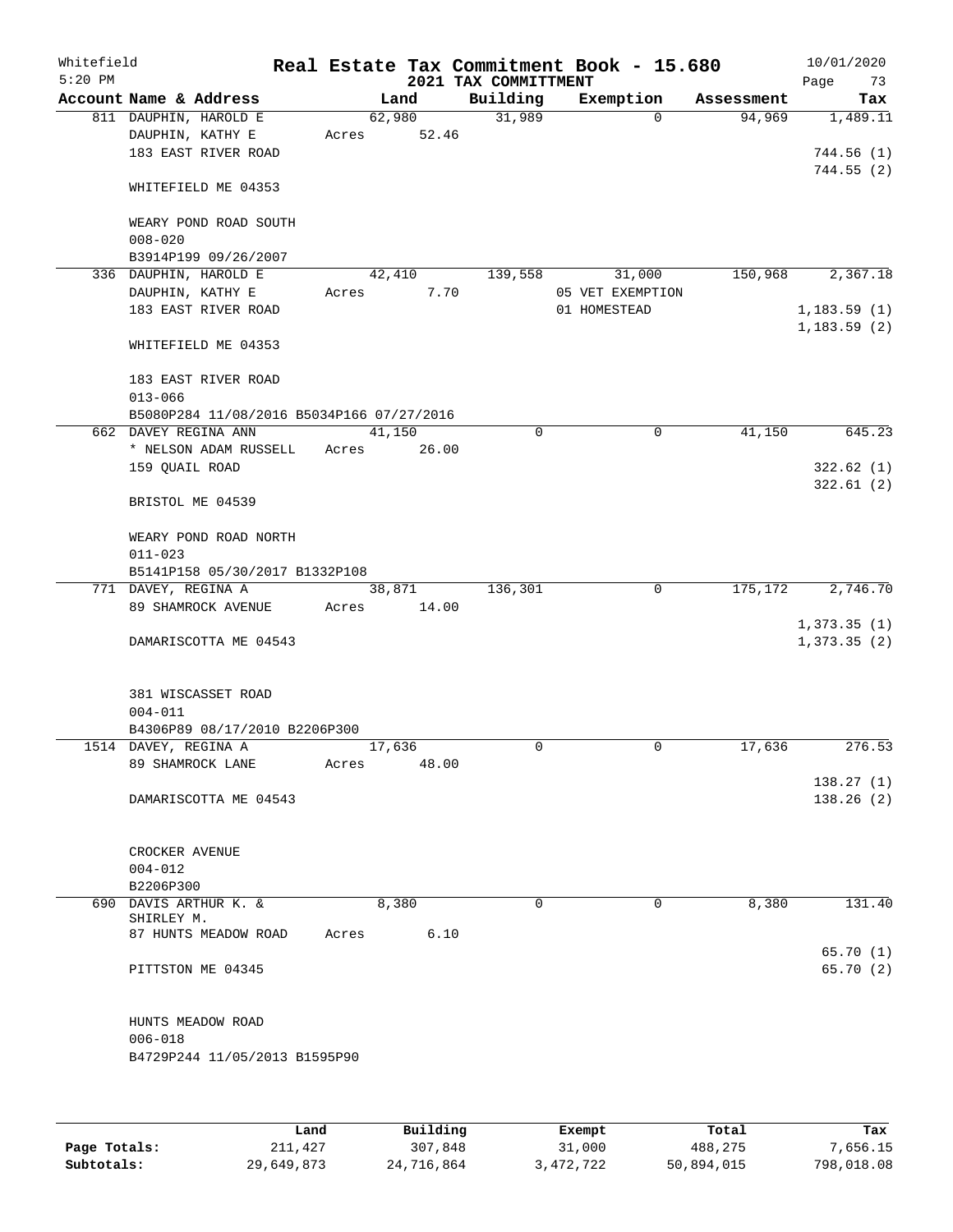| Whitefield |                                                                  |        |       |                      | Real Estate Tax Commitment Book - 15.680 |            | 10/01/2020   |
|------------|------------------------------------------------------------------|--------|-------|----------------------|------------------------------------------|------------|--------------|
| $5:20$ PM  |                                                                  |        |       | 2021 TAX COMMITTMENT |                                          |            | 74<br>Page   |
|            | Account Name & Address                                           |        | Land  | Building             | Exemption                                | Assessment | Tax          |
|            | 637 DAVIS, MATTHEW A                                             | 30,630 |       | 15,314               | $\Omega$                                 | 45,944     | 720.40       |
|            | 428 TOWNHOUSE ROAD                                               | Acres  | 1.92  |                      |                                          |            |              |
|            |                                                                  |        |       |                      |                                          |            | 360.20(1)    |
|            | WHITEFIELD ME 04353                                              |        |       |                      |                                          |            | 360.20(2)    |
|            |                                                                  |        |       |                      |                                          |            |              |
|            | 428 TOWNHOUSE ROAD                                               |        |       |                      |                                          |            |              |
|            | $010 - 019$                                                      |        |       |                      |                                          |            |              |
|            | B4769P89 04/04/2014 B4726P192 10/25/2013 B2240P318               |        |       |                      |                                          |            |              |
|            | 880 DAVIS, NICHOLAS R                                            | 44,658 |       | 246,030              | 0                                        | 290,688    | 4,557.99     |
|            | DAVIS, MEAGAN E                                                  | Acres  | 16.76 |                      |                                          |            |              |
|            | P.O. BOX 290461                                                  |        |       |                      |                                          |            | 2, 279.00(1) |
|            |                                                                  |        |       |                      |                                          |            | 2, 278.99(2) |
|            | YIGO, GUAM 96929                                                 |        |       |                      |                                          |            |              |
|            | 167 GARDINER ROAD                                                |        |       |                      |                                          |            |              |
|            | $012 - 047$                                                      |        |       |                      |                                          |            |              |
|            | B5106P105 02/09/2017 B5106P103 02/01/2017 B4054P133              |        |       |                      |                                          |            |              |
|            | 09/24/2008                                                       |        |       |                      |                                          |            |              |
|            | 1618 DAXLAND-DRIFT ROAD<br>REALTY TRUST                          | 59,565 |       | 224,988              | 0                                        | 284,553    | 4,461.79     |
|            | KARL & MARY LOU DAXLAND Acres                                    |        | 25.10 |                      |                                          |            |              |
|            | TRUSTEES                                                         |        |       |                      |                                          |            |              |
|            | 15 A ATLANTIC AVENUE                                             |        |       |                      |                                          |            | 2,230.90(1)  |
|            |                                                                  |        |       |                      |                                          |            | 2,230.89(2)  |
|            | BOOTHBAY HARBOR ME<br>04538                                      |        |       |                      |                                          |            |              |
|            |                                                                  |        |       |                      |                                          |            |              |
|            | 527 HEAD TIDE ROAD                                               |        |       |                      |                                          |            |              |
|            | $005 - 001$                                                      |        |       |                      |                                          |            |              |
|            | B5102P209 11/03/2016 B4586P40 10/29/2012 B1296P52                |        |       |                      |                                          |            |              |
|            | 1148 DEATON, HERBERT                                             | 32,250 |       | 160,084              | 25,000                                   | 167,334    | 2,623.80     |
|            | 199 SOUTH HUNTS MEADOW                                           | Acres  | 3.00  |                      | 01 HOMESTEAD                             |            |              |
|            | ROAD                                                             |        |       |                      |                                          |            | 1,311.90(1)  |
|            | WHITEFIELD ME 04353                                              |        |       |                      |                                          |            | 1,311.90(2)  |
|            |                                                                  |        |       |                      |                                          |            |              |
|            |                                                                  |        |       |                      |                                          |            |              |
|            | 199 SOUTH HUNTS MEADOW                                           |        |       |                      |                                          |            |              |
|            | $009 - 006 - A$                                                  |        |       |                      |                                          |            |              |
|            | B4613P19 12/31/2012 B4465P273 12/01/2011 B4426P141               |        |       |                      |                                          |            |              |
|            | 08/08/2011 B4426P140 08/08/2011 B4159P88 06/17/2009<br>B1567P121 |        |       |                      |                                          |            |              |
|            | 1021 DEBLOIS, MARIAH                                             | 31,620 |       | 101,902              | $\mathbf 0$                              | 133,522    | 2,093.62     |
|            | MORIN, JOSHUA                                                    | Acres  | 2.58  |                      |                                          |            |              |
|            | 177 HUNTS MEADOW ROAD                                            |        |       |                      |                                          |            | 1,046.81(1)  |
|            |                                                                  |        |       |                      |                                          |            | 1,046.81(2)  |
|            | WHITEFIELD ME 04353                                              |        |       |                      |                                          |            |              |
|            |                                                                  |        |       |                      |                                          |            |              |
|            | 177 HUNTS MEADOW ROAD<br>$012 - 027 - B$                         |        |       |                      |                                          |            |              |
|            | B5180P318 09/14/2017                                             |        |       |                      |                                          |            |              |
|            |                                                                  |        |       |                      |                                          |            |              |

|              | Land       | Building     | Exempt    | Total      | Tax         |
|--------------|------------|--------------|-----------|------------|-------------|
| Page Totals: | 198,723    | 748,318      | 25,000    | 922,041    | 14,457.60   |
| Subtotals:   | 29,848,596 | 25, 465, 182 | 3,497,722 | 51,816,056 | 812, 475.68 |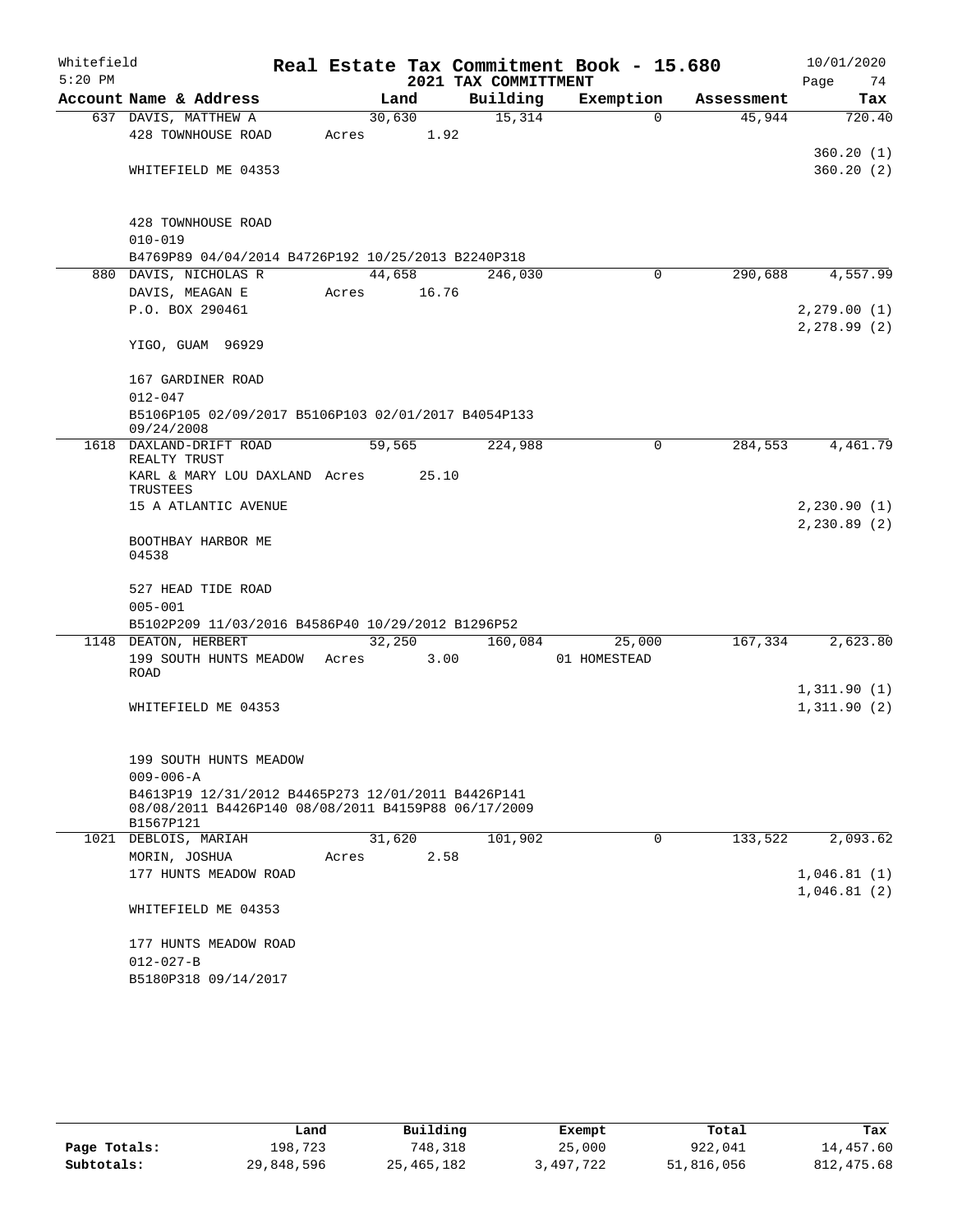| Whitefield<br>$5:20$ PM |                                                                         |       |             | 2021 TAX COMMITTMENT | Real Estate Tax Commitment Book - 15.680 |            | 10/01/2020<br>Page<br>75 |
|-------------------------|-------------------------------------------------------------------------|-------|-------------|----------------------|------------------------------------------|------------|--------------------------|
|                         | Account Name & Address                                                  |       | Land        | Building             | Exemption                                | Assessment | Tax                      |
|                         | 239 DELANO LUKE A.                                                      |       | $\mathbf 0$ | 5,197                | $\Omega$                                 | 5,197      | 81.49                    |
|                         | 301 DEVINE ROAD                                                         |       |             |                      |                                          |            |                          |
|                         |                                                                         |       |             |                      |                                          |            | 40.75(1)                 |
|                         | WHITEFIELD ME 04353                                                     |       |             |                      |                                          |            | 40.74 (2)                |
|                         |                                                                         |       |             |                      |                                          |            |                          |
|                         |                                                                         |       |             |                      |                                          |            |                          |
|                         | 4 FINN BROOK LANE                                                       |       |             |                      |                                          |            |                          |
|                         | $016 - 039 - ON$<br>590 DELANO LUKE A.                                  |       | 41,150      |                      | $\mathbf 0$<br>0                         | 41,150     | 645.23                   |
|                         | 19 FINN BROOK LANE                                                      | Acres | 26.00       |                      |                                          |            |                          |
|                         |                                                                         |       |             |                      |                                          |            | 322.62(1)                |
|                         | WHITEFIELD ME 04353                                                     |       |             |                      |                                          |            | 322.61(2)                |
|                         |                                                                         |       |             |                      |                                          |            |                          |
|                         |                                                                         |       |             |                      |                                          |            |                          |
|                         | FINN BROOK LANE                                                         |       |             |                      |                                          |            |                          |
|                         | $019 - 053$                                                             |       |             |                      |                                          |            |                          |
|                         | B3530P36 08/05/2005                                                     |       |             |                      |                                          |            |                          |
|                         | 416 DELANO OSBORN M. LIFE<br><b>ESTATE</b>                              |       | 113,050     | 75,079               | 0                                        | 188,129    | 2,949.86                 |
|                         | DELANO, LUKE                                                            | Acres | 18.50       |                      |                                          |            |                          |
|                         | 19 FINN BROOK LANE                                                      |       |             |                      |                                          |            | 1,474.93(1)              |
|                         |                                                                         |       |             |                      |                                          |            | 1,474.93(2)              |
|                         | WHITEFIELD ME 04353                                                     |       |             |                      |                                          |            |                          |
|                         |                                                                         |       |             |                      |                                          |            |                          |
|                         | 19 FINN BROOK LANE                                                      |       |             |                      |                                          |            |                          |
|                         | $016 - 039$                                                             |       |             |                      |                                          |            |                          |
|                         | B4196P299 09/03/2009 B3659P45 04/10/2006 B453P414<br>793 DELANO, LUKE A |       | 52, 290     |                      |                                          | 126,570    |                          |
|                         | 301 DEVINE ROAD                                                         | Acres | 13.80       | 99,280               | 25,000<br>01 HOMESTEAD                   |            | 1,984.62                 |
|                         |                                                                         |       |             |                      |                                          |            | 992.31 (1)               |
|                         | WHITEFIELD ME 04353                                                     |       |             |                      |                                          |            | 992.31 (2)               |
|                         |                                                                         |       |             |                      |                                          |            |                          |
|                         |                                                                         |       |             |                      |                                          |            |                          |
|                         | 301 DEVINE ROAD                                                         |       |             |                      |                                          |            |                          |
|                         | $019 - 053 - A$                                                         |       |             |                      |                                          |            |                          |
|                         | B2425P130                                                               |       |             |                      |                                          |            |                          |
|                         | 1011 DELANO, OSBORN M HEIRS                                             |       | 9,820       |                      | 0<br>0                                   | 9,820      | 153.98                   |
|                         | 19 FINN BROOK LANE                                                      | Acres | 7.90        |                      |                                          |            | 76.99(1)                 |
|                         | WHITEFIELD ME 04353                                                     |       |             |                      |                                          |            | 76.99(2)                 |
|                         |                                                                         |       |             |                      |                                          |            |                          |
|                         |                                                                         |       |             |                      |                                          |            |                          |
|                         | DEVINE ROAD                                                             |       |             |                      |                                          |            |                          |
|                         | $019 - 051$                                                             |       |             |                      |                                          |            |                          |
|                         | B3659P45 04/10/2006 B453P414                                            |       |             |                      |                                          |            |                          |
|                         | 574 DELISLE ROBERT, TRUSTEE                                             |       | 45,850      | 113,502              | 25,000                                   | 134,352    | 2,106.64                 |
|                         | 337 HEAD TIDE ROAD                                                      | Acres | 12.00       |                      | 01 HOMESTEAD                             |            |                          |
|                         |                                                                         |       |             |                      |                                          |            | 1,053.32(1)              |
|                         | WHITEFIELD ME 04353<br>3701                                             |       |             |                      |                                          |            | 1,053.32(2)              |
|                         |                                                                         |       |             |                      |                                          |            |                          |
|                         |                                                                         |       |             |                      |                                          |            |                          |
|                         | 337 HEAD TIDE ROAD                                                      |       |             |                      |                                          |            |                          |
|                         | $005 - 008$                                                             |       |             |                      |                                          |            |                          |
|                         | B4941P121 10/21/2015 B2306P329                                          |       |             |                      |                                          |            |                          |
|                         |                                                                         |       |             |                      |                                          |            |                          |
|                         |                                                                         |       |             |                      |                                          |            |                          |

|              | Land         | Building   | Exempt    | Total      | Tax        |
|--------------|--------------|------------|-----------|------------|------------|
| Page Totals: | 262,160      | 293,058    | 50,000    | 505,218    | 7,921.82   |
| Subtotals:   | 30, 110, 756 | 25,758,240 | 3,547,722 | 52,321,274 | 820,397.50 |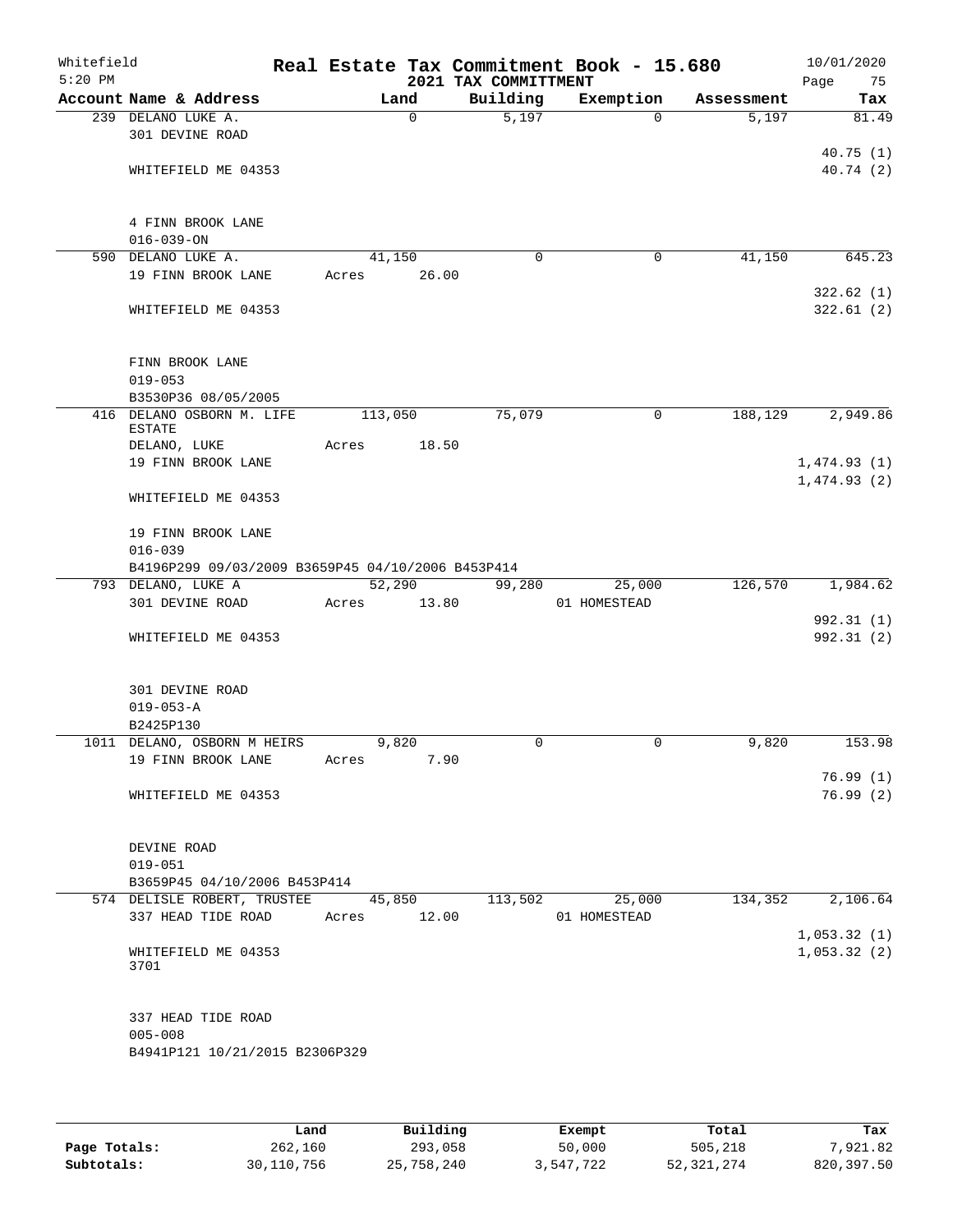| Whitefield<br>$5:20$ PM |                                                                       |              |       |        |            | 2021 TAX COMMITTMENT | Real Estate Tax Commitment Book - 15.680 |             |            | 10/01/2020             |
|-------------------------|-----------------------------------------------------------------------|--------------|-------|--------|------------|----------------------|------------------------------------------|-------------|------------|------------------------|
|                         | Account Name & Address                                                |              |       | Land   |            | Building             | Exemption                                |             | Assessment | Page<br>76<br>Tax      |
|                         | 472 DELISLE ROBERT,                                                   |              |       | 20,300 |            | $\Omega$             |                                          | $\Omega$    | 20,300     | 318.30                 |
|                         | TRUSTEES                                                              |              |       |        |            |                      |                                          |             |            |                        |
|                         | 337 HEAD TIDE ROAD                                                    |              | Acres |        | 1.70       |                      |                                          |             |            |                        |
|                         | WHITEFIELD ME 04353                                                   |              |       |        |            |                      |                                          |             |            | 159.15(1)<br>159.15(2) |
|                         | 3701                                                                  |              |       |        |            |                      |                                          |             |            |                        |
|                         |                                                                       |              |       |        |            |                      |                                          |             |            |                        |
|                         |                                                                       |              |       |        |            |                      |                                          |             |            |                        |
|                         | HEAD TIDE ROAD                                                        |              |       |        |            |                      |                                          |             |            |                        |
|                         | $005 - 018 - A$<br>B4941P121 10/21/2015 B4028P94 05/22/2008 B2306P329 |              |       |        |            |                      |                                          |             |            |                        |
|                         | 649 DELISLE, CHRISTOPHER                                              |              |       | 43,750 |            | 0                    |                                          | $\mathbf 0$ | 43,750     | 686.00                 |
|                         | DELISLE, TARA                                                         |              | Acres |        | 30.00      |                      |                                          |             |            |                        |
|                         | 377 HEATH ROAD                                                        |              |       |        |            |                      |                                          |             |            | 343.00(1)              |
|                         |                                                                       |              |       |        |            |                      |                                          |             |            | 343.00(2)              |
|                         | WHITEFIELD ME 04353                                                   |              |       |        |            |                      |                                          |             |            |                        |
|                         |                                                                       |              |       |        |            |                      |                                          |             |            |                        |
|                         | HEATH ROAD<br>$011 - 001$                                             |              |       |        |            |                      |                                          |             |            |                        |
|                         | B5179P58 09/05/2017                                                   |              |       |        |            |                      |                                          |             |            |                        |
|                         | 744 DELISLE, CHRISTOPHER                                              |              |       | 15,500 |            | $\Omega$             |                                          | $\mathbf 0$ | 15,500     | 243.04                 |
|                         | DELISLE, TARA                                                         |              | Acres |        | 15.00      |                      |                                          |             |            |                        |
|                         | 377 HEATH ROAD                                                        |              |       |        |            |                      |                                          |             |            | 121.52(1)              |
|                         |                                                                       |              |       |        |            |                      |                                          |             |            | 121.52(2)              |
|                         | WHITEFIELD ME 04353                                                   |              |       |        |            |                      |                                          |             |            |                        |
|                         | HEATH ROAD                                                            |              |       |        |            |                      |                                          |             |            |                        |
|                         | $011 - 016$                                                           |              |       |        |            |                      |                                          |             |            |                        |
|                         | B5179P60 09/05/2017                                                   |              |       |        |            |                      |                                          |             |            |                        |
|                         | 556 DELISLE, CHRISTOPHER M                                            |              |       |        | 31,875     | 185,670              | 25,000                                   |             | 192,545    | 3,019.11               |
|                         | & TARA R                                                              |              |       |        |            |                      |                                          |             |            |                        |
|                         | 377 HEATH ROAD                                                        |              | Acres |        | 2.75       |                      | 01 HOMESTEAD                             |             |            | 1,509.56(1)            |
|                         | WHITEFIELD ME 04353                                                   |              |       |        |            |                      |                                          |             |            | 1,509.55(2)            |
|                         |                                                                       |              |       |        |            |                      |                                          |             |            |                        |
|                         |                                                                       |              |       |        |            |                      |                                          |             |            |                        |
|                         | 377 HEATH ROAD                                                        |              |       |        |            |                      |                                          |             |            |                        |
|                         | $010 - 065 - A$                                                       |              |       |        |            |                      |                                          |             |            |                        |
|                         | B3355P23 08/25/2004<br>1672 DELOREY, DAVID R                          |              |       | 32,670 |            | 83,426               | 31,000                                   |             | 85,096     | 1,334.31               |
|                         | 16 COWBOY LANE                                                        |              | Acres |        | 3.28       |                      | 01 HOMESTEAD                             |             |            |                        |
|                         |                                                                       |              |       |        |            |                      | 05 VET EXEMPTION                         |             |            | 667.16(1)              |
|                         | WHITEFIELD ME 04353                                                   |              |       |        |            |                      |                                          |             |            | 667.15(2)              |
|                         |                                                                       |              |       |        |            |                      |                                          |             |            |                        |
|                         |                                                                       |              |       |        |            |                      |                                          |             |            |                        |
|                         | 16 COWBOY LANE<br>$020 - 005 - E$                                     |              |       |        |            |                      |                                          |             |            |                        |
|                         | B4936P280 10/07/2015 B3336P154 08/04/2004                             |              |       |        |            |                      |                                          |             |            |                        |
|                         | 1119 DELVECCHIO JOHN R. &                                             |              |       | 52,900 |            | 152,301              | 25,000                                   |             | 180,201    | 2,825.55               |
|                         | * BARBARA W.                                                          |              | Acres |        | 21.00      |                      | 01 HOMESTEAD                             |             |            |                        |
|                         | 358 WISCASSET ROAD                                                    |              |       |        |            |                      |                                          |             |            | 1,412.78(1)            |
|                         |                                                                       |              |       |        |            |                      |                                          |             |            | 1,412.77(2)            |
|                         | WHITEFIELD ME 04353                                                   |              |       |        |            |                      |                                          |             |            |                        |
|                         | 358 WISCASSET ROAD                                                    |              |       |        |            |                      |                                          |             |            |                        |
|                         | $004 - 016$                                                           |              |       |        |            |                      |                                          |             |            |                        |
|                         | B1450P171                                                             |              |       |        |            |                      |                                          |             |            |                        |
|                         |                                                                       |              |       |        |            |                      |                                          |             |            |                        |
|                         |                                                                       | Land         |       |        | Building   |                      | Exempt                                   |             | Total      | Tax                    |
| Page Totals:            |                                                                       | 196,995      |       |        | 421,397    |                      | 81,000                                   |             | 537,392    | 8,426.31               |
| Subtotals:              |                                                                       | 30, 307, 751 |       |        | 26,179,637 |                      | 3,628,722                                |             | 52,858,666 | 828, 823.81            |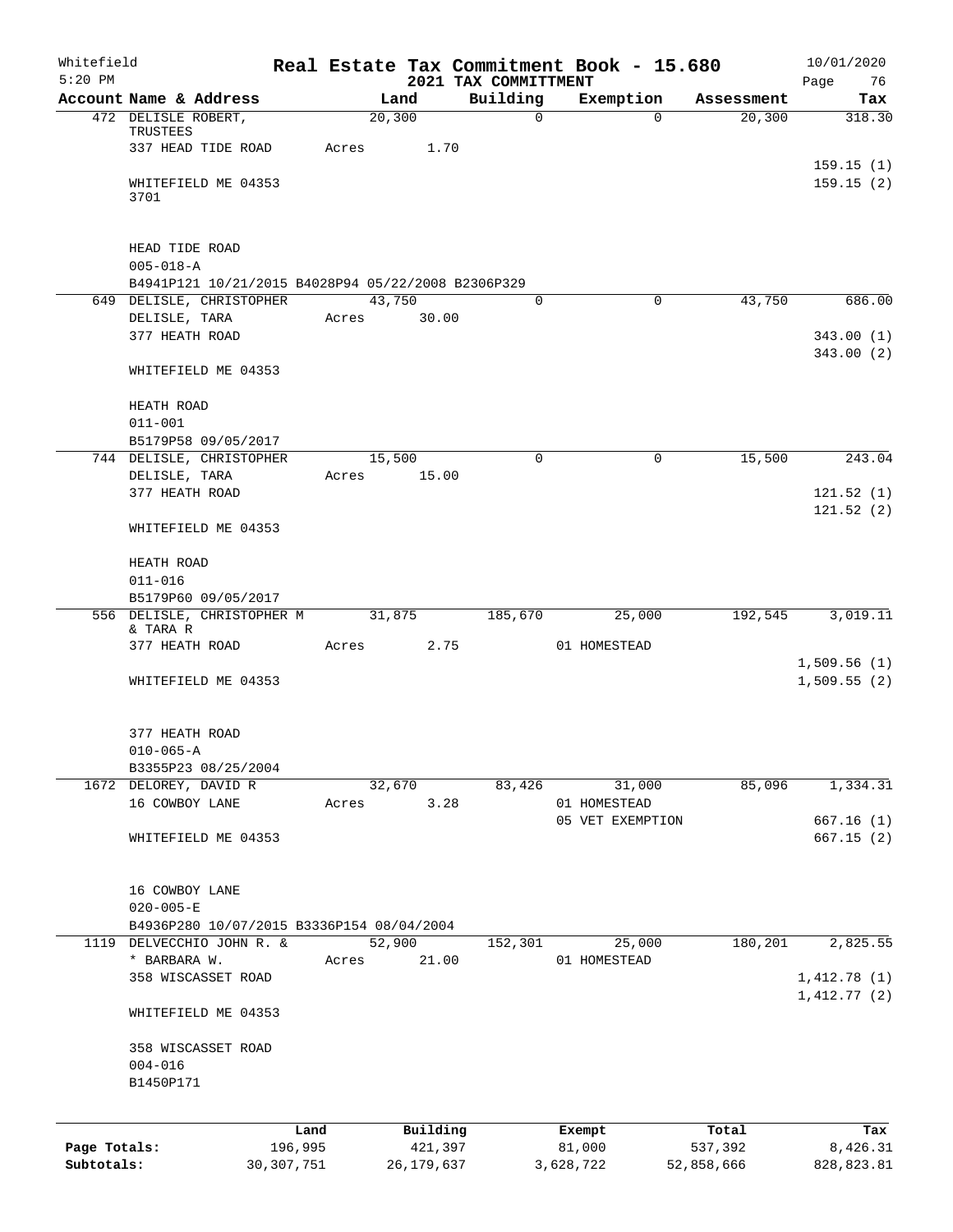| Whitefield<br>$5:20$ PM |                                            |             |        | 2021 TAX COMMITTMENT | Real Estate Tax Commitment Book - 15.680 |            | 10/01/2020<br>Page<br>77 |
|-------------------------|--------------------------------------------|-------------|--------|----------------------|------------------------------------------|------------|--------------------------|
|                         | Account Name & Address                     |             | Land   | Building             | Exemption                                | Assessment | Tax                      |
|                         | 458 DEMERCHANT (GRANDSOULT)<br>KATHLEEN E. |             | 23,825 | $\Omega$             | $\Omega$                                 | 23,825     | 373.58                   |
|                         | 113 PINECREST ROAD                         | Acres       | 4.05   |                      |                                          |            |                          |
|                         |                                            |             |        |                      |                                          |            | 186.79(1)                |
|                         | PORTLAND ME 04102                          |             |        |                      |                                          |            | 186.79(2)                |
|                         | GARDINER ROAD                              |             |        |                      |                                          |            |                          |
|                         | $012 - 038 - C$                            |             |        |                      |                                          |            |                          |
|                         | B4129P2 04/16/2009 B2186P338               |             |        |                      |                                          |            |                          |
|                         | 333 DEMERCHANT JEAN                        |             | 34,800 | 104,874              | 25,000                                   | 114,674    | 1,798.09                 |
|                         | 493 GARDINER ROAD                          | Acres       | 4.70   |                      | 01 HOMESTEAD                             |            |                          |
|                         | WHITEFIELD ME 04353                        |             |        |                      |                                          |            | 899.05 (1)<br>899.04 (2) |
|                         | 493 GARDINER ROAD                          |             |        |                      |                                          |            |                          |
|                         | $012 - 038 - A$                            |             |        |                      |                                          |            |                          |
|                         | B940P30                                    |             |        |                      |                                          |            |                          |
|                         | 148 DEMERS FAMILY TRUST                    |             | 31,970 | $\mathbf 0$          | $\mathbf 0$                              | 31,970     | 501.29                   |
|                         | JOSHUA, SUSAN, RONALD<br>TRUSTEES          | Acres 13.40 |        |                      |                                          |            |                          |
|                         | 141 MAIN STREET                            |             |        |                      |                                          |            | 250.65(1)                |
|                         | WHITEFIELD ME 04353                        |             |        |                      |                                          |            | 250.64(2)                |
|                         |                                            |             |        |                      |                                          |            |                          |
|                         | HUNTS MEADOW ROAD                          |             |        |                      |                                          |            |                          |
|                         | $015 - 047$                                |             |        |                      |                                          |            |                          |
|                         | 920 DEMERS RONALD J. &<br>SUSAN            |             | 30,000 | 25,283               | 25,000                                   | 30,283     | 474.84                   |
|                         | 141 MAIN STREET                            | Acres       | 0.19   |                      | 01 HOMESTEAD                             |            |                          |
|                         |                                            |             |        |                      |                                          |            | 237.42 (1)               |
|                         | WHITEFIELD ME 04353                        |             |        |                      |                                          |            | 237.42(2)                |
|                         | 141 MAIN STREET                            |             |        |                      |                                          |            |                          |
|                         | $022 - 014$                                |             |        |                      |                                          |            |                          |
|                         | B1686P139                                  |             |        |                      |                                          |            |                          |
|                         | 958 DENHAM ARTHUR & ELAINE 32,550          |             |        |                      | 58,336<br>31,000                         | 59,886     | 939.01                   |
|                         | 230 PITTSTON ROAD                          | Acres       |        | 3.20                 | 05 VET EXEMPTION                         |            |                          |
|                         | WHITEFIELD ME 04353                        |             |        |                      | 01 HOMESTEAD                             |            | 469.51(1)<br>469.50(2)   |
|                         |                                            |             |        |                      |                                          |            |                          |
|                         | 230 PITTSTON ROAD                          |             |        |                      |                                          |            |                          |
|                         | $004 - 048$                                |             |        |                      |                                          |            |                          |
|                         | 223 DENHAM ROY                             |             | 33,250 | 0                    | $\mathsf{O}$                             | 33,250     | 521.36                   |
|                         | 309 WISCASSET ROAD                         | Acres 15.00 |        |                      |                                          |            |                          |
|                         |                                            |             |        |                      |                                          |            | 260.68(1)                |
|                         | WHITEFIELD ME 04353                        |             |        |                      |                                          |            | 260.68(2)                |
|                         | WISCASSET ROAD                             |             |        |                      |                                          |            |                          |
|                         | $031 - 001$                                |             |        |                      |                                          |            |                          |
|                         | B5490P246 02/12/2020                       |             |        |                      |                                          |            |                          |
|                         |                                            |             |        |                      |                                          |            |                          |

|              | Land       | Building     | Exempt    | Total        | Tax         |
|--------------|------------|--------------|-----------|--------------|-------------|
| Page Totals: | 186,395    | 188,493      | 81,000    | 293,888      | 4,608.17    |
| Subtotals:   | 30,494,146 | 26, 368, 130 | 3,709,722 | 53, 152, 554 | 833, 431.98 |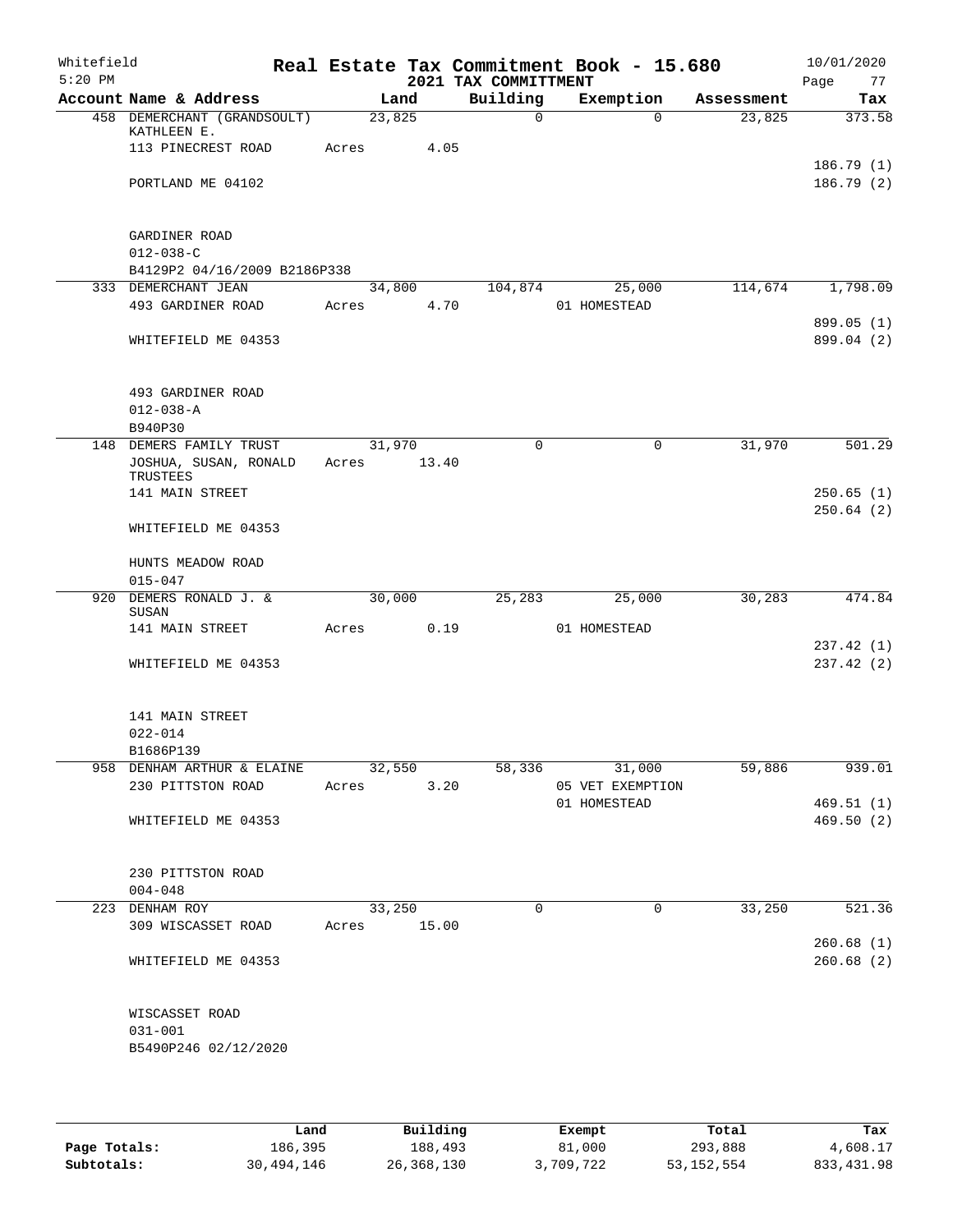| Whitefield<br>$5:20$ PM |                                                   |                 |       |        |                     | Real Estate Tax Commitment Book - 15.680 |                  |           |                  | 10/01/2020              |
|-------------------------|---------------------------------------------------|-----------------|-------|--------|---------------------|------------------------------------------|------------------|-----------|------------------|-------------------------|
|                         | Account Name & Address                            |                 |       | Land   |                     | 2021 TAX COMMITTMENT<br>Building         |                  | Exemption | Assessment       | 78<br>Page<br>Tax       |
|                         | 1391 DENHAM ROY                                   |                 |       | 54,842 |                     | 116,888                                  |                  | 25,000    | 146,730          | 2,300.73                |
|                         | 309 WISCASSET ROAD                                |                 | Acres |        | 31.68               |                                          | 01 HOMESTEAD     |           |                  |                         |
|                         |                                                   |                 |       |        |                     |                                          |                  |           |                  | 1,150.37(1)             |
|                         | WHITEFIELD ME 04353                               |                 |       |        |                     |                                          |                  |           |                  | 1,150.36(2)             |
|                         |                                                   |                 |       |        |                     |                                          |                  |           |                  |                         |
|                         |                                                   |                 |       |        |                     |                                          |                  |           |                  |                         |
|                         | 309 WISCASSET ROAD<br>$004 - 018$                 |                 |       |        |                     |                                          |                  |           |                  |                         |
|                         | B3150P60                                          |                 |       |        |                     |                                          |                  |           |                  |                         |
|                         | 78 DERECKTOR ELIZABETH &                          |                 |       | 47,687 |                     | 76,222                                   |                  | 0         | 123,909          | 1,942.89                |
|                         | PETER BROWN                                       |                 |       |        |                     |                                          |                  |           |                  |                         |
|                         | 557 HEAD TIDE ROAD                                |                 | Acres |        | 25.70               |                                          |                  |           |                  |                         |
|                         | WHITEFIELD ME 04353                               |                 |       |        |                     |                                          |                  |           |                  | 971.45(1)<br>971.44 (2) |
|                         |                                                   |                 |       |        |                     |                                          |                  |           |                  |                         |
|                         |                                                   |                 |       |        |                     |                                          |                  |           |                  |                         |
|                         | 557 HEAD TIDE ROAD                                |                 |       |        |                     |                                          |                  |           |                  |                         |
|                         | $002 - 006$                                       |                 |       |        |                     |                                          |                  |           |                  |                         |
|                         | B4024P194 07/02/2008 B1554P273                    |                 |       |        |                     |                                          |                  |           |                  |                         |
|                         | 1475 DERECKTOR ELIZABETH &<br>PETER BROWN         |                 |       | 14,511 |                     |                                          | $\mathbf 0$      | 0         | 14,511           | 227.53                  |
|                         | 557 HEAD TIDE ROAD                                |                 | Acres |        | 42.80               |                                          |                  |           |                  |                         |
|                         |                                                   |                 |       |        |                     |                                          |                  |           |                  | 113.77(1)               |
|                         | WHITEFIELD ME 04353                               |                 |       |        |                     |                                          |                  |           |                  | 113.76(2)               |
|                         |                                                   |                 |       |        |                     |                                          |                  |           |                  |                         |
|                         |                                                   |                 |       |        |                     |                                          |                  |           |                  |                         |
|                         | HEAD TIDE ROAD<br>$002 - 011$                     |                 |       |        |                     |                                          |                  |           |                  |                         |
|                         | B4024P194 07/02/2008                              |                 |       |        |                     |                                          |                  |           |                  |                         |
|                         | 1534 DESPARD, DANIEL R                            |                 |       | 36,098 |                     | 140,850                                  |                  | 0         | 176,948          | 2,774.54                |
|                         | DESPARD, LYDIA J                                  |                 | Acres |        | 6.06                |                                          |                  |           |                  |                         |
|                         | 88 BENNER LANE                                    |                 |       |        |                     |                                          |                  |           |                  | 1,387.27(1)             |
|                         |                                                   |                 |       |        |                     |                                          |                  |           |                  | 1,387.27(2)             |
|                         | WHITEFIELD ME 04353                               |                 |       |        |                     |                                          |                  |           |                  |                         |
|                         | 88 BENNER LANE                                    |                 |       |        |                     |                                          |                  |           |                  |                         |
|                         | $016 - 044 - A$                                   |                 |       |        |                     |                                          |                  |           |                  |                         |
|                         | B5460P239 11/15/2019                              |                 |       |        |                     |                                          |                  |           |                  |                         |
| 1377                    | DETRAGLIA, KATEY FORD<br>FAMILY TRUST             |                 |       | 58,615 |                     |                                          | 0                | 0         | 58,615           | 919.08                  |
|                         | DETRAGLIA, FRANK A                                |                 | Acres |        | 84.00               |                                          |                  |           |                  |                         |
|                         | 17 PINE HILL LANE                                 |                 |       |        |                     |                                          |                  |           |                  | 459.54 (1)              |
|                         |                                                   |                 |       |        |                     |                                          |                  |           |                  | 459.54 (2)              |
|                         | SUDBURY MA 01776                                  |                 |       |        |                     |                                          |                  |           |                  |                         |
|                         |                                                   |                 |       |        |                     |                                          |                  |           |                  |                         |
|                         | HEATH ROAD<br>$007 - 060$                         |                 |       |        |                     |                                          |                  |           |                  |                         |
|                         | B4739P38 12/04/2013 B4739P37 12/04/2013 B1346P330 |                 |       |        |                     |                                          |                  |           |                  |                         |
|                         | 1261 DIGIACOMO, GABRIEL                           |                 |       | 62,330 |                     | 110,679                                  |                  | 0         | 173,009          | 2,712.78                |
|                         | 91 DOCK ROAD                                      |                 | Acres |        | 43.20               |                                          |                  |           |                  |                         |
|                         |                                                   |                 |       |        |                     |                                          |                  |           |                  | 1,356.39(1)             |
|                         | ALNA ME 04535                                     |                 |       |        |                     |                                          |                  |           |                  | 1,356.39(2)             |
|                         |                                                   |                 |       |        |                     |                                          |                  |           |                  |                         |
|                         | 69 NORTH FOWLES LANE                              |                 |       |        |                     |                                          |                  |           |                  |                         |
|                         | $008 - 015$                                       |                 |       |        |                     |                                          |                  |           |                  |                         |
|                         | B5411P43 07/26/2019                               |                 |       |        |                     |                                          |                  |           |                  |                         |
|                         |                                                   |                 |       |        |                     |                                          |                  |           |                  |                         |
| Page Totals:            |                                                   | Land<br>274,083 |       |        | Building<br>444,639 |                                          | Exempt<br>25,000 |           | Total<br>693,722 | Tax<br>10,877.55        |
| Subtotals:              |                                                   | 30,768,229      |       |        | 26,812,769          |                                          | 3,734,722        |           | 53,846,276       | 844,309.53              |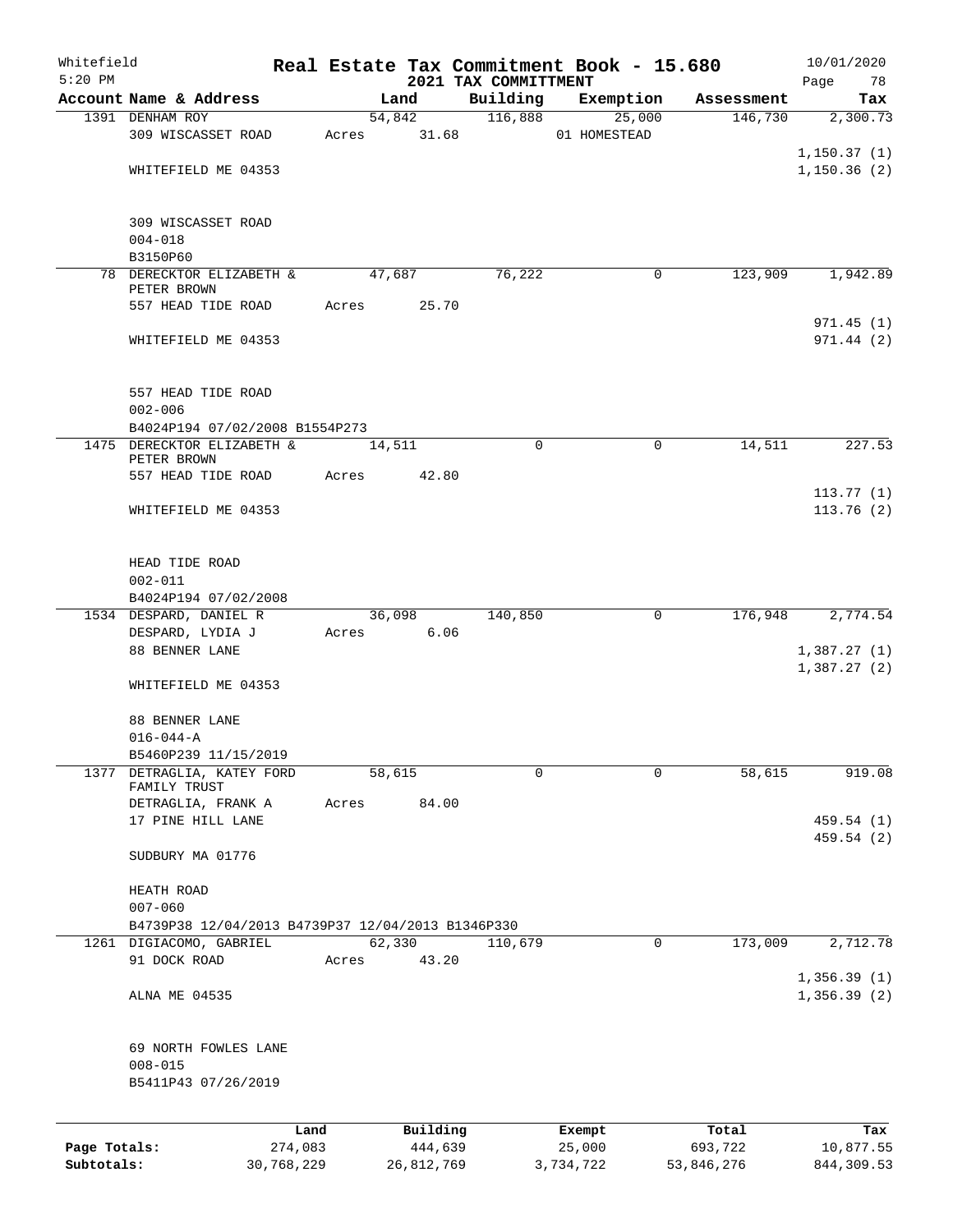| Whitefield<br>$5:20$ PM |                                                   |       |        | 2021 TAX COMMITTMENT | Real Estate Tax Commitment Book - 15.680 |            | 10/01/2020<br>Page<br>79 |
|-------------------------|---------------------------------------------------|-------|--------|----------------------|------------------------------------------|------------|--------------------------|
|                         | Account Name & Address                            |       | Land   | Building             | Exemption                                | Assessment | Tax                      |
|                         | 1240 DIKET, LINWOOD T                             |       | 44,762 | 81,216               | 25,000                                   | 100,978    | 1,583.34                 |
|                         | 372 TOWNHOUSE ROAD                                | Acres | 10.64  |                      | 01 HOMESTEAD                             |            |                          |
|                         | WHITEFIELD ME 04353                               |       |        |                      |                                          |            | 791.67(1)<br>791.67 (2)  |
|                         |                                                   |       |        |                      |                                          |            |                          |
|                         | 372 TOWNHOUSE ROAD                                |       |        |                      |                                          |            |                          |
|                         | $010 - 017 - F$                                   |       |        |                      |                                          |            |                          |
|                         | B4096P73 02/05/2009 B2384P228                     |       |        |                      |                                          |            |                          |
|                         | 1127 DINSMORE RAYMOND, JR.                        |       | 26,426 | $\Omega$             | 0                                        | 26,426     | 414.36                   |
|                         | 25 ELEANOR DRIVE                                  | Acres | 6.47   |                      |                                          |            |                          |
|                         | SEEKONK MA 02771                                  |       |        |                      |                                          |            | 207.18(1)<br>207.18(2)   |
|                         |                                                   |       |        |                      |                                          |            |                          |
|                         | NORTH HOWE ROAD                                   |       |        |                      |                                          |            |                          |
|                         | $020 - 004 - C$                                   |       |        |                      |                                          |            |                          |
|                         | B3069P118<br>533 DIXON GWYN B.                    |       | 35,025 | 146,348              | 31,000                                   | 150,373    | 2,357.85                 |
|                         | 151 SOUTH HOWE ROAD                               | Acres | 4.85   |                      | 01 HOMESTEAD                             |            |                          |
|                         |                                                   |       |        |                      | 05 VET EXEMPTION                         |            | 1, 178.93(1)             |
|                         | WHITEFIELD ME 04353                               |       |        |                      |                                          |            | 1, 178.92(2)             |
|                         |                                                   |       |        |                      |                                          |            |                          |
|                         | 151 SOUTH HOWE ROAD                               |       |        |                      |                                          |            |                          |
|                         | $017 - 015$                                       |       |        |                      |                                          |            |                          |
|                         | B919P27                                           |       |        |                      |                                          |            |                          |
|                         | 1579 DIXON, SEAN MATTHEW                          |       | 30,570 | 79,586               | $\mathbf 0$                              | 110, 156   | 1,727.25                 |
|                         | 124 SANDY CREEK DRIVE                             | Acres | 1.88   |                      |                                          |            |                          |
|                         | LELAND NC 28451                                   |       |        |                      |                                          |            | 863.63(1)<br>863.62(2)   |
|                         |                                                   |       |        |                      |                                          |            |                          |
|                         | 542 MILLS ROAD                                    |       |        |                      |                                          |            |                          |
|                         | $020 - 033 - B$                                   |       |        |                      |                                          |            |                          |
|                         | B5417P116 08/07/2019                              |       |        |                      |                                          |            |                          |
|                         | 1954 DIXON, TODD D                                |       | 76,700 | $\mathbf 0$          | $\mathbf 0$                              | 76,700     | 1,202.66                 |
|                         | 68 WEST ROAD                                      | Acres | 101.50 |                      |                                          |            |                          |
|                         |                                                   |       |        |                      |                                          |            | 601.33(1)                |
|                         | SOLON ME 04979                                    |       |        |                      |                                          |            | 601.33(2)                |
|                         | HOWE ROAD                                         |       |        |                      |                                          |            |                          |
|                         | $017 - 015 - 001$                                 |       |        |                      |                                          |            |                          |
|                         | B5500P226 03/11/2020                              |       |        |                      |                                          |            |                          |
|                         | 1095 DMITRIEFF JASON                              |       | 46,650 | 79,093               | 0                                        | 125,743    | 1,971.65                 |
|                         | 479 VIGUE ROAD                                    | Acres | 13.00  |                      |                                          |            | 985.83 (1)               |
|                         | WHITEFIELD ME 04353                               |       |        |                      |                                          |            | 985.82 (2)               |
|                         |                                                   |       |        |                      |                                          |            |                          |
|                         | 479 VIGUE ROAD<br>$019 - 045$                     |       |        |                      |                                          |            |                          |
|                         | B4556P22 08/07/2012 B4556P19 08/07/2012 B4213P202 |       |        |                      |                                          |            |                          |
|                         | 10/19/2009 B1414P226                              |       |        |                      |                                          |            |                          |
|                         |                                                   |       |        |                      |                                          |            |                          |
|                         |                                                   |       |        |                      |                                          |            |                          |
|                         |                                                   |       |        |                      |                                          |            |                          |

|              | Land       | Building   | Exempt    | Total      | Tax        |
|--------------|------------|------------|-----------|------------|------------|
| Page Totals: | 260,133    | 386,243    | 56,000    | 590,376    | 9,257.11   |
| Subtotals:   | 31,028,362 | 27,199,012 | 3,790,722 | 54,436,652 | 853,566.64 |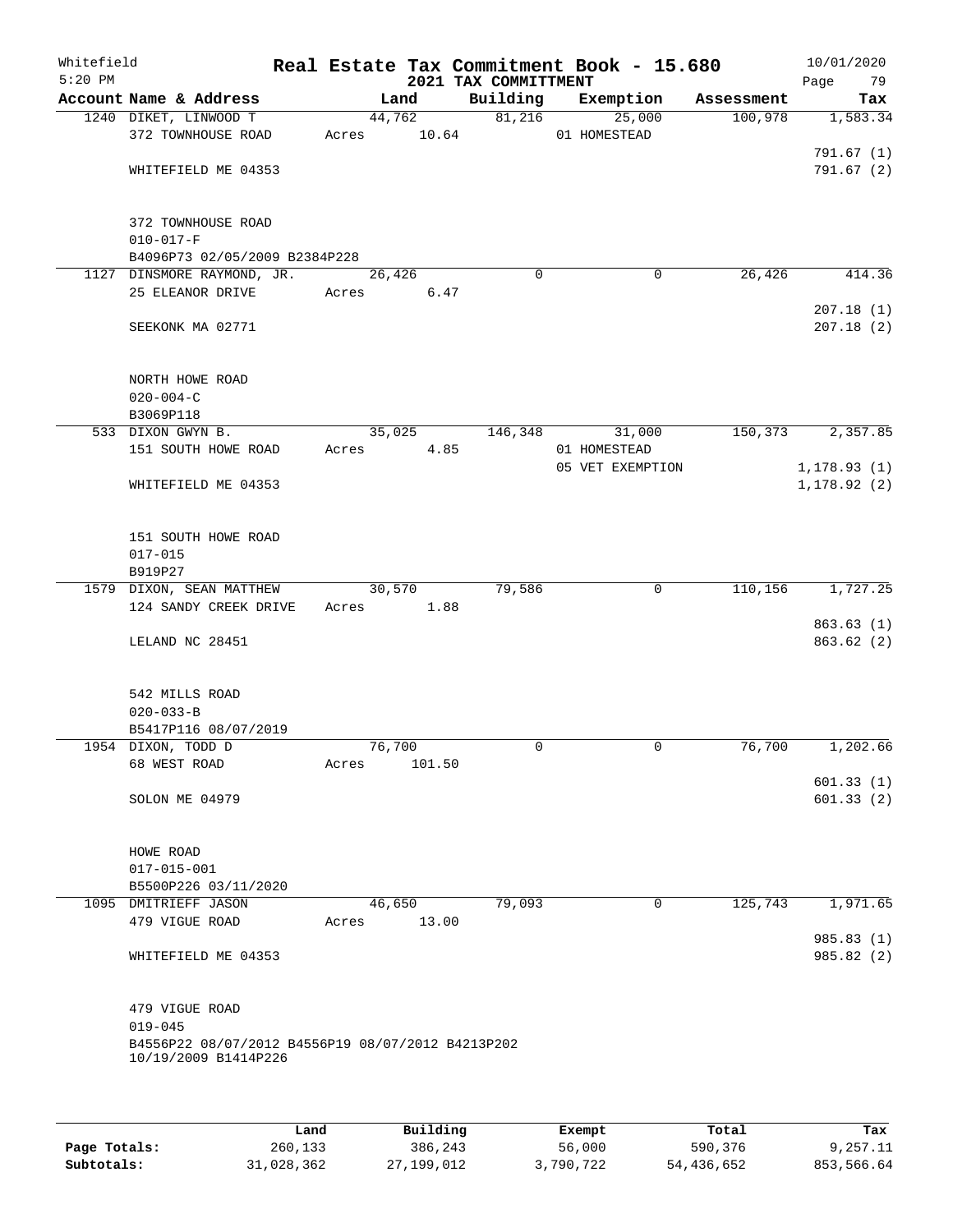| Whitefield<br>$5:20$ PM |                                                                                |             |         |      |      | Real Estate Tax Commitment Book - 15.680<br>2021 TAX COMMITTMENT |              |             |            | Page | 10/01/2020<br>80             |
|-------------------------|--------------------------------------------------------------------------------|-------------|---------|------|------|------------------------------------------------------------------|--------------|-------------|------------|------|------------------------------|
|                         | Account Name & Address                                                         |             | Land    |      |      | Building                                                         | Exemption    |             | Assessment |      | Tax                          |
|                         | 300 DMITRIEFF JASON                                                            |             | 30, 250 |      |      | $\mathbf 0$                                                      |              | $\Omega$    | 30, 250    |      | 474.32                       |
|                         | 479 VIGUE ROAD                                                                 | Acres       |         | 5.00 |      |                                                                  |              |             |            |      |                              |
|                         |                                                                                |             |         |      |      |                                                                  |              |             |            |      | 237.16(1)                    |
|                         | WHITEFIELD ME 04353                                                            |             |         |      |      |                                                                  |              |             |            |      | 237.16(2)                    |
|                         | VIGUE ROAD<br>$019 - 046$<br>B4556P22 08/07/2012 B4556P19 08/07/2012 B4213P202 |             |         |      |      |                                                                  |              |             |            |      |                              |
|                         | 10/19/2009 B1414P228<br>970 DOAK, DAWN M & TOBY A                              |             | 30,750  |      |      | 60,051                                                           |              | $\mathbf 0$ | 90,801     |      | 1,423.76                     |
|                         | 156 AUGUSTA ROAD                                                               | Acres       |         | 2.00 |      |                                                                  |              |             |            |      |                              |
|                         |                                                                                |             |         |      |      |                                                                  |              |             |            |      | 711.88(1)                    |
|                         | WHITEFIELD ME 04353                                                            |             |         |      |      |                                                                  |              |             |            |      | 711.88(2)                    |
|                         | 156 AUGUSTA ROAD<br>$018 - 020 - E$                                            |             |         |      |      |                                                                  |              |             |            |      |                              |
|                         | B3300P270 05/25/2004                                                           |             |         |      |      |                                                                  |              |             |            |      |                              |
| 437                     | DOE, MARK L.                                                                   |             | 40,000  |      |      | 111,751                                                          |              | 0           | 151,751    |      | 2,379.46                     |
|                         | DOE, TARA A.                                                                   | Acres       |         | 1.40 |      |                                                                  |              |             |            |      |                              |
|                         | 96 SHEEPSCOT ROAD                                                              |             |         |      |      |                                                                  |              |             |            |      | 1,189.73(1)                  |
|                         | NEWCASTLE ME 04553                                                             |             |         |      |      |                                                                  |              |             |            |      | 1,189.73(2)                  |
|                         | 111 CLARY LAKE LANE<br>$028 - 001$                                             |             |         |      |      |                                                                  |              |             |            |      |                              |
|                         | B5391P251 06/07/2019                                                           |             |         |      |      |                                                                  |              |             |            |      |                              |
|                         | 500 DONAHUE, CHARLENE P                                                        |             | 28,450  |      |      | $\mathbf 0$                                                      |              | $\mathbf 0$ | 28,450     |      | 446.10                       |
|                         | MASON, BRIAN S                                                                 | Acres       |         | 9.00 |      |                                                                  |              |             |            |      |                              |
|                         | 460 MILLS ROAD                                                                 |             |         |      |      |                                                                  |              |             |            |      | 223.05(1)                    |
|                         | WHITEFIELD ME 04353                                                            |             |         |      |      |                                                                  |              |             |            |      | 223.05(2)                    |
|                         | MILLS ROAD<br>$020 - 044$                                                      |             |         |      |      |                                                                  |              |             |            |      |                              |
|                         | B5175P21 08/23/2017                                                            |             |         |      |      |                                                                  |              |             |            |      |                              |
|                         | 1201 DONAHUE, CHARLENE P                                                       |             | 45,970  |      |      | 114,482                                                          |              | 25,000      | 135,452    |      | 2,123.89                     |
|                         | MASON, BRIAN S                                                                 | Acres 18.40 |         |      |      |                                                                  | 01 HOMESTEAD |             |            |      |                              |
|                         | 460 MILLS ROAD                                                                 |             |         |      |      |                                                                  |              |             |            |      | 1,061.95(1)                  |
|                         | WHITEFIELD ME 04353                                                            |             |         |      |      |                                                                  |              |             |            |      | 1,061.94(2)                  |
|                         | 460 MILLS ROAD                                                                 |             |         |      |      |                                                                  |              |             |            |      |                              |
|                         | $020 - 030$                                                                    |             |         |      |      |                                                                  |              |             |            |      |                              |
|                         | B5175P21 08/23/2017                                                            |             |         |      |      |                                                                  |              |             |            |      |                              |
|                         | 522 DONOVAN WILLIAM J. II & 37,570<br>JANET                                    |             |         |      |      | 137,560                                                          |              | 25,000      | 150, 130   |      | 2,354.04                     |
|                         | PO BOX 821                                                                     | Acres       |         |      | 7.90 |                                                                  | 01 HOMESTEAD |             |            |      |                              |
|                         | GARDINER ME 04345                                                              |             |         |      |      |                                                                  |              |             |            |      | 1, 177.02(1)<br>1, 177.02(2) |
|                         | 25 NO. HUNTS MEADOW<br>$015 - 032$                                             |             |         |      |      |                                                                  |              |             |            |      |                              |
|                         |                                                                                |             |         |      |      |                                                                  |              |             |            |      |                              |

|              | Land       | Building   | Exempt    | Total      | Tax        |
|--------------|------------|------------|-----------|------------|------------|
| Page Totals: | 212,990    | 423,844    | 50,000    | 586,834    | 9,201.57   |
| Subtotals:   | 31,241,352 | 27,622,856 | 3,840,722 | 55,023,486 | 862,768.21 |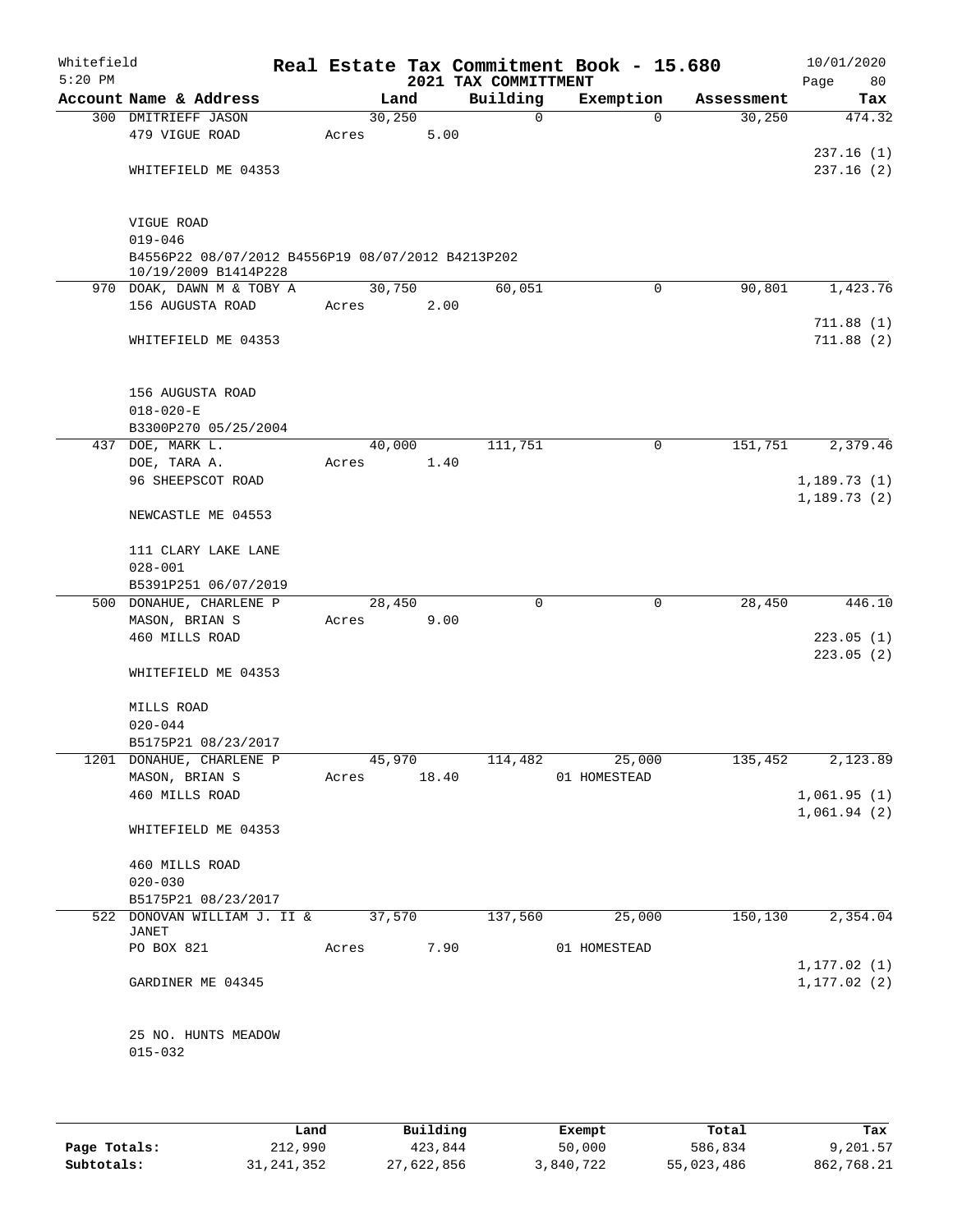| Whitefield<br>$5:20$ PM |                                                                                                      |                 |       |                     | 2021 TAX COMMITTMENT | Real Estate Tax Commitment Book - 15.680 |             |                  | 10/01/2020<br>81<br>Page     |
|-------------------------|------------------------------------------------------------------------------------------------------|-----------------|-------|---------------------|----------------------|------------------------------------------|-------------|------------------|------------------------------|
|                         | Account Name & Address                                                                               |                 |       | Land                | Building             | Exemption                                |             | Assessment       | Tax                          |
|                         | 1844 DOOLEY EDWARD A. &<br>VICTORIA A.                                                               |                 |       | 22,085              | $\mathsf{O}$         |                                          | $\Omega$    | 22,085           | 346.29                       |
|                         | * TRUMAN-DOOLEY                                                                                      |                 | Acres | 2.89                |                      |                                          |             |                  |                              |
|                         | 811 EIGHTH TERRACE                                                                                   |                 |       |                     |                      |                                          |             |                  | 173.15(1)<br>173.14(2)       |
|                         | PALM BEACH GARDENS FL<br>33418                                                                       |                 |       |                     |                      |                                          |             |                  |                              |
|                         | JOYS POND LANE<br>$012 - 009 - A$<br>B4157P2 06/12/2009                                              |                 |       |                     |                      |                                          |             |                  |                              |
|                         | 761 DOWDY, PHILLIP J &                                                                               |                 |       | 36,530              | 138,218              |                                          | 25,000      | 149,748          | 2,348.05                     |
|                         | JENNIFER L<br>489 MILLS ROAD                                                                         |                 | Acres | 6.60                |                      | 01 HOMESTEAD                             |             |                  |                              |
|                         | WHITEFIELD ME 04353                                                                                  |                 |       |                     |                      |                                          |             |                  | 1, 174.03(1)<br>1, 174.02(2) |
|                         | 489 MILLS ROAD<br>$020 - 042$                                                                        |                 |       |                     |                      |                                          |             |                  |                              |
|                         | B4104P11 02/24/2009 B3560P88 09/25/2005                                                              |                 |       |                     |                      |                                          |             |                  |                              |
|                         | 620 DOWLING, JAMES &<br>FLORENCE                                                                     |                 |       | 30,150              | 62,672               |                                          | 25,000      | 67,822           | 1,063.45                     |
|                         | 47 COOKSON LANE                                                                                      |                 | Acres | 1.60                |                      | 01 HOMESTEAD                             |             |                  | 531.73(1)                    |
|                         | WHITEFIELD ME 04353                                                                                  |                 |       |                     |                      |                                          |             |                  | 531.72 (2)                   |
|                         | 47 COOKSON LANE<br>$020 - 048$<br>B1290P354                                                          |                 |       |                     |                      |                                          |             |                  |                              |
|                         | 1338 DOWLING, JESSICA                                                                                |                 |       | 33,420              | 115,207              |                                          | 0           | 148,627          | 2,330.47                     |
|                         | 35 TOWNHOUSE ROAD                                                                                    |                 | Acres | 3.78                |                      |                                          |             |                  |                              |
|                         | WHITEFIELD ME 04353                                                                                  |                 |       |                     |                      |                                          |             |                  | 1, 165.24(1)<br>1, 165.23(2) |
|                         | 35 TOWNHOUSE ROAD<br>$013 - 013$<br>B4768P233 04/02/2014 B4750P148 01/16/2014 B3407P81<br>12/09/2004 |                 |       |                     |                      |                                          |             |                  |                              |
|                         | 511 DOWNS ROGER                                                                                      |                 |       | 95,250              | 234,287              |                                          | 25,000      | 304,537          | 4,775.14                     |
|                         | 327 HUNTS MEADOW RD                                                                                  |                 | Acres | 107.00              |                      | 01 HOMESTEAD                             |             |                  |                              |
|                         | WHITEFIELD<br>ME 04353                                                                               |                 |       |                     |                      |                                          |             |                  | 2,387.57(1)<br>2,387.57(2)   |
|                         | 327 HUNTS MEADOW ROAD<br>$015 - 049$                                                                 |                 |       |                     |                      |                                          |             |                  |                              |
| 1867                    | DOWNS ROGER C., SR.                                                                                  |                 |       | 21,500              | 0                    |                                          | $\mathbf 0$ | 21,500           | 337.12                       |
|                         | 327 HUNTS MEADOW ROAD                                                                                |                 | Acres | 2.50                |                      |                                          |             |                  |                              |
|                         | WHITEFIELD ME 04341                                                                                  |                 |       |                     |                      |                                          |             |                  | 168.56(1)<br>168.56(2)       |
|                         | HUNTS MEADOW ROAD<br>$012 - 024 - E$                                                                 |                 |       |                     |                      |                                          |             |                  |                              |
|                         | B5148P42 06/16/2017                                                                                  |                 |       |                     |                      |                                          |             |                  |                              |
| Page Totals:            |                                                                                                      | Land<br>238,935 |       | Building<br>550,384 |                      | Exempt<br>75,000                         |             | Total<br>714,319 | Tax<br>11,200.52             |
| Subtotals:              |                                                                                                      | 31,480,287      |       | 28, 173, 240        |                      | 3,915,722                                |             | 55,737,805       | 873,968.73                   |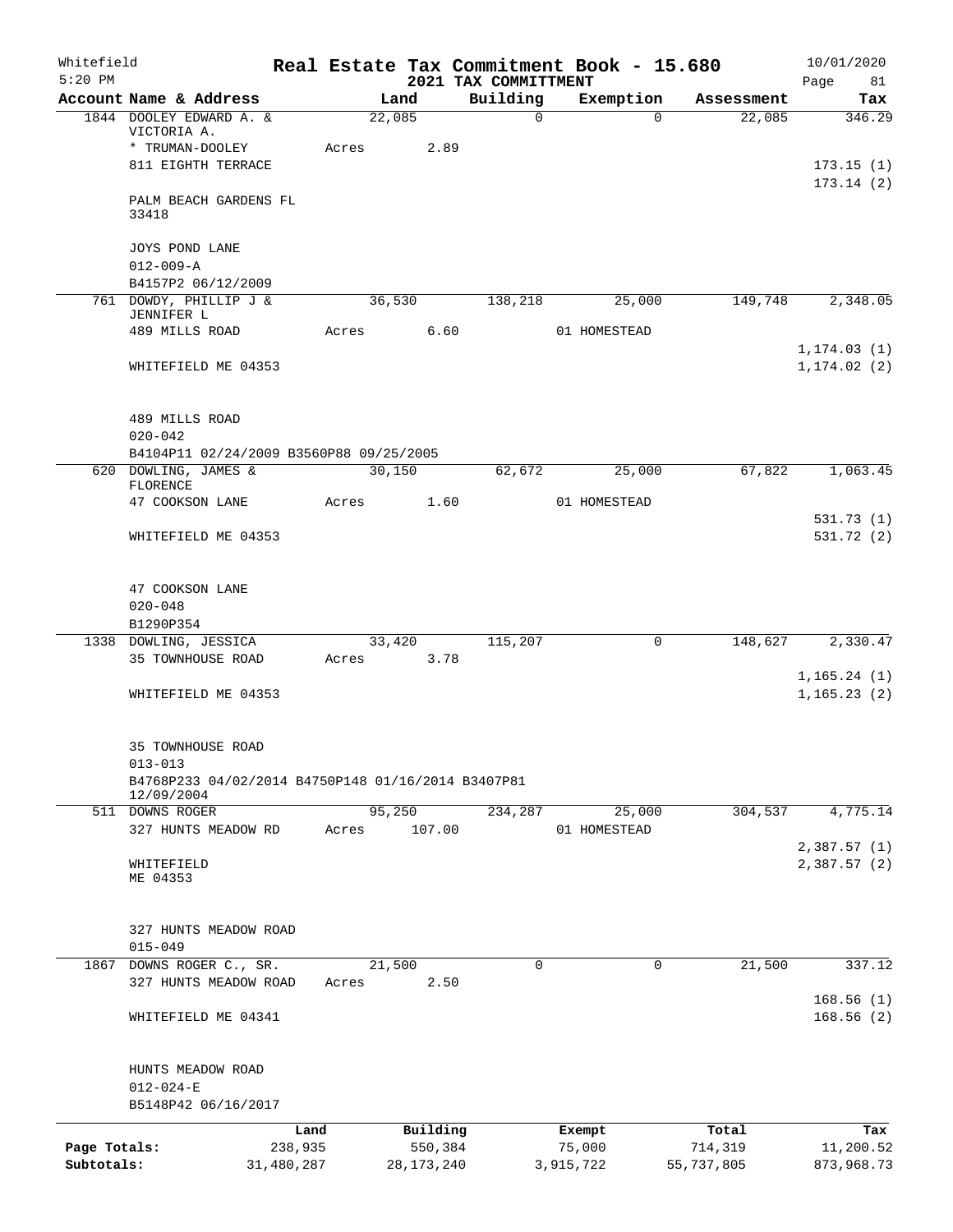| Whitefield<br>$5:20$ PM |                                           |         |       |        |          | 2021 TAX COMMITTMENT | Real Estate Tax Commitment Book - 15.680 |            | 10/01/2020<br>Page<br>82   |
|-------------------------|-------------------------------------------|---------|-------|--------|----------|----------------------|------------------------------------------|------------|----------------------------|
|                         | Account Name & Address                    |         |       | Land   |          | Building             | Exemption                                | Assessment | Tax                        |
|                         | 780 DOYON MARC                            |         |       |        | 33,660   | 157,970              | 25,000                                   | 166,630    | 2,612.76                   |
|                         | 16 STONE HOUSE COURT                      |         | Acres |        | 3.94     |                      | 01 HOMESTEAD                             |            |                            |
|                         |                                           |         |       |        |          |                      |                                          |            | 1,306.38(1)                |
|                         | WHITEFIELD ME 04353                       |         |       |        |          |                      |                                          |            | 1,306.38(2)                |
|                         | 16 STONE HOUSE COURT                      |         |       |        |          |                      |                                          |            |                            |
|                         | $016 - 040 - F$                           |         |       |        |          |                      |                                          |            |                            |
|                         | B3929P140 10/31/2007                      |         |       |        |          |                      |                                          |            |                            |
|                         | 849 DOYON MARC & BABY GLEN                |         |       | 20,720 |          | $\Omega$             | 0                                        | 20,720     | 324.89                     |
|                         | 16 STONE HOUSE COURT                      |         | Acres |        | 1.98     |                      |                                          |            |                            |
|                         | WHITEFIELD ME 04353                       |         |       |        |          |                      |                                          |            | 162.45(1)<br>162.44(2)     |
|                         | STONE HOUSE COURT<br>$016 - 040 - E$      |         |       |        |          |                      |                                          |            |                            |
|                         | B4711P273 09/17/2013 B3550P125 08/29/2005 |         |       |        |          |                      |                                          |            |                            |
|                         | 955 DROLET, ROGER M                       |         |       |        | 49,317   | 170,956              | 25,000                                   | 195,273    | 3,061.88                   |
|                         | DROLET, BETHANY L                         |         | Acres |        | 23.18    |                      | 01 HOMESTEAD                             |            |                            |
|                         | 230 ROCKLAND ROAD                         |         |       |        |          |                      |                                          |            | 1,530.94(1)                |
|                         |                                           |         |       |        |          |                      |                                          |            | 1,530.94(2)                |
|                         | WHITEFIELD ME 04353                       |         |       |        |          |                      |                                          |            |                            |
|                         | 230 ROCKLAND ROAD                         |         |       |        |          |                      |                                          |            |                            |
|                         | $021 - 007$                               |         |       |        |          |                      |                                          |            |                            |
|                         | B4412P23 06/24/2011 B2884P82 07/17/2002   |         |       |        |          |                      |                                          |            |                            |
|                         | 998 DUBE, DYLAN M                         |         |       | 37,442 |          | 92,880               | $\mathbf 0$                              | 130,322    | 2,043.45                   |
|                         | 53 HEATH ROAD                             |         | Acres |        | 7.74     |                      |                                          |            |                            |
|                         | WHITEFIELD ME 04353                       |         |       |        |          |                      |                                          |            | 1,021.73(1)<br>1,021.72(2) |
|                         |                                           |         |       |        |          |                      |                                          |            |                            |
|                         | 53 HEATH ROAD                             |         |       |        |          |                      |                                          |            |                            |
|                         | $011 - 010$<br>B5483P72 01/23/2020        |         |       |        |          |                      |                                          |            |                            |
|                         | 659 DUBE, GERARD M & SANDRA               |         |       | 48,480 |          | 119,032              | 25,000                                   | 142,512    | 2,234.59                   |
|                         | Α                                         |         |       |        |          |                      |                                          |            |                            |
|                         | 116 DEVINE ROAD                           |         | Acres |        | 24.20    |                      | 01 HOMESTEAD                             |            |                            |
|                         |                                           |         |       |        |          |                      |                                          |            | 1, 117.30(1)               |
|                         | WHITEFIELD ME 04353                       |         |       |        |          |                      |                                          |            | 1, 117.29(2)               |
|                         | 116 DEVINE ROAD                           |         |       |        |          |                      |                                          |            |                            |
|                         | $016 - 011$                               |         |       |        |          |                      |                                          |            |                            |
|                         | B1418P167                                 |         |       |        |          |                      |                                          |            |                            |
| 1416                    | DUBE, KAREN M & MICHAEL                   |         |       | 31,200 |          | 17,006               | 0                                        | 48,206     | 755.87                     |
|                         | R<br>94 AUGUSTA ROAD                      |         | Acres |        | 2.30     |                      |                                          |            |                            |
|                         |                                           |         |       |        |          |                      |                                          |            | 377.94 (1)                 |
|                         | WHITEFIELD ME 04353                       |         |       |        |          |                      |                                          |            | 377.93 (2)                 |
|                         | 94 AUGUSTA ROAD                           |         |       |        |          |                      |                                          |            |                            |
|                         | $018 - 014 - A$                           |         |       |        |          |                      |                                          |            |                            |
|                         | B2256P94                                  |         |       |        |          |                      |                                          |            |                            |
|                         |                                           |         |       |        |          |                      |                                          |            |                            |
|                         |                                           | Land    |       |        | Building |                      | Exempt                                   | Total      | Tax                        |
| Page Totals:            |                                           | 220,819 |       |        | 557,844  |                      | 75,000                                   | 703,663    | 11,033.44                  |

**Subtotals:** 31,701,106 28,731,084 3,990,722 56,441,468 885,002.17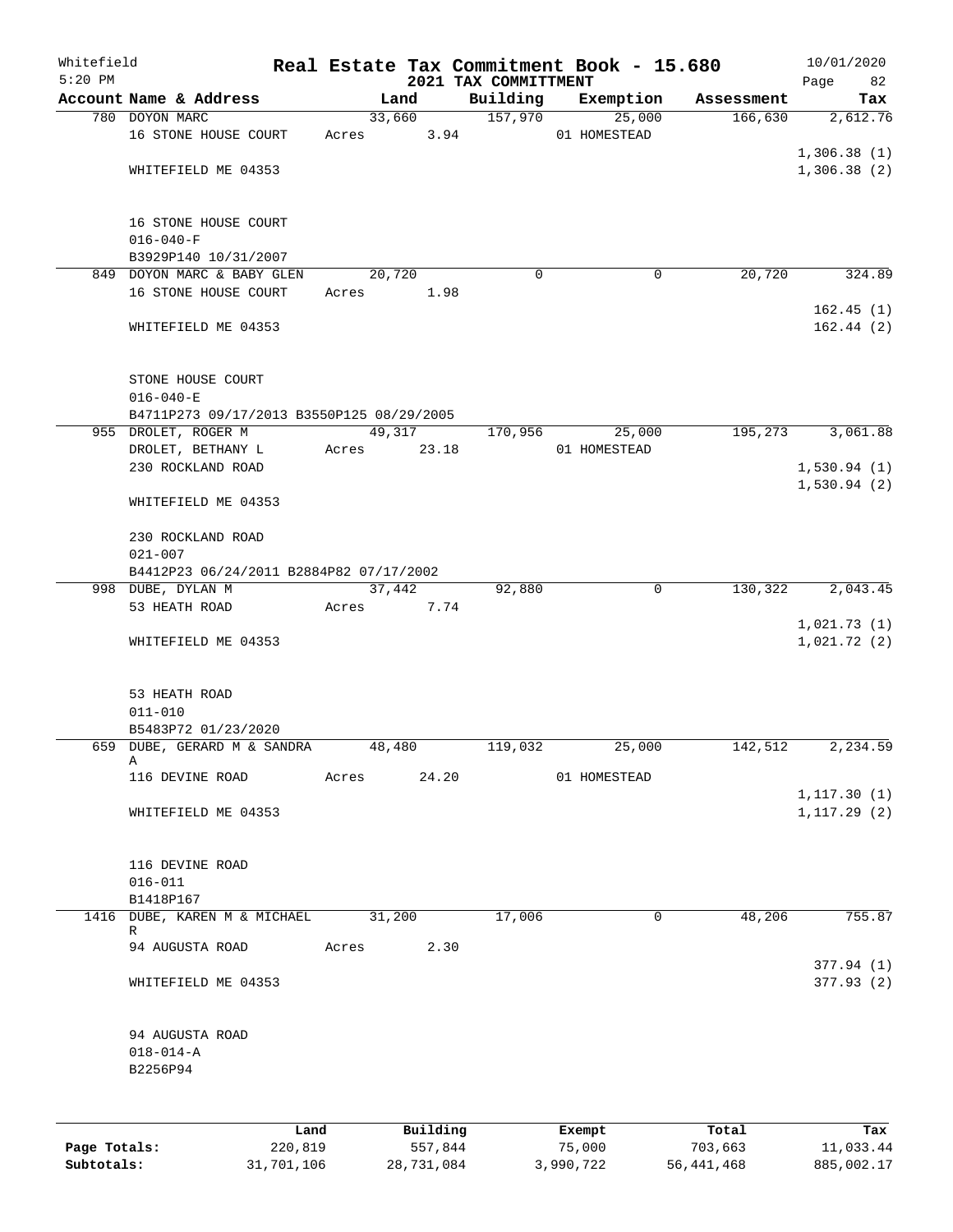| Whitefield |                                           |            |             |                      | Real Estate Tax Commitment Book - 15.680 |            | 10/01/2020  |
|------------|-------------------------------------------|------------|-------------|----------------------|------------------------------------------|------------|-------------|
| $5:20$ PM  |                                           |            |             | 2021 TAX COMMITTMENT |                                          |            | Page<br>83  |
|            | Account Name & Address                    |            | Land        | Building             | Exemption                                | Assessment | Tax         |
|            | 743 DUBORD, NICHOLAS H                    | 30,000     |             | 86,195               | 25,000                                   | 91,195     | 1,429.94    |
|            | DUBORD, HEATHER A                         | Acres 1.50 |             |                      | 01 HOMESTEAD                             |            |             |
|            | 10 BIRCH LANE                             |            |             |                      |                                          |            | 714.97(1)   |
|            | WHITEFIELD ME 04353                       |            |             |                      |                                          |            | 714.97(2)   |
|            |                                           |            |             |                      |                                          |            |             |
|            | 10 BIRCH LANE                             |            |             |                      |                                          |            |             |
|            | $022 - 020$                               |            |             |                      |                                          |            |             |
|            | B5265P231 05/24/2018                      |            |             |                      |                                          |            |             |
|            | 1729 DULAC, DAWN & GILLES                 | 43,466     |             | 189,257              | 25,000                                   | 207,723    | 3,257.10    |
|            | 188 DEVINE ROAD                           | Acres      | 15.27       |                      | 01 HOMESTEAD                             |            |             |
|            |                                           |            |             |                      |                                          |            | 1,628.55(1) |
|            | WHITEFIELD ME 04353                       |            |             |                      |                                          |            | 1,628.55(2) |
|            | 188 DEVINE ROAD                           |            |             |                      |                                          |            |             |
|            | $016 - 013 - H$                           |            |             |                      |                                          |            |             |
|            | B3317P26 06/25/2004 B3317P22 06/25/2004   |            |             |                      |                                          |            |             |
|            | 593 DUMAS RONALD                          |            | $\mathbf 0$ | 14,858               | $\mathbf 0$                              | 14,858     | 232.97      |
|            | 50 JUNIPER LANE                           |            |             |                      |                                          |            |             |
|            |                                           |            |             |                      |                                          |            | 116.49(1)   |
|            | WHITEFIELD ME 04353                       |            |             |                      |                                          |            | 116.48(2)   |
|            |                                           |            |             |                      |                                          |            |             |
|            | 50 JUNIPER LANE                           |            |             |                      |                                          |            |             |
|            | $018 - 030 - A - 30N$                     |            |             |                      |                                          |            |             |
|            | 227 DUMAS STEVEN                          | 20,780     |             | 0                    | $\mathbf 0$                              | 20,780     | 325.83      |
|            | 64 JUNIPER LAND                           | Acres      | 2.02        |                      |                                          |            |             |
|            |                                           |            |             |                      |                                          |            | 162.92(1)   |
|            | WHITEFIELD ME 04353                       |            |             |                      |                                          |            | 162.91(2)   |
|            |                                           |            |             |                      |                                          |            |             |
|            | 64 JUNIPER LANE<br>$018 - 030 - A - 4$    |            |             |                      |                                          |            |             |
|            | B3641P146 03/01/2006                      |            |             |                      |                                          |            |             |
|            | 38 DUMAS STEVEN A.                        | 53,165     |             | 133,836              | 0                                        | 187,001    | 2,932.18    |
|            | 34 JUNIPER LANE                           | Acres      | 5.11        |                      |                                          |            |             |
|            |                                           |            |             |                      |                                          |            | 1,466.09(1) |
|            | WHITEFIELD ME 04353                       |            |             |                      |                                          |            | 1,466.09(2) |
|            |                                           |            |             |                      |                                          |            |             |
|            | 34 JUNIPER LANE                           |            |             |                      |                                          |            |             |
|            | $018 - 030 - A - 3$                       |            |             |                      |                                          |            |             |
|            | B6942P308 03/01/2006 B3641P146 03/01/2006 |            |             |                      |                                          |            |             |
|            | 1692 DUMAS WILLIAM                        | 30,750     |             | 16,977               | 0                                        | 47,727     | 748.36      |
|            | 58 JUNIPER LANE                           | Acres      | 2.00        |                      |                                          |            |             |
|            |                                           |            |             |                      |                                          |            | 374.18(1)   |
|            | WHITEFIELD ME 04353                       |            |             |                      |                                          |            | 374.18(2)   |
|            | 58 JUNIPER LANE                           |            |             |                      |                                          |            |             |
|            | $018 - 030 - A - 2$                       |            |             |                      |                                          |            |             |
|            | B3541P99 08/24/2005                       |            |             |                      |                                          |            |             |
|            |                                           |            |             |                      |                                          |            |             |

|              | Land       | Building     | Exempt    | Total      | Tax        |
|--------------|------------|--------------|-----------|------------|------------|
| Page Totals: | L78.161    | 441,123      | 50,000    | 569,284    | 8,926.38   |
| Subtotals:   | 31,879,267 | 29, 172, 207 | 4,040,722 | 57,010,752 | 893,928.55 |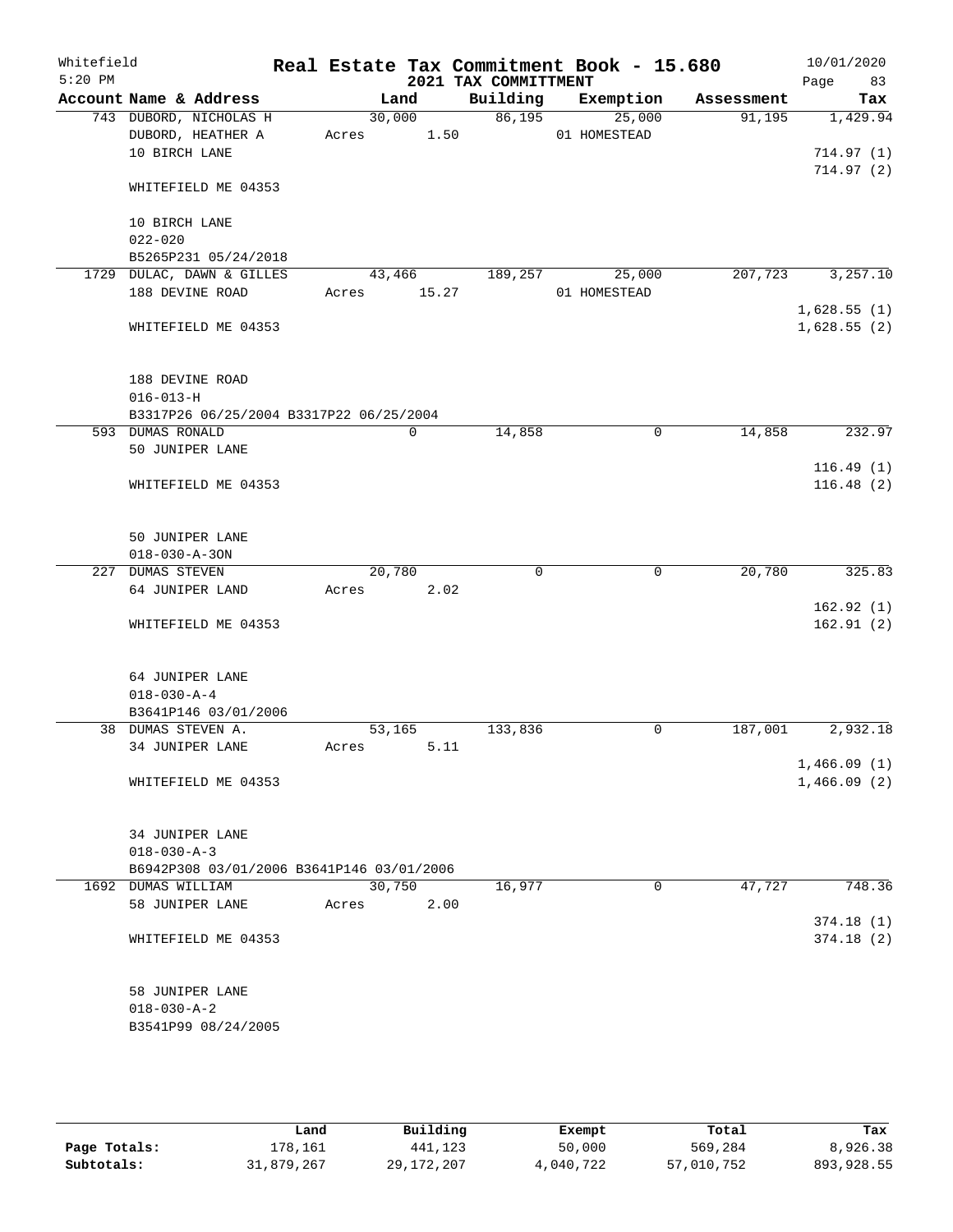| Whitefield |                                                                           |         |         |      |                      | Real Estate Tax Commitment Book - 15.680 |            | 10/01/2020  |
|------------|---------------------------------------------------------------------------|---------|---------|------|----------------------|------------------------------------------|------------|-------------|
| $5:20$ PM  |                                                                           |         |         |      | 2021 TAX COMMITTMENT |                                          |            | Page<br>84  |
|            | Account Name & Address                                                    |         | Land    |      | Building             | Exemption                                | Assessment | Tax         |
|            | 1221 DUMONT SHAWN W.                                                      |         | 30, 345 |      | 25,172               | $\Omega$                                 | 55,517     | 870.51      |
|            | 41 PITTSTON ROAD                                                          | Acres   |         | 1.73 |                      |                                          |            |             |
|            |                                                                           |         |         |      |                      |                                          |            | 435.26(1)   |
|            | WHITEFIELD ME 04353                                                       |         |         |      |                      |                                          |            | 435.25(2)   |
|            | 41 PITTSTON ROAD                                                          |         |         |      |                      |                                          |            |             |
|            | $030 - 013$                                                               |         |         |      |                      |                                          |            |             |
|            | B4233P268 12/16/2009 B1768P104                                            |         |         |      |                      |                                          |            |             |
|            | 389 DUNCAN FREDERICK &                                                    |         | 18,570  |      | 22,390               | 0                                        | 40,960     | 642.25      |
|            | NANCY                                                                     |         |         |      |                      |                                          |            |             |
|            | 10 VATERS HIDEAWAY                                                        | Acres   |         | 1.88 |                      |                                          |            |             |
|            |                                                                           |         |         |      |                      |                                          |            | 321.13(1)   |
|            | JEFFERSON ME 04348                                                        |         |         |      |                      |                                          |            | 321.12(2)   |
|            | 255 SENOTT ROAD                                                           |         |         |      |                      |                                          |            |             |
|            | $017 - 043 - A$                                                           |         |         |      |                      |                                          |            |             |
|            | B848P245 07/22/1975                                                       |         |         |      |                      |                                          |            |             |
|            | 433 DUNCAN HELENE                                                         |         | 36,154  |      | 109,176              | 31,000                                   | 114,330    | 1,792.69    |
|            | 67 HILTON ROAD                                                            | Acres   |         | 6.13 |                      | 01 HOMESTEAD                             |            |             |
|            |                                                                           |         |         |      |                      | 05 VET EXEMPTION                         |            | 896.35(1)   |
|            | WHITEFIELD ME 04353                                                       |         |         |      |                      |                                          |            | 896.34 (2)  |
|            | 67 HILTON ROAD                                                            |         |         |      |                      |                                          |            |             |
|            | $027 - 002$                                                               |         |         |      |                      |                                          |            |             |
|            | B760P27                                                                   |         |         |      |                      |                                          |            |             |
| 1272       | DUNCAN, FREDERICK &                                                       | 100,010 |         |      | 0                    | $\mathbf 0$                              | 100,010    | 1,568.16    |
|            | NANCY                                                                     |         |         |      |                      |                                          |            |             |
|            | * DUNCAN, RONALD &<br><b>HELENE</b>                                       | Acres   | 201.00  |      |                      |                                          |            |             |
|            | 10 VATERS HIDEAWAY                                                        |         |         |      |                      |                                          |            | 784.08 (1)  |
|            |                                                                           |         |         |      |                      |                                          |            | 784.08 (2)  |
|            | JEFFERSON ME 04348                                                        |         |         |      |                      |                                          |            |             |
|            | SENOTT ROAD                                                               |         |         |      |                      |                                          |            |             |
|            | $017 - 043$                                                               |         |         |      |                      |                                          |            |             |
|            | B848P245                                                                  |         |         |      |                      |                                          |            |             |
| 249        | DUNN, ANDREW E. &<br>THOMAS F. (TRUSTEES)                                 | 130,010 |         |      | 190,118              | 0                                        | 320,128    | 5,019.61    |
|            | DUNN, AVERY E.<br>IRREVOCABLE TRUST                                       | Acres   | 154.26  |      |                      |                                          |            |             |
|            | 10 MADISON LANE                                                           |         |         |      |                      |                                          |            | 2,509.81(1) |
|            | ACTON MA 01720                                                            |         |         |      |                      |                                          |            | 2,509.80(2) |
|            |                                                                           |         |         |      |                      |                                          |            |             |
|            | 333 VIGUE ROAD                                                            |         |         |      |                      |                                          |            |             |
|            | $016 - 041$                                                               |         |         |      |                      |                                          |            |             |
|            | B5455P238 10/22/2019 B3879P25 07/12/2007 B3469P55<br>04/21/2005 B2450P157 |         |         |      |                      |                                          |            |             |

|              | Land       | Building   | Exempt    | Total      | Tax        |
|--------------|------------|------------|-----------|------------|------------|
| Page Totals: | 315,089    | 346,856    | 31,000    | 630,945    | 9,893.22   |
| Subtotals:   | 32,194,356 | 29,519,063 | 4,071,722 | 57,641,697 | 903,821.77 |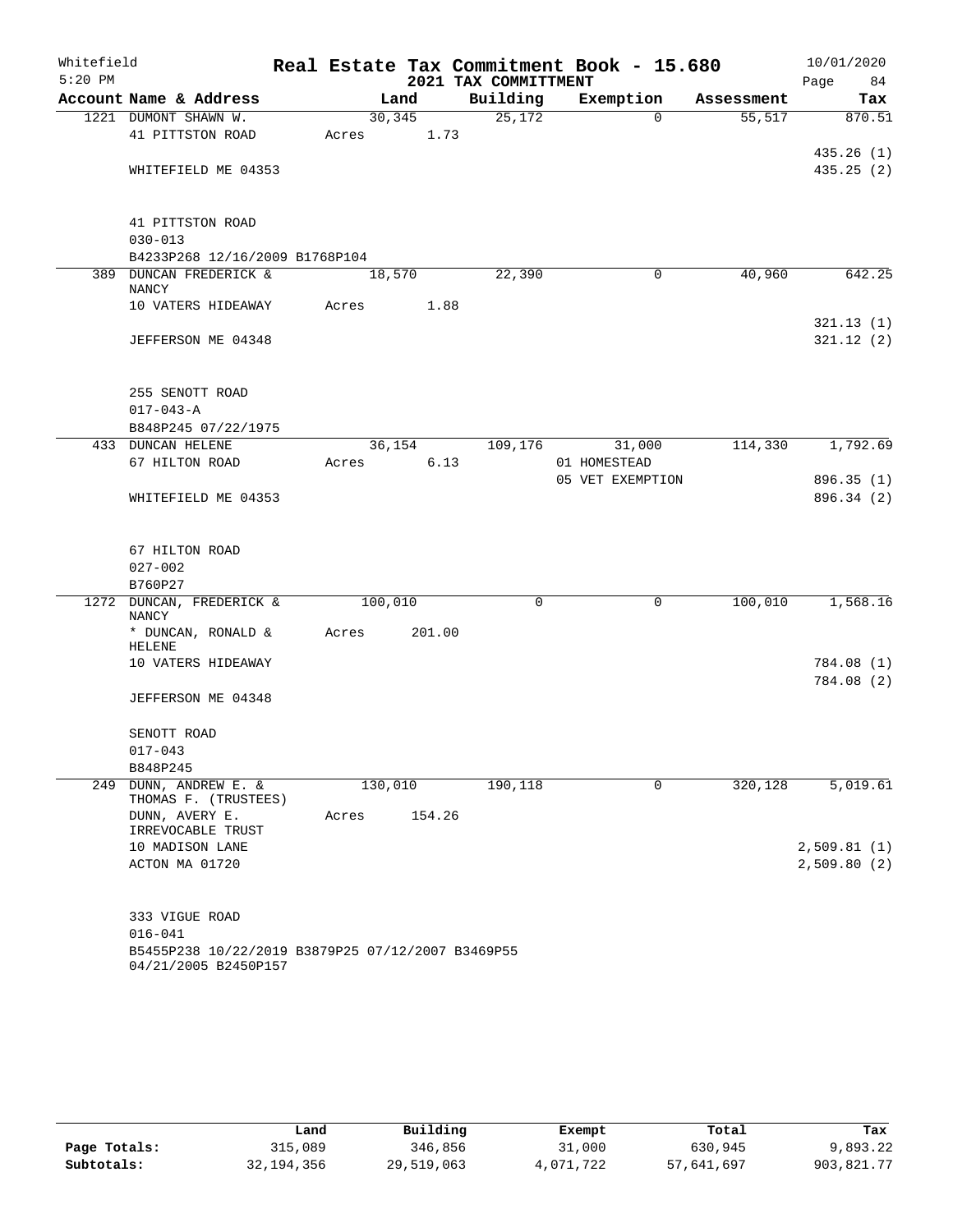| Whitefield |                                                                             |       |        |       | Real Estate Tax Commitment Book - 15.680 |           |          |            |      | 10/01/2020                 |
|------------|-----------------------------------------------------------------------------|-------|--------|-------|------------------------------------------|-----------|----------|------------|------|----------------------------|
| $5:20$ PM  |                                                                             |       |        |       | 2021 TAX COMMITTMENT                     |           |          |            | Page | 85                         |
|            | Account Name & Address                                                      |       | Land   |       | Building                                 | Exemption |          | Assessment |      | Tax                        |
|            | 213 DURRELL GENE                                                            |       | 13,100 |       | $\mathbf 0$                              |           | $\Omega$ | 13,100     |      | 205.41                     |
|            | DURRELL TRACY                                                               | Acres |        | 12.00 |                                          |           |          |            |      |                            |
|            | 213 HUNTS MEADOW ROAD                                                       |       |        |       |                                          |           |          |            |      | 102.71(1)                  |
|            | PITTSTON ME 04345                                                           |       |        |       |                                          |           |          |            |      | 102.70(2)                  |
|            | PHILBRICK LANE                                                              |       |        |       |                                          |           |          |            |      |                            |
|            | $006 - 011 - A$                                                             |       |        |       |                                          |           |          |            |      |                            |
|            | B5248P146 04/06/2018                                                        |       |        |       |                                          |           |          |            |      |                            |
|            | 1684 DURRELL GENE A. & TRACY                                                |       | 35,490 |       | 198,906                                  |           | 0        | 234,396    |      | 3,675.33                   |
|            | 213 HUNTS MEADOW ROAD                                                       | Acres |        | 5.30  |                                          |           |          |            |      |                            |
|            | PITTSTON ME 04345                                                           |       |        |       |                                          |           |          |            |      | 1,837.67(1)<br>1,837.66(2) |
|            | 213 SOUTH HUNTS MEADOW                                                      |       |        |       |                                          |           |          |            |      |                            |
|            | $006 - 021 - 2$                                                             |       |        |       |                                          |           |          |            |      |                            |
|            | B4704P209 08/28/2013 B4704P207 08/28/2013 B4298P304<br>07/26/2010 B2869P184 |       |        |       |                                          |           |          |            |      |                            |
|            | 1232 DYER III ISAAC W.,<br>ISAAC C                                          |       | 76,750 |       | 0                                        |           | 0        | 76,750     |      | 1,203.44                   |
|            | DYER III ISAAC W., ERIC Acres 90.00<br>W                                    |       |        |       |                                          |           |          |            |      |                            |
|            | 20 UPPER NARROWS LANE                                                       |       |        |       |                                          |           |          |            |      | 601.72(1)                  |
|            | WINTHROP ME 04364                                                           |       |        |       |                                          |           |          |            |      | 601.72(2)                  |
|            | HEMLOCK LANE                                                                |       |        |       |                                          |           |          |            |      |                            |
|            | $004 - 044 - B$                                                             |       |        |       |                                          |           |          |            |      |                            |
|            | B2972P13                                                                    |       |        |       |                                          |           |          |            |      |                            |
|            | 665 DYER III ISAAC W.,<br>ISAAC C                                           |       | 67,725 |       | 0                                        |           | 0        | 67,725     |      | 1,061.93                   |
|            | DYER III ISAAC W., ERIC Acres<br>W                                          |       |        | 71.95 |                                          |           |          |            |      |                            |
|            | 20 UPPER NARROWS LANE                                                       |       |        |       |                                          |           |          |            |      | 530.97(1)                  |
|            | WINTHROP ME 04364                                                           |       |        |       |                                          |           |          |            |      | 530.96(2)                  |
|            | HEMLOCK LANE                                                                |       |        |       |                                          |           |          |            |      |                            |
|            | $003 - 013$                                                                 |       |        |       |                                          |           |          |            |      |                            |
|            | B2972P13                                                                    |       |        |       |                                          |           |          |            |      |                            |
|            | 1124 DYER III ISAAC W.,<br>ISAAC C                                          |       | 72,850 |       | 178,062                                  |           | 0        | 250,912    |      | 3,934.30                   |
|            | DYER III ISAAC W., ERIC Acres<br>W                                          |       |        | 62.20 |                                          |           |          |            |      |                            |
|            | 20 UPPER NARROWS LANE                                                       |       |        |       |                                          |           |          |            |      | 1,967.15(1)<br>1,967.15(2) |
|            | WINTHROP ME 04364                                                           |       |        |       |                                          |           |          |            |      |                            |
|            | 338 PITTSTON ROAD                                                           |       |        |       |                                          |           |          |            |      |                            |
|            | $003 - 011$                                                                 |       |        |       |                                          |           |          |            |      |                            |
|            | B2972P13                                                                    |       |        |       |                                          |           |          |            |      |                            |

|              | Land       | Building   | Exempt    | Total      | Tax        |
|--------------|------------|------------|-----------|------------|------------|
| Page Totals: | 265,915    | 376,968    |           | 642,883    | 10,080.41  |
| Subtotals:   | 32,460,271 | 29,896,031 | 4,071,722 | 58,284,580 | 913,902.18 |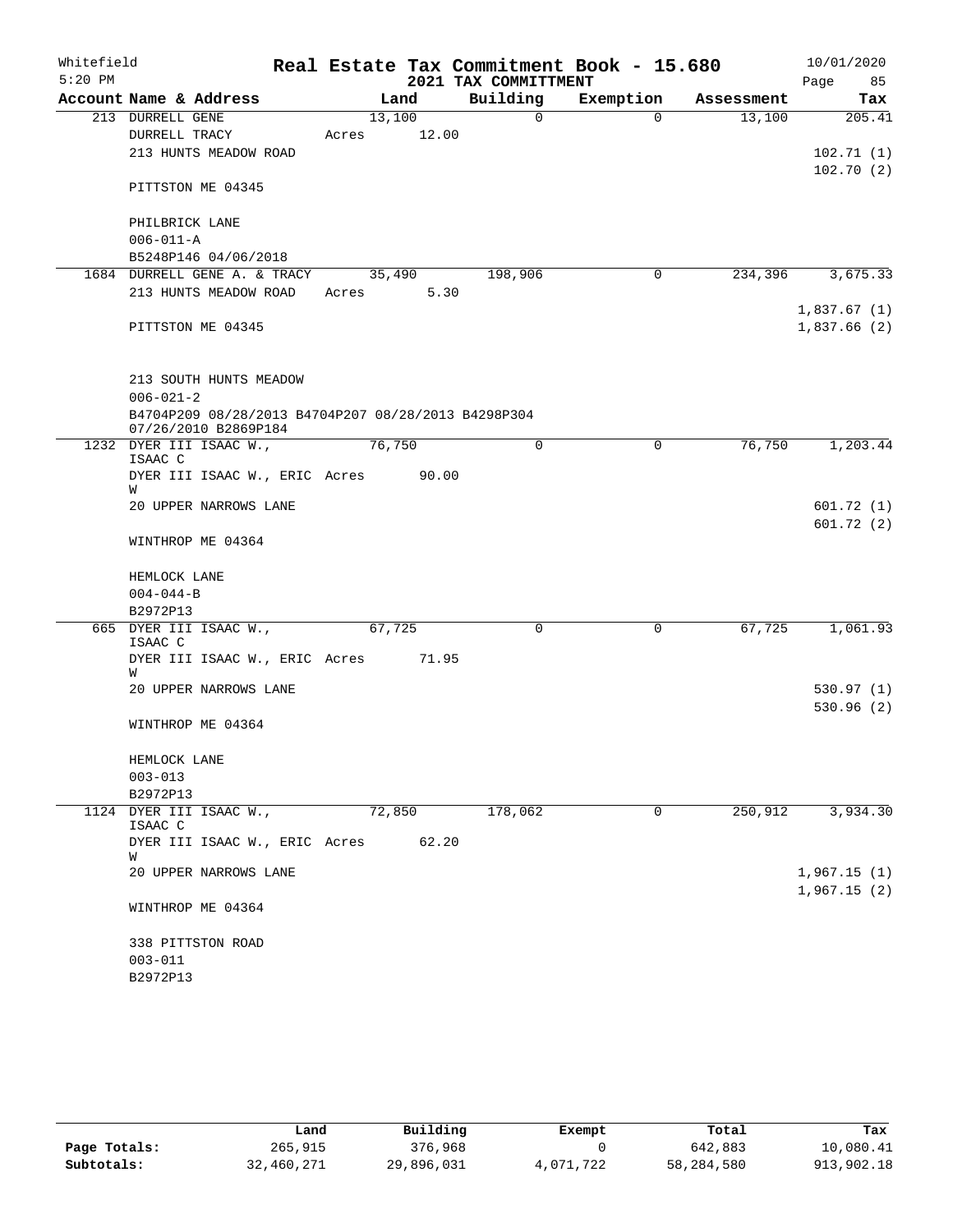| Whitefield<br>$5:20$ PM |                                   |       |        |        | Real Estate Tax Commitment Book - 15.680<br>2021 TAX COMMITTMENT |              |             |            | 10/01/2020<br>Page<br>86 |
|-------------------------|-----------------------------------|-------|--------|--------|------------------------------------------------------------------|--------------|-------------|------------|--------------------------|
|                         | Account Name & Address            |       | Land   |        | Building                                                         |              | Exemption   | Assessment | Tax                      |
|                         | 657 EASTMAN JR. GEORGE M.         |       | 13,100 |        | $\mathbf 0$                                                      |              | $\Omega$    | 13,100     | 205.41                   |
|                         | 468 NASH ROAD                     | Acres |        | 12.00  |                                                                  |              |             |            |                          |
|                         |                                   |       |        |        |                                                                  |              |             |            | 102.71(1)                |
|                         | PITTSTON ME 04345                 |       |        |        |                                                                  |              |             |            | 102.70(2)                |
|                         |                                   |       |        |        |                                                                  |              |             |            |                          |
|                         |                                   |       |        |        |                                                                  |              |             |            |                          |
|                         | PITTSTON TOWN LINE                |       |        |        |                                                                  |              |             |            |                          |
|                         | $003 - 002$                       |       |        |        |                                                                  |              |             |            |                          |
| 1100                    | EDGAR-LARRABEE, MARY L.           |       | 33,750 |        | 101,520                                                          |              | 25,000      | 110,270    | 1,729.03                 |
|                         | &<br>* WARREN H LARRABEE          | Acres |        | 4.00   |                                                                  | 01 HOMESTEAD |             |            |                          |
|                         | 176 COOPER ROAD                   |       |        |        |                                                                  |              |             |            | 864.52(1)                |
|                         |                                   |       |        |        |                                                                  |              |             |            | 864.51(2)                |
|                         | WHITEFIELD ME 04353               |       |        |        |                                                                  |              |             |            |                          |
|                         |                                   |       |        |        |                                                                  |              |             |            |                          |
|                         | 176 COOPER ROAD                   |       |        |        |                                                                  |              |             |            |                          |
|                         | $016 - 006 - A$                   |       |        |        |                                                                  |              |             |            |                          |
|                         | B2980P299                         |       |        |        |                                                                  |              |             |            |                          |
|                         | 1361 EDGECOMB VICTOR B. &         |       | 30,000 |        | 46,985                                                           |              | 0           | 76,985     | 1,207.12                 |
|                         | ANN D.                            |       |        |        |                                                                  |              |             |            |                          |
|                         | 130 BAILEY ROAD                   | Acres |        | 0.70   |                                                                  |              |             |            |                          |
|                         |                                   |       |        |        |                                                                  |              |             |            | 603.56(1)                |
|                         | ALNA ME 04535                     |       |        |        |                                                                  |              |             |            | 603.56(2)                |
|                         |                                   |       |        |        |                                                                  |              |             |            |                          |
|                         | 363 MILLS ROAD                    |       |        |        |                                                                  |              |             |            |                          |
|                         | $017 - 029$                       |       |        |        |                                                                  |              |             |            |                          |
|                         | B4037P209 08/06/2008              |       |        |        |                                                                  |              |             |            |                          |
|                         | 1073 EDWARDS, MICHAEL P &         |       | 30,315 |        | 107,871                                                          |              | $\mathbf 0$ | 138,186    | 2,166.76                 |
|                         | CARMEN C                          |       |        |        |                                                                  |              |             |            |                          |
|                         | P. O. BOX 228                     | Acres |        | 1.71   |                                                                  |              |             |            |                          |
|                         |                                   |       |        |        |                                                                  |              |             |            | 1,083.38(1)              |
|                         | COOPERS MILLS ME 04341            |       |        |        |                                                                  |              |             |            | 1,083.38(2)              |
|                         |                                   |       |        |        |                                                                  |              |             |            |                          |
|                         | 17 ASHFORD LANE                   |       |        |        |                                                                  |              |             |            |                          |
|                         | $020 - 010$                       |       |        |        |                                                                  |              |             |            |                          |
|                         | B4085P229 01/06/2009              |       |        |        |                                                                  |              |             |            |                          |
|                         | 282 EKHOLM ERIK & JUDITH          |       |        |        | 48,130 140,763                                                   |              | 25,000      | 163,893    | 2,569.84                 |
|                         | 44 MERIGOLD FARM LANE Acres 14.85 |       |        |        |                                                                  | 01 HOMESTEAD |             |            |                          |
|                         |                                   |       |        |        |                                                                  |              |             |            | 1,284.92(1)              |
|                         | WHITEFIELD ME 04353               |       |        |        |                                                                  |              |             |            | 1,284.92 (2)             |
|                         |                                   |       |        |        |                                                                  |              |             |            |                          |
|                         |                                   |       |        |        |                                                                  |              |             |            |                          |
|                         | 44 MERIGOLD FARM LANE             |       |        |        |                                                                  |              |             |            |                          |
|                         | $010 - 029$                       |       |        |        |                                                                  |              |             |            |                          |
|                         | 1096 EKHOLM SUSANNA M.            |       |        | 41,450 | 1,412                                                            |              | $\mathbf 0$ | 42,862     | 672.08                   |
|                         | C/O ERIK EKHOLM Acres 6.50        |       |        |        |                                                                  |              |             |            |                          |
|                         | 44 MERIGOLD FARM LANE             |       |        |        |                                                                  |              |             |            | 336.04 (1)               |
|                         |                                   |       |        |        |                                                                  |              |             |            | 336.04(2)                |
|                         | WHITEFIELD ME 04353               |       |        |        |                                                                  |              |             |            |                          |
|                         |                                   |       |        |        |                                                                  |              |             |            |                          |
|                         | 30 MERIGOLD FARM LANE             |       |        |        |                                                                  |              |             |            |                          |
|                         | $010 - 029 - A$                   |       |        |        |                                                                  |              |             |            |                          |
|                         | B1828P108                         |       |        |        |                                                                  |              |             |            |                          |
|                         |                                   |       |        |        |                                                                  |              |             |            |                          |
|                         |                                   |       |        |        |                                                                  |              |             |            |                          |

|              | Land       | Building     | Exempt      | Total      | Tax         |
|--------------|------------|--------------|-------------|------------|-------------|
| Page Totals: | 196,745    | 398,551      | 50,000      | 545,296    | 8,550.24    |
| Subtotals:   | 32,657,016 | 30, 294, 582 | 4, 121, 722 | 58,829,876 | 922, 452.42 |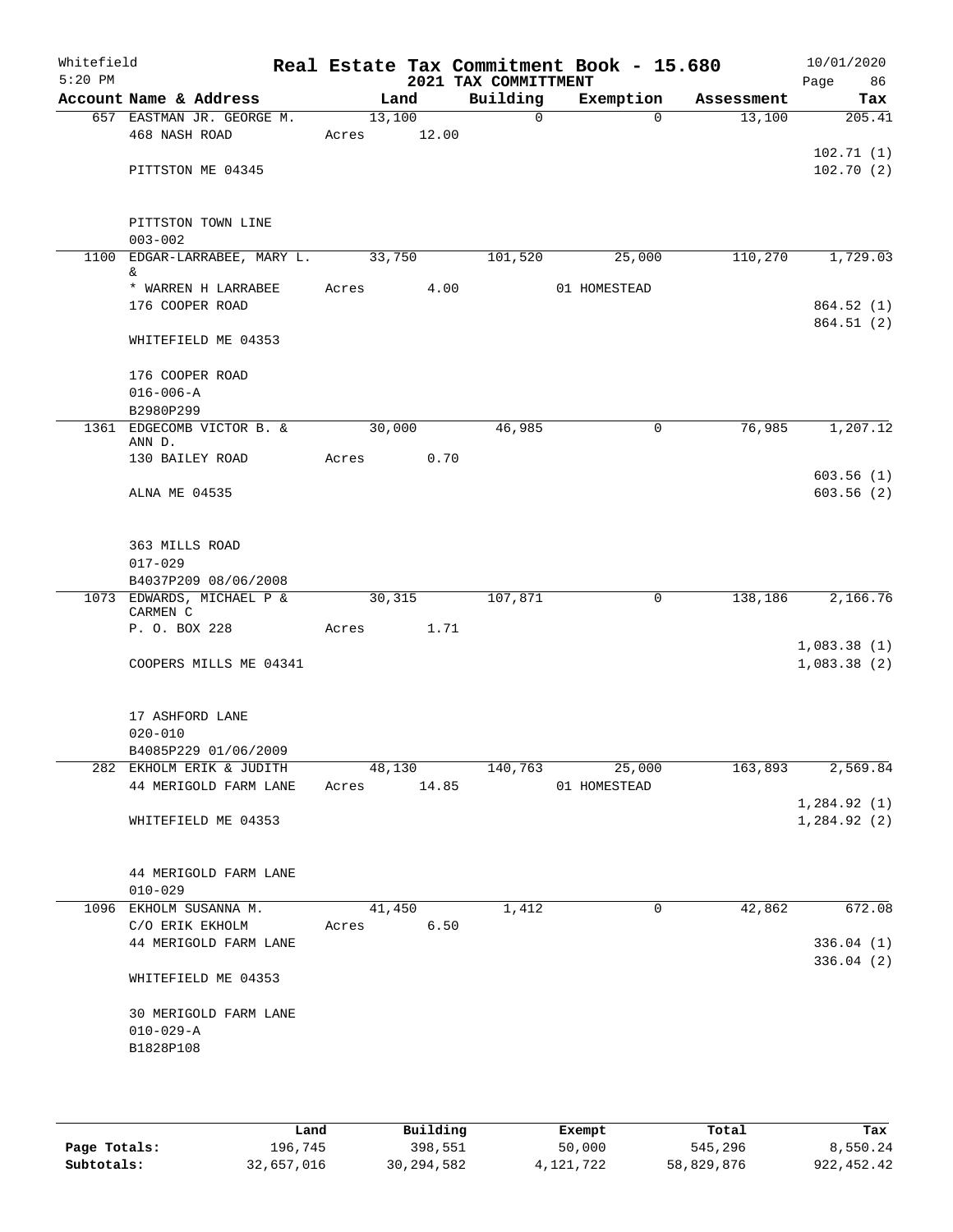| Whitefield   |                                                                                       |            |             |                |                                  |           | Real Estate Tax Commitment Book - 15.680 |              | 10/01/2020              |
|--------------|---------------------------------------------------------------------------------------|------------|-------------|----------------|----------------------------------|-----------|------------------------------------------|--------------|-------------------------|
| $5:20$ PM    | Account Name & Address                                                                |            |             | Land           | 2021 TAX COMMITTMENT<br>Building |           | Exemption                                | Assessment   | Page<br>87<br>Tax       |
|              | 1581 ELDER JEROD M. &                                                                 |            |             | 32,100         | 94,494                           |           | 25,000                                   | 101,594      | 1,592.99                |
|              | JULIANNA L.                                                                           |            |             |                |                                  |           |                                          |              |                         |
|              | 8 VIGUE ROAD                                                                          |            | Acres       | 2.90           |                                  |           | 01 HOMESTEAD                             |              |                         |
|              |                                                                                       |            |             |                |                                  |           |                                          |              | 796.50(1)<br>796.49 (2) |
|              | WHITEFIELD ME 04353                                                                   |            |             |                |                                  |           |                                          |              |                         |
|              | 8 VIGUE ROAD                                                                          |            |             |                |                                  |           |                                          |              |                         |
|              | $013 - 032$                                                                           |            |             |                |                                  |           |                                          |              |                         |
|              | B4874P189 04/08/2015 B4711P108 09/16/2013 B4711P88<br>09/16/2013 B4010P284 05/30/2008 |            |             |                |                                  |           |                                          |              |                         |
|              | 257 ELLIOTT CARROLL MARSON                                                            |            |             | 30,855         | 11,021                           |           | 31,000                                   | 10,876       | 170.54                  |
|              | ELLIOTT JUDITH                                                                        |            | Acres       | 2.07           |                                  |           | 12 VET $2-27-61 = 8-5-64$                |              |                         |
|              | PO BOX 174                                                                            |            |             |                |                                  |           | 01 HOMESTEAD                             |              | 85.27(1)                |
|              |                                                                                       |            |             |                |                                  |           |                                          |              | 85.27(2)                |
|              | WHITEFIELD ME 04353                                                                   |            |             |                |                                  |           |                                          |              |                         |
|              | 28 MAPLE LANE                                                                         |            |             |                |                                  |           |                                          |              |                         |
|              | $014 - 006 - C$                                                                       |            |             |                |                                  |           |                                          |              |                         |
|              | B4605P256 12/14/2012 B2879P148                                                        |            |             |                |                                  |           |                                          |              |                         |
|              | 904 ELLIOTT, DAVID C                                                                  |            |             | 43,690         | 181,471                          |           | 25,000                                   | 200,161      | 3,138.52                |
|              | 85 BENNER LANE                                                                        |            | Acres       | 9.30           |                                  |           | 01 HOMESTEAD                             |              |                         |
|              |                                                                                       |            |             |                |                                  |           |                                          |              | 1,569.26(1)             |
|              | WHITEFIELD ME 04353                                                                   |            |             |                |                                  |           |                                          |              | 1,569.26(2)             |
|              | 85 BENNER LANE                                                                        |            |             |                |                                  |           |                                          |              |                         |
|              | $016 - 053$                                                                           |            |             |                |                                  |           |                                          |              |                         |
|              | B1283P106                                                                             |            |             |                |                                  |           |                                          |              |                         |
|              | 824 ELLIOTT, DAVID C                                                                  |            |             | 60,525         |                                  | $\Omega$  | $\mathbf 0$                              | 60,525       | 949.03                  |
|              | 85 BENNER ROAD                                                                        |            | Acres 57.55 |                |                                  |           |                                          |              | 474.52 (1)              |
|              | WHITEFIELD ME 04353                                                                   |            |             |                |                                  |           |                                          |              | 474.51(2)               |
|              |                                                                                       |            |             |                |                                  |           |                                          |              |                         |
|              | BENNER LANE                                                                           |            |             |                |                                  |           |                                          |              |                         |
|              | $013 - 038$                                                                           |            |             |                |                                  |           |                                          |              |                         |
|              | B4819P192 09/18/2014 B4510P113 04/05/2012 B1334P57                                    |            |             |                |                                  |           |                                          |              |                         |
|              | 550 ELLIS TRACY A<br>27 MUNSEY AVENUE                                                 |            | Acres       | 32,970<br>8.40 |                                  | $\Omega$  | $\Omega$                                 | 32,970       | 516.97                  |
|              |                                                                                       |            |             |                |                                  |           |                                          |              | 258.49(1)               |
|              | LIVERMORE FALLS ME                                                                    |            |             |                |                                  |           |                                          |              | 258.48(2)               |
|              | 04254                                                                                 |            |             |                |                                  |           |                                          |              |                         |
|              |                                                                                       |            |             |                |                                  |           |                                          |              |                         |
|              | EAST RIVER ROAD                                                                       |            |             |                |                                  |           |                                          |              |                         |
|              | $013 - 063$<br>B4586P114 10/29/2012 B2162P14                                          |            |             |                |                                  |           |                                          |              |                         |
|              | 1651 ELLIS TRACY A.                                                                   |            |             | 94,241         | 71,886                           |           | 0                                        | 166,127      | 2,604.87                |
|              | 27 MUNSEY AVENUE                                                                      |            | Acres       | 47.64          |                                  |           |                                          |              |                         |
|              |                                                                                       |            |             |                |                                  |           |                                          |              | 1,302.44(1)             |
|              | LIVERMORE FALLS ME<br>04254                                                           |            |             |                |                                  |           |                                          |              | 1,302.43(2)             |
|              |                                                                                       |            |             |                |                                  |           |                                          |              |                         |
|              | 250 EAST RIVER ROAD<br>$013 - 073$                                                    |            |             |                |                                  |           |                                          |              |                         |
|              | B4696P174 08/06/2013 B4686P182 08/06/2013 B4586P114<br>10/29/2012 B2162P14            |            |             |                |                                  |           |                                          |              |                         |
|              |                                                                                       | Land       |             | Building       |                                  |           | Exempt                                   | Total        | Tax                     |
| Page Totals: |                                                                                       | 294,381    |             | 358,872        |                                  |           | 81,000                                   | 572,253      | 8,972.92                |
| Subtotals:   |                                                                                       | 32,951,397 |             | 30,653,454     |                                  | 4,202,722 |                                          | 59, 402, 129 | 931, 425.34             |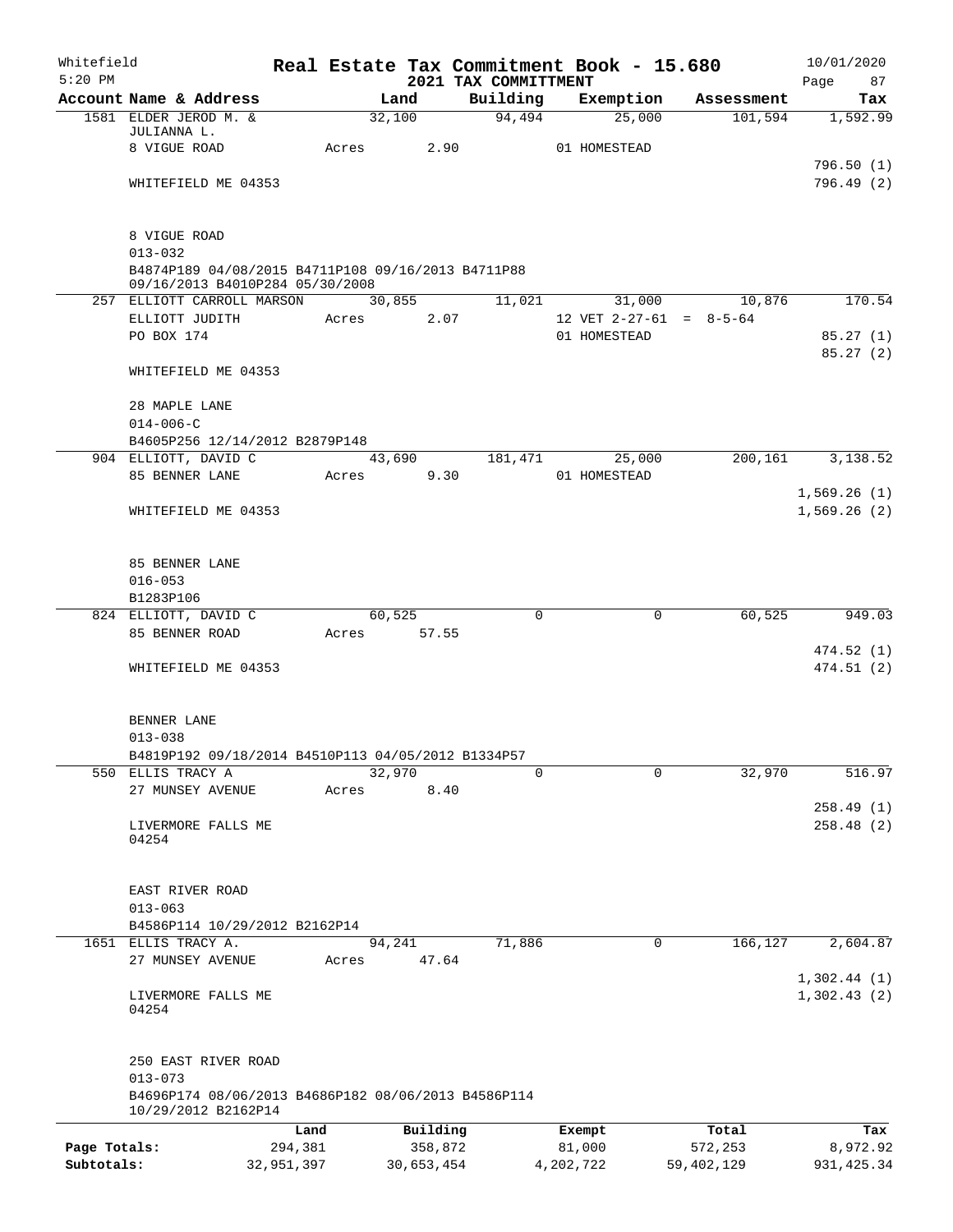| Whitefield<br>$5:20$ PM |                                         |              |       |            |          | 2021 TAX COMMITTMENT | Real Estate Tax Commitment Book - 15.680 |            | 10/01/2020<br>Page<br>88     |
|-------------------------|-----------------------------------------|--------------|-------|------------|----------|----------------------|------------------------------------------|------------|------------------------------|
|                         | Account Name & Address                  |              |       | Land       |          | Building             | Exemption                                | Assessment | Tax                          |
|                         | 1515 ELVIN CHARLES W. &                 |              |       | 37,042     |          | $\mathsf{O}$         | $\Omega$                                 | 37,042     | 580.82                       |
|                         | CHARLENE M.                             |              |       |            |          |                      |                                          |            |                              |
|                         | 371 HILTON ROAD                         |              | Acres |            | 19.74    |                      |                                          |            |                              |
|                         | WHITEFIELD ME 04353                     |              |       |            |          |                      |                                          |            | 290.41(1)<br>290.41(2)       |
|                         |                                         |              |       |            |          |                      |                                          |            |                              |
|                         | HILTON ROAD                             |              |       |            |          |                      |                                          |            |                              |
|                         | $011 - 020 - A$                         |              |       |            |          |                      |                                          |            |                              |
|                         | B1254P213                               |              |       |            |          |                      |                                          |            |                              |
|                         | 1017 ELVIN CHARLES W. &                 |              |       | 46,450     |          | 125,057              | 25,000                                   | 146,507    | 2,297.23                     |
|                         | CHARLENE M.                             |              |       |            |          |                      |                                          |            |                              |
|                         | 371 HILTON ROAD                         |              | Acres |            | 19.00    |                      | 01 HOMESTEAD                             |            | 1,148.62(1)                  |
|                         | WHITEFIELD ME 04353                     |              |       |            |          |                      |                                          |            | 1,148.61(2)                  |
|                         | 371 HILTON ROAD                         |              |       |            |          |                      |                                          |            |                              |
|                         | $011 - 041$                             |              |       |            |          |                      |                                          |            |                              |
|                         | B874P117                                |              |       |            |          |                      |                                          |            |                              |
|                         | 1049 ELVIN CHARLES W. &                 |              |       | 31,626     |          | 0                    | 0                                        | 31,626     | 495.90                       |
|                         | CHARLENE M.                             |              |       |            |          |                      |                                          |            |                              |
|                         | 371 HILTON ROAD                         |              | Acres |            | 12.97    |                      |                                          |            | 247.95(1)                    |
|                         | WHITEFIELD ME 04353                     |              |       |            |          |                      |                                          |            | 247.95(2)                    |
|                         |                                         |              |       |            |          |                      |                                          |            |                              |
|                         | HILTON ROAD                             |              |       |            |          |                      |                                          |            |                              |
|                         | $011 - 042$                             |              |       |            |          |                      |                                          |            |                              |
|                         | B1254P213                               |              |       |            |          |                      |                                          |            |                              |
|                         | 104 ELWELL STEVEN C. & JOY<br>Н.        |              |       | 37,354     |          | 183,642              | 25,000                                   | 195,996    | 3,073.22                     |
|                         | 119 HUNTS MEADOW ROAD                   |              | Acres |            | 7.63     |                      | 01 HOMESTEAD                             |            |                              |
|                         |                                         |              |       |            |          |                      |                                          |            | 1,536.61(1)                  |
|                         | WHITEFIELD ME 04353                     |              |       |            |          |                      |                                          |            | 1,536.61(2)                  |
|                         | 119 HUNTS MEADOW ROAD                   |              |       |            |          |                      |                                          |            |                              |
|                         | $012 - 028 - B$                         |              |       |            |          |                      |                                          |            |                              |
|                         | B1306P130                               |              |       |            |          |                      |                                          |            |                              |
|                         | 801 ELWELL, MICHAEL H                   |              |       | 30,900     |          | 146,502              | 25,000                                   | 152,402    | 2,389.66                     |
|                         | P.O. BOX 681                            |              | Acres |            | 2.10     |                      | 01 HOMESTEAD                             |            |                              |
|                         | NEWCASTLE ME 04553                      |              |       |            |          |                      |                                          |            | 1, 194.83(1)<br>1, 194.83(2) |
|                         |                                         |              |       |            |          |                      |                                          |            |                              |
|                         | 44 BRIGID LANE                          |              |       |            |          |                      |                                          |            |                              |
|                         | $006 - 002 - A$                         |              |       |            |          |                      |                                          |            |                              |
|                         | B4772P154 04/22/2014 B3128P164          |              |       |            |          |                      |                                          |            |                              |
| 1718                    | ELWELL, MICHAEL H                       |              |       | 23,915     |          | 0                    | 0                                        | 23,915     | 374.99                       |
|                         | P.O. BOX 681                            |              | Acres |            | 4.11     |                      |                                          |            |                              |
|                         | NEWCASTLE ME 04553                      |              |       |            |          |                      |                                          |            | 187.50(1)<br>187.49(2)       |
|                         |                                         |              |       |            |          |                      |                                          |            |                              |
|                         | BRIGID LANE                             |              |       |            |          |                      |                                          |            |                              |
|                         | $006 - 002 - D$<br>B4772P154 04/22/2014 |              |       |            |          |                      |                                          |            |                              |
|                         |                                         | Land         |       |            | Building |                      | Exempt                                   | Total      | Tax                          |
| Page Totals:            |                                         | 207,287      |       |            | 455,201  |                      | 75,000                                   | 587,488    | 9,211.82                     |
| Subtotals:              |                                         | 33, 158, 684 |       | 31,108,655 |          |                      | 4, 277, 722                              | 59,989,617 | 940,637.16                   |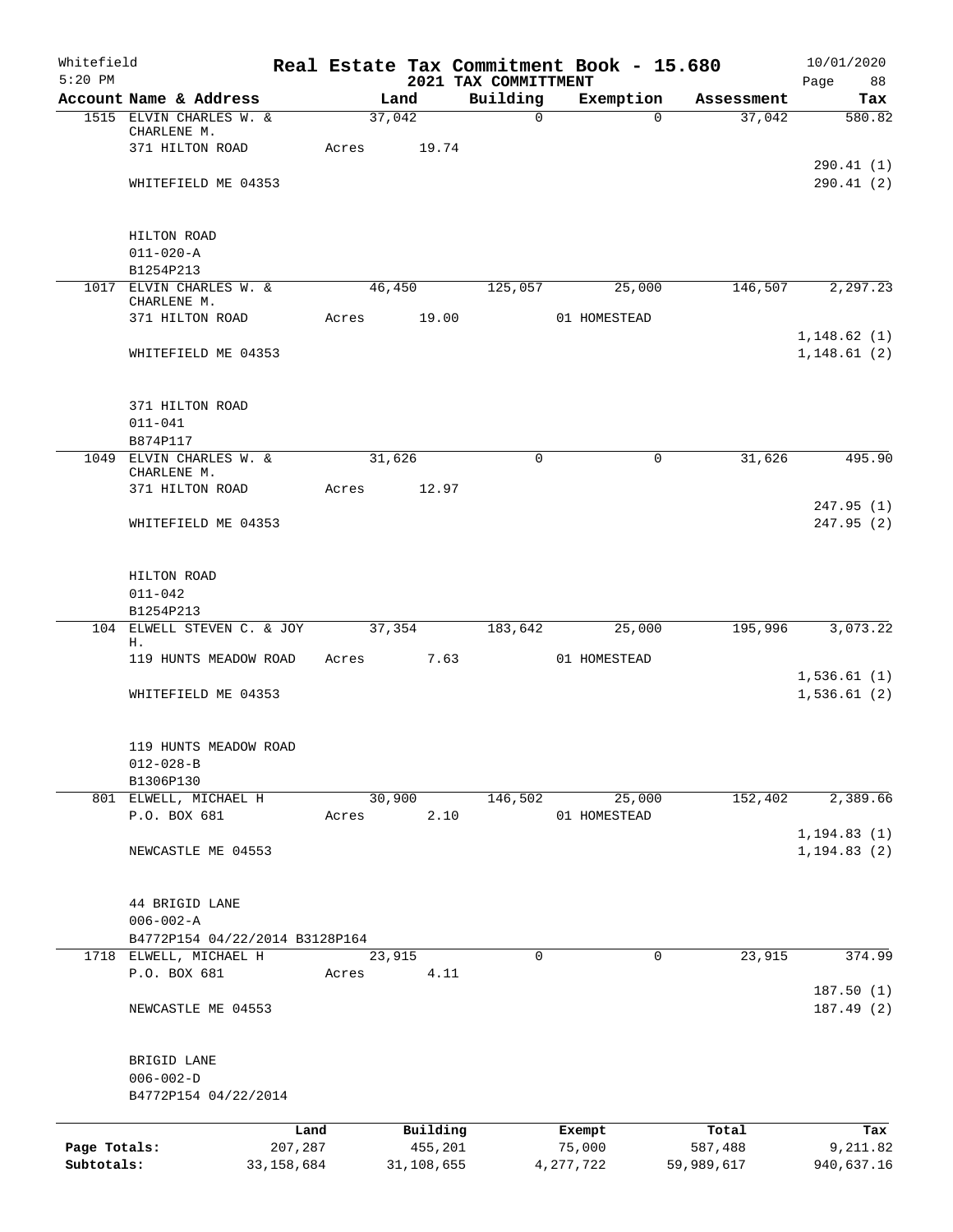| Whitefield<br>$5:20$ PM |                                                                  |              |       |            |              |                                  |          | Real Estate Tax Commitment Book - 15.680 |              | 10/01/2020        |
|-------------------------|------------------------------------------------------------------|--------------|-------|------------|--------------|----------------------------------|----------|------------------------------------------|--------------|-------------------|
|                         | Account Name & Address                                           |              |       | Land       |              | 2021 TAX COMMITTMENT<br>Building |          | Exemption                                | Assessment   | Page<br>89<br>Tax |
|                         | 292 EMERY MICHAEL &                                              |              |       | 30,750     |              | 137,934                          |          | 25,000                                   | 143,684      | 2,252.97          |
|                         | <b>JEANNINE</b>                                                  |              |       |            |              |                                  |          |                                          |              |                   |
|                         | 42 HILTON ROAD                                                   |              | Acres |            | 2.00         |                                  |          | 01 HOMESTEAD                             |              | 1, 126.49(1)      |
|                         | WHITEFIELD ME 04353                                              |              |       |            |              |                                  |          |                                          |              | 1, 126.48(2)      |
|                         |                                                                  |              |       |            |              |                                  |          |                                          |              |                   |
|                         | 42 HILTON ROAD                                                   |              |       |            |              |                                  |          |                                          |              |                   |
|                         | $027 - 014$                                                      |              |       |            |              |                                  |          |                                          |              |                   |
|                         | B4315P68 09/10/2010 B2921P229                                    |              |       |            |              |                                  |          |                                          |              |                   |
|                         | 1756 ENGSTROM KRAIG JR.                                          |              |       | 26,370     |              |                                  | $\Omega$ | $\Omega$                                 | 26,370       | 413.48            |
|                         | 39 COOKSON LANE                                                  |              |       | Acres 6.40 |              |                                  |          |                                          |              | 206.74(1)         |
|                         | WHITEFIELD ME 04353                                              |              |       |            |              |                                  |          |                                          |              | 206.74(2)         |
|                         |                                                                  |              |       |            |              |                                  |          |                                          |              |                   |
|                         |                                                                  |              |       |            |              |                                  |          |                                          |              |                   |
|                         | STEARNS BROOK LANE<br>$011 - 032 - 3$                            |              |       |            |              |                                  |          |                                          |              |                   |
|                         | B3534P295 08/16/2005                                             |              |       |            |              |                                  |          |                                          |              |                   |
|                         | 1441 ENGSTROM, KRAIG SR,                                         |              |       | 30,000     |              | 53,551                           |          | 25,000                                   | 58,551       | 918.08            |
|                         | PAULA &<br>* KRAIG JR                                            |              | Acres |            | 1.50         |                                  |          | 01 HOMESTEAD                             |              |                   |
|                         | 39 COOKSON LANE                                                  |              |       |            |              |                                  |          |                                          |              | 459.04 (1)        |
|                         |                                                                  |              |       |            |              |                                  |          |                                          |              | 459.04 (2)        |
|                         | WHITEFIELD ME 04353                                              |              |       |            |              |                                  |          |                                          |              |                   |
|                         | 39 COOKSON LANE                                                  |              |       |            |              |                                  |          |                                          |              |                   |
|                         | $020 - 048 - A$                                                  |              |       |            |              |                                  |          |                                          |              |                   |
|                         | B3528P43 07/29/2005                                              |              |       |            |              |                                  |          |                                          |              |                   |
|                         | 86 ERICKSON BRUCE E. &<br>BARRETT CASSANDRA JANE                 |              |       | 30,000     |              | 26,202                           |          | 25,000                                   | 31,202       | 489.25            |
|                         | 169 THAYER ROAD                                                  |              |       | Acres 0.67 |              |                                  |          | 01 HOMESTEAD                             |              |                   |
|                         |                                                                  |              |       |            |              |                                  |          |                                          |              | 244.63(1)         |
|                         | WHITEFIELD ME 04353                                              |              |       |            |              |                                  |          |                                          |              | 244.62(2)         |
|                         |                                                                  |              |       |            |              |                                  |          |                                          |              |                   |
|                         | 169 THAYER ROAD                                                  |              |       |            |              |                                  |          |                                          |              |                   |
|                         | $001 - 029$                                                      |              |       |            |              |                                  |          |                                          |              |                   |
|                         | B2600P211 09/05/2000                                             |              |       |            |              |                                  |          |                                          |              |                   |
|                         | 639 EUGLEY, JILL<br>18 MEAHER LANE                               |              | Acres | 32,160     | 2.94         | 97,804                           |          | 25,000<br>01 HOMESTEAD                   | 104,964      | 1,645.84          |
|                         |                                                                  |              |       |            |              |                                  |          |                                          |              | 822.92 (1)        |
|                         | WHITEFIELD ME 04353                                              |              |       |            |              |                                  |          |                                          |              | 822.92 (2)        |
|                         |                                                                  |              |       |            |              |                                  |          |                                          |              |                   |
|                         | 18 MEAHER LANE                                                   |              |       |            |              |                                  |          |                                          |              |                   |
|                         | $015 - 007 - A$                                                  |              |       |            |              |                                  |          |                                          |              |                   |
|                         | B4341P177 11/15/2010 B4141P246 05/18/2009 B3598P85<br>11/04/2005 |              |       |            |              |                                  |          |                                          |              |                   |
|                         | 927 FAIRSERVICE, MICHAEL O                                       |              |       | 70,250     |              | 7,076                            |          | $\mathbf 0$                              | 77,326       | 1,212.47          |
|                         | &                                                                |              |       |            |              |                                  |          |                                          |              |                   |
|                         | * CAROLYN<br>17 HEMLOCK LANE                                     |              | Acres |            | 57.00        |                                  |          |                                          |              | 606.24(1)         |
|                         |                                                                  |              |       |            |              |                                  |          |                                          |              | 606.23(2)         |
|                         | WHITEFIELD ME 04353                                              |              |       |            |              |                                  |          |                                          |              |                   |
|                         |                                                                  |              |       |            |              |                                  |          |                                          |              |                   |
|                         | 17 HEMLOCK LANE<br>$006 - 001$                                   |              |       |            |              |                                  |          |                                          |              |                   |
|                         | B4538P159 06/22/2012 B1767P352                                   |              |       |            |              |                                  |          |                                          |              |                   |
|                         |                                                                  | Land         |       |            | Building     |                                  |          | Exempt                                   | Total        | Tax               |
| Page Totals:            |                                                                  | 219,530      |       |            | 322,567      |                                  |          | 100,000                                  | 442,097      | 6,932.09          |
| Subtotals:              |                                                                  | 33, 378, 214 |       |            | 31, 431, 222 |                                  |          | 4,377,722                                | 60, 431, 714 | 947,569.25        |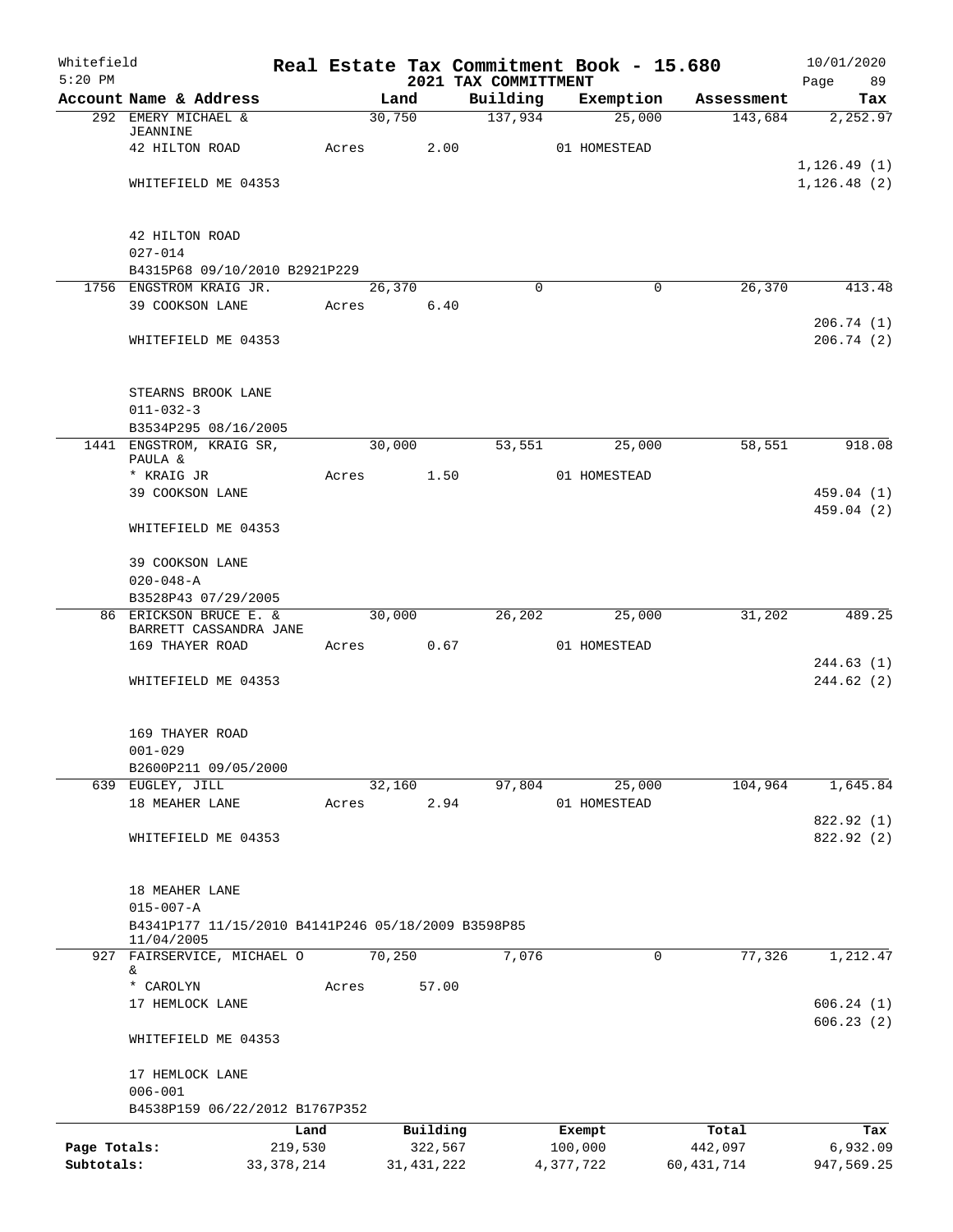| Whitefield   |                                                               |            |       |              |                                  | Real Estate Tax Commitment Book - 15.680 |                     | 10/01/2020                 |
|--------------|---------------------------------------------------------------|------------|-------|--------------|----------------------------------|------------------------------------------|---------------------|----------------------------|
| $5:20$ PM    | Account Name & Address                                        |            |       | Land         | 2021 TAX COMMITTMENT<br>Building | Exemption                                | Assessment          | Page<br>90                 |
|              | 1321 FAIRSERVICE, MICHAEL O                                   |            |       | 30,840       | 167, 160                         |                                          | 198,000<br>$\Omega$ | Tax<br>3,104.64            |
|              | JR                                                            |            |       |              |                                  |                                          |                     |                            |
|              | 25 HEMLOCK LANE                                               |            | Acres | 2.06         |                                  |                                          |                     |                            |
|              | WHITEFIELD ME 04353                                           |            |       |              |                                  |                                          |                     | 1,552.32(1)<br>1,552.32(2) |
|              |                                                               |            |       |              |                                  |                                          |                     |                            |
|              | 25 HEMLOCK LANE                                               |            |       |              |                                  |                                          |                     |                            |
|              | $003 - 019$                                                   |            |       |              |                                  |                                          |                     |                            |
|              | B4790P120 06/17/2014 B2410P136<br>1003 FARMER, KAREN S TRUST, |            |       | 43,850       | 185,343                          |                                          | 229,193<br>$\Omega$ | 3,593.75                   |
|              | KAREN & CARROL TRUSTEES                                       |            |       |              |                                  |                                          |                     |                            |
|              | FARMER, CARROL D TRUST, Acres                                 |            |       | 9.50         |                                  |                                          |                     |                            |
|              | CARROL & KAREN TRUSTEES<br>521 FENTON AVE. N.W.               |            |       |              |                                  |                                          |                     | 1,796.88(1)                |
|              |                                                               |            |       |              |                                  |                                          |                     | 1,796.87(2)                |
|              | PORT CHARLOTTE FL 33952                                       |            |       |              |                                  |                                          |                     |                            |
|              | 129 BENNER LANE                                               |            |       |              |                                  |                                          |                     |                            |
|              | $016 - 052$<br>B4772P136 04/22/2014                           |            |       |              |                                  |                                          |                     |                            |
|              | 1717 FARRELL, JOHN J                                          |            |       | 31,245       | 57,525                           |                                          | 88,770<br>0         | 1,391.91                   |
|              | 442 MILLS ROAD                                                |            | Acres | 2.33         |                                  |                                          |                     |                            |
|              |                                                               |            |       |              |                                  |                                          |                     | 695.96(1)                  |
|              | WHITEFIELD ME 04353                                           |            |       |              |                                  |                                          |                     | 695.95(2)                  |
|              | 442 MILLS ROAD                                                |            |       |              |                                  |                                          |                     |                            |
|              | $020 - 029 - A$                                               |            |       |              |                                  |                                          |                     |                            |
|              | B4560P311 08/16/2012 B3077P15 06/09/2003                      |            |       |              |                                  |                                          |                     |                            |
|              | 1324 FARRIS GREGORY                                           |            |       | 33,600       | 188,446                          | 25,000                                   | 197,046             | 3,089.68                   |
|              | 15 VIGUE ROAD                                                 |            | Acres | 3.90         |                                  | 01 HOMESTEAD                             |                     | 1,544.84(1)                |
|              | WHITEFIELD ME 04353                                           |            |       |              |                                  |                                          |                     | 1,544.84(2)                |
|              |                                                               |            |       |              |                                  |                                          |                     |                            |
|              | 15 VIGUE ROAD                                                 |            |       |              |                                  |                                          |                     |                            |
|              | $013 - 034$                                                   |            |       |              |                                  |                                          |                     |                            |
|              | 131 FECAROTTA JOSEPH M. &<br>PATRICIA E.                      |            |       | 108,750      | 95,259                           |                                          | 204,009<br>0        | 3,198.86                   |
|              | 10 LAKEVIEW DRIVE                                             |            | Acres | 134.00       |                                  |                                          |                     |                            |
|              |                                                               |            |       |              |                                  |                                          |                     | 1,599.43(1)                |
|              | DANBURY CT 06811                                              |            |       |              |                                  |                                          |                     | 1,599.43(2)                |
|              | 393 NO. HUNTS MEADOW                                          |            |       |              |                                  |                                          |                     |                            |
|              | $019 - 004$                                                   |            |       |              |                                  |                                          |                     |                            |
|              | B2256P232                                                     |            |       |              |                                  |                                          |                     |                            |
| 1448         | FEDERAL NATIONAL                                              |            |       | 30,000       | 132, 105                         |                                          | 162,105<br>0        | 2,541.81                   |
|              | MORTGAGE ASSN.<br>14221 DALLAS PARKWAY,                       |            | Acres | 0.69         |                                  |                                          |                     |                            |
|              | SUITE 1000                                                    |            |       |              |                                  |                                          |                     | 1, 270.91(1)               |
|              | DALLAS TX 75254                                               |            |       |              |                                  |                                          |                     | 1, 270.90(2)               |
|              | 91 JEFFERSON ROAD                                             |            |       |              |                                  |                                          |                     |                            |
|              | $014 - 026$                                                   |            |       |              |                                  |                                          |                     |                            |
|              | B5235P229 03/06/2018                                          |            |       |              |                                  |                                          |                     |                            |
|              |                                                               | Land       |       | Building     |                                  | Exempt                                   | Total               | Tax                        |
| Page Totals: |                                                               | 278,285    |       | 825,838      |                                  | 25,000                                   | 1,079,123           | 16,920.65                  |
| Subtotals:   |                                                               | 33,656,499 |       | 32, 257, 060 |                                  | 4,402,722                                | 61,510,837          | 964,489.90                 |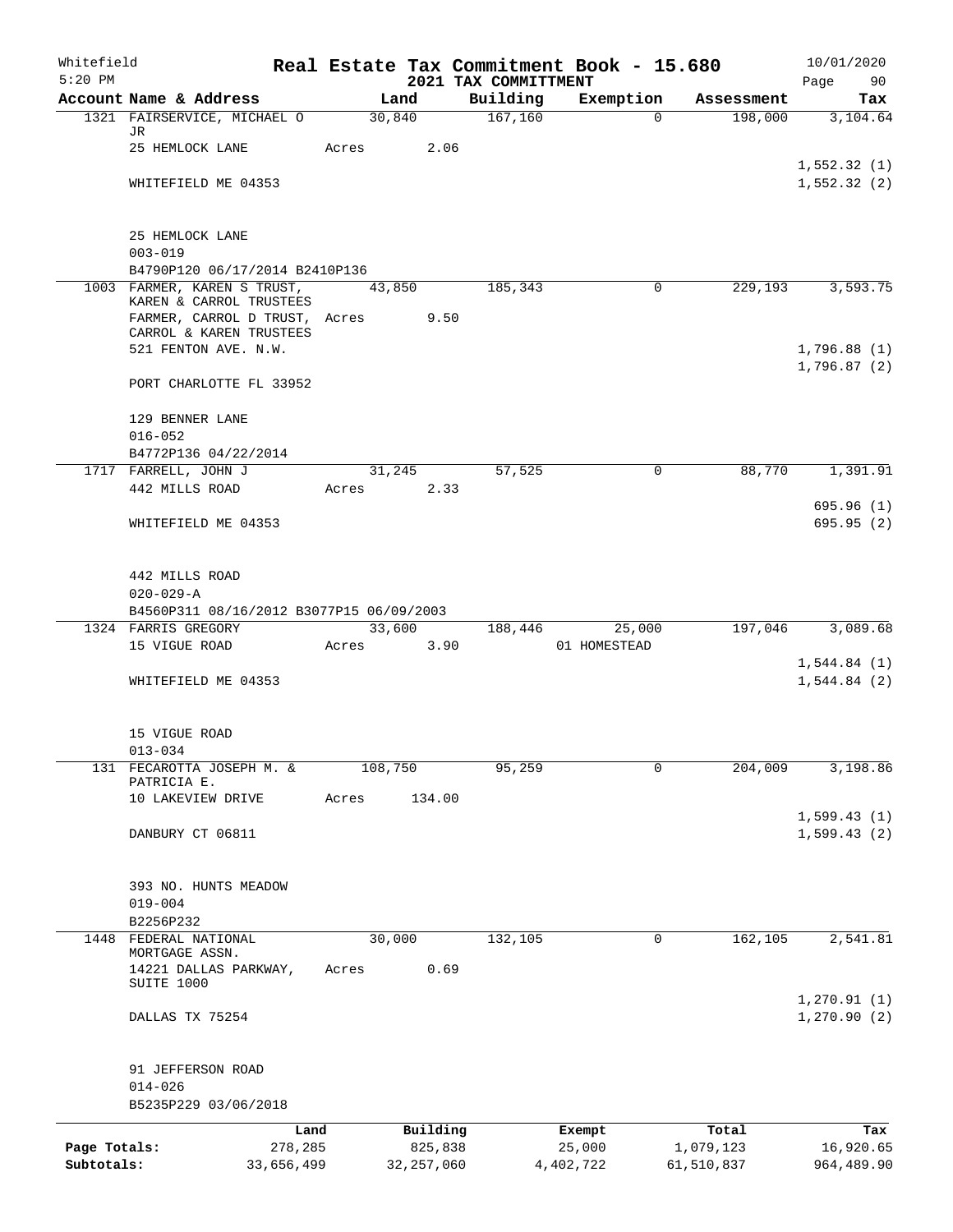| Whitefield<br>$5:20$ PM |                                                   |       |        | 2021 TAX COMMITTMENT | Real Estate Tax Commitment Book - 15.680 |            | 10/01/2020<br>Page<br>91 |
|-------------------------|---------------------------------------------------|-------|--------|----------------------|------------------------------------------|------------|--------------------------|
|                         | Account Name & Address                            |       | Land   | Building             | Exemption                                | Assessment | Tax                      |
|                         | 1125 FEENEY THOMAS M.                             |       | 30,000 | 157,625              | $\mathbf 0$                              | 187,625    | 2,941.96                 |
|                         | 81 HUNTS MEADOW ROAD                              | Acres | 1.50   |                      |                                          |            |                          |
|                         |                                                   |       |        |                      |                                          |            | 1,470.98(1)              |
|                         | WHITEFIELD ME 04353                               |       |        |                      |                                          |            | 1,470.98(2)              |
|                         |                                                   |       |        |                      |                                          |            |                          |
|                         | 81 HUNTS MEADOW ROAD                              |       |        |                      |                                          |            |                          |
|                         | $012 - 029 - A$                                   |       |        |                      |                                          |            |                          |
|                         | B4073P294 11/21/2008                              |       |        |                      |                                          |            |                          |
|                         | 496 FEENEY THOMAS M.                              |       | 20,615 | $\Omega$             | 0                                        | 20,615     | 323.24                   |
|                         | 81 HUNTS MEADOW ROAD                              | Acres | 1.91   |                      |                                          |            |                          |
|                         |                                                   |       |        |                      |                                          |            | 161.62(1)                |
|                         | WHITEFIELD ME 04353                               |       |        |                      |                                          |            | 161.62(2)                |
|                         |                                                   |       |        |                      |                                          |            |                          |
|                         | HUNTS MEADOW ROAD                                 |       |        |                      |                                          |            |                          |
|                         | $012 - 029 - D$                                   |       |        |                      |                                          |            |                          |
|                         | B4073P294 11/21/2008                              |       |        |                      |                                          |            |                          |
|                         | 1056 FENDERSON, MARK                              |       | 34,730 | 0                    | 0                                        | 34,730     | 544.57                   |
|                         | P O BOX 39                                        | Acres | 10.60  |                      |                                          |            |                          |
|                         |                                                   |       |        |                      |                                          |            | 272.29(1)                |
|                         | WHITEFIELD ME 04353                               |       |        |                      |                                          |            | 272.28(2)                |
|                         |                                                   |       |        |                      |                                          |            |                          |
|                         | EAST RIVER ROAD                                   |       |        |                      |                                          |            |                          |
|                         | $007 - 041$                                       |       |        |                      |                                          |            |                          |
|                         | B1110P94                                          |       |        |                      |                                          |            |                          |
|                         | 733 FENDERSON, MARK                               |       | 45,201 | 20,220               | $\mathbf 0$                              | 65,421     | 1,025.80                 |
|                         | P.O BOX 39                                        | Acres | 24.54  |                      |                                          |            |                          |
|                         |                                                   |       |        |                      |                                          |            | 512.90(1)                |
|                         | WHITEFIELD ME 04353                               |       |        |                      |                                          |            | 512.90(2)                |
|                         |                                                   |       |        |                      |                                          |            |                          |
|                         | EAST RIVER ROAD                                   |       |        |                      |                                          |            |                          |
|                         | $007 - 042$                                       |       |        |                      |                                          |            |                          |
|                         | B4538P161 06/22/2012 B1110P94                     |       |        |                      |                                          |            |                          |
|                         | 1571 FERGUSON, ELAINE                             |       | 40,610 | 61,867               | 25,000                                   | 77,477     | 1,214.84                 |
|                         | 289 DOYLE ROAD                                    | Acres | 11.70  |                      | 01 HOMESTEAD                             |            |                          |
|                         |                                                   |       |        |                      |                                          |            | 607.42(1)                |
|                         | WHITEFIELD ME 04353                               |       |        |                      |                                          |            | 607.42(2)                |
|                         |                                                   |       |        |                      |                                          |            |                          |
|                         | 289 DOYLE ROAD                                    |       |        |                      |                                          |            |                          |
|                         | $019 - 024$                                       |       |        |                      |                                          |            |                          |
|                         | B4768P141 04/01/2014 B4004P6 05/16/2008 B2016P267 |       |        |                      |                                          |            |                          |
|                         | 831 FERGUSSON GEORGE S &                          |       | 40,000 | 98,728               | 25,000                                   | 113,728    | 1,783.26                 |
|                         | MARGARET ANNE                                     |       |        |                      |                                          |            |                          |
|                         | 326 JEFFERSON ROAD                                | Acres | 0.86   |                      | 01 HOMESTEAD                             |            |                          |
|                         | WHITEFIELD ME 04353                               |       |        |                      |                                          |            | 891.63 (1)<br>891.63 (2) |
|                         |                                                   |       |        |                      |                                          |            |                          |
|                         |                                                   |       |        |                      |                                          |            |                          |
|                         | 326 JEFFERSON ROAD                                |       |        |                      |                                          |            |                          |
|                         | $029 - 001 - A$                                   |       |        |                      |                                          |            |                          |
|                         | B4989P255 03/25/2016 B1573P330                    |       |        |                      |                                          |            |                          |
|                         |                                                   |       |        |                      |                                          |            |                          |
|                         |                                                   |       |        |                      |                                          |            |                          |
|                         |                                                   |       |        |                      |                                          |            |                          |

|              | Land       | Building   | Exempt    | Total      | Tax         |
|--------------|------------|------------|-----------|------------|-------------|
| Page Totals: | 211,156    | 338,440    | 50,000    | 499,596    | 7.833.67    |
| Subtotals:   | 33,867,655 | 32,595,500 | 4,452,722 | 62,010,433 | 972, 323.57 |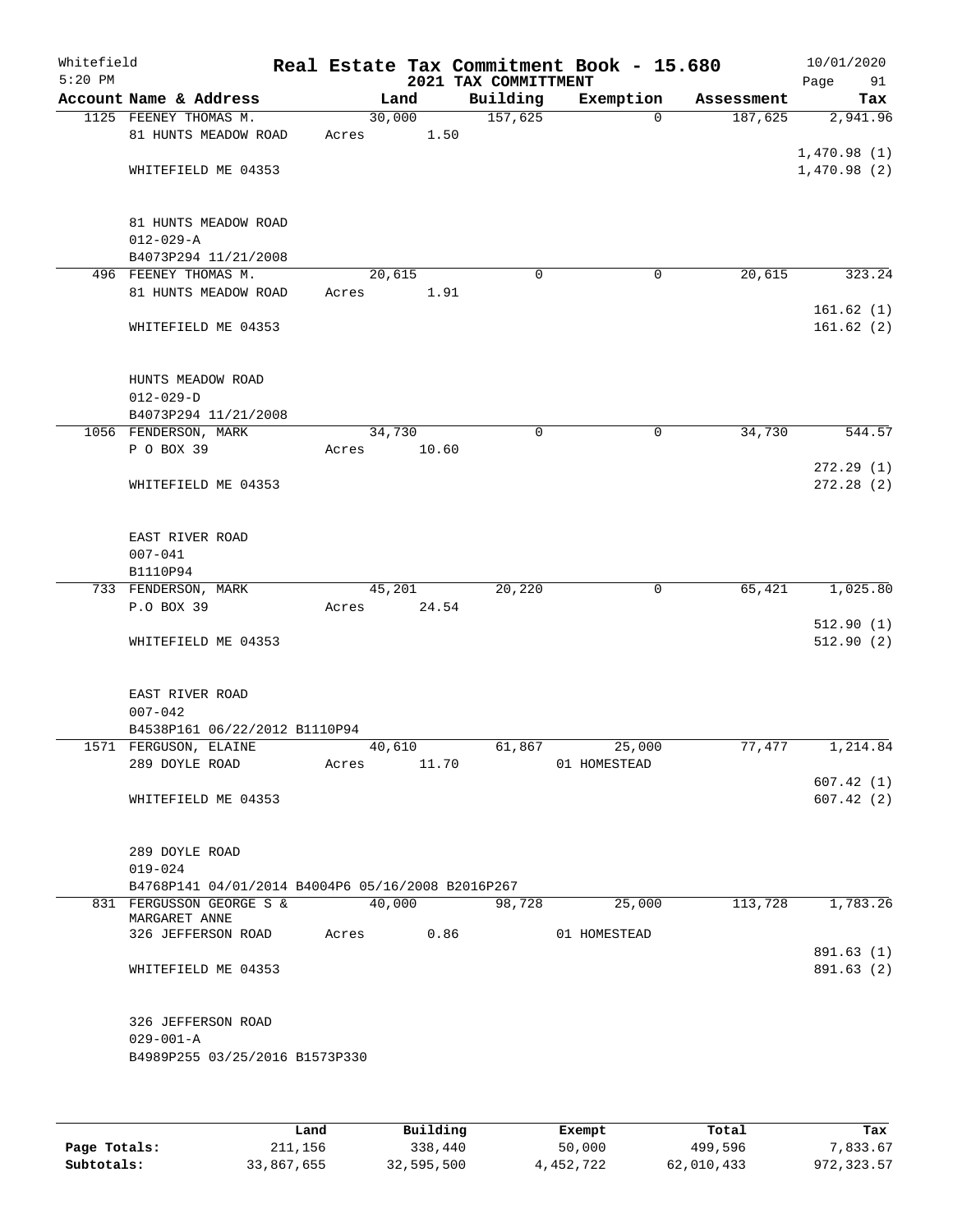| Whitefield   |                                   |            |       |                |            |                                  | Real Estate Tax Commitment Book - 15.680 |                      | 10/01/2020    |
|--------------|-----------------------------------|------------|-------|----------------|------------|----------------------------------|------------------------------------------|----------------------|---------------|
| $5:20$ PM    | Account Name & Address            |            |       |                |            | 2021 TAX COMMITTMENT<br>Building |                                          |                      | Page<br>92    |
|              | 115 FERGUSSON SARA J.             |            |       | Land<br>43,000 |            | 12,838                           | Exemption<br>$\Omega$                    | Assessment<br>55,838 | Tax<br>875.54 |
|              | * FERGUSSON GEORGE                |            |       |                | 3.50       |                                  |                                          |                      |               |
|              |                                   |            | Acres |                |            |                                  |                                          |                      |               |
|              | 341 JEFFERSON ROAD                |            |       |                |            |                                  |                                          |                      | 437.77 (1)    |
|              | WHITEFIELD ME 04353               |            |       |                |            |                                  |                                          |                      | 437.77 (2)    |
|              | 342 JEFFERSON ROAD                |            |       |                |            |                                  |                                          |                      |               |
|              | $029 - 001$                       |            |       |                |            |                                  |                                          |                      |               |
|              | B1462P23                          |            |       |                |            |                                  |                                          |                      |               |
|              | 1574 FERGUSSON SARA J.            |            |       | 31,650         |            |                                  |                                          | 158,265              | 2,481.60      |
|              | 341 JEFFERSON ROAD                |            |       |                |            | 151,615                          | 25,000                                   |                      |               |
|              |                                   |            | Acres |                | 2.60       |                                  | 01 HOMESTEAD                             |                      |               |
|              |                                   |            |       |                |            |                                  |                                          |                      | 1,240.80(1)   |
|              | WHITEFIELD ME 04353               |            |       |                |            |                                  |                                          |                      | 1, 240.80(2)  |
|              | 341 JEFFERSON ROAD                |            |       |                |            |                                  |                                          |                      |               |
|              | $014 - 022 - A$                   |            |       |                |            |                                  |                                          |                      |               |
|              | B4906P293 07/13/2015 B1322P63     |            |       |                |            |                                  |                                          |                      |               |
|              | 782 FERGUSSON SARA J. &<br>GEORGE |            |       | 35,851         |            | $\mathbf 0$                      | $\mathsf{O}$                             | 35,851               | 562.14        |
|              | * ELIZABETH & COLIN               |            | Acres |                | 82.00      |                                  |                                          |                      |               |
|              | FERGUSSON                         |            |       |                |            |                                  |                                          |                      |               |
|              | 341 JEFFERSON ROAD                |            |       |                |            |                                  |                                          |                      | 281.07(1)     |
|              |                                   |            |       |                |            |                                  |                                          |                      | 281.07 (2)    |
|              | WHITEFIELD ME 04353               |            |       |                |            |                                  |                                          |                      |               |
|              | <b>JEFFERSON ROAD</b>             |            |       |                |            |                                  |                                          |                      |               |
|              | $014 - 022$                       |            |       |                |            |                                  |                                          |                      |               |
|              | B1462P23                          |            |       |                |            |                                  |                                          |                      |               |
|              | 855 FEYLER DWAYNE &               |            |       | 30,900         |            | 62,355                           | 25,000                                   | 68,255               | 1,070.24      |
|              | LORRAINE                          |            |       |                |            |                                  |                                          |                      |               |
|              | P. O. BOX 6                       |            | Acres |                | 2.10       |                                  | 01 HOMESTEAD                             |                      |               |
|              |                                   |            |       |                |            |                                  |                                          |                      | 535.12(1)     |
|              | WHITEFIELD ME 04353               |            |       |                |            |                                  |                                          |                      | 535.12(2)     |
|              |                                   |            |       |                |            |                                  |                                          |                      |               |
|              | 33 JEFFERSON ROAD                 |            |       |                |            |                                  |                                          |                      |               |
|              | $026 - 002 - A$                   |            |       |                |            |                                  |                                          |                      |               |
|              | B1254P56                          |            |       |                |            |                                  |                                          |                      |               |
|              | 686 FEYLER JENNIE                 |            |       | 33,750         |            | 18,237                           | 31,000                                   | 20,987               | 329.08        |
|              | PO BOX 6                          |            | Acres |                | 4.00       |                                  | 05 VET EXEMPTION                         |                      |               |
|              |                                   |            |       |                |            |                                  | 01 HOMESTEAD                             |                      | 164.54(1)     |
|              | WHITEFIELD ME 04353               |            |       |                |            |                                  |                                          |                      | 164.54(2)     |
|              | 43 JEFFERSON ROAD                 |            |       |                |            |                                  |                                          |                      |               |
|              | $026 - 002$                       |            |       |                |            |                                  |                                          |                      |               |
|              | 1813 FIELDINGS OIL AND            |            |       |                | 0          | 137,118                          | 0                                        | 137,118              | 2,150.01      |
|              | PROPANE, INC                      |            |       |                |            |                                  |                                          |                      |               |
|              | P. O. BOX 364                     |            |       |                |            |                                  |                                          |                      |               |
|              |                                   |            |       |                |            |                                  |                                          |                      | 1,075.01(1)   |
|              | SCARBOROUGH ME 04070<br>0364      |            |       |                |            |                                  |                                          |                      | 1,075.00(2)   |
|              | 6 EAST RIVER ROAD                 |            |       |                |            |                                  |                                          |                      |               |
|              | $026 - 003 - ON$                  |            |       |                |            |                                  |                                          |                      |               |
|              |                                   | Land       |       |                | Building   |                                  | Exempt                                   | Total                | Tax           |
| Page Totals: |                                   | 175,151    |       |                | 382,163    |                                  | 81,000                                   | 476,314              | 7,468.61      |
| Subtotals:   |                                   | 34,042,806 |       |                | 32,977,663 |                                  | 4,533,722                                | 62,486,747           | 979,792.18    |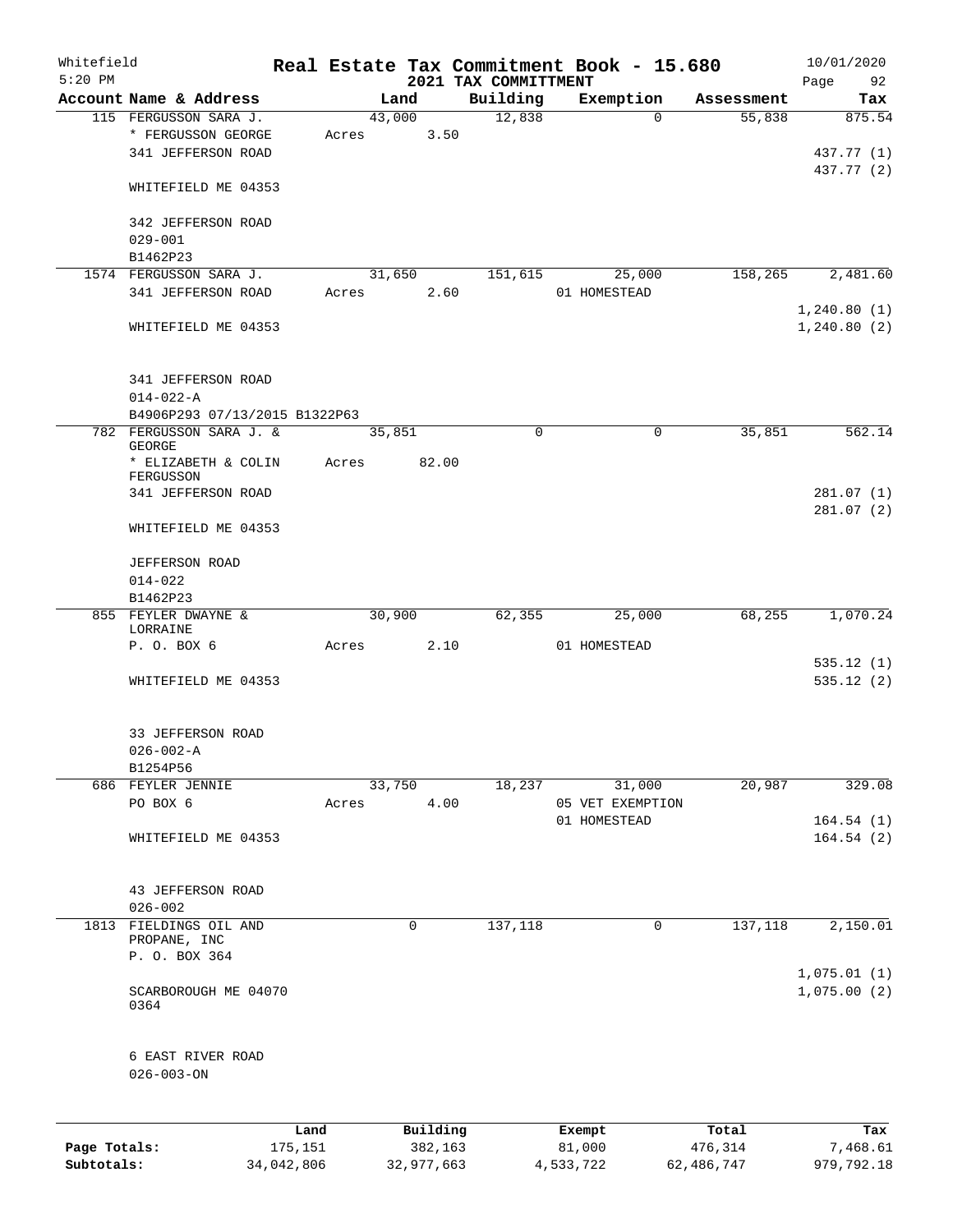| Whitefield<br>$5:20$ PM |                                                 |       |        |       | 2021 TAX COMMITTMENT | Real Estate Tax Commitment Book - 15.680 |            | Page        | 10/01/2020<br>93        |
|-------------------------|-------------------------------------------------|-------|--------|-------|----------------------|------------------------------------------|------------|-------------|-------------------------|
|                         | Account Name & Address                          |       | Land   |       | Building             | Exemption                                | Assessment |             | Tax                     |
|                         | 558 FIELDINGS OIL CO., INC                      |       | 30,000 |       | 178,138              | $\Omega$                                 | 208,138    |             | 3,263.60                |
|                         | 420 US ROUTE 1                                  | Acres |        | 1.40  |                      |                                          |            |             |                         |
|                         |                                                 |       |        |       |                      |                                          |            | 1,631.80(1) |                         |
|                         | SCARBOROUGH ME 04070                            |       |        |       |                      |                                          |            | 1,631.80(2) |                         |
|                         |                                                 |       |        |       |                      |                                          |            |             |                         |
|                         | 6 EAST RIVER ROAD                               |       |        |       |                      |                                          |            |             |                         |
|                         | $026 - 003$                                     |       |        |       |                      |                                          |            |             |                         |
|                         | B4518P80 05/01/2012 B2264P49                    |       |        |       |                      |                                          |            |             |                         |
|                         | 30 FITZPATRICK JAMES E. &<br>CAROLYN M          |       | 38,460 |       | 125,452              | 25,000                                   | 138,912    |             | 2,178.14                |
|                         | 56 HUNTS MEADOW ROAD                            | Acres |        | 32.00 |                      | 01 HOMESTEAD                             |            |             |                         |
|                         |                                                 |       |        |       |                      |                                          |            | 1,089.07(1) |                         |
|                         | WHITEFIELD ME 04353                             |       |        |       |                      |                                          |            | 1,089.07(2) |                         |
|                         |                                                 |       |        |       |                      |                                          |            |             |                         |
|                         |                                                 |       |        |       |                      |                                          |            |             |                         |
|                         | 56 HUNTS MEADOW ROAD<br>$012 - 013$             |       |        |       |                      |                                          |            |             |                         |
|                         | B4097P4 02/09/2009 B1596P245                    |       |        |       |                      |                                          |            |             |                         |
|                         | 41 FLAGG, JOHN B                                |       | 31,875 |       | 143,602              | 0                                        | 175,477    |             | 2,751.48                |
|                         | 31 MELVIN LN                                    | Acres |        | 2.75  |                      |                                          |            |             |                         |
|                         |                                                 |       |        |       |                      |                                          |            | 1,375.74(1) |                         |
|                         | GARDINER ME 04345                               |       |        |       |                      |                                          |            | 1,375.74(2) |                         |
|                         |                                                 |       |        |       |                      |                                          |            |             |                         |
|                         | 22 CHAMBERLAIN BROOK                            |       |        |       |                      |                                          |            |             |                         |
|                         | $030 - 012 - B$                                 |       |        |       |                      |                                          |            |             |                         |
|                         | B5444P93 10/02/2019                             |       |        |       |                      |                                          |            |             |                         |
|                         | 781 FLANAGAN, LEWIS                             |       | 25,250 |       | 0                    | 0                                        | 25,250     |             | 395.92                  |
|                         | 46 HEAD TIDE ROAD                               | Acres |        | 5.00  |                      |                                          |            |             |                         |
|                         | ALNA ME 04535                                   |       |        |       |                      |                                          |            |             | 197.96(1)<br>197.96 (2) |
|                         |                                                 |       |        |       |                      |                                          |            |             |                         |
|                         |                                                 |       |        |       |                      |                                          |            |             |                         |
|                         | WISCASSET ROAD                                  |       |        |       |                      |                                          |            |             |                         |
|                         | $001 - 062$                                     |       |        |       |                      |                                          |            |             |                         |
|                         | B5477P232 01/03/2020                            |       |        |       |                      |                                          |            |             |                         |
|                         | 305 FLANAGAN, MARGARET A<br>FLANAGAN, MICHAEL E | Acres | 39,090 | 9.80  | 119,575              | 25,000<br>01 HOMESTEAD                   | 133,665    |             | 2,095.87                |
|                         | PO BOX 9                                        |       |        |       |                      |                                          |            | 1,047.94(1) |                         |
|                         |                                                 |       |        |       |                      |                                          |            | 1,047.93(2) |                         |
|                         | WHITEFIELD ME 04353                             |       |        |       |                      |                                          |            |             |                         |
|                         |                                                 |       |        |       |                      |                                          |            |             |                         |
|                         | 87 COOKSON LANE<br>$020 - 047$                  |       |        |       |                      |                                          |            |             |                         |
|                         | B5169P225 08/11/2017 B2771P278                  |       |        |       |                      |                                          |            |             |                         |
|                         | 1035 FLANNERY, CHAD L                           |       | 31,200 |       | 186,395              | 25,000                                   | 192,595    |             | 3,019.89                |
|                         | FLANNERY, LOREAL                                | Acres |        | 2.30  |                      | 01 HOMESTEAD                             |            |             |                         |
|                         | 26 HEATH ROAD                                   |       |        |       |                      |                                          |            | 1,509.95(1) |                         |
|                         |                                                 |       |        |       |                      |                                          |            | 1,509.94(2) |                         |
|                         | WHITEFIELD ME 04353                             |       |        |       |                      |                                          |            |             |                         |
|                         | 26 HEATH ROAD                                   |       |        |       |                      |                                          |            |             |                         |
|                         | $014 - 003 - A$                                 |       |        |       |                      |                                          |            |             |                         |
|                         | B5337P248 12/14/2018                            |       |        |       |                      |                                          |            |             |                         |
|                         |                                                 |       |        |       |                      |                                          |            |             |                         |
|                         |                                                 |       |        |       |                      |                                          |            |             |                         |

|              | Land         | Building   | Exempt    | Total      | Tax        |
|--------------|--------------|------------|-----------|------------|------------|
| Page Totals: | 195,875      | 753,162    | 75,000    | 874,037    | 13,704.90  |
| Subtotals:   | 34, 238, 681 | 33,730,825 | 4,608,722 | 63,360,784 | 993,497.08 |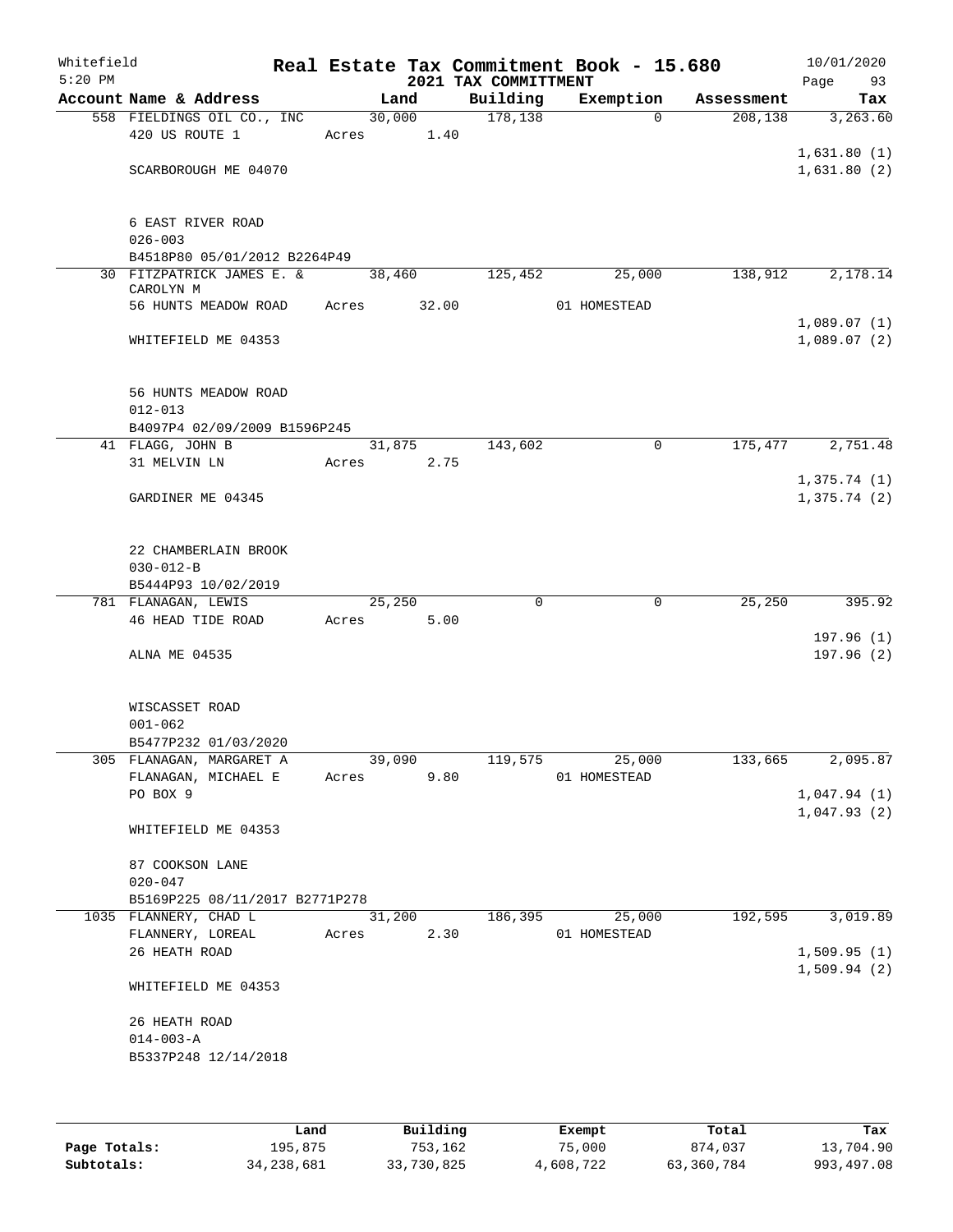| Whitefield |                                                                |  |       |        |                      | Real Estate Tax Commitment Book - 15.680 |            | 10/01/2020                 |  |
|------------|----------------------------------------------------------------|--|-------|--------|----------------------|------------------------------------------|------------|----------------------------|--|
| $5:20$ PM  |                                                                |  |       |        | 2021 TAX COMMITTMENT |                                          |            | 94<br>Page                 |  |
|            | Account Name & Address                                         |  |       | Land   | Building             | Exemption                                | Assessment | Tax                        |  |
|            | 648 FLOGE MATTHEW C. &<br>SHERI A.                             |  |       | 64,140 | 85,005               | 25,000                                   | 124, 145   | 1,946.59                   |  |
|            | 54 JEFFERSON ROAD                                              |  | Acres | 30.60  |                      | 01 HOMESTEAD                             |            |                            |  |
|            |                                                                |  |       |        |                      |                                          |            | 973.30(1)                  |  |
|            | WHITEFIELD ME 04353                                            |  |       |        |                      |                                          |            | 973.29(2)                  |  |
|            |                                                                |  |       |        |                      |                                          |            |                            |  |
|            |                                                                |  |       |        |                      |                                          |            |                            |  |
|            | 54 JEFFERSON ROAD<br>$014 - 015$                               |  |       |        |                      |                                          |            |                            |  |
|            | B2826P221                                                      |  |       |        |                      |                                          |            |                            |  |
|            | 306 FORD, JOSEPH K                                             |  |       | 22,100 | $\Omega$             | 0                                        | 22,100     | 346.53                     |  |
|            | 795 BUNKER HILL ROAD                                           |  | Acres | 2.90   |                      |                                          |            |                            |  |
|            |                                                                |  |       |        |                      |                                          |            | 173.27(1)                  |  |
|            | JEFFERSON ME 04348                                             |  |       |        |                      |                                          |            | 173.26(2)                  |  |
|            |                                                                |  |       |        |                      |                                          |            |                            |  |
|            |                                                                |  |       |        |                      |                                          |            |                            |  |
|            | EAST RIVER ROAD<br>$007 - 047$                                 |  |       |        |                      |                                          |            |                            |  |
|            | B5280P293 06/23/2018 B4966P273 01/07/2016                      |  |       |        |                      |                                          |            |                            |  |
|            | 613 FORD, MARY LOUISE                                          |  |       | 31,050 | 66,414               | 25,000                                   | 72,464     | 1,136.24                   |  |
|            | 18 SOUTH HUNTS MEADOW                                          |  | Acres | 1.95   |                      | 01 HOMESTEAD                             |            |                            |  |
|            | RD.                                                            |  |       |        |                      |                                          |            |                            |  |
|            |                                                                |  |       |        |                      |                                          |            | 568.12(1)                  |  |
|            | WHITEFIELD ME 04353                                            |  |       |        |                      |                                          |            | 568.12(2)                  |  |
|            |                                                                |  |       |        |                      |                                          |            |                            |  |
|            | 18 SOUTH HUNTS MEADOW                                          |  |       |        |                      |                                          |            |                            |  |
|            | $012 - 004$                                                    |  |       |        |                      |                                          |            |                            |  |
|            | B4743P292 12/19/2013 B4728P82 10/31/2013 B4306P81              |  |       |        |                      |                                          |            |                            |  |
|            | 08/17/2010 B1365P282 01/08/1987<br>1783 FOREST EDGE FARM TRUST |  |       | 40,850 | 120,179              | 0                                        | 161,029    | 2,524.93                   |  |
|            | EMMA & AMORY CIFRINO                                           |  | Acres | 12.00  |                      |                                          |            |                            |  |
|            | (TRUSTEES)                                                     |  |       |        |                      |                                          |            |                            |  |
|            | 256 HOLLYWOOD BOULEVARD                                        |  |       |        |                      |                                          |            | 1,262.47(1)                |  |
|            | WHITEFIELD ME 04353                                            |  |       |        |                      |                                          |            | 1,262.46(2)                |  |
|            |                                                                |  |       |        |                      |                                          |            |                            |  |
|            | 256 HOLLYWOOD BOULEVARD                                        |  |       |        |                      |                                          |            |                            |  |
|            | $002 - 022$                                                    |  |       |        |                      |                                          |            |                            |  |
|            | B5474P1 11/27/2019                                             |  |       |        |                      |                                          |            |                            |  |
| 1097       | FOSTER JR. HARTFORD L.                                         |  |       | 51,770 | 220,375              | 25,000                                   | 247,145    | 3,875.23                   |  |
|            | & SUSAN                                                        |  |       |        |                      |                                          |            |                            |  |
|            | 211 EAST RIVER ROAD                                            |  | Acres | 19.40  |                      | 01 HOMESTEAD                             |            |                            |  |
|            |                                                                |  |       |        |                      |                                          |            | 1,937.62(1)<br>1,937.61(2) |  |
|            | WHITEFIELD ME 04353                                            |  |       |        |                      |                                          |            |                            |  |
|            |                                                                |  |       |        |                      |                                          |            |                            |  |
|            | 211 EAST RIVER ROAD                                            |  |       |        |                      |                                          |            |                            |  |
|            | $013 - 065$                                                    |  |       |        |                      |                                          |            |                            |  |
|            | B1308P99                                                       |  |       |        |                      |                                          |            |                            |  |

|              | Land       | Building     | Exempt    | Total      | Tax          |
|--------------|------------|--------------|-----------|------------|--------------|
| Page Totals: | 209,910    | 491,973      | 75,000    | 626,883    | 9,829.52     |
| Subtotals:   | 34,448,591 | 34, 222, 798 | 4,683,722 | 63,987,667 | 1,003,326.60 |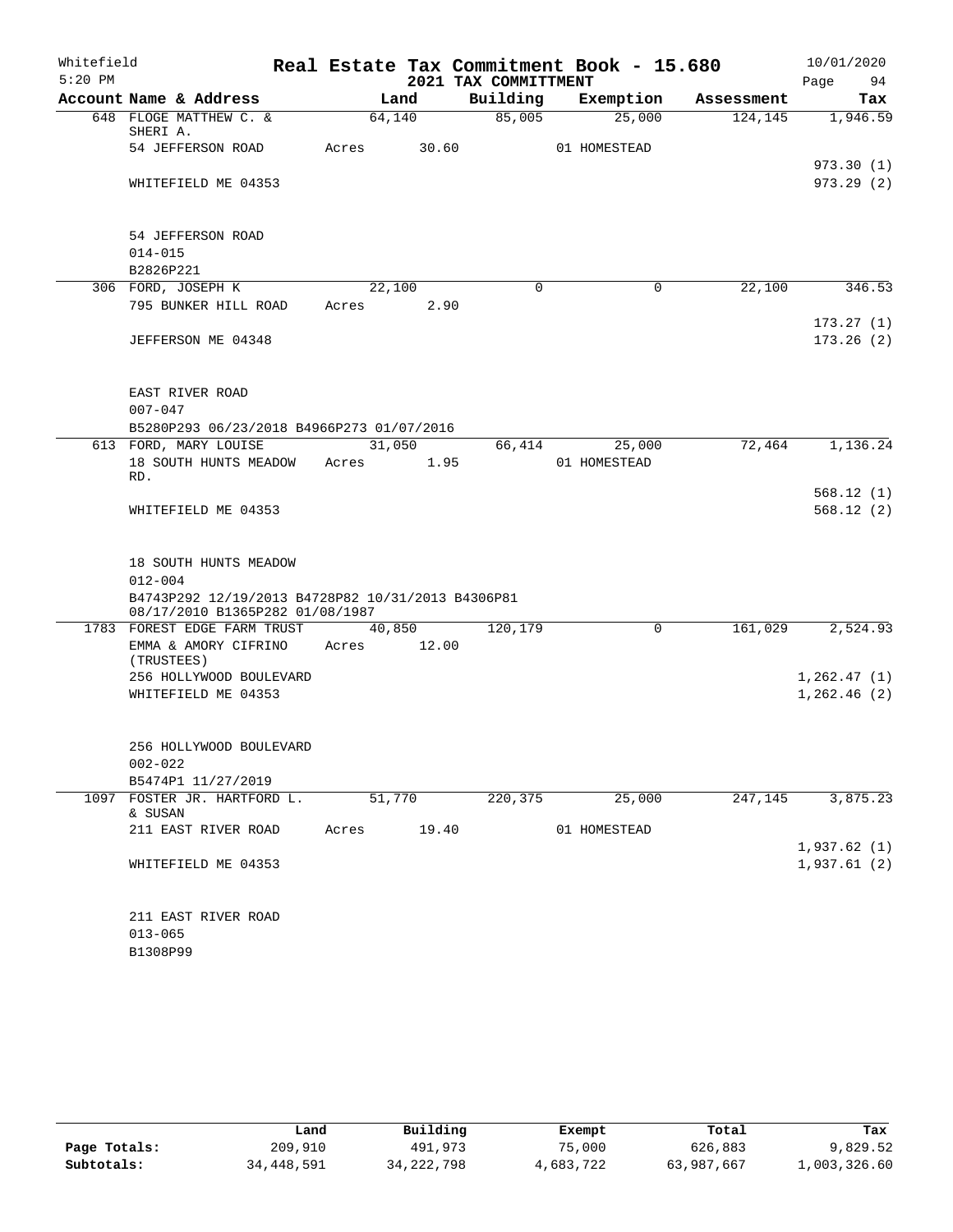| Whitefield<br>$5:20$ PM |                                                     |       |        |      | 2021 TAX COMMITTMENT | Real Estate Tax Commitment Book - 15.680 |            | 10/01/2020<br>Page<br>95 |
|-------------------------|-----------------------------------------------------|-------|--------|------|----------------------|------------------------------------------|------------|--------------------------|
|                         | Account Name & Address                              |       | Land   |      | Building             | Exemption                                | Assessment | Tax                      |
|                         | 445 FOSTER JR. HARTFORD L.                          |       | 27,050 |      | $\mathbf 0$          | $\Omega$                                 | 27,050     | 424.14                   |
|                         | & SUSAN                                             |       |        |      |                      |                                          |            |                          |
|                         | 211 EAST RIVER ROAD                                 | Acres | 63.00  |      |                      |                                          |            |                          |
|                         |                                                     |       |        |      |                      |                                          |            | 212.07(1)                |
|                         | WHITEFIELD ME 04353                                 |       |        |      |                      |                                          |            | 212.07(2)                |
|                         |                                                     |       |        |      |                      |                                          |            |                          |
|                         | EAST RIVER ROAD                                     |       |        |      |                      |                                          |            |                          |
|                         | $013 - 071$                                         |       |        |      |                      |                                          |            |                          |
|                         | B1308P99                                            |       |        |      |                      |                                          |            |                          |
|                         | 1060 FOSTER ROBERT F &                              |       | 31,450 |      | $\mathbf 0$          | $\mathbf 0$                              | 31,450     | 493.14                   |
|                         | ALBERTA                                             |       |        |      |                      |                                          |            |                          |
|                         | P O BOX 31                                          | Acres |        | 6.50 |                      |                                          |            |                          |
|                         |                                                     |       |        |      |                      |                                          |            | 246.57(1)                |
|                         | SOUTHPORT ME 04576                                  |       |        |      |                      |                                          |            | 246.57 (2)               |
|                         |                                                     |       |        |      |                      |                                          |            |                          |
|                         | WISCASSET ROAD                                      |       |        |      |                      |                                          |            |                          |
|                         | $004 - 017$                                         |       |        |      |                      |                                          |            |                          |
|                         | 1824 FOURNIER ROBERT &                              |       | 27,826 |      | 37,449               | $\overline{0}$                           | 65,275     | 1,023.51                 |
|                         | <b>SHARON</b>                                       |       |        |      |                      |                                          |            |                          |
|                         | 143 HAYDEN ROWE STREET                              | Acres |        | 8.22 |                      |                                          |            |                          |
|                         |                                                     |       |        |      |                      |                                          |            | 511.76(1)                |
|                         | HOPKINGON MA 01748                                  |       |        |      |                      |                                          |            | 511.75(2)                |
|                         |                                                     |       |        |      |                      |                                          |            |                          |
|                         | 47 MISTY MOUNTAIN LANE                              |       |        |      |                      |                                          |            |                          |
|                         | $004 - 018 - C$                                     |       |        |      |                      |                                          |            |                          |
|                         | B4076P177 11/21/2008                                |       |        |      |                      |                                          |            |                          |
|                         | 204 FOX TORRANCE                                    |       | 30,975 |      | 66,640               | 0                                        | 97,615     | 1,530.60                 |
|                         | 152 VIGUE ROAD                                      | Acres |        | 2.15 |                      |                                          |            |                          |
|                         |                                                     |       |        |      |                      |                                          |            | 765.30(1)                |
|                         | WHITEFIELD ME 04353                                 |       |        |      |                      |                                          |            | 765.30(2)                |
|                         |                                                     |       |        |      |                      |                                          |            |                          |
|                         |                                                     |       |        |      |                      |                                          |            |                          |
|                         | 152 VIGUE ROAD                                      |       |        |      |                      |                                          |            |                          |
|                         | $016 - 031$                                         |       |        |      |                      |                                          |            |                          |
|                         | B5234P187 03/02/2018<br>1612 FOYE THERESA           |       | 8,860  |      | 0                    | $\mathbf 0$                              | 8,860      | 138.92                   |
|                         | 126 OLD COUNTY ROAD                                 | Acres |        | 6.70 |                      |                                          |            |                          |
|                         |                                                     |       |        |      |                      |                                          |            | 69.46(1)                 |
|                         | PITTSTON ME 04345                                   |       |        |      |                      |                                          |            | 69.46(2)                 |
|                         |                                                     |       |        |      |                      |                                          |            |                          |
|                         |                                                     |       |        |      |                      |                                          |            |                          |
|                         | PITTSTON TOWN LINE                                  |       |        |      |                      |                                          |            |                          |
|                         | $003 - 003 - A$                                     |       |        |      |                      |                                          |            |                          |
|                         | B3766P106 10/20/2006 B3748P164 09/28/2006 B1709P296 |       |        |      |                      |                                          |            |                          |
|                         | 1477 FRANDSEN DOROTHY M.                            |       | 44,850 |      | 82,819               | 0                                        | 127,669    | 2,001.85                 |
|                         | 14 PITTSTON ROAD                                    | Acres | 17.00  |      |                      |                                          |            | 1,000.93(1)              |
|                         | WHITEFIELD ME 04353                                 |       |        |      |                      |                                          |            | 1,000.92(2)              |
|                         |                                                     |       |        |      |                      |                                          |            |                          |
|                         |                                                     |       |        |      |                      |                                          |            |                          |
|                         | 14 PITTSTON ROAD                                    |       |        |      |                      |                                          |            |                          |
|                         | $007 - 011$                                         |       |        |      |                      |                                          |            |                          |
|                         | B4178P55 07/22/2009 B2556P143                       |       |        |      |                      |                                          |            |                          |
|                         |                                                     |       |        |      |                      |                                          |            |                          |
|                         |                                                     |       |        |      |                      |                                          |            |                          |
|                         |                                                     |       |        |      |                      |                                          |            |                          |

|              | Land       | Building   | Exempt    | Total      | Tax          |
|--------------|------------|------------|-----------|------------|--------------|
| Page Totals: | 171,011    | 186,908    |           | 357,919    | 5,612.16     |
| Subtotals:   | 34,619,602 | 34,409,706 | 4,683,722 | 64,345,586 | 1,008,938.76 |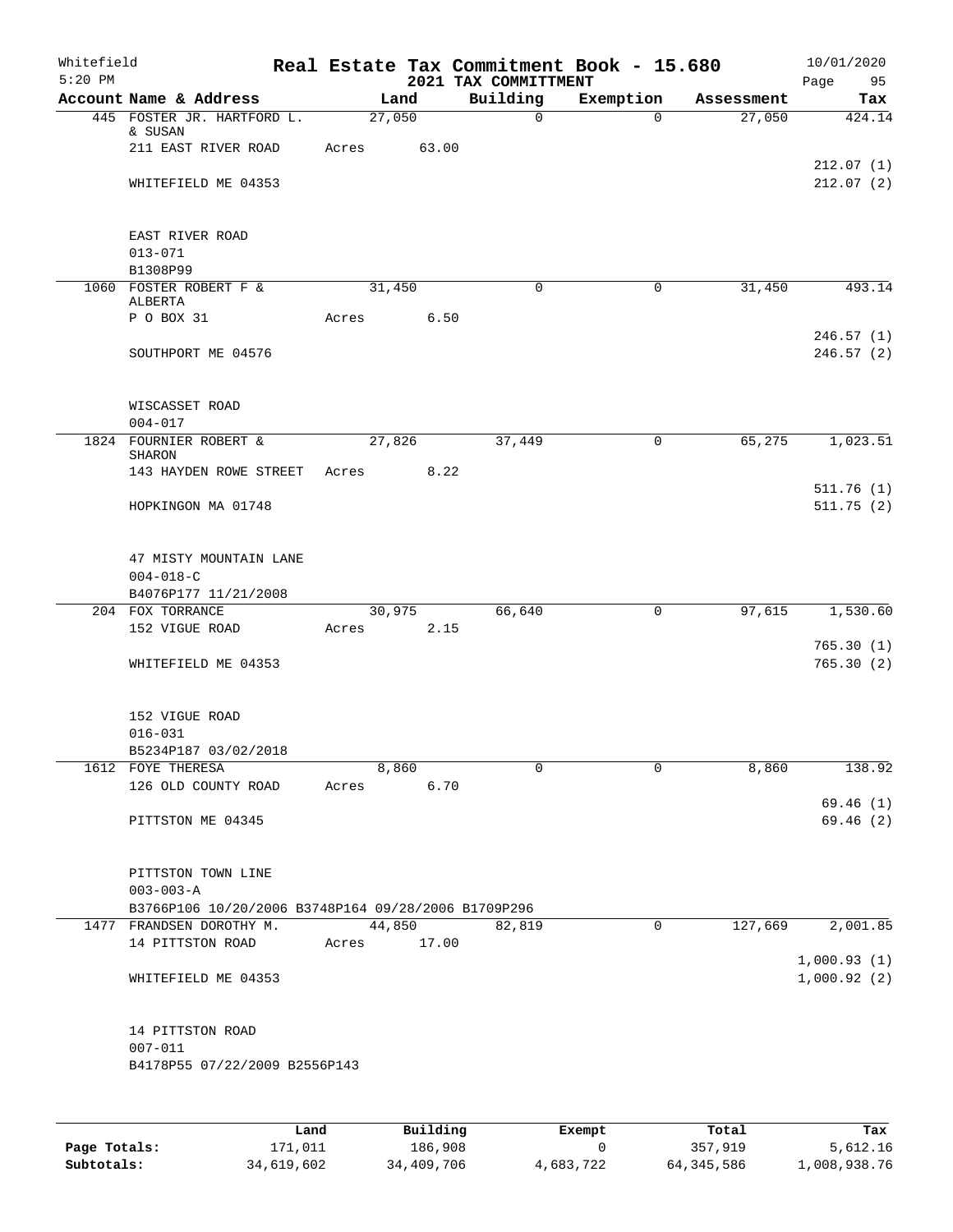| Whitefield<br>$5:20$ PM |                                                    |       |                 | 2021 TAX COMMITTMENT | Real Estate Tax Commitment Book - 15.680 |            | 10/01/2020<br>Page<br>96 |
|-------------------------|----------------------------------------------------|-------|-----------------|----------------------|------------------------------------------|------------|--------------------------|
|                         | Account Name & Address                             |       | Land            | Building             | Exemption                                | Assessment | Tax                      |
|                         | 584 FRANDSEN, BRUCE M                              |       | 30,300          | 106, 395             | 25,000                                   | 111,695    | 1,751.38                 |
|                         | RATCLIFF, HEATHER                                  |       | Acres 1.70      |                      | 01 HOMESTEAD                             |            |                          |
|                         | 14 PITTSTON ROAD                                   |       |                 |                      |                                          |            | 875.69(1)                |
|                         |                                                    |       |                 |                      |                                          |            | 875.69(2)                |
|                         | WHITEFIELD ME 04353                                |       |                 |                      |                                          |            |                          |
|                         |                                                    |       |                 |                      |                                          |            |                          |
|                         | 386 COOPER ROAD<br>$015 - 042$                     |       |                 |                      |                                          |            |                          |
|                         | B5100P149 10/19/2016 B3556P229 09/19/2005          |       |                 |                      |                                          |            |                          |
|                         | 617 FRANKLIN ROGER M. &                            |       | 33,000          | 94,979               | 25,000                                   | 102,979    | 1,614.71                 |
|                         | CAROL A.                                           |       |                 |                      |                                          |            |                          |
|                         | 160 GARDINER ROAD                                  | Acres | 3.50            |                      | 01 HOMESTEAD                             |            |                          |
|                         |                                                    |       |                 |                      |                                          |            | 807.36(1)                |
|                         | WHITEFIELD ME 04353                                |       |                 |                      |                                          |            | 807.35(2)                |
|                         |                                                    |       |                 |                      |                                          |            |                          |
|                         |                                                    |       |                 |                      |                                          |            |                          |
|                         | 160 GARDINER ROAD<br>$012 - 049 - B$               |       |                 |                      |                                          |            |                          |
|                         | B2641P279                                          |       |                 |                      |                                          |            |                          |
|                         | 1683 FRASCONE, TERRI A                             |       | 35,650          |                      | 72,276<br>25,000                         | 82,926     | 1,300.28                 |
|                         | 221 HUNTS MEADOW ROAD                              | Acres | 5.50            |                      | 01 HOMESTEAD                             |            |                          |
|                         |                                                    |       |                 |                      |                                          |            | 650.14(1)                |
|                         | PITTSTON ME 04345                                  |       |                 |                      |                                          |            | 650.14 (2)               |
|                         |                                                    |       |                 |                      |                                          |            |                          |
|                         |                                                    |       |                 |                      |                                          |            |                          |
|                         | 221 SOUTH HUNTS MEADOW                             |       |                 |                      |                                          |            |                          |
|                         | $006 - 021 - 1$                                    |       |                 |                      |                                          |            |                          |
|                         | B5074P101 11/10/2016 B4696P23 08/05/2013 B2869P184 |       |                 |                      |                                          |            |                          |
|                         | 973 FREEMAN, CATHY N<br>P O BOX 781                | Acres | 41,410<br>12.70 | 215,698              | 25,000<br>01 HOMESTEAD                   | 232,108    | 3,639.45                 |
|                         |                                                    |       |                 |                      |                                          |            | 1,819.73(1)              |
|                         | GARDINER ME 04345                                  |       |                 |                      |                                          |            | 1,819.72(2)              |
|                         |                                                    |       |                 |                      |                                          |            |                          |
|                         |                                                    |       |                 |                      |                                          |            |                          |
|                         | 440 GARDINER ROAD                                  |       |                 |                      |                                          |            |                          |
|                         | $012 - 064 - A$                                    |       |                 |                      |                                          |            |                          |
|                         | B2244P58 06/04/1997                                |       |                 |                      |                                          |            |                          |
|                         | 938 FREEMAN, EDWARD & JOYCE                        |       | 29,410          | 0                    | 0                                        | 29,410     | 461.15                   |
|                         | P O BOX 535                                        | Acres | 10.20           |                      |                                          |            |                          |
|                         |                                                    |       |                 |                      |                                          |            | 230.58(1)                |
|                         | GARDINER ME 04345                                  |       |                 |                      |                                          |            | 230.57(2)                |
|                         |                                                    |       |                 |                      |                                          |            |                          |
|                         | GARDINER ROAD                                      |       |                 |                      |                                          |            |                          |
|                         | $012 - 039 - A$                                    |       |                 |                      |                                          |            |                          |
|                         | 1559 FREEMAN, EDWARD & JOYCE                       |       | 71,750          | 116,796              | 31,000                                   | 157,546    | 2,470.32                 |
|                         | P O BOX 535                                        | Acres | 60.00           |                      | 05 VET EXEMPTION                         |            |                          |
|                         |                                                    |       |                 |                      | 01 HOMESTEAD                             |            | 1,235.16(1)              |
|                         | GARDINER ME 04345                                  |       |                 |                      |                                          |            | 1,235.16(2)              |
|                         |                                                    |       |                 |                      |                                          |            |                          |
|                         |                                                    |       |                 |                      |                                          |            |                          |
|                         | 577 GARDINER ROAD                                  |       |                 |                      |                                          |            |                          |
|                         | $012 - 009$                                        |       |                 |                      |                                          |            |                          |
|                         |                                                    |       |                 |                      |                                          |            |                          |

|              | Land       | Building   | Exempt    | Total      | Tax          |
|--------------|------------|------------|-----------|------------|--------------|
| Page Totals: | 241,520    | 606,144    | 131,000   | 716,664    | 11,237.29    |
| Subtotals:   | 34,861,122 | 35,015,850 | 4,814,722 | 65,062,250 | l,020,176.05 |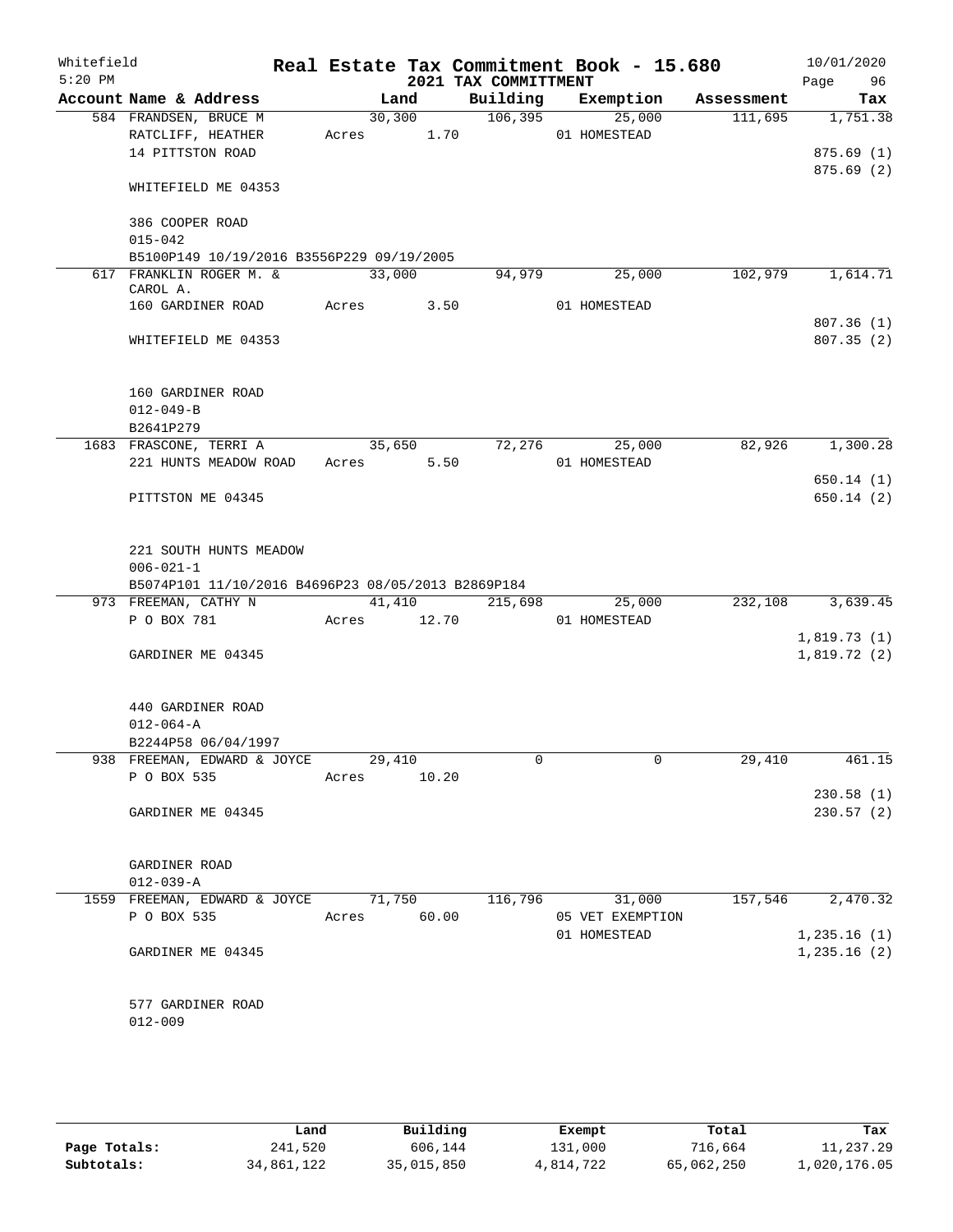| Whitefield<br>$5:20$ PM |                                                                                                  |         |       |                 |          |                                  | Real Estate Tax Commitment Book - 15.680 |            | 10/01/2020             |
|-------------------------|--------------------------------------------------------------------------------------------------|---------|-------|-----------------|----------|----------------------------------|------------------------------------------|------------|------------------------|
|                         | Account Name & Address                                                                           |         |       | Land            |          | 2021 TAX COMMITTMENT<br>Building | Exemption                                | Assessment | Page<br>97<br>Tax      |
|                         | 48 FREEMAN, KENNETH &                                                                            |         |       | 31,260          |          | 75,475                           | 25,000                                   | 81,735     | 1,281.60               |
|                         | DOROTHY                                                                                          |         |       |                 |          |                                  |                                          |            |                        |
|                         | 18 HUNTS MEADOW ROAD                                                                             |         |       | Acres           | 2.34     |                                  | 01 HOMESTEAD                             |            |                        |
|                         | WHITEFIELD ME 04353                                                                              |         |       |                 |          |                                  |                                          |            | 640.80(1)<br>640.80(2) |
|                         |                                                                                                  |         |       |                 |          |                                  |                                          |            |                        |
|                         |                                                                                                  |         |       |                 |          |                                  |                                          |            |                        |
|                         | 18 HUNTS MEADOW ROAD                                                                             |         |       |                 |          |                                  |                                          |            |                        |
|                         | $012 - 010$                                                                                      |         |       |                 |          |                                  |                                          |            |                        |
|                         | 1850 FREEMAN, STEVE A<br>10 HUNTS MEADOW                                                         |         |       | 30,765<br>Acres | 2.01     |                                  | 71,876 25,000<br>01 HOMESTEAD            | 77,641     | 1,217.41               |
|                         |                                                                                                  |         |       |                 |          |                                  |                                          |            | 608.71(1)              |
|                         | WHITEFIELD ME 04353                                                                              |         |       |                 |          |                                  |                                          |            | 608.70(2)              |
|                         |                                                                                                  |         |       |                 |          |                                  |                                          |            |                        |
|                         | 10 HUNTS MEADOW ROAD                                                                             |         |       |                 |          |                                  |                                          |            |                        |
|                         | $012 - 009 - B$                                                                                  |         |       |                 |          |                                  |                                          |            |                        |
|                         | B4251P93 02/17/2010                                                                              |         |       |                 |          |                                  |                                          |            |                        |
|                         | 1909 FRENCH, JANE                                                                                |         |       | 32,850          |          | $\Omega$                         | 0                                        | 32,850     | 515.09                 |
|                         | 150 KINGSLEYS CROSSING                                                                           |         |       | Acres 3.40      |          |                                  |                                          |            |                        |
|                         |                                                                                                  |         |       |                 |          |                                  |                                          |            | 257.55(1)              |
|                         | PALERMO ME 04354                                                                                 |         |       |                 |          |                                  |                                          |            | 257.54(2)              |
|                         |                                                                                                  |         |       |                 |          |                                  |                                          |            |                        |
|                         |                                                                                                  |         |       |                 |          |                                  |                                          |            |                        |
|                         | MARINE LANE                                                                                      |         |       |                 |          |                                  |                                          |            |                        |
|                         | $018 - 037 - 01$<br>B5100P240 01/20/2017                                                         |         |       |                 |          |                                  |                                          |            |                        |
|                         | 61 FRIEL DENNIS E.,                                                                              |         |       | 45,000          |          | 99,022                           | 25,000                                   | 119,022    | 1,866.26               |
|                         | CHARLOTTE J                                                                                      |         |       |                 |          |                                  |                                          |            |                        |
|                         | IAM E.                                                                                           |         | Acres |                 | 1.50     |                                  | 01 HOMESTEAD                             |            |                        |
|                         | 171 MAIN STREET                                                                                  |         |       |                 |          |                                  |                                          |            | 933.13(1)              |
|                         | WHITEFIELD ME 04353                                                                              |         |       |                 |          |                                  |                                          |            | 933.13(2)              |
|                         |                                                                                                  |         |       |                 |          |                                  |                                          |            |                        |
|                         | 171 MAIN STREET                                                                                  |         |       |                 |          |                                  |                                          |            |                        |
|                         | $021 - 017$                                                                                      |         |       |                 |          |                                  |                                          |            |                        |
|                         | B2733P89 09/18/2001                                                                              |         |       |                 |          |                                  |                                          |            |                        |
|                         | 1069 FROEHLICH PETER E.                                                                          |         |       | 59,600          |          | 158,525                          | 25,000                                   | 193,125    | 3,028.20               |
|                         | 230 PHILBRICK LANE                                                                               |         | Acres |                 | 39.00    |                                  | 01 HOMESTEAD                             |            |                        |
|                         |                                                                                                  |         |       |                 |          |                                  |                                          |            | 1,514.10(1)            |
|                         | WHITEFIELD ME 04353                                                                              |         |       |                 |          |                                  |                                          |            | 1, 514.10 (2)          |
|                         |                                                                                                  |         |       |                 |          |                                  |                                          |            |                        |
|                         | 230 PHILBRICK LANE                                                                               |         |       |                 |          |                                  |                                          |            |                        |
|                         | $006 - 005$<br>B4389P293 04/06/2011 B1935P117 11/26/1993                                         |         |       |                 |          |                                  |                                          |            |                        |
|                         | 454 FULTON, CAROL A                                                                              |         |       | 42,269          |          | 186,894                          | $\Omega$                                 | 229,163    | 3,593.28               |
|                         | (IRREVOCABLE TRUST)                                                                              |         |       |                 |          |                                  |                                          |            |                        |
|                         | TOTMAN, LYNN M                                                                                   |         | Acres |                 | 30.00    |                                  |                                          |            |                        |
|                         | (TRUSTEE)                                                                                        |         |       |                 |          |                                  |                                          |            |                        |
|                         | 1685 MAIN ROAD                                                                                   |         |       |                 |          |                                  |                                          |            | 1,796.64(1)            |
|                         | PHIPPSBURG ME 04562                                                                              |         |       |                 |          |                                  |                                          |            | 1,796.64(2)            |
|                         | 390 SOUTH HUNTS MEADOW                                                                           |         |       |                 |          |                                  |                                          |            |                        |
|                         | $006 - 022$                                                                                      |         |       |                 |          |                                  |                                          |            |                        |
|                         | B4754P111 02/03/2014 B4754P108 02/03/2014 B4754P105<br>02/03/2014 B4626P210 02/06/2013 B2219P211 |         |       |                 |          |                                  |                                          |            |                        |
|                         |                                                                                                  |         |       |                 |          |                                  |                                          |            |                        |
|                         |                                                                                                  | Land    |       |                 | Building |                                  | Exempt                                   | Total      | Tax                    |
| Page Totals:            |                                                                                                  | 241,744 |       |                 | 591,792  |                                  | 100,000                                  | 733,536    | 11,501.84              |

**Subtotals:** 35,102,866 35,607,642 4,914,722 65,795,786 1,031,677.89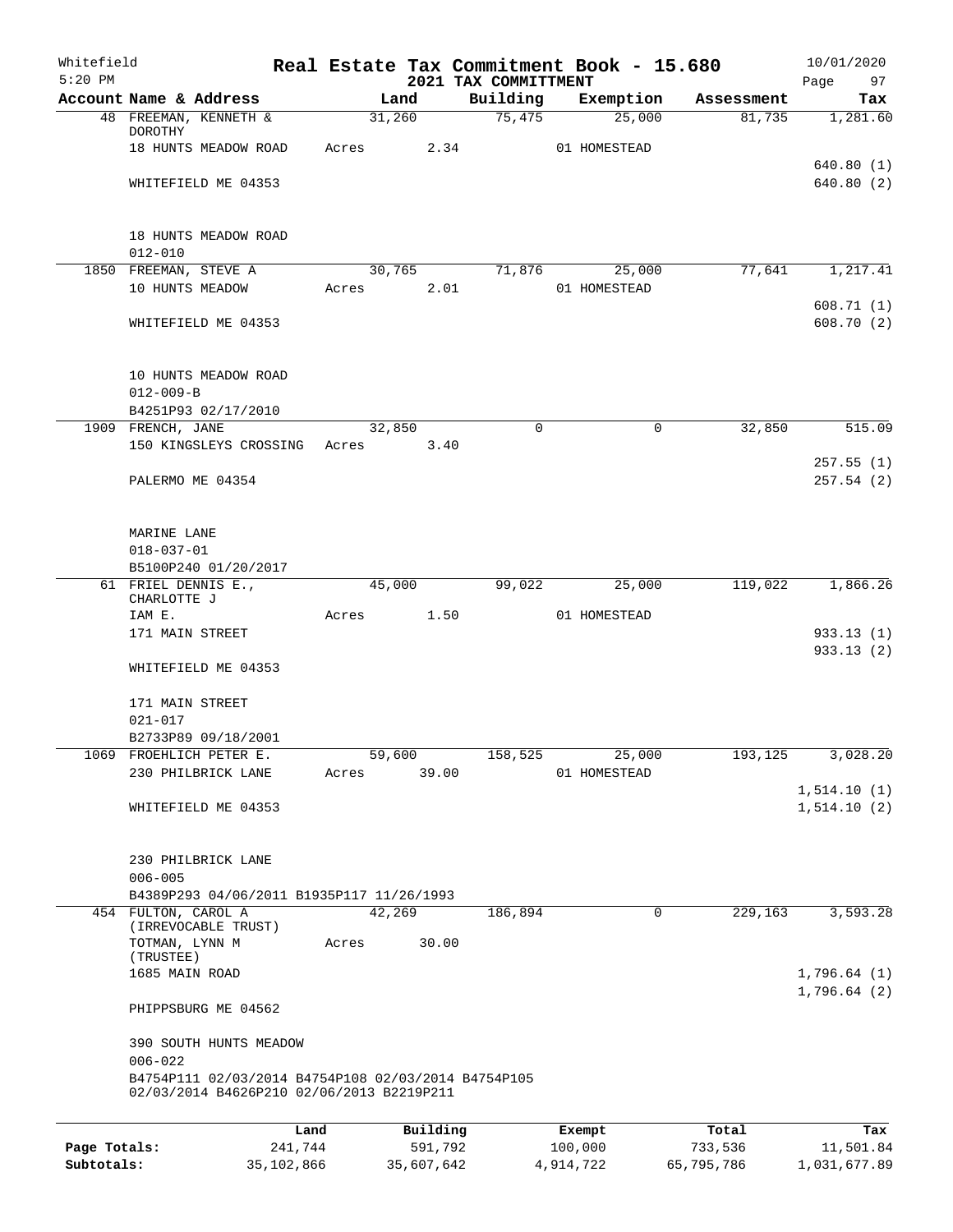| Whitefield   |                                                         |              |       |            |                                  | Real Estate Tax Commitment Book - 15.680 |            | 10/01/2020      |
|--------------|---------------------------------------------------------|--------------|-------|------------|----------------------------------|------------------------------------------|------------|-----------------|
| $5:20$ PM    | Account Name & Address                                  |              |       | Land       | 2021 TAX COMMITTMENT<br>Building | Exemption                                | Assessment | Page<br>98      |
|              | 1425 FURROW, JOSEPH & ANGELA                            |              |       | 30,000     | 41,812                           | $\Omega$                                 | 71,812     | Tax<br>1,126.01 |
|              | 408 DEVINE ROAD                                         |              | Acres | 1.37       |                                  |                                          |            |                 |
|              |                                                         |              |       |            |                                  |                                          |            | 563.01(1)       |
|              | WHITEFIELD ME 04353                                     |              |       |            |                                  |                                          |            | 563.00(2)       |
|              |                                                         |              |       |            |                                  |                                          |            |                 |
|              | 408 DEVINE ROAD                                         |              |       |            |                                  |                                          |            |                 |
|              | $019 - 011 - A$                                         |              |       |            |                                  |                                          |            |                 |
|              | B4788P42 06/11/2014 B4784P36 05/30/2014 B3741P77        |              |       |            |                                  |                                          |            |                 |
|              | 09/12/2006 B3389P107 10/25/2004                         |              |       |            |                                  |                                          |            |                 |
|              | 1607 G & D GRAVEL, LLC                                  |              |       | 36,930     | 84,183                           | $\Omega$                                 | 121,113    | 1,899.05        |
|              | 488 AUGUSTA ROAD                                        |              | Acres | 7.10       |                                  |                                          |            | 949.53 (1)      |
|              | JEFFERSON ME 04348                                      |              |       |            |                                  |                                          |            | 949.52(2)       |
|              |                                                         |              |       |            |                                  |                                          |            |                 |
|              |                                                         |              |       |            |                                  |                                          |            |                 |
|              | 116 VIGUE ROAD                                          |              |       |            |                                  |                                          |            |                 |
|              | $016 - 029$                                             |              |       |            |                                  |                                          |            |                 |
|              | B4859P237 02/06/2015 B3291P143<br>757 G & D GRAVEL, LLC |              |       | 31,650     | 45,384                           | 0                                        | 77,034     | 1,207.89        |
|              | 488 AUGUSTA ROAD                                        |              | Acres | 2.60       |                                  |                                          |            |                 |
|              |                                                         |              |       |            |                                  |                                          |            | 603.95(1)       |
|              | JEFFERSON ME 04348                                      |              |       |            |                                  |                                          |            | 603.94(2)       |
|              |                                                         |              |       |            |                                  |                                          |            |                 |
|              |                                                         |              |       |            |                                  |                                          |            |                 |
|              | 116 VIGUE ROAD<br>$016 - 029 - A$                       |              |       |            |                                  |                                          |            |                 |
|              | B4859P287 02/06/2015 B3291P143                          |              |       |            |                                  |                                          |            |                 |
|              | 1615 GAGE DAVID R. & JUDITH                             |              |       | 52,250     | 64,840                           | $\mathbf 0$                              | 117,090    | 1,835.97        |
|              | L. EPSTEIN                                              |              |       |            |                                  |                                          |            |                 |
|              | 95 READE STREET                                         |              | Acres | 20.00      |                                  |                                          |            | 917.99 (1)      |
|              | NEW YORK NY 10013                                       |              |       |            |                                  |                                          |            | 917.98(2)       |
|              |                                                         |              |       |            |                                  |                                          |            |                 |
|              |                                                         |              |       |            |                                  |                                          |            |                 |
|              | 81 EAST RIVER ROAD                                      |              |       |            |                                  |                                          |            |                 |
|              | $013 - 068$                                             |              |       |            |                                  |                                          |            |                 |
| 457          | B3284P91 05/15/2001<br>GAGNE, CHRISTINE J               |              |       | 30,750     | 159,968                          | 25,000                                   | 165,718    | 2,598.46        |
|              | 532 MILLS ROAD                                          |              | Acres | 2.00       |                                  | 01 HOMESTEAD                             |            |                 |
|              |                                                         |              |       |            |                                  |                                          |            | 1, 299.23(1)    |
|              | WHITEFIELD ME 04353                                     |              |       |            |                                  |                                          |            | 1, 299.23(2)    |
|              |                                                         |              |       |            |                                  |                                          |            |                 |
|              | 532 MILLS ROAD                                          |              |       |            |                                  |                                          |            |                 |
|              | $020 - 033 - C$                                         |              |       |            |                                  |                                          |            |                 |
|              | B2419P155                                               |              |       |            |                                  |                                          |            |                 |
|              | 141 GAGNE, TIMOTHY J                                    |              |       | 47,060     | 0                                | 0                                        | 47,060     | 737.90          |
|              | 64 CENTRAL ST                                           |              | Acres | 27.40      |                                  |                                          |            |                 |
|              |                                                         |              |       |            |                                  |                                          |            | 368.95 (1)      |
|              | HALLOWELL ME 04347                                      |              |       |            |                                  |                                          |            | 368.95 (2)      |
|              |                                                         |              |       |            |                                  |                                          |            |                 |
|              | 399 NORTH HOWE ROAD                                     |              |       |            |                                  |                                          |            |                 |
|              | $020 - 021$                                             |              |       |            |                                  |                                          |            |                 |
|              | B5453P158 11/04/2019                                    |              |       |            |                                  |                                          |            |                 |
|              |                                                         |              |       |            |                                  |                                          |            |                 |
|              |                                                         | Land         |       | Building   |                                  | Exempt                                   | Total      | Tax             |
| Page Totals: |                                                         | 228,640      |       | 396,187    |                                  | 25,000                                   | 599,827    | 9,405.28        |
| Subtotals:   |                                                         | 35, 331, 506 |       | 36,003,829 |                                  | 4,939,722                                | 66,395,613 | 1,041,083.17    |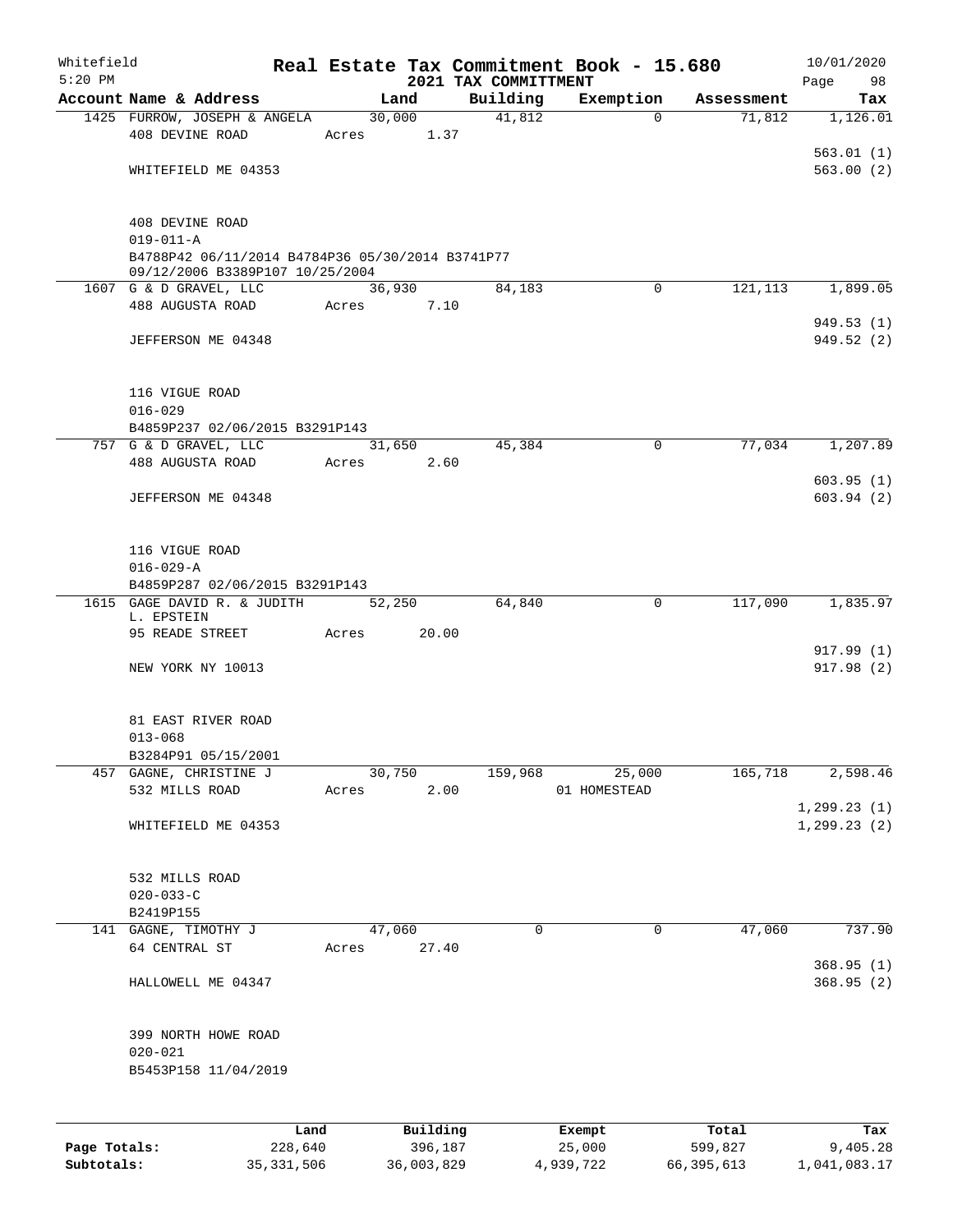| Whitefield<br>$5:20$ PM |                                                     |       |                 |                                  | Real Estate Tax Commitment Book - 15.680 |            | 10/01/2020        |
|-------------------------|-----------------------------------------------------|-------|-----------------|----------------------------------|------------------------------------------|------------|-------------------|
|                         | Account Name & Address                              |       | Land            | 2021 TAX COMMITTMENT<br>Building | Exemption                                | Assessment | Page<br>99<br>Tax |
|                         | 897 GAGNON ROLAND J &                               |       | 35,450          | 97,806                           | 25,000                                   | 108,256    | 1,697.45          |
|                         | THERESA                                             |       |                 |                                  |                                          |            |                   |
|                         | 163 SENOTT ROAD                                     | Acres | 5.25            |                                  | 01 HOMESTEAD                             |            |                   |
|                         |                                                     |       |                 |                                  |                                          |            | 848.73 (1)        |
|                         | WHITEFIELD ME 04353                                 |       |                 |                                  |                                          |            | 848.72 (2)        |
|                         |                                                     |       |                 |                                  |                                          |            |                   |
|                         |                                                     |       |                 |                                  |                                          |            |                   |
|                         | 163 SENOTT ROAD                                     |       |                 |                                  |                                          |            |                   |
|                         | $017 - 045 - A$                                     |       |                 |                                  |                                          |            |                   |
|                         | B1616P257<br>259 GALLAGHER EARL                     |       | 23,420          | $\mathbf 0$                      | $\mathbf 0$                              | 23,420     | 367.23            |
|                         | 410 SOMERVILLE ROAD                                 | Acres | 3.78            |                                  |                                          |            |                   |
|                         |                                                     |       |                 |                                  |                                          |            | 183.62(1)         |
|                         | SOMERVILLE ME 04348                                 |       |                 |                                  |                                          |            | 183.61(2)         |
|                         |                                                     |       |                 |                                  |                                          |            |                   |
|                         |                                                     |       |                 |                                  |                                          |            |                   |
|                         | WOOD LANE                                           |       |                 |                                  |                                          |            |                   |
|                         | $020 - 049 - H$                                     |       |                 |                                  |                                          |            |                   |
|                         | B2180P316                                           |       |                 |                                  |                                          |            |                   |
|                         | 1188 GALLAGHER, DAVID                               |       | 30,975          | 61,090                           | $\mathsf{O}$                             | 92,065     | 1,443.58          |
|                         | 59 COOKSON LANE                                     | Acres | 2.15            |                                  |                                          |            |                   |
|                         |                                                     |       |                 |                                  |                                          |            | 721.79(1)         |
|                         | WHITEFIELD ME 04353                                 |       |                 |                                  |                                          |            | 721.79 (2)        |
|                         |                                                     |       |                 |                                  |                                          |            |                   |
|                         |                                                     |       |                 |                                  |                                          |            |                   |
|                         | 59 COOKSON LANE                                     |       |                 |                                  |                                          |            |                   |
|                         | $020 - 049 - E$                                     |       |                 |                                  |                                          |            |                   |
|                         | B1291P1                                             |       |                 |                                  |                                          |            |                   |
|                         | 822 GALLAGHER, SHAWN R                              |       | 37,625          | 131,002                          | $\mathbf 0$                              | 168,627    | 2,644.07          |
|                         | BANCROFT, ELIZABETH                                 | Acres | 3.25            |                                  |                                          |            |                   |
|                         | 729 EAST RIVER ROAD                                 |       |                 |                                  |                                          |            | 1,322.04(1)       |
|                         | WHITEFIELD ME 04353                                 |       |                 |                                  |                                          |            | 1,322.03(2)       |
|                         |                                                     |       |                 |                                  |                                          |            |                   |
|                         | 729 EAST RIVER ROAD                                 |       |                 |                                  |                                          |            |                   |
|                         | $007 - 050 - B$                                     |       |                 |                                  |                                          |            |                   |
|                         | B4887P167 05/19/2015 B4523P270 05/16/2012 B3383P239 |       |                 |                                  |                                          |            |                   |
|                         | 10/26/2004                                          |       |                 |                                  |                                          |            |                   |
|                         | 555 GALLANT, DENNIS A                               |       | 30,000          | 81,775                           | 25,000                                   | 86,775     | 1,360.63          |
|                         | PO BOX 232                                          | Acres | 0.29            |                                  | 01 HOMESTEAD                             |            |                   |
|                         |                                                     |       |                 |                                  |                                          |            | 680.32 (1)        |
|                         | WHITEFIELD ME 04353                                 |       |                 |                                  |                                          |            | 680.31 (2)        |
|                         |                                                     |       |                 |                                  |                                          |            |                   |
|                         |                                                     |       |                 |                                  |                                          |            |                   |
|                         | 12 GRAND ARMY ROAD                                  |       |                 |                                  |                                          |            |                   |
|                         | $026 - 009$                                         |       |                 |                                  |                                          |            |                   |
|                         | B2607P173                                           |       |                 |                                  |                                          |            |                   |
| 1018                    | GALLUP C. WESTCOTT, III<br>GALLUP C. WESTCOTT,      | Acres | 37,370<br>13.90 | 0                                | 0                                        | 37,370     | 585.96            |
|                         | SUSAN M                                             |       |                 |                                  |                                          |            |                   |
|                         | 714 WISCASSET ROAD                                  |       |                 |                                  |                                          |            | 292.98(1)         |
|                         |                                                     |       |                 |                                  |                                          |            | 292.98 (2)        |
|                         | WHITEFIELD ME 04353                                 |       |                 |                                  |                                          |            |                   |
|                         |                                                     |       |                 |                                  |                                          |            |                   |
|                         | WISCASSET ROAD                                      |       |                 |                                  |                                          |            |                   |
|                         | $001 - 058$                                         |       |                 |                                  |                                          |            |                   |
|                         | B3754P267 10/12/2006                                |       |                 |                                  |                                          |            |                   |
|                         |                                                     |       |                 |                                  |                                          |            |                   |
|                         |                                                     | Land  | Building        |                                  | Exempt                                   | Total      | Tax               |
| Page Totals:            | 194,840                                             |       | 371,673         |                                  | 50,000                                   | 516,513    | 8,098.92          |
| Subtotals:              | 35,526,346                                          |       | 36, 375, 502    |                                  | 4,989,722                                | 66,912,126 | 1,049,182.09      |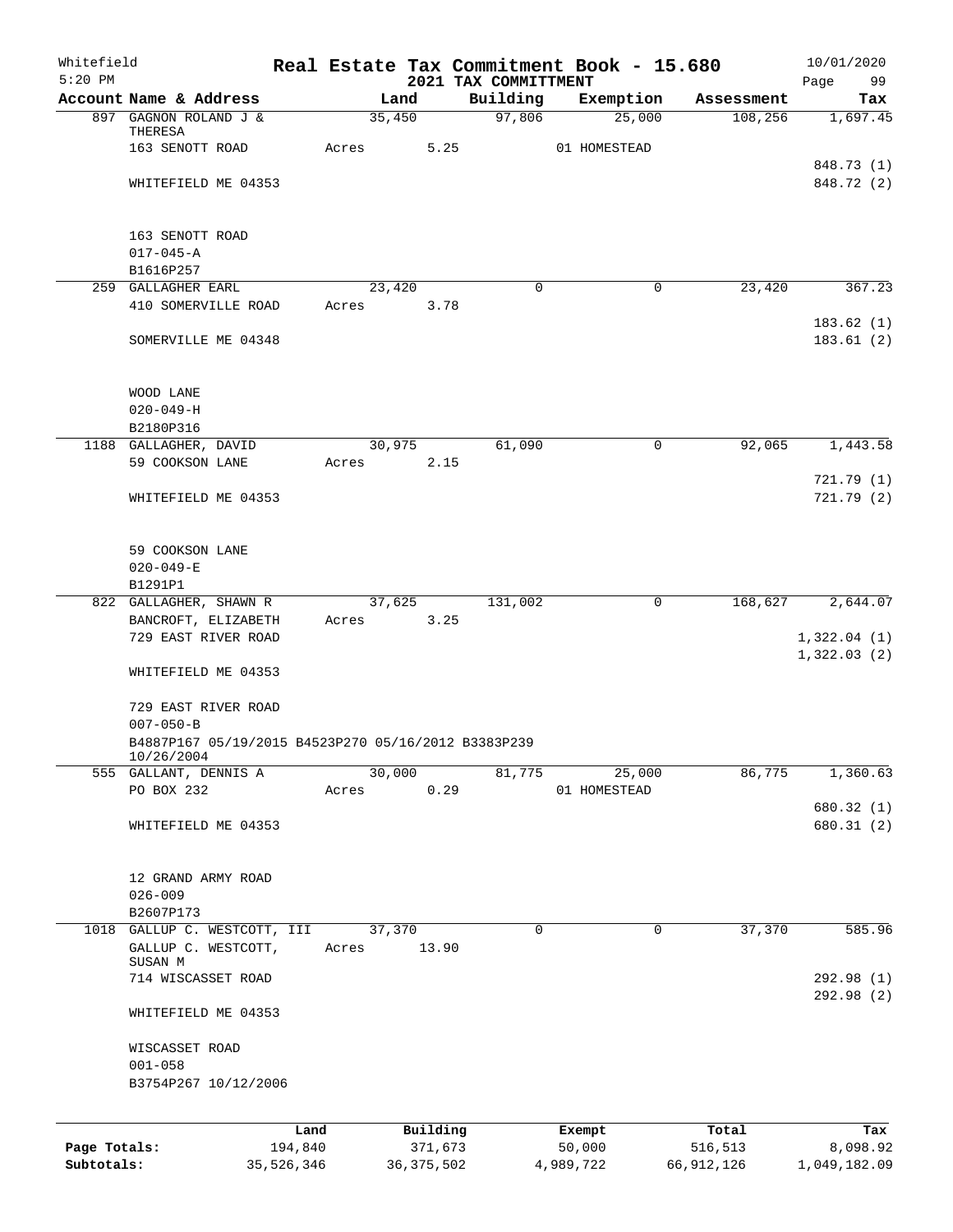| Whitefield |                                                                   |                 |        |                      | Real Estate Tax Commitment Book - 15.680 |            | 10/01/2020             |
|------------|-------------------------------------------------------------------|-----------------|--------|----------------------|------------------------------------------|------------|------------------------|
| $5:20$ PM  |                                                                   |                 |        | 2021 TAX COMMITTMENT |                                          |            | 100<br>Page            |
|            | Account Name & Address                                            |                 | Land   | Building             | Exemption                                | Assessment | Tax                    |
|            | 231 GALLUP C.WESTCOTT, III<br>GALLUP C.WESTCOTT,                  | Acres 13.90     | 42,370 | 206, 733             | $\Omega$                                 | 249,103    | 3,905.94               |
|            | SUSAN M<br>714 WISCASSET ROAD                                     |                 |        |                      |                                          |            | 1,952.97(1)            |
|            | WHITEFIELD ME 04353                                               |                 |        |                      |                                          |            | 1,952.97(2)            |
|            | 714 WISCASSET ROAD                                                |                 |        |                      |                                          |            |                        |
|            | $001 - 057 - 004$<br>B3754P267 10/12/2006                         |                 |        |                      |                                          |            |                        |
|            | 1396 GALVANI THOMAS &<br>FRANCES/                                 | 30,000          |        | 48,807               | 31,000                                   | 47,807     | 749.61                 |
|            | * JULIKAY G. DECARVALHO Acres                                     |                 | 0.40   |                      | 01 HOMESTEAD                             |            |                        |
|            | 20 MILLS ROAD                                                     |                 |        |                      | 07 NMR VET & WIDOW                       |            | 374.81(1)<br>374.80(2) |
|            | WHITEFIELD ME 04353                                               |                 |        |                      |                                          |            |                        |
|            | 20 MILLS ROAD                                                     |                 |        |                      |                                          |            |                        |
|            | $026 - 021$                                                       |                 |        |                      |                                          |            |                        |
|            | B4414P57 06/30/2011 B981P52 11/30/1978<br>479 GALVANI, THOMAS J & | 20,000          |        | $\Omega$             | 0                                        | 20,000     | 313.60                 |
|            | FRANCES H                                                         |                 |        |                      |                                          |            |                        |
|            | * JULIKAY G DECARVALHO                                            | Acres           | 0.52   |                      |                                          |            |                        |
|            | 20 MILLS ROAD                                                     |                 |        |                      |                                          |            | 156.80(1)              |
|            | WHITEFIELD ME 04353                                               |                 |        |                      |                                          |            | 156.80(2)              |
|            | MILLS ROAD                                                        |                 |        |                      |                                          |            |                        |
|            | $026 - 022$                                                       |                 |        |                      |                                          |            |                        |
|            | B4414P57 06/30/2011 B3277P49 04/29/2004                           |                 |        |                      |                                          |            |                        |
|            | 1757 GALVIN, EDWARD D<br>REVOCABLE TRUST                          | 65,240          |        | $\Omega$             | 0                                        | 65,240     | 1,022.96               |
|            | EDWARD D GALVIN,<br>TRUSTEE                                       | Acres           | 66.98  |                      |                                          |            |                        |
|            | 52 OCEAN DRIVE                                                    |                 |        |                      |                                          |            | 511.48(1)<br>511.48(2) |
|            | BRUNSWICK ME 04011                                                |                 |        |                      |                                          |            |                        |
|            | WISCASSET ROAD                                                    |                 |        |                      |                                          |            |                        |
|            | $001 - 040 - D$                                                   |                 |        |                      |                                          |            |                        |
|            | B3968P79 07/23/2008 B3507P110 06/28/2005                          |                 |        |                      |                                          |            |                        |
|            | 435 GARCIA SUZANNE H.<br>754 TOWNHOUSE ROAD                       | 39,506<br>Acres | 10.32  | 91,278               | 25,000<br>01 HOMESTEAD                   | 105,784    | 1,658.69               |
|            |                                                                   |                 |        |                      |                                          |            | 829.35 (1)             |
|            | WHITEFIELD ME 04353                                               |                 |        |                      |                                          |            | 829.34 (2)             |
|            | 754 TOWNHOUSE ROAD                                                |                 |        |                      |                                          |            |                        |
|            | $007 - 034$                                                       |                 |        |                      |                                          |            |                        |
|            | B1387P226                                                         |                 |        |                      |                                          |            |                        |

|              | Land       | Building   | Exempt    | Total      | Tax          |
|--------------|------------|------------|-----------|------------|--------------|
| Page Totals: | 197.116    | 346,818    | 56,000    | 487,934    | 7,650.80     |
| Subtotals:   | 35,723,462 | 36,722,320 | 5,045,722 | 67,400,060 | 1,056,832.89 |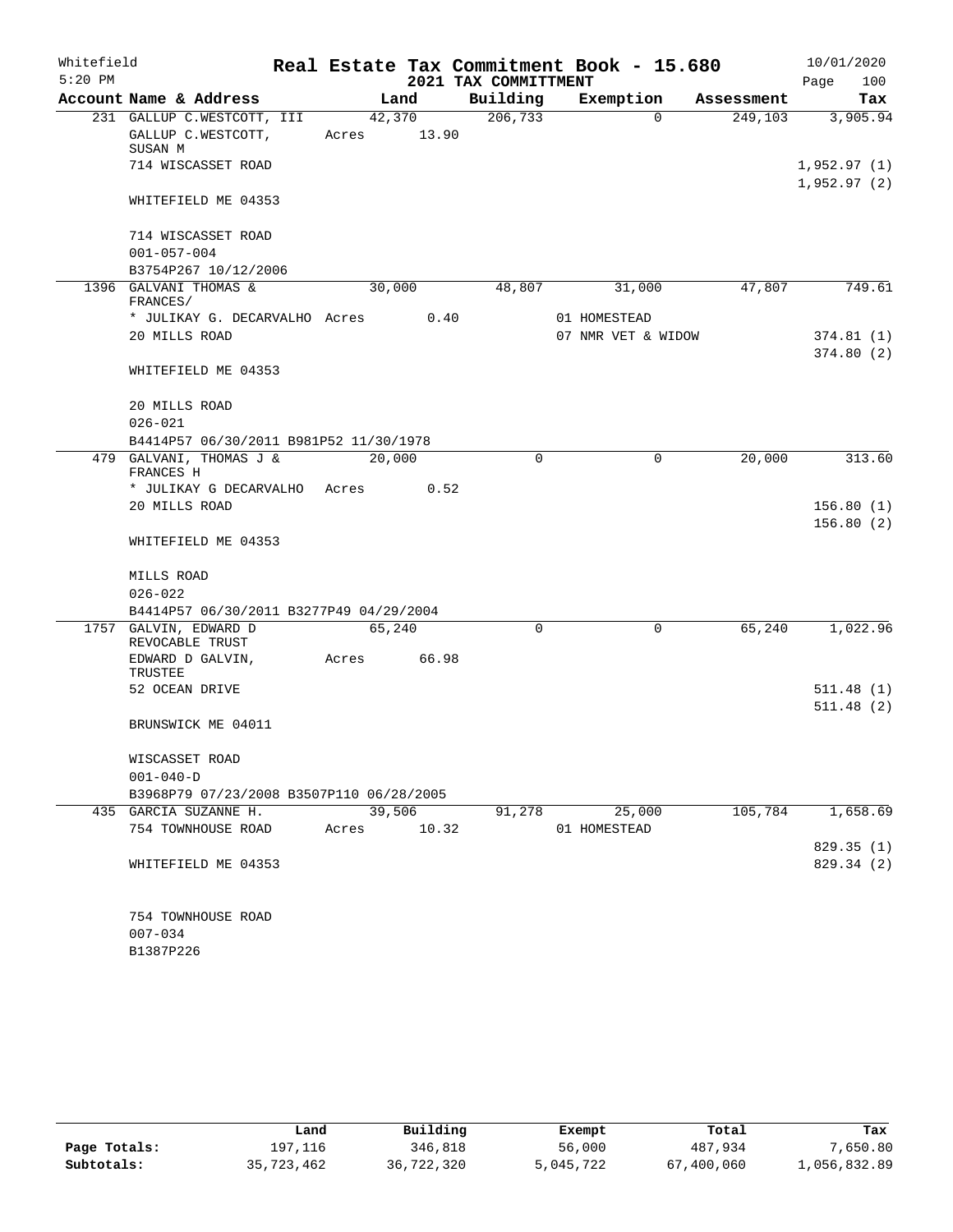| Whitefield |                                                                                                                                   |       |        |      |                      |   | Real Estate Tax Commitment Book - 15.680 |            | 10/01/2020                       |
|------------|-----------------------------------------------------------------------------------------------------------------------------------|-------|--------|------|----------------------|---|------------------------------------------|------------|----------------------------------|
| $5:20$ PM  |                                                                                                                                   |       |        |      | 2021 TAX COMMITTMENT |   |                                          |            | 101<br>Page                      |
|            | Account Name & Address                                                                                                            |       | Land   |      | Building             |   | Exemption                                | Assessment | Tax                              |
|            | 988 GARDINER ROAD REALTY<br>TRUST (18)<br>C/O DAN BRINKLER<br>P.O. BOX 394<br>NEWCASTLE ME 04553                                  | Acres | 30,000 | 1.10 | 8,415                |   | $\Omega$                                 | 38,415     | 602.35<br>301.18(1)<br>301.17(2) |
|            | 18 GARDINER ROAD                                                                                                                  |       |        |      |                      |   |                                          |            |                                  |
|            | $013 - 017$                                                                                                                       |       |        |      |                      |   |                                          |            |                                  |
|            | B3974P218 03/05/2008                                                                                                              |       |        |      |                      |   |                                          |            |                                  |
|            | 1706 GARTHOFF JERRY & KELLEY                                                                                                      |       | 31,200 |      | 171,458              |   | 25,000                                   | 177,658    | 2,785.68                         |
|            | 8 HICKORY LANE                                                                                                                    | Acres |        | 2.30 |                      |   | 01 HOMESTEAD                             |            |                                  |
|            |                                                                                                                                   |       |        |      |                      |   |                                          |            | 1,392.84(1)                      |
|            | WHITEFIELD ME 04353                                                                                                               |       |        |      |                      |   |                                          |            | 1,392.84(2)                      |
|            | 8 HICKORY LANE                                                                                                                    |       |        |      |                      |   |                                          |            |                                  |
|            | $012 - 026 - B$                                                                                                                   |       |        |      |                      |   |                                          |            |                                  |
|            | B3069P31<br>509 GAUVIN WILLIAM R &                                                                                                |       | 30,000 |      |                      | 0 | $\mathbf 0$                              | 30,000     | 470.40                           |
|            | FRANCES A                                                                                                                         |       |        |      |                      |   |                                          |            |                                  |
|            | 29 MAIN STREET                                                                                                                    | Acres |        | 1.20 |                      |   |                                          |            | 235.20(1)                        |
|            | WHITEFIELD ME 04353                                                                                                               |       |        |      |                      |   |                                          |            | 235.20(2)                        |
|            | 168 MAIN STREET                                                                                                                   |       |        |      |                      |   |                                          |            |                                  |
|            | $021 - 012$                                                                                                                       |       |        |      |                      |   |                                          |            |                                  |
|            | B2669P252 04/18/2001                                                                                                              |       |        |      |                      |   |                                          |            |                                  |
|            | 402 GAUVIN WILLIAM R. &<br>FRANCES A.                                                                                             |       | 36,290 |      | 46,804               |   | 0                                        | 83,094     | 1,302.91                         |
|            | 29 MAIN STREET                                                                                                                    | Acres |        | 6.30 |                      |   |                                          |            |                                  |
|            |                                                                                                                                   |       |        |      |                      |   |                                          |            | 651.46(1)                        |
|            | WHITEFIELD ME 04353                                                                                                               |       |        |      |                      |   |                                          |            | 651.45(2)                        |
|            | 29 MAIN STREET                                                                                                                    |       |        |      |                      |   |                                          |            |                                  |
|            | $024 - 010$                                                                                                                       |       |        |      |                      |   |                                          |            |                                  |
|            | B3614P99 12/30/2005 B1504P1                                                                                                       |       |        |      |                      |   |                                          |            |                                  |
|            | 1141 GEORGES PHILIP                                                                                                               |       | 30,675 |      | 8,130                |   | 25,000                                   | 13,805     | 216.46                           |
|            | 27 WOOD LANE                                                                                                                      | Acres |        | 1.95 |                      |   | 01 HOMESTEAD                             |            |                                  |
|            |                                                                                                                                   |       |        |      |                      |   |                                          |            | 108.23(1)                        |
|            | WHITEFIELD ME 04353                                                                                                               |       |        |      |                      |   |                                          |            | 108.23(2)                        |
|            | 27 WOOD LANE                                                                                                                      |       |        |      |                      |   |                                          |            |                                  |
|            | $020 - 049 - I$                                                                                                                   |       |        |      |                      |   |                                          |            |                                  |
|            | B4756P317 02/13/2014 B4307P210 05/17/2010 B4161P79<br>06/18/2009 B4154P254 06/09/2009 B3670P60 12/16/2005<br>B3415P273 12/20/2004 |       |        |      |                      |   |                                          |            |                                  |

|              | Land       | Building   | Exempt    | Total      | Tax          |
|--------------|------------|------------|-----------|------------|--------------|
| Page Totals: | 158,165    | 234,807    | 50,000    | 342,972    | 5,377.80     |
| Subtotals:   | 35,881,627 | 36,957,127 | 5,095,722 | 67,743,032 | 1,062,210.69 |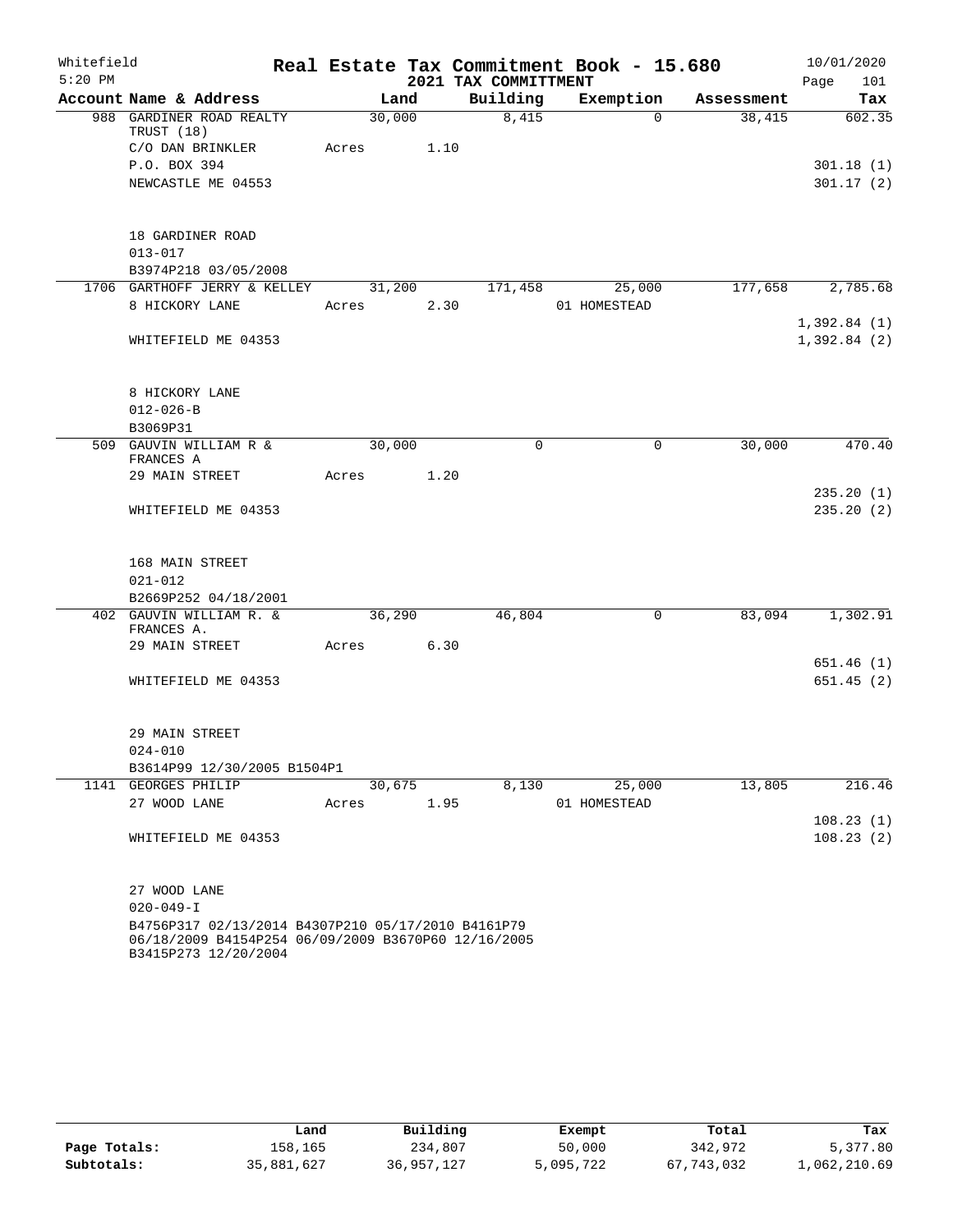| Whitefield<br>$5:20$ PM |                                                      |            |                | 2021 TAX COMMITTMENT | Real Estate Tax Commitment Book - 15.680 |            | 10/01/2020<br>Page<br>102 |
|-------------------------|------------------------------------------------------|------------|----------------|----------------------|------------------------------------------|------------|---------------------------|
|                         | Account Name & Address                               |            | Land           | Building             | Exemption                                | Assessment | Tax                       |
|                         | 290 GERARDI CHRISTOPHER R.<br>& VICKIE               |            | 79,750         | 66,234               | 25,000                                   | 120,984    | 1,897.03                  |
|                         | 358 HEADTIDE ROAD                                    | Acres      | 76.00          |                      | 01 HOMESTEAD                             |            |                           |
|                         | WHITEFIELD ME 04353                                  |            |                |                      |                                          |            | 948.52 (1)<br>948.51 (2)  |
|                         |                                                      |            |                |                      |                                          |            |                           |
|                         | 358 HEAD TIDE ROAD<br>$005 - 019$                    |            |                |                      |                                          |            |                           |
|                         | B1705P75                                             |            |                |                      |                                          |            |                           |
|                         | 1637 GERARDI, CHRISTOPHER R                          |            | 34,050         | 47,657               | $\mathbf 0$                              | 81,707     | 1,281.17                  |
|                         | GERARDI, VICKIE A                                    | Acres 4.20 |                |                      |                                          |            |                           |
|                         | 358 HEAD TIDE ROAD                                   |            |                |                      |                                          |            | 640.59(1)<br>640.58 (2)   |
|                         | WHITEFIELD ME 04353                                  |            |                |                      |                                          |            |                           |
|                         | 378 HEAD TIDE ROAD                                   |            |                |                      |                                          |            |                           |
|                         | $005 - 020$                                          |            |                |                      |                                          |            |                           |
|                         | B5130P268 05/08/2017                                 |            |                |                      |                                          |            |                           |
|                         | 1193 GERRARD, DANAL & ROBIN 30,900<br>78 DEVINE ROAD |            |                | 61,187               | $\mathbf 0$                              | 92,087     | 1,443.92                  |
|                         |                                                      | Acres      | 2.10           |                      |                                          |            | 721.96(1)                 |
|                         | WHITEFIELD ME 04353                                  |            |                |                      |                                          |            | 721.96(2)                 |
|                         | 78 DEVINE ROAD                                       |            |                |                      |                                          |            |                           |
|                         | $016 - 009$                                          |            |                |                      |                                          |            |                           |
|                         | B2877P264                                            |            |                |                      |                                          |            |                           |
|                         | 248 GETCHELL DANA<br>P O BOX 185                     | Acres      | 25,250<br>5.00 | $\Omega$             | $\mathbf 0$                              | 25,250     | 395.92                    |
|                         |                                                      |            |                |                      |                                          |            | 197.96(1)                 |
|                         | WHITEFIELD ME 04353                                  |            |                |                      |                                          |            | 197.96(2)                 |
|                         | STEARNS BROOK LANE                                   |            |                |                      |                                          |            |                           |
|                         | $008 - 033$                                          |            |                |                      |                                          |            |                           |
|                         | 409 GETCHELL DANA                                    | 46,350     |                | 0                    | 0                                        | 46,350     | 726.77                    |
|                         | P O BOX 185                                          | Acres      | 34.00          |                      |                                          |            |                           |
|                         | WHITEFIELD ME 04353                                  |            |                |                      |                                          |            | 363.39(1)<br>363.38(2)    |
|                         | WEARY POND ROAD SOUTH<br>$008 - 023$                 |            |                |                      |                                          |            |                           |
|                         | 885 GETCHELL DANA                                    |            | 55,500         | 27,226               | 31,000                                   | 51,726     | 811.06                    |
|                         | P O BOX 185                                          | Acres      | 25.00          |                      | 07 NMR VET & WIDOW                       |            |                           |
|                         |                                                      |            |                |                      | 01 HOMESTEAD                             |            | 405.53(1)                 |
|                         | WHITEFIELD ME 04353                                  |            |                |                      |                                          |            | 405.53(2)                 |
|                         | 173 WEARY POND ROAD<br>$008 - 025$                   |            |                |                      |                                          |            |                           |
|                         |                                                      |            |                |                      |                                          |            |                           |

|              | Land         | Building     | Exempt    | Total      | Tax          |
|--------------|--------------|--------------|-----------|------------|--------------|
| Page Totals: | 271,800      | 202,304      | 56,000    | 418,104    | 6,555.87     |
| Subtotals:   | 36, 153, 427 | 37, 159, 431 | 5,151,722 | 68,161,136 | 1,068,766.56 |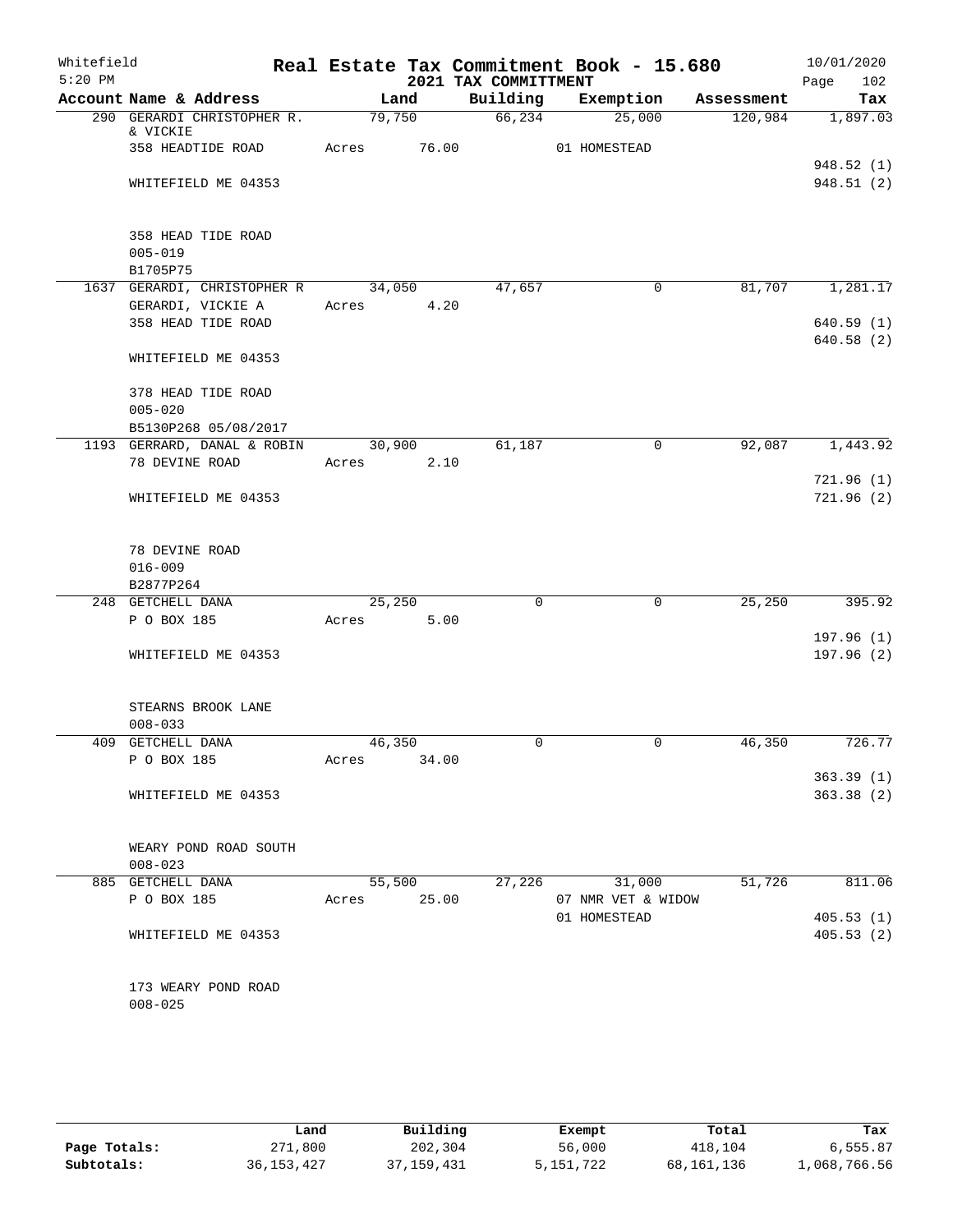| Whitefield<br>$5:20$ PM |                                               |       |        | 2021 TAX COMMITTMENT | Real Estate Tax Commitment Book - 15.680 |            | 10/01/2020<br>Page<br>103 |
|-------------------------|-----------------------------------------------|-------|--------|----------------------|------------------------------------------|------------|---------------------------|
|                         | Account Name & Address                        |       | Land   | Building             | Exemption                                | Assessment | Tax                       |
|                         | 735 GETCHELL DANA                             |       | 48,300 | $\mathbf 0$          | $\Omega$                                 | 48,300     | 757.34                    |
|                         | PO BOX 185                                    | Acres | 37.00  |                      |                                          |            |                           |
|                         |                                               |       |        |                      |                                          |            | 378.67(1)                 |
|                         | WHITEFIELD ME 04353                           |       |        |                      |                                          |            | 378.67(2)                 |
|                         |                                               |       |        |                      |                                          |            |                           |
|                         |                                               |       |        |                      |                                          |            |                           |
|                         | WEARY POND ROAD SOUTH                         |       |        |                      |                                          |            |                           |
|                         | $008 - 019$                                   |       |        |                      |                                          |            |                           |
|                         | B2351P184                                     |       |        |                      |                                          |            |                           |
|                         | 786 GETCHELL DANA H.                          |       | 45,050 | $\mathbf 0$          | 0                                        | 45,050     | 706.38                    |
|                         | P.O. BOX 185                                  | Acres | 32.00  |                      |                                          |            |                           |
|                         |                                               |       |        |                      |                                          |            | 353.19(1)                 |
|                         | WHITEFIELD ME 04353                           |       |        |                      |                                          |            | 353.19(2)                 |
|                         | WEARY POND ROAD SOUTH                         |       |        |                      |                                          |            |                           |
|                         | $011 - 022$                                   |       |        |                      |                                          |            |                           |
|                         | B2701P64                                      |       |        |                      |                                          |            |                           |
|                         | 1342 GETCHELL, DANA                           |       | 23,400 | 0                    | 0                                        | 23,400     | 366.91                    |
|                         | P O BOX 185                                   | Acres | 26.00  |                      |                                          |            |                           |
|                         |                                               |       |        |                      |                                          |            | 183.46(1)                 |
|                         | WHITEFIELD ME 04353                           |       |        |                      |                                          |            | 183.45(2)                 |
|                         |                                               |       |        |                      |                                          |            |                           |
|                         | WEARY POND ROAD SOUTH                         |       |        |                      |                                          |            |                           |
|                         | $008 - 024$                                   |       |        |                      |                                          |            |                           |
|                         | 4 GIBSON ROBERT III                           |       | 32,250 | 93,342               | 0                                        | 125,592    | 1,969.28                  |
|                         | 1746 HARPSWELL ISLANDS                        | Acres | 3.00   |                      |                                          |            |                           |
|                         | <b>ROAD</b>                                   |       |        |                      |                                          |            | 984.64 (1)                |
|                         | ORRS ISLAND ME 04066                          |       |        |                      |                                          |            | 984.64 (2)                |
|                         |                                               |       |        |                      |                                          |            |                           |
|                         | 180 EAST RIVER ROAD                           |       |        |                      |                                          |            |                           |
|                         | $013 - 070$                                   |       |        |                      |                                          |            |                           |
|                         | 1628 GIBSON-GRIFFIN BRIGID                    |       | 30,000 | 146,452              | 25,000                                   | 151,452    | 2,374.77                  |
|                         | 34 PHILBRICK LANE                             | Acres | 1.30   |                      | 01 HOMESTEAD                             |            |                           |
|                         |                                               |       |        |                      |                                          |            | 1, 187.39(1)              |
|                         | WHITEFIELD ME 04353                           |       |        |                      |                                          |            | 1,187.38(2)               |
|                         |                                               |       |        |                      |                                          |            |                           |
|                         | 34 PHILBRICK LANE                             |       |        |                      |                                          |            |                           |
|                         | $007 - 024$                                   |       |        |                      |                                          |            |                           |
|                         | B4017P260 06/19/2008                          |       |        |                      |                                          |            |                           |
|                         | 1595 GILBERT, CHAD E                          |       | 30,120 | 79,312               | 25,000                                   | 84,432     | 1,323.89                  |
|                         | 81 DEVINE ROAD                                | Acres | 1.58   |                      | 01 HOMESTEAD                             |            |                           |
|                         |                                               |       |        |                      |                                          |            | 661.95(1)                 |
|                         | WHITEFIELD ME 04353                           |       |        |                      |                                          |            | 661.94 (2)                |
|                         |                                               |       |        |                      |                                          |            |                           |
|                         | 81 DEVINE ROAD                                |       |        |                      |                                          |            |                           |
|                         | $016 - 020$<br>B4515P260 04/25/2012 B2652P165 |       |        |                      |                                          |            |                           |
|                         |                                               |       |        |                      |                                          |            |                           |
|                         |                                               |       |        |                      |                                          |            |                           |
|                         |                                               |       |        |                      |                                          |            |                           |

|              | Land         | Building   | Exempt    | Total      | Tax          |
|--------------|--------------|------------|-----------|------------|--------------|
| Page Totals: | 209,120      | 319,106    | 50,000    | 478,226    | .498.57      |
| Subtotals:   | 36, 362, 547 | 37,478,537 | 5,201,722 | 68,639,362 | 1,076,265.13 |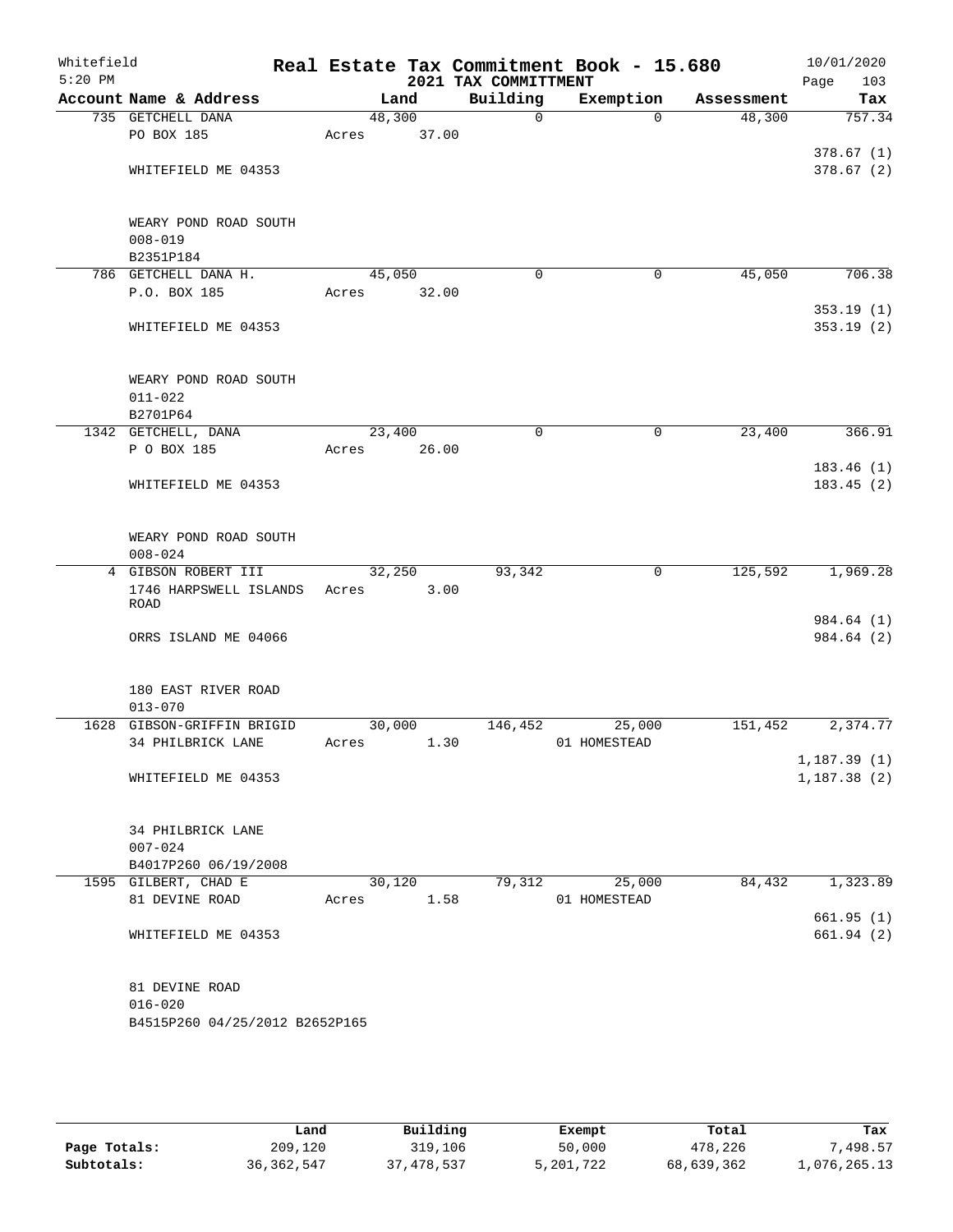| Whitefield<br>$5:20$ PM |                                                                                                                                             |        |                     |                                  | Real Estate Tax Commitment Book - 15.680 |                  | 10/01/2020                 |
|-------------------------|---------------------------------------------------------------------------------------------------------------------------------------------|--------|---------------------|----------------------------------|------------------------------------------|------------------|----------------------------|
|                         | Account Name & Address                                                                                                                      |        | Land                | 2021 TAX COMMITTMENT<br>Building | Exemption                                | Assessment       | 104<br>Page<br>Tax         |
|                         | 1575 GILBERT-BRUNELLE DIANN                                                                                                                 |        | 33,000              | 54,528                           | 25,000                                   | 62,528           | 980.44                     |
|                         | 64 HUNTS MEADOW ROAD                                                                                                                        | Acres  | 3.50                |                                  | 01 HOMESTEAD                             |                  |                            |
|                         |                                                                                                                                             |        |                     |                                  |                                          |                  | 490.22 (1)                 |
|                         | WHITEFIELD ME 04353                                                                                                                         |        |                     |                                  |                                          |                  | 490.22 (2)                 |
|                         | 64 HUNTS MEADOW ROAD<br>$012 - 014$                                                                                                         |        |                     |                                  |                                          |                  |                            |
|                         | B4315P248 09/13/2010 B2195P128                                                                                                              |        |                     |                                  |                                          |                  |                            |
|                         | 1708 GILHOOLEY, EDWARD G                                                                                                                    |        | 51,618              | 164,666                          | $\mathbf 0$                              | 216,284          | 3,391.33                   |
|                         | 444 HEATH ROAD                                                                                                                              | Acres  | 26.72               |                                  |                                          |                  |                            |
|                         | WHITEFIELD ME 04353                                                                                                                         |        |                     |                                  |                                          |                  | 1,695.67(1)<br>1,695.66(2) |
|                         | 444 HEATH ROAD<br>$008 - 002 - A$                                                                                                           |        |                     |                                  |                                          |                  |                            |
|                         | B4288P41 06/18/2010 B3819P59 03/01/2007 B3156P48<br>08/22/2003                                                                              |        |                     |                                  |                                          |                  |                            |
|                         | 275 GILMAN, DONNA M                                                                                                                         |        | 32,250              | 26,283                           | 31,000                                   | 27,533           | 431.72                     |
|                         | YBARRA, PAULA J                                                                                                                             | Acres  | 3.00                |                                  | 01 HOMESTEAD                             |                  |                            |
|                         | 10918 MIDLAND BRIDGE<br><b>ROAD</b>                                                                                                         |        |                     |                                  | 05 VET EXEMPTION                         |                  | 215.86(1)                  |
|                         | HUDSON FL 34677                                                                                                                             |        |                     |                                  |                                          |                  | 215.86(2)                  |
|                         | 171 PITTSTON ROAD<br>$007 - 003$                                                                                                            |        |                     |                                  |                                          |                  |                            |
|                         | B5478P89 01/08/2020                                                                                                                         |        |                     |                                  |                                          |                  |                            |
|                         | 303 GILMAN, TERRI A                                                                                                                         |        | 53,000              | 23,740                           | 25,000                                   | 51,740           | 811.28                     |
|                         | GILMAN, SARAH M                                                                                                                             | Acres  | 5.00                |                                  | 01 HOMESTEAD                             |                  |                            |
|                         | 97 JEFFERSON ROAD                                                                                                                           |        |                     |                                  |                                          |                  | 405.64(1)<br>405.64(2)     |
|                         | WHITEFIELD ME 04353                                                                                                                         |        |                     |                                  |                                          |                  |                            |
|                         | 97 JEFFERSON ROAD<br>$014 - 025 - A$                                                                                                        |        |                     |                                  |                                          |                  |                            |
|                         | B4994P270 04/13/2016 B4974P45 01/27/2016 B4867P149<br>03/11/2015 B4844P276 12/05/2014 B4823P256 10/01/2014<br>B4441P60 09/21/2011 B1764P279 |        |                     |                                  |                                          |                  |                            |
|                         | 66 GIOIA, JAMES                                                                                                                             | 27,385 |                     | $\mathbf 0$                      | $\mathbf 0$                              | 27,385           | 429.40                     |
|                         | 278 MAINE AVE.                                                                                                                              | Acres  | 3.09                |                                  |                                          |                  |                            |
|                         |                                                                                                                                             |        |                     |                                  |                                          |                  | 214.70 (1)                 |
|                         | FARMINGDALE ME 04344                                                                                                                        |        |                     |                                  |                                          |                  | 214.70(2)                  |
|                         | EAST RIVER ROAD                                                                                                                             |        |                     |                                  |                                          |                  |                            |
|                         | $007 - 050$                                                                                                                                 |        |                     |                                  |                                          |                  |                            |
|                         | B5128P177 04/26/2017                                                                                                                        |        |                     |                                  |                                          |                  |                            |
| 1539                    | GIUFFRIDA STEPHEN<br>112 PITTSTON ROAD                                                                                                      |        | 33,450<br>3.80      | 56,495                           | 25,000<br>01 HOMESTEAD                   | 64,945           | 1,018.34                   |
|                         |                                                                                                                                             | Acres  |                     |                                  |                                          |                  | 509.17(1)                  |
|                         | WHITEFIELD ME 04353                                                                                                                         |        |                     |                                  |                                          |                  | 509.17(2)                  |
|                         | 112 PITTSTON ROAD<br>$030 - 001$                                                                                                            |        |                     |                                  |                                          |                  |                            |
|                         |                                                                                                                                             |        |                     |                                  |                                          |                  |                            |
| Page Totals:            | Land<br>230,703                                                                                                                             |        | Building<br>325,712 |                                  | Exempt<br>106,000                        | Total<br>450,415 | Tax<br>7,062.51            |

**Subtotals:** 36,593,250 37,804,249 5,307,722 69,089,777 1,083,327.64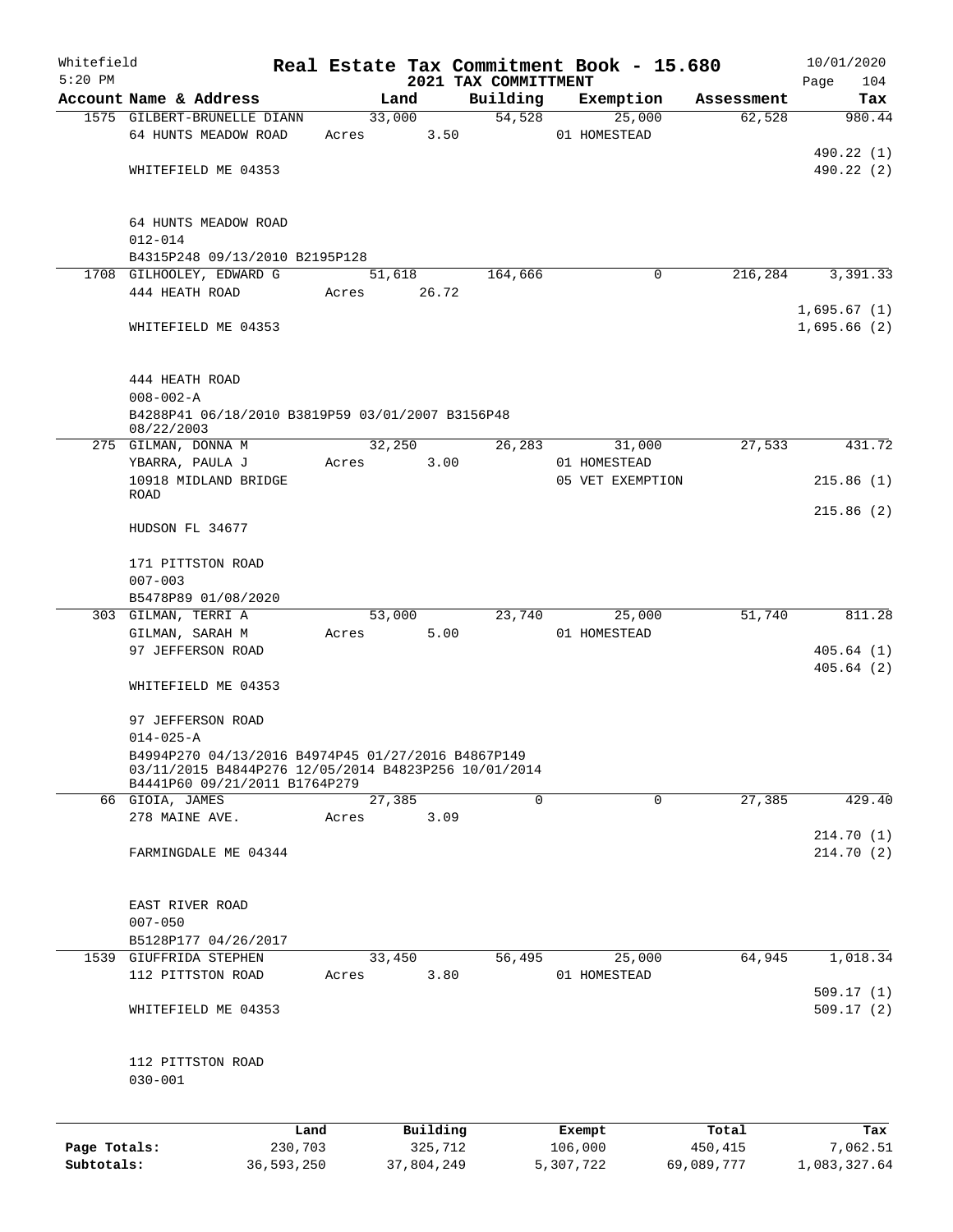| Whitefield<br>$5:20$ PM |                 |                                                   |            |        |      | 2021 TAX COMMITTMENT | Real Estate Tax Commitment Book - 15.680 |            | 10/01/2020<br>Page<br>105 |
|-------------------------|-----------------|---------------------------------------------------|------------|--------|------|----------------------|------------------------------------------|------------|---------------------------|
|                         |                 | Account Name & Address                            |            | Land   |      | Building             | Exemption                                | Assessment | Tax                       |
|                         |                 | 671 GLEASON, TUCKER J                             |            | 31,875 |      | 82,950               | $\Omega$                                 | 114,825    | 1,800.46                  |
|                         |                 | GLEASON, KELLY J                                  |            | Acres  | 2.75 |                      |                                          |            |                           |
|                         |                 | 431 TOWNHOUSE ROAD                                |            |        |      |                      |                                          |            | 900.23(1)                 |
|                         |                 |                                                   |            |        |      |                      |                                          |            | 900.23(2)                 |
|                         |                 | WHITEFIELD ME 04353                               |            |        |      |                      |                                          |            |                           |
|                         | 3409            |                                                   |            |        |      |                      |                                          |            |                           |
|                         |                 |                                                   |            |        |      |                      |                                          |            |                           |
|                         |                 | 431 TOWNHOUSE ROAD                                |            |        |      |                      |                                          |            |                           |
|                         | $010 - 009 - A$ |                                                   |            |        |      |                      |                                          |            |                           |
|                         |                 | B5169P071 08/15/2017                              |            |        |      |                      |                                          |            |                           |
|                         | NEWELL R.E.     | 865 GLIDDEN GEORGIA E. &                          |            | 30,345 |      | 105,529              | 6,000                                    | 129,874    | 2,036.42                  |
|                         | P.O. BOX 37     |                                                   |            | Acres  | 1.73 |                      | 05 VET EXEMPTION                         |            |                           |
|                         |                 |                                                   |            |        |      |                      |                                          |            | 1,018.21(1)               |
|                         |                 | COOPERS MILLS ME 04341                            |            |        |      |                      |                                          |            | 1,018.21(2)               |
|                         |                 |                                                   |            |        |      |                      |                                          |            |                           |
|                         |                 |                                                   |            |        |      |                      |                                          |            |                           |
|                         | 75 MAIN STREET  |                                                   |            |        |      |                      |                                          |            |                           |
|                         | $022 - 037$     |                                                   |            |        |      |                      |                                          |            |                           |
|                         |                 | B4446P166 10/07/2011 B2657P151                    |            |        |      |                      |                                          |            |                           |
|                         |                 | 859 GLIDDEN KERMIT D. &                           |            | 30,000 |      | 55,107               | 25,000                                   | 60,107     | 942.48                    |
|                         | LAURIE A.       |                                                   |            |        |      |                      |                                          |            |                           |
|                         | PO BOX 232      |                                                   | Acres      |        | 1.40 |                      | 01 HOMESTEAD                             |            |                           |
|                         |                 |                                                   |            |        |      |                      |                                          |            | 471.24 (1)                |
|                         |                 | COOPERS MILLS ME 04341                            |            |        |      |                      |                                          |            | 471.24(2)                 |
|                         |                 |                                                   |            |        |      |                      |                                          |            |                           |
|                         |                 |                                                   |            |        |      |                      |                                          |            |                           |
|                         |                 | 14 SOMERVILLE ROAD                                |            |        |      |                      |                                          |            |                           |
|                         | $025 - 007$     |                                                   |            |        |      |                      |                                          |            |                           |
|                         |                 | B4110P242 03/10/2009 B1987P74                     |            |        |      |                      |                                          |            |                           |
|                         |                 | 1305 GLIDDEN LYNN ELEANOR                         |            | 31,950 |      | 118,726              | 25,000                                   | 125,676    | 1,970.60                  |
|                         | PO BOX 52       |                                                   | Acres 2.80 |        |      |                      | 01 HOMESTEAD                             |            |                           |
|                         |                 |                                                   |            |        |      |                      |                                          |            | 985.30 (1)                |
|                         |                 | WHITEFIELD ME 04353                               |            |        |      |                      |                                          |            | 985.30 (2)                |
|                         |                 |                                                   |            |        |      |                      |                                          |            |                           |
|                         |                 |                                                   |            |        |      |                      |                                          |            |                           |
|                         | 645 VIGUE ROAD  |                                                   |            |        |      |                      |                                          |            |                           |
|                         | $020 - 014 - B$ |                                                   |            |        |      |                      |                                          |            |                           |
|                         |                 | B4696P1 08/05/2013 B4695P311 08/05/2013 B2327P340 |            |        |      |                      |                                          |            |                           |
|                         |                 | 101 GLIDDEN NEWELL R.E.                           |            | 615    |      | $\Omega$             | 0                                        | 615        | 9.64                      |
|                         | PO BOX 37       |                                                   | Acres      |        | 0.41 |                      |                                          |            |                           |
|                         |                 |                                                   |            |        |      |                      |                                          |            | 4.82(1)                   |
|                         |                 | COOPERS MILLS ME 04341                            |            |        |      |                      |                                          |            | 4.82(2)                   |
|                         |                 |                                                   |            |        |      |                      |                                          |            |                           |
|                         |                 |                                                   |            |        |      |                      |                                          |            |                           |
|                         | MAIN STREET     |                                                   |            |        |      |                      |                                          |            |                           |
|                         | $025 - 005$     |                                                   |            |        |      |                      |                                          |            |                           |
|                         |                 | 477 GLIDDEN NEWELL R.E.                           |            | 210    |      | 0                    | 0                                        | 210        | 3.29                      |
|                         | PO BOX 37       |                                                   | Acres      |        | 0.14 |                      |                                          |            |                           |
|                         |                 |                                                   |            |        |      |                      |                                          |            | 1.65(1)                   |
|                         |                 | COOPERS MILLS ME 04341                            |            |        |      |                      |                                          |            | 1.64(2)                   |
|                         |                 |                                                   |            |        |      |                      |                                          |            |                           |
|                         |                 |                                                   |            |        |      |                      |                                          |            |                           |
|                         | MAIN STREET     |                                                   |            |        |      |                      |                                          |            |                           |
|                         | $025 - 004$     |                                                   |            |        |      |                      |                                          |            |                           |
|                         |                 |                                                   |            |        |      |                      |                                          |            |                           |
|                         |                 |                                                   |            |        |      |                      |                                          |            |                           |

|              | Land       | Building   | Exempt    | Total      | Tax          |
|--------------|------------|------------|-----------|------------|--------------|
| Page Totals: | 124,995    | 362,312    | 56,000    | 431,307    | 6,762.89     |
| Subtotals:   | 36,718,245 | 38,166,561 | 5,363,722 | 69,521,084 | 1,090,090.53 |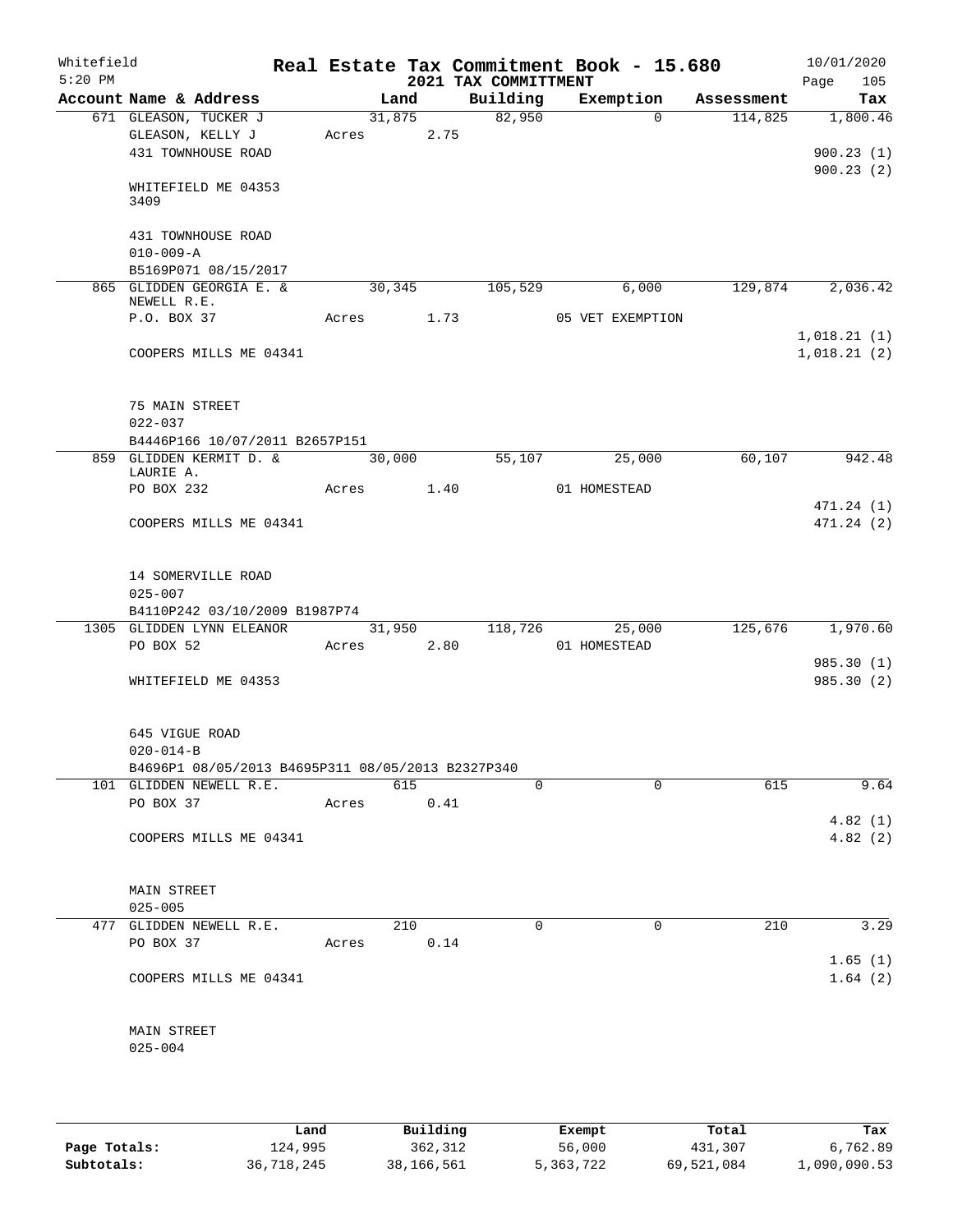| Building<br>Exemption<br>Account Name & Address<br>Land<br>37,021<br>650 GLOVER, DENISE<br>40,850<br>$\Omega$<br>12.00<br>AVANTAGGIO, FRANK G.<br>Acres<br>13230 SE 256 STREET<br>KENT WA 98042<br>189 PHILBRICK LANE<br>$006 - 013$<br>B5385P164 05/10/2019<br>429 GOGGIN, WILLIAM F<br>37,962<br>125,400<br>$\mathsf{O}$ | Assessment<br>77,871 | Page<br>Tax<br>1,221.02<br>610.51(1) |
|----------------------------------------------------------------------------------------------------------------------------------------------------------------------------------------------------------------------------------------------------------------------------------------------------------------------------|----------------------|--------------------------------------|
|                                                                                                                                                                                                                                                                                                                            |                      |                                      |
|                                                                                                                                                                                                                                                                                                                            |                      |                                      |
|                                                                                                                                                                                                                                                                                                                            |                      | 610.51(2)                            |
|                                                                                                                                                                                                                                                                                                                            |                      |                                      |
|                                                                                                                                                                                                                                                                                                                            |                      |                                      |
|                                                                                                                                                                                                                                                                                                                            |                      |                                      |
| 586 MILLS ROAD<br>8.39<br>Acres                                                                                                                                                                                                                                                                                            | 163,362              | 2,561.52                             |
| WHITEFIELD ME 04353                                                                                                                                                                                                                                                                                                        |                      | 1,280.76(1)<br>1,280.76(2)           |
| 586 MILLS ROAD                                                                                                                                                                                                                                                                                                             |                      |                                      |
| $020 - 034$                                                                                                                                                                                                                                                                                                                |                      |                                      |
| B5303P008 09/07/2018<br>625 GOLDBERG ELEANOR J.<br>95,244<br>43,345<br>0                                                                                                                                                                                                                                                   | 138,589              | 2,173.08                             |
| 146 WHITNEY AVENUE<br>3.73<br>Acres                                                                                                                                                                                                                                                                                        |                      |                                      |
| PORTLAND ME 04102                                                                                                                                                                                                                                                                                                          |                      | 1,086.54(1)<br>1,086.54(2)           |
| 39 HORNPOUT LANE<br>$028 - 009$                                                                                                                                                                                                                                                                                            |                      |                                      |
| 1252 GOLDEN LINDA F.<br>30,825<br>80,075<br>25,000                                                                                                                                                                                                                                                                         | 85,900               | 1,346.91                             |
| 2.05<br>184 SENOTT ROAD<br>01 HOMESTEAD<br>Acres                                                                                                                                                                                                                                                                           |                      |                                      |
| WHITEFIELD ME 04353                                                                                                                                                                                                                                                                                                        |                      | 673.46(1)<br>673.45(2)               |
| 184 SENOTT ROAD<br>$017 - 040$                                                                                                                                                                                                                                                                                             |                      |                                      |
| B1421P151                                                                                                                                                                                                                                                                                                                  |                      |                                      |
| 498 GOMES, MATTHEW D &<br>33,000<br>25,000<br>150,569                                                                                                                                                                                                                                                                      | 158,569              | 2,486.36                             |
| LESLIE<br>453 MILLS ROAD<br>3.50<br>01 HOMESTEAD<br>Acres                                                                                                                                                                                                                                                                  |                      |                                      |
|                                                                                                                                                                                                                                                                                                                            |                      | 1,243.18(1)                          |
| WHITEFIELD ME 04353                                                                                                                                                                                                                                                                                                        |                      | 1, 243.18(2)                         |
| 453 MILLS ROAD                                                                                                                                                                                                                                                                                                             |                      |                                      |
| $020 - 045 - B$                                                                                                                                                                                                                                                                                                            |                      |                                      |
| B2168P220                                                                                                                                                                                                                                                                                                                  |                      |                                      |
| 77,324<br>311 GOMEZ HOLLY E.<br>30,000<br>0<br>51 HUNTS MEADOW ROAD<br>0.93<br>Acres                                                                                                                                                                                                                                       | 107,324              | 1,682.84                             |
|                                                                                                                                                                                                                                                                                                                            |                      | 841.42 (1)                           |
| WHITEFIELD ME 04353                                                                                                                                                                                                                                                                                                        |                      | 841.42 (2)                           |
| 51 HUNTS MEADOW ROAD                                                                                                                                                                                                                                                                                                       |                      |                                      |
| $012 - 032$                                                                                                                                                                                                                                                                                                                |                      |                                      |

|              | Land       | Building   | Exempt    | Total      | Tax          |
|--------------|------------|------------|-----------|------------|--------------|
| Page Totals: | 215,982    | 565,633    | 50,000    | 731,615    | L,471.73     |
| Subtotals:   | 36,934,227 | 38,732,194 | 5,413,722 | 70,252,699 | 1,101,562.26 |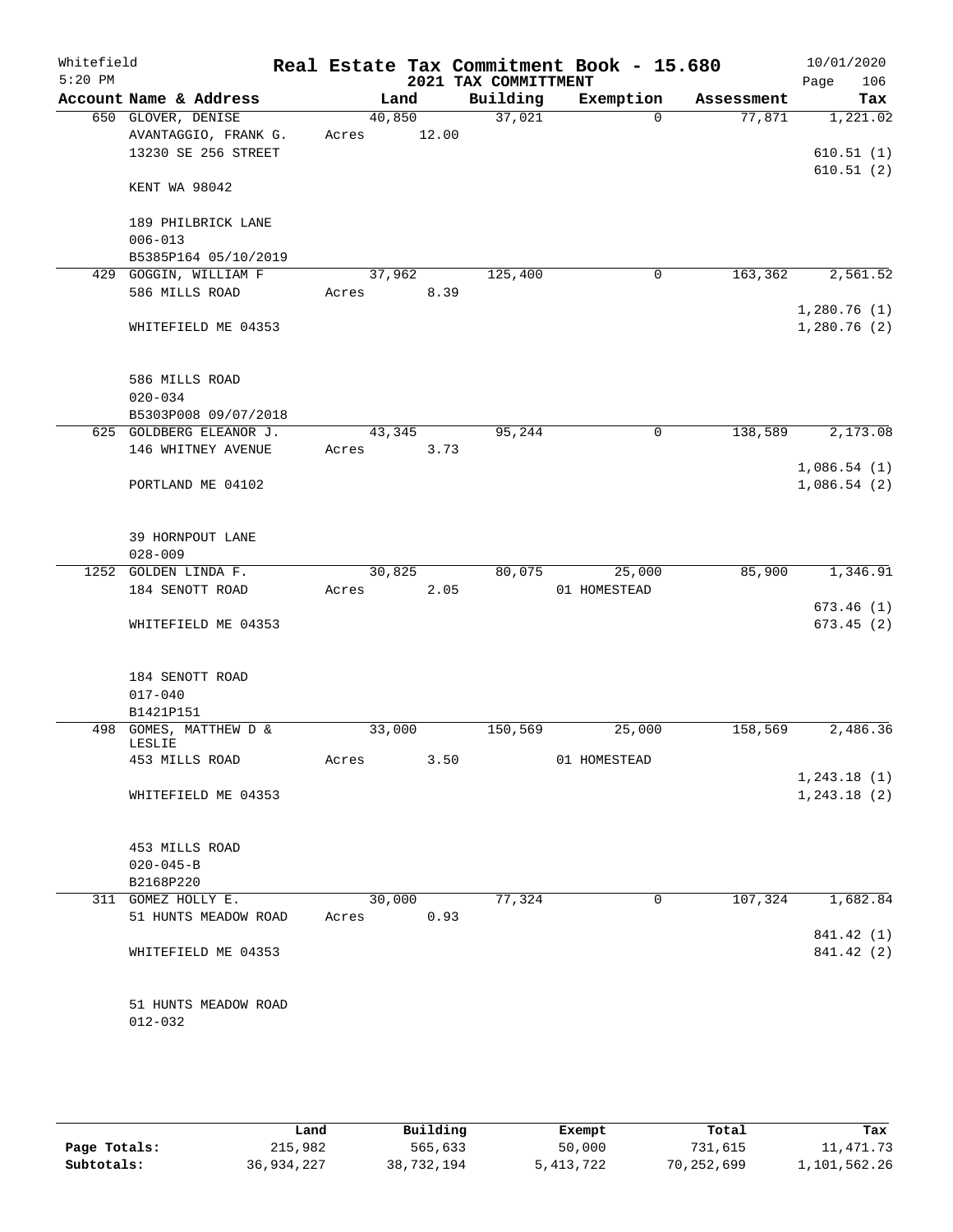| Whitefield<br>$5:20$ PM |                                                     |       |            |          | 2021 TAX COMMITTMENT | Real Estate Tax Commitment Book - 15.680 |            | 10/01/2020<br>Page<br>107 |
|-------------------------|-----------------------------------------------------|-------|------------|----------|----------------------|------------------------------------------|------------|---------------------------|
|                         | Account Name & Address                              |       | Land       |          | Building             | Exemption                                | Assessment | Tax                       |
|                         | 1173 GOODRIDGE MARK R. &                            |       | 30,000     |          | 117,217              | 31,000                                   | 116, 217   | 1,822.28                  |
|                         | SUSAN<br>PO BOX 117                                 | Acres |            | 0.25     |                      | 01 HOMESTEAD                             |            |                           |
|                         |                                                     |       |            |          |                      | 05 VET EXEMPTION                         |            | 911.14(1)                 |
|                         | COOPERS MILLS ME 04341                              |       |            |          |                      |                                          |            | 911.14(2)                 |
|                         |                                                     |       |            |          |                      |                                          |            |                           |
|                         | 177 MAIN STREET                                     |       |            |          |                      |                                          |            |                           |
|                         | $021 - 016$                                         |       |            |          |                      |                                          |            |                           |
|                         | 1690 GORRILL, STEPHEN W &                           |       | 36,850     |          | 123,268              | 25,000                                   | 135,118    | 2,118.65                  |
|                         | LOUISA R<br>74 HOLLYWOOD BOULEVARD                  |       |            | 7.00     |                      | 01 HOMESTEAD                             |            |                           |
|                         |                                                     |       | Acres      |          |                      |                                          |            | 1,059.33(1)               |
|                         | WHITEFIELD ME 04353                                 |       |            |          |                      |                                          |            | 1,059.32(2)               |
|                         |                                                     |       |            |          |                      |                                          |            |                           |
|                         | 74 HOLLYWOOD BOULEVARD                              |       |            |          |                      |                                          |            |                           |
|                         | $005 - 032 - D$                                     |       |            |          |                      |                                          |            |                           |
|                         | B2911P1                                             |       |            |          |                      |                                          |            |                           |
|                         | 507 GOTTLIEB MARTHA J.                              |       | 41,370     |          | 73,318               | 25,000                                   | 89,688     | 1,406.31                  |
|                         | 93 HEAD TIDE ROAD                                   |       | Acres      | 6.40     |                      | 01 HOMESTEAD                             |            |                           |
|                         |                                                     |       |            |          |                      |                                          |            | 703.16(1)                 |
|                         | WHITEFIELD ME 04353                                 |       |            |          |                      |                                          |            | 703.15(2)                 |
|                         |                                                     |       |            |          |                      |                                          |            |                           |
|                         | 93 HEAD TIDE ROAD                                   |       |            |          |                      |                                          |            |                           |
|                         | $007 - 076$<br>B1915P47                             |       |            |          |                      |                                          |            |                           |
|                         | 778 GOTTLIEB NOAH D. &                              |       | 20,750     |          | 1,552                | $\mathsf{O}$                             | 22,302     | 349.70                    |
|                         | ELIZABETH R.                                        |       |            |          |                      |                                          |            |                           |
|                         | 94 HEAD TIDE ROAD                                   |       | Acres      | 2.00     |                      |                                          |            |                           |
|                         | WHITEFIELD ME 04353                                 |       |            |          |                      |                                          |            | 174.85(1)<br>174.85(2)    |
|                         |                                                     |       |            |          |                      |                                          |            |                           |
|                         | 94 HEAD TIDE ROAD                                   |       |            |          |                      |                                          |            |                           |
|                         | $007 - 070$                                         |       |            |          |                      |                                          |            |                           |
|                         | B3476P23 05/05/2005                                 |       |            |          |                      |                                          |            |                           |
|                         | 825 GOULD ARTHUR SR., CLARA 30,000                  |       |            |          | 61,092               | 25,000                                   | 66,092     | 1,036.32                  |
|                         | &<br>* ARTHUR J. JR.                                |       | Acres 1.40 |          |                      | 01 HOMESTEAD                             |            |                           |
|                         | PO BOX 54                                           |       |            |          |                      |                                          |            | 518.16(1)                 |
|                         |                                                     |       |            |          |                      |                                          |            | 518.16(2)                 |
|                         | WHITEFIELD ME 04353                                 |       |            |          |                      |                                          |            |                           |
|                         | 6 JEFFERSON ROAD                                    |       |            |          |                      |                                          |            |                           |
|                         | $026 - 030$                                         |       |            |          |                      |                                          |            |                           |
|                         | B1661P326                                           |       |            |          |                      |                                          |            |                           |
|                         | 49 GOULD DONALD & FRANCES 32,700 86,761 35,000      |       |            |          |                      |                                          |            | 84,461 1,324.35           |
|                         | 233 MILLS ROAD                                      | Acres |            | 3.30     |                      | 05 VET EXEMPTION                         |            |                           |
|                         |                                                     |       |            |          |                      | 01 HOMESTEAD                             |            | 662.18(1)                 |
|                         | WHITEFIELD ME 04353                                 |       |            |          |                      | 04 BLIND                                 |            | 662.17 (2)                |
|                         |                                                     |       |            |          |                      |                                          |            |                           |
|                         | 233 MILLS ROAD                                      |       |            |          |                      |                                          |            |                           |
|                         | $017 - 051$<br>B2479P157 B950P157 B548P423 B515P528 |       |            |          |                      |                                          |            |                           |
|                         |                                                     |       |            |          |                      |                                          |            |                           |
|                         |                                                     |       |            |          |                      |                                          |            |                           |
|                         |                                                     | Land  |            | Building |                      | Exempt                                   | Total      | Tax                       |

|              | úand         | Building     | Exempt    | Total      | тах          |
|--------------|--------------|--------------|-----------|------------|--------------|
| Page Totals: | 191.670      | 463,208      | 141,000   | 513,878    | 8,057.61     |
| Subtotals:   | 37, 125, 897 | 39, 195, 402 | 5,554,722 | 70,766,577 | 1,109,619.87 |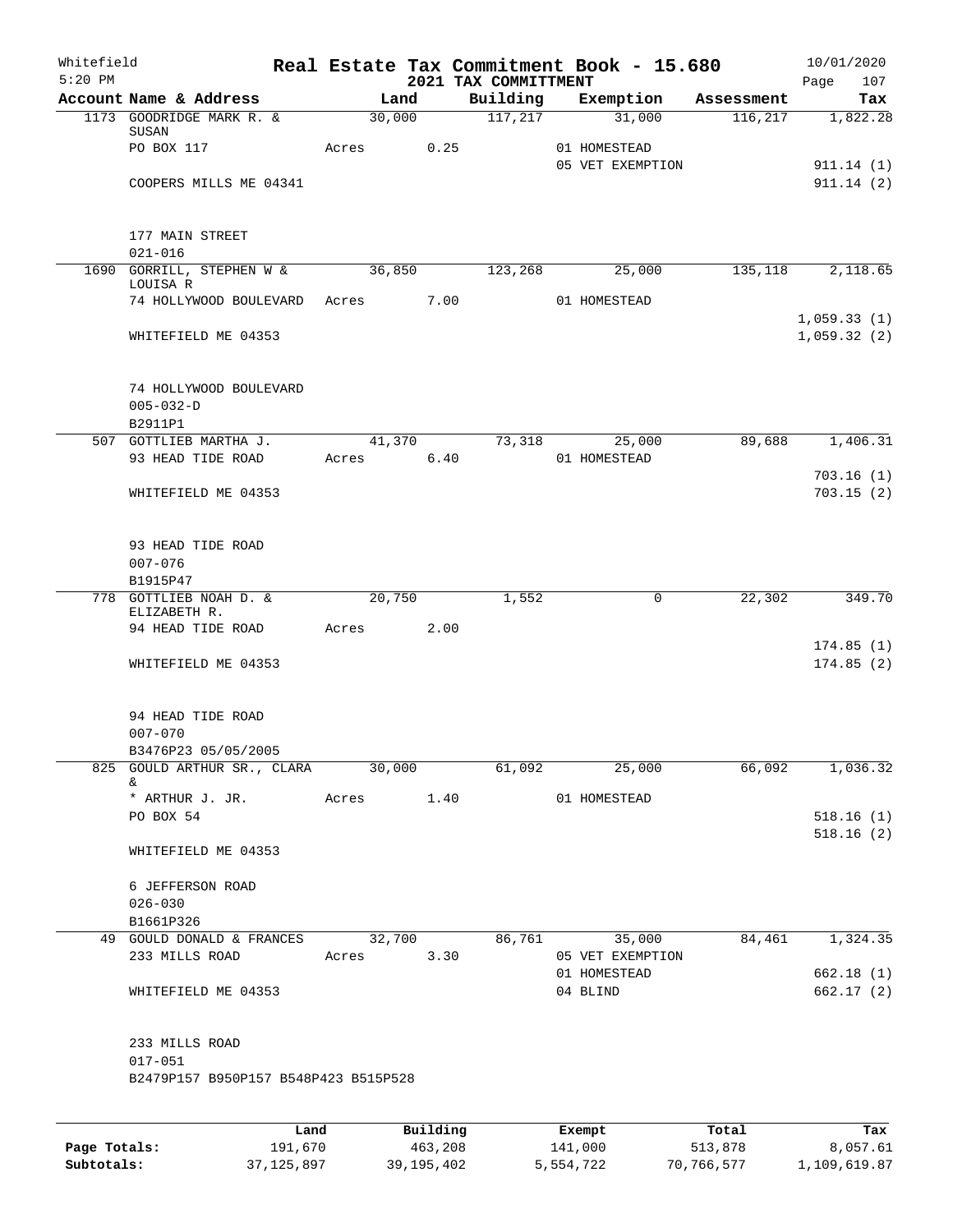| Whitefield<br>$5:20$ PM |                                                                  |             |        |      | 2021 TAX COMMITTMENT | Real Estate Tax Commitment Book - 15.680 |             |            | 10/01/2020<br>Page<br>108 |
|-------------------------|------------------------------------------------------------------|-------------|--------|------|----------------------|------------------------------------------|-------------|------------|---------------------------|
|                         | Account Name & Address                                           |             | Land   |      | Building             | Exemption                                |             | Assessment | Tax                       |
|                         | 1154 GOULD LUCAS D.                                              |             | 30,150 |      | 110,386              |                                          | $\mathbf 0$ | 140,536    | 2,203.60                  |
|                         | 575 WISCASSET ROAD                                               | Acres       |        | 1.60 |                      |                                          |             |            |                           |
|                         |                                                                  |             |        |      |                      |                                          |             |            | 1,101.80(1)               |
|                         | WHITEFIELD ME 04353                                              |             |        |      |                      |                                          |             |            | 1,101.80(2)               |
|                         |                                                                  |             |        |      |                      |                                          |             |            |                           |
|                         |                                                                  |             |        |      |                      |                                          |             |            |                           |
|                         | 575 WISCASSET ROAD                                               |             |        |      |                      |                                          |             |            |                           |
|                         | $001 - 040 - B$                                                  |             |        |      |                      |                                          |             |            |                           |
|                         | B5383P83 05/16/2019 B3236P69                                     |             |        |      |                      |                                          |             |            |                           |
|                         | 645 GOULD, DENNIS                                                |             | 30,300 |      | 170,380              | 25,000                                   |             | 175,680    | 2,754.66                  |
|                         | 471 HEATH ROAD                                                   | Acres       |        | 1.70 |                      | 01 HOMESTEAD                             |             |            | 1,377.33(1)               |
|                         | WHITEFIELD ME 04353                                              |             |        |      |                      |                                          |             |            | 1,377.33(2)               |
|                         |                                                                  |             |        |      |                      |                                          |             |            |                           |
|                         |                                                                  |             |        |      |                      |                                          |             |            |                           |
|                         | 471 HEATH ROAD                                                   |             |        |      |                      |                                          |             |            |                           |
|                         | $007 - 059$                                                      |             |        |      |                      |                                          |             |            |                           |
|                         | 1218 GOVE, SHEILA I                                              |             | 30,000 |      | 26,989               |                                          | 0           | 56,989     | 893.59                    |
|                         | GOVE, ROBERT L                                                   | Acres       | 1.50   |      |                      |                                          |             |            |                           |
|                         | 27 BAKER ROAD                                                    |             |        |      |                      |                                          |             |            | 446.80(1)                 |
|                         |                                                                  |             |        |      |                      |                                          |             |            | 446.79 (2)                |
|                         | WINDSOR ME 04363                                                 |             |        |      |                      |                                          |             |            |                           |
|                         |                                                                  |             |        |      |                      |                                          |             |            |                           |
|                         | 353 TOWNHOUSE ROAD                                               |             |        |      |                      |                                          |             |            |                           |
|                         | $010 - 011 - A$                                                  |             |        |      |                      |                                          |             |            |                           |
|                         | B5134P86 05/10/2017 B4305P287 08/10/2010 B4038P77<br>08/07/2008  |             |        |      |                      |                                          |             |            |                           |
|                         | 90 GRADY DANIEL M.                                               |             | 20,450 |      | 3,988                |                                          | 0           | 24,438     | 383.19                    |
|                         | 158 BENNER LANE                                                  | Acres       | 1.80   |      |                      |                                          |             |            |                           |
|                         |                                                                  |             |        |      |                      |                                          |             |            | 191.60(1)                 |
|                         | WHITEFIELD ME 04353                                              |             |        |      |                      |                                          |             |            | 191.59(2)                 |
|                         |                                                                  |             |        |      |                      |                                          |             |            |                           |
|                         |                                                                  |             |        |      |                      |                                          |             |            |                           |
|                         | 65 PIPER ROAD                                                    |             |        |      |                      |                                          |             |            |                           |
|                         | $026 - 026$                                                      |             |        |      |                      |                                          |             |            |                           |
|                         | B4727P313 10/30/2013 B4509P86 04/04/2012 B4466P137<br>12/01/2011 |             |        |      |                      |                                          |             |            |                           |
|                         | 1114 GRADY STEVEN J.                                             |             | 74,500 |      | 0                    |                                          |             | 74,500     | 1,168.16                  |
|                         | 8 JEWETT LANE                                                    | Acres 85.50 |        |      |                      |                                          |             |            |                           |
|                         |                                                                  |             |        |      |                      |                                          |             |            | 584.08 (1)                |
|                         | WHITEFIELD ME 04353                                              |             |        |      |                      |                                          |             |            | 584.08 (2)                |
|                         |                                                                  |             |        |      |                      |                                          |             |            |                           |
|                         |                                                                  |             |        |      |                      |                                          |             |            |                           |
|                         | PHILBRICK LANE                                                   |             |        |      |                      |                                          |             |            |                           |
|                         | $006 - 011$<br>B4951P237 11/20/2015 B2009P78                     |             |        |      |                      |                                          |             |            |                           |
|                         | 1346 GRADY, DANIEL                                               |             | 32,550 |      | 77,849               | 25,000                                   |             | 85,399     | 1,339.06                  |
|                         | 158 BENNER LANE                                                  | Acres       |        | 3.20 |                      | 01 HOMESTEAD                             |             |            |                           |
|                         |                                                                  |             |        |      |                      |                                          |             |            | 669.53(1)                 |
|                         | WHITEFIELD ME 04353                                              |             |        |      |                      |                                          |             |            | 669.53 (2)                |
|                         |                                                                  |             |        |      |                      |                                          |             |            |                           |
|                         |                                                                  |             |        |      |                      |                                          |             |            |                           |
|                         | 158 BENNER LANE                                                  |             |        |      |                      |                                          |             |            |                           |
|                         | $016 - 047 - A$                                                  |             |        |      |                      |                                          |             |            |                           |
|                         | B2183P311                                                        |             |        |      |                      |                                          |             |            |                           |
|                         |                                                                  |             |        |      |                      |                                          |             |            |                           |
|                         |                                                                  |             |        |      |                      |                                          |             |            |                           |

|              | Land         | Building   | Exempt    | Total      | Tax             |
|--------------|--------------|------------|-----------|------------|-----------------|
| Page Totals: | 217,950      | 389,592    | 50,000    | 557,542    | 8,742.26        |
| Subtotals:   | 37, 343, 847 | 39,584,994 | 5,604,722 | 71,324,119 | 1, 118, 362. 13 |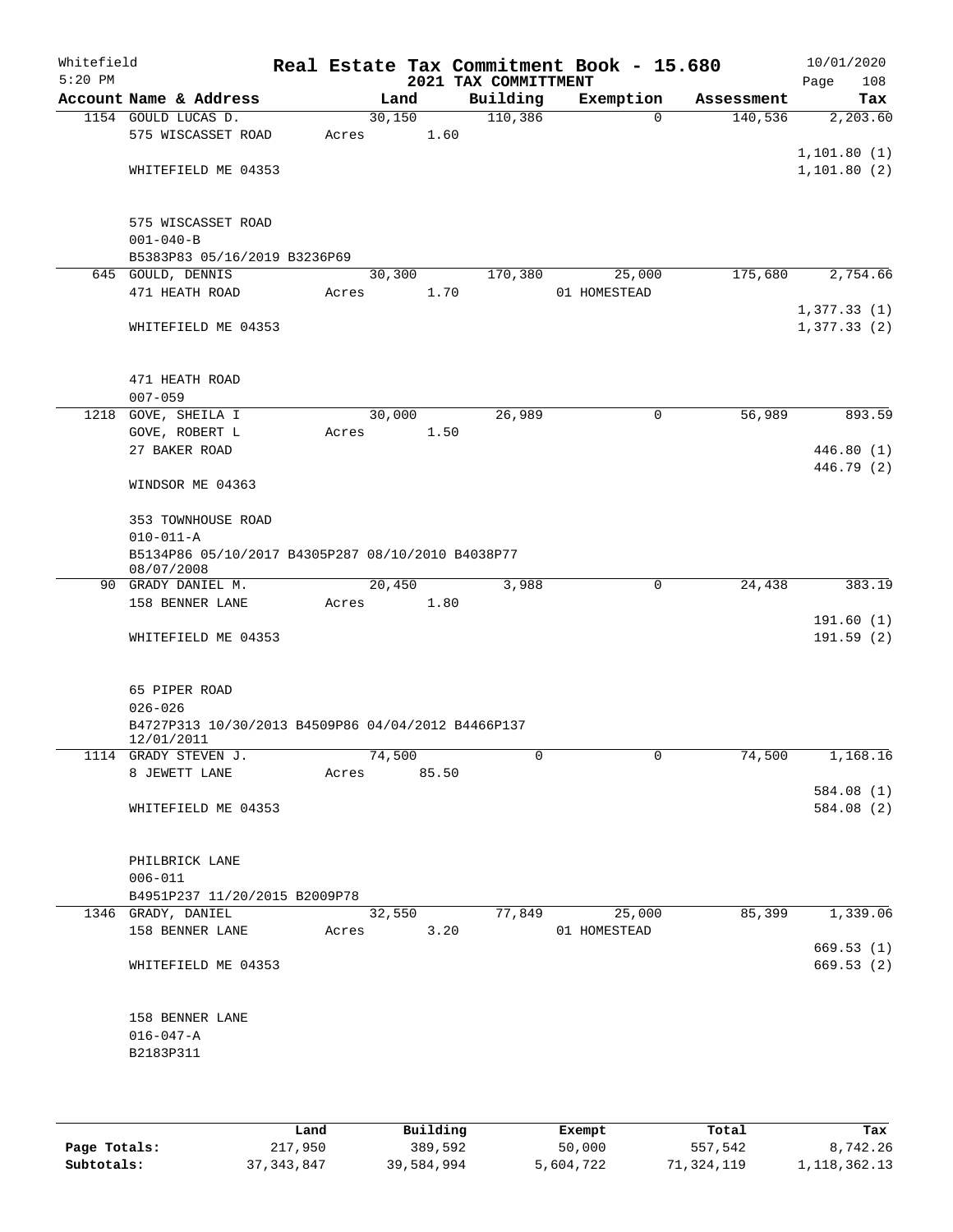| Whitefield<br>$5:20$ PM |                                                                  |      |       |        |          | 2021 TAX COMMITTMENT | Real Estate Tax Commitment Book - 15.680 |             |            | 10/01/2020<br>Page<br>109 |
|-------------------------|------------------------------------------------------------------|------|-------|--------|----------|----------------------|------------------------------------------|-------------|------------|---------------------------|
|                         | Account Name & Address                                           |      |       | Land   |          | Building             | Exemption                                |             | Assessment | Tax                       |
|                         | 1549 GRADY, DANIEL M                                             |      |       | 9,004  |          | $\mathsf{O}$         |                                          | $\Omega$    | 9,004      | 141.18                    |
|                         | 158 BENNER LANE                                                  |      | Acres |        | 6.88     |                      |                                          |             |            |                           |
|                         |                                                                  |      |       |        |          |                      |                                          |             |            | 70.59(1)                  |
|                         | WHITEFIELD ME 04353                                              |      |       |        |          |                      |                                          |             |            | 70.59(2)                  |
|                         | BENNER LANE                                                      |      |       |        |          |                      |                                          |             |            |                           |
|                         | $016 - 047 - B$                                                  |      |       |        |          |                      |                                          |             |            |                           |
|                         | B2183P310                                                        |      |       |        |          |                      |                                          |             |            |                           |
|                         | 1366 GRADY, DARRYL & JEANNE                                      |      |       | 38,258 |          | 10,634               | 25,000                                   |             | 23,892     | 374.63                    |
|                         | 7 CEDAR LANE                                                     |      | Acres |        | 5.01     |                      | 01 HOMESTEAD                             |             |            |                           |
|                         |                                                                  |      |       |        |          |                      |                                          |             |            | 187.32(1)                 |
|                         | WHITEFIELD ME 04353                                              |      |       |        |          |                      |                                          |             |            | 187.31(2)                 |
|                         | 7 CEDAR LANE                                                     |      |       |        |          |                      |                                          |             |            |                           |
|                         | $014 - 007 - A$                                                  |      |       |        |          |                      |                                          |             |            |                           |
|                         | B3974P207 03/06/2008                                             |      |       |        |          |                      |                                          |             |            |                           |
|                         | 594 GRADY, DARRYL C &<br>JEANNE L                                |      |       | 39,850 |          | 53,447               |                                          | 0           | 93,297     | 1,462.90                  |
|                         | 7 CEDAR LANE                                                     |      | Acres |        | 24.00    |                      |                                          |             |            |                           |
|                         |                                                                  |      |       |        |          |                      |                                          |             |            | 731.45(1)                 |
|                         | WHITEFIELD ME 04353                                              |      |       |        |          |                      |                                          |             |            | 731.45(2)                 |
|                         | JEWETT LANE                                                      |      |       |        |          |                      |                                          |             |            |                           |
|                         | $008 - 009$                                                      |      |       |        |          |                      |                                          |             |            |                           |
|                         | B2524P7                                                          |      |       |        |          |                      |                                          |             |            |                           |
|                         | 492 GRADY, JAMISON A                                             |      |       | 37,250 |          | 131,173              | 25,000                                   |             | 143,423    | 2,248.87                  |
|                         | 8 JEWETT LANE                                                    |      | Acres |        | 20.00    |                      | 01 HOMESTEAD                             |             |            |                           |
|                         |                                                                  |      |       |        |          |                      |                                          |             |            | 1, 124.44(1)              |
|                         | WHITEFIELD ME 04353                                              |      |       |        |          |                      |                                          |             |            | 1, 124.43(2)              |
|                         | 64 JEWETT LANE                                                   |      |       |        |          |                      |                                          |             |            |                           |
|                         | $008 - 005 - A$                                                  |      |       |        |          |                      |                                          |             |            |                           |
|                         | B4402P285 05/27/2011 B1531P268 02/09/1989                        |      |       |        |          |                      |                                          |             |            |                           |
|                         | 169 GRADY, JENNIFER H                                            |      |       | 31,500 |          | 45,290               |                                          | 0           | 76,790     | 1,204.07                  |
|                         | GRADY, STEVEN J                                                  |      | Acres |        | 2.50     |                      |                                          |             |            |                           |
|                         | 8 JEWETT LANE                                                    |      |       |        |          |                      |                                          |             |            | 602.04(1)                 |
|                         | WHITEFIELD ME 04353                                              |      |       |        |          |                      |                                          |             |            | 602.03(2)                 |
|                         | 39 JEWETT LANE                                                   |      |       |        |          |                      |                                          |             |            |                           |
|                         | $008 - 008 - A$                                                  |      |       |        |          |                      |                                          |             |            |                           |
|                         | B5157P24 06/21/2017                                              |      |       |        |          |                      |                                          |             |            |                           |
|                         | 751 GRADY, JORDAN                                                |      |       | 32,250 |          | 138,939              |                                          | $\mathbf 0$ | 171,189    | 2,684.24                  |
|                         | GRADY, MERYL A                                                   |      | Acres |        | 3.00     |                      |                                          |             |            |                           |
|                         | 9 JEWETT LANE                                                    |      |       |        |          |                      |                                          |             |            | 1,342.12(1)               |
|                         | WHITEFIELD ME 04353                                              |      |       |        |          |                      |                                          |             |            | 1,342.12(2)               |
|                         | 9 JEWETT LANE                                                    |      |       |        |          |                      |                                          |             |            |                           |
|                         | $008 - 010$                                                      |      |       |        |          |                      |                                          |             |            |                           |
|                         | B5360P173 03/01/2019 B4770P51 04/11/2014 B3884P238<br>07/26/2007 |      |       |        |          |                      |                                          |             |            |                           |
|                         |                                                                  |      |       |        |          |                      |                                          |             |            |                           |
|                         |                                                                  | Land |       |        | Building |                      | Exempt                                   |             | Total      | Tax                       |

|              | Land       | Building   | Exempt    | Total      | Tax          |
|--------------|------------|------------|-----------|------------|--------------|
| Page Totals: | 188,112    | 379,483    | 50,000    | 517,595    | 8,115.89     |
| Subtotals:   | 37,531,959 | 39,964,477 | 5,654,722 | 71,841,714 | 1,126,478.02 |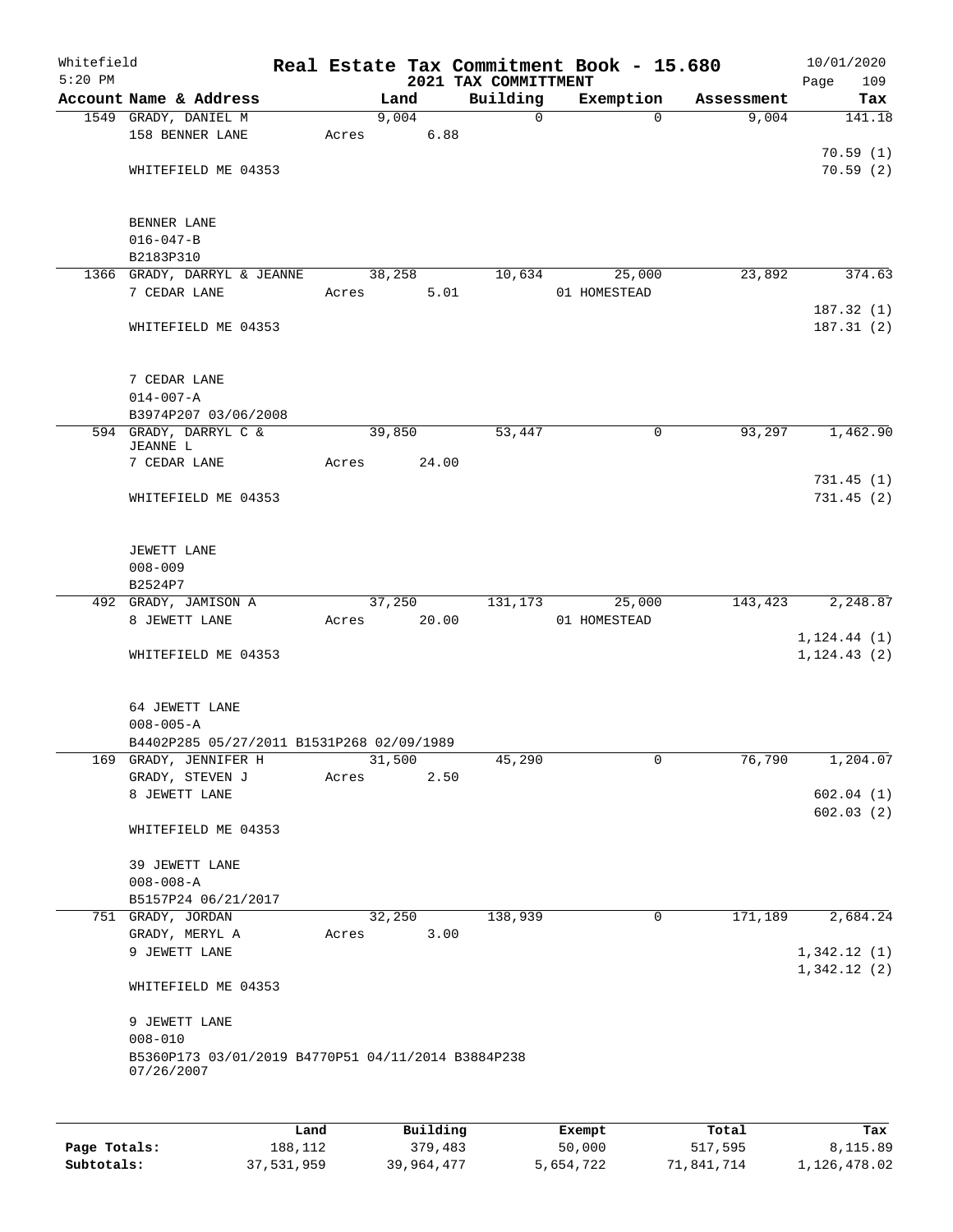| Whitefield<br>$5:20$ PM |                                                   |             |       |         |                    | Real Estate Tax Commitment Book - 15.680<br>2021 TAX COMMITTMENT |                          |              |             | Page | 10/01/2020<br>110      |
|-------------------------|---------------------------------------------------|-------------|-------|---------|--------------------|------------------------------------------------------------------|--------------------------|--------------|-------------|------|------------------------|
|                         | Account Name & Address                            |             |       | Land    |                    | Building                                                         |                          | Exemption    | Assessment  |      | Tax                    |
|                         | 1520 GRADY, STEVEN                                |             |       | 110,600 |                    | $\mathbf 0$                                                      |                          | $\Omega$     | 110,600     |      | 1,734.21               |
|                         | 8 JEWETT LANE                                     |             | Acres |         | 157.70             |                                                                  |                          |              |             |      |                        |
|                         |                                                   |             |       |         |                    |                                                                  |                          |              |             |      | 867.11(1)              |
|                         | WHITEFIELD ME 04353                               |             |       |         |                    |                                                                  |                          |              |             |      | 867.10(2)              |
|                         |                                                   |             |       |         |                    |                                                                  |                          |              |             |      |                        |
|                         |                                                   |             |       |         |                    |                                                                  |                          |              |             |      |                        |
|                         | WEARY POND ROAD SOUTH<br>$008 - 016$              |             |       |         |                    |                                                                  |                          |              |             |      |                        |
|                         | B5213P10 12/14/2017                               |             |       |         |                    |                                                                  |                          |              |             |      |                        |
|                         | 1640 GRADY, STEVEN &                              |             |       | 64,729  |                    | 185,081                                                          |                          | 25,000       | 224,810     |      | 3,525.02               |
|                         | <b>JENNIFER</b>                                   |             |       |         |                    |                                                                  |                          |              |             |      |                        |
|                         | 8 JEWETT LANE                                     |             | Acres |         | 46.89              |                                                                  |                          | 01 HOMESTEAD |             |      |                        |
|                         | WHITEFIELD ME 04353                               |             |       |         |                    |                                                                  |                          |              |             |      | 1,762.51(1)            |
|                         |                                                   |             |       |         |                    |                                                                  |                          |              |             |      | 1,762.51(2)            |
|                         |                                                   |             |       |         |                    |                                                                  |                          |              |             |      |                        |
|                         | 8 JEWETT LANE                                     |             |       |         |                    |                                                                  |                          |              |             |      |                        |
|                         | $007 - 072 - A$                                   |             |       |         |                    |                                                                  |                          |              |             |      |                        |
|                         | B1220P152 12/05/1984                              |             |       |         |                    |                                                                  |                          |              |             |      |                        |
|                         | 88 GRADY, STEVEN J                                |             |       | 45,050  |                    | 5,868                                                            |                          | 0            | 50,918      |      | 798.39                 |
|                         | 8 JEWETT LANE                                     |             | Acres |         | 32.00              |                                                                  |                          |              |             |      |                        |
|                         |                                                   |             |       |         |                    |                                                                  |                          |              |             |      | 399.20(1)              |
|                         | WHITEFIELD ME 04353                               |             |       |         |                    |                                                                  |                          |              |             |      | 399.19(2)              |
|                         |                                                   |             |       |         |                    |                                                                  |                          |              |             |      |                        |
|                         | WEARY POND ROAD SOUTH                             |             |       |         |                    |                                                                  |                          |              |             |      |                        |
|                         | $011 - 028$                                       |             |       |         |                    |                                                                  |                          |              |             |      |                        |
|                         | B5073P226 11/08/2016 B3361P65 09/14/2004          |             |       |         |                    |                                                                  |                          |              |             |      |                        |
|                         | 1190 GRADY, STEVEN J                              |             |       | 16,250  |                    | $\mathbf 0$                                                      |                          | $\mathbf 0$  | 16,250      |      | 254.80                 |
|                         | 8 JEWETT LANE                                     |             | Acres |         | 15.00              |                                                                  |                          |              |             |      |                        |
|                         |                                                   |             |       |         |                    |                                                                  |                          |              |             |      | 127.40(1)<br>127.40(2) |
|                         | WHITEFIELD ME 04353                               |             |       |         |                    |                                                                  |                          |              |             |      |                        |
|                         |                                                   |             |       |         |                    |                                                                  |                          |              |             |      |                        |
|                         | CROCKER AVENUE                                    |             |       |         |                    |                                                                  |                          |              |             |      |                        |
|                         | $004 - 037$                                       |             |       |         |                    |                                                                  |                          |              |             |      |                        |
|                         | B4882P226 05/04/2015 B2540P325 02/14/2000         |             |       |         |                    |                                                                  |                          |              |             |      |                        |
|                         | 1641 GRADY, STEVEN J                              |             |       | 33,170  |                    | 0                                                                |                          | 0            | 33,170      |      | 520.11                 |
|                         | 8 JEWETT LANE                                     |             | Acres |         | 14.90              |                                                                  |                          |              |             |      |                        |
|                         |                                                   |             |       |         |                    |                                                                  |                          |              |             |      | 260.06(1)<br>260.05(2) |
|                         | WHITEFIELD ME 04353                               |             |       |         |                    |                                                                  |                          |              |             |      |                        |
|                         |                                                   |             |       |         |                    |                                                                  |                          |              |             |      |                        |
|                         | CROCKER AVENUE                                    |             |       |         |                    |                                                                  |                          |              |             |      |                        |
|                         | $004 - 032$                                       |             |       |         |                    |                                                                  |                          |              |             |      |                        |
|                         | B4826P78 10/08/2014 B4620P10 01/22/2013 B3465P137 |             |       |         |                    |                                                                  |                          |              |             |      |                        |
|                         | 04/14/2005<br>1904 GRADY, STEVEN J                |             |       | 33,250  |                    | 0                                                                |                          | 0            | 33,250      |      | 521.36                 |
|                         | 8 JEWITT LANE                                     |             | Acres |         | 15.00              |                                                                  |                          |              |             |      |                        |
|                         |                                                   |             |       |         |                    |                                                                  |                          |              |             |      | 260.68(1)              |
|                         | WHITEFIELD ME 04353                               |             |       |         |                    |                                                                  |                          |              |             |      | 260.68(2)              |
|                         |                                                   |             |       |         |                    |                                                                  |                          |              |             |      |                        |
|                         |                                                   |             |       |         |                    |                                                                  |                          |              |             |      |                        |
|                         | CROCKER AVENUE                                    |             |       |         |                    |                                                                  |                          |              |             |      |                        |
|                         | $004 - 044 - F$                                   |             |       |         |                    |                                                                  |                          |              |             |      |                        |
|                         | B5086P284 12/10/2016 B296P337 03/25/1895          |             |       |         |                    |                                                                  |                          |              |             |      |                        |
|                         |                                                   |             |       |         |                    |                                                                  |                          |              |             |      |                        |
|                         |                                                   | <b>Tond</b> |       |         | $D \cdot 1111 - c$ |                                                                  | $P$ <sub>rea</sub> $m +$ |              | $T - F - 1$ |      | me.                    |

|              | Land       | Building   | Exempt    | Total      | Tax          |
|--------------|------------|------------|-----------|------------|--------------|
| Page Totals: | 303,049    | 190,949    | 25,000    | 468,998    | 7.353.89     |
| Subtotals:   | 37,835,008 | 40,155,426 | 5,679,722 | 72,310,712 | 1,133,831.91 |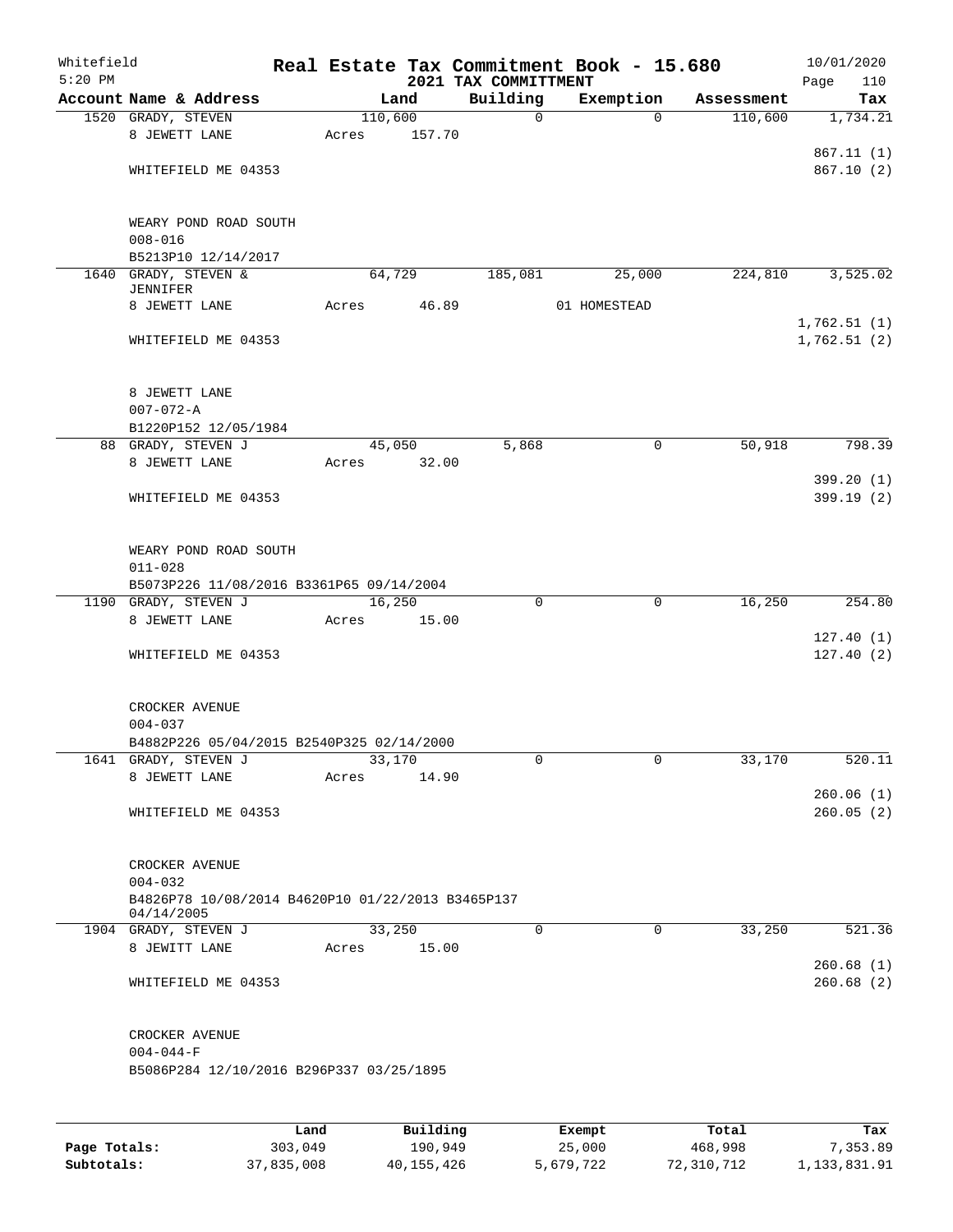| Whitefield<br>$5:20$ PM |                                                                                      |                     |        |      | Real Estate Tax Commitment Book - 15.680<br>2021 TAX COMMITTMENT |                                          |            | 10/01/2020<br>Page<br>111 |
|-------------------------|--------------------------------------------------------------------------------------|---------------------|--------|------|------------------------------------------------------------------|------------------------------------------|------------|---------------------------|
|                         | Account Name & Address                                                               |                     | Land   |      | Building                                                         | Exemption                                | Assessment | Tax                       |
|                         | 83 GRASS JOSHUA A.                                                                   |                     | 30,975 |      | 158,075                                                          | $\Omega$                                 | 189,050    | 2,964.30                  |
|                         | BLOOD, KASEY E                                                                       | Acres               |        | 2.15 |                                                                  |                                          |            |                           |
|                         | 24 STONE HOUSE COURT                                                                 |                     |        |      |                                                                  |                                          |            | 1,482.15(1)               |
|                         |                                                                                      |                     |        |      |                                                                  |                                          |            | 1,482.15(2)               |
|                         | WHITEFIELD ME 04353                                                                  |                     |        |      |                                                                  |                                          |            |                           |
|                         |                                                                                      |                     |        |      |                                                                  |                                          |            |                           |
|                         | 24 STONE HOUSE COURT                                                                 |                     |        |      |                                                                  |                                          |            |                           |
|                         | $016 - 040 - D$                                                                      |                     |        |      |                                                                  |                                          |            |                           |
|                         | B5168P32 08/07/2017 B5148P101 06/19/2017 B4207P116<br>10/05/2009 B3916P46 10/01/2007 |                     |        |      |                                                                  |                                          |            |                           |
|                         | 1242 GRAZIOSO, ABBY L                                                                |                     | 35,266 |      | 81,089                                                           | 25,000                                   | 91,355     | 1,432.45                  |
|                         | GRAZIOSO, GREG E                                                                     | Acres               |        | 5.02 |                                                                  | 01 HOMESTEAD                             |            |                           |
|                         | 454 COOPER ROAD                                                                      |                     |        |      |                                                                  |                                          |            | 716.23(1)                 |
|                         |                                                                                      |                     |        |      |                                                                  |                                          |            | 716.22(2)                 |
|                         | WHITEFIELD ME 04353                                                                  |                     |        |      |                                                                  |                                          |            |                           |
|                         |                                                                                      |                     |        |      |                                                                  |                                          |            |                           |
|                         | 454 COOPER ROAD                                                                      |                     |        |      |                                                                  |                                          |            |                           |
|                         | $015 - 018 - C$                                                                      |                     |        |      |                                                                  |                                          |            |                           |
|                         | B5104P258 02/02/2017 B4787P8 06/09/2014 B4787P6<br>06/09/2014 B2551P85               |                     |        |      |                                                                  |                                          |            |                           |
|                         | 1315 GRAZIOSO, DEE A                                                                 |                     | 33,150 |      | $\Omega$                                                         | $\mathbf 0$                              | 33,150     | 519.79                    |
|                         | 37 SHELDON STREET                                                                    | Acres               |        | 3.60 |                                                                  |                                          |            |                           |
|                         |                                                                                      |                     |        |      |                                                                  |                                          |            | 259.90(1)                 |
|                         | FARMINGDALE ME 04344                                                                 |                     |        |      |                                                                  |                                          |            | 259.89(2)                 |
|                         |                                                                                      |                     |        |      |                                                                  |                                          |            |                           |
|                         |                                                                                      |                     |        |      |                                                                  |                                          |            |                           |
|                         | SENOTT ROAD                                                                          |                     |        |      |                                                                  |                                          |            |                           |
|                         | $017 - 044 - A$                                                                      |                     |        |      |                                                                  |                                          |            |                           |
|                         | B5019P24 06/17/2016 B2787P89                                                         |                     |        |      |                                                                  |                                          |            |                           |
|                         | 1505 GRAZIOSO, GLENN & SUSAN<br>258 DOYLE ROAD                                       |                     | 0      |      | 10,345                                                           | 0                                        | 10,345     | 162.21                    |
|                         |                                                                                      |                     |        |      |                                                                  |                                          |            | 81.11(1)                  |
|                         | WHITEFIELD ME 04353                                                                  |                     |        |      |                                                                  |                                          |            | 81.10(2)                  |
|                         |                                                                                      |                     |        |      |                                                                  |                                          |            |                           |
|                         |                                                                                      |                     |        |      |                                                                  |                                          |            |                           |
|                         | 258 DOYLE ROAD                                                                       |                     |        |      |                                                                  |                                          |            |                           |
|                         | $019 - 021 - ON$                                                                     |                     |        |      |                                                                  |                                          |            |                           |
|                         | 1271 GREEN DAVID W.                                                                  | $\frac{30,000}{20}$ |        |      |                                                                  | $\overline{163,172}$ $\overline{25,000}$ |            | $168, 172$ 2,636.94       |
|                         | 97 HUNTS MEADOW ROAD                                                                 | Acres               | 1.50   |      |                                                                  | 01 HOMESTEAD                             |            |                           |
|                         |                                                                                      |                     |        |      |                                                                  |                                          |            | 1,318.47(1)               |
|                         | WHITEFIELD ME 04353                                                                  |                     |        |      |                                                                  |                                          |            | 1,318.47(2)               |
|                         |                                                                                      |                     |        |      |                                                                  |                                          |            |                           |
|                         | 97 HUNTS MEADOW ROAD                                                                 |                     |        |      |                                                                  |                                          |            |                           |
|                         | $012 - 029 - C$                                                                      |                     |        |      |                                                                  |                                          |            |                           |
|                         | B4251P288 02/18/2010 B2714P230 08/21/2001                                            |                     |        |      |                                                                  |                                          |            |                           |
|                         | 368 GREGOIRE BETH M.                                                                 |                     | 31,815 |      |                                                                  | 48,912 25,000                            | 55,727     | 873.80                    |
|                         | 47 PITTSTON ROAD                                                                     | Acres 2.71          |        |      |                                                                  | 01 HOMESTEAD                             |            |                           |
|                         |                                                                                      |                     |        |      |                                                                  |                                          |            | 436.90(1)                 |
|                         | WHITEFIELD ME 04353                                                                  |                     |        |      |                                                                  |                                          |            | 436.90 (2)                |
|                         |                                                                                      |                     |        |      |                                                                  |                                          |            |                           |
|                         |                                                                                      |                     |        |      |                                                                  |                                          |            |                           |
|                         | 47 PITTSTON ROAD<br>$030 - 013 - A$                                                  |                     |        |      |                                                                  |                                          |            |                           |
|                         | B5235P255 02/07/2018 B1915P169                                                       |                     |        |      |                                                                  |                                          |            |                           |
|                         |                                                                                      |                     |        |      |                                                                  |                                          |            |                           |
|                         |                                                                                      |                     |        |      |                                                                  |                                          |            |                           |

|              | Land       | Building   | Exempt    | Total      | Tax            |
|--------------|------------|------------|-----------|------------|----------------|
| Page Totals: | 161,206    | 461,593    | 75,000    | 547,799    | 8,589.49       |
| Subtotals:   | 37,996,214 | 40,617,019 | 5,754,722 | 72,858,511 | 1, 142, 421.40 |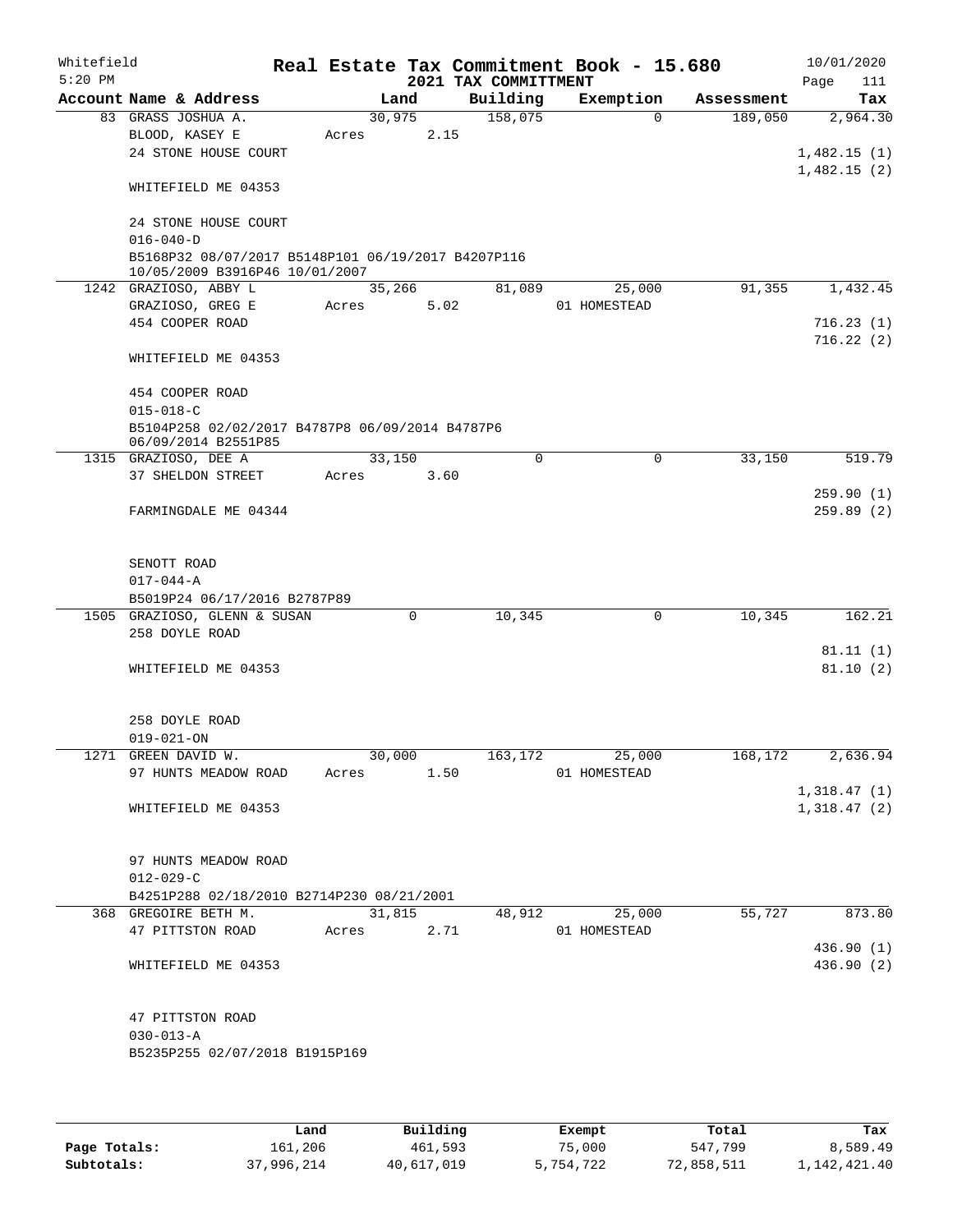| Whitefield   |                                                                      |              |       |        |            |                                  | Real Estate Tax Commitment Book - 15.680 |          |            | 10/01/2020                 |
|--------------|----------------------------------------------------------------------|--------------|-------|--------|------------|----------------------------------|------------------------------------------|----------|------------|----------------------------|
| $5:20$ PM    | Account Name & Address                                               |              |       | Land   |            | 2021 TAX COMMITTMENT<br>Building | Exemption                                |          | Assessment | Page<br>112<br>Tax         |
|              | 1010 GREGORY ALAN                                                    |              |       | 36,690 |            | 78,293                           |                                          | $\Omega$ | 114,983    | 1,802.93                   |
|              | GREGORY WENDY L                                                      |              | Acres |        | 6.80       |                                  |                                          |          |            |                            |
|              | 238 PITTSTON ROAD                                                    |              |       |        |            |                                  |                                          |          |            | 901.47(1)                  |
|              |                                                                      |              |       |        |            |                                  |                                          |          |            | 901.46(2)                  |
|              | WHITEFIELD ME 04353                                                  |              |       |        |            |                                  |                                          |          |            |                            |
|              | 238 PITTSTON ROAD                                                    |              |       |        |            |                                  |                                          |          |            |                            |
|              | $004 - 044 - D$                                                      |              |       |        |            |                                  |                                          |          |            |                            |
|              | B4894P25 06/09/2015 B2941P179                                        |              |       |        |            |                                  |                                          |          |            |                            |
|              | 1028 GREINER, JEFFREY S                                              |              |       | 30,120 |            | 146,578                          |                                          | 25,000   | 151,698    | 2,378.62                   |
|              | GREINER, KRISTA LEA                                                  |              | Acres |        | 1.58       |                                  | 01 HOMESTEAD                             |          |            |                            |
|              | 98 LOBSTER COVE ROAD                                                 |              |       |        |            |                                  |                                          |          |            | 1,189.31(1)                |
|              |                                                                      |              |       |        |            |                                  |                                          |          |            | 1,189.31(2)                |
|              | BOOTHBAY HARBOR ME<br>04838                                          |              |       |        |            |                                  |                                          |          |            |                            |
|              |                                                                      |              |       |        |            |                                  |                                          |          |            |                            |
|              | 28 MOOSEHEAD LANE                                                    |              |       |        |            |                                  |                                          |          |            |                            |
|              | $012 - 029 - I$                                                      |              |       |        |            |                                  |                                          |          |            |                            |
|              | B5145P237 06/16/2017 B4612P125 01/04/2013 B3966P279<br>01/02/2008    |              |       |        |            |                                  |                                          |          |            |                            |
|              | 1851 GRIFFIN BRYAN & HOLLY                                           |              |       | 25,750 |            | 1,926                            |                                          | $\Omega$ | 27,676     | 433.96                     |
|              | 184 NO. HUNTS MEADOW RD Acres                                        |              |       |        | 2.00       |                                  |                                          |          |            |                            |
|              |                                                                      |              |       |        |            |                                  |                                          |          |            | 216.98(1)                  |
|              | WHITEFIELD ME 04353                                                  |              |       |        |            |                                  |                                          |          |            | 216.98(2)                  |
|              |                                                                      |              |       |        |            |                                  |                                          |          |            |                            |
|              | NO. HUNTS MEADOW ROAD                                                |              |       |        |            |                                  |                                          |          |            |                            |
|              | $018 - 032 - A$                                                      |              |       |        |            |                                  |                                          |          |            |                            |
|              | B4558P186 08/13/2012                                                 |              |       |        |            |                                  |                                          |          |            |                            |
|              | 936 GRIFFIN JAMES L.                                                 |              |       | 35,000 |            | 55,846                           |                                          | 0        | 90,846     | 1,424.47                   |
|              | 460 COOPERS MILLS ROAD                                               |              | Acres |        | 0.71       |                                  |                                          |          |            |                            |
|              |                                                                      |              |       |        |            |                                  |                                          |          |            | 712.24(1)<br>712.23(2)     |
|              | WINDSOR ME 04363                                                     |              |       |        |            |                                  |                                          |          |            |                            |
|              |                                                                      |              |       |        |            |                                  |                                          |          |            |                            |
|              | 114 MAIN STREET                                                      |              |       |        |            |                                  |                                          |          |            |                            |
|              | $022 - 009$                                                          |              |       |        |            |                                  |                                          |          |            |                            |
|              | B5242P133 03/28/2018                                                 |              |       |        |            |                                  |                                          |          |            |                            |
| 252          | GRIFFIN, HOLLY D &<br>BRYAN J                                        |              |       | 47,770 |            | 166,910                          |                                          | 0        | 214,680    | 3,366.18                   |
|              | 184 NO. HUNTS MEADOW                                                 |              | Acres |        | 20.80      |                                  |                                          |          |            |                            |
|              | ROAD                                                                 |              |       |        |            |                                  |                                          |          |            |                            |
|              | WHITEFIELD ME 04353                                                  |              |       |        |            |                                  |                                          |          |            | 1,683.09(1)<br>1,683.09(2) |
|              |                                                                      |              |       |        |            |                                  |                                          |          |            |                            |
|              |                                                                      |              |       |        |            |                                  |                                          |          |            |                            |
|              | 184 NO. HUNTS MEADOW                                                 |              |       |        |            |                                  |                                          |          |            |                            |
|              | $018 - 031$                                                          |              |       |        |            |                                  |                                          |          |            |                            |
|              | B3908P175 09/13/2007 B3908P77 09/13/2007<br>835 GROTTON EVELINA J. & |              |       |        |            |                                  |                                          |          |            |                            |
|              | MICHAEL S.                                                           |              |       | 37,775 |            | 14,302                           |                                          | 0        | 52,077     | 816.57                     |
|              | P.O. BOX 186                                                         |              | Acres |        | 3.35       |                                  |                                          |          |            |                            |
|              |                                                                      |              |       |        |            |                                  |                                          |          |            | 408.29(1)                  |
|              | COOPERS MILLS ME 04341                                               |              |       |        |            |                                  |                                          |          |            | 408.28(2)                  |
|              |                                                                      |              |       |        |            |                                  |                                          |          |            |                            |
|              | 37 WINDSOR ROAD                                                      |              |       |        |            |                                  |                                          |          |            |                            |
|              | $022 - 022$                                                          |              |       |        |            |                                  |                                          |          |            |                            |
|              | B2508P89                                                             |              |       |        |            |                                  |                                          |          |            |                            |
|              |                                                                      | Land         |       |        | Building   |                                  | Exempt                                   |          | Total      | Tax                        |
| Page Totals: |                                                                      | 213,105      |       |        | 463,855    |                                  | 25,000                                   |          | 651,960    | 10,222.73                  |
| Subtotals:   |                                                                      | 38, 209, 319 |       |        | 41,080,874 |                                  | 5,779,722                                |          | 73,510,471 | 1,152,644.13               |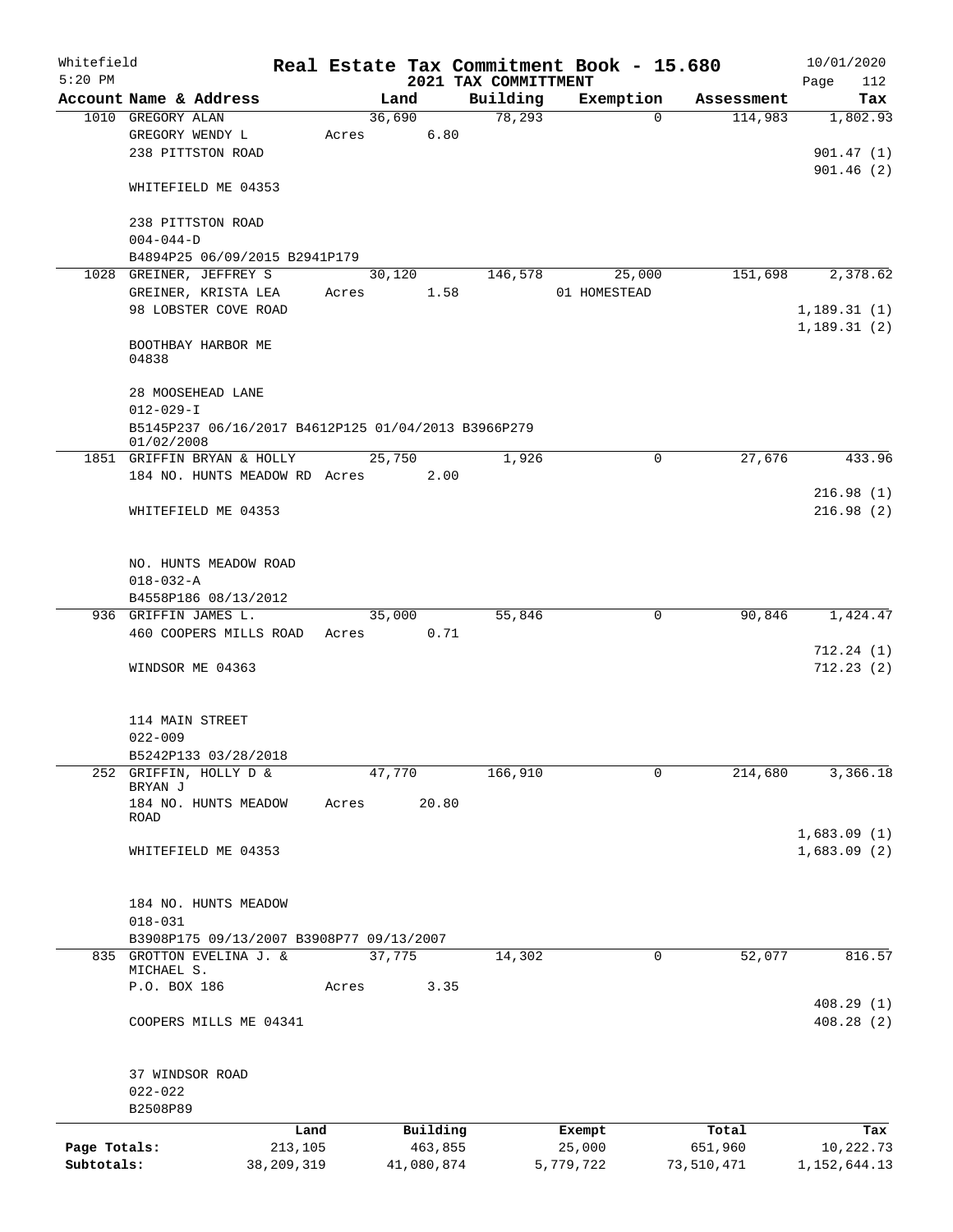| Whitefield<br>$5:20$ PM |                                          |       |        |       | 2021 TAX COMMITTMENT | Real Estate Tax Commitment Book - 15.680 |             |            | 10/01/2020<br>Page<br>113 |
|-------------------------|------------------------------------------|-------|--------|-------|----------------------|------------------------------------------|-------------|------------|---------------------------|
|                         | Account Name & Address                   |       | Land   |       | Building             | Exemption                                |             | Assessment | Tax                       |
|                         | 599 GROVER, NANCY A                      |       | 1,035  |       | 0                    |                                          | $\mathbf 0$ | 1,035      | 16.23                     |
|                         | 16846 ONWARD DRIVE                       | Acres |        | 0.69  |                      |                                          |             |            |                           |
|                         |                                          |       |        |       |                      |                                          |             |            | 8.12(1)                   |
|                         | WESTFIELD IN 46074                       |       |        |       |                      |                                          |             |            | 8.11(2)                   |
|                         |                                          |       |        |       |                      |                                          |             |            |                           |
|                         |                                          |       |        |       |                      |                                          |             |            |                           |
|                         | GARDINER ROAD                            |       |        |       |                      |                                          |             |            |                           |
|                         | $012 - 007$                              |       |        |       |                      |                                          |             |            |                           |
|                         | B578P366<br>953 GROVER, NANCY A          |       | 660    |       | 0                    |                                          | 0           | 660        | 10.35                     |
|                         | 16846 ONWARD DRIVE                       | Acres |        | 0.44  |                      |                                          |             |            |                           |
|                         |                                          |       |        |       |                      |                                          |             |            | 5.18(1)                   |
|                         | WESTFIELD IN 46074                       |       |        |       |                      |                                          |             |            | 5.17(2)                   |
|                         |                                          |       |        |       |                      |                                          |             |            |                           |
|                         |                                          |       |        |       |                      |                                          |             |            |                           |
|                         | GARDINER ROAD                            |       |        |       |                      |                                          |             |            |                           |
|                         | $012 - 008$                              |       |        |       |                      |                                          |             |            |                           |
|                         | B578P366                                 |       |        |       |                      |                                          |             |            |                           |
|                         | 1576 GURNEY, JEFFREY T                   |       | 42,370 |       | 92,120               |                                          | 0           | 134,490    | 2,108.80                  |
|                         | GURNEY, LAURA M                          | Acres |        | 13.90 |                      |                                          |             |            |                           |
|                         | 159 THAYER ROAD                          |       |        |       |                      |                                          |             |            | 1,054.40(1)               |
|                         |                                          |       |        |       |                      |                                          |             |            | 1,054.40(2)               |
|                         | WHITEFIELD ME 04353                      |       |        |       |                      |                                          |             |            |                           |
|                         | 159 THAYER ROAD                          |       |        |       |                      |                                          |             |            |                           |
|                         | $001 - 030$                              |       |        |       |                      |                                          |             |            |                           |
|                         | B5201P83 11/09/2017                      |       |        |       |                      |                                          |             |            |                           |
|                         | 683 HADDAD, THOMAS & LEILA               |       | 41,450 |       | 20,507               | 31,000                                   |             | 30,957     | 485.41                    |
|                         | 354 TOWNHOUSE ROAD                       | Acres |        | 6.50  |                      | 01 HOMESTEAD                             |             |            |                           |
|                         |                                          |       |        |       |                      | 07 NMR VET & WIDOW                       |             |            | 242.71 (1)                |
|                         | WHITEFIELD ME 04353                      |       |        |       |                      |                                          |             |            | 242.70 (2)                |
|                         |                                          |       |        |       |                      |                                          |             |            |                           |
|                         |                                          |       |        |       |                      |                                          |             |            |                           |
|                         | 354 TOWNHOUSE ROAD                       |       |        |       |                      |                                          |             |            |                           |
|                         | $010 - 017 - B$                          |       |        |       |                      |                                          |             |            |                           |
|                         | B2151P75                                 |       |        |       |                      |                                          |             |            |                           |
|                         | 661 HAGEN, TINA E                        |       | 30,000 |       | 82,646               | 25,000                                   |             | 87,646     | 1,374.29                  |
|                         | 513 5TH STREET SW, APT Acres<br>4        |       |        | 1.50  |                      | 01 HOMESTEAD                             |             |            |                           |
|                         |                                          |       |        |       |                      |                                          |             |            | 687.15(1)                 |
|                         | MINOT ND 58701-4388                      |       |        |       |                      |                                          |             |            | 687.14 (2)                |
|                         |                                          |       |        |       |                      |                                          |             |            |                           |
|                         |                                          |       |        |       |                      |                                          |             |            |                           |
|                         | 36 CLOVER LANE                           |       |        |       |                      |                                          |             |            |                           |
|                         | $012 - 028 - E$                          |       |        |       |                      |                                          |             |            |                           |
|                         | B5236P191 03/03/2018 B4062P65 10/15/2008 |       |        |       |                      |                                          |             |            |                           |
|                         | 1134 HAINKE JR. HAROLD &<br>SHERRY TASH  |       | 34,500 |       | 126,399              | 25,000                                   |             | 135,899    | 2,130.90                  |
|                         | P.O. BOX 208                             | Acres |        |       | 4.50                 | 01 HOMESTEAD                             |             |            |                           |
|                         |                                          |       |        |       |                      |                                          |             |            | 1,065.45(1)               |
|                         | WHITEFIELD ME 04353                      |       |        |       |                      |                                          |             |            | 1,065.45(2)               |
|                         |                                          |       |        |       |                      |                                          |             |            |                           |
|                         |                                          |       |        |       |                      |                                          |             |            |                           |
|                         | 18 WILD WEST LANE                        |       |        |       |                      |                                          |             |            |                           |
|                         | $013 - 069 - 001$                        |       |        |       |                      |                                          |             |            |                           |
|                         | B1735P118 B1734P212 12/09/1991           |       |        |       |                      |                                          |             |            |                           |
|                         |                                          |       |        |       |                      |                                          |             |            |                           |
|                         |                                          |       |        |       |                      |                                          |             |            |                           |
|                         |                                          |       |        |       |                      |                                          |             |            |                           |

|              | Land         | Building   | Exempt    | Total      | Tax          |
|--------------|--------------|------------|-----------|------------|--------------|
| Page Totals: | 150,015      | 321,672    | 81,000    | 390,687    | 6,125.98     |
| Subtotals:   | 38, 359, 334 | 41,402,546 | 5,860,722 | 73,901,158 | 1,158,770.11 |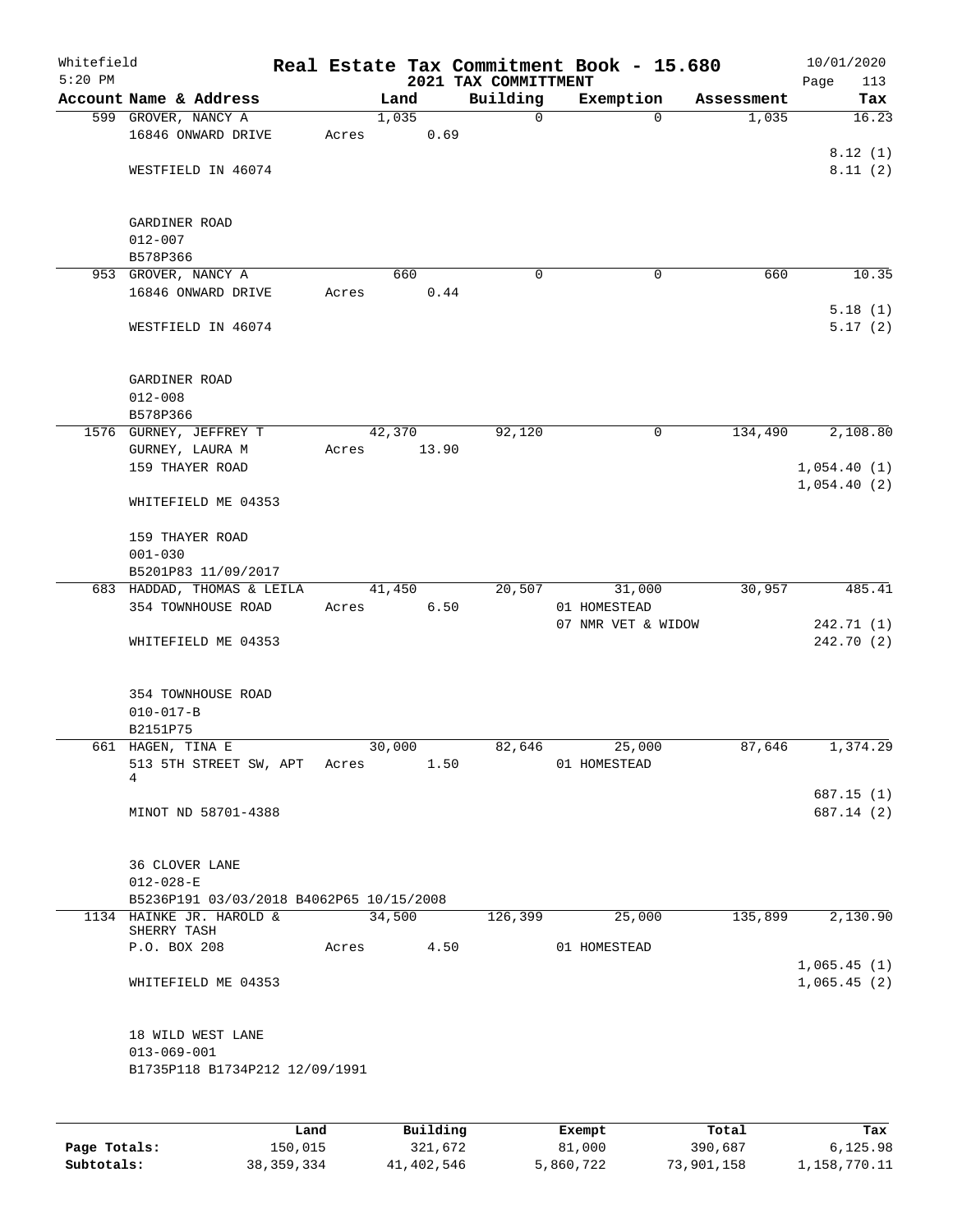| Whitefield<br>$5:20$ PM |                                           |        |         | 2021 TAX COMMITTMENT | Real Estate Tax Commitment Book - 15.680 |            | 10/01/2020<br>Page<br>114 |
|-------------------------|-------------------------------------------|--------|---------|----------------------|------------------------------------------|------------|---------------------------|
|                         | Account Name & Address                    |        | Land    | Building             | Exemption                                | Assessment | Tax                       |
|                         | 228 HAINKE, HAROLD J                      |        | 33,250  | $\mathbf 0$          | $\Omega$                                 | 33,250     | 521.36                    |
|                         | TASH, SHERRY                              | Acres  | 15.00   |                      |                                          |            |                           |
|                         | PO BOX 208                                |        |         |                      |                                          |            | 260.68(1)                 |
|                         |                                           |        |         |                      |                                          |            | 260.68(2)                 |
|                         | WHITEFIELD ME 04353                       |        |         |                      |                                          |            |                           |
|                         |                                           |        |         |                      |                                          |            |                           |
|                         | EAST RIVER ROAD                           |        |         |                      |                                          |            |                           |
|                         | $014 - 014$                               |        |         |                      |                                          |            |                           |
|                         | B5070P237 11/01/2016                      |        |         |                      |                                          |            |                           |
|                         | 1565 HAINKE, HAROLD J JR                  |        | 25,538  | $\mathbf 0$          | 0                                        | 25,538     | 400.44                    |
|                         | TASH, SHERRY                              | Acres  | 5.36    |                      |                                          |            |                           |
|                         | PO BOX 208                                |        |         |                      |                                          |            | 200.22(1)                 |
|                         |                                           |        |         |                      |                                          |            | 200.22(2)                 |
|                         | WHITEFIELD ME 04353                       |        |         |                      |                                          |            |                           |
|                         | EAST RIVER ROAD                           |        |         |                      |                                          |            |                           |
|                         | $013 - 069 - B$                           |        |         |                      |                                          |            |                           |
|                         | B5035P118 07/28/2016                      |        |         |                      |                                          |            |                           |
|                         | 763 HALL HEIRS ANDREW                     | 10,700 |         | 0                    | 0                                        | 10,700     | 167.78                    |
|                         | C/O NANCY DUNCAN                          | Acres  | 9.00    |                      |                                          |            |                           |
|                         | 10 VATERS HIDEAWAY                        |        |         |                      |                                          |            | 83.89(1)                  |
|                         |                                           |        |         |                      |                                          |            | 83.89 (2)                 |
|                         | JEFFERSON ME 04348                        |        |         |                      |                                          |            |                           |
|                         |                                           |        |         |                      |                                          |            |                           |
|                         | OFF DOYLE ROAD                            |        |         |                      |                                          |            |                           |
|                         | $019 - 005$                               |        |         |                      |                                          |            |                           |
|                         | B1655P1                                   |        |         |                      |                                          |            |                           |
|                         | 693 HALL IV GEORGE W.                     |        | 41,370  | 26,126               | 0                                        | 67,496     | 1,058.34                  |
|                         | 822 TOWNHOUSE ROAD                        | Acres  | 6.40    |                      |                                          |            |                           |
|                         |                                           |        |         |                      |                                          |            | 529.17(1)                 |
|                         | WHITEFIELD ME 04353                       |        |         |                      |                                          |            | 529.17(2)                 |
|                         |                                           |        |         |                      |                                          |            |                           |
|                         |                                           |        |         |                      |                                          |            |                           |
|                         | 678 TOWNHOUSE ROAD                        |        |         |                      |                                          |            |                           |
|                         | $007 - 032$                               |        |         |                      |                                          |            |                           |
|                         | B4814P220 09/03/2014 B3395P125 11/17/2004 |        |         |                      |                                          |            |                           |
|                         | 160 HALL IV GEORGE W.                     |        | 30, 290 | 0                    | 0                                        | 30,290     | 474.95                    |
|                         | 822 TOWNHOUSE ROAD                        | Acres  | 11.30   |                      |                                          |            |                           |
|                         |                                           |        |         |                      |                                          |            | 237.48(1)                 |
|                         | WHITEFIELD ME 04353                       |        |         |                      |                                          |            | 237.47 (2)                |
|                         |                                           |        |         |                      |                                          |            |                           |
|                         | PHILBRICK LANE                            |        |         |                      |                                          |            |                           |
|                         | $006 - 015$                               |        |         |                      |                                          |            |                           |
|                         | B1635P29                                  |        |         |                      |                                          |            |                           |
|                         | 432 HALL JR. GEORGE                       |        | 35,650  | 0                    | 0                                        | 35,650     | 558.99                    |
|                         | 822 TOWNHOUSE ROAD                        | Acres  | 18.00   |                      |                                          |            |                           |
|                         |                                           |        |         |                      |                                          |            | 279.50(1)                 |
|                         | WHITEFIELD ME 04353                       |        |         |                      |                                          |            | 279.49(2)                 |
|                         |                                           |        |         |                      |                                          |            |                           |
|                         |                                           |        |         |                      |                                          |            |                           |
|                         | PHILBRICK LANE                            |        |         |                      |                                          |            |                           |
|                         | $006 - 011 - B$                           |        |         |                      |                                          |            |                           |
|                         | B1417P148                                 |        |         |                      |                                          |            |                           |
|                         |                                           |        |         |                      |                                          |            |                           |
|                         |                                           |        |         |                      |                                          |            |                           |

|              | Land       | Building   | Exempt    | Total      | Tax          |
|--------------|------------|------------|-----------|------------|--------------|
| Page Totals: | 176.798    | 26,126     |           | 202,924    | 3,181.86     |
| Subtotals:   | 38,536,132 | 41,428,672 | 5,860,722 | 74,104,082 | 1,161,951.97 |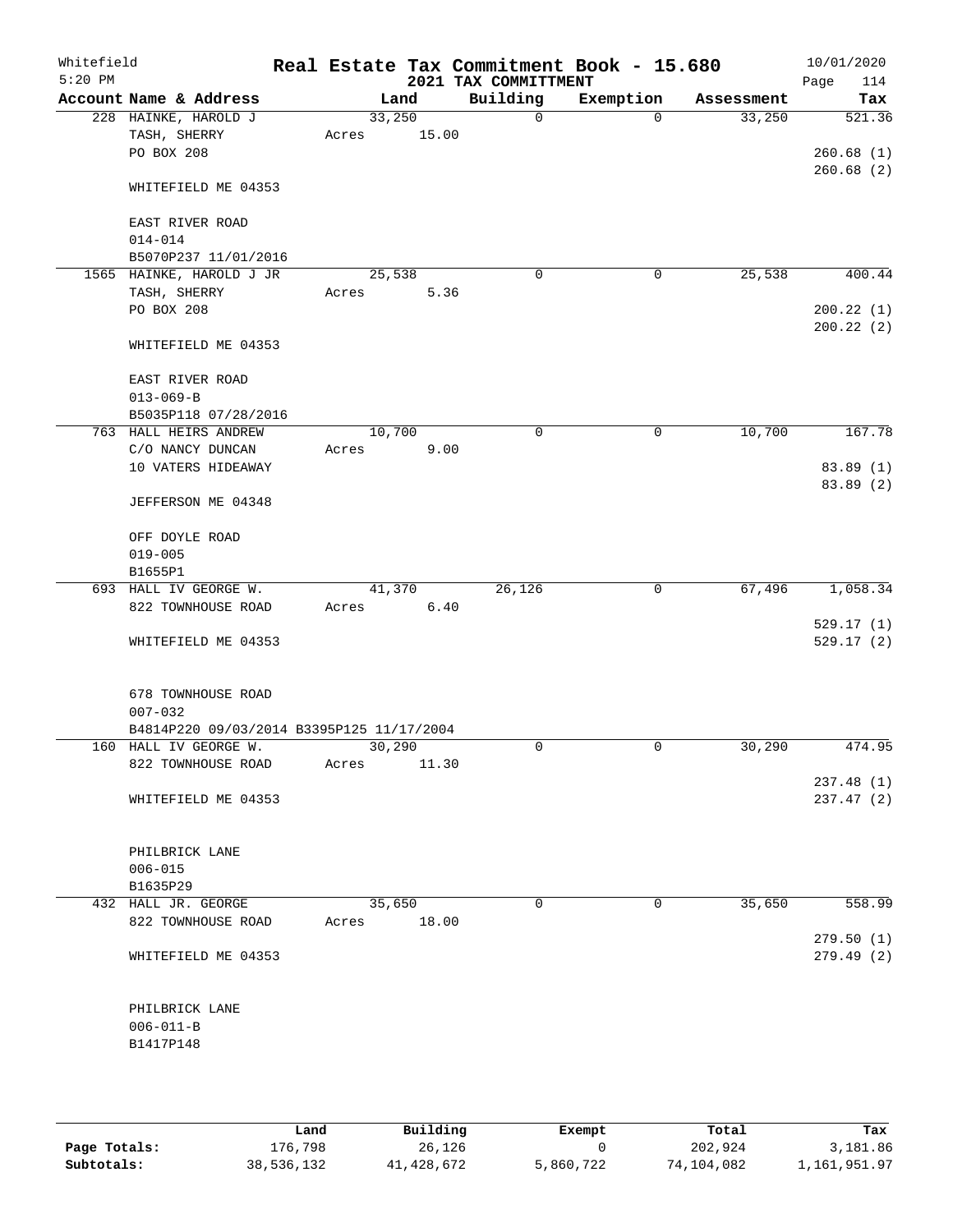| Whitefield<br>$5:20$ PM |                                                              |       |                 | 2021 TAX COMMITTMENT | Real Estate Tax Commitment Book - 15.680 |            | 10/01/2020<br>115<br>Page |
|-------------------------|--------------------------------------------------------------|-------|-----------------|----------------------|------------------------------------------|------------|---------------------------|
|                         | Account Name & Address                                       |       | Land            | Building             | Exemption                                | Assessment | Tax                       |
|                         | 717 HALL JR. GEORGE W. &<br>HAROLD PIACOPOLOS                | Acres | 120<br>0.08     | $\Omega$             | $\Omega$                                 | 120        | 1.88                      |
|                         | 822 TOWNHOUSE ROAD                                           |       |                 |                      |                                          |            | 0.94(1)<br>0.94(2)        |
|                         | WHITEFIELD ME 04353                                          |       |                 |                      |                                          |            |                           |
|                         | PITTSTON ROAD                                                |       |                 |                      |                                          |            |                           |
|                         | $030 - 015$<br>B1572P148                                     |       |                 |                      |                                          |            |                           |
|                         | 525 HALL JR. GEORGE W. &                                     |       | 64,750          | $\mathbf 0$          | $\mathbf 0$                              | 64,750     | 1,015.28                  |
|                         | * PIACOPOLOS HAROLD                                          |       | Acres 66.00     |                      |                                          |            |                           |
|                         | 822 TOWNHOUSE ROAD                                           |       |                 |                      |                                          |            | 507.64(1)<br>507.64(2)    |
|                         | WHITEFIELD ME 04353                                          |       |                 |                      |                                          |            |                           |
|                         | 48 PINE CREST LANE                                           |       |                 |                      |                                          |            |                           |
|                         | $007 - 012$                                                  |       |                 |                      |                                          |            |                           |
|                         | B1572P147<br>1562 HALL JR. GEORGE W. &                       |       | 35,394          | $\mathbf 0$          | 0                                        | 35,394     | 554.98                    |
|                         | GEORGE W.                                                    |       |                 |                      |                                          |            |                           |
|                         | 822 TOWNHOUSE ROAD                                           |       | Acres 17.68     |                      |                                          |            |                           |
|                         | WHITEFIELD ME 04353                                          |       |                 |                      |                                          |            | 277.49(1)<br>277.49(2)    |
|                         | PHILBRICK LANE<br>$006 - 008$                                |       |                 |                      |                                          |            |                           |
|                         | 999 HALL JR. GEORGE W. &                                     |       | 39,335          | 169,478              | 25,000                                   | 183,813    | 2,882.19                  |
|                         | MARYANN<br>822 TOWNHOUSE ROAD                                |       | Acres 4.39      |                      | 01 HOMESTEAD                             |            |                           |
|                         |                                                              |       |                 |                      |                                          |            | 1,441.10(1)               |
|                         | WHITEFIELD ME 04353                                          |       |                 |                      |                                          |            | 1,441.09(2)               |
|                         | 822 TOWNHOUSE ROAD                                           |       |                 |                      |                                          |            |                           |
|                         | $007 - 037 - A$<br>B5345P111 01/14/2019 B5345P106 01/14/2019 |       |                 |                      |                                          |            |                           |
|                         | 12 HALL, EDWARD J                                            |       | 53,100          | 9,846                | $\cup$                                   | 62,946     | 986.99                    |
|                         | 301 BRIARWOOD LANE                                           | Acres | 29.00           |                      |                                          |            |                           |
|                         | NEW BERN NC 28560                                            |       |                 |                      |                                          |            | 493.50 (1)<br>493.49 (2)  |
|                         |                                                              |       |                 |                      |                                          |            |                           |
|                         | 411 TOWNHOUSE ROAD                                           |       |                 |                      |                                          |            |                           |
|                         | $010 - 010$                                                  |       |                 |                      |                                          |            |                           |
|                         | B5462P7 11/25/2019                                           |       |                 |                      |                                          |            |                           |
|                         | 1921 HALL, GEORGE W IV                                       |       | 34,106<br>16.07 | $\Omega$             | $\mathbf 0$                              | 34,106     | 534.78                    |
|                         | HALL, MARY ANN<br>822 TOWNHOUSE ROAD                         | Acres |                 |                      |                                          |            | 267.39(1)                 |
|                         |                                                              |       |                 |                      |                                          |            | 267.39(2)                 |
|                         | WHITEFIELD ME 04353                                          |       |                 |                      |                                          |            |                           |
|                         | TOWNHOUSE ROAD                                               |       |                 |                      |                                          |            |                           |
|                         | $007 - 018 - F$                                              |       |                 |                      |                                          |            |                           |
|                         | B5345P129 01/14/2019                                         |       |                 |                      |                                          |            |                           |
|                         |                                                              |       |                 |                      |                                          |            |                           |
|                         |                                                              |       |                 |                      |                                          |            |                           |

|              | Land       | Building   | Exempt    | Total      | Tax          |
|--------------|------------|------------|-----------|------------|--------------|
| Page Totals: | 226,805    | 179,324    | 25,000    | 381,129    | 5,976.10     |
| Subtotals:   | 38,762,937 | 41,607,996 | 5,885,722 | 74,485,211 | 1,167,928.07 |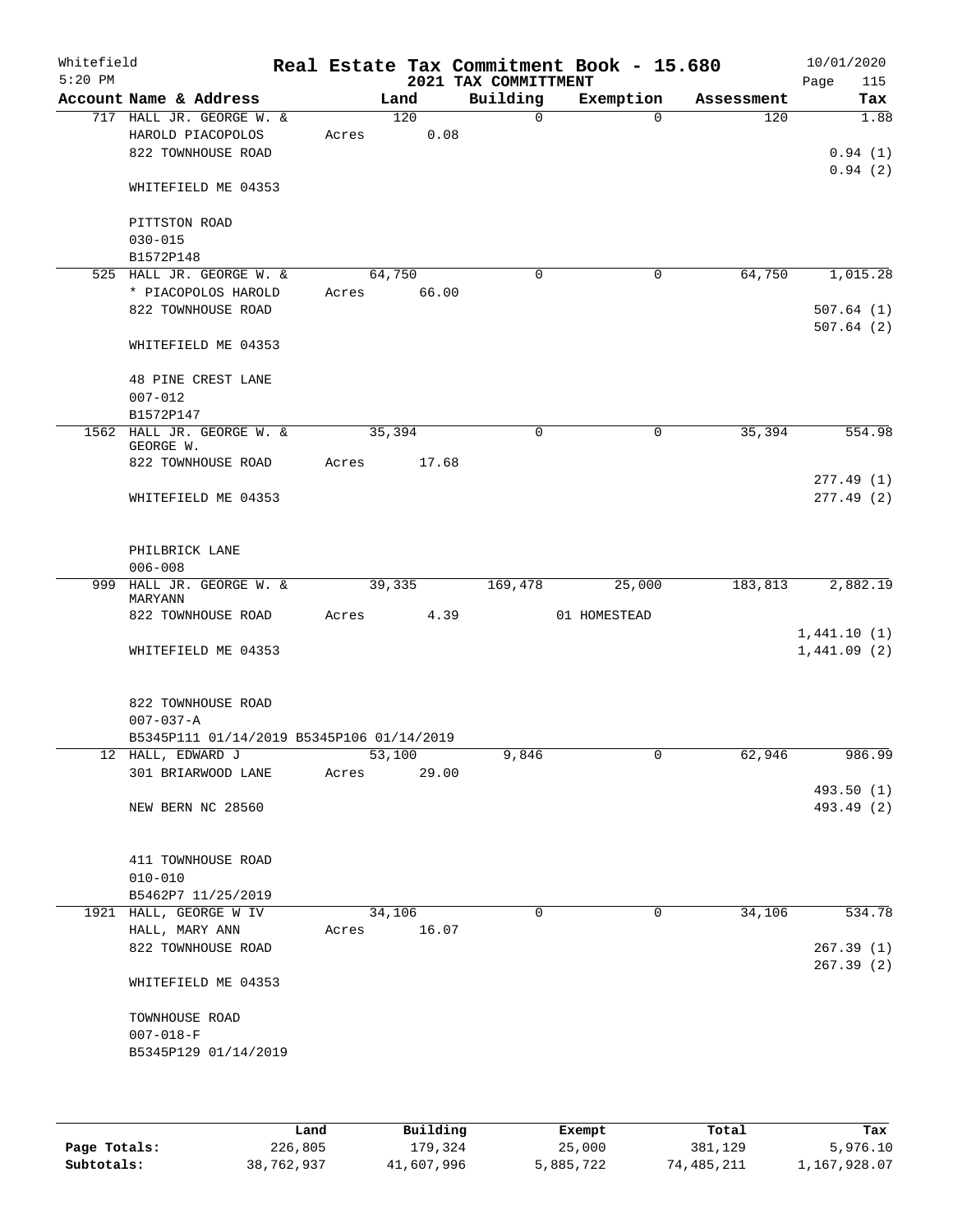| Whitefield   |                                                   |            |       |            |         |                                  | Real Estate Tax Commitment Book - 15.680 |            | 10/01/2020             |
|--------------|---------------------------------------------------|------------|-------|------------|---------|----------------------------------|------------------------------------------|------------|------------------------|
| $5:20$ PM    | Account Name & Address                            |            |       | Land       |         | 2021 TAX COMMITTMENT<br>Building | Exemption                                | Assessment | Page<br>116<br>Tax     |
|              | 1923 HALL, GEORGE W IV                            |            |       | 34,250     |         | $\mathbf 0$                      | $\Omega$                                 | 34,250     | 537.04                 |
|              | HALL, MARY ANN                                    |            | Acres |            | 10.00   |                                  |                                          |            |                        |
|              | 822 TOWNHOUSE ROAD                                |            |       |            |         |                                  |                                          |            | 268.52(1)              |
|              |                                                   |            |       |            |         |                                  |                                          |            | 268.52(2)              |
|              | WHITEFIELD ME 04353                               |            |       |            |         |                                  |                                          |            |                        |
|              | TOWNHOUSE ROAD<br>$007 - 036 - 1$                 |            |       |            |         |                                  |                                          |            |                        |
|              | B5345P125 01/14/2019                              |            |       |            |         |                                  |                                          |            |                        |
|              | 1924 HALL, GEORGE W IV                            |            |       | 27,762     |         | 0                                | 0                                        | 27,762     | 435.31                 |
|              | BUMPS, DIANNE &<br>HALL-KARASS, SUSAN             |            | Acres |            | 8.14    |                                  |                                          |            |                        |
|              | 822 TOWNHOUSE ROAD                                |            |       |            |         |                                  |                                          |            | 217.66(1)              |
|              |                                                   |            |       |            |         |                                  |                                          |            | 217.65(2)              |
|              | WHITEFIELD ME 04353                               |            |       |            |         |                                  |                                          |            |                        |
|              | TOWNHOUSE ROAD<br>$007 - 018 - G$                 |            |       |            |         |                                  |                                          |            |                        |
|              |                                                   |            |       |            |         |                                  |                                          |            |                        |
|              | B5345P118 01/14/2019 B2439P156 03/11/1999         |            |       |            |         |                                  |                                          |            |                        |
|              | 1328 HALL, MICHAEL S                              |            |       | 37,978     |         | 37,023                           | 0                                        | 75,001     | 1,176.02               |
|              | HALL, TINA M                                      |            | Acres |            | 8.41    |                                  |                                          |            |                        |
|              | 65 W. WASHINGTON ROAD                             |            |       |            |         |                                  |                                          |            | 588.01(1)              |
|              | WASHINGTON ME 04574                               |            |       |            |         |                                  |                                          |            | 588.01(2)              |
|              |                                                   |            |       |            |         |                                  |                                          |            |                        |
|              | 848 EAST RIVER ROAD                               |            |       |            |         |                                  |                                          |            |                        |
|              | $007 - 063$                                       |            |       |            |         |                                  |                                          |            |                        |
|              | B5322P110 10/23/2018 B5300P268 09/04/2018         |            |       |            |         |                                  |                                          |            |                        |
|              | 73 HALLOWELL ROPER BECKY<br>S. & DAVID T. & KAREN |            |       | 30,795     |         | 125,212                          | 25,000                                   | 131,007    | 2,054.19               |
|              | 15 HALLOWELL LANE                                 |            | Acres |            | 2.03    |                                  | 01 HOMESTEAD                             |            |                        |
|              |                                                   |            |       |            |         |                                  |                                          |            | 1,027.10(1)            |
|              | DAMARISCOTTA ME 04543                             |            |       |            |         |                                  |                                          |            | 1,027.09(2)            |
|              | 68 NO. HUNTS MEADOW                               |            |       |            |         |                                  |                                          |            |                        |
|              | $015 - 027 - A$                                   |            |       |            |         |                                  |                                          |            |                        |
|              | B4340P244 11/12/2010                              |            |       |            |         |                                  |                                          |            |                        |
| 473          | HAMILTON CHRISTOPHER C.                           |            |       | 52,125     |         | 87,929                           | 25,000                                   | 115,054    | 1,804.05               |
|              | & PATRICIA M.                                     |            |       |            |         |                                  |                                          |            |                        |
|              | 6 SOUTH FOWLES LANE                               |            | Acres |            | 27.50   |                                  | 01 HOMESTEAD                             |            |                        |
|              | WHITEFIELD ME 04353                               |            |       |            |         |                                  |                                          |            | 902.03(1)<br>902.02(2) |
|              |                                                   |            |       |            |         |                                  |                                          |            |                        |
|              | 6 SOUTH FOWLES LANE                               |            |       |            |         |                                  |                                          |            |                        |
|              | $005 - 025$                                       |            |       |            |         |                                  |                                          |            |                        |
|              | B2576P328                                         |            |       |            |         |                                  |                                          |            |                        |
|              | 858 HAMILTON CHRISTOPHER C.<br>& PATRICIA M.      |            |       | 24,650     |         | 3,595                            | 0                                        | 28,245     | 442.88                 |
|              | 6 SOUTH FOWLES LANE                               |            | Acres |            | 4.60    |                                  |                                          |            |                        |
|              |                                                   |            |       |            |         |                                  |                                          |            | 221.44(1)              |
|              | WHITEFIELD ME 04353                               |            |       |            |         |                                  |                                          |            | 221.44(2)              |
|              | HOLLYWOOD BOULEVARD                               |            |       |            |         |                                  |                                          |            |                        |
|              | $005 - 024$                                       |            |       |            |         |                                  |                                          |            |                        |
|              | B2576P328                                         |            |       |            |         |                                  |                                          |            |                        |
|              |                                                   | Land       |       | Building   |         |                                  | Exempt                                   | Total      | Tax                    |
| Page Totals: |                                                   | 207,560    |       |            | 253,759 |                                  | 50,000                                   | 411,319    | 6,449.49               |
| Subtotals:   |                                                   | 38,970,497 |       | 41,861,755 |         |                                  | 5,935,722                                | 74,896,530 | 1, 174, 377.56         |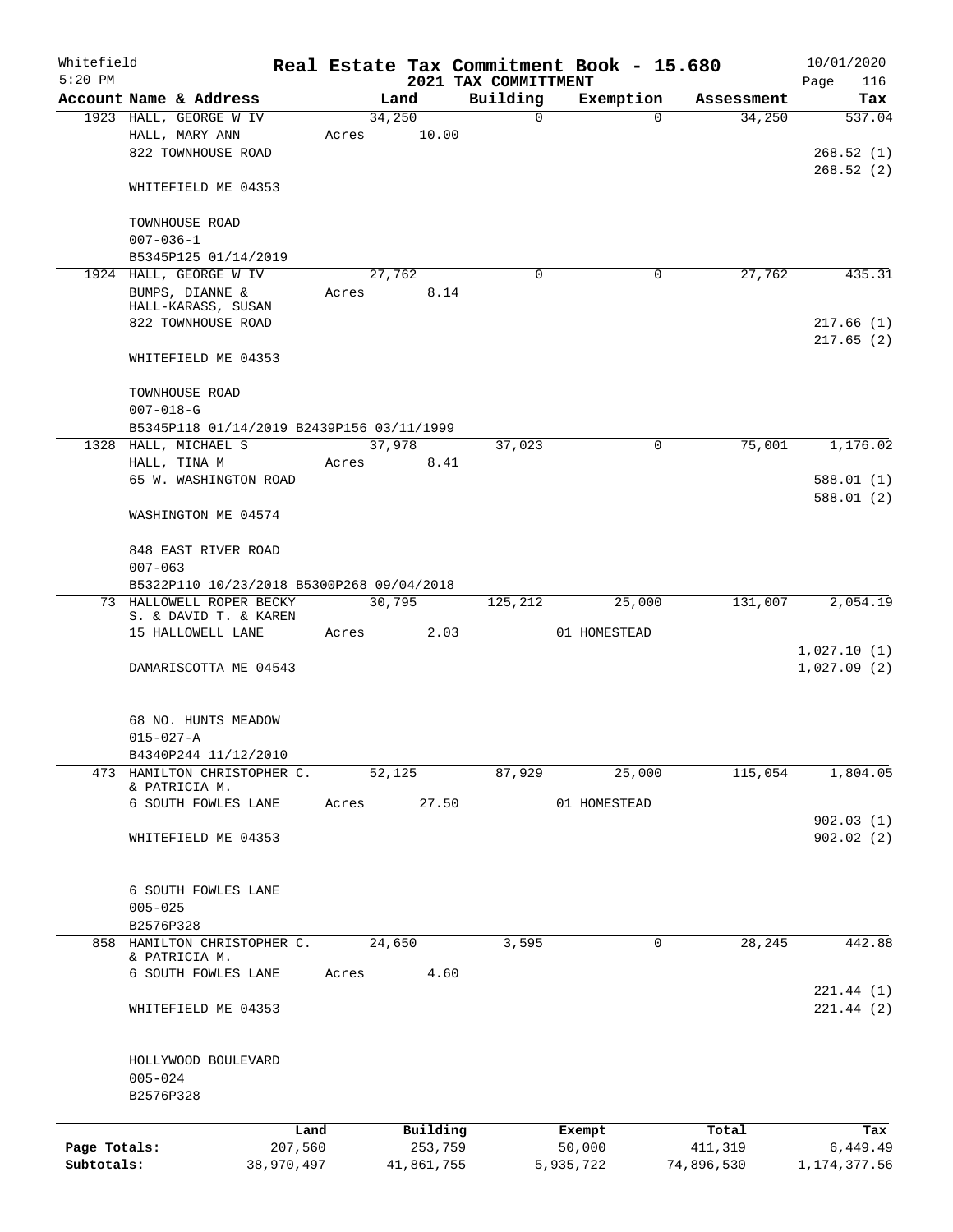| Whitefield<br>$5:20$ PM |                                           |       |        |       | 2021 TAX COMMITTMENT | Real Estate Tax Commitment Book - 15.680 |            | 10/01/2020<br>117<br>Page |
|-------------------------|-------------------------------------------|-------|--------|-------|----------------------|------------------------------------------|------------|---------------------------|
|                         | Account Name & Address                    |       | Land   |       | Building             | Exemption                                | Assessment | Tax                       |
|                         | 684 HANLEY MARK S. (75%)                  |       | 92,250 |       | $\Omega$             | $\Omega$                                 | 92,250     | 1,446.48                  |
|                         | HANLEY JEWEL R. (25%)                     | Acres |        | 12.30 |                      |                                          |            |                           |
|                         | C/O JEWEL HANLEY                          |       |        |       |                      |                                          |            | 723.24(1)                 |
|                         | 477 FOGLER ROAD                           |       |        |       |                      |                                          |            | 723.24(2)                 |
|                         | BREMEN ME 04353                           |       |        |       |                      |                                          |            |                           |
|                         |                                           |       |        |       |                      |                                          |            |                           |
|                         | PALMER ROAD<br>$001 - 008$                |       |        |       |                      |                                          |            |                           |
|                         | B4616P149 01/11/2013 B1615P215            |       |        |       |                      |                                          |            |                           |
|                         | 1479 HANNA LAURA VERONICA                 |       | 41,150 |       | $\mathbf 0$          | 0                                        | 41,150     | 645.23                    |
|                         | C/O BEVERLY J CHARLES                     | Acres |        | 26.00 |                      |                                          |            |                           |
|                         | 135 COUNTY LINE ROAD                      |       |        |       |                      |                                          |            | 322.62(1)                 |
|                         |                                           |       |        |       |                      |                                          |            | 322.61(2)                 |
|                         | REIGELSVILLE PA 18077                     |       |        |       |                      |                                          |            |                           |
|                         | PITTSTON TOWN LINE                        |       |        |       |                      |                                          |            |                           |
|                         | $003 - 004$                               |       |        |       |                      |                                          |            |                           |
|                         | B4976P222 02/08/2016 B4976P219 02/08/2016 |       |        |       |                      |                                          |            |                           |
|                         | 1099 HANSEN, CLAY W                       |       | 32,085 |       | 167,780              | 25,000                                   | 174,865    | 2,741.88                  |
|                         | SCHWARZ, SHEILA R                         | Acres |        | 2.89  |                      | 01 HOMESTEAD                             |            |                           |
|                         | 17 HUNTS MEADOW ROAD                      |       |        |       |                      |                                          |            | 1,370.94(1)               |
|                         | WHITEFIELD ME 04353                       |       |        |       |                      |                                          |            | 1,370.94(2)               |
|                         | 17 HUNTS MEADOW ROAD                      |       |        |       |                      |                                          |            |                           |
|                         | $012 - 034$                               |       |        |       |                      |                                          |            |                           |
|                         | B5280P107 07/13/2018                      |       |        |       |                      |                                          |            |                           |
|                         | 853 HANSON, WALTER K                      |       | 31,230 |       | 70,235               | 25,000                                   | 76,465     | 1,198.97                  |
|                         | 600 MILLS ROAD                            | Acres |        | 2.32  |                      | 01 HOMESTEAD                             |            |                           |
|                         |                                           |       |        |       |                      |                                          |            | 599.49(1)                 |
|                         | WHITEFIELD ME 04353                       |       |        |       |                      |                                          |            | 599.48 (2)                |
|                         | 600 MILLS ROAD                            |       |        |       |                      |                                          |            |                           |
|                         | $020 - 035 - A$                           |       |        |       |                      |                                          |            |                           |
|                         | B4465P90 11/30/2011                       |       |        |       |                      |                                          |            |                           |
|                         | 912 HANSON, WALTER K                      |       | 22,850 |       | 1,257                | 0                                        | 24,107     | 378.00                    |
|                         | 600 MILLS ROAD                            | Acres |        | 3.40  |                      |                                          |            |                           |
|                         |                                           |       |        |       |                      |                                          |            | 189.00(1)                 |
|                         | WHITEFIELD ME 04353                       |       |        |       |                      |                                          |            | 189.00(2)                 |
|                         | MILLS ROAD                                |       |        |       |                      |                                          |            |                           |
|                         | $020 - 036$                               |       |        |       |                      |                                          |            |                           |
|                         | B4465P90 11/30/2011 B862P67               |       |        |       |                      |                                          |            |                           |
|                         | 818 HARDMAN DAVID                         |       | 30,195 |       | 143,588              | 25,000                                   | 148,783    | 2,332.92                  |
|                         | 10 NILSEN LANE                            | Acres |        | 1.63  |                      | 01 HOMESTEAD                             |            |                           |
|                         |                                           |       |        |       |                      |                                          |            | 1,166.46(1)               |
|                         | WHITEFIELD ME 04353                       |       |        |       |                      |                                          |            | 1, 166.46(2)              |
|                         | 10 NILSEN LANE                            |       |        |       |                      |                                          |            |                           |
|                         | $004 - 001 - A$                           |       |        |       |                      |                                          |            |                           |
|                         | B4781P203 05/22/2014 B2008P249            |       |        |       |                      |                                          |            |                           |
|                         |                                           |       |        |       |                      |                                          |            |                           |
|                         |                                           |       |        |       |                      |                                          |            |                           |

|              | Land       | Building   | Exempt    | Total      | Tax          |
|--------------|------------|------------|-----------|------------|--------------|
| Page Totals: | 249,760    | 382,860    | 75,000    | 557,620    | 8,743.48     |
| Subtotals:   | 39,220,257 | 42,244,615 | 6,010,722 | 75,454,150 | 1,183,121.04 |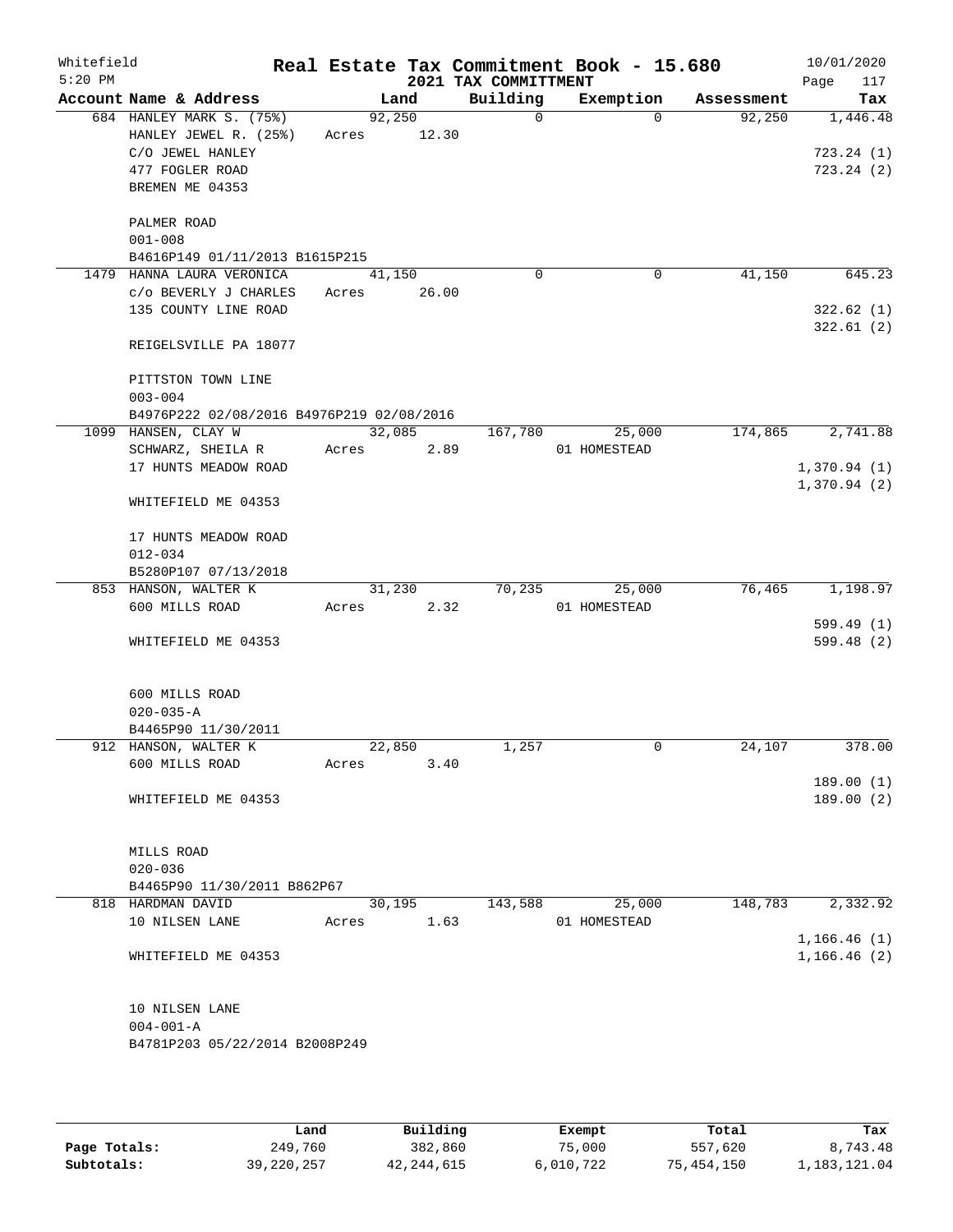| Whitefield<br>$5:20$ PM |                                                           |      |       |                     |          |                                  | Real Estate Tax Commitment Book - 15.680 |          |            | 10/01/2020  |                        |
|-------------------------|-----------------------------------------------------------|------|-------|---------------------|----------|----------------------------------|------------------------------------------|----------|------------|-------------|------------------------|
|                         | Account Name & Address                                    |      |       | Land                |          | 2021 TAX COMMITTMENT<br>Building | Exemption                                |          | Assessment | Page        | 118<br>Tax             |
|                         | 502 HARDMAN DAVID                                         |      |       | $\overline{20,000}$ |          | 29,622                           |                                          | $\Omega$ | 49,622     |             | 778.07                 |
|                         | 10 NILSEN LANE                                            |      | Acres |                     | 1.10     |                                  |                                          |          |            |             |                        |
|                         |                                                           |      |       |                     |          |                                  |                                          |          |            |             | 389.04 (1)             |
|                         | WHITEFIELD ME 04353                                       |      |       |                     |          |                                  |                                          |          |            |             | 389.03 (2)             |
|                         |                                                           |      |       |                     |          |                                  |                                          |          |            |             |                        |
|                         |                                                           |      |       |                     |          |                                  |                                          |          |            |             |                        |
|                         | 444 WISCASSET ROAD                                        |      |       |                     |          |                                  |                                          |          |            |             |                        |
|                         | $004 - 002 - A$                                           |      |       |                     |          |                                  |                                          |          |            |             |                        |
|                         | B4512P237 04/13/2012 B2008P249<br>884 HARKINS, TIMOTHY II |      |       | 30,000              |          | 52,263                           | 25,000                                   |          | 57,263     |             | 897.88                 |
|                         | PO BOX 93                                                 |      | Acres |                     | 0.92     |                                  | 01 HOMESTEAD                             |          |            |             |                        |
|                         |                                                           |      |       |                     |          |                                  |                                          |          |            |             | 448.94 (1)             |
|                         | WHITEFIELD ME 04353                                       |      |       |                     |          |                                  |                                          |          |            |             | 448.94 (2)             |
|                         |                                                           |      |       |                     |          |                                  |                                          |          |            |             |                        |
|                         |                                                           |      |       |                     |          |                                  |                                          |          |            |             |                        |
|                         | 104 CLARY LAKE LANE                                       |      |       |                     |          |                                  |                                          |          |            |             |                        |
|                         | $028 - 002 - A$                                           |      |       |                     |          |                                  |                                          |          |            |             |                        |
|                         | B4716P38 09/26/2013 B1632P126                             |      |       |                     |          |                                  |                                          |          |            |             |                        |
|                         | 1237 HARMON BENJAMIN T.                                   |      |       | 45,554              |          | 42,983                           | 25,000<br>01 HOMESTEAD                   |          | 63,537     |             | 996.26                 |
|                         | 52 WILD WEST LANE                                         |      | Acres |                     | 17.88    |                                  |                                          |          |            |             | 498.13 (1)             |
|                         | WHITEFIELD ME 04353                                       |      |       |                     |          |                                  |                                          |          |            |             | 498.13 (2)             |
|                         |                                                           |      |       |                     |          |                                  |                                          |          |            |             |                        |
|                         |                                                           |      |       |                     |          |                                  |                                          |          |            |             |                        |
|                         | 52 WILD WEST LANE                                         |      |       |                     |          |                                  |                                          |          |            |             |                        |
|                         | $013 - 069$                                               |      |       |                     |          |                                  |                                          |          |            |             |                        |
|                         | B4844P3 12/04/2014 B4764P102 03/14/2014 B4696P278         |      |       |                     |          |                                  |                                          |          |            |             |                        |
|                         | 08/06/2013 B2233P123                                      |      |       |                     |          |                                  |                                          |          |            |             |                        |
|                         | 193 HARMON, ELIZABETH CHASE<br>892 EAST RIVER ROAD        |      | Acres | 43,490              | 15.30    | 114,181                          | 25,000<br>01 HOMESTEAD                   |          | 132,671    |             | 2,080.28               |
|                         |                                                           |      |       |                     |          |                                  |                                          |          |            | 1,040.14(1) |                        |
|                         | WHITEFIELD ME 04353                                       |      |       |                     |          |                                  |                                          |          |            | 1,040.14(2) |                        |
|                         |                                                           |      |       |                     |          |                                  |                                          |          |            |             |                        |
|                         |                                                           |      |       |                     |          |                                  |                                          |          |            |             |                        |
|                         | 892 EAST RIVER ROAD                                       |      |       |                     |          |                                  |                                          |          |            |             |                        |
|                         | $007 - 065$                                               |      |       |                     |          |                                  |                                          |          |            |             |                        |
|                         | B1637P32                                                  |      |       |                     |          |                                  |                                          |          |            |             |                        |
|                         | 1583 HARRINGTON, PHIL                                     |      |       | 34,050              |          | 0                                |                                          | 0        | 34,050     |             | 533.90                 |
|                         | 145 FOWLE HILL ROAD                                       |      | Acres |                     | 16.00    |                                  |                                          |          |            |             |                        |
|                         | WISCASSET ME 04578                                        |      |       |                     |          |                                  |                                          |          |            |             | 266.95(1)<br>266.95(2) |
|                         |                                                           |      |       |                     |          |                                  |                                          |          |            |             |                        |
|                         |                                                           |      |       |                     |          |                                  |                                          |          |            |             |                        |
|                         | DEVINE ROAD                                               |      |       |                     |          |                                  |                                          |          |            |             |                        |
|                         | $019 - 007$                                               |      |       |                     |          |                                  |                                          |          |            |             |                        |
|                         | B4883P119 05/06/2015 B4758P95 02/19/2014 B4399P246        |      |       |                     |          |                                  |                                          |          |            |             |                        |
|                         | 05/18/2011 B513P46                                        |      |       |                     |          |                                  |                                          |          |            |             |                        |
|                         | 207 HARRISON, CASEY M<br>605 WISCASSET ROAD               |      | Acres | 35,810              | 5.70     | 71,110                           | 25,000<br>01 HOMESTEAD                   |          | 81,920     |             | 1,284.51               |
|                         |                                                           |      |       |                     |          |                                  |                                          |          |            |             | 642.26(1)              |
|                         | WHITEFIELD ME 04353                                       |      |       |                     |          |                                  |                                          |          |            |             | 642.25(2)              |
|                         |                                                           |      |       |                     |          |                                  |                                          |          |            |             |                        |
|                         |                                                           |      |       |                     |          |                                  |                                          |          |            |             |                        |
|                         | 605 WISCASSET ROAD                                        |      |       |                     |          |                                  |                                          |          |            |             |                        |
|                         | $001 - 038 - C$                                           |      |       |                     |          |                                  |                                          |          |            |             |                        |
|                         | B5143P299 06/09/2017                                      |      |       |                     |          |                                  |                                          |          |            |             |                        |
|                         |                                                           |      |       |                     |          |                                  |                                          |          |            |             |                        |
|                         |                                                           |      |       |                     |          |                                  |                                          |          |            |             |                        |
|                         |                                                           | Land |       |                     | Building |                                  | Exempt                                   |          | Total      |             | Tax                    |

| Page Totals: | 208,904      | 310,159    | 100,000   | 419,063    | 6.570.90     |
|--------------|--------------|------------|-----------|------------|--------------|
| Subtotals:   | 39, 429, 161 | 42,554,774 | 6,110,722 | 75,873,213 | 1,189,691.94 |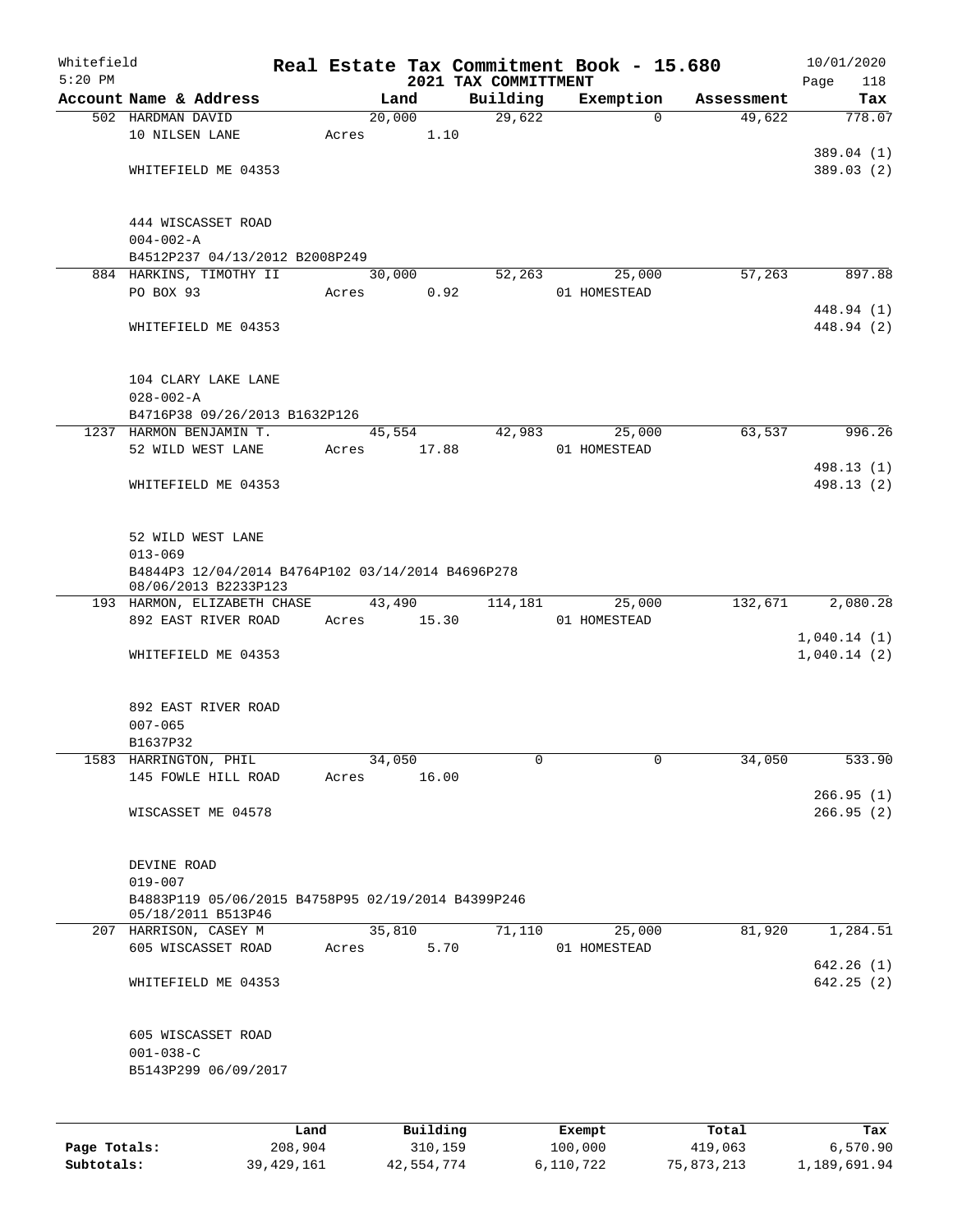| Whitefield<br>$5:20$ PM |                                                                                                           |       |                 |      | 2021 TAX COMMITTMENT | Real Estate Tax Commitment Book - 15.680 |            | Page        | 10/01/2020<br>119      |
|-------------------------|-----------------------------------------------------------------------------------------------------------|-------|-----------------|------|----------------------|------------------------------------------|------------|-------------|------------------------|
|                         | Account Name & Address                                                                                    |       | Land            |      | Building             | Exemption                                | Assessment |             | Tax                    |
|                         | 310 HART, GREGORY M & LISA                                                                                |       | 37,962          |      | 268, 305             | 31,000                                   | 275, 267   |             | 4,316.19               |
|                         | J<br>11 CROCKER AVENUE NORTH Acres                                                                        |       |                 | 8.39 |                      | 01 HOMESTEAD                             |            |             |                        |
|                         |                                                                                                           |       |                 |      |                      | 05 VET EXEMPTION                         |            | 2,158.10(1) |                        |
|                         | WHITEFIELD ME 04353                                                                                       |       |                 |      |                      |                                          |            | 2,158.09(2) |                        |
|                         |                                                                                                           |       |                 |      |                      |                                          |            |             |                        |
|                         |                                                                                                           |       |                 |      |                      |                                          |            |             |                        |
|                         | 11 CROCKER AVENUE NORTH                                                                                   |       |                 |      |                      |                                          |            |             |                        |
|                         | $007 - 009$                                                                                               |       |                 |      |                      |                                          |            |             |                        |
|                         | B2857P269<br>485 HARTLEY, STEVEN J                                                                        |       |                 |      |                      |                                          | 230,283    |             | 3,610.84               |
|                         | 23 ABBY LANE                                                                                              |       | 34,080<br>Acres | 4.22 | 221,203              | 25,000<br>01 HOMESTEAD                   |            |             |                        |
|                         |                                                                                                           |       |                 |      |                      |                                          |            | 1,805.42(1) |                        |
|                         | WHITEFIELD ME 04353                                                                                       |       |                 |      |                      |                                          |            | 1,805.42(2) |                        |
|                         |                                                                                                           |       |                 |      |                      |                                          |            |             |                        |
|                         |                                                                                                           |       |                 |      |                      |                                          |            |             |                        |
|                         | 23 ABBY LANE                                                                                              |       |                 |      |                      |                                          |            |             |                        |
|                         | $020 - 039 - C$                                                                                           |       |                 |      |                      |                                          |            |             |                        |
|                         | B4698P263 08/13/2013 B4669P103 05/31/2013 B2559P318<br>1186 HARTMAN HERBERT & LUCY                        |       | 35,600          |      | 92,081               | 25,000                                   | 102,681    |             | 1,610.04               |
|                         | 872 TOWNHOUSE ROAD                                                                                        |       | Acres 1.90      |      |                      | 01 HOMESTEAD                             |            |             |                        |
|                         |                                                                                                           |       |                 |      |                      |                                          |            |             | 805.02(1)              |
|                         | WHITEFIELD ME 04353                                                                                       |       |                 |      |                      |                                          |            |             | 805.02(2)              |
|                         |                                                                                                           |       |                 |      |                      |                                          |            |             |                        |
|                         |                                                                                                           |       |                 |      |                      |                                          |            |             |                        |
|                         | 872 TOWNHOUSE ROAD                                                                                        |       |                 |      |                      |                                          |            |             |                        |
|                         | $007 - 039$                                                                                               |       |                 |      |                      |                                          |            |             |                        |
|                         | 513 HARTNETT, LISA L<br>1406 NORTH ROAD                                                                   | Acres | 30,600<br>1.90  |      | 94,008               | 0                                        | 124,608    |             | 1,953.85               |
|                         |                                                                                                           |       |                 |      |                      |                                          |            |             | 976.93(1)              |
|                         | MT. VERNON ME 04352                                                                                       |       |                 |      |                      |                                          |            |             | 976.92(2)              |
|                         |                                                                                                           |       |                 |      |                      |                                          |            |             |                        |
|                         |                                                                                                           |       |                 |      |                      |                                          |            |             |                        |
|                         | 487 HUNTS MEADOW ROAD                                                                                     |       |                 |      |                      |                                          |            |             |                        |
|                         | $015 - 043$                                                                                               |       |                 |      |                      |                                          |            |             |                        |
|                         | B4056P32 08/29/2016 B4958P47 12/14/2015 B4951P123<br>11/19/2015 B4914P282 08/05/2015 B4772P314 04/23/2014 |       |                 |      |                      |                                          |            |             |                        |
|                         | B4764P215 03/18/2014 B2837P217                                                                            |       |                 |      |                      |                                          |            |             |                        |
|                         | 510 HARVEY, ROBERT C                                                                                      |       | 31,500          |      | 19,412               | 25,000                                   | 25,912     |             | 406.30                 |
|                         | 95 AUGUSTA ROAD                                                                                           | Acres |                 | 2.50 |                      | 01 HOMESTEAD                             |            |             |                        |
|                         | WHITEFIELD ME 04353                                                                                       |       |                 |      |                      |                                          |            |             | 203.15(1)<br>203.15(2) |
|                         |                                                                                                           |       |                 |      |                      |                                          |            |             |                        |
|                         |                                                                                                           |       |                 |      |                      |                                          |            |             |                        |
|                         | 95 AUGUSTA ROAD                                                                                           |       |                 |      |                      |                                          |            |             |                        |
|                         | $018 - 013 - A$                                                                                           |       |                 |      |                      |                                          |            |             |                        |
|                         | B3398P101 11/19/2004 B2895P105                                                                            |       |                 |      |                      |                                          |            |             |                        |
|                         | 1745 HATCH JAMES                                                                                          |       | 27,010          | 7.20 | 0                    | $\mathbf 0$                              | 27,010     |             | 423.52                 |
|                         | JENNINGS PATRICIA<br>248 LOWER ROUND POND                                                                 | Acres |                 |      |                      |                                          |            |             | 211.76(1)              |
|                         | ROAD                                                                                                      |       |                 |      |                      |                                          |            |             |                        |
|                         |                                                                                                           |       |                 |      |                      |                                          |            |             | 211.76(2)              |
|                         | BRISTOL ME 04539                                                                                          |       |                 |      |                      |                                          |            |             |                        |
|                         | ROONEY LANE                                                                                               |       |                 |      |                      |                                          |            |             |                        |
|                         | $009 - 017 - B$                                                                                           |       |                 |      |                      |                                          |            |             |                        |
|                         |                                                                                                           |       |                 |      |                      |                                          |            |             |                        |
|                         |                                                                                                           |       |                 |      |                      |                                          |            |             |                        |
|                         |                                                                                                           |       |                 |      |                      |                                          |            |             |                        |

|              | Land       | Building     | Exempt    | Total      | Tax          |
|--------------|------------|--------------|-----------|------------|--------------|
| Page Totals: | 196,752    | 695,009      | 106,000   | 785,761    | 12,320.74    |
| Subtotals:   | 39,625,913 | 43, 249, 783 | 6,216,722 | 76,658,974 | 1,202,012.68 |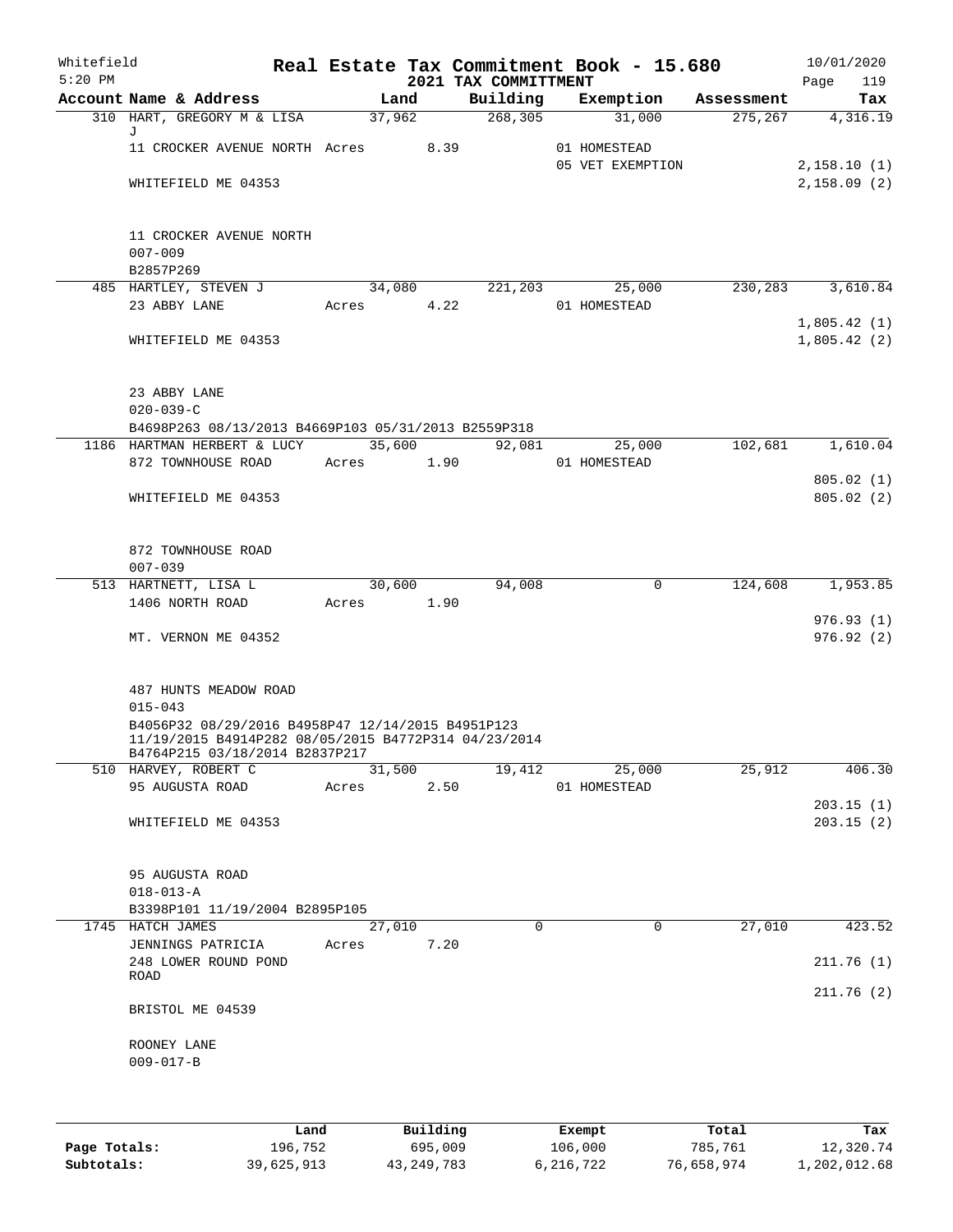| Whitefield<br>$5:20$ PM |                                                |            |        |            |      | 2021 TAX COMMITTMENT | Real Estate Tax Commitment Book - 15.680 |             |            | 10/01/2020<br>Page<br>120 |
|-------------------------|------------------------------------------------|------------|--------|------------|------|----------------------|------------------------------------------|-------------|------------|---------------------------|
|                         | Account Name & Address                         |            |        | Land       |      | Building             | Exemption                                |             | Assessment | Tax                       |
|                         | 1429 HATCH JAMES B.                            |            |        | 1,575      |      | $\mathbf 0$          |                                          | $\Omega$    | 1,575      | $\overline{24.70}$        |
|                         | * JENNINGS PATRICIA B.<br>248 LOWER ROUND POND |            | Acres  |            | 1.05 |                      |                                          |             |            | 12.35(1)                  |
|                         | ROAD                                           |            |        |            |      |                      |                                          |             |            | 12.35(2)                  |
|                         | BRISTOL ME 04539 3214                          |            |        |            |      |                      |                                          |             |            |                           |
|                         | ROONEY LANE<br>$009 - 034$                     |            |        |            |      |                      |                                          |             |            |                           |
|                         | B2497P302                                      |            |        |            |      |                      |                                          |             |            |                           |
|                         | 1341 HATCH, KENNETH L III                      |            |        | 40,490     |      | 139,386              |                                          | 0           | 179,876    | 2,820.46                  |
|                         | 44 CHAMBERLAIN BROOK<br>LANE                   |            | Acres  | 11.55      |      |                      |                                          |             |            | 1,410.23(1)               |
|                         | WHITEFIELD ME 04353                            |            |        |            |      |                      |                                          |             |            | 1,410.23(2)               |
|                         | 44 CHAMBERLAIN BROOK                           |            |        |            |      |                      |                                          |             |            |                           |
|                         | $030 - 012$                                    |            |        |            |      |                      |                                          |             |            |                           |
|                         | B3475P306 05/02/2005<br>834 HAVEN GREGORY W.   |            |        |            |      |                      |                                          | $\mathbf 0$ |            |                           |
|                         | 373 HEAD TIDE ROAD                             |            | Acres  | 30,000     | 0.55 | 122,636              |                                          |             | 152,636    | 2,393.33                  |
|                         |                                                |            |        |            |      |                      |                                          |             |            | 1,196.67(1)               |
|                         | WHITEFIELD ME 04353                            |            |        |            |      |                      |                                          |             |            | 1, 196.66(2)              |
|                         | 373 HEAD TIDE ROAD                             |            |        |            |      |                      |                                          |             |            |                           |
|                         | $005 - 007$                                    |            |        |            |      |                      |                                          |             |            |                           |
|                         | B3760P153 10/19/2006                           |            |        |            |      |                      |                                          |             |            |                           |
|                         | 245 HAY, LISA M & CARTER,<br>CHRISTINE K       |            | 37,900 |            |      | $\mathbf 0$          |                                          | 0           | 37,900     | 594.27                    |
|                         | 906 RECREATION DRIVE                           |            | Acres  | 21.00      |      |                      |                                          |             |            |                           |
|                         |                                                |            |        |            |      |                      |                                          |             |            | 297.14 (1)                |
|                         | CORPUS CHRISTI TX 78418                        |            |        |            |      |                      |                                          |             |            | 297.13(2)                 |
|                         | WEST DEXTER LANE                               |            |        |            |      |                      |                                          |             |            |                           |
|                         | $012 - 059$<br>B4337P25 B3137P89 08/29/2003    |            |        |            |      |                      |                                          |             |            |                           |
|                         | 340 HAYDEN, DAVID & BARBARA                    |            |        | 33,450     |      | 111,532              | 25,000                                   |             | 119,982    | 1,881.32                  |
|                         | 192 GRAND ARMY ROAD                            |            | Acres  |            | 3.80 |                      | 01 HOMESTEAD                             |             |            |                           |
|                         |                                                |            |        |            |      |                      |                                          |             |            | 940.66(1)                 |
|                         | WHITEFIELD ME 04353                            |            |        |            |      |                      |                                          |             |            | 940.66 (2)                |
|                         | 192 GRAND ARMY ROAD                            |            |        |            |      |                      |                                          |             |            |                           |
|                         | $013 - 051$                                    |            |        |            |      |                      |                                          |             |            |                           |
|                         | B689P287                                       |            |        |            |      |                      |                                          |             |            |                           |
|                         | 696 HAYDEN, SCOTT D                            |            |        | 34,800     |      | 265,657              | 25,000                                   |             | 275,457    | 4,319.17                  |
|                         | 388 HEATH ROAD                                 |            | Acres  |            | 4.70 |                      | 01 HOMESTEAD                             |             |            | 2,159.59(1)               |
|                         | WHITEFIELD ME<br>04353-3528                    |            |        |            |      |                      |                                          |             |            | 2,159.58(2)               |
|                         | 388 HEATH ROAD<br>$011 - 017$                  |            |        |            |      |                      |                                          |             |            |                           |
|                         | B5338P27 12/14/2018                            |            |        |            |      |                      |                                          |             |            |                           |
|                         |                                                | Land       |        | Building   |      |                      | Exempt                                   |             | Total      | Tax                       |
| Page Totals:            |                                                | 178,215    |        | 639,211    |      |                      | 50,000                                   |             | 767,426    | 12,033.25                 |
| Subtotals:              |                                                | 39,804,128 |        | 43,888,994 |      |                      | 6,266,722                                |             | 77,426,400 | 1, 214, 045.93            |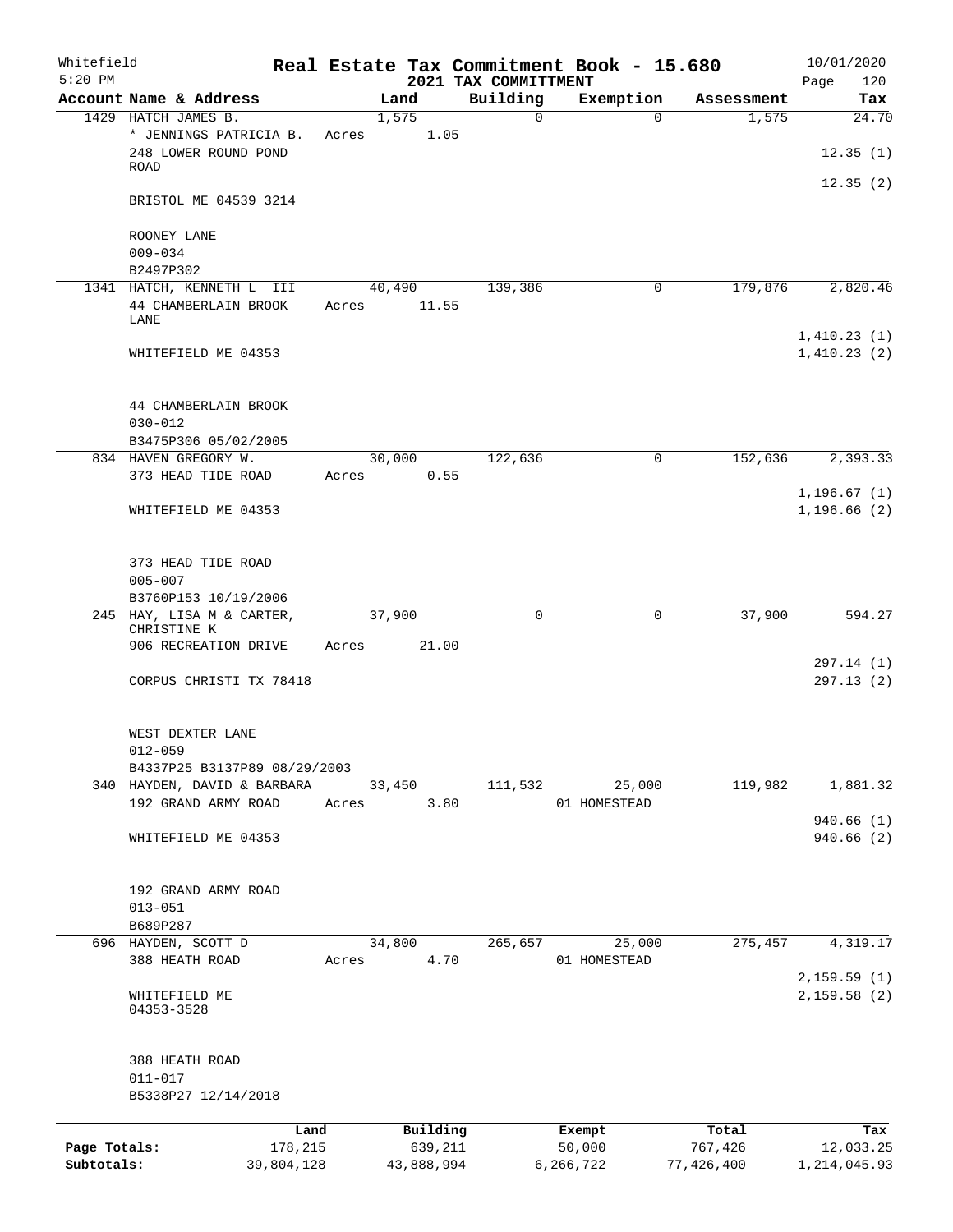| Whitefield   |                                                |            |       |                |            |                      |              | Real Estate Tax Commitment Book - 15.680 |                      | 10/01/2020    |
|--------------|------------------------------------------------|------------|-------|----------------|------------|----------------------|--------------|------------------------------------------|----------------------|---------------|
| $5:20$ PM    |                                                |            |       |                |            | 2021 TAX COMMITTMENT |              |                                          |                      | 121<br>Page   |
|              | Account Name & Address<br>1459 HAYDEN, SCOTT D |            |       | Land<br>52,629 |            | Building             | $\mathsf{O}$ | Exemption<br>$\Omega$                    | Assessment<br>52,629 | Tax<br>825.22 |
|              | 388 HEATH ROAD                                 |            | Acres |                | 43.66      |                      |              |                                          |                      |               |
|              |                                                |            |       |                |            |                      |              |                                          |                      | 412.61(1)     |
|              | WHITEFIELD ME                                  |            |       |                |            |                      |              |                                          |                      | 412.61(2)     |
|              | 04353-3528                                     |            |       |                |            |                      |              |                                          |                      |               |
|              |                                                |            |       |                |            |                      |              |                                          |                      |               |
|              |                                                |            |       |                |            |                      |              |                                          |                      |               |
|              | HEATH ROAD<br>$011 - 017 - A$                  |            |       |                |            |                      |              |                                          |                      |               |
|              | B5338P27 12/14/2018                            |            |       |                |            |                      |              |                                          |                      |               |
|              | 903 HAYWARD, RICHARD S                         |            |       | 30,570         |            | 48,860               |              | 0                                        | 79,430               | 1,245.46      |
|              | HAYWARD, DARLENE A                             |            | Acres |                | 1.88       |                      |              |                                          |                      |               |
|              | <b>46 APPLE FARM</b>                           |            |       |                |            |                      |              |                                          |                      | 622.73(1)     |
|              | CROSSINGP.O. BOX 10078                         |            |       |                |            |                      |              |                                          |                      |               |
|              | WINTHROP ME 04364                              |            |       |                |            |                      |              |                                          |                      | 622.73(2)     |
|              |                                                |            |       |                |            |                      |              |                                          |                      |               |
|              | 382 COOPER ROAD                                |            |       |                |            |                      |              |                                          |                      |               |
|              | $015 - 041$                                    |            |       |                |            |                      |              |                                          |                      |               |
|              | B5293P250 08/15/2018                           |            |       |                |            |                      |              |                                          |                      | 347.94        |
|              | 1845 HEATH JOSEPH R. &<br>ELIZABETH B.         |            |       | 22,190         |            |                      | 0            | 0                                        | 22,190               |               |
|              | 17 VILLAGE VIEW LANE                           |            | Acres |                | 2.96       |                      |              |                                          |                      |               |
|              |                                                |            |       |                |            |                      |              |                                          |                      | 173.97(1)     |
|              | WHITEFIELD ME 04353                            |            |       |                |            |                      |              |                                          |                      | 173.97(2)     |
|              |                                                |            |       |                |            |                      |              |                                          |                      |               |
|              | VILLAGE VIEW LANE                              |            |       |                |            |                      |              |                                          |                      |               |
|              | $007 - 014 - A$                                |            |       |                |            |                      |              |                                          |                      |               |
|              | B4134P50 05/01/2009                            |            |       |                |            |                      |              |                                          |                      |               |
|              | 1846 HEATH JOSEPH R. &                         |            |       | 35,410         |            | 67,996               |              | 0                                        | 103,406              | 1,621.41      |
|              | ELIZABETH B.                                   |            |       |                | 5.20       |                      |              |                                          |                      |               |
|              | 17 VILLAGE VIEW LANE                           |            | Acres |                |            |                      |              |                                          |                      | 810.71(1)     |
|              | WHITEFIELD ME 04353                            |            |       |                |            |                      |              |                                          |                      | 810.70(2)     |
|              |                                                |            |       |                |            |                      |              |                                          |                      |               |
|              |                                                |            |       |                |            |                      |              |                                          |                      |               |
|              | 17 VILLAGE VIEW LANE<br>$007 - 014 - B$        |            |       |                |            |                      |              |                                          |                      |               |
|              | B4185P149 08/05/2009                           |            |       |                |            |                      |              |                                          |                      |               |
|              | 995 HEATH JR. HAROLD R. &                      |            |       | 30,000         |            | 63,674               |              | 25,000                                   | 68,674               | 1,076.81      |
|              | * CYNTHIA MARIE                                |            | Acres |                | 1.14       |                      |              | 01 HOMESTEAD                             |                      |               |
|              | PO BOX 132                                     |            |       |                |            |                      |              |                                          |                      | 538.41(1)     |
|              |                                                |            |       |                |            |                      |              |                                          |                      | 538.40(2)     |
|              | WHITEFIELD ME 04353                            |            |       |                |            |                      |              |                                          |                      |               |
|              | 111 HILTON ROAD                                |            |       |                |            |                      |              |                                          |                      |               |
|              | $014 - 010$                                    |            |       |                |            |                      |              |                                          |                      |               |
|              | B2124P40                                       |            |       |                |            |                      |              |                                          |                      |               |
| 246          | HEATH, JOSEPH R HEIRS                          |            |       | 43,100         |            |                      | 0            | $\mathbf 0$                              | 43,100               | 675.81        |
|              | C/O CHERYL HEATH                               |            | Acres |                | 29.00      |                      |              |                                          |                      |               |
|              | 27 HEATH ROAD                                  |            |       |                |            |                      |              |                                          |                      | 337.91 (1)    |
|              | PITTSTON ME 04345                              |            |       |                |            |                      |              |                                          |                      | 337.90 (2)    |
|              |                                                |            |       |                |            |                      |              |                                          |                      |               |
|              | HEATH ROAD                                     |            |       |                |            |                      |              |                                          |                      |               |
|              | $011 - 003$                                    |            |       |                |            |                      |              |                                          |                      |               |
|              |                                                |            |       |                |            |                      |              |                                          |                      |               |
|              |                                                | Land       |       |                | Building   |                      |              | Exempt                                   | Total                | Tax           |
| Page Totals: |                                                | 213,899    |       |                | 180,530    |                      |              | 25,000                                   | 369,429              | 5,792.65      |
| Subtotals:   |                                                | 40,018,027 |       |                | 44,069,524 |                      |              | 6,291,722                                | 77,795,829           | 1,219,838.58  |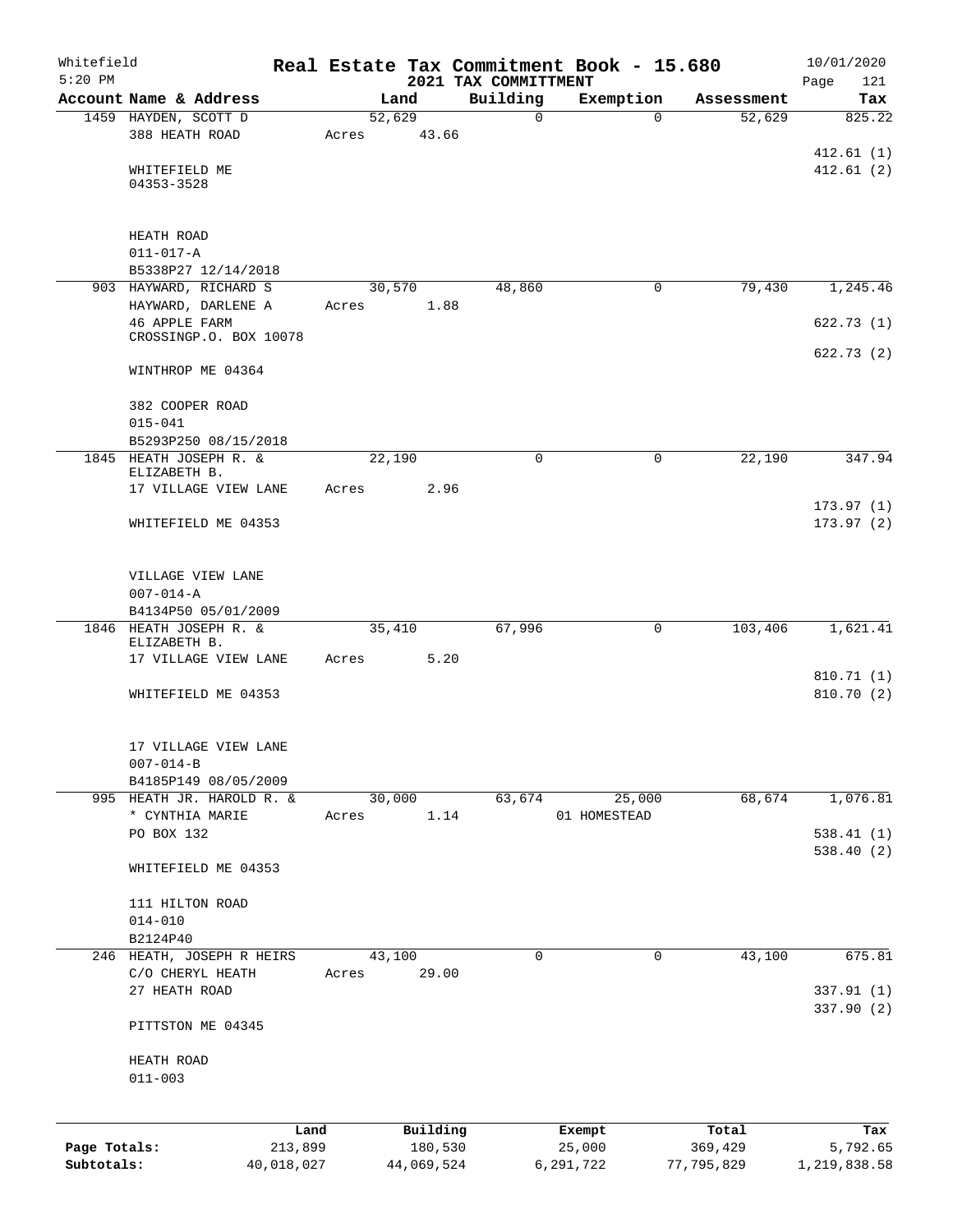| Whitefield<br>$5:20$ PM |                                                                                    |        |       |                                  | Real Estate Tax Commitment Book - 15.680 |            | 10/01/2020         |
|-------------------------|------------------------------------------------------------------------------------|--------|-------|----------------------------------|------------------------------------------|------------|--------------------|
|                         | Account Name & Address                                                             |        | Land  | 2021 TAX COMMITTMENT<br>Building | Exemption                                | Assessment | 122<br>Page<br>Tax |
|                         | 448 HELM, GREG A                                                                   | 37,226 |       | 117,585                          | 25,000                                   | 129,811    | 2,035.44           |
|                         | 29 FREEMONT STREET, APT Acres 7.47                                                 |        |       |                                  | 01 HOMESTEAD                             |            |                    |
|                         | $\overline{2}$                                                                     |        |       |                                  |                                          |            | 1,017.72(1)        |
|                         | GARDINER ME 04345                                                                  |        |       |                                  |                                          |            | 1,017.72(2)        |
|                         |                                                                                    |        |       |                                  |                                          |            |                    |
|                         | 184 PITTSTON ROAD                                                                  |        |       |                                  |                                          |            |                    |
|                         | $004 - 045$                                                                        |        |       |                                  |                                          |            |                    |
|                         | B5078P267 11/22/2016 B5005P316 05/20/2016                                          |        |       |                                  |                                          |            |                    |
|                         | 1447 HENDERSON KRISTIAN P                                                          | 31,005 |       | 87,938                           | $\Omega$                                 | 118,943    | 1,865.03           |
|                         | MACOMBER GRACE P<br>160 MILLS ROAD                                                 | Acres  | 2.17  |                                  |                                          |            | 932.52(1)          |
|                         |                                                                                    |        |       |                                  |                                          |            | 932.51(2)          |
|                         | WHITEFIELD ME 04353                                                                |        |       |                                  |                                          |            |                    |
|                         | 160 MILLS ROAD                                                                     |        |       |                                  |                                          |            |                    |
|                         | $017 - 005$                                                                        |        |       |                                  |                                          |            |                    |
|                         | B4916P223 08/12/2015 B4253P4 02/25/2010 B4011P41<br>06/03/2008 B3198P97 11/26/2003 |        |       |                                  |                                          |            |                    |
|                         | 1444 HENDRIX HENRY J. II &<br>PENNY K.                                             | 43,336 |       | $\Omega$                         | $\Omega$                                 | 43,336     | 679.51             |
|                         | 7417 WILLOWBROOK ROAD                                                              | Acres  | 21.67 |                                  |                                          |            |                    |
|                         |                                                                                    |        |       |                                  |                                          |            | 339.76 (1)         |
|                         | FAIRFAX STATION VA                                                                 |        |       |                                  |                                          |            | 339.75(2)          |
|                         | 22039                                                                              |        |       |                                  |                                          |            |                    |
|                         | STEARNS BROOK LANE                                                                 |        |       |                                  |                                          |            |                    |
|                         | $008 - 028$                                                                        |        |       |                                  |                                          |            |                    |
|                         | B3867P84 06/19/2007                                                                |        |       |                                  |                                          |            |                    |
|                         | 1015 HENDRIX II HENRY J. &<br>PENNY                                                | 37,250 |       | 18,224                           | 0                                        | 55,474     | 869.83             |
|                         | 7417 WILLOWBROOK ROAD                                                              | Acres  | 20.00 |                                  |                                          |            |                    |
|                         |                                                                                    |        |       |                                  |                                          |            | 434.92 (1)         |
|                         | FAIRFAX STATION VA<br>22039                                                        |        |       |                                  |                                          |            | 434.91 (2)         |
|                         |                                                                                    |        |       |                                  |                                          |            |                    |
|                         | STEARNS BROOK LANE                                                                 |        |       |                                  |                                          |            |                    |
|                         | $008 - 029$                                                                        |        |       |                                  |                                          |            |                    |
|                         | B2554P111 04/13/2000                                                               |        |       |                                  |                                          |            |                    |
|                         | 159 HENDRIX PENNY & HENRY                                                          | 22,750 |       | $\Omega$                         | 0                                        | 22,750     | 356.72             |
|                         | 7417 WILLOWBROOK ROAD                                                              | Acres  | 25.00 |                                  |                                          |            |                    |
|                         |                                                                                    |        |       |                                  |                                          |            | 178.36(1)          |
|                         | FAIRFAX STATION VA<br>22039                                                        |        |       |                                  |                                          |            | 178.36(2)          |
|                         |                                                                                    |        |       |                                  |                                          |            |                    |
|                         | STEARNS BROOK LANE                                                                 |        |       |                                  |                                          |            |                    |
|                         | $008 - 026$                                                                        |        |       |                                  |                                          |            |                    |
|                         | B2344P29                                                                           |        |       |                                  |                                          |            |                    |

|              | Land       | Building   | Exempt    | Total      | Tax          |
|--------------|------------|------------|-----------|------------|--------------|
| Page Totals: | 171.567    | 223,747    | 25,000    | 370,314    | 5,806.53     |
| Subtotals:   | 40,189,594 | 44,293,271 | 6,316,722 | 78,166,143 | 1,225,645.11 |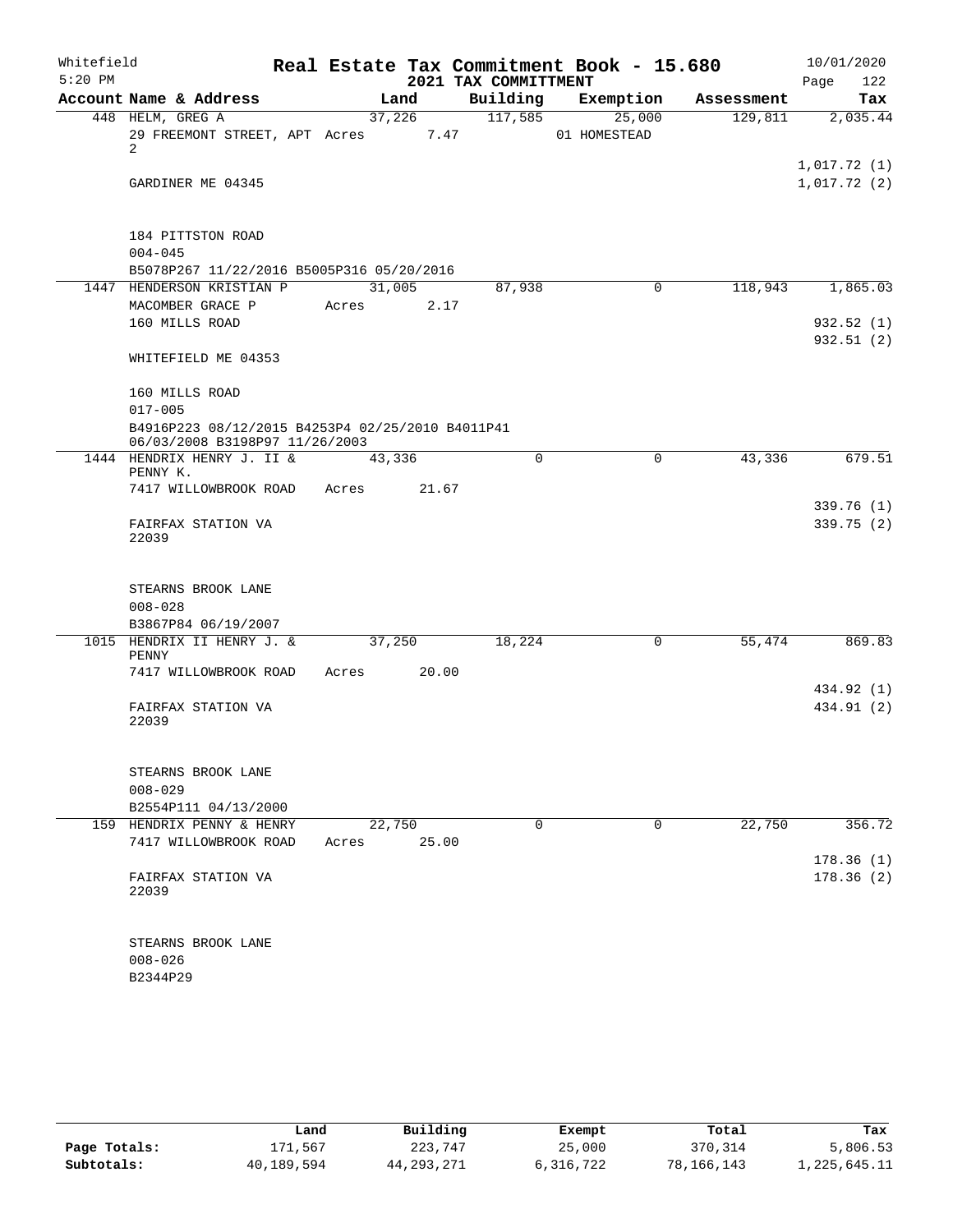| Whitefield   |                                            |              |       |                 |                                  | Real Estate Tax Commitment Book - 15.680 |             |            | 10/01/2020               |
|--------------|--------------------------------------------|--------------|-------|-----------------|----------------------------------|------------------------------------------|-------------|------------|--------------------------|
| $5:20$ PM    | Account Name & Address                     |              |       | Land            | 2021 TAX COMMITTMENT<br>Building | Exemption                                |             | Assessment | Page<br>123<br>Tax       |
|              | 40 HENDRIX PENNY K. &                      |              |       | 29,250          |                                  | $\mathbf 0$                              | $\Omega$    | 29,250     | 458.64                   |
|              | HENRY J. II                                |              |       |                 |                                  |                                          |             |            |                          |
|              | 7417 WILLOWBROOK ROAD                      |              | Acres | 10.00           |                                  |                                          |             |            |                          |
|              | FAIRFAX STATION VA                         |              |       |                 |                                  |                                          |             |            | 229.32(1)<br>229.32 (2)  |
|              | 22039                                      |              |       |                 |                                  |                                          |             |            |                          |
|              |                                            |              |       |                 |                                  |                                          |             |            |                          |
|              | STEARNS BROOK LANE<br>$008 - 027$          |              |       |                 |                                  |                                          |             |            |                          |
|              | B2332P62                                   |              |       |                 |                                  |                                          |             |            |                          |
|              | 1036 HENDRIX, HENRY J II                   |              |       | 33,530          |                                  | 0                                        | 0           | 33,530     | 525.75                   |
|              | HENDRIX, PENNY K                           |              | Acres | 9.10            |                                  |                                          |             |            |                          |
|              | 7417 WILLOBROOK ROAD                       |              |       |                 |                                  |                                          |             |            | 262.88(1)                |
|              | FAIRFAX STATION VA<br>22039                |              |       |                 |                                  |                                          |             |            | 262.87(2)                |
|              | EAST RIVER ROAD                            |              |       |                 |                                  |                                          |             |            |                          |
|              | $007 - 051$                                |              |       |                 |                                  |                                          |             |            |                          |
|              | B5395P22 06/17/2019                        |              |       |                 |                                  |                                          |             |            |                          |
|              | 1185 HENDSBEE JR, GEORGE<br>516 MILLS ROAD |              | Acres | 62,741<br>36.14 | 119,781                          | 25,000<br>01 HOMESTEAD                   |             | 157,522    | 2,469.94                 |
|              |                                            |              |       |                 |                                  |                                          |             |            | 1, 234.97(1)             |
|              | WHITEFIELD ME 04353                        |              |       |                 |                                  |                                          |             |            | 1, 234.97(2)             |
|              | 516 MILLS ROAD                             |              |       |                 |                                  |                                          |             |            |                          |
|              | $020 - 033$                                |              |       |                 |                                  |                                          |             |            |                          |
|              | B1119P132                                  |              |       |                 |                                  |                                          |             |            |                          |
|              | 13 HENDSBEE JR, GEORGE                     |              |       | 68,840          | 13,741                           |                                          | $\mathbf 0$ | 82,581     | 1,294.87                 |
|              | 516 MILLS ROAD                             |              | Acres | 74.18           |                                  |                                          |             |            |                          |
|              | WHITEFIELD ME 04353                        |              |       |                 |                                  |                                          |             |            | 647.44 (1)<br>647.43(2)  |
|              | 515 MILLS ROAD                             |              |       |                 |                                  |                                          |             |            |                          |
|              | $020 - 041$                                |              |       |                 |                                  |                                          |             |            |                          |
|              | B1119P132                                  |              |       |                 |                                  |                                          |             |            |                          |
|              | 180 HENLEY, JAMES E                        |              |       | 33,945          | 68,062                           |                                          | $\mathbf 0$ | 102,007    | 1,599.47                 |
|              | 106 BENNER LANE                            |              | Acres | 4.13            |                                  |                                          |             |            |                          |
|              | WHITEFIELD ME 04353                        |              |       |                 |                                  |                                          |             |            | 799.74 (1)<br>799.73 (2) |
|              | 106 BENNER LANE                            |              |       |                 |                                  |                                          |             |            |                          |
|              | $016 - 043 - C$                            |              |       |                 |                                  |                                          |             |            |                          |
|              | B3073P47                                   |              |       |                 |                                  |                                          |             |            |                          |
|              | 635 HENRY, REMEMBERANCE                    |              |       | 31,950          | 139,442                          |                                          | 0           | 171,392    | 2,687.43                 |
|              | DOYLE, ELIZABETH<br>51 SENOTT ROAD         |              | Acres | 2.80            |                                  |                                          |             |            | 1,343.72(1)              |
|              | WHITEFIELD ME 04353                        |              |       |                 |                                  |                                          |             |            | 1,343.71(2)              |
|              | 51 SENOTT ROAD                             |              |       |                 |                                  |                                          |             |            |                          |
|              | $017 - 048$                                |              |       |                 |                                  |                                          |             |            |                          |
|              | B5029P179 07/11/2016                       |              |       |                 |                                  |                                          |             |            |                          |
|              |                                            | Land         |       | Building        |                                  | Exempt                                   |             | Total      | Tax                      |
| Page Totals: |                                            | 260,256      |       | 341,026         |                                  | 25,000                                   |             | 576,282    | 9,036.10                 |
| Subtotals:   |                                            | 40, 449, 850 |       | 44,634,297      |                                  | 6,341,722                                |             | 78,742,425 | 1,234,681.21             |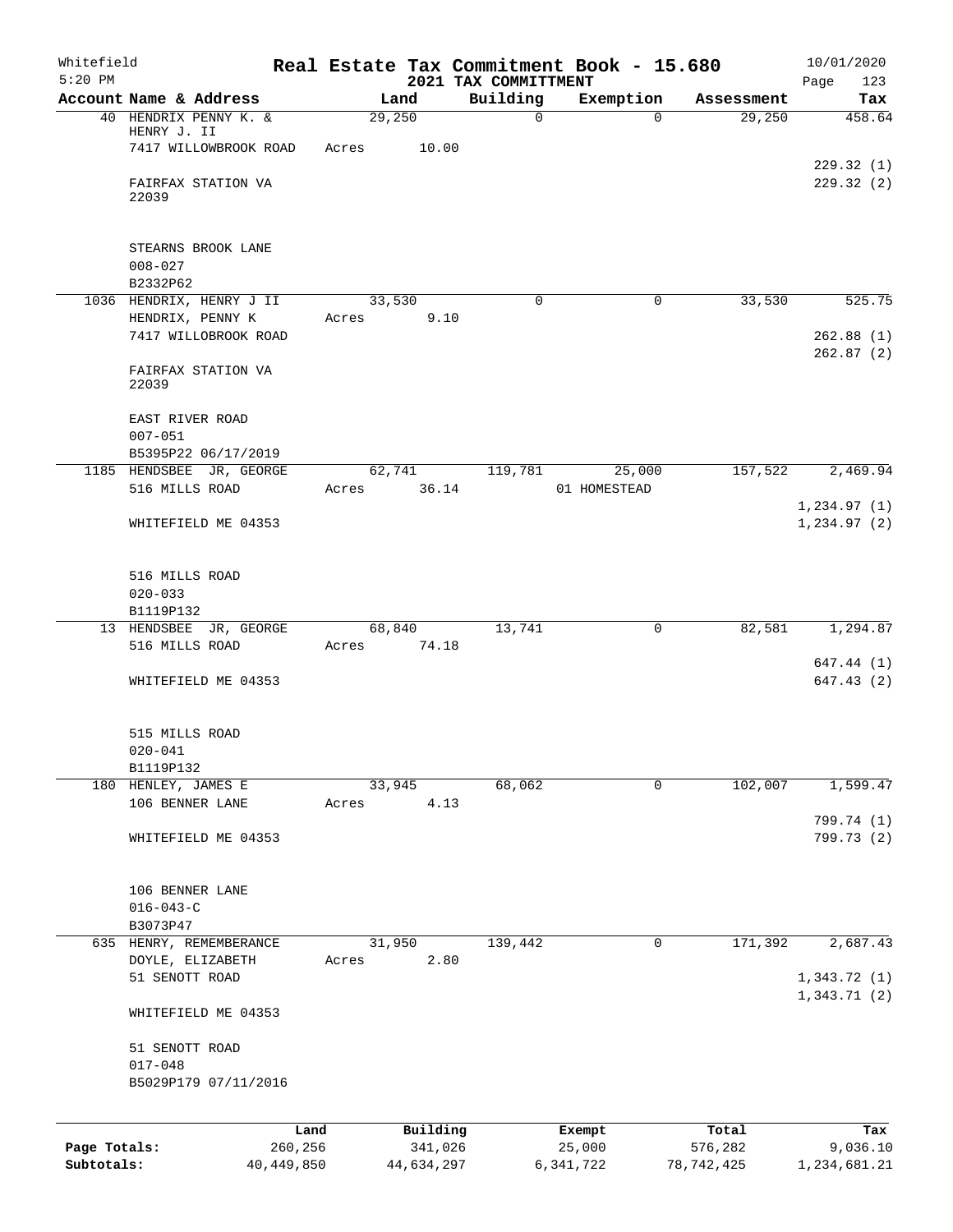| Whitefield |                                                                   |       |        |       |                      |   | Real Estate Tax Commitment Book - 15.680 |            | 10/01/2020               |
|------------|-------------------------------------------------------------------|-------|--------|-------|----------------------|---|------------------------------------------|------------|--------------------------|
| $5:20$ PM  |                                                                   |       |        |       | 2021 TAX COMMITTMENT |   |                                          |            | Page<br>124              |
|            | Account Name & Address                                            |       | Land   |       | Building             |   | Exemption                                | Assessment | Tax                      |
|            | 1544 HICKEY CAROLE                                                |       | 30,750 |       | 109,558              |   | 25,000                                   | 115,308    | 1,808.03                 |
|            | 100 MARINE LANE                                                   | Acres |        | 2.00  |                      |   | 01 HOMESTEAD                             |            | 904.02(1)                |
|            | WHITEFIELD ME 04353                                               |       |        |       |                      |   |                                          |            | 904.01(2)                |
|            |                                                                   |       |        |       |                      |   |                                          |            |                          |
|            | 100 MARINE LANE                                                   |       |        |       |                      |   |                                          |            |                          |
|            | $018 - 036 - C$<br>B1748P90                                       |       |        |       |                      |   |                                          |            |                          |
|            | 571 HILLMAN CHERYL A. &                                           |       | 30,750 |       | 117,545              |   | 25,000                                   | 123,295    | 1,933.27                 |
|            | JEFFREY A.                                                        |       |        |       |                      |   |                                          |            |                          |
|            | 591 HEAD TIDE ROAD                                                | Acres |        | 2.00  |                      |   | 01 HOMESTEAD                             |            |                          |
|            |                                                                   |       |        |       |                      |   |                                          |            | 966.64(1)                |
|            | WHITEFIELD ME 04353                                               |       |        |       |                      |   |                                          |            | 966.63(2)                |
|            | 591 HEAD TIDE ROAD                                                |       |        |       |                      |   |                                          |            |                          |
|            | $002 - 005 - A$                                                   |       |        |       |                      |   |                                          |            |                          |
|            | B2124P196                                                         |       |        |       |                      |   |                                          |            |                          |
|            | 142 HILLSTROM, DAVID S &<br>GAIL A                                |       | 35,000 |       | 53,355               |   | $\mathsf{O}$                             | 88,355     | 1,385.41                 |
|            | 81 NORTHERN AVENUE                                                | Acres |        | 0.90  |                      |   |                                          |            |                          |
|            | FARMINGDALE ME 04344                                              |       |        |       |                      |   |                                          |            | 692.71 (1)<br>692.70 (2) |
|            | 110 CLARY LAKE LANE                                               |       |        |       |                      |   |                                          |            |                          |
|            | $028 - 002$                                                       |       |        |       |                      |   |                                          |            |                          |
|            | B4902P144 06/30/2015 B4837P205 11/14/2014 B610P460<br>06/21/1965  |       |        |       |                      |   |                                          |            |                          |
|            | 742 HINES JAMES W. &                                              |       | 36,200 |       | 236,589              |   | 25,000                                   | 247,789    | 3,885.33                 |
|            | GRETCHEN L. MORROW<br>71 FOX FARM LANE                            | Acres |        | 2.30  |                      |   | 01 HOMESTEAD                             |            |                          |
|            |                                                                   |       |        |       |                      |   |                                          |            | 1,942.67(1)              |
|            | WHITEFIELD ME 04353                                               |       |        |       |                      |   |                                          |            | 1,942.66(2)              |
|            | 71 FOX FARM LANE                                                  |       |        |       |                      |   |                                          |            |                          |
|            | $020 - 011 - C$                                                   |       |        |       |                      |   |                                          |            |                          |
|            | B4264P127 03/31/2010 B3807P170 01/31/2007 B2424P334<br>01/14/1999 |       |        |       |                      |   |                                          |            |                          |
|            | 1247 HITZ KYLEE L.                                                |       | 38,298 |       |                      | 0 | 0                                        | 38,298     | 600.51                   |
|            | VANESSA H MORONEY<br>REVOCABLE TRUST                              | Acres |        | 15.06 |                      |   |                                          |            |                          |
|            | 95 CHESTNUT STREET                                                |       |        |       |                      |   |                                          |            | 300.26(1)                |
|            | REHOBOTH MA 02769                                                 |       |        |       |                      |   |                                          |            | 300.25(2)                |
|            | HEAD TIDE ROAD                                                    |       |        |       |                      |   |                                          |            |                          |
|            | $005 - 004 - A$                                                   |       |        |       |                      |   |                                          |            |                          |
|            | B5453P74 10/25/2019 B3179P2                                       |       |        |       |                      |   |                                          |            |                          |

|              | Land       | Building   | Exempt    | Total      | Tax          |
|--------------|------------|------------|-----------|------------|--------------|
| Page Totals: | 170.998    | 517,047    | 75,000    | 613,045    | 9,612.55     |
| Subtotals:   | 40,620,848 | 45,151,344 | 6,416,722 | 79,355,470 | 1,244,293.76 |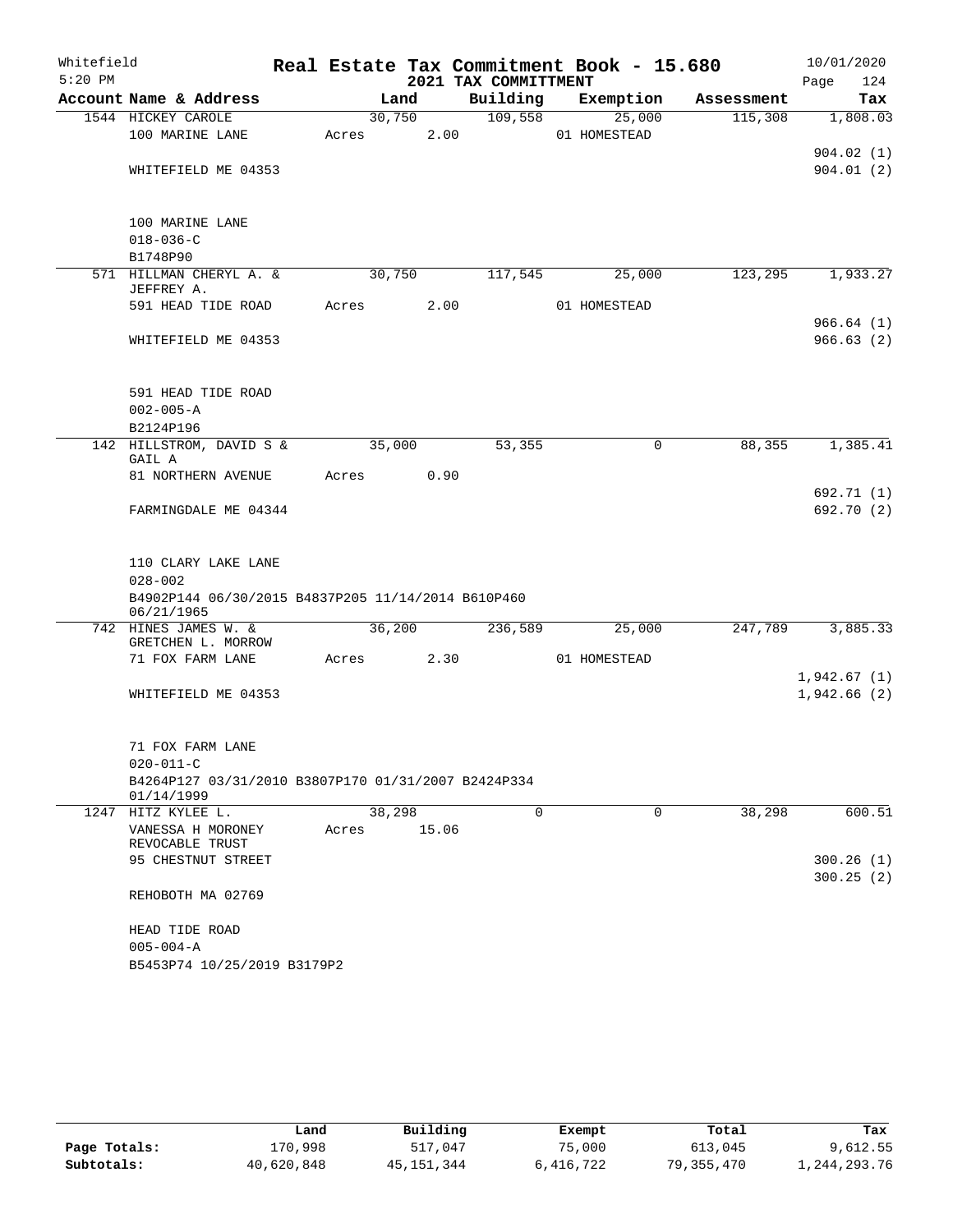| Whitefield<br>$5:20$ PM |                                                                                           |            |       |            | 2021 TAX COMMITTMENT |             | Real Estate Tax Commitment Book - 15.680 |            | 10/01/2020<br>125<br>Page  |
|-------------------------|-------------------------------------------------------------------------------------------|------------|-------|------------|----------------------|-------------|------------------------------------------|------------|----------------------------|
|                         | Account Name & Address                                                                    |            |       | Land       | Building             |             | Exemption                                | Assessment | Tax                        |
|                         | 1133 HOAR GARY L.                                                                         |            |       | 43,170     | 37,476               |             | $\Omega$                                 | 80,646     | 1,264.53                   |
|                         | JELLISON, ELANA<br>46 NO. HUNTS MEADOW                                                    |            | Acres | 14.90      |                      |             |                                          |            | 632.27(1)                  |
|                         | <b>ROAD</b>                                                                               |            |       |            |                      |             |                                          |            |                            |
|                         | WHITEFIELD ME 04353                                                                       |            |       |            |                      |             |                                          |            | 632.26(2)                  |
|                         | 46 NO. HUNTS MEADOW<br>$015 - 025$                                                        |            |       |            |                      |             |                                          |            |                            |
|                         | B5039P168 08/04/2016                                                                      |            |       |            |                      |             |                                          |            |                            |
|                         | 348 HOAR GARY L.                                                                          |            |       | 42,370     | 168,241              |             | 25,000                                   | 185,611    | 2,910.38                   |
|                         | JELLISON, ELANA                                                                           |            | Acres | 13.90      |                      |             | 01 HOMESTEAD                             |            |                            |
|                         | 46 NO. HUNTS MEADOW<br><b>ROAD</b>                                                        |            |       |            |                      |             |                                          |            | 1,455.19(1)<br>1,455.19(2) |
|                         | WHITEFIELD ME 04353                                                                       |            |       |            |                      |             |                                          |            |                            |
|                         | 46 NO. HUNTS MEADOW                                                                       |            |       |            |                      |             |                                          |            |                            |
|                         | $015 - 026$<br>B5039P166 08/04/2016                                                       |            |       |            |                      |             |                                          |            |                            |
|                         | 1113 HODGKINS DOREEN                                                                      |            |       | $\Omega$   | 8,799                |             | $\mathbf 0$                              | 8,799      | 137.97                     |
|                         | C/O GREGORY HODGKINS                                                                      |            |       |            |                      |             |                                          |            |                            |
|                         | 645 WISCASSET ROAD                                                                        |            |       |            |                      |             |                                          |            | 68.99(1)<br>68.98 (2)      |
|                         | WHITEFIELD ME 04353                                                                       |            |       |            |                      |             |                                          |            |                            |
|                         | 645 WISCASSET ROAD<br>$001 - 036 - ON$                                                    |            |       |            |                      |             |                                          |            |                            |
|                         | 1310 HODGKINS GREGORY D.                                                                  |            |       | 30,450     |                      | $\mathbf 0$ | $\mathbf 0$                              | 30,450     | 477.46                     |
|                         | 645 WISCASSET ROAD                                                                        |            | Acres | 1.80       |                      |             |                                          |            |                            |
|                         | WHITEFIELD ME 04353                                                                       |            |       |            |                      |             |                                          |            | 238.73(1)<br>238.73(2)     |
|                         | 645 WISCASSET ROAD                                                                        |            |       |            |                      |             |                                          |            |                            |
|                         | $001 - 036$                                                                               |            |       |            |                      |             |                                          |            |                            |
|                         | B4769P78 04/04/2014 B613P290                                                              |            |       |            |                      |             |                                          |            |                            |
|                         | 1656 HODGKINS, GREGORY D.,<br>DARYL L., DOREEN L.                                         |            |       | 15,020     |                      |             |                                          | 15,020     | 235.51                     |
|                         | SAWYER, CHERYL H                                                                          |            | Acres | 14.40      |                      |             |                                          |            |                            |
|                         | 645 WISCASSET ROAD                                                                        |            |       |            |                      |             |                                          |            | 117.76(1)                  |
|                         |                                                                                           |            |       |            |                      |             |                                          |            | 117.75(2)                  |
|                         | WHITEFIELD ME 04353                                                                       |            |       |            |                      |             |                                          |            |                            |
|                         | WISCASSET ROAD<br>$001 - 053$                                                             |            |       |            |                      |             |                                          |            |                            |
|                         | B5005P114 05/17/2016 B4856P109 01/22/2015 B4810P50                                        |            |       |            |                      |             |                                          |            |                            |
|                         | 08/19/2014 B2169P162                                                                      |            |       |            |                      |             |                                          |            |                            |
|                         | 870 HODGKINS, GREGORY D.,                                                                 |            |       | 14,468     |                      | $\mathbf 0$ | 0                                        | 14,468     | 226.86                     |
|                         | DARYL L., DOREEN L.<br>SAWYER, CHERYL H                                                   |            | Acres | 7.46       |                      |             |                                          |            |                            |
|                         | 645 WISCASSET ROAD                                                                        |            |       |            |                      |             |                                          |            | 113.43(1)                  |
|                         | WHITEFIELD ME 04353                                                                       |            |       |            |                      |             |                                          |            | 113.43(2)                  |
|                         | WISCASSET ROAD                                                                            |            |       |            |                      |             |                                          |            |                            |
|                         | $001 - 054$<br>B5005P114 05/17/2016 B4856P109 01/22/2015 B4810P50<br>08/19/2014 B2169P162 |            |       |            |                      |             |                                          |            |                            |
|                         |                                                                                           | Land       |       | Building   |                      |             | Exempt                                   | Total      | Tax                        |
| Page Totals:            |                                                                                           | 145,478    |       | 214,516    |                      |             | 25,000                                   | 334,994    | 5,252.71                   |
| Subtotals:              |                                                                                           | 40,766,326 |       | 45,365,860 |                      |             | 6, 441, 722                              | 79,690,464 | 1,249,546.47               |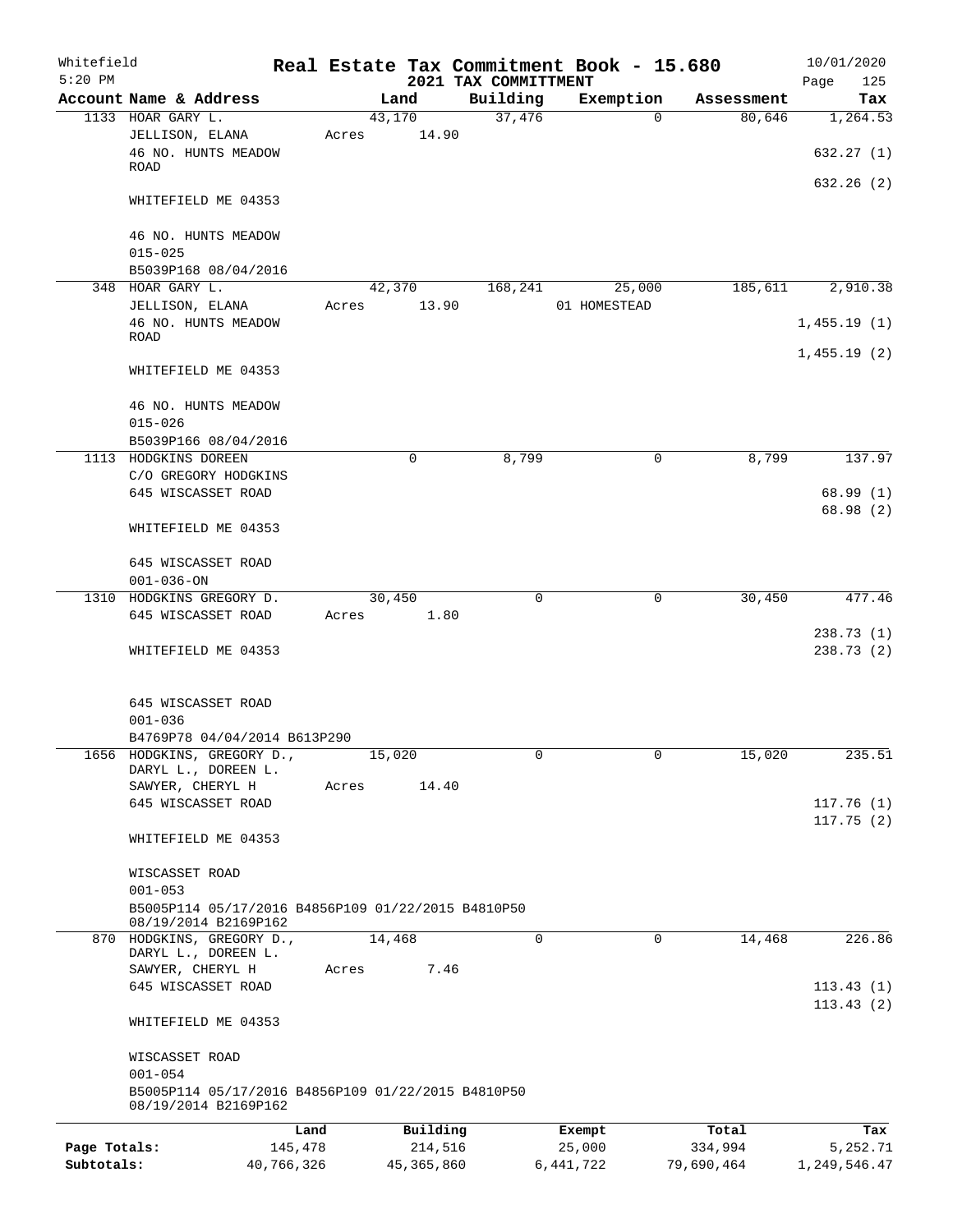| Whitefield<br>$5:20$ PM |                                                                            |            |       |        |            | 2021 TAX COMMITTMENT | Real Estate Tax Commitment Book - 15.680 |          |              | 10/01/2020<br>Page<br>126 |
|-------------------------|----------------------------------------------------------------------------|------------|-------|--------|------------|----------------------|------------------------------------------|----------|--------------|---------------------------|
|                         | Account Name & Address                                                     |            |       | Land   |            | Building             | Exemption                                |          | Assessment   | Tax                       |
|                         | 497 HODGKINS, GREGORY D.,<br>DARYL L., DOREEN L.<br>SAWYER, CHERYL H       |            | Acres | 22,550 | 3.20       | $\mathbf 0$          |                                          | $\Omega$ | 22,550       | 353.58                    |
|                         | 645 WISCASSET ROAD                                                         |            |       |        |            |                      |                                          |          |              | 176.79(1)<br>176.79(2)    |
|                         | WHITEFIELD ME 04353                                                        |            |       |        |            |                      |                                          |          |              |                           |
|                         | WISCASSET ROAD<br>$001 - 055$                                              |            |       |        |            |                      |                                          |          |              |                           |
|                         | B5005P114 05/17/2016 B4856P109 01/22/2015 B4810P50<br>08/19/2014 B2169P162 |            |       |        |            |                      |                                          |          |              |                           |
|                         | 99 HODGKINS, GREGORY D.,<br>DARYL L., DOREEN L.                            |            |       | 33,450 |            | 132,099              | 25,000                                   |          | 140,549      | 2,203.81                  |
|                         | SAWYER, CHERYL H                                                           |            | Acres |        | 3.80       |                      | 01 HOMESTEAD                             |          |              |                           |
|                         | 645 WISCASSET ROAD                                                         |            |       |        |            |                      |                                          |          |              | 1, 101.91(1)              |
|                         | WHITEFIELD ME 04353                                                        |            |       |        |            |                      |                                          |          |              | 1, 101.90(2)              |
|                         | 652 WISCASSET ROAD<br>$001 - 052$                                          |            |       |        |            |                      |                                          |          |              |                           |
|                         | B5005P114 05/17/2016 B4856P109 01/22/2015 B4810P50<br>08/19/2014 B1434P199 |            |       |        |            |                      |                                          |          |              |                           |
|                         | 1577 HOLM HILARY H. TRUSTEE                                                |            |       | 23,750 |            | 0                    |                                          | 0        | 23,750       | 372.40                    |
|                         | * HILARY HOLM TRUST                                                        |            | Acres |        | 4.00       |                      |                                          |          |              |                           |
|                         | 118 PHILBRICK LANE                                                         |            |       |        |            |                      |                                          |          |              | 186.20(1)                 |
|                         | WHITEFIELD ME 04353                                                        |            |       |        |            |                      |                                          |          |              | 186.20(2)                 |
|                         | PHILBRICK LANE                                                             |            |       |        |            |                      |                                          |          |              |                           |
|                         | $006 - 012 - A$                                                            |            |       |        |            |                      |                                          |          |              |                           |
|                         | B3383P297 10/19/2004                                                       |            |       |        |            |                      |                                          |          |              |                           |
|                         | 1614 HOLM KENNETH & HILARY                                                 |            |       | 65,000 |            | $\Omega$             |                                          | 0        | 65,000       | 1,019.20                  |
|                         | 118 PHILBRICK LANE                                                         |            | Acres |        | 102.00     |                      |                                          |          |              | 509.60(1)                 |
|                         | WHITEFIELD ME 04353                                                        |            |       |        |            |                      |                                          |          |              | 509.60(2)                 |
|                         | PITTSTON ROAD<br>$007 - 005$                                               |            |       |        |            |                      |                                          |          |              |                           |
|                         | B1958P248                                                                  |            |       |        |            |                      |                                          |          |              |                           |
| 194                     | HOLM KENNETH D. &<br>HILARY                                                |            |       | 90,185 |            | 216,708              | 25,000                                   |          | 281,893      | 4,420.08                  |
|                         | 118 PHILBRICK LANE                                                         |            | Acres |        | 96.87      |                      | 01 HOMESTEAD                             |          |              |                           |
|                         |                                                                            |            |       |        |            |                      |                                          |          |              | 2, 210.04(1)              |
|                         | WHITEFIELD ME 04353                                                        |            |       |        |            |                      |                                          |          |              | 2, 210.04(2)              |
|                         | 118 PHILBRICK LANE                                                         |            |       |        |            |                      |                                          |          |              |                           |
|                         | $006 - 007$                                                                |            |       |        |            |                      |                                          |          |              |                           |
|                         | B1766P85 04/09/1992                                                        |            |       |        |            |                      |                                          |          |              |                           |
|                         | 531 HOLM, KENNETH D                                                        |            |       | 12,236 |            | $\Omega$             |                                          | 0        | 12,236       | 191.86                    |
|                         | 118 PHILBRICK LANE                                                         |            | Acres |        | 10.92      |                      |                                          |          |              |                           |
|                         | WHITEFIELD ME 04353                                                        |            |       |        |            |                      |                                          |          |              | 95.93 (1)<br>95.93(2)     |
|                         | PHILBRICK LANE<br>$006 - 009$                                              |            |       |        |            |                      |                                          |          |              |                           |
|                         | B5392P51 06/04/2019                                                        |            |       |        |            |                      |                                          |          |              |                           |
|                         |                                                                            | Land       |       |        | Building   |                      | Exempt                                   |          | Total        | Tax                       |
| Page Totals:            |                                                                            | 247,171    |       |        | 348,807    |                      | 50,000                                   |          | 545,978      | 8,560.93                  |
| Subtotals:              |                                                                            | 41,013,497 |       |        | 45,714,667 |                      | 6,491,722                                |          | 80, 236, 442 | 1,258,107.40              |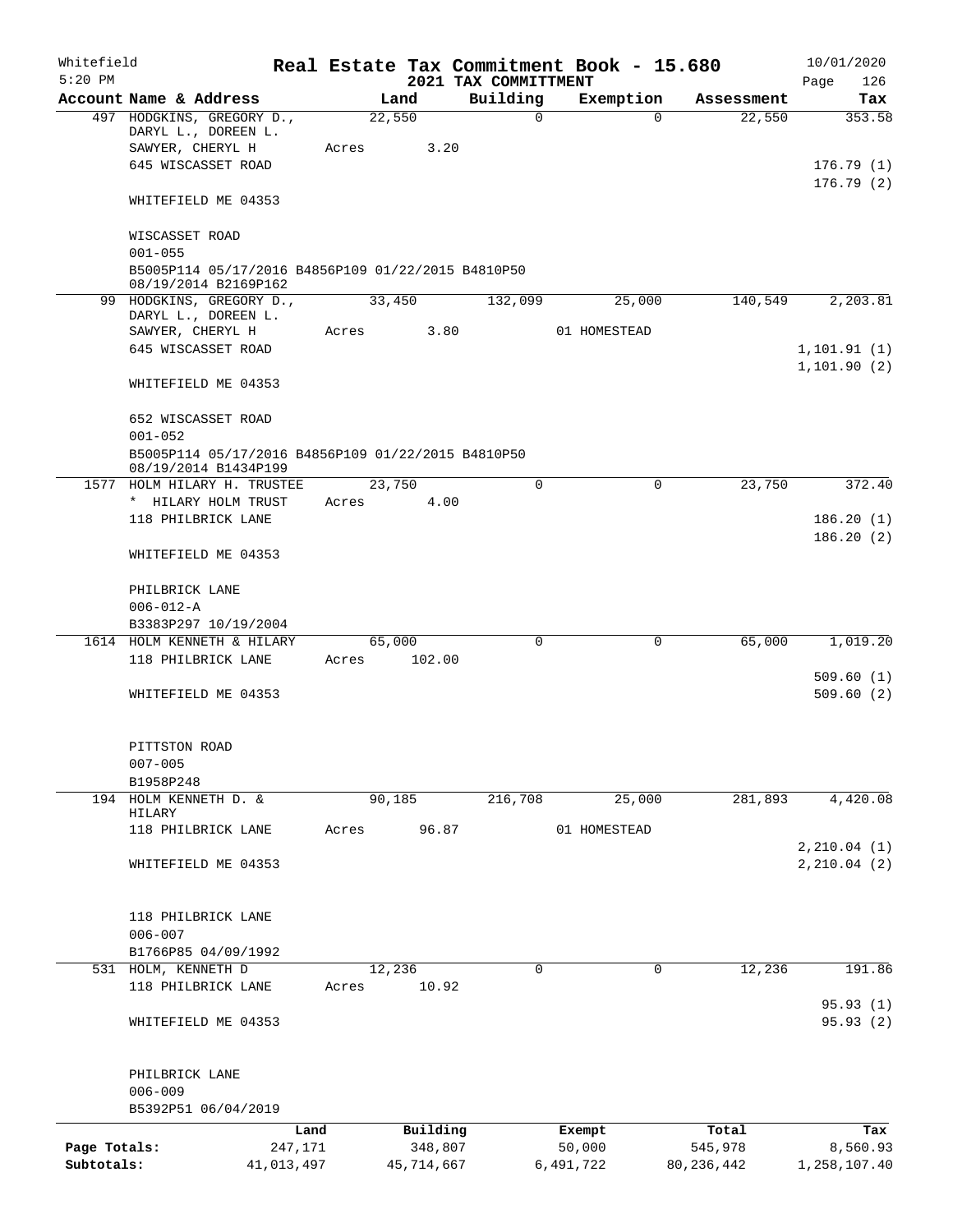| Whitefield<br>$5:20$ PM |                                                    |       |                       |       | 2021 TAX COMMITTMENT | Real Estate Tax Commitment Book - 15.680 |            | 10/01/2020<br>Page<br>127 |
|-------------------------|----------------------------------------------------|-------|-----------------------|-------|----------------------|------------------------------------------|------------|---------------------------|
|                         | Account Name & Address                             |       | Land                  |       | Building             | Exemption                                | Assessment | Tax                       |
|                         | 1053 HOLM, KENNETH D                               |       | 1,950                 |       | $\Omega$             | $\Omega$                                 | 1,950      | 30.58                     |
|                         | 118 PHILBRICK LANE                                 | Acres |                       | 1.30  |                      |                                          |            |                           |
|                         |                                                    |       |                       |       |                      |                                          |            | 15.29(1)                  |
|                         | WHITEFIELD ME 04353                                |       |                       |       |                      |                                          |            | 15.29(2)                  |
|                         |                                                    |       |                       |       |                      |                                          |            |                           |
|                         | TOWNHOUSE ROAD                                     |       |                       |       |                      |                                          |            |                           |
|                         | $007 - 019$                                        |       |                       |       |                      |                                          |            |                           |
|                         | B5392P51 06/04/2019                                |       |                       |       |                      |                                          |            |                           |
|                         | 330 HOLMES DIANNA M.                               |       | 30,780                |       | 79,722               | 25,000                                   | 85,502     | 1,340.67                  |
|                         | 106 SOUTH HOWE ROAD                                | Acres |                       | 2.02  |                      | 01 HOMESTEAD                             |            |                           |
|                         |                                                    |       |                       |       |                      |                                          |            | 670.34(1)                 |
|                         | WHITEFIELD ME 04353                                |       |                       |       |                      |                                          |            | 670.33(2)                 |
|                         |                                                    |       |                       |       |                      |                                          |            |                           |
|                         | 106 SOUTH HOWE ROAD                                |       |                       |       |                      |                                          |            |                           |
|                         | $017 - 018 - C$                                    |       |                       |       |                      |                                          |            |                           |
|                         | B4399P245 05/17/2011 B2464P228                     |       |                       |       |                      |                                          |            |                           |
|                         | 583 HOPKINS CLIFTON                                |       | $\overline{49}$ , 600 |       | $\Omega$             | 0                                        | 49,600     | 777.73                    |
|                         | 377 WINDSOR NECK ROAD                              | Acres |                       | 39.00 |                      |                                          |            |                           |
|                         |                                                    |       |                       |       |                      |                                          |            | 388.87 (1)                |
|                         | WINDSOR ME 04363                                   |       |                       |       |                      |                                          |            | 388.86 (2)                |
|                         |                                                    |       |                       |       |                      |                                          |            |                           |
|                         | NO. HUNTS MEADOW ROAD                              |       |                       |       |                      |                                          |            |                           |
|                         | $015 - 029$                                        |       |                       |       |                      |                                          |            |                           |
|                         | B4599P81 11/29/2012 B4459P255 11/15/2011 B2522P241 |       |                       |       |                      |                                          |            |                           |
|                         | 606 HOPKINS CLIFTON E. &                           |       | 30,000                |       | 17,839               | $\mathbf 0$                              | 47,839     | 750.12                    |
|                         | JULIE L.                                           |       |                       |       |                      |                                          |            |                           |
|                         | 377 WINDSOR NECK ROAD                              | Acres |                       | 1.50  |                      |                                          |            | 375.06(1)                 |
|                         | WINDSOR ME 04363                                   |       |                       |       |                      |                                          |            | 375.06(2)                 |
|                         |                                                    |       |                       |       |                      |                                          |            |                           |
|                         |                                                    |       |                       |       |                      |                                          |            |                           |
|                         | 269 NO. HUNTS MEADOW                               |       |                       |       |                      |                                          |            |                           |
|                         | $018 - 047$                                        |       |                       |       |                      |                                          |            |                           |
|                         | B2628P297                                          |       |                       |       |                      |                                          |            |                           |
|                         | 464 HOPPE, DIANE B<br>PO BOX 104                   | Acres | 44, 250               | 10.00 | 109,955              | 25,000<br>01 HOMESTEAD                   | 129,205    | 2,025.93                  |
|                         |                                                    |       |                       |       |                      |                                          |            | 1,012.97(1)               |
|                         | WHITEFIELD ME 04353                                |       |                       |       |                      |                                          |            | 1,012.96(2)               |
|                         |                                                    |       |                       |       |                      |                                          |            |                           |
|                         |                                                    |       |                       |       |                      |                                          |            |                           |
|                         | 572 TOWNHOUSE ROAD                                 |       |                       |       |                      |                                          |            |                           |
|                         | $010 - 028 - A$                                    |       |                       |       |                      |                                          |            |                           |
|                         | B2469P127<br>212 HOSTETLER, DENNIS N               |       | 48,690                |       | $\Omega$             | 0                                        | 48,690     | 763.46                    |
|                         | HOSTETLER, AMELIA L                                | Acres |                       | 37.60 |                      |                                          |            |                           |
|                         | 599 EAST RIVER ROAD                                |       |                       |       |                      |                                          |            | 381.73 (1)                |
|                         |                                                    |       |                       |       |                      |                                          |            | 381.73 (2)                |
|                         | WHITEFIELD ME 04353                                |       |                       |       |                      |                                          |            |                           |
|                         |                                                    |       |                       |       |                      |                                          |            |                           |
|                         | EAST RIVER ROAD                                    |       |                       |       |                      |                                          |            |                           |
|                         | $010 - 059$                                        |       |                       |       |                      |                                          |            |                           |
|                         | B5088P30 12/16/2016 B2374P201                      |       |                       |       |                      |                                          |            |                           |
|                         |                                                    |       |                       |       |                      |                                          |            |                           |
|                         |                                                    |       |                       |       |                      |                                          |            |                           |
|                         |                                                    |       |                       |       |                      |                                          |            |                           |

|              | Land         | Building   | Exempt    | Total      | Tax          |
|--------------|--------------|------------|-----------|------------|--------------|
| Page Totals: | 205,270      | 207,516    | 50,000    | 362,786    | 5,688.49     |
| Subtotals:   | 41, 218, 767 | 45,922,183 | 6,541,722 | 80,599,228 | 1,263,795.89 |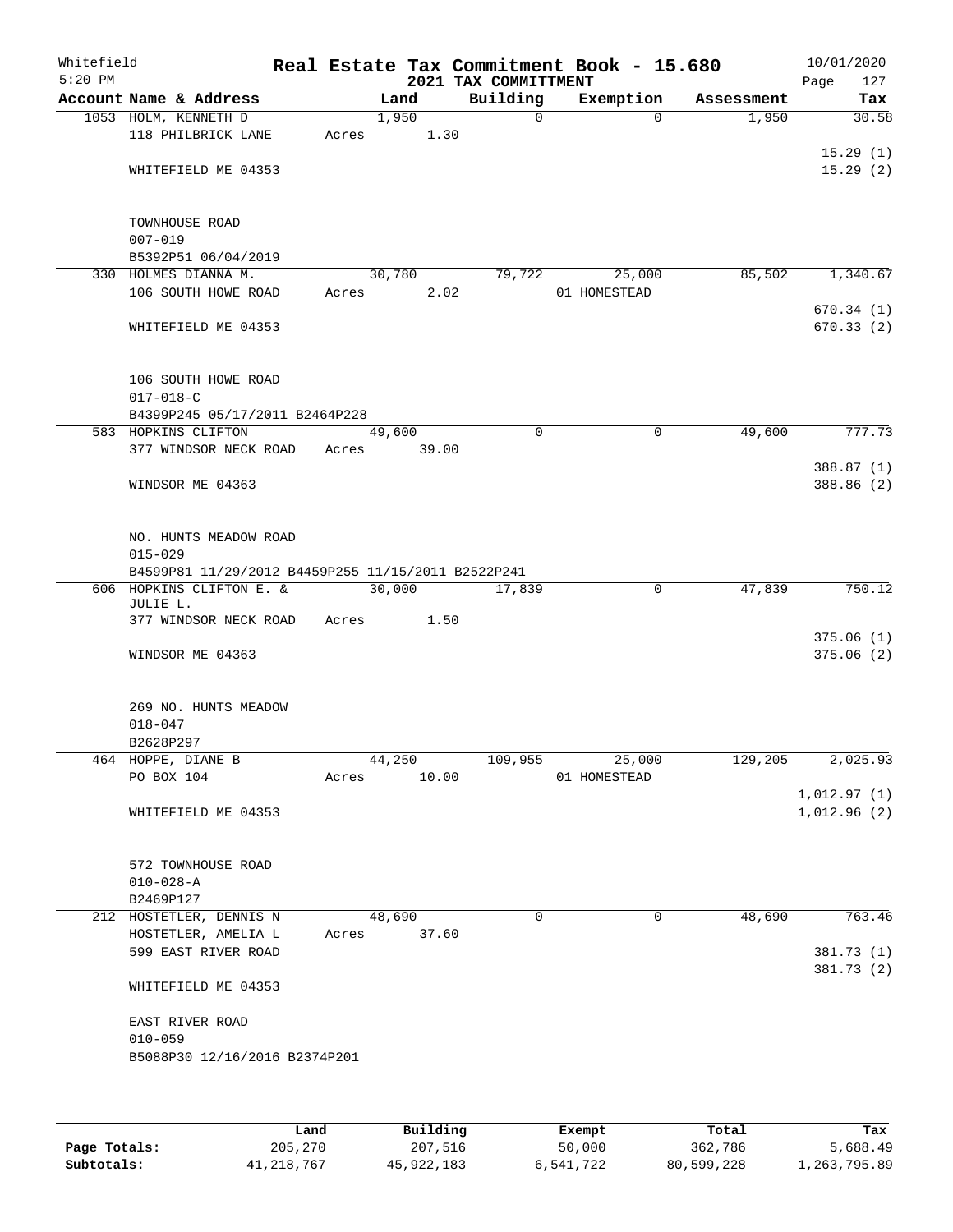| Whitefield<br>$5:20$ PM |                                                                        |         |       |        |                       | Real Estate Tax Commitment Book - 15.680<br>2021 TAX COMMITTMENT |                  |           |            | 10/01/2020<br>Page      | 128       |
|-------------------------|------------------------------------------------------------------------|---------|-------|--------|-----------------------|------------------------------------------------------------------|------------------|-----------|------------|-------------------------|-----------|
|                         | Account Name & Address                                                 |         |       | Land   |                       | Building                                                         |                  | Exemption | Assessment |                         | Tax       |
|                         | 250 HOSTETLER, DENNIS N<br>HOSTETLER, AMELIA L<br>599 EAST RIVER ROAD  |         |       |        | 70,450<br>Acres 48.00 | 112,337                                                          | 01 HOMESTEAD     | 25,000    | 157,787    | 1,237.05(1)             | 2,474.10  |
|                         | WHITEFIELD ME 04353                                                    |         |       |        |                       |                                                                  |                  |           |            | 1,237.05(2)             |           |
|                         | 599 EAST RIVER ROAD<br>$010 - 032$                                     |         |       |        |                       |                                                                  |                  |           |            |                         |           |
|                         | B5088P30 12/16/2016 B2374P201                                          |         |       |        |                       |                                                                  |                  |           |            |                         |           |
|                         | 1244 HOSTETLER, DENNIS N<br>HOSTETLER, AMELIA L<br>599 EAST RIVER ROAD |         | Acres | 28,600 | 34.00                 | $\mathbf 0$                                                      |                  | 0         | 28,600     | 224.23(1)<br>224.22(2)  | 448.45    |
|                         | WHITEFIELD ME 04353                                                    |         |       |        |                       |                                                                  |                  |           |            |                         |           |
|                         | EAST RIVER ROAD<br>$010 - 058$                                         |         |       |        |                       |                                                                  |                  |           |            |                         |           |
|                         | B5088P30 12/16/2016 B2374P201                                          |         |       |        |                       |                                                                  |                  |           |            |                         |           |
|                         | 946 HOUGHTON GEOFFREY<br>522 HEAD TIDE ROAD                            |         | Acres | 37,926 | 30.92                 | $\Omega$                                                         |                  | 0         | 37,926     |                         | 594.68    |
|                         | WHITEFIELD ME 04353                                                    |         |       |        |                       |                                                                  |                  |           |            | 297.34 (1)<br>297.34(2) |           |
|                         | HEAD TIDE ROAD<br>$002 - 009$                                          |         |       |        |                       |                                                                  |                  |           |            |                         |           |
|                         | B3837P173 04/13/2007 B2626P251<br>92 HOUGHTON GEOFFREY P               |         |       | 53,600 |                       | 95,245                                                           |                  | 25,000    | 123,845    |                         | 1,941.89  |
|                         | HOUGHTON, JAMIE                                                        |         | Acres |        | 5.40                  |                                                                  | 01 HOMESTEAD     |           |            |                         |           |
|                         | 522 HEAD TIDE ROAD<br>WHITEFIELD ME 04353                              |         |       |        |                       |                                                                  |                  |           |            | 970.95(1)<br>970.94 (2) |           |
|                         | 522 HEAD TIDE ROAD                                                     |         |       |        |                       |                                                                  |                  |           |            |                         |           |
|                         | $002 - 009 - A$<br>B5189P177 10/12/2017                                |         |       |        |                       |                                                                  |                  |           |            |                         |           |
|                         | 1398 HOWARD MURRAY A. &                                                |         |       | 30,330 |                       | 262,229                                                          |                  | 25,000    | 267,559    |                         | 4,195.33  |
|                         | CLARISSA R<br>41 MOOSEHEAD LANE                                        |         | Acres |        | 1.72                  |                                                                  | 01 HOMESTEAD     |           |            | 2,097.67(1)             |           |
|                         | WHITEFIELD ME 04353                                                    |         |       |        |                       |                                                                  |                  |           |            | 2,097.66(2)             |           |
|                         | 41 MOOSEHEAD LANE<br>$012 - 029 - G$                                   |         |       |        |                       |                                                                  |                  |           |            |                         |           |
|                         | B2619P39                                                               |         |       |        |                       |                                                                  |                  |           |            |                         |           |
|                         | 319 HOWARD MURRAY A. &                                                 |         |       | 32,410 |                       | $\Omega$                                                         |                  | $\Omega$  | 32,410     |                         | 508.19    |
|                         | CLARISSA R.<br>41 MOOSEHEAD LANE                                       |         | Acres |        | 13.95                 |                                                                  |                  |           |            |                         |           |
|                         | WHITEFIELD ME 04353                                                    |         |       |        |                       |                                                                  |                  |           |            | 254.10(1)<br>254.09(2)  |           |
|                         |                                                                        |         |       |        |                       |                                                                  |                  |           |            |                         |           |
|                         | MOOSEHEAD LANE<br>$012 - 029$<br>B2619P41                              |         |       |        |                       |                                                                  |                  |           |            |                         |           |
|                         |                                                                        | Land    |       |        | Building              |                                                                  |                  |           | Total      |                         | Tax       |
| Page Totals:            |                                                                        | 253,316 |       |        | 469,811               |                                                                  | Exempt<br>75,000 |           | 648,127    |                         | 10,162.64 |

**Subtotals:** 41,472,083 46,391,994 6,616,722 81,247,355 1,273,958.53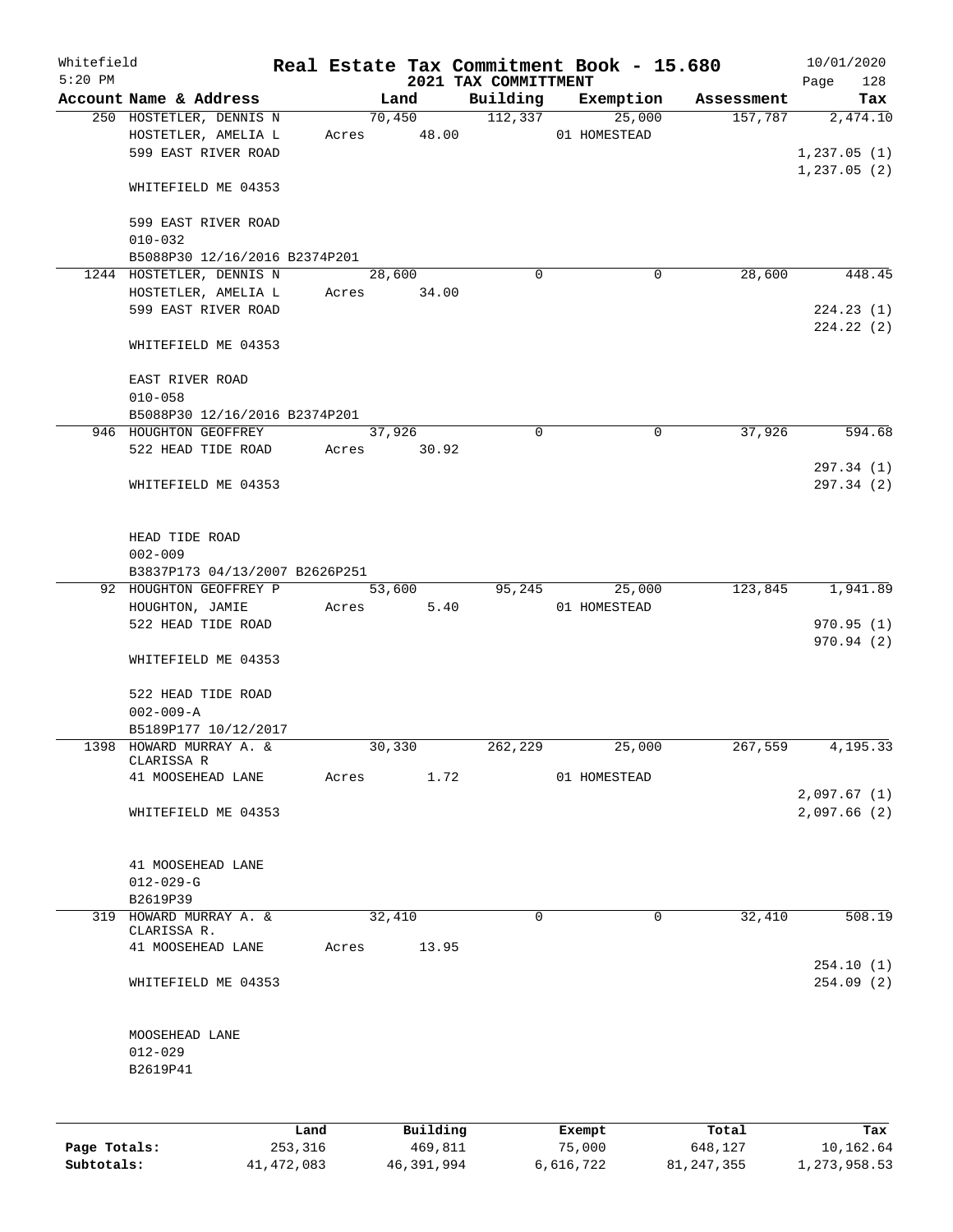| 2021 TAX COMMITTMENT<br>Building<br>Account Name & Address<br>Land<br>Exemption<br>Assessment<br>236 HOWARD MURRAY A. &<br>20,045<br>$\mathsf{O}$<br>20,045<br>$\Omega$<br>CLARISSA R.<br>41 MOOSHEAD LANE<br>Acres<br>1.53<br>WHITEFIELD ME 04353<br>MOOSEHEAD LANE<br>$012 - 029 - F$<br>B2619P39<br>229 HOWARD-WAGNER, LORI<br>63,338<br>30,000<br>58,338<br>25,000<br>0.65<br>HOWARD, ANDREA<br>01 HOMESTEAD<br>Acres<br>2 GRAND ARMY ROAD<br>496.57 (1)<br>WHITEFIELD ME 04353<br>2 GRAND ARMY ROAD<br>$026 - 007$<br>B5321P245 10/29/2018<br>106,251<br>0<br>158,701<br>85 HOWE, EDWARD E<br>52,450<br>MACDOUGALL, JESSIE MAE<br>28.00<br>Acres<br>122 HILTON ROAD<br>1, 244.21(2)<br>WHITEFIELD ME 04353<br>122 HILTON ROAD<br>$014 - 028$<br>B3707P165 07/19/2006<br>107,001<br>1488 HOWELL RICHARD & SHARI<br>30,000<br>102,001<br>25,000<br>114 TOWNHOUSE ROAD<br>1.40<br>01 HOMESTEAD<br>Acres<br>838.89 (2)<br>WHITEFIELD ME 04353<br>114 TOWNHOUSE ROAD<br>$013 - 056 - A$<br>B1874P300<br>1212 HOWELL, BRYAN KEITH<br>32,770<br>0<br>0<br>32,770<br>2260 BOGARD LANE<br>Acres<br>14.40<br>MOUNT WASHINGTON KY<br>40047<br>DOYLE ROAD<br>$019 - 025$<br>B5080P239 10/27/2016 B5036P27 08/02/2016<br>96,100<br>$\mathbf 0$<br>220,017<br>685 HOWELL, RICHARD W<br>123,917<br>114 TOWN HOUSE ROAD<br>60.20<br>Acres<br>1,724.93(2)<br>WHITEFIELD ME 04353<br>110 TOWNHOUSE ROAD | Whitefield<br>$5:20$ PM |             |  | Real Estate Tax Commitment Book - 15.680 | 10/01/2020         |
|--------------------------------------------------------------------------------------------------------------------------------------------------------------------------------------------------------------------------------------------------------------------------------------------------------------------------------------------------------------------------------------------------------------------------------------------------------------------------------------------------------------------------------------------------------------------------------------------------------------------------------------------------------------------------------------------------------------------------------------------------------------------------------------------------------------------------------------------------------------------------------------------------------------------------------------------------------------------------------------------------------------------------------------------------------------------------------------------------------------------------------------------------------------------------------------------------------------------------------------------------------------------------------------------------------------------------------------------------------------------------------------------|-------------------------|-------------|--|------------------------------------------|--------------------|
|                                                                                                                                                                                                                                                                                                                                                                                                                                                                                                                                                                                                                                                                                                                                                                                                                                                                                                                                                                                                                                                                                                                                                                                                                                                                                                                                                                                            |                         |             |  |                                          | Page<br>129<br>Tax |
|                                                                                                                                                                                                                                                                                                                                                                                                                                                                                                                                                                                                                                                                                                                                                                                                                                                                                                                                                                                                                                                                                                                                                                                                                                                                                                                                                                                            |                         |             |  |                                          | 314.31             |
|                                                                                                                                                                                                                                                                                                                                                                                                                                                                                                                                                                                                                                                                                                                                                                                                                                                                                                                                                                                                                                                                                                                                                                                                                                                                                                                                                                                            |                         |             |  |                                          |                    |
|                                                                                                                                                                                                                                                                                                                                                                                                                                                                                                                                                                                                                                                                                                                                                                                                                                                                                                                                                                                                                                                                                                                                                                                                                                                                                                                                                                                            |                         |             |  |                                          | 157.16(1)          |
|                                                                                                                                                                                                                                                                                                                                                                                                                                                                                                                                                                                                                                                                                                                                                                                                                                                                                                                                                                                                                                                                                                                                                                                                                                                                                                                                                                                            |                         |             |  |                                          | 157.15(2)          |
|                                                                                                                                                                                                                                                                                                                                                                                                                                                                                                                                                                                                                                                                                                                                                                                                                                                                                                                                                                                                                                                                                                                                                                                                                                                                                                                                                                                            |                         |             |  |                                          |                    |
|                                                                                                                                                                                                                                                                                                                                                                                                                                                                                                                                                                                                                                                                                                                                                                                                                                                                                                                                                                                                                                                                                                                                                                                                                                                                                                                                                                                            |                         |             |  |                                          |                    |
|                                                                                                                                                                                                                                                                                                                                                                                                                                                                                                                                                                                                                                                                                                                                                                                                                                                                                                                                                                                                                                                                                                                                                                                                                                                                                                                                                                                            |                         |             |  |                                          |                    |
|                                                                                                                                                                                                                                                                                                                                                                                                                                                                                                                                                                                                                                                                                                                                                                                                                                                                                                                                                                                                                                                                                                                                                                                                                                                                                                                                                                                            |                         |             |  |                                          |                    |
|                                                                                                                                                                                                                                                                                                                                                                                                                                                                                                                                                                                                                                                                                                                                                                                                                                                                                                                                                                                                                                                                                                                                                                                                                                                                                                                                                                                            |                         |             |  |                                          | 993.14             |
|                                                                                                                                                                                                                                                                                                                                                                                                                                                                                                                                                                                                                                                                                                                                                                                                                                                                                                                                                                                                                                                                                                                                                                                                                                                                                                                                                                                            |                         |             |  |                                          |                    |
|                                                                                                                                                                                                                                                                                                                                                                                                                                                                                                                                                                                                                                                                                                                                                                                                                                                                                                                                                                                                                                                                                                                                                                                                                                                                                                                                                                                            |                         |             |  |                                          | 496.57 (2)         |
|                                                                                                                                                                                                                                                                                                                                                                                                                                                                                                                                                                                                                                                                                                                                                                                                                                                                                                                                                                                                                                                                                                                                                                                                                                                                                                                                                                                            |                         |             |  |                                          |                    |
|                                                                                                                                                                                                                                                                                                                                                                                                                                                                                                                                                                                                                                                                                                                                                                                                                                                                                                                                                                                                                                                                                                                                                                                                                                                                                                                                                                                            |                         |             |  |                                          |                    |
|                                                                                                                                                                                                                                                                                                                                                                                                                                                                                                                                                                                                                                                                                                                                                                                                                                                                                                                                                                                                                                                                                                                                                                                                                                                                                                                                                                                            |                         |             |  |                                          |                    |
|                                                                                                                                                                                                                                                                                                                                                                                                                                                                                                                                                                                                                                                                                                                                                                                                                                                                                                                                                                                                                                                                                                                                                                                                                                                                                                                                                                                            |                         |             |  |                                          |                    |
|                                                                                                                                                                                                                                                                                                                                                                                                                                                                                                                                                                                                                                                                                                                                                                                                                                                                                                                                                                                                                                                                                                                                                                                                                                                                                                                                                                                            |                         |             |  |                                          | 2,488.43           |
|                                                                                                                                                                                                                                                                                                                                                                                                                                                                                                                                                                                                                                                                                                                                                                                                                                                                                                                                                                                                                                                                                                                                                                                                                                                                                                                                                                                            |                         |             |  |                                          |                    |
|                                                                                                                                                                                                                                                                                                                                                                                                                                                                                                                                                                                                                                                                                                                                                                                                                                                                                                                                                                                                                                                                                                                                                                                                                                                                                                                                                                                            |                         |             |  |                                          | 1, 244.22(1)       |
|                                                                                                                                                                                                                                                                                                                                                                                                                                                                                                                                                                                                                                                                                                                                                                                                                                                                                                                                                                                                                                                                                                                                                                                                                                                                                                                                                                                            |                         |             |  |                                          |                    |
|                                                                                                                                                                                                                                                                                                                                                                                                                                                                                                                                                                                                                                                                                                                                                                                                                                                                                                                                                                                                                                                                                                                                                                                                                                                                                                                                                                                            |                         |             |  |                                          |                    |
|                                                                                                                                                                                                                                                                                                                                                                                                                                                                                                                                                                                                                                                                                                                                                                                                                                                                                                                                                                                                                                                                                                                                                                                                                                                                                                                                                                                            |                         |             |  |                                          |                    |
|                                                                                                                                                                                                                                                                                                                                                                                                                                                                                                                                                                                                                                                                                                                                                                                                                                                                                                                                                                                                                                                                                                                                                                                                                                                                                                                                                                                            |                         |             |  |                                          |                    |
|                                                                                                                                                                                                                                                                                                                                                                                                                                                                                                                                                                                                                                                                                                                                                                                                                                                                                                                                                                                                                                                                                                                                                                                                                                                                                                                                                                                            |                         |             |  |                                          | 1,677.78           |
|                                                                                                                                                                                                                                                                                                                                                                                                                                                                                                                                                                                                                                                                                                                                                                                                                                                                                                                                                                                                                                                                                                                                                                                                                                                                                                                                                                                            |                         |             |  |                                          |                    |
|                                                                                                                                                                                                                                                                                                                                                                                                                                                                                                                                                                                                                                                                                                                                                                                                                                                                                                                                                                                                                                                                                                                                                                                                                                                                                                                                                                                            |                         |             |  |                                          | 838.89 (1)         |
|                                                                                                                                                                                                                                                                                                                                                                                                                                                                                                                                                                                                                                                                                                                                                                                                                                                                                                                                                                                                                                                                                                                                                                                                                                                                                                                                                                                            |                         |             |  |                                          |                    |
|                                                                                                                                                                                                                                                                                                                                                                                                                                                                                                                                                                                                                                                                                                                                                                                                                                                                                                                                                                                                                                                                                                                                                                                                                                                                                                                                                                                            |                         |             |  |                                          |                    |
|                                                                                                                                                                                                                                                                                                                                                                                                                                                                                                                                                                                                                                                                                                                                                                                                                                                                                                                                                                                                                                                                                                                                                                                                                                                                                                                                                                                            |                         |             |  |                                          |                    |
|                                                                                                                                                                                                                                                                                                                                                                                                                                                                                                                                                                                                                                                                                                                                                                                                                                                                                                                                                                                                                                                                                                                                                                                                                                                                                                                                                                                            |                         |             |  |                                          |                    |
|                                                                                                                                                                                                                                                                                                                                                                                                                                                                                                                                                                                                                                                                                                                                                                                                                                                                                                                                                                                                                                                                                                                                                                                                                                                                                                                                                                                            |                         |             |  |                                          | 513.83             |
|                                                                                                                                                                                                                                                                                                                                                                                                                                                                                                                                                                                                                                                                                                                                                                                                                                                                                                                                                                                                                                                                                                                                                                                                                                                                                                                                                                                            |                         |             |  |                                          |                    |
|                                                                                                                                                                                                                                                                                                                                                                                                                                                                                                                                                                                                                                                                                                                                                                                                                                                                                                                                                                                                                                                                                                                                                                                                                                                                                                                                                                                            |                         |             |  |                                          | 256.92(1)          |
|                                                                                                                                                                                                                                                                                                                                                                                                                                                                                                                                                                                                                                                                                                                                                                                                                                                                                                                                                                                                                                                                                                                                                                                                                                                                                                                                                                                            |                         |             |  |                                          | 256.91(2)          |
|                                                                                                                                                                                                                                                                                                                                                                                                                                                                                                                                                                                                                                                                                                                                                                                                                                                                                                                                                                                                                                                                                                                                                                                                                                                                                                                                                                                            |                         |             |  |                                          |                    |
|                                                                                                                                                                                                                                                                                                                                                                                                                                                                                                                                                                                                                                                                                                                                                                                                                                                                                                                                                                                                                                                                                                                                                                                                                                                                                                                                                                                            |                         |             |  |                                          |                    |
|                                                                                                                                                                                                                                                                                                                                                                                                                                                                                                                                                                                                                                                                                                                                                                                                                                                                                                                                                                                                                                                                                                                                                                                                                                                                                                                                                                                            |                         |             |  |                                          |                    |
|                                                                                                                                                                                                                                                                                                                                                                                                                                                                                                                                                                                                                                                                                                                                                                                                                                                                                                                                                                                                                                                                                                                                                                                                                                                                                                                                                                                            |                         |             |  |                                          |                    |
|                                                                                                                                                                                                                                                                                                                                                                                                                                                                                                                                                                                                                                                                                                                                                                                                                                                                                                                                                                                                                                                                                                                                                                                                                                                                                                                                                                                            |                         |             |  |                                          | 3,449.87           |
|                                                                                                                                                                                                                                                                                                                                                                                                                                                                                                                                                                                                                                                                                                                                                                                                                                                                                                                                                                                                                                                                                                                                                                                                                                                                                                                                                                                            |                         |             |  |                                          |                    |
|                                                                                                                                                                                                                                                                                                                                                                                                                                                                                                                                                                                                                                                                                                                                                                                                                                                                                                                                                                                                                                                                                                                                                                                                                                                                                                                                                                                            |                         |             |  |                                          | 1,724.94(1)        |
|                                                                                                                                                                                                                                                                                                                                                                                                                                                                                                                                                                                                                                                                                                                                                                                                                                                                                                                                                                                                                                                                                                                                                                                                                                                                                                                                                                                            |                         |             |  |                                          |                    |
|                                                                                                                                                                                                                                                                                                                                                                                                                                                                                                                                                                                                                                                                                                                                                                                                                                                                                                                                                                                                                                                                                                                                                                                                                                                                                                                                                                                            |                         |             |  |                                          |                    |
|                                                                                                                                                                                                                                                                                                                                                                                                                                                                                                                                                                                                                                                                                                                                                                                                                                                                                                                                                                                                                                                                                                                                                                                                                                                                                                                                                                                            |                         | $013 - 056$ |  |                                          |                    |
| B5049P283 09/06/2016                                                                                                                                                                                                                                                                                                                                                                                                                                                                                                                                                                                                                                                                                                                                                                                                                                                                                                                                                                                                                                                                                                                                                                                                                                                                                                                                                                       |                         |             |  |                                          |                    |
|                                                                                                                                                                                                                                                                                                                                                                                                                                                                                                                                                                                                                                                                                                                                                                                                                                                                                                                                                                                                                                                                                                                                                                                                                                                                                                                                                                                            |                         |             |  |                                          |                    |
|                                                                                                                                                                                                                                                                                                                                                                                                                                                                                                                                                                                                                                                                                                                                                                                                                                                                                                                                                                                                                                                                                                                                                                                                                                                                                                                                                                                            |                         |             |  |                                          |                    |
| Building<br>Land<br>Total<br>Exempt<br>50,000<br>601,872<br>Page Totals:<br>261,365<br>390,507                                                                                                                                                                                                                                                                                                                                                                                                                                                                                                                                                                                                                                                                                                                                                                                                                                                                                                                                                                                                                                                                                                                                                                                                                                                                                             |                         |             |  |                                          | Tax<br>9,437.36    |

**Subtotals:** 41,733,448 46,782,501 6,666,722 81,849,227 1,283,395.89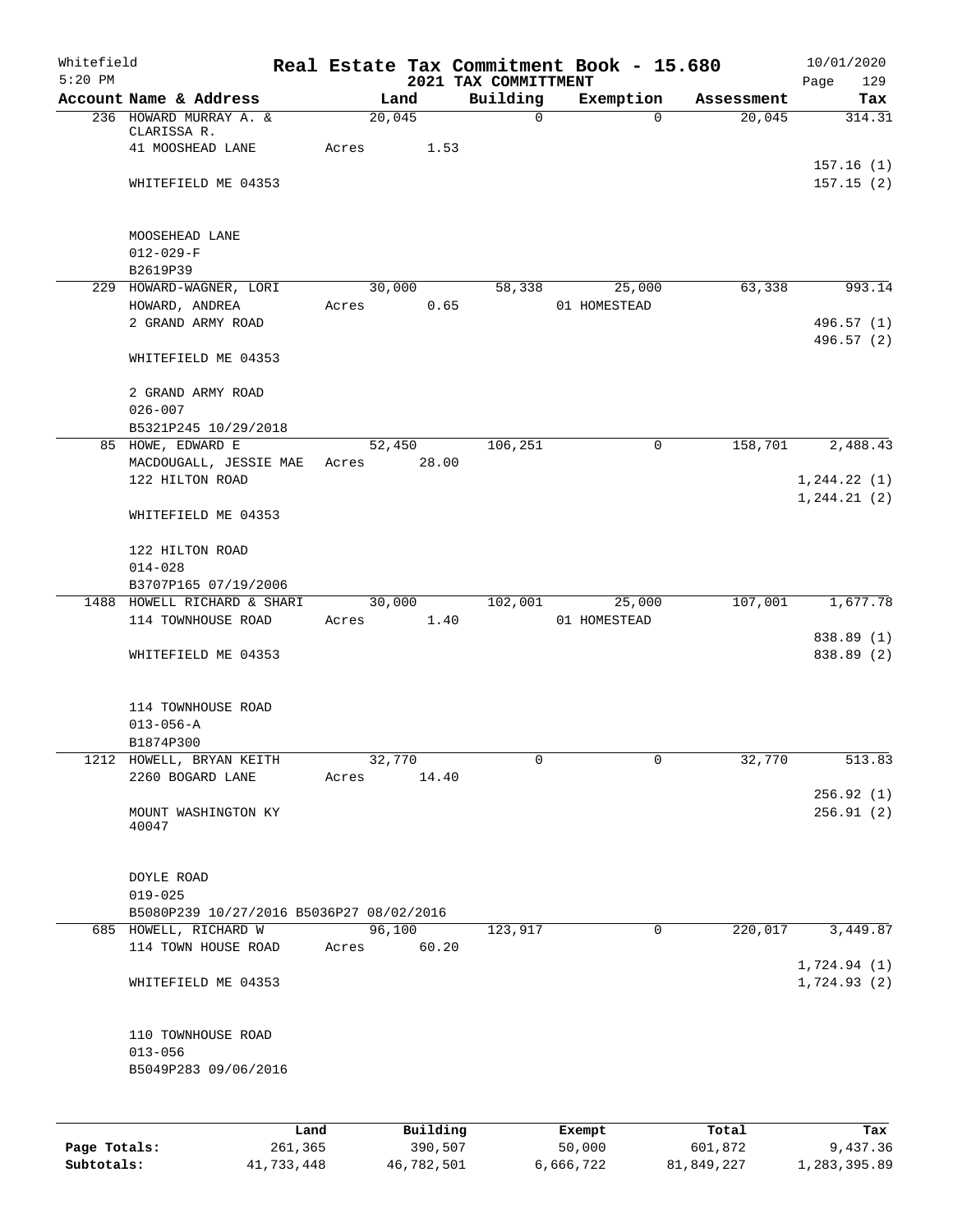| Whitefield<br>$5:20$ PM |                                          |         |       |        |          | Real Estate Tax Commitment Book - 15.680<br>2021 TAX COMMITTMENT |             |            | 10/01/2020<br>Page<br>130 |
|-------------------------|------------------------------------------|---------|-------|--------|----------|------------------------------------------------------------------|-------------|------------|---------------------------|
|                         | Account Name & Address                   |         |       | Land   |          | Building                                                         | Exemption   | Assessment | Tax                       |
|                         | 1068 HOWES, MARK                         |         |       | 34,516 |          | 102, 325                                                         | $\mathbf 0$ | 136,841    | 2,145.67                  |
|                         | HOWES, KATRIN & ACOSTA, Acres 13.60      |         |       |        |          |                                                                  |             |            |                           |
|                         | MARIA D.C.                               |         |       |        |          |                                                                  |             |            |                           |
|                         | 404 N. HUNTS MEADOW                      |         |       |        |          |                                                                  |             |            | 1,072.84(1)               |
|                         | ROAD                                     |         |       |        |          |                                                                  |             |            | 1,072.83(2)               |
|                         | WHITEFIELD ME 04353                      |         |       |        |          |                                                                  |             |            |                           |
|                         |                                          |         |       |        |          |                                                                  |             |            |                           |
|                         | 404 NO. HUNTS MEADOW                     |         |       |        |          |                                                                  |             |            |                           |
|                         | $018 - 042$                              |         |       |        |          |                                                                  |             |            |                           |
|                         | B5041P31 08/12/2016                      |         |       |        |          |                                                                  |             |            |                           |
|                         | 1905 HUBER, WILBUR ROSS II               |         |       | 28,450 |          | $\mathbf 0$                                                      | $\mathbf 0$ | 28,450     | 446.10                    |
|                         | 34 CHEWONKI NECK ROAD                    |         | Acres |        | 9.00     |                                                                  |             |            |                           |
|                         |                                          |         |       |        |          |                                                                  |             |            | 223.05(1)                 |
|                         | WISCASSET ME 04578                       |         |       |        |          |                                                                  |             |            | 223.05(2)                 |
|                         |                                          |         |       |        |          |                                                                  |             |            |                           |
|                         |                                          |         |       |        |          |                                                                  |             |            |                           |
|                         | CROCKER AVENUE                           |         |       |        |          |                                                                  |             |            |                           |
|                         | $004 - 036 - 001$                        |         |       |        |          |                                                                  |             |            |                           |
|                         | B5001P40 05/05/2016                      |         |       |        |          |                                                                  |             |            |                           |
|                         | 951 HUBERT WILLIAM E. &<br>JANE          |         |       |        | 840      | $\mathbf 0$                                                      | $\mathbf 0$ | 840        | 13.17                     |
|                         | 364 NASH ROAD                            |         | Acres |        | 0.56     |                                                                  |             |            |                           |
|                         |                                          |         |       |        |          |                                                                  |             |            | 6.59(1)                   |
|                         | PITTSTON ME 04345                        |         |       |        |          |                                                                  |             |            | 6.58(2)                   |
|                         |                                          |         |       |        |          |                                                                  |             |            |                           |
|                         |                                          |         |       |        |          |                                                                  |             |            |                           |
|                         | THAYER ROAD                              |         |       |        |          |                                                                  |             |            |                           |
|                         | $001 - 024$                              |         |       |        |          |                                                                  |             |            |                           |
|                         | 561 HUBERT WILLIAM E. &<br>JANE H.       |         |       | 13,900 |          | $\mathbf 0$                                                      | 0           | 13,900     | 217.95                    |
|                         | 364 NASH ROAD                            |         | Acres |        | 13.00    |                                                                  |             |            |                           |
|                         |                                          |         |       |        |          |                                                                  |             |            | 108.98(1)                 |
|                         | PITTSTON ME 04345                        |         |       |        |          |                                                                  |             |            | 108.97(2)                 |
|                         |                                          |         |       |        |          |                                                                  |             |            |                           |
|                         |                                          |         |       |        |          |                                                                  |             |            |                           |
|                         | THAYER ROAD                              |         |       |        |          |                                                                  |             |            |                           |
|                         | $001 - 025$                              |         |       |        |          |                                                                  |             |            |                           |
|                         | B3052P117                                |         |       |        |          |                                                                  |             |            |                           |
|                         | 1486 HUFF, ALICIA & TIMOTHY              |         |       | 41,010 |          | 196,349                                                          | 0           | 237,359    | 3,721.79                  |
|                         | 366 DEVINE ROAD                          |         | Acres |        | 12.20    |                                                                  |             |            |                           |
|                         |                                          |         |       |        |          |                                                                  |             |            | 1,860.90(1)               |
|                         | WHITEFIELD ME 04353                      |         |       |        |          |                                                                  |             |            | 1,860.89(2)               |
|                         |                                          |         |       |        |          |                                                                  |             |            |                           |
|                         | 366 DEVINE ROAD                          |         |       |        |          |                                                                  |             |            |                           |
|                         | $019 - 012 - B$                          |         |       |        |          |                                                                  |             |            |                           |
|                         | B3671P20 05/05/2006 B3592P188 11/18/2005 |         |       |        |          |                                                                  |             |            |                           |
|                         | 1211 HUNNIBELL SHERRILL                  |         |       | 49,050 |          | 79,318                                                           | 0           | 128,368    | 2,012.81                  |
|                         | 95 CHESTNUT STREET                       |         | Acres |        | 16.00    |                                                                  |             |            |                           |
|                         |                                          |         |       |        |          |                                                                  |             |            | 1,006.41(1)               |
|                         | REHOBOTH MA 02769                        |         |       |        |          |                                                                  |             |            | 1,006.40(2)               |
|                         |                                          |         |       |        |          |                                                                  |             |            |                           |
|                         |                                          |         |       |        |          |                                                                  |             |            |                           |
|                         | 461 HEAD TIDE ROAD                       |         |       |        |          |                                                                  |             |            |                           |
|                         | $005 - 003$                              |         |       |        |          |                                                                  |             |            |                           |
|                         | B2164P257                                |         |       |        |          |                                                                  |             |            |                           |
|                         |                                          |         |       |        |          |                                                                  |             |            |                           |
|                         |                                          | Land    |       |        | Building |                                                                  | Exempt      | Total      | Tax                       |
| Page Totals:            |                                          | 167,766 |       |        | 377,992  |                                                                  | 0           | 545,758    | 8,557.49                  |

**Subtotals:** 41,901,214 47,160,493 6,666,722 82,394,985 1,291,953.38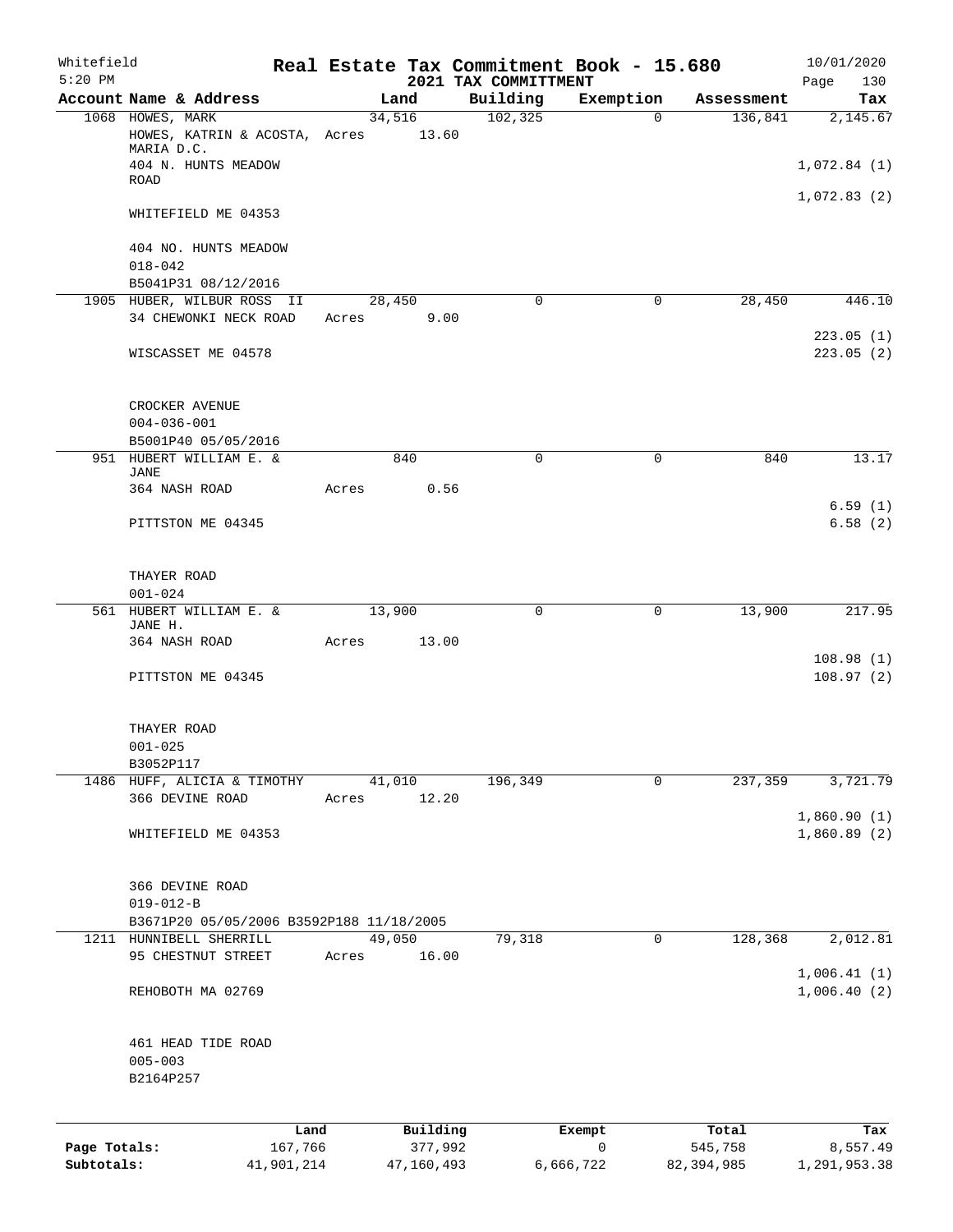| Whitefield<br>$5:20$ PM |                                                                    |       |                     |       | 2021 TAX COMMITTMENT | Real Estate Tax Commitment Book - 15.680 |            | 10/01/2020<br>Page<br>131 |
|-------------------------|--------------------------------------------------------------------|-------|---------------------|-------|----------------------|------------------------------------------|------------|---------------------------|
|                         | Account Name & Address                                             |       | Land                |       | Building             | Exemption                                | Assessment | Tax                       |
|                         | 667 HUNTLEY BRIAN D.                                               |       | $\overline{20,000}$ |       | $\overline{2,324}$   | $\Omega$                                 | 22,324     | 350.04                    |
|                         | P.O. BOX 145                                                       |       | Acres 1.50          |       |                      |                                          |            |                           |
|                         |                                                                    |       |                     |       |                      |                                          |            | 175.02(1)                 |
|                         | COOPERS MILLS ME 04341                                             |       |                     |       |                      |                                          |            | 175.02(2)                 |
|                         |                                                                    |       |                     |       |                      |                                          |            |                           |
|                         |                                                                    |       |                     |       |                      |                                          |            |                           |
|                         | 72 MAIN STREET<br>$024 - 008$                                      |       |                     |       |                      |                                          |            |                           |
|                         | B4352P58 12/14/2010 B1726P170                                      |       |                     |       |                      |                                          |            |                           |
|                         | 691 HUNTLEY, BRIAN D                                               |       | 21,450              |       | $\Omega$             | 0                                        | 21,450     | 336.34                    |
|                         | P.O. BOX 145                                                       | Acres |                     | 23.00 |                      |                                          |            |                           |
|                         |                                                                    |       |                     |       |                      |                                          |            | 168.17(1)                 |
|                         | COOPERS MILLS ME 04341                                             |       |                     |       |                      |                                          |            | 168.17(2)                 |
|                         |                                                                    |       |                     |       |                      |                                          |            |                           |
|                         |                                                                    |       |                     |       |                      |                                          |            |                           |
|                         | <b>BASIN LANE</b><br>$022 - 040$                                   |       |                     |       |                      |                                          |            |                           |
|                         | B4352P58 12/14/2010 B1380P138                                      |       |                     |       |                      |                                          |            |                           |
|                         | 718 HUNTLEY, BRIAN D                                               |       | 7,600               |       | $\mathbf 0$          | $\mathbf 0$                              | 7,600      | 119.17                    |
|                         | P.O. BOX 145                                                       | Acres |                     | 1.90  |                      |                                          |            |                           |
|                         |                                                                    |       |                     |       |                      |                                          |            | 59.59(1)                  |
|                         | COOPERS MILLS ME 04341                                             |       |                     |       |                      |                                          |            | 59.58(2)                  |
|                         |                                                                    |       |                     |       |                      |                                          |            |                           |
|                         |                                                                    |       |                     |       |                      |                                          |            |                           |
|                         | <b>BASIN LANE</b>                                                  |       |                     |       |                      |                                          |            |                           |
|                         | $022 - 032$<br>B4352P58 12/14/2010 B1399P342                       |       |                     |       |                      |                                          |            |                           |
|                         | 1161 HUTCHINS DONALD E. II &                                       |       | 32,280              |       | 115,589              | 25,000                                   | 122,869    | 1,926.59                  |
|                         | LEONETTE                                                           |       |                     |       |                      |                                          |            |                           |
|                         | 770 EAST RIVER ROAD                                                | Acres |                     | 3.02  |                      | 01 HOMESTEAD                             |            |                           |
|                         |                                                                    |       |                     |       |                      |                                          |            | 963.30(1)                 |
|                         | WHITEFIELD ME 04353                                                |       |                     |       |                      |                                          |            | 963.29(2)                 |
|                         |                                                                    |       |                     |       |                      |                                          |            |                           |
|                         | 770 EAST RIVER ROAD                                                |       |                     |       |                      |                                          |            |                           |
|                         | $007 - 055$                                                        |       |                     |       |                      |                                          |            |                           |
|                         | B1592P74                                                           |       |                     |       |                      |                                          |            |                           |
|                         | 425 HUTCHINSON, SANFORD L & 56,800<br>ALICE                        |       |                     |       | 88,883               | 25,000                                   | 120,683    | 1,892.31                  |
|                         | P O BOX 90                                                         |       | Acres 27.00         |       |                      | 01 HOMESTEAD                             |            |                           |
|                         |                                                                    |       |                     |       |                      |                                          |            | 946.16(1)                 |
|                         | WHITEFIELD ME 04353                                                |       |                     |       |                      |                                          |            | 946.15(2)                 |
|                         |                                                                    |       |                     |       |                      |                                          |            |                           |
|                         |                                                                    |       |                     |       |                      |                                          |            |                           |
|                         | 63 BENNER LANE                                                     |       |                     |       |                      |                                          |            |                           |
|                         | $013 - 039$<br>B4749P158 01/13/2014 B4749P149 01/13/2014 B1334P57  |       |                     |       |                      |                                          |            |                           |
|                         | 1265 HUTTER FRANCIS W.                                             |       | 51,605              |       | 16,984               | 25,000                                   | 43,589     | 683.48                    |
|                         | PO BOX 46                                                          |       | Acres 26.70         |       |                      | 01 HOMESTEAD                             |            |                           |
|                         |                                                                    |       |                     |       |                      |                                          |            | 341.74 (1)                |
|                         | WHITEFIELD ME 04353                                                |       |                     |       |                      |                                          |            | 341.74 (2)                |
|                         |                                                                    |       |                     |       |                      |                                          |            |                           |
|                         |                                                                    |       |                     |       |                      |                                          |            |                           |
|                         | 147 HILTON ROAD                                                    |       |                     |       |                      |                                          |            |                           |
|                         | $014 - 008$<br>B4119P171 03/27/2009 B4057P256 10/03/2008 B1806P145 |       |                     |       |                      |                                          |            |                           |
|                         |                                                                    |       |                     |       |                      |                                          |            |                           |
|                         |                                                                    |       |                     |       |                      |                                          |            |                           |
|                         |                                                                    |       |                     |       |                      |                                          |            |                           |

|              | Land       | Building   | Exempt    | Total      | Tax          |
|--------------|------------|------------|-----------|------------|--------------|
| Page Totals: | 189,735    | 223,780    | 75,000    | 338,515    | 5,307.93     |
| Subtotals:   | 42,090,949 | 47,384,273 | 6,741,722 | 82,733,500 | 1,297,261.31 |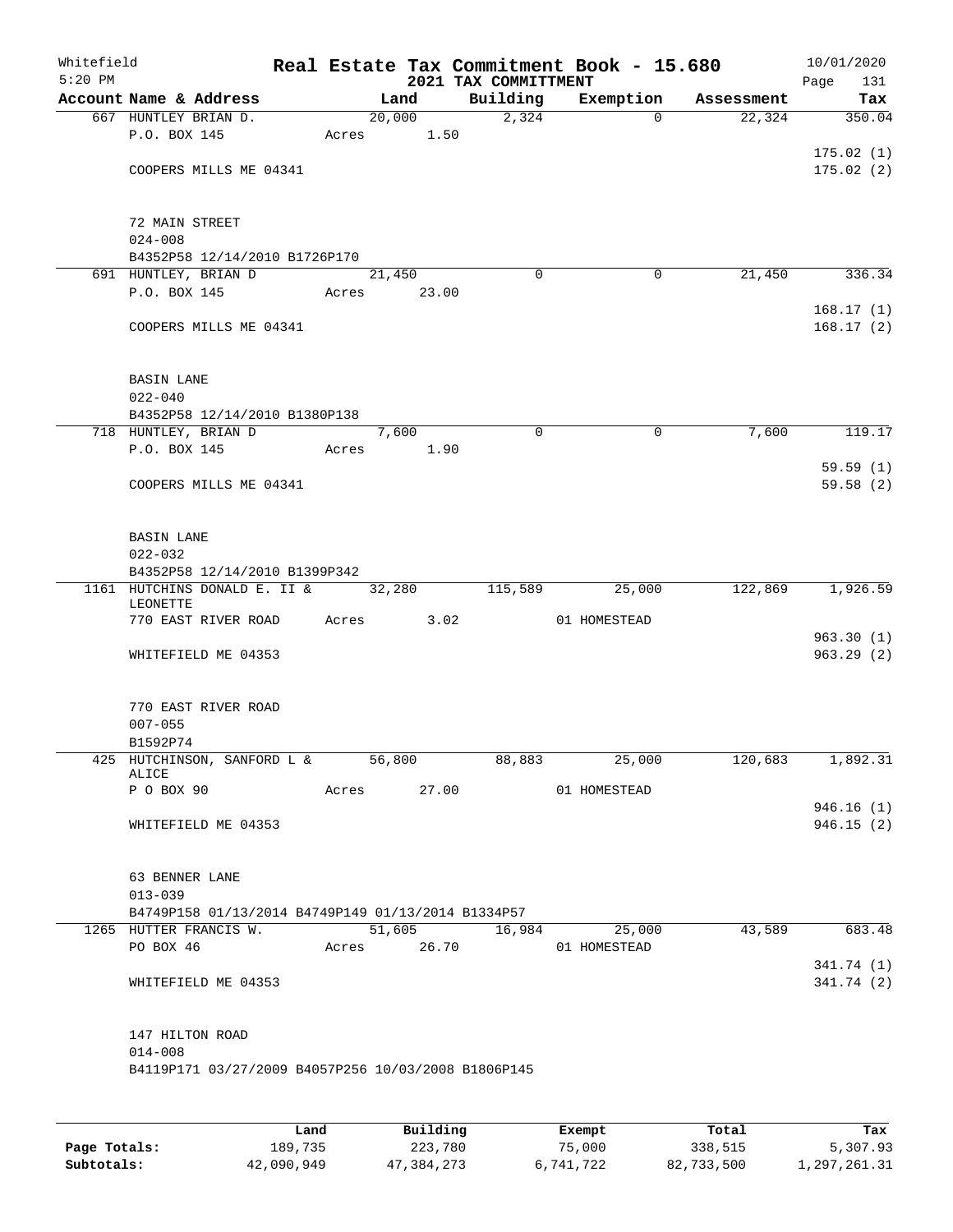| Whitefield<br>$5:20$ PM |                                                   |             |         | 2021 TAX COMMITTMENT | Real Estate Tax Commitment Book - 15.680 |            | 10/01/2020<br>Page<br>132 |
|-------------------------|---------------------------------------------------|-------------|---------|----------------------|------------------------------------------|------------|---------------------------|
|                         | Account Name & Address                            | Land        |         | Building             | Exemption                                | Assessment | Tax                       |
|                         | 195 IHW REAL ESTATE, LLC                          |             | 30, 105 | 27,045               | $\Omega$                                 | 57,150     | 896.11                    |
|                         | 184 COOPERS MILLS ROAD                            | Acres 1.57  |         |                      |                                          |            |                           |
|                         |                                                   |             |         |                      |                                          |            | 448.06 (1)                |
|                         | WINDSOR ME 04363                                  |             |         |                      |                                          |            | 448.05 (2)                |
|                         | 107 ROCKLAND ROAD                                 |             |         |                      |                                          |            |                           |
|                         | $022 - 004$                                       |             |         |                      |                                          |            |                           |
|                         | B5158P161 07/20/2017 B4611P174 12/28/2012 B85P200 |             |         |                      |                                          |            |                           |
|                         | 809 JACKSON, CARLA M                              | 30,600      |         | 71,211               | 0                                        | 101,811    | 1,596.40                  |
|                         | 34 HENRY LANE                                     | Acres 1.90  |         |                      |                                          |            |                           |
|                         |                                                   |             |         |                      |                                          |            | 798.20 (1)                |
|                         | WHITEFIELD ME 04353                               |             |         |                      |                                          |            | 798.20 (2)                |
|                         | 42 JEFFERSON ROAD                                 |             |         |                      |                                          |            |                           |
|                         | $026 - 033$                                       |             |         |                      |                                          |            |                           |
|                         | B5172P100 08/22/2017                              |             |         |                      |                                          |            |                           |
|                         | 997 JACKSON, DANIEL R                             | 30,840      |         | 151,684              | 25,000                                   | 157,524    | 2,469.98                  |
|                         | 419 HEATH ROAD                                    | Acres       | 2.06    |                      | 01 HOMESTEAD                             |            |                           |
|                         |                                                   |             |         |                      |                                          |            | 1,234.99(1)               |
|                         | WHITEFIELD ME 04353                               |             |         |                      |                                          |            | 1,234.99(2)               |
|                         | 3527                                              |             |         |                      |                                          |            |                           |
|                         | 400 HEATH ROAD                                    |             |         |                      |                                          |            |                           |
|                         | $010 - 064 - A$                                   |             |         |                      |                                          |            |                           |
|                         | B4417P132 07/13/2011 B2568P245 06/15/2005         |             |         |                      |                                          |            |                           |
|                         | 1332 JACKSON, DAVID & ROSE                        | 78,250      |         | 127,000              | $\mathbf 0$                              | 205,250    | 3,218.32                  |
|                         | 670 EAST RIVER ROAD                               | Acres 73.00 |         |                      |                                          |            |                           |
|                         |                                                   |             |         |                      |                                          |            | 1,609.16(1)               |
|                         | WHITEFIELD ME 04353                               |             |         |                      |                                          |            | 1,609.16(2)               |
|                         | 670 EAST RIVER ROAD                               |             |         |                      |                                          |            |                           |
|                         | $010 - 061$                                       |             |         |                      |                                          |            |                           |
|                         | 1452 JACKSON, DAVID W                             | 56, 263     |         | $\mathbf 0$          | 0                                        | 56, 263    | 882.20                    |
|                         | 670 EAST RIVER ROAD                               | Acres       | 49.25   |                      |                                          |            |                           |
|                         |                                                   |             |         |                      |                                          |            | 441.10 (1)                |
|                         | WHITEFIELD ME 04353                               |             |         |                      |                                          |            | 441.10 (2)                |
|                         |                                                   |             |         |                      |                                          |            |                           |
|                         |                                                   |             |         |                      |                                          |            |                           |
|                         | HEATH ROAD<br>$010 - 065$                         |             |         |                      |                                          |            |                           |
|                         | 892 JACKSON, DAVID W                              | 9,900       |         | $\mathbf 0$          | 0                                        | 9,900      | 155.23                    |
|                         | 670 EAST RIVER ROAD                               | Acres       | 8.00    |                      |                                          |            |                           |
|                         |                                                   |             |         |                      |                                          |            | 77.62(1)                  |
|                         | WHITEFIELD ME 04353                               |             |         |                      |                                          |            | 77.61(2)                  |
|                         |                                                   |             |         |                      |                                          |            |                           |
|                         | EAST RIVER ROAD                                   |             |         |                      |                                          |            |                           |
|                         | $010 - 063$                                       |             |         |                      |                                          |            |                           |
|                         | B2445P19                                          |             |         |                      |                                          |            |                           |
|                         |                                                   |             |         |                      |                                          |            |                           |
|                         |                                                   |             |         |                      |                                          |            |                           |

|              | Land       | Building   | Exempt    | Total        | Tax          |
|--------------|------------|------------|-----------|--------------|--------------|
| Page Totals: | 235,958    | 376,940    | 25,000    | 587,898      | 9,218.24     |
| Subtotals:   | 42,326,907 | 47,761,213 | 6,766,722 | 83, 321, 398 | 1,306,479.55 |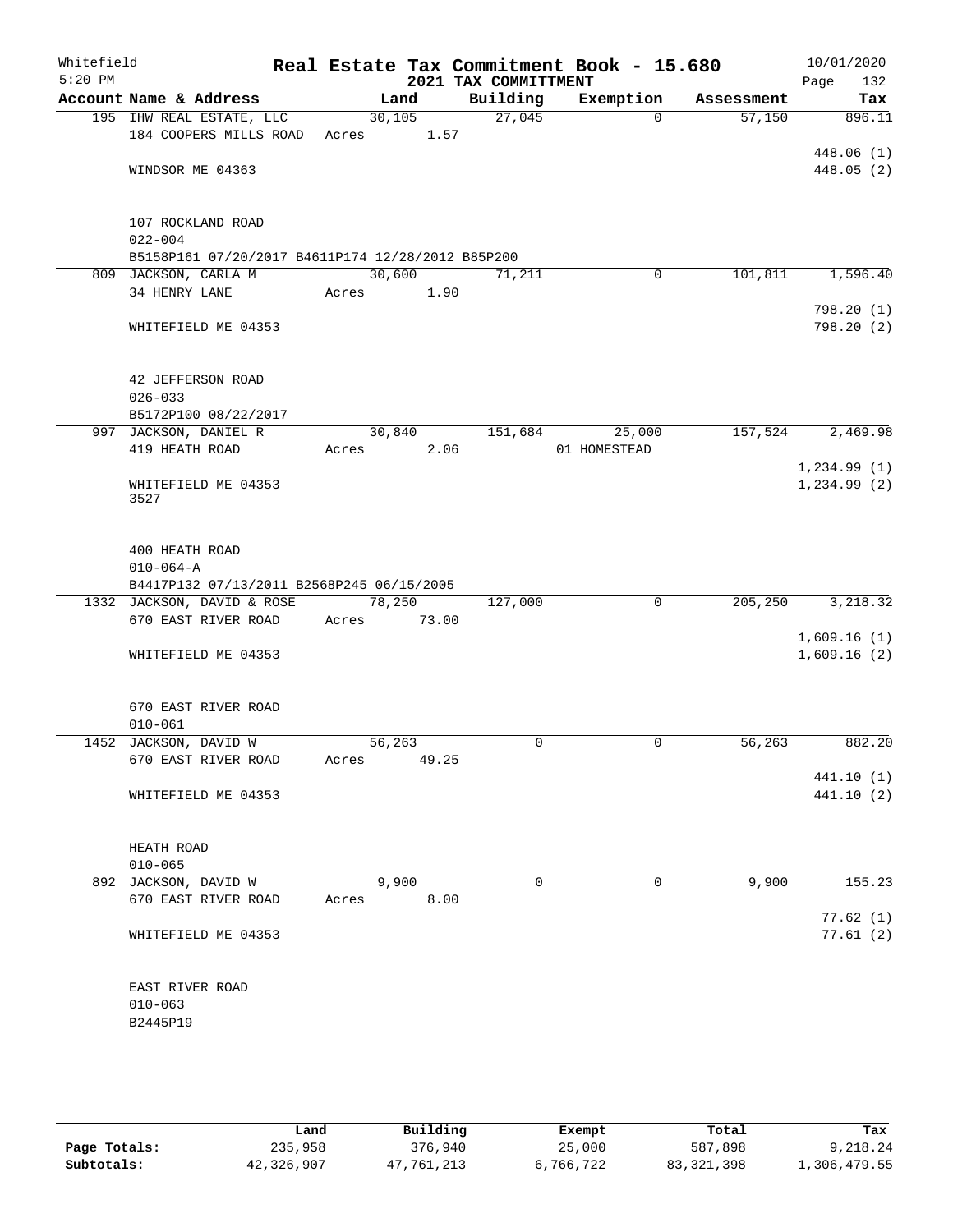| Whitefield<br>$5:20$ PM |                                                                   |       |                 | 2021 TAX COMMITTMENT | Real Estate Tax Commitment Book - 15.680 |            | 10/01/2020<br>Page<br>133 |
|-------------------------|-------------------------------------------------------------------|-------|-----------------|----------------------|------------------------------------------|------------|---------------------------|
|                         | Account Name & Address                                            |       | Land            | Building             | Exemption                                | Assessment | Tax                       |
|                         | 805 JACKSON, DAVID W                                              |       | 44,411          | 13,855               | $\Omega$                                 | 58,266     | 913.61                    |
|                         | 670 EAST RIVER ROAD                                               | Acres | 42.94           |                      |                                          |            |                           |
|                         |                                                                   |       |                 |                      |                                          |            | 456.81(1)                 |
|                         | WHITEFIELD ME 04353                                               |       |                 |                      |                                          |            | 456.80 (2)                |
|                         | HEATH ROAD                                                        |       |                 |                      |                                          |            |                           |
|                         | $010 - 064$                                                       |       |                 |                      |                                          |            |                           |
|                         | 475 JACKSON, DAVID W                                              |       | 30,000          | 10,550               | 0                                        | 40,550     | 635.82                    |
|                         | 147 PITTSTON ROAD                                                 | Acres | 0.74            |                      |                                          |            |                           |
|                         | WHITEFIELD ME 04353                                               |       |                 |                      |                                          |            | 317.91(1)<br>317.91(2)    |
|                         | 147 PITTSTON ROAD<br>$030 - 003$                                  |       |                 |                      |                                          |            |                           |
|                         | B4690P118 07/24/2013 B4686P288 07/16/2013 B4039P162<br>08/09/2008 |       |                 |                      |                                          |            |                           |
|                         | 950 JACKSON, GLENDON                                              |       | 36,290          | 13,845               | 0                                        | 50,135     | 786.12                    |
|                         | 9 HAIG PLACE, APT. #406 Acres                                     |       | 6.30            |                      |                                          |            |                           |
|                         |                                                                   |       |                 |                      |                                          |            | 393.06(1)                 |
|                         | DUNEDIN FL 34698                                                  |       |                 |                      |                                          |            | 393.06(2)                 |
|                         | 652 EAST RIVER ROAD<br>$010 - 060$                                |       |                 |                      |                                          |            |                           |
|                         | B4146P58 05/26/2009 B4083P60 12/31/2008                           |       |                 |                      |                                          |            |                           |
|                         | 1027 JACKSON, GLENDON<br>9 HAIG PLACE, APT. #406 Acres            |       | 32,930<br>14.60 | $\mathbf 0$          | $\Omega$                                 | 32,930     | 516.34                    |
|                         |                                                                   |       |                 |                      |                                          |            | 258.17(1)                 |
|                         | DUNEDIN FL 34698                                                  |       |                 |                      |                                          |            | 258.17(2)                 |
|                         | EAST RIVER ROAD                                                   |       |                 |                      |                                          |            |                           |
|                         | $010 - 062$                                                       |       |                 |                      |                                          |            |                           |
|                         | B4146P58 05/26/2009 B4083P60 12/31/2008                           |       |                 |                      |                                          |            |                           |
|                         | 1781 JACKSON, JOHN H III &<br>KATHLEEN C                          |       | 35,250          | 85,152               | 0                                        | 120,402    | 1,887.90                  |
|                         | 336 NO. HUNTS MEADOW<br>ROAD                                      | Acres | 5.00            |                      |                                          |            |                           |
|                         |                                                                   |       |                 |                      |                                          |            | 943.95 (1)                |
|                         | WHITEFIELD ME 04353                                               |       |                 |                      |                                          |            | 943.95 (2)                |
|                         | 336 NO. HUNTS MEADOW                                              |       |                 |                      |                                          |            |                           |
|                         | $018 - 038$                                                       |       |                 |                      |                                          |            |                           |
|                         | B3781P87 12/01/2006                                               |       |                 |                      |                                          |            |                           |
|                         | 542 JACQUES, JOHN P JR                                            |       | 34,800          | 18,342               | 31,000                                   | 22,142     | 347.19                    |
|                         | 322 TOWNHOUSE ROAD                                                | Acres | 4.70            |                      | 05 VET EXEMPTION                         |            |                           |
|                         |                                                                   |       |                 |                      | 01 HOMESTEAD                             |            | 173.60(1)                 |
|                         | WHITEFIELD ME 04353                                               |       |                 |                      |                                          |            | 173.59(2)                 |
|                         | 322 TOWNHOUSE ROAD                                                |       |                 |                      |                                          |            |                           |
|                         | $010 - 016 - A$<br>B4313P151 09/08/2010 B1877P83                  |       |                 |                      |                                          |            |                           |
|                         |                                                                   |       |                 |                      |                                          |            |                           |
|                         | Land                                                              |       | Building        |                      | Exempt                                   | Total      | Tax                       |

|              | Land       | Building   | Exempt    | Total      | Tax          |
|--------------|------------|------------|-----------|------------|--------------|
| Page Totals: | 213,681    | 141,744    | 31,000    | 324,425    | 5,086.98     |
| Subtotals:   | 42,540,588 | 47,902,957 | 6,797,722 | 83,645,823 | 1,311,566.53 |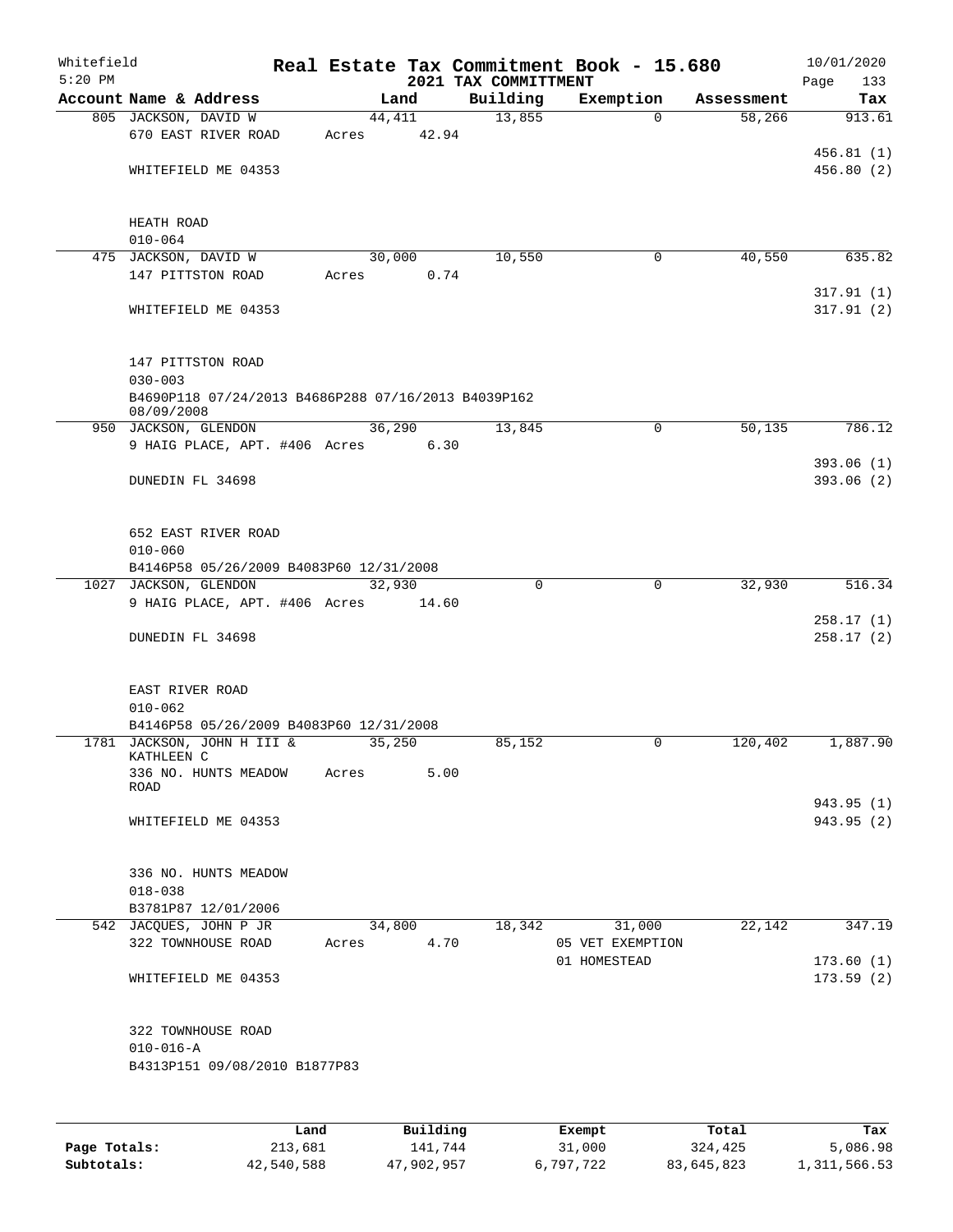| Whitefield<br>$5:20$ PM |                                                          |               |        |                      | 2021 TAX COMMITTMENT |             | Real Estate Tax Commitment Book - 15.680 |            | 10/01/2020<br>Page<br>134 |
|-------------------------|----------------------------------------------------------|---------------|--------|----------------------|----------------------|-------------|------------------------------------------|------------|---------------------------|
|                         | Account Name & Address                                   |               |        | Land                 | Building             |             | Exemption                                | Assessment | Tax                       |
|                         | 255 JAMES, DAVID C                                       |               |        | 33,300               | 97,988               |             | 25,000                                   | 106,288    | 1,666.60                  |
|                         | 403 NO. HUNTS MEADOW<br><b>ROAD</b>                      |               | Acres  | 3.70                 |                      |             | 01 HOMESTEAD                             |            |                           |
|                         | WHITEFIELD ME 04353                                      |               |        |                      |                      |             |                                          |            | 833.30 (1)<br>833.30 (2)  |
|                         | 403 NO. HUNTS MEADOW<br>$019 - 003$                      |               |        |                      |                      |             |                                          |            |                           |
|                         | B1968P332                                                |               |        |                      |                      |             |                                          |            |                           |
|                         | 1047 JAMES, PAULA J                                      |               | 30,300 | 1.70                 | 83,006               |             | 25,000<br>01 HOMESTEAD                   | 88,306     | 1,384.64                  |
|                         | JAMES, KARL I<br>150 AUGUSTA ROAD                        | Acres         |        |                      |                      |             |                                          |            | 692.32(1)<br>692.32(2)    |
|                         | WHITEFIELD ME 04353                                      |               |        |                      |                      |             |                                          |            |                           |
|                         | 150 AUGUSTA ROAD, LOT 1<br>$018 - 020$                   |               |        |                      |                      |             |                                          |            |                           |
|                         | B5327P166 11/15/2018 B4068P68 10/31/2008                 |               |        |                      |                      |             |                                          |            |                           |
|                         | 1295 JAMISON ROBERTA C. &<br>THOMAS A.                   |               | 35,842 |                      | 110,858              |             | 31,000                                   | 115,700    | 1,814.18                  |
|                         | 143 GARDINER ROAD                                        |               | Acres  | 5.74                 |                      |             | 01 HOMESTEAD                             |            |                           |
|                         | WHITEFIELD ME 04353                                      |               |        |                      |                      |             | 05 VET EXEMPTION                         |            | 907.09(1)<br>907.09(2)    |
|                         | 143 GARDINER ROAD<br>$012 - 047 - B$                     |               |        |                      |                      |             |                                          |            |                           |
|                         | B4601P247 12/04/2012 B3793P310 12/21/2006 B1451P85       |               |        |                      |                      |             |                                          |            |                           |
|                         | 1524 JELLISON, JESSE E JR<br>452 WINDSOR ROAD            |               |        | 31,800<br>Acres 2.70 | 25,626               |             | 0                                        | 57,426     | 900.44                    |
|                         | CHELSEA ME 04330                                         |               |        |                      |                      |             |                                          |            | 450.22(1)<br>450.22(2)    |
|                         | 74 AUGUSTA ROAD<br>$018 - 014 - C$                       |               |        |                      |                      |             |                                          |            |                           |
|                         | B2597P143 04/09/2004                                     |               |        |                      |                      |             |                                          |            |                           |
|                         | 766 JEWETT BENJAMIN M.                                   |               |        | 32,250               | 254,059              |             | 25,000                                   |            | 261,309 4,097.33          |
|                         | 573 WISCASSET ROAD                                       |               |        | Acres 3.00           |                      |             | 01 HOMESTEAD                             |            | 2,048.67(1)               |
|                         | WHITEFIELD ME 04353                                      |               |        |                      |                      |             |                                          |            | 2,048.66 (2)              |
|                         | 573 WISCASSET ROAD                                       |               |        |                      |                      |             |                                          |            |                           |
|                         | $001 - 040 - A$                                          |               |        |                      |                      |             |                                          |            |                           |
|                         | B3446P273 02/28/2005 B3442P41<br>1719 JEWETT BENJAMIN M. |               |        | 26,130               |                      | $\mathbf 0$ | 0                                        |            | 26,130<br>409.72          |
|                         | 573 WISCASSET ROAD Acres 6.10                            |               |        |                      |                      |             |                                          |            |                           |
|                         | WHITEFIELD ME 04353                                      |               |        |                      |                      |             |                                          |            | 204.86(1)<br>204.86(2)    |
|                         |                                                          |               |        |                      |                      |             |                                          |            |                           |
|                         | WISCASSET ROAD                                           |               |        |                      |                      |             |                                          |            |                           |
|                         | $001 - 040 - C$<br>B5236P190 02/27/2018 B3442P41         |               |        |                      |                      |             |                                          |            |                           |
|                         |                                                          |               |        |                      |                      |             |                                          |            |                           |
|                         |                                                          | Land Building |        |                      |                      |             | <b>Exempt</b>                            | Total      | Tax                       |

|              | Land       | Building   | Exempt    | Total      | Tax          |
|--------------|------------|------------|-----------|------------|--------------|
| Page Totals: | 189,622    | 571,537    | 106,000   | 655,159    | 10,272.91    |
| Subtotals:   | 42,730,210 | 48,474,494 | 6,903,722 | 84,300,982 | 1,321,839.44 |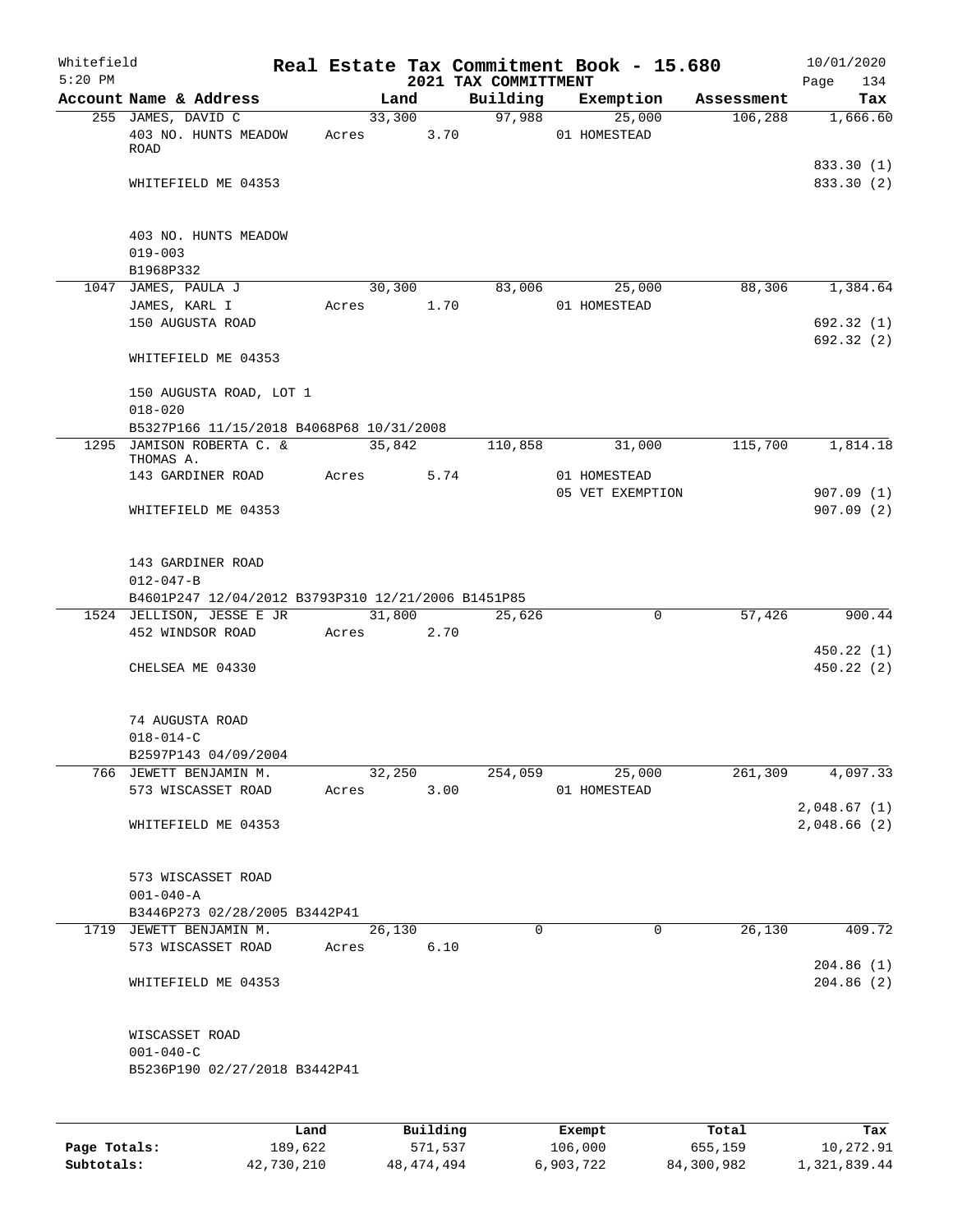| Whitefield<br>$5:20$ PM |                                                                        |             |        |        |                                  | Real Estate Tax Commitment Book - 15.680 |            | 10/01/2020              |
|-------------------------|------------------------------------------------------------------------|-------------|--------|--------|----------------------------------|------------------------------------------|------------|-------------------------|
|                         | Account Name & Address                                                 |             | Land   |        | 2021 TAX COMMITTMENT<br>Building | Exemption                                | Assessment | Page<br>135<br>Tax      |
|                         | 523 JEWETT MICHAEL                                                     |             |        | 30,750 | 258,679                          | 25,000                                   | 264, 429   | 4,146.25                |
|                         | 571 WISCASSET ROAD                                                     |             | Acres  | 2.00   |                                  | 01 HOMESTEAD                             |            |                         |
|                         |                                                                        |             |        |        |                                  |                                          |            | 2,073.13(1)             |
|                         | WHITEFIELD ME 04353                                                    |             |        |        |                                  |                                          |            | 2,073.12(2)             |
|                         |                                                                        |             |        |        |                                  |                                          |            |                         |
|                         |                                                                        |             |        |        |                                  |                                          |            |                         |
|                         | 571 WISCASSET ROAD                                                     |             |        |        |                                  |                                          |            |                         |
|                         | $001 - 039$                                                            |             |        |        | $\Omega$                         |                                          | 32,250     |                         |
|                         | 843 JEWETT MICHAEL D. &<br>REGINA L.                                   |             | 32,250 |        |                                  | 0                                        |            | 505.68                  |
|                         | 571 WISCASSET ROAD                                                     | Acres       |        | 3.00   |                                  |                                          |            |                         |
|                         |                                                                        |             |        |        |                                  |                                          |            | 252.84(1)               |
|                         | WHITEFIELD ME 04353                                                    |             |        |        |                                  |                                          |            | 252.84(2)               |
|                         |                                                                        |             |        |        |                                  |                                          |            |                         |
|                         | 158 THAYER ROAD                                                        |             |        |        |                                  |                                          |            |                         |
|                         | $001 - 020 - A$                                                        |             |        |        |                                  |                                          |            |                         |
|                         | B4511P106 04/09/2012 B2311P73                                          |             |        |        |                                  |                                          |            |                         |
|                         | 1917 JOHNSON, DANNY J                                                  |             | 25,250 |        | 0                                | $\mathbf 0$                              | 25, 250    | 395.92                  |
|                         | HERNANDEZ-JOHNSON,                                                     | Acres       |        | 5.00   |                                  |                                          |            |                         |
|                         | STEPHANIE A                                                            |             |        |        |                                  |                                          |            |                         |
|                         | 13854 LA CUARTA STREET                                                 |             |        |        |                                  |                                          |            | 197.96(1)<br>197.96 (2) |
|                         | WHITTIER CA 90602-2517                                                 |             |        |        |                                  |                                          |            |                         |
|                         |                                                                        |             |        |        |                                  |                                          |            |                         |
|                         | COOPER ROAD                                                            |             |        |        |                                  |                                          |            |                         |
|                         | $018 - 021 - B$                                                        |             |        |        |                                  |                                          |            |                         |
|                         | B4461P318                                                              |             |        |        |                                  |                                          |            |                         |
|                         | 1674 JOHNSON, JOSHUA R                                                 |             | 39,018 |        | 0                                | $\mathbf 0$                              | 39,018     | 611.80                  |
|                         | JOHNSON, LAURA K<br>39 HICKORY LANE                                    | Acres 22.72 |        |        |                                  |                                          |            | 305.90(1)               |
|                         |                                                                        |             |        |        |                                  |                                          |            | 305.90(2)               |
|                         | WHITEFIELD ME 04353                                                    |             |        |        |                                  |                                          |            |                         |
|                         |                                                                        |             |        |        |                                  |                                          |            |                         |
|                         | HUNTS MEADOW ROAD                                                      |             |        |        |                                  |                                          |            |                         |
|                         | $012 - 027$                                                            |             |        |        |                                  |                                          |            |                         |
|                         | B5431P142 09/12/2019                                                   |             |        |        |                                  |                                          |            |                         |
|                         | 214 JOHNSON, JOSHUA R<br>JOHNSON, LAURA K                              | Acres       | 64,638 | 46.75  | 174,376                          | 0                                        | 239,014    | 3,747.74                |
|                         | 39 HICKORY LANE                                                        |             |        |        |                                  |                                          |            | 1,873.87(1)             |
|                         |                                                                        |             |        |        |                                  |                                          |            | 1,873.87(2)             |
|                         | WHITEFIELD ME 04353                                                    |             |        |        |                                  |                                          |            |                         |
|                         |                                                                        |             |        |        |                                  |                                          |            |                         |
|                         | 39 HICKORY LANE                                                        |             |        |        |                                  |                                          |            |                         |
|                         | $012 - 026 - A$                                                        |             |        |        |                                  |                                          |            |                         |
|                         | B5431P142 09/12/2019<br>1373 JOHNSON, ROBERT                           |             | 20,450 |        | $\mathbf 0$                      | $\mathbf 0$                              | 20,450     | 320.66                  |
|                         | PO BOX 145                                                             | Acres       |        | 1.80   |                                  |                                          |            |                         |
|                         |                                                                        |             |        |        |                                  |                                          |            | 160.33(1)               |
|                         | ESSEX MA 01929                                                         |             |        |        |                                  |                                          |            | 160.33(2)               |
|                         |                                                                        |             |        |        |                                  |                                          |            |                         |
|                         |                                                                        |             |        |        |                                  |                                          |            |                         |
|                         | TOWNHOUSE ROAD                                                         |             |        |        |                                  |                                          |            |                         |
|                         | $010 - 011 - C$<br>B4823P277 10/02/2014 B4542P124 07/03/2012 B3346P200 |             |        |        |                                  |                                          |            |                         |
|                         | 08/20/2004                                                             |             |        |        |                                  |                                          |            |                         |
|                         |                                                                        |             |        |        |                                  |                                          |            |                         |
|                         |                                                                        |             |        |        |                                  |                                          |            |                         |
|                         |                                                                        |             |        |        |                                  |                                          |            |                         |

|              | Land       | Building   | Exempt    | Total        | Tax          |
|--------------|------------|------------|-----------|--------------|--------------|
| Page Totals: | 212,356    | 433,055    | 25,000    | 620,411      | 9,728.05     |
| Subtotals:   | 42,942,566 | 48,907,549 | 6,928,722 | 84, 921, 393 | 1,331,567.49 |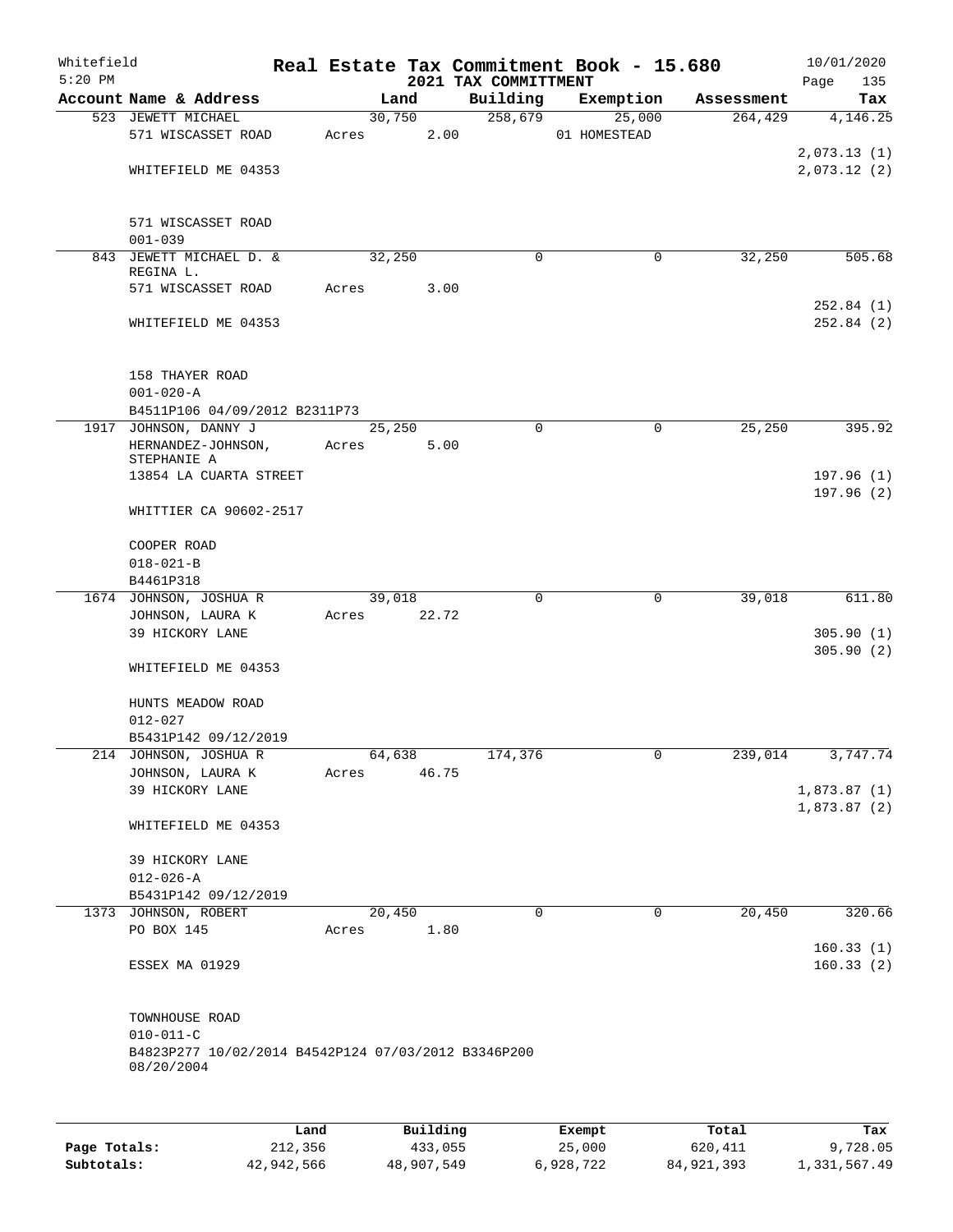| Whitefield<br>$5:20$ PM |                               |       |        |       | 2021 TAX COMMITTMENT | Real Estate Tax Commitment Book - 15.680 |            | 10/01/2020<br>Page<br>136 |
|-------------------------|-------------------------------|-------|--------|-------|----------------------|------------------------------------------|------------|---------------------------|
|                         | Account Name & Address        |       |        | Land  | Building             | Exemption                                | Assessment | Tax                       |
|                         | 544 JONES DONNA HAINES &      |       | 68,750 |       | 3,771                | $\Omega$                                 | 72,521     | 1,137.13                  |
|                         | PHILIP<br>P O BOX 481         | Acres |        | 54.00 |                      |                                          |            |                           |
|                         |                               |       |        |       |                      |                                          |            | 568.57(1)                 |
|                         | BREWSTER MA 02631             |       |        |       |                      |                                          |            | 568.56(2)                 |
|                         |                               |       |        |       |                      |                                          |            |                           |
|                         |                               |       |        |       |                      |                                          |            |                           |
|                         | PHILBRICK LANE<br>$006 - 014$ |       |        |       |                      |                                          |            |                           |
|                         | B1759P125                     |       |        |       |                      |                                          |            |                           |
|                         | 557 JONES EMILY               |       | 40,750 |       | 21,526               | 31,000                                   | 31,276     | 490.41                    |
|                         | 295 PITTSTON ROAD             | Acres |        | 2.00  |                      | 05 VET EXEMPTION                         |            |                           |
|                         |                               |       |        |       |                      | 01 HOMESTEAD                             |            | 245.21(1)                 |
|                         | WHITEFIELD ME 04353           |       |        |       |                      |                                          |            | 245.20(2)                 |
|                         |                               |       |        |       |                      |                                          |            |                           |
|                         | 295 PITTSTON ROAD             |       |        |       |                      |                                          |            |                           |
|                         | $003 - 014$                   |       |        |       |                      |                                          |            |                           |
|                         | 1630 JONES SCOTT V            |       | 22,385 |       | $\mathbf 0$          | $\mathbf 0$                              | 22,385     | 351.00                    |
|                         | JONES, SHARON                 | Acres |        | 3.09  |                      |                                          |            |                           |
|                         | 194 HEAD TIDE ROAD            |       |        |       |                      |                                          |            | 175.50(1)                 |
|                         |                               |       |        |       |                      |                                          |            | 175.50(2)                 |
|                         | WHITEFIELD ME 04353           |       |        |       |                      |                                          |            |                           |
|                         | HEAD TIDE ROAD                |       |        |       |                      |                                          |            |                           |
|                         | $008 - 014$                   |       |        |       |                      |                                          |            |                           |
|                         | B5380P180 05/07/2019          |       |        |       |                      |                                          |            |                           |
|                         | 739 JONES SCOTT V.            |       | 76,000 |       | 60,734               | 25,000                                   | 111,734    | 1,751.99                  |
|                         | JONES, SHARON                 | Acres |        | 68.50 |                      | 01 HOMESTEAD                             |            |                           |
|                         | 194 HEAD TIDE ROAD            |       |        |       |                      |                                          |            | 876.00(1)                 |
|                         |                               |       |        |       |                      |                                          |            | 875.99 (2)                |
|                         | WHITEFIELD ME 04353           |       |        |       |                      |                                          |            |                           |
|                         | 194 HEAD TIDE ROAD            |       |        |       |                      |                                          |            |                           |
|                         | $008 - 013$                   |       |        |       |                      |                                          |            |                           |
|                         | B5380P180 05/07/2019          |       |        |       |                      |                                          |            |                           |
|                         | 705 JONES, JONI S             |       | 30,000 |       | 80,637               | 25,000                                   | 85,637     | 1,342.79                  |
|                         | P.O. BOX 19                   | Acres |        | 0.29  |                      | 01 HOMESTEAD                             |            |                           |
|                         |                               |       |        |       |                      |                                          |            | 671.40(1)                 |
|                         | WHITEFIELD ME 04353           |       |        |       |                      |                                          |            | 671.39(2)                 |
|                         |                               |       |        |       |                      |                                          |            |                           |
|                         | 14 GRAND ARMY ROAD            |       |        |       |                      |                                          |            |                           |
|                         | $026 - 010$                   |       |        |       |                      |                                          |            |                           |
|                         | B2897P1                       |       |        |       |                      |                                          |            |                           |
|                         | 654 JORDAN DOUGLAS J. &       |       | 73,255 |       | 100,787              | 25,000                                   | 149,042    | 2,336.98                  |
|                         | JULIA A.                      |       |        |       |                      |                                          |            |                           |
|                         | PO BOX 223                    |       | Acres  | 63.01 |                      | 01 HOMESTEAD                             |            |                           |
|                         |                               |       |        |       |                      |                                          |            | 1,168.49(1)               |
|                         | WHITEFIELD ME 04353           |       |        |       |                      |                                          |            | 1,168.49(2)               |
|                         |                               |       |        |       |                      |                                          |            |                           |
|                         | 243 JEFFERSON ROAD            |       |        |       |                      |                                          |            |                           |
|                         | $014 - 023$                   |       |        |       |                      |                                          |            |                           |
|                         | B2512P183                     |       |        |       |                      |                                          |            |                           |
|                         |                               |       |        |       |                      |                                          |            |                           |
|                         |                               |       |        |       |                      |                                          |            |                           |

|              | Land       | Building   | Exempt    | Total        | Tax          |
|--------------|------------|------------|-----------|--------------|--------------|
| Page Totals: | 311,140    | 267,455    | 106,000   | 472,595      | 7,410.30     |
| Subtotals:   | 43,253,706 | 49,175,004 | 7,034,722 | 85, 393, 988 | 1,338,977.79 |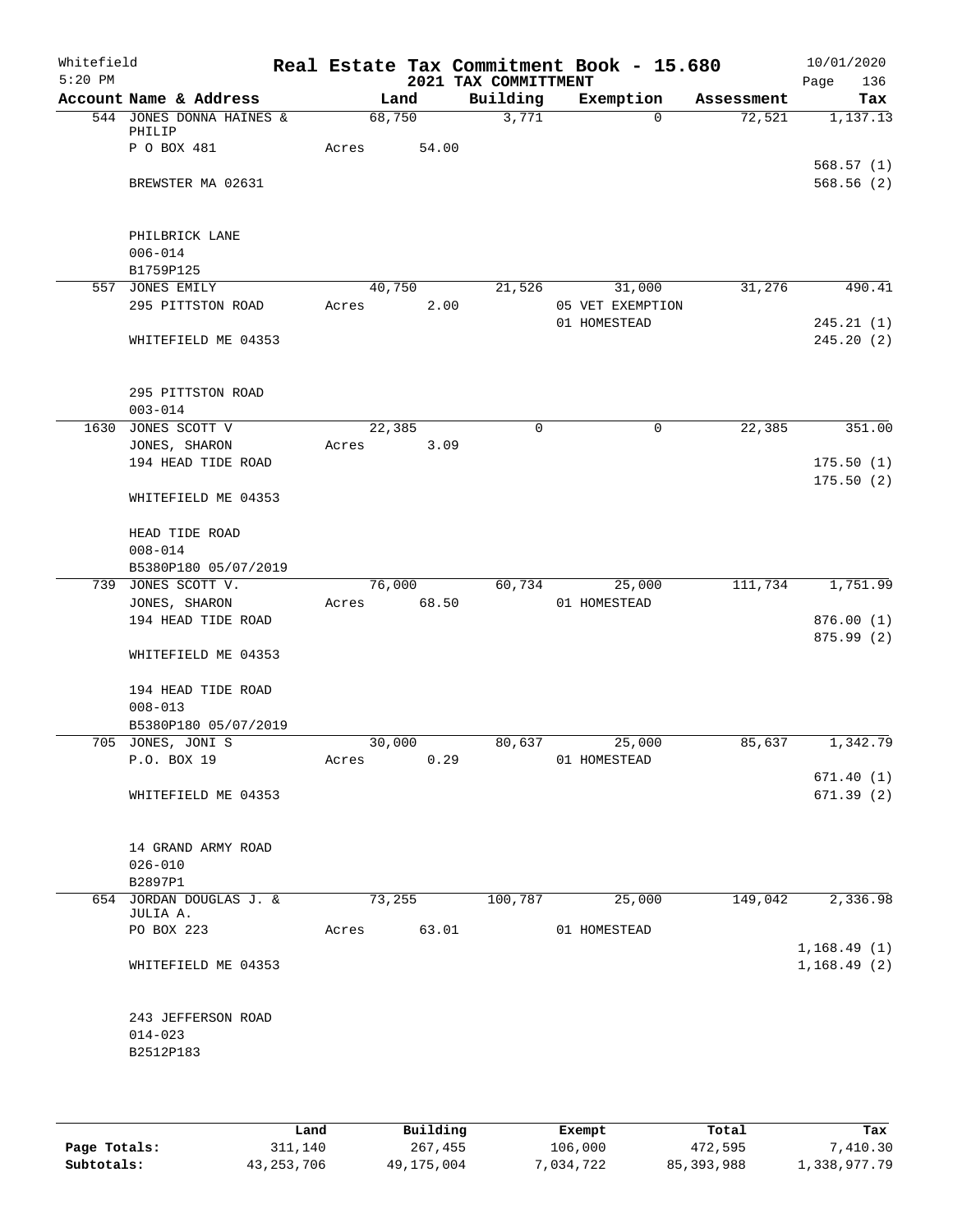| Whitefield<br>$5:20$ PM    |                                                                                            |                       |       |        |                         | 2021 TAX COMMITTMENT | Real Estate Tax Commitment Book - 15.680 |                        | 10/01/2020<br>Page<br>137    |
|----------------------------|--------------------------------------------------------------------------------------------|-----------------------|-------|--------|-------------------------|----------------------|------------------------------------------|------------------------|------------------------------|
|                            | Account Name & Address                                                                     |                       |       | Land   |                         | Building             | Exemption                                | Assessment             | Tax                          |
|                            | 1276 JORDAN DOUGLAS J. &                                                                   |                       |       | 44,986 |                         | 2,236                |                                          | 47,222<br>$\Omega$     | 740.44                       |
|                            | JULIA A.<br>PO BOX 223                                                                     |                       | Acres |        | 17.17                   |                      |                                          |                        |                              |
|                            |                                                                                            |                       |       |        |                         |                      |                                          |                        | 370.22(1)                    |
|                            | WHITEFIELD ME 04353                                                                        |                       |       |        |                         |                      |                                          |                        | 370.22(2)                    |
|                            | <b>JEFFERSON ROAD</b>                                                                      |                       |       |        |                         |                      |                                          |                        |                              |
|                            | $029 - 003$                                                                                |                       |       |        |                         |                      |                                          |                        |                              |
|                            | B2512P103 10/28/1999<br>589 JORDAN, CLAYTON & MARY                                         |                       |       |        | $\mathbf 0$             | 21,844               | 21,844                                   |                        | 0.00<br>$\mathbf 0$          |
|                            | Ε                                                                                          |                       |       |        |                         |                      |                                          |                        |                              |
|                            | 8 BLUEBERRY LANE                                                                           |                       |       |        |                         |                      | 01 HOMESTEAD                             |                        |                              |
|                            | WHITEFIELD ME 04353                                                                        |                       |       |        |                         |                      |                                          |                        |                              |
|                            | 8 BLUEBERRY LANE                                                                           |                       |       |        |                         |                      |                                          |                        |                              |
|                            | $001 - 011 - ON$                                                                           |                       |       |        |                         |                      |                                          |                        |                              |
|                            | 777 JORDAN, CLAYTON & MARY<br><b>ELIZABETH</b>                                             |                       |       | 79,194 |                         | 72,200               |                                          | $\mathbf 0$<br>151,394 | 2,373.86                     |
|                            | 8 BLUEBERRY LANE                                                                           |                       | Acres |        | 24.49                   |                      |                                          |                        |                              |
|                            | WHITEFIELD ME 04353                                                                        |                       |       |        |                         |                      |                                          |                        | 1, 186.93(1)<br>1, 186.93(2) |
|                            | 3 BLUEBERRY LANE<br>$001 - 011$                                                            |                       |       |        |                         |                      |                                          |                        |                              |
|                            | B4345P126 11/24/2010 B1323P230                                                             |                       |       |        |                         |                      |                                          |                        |                              |
|                            | 265 JORDAN, CLAYTON S &<br>MARY E                                                          |                       |       | 5,850  |                         | $\Omega$             |                                          | 5,850<br>$\mathbf 0$   | 91.73                        |
|                            | 8 BLUEBERRY LANE                                                                           |                       | Acres |        | 3.90                    |                      |                                          |                        | 45.87(1)                     |
|                            | WHITEFIELD ME 04353                                                                        |                       |       |        |                         |                      |                                          |                        | 45.86(2)                     |
|                            | BLUEBERRY LANE<br>$001 - 009$                                                              |                       |       |        |                         |                      |                                          |                        |                              |
|                            | B4953P302 12/01/2015 B4953P299 12/01/2015 B4326P267                                        |                       |       |        |                         |                      |                                          |                        |                              |
|                            | 09/21/2010 B1524P153 12/28/1998<br>414 JORDAN, CLAYTON S &                                 |                       |       | 2,250  |                         | 0                    |                                          | 0<br>2,250             | 35.28                        |
|                            | MARY E                                                                                     |                       |       |        |                         |                      |                                          |                        |                              |
|                            | 8 BLUEBERRY LANE                                                                           |                       | Acres |        | 1.50                    |                      |                                          |                        | 17.64(1)                     |
|                            | WHITEFIELD ME 04353                                                                        |                       |       |        |                         |                      |                                          |                        | 17.64(2)                     |
|                            | BLUEBERRY LANE                                                                             |                       |       |        |                         |                      |                                          |                        |                              |
|                            | $001 - 010$<br>B4953P302 12/01/2015 B4953P299 12/01/2015 B4326P267<br>10/08/2010 B1524P153 |                       |       |        |                         |                      |                                          |                        |                              |
|                            | 993 JOSLYN DANIEL & CHERYLE                                                                |                       |       | 33,750 |                         | 133,597              | 25,000                                   | 142,347                | 2,232.00                     |
|                            | 280 HEAD TIDE ROAD                                                                         |                       | Acres |        | 4.00                    |                      | 01 HOMESTEAD                             |                        |                              |
|                            | WHITEFIELD ME 04353                                                                        |                       |       |        |                         |                      |                                          |                        | 1, 116.00(1)<br>1,116.00(2)  |
|                            | 280 HEAD TIDE ROAD<br>$005 - 017$                                                          |                       |       |        |                         |                      |                                          |                        |                              |
|                            |                                                                                            | Land                  |       |        | Building                |                      | Exempt                                   | Total                  | Tax                          |
| Page Totals:<br>Subtotals: |                                                                                            | 166,030<br>43,419,736 |       |        | 229,877<br>49, 404, 881 |                      | 46,844<br>7,081,566                      | 349,063<br>85,743,051  | 5,473.31<br>1,344,451.10     |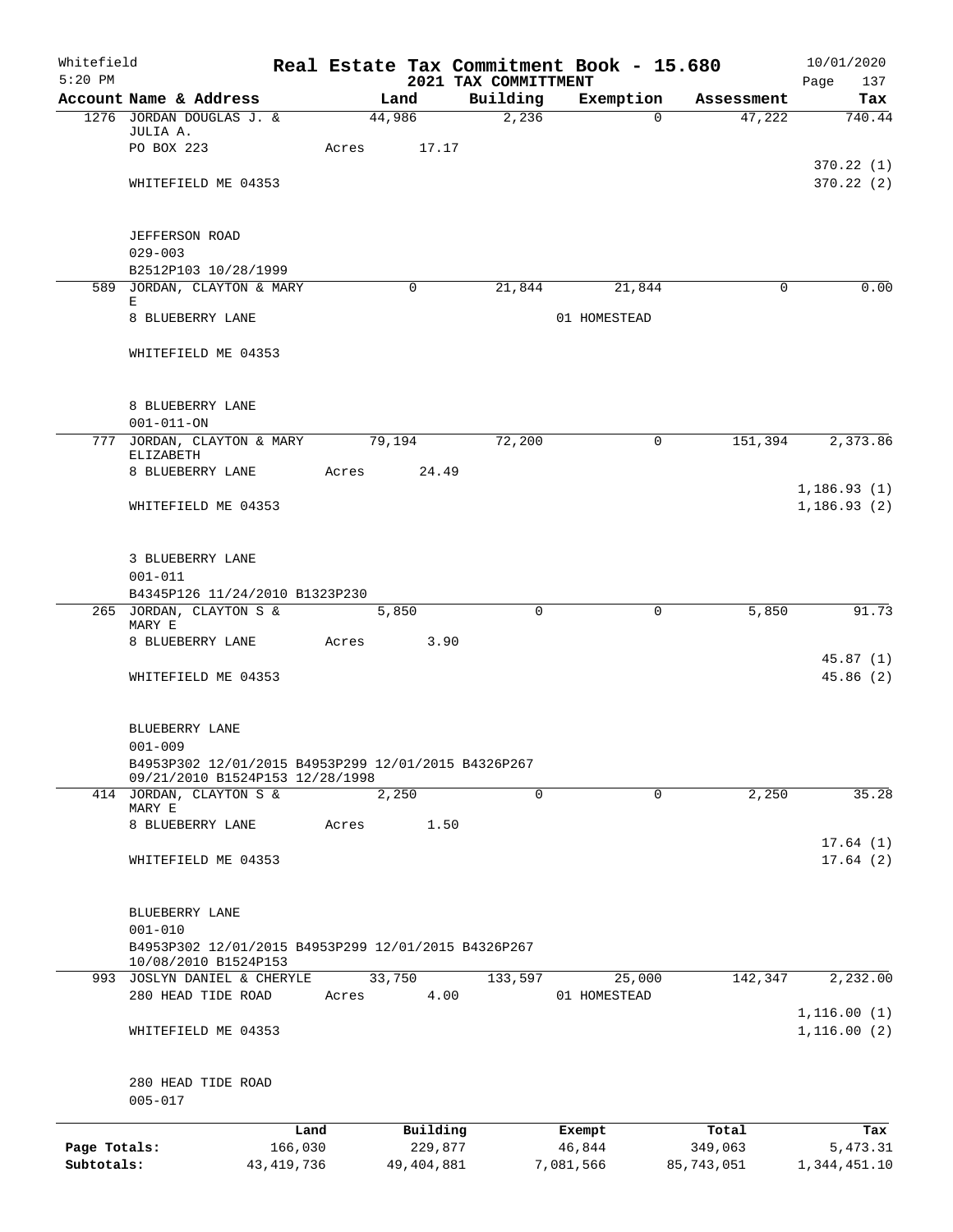| Whitefield<br>$5:20$ PM |                                                |        |       | 2021 TAX COMMITTMENT | Real Estate Tax Commitment Book - 15.680 |            | 10/01/2020<br>Page<br>138 |
|-------------------------|------------------------------------------------|--------|-------|----------------------|------------------------------------------|------------|---------------------------|
|                         | Account Name & Address                         |        | Land  | Building             | Exemption                                | Assessment | Tax                       |
|                         | 1043 JOSLYN EVELYN & RODNEY                    | 53,100 |       | 75,078               | 25,000                                   | 103, 178   | 1,617.83                  |
|                         | 266 HEAD TIDE ROAD                             | Acres  | 29.00 |                      | 01 HOMESTEAD                             |            |                           |
|                         |                                                |        |       |                      |                                          |            | 808.92 (1)                |
|                         | WHITEFIELD ME 04353                            |        |       |                      |                                          |            | 808.91(2)                 |
|                         | 266 HEAD TIDE ROAD                             |        |       |                      |                                          |            |                           |
|                         | $005 - 016$                                    |        |       |                      |                                          |            |                           |
|                         | B2185P334                                      |        |       |                      |                                          |            |                           |
|                         | 1854 JOSLYN LYMAN GARRETT                      |        | 0     | 8,457                | 0                                        | 8,457      | 132.61                    |
|                         | 113 DOYLE ROAD                                 |        |       |                      |                                          |            | 66.31(1)                  |
|                         | WHITEFIELD ME 04353                            |        |       |                      |                                          |            | 66.30(2)                  |
|                         | 113 DOYLE ROAD                                 |        |       |                      |                                          |            |                           |
|                         | $019 - 031 - ON$                               |        |       |                      |                                          |            |                           |
| 1194                    | JOSLYN RAYMOND E &<br>JUDITH                   | 30,000 |       | 21,913               | 0                                        | 51,913     | 814.00                    |
|                         | 43 JOSLYN ROAD                                 | Acres  | 0.16  |                      |                                          |            |                           |
|                         | WINDSOR ME 04363                               |        |       |                      |                                          |            | 407.00(1)<br>407.00(2)    |
|                         | 190 ROCKLAND ROAD<br>$021 - 004$               |        |       |                      |                                          |            |                           |
|                         | B1385P205                                      |        |       |                      |                                          |            |                           |
|                         | 1432 JOSLYN WENDY                              | 30,000 |       | 15,111               | 25,000                                   | 20,111     | 315.34                    |
|                         | 416 WISCASSET ROAD                             | Acres  | 1.30  |                      | 01 HOMESTEAD                             |            |                           |
|                         |                                                |        |       |                      |                                          |            | 157.67(1)                 |
|                         | WHITEFIELD ME 04353                            |        |       |                      |                                          |            | 157.67(2)                 |
|                         | 416 WISCASSET ROAD                             |        |       |                      |                                          |            |                           |
|                         | $004 - 003 - A$                                |        |       |                      |                                          |            |                           |
|                         | B1808P199 09/01/1992<br>1741 JOSLYN, BETHANY A | 30,675 |       | 29,132               | 0                                        | 59,807     | 937.77                    |
|                         | 45 COOKSON LANE                                | Acres  | 1.95  |                      |                                          |            |                           |
|                         |                                                |        |       |                      |                                          |            | 468.89 (1)                |
|                         | WHITEFIELD ME 04353                            |        |       |                      |                                          |            | 468.88 (2)                |
|                         | 29 WOOD LANE                                   |        |       |                      |                                          |            |                           |
|                         | $020 - 049 - J$                                |        |       |                      |                                          |            |                           |
|                         | B5488P221 02/07/2020                           |        |       |                      |                                          |            |                           |
|                         | 585 JOSLYN, BROOKE A                           | 30,000 |       | 130,210              | 0                                        | 160,210    | 2,512.09                  |
|                         | 450 WEST 24TH STREET,<br>APT 11AB              | Acres  | 0.66  |                      |                                          |            |                           |
|                         |                                                |        |       |                      |                                          |            | 1, 256.05(1)              |
|                         | NEW YORK NY 10011                              |        |       |                      |                                          |            | 1, 256.04(2)              |
|                         | 97 MAIN STREET                                 |        |       |                      |                                          |            |                           |
|                         | $022 - 033$                                    |        |       |                      |                                          |            |                           |
|                         | B5158P286 07/20/2017                           |        |       |                      |                                          |            |                           |
|                         |                                                |        |       |                      |                                          |            |                           |

|              | Land       | Building   | Exempt    | Total      | Tax          |
|--------------|------------|------------|-----------|------------|--------------|
| Page Totals: | 173,775    | 279,901    | 50,000    | 403,676    | 6,329.64     |
| Subtotals:   | 43,593,511 | 49,684,782 | 7,131,566 | 86,146,727 | 1,350,780.74 |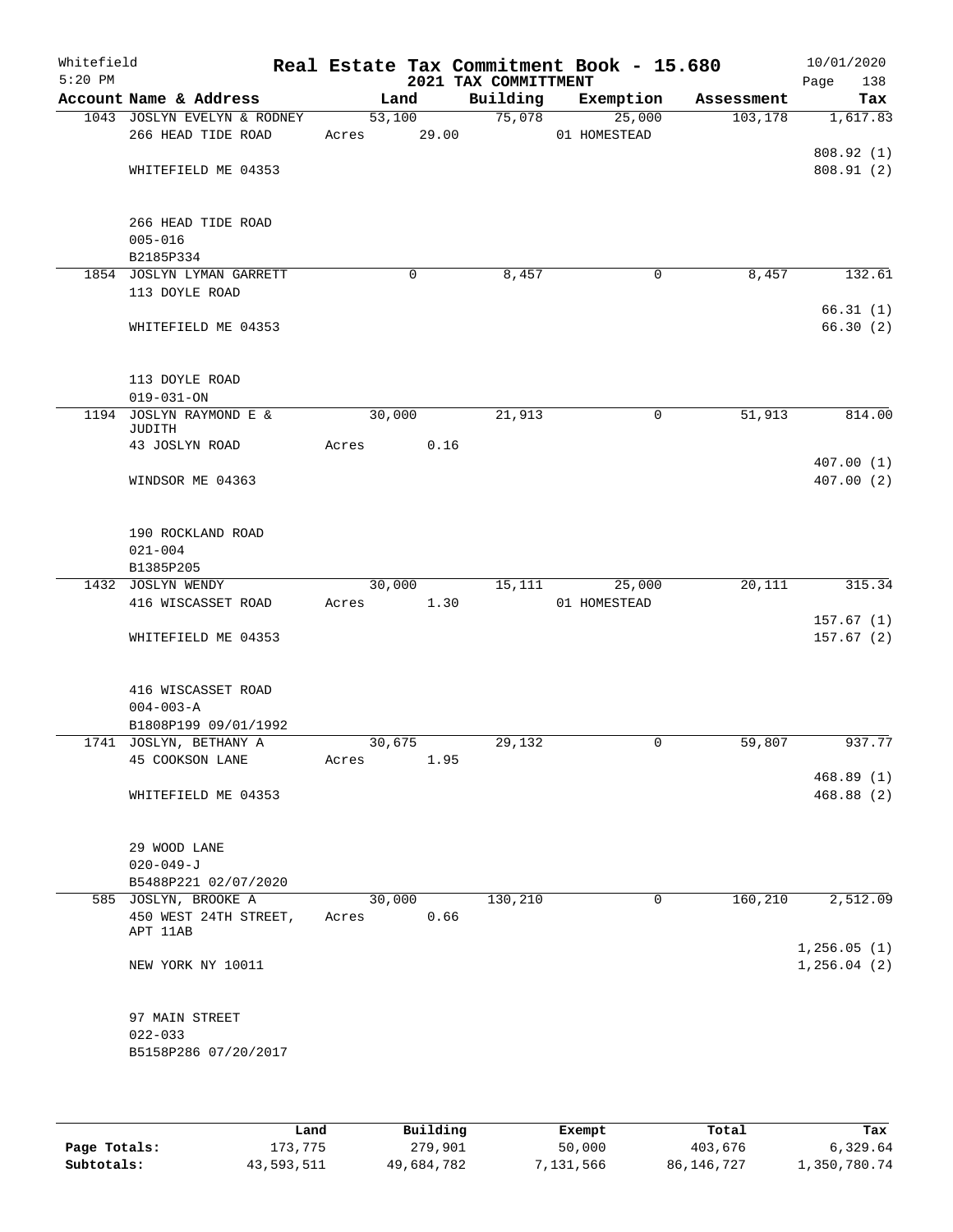| Whitefield   |                                                              |       |                |      |                         | Real Estate Tax Commitment Book - 15.680 |            | 10/01/2020                 |
|--------------|--------------------------------------------------------------|-------|----------------|------|-------------------------|------------------------------------------|------------|----------------------------|
| $5:20$ PM    |                                                              |       |                |      | 2021 TAX COMMITTMENT    |                                          |            | Page<br>139                |
|              | Account Name & Address<br>719 KAKASENKO LYDIA                |       | Land<br>40,500 |      | Building<br>$\mathbf 0$ | Exemption<br>$\Omega$                    | Assessment | Tax<br>635.04              |
|              | 189 CAMDEN HILL ROAD #2 Acres 25.00                          |       |                |      |                         |                                          | 40,500     |                            |
|              |                                                              |       |                |      |                         |                                          |            | 317.52(1)                  |
|              | NEW MILFORD CT 06776                                         |       |                |      |                         |                                          |            | 317.52(2)                  |
|              |                                                              |       |                |      |                         |                                          |            |                            |
|              | PITTSTON ROAD                                                |       |                |      |                         |                                          |            |                            |
|              | $003 - 010$                                                  |       |                |      |                         |                                          |            |                            |
|              | B4927P50 09/10/2015 B2311P335                                |       |                |      |                         |                                          |            |                            |
|              | 1382 KALCENKO ALEX & GLADYS                                  |       | 33,900         |      | 87,727                  | 0                                        | 121,627    | 1,907.11                   |
|              | 380 PITTSTON ROAD                                            | Acres |                | 4.10 |                         |                                          |            |                            |
|              |                                                              |       |                |      |                         |                                          |            | 953.56(1)                  |
|              | WHITEFIELD ME 04353                                          |       |                |      |                         |                                          |            | 953.55 (2)                 |
|              | 380 PITTSTON ROAD                                            |       |                |      |                         |                                          |            |                            |
|              | $003 - 009 - A$                                              |       |                |      |                         |                                          |            |                            |
|              | 569 KALCENKO ALEXANDER                                       |       | 36,450         |      | 2,871                   | 0                                        | 39,321     | 616.55                     |
|              | 380 PITTSTON ROAD                                            | Acres |                | 6.50 |                         |                                          |            |                            |
|              |                                                              |       |                |      |                         |                                          |            | 308.28(1)                  |
|              | WHITEFIELD ME 04353                                          |       |                |      |                         |                                          |            | 308.27(2)                  |
|              |                                                              |       |                |      |                         |                                          |            |                            |
|              | PITTSTON ROAD                                                |       |                |      |                         |                                          |            |                            |
|              | $003 - 009$                                                  |       |                |      |                         |                                          |            |                            |
|              | B2942P221                                                    |       |                |      |                         |                                          |            |                            |
|              | 1282 KALLOCH JEREMY S. &                                     |       | 35,970         |      | 96,753                  | 25,000                                   | 107,723    | 1,689.10                   |
|              | LISA WEBB-KALLOCH<br>110 HUNTS MEADOW ROAD                   | Acres |                | 5.90 |                         | 01 HOMESTEAD                             |            |                            |
|              |                                                              |       |                |      |                         |                                          |            | 844.55 (1)                 |
|              | WHITEFIELD ME 04353                                          |       |                |      |                         |                                          |            | 844.55 (2)                 |
|              |                                                              |       |                |      |                         |                                          |            |                            |
|              | 110 HUNTS MEADOW ROAD                                        |       |                |      |                         |                                          |            |                            |
|              | $012 - 017 - E$<br>B4498P252 03/06/2012 B2603P299 09/28/2000 |       |                |      |                         |                                          |            |                            |
|              | 27 KAMINSKY, CHRISTOPER J                                    |       | 66,100         |      | 106,706                 | 25,000                                   | 147,806    | 2,317.60                   |
|              | & MARY C                                                     |       |                |      |                         |                                          |            |                            |
|              | 18 LIBBY LANE                                                | Acres | 49.00          |      |                         | 01 HOMESTEAD                             |            |                            |
|              |                                                              |       |                |      |                         |                                          |            | 1,158.80(1)                |
|              | WHITEFIELD ME 04353                                          |       |                |      |                         |                                          |            | 1,158.80(2)                |
|              |                                                              |       |                |      |                         |                                          |            |                            |
|              | 18 LIBBY LANE                                                |       |                |      |                         |                                          |            |                            |
|              | $012 - 041$<br>B2536P275                                     |       |                |      |                         |                                          |            |                            |
|              | 833 KANAVICH BONNIE PROE &                                   |       | 30,630         |      | 145,852                 | 25,000                                   | 151,482    | 2,375.24                   |
|              | PAUL A.                                                      |       |                |      |                         |                                          |            |                            |
|              | PO BOX 271                                                   | Acres |                | 1.92 |                         | 01 HOMESTEAD                             |            |                            |
|              | ALNA ME 04535                                                |       |                |      |                         |                                          |            | 1,187.62(1)<br>1,187.62(2) |
|              |                                                              |       |                |      |                         |                                          |            |                            |
|              | 170 THAYER ROAD                                              |       |                |      |                         |                                          |            |                            |
|              | $001 - 021 - B$                                              |       |                |      |                         |                                          |            |                            |
|              | B2410P7                                                      |       |                |      |                         |                                          |            |                            |
|              |                                                              |       |                |      |                         |                                          |            |                            |
|              | Land                                                         |       | Building       |      |                         | Exempt                                   | Total      | Tax                        |
| Page Totals: | 243,550                                                      |       | 439,909        |      |                         | 75,000                                   | 608,459    | 9,540.64                   |

**Subtotals:** 43,837,061 50,124,691 7,206,566 86,755,186 1,360,321.38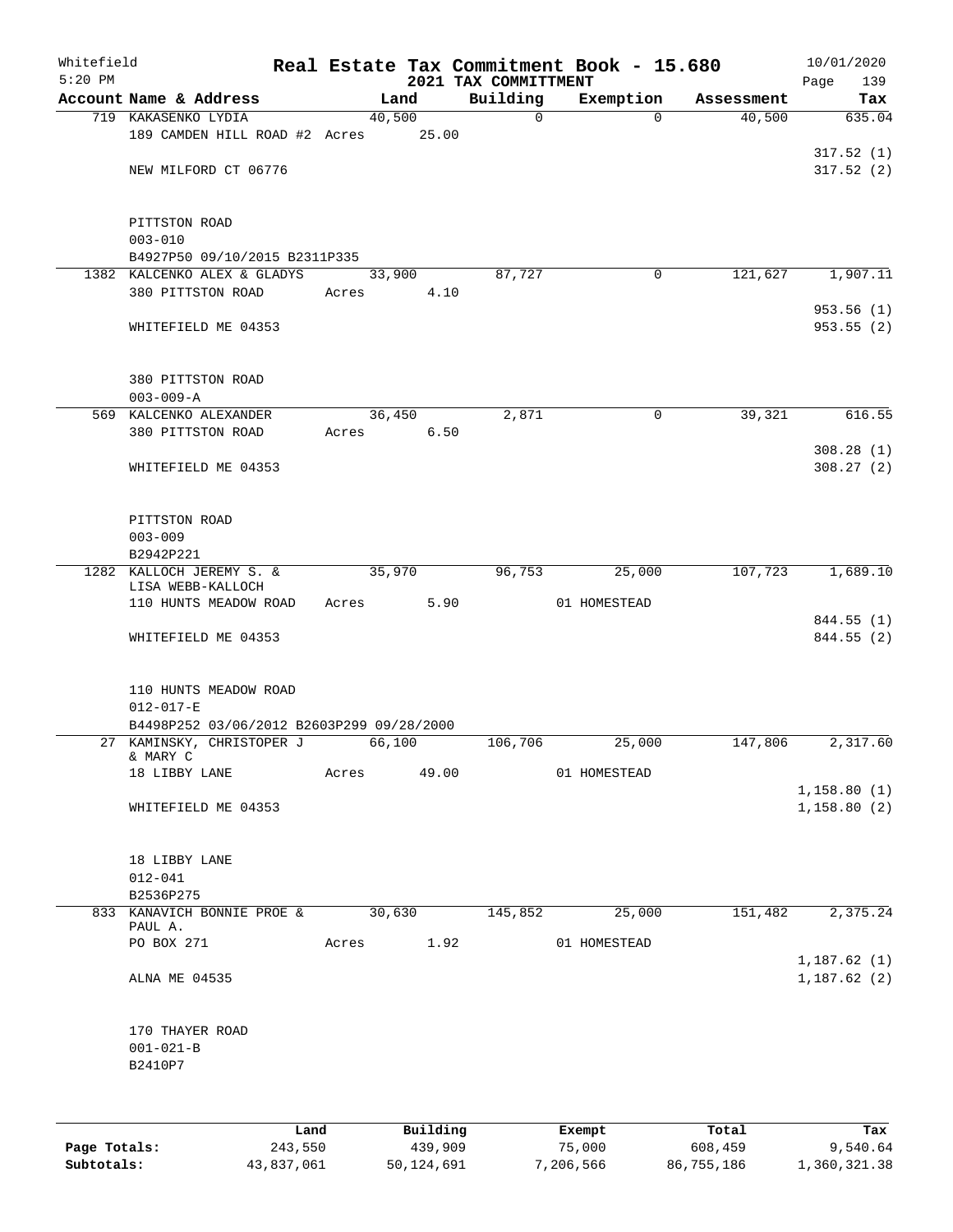| Whitefield<br>$5:20$ PM |                                                          |       |            |       | 2021 TAX COMMITTMENT | Real Estate Tax Commitment Book - 15.680 |              | 10/01/2020<br>140<br>Page  |
|-------------------------|----------------------------------------------------------|-------|------------|-------|----------------------|------------------------------------------|--------------|----------------------------|
|                         | Account Name & Address                                   |       | Land       |       | Building             | Exemption                                | Assessment   | Tax                        |
|                         | 127 KASELIS RICHARD M.                                   |       | 44,090     |       | 121, 323             | 25,000                                   | 140, 413     | 2,201.68                   |
|                         | 208 HUNTS MEADOW ROAD                                    | Acres |            | 16.05 |                      | 01 HOMESTEAD                             |              |                            |
|                         |                                                          |       |            |       |                      |                                          |              | 1,100.84(1)                |
|                         | WHITEFIELD ME 04353                                      |       |            |       |                      |                                          |              | 1,100.84(2)                |
|                         |                                                          |       |            |       |                      |                                          |              |                            |
|                         | 208 HUNTS MEADOW ROAD                                    |       |            |       |                      |                                          |              |                            |
|                         | $012 - 021$                                              |       |            |       |                      |                                          |              |                            |
|                         | B2854P82                                                 |       |            |       |                      |                                          |              |                            |
|                         | 1063 KATLER MAX R. & THERESA                             |       | 61,680     |       | 143,369              | 25,000                                   | 180,049      | 2,823.17                   |
|                         | L.                                                       |       |            |       |                      |                                          |              |                            |
|                         | 45 ROONEY LANE                                           | Acres |            | 42.20 |                      | 01 HOMESTEAD                             |              |                            |
|                         |                                                          |       |            |       |                      |                                          |              | 1,411.59(1)                |
|                         | WHITEFIELD ME 04353                                      |       |            |       |                      |                                          |              | 1,411.58(2)                |
|                         |                                                          |       |            |       |                      |                                          |              |                            |
|                         | 45 ROONEY LANE                                           |       |            |       |                      |                                          |              |                            |
|                         | $012 - 062$                                              |       |            |       |                      |                                          |              |                            |
|                         | B4076P7 12/01/2008                                       |       |            |       |                      |                                          |              |                            |
|                         | 1399 KEENAN DAVID P. & MARY                              |       | 30,300     |       | 125,726              | 25,000                                   | 131,026      | 2,054.49                   |
|                         | C.                                                       |       |            |       |                      |                                          |              |                            |
|                         | 743 WISCASSET ROAD                                       | Acres |            | 1.70  |                      | 01 HOMESTEAD                             |              |                            |
|                         | WHITEFIELD ME 04353                                      |       |            |       |                      |                                          |              | 1,027.25(1)<br>1,027.24(2) |
|                         |                                                          |       |            |       |                      |                                          |              |                            |
|                         |                                                          |       |            |       |                      |                                          |              |                            |
|                         | 743 WISCASSET ROAD                                       |       |            |       |                      |                                          |              |                            |
|                         | $001 - 002$                                              |       |            |       |                      |                                          |              |                            |
|                         | B4794P116 07/01/2014 B4424P166 08/03/2011 B4424P164      |       |            |       |                      |                                          |              |                            |
|                         | 08/03/2011 B3068P7 05/21/2003<br>714 KEENEY TIMOTHY S. & |       | 30,000     |       | 168,735              | 25,000                                   | 173,735      | 2,724.16                   |
|                         | KATHY JACOBS                                             |       |            |       |                      |                                          |              |                            |
|                         | 91 HUNTS MEADOW ROAD                                     | Acres |            | 1.50  |                      | 01 HOMESTEAD                             |              |                            |
|                         |                                                          |       |            |       |                      |                                          |              | 1,362.08(1)                |
|                         | WHITEFIELD ME 04353                                      |       |            |       |                      |                                          |              | 1,362.08(2)                |
|                         |                                                          |       |            |       |                      |                                          |              |                            |
|                         | 91 HUNTS MEADOW ROAD                                     |       |            |       |                      |                                          |              |                            |
|                         | $012 - 029 - B$                                          |       |            |       |                      |                                          |              |                            |
|                         | B2640P217 01/31/2001                                     |       |            |       |                      |                                          |              |                            |
| 1638                    | KEEP, WESLEY R &                                         |       | 36,050     |       | 98,496               | 25,000                                   | 109,546      | 1,717.68                   |
|                         | CONSTANCE L                                              |       |            |       |                      |                                          |              |                            |
|                         | 276 PITTSTON ROAD                                        | Acres |            | 6.00  |                      | 01 HOMESTEAD                             |              |                            |
|                         |                                                          |       |            |       |                      |                                          |              | 858.84 (1)                 |
|                         | WHITEFIELD ME 04353                                      |       |            |       |                      |                                          |              | 858.84 (2)                 |
|                         |                                                          |       |            |       |                      |                                          |              |                            |
|                         | 276 PITTSTON ROAD                                        |       |            |       |                      |                                          |              |                            |
|                         | $004 - 044 - A$                                          |       |            |       |                      |                                          |              |                            |
|                         | B3313P238 06/22/2004                                     |       |            |       |                      |                                          |              |                            |
|                         | 6 KELCH BYRON & KATHLEEN                                 |       | 26,000     |       | $\Omega$             | 0                                        | 26,000       | 407.68                     |
|                         | 493 WEST RIVER ROAD                                      | Acres |            | 30.00 |                      |                                          |              |                            |
|                         |                                                          |       |            |       |                      |                                          |              | 203.84(1)                  |
|                         | PALATKA FL 32177                                         |       |            |       |                      |                                          |              | 203.84(2)                  |
|                         |                                                          |       |            |       |                      |                                          |              |                            |
|                         | SOUTH HUNTS MEADOW ROAD                                  |       |            |       |                      |                                          |              |                            |
|                         | $009 - 029$                                              |       |            |       |                      |                                          |              |                            |
|                         | B1729P195                                                |       |            |       |                      |                                          |              |                            |
|                         |                                                          | Land  | Building   |       |                      | Exempt                                   | Total        | Tax                        |
| Page Totals:            | 228,120                                                  |       | 657,649    |       |                      | 125,000                                  | 760,769      | 11,928.86                  |
| Subtotals:              | 44,065,181                                               |       | 50,782,340 |       |                      | 7,331,566                                | 87, 515, 955 | 1,372,250.24               |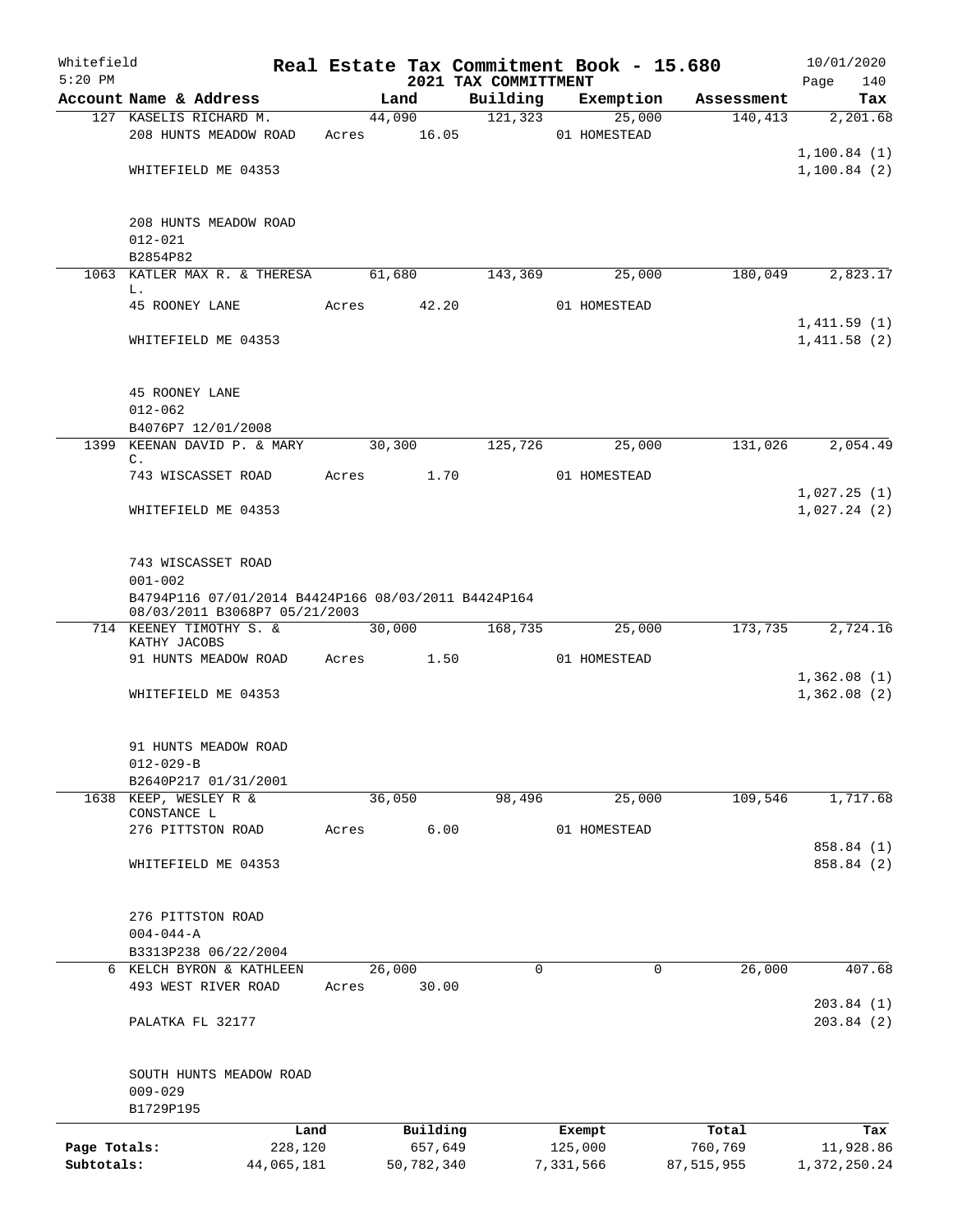| Whitefield |                                                   |       |        |                      |             | Real Estate Tax Commitment Book - 15.680 |            | 10/01/2020             |
|------------|---------------------------------------------------|-------|--------|----------------------|-------------|------------------------------------------|------------|------------------------|
| $5:20$ PM  |                                                   |       |        | 2021 TAX COMMITTMENT |             |                                          |            | Page<br>141            |
|            | Account Name & Address                            |       | Land   | Building             |             | Exemption                                | Assessment | Tax                    |
|            | 284 KELCH, BYRON & KATHLEEN                       |       | 43,090 | 25,029               |             | $\Omega$                                 | 68,119     | 1,068.11               |
|            | 493 WEST RIVER ROAD                               | Acres | 14.80  |                      |             |                                          |            |                        |
|            |                                                   |       |        |                      |             |                                          |            | 534.06(1)              |
|            | PALATKA FL 32177                                  |       |        |                      |             |                                          |            | 534.05(2)              |
|            |                                                   |       |        |                      |             |                                          |            |                        |
|            | 611 TOWNHOUSE ROAD                                |       |        |                      |             |                                          |            |                        |
|            | $010 - 001$                                       |       |        |                      |             |                                          |            |                        |
|            | B1729P195                                         |       |        |                      |             |                                          |            |                        |
|            | 1181 KELLER, GORDON R &                           |       | 855    |                      | $\Omega$    | $\Omega$                                 | 855        | 13.41                  |
|            | GENEVIEVE M                                       |       |        |                      |             |                                          |            |                        |
|            | 76 GRAND ARMY ROAD                                | Acres | 0.57   |                      |             |                                          |            |                        |
|            |                                                   |       |        |                      |             |                                          |            | 6.71(1)                |
|            | WHITEFIELD ME 04353                               |       |        |                      |             |                                          |            | 6.70(2)                |
|            |                                                   |       |        |                      |             |                                          |            |                        |
|            | GRAND ARMY ROAD                                   |       |        |                      |             |                                          |            |                        |
|            | $013 - 045 - A$                                   |       |        |                      |             |                                          |            |                        |
|            | B1630P160                                         |       |        |                      |             |                                          |            |                        |
|            | 623 KELLER, GORDON R &                            |       | 20,900 |                      | 0           | $\mathbf 0$                              | 20,900     | 327.71                 |
|            | GENEVIEVE M (TRUSTEES)                            |       |        |                      |             |                                          |            |                        |
|            | KELLER FAMILY TRUST                               | Acres | 2.10   |                      |             |                                          |            |                        |
|            | 76 GRAND ARMY ROAD                                |       |        |                      |             |                                          |            | 163.86(1)<br>163.85(2) |
|            | WHITEFIELD ME 04353                               |       |        |                      |             |                                          |            |                        |
|            |                                                   |       |        |                      |             |                                          |            |                        |
|            | 78 GRAND ARMY ROAD                                |       |        |                      |             |                                          |            |                        |
|            | $013 - 046$                                       |       |        |                      |             |                                          |            |                        |
|            | B5146P226 06/08/2017 B4764P91 03/14/2014          |       |        |                      |             |                                          |            |                        |
|            | 417 KELLER, GORDON R &                            |       | 40,330 | 119,043              |             | 25,000                                   | 134,373    | 2,106.97               |
|            | GENEVIEVE M (TRUSTEES)                            |       |        |                      |             |                                          |            |                        |
|            | KELLER FAMILY TRUST<br>76 GRAND ARMY ROAD         | Acres | 5.10   |                      |             | 01 HOMESTEAD                             |            | 1,053.49(1)            |
|            |                                                   |       |        |                      |             |                                          |            | 1,053.48(2)            |
|            | WHITEFIELD ME 04353                               |       |        |                      |             |                                          |            |                        |
|            |                                                   |       |        |                      |             |                                          |            |                        |
|            | 76 GRAND ARMY ROAD                                |       |        |                      |             |                                          |            |                        |
|            | $013 - 045$                                       |       |        |                      |             |                                          |            |                        |
|            | B5163P101 07/20/2017 B5146P228 06/08/2017 B4757P5 |       |        |                      |             |                                          |            |                        |
|            | 02/13/2014 B1630P160                              |       |        |                      |             |                                          |            |                        |
|            | 1379 KELLEY JAMES HEIRS<br>C/O ADAM KELLEY,       |       | 27,300 |                      | $\mathbf 0$ | 0                                        | 27,300     | 428.06                 |
|            | PERSONAL REPRESENTATIVE                           | Acres | 32.00  |                      |             |                                          |            |                        |
|            | 23 GOFF STREET                                    |       |        |                      |             |                                          |            | 214.03(1)              |
|            | LEWISTON ME 04240                                 |       |        |                      |             |                                          |            | 214.03(2)              |
|            |                                                   |       |        |                      |             |                                          |            |                        |
|            |                                                   |       |        |                      |             |                                          |            |                        |
|            | HUNTS MEADOW ROAD                                 |       |        |                      |             |                                          |            |                        |
|            | $012 - 020$                                       |       |        |                      |             |                                          |            |                        |
|            | B2304P128 01/26/1998                              |       |        |                      |             |                                          |            |                        |

|              | Land       | Building   | Exempt    | Total      | Tax          |
|--------------|------------|------------|-----------|------------|--------------|
| Page Totals: | 132,475    | 144.072    | 25,000    | 251,547    | 3,944.26     |
| Subtotals:   | 44,197,656 | 50,926,412 | 7,356,566 | 87,767,502 | l,376,194.50 |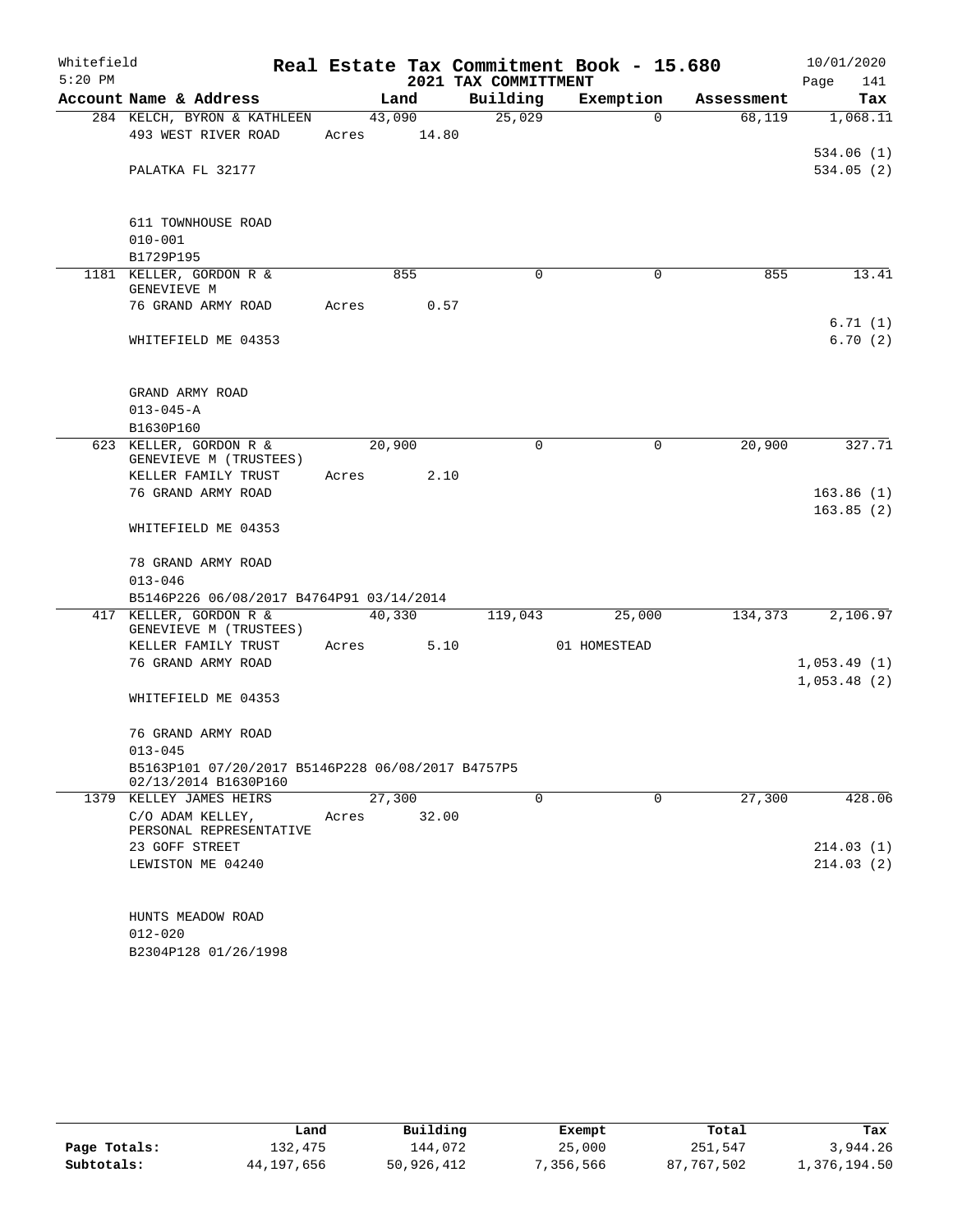| Whitefield                 |                                     |                                                                            |                         |       |        |                       |                                  | Real Estate Tax Commitment Book - 15.680 |             |                       | 10/01/2020                   |
|----------------------------|-------------------------------------|----------------------------------------------------------------------------|-------------------------|-------|--------|-----------------------|----------------------------------|------------------------------------------|-------------|-----------------------|------------------------------|
| $5:20$ PM                  |                                     | Account Name & Address                                                     |                         |       | Land   |                       | 2021 TAX COMMITTMENT<br>Building | Exemption                                |             | Assessment            | 142<br>Page<br>Tax           |
|                            |                                     | 358 KELLEY, EUGENE W &                                                     |                         |       | 56,935 |                       | 0                                |                                          | $\Omega$    | 56,935                | 892.74                       |
|                            | JAMES W                             |                                                                            |                         |       |        |                       |                                  |                                          |             |                       |                              |
|                            |                                     | 226 ATLANTIC AVENUE                                                        |                         | Acres |        | 50.37                 |                                  |                                          |             |                       | 446.37 (1)                   |
|                            | 04538                               | BOOTHBAY HARBOR ME                                                         |                         |       |        |                       |                                  |                                          |             |                       | 446.37 (2)                   |
|                            | $004 - 041$                         | CROCKER AVENUE NORTH<br>B4295P316 07/15/2010 B4278P252 05/21/2010 B2229P13 |                         |       |        |                       |                                  |                                          |             |                       |                              |
|                            |                                     | 77 KELLEY, EUGENE W &                                                      |                         |       | 97,250 |                       | 0                                |                                          | $\mathbf 0$ | 97,250                | 1,524.88                     |
|                            | JAMES W                             | 226 ATLANTIC AVENUE                                                        |                         | Acres |        | 131.00                |                                  |                                          |             |                       |                              |
|                            | 04538                               | BOOTHBAY HARBOR ME                                                         |                         |       |        |                       |                                  |                                          |             |                       | 762.44(1)<br>762.44(2)       |
|                            | CROCKER AVENUE<br>$004 - 042$       |                                                                            |                         |       |        |                       |                                  |                                          |             |                       |                              |
|                            |                                     | B4884P290 05/12/2015                                                       |                         |       |        |                       |                                  |                                          |             |                       |                              |
|                            | CAROLE B.                           | 704 KENNALLY JAMES M. &                                                    |                         |       | 35,330 |                       | 143,035                          |                                          | 31,000      | 147,365               | 2,310.68                     |
|                            | 176 HENRY LANE                      |                                                                            |                         | Acres |        | 5.10                  |                                  | 01 HOMESTEAD                             |             |                       |                              |
|                            |                                     | WHITEFIELD ME 04353                                                        |                         |       |        |                       |                                  | 07 NMR VET & WIDOW                       |             |                       | 1, 155.34(1)<br>1, 155.34(2) |
|                            | 176 HENRY LANE<br>$015 - 035 - A$   |                                                                            |                         |       |        |                       |                                  |                                          |             |                       |                              |
|                            |                                     | B3508P27 06/29/2005                                                        |                         |       |        |                       |                                  |                                          |             |                       |                              |
|                            | 329 KENNEDY, PETER J                |                                                                            |                         |       | 30,690 |                       | 81,220                           |                                          | 0           | 111,910               | 1,754.75                     |
|                            | BOLDUC, ANITA M<br>577 MILLS ROAD   |                                                                            |                         | Acres |        | 1.96                  |                                  |                                          |             |                       | 877.38 (1)<br>877.37 (2)     |
|                            |                                     | WHITEFIELD ME 04353                                                        |                         |       |        |                       |                                  |                                          |             |                       |                              |
|                            | 577 MILLS ROAD<br>$020 - 039 - A$   |                                                                            |                         |       |        |                       |                                  |                                          |             |                       |                              |
|                            |                                     | B5245P56 03/30/2018                                                        |                         |       |        |                       |                                  |                                          |             |                       |                              |
|                            | 268 HILTON ROAD                     | 277 KENOYER RONALD & PAMELA                                                |                         | Acres | 20,600 | 1.90                  | 0                                |                                          | 0           | 20,600                | 323.01                       |
|                            |                                     |                                                                            |                         |       |        |                       |                                  |                                          |             |                       | 161.51(1)                    |
|                            |                                     | WHITEFIELD ME 04353                                                        |                         |       |        |                       |                                  |                                          |             |                       | 161.50(2)                    |
|                            | HILTON ROAD                         |                                                                            |                         |       |        |                       |                                  |                                          |             |                       |                              |
|                            | $014 - 004 - A$                     | 1814 KENOYER RONALD & PAMELA                                               |                         |       |        | 0                     | 95, 402                          |                                          |             | 70,402                | 1,103.90                     |
|                            | 268 HILTON ROAD                     |                                                                            |                         |       |        |                       |                                  | 01 HOMESTEAD                             | 25,000      |                       | 551.95(1)                    |
|                            |                                     | WHITEFIELD ME 04353                                                        |                         |       |        |                       |                                  |                                          |             |                       | 551.95(2)                    |
|                            | 254 HILTON ROAD<br>$014 - 033 - ON$ |                                                                            |                         |       |        |                       |                                  |                                          |             |                       |                              |
|                            |                                     |                                                                            | Land                    |       |        | Building              |                                  | Exempt                                   |             | Total                 | Tax                          |
| Page Totals:<br>Subtotals: |                                     |                                                                            | 240,805<br>44, 438, 461 |       |        | 319,657<br>51,246,069 |                                  | 56,000<br>7,412,566                      |             | 504,462<br>88,271,964 | 7,909.96<br>1,384,104.46     |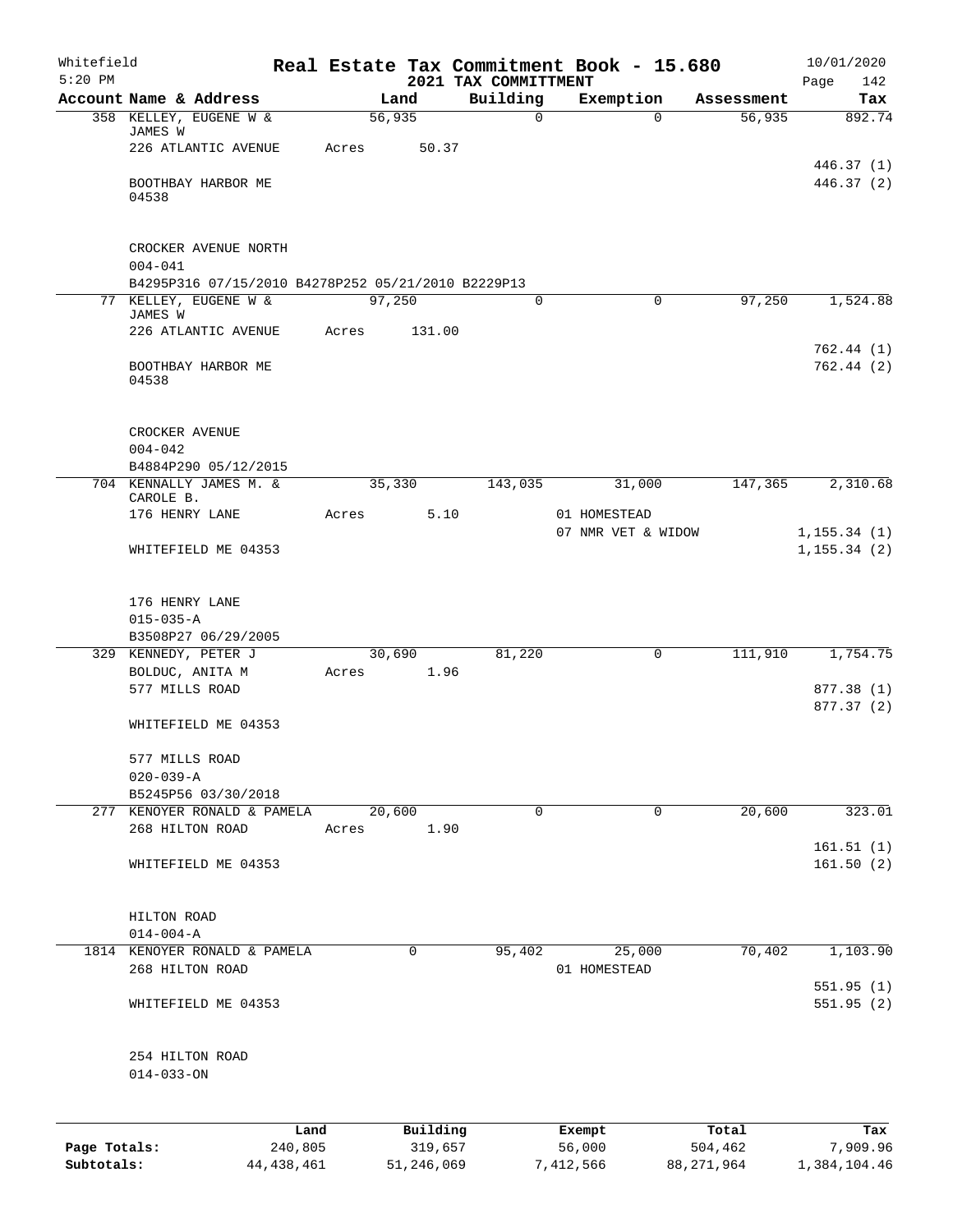| Whitefield<br>$5:20$ PM |                                                        |                       |      | 2021 TAX COMMITTMENT | Real Estate Tax Commitment Book - 15.680 |            | 10/01/2020<br>Page<br>143 |
|-------------------------|--------------------------------------------------------|-----------------------|------|----------------------|------------------------------------------|------------|---------------------------|
|                         | Account Name & Address                                 | Land                  |      | Building             | Exemption                                | Assessment | Tax                       |
|                         | 1920 KENOYER RONALD & PAMELA<br>268 HILTON ROAD        | 30,157<br>Acres 11.79 |      |                      | 95,402<br>25,000<br>01 HOMESTEAD         | 100,559    | 1,576.77                  |
|                         | WHITEFIELD ME 04353                                    |                       |      |                      |                                          |            | 788.39 (1)<br>788.38 (2)  |
|                         | HILTON ROAD<br>$014 - 033 - 1$                         |                       |      |                      |                                          |            |                           |
|                         | B5361P284 03/08/2019<br>187 KERRY, COONS               | 27,910                |      | $\Omega$             | 0                                        | 27,910     | 437.63                    |
|                         | 1604 RIVERSIDE DRIVE                                   | Acres                 | 3.44 |                      |                                          |            | 218.82(1)                 |
|                         | VASSALBORO ME<br>04989-4127                            |                       |      |                      |                                          |            | 218.81(2)                 |
|                         | NORTH HOWE ROAD<br>$020 - 025$<br>B5501P273 03/17/2020 |                       |      |                      |                                          |            |                           |
|                         | 844 KEYES JR. LESTER J.                                | 61,250                |      | $\mathbf 0$          | $\mathbf 0$                              | 61,250     | 960.40                    |
|                         | C/O PATRICK BOHMER<br>26010 BURBAGE CIRCLE             | Acres 59.00           |      |                      |                                          |            | 480.20 (1)<br>480.20 (2)  |
|                         | CARY NC 27519 7045                                     |                       |      |                      |                                          |            |                           |
|                         | NO. HUNTS MEADOW ROAD<br>$015 - 031$                   |                       |      |                      |                                          |            |                           |
|                         | B757P185<br>321 KIERSTEAD, JOHN T &                    | 30,000                |      | 123,010              | 0                                        | 153,010    | 2,399.20                  |
|                         | JOAN                                                   |                       |      |                      |                                          |            |                           |
|                         | P.O. BOX 171                                           | Acres                 | 0.30 |                      |                                          |            | 1, 199.60(1)              |
|                         | WHITEFIELD ME 04353                                    |                       |      |                      |                                          |            | 1, 199.60(2)              |
|                         | 15 GRAND ARMY ROAD<br>$026 - 017$                      |                       |      |                      |                                          |            |                           |
|                         | 404 KIERSTEAD, JOHN T &                                | 390                   |      |                      | 0                                        | 390        | 6.12                      |
|                         | JOAN<br>P.O. BOX 171                                   | Acres                 | 0.26 |                      |                                          |            |                           |
|                         | WHITEFIELD ME 04353                                    |                       |      |                      |                                          |            | 3.06(1)<br>3.06(2)        |
|                         | GRAND ARMY ROAD<br>$026 - 016$                         |                       |      |                      |                                          |            |                           |
|                         | 1101 KILEY MICHAEL                                     | 38,850                |      | 79,607               | 0                                        | 118,457    | 1,857.41                  |
|                         | 189 THAYER ROAD                                        | Acres                 | 9.50 |                      |                                          |            |                           |
|                         | WHITEFIELD ME 04353                                    |                       |      |                      |                                          |            | 928.71 (1)<br>928.70 (2)  |
|                         | 189 THAYER ROAD<br>$001 - 028$<br>B2209P91             |                       |      |                      |                                          |            |                           |

|              | Land       | Building   | Exempt   | Total      | Tax          |
|--------------|------------|------------|----------|------------|--------------|
| Page Totals: | 188,557    | 298,019    | 25,000   | 461,576    | 7,237.53     |
| Subtotals:   | 44,627,018 | 51,544,088 | 437,566" | 88,733,540 | 1,391,341.99 |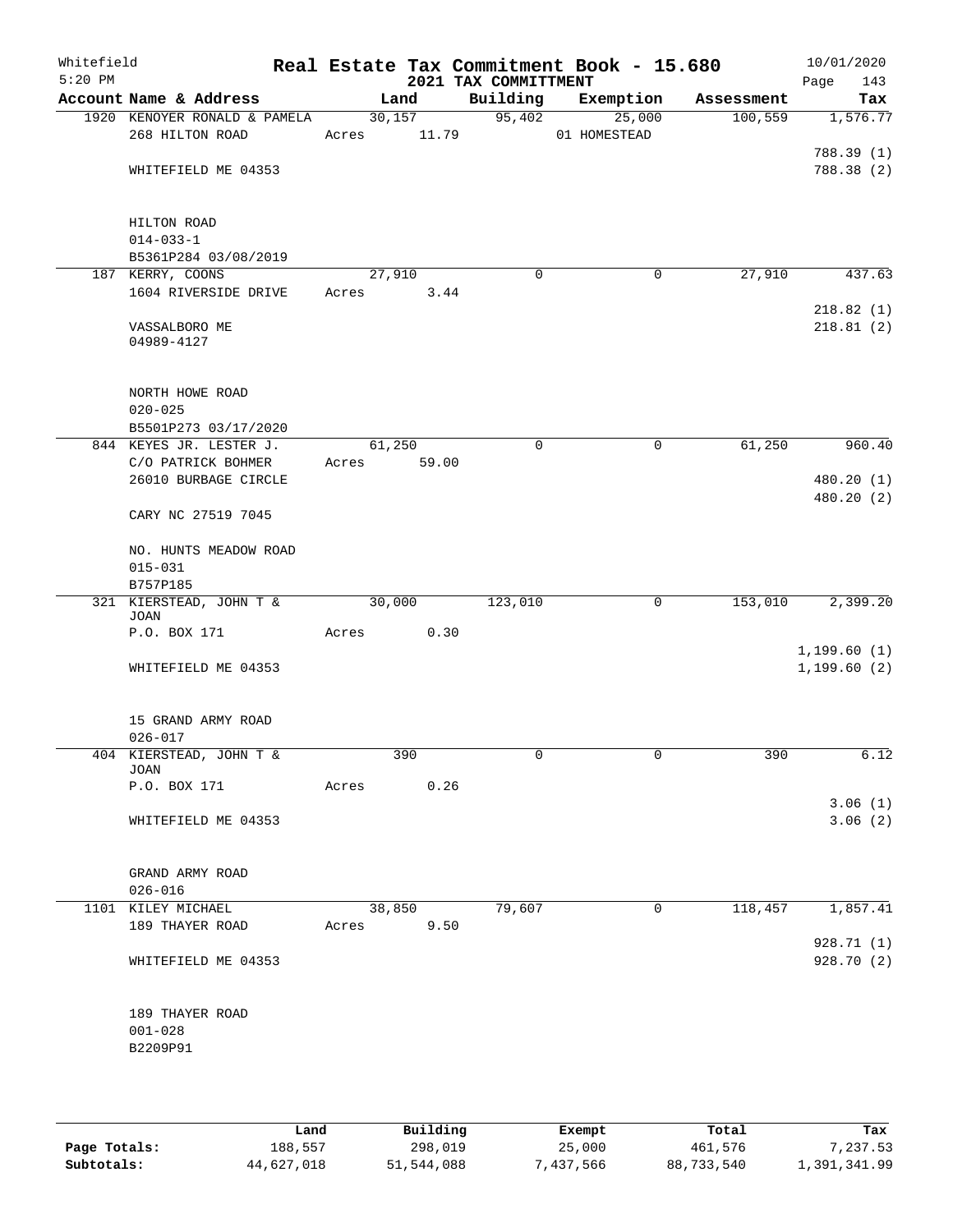| Whitefield<br>$5:20$ PM |                                                    |       |        |       | 2021 TAX COMMITTMENT | Real Estate Tax Commitment Book - 15.680 |            | 10/01/2020<br>Page<br>144 |
|-------------------------|----------------------------------------------------|-------|--------|-------|----------------------|------------------------------------------|------------|---------------------------|
|                         | Account Name & Address                             |       | Land   |       | Building             | Exemption                                | Assessment | Tax                       |
|                         | 480 KILEY MICHAEL P.                               |       | 30,114 |       | $\mathsf{O}$         | $\Omega$                                 | 30,114     | 472.19                    |
|                         | 33 WATER STREET                                    | Acres |        | 11.08 |                      |                                          |            |                           |
|                         |                                                    |       |        |       |                      |                                          |            | 236.10(1)                 |
|                         | DAMARISCOTTA ME 04543                              |       |        |       |                      |                                          |            | 236.09(2)                 |
|                         |                                                    |       |        |       |                      |                                          |            |                           |
|                         |                                                    |       |        |       |                      |                                          |            |                           |
|                         | THAYER ROAD<br>$001 - 021$                         |       |        |       |                      |                                          |            |                           |
|                         | B4770P277 04/15/2014 B2209P91                      |       |        |       |                      |                                          |            |                           |
|                         | 747 KIMBALL MICHAEL A. &                           |       | 1,305  |       | $\mathbf 0$          | 0                                        | 1,305      | 20.46                     |
|                         | GLENNA                                             |       |        |       |                      |                                          |            |                           |
|                         | P.O. BOX 356                                       | Acres |        | 0.87  |                      |                                          |            |                           |
|                         |                                                    |       |        |       |                      |                                          |            | 10.23(1)                  |
|                         | CAPE NEDDICK ME 03902                              |       |        |       |                      |                                          |            | 10.23(2)                  |
|                         |                                                    |       |        |       |                      |                                          |            |                           |
|                         | NORTH HOWE ROAD                                    |       |        |       |                      |                                          |            |                           |
|                         | $020 - 020$                                        |       |        |       |                      |                                          |            |                           |
|                         | 1280 KIMBALL, CHRISTINE                            |       | 38,450 |       | 52,915               | 25,000                                   | 66,365     | 1,040.60                  |
|                         | 172 PHILBRICK LANE                                 | Acres |        | 9.00  |                      | 01 HOMESTEAD                             |            |                           |
|                         |                                                    |       |        |       |                      |                                          |            | 520.30(1)                 |
|                         | WHITEFIELD ME 04353                                |       |        |       |                      |                                          |            | 520.30(2)                 |
|                         |                                                    |       |        |       |                      |                                          |            |                           |
|                         |                                                    |       |        |       |                      |                                          |            |                           |
|                         | 172 PHILBRICK LANE                                 |       |        |       |                      |                                          |            |                           |
|                         | $006 - 006$                                        |       |        |       |                      |                                          |            |                           |
|                         | B1293P169                                          |       |        |       |                      |                                          |            |                           |
|                         | 1077 KING EILEEN E.<br>P.O. BOX 26                 |       | 2,100  | 1.40  | $\mathbf 0$          | $\mathbf 0$                              | 2,100      | 32.93                     |
|                         |                                                    | Acres |        |       |                      |                                          |            | 16.47(1)                  |
|                         | WEST BOOTHBAY HARBOR ME                            |       |        |       |                      |                                          |            | 16.46(2)                  |
|                         | 04575                                              |       |        |       |                      |                                          |            |                           |
|                         |                                                    |       |        |       |                      |                                          |            |                           |
|                         |                                                    |       |        |       |                      |                                          |            |                           |
|                         | HEAD TIDE ROAD                                     |       |        |       |                      |                                          |            |                           |
|                         | $002 - 010$<br>B4140P70 05/12/2009 B2078P336       |       |        |       |                      |                                          |            |                           |
|                         | 276 KING JERRY                                     |       | 40,410 |       |                      | 168,340 25,000                           | 183,750    | 2,881.20                  |
|                         | PO BOX 172                                         | Acres |        | 5.20  |                      | 01 HOMESTEAD                             |            |                           |
|                         |                                                    |       |        |       |                      |                                          |            | 1,440.60(1)               |
|                         | WHITEFIELD ME 04353                                |       |        |       |                      |                                          |            | 1,440.60(2)               |
|                         |                                                    |       |        |       |                      |                                          |            |                           |
|                         |                                                    |       |        |       |                      |                                          |            |                           |
|                         | 272 MILLS ROAD                                     |       |        |       |                      |                                          |            |                           |
|                         | $017 - 008$                                        |       |        |       |                      |                                          |            |                           |
|                         | B4753P102 01/28/2014 B4753P96 01/28/2014 B2614P117 |       |        |       |                      |                                          |            |                           |
|                         | 406 KING, ERIN<br>502 HOWE ROAD                    | Acres | 600    | 0.40  | $\Omega$             | $\Omega$                                 | 600        | 9.41                      |
|                         |                                                    |       |        |       |                      |                                          |            | 4.71(1)                   |
|                         | WHITEFIELD ME 04353                                |       |        |       |                      |                                          |            | 4.70(2)                   |
|                         |                                                    |       |        |       |                      |                                          |            |                           |
|                         |                                                    |       |        |       |                      |                                          |            |                           |
|                         | MAIN STREET                                        |       |        |       |                      |                                          |            |                           |
|                         | $021 - 010$                                        |       |        |       |                      |                                          |            |                           |
|                         | B5120P147 04/04/2017                               |       |        |       |                      |                                          |            |                           |
|                         |                                                    |       |        |       |                      |                                          |            |                           |
|                         |                                                    |       |        |       |                      |                                          |            |                           |
|                         |                                                    |       |        |       |                      |                                          |            |                           |

|              | Land       | Building   | Exempt    | Total      | Tax          |
|--------------|------------|------------|-----------|------------|--------------|
| Page Totals: | 112,979    | 221,255    | 50,000    | 284,234    | 4,456.79     |
| Subtotals:   | 44,739,997 | 51,765,343 | 7,487,566 | 89,017,774 | 1,395,798.78 |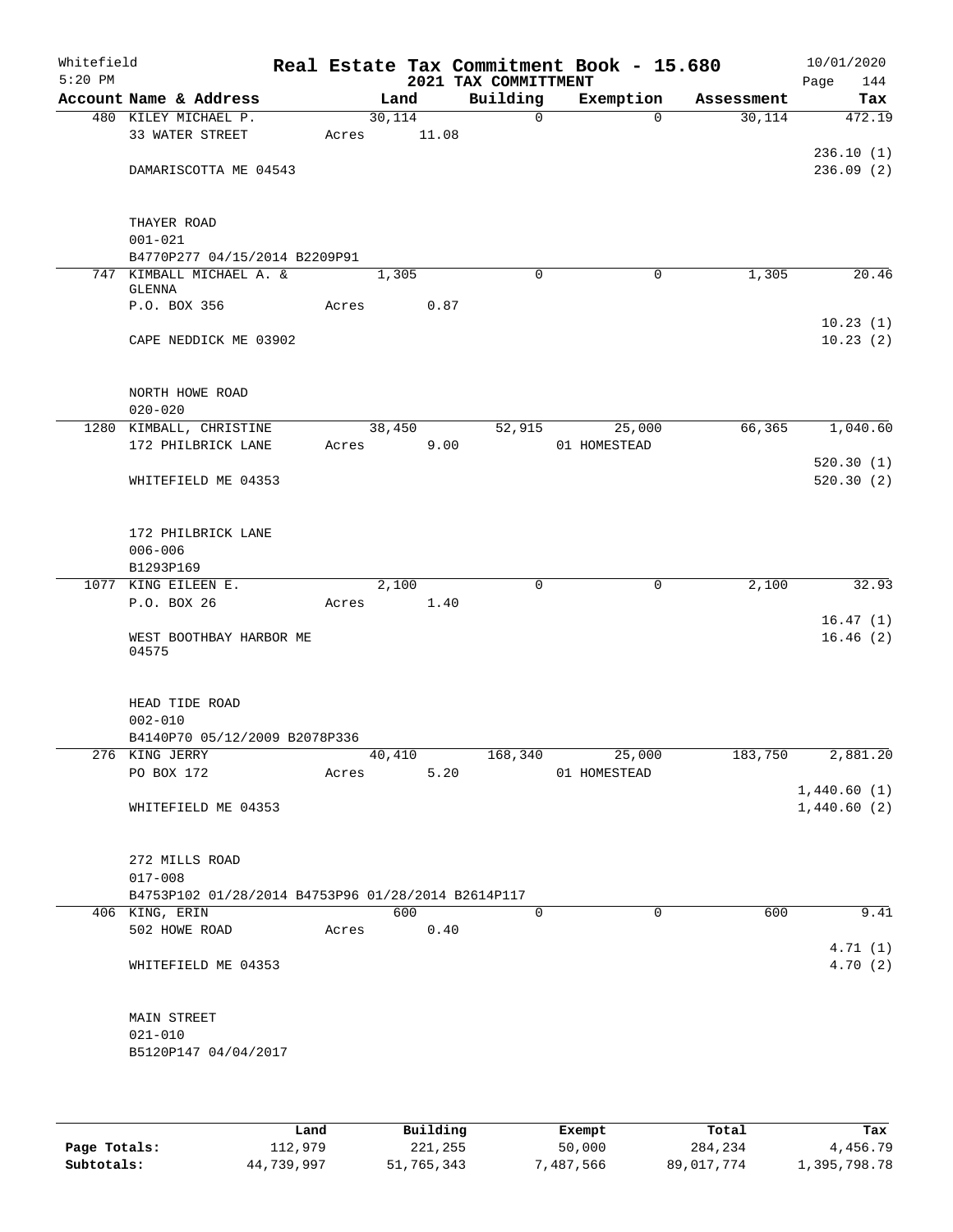| Whitefield<br>$5:20$ PM |                                |       |        |       | Real Estate Tax Commitment Book - 15.680<br>2021 TAX COMMITTMENT |                  |             |            | 10/01/2020<br>Page<br>145 |
|-------------------------|--------------------------------|-------|--------|-------|------------------------------------------------------------------|------------------|-------------|------------|---------------------------|
|                         | Account Name & Address         |       | Land   |       | Building                                                         | Exemption        |             | Assessment | Tax                       |
|                         | 802 KING, ERIN                 |       | 60,000 |       | 269,375                                                          |                  | $\Omega$    | 329, 375   | 5,164.60                  |
|                         | 502 HOWE ROAD                  | Acres |        | 1.50  |                                                                  |                  |             |            |                           |
|                         |                                |       |        |       |                                                                  |                  |             |            | 2,582.30(1)               |
|                         | WHITEFIELD ME 04353            |       |        |       |                                                                  |                  |             |            | 2,582.30(2)               |
|                         |                                |       |        |       |                                                                  |                  |             |            |                           |
|                         |                                |       |        |       |                                                                  |                  |             |            |                           |
|                         | 184 MAIN STREET                |       |        |       |                                                                  |                  |             |            |                           |
|                         | $021 - 011$                    |       |        |       |                                                                  |                  |             |            |                           |
|                         | B5120P147 04/04/2017           |       |        |       |                                                                  |                  |             |            |                           |
|                         | 63 KING, GAIL R & ROBERT D     |       | 65,890 |       | 86,369                                                           |                  | 25,000      | 127,259    | 1,995.42                  |
|                         | 624 MILLS ROAD, FRONT          | Acres |        | 7.30  |                                                                  | 01 HOMESTEAD     |             |            |                           |
|                         |                                |       |        |       |                                                                  |                  |             |            | 997.71 (1)                |
|                         | WHITEFIELD ME 04353            |       |        |       |                                                                  |                  |             |            | 997.71 (2)                |
|                         |                                |       |        |       |                                                                  |                  |             |            |                           |
|                         | 624 MILLS ROAD, FRONT          |       |        |       |                                                                  |                  |             |            |                           |
|                         | $024 - 001$                    |       |        |       |                                                                  |                  |             |            |                           |
|                         | B4710P261 09/13/2013 B1579P204 |       |        |       |                                                                  |                  |             |            |                           |
|                         | 369 KING, GEORGE L             |       | 27,500 |       | 10,199                                                           |                  | $\mathbf 0$ | 37,699     | 591.12                    |
|                         | 657 TOWNHOUSE ROAD             | Acres |        | 0.53  |                                                                  |                  |             |            |                           |
|                         |                                |       |        |       |                                                                  |                  |             |            | 295.56(1)                 |
|                         | WHITEFIELD ME 04353            |       |        |       |                                                                  |                  |             |            | 295.56(2)                 |
|                         |                                |       |        |       |                                                                  |                  |             |            |                           |
|                         |                                |       |        |       |                                                                  |                  |             |            |                           |
|                         | 657 TOWNHOUSE ROAD             |       |        |       |                                                                  |                  |             |            |                           |
|                         | $007 - 027$                    |       |        |       |                                                                  |                  |             |            |                           |
|                         | B5206P135 03/21/2017           |       |        |       |                                                                  |                  |             |            |                           |
|                         | 1026 KINNEY, DOUGLAS A         |       | 40,050 |       | 131,429                                                          |                  | 31,000      | 140,479    | 2,202.71                  |
|                         | KINNEY, EVELYN A               | Acres |        | 11.00 |                                                                  | 01 HOMESTEAD     |             |            |                           |
|                         | 116 GARDINER ROAD              |       |        |       |                                                                  | 05 VET EXEMPTION |             |            | 1, 101.36(1)              |
|                         |                                |       |        |       |                                                                  |                  |             |            | 1, 101.35(2)              |
|                         | WHITEFIELD ME 04353            |       |        |       |                                                                  |                  |             |            |                           |
|                         |                                |       |        |       |                                                                  |                  |             |            |                           |
|                         | 116 GARDINER ROAD              |       |        |       |                                                                  |                  |             |            |                           |
|                         | $012 - 049 - A$                |       |        |       |                                                                  |                  |             |            |                           |
|                         | B2388P94                       |       |        |       |                                                                  |                  |             |            |                           |
|                         | 1592 KIRKPATRICK, GWENDOLYN    |       | 0      |       | 69,999                                                           |                  | 0           | 69,999     | 1,097.58                  |
|                         | Α<br>113 COOKSON LANE          |       |        |       |                                                                  |                  |             |            |                           |
|                         |                                |       |        |       |                                                                  |                  |             |            | 548.79 (1)                |
|                         | WHITEFIELD ME 04353            |       |        |       |                                                                  |                  |             |            | 548.79 (2)                |
|                         |                                |       |        |       |                                                                  |                  |             |            |                           |
|                         |                                |       |        |       |                                                                  |                  |             |            |                           |
|                         | 113 COOKSON LANE               |       |        |       |                                                                  |                  |             |            |                           |
|                         | $017 - 021 - ON$               |       |        |       |                                                                  |                  |             |            |                           |
|                         | 132 KIRKPATRICK, MICHAEL E     |       | 73,650 |       | 139,577                                                          |                  | 25,000      | 188,227    | 2,951.40                  |
|                         | & ANITA                        |       |        |       |                                                                  |                  |             |            |                           |
|                         | 103 COOKSON LANE               | Acres |        | 17.00 |                                                                  | 01 HOMESTEAD     |             |            |                           |
|                         |                                |       |        |       |                                                                  |                  |             |            | 1,475.70(1)               |
|                         | WHITEFIELD ME 04353            |       |        |       |                                                                  |                  |             |            | 1,475.70(2)               |
|                         |                                |       |        |       |                                                                  |                  |             |            |                           |
|                         |                                |       |        |       |                                                                  |                  |             |            |                           |
|                         | 103 COOKSON LANE               |       |        |       |                                                                  |                  |             |            |                           |
|                         | $017 - 021$                    |       |        |       |                                                                  |                  |             |            |                           |
|                         | B5452P104 10/15/2019 B2073P316 |       |        |       |                                                                  |                  |             |            |                           |
|                         |                                |       |        |       |                                                                  |                  |             |            |                           |
|                         |                                |       |        |       |                                                                  |                  |             |            |                           |

|              | Land       | Building   |           | Total      | Tax          |
|--------------|------------|------------|-----------|------------|--------------|
|              |            |            | Exempt    |            |              |
| Page Totals: | 267,090    | 706,948    | 81,000    | 893,038    | 14,002.83    |
| Subtotals:   | 45,007,087 | 52,472,291 | 7,568,566 | 89,910,812 | 1,409,801.61 |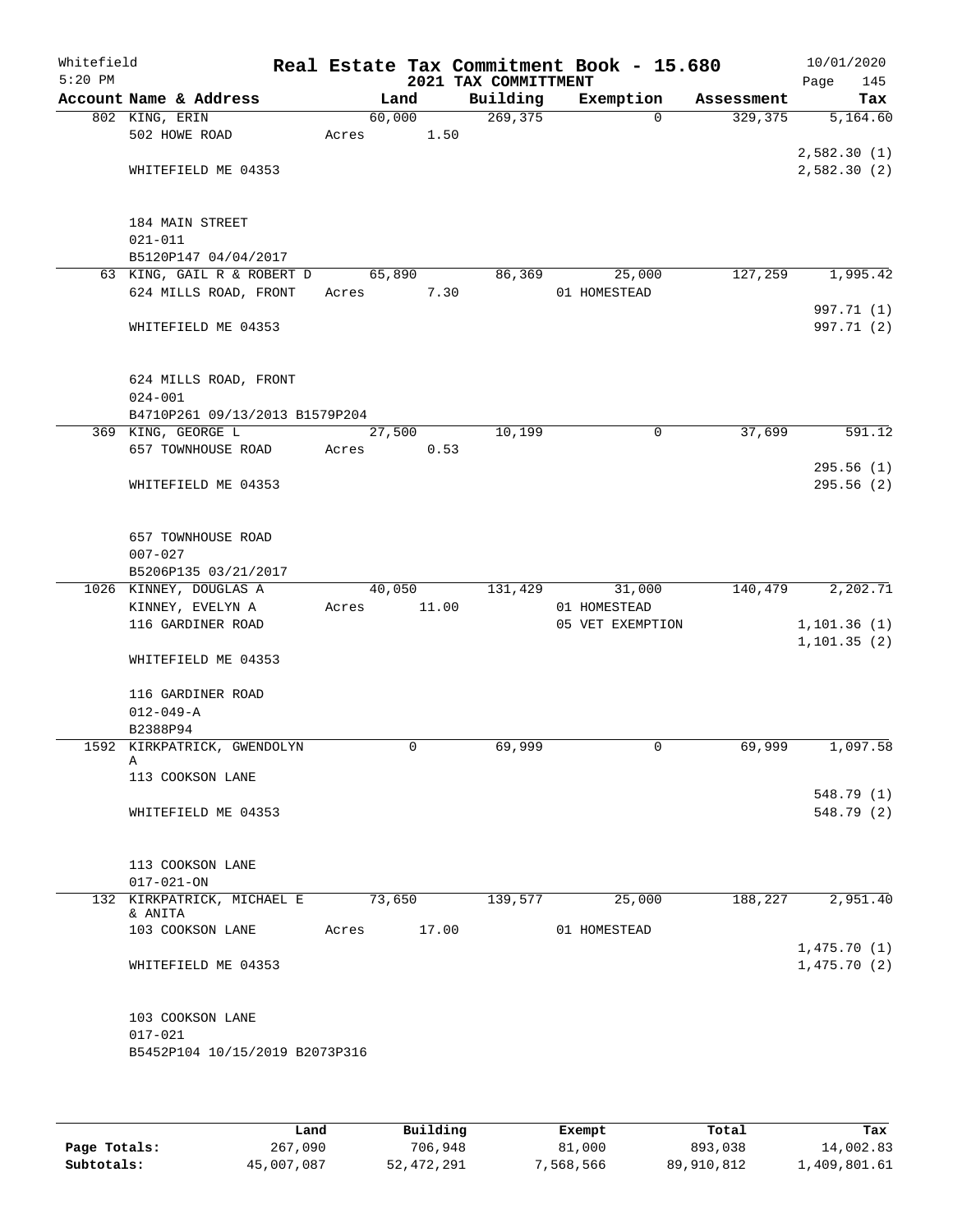| Whitefield<br>$5:20$ PM |                                                          |            |        |                 | 2021 TAX COMMITTMENT | Real Estate Tax Commitment Book - 15.680 |               | Page | 10/01/2020<br>146          |
|-------------------------|----------------------------------------------------------|------------|--------|-----------------|----------------------|------------------------------------------|---------------|------|----------------------------|
|                         | Account Name & Address                                   |            | Land   |                 | Building             | Exemption                                | Assessment    |      | Tax                        |
|                         | 898 KIRKPATRICK, SHAWN A<br>123 COOKSON LANE             | Acres      |        | 44,050<br>16.00 | 198,914              | 25,000<br>01 HOMESTEAD                   | 217,964       |      | 3,417.68<br>1,708.84(1)    |
|                         | WHITEFIELD ME 04353                                      |            |        |                 |                      |                                          |               |      | 1,708.84(2)                |
|                         | 123 COOKSON LANE<br>$017 - 021 - A$                      |            |        |                 |                      |                                          |               |      |                            |
|                         | B4262P271 03/26/2010 B2073P314<br>1395 KITTREDGE RIE     |            | 40,250 |                 |                      |                                          | 145,939       |      |                            |
|                         | 367 HEAD TIDE ROAD                                       | Acres      |        | 5.00            | 130,689              | 25,000<br>01 HOMESTEAD                   |               |      | 2,288.32<br>1,144.16(1)    |
|                         | WHITEFIELD ME 04353                                      |            |        |                 |                      |                                          |               |      | 1, 144.16(2)               |
|                         | 367 HEAD TIDE ROAD<br>$005 - 007 - 001$                  |            |        |                 |                      |                                          |               |      |                            |
|                         | 1318 KITTREDGE, JOEL &<br>NICOLETTE                      |            | 37,650 |                 | 131,268              | 25,000                                   | 143,918       |      | 2,256.63                   |
|                         | P O BOX 123                                              | Acres      |        | 8.00            |                      | 01 HOMESTEAD                             |               |      | 1,128.32(1)                |
|                         | WHITEFIELD ME 04353                                      |            |        |                 |                      |                                          |               |      | 1, 128.31(2)               |
|                         | 7 SPRUCE LANE<br>$004 - 027$                             |            |        |                 |                      |                                          |               |      |                            |
|                         | B4759P305 02/27/2014 B2208P84                            |            |        |                 |                      |                                          |               |      |                            |
|                         | 62 KITTREDGE, JOEL C &<br>NICOLETTE ANNE<br>P.O. BOX 123 | Acres      | 35,900 | 2.10            | 110,861              | $\mathbf 0$                              | 146,761       |      | 2,301.21                   |
|                         | WHITEFIELD ME 04353                                      |            |        |                 |                      |                                          |               |      | 1,150.61(1)<br>1,150.60(2) |
|                         | 9 SPRUCE LANE                                            |            |        |                 |                      |                                          |               |      |                            |
|                         | $004 - 027 - B$                                          |            |        |                 |                      |                                          |               |      |                            |
|                         | B4898P290 06/22/2015 B2480P97 06/29/1999                 |            |        |                 |                      |                                          |               |      |                            |
|                         | 155 KNOWLES DANIEL F. &<br>SHEILA A.                     |            |        | 50,500          | 62,695               | 25,000                                   | 88,195        |      | 1,382.90                   |
|                         | 228 THAYER ROAD Acres 25.00 01 HOMESTEAD                 |            |        |                 |                      |                                          |               |      |                            |
|                         | WHITEFIELD ME 04353                                      |            |        |                 |                      |                                          |               |      | 691.45(1)<br>691.45 (2)    |
|                         | 228 THAYER ROAD<br>$001 - 022$                           |            |        |                 |                      |                                          |               |      |                            |
|                         | B2170P59 07/31/1996                                      |            |        |                 |                      |                                          |               |      |                            |
|                         | 651 KNOX, BOBBYJO L                                      |            |        |                 | 25,000 13,165        | $\overline{0}$                           | 38,165 598.43 |      |                            |
|                         | 274 HEATH ROAD                                           | Acres 0.74 |        |                 |                      |                                          |               |      |                            |
|                         | WHITEFIELD ME 04353                                      |            |        |                 |                      |                                          |               |      | 299.22 (1)<br>299.21 (2)   |
|                         | 527 GARDINER ROAD<br>$012 - 035$                         |            |        |                 |                      |                                          |               |      |                            |
|                         | B4615P246 01/09/2013 B4407P68 06/13/2011 B1533P164       |            |        |                 |                      |                                          |               |      |                            |

|              | Land         | Building   | Exempt    | Total      | Tax          |
|--------------|--------------|------------|-----------|------------|--------------|
| Page Totals: | 233,350      | 647,592    | 100,000   | 780,942    | 12,245.17    |
| Subtotals:   | 45, 240, 437 | 53,119,883 | 7,668,566 | 90,691,754 | 1,422,046.78 |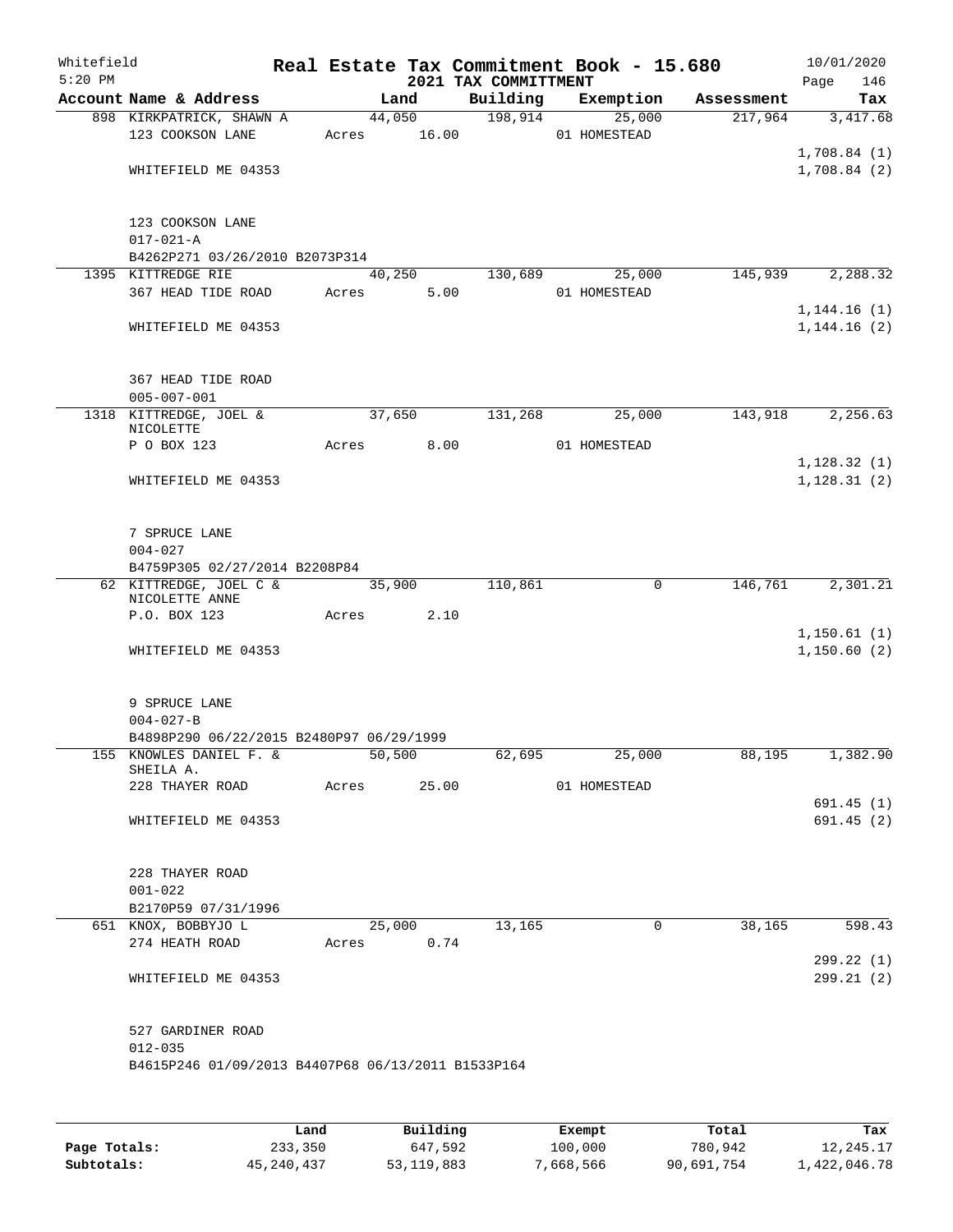| Whitefield<br>$5:20$ PM |                                         |         |       |        |          | Real Estate Tax Commitment Book - 15.680<br>2021 TAX COMMITTMENT |                    |   |            | 10/01/2020<br>147 |
|-------------------------|-----------------------------------------|---------|-------|--------|----------|------------------------------------------------------------------|--------------------|---|------------|-------------------|
|                         | Account Name & Address                  |         |       | Land   |          | Building                                                         | Exemption          |   | Assessment | Page<br>Tax       |
|                         | 1902 KNOX, VIOLET                       |         |       | 35,250 |          | 5,823                                                            |                    | 0 | 41,073     | 644.02            |
|                         | P.O. BOX 114                            |         | Acres |        | 5.00     |                                                                  |                    |   |            |                   |
|                         |                                         |         |       |        |          |                                                                  |                    |   |            | 322.01(1)         |
|                         | COOPERS MILLS ME 04341                  |         |       |        |          |                                                                  |                    |   |            | 322.01(2)         |
|                         |                                         |         |       |        |          |                                                                  |                    |   |            |                   |
|                         | 41 NOYES LANE                           |         |       |        |          |                                                                  |                    |   |            |                   |
|                         | $020 - 037 - 1$                         |         |       |        |          |                                                                  |                    |   |            |                   |
|                         | B5065P299 10/15/2016                    |         |       |        |          |                                                                  |                    |   |            |                   |
|                         | 317 KOLLER, BERTIE                      |         |       | 35,378 |          | 108,725                                                          | 25,000             |   | 119,103    | 1,867.54          |
|                         | KOLLER, REBECCA                         |         | Acres |        | 5.16     |                                                                  | 01 HOMESTEAD       |   |            |                   |
|                         | 137 HENRY LANE                          |         |       |        |          |                                                                  |                    |   |            | 933.77 (1)        |
|                         | WHITEFIELD ME 04353                     |         |       |        |          |                                                                  |                    |   |            | 933.77 (2)        |
|                         |                                         |         |       |        |          |                                                                  |                    |   |            |                   |
|                         | 137 HENRY LANE                          |         |       |        |          |                                                                  |                    |   |            |                   |
|                         | $012 - 068$                             |         |       |        |          |                                                                  |                    |   |            |                   |
|                         | B5192P204 10/21/2017                    |         |       |        |          |                                                                  |                    |   |            |                   |
| 367                     | KOOTZ JOHN P. & HEDEVIG<br>R.           |         |       | 83,000 |          | 201,885                                                          |                    | 0 | 284,885    | 4,467.00          |
|                         | 233 HUNTS MEADOW ROAD                   |         | Acres |        | 40.00    |                                                                  |                    |   |            |                   |
|                         |                                         |         |       |        |          |                                                                  |                    |   |            | 2, 233.50 (1)     |
|                         | WHITEFIELD ME 04353                     |         |       |        |          |                                                                  |                    |   |            | 2, 233.50 (2)     |
|                         |                                         |         |       |        |          |                                                                  |                    |   |            |                   |
|                         |                                         |         |       |        |          |                                                                  |                    |   |            |                   |
|                         | 233 HUNTS MEADOW ROAD                   |         |       |        |          |                                                                  |                    |   |            |                   |
|                         | $012 - 024 - A$<br>B3856P265 05/25/2007 |         |       |        |          |                                                                  |                    |   |            |                   |
|                         | 643 KOPP, FRANKLIN H &                  |         |       | 33,000 |          | 107,818                                                          | 31,000             |   | 109,818    | 1,721.95          |
|                         | ALICE                                   |         |       |        |          |                                                                  |                    |   |            |                   |
|                         | 543 MILLS ROAD                          |         | Acres |        | 3.50     |                                                                  | 01 HOMESTEAD       |   |            |                   |
|                         |                                         |         |       |        |          |                                                                  | 07 NMR VET & WIDOW |   |            | 860.98 (1)        |
|                         | WHITEFIELD ME 04353                     |         |       |        |          |                                                                  |                    |   |            | 860.97 (2)        |
|                         |                                         |         |       |        |          |                                                                  |                    |   |            |                   |
|                         | 543 MILLS ROAD                          |         |       |        |          |                                                                  |                    |   |            |                   |
|                         | $020 - 040$                             |         |       |        |          |                                                                  |                    |   |            |                   |
|                         | B1023P277                               |         |       |        |          |                                                                  |                    |   |            |                   |
| 1907                    | KROMHOUT, PETER N<br>KROMHOUT, MARY A   |         | Acres | 10,060 | 1.58     | 0                                                                |                    | 0 | 10,060     | 157.74            |
|                         | 2282 ALNA ROAD                          |         |       |        |          |                                                                  |                    |   |            | 78.87(1)          |
|                         |                                         |         |       |        |          |                                                                  |                    |   |            | 78.87(2)          |
|                         | ALNA ME 04535                           |         |       |        |          |                                                                  |                    |   |            |                   |
|                         |                                         |         |       |        |          |                                                                  |                    |   |            |                   |
|                         | WISCASSET ROAD                          |         |       |        |          |                                                                  |                    |   |            |                   |
|                         | $001 - 001 - A$<br>B5080P89 12/01/2016  |         |       |        |          |                                                                  |                    |   |            |                   |
|                         | 442 KROOK, PETER E & GAIL               |         |       | 39,250 |          | 107,905                                                          | 25,000             |   | 122,155    | 1,915.39          |
|                         | 112 COOPER ROAD                         |         | Acres |        | 10.00    |                                                                  | 01 HOMESTEAD       |   |            |                   |
|                         |                                         |         |       |        |          |                                                                  |                    |   |            | 957.70 (1)        |
|                         | WHITEFIELD ME 04353                     |         |       |        |          |                                                                  |                    |   |            | 957.69(2)         |
|                         |                                         |         |       |        |          |                                                                  |                    |   |            |                   |
|                         | 112 COOPER ROAD                         |         |       |        |          |                                                                  |                    |   |            |                   |
|                         | $016 - 004$                             |         |       |        |          |                                                                  |                    |   |            |                   |
|                         | B1698P332                               |         |       |        |          |                                                                  |                    |   |            |                   |
|                         |                                         |         |       |        |          |                                                                  |                    |   |            |                   |
|                         |                                         |         |       |        |          |                                                                  |                    |   |            |                   |
|                         |                                         | Land    |       |        | Building |                                                                  | Exempt             |   | Total      | Tax               |
| Page Totals:            |                                         | 235,938 |       |        | 532,156  |                                                                  | 81,000             |   | 687,094    | 10,773.64         |

**Subtotals:** 45,476,375 53,652,039 7,749,566 91,378,848 1,432,820.42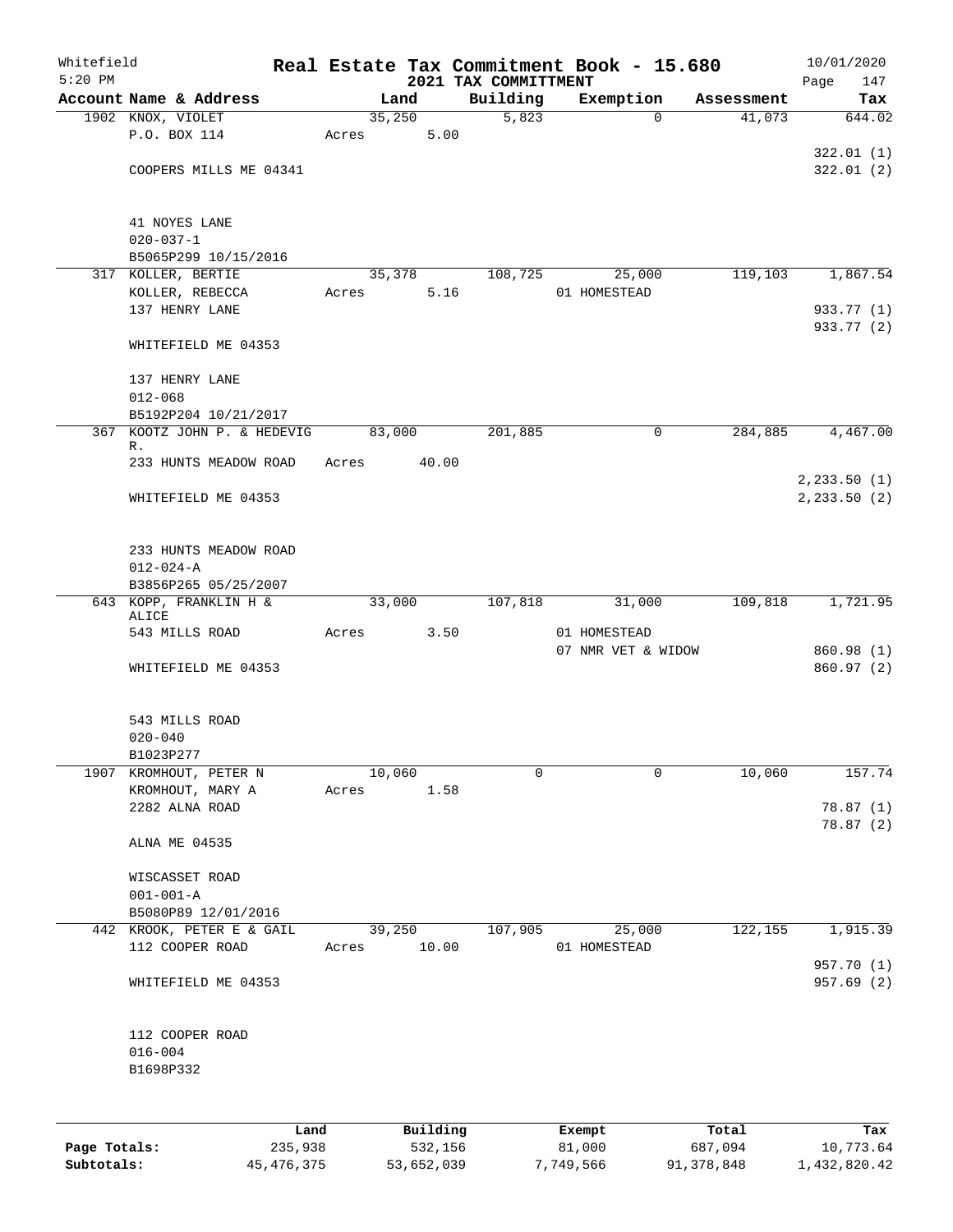| Whitefield<br>$5:20$ PM |                                          |        |        |       | 2021 TAX COMMITTMENT | Real Estate Tax Commitment Book - 15.680 |            | 10/01/2020<br>148<br>Page |
|-------------------------|------------------------------------------|--------|--------|-------|----------------------|------------------------------------------|------------|---------------------------|
|                         | Account Name & Address                   |        | Land   |       | Building             | Exemption                                | Assessment | Tax                       |
|                         | 216 KUTCH, EMILY                         |        | 35,000 |       | 94,232               | $\Omega$                                 | 129,232    | 2,026.36                  |
|                         | KUTCH, NICHOLAS                          | Acres  |        | 0.64  |                      |                                          |            |                           |
|                         | 111 CASTLEWOOD ROAD                      |        |        |       |                      |                                          |            | 1,013.18(1)               |
|                         | NEWCASTLE ME 04553                       |        |        |       |                      |                                          |            | 1,013.18(2)               |
|                         |                                          |        |        |       |                      |                                          |            |                           |
|                         | 10 WISCASSET ROAD                        |        |        |       |                      |                                          |            |                           |
|                         | $031 - 017$                              |        |        |       |                      |                                          |            |                           |
|                         | B5471P2 12/03/2019                       |        |        |       |                      |                                          |            |                           |
|                         | 1657 KYPRAGORAS ANDROS D.                |        | 34,260 |       | 91,304               | 25,000                                   | 100, 564   | 1,576.84                  |
|                         | 541 WISCASSET ROAD                       | Acres  |        | 4.34  |                      | 01 HOMESTEAD                             |            |                           |
|                         |                                          |        |        |       |                      |                                          |            | 788.42 (1)                |
|                         | WHITEFIELD ME 04353                      |        |        |       |                      |                                          |            | 788.42 (2)                |
|                         | 541 WISCASSET ROAD                       |        |        |       |                      |                                          |            |                           |
|                         | $001 - 040$                              |        |        |       |                      |                                          |            |                           |
|                         | B3728P8 08/23/2006                       |        |        |       |                      |                                          |            |                           |
|                         | 1091 LABELLE MARK                        |        | 0      |       | 28,985               | $\mathbf 0$                              | 28,985     | 454.48                    |
|                         | 189 MILLS ROAD                           |        |        |       |                      |                                          |            |                           |
|                         |                                          |        |        |       |                      |                                          |            | 227.24 (1)                |
|                         | WHITEFIELD ME 04353                      |        |        |       |                      |                                          |            | 227.24(2)                 |
|                         |                                          |        |        |       |                      |                                          |            |                           |
|                         | 189 MILLS ROAD                           |        |        |       |                      |                                          |            |                           |
|                         | $017 - 053 - ON$                         |        |        |       |                      |                                          |            |                           |
|                         | 1104 LABELLE MARK A.                     |        | 30,540 |       | 71,471               | $\mathsf{O}$                             | 102,011    | 1,599.53                  |
|                         | LABELLE, LINDA M                         | Acres  |        | 1.86  |                      |                                          |            |                           |
|                         | 189 MILLS ROAD                           |        |        |       |                      |                                          |            | 799.77 (1)                |
|                         |                                          |        |        |       |                      |                                          |            | 799.76 (2)                |
|                         | WHITEFIELD ME 04353                      |        |        |       |                      |                                          |            |                           |
|                         | 192 VIGUE ROAD                           |        |        |       |                      |                                          |            |                           |
|                         | $016 - 035 - A$                          |        |        |       |                      |                                          |            |                           |
|                         | B5406P60 07/11/2019                      |        |        |       |                      |                                          |            |                           |
|                         | 293 LABELLE MARK A.                      | 47,991 |        |       | 23,556               | 0                                        | 71,547     | 1,121.86                  |
|                         | 189 MILLS ROAD                           | Acres  |        | 21.14 |                      |                                          |            |                           |
|                         |                                          |        |        |       |                      |                                          |            | 560.93(1)                 |
|                         | WHITEFIELD ME 04353                      |        |        |       |                      |                                          |            | 560.93(2)                 |
|                         |                                          |        |        |       |                      |                                          |            |                           |
|                         | VIGUE ROAD                               |        |        |       |                      |                                          |            |                           |
|                         | $016 - 035$                              |        |        |       |                      |                                          |            |                           |
|                         | B4261P174 03/23/2010 B4152P17 06/04/2009 |        |        |       |                      |                                          |            |                           |
|                         | 1681 LABELLE, KELLIE-JO                  |        | 37,970 |       | 129,506              | 0                                        | 167,476    | 2,626.02                  |
|                         | C/O ME STATE CREDIT                      | Acres  |        | 8.40  |                      |                                          |            |                           |
|                         | UNION                                    |        |        |       |                      |                                          |            |                           |
|                         | P.O. BOX 5659                            |        |        |       |                      |                                          |            | 1,313.01(1)               |
|                         | AUGUSTA ME 04332 5659                    |        |        |       |                      |                                          |            | 1,313.01(2)               |
|                         |                                          |        |        |       |                      |                                          |            |                           |
|                         | 382 DEVINE ROAD                          |        |        |       |                      |                                          |            |                           |
|                         | $019 - 012$                              |        |        |       |                      |                                          |            |                           |
|                         | B4818P216 09/16/2014 B2682P57            |        |        |       |                      |                                          |            |                           |
|                         |                                          |        |        |       |                      |                                          |            |                           |

|              | Land       | Building   | Exempt   | Total      | Tax          |
|--------------|------------|------------|----------|------------|--------------|
| Page Totals: | 185,761    | 439,054    | 25,000   | 599,815    | 9,405.09     |
| Subtotals:   | 45,662,136 | 54,091,093 | 774,566" | 91,978,663 | 1,442,225.51 |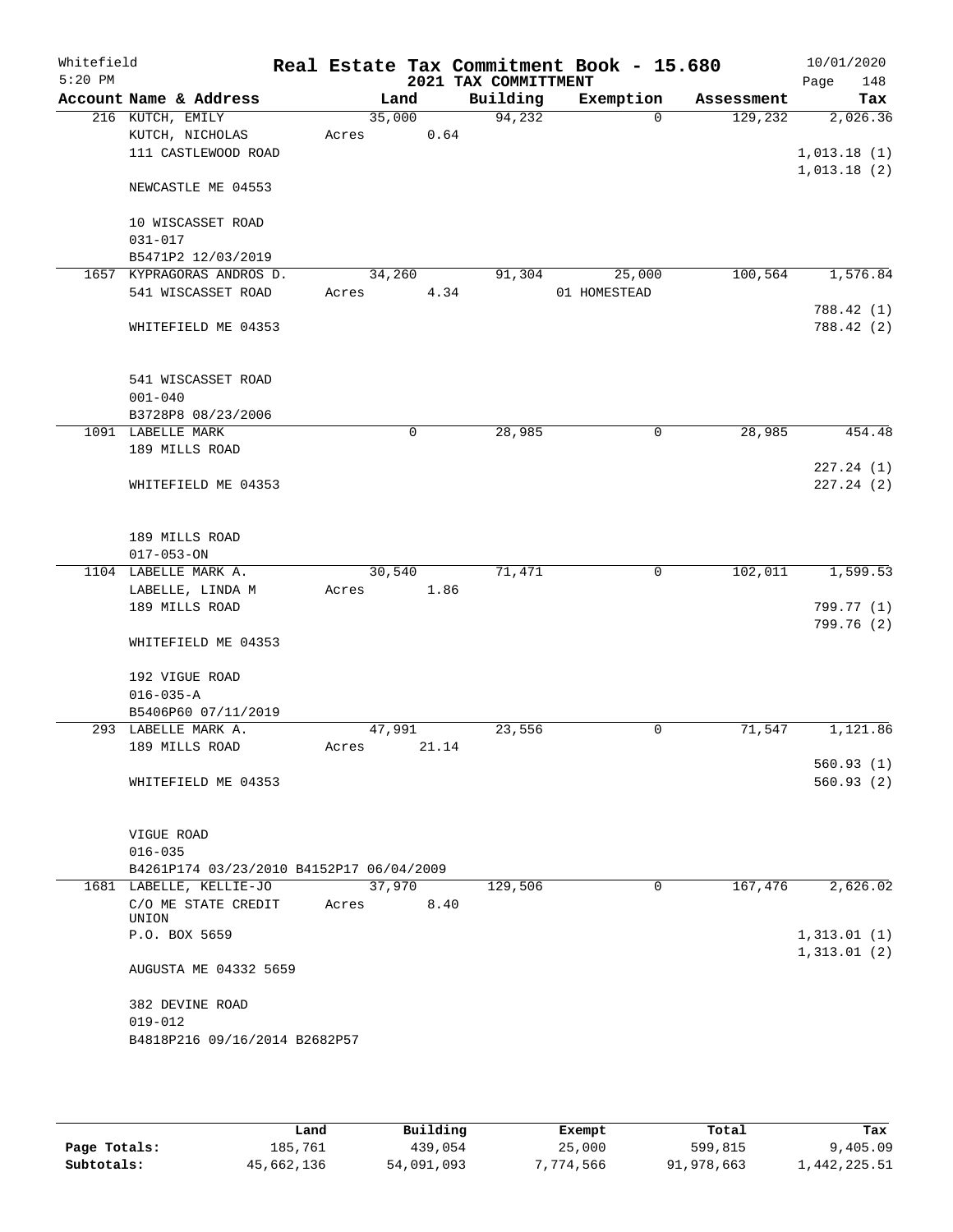| Whitefield<br>$5:20$ PM |                                                    |       |        |       | 2021 TAX COMMITTMENT | Real Estate Tax Commitment Book - 15.680 |            | Page        | 10/01/2020<br>149 |
|-------------------------|----------------------------------------------------|-------|--------|-------|----------------------|------------------------------------------|------------|-------------|-------------------|
|                         | Account Name & Address                             |       | Land   |       | Building             | Exemption                                | Assessment |             | Tax               |
|                         | 626 LABELLE, MARK                                  |       | 94,075 |       | 115,839              | 25,000                                   | 184,914    |             | 2,899.45          |
|                         | 189 MILLS ROAD                                     | Acres |        | 32.00 |                      | 01 HOMESTEAD                             |            |             |                   |
|                         |                                                    |       |        |       |                      |                                          |            | 1,449.73(1) |                   |
|                         | WHITEFIELD ME 04353                                |       |        |       |                      |                                          |            | 1,449.72(2) |                   |
|                         |                                                    |       |        |       |                      |                                          |            |             |                   |
|                         |                                                    |       |        |       |                      |                                          |            |             |                   |
|                         | 179 MILLS ROAD<br>$017 - 053$                      |       |        |       |                      |                                          |            |             |                   |
|                         | B5115P136 03/20/2017 B4261P172 03/23/2010 B4152P17 |       |        |       |                      |                                          |            |             |                   |
|                         | 06/04/2009 B3348P91 08/12/2004                     |       |        |       |                      |                                          |            |             |                   |
|                         | 215 LACASSE ROBERT V. &                            |       | 30,000 |       | 93,951               | 25,000                                   | 98,951     |             | 1,551.55          |
|                         | NANCY<br>17 WINDSOR ROAD                           | Acres |        | 1.00  |                      | 01 HOMESTEAD                             |            |             |                   |
|                         |                                                    |       |        |       |                      |                                          |            |             | 775.78(1)         |
|                         | WHITEFIELD ME 04353                                |       |        |       |                      |                                          |            |             | 775.77(2)         |
|                         |                                                    |       |        |       |                      |                                          |            |             |                   |
|                         |                                                    |       |        |       |                      |                                          |            |             |                   |
|                         | 17 WINDSOR ROAD                                    |       |        |       |                      |                                          |            |             |                   |
|                         | $022 - 025$                                        |       |        |       |                      |                                          |            |             |                   |
|                         | 1691 LACKEY REBECCA WRIGHT                         |       | 32,250 |       | 78,885               | 25,000                                   | 86,135     |             | 1,350.60          |
|                         | * & FRANK W.<br>603 HEAD TIDE ROAD                 | Acres |        | 3.00  |                      | 01 HOMESTEAD                             |            |             | 675.30(1)         |
|                         |                                                    |       |        |       |                      |                                          |            |             | 675.30(2)         |
|                         | WHITEFIELD ME 04353                                |       |        |       |                      |                                          |            |             |                   |
|                         |                                                    |       |        |       |                      |                                          |            |             |                   |
|                         | 603 HEAD TIDE ROAD                                 |       |        |       |                      |                                          |            |             |                   |
|                         | $002 - 005 - B$                                    |       |        |       |                      |                                          |            |             |                   |
|                         | B3023P250                                          |       |        |       |                      |                                          |            |             |                   |
|                         | 356 LACKEY, TIMOTHY C &<br>HEIDI E                 |       | 42,386 |       | 200,384              | 25,000                                   | 217,770    |             | 3, 414.63         |
|                         | 110 COOKSON LANE                                   | Acres |        | 13.92 |                      | 01 HOMESTEAD                             |            |             |                   |
|                         |                                                    |       |        |       |                      |                                          |            | 1,707.32(1) |                   |
|                         | WHITEFIELD ME 04353                                |       |        |       |                      |                                          |            | 1,707.31(2) |                   |
|                         |                                                    |       |        |       |                      |                                          |            |             |                   |
|                         |                                                    |       |        |       |                      |                                          |            |             |                   |
|                         | 110 COOKSON LANE                                   |       |        |       |                      |                                          |            |             |                   |
|                         | $020 - 046$                                        |       |        |       |                      |                                          |            |             |                   |
|                         | B3461P207 04/05/2005<br>1866 LADD, JERED D         |       | 53,500 |       | 0                    | $\mathbf 0$                              | 53,500     |             | 838.88            |
|                         | LADD, KATIE I                                      | Acres |        | 45.00 |                      |                                          |            |             |                   |
|                         | 442 NELSON ROAD                                    |       |        |       |                      |                                          |            |             | 419.44 (1)        |
|                         |                                                    |       |        |       |                      |                                          |            |             | 419.44 (2)        |
|                         | CHELSEA ME 04330                                   |       |        |       |                      |                                          |            |             |                   |
|                         |                                                    |       |        |       |                      |                                          |            |             |                   |
|                         | MEAHER LANE                                        |       |        |       |                      |                                          |            |             |                   |
|                         | $015 - 015 - A$                                    |       |        |       |                      |                                          |            |             |                   |
|                         | B5384P234 05/20/2019                               |       |        |       |                      |                                          |            |             |                   |
|                         | 390 LADD, LEON E SR<br>LADD, LEON E &              | Acres | 30,000 | 1.10  | 31,872               | 0                                        | 61,872     |             | 970.15            |
|                         | BATCHELDER, LORI                                   |       |        |       |                      |                                          |            |             |                   |
|                         | 241 DOYLE ROAD                                     |       |        |       |                      |                                          |            |             | 485.08 (1)        |
|                         |                                                    |       |        |       |                      |                                          |            |             | 485.07 (2)        |
|                         | WHITEFIELD ME 04353                                |       |        |       |                      |                                          |            |             |                   |
|                         |                                                    |       |        |       |                      |                                          |            |             |                   |
|                         | 241 DOYLE ROAD<br>$019 - 026$                      |       |        |       |                      |                                          |            |             |                   |
|                         | B4426P158 08/08/2011 B3762P4 08/19/2006 B3157P130  |       |        |       |                      |                                          |            |             |                   |
|                         |                                                    |       |        |       |                      |                                          |            |             |                   |
|                         |                                                    |       |        |       |                      |                                          |            |             |                   |

|              | Land       | Building   | Exempt    | Total      | Tax          |
|--------------|------------|------------|-----------|------------|--------------|
| Page Totals: | 282,211    | 520,931    | 100,000   | 703,142    | 11,025.26    |
| Subtotals:   | 45,944,347 | 54,612,024 | 7,874,566 | 92,681,805 | 1,453,250.77 |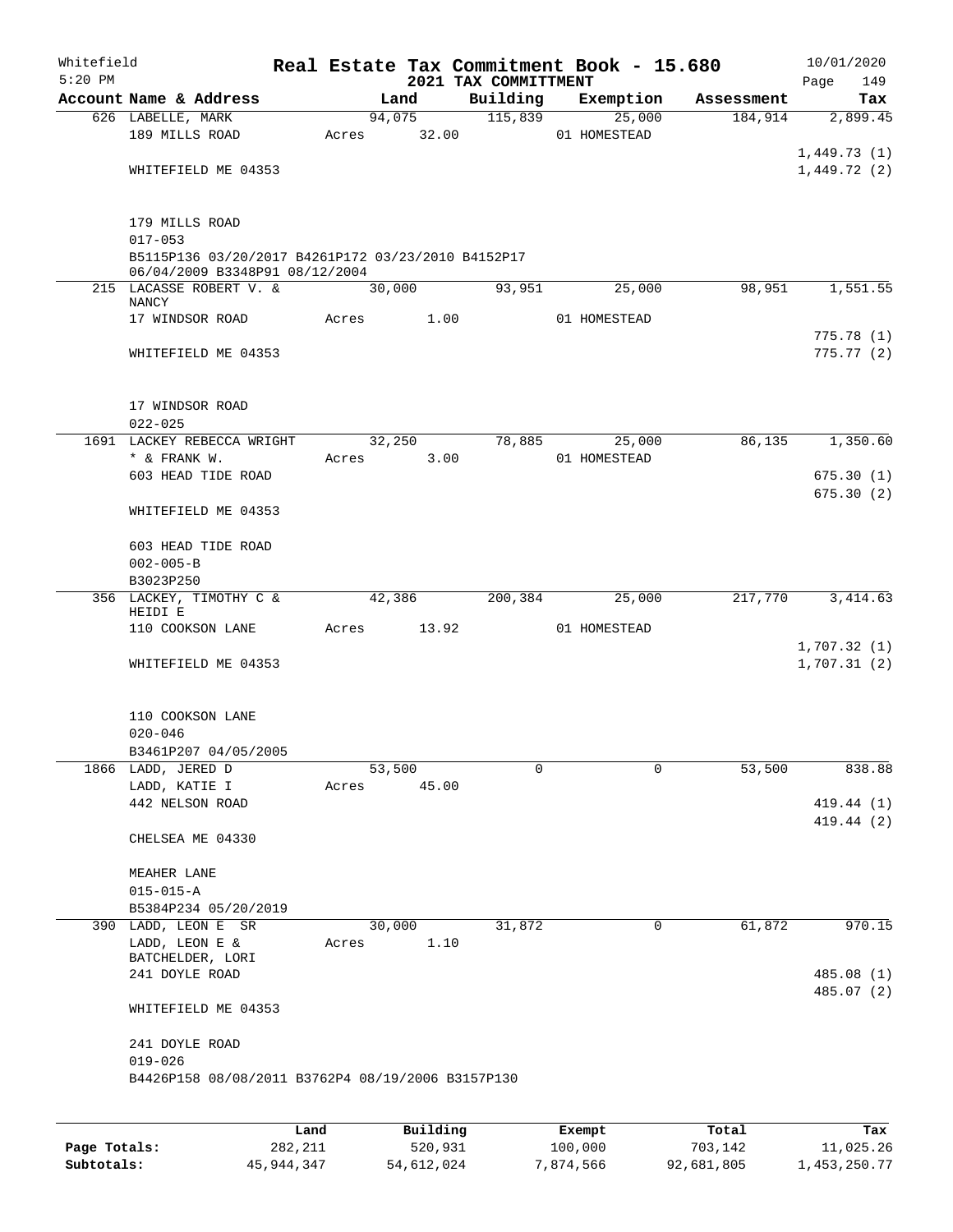| Whitefield<br>$5:20$ PM |                                                        |       |        | 2021 TAX COMMITTMENT | Real Estate Tax Commitment Book - 15.680 |            | 10/01/2020<br>150<br>Page |
|-------------------------|--------------------------------------------------------|-------|--------|----------------------|------------------------------------------|------------|---------------------------|
|                         | Account Name & Address                                 |       | Land   | Building             | Exemption                                | Assessment | Tax                       |
|                         | 611 LAMONTAGNE, MAXINE E                               |       | 150    | 0                    | $\Omega$                                 | 150        | 2.35                      |
|                         | 754 COOPER ROAD                                        | Acres | 0.10   |                      |                                          |            |                           |
|                         |                                                        |       |        |                      |                                          |            | 1.18(1)                   |
|                         | CHELSEA ME 04330                                       |       |        |                      |                                          |            | 1.17(2)                   |
|                         |                                                        |       |        |                      |                                          |            |                           |
|                         | COOPER ROAD                                            |       |        |                      |                                          |            |                           |
|                         | $018 - 003$                                            |       |        |                      |                                          |            |                           |
|                         | B2258P286                                              |       |        |                      |                                          |            |                           |
|                         | 519 LANDMANN, SELBY W                                  |       | 41,554 | 7,596                | 0                                        | 49,150     | 770.67                    |
|                         | 221 HUNTS MEADOW ROAD                                  | Acres | 12.88  |                      |                                          |            |                           |
|                         |                                                        |       |        |                      |                                          |            | 385.34(1)                 |
|                         | WHITEFIELD ME 04353                                    |       |        |                      |                                          |            | 385.33(2)                 |
|                         |                                                        |       |        |                      |                                          |            |                           |
|                         |                                                        |       |        |                      |                                          |            |                           |
|                         | 221 HUNTS MEADOW ROAD                                  |       |        |                      |                                          |            |                           |
|                         | $012 - 024 - C$                                        |       |        |                      |                                          |            |                           |
|                         | B5010P243 05/31/2016 B2926P240<br>166 LANDRY MARK E. & |       | 31,815 | 0                    | 0                                        | 31,815     | 498.86                    |
|                         | * WILLIAM E. ACKERSON                                  | Acres | 15.10  |                      |                                          |            |                           |
|                         | 4 BOUCHER AVENUE                                       |       |        |                      |                                          |            | 249.43(1)                 |
|                         |                                                        |       |        |                      |                                          |            | 249.43 (2)                |
|                         | AUGUSTA ME 04330                                       |       |        |                      |                                          |            |                           |
|                         |                                                        |       |        |                      |                                          |            |                           |
|                         | HUNTS MEADOW ROAD                                      |       |        |                      |                                          |            |                           |
|                         | $012 - 033$                                            |       |        |                      |                                          |            |                           |
|                         | B2058P146                                              |       |        |                      |                                          |            |                           |
|                         | 117 LANE, BONNIE E                                     |       | 32,850 | 70,072               | 0                                        | 102,922    | 1,613.82                  |
|                         | 625 WISCASSET ROAD                                     | Acres | 3.40   |                      |                                          |            | 806.91(1)                 |
|                         | WHITEFIELD ME 04353                                    |       |        |                      |                                          |            | 806.91 (2)                |
|                         |                                                        |       |        |                      |                                          |            |                           |
|                         |                                                        |       |        |                      |                                          |            |                           |
|                         | 625 WISCASSET ROAD                                     |       |        |                      |                                          |            |                           |
|                         | $001 - 038 - A$                                        |       |        |                      |                                          |            |                           |
|                         | B4980P60 02/22/2016 B4512P236 04/13/2012 B2574P160     |       |        |                      |                                          |            |                           |
|                         | 670 LANK LINDA                                         |       | 20,000 | 0                    | $\mathbf 0$                              | 20,000     | 313.60                    |
|                         | 41 FOURTH STREET                                       | Acres | 1.50   |                      |                                          |            |                           |
|                         |                                                        |       |        |                      |                                          |            | 156.80(1)                 |
|                         | BRISTOL CT 06010                                       |       |        |                      |                                          |            | 156.80(2)                 |
|                         |                                                        |       |        |                      |                                          |            |                           |
|                         | WISCASSET ROAD                                         |       |        |                      |                                          |            |                           |
|                         | $001 - 060$                                            |       |        |                      |                                          |            |                           |
|                         | 29 LAROCHELLE-LALLEMAND,                               |       | 44,690 | 27,278               | 0                                        | 71,968     | 1,128.46                  |
|                         | CONSTANCE M                                            |       |        |                      |                                          |            |                           |
|                         | 7 DEAN COURT                                           | Acres | 16.80  |                      |                                          |            |                           |
|                         |                                                        |       |        |                      |                                          |            | 564.23 (1)                |
|                         | AUGUSTA ME 04330                                       |       |        |                      |                                          |            | 564.23(2)                 |
|                         |                                                        |       |        |                      |                                          |            |                           |
|                         | 103 CLARK LANE                                         |       |        |                      |                                          |            |                           |
|                         | $018 - 029$                                            |       |        |                      |                                          |            |                           |
|                         | B2579P203 07/07/2000                                   |       |        |                      |                                          |            |                           |
|                         |                                                        |       |        |                      |                                          |            |                           |
|                         |                                                        |       |        |                      |                                          |            |                           |

|              | Land         | Building   | Exempt   | Total      | Tax          |
|--------------|--------------|------------|----------|------------|--------------|
| Page Totals: | 171,059      | 104,946    |          | 276,005    | 4,327.76     |
| Subtotals:   | 46, 115, 406 | 54,716,970 | .874.566 | 92,957,810 | 1,457,578.53 |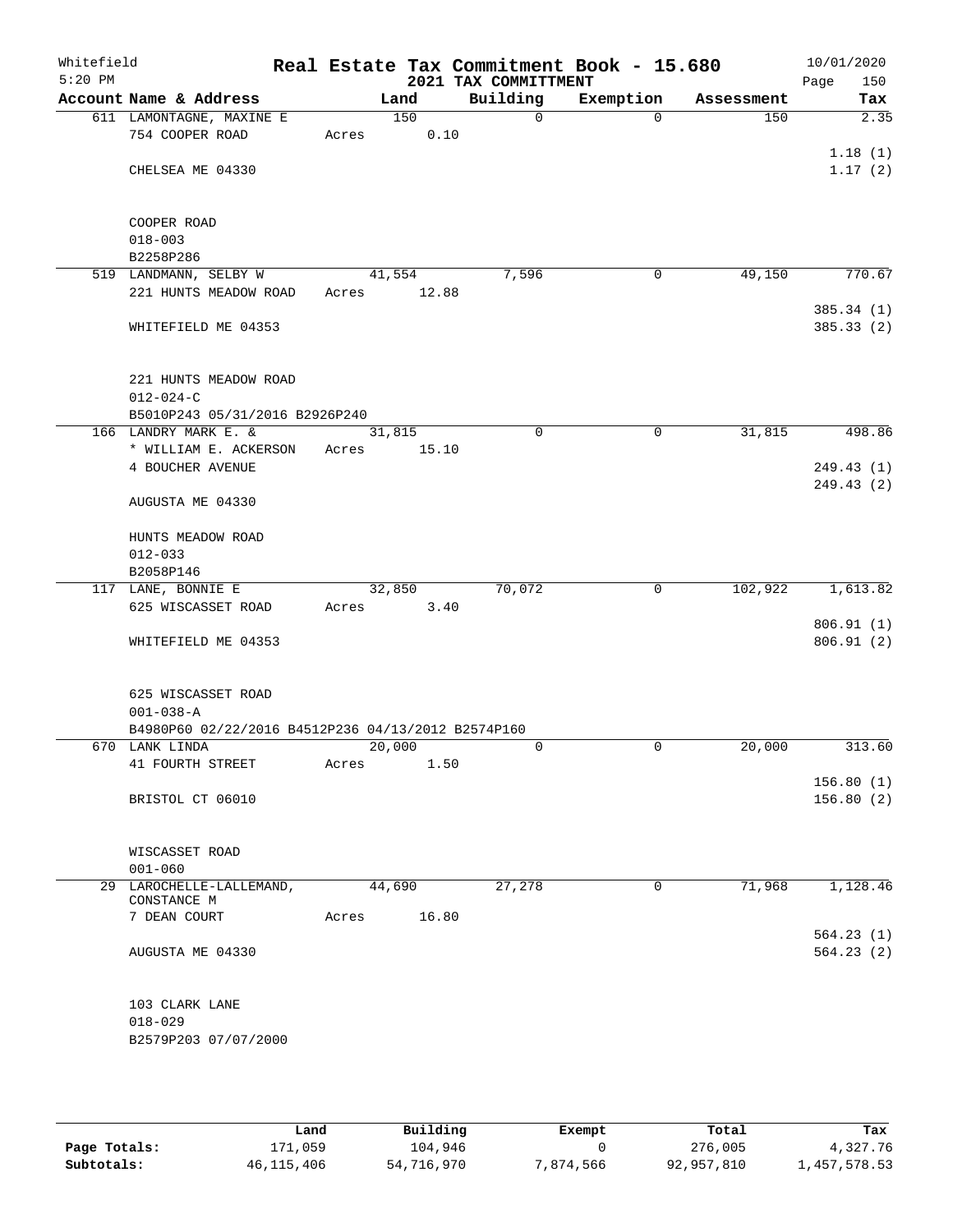| Whitefield |                                         |      |       |        |          |                                  | Real Estate Tax Commitment Book - 15.680 |            | 10/01/2020         |
|------------|-----------------------------------------|------|-------|--------|----------|----------------------------------|------------------------------------------|------------|--------------------|
| $5:20$ PM  | Account Name & Address                  |      |       | Land   |          | 2021 TAX COMMITTMENT<br>Building | Exemption                                | Assessment | Page<br>151<br>Tax |
|            | 1796 LASKEY STEPHEN E. &                |      |       | 43,730 |          | 123,341                          | 25,000                                   | 142,071    | 2,227.67           |
|            | TINA J.                                 |      |       |        |          |                                  |                                          |            |                    |
|            | 212 JEFFERSON ROAD                      |      | Acres |        | 15.60    |                                  | 01 HOMESTEAD                             |            | 1, 113.84(1)       |
|            | WHITEFIELD ME 04353                     |      |       |        |          |                                  |                                          |            | 1, 113.83(2)       |
|            |                                         |      |       |        |          |                                  |                                          |            |                    |
|            | 212 JEFFERSON ROAD                      |      |       |        |          |                                  |                                          |            |                    |
|            | $014 - 019 - A$                         |      |       |        |          |                                  |                                          |            |                    |
|            | B4382P131 03/11/2011 B3887P1 07/30/2007 |      |       |        |          |                                  |                                          |            |                    |
|            | 116 LEACH JEFFREY S. &<br>JACQUELINE M. |      |       | 30,000 |          | 160,456                          | 31,000                                   | 159,456    | 2,500.27           |
|            | 361 NORTH HOWE ROAD                     |      | Acres |        | 1.50     |                                  | 01 HOMESTEAD                             |            |                    |
|            |                                         |      |       |        |          |                                  | 05 VET EXEMPTION                         |            | 1, 250.14(1)       |
|            | WHITEFIELD ME 04353                     |      |       |        |          |                                  |                                          |            | 1, 250.13(2)       |
|            | 361 NORTH HOWE ROAD                     |      |       |        |          |                                  |                                          |            |                    |
|            | $020 - 022 - C$                         |      |       |        |          |                                  |                                          |            |                    |
|            | B3333P45 07/15/2004                     |      |       |        |          |                                  |                                          |            |                    |
|            | 8 LEAR ROBERT A. &                      |      |       | 31,650 |          | 129,634                          | 25,000                                   | 136,284    | 2,136.93           |
|            | CHRISTINE M.<br>40 HOLLYWOOD BOULEVARD  |      | Acres |        | 2.60     |                                  | 01 HOMESTEAD                             |            |                    |
|            |                                         |      |       |        |          |                                  |                                          |            | 1,068.47(1)        |
|            | WHITEFIELD ME 04353                     |      |       |        |          |                                  |                                          |            | 1,068.46(2)        |
|            |                                         |      |       |        |          |                                  |                                          |            |                    |
|            | 40 HOLLYWOOD BOULEVARD                  |      |       |        |          |                                  |                                          |            |                    |
|            | $005 - 024 - A$                         |      |       |        |          |                                  |                                          |            |                    |
|            | B1519P108<br>111 LEASK, PAUL & ALICE    |      |       | 22,700 |          | $\mathbf 0$                      | 0                                        | 22,700     | 355.94             |
|            | 122 DOYLE ROAD                          |      | Acres |        | 3.30     |                                  |                                          |            |                    |
|            |                                         |      |       |        |          |                                  |                                          |            | 177.97(1)          |
|            | WHITEFIELD ME 04353                     |      |       |        |          |                                  |                                          |            | 177.97(2)          |
|            | <b>DOYLE ROAD</b>                       |      |       |        |          |                                  |                                          |            |                    |
|            | $019 - 016$                             |      |       |        |          |                                  |                                          |            |                    |
|            | 624 LEASK, PAUL L & ALICE               |      |       | 34,950 |          | 41,368                           | 25,000                                   | 51,318     | 804.67             |
|            | 122 DOYLE ROAD                          |      | Acres |        | 4.80     |                                  | 01 HOMESTEAD                             |            |                    |
|            |                                         |      |       |        |          |                                  |                                          |            | 402.34(1)          |
|            | WHITEFIELD ME 04353                     |      |       |        |          |                                  |                                          |            | 402.33(2)          |
|            | 122 DOYLE ROAD                          |      |       |        |          |                                  |                                          |            |                    |
|            | $019 - 017$                             |      |       |        |          |                                  |                                          |            |                    |
|            | B1169P23                                |      |       |        |          |                                  |                                          |            |                    |
|            | 1507 LEASK, PAUL L & ALICE              |      |       | 24,505 |          | $\mathbf 0$                      | 0                                        | 24,505     | 384.24             |
|            | 122 DOYLE ROAD                          |      | Acres |        | 27.70    |                                  |                                          |            | 192.12(1)          |
|            | WHITEFIELD ME 04353                     |      |       |        |          |                                  |                                          |            | 192.12(2)          |
|            |                                         |      |       |        |          |                                  |                                          |            |                    |
|            | DOYLE ROAD<br>$019 - 015$               |      |       |        |          |                                  |                                          |            |                    |
|            | B2109P362                               |      |       |        |          |                                  |                                          |            |                    |
|            |                                         |      |       |        |          |                                  |                                          |            |                    |
|            |                                         | Land |       |        | Building |                                  | Exempt                                   | Total      | Tax                |

**Page Totals:** 187,535 454,799 106,000 536,334 8,409.72 **Subtotals:** 46,302,941 55,171,769 7,980,566 93,494,144 1,465,988.25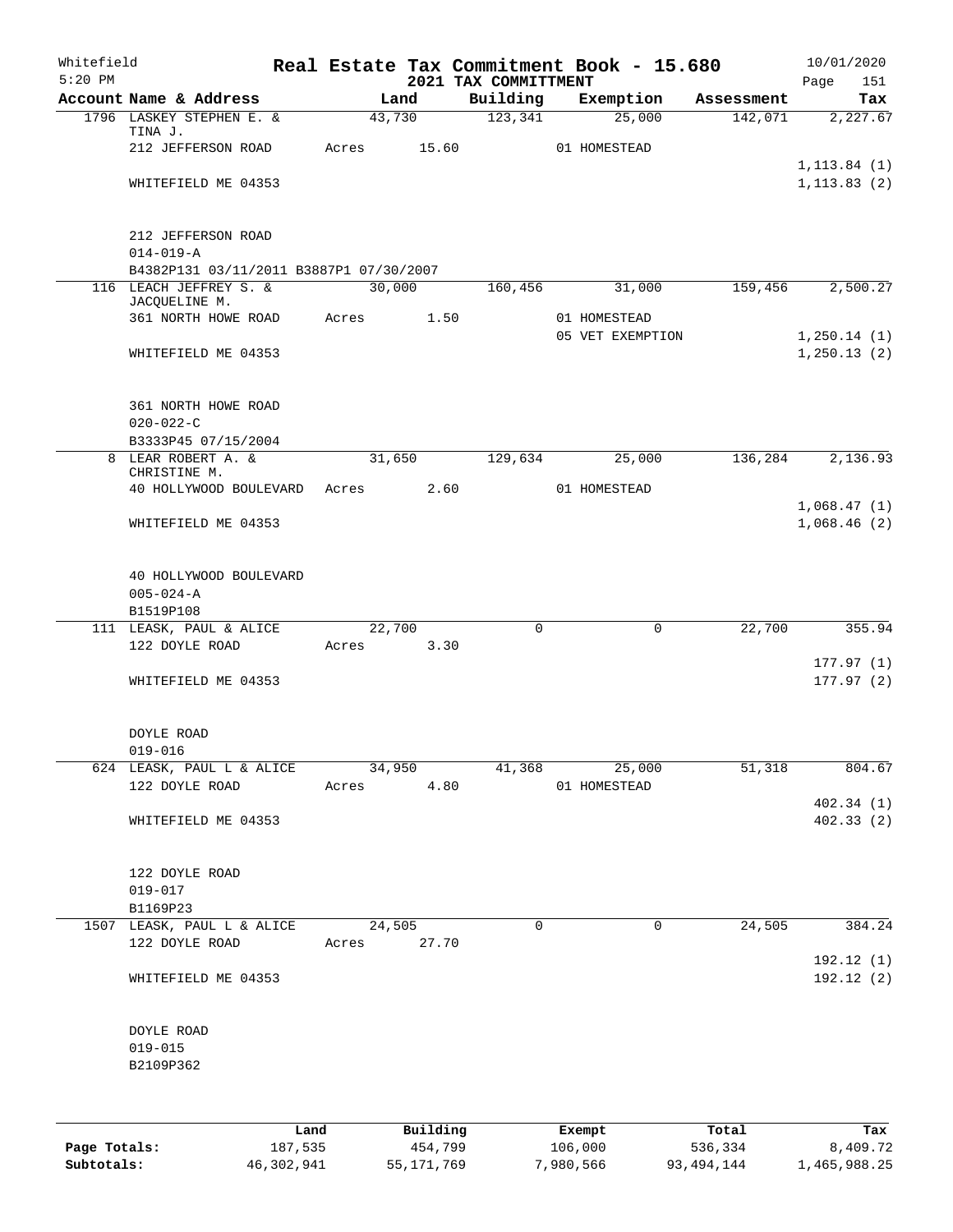| Whitefield<br>$5:20$ PM |                                                                                      |            |       |        |            | 2021 TAX COMMITTMENT | Real Estate Tax Commitment Book - 15.680 |            |            | 10/01/2020<br>152<br>Page |
|-------------------------|--------------------------------------------------------------------------------------|------------|-------|--------|------------|----------------------|------------------------------------------|------------|------------|---------------------------|
|                         | Account Name & Address                                                               |            |       | Land   |            | Building             | Exemption                                |            | Assessment | Tax                       |
|                         | 396 LEDOGAR, KATE                                                                    |            |       | 35,645 |            | 0                    | $\Omega$                                 |            | 35,645     | 558.91                    |
|                         | 33 TRULL STREET                                                                      |            | Acres |        | 13.30      |                      |                                          |            |            |                           |
|                         |                                                                                      |            |       |        |            |                      |                                          |            |            | 279.46 (1)                |
|                         | SOMERVILLE MA 02145                                                                  |            |       |        |            |                      |                                          |            |            | 279.45(2)                 |
|                         |                                                                                      |            |       |        |            |                      |                                          |            |            |                           |
|                         | 428 MILLS ROAD                                                                       |            |       |        |            |                      |                                          |            |            |                           |
|                         | $020 - 027$                                                                          |            |       |        |            |                      |                                          |            |            |                           |
|                         | B3945P262 12/10/2007                                                                 |            |       |        |            |                      |                                          |            |            |                           |
|                         | 52 LEE DONNA                                                                         |            |       | 49,186 |            | 83,620               | 25,000                                   |            | 107,806    | 1,690.40                  |
|                         | 311 NORTH HOWE ROAD                                                                  |            | Acres |        | 16.17      |                      | 01 HOMESTEAD                             |            |            |                           |
|                         |                                                                                      |            |       |        |            |                      |                                          |            |            | 845.20 (1)                |
|                         | WHITEFIELD ME 04353                                                                  |            |       |        |            |                      |                                          |            |            | 845.20 (2)                |
|                         | 311 NORTH HOWE ROAD                                                                  |            |       |        |            |                      |                                          |            |            |                           |
|                         | $020 - 023 - B$                                                                      |            |       |        |            |                      |                                          |            |            |                           |
|                         | B5004P51 05/10/2016 B4457P148 11/08/2011 B4056P68<br>08/30/2008 B2186P301            |            |       |        |            |                      |                                          |            |            |                           |
|                         | 1678 LEE NATHAN T. &                                                                 |            |       | 30,750 |            | 58,341               | 0                                        |            | 89,091     | 1,396.95                  |
|                         | * LUCINDA M. PERFETTO                                                                |            | Acres |        | 2.00       |                      |                                          |            |            |                           |
|                         | 121 HILTON ROAD                                                                      |            |       |        |            |                      |                                          |            |            | 698.48 (1)                |
|                         | WHITEFIELD ME 04353                                                                  |            |       |        |            |                      |                                          |            |            | 698.47 (2)                |
|                         | 121 HILTON ROAD                                                                      |            |       |        |            |                      |                                          |            |            |                           |
|                         | $014 - 009 - B$                                                                      |            |       |        |            |                      |                                          |            |            |                           |
|                         | B4738P1 12/02/2013 B2842P29 04/19/2002                                               |            |       |        |            |                      |                                          |            |            |                           |
|                         | 326 LEMAR REALTY, LLC                                                                |            |       | 26,210 |            | 0                    | $\mathbf 0$                              |            | 26,210     | 410.97                    |
|                         | C/O WANDA LEMAR                                                                      |            | Acres |        | 6.20       |                      |                                          |            |            |                           |
|                         | 285 MIDDLE ROAD                                                                      |            |       |        |            |                      |                                          |            |            | 205.49(1)                 |
|                         | DRESDEN ME 04342                                                                     |            |       |        |            |                      |                                          |            |            | 205.48(2)                 |
|                         | <b>JEFFERSON ROAD</b>                                                                |            |       |        |            |                      |                                          |            |            |                           |
|                         | $014 - 027$                                                                          |            |       |        |            |                      |                                          |            |            |                           |
|                         | B5291P066 08/30/2018 B5019P81 06/21/2016 B4772P104<br>04/22/2014 B4012P90 06/04/2008 |            |       |        |            |                      |                                          |            |            |                           |
|                         | 1374 LEMIEUX, EARL R                                                                 |            |       | 31,500 |            | 102,260              | 25,000                                   |            | 108,760    | 1,705.36                  |
|                         | LEMIEUX, ROBERT E JR                                                                 |            | Acres |        | 2.50       |                      | 01 HOMESTEAD                             |            |            |                           |
|                         | 377 SOUTH HUNTS MEADOW                                                               |            |       |        |            |                      |                                          |            |            | 852.68 (1)                |
|                         | ROAD                                                                                 |            |       |        |            |                      |                                          |            |            |                           |
|                         | WHITEFIELD ME 04353                                                                  |            |       |        |            |                      |                                          |            |            | 852.68 (2)                |
|                         | 377 SOUTH HUNTS MEADOW                                                               |            |       |        |            |                      |                                          |            |            |                           |
|                         | $009 - 002$                                                                          |            |       |        |            |                      |                                          |            |            |                           |
|                         | B5335P142 12/22/2018 B2371P137                                                       |            |       |        |            |                      |                                          |            |            |                           |
|                         | 355 LEVER, LEO                                                                       |            |       | 37,650 |            | 53,573               | 31,000                                   |            | 60,223     | 944.30                    |
|                         | 200 SOUTH HUNTS MEADOW<br>ROAD                                                       |            | Acres |        | 8.00       |                      | 08 NON WD VET & WID                      |            |            |                           |
|                         |                                                                                      |            |       |        |            |                      | 01 HOMESTEAD                             |            |            | 472.15(1)                 |
|                         | WHITEFIELD ME 04353                                                                  |            |       |        |            |                      |                                          |            |            | 472.15(2)                 |
|                         | 200 SOUTH HUNTS MEADOW<br>$009 - 010$                                                |            |       |        |            |                      |                                          |            |            |                           |
|                         |                                                                                      | Land       |       |        | Building   |                      | Exempt                                   |            | Total      | Tax                       |
| Page Totals:            |                                                                                      | 210,941    |       |        | 297,794    |                      | 81,000                                   |            | 427,735    | 6,706.89                  |
| Subtotals:              |                                                                                      | 46,513,882 |       |        | 55,469,563 |                      | 8,061,566                                | 93,921,879 |            | 1,472,695.14              |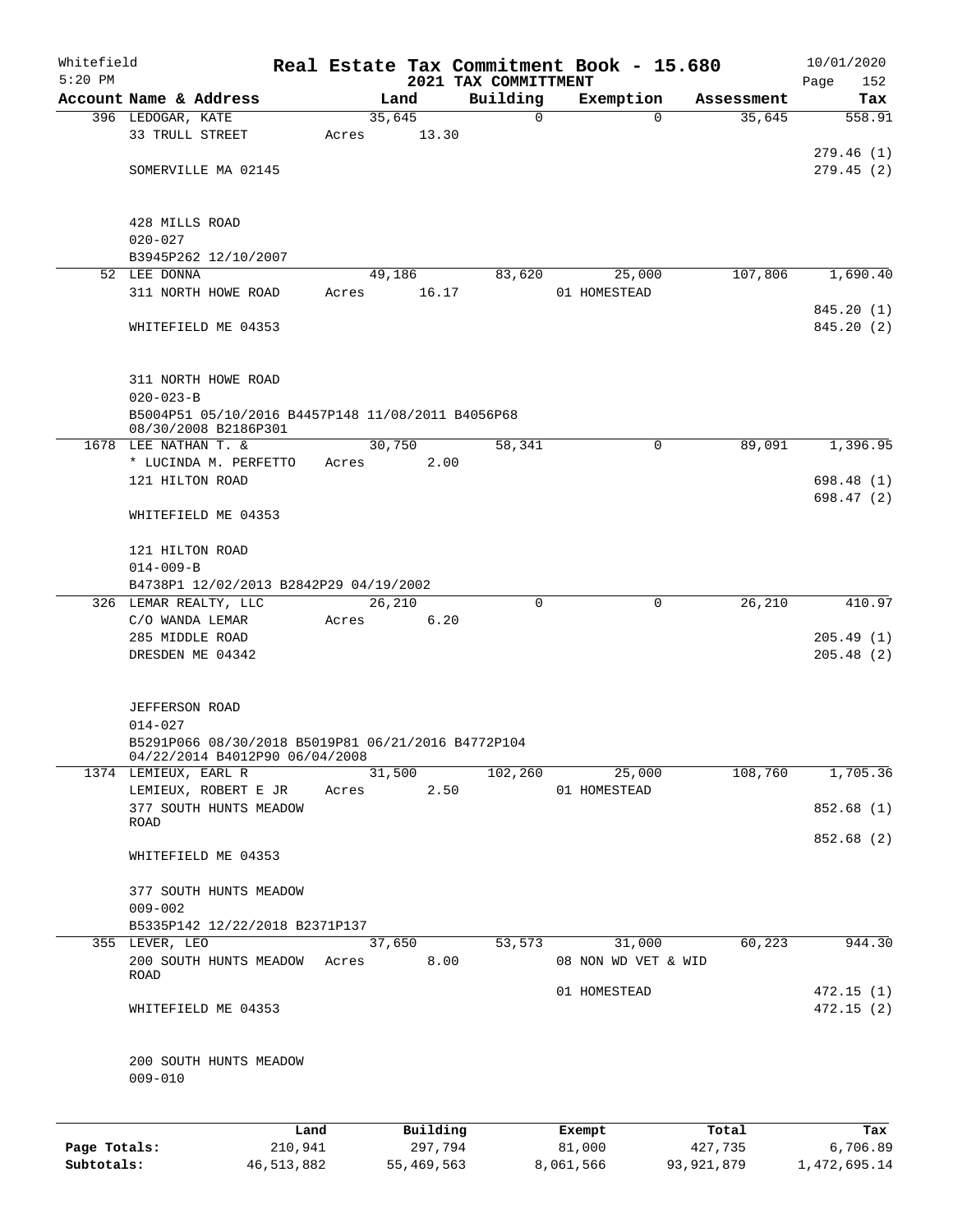| Whitefield   |                                                                                        |                 |       |            |                     |                                  | Real Estate Tax Commitment Book - 15.680 |                  |            | 10/01/2020         |
|--------------|----------------------------------------------------------------------------------------|-----------------|-------|------------|---------------------|----------------------------------|------------------------------------------|------------------|------------|--------------------|
| $5:20$ PM    | Account Name & Address                                                                 |                 |       | Land       |                     | 2021 TAX COMMITTMENT<br>Building | Exemption                                |                  | Assessment | Page<br>153<br>Tax |
|              | 537 LEWIS BRENDA J.                                                                    |                 |       | 31,485     |                     | 91,433                           | 25,000                                   |                  | 97,918     | 1,535.35           |
|              | 253 MILLS ROAD                                                                         |                 | Acres |            | 2.49                |                                  | 01 HOMESTEAD                             |                  |            |                    |
|              |                                                                                        |                 |       |            |                     |                                  |                                          |                  |            | 767.68(1)          |
|              | WHITEFIELD ME 04353                                                                    |                 |       |            |                     |                                  |                                          |                  |            | 767.67(2)          |
|              | 253 MILLS ROAD                                                                         |                 |       |            |                     |                                  |                                          |                  |            |                    |
|              | $017 - 049 - C$<br>B4826P65 10/08/2014 B2445P100                                       |                 |       |            |                     |                                  |                                          |                  |            |                    |
|              | 1263 LEWIS BRYANT & CANDACE                                                            |                 |       | 30,000     |                     | 65,437                           | 25,000                                   |                  | 70,437     | 1,104.45           |
|              | 420 WISCASSET ROAD                                                                     |                 | Acres |            | 1.10                |                                  | 01 HOMESTEAD                             |                  |            |                    |
|              |                                                                                        |                 |       |            |                     |                                  |                                          |                  |            | 552.23(1)          |
|              | WHITEFIELD ME 04353                                                                    |                 |       |            |                     |                                  |                                          |                  |            | 552.22(2)          |
|              | 420 WISCASSET ROAD                                                                     |                 |       |            |                     |                                  |                                          |                  |            |                    |
|              | $004 - 003$                                                                            |                 |       |            |                     |                                  |                                          |                  |            |                    |
|              | B4827P181 10/14/2014 B4819P306 09/19/2014 B4740P162<br>12/10/2013 B4091P101 01/26/2009 |                 |       |            |                     |                                  |                                          |                  |            |                    |
|              | 60 LEWIS MARY G.<br>130 HUNTS MEADOW ROAD                                              |                 | Acres | 34,350     | 4.40                | 4,201                            | 25,000<br>01 HOMESTEAD                   |                  | 13,551     | 212.48             |
|              |                                                                                        |                 |       |            |                     |                                  |                                          |                  |            | 106.24(1)          |
|              | WHITEFIELD ME 04353                                                                    |                 |       |            |                     |                                  |                                          |                  |            | 106.24(2)          |
|              |                                                                                        |                 |       |            |                     |                                  |                                          |                  |            |                    |
|              | 130 HUNTS MEADOW ROAD                                                                  |                 |       |            |                     |                                  |                                          |                  |            |                    |
|              | $012 - 017 - B$                                                                        |                 |       |            |                     |                                  |                                          |                  |            |                    |
|              | B2046P272                                                                              |                 |       |            |                     |                                  |                                          |                  |            |                    |
|              | 196 LI, HUAN YING                                                                      |                 |       | 30,480     |                     | 134,911                          |                                          | 0                | 165,391    | 2,593.33           |
|              | 182 SOUTH STREET, APT                                                                  |                 |       | Acres 1.82 |                     |                                  |                                          |                  |            |                    |
|              | #160                                                                                   |                 |       |            |                     |                                  |                                          |                  |            | 1,296.67(1)        |
|              | NEW YORK NY 10038                                                                      |                 |       |            |                     |                                  |                                          |                  |            | 1,296.66(2)        |
|              |                                                                                        |                 |       |            |                     |                                  |                                          |                  |            |                    |
|              | 333 NORTH HOWE ROAD                                                                    |                 |       |            |                     |                                  |                                          |                  |            |                    |
|              | $020 - 022 - B$                                                                        |                 |       |            |                     |                                  |                                          |                  |            |                    |
|              | B5462P224 11/22/2019                                                                   |                 |       |            |                     |                                  |                                          |                  |            |                    |
|              | 1503 LI, ZI WEN                                                                        |                 |       | 35,000     |                     | 112,026                          |                                          | 0                | 147,026    | 2,305.37           |
|              | 7108 8TH AVENUE                                                                        |                 | Acres |            | 1.10                |                                  |                                          |                  |            |                    |
|              |                                                                                        |                 |       |            |                     |                                  |                                          |                  |            | 1, 152.69(1)       |
|              | BROOKLYN NY 11228                                                                      |                 |       |            |                     |                                  |                                          |                  |            | 1,152.68(2)        |
|              | 124 MAIN STREET                                                                        |                 |       |            |                     |                                  |                                          |                  |            |                    |
|              | $022 - 011$                                                                            |                 |       |            |                     |                                  |                                          |                  |            |                    |
|              | B5263P107 05/31/2018                                                                   |                 |       |            |                     |                                  |                                          |                  |            |                    |
|              | 614 LIBBY, DWAYNE P &                                                                  |                 |       | 31,665     |                     | 8,772                            | 25,000                                   |                  | 15,437     | 242.05             |
|              | SHERRY L<br>29 BLUE GOOSE LANE                                                         |                 | Acres |            | 2.61                |                                  | 01 HOMESTEAD                             |                  |            |                    |
|              |                                                                                        |                 |       |            |                     |                                  |                                          |                  |            | 121.03(1)          |
|              | WHITEFIELD ME 04353                                                                    |                 |       |            |                     |                                  |                                          |                  |            | 121.02(2)          |
|              | 29 BLUE GOOSE LANE                                                                     |                 |       |            |                     |                                  |                                          |                  |            |                    |
|              | $010 - 011 - D$                                                                        |                 |       |            |                     |                                  |                                          |                  |            |                    |
|              | B3288P4 05/13/2004                                                                     |                 |       |            |                     |                                  |                                          |                  |            |                    |
|              |                                                                                        |                 |       |            |                     |                                  |                                          |                  |            |                    |
| Page Totals: |                                                                                        | Land<br>192,980 |       |            | Building<br>416,780 |                                  | Exempt<br>100,000                        | Total<br>509,760 |            | Tax<br>7,993.03    |
| Subtotals:   |                                                                                        | 46,706,862      |       |            | 55,886,343          |                                  | 8,161,566                                | 94, 431, 639     |            | 1,480,688.17       |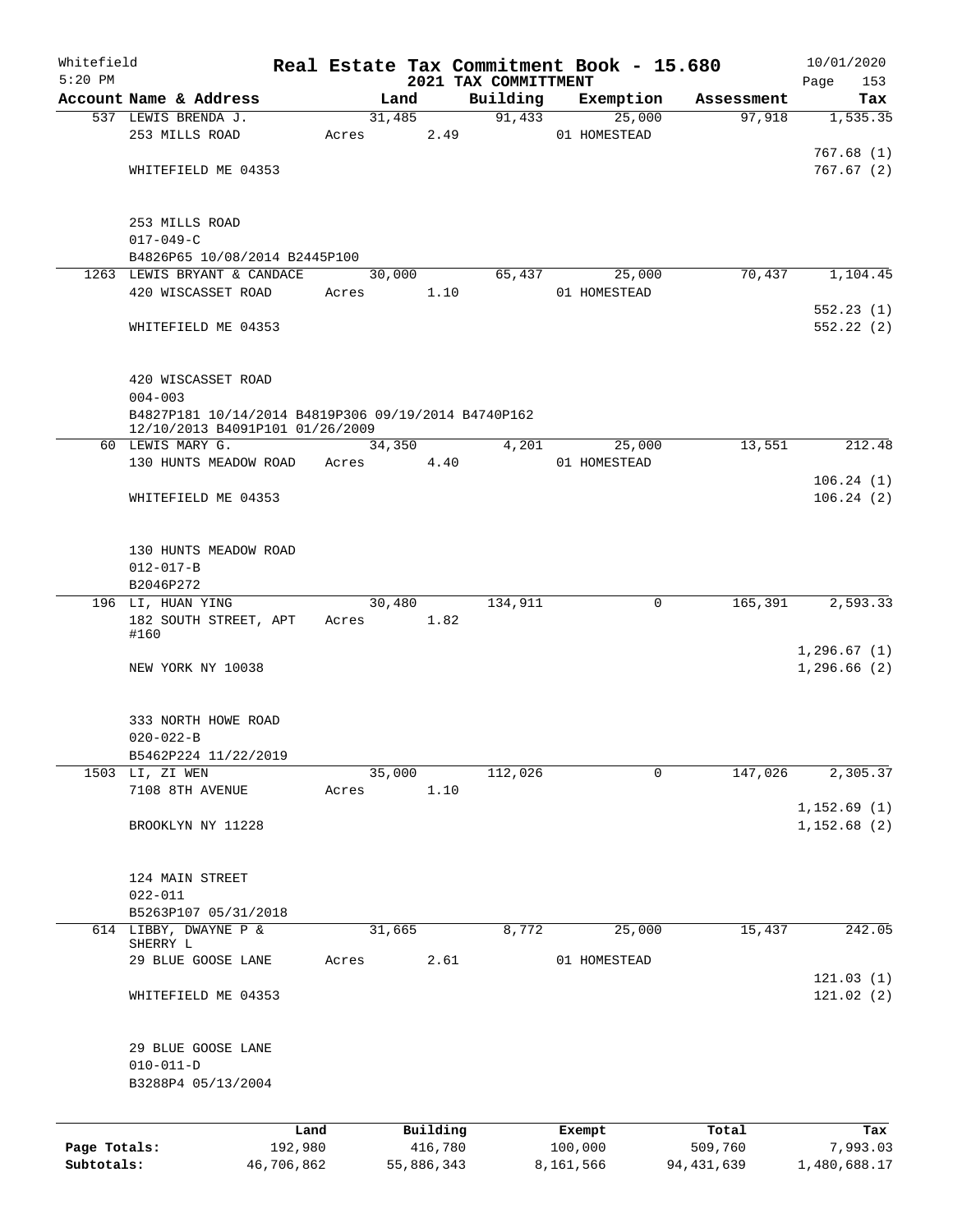| Whitefield<br>$5:20$ PM |                                           |       |        |            | 2021 TAX COMMITTMENT | Real Estate Tax Commitment Book - 15.680 |            | 10/01/2020<br>Page<br>154 |
|-------------------------|-------------------------------------------|-------|--------|------------|----------------------|------------------------------------------|------------|---------------------------|
|                         | Account Name & Address                    |       | Land   |            | Building             | Exemption                                | Assessment | Tax                       |
|                         | 107 LIBBY, JERRY                          |       | 48,095 |            | 45,800               | $\Omega$                                 | 93,895     | 1,472.27                  |
|                         | LIBBY, MARY                               | Acres |        | 21.30      |                      |                                          |            |                           |
|                         | 89 MAIN STREET                            |       |        |            |                      |                                          |            | 736.14(1)                 |
|                         |                                           |       |        |            |                      |                                          |            | 736.13(2)                 |
|                         | WHITEFIELD ME 04353                       |       |        |            |                      |                                          |            |                           |
|                         |                                           |       |        |            |                      |                                          |            |                           |
|                         | 89 MAIN STREET                            |       |        |            |                      |                                          |            |                           |
|                         | $022 - 035$                               |       |        |            |                      |                                          |            |                           |
|                         | B4927P45 09/10/2015 B4033P93 07/29/2008   |       |        |            |                      |                                          |            |                           |
|                         | 948 LIBBY, L JON                          |       | 30,750 |            | 53,020               | 0                                        | 83,770     | 1,313.51                  |
|                         | 32 MAIN STREET                            | Acres |        | 2.00       |                      |                                          |            |                           |
|                         |                                           |       |        |            |                      |                                          |            | 656.76 (1)                |
|                         | WHITEFIELD ME 04353                       |       |        |            |                      |                                          |            | 656.75 (2)                |
|                         |                                           |       |        |            |                      |                                          |            |                           |
|                         | 32 MAIN STREET                            |       |        |            |                      |                                          |            |                           |
|                         | $024 - 007$                               |       |        |            |                      |                                          |            |                           |
|                         | B2292P140                                 |       |        |            |                      |                                          |            |                           |
|                         | 1635 LIGHTFOOT, ROBERT B &                |       | 54,200 |            | 120,995              | 25,000                                   | 150,195    | 2,355.06                  |
|                         | SUSAN WALKER                              |       |        |            |                      |                                          |            |                           |
|                         | 547 HEAD TIDE ROAD                        | Acres |        | 23.00      |                      | 01 HOMESTEAD                             |            |                           |
|                         |                                           |       |        |            |                      |                                          |            | 1, 177.53(1)              |
|                         | WHITEFIELD ME 04353                       |       |        |            |                      |                                          |            | 1, 177.53(2)              |
|                         |                                           |       |        |            |                      |                                          |            |                           |
|                         |                                           |       |        |            |                      |                                          |            |                           |
|                         | 547 HEAD TIDE ROAD                        |       |        |            |                      |                                          |            |                           |
|                         | $002 - 007$                               |       |        |            |                      |                                          |            |                           |
|                         | B4346P273 11/30/2010 B2078P336 08/03/1995 |       |        |            |                      |                                          |            |                           |
|                         | 994 LILLY, HAROLD W JR                    |       | 51,200 | 2.30       | 19,708               | 0                                        | 70,908     | 1,111.84                  |
|                         | C/O SAVINGS BANK OF<br>MAINE              | Acres |        |            |                      |                                          |            |                           |
|                         | PO BOX 310                                |       |        |            |                      |                                          |            | 555.92(1)                 |
|                         | CAMDEN ME 04843-0310                      |       |        |            |                      |                                          |            | 555.92(2)                 |
|                         |                                           |       |        |            |                      |                                          |            |                           |
|                         |                                           |       |        |            |                      |                                          |            |                           |
|                         | 480 VIGUE ROAD                            |       |        |            |                      |                                          |            |                           |
|                         | $019 - 041$                               |       |        |            |                      |                                          |            |                           |
|                         | B2785P320                                 |       |        |            |                      |                                          |            |                           |
|                         | 1339 LINCOLN CARROLL &                    |       | 30,000 |            | 65,173               | 25,000                                   | 70, 173    | 1,100.31                  |
|                         | KATHLEEN<br>230 HEAD TIDE ROAD            |       |        | Acres 1.20 |                      | 01 HOMESTEAD                             |            |                           |
|                         |                                           |       |        |            |                      |                                          |            | 550.16(1)                 |
|                         | WHITEFIELD ME 04353                       |       |        |            |                      |                                          |            | 550.15(2)                 |
|                         |                                           |       |        |            |                      |                                          |            |                           |
|                         |                                           |       |        |            |                      |                                          |            |                           |
|                         | 230 HEAD TIDE ROAD                        |       |        |            |                      |                                          |            |                           |
|                         | $005 - 013$                               |       |        |            |                      |                                          |            |                           |
|                         | 597 LINCOLN CHAD                          |       | 30,900 |            | 79,359               | 0                                        | 110,259    | 1,728.86                  |
|                         | 57 HUNTS MEADOW ROAD                      | Acres |        | 2.10       |                      |                                          |            |                           |
|                         |                                           |       |        |            |                      |                                          |            | 864.43 (1)                |
|                         | WHITEFIELD ME 04353                       |       |        |            |                      |                                          |            | 864.43 (2)                |
|                         |                                           |       |        |            |                      |                                          |            |                           |
|                         |                                           |       |        |            |                      |                                          |            |                           |
|                         | 57 HUNTS MEADOW ROAD                      |       |        |            |                      |                                          |            |                           |
|                         | $012 - 031$                               |       |        |            |                      |                                          |            |                           |
|                         | B4258P122 03/15/2010 B3502P212 06/17/2005 |       |        |            |                      |                                          |            |                           |
|                         |                                           |       |        |            |                      |                                          |            |                           |
|                         |                                           |       |        |            |                      |                                          |            |                           |
|                         |                                           |       |        |            |                      |                                          |            |                           |

|              | Land       | Building   | Exempt    | Total      | Tax          |
|--------------|------------|------------|-----------|------------|--------------|
| Page Totals: | 245,145    | 384,055    | 50,000    | 579,200    | 9,081.85     |
| Subtotals:   | 46,952,007 | 56,270,398 | 8,211,566 | 95,010,839 | 1,489,770.02 |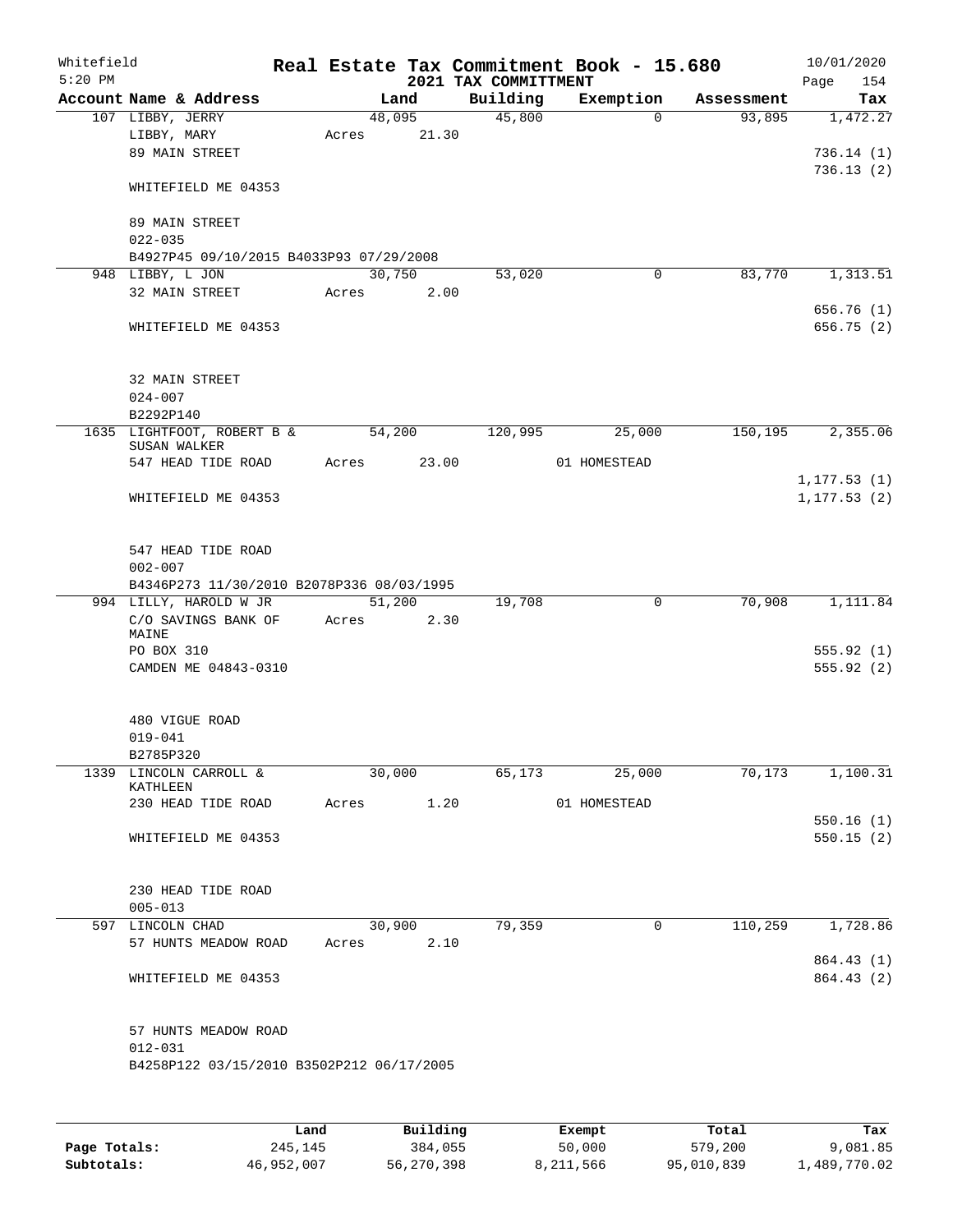| Whitefield<br>$5:20$ PM |                                                                 |            |        |      |                                  | Real Estate Tax Commitment Book - 15.680 |            | 10/01/2020         |
|-------------------------|-----------------------------------------------------------------|------------|--------|------|----------------------------------|------------------------------------------|------------|--------------------|
|                         | Account Name & Address                                          |            | Land   |      | 2021 TAX COMMITTMENT<br>Building | Exemption                                | Assessment | Page<br>155<br>Tax |
|                         | 750 LINCOLN ERNESTINE B.                                        |            | 30,000 |      | 79,220                           | 31,000                                   | 78,220     | 1,226.49           |
|                         | 692 WISCASSET ROAD                                              | Acres      |        | 1.00 |                                  | 01 HOMESTEAD                             |            |                    |
|                         |                                                                 |            |        |      |                                  | 05 VET EXEMPTION                         |            | 613.25(1)          |
|                         | WHITEFIELD ME 04353                                             |            |        |      |                                  |                                          |            | 613.24(2)          |
|                         |                                                                 |            |        |      |                                  |                                          |            |                    |
|                         | 692 WISCASSET ROAD                                              |            |        |      |                                  |                                          |            |                    |
|                         | $001 - 056$                                                     |            |        |      |                                  |                                          |            |                    |
|                         | 979 LINCOLN JR. MAHLON                                          |            | 30,300 |      | 76,454                           | 31,000                                   | 75,754     | 1,187.82           |
|                         | 394 EAST RIVER ROAD                                             | Acres      |        | 1.70 |                                  | 01 HOMESTEAD                             |            |                    |
|                         |                                                                 |            |        |      |                                  | 05 VET EXEMPTION                         |            | 593.91(1)          |
|                         | WHITEFIELD ME 04353                                             |            |        |      |                                  |                                          |            | 593.91(2)          |
|                         | 394 EAST RIVER ROAD                                             |            |        |      |                                  |                                          |            |                    |
|                         | $010 - 046$                                                     |            |        |      |                                  |                                          |            |                    |
|                         | B1169P291                                                       |            |        |      |                                  |                                          |            |                    |
|                         | 1227 LINCOLN LEROY & ROXANNE                                    |            | 30,000 |      | 59,365                           | 25,000                                   | 64,365     | 1,009.24           |
|                         | 635 WISCASSET ROAD                                              | Acres      |        | 0.91 |                                  | 01 HOMESTEAD                             |            |                    |
|                         |                                                                 |            |        |      |                                  |                                          |            | 504.62(1)          |
|                         | WHITEFIELD ME 04353                                             |            |        |      |                                  |                                          |            | 504.62(2)          |
|                         |                                                                 |            |        |      |                                  |                                          |            |                    |
|                         | 635 WISCASSET ROAD                                              |            |        |      |                                  |                                          |            |                    |
|                         | $001 - 037$                                                     |            |        |      |                                  |                                          |            |                    |
|                         | B1336P347                                                       |            |        |      |                                  |                                          |            |                    |
|                         | 736 LINCOLN, AMY                                                |            | 31,200 |      | 103,749                          | 25,000                                   | 109,949    | 1,724.00           |
|                         | BISHOP, JARED                                                   | Acres      |        | 2.30 |                                  | 01 HOMESTEAD                             |            |                    |
|                         | 379 MILLS ROAD                                                  |            |        |      |                                  |                                          |            | 862.00(1)          |
|                         |                                                                 |            |        |      |                                  |                                          |            | 862.00(2)          |
|                         | WHITEFIELD ME 04353<br>3128                                     |            |        |      |                                  |                                          |            |                    |
|                         | 379 MILLS ROAD                                                  |            |        |      |                                  |                                          |            |                    |
|                         | $017 - 028$                                                     |            |        |      |                                  |                                          |            |                    |
|                         | B4924P284 09/02/2015 B3660P169 04/14/2006 B2709P1<br>07/20/2001 |            |        |      |                                  |                                          |            |                    |
|                         | 1491 LINCOLN, DIANE M.,                                         | 35,000     |        |      | 66,950                           | $\mathsf{O}$                             | 101,950    | 1,598.58           |
|                         | LINCOLN, GARY J.                                                |            |        |      |                                  |                                          |            |                    |
|                         | LINCOLN, JERRY A                                                | Acres 0.56 |        |      |                                  |                                          |            |                    |
|                         | 525 HEATH ROAD                                                  |            |        |      |                                  |                                          |            | 799.29 (1)         |
|                         |                                                                 |            |        |      |                                  |                                          |            | 799.29 (2)         |
|                         | WHITEFIELD ME 04353                                             |            |        |      |                                  |                                          |            |                    |
|                         | 921 EAST RIVER ROAD                                             |            |        |      |                                  |                                          |            |                    |
|                         | $031 - 014$                                                     |            |        |      |                                  |                                          |            |                    |
|                         | B5061P112 09/26/2016                                            |            |        |      |                                  |                                          |            |                    |
|                         | 1335 LINCOLN, GARY J                                            |            | 30,150 |      |                                  | 44,584 25,000                            | 49,734     | 779.83             |
|                         | 525 HEATH ROAD                                                  | Acres 1.60 |        |      |                                  | 01 HOMESTEAD                             |            |                    |
|                         |                                                                 |            |        |      |                                  |                                          |            | 389.92 (1)         |
|                         | WHITEFIELD ME 04353                                             |            |        |      |                                  |                                          |            | 389.91 (2)         |
|                         | 525 HEATH ROAD                                                  |            |        |      |                                  |                                          |            |                    |
|                         | $007 - 057$                                                     |            |        |      |                                  |                                          |            |                    |
|                         | B1141P168                                                       |            |        |      |                                  |                                          |            |                    |
|                         |                                                                 |            |        |      |                                  |                                          |            |                    |
|                         |                                                                 |            |        |      |                                  |                                          |            |                    |
|                         |                                                                 |            |        |      |                                  |                                          |            |                    |

|              | Land         | Building   | Exempt    | Total      | Tax          |
|--------------|--------------|------------|-----------|------------|--------------|
| Page Totals: | 186,650      | 430,322    | 137,000   | 479,972    | 7.525.96     |
| Subtotals:   | 47, 138, 657 | 56,700,720 | 8,348,566 | 95,490,811 | 1,497,295.98 |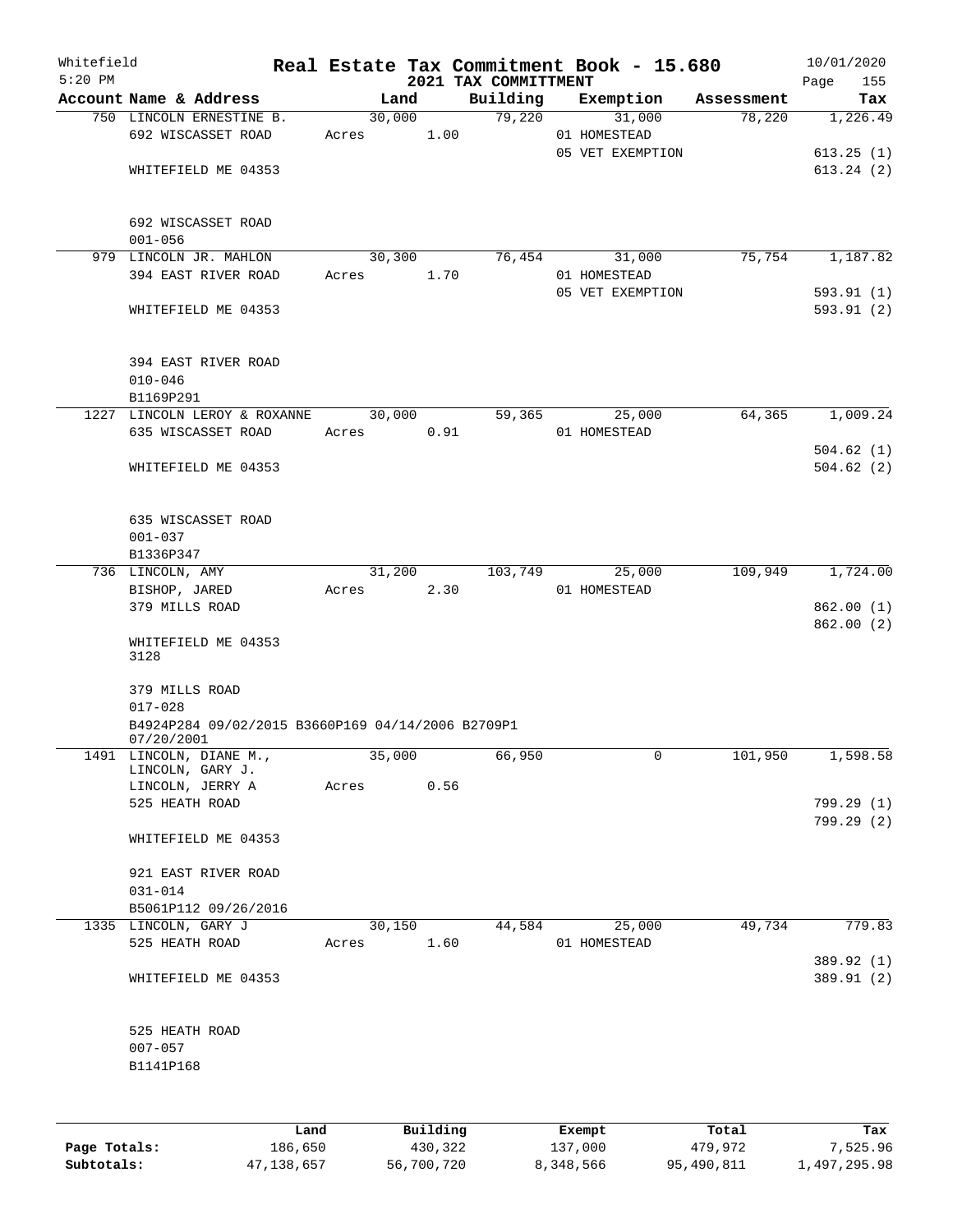| Whitefield<br>$5:20$ PM |                                      |                 |       |        |          |   | Real Estate Tax Commitment Book - 15.680<br>2021 TAX COMMITTMENT |             |             |                  | 10/01/2020<br>Page<br>156 |
|-------------------------|--------------------------------------|-----------------|-------|--------|----------|---|------------------------------------------------------------------|-------------|-------------|------------------|---------------------------|
|                         | Account Name & Address               |                 |       | Land   |          |   | Building                                                         | Exemption   |             | Assessment       | Tax                       |
|                         | 361 LINSCOTT HOLDINGS LLC            |                 |       | 18,262 |          |   | $\mathbf 0$                                                      |             | $\Omega$    | 18,262           | 286.35                    |
|                         | 92 FARM POND LANE                    |                 | Acres |        | 46.00    |   |                                                                  |             |             |                  |                           |
|                         |                                      |                 |       |        |          |   |                                                                  |             |             |                  | 143.18(1)                 |
|                         | JEFFERSON ME 04348                   |                 |       |        |          |   |                                                                  |             |             |                  | 143.17(2)                 |
|                         | 172 JEFFERSON ROAD                   |                 |       |        |          |   |                                                                  |             |             |                  |                           |
|                         | $014 - 018$                          |                 |       |        |          |   |                                                                  |             |             |                  |                           |
|                         | B3932P11 11/05/2007 B1463P224        |                 |       |        |          |   |                                                                  |             |             |                  |                           |
|                         | 1160 LINSCOTT HOLDINGS LLC           |                 |       | 16,608 |          |   | $\Omega$                                                         |             | 0           | 16,608           | 260.41                    |
|                         | 92 FARM POND LANE                    |                 | Acres |        | 42.00    |   |                                                                  |             |             |                  |                           |
|                         | JEFFERSON ME 04348                   |                 |       |        |          |   |                                                                  |             |             |                  | 130.21(1)<br>130.20(2)    |
|                         | <b>JEFFERSON ROAD</b><br>$014 - 025$ |                 |       |        |          |   |                                                                  |             |             |                  |                           |
|                         | B3932P11 11/05/2007 B1463P224        |                 |       |        |          |   |                                                                  |             |             |                  |                           |
|                         | 1798 LIPP KIMBERLY A &               |                 |       | 35,210 |          |   | $\mathbf 0$                                                      |             | $\mathbf 0$ | 35,210           | 552.09                    |
|                         | FREDERICK L.                         |                 |       |        |          |   |                                                                  |             |             |                  |                           |
|                         | 643 HEAD TIDE ROAD                   |                 | Acres |        | 11.20    |   |                                                                  |             |             |                  |                           |
|                         |                                      |                 |       |        |          |   |                                                                  |             |             |                  | 276.05(1)                 |
|                         | WHITEFIELD ME 04353                  |                 |       |        |          |   |                                                                  |             |             |                  | 276.04(2)                 |
|                         | HEAD TIDE ROAD                       |                 |       |        |          |   |                                                                  |             |             |                  |                           |
|                         | $002 - 006 - A$                      |                 |       |        |          |   |                                                                  |             |             |                  |                           |
|                         | B3887P124 07/31/2007                 |                 |       |        |          |   |                                                                  |             |             |                  |                           |
|                         | 1800 LIPP KIMBERLY A. &              |                 |       | 41,280 |          |   | 0                                                                |             | 0           | 41,280           | 647.27                    |
|                         | FREDERICK L.<br>643 HEAD TIDE ROAD   |                 | Acres |        | 26.20    |   |                                                                  |             |             |                  |                           |
|                         |                                      |                 |       |        |          |   |                                                                  |             |             |                  | 323.64(1)                 |
|                         | WHITEFIELD ME 04353                  |                 |       |        |          |   |                                                                  |             |             |                  | 323.63(2)                 |
|                         | HEAD TIDE ROAD                       |                 |       |        |          |   |                                                                  |             |             |                  |                           |
|                         | $002 - 011 - A$                      |                 |       |        |          |   |                                                                  |             |             |                  |                           |
|                         | B3887P124 07/31/2007                 |                 |       |        |          |   |                                                                  |             |             |                  |                           |
|                         | 438 LIPP REV. FREDRICK               |                 |       | 11,420 |          |   | 0                                                                |             | 0           | 11,420           | 179.07                    |
|                         | 643 HEAD TIDE ROAD                   |                 | Acres |        | 9.90     |   |                                                                  |             |             |                  |                           |
|                         | WHITEFIELD ME 04353                  |                 |       |        |          |   |                                                                  |             |             |                  | 89.54 (1)<br>89.53 (2)    |
|                         | HEAD TIDE ROAD                       |                 |       |        |          |   |                                                                  |             |             |                  |                           |
|                         | $002 - 002$                          |                 |       |        |          |   |                                                                  |             |             |                  |                           |
|                         | B1554P269                            |                 |       |        |          |   |                                                                  |             |             |                  |                           |
|                         | 309 LIPP REV. FREDRICK               |                 |       | 3,150  |          |   | $\mathsf{O}$                                                     |             | 0           | 3,150            | 49.39                     |
|                         | 643 HEAD TIDE ROAD                   |                 | Acres |        | 2.10     |   |                                                                  |             |             |                  | 24.70(1)                  |
|                         | WHITEFIELD ME 04353                  |                 |       |        |          |   |                                                                  |             |             |                  | 24.69(2)                  |
|                         | HEAD TIDE ROAD                       |                 |       |        |          |   |                                                                  |             |             |                  |                           |
|                         | $002 - 003$                          |                 |       |        |          |   |                                                                  |             |             |                  |                           |
|                         | B1554P267                            |                 |       |        |          |   |                                                                  |             |             |                  |                           |
|                         |                                      |                 |       |        |          |   |                                                                  |             |             |                  |                           |
|                         |                                      |                 |       |        |          |   |                                                                  |             |             |                  |                           |
| Page Totals:            |                                      | Land<br>125,930 |       |        | Building | 0 |                                                                  | Exempt<br>0 |             | Total<br>125,930 | Tax<br>1,974.58           |

**Subtotals:** 47,264,587 56,700,720 8,348,566 95,616,741 1,499,270.56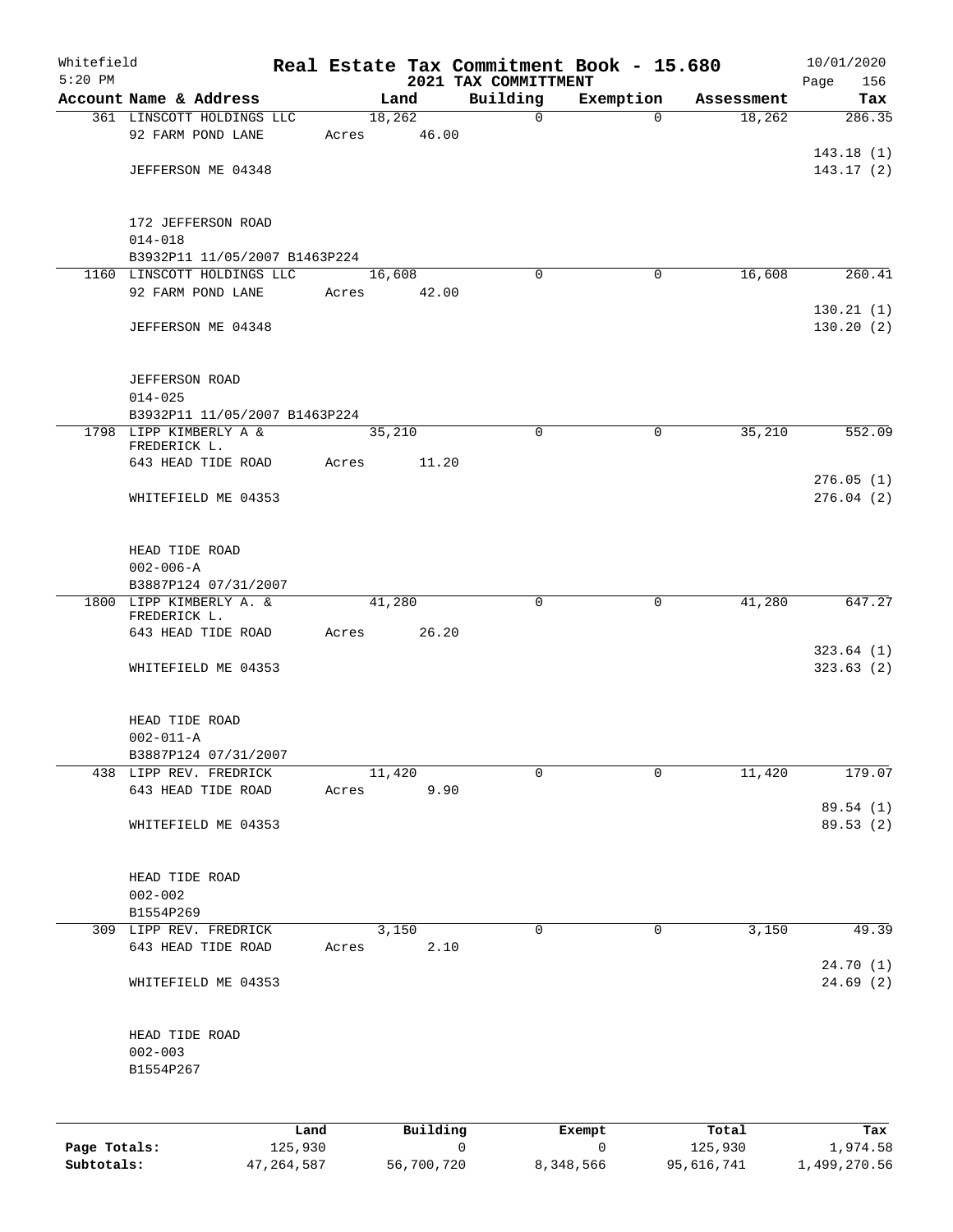| Whitefield<br>$5:20$ PM |                                                     |       |        |       | 2021 TAX COMMITTMENT | Real Estate Tax Commitment Book - 15.680 |            | 10/01/2020<br>Page<br>157 |
|-------------------------|-----------------------------------------------------|-------|--------|-------|----------------------|------------------------------------------|------------|---------------------------|
|                         | Account Name & Address                              |       | Land   |       | Building             | Exemption                                | Assessment | Tax                       |
|                         | 1087 LIPP REV. FREDRICK                             |       | 8,300  |       | $\mathbf 0$          | $\Omega$                                 | 8,300      | 130.14                    |
|                         | 643 HEAD TIDE ROAD                                  | Acres |        | 2.20  |                      |                                          |            |                           |
|                         |                                                     |       |        |       |                      |                                          |            | 65.07(1)                  |
|                         | WHITEFIELD ME 04353                                 |       |        |       |                      |                                          |            | 65.07(2)                  |
|                         |                                                     |       |        |       |                      |                                          |            |                           |
|                         |                                                     |       |        |       |                      |                                          |            |                           |
|                         | HEAD TIDE ROAD                                      |       |        |       |                      |                                          |            |                           |
|                         | $002 - 003 - A$                                     |       |        |       |                      |                                          |            |                           |
|                         | B1554P267                                           |       | 36,690 |       | 41,063               | 0                                        | 77,753     |                           |
|                         | 1055 LIPP REV. FREDRICK<br>643 HEAD TIDE ROAD       | Acres |        | 6.80  |                      |                                          |            | 1,219.17                  |
|                         |                                                     |       |        |       |                      |                                          |            | 609.59(1)                 |
|                         | WHITEFIELD ME 04353                                 |       |        |       |                      |                                          |            | 609.58(2)                 |
|                         |                                                     |       |        |       |                      |                                          |            |                           |
|                         |                                                     |       |        |       |                      |                                          |            |                           |
|                         | 640 HEAD TIDE ROAD                                  |       |        |       |                      |                                          |            |                           |
|                         | $002 - 013$                                         |       |        |       |                      |                                          |            |                           |
|                         | B1554P271                                           |       |        |       |                      |                                          |            |                           |
|                         | 764 LIPP REV. FREDRICK                              |       | 30,000 |       | 67,048               | 0                                        | 97,048     | 1,521.71                  |
|                         | 643 HEAD TIDE ROAD                                  | Acres |        | 0.69  |                      |                                          |            |                           |
|                         |                                                     |       |        |       |                      |                                          |            | 760.86(1)                 |
|                         | WHITEFIELD ME 04353                                 |       |        |       |                      |                                          |            | 760.85(2)                 |
|                         |                                                     |       |        |       |                      |                                          |            |                           |
|                         |                                                     |       |        |       |                      |                                          |            |                           |
|                         | 643 HEAD TIDE ROAD<br>$002 - 001$                   |       |        |       |                      |                                          |            |                           |
|                         | B1554P269                                           |       |        |       |                      |                                          |            |                           |
|                         | 1326 LOMBARDI, CELINE                               |       | 47,194 |       | 403                  | $\mathbf 0$                              | 47,597     | 746.32                    |
|                         | AMBRIZ, JOSE                                        | Acres |        | 13.68 |                      |                                          |            |                           |
|                         | 275 CLASSON AVENUE #103                             |       |        |       |                      |                                          |            | 373.16(1)                 |
|                         |                                                     |       |        |       |                      |                                          |            | 373.16(2)                 |
|                         | BROOKLYN NY 11238                                   |       |        |       |                      |                                          |            |                           |
|                         |                                                     |       |        |       |                      |                                          |            |                           |
|                         | 396 TOWNHOUSE ROAD                                  |       |        |       |                      |                                          |            |                           |
|                         | $010 - 017$                                         |       |        |       |                      |                                          |            |                           |
|                         | B5069P159 10/31/2016 B4828P232 10/16/2014 B1103P131 |       |        |       |                      |                                          |            |                           |
|                         | 697 LONG, BRANDON                                   |       | 27,250 |       | 64,453               | 31,000                                   | 60,703     | 951.82                    |
|                         | 321 HILTON ROAD                                     | Acres |        | 3.00  |                      | 07 NMR VET & WIDOW                       |            |                           |
|                         |                                                     |       |        |       |                      | 01 HOMESTEAD                             |            | 475.91 (1)                |
|                         | WHITEFIELD ME 04353                                 |       |        |       |                      |                                          |            | 475.91(2)                 |
|                         |                                                     |       |        |       |                      |                                          |            |                           |
|                         | 321 HILTON ROAD                                     |       |        |       |                      |                                          |            |                           |
|                         | $014 - 001$                                         |       |        |       |                      |                                          |            |                           |
|                         | B5090P158 12/27/2016                                |       |        |       |                      |                                          |            |                           |
|                         | 983 LORD, LINDSEY                                   |       | 31,850 |       | $\Omega$             | 0                                        | 31,850     | 499.41                    |
|                         | POWERS, JACOB                                       | Acres |        | 7.00  |                      |                                          |            |                           |
|                         | 12 HARDWICK ROAD                                    |       |        |       |                      |                                          |            | 249.71 (1)                |
|                         |                                                     |       |        |       |                      |                                          |            | 249.70 (2)                |
|                         | BOOTHBAY ME 04537                                   |       |        |       |                      |                                          |            |                           |
|                         |                                                     |       |        |       |                      |                                          |            |                           |
|                         | TOWNHOUSE ROAD                                      |       |        |       |                      |                                          |            |                           |
|                         | $010 - 027$                                         |       |        |       |                      |                                          |            |                           |
|                         | B5409P182 07/22/2019                                |       |        |       |                      |                                          |            |                           |
|                         |                                                     |       |        |       |                      |                                          |            |                           |
|                         |                                                     |       |        |       |                      |                                          |            |                           |
|                         |                                                     |       |        |       |                      |                                          |            |                           |

|              | Land       | Building   | Exempt    | Total      | Tax          |
|--------------|------------|------------|-----------|------------|--------------|
| Page Totals: | 181,284    | 172,967    | 31,000    | 323,251    | 5,068.57     |
| Subtotals:   | 47,445,871 | 56,873,687 | 8,379,566 | 95,939,992 | 1,504,339.13 |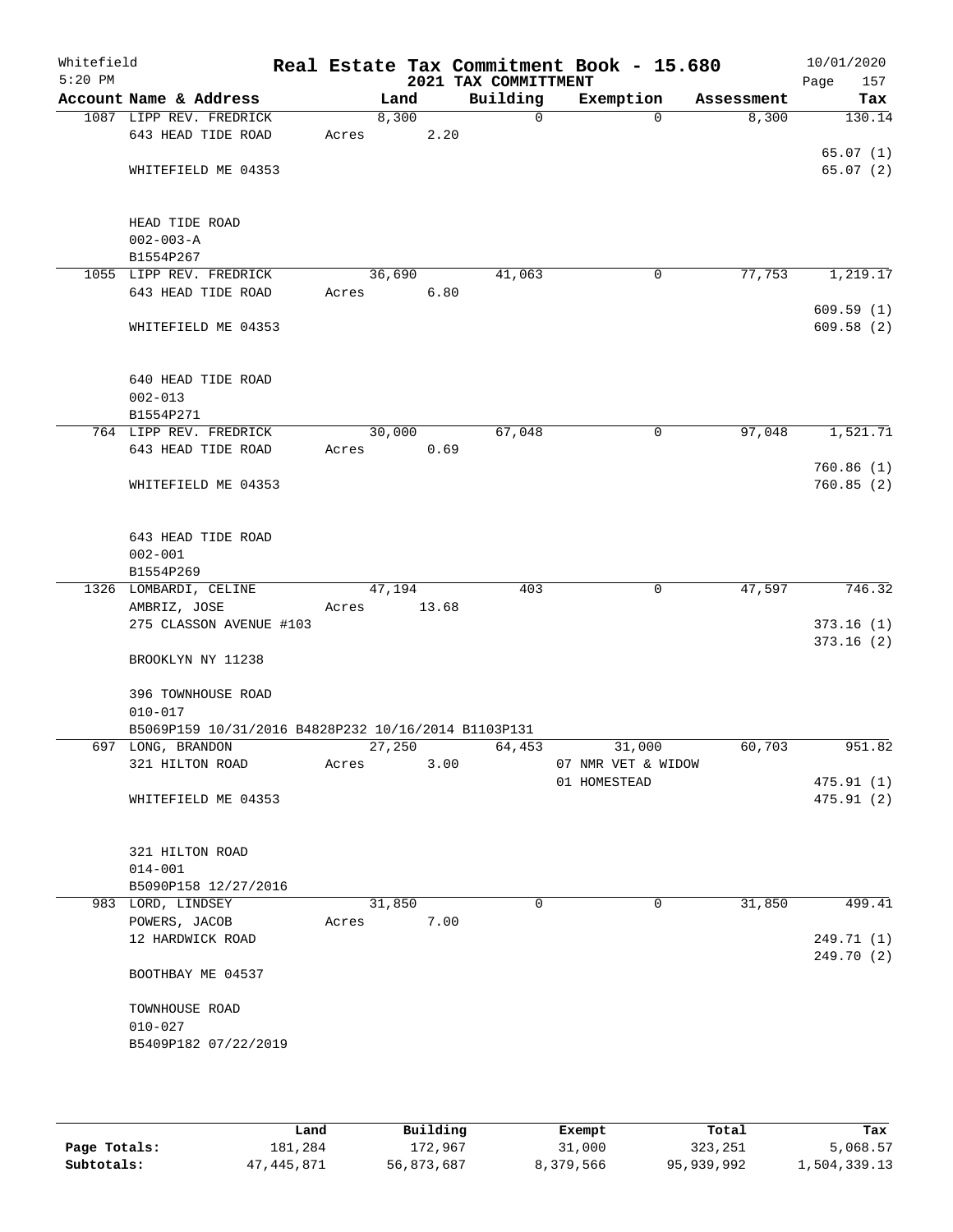| Whitefield |                                          |      |            |          |                                  | Real Estate Tax Commitment Book - 15.680 |            | 10/01/2020         |
|------------|------------------------------------------|------|------------|----------|----------------------------------|------------------------------------------|------------|--------------------|
| $5:20$ PM  | Account Name & Address                   |      |            | Land     | 2021 TAX COMMITTMENT<br>Building | Exemption                                | Assessment | Page<br>158<br>Tax |
|            | 1394 LORDI, JUNE                         |      |            | 40,000   | 33,457                           | $\Omega$                                 | 73,457     | 1,151.81           |
|            | P.O. BOX 55                              |      | Acres      | 0.34     |                                  |                                          |            |                    |
|            |                                          |      |            |          |                                  |                                          |            | 575.91(1)          |
|            | WHITEFIELD ME 04353                      |      |            |          |                                  |                                          |            | 575.90(2)          |
|            |                                          |      |            |          |                                  |                                          |            |                    |
|            | 26 HORNPOUT LANE                         |      |            |          |                                  |                                          |            |                    |
|            | $028 - 006$                              |      |            |          |                                  |                                          |            |                    |
|            | B5421P4 08/16/2019 B5281P216 07/18/2018  |      |            |          |                                  |                                          |            |                    |
|            | 1287 LOTHROP BERNAL &<br><b>DELORES</b>  |      | 31,050     |          | 60,456                           | 25,000                                   | 66,506     | 1,042.81           |
|            | P.O. BOX 129                             |      | Acres      | 2.20     |                                  | 01 HOMESTEAD                             |            |                    |
|            |                                          |      |            |          |                                  |                                          |            | 521.41(1)          |
|            | WHITEFIELD ME 04353                      |      |            |          |                                  |                                          |            | 521.40(2)          |
|            |                                          |      |            |          |                                  |                                          |            |                    |
|            | 17 GARDINER ROAD                         |      |            |          |                                  |                                          |            |                    |
|            | $013 - 027$                              |      |            |          |                                  |                                          |            |                    |
|            | 1621 LUFKIN LESLIE C.                    |      | 101,500    |          | 36,252                           | 25,000                                   | 112,752    | 1,767.95           |
|            | 127 NO. HUNTS MEADOW                     |      | Acres      | 119.50   |                                  | 01 HOMESTEAD                             |            |                    |
|            | <b>ROAD</b>                              |      |            |          |                                  |                                          |            | 883.98 (1)         |
|            | WHITEFIELD ME 04353                      |      |            |          |                                  |                                          |            | 883.97 (2)         |
|            |                                          |      |            |          |                                  |                                          |            |                    |
|            |                                          |      |            |          |                                  |                                          |            |                    |
|            | 127 NO. HUNTS MEADOW                     |      |            |          |                                  |                                          |            |                    |
|            | $015 - 028$<br>B2762P96                  |      |            |          |                                  |                                          |            |                    |
|            | 772 LUFKIN LESLIE C.                     |      | 20,000     |          | 0                                | 0                                        | 20,000     | 313.60             |
|            | 127 NO. HUNTS MEADOW                     |      | Acres 1.50 |          |                                  |                                          |            |                    |
|            | <b>ROAD</b>                              |      |            |          |                                  |                                          |            |                    |
|            |                                          |      |            |          |                                  |                                          |            | 156.80(1)          |
|            | WHITEFIELD ME 04353                      |      |            |          |                                  |                                          |            | 156.80(2)          |
|            |                                          |      |            |          |                                  |                                          |            |                    |
|            | NO. HUNTS MEADOW ROAD<br>$015 - 028 - A$ |      |            |          |                                  |                                          |            |                    |
|            |                                          |      |            |          |                                  |                                          |            |                    |
|            | B3086P233<br>450 LYSOBEY JEANNE          |      | 30,000     |          | 92,338                           | 25,000                                   | 97,338     | 1,526.26           |
|            | 30 HUNTS MEADOW ROAD                     |      | Acres      | 1.37     |                                  | 01 HOMESTEAD                             |            |                    |
|            |                                          |      |            |          |                                  |                                          |            | 763.13(1)          |
|            | WHITEFIELD ME 04353                      |      |            |          |                                  |                                          |            | 763.13(2)          |
|            |                                          |      |            |          |                                  |                                          |            |                    |
|            | 30 HUNTS MEADOW ROAD                     |      |            |          |                                  |                                          |            |                    |
|            | $012 - 011$                              |      |            |          |                                  |                                          |            |                    |
|            | B3873P41 06/21/2007                      |      |            |          |                                  |                                          |            |                    |
|            | 121 MACFARLAND, BRIAN                    |      |            | 38,750   | 17,048                           | 0                                        | 55,798     | 874.91             |
|            | MACFARLAND, CHRISTINA                    |      | Acres      | 4.00     |                                  |                                          |            |                    |
|            | 32 PENSION RIDGE ROAD                    |      |            |          |                                  |                                          |            | 437.46 (1)         |
|            | BOOTHBAY ME 04537                        |      |            |          |                                  |                                          |            | 437.45 (2)         |
|            |                                          |      |            |          |                                  |                                          |            |                    |
|            | 330 TOWNHOUSE ROAD                       |      |            |          |                                  |                                          |            |                    |
|            | $010 - 016 - B$                          |      |            |          |                                  |                                          |            |                    |
|            | B5186P168 09/29/2017                     |      |            |          |                                  |                                          |            |                    |
|            |                                          |      |            |          |                                  |                                          |            |                    |
|            |                                          | Land |            | Building |                                  | Exempt                                   | Total      | Tax                |

**Page Totals:** 261,300 239,551 75,000 425,851 6,677.34 **Subtotals:** 47,707,171 57,113,238 8,454,566 96,365,843 1,511,016.47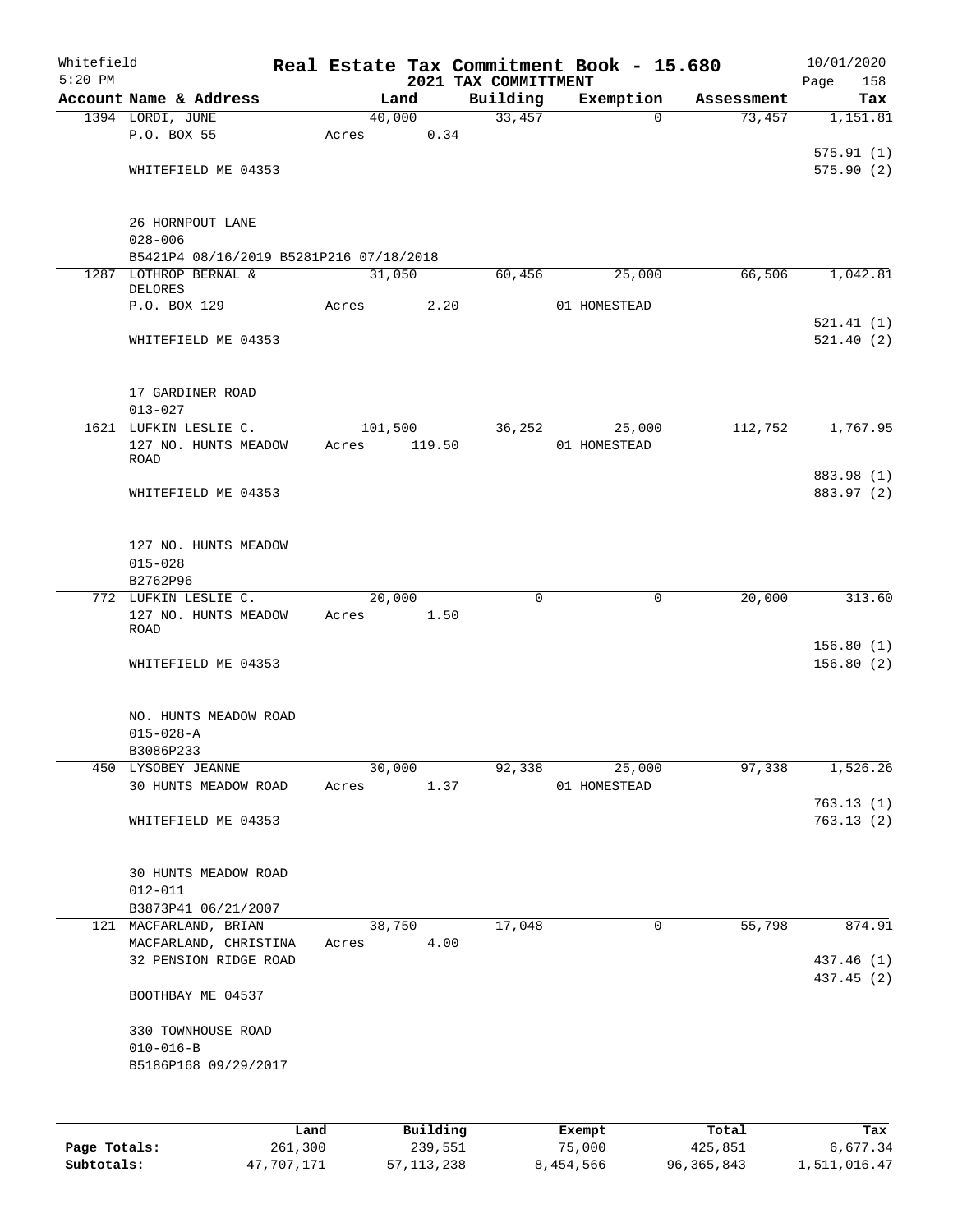| Whitefield<br>$5:20$ PM |                                                 |        |        | 2021 TAX COMMITTMENT | Real Estate Tax Commitment Book - 15.680 |            | 10/01/2020<br>159<br>Page  |
|-------------------------|-------------------------------------------------|--------|--------|----------------------|------------------------------------------|------------|----------------------------|
|                         | Account Name & Address                          |        | Land   | Building             | Exemption                                | Assessment | Tax                        |
|                         | 810 MACLAINE, JOHN                              | 60,900 |        | 95,979               | $\Omega$                                 | 156,879    | 2,459.86                   |
|                         | MACLAINE, KATIE A                               | Acres  | 41.00  |                      |                                          |            |                            |
|                         | 78 NORTHERN AVE                                 |        |        |                      |                                          |            | 1,229.93(1)                |
|                         | GARDINER ME 04345                               |        |        |                      |                                          |            | 1,229.93(2)                |
|                         | 249 THAYER ROAD                                 |        |        |                      |                                          |            |                            |
|                         | $001 - 026$                                     |        |        |                      |                                          |            |                            |
|                         | B5485P229 01/29/2020                            |        |        |                      |                                          |            |                            |
|                         | 939 MAGNUSEN DAVID M. &<br>THERESA              | 93,525 |        | $\mathbf 0$          | $\mathbf 0$                              | 93,525     | 1,466.47                   |
|                         | 23 ROONEY LANE                                  | Acres  | 123.55 |                      |                                          |            |                            |
|                         | WHITEFIELD ME 04353                             |        |        |                      |                                          |            | 733.24(1)<br>733.23(2)     |
|                         | ROONEY LANE                                     |        |        |                      |                                          |            |                            |
|                         | $012 - 060$                                     |        |        |                      |                                          |            |                            |
|                         | 922 MAGNUSEN DAVID M. &<br>THERESA              | 38,050 |        | 97,649               | 25,000                                   | 110,699    | 1,735.76                   |
|                         | 23 ROONEY LANE                                  | Acres  | 8.50   |                      | 01 HOMESTEAD                             |            |                            |
|                         |                                                 |        |        |                      |                                          |            | 867.88 (1)                 |
|                         | WHITEFIELD ME 04353                             |        |        |                      |                                          |            | 867.88 (2)                 |
|                         | 23 ROONEY LANE                                  |        |        |                      |                                          |            |                            |
|                         | $012 - 063$                                     |        |        |                      |                                          |            |                            |
| 185                     | MAGNUSEN DAVID M. &<br>THERESA                  |        | 750    | $\mathbf 0$          | $\mathbf 0$                              | 750        | 11.76                      |
|                         | 23 ROONEY LANE                                  | Acres  | 0.50   |                      |                                          |            |                            |
|                         |                                                 |        |        |                      |                                          |            | 5.88(1)                    |
|                         | WHITEFIELD ME 04353                             |        |        |                      |                                          |            | 5.88(2)                    |
|                         | GARDINER ROAD                                   |        |        |                      |                                          |            |                            |
|                         | $012 - 064$                                     |        |        |                      |                                          |            |                            |
|                         | 162 MAGNUSEN DAVID M. &<br>THERESA              | 32,450 |        | 0                    | $\mathbf 0$                              | 32,450     | 508.82                     |
|                         | 23 ROONEY LANE                                  | Acres  | 14.00  |                      |                                          |            |                            |
|                         |                                                 |        |        |                      |                                          |            | 254.41(1)                  |
|                         | WHITEFIELD ME 04353                             |        |        |                      |                                          |            | 254.41(2)                  |
|                         | GARDINER ROAD                                   |        |        |                      |                                          |            |                            |
|                         | $012 - 039$                                     |        |        |                      |                                          |            |                            |
|                         | 476 MAGUIRE MARIE E. &                          | 62,050 |        | 270,607              | 0                                        | 332,657    | 5,216.06                   |
|                         | PHILIP G.                                       |        |        |                      |                                          |            |                            |
|                         | 11 MAYFLOWER DRIVE                              | Acres  | 15.00  |                      |                                          |            |                            |
|                         | MANSFIELD MA 02048                              |        |        |                      |                                          |            | 2,608.03(1)<br>2,608.03(2) |
|                         | 237 NORTH HOWE ROAD<br>$020 - 026$<br>B2664P235 |        |        |                      |                                          |            |                            |
|                         |                                                 |        |        |                      |                                          |            |                            |

|              | Land       | Building     | Exempt    | Total      | Tax          |
|--------------|------------|--------------|-----------|------------|--------------|
| Page Totals: | 287,725    | 464,235      | 25,000    | 726,960    | 11,398.73    |
| Subtotals:   | 47,994,896 | 57, 577, 473 | 8,479,566 | 97,092,803 | 1,522,415.20 |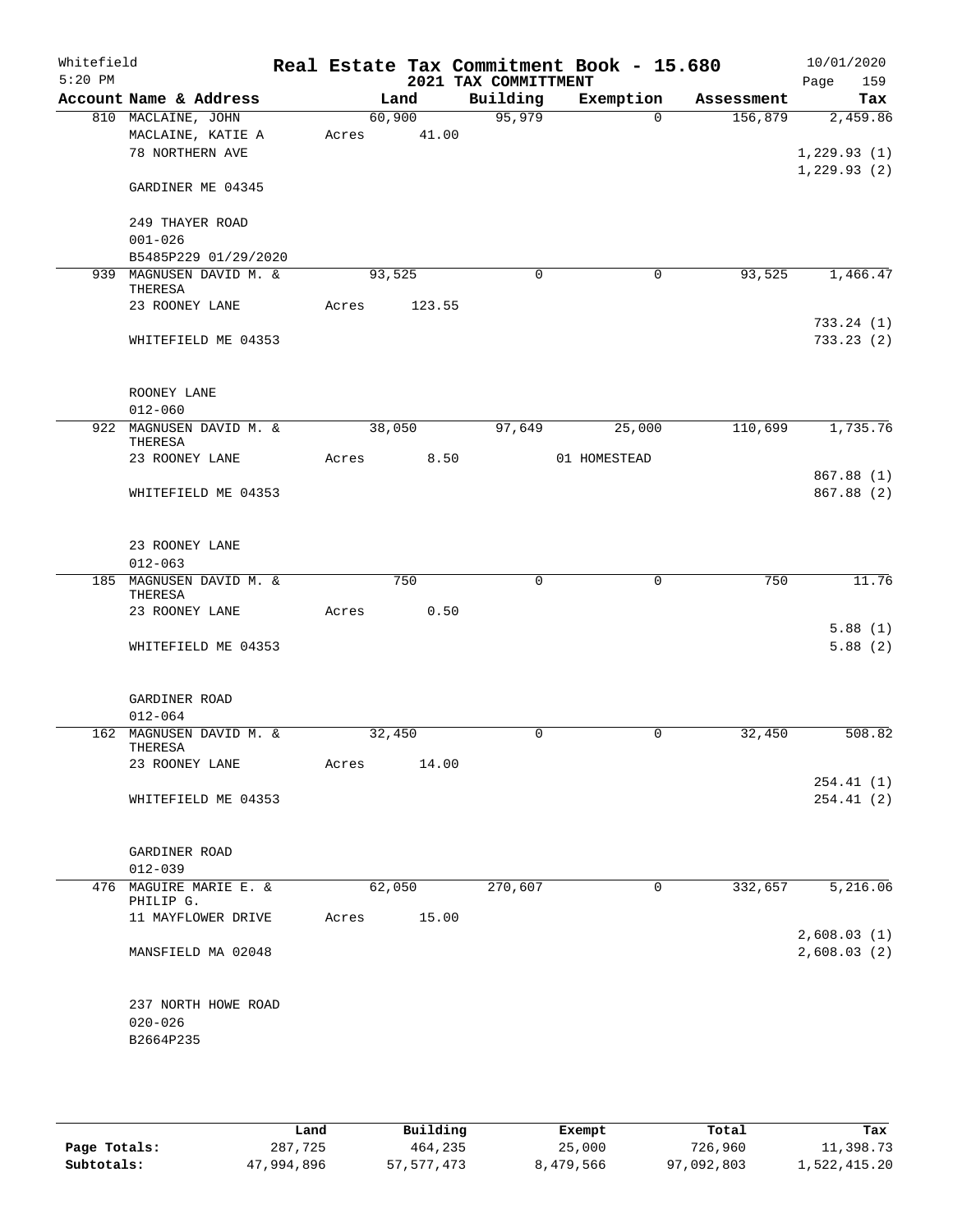| Whitefield<br>$5:20$ PM |                                              |       |             | 2021 TAX COMMITTMENT | Real Estate Tax Commitment Book - 15.680 |            | 10/01/2020<br>160<br>Page |
|-------------------------|----------------------------------------------|-------|-------------|----------------------|------------------------------------------|------------|---------------------------|
|                         | Account Name & Address                       |       | Land        | Building             | Exemption                                | Assessment | Tax                       |
|                         | 1022 MAGUIRE, ANN MARIE                      |       | 62,795      | $\Omega$             | $\Omega$                                 | 62,795     | 984.63                    |
|                         | P. O. BOX 364                                |       | Acres 62.09 |                      |                                          |            |                           |
|                         |                                              |       |             |                      |                                          |            | 492.32 (1)                |
|                         | SWANS ISLAND ME 04685                        |       |             |                      |                                          |            | 492.31 (2)                |
|                         |                                              |       |             |                      |                                          |            |                           |
|                         |                                              |       |             |                      |                                          |            |                           |
|                         | HEATH ROAD                                   |       |             |                      |                                          |            |                           |
|                         | $011 - 013$                                  |       |             |                      |                                          |            |                           |
|                         | 145 MAGUIRE, ANN TRUST<br>DATED FEB. 16,2018 |       | 58,690      | 81,467               | $\mathsf{O}$                             | 140, 157   | 2,197.66                  |
|                         | C/O- ANN MARIE MAGUIRE, Acres 37.60          |       |             |                      |                                          |            |                           |
|                         | TRUSTEE                                      |       |             |                      |                                          |            |                           |
|                         | P.O. BOX 364                                 |       |             |                      |                                          |            | 1,098.83(1)               |
|                         |                                              |       |             |                      |                                          |            | 1,098.83(2)               |
|                         | SWANS ISLAND ME 04685                        |       |             |                      |                                          |            |                           |
|                         |                                              |       |             |                      |                                          |            |                           |
|                         | 235 HEATH ROAD                               |       |             |                      |                                          |            |                           |
|                         | $011 - 004$                                  |       |             |                      |                                          |            |                           |
|                         | B5252P047 04/24/2018                         |       |             |                      |                                          |            |                           |
|                         | 1159 MAHEUX SHERRY LEE                       |       | 40,850      | 162,478              | 25,000                                   | 178,328    | 2,796.18                  |
|                         | 126 THAYER ROAD                              |       | Acres 12.00 |                      | 01 HOMESTEAD                             |            |                           |
|                         |                                              |       |             |                      |                                          |            | 1,398.09(1)               |
|                         | WHITEFIELD ME 04353                          |       |             |                      |                                          |            | 1,398.09(2)               |
|                         |                                              |       |             |                      |                                          |            |                           |
|                         |                                              |       |             |                      |                                          |            |                           |
|                         | 126 THAYER ROAD                              |       |             |                      |                                          |            |                           |
|                         | $001 - 019 - A$                              |       |             |                      |                                          |            |                           |
|                         | B5496P142 02/24/2020 B1874P202               |       |             |                      |                                          |            |                           |
|                         | 381 MAHONEY, MICHAEL A                       |       | 33,000      | 24,052               | 25,000                                   | 32,052     | 502.58                    |
|                         | 148 DOYLE ROAD                               | Acres | 3.50        |                      | 01 HOMESTEAD                             |            |                           |
|                         |                                              |       |             |                      |                                          |            | 251.29(1)                 |
|                         | WHITEFIELD ME 04353                          |       |             |                      |                                          |            | 251.29(2)                 |
|                         |                                              |       |             |                      |                                          |            |                           |
|                         |                                              |       |             |                      |                                          |            |                           |
|                         | 148 DOYLE ROAD                               |       |             |                      |                                          |            |                           |
|                         | $019 - 018$<br>B2537P245                     |       |             |                      |                                          |            |                           |
|                         | 1082 MAINE ELECTRIC POWER CO                 |       | 6,746,619   | 0                    |                                          | 6,746,619  | 105,786.99                |
|                         | C/O UTILITY SHARED                           |       |             |                      |                                          |            |                           |
|                         | SERVICES                                     |       |             |                      |                                          |            |                           |
|                         | 162 CANCO ROAD                               |       |             |                      |                                          |            | 52,893.50                 |
|                         |                                              |       |             |                      |                                          |            | 52,893.49                 |
|                         | PORTLAND ME 04103 4219                       |       |             |                      |                                          |            |                           |
|                         |                                              |       |             |                      |                                          |            |                           |
|                         | CMP LINES                                    |       |             |                      |                                          |            |                           |
|                         | $099 - 000$                                  |       |             |                      |                                          |            |                           |
|                         | 732 MAINE NATURAL GAS                        |       | $\mathbf 0$ | 918,220              | 0                                        | 918,220    | 14,397.69                 |
|                         | C/O AVANGRID MANAGEMENT                      |       |             |                      |                                          |            |                           |
|                         | CO.- LOCAL TAX                               |       |             |                      |                                          |            |                           |
|                         | ONE CITY CENTER, 5TH<br>FLOOR                |       |             |                      |                                          |            | 7,198.85(1)               |
|                         |                                              |       |             |                      |                                          |            | 7,198.84(2)               |
|                         | PORTLAND ME 04101                            |       |             |                      |                                          |            |                           |
|                         |                                              |       |             |                      |                                          |            |                           |
|                         | AUGUSTA ROAD                                 |       |             |                      |                                          |            |                           |
|                         | 018-RT 17                                    |       |             |                      |                                          |            |                           |
|                         |                                              |       |             |                      |                                          |            |                           |
|                         |                                              |       |             |                      |                                          |            |                           |

|              | Land       | Building   | Exempt    | Total       | Tax          |
|--------------|------------|------------|-----------|-------------|--------------|
| Page Totals: | 6,941,954  | 1,186,217  | 50,000    | 8,078,171   | 126,665.73   |
| Subtotals:   | 54,936,850 | 58,763,690 | 8,529,566 | 105,170,974 | 1,649,080.93 |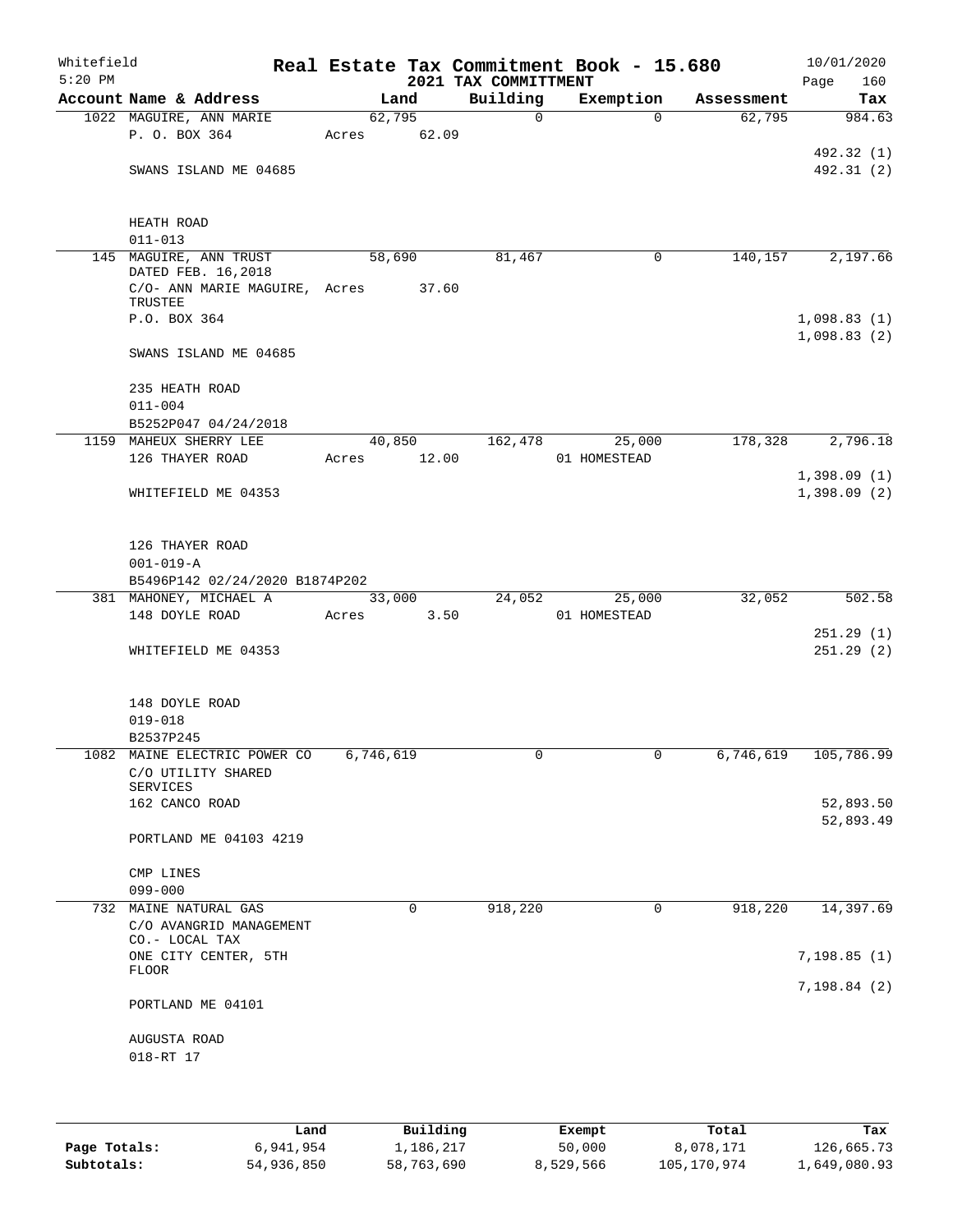| Whitefield |                                                                       |       |        | Real Estate Tax Commitment Book - 15.680 |                    |          |            | 10/01/2020               |
|------------|-----------------------------------------------------------------------|-------|--------|------------------------------------------|--------------------|----------|------------|--------------------------|
| $5:20$ PM  |                                                                       |       |        | 2021 TAX COMMITTMENT                     |                    |          |            | 161<br>Page              |
|            | Account Name & Address                                                |       | Land   | Building                                 | Exemption          |          | Assessment | Tax                      |
|            | 737 MAINE WOODS AND WATERS,<br><b>LLC</b>                             |       | 22,250 | $\mathsf{O}$                             |                    | $\Omega$ | 22,250     | 348.88                   |
|            | 99 BOW STREET                                                         | Acres | 3.00   |                                          |                    |          |            | 174.44(1)                |
|            | FREEPORT ME 04032                                                     |       |        |                                          |                    |          |            | 174.44(2)                |
|            | SOUTH FOWLES LANE<br>$008 - 041$                                      |       |        |                                          |                    |          |            |                          |
|            | B5393P227 06/13/2019                                                  |       |        |                                          |                    |          |            |                          |
|            | 256 MAINVILLE SIDNEY &<br><b>BONNIE</b>                               |       | 30,000 | 79,957                                   | 25,000             |          | 84,957     | 1,332.13                 |
|            | PO BOX 235                                                            | Acres | 0.80   |                                          | 01 HOMESTEAD       |          |            |                          |
|            | COOPERS MILLS ME 04341                                                |       |        |                                          |                    |          |            | 666.07(1)<br>666.06(2)   |
|            | 192 MAIN STREET                                                       |       |        |                                          |                    |          |            |                          |
|            | $021 - 009$                                                           |       |        |                                          |                    |          |            |                          |
|            | B1487P307<br>803 MALDOVAN, GERALD R &<br>JUDITH A                     |       | 37,650 | 105,431                                  | 31,000             |          | 112,081    | 1,757.43                 |
|            | P.O. BOX 35                                                           | Acres | 8.00   |                                          | 01 HOMESTEAD       |          |            |                          |
|            | WHITEFIELD ME 04353                                                   |       |        |                                          | 07 NMR VET & WIDOW |          |            | 878.72 (1)<br>878.71 (2) |
|            | 27 EAST RIVER ROAD<br>$013 - 043 - F$<br>B4746P95 12/27/2013 B3184P94 |       |        |                                          |                    |          |            |                          |
|            | 529 MANCHESTER MARTHA J.                                              |       | 5,700  | $\Omega$                                 |                    | 0        | 5,700      | 89.38                    |
|            | 77 MILL ROAD                                                          | Acres | 3.80   |                                          |                    |          |            |                          |
|            | EDGECOMB ME 04556                                                     |       |        |                                          |                    |          |            | 44.69(1)<br>44.69 (2)    |
|            | WISCASSET ROAD                                                        |       |        |                                          |                    |          |            |                          |
|            | $004 - 025$<br>B2063P211                                              |       |        |                                          |                    |          |            |                          |
|            | 942 MANCHESTER MARTHA J.                                              |       | 51,550 | $\Omega$                                 |                    | $\Omega$ | 51,550     | 808.30                   |
|            | 77 MILL ROAD                                                          | Acres | 42.00  |                                          |                    |          |            |                          |
|            | EDGECOMB ME 04556                                                     |       |        |                                          |                    |          |            | 404.15(1)<br>404.15(2)   |
|            | WISCASSET ROAD<br>$004 - 024$<br>B2063P211                            |       |        |                                          |                    |          |            |                          |

|              | Land       | Building   | Exempt    | Total       | Tax          |
|--------------|------------|------------|-----------|-------------|--------------|
| Page Totals: | 147.150    | 185,388    | 56,000    | 276,538     | 4,336.12     |
| Subtotals:   | 55,084,000 | 58,949,078 | 8,585,566 | 105,447,512 | 1,653,417.05 |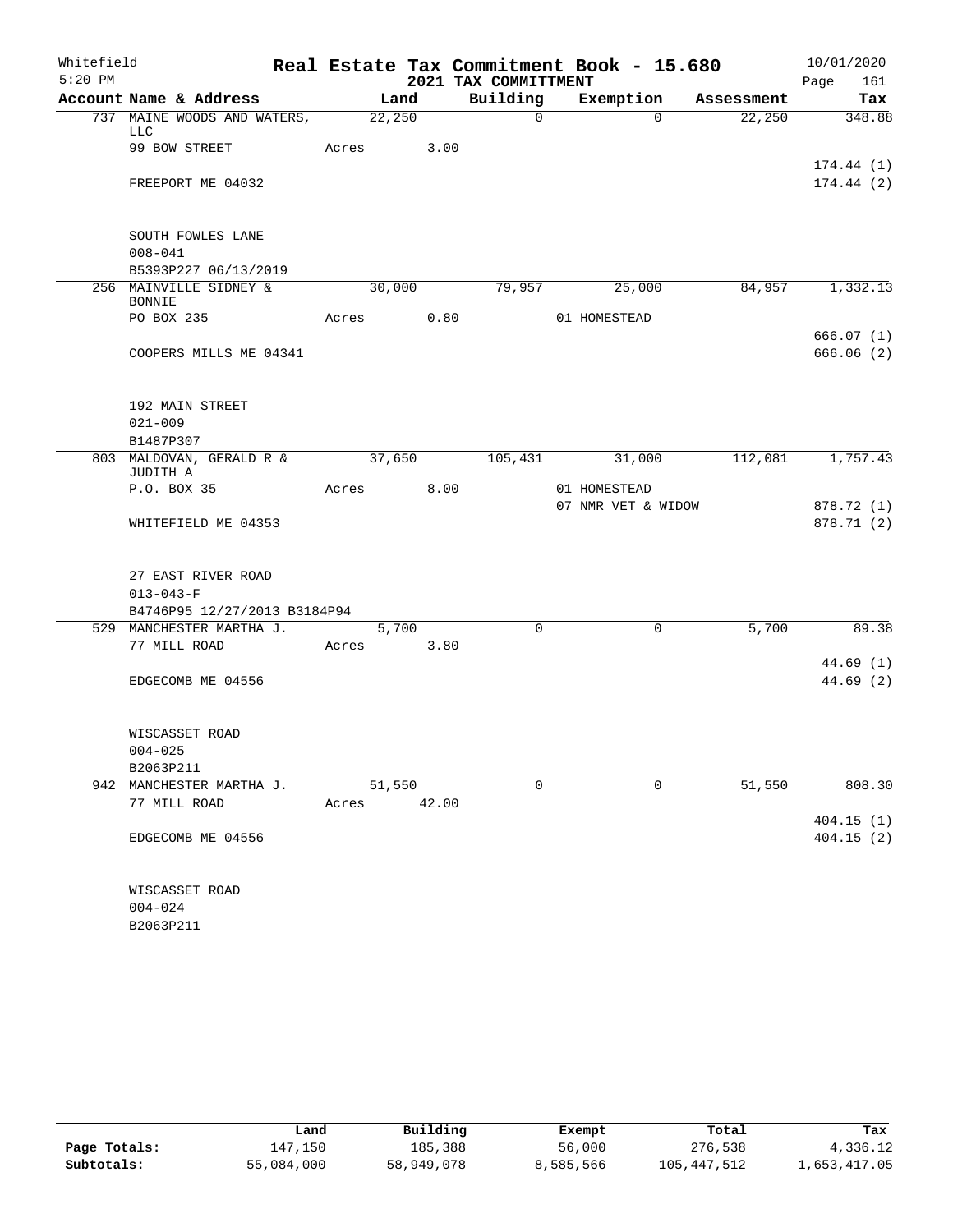| Whitefield |                                                              |       |         |                      | Real Estate Tax Commitment Book - 15.680 |              | 10/01/2020  |
|------------|--------------------------------------------------------------|-------|---------|----------------------|------------------------------------------|--------------|-------------|
| $5:20$ PM  |                                                              |       |         | 2021 TAX COMMITTMENT |                                          |              | 162<br>Page |
|            | Account Name & Address                                       |       | Land    | Building             | Exemption                                | Assessment   | Tax         |
|            | 1081 MANCHESTER ROBERT S. &                                  |       | 50, 175 | 131,689              | 31,000                                   | 150,864      | 2,365.55    |
|            | LINDA K.<br>PO BOX 4                                         | Acres | 24.50   |                      | 07 NMR VET & WIDOW                       |              |             |
|            |                                                              |       |         |                      | 01 HOMESTEAD                             |              | 1,182.78(1) |
|            | WHITEFIELD ME 04353                                          |       |         |                      |                                          |              | 1,182.77(2) |
|            |                                                              |       |         |                      |                                          |              |             |
|            |                                                              |       |         |                      |                                          |              |             |
|            | 100 WEARY POND ROAD<br>$011 - 021$                           |       |         |                      |                                          |              |             |
|            | B4906P320 07/13/2015 B4871P42 03/25/2015 B4763P290           |       |         |                      |                                          |              |             |
|            | 03/13/2014 B4656P69 04/30/2013 B4290P143 06/25/2010          |       |         |                      |                                          |              |             |
|            | B4279P61 05/24/2010                                          |       |         |                      |                                          |              |             |
|            | 1437 MANSFIELD, BURTON H &<br>KATHY                          |       | 30,885  | 34,974               | 25,000                                   | 40,859       | 640.67      |
|            | 373 TOWNHOUSE ROAD                                           | Acres |         | 2.09                 | 01 HOMESTEAD                             |              |             |
|            |                                                              |       |         |                      |                                          |              | 320.34(1)   |
|            | WHITEFIELD ME 04353                                          |       |         |                      |                                          |              | 320.33(2)   |
|            |                                                              |       |         |                      |                                          |              |             |
|            |                                                              |       |         |                      |                                          |              |             |
|            | 373 TOWNHOUSE ROAD                                           |       |         |                      |                                          |              |             |
|            | $010 - 011 - B$                                              |       |         |                      |                                          |              |             |
|            | B1803P112                                                    |       |         |                      |                                          |              |             |
|            | 1268 MANSIR JR. PAUL A.<br>49 HENRY LANE                     | Acres | 30,000  | 78,228<br>1.32       |                                          | 0<br>108,228 | 1,697.02    |
|            |                                                              |       |         |                      |                                          |              | 848.51 (1)  |
|            | WHITEFIELD ME 04353                                          |       |         |                      |                                          |              | 848.51 (2)  |
|            |                                                              |       |         |                      |                                          |              |             |
|            |                                                              |       |         |                      |                                          |              |             |
|            | 13 HENRY LANE                                                |       |         |                      |                                          |              |             |
|            | $012 - 043$                                                  |       |         |                      |                                          |              |             |
|            | B4559P198 08/14/2012 B4345P197 11/24/2010 B4300P78           |       |         |                      |                                          |              |             |
|            | 07/29/2010 B1992P85<br>580 MANSIR PAUL                       |       | 30,150  | 24,486               |                                          | 54,636<br>0  | 856.69      |
|            | 581 EAST PITTSTON ROAD                                       | Acres | 1.60    |                      |                                          |              |             |
|            |                                                              |       |         |                      |                                          |              | 428.35(1)   |
|            | PITTSTON ME 04345                                            |       |         |                      |                                          |              | 428.34(2)   |
|            |                                                              |       |         |                      |                                          |              |             |
|            |                                                              |       |         |                      |                                          |              |             |
|            | 9 SENOTT ROAD                                                |       |         |                      |                                          |              |             |
|            | $017 - 049 - B$                                              |       |         |                      |                                          |              |             |
|            | B4681P71 06/28/2013 B4077P38 12/09/2008 B1993P321            |       | 30,825  | 23,051               | 25,000                                   | 28,876       | 452.78      |
|            | 1647 MARCACCIO, MARY-ANN<br>65 COOKSON LANE                  | Acres |         | 2.05                 | 01 HOMESTEAD                             |              |             |
|            |                                                              |       |         |                      |                                          |              | 226.39(1)   |
|            | WHITEFIELD ME 04353                                          |       |         |                      |                                          |              | 226.39(2)   |
|            |                                                              |       |         |                      |                                          |              |             |
|            |                                                              |       |         |                      |                                          |              |             |
|            | 65 COOKSON LANE                                              |       |         |                      |                                          |              |             |
|            | $020 - 049 - B$<br>B3717P285 08/07/2006 B2766P175 11/04/2004 |       |         |                      |                                          |              |             |
|            |                                                              |       |         |                      |                                          |              |             |

|              | Land       | Building   | Exempt    | Total       | Tax          |
|--------------|------------|------------|-----------|-------------|--------------|
| Page Totals: | 172,035    | 292,428    | 81,000    | 383,463     | 6,012.71     |
| Subtotals:   | 55,256,035 | 59,241,506 | 8,666,566 | 105,830,975 | 1,659,429.76 |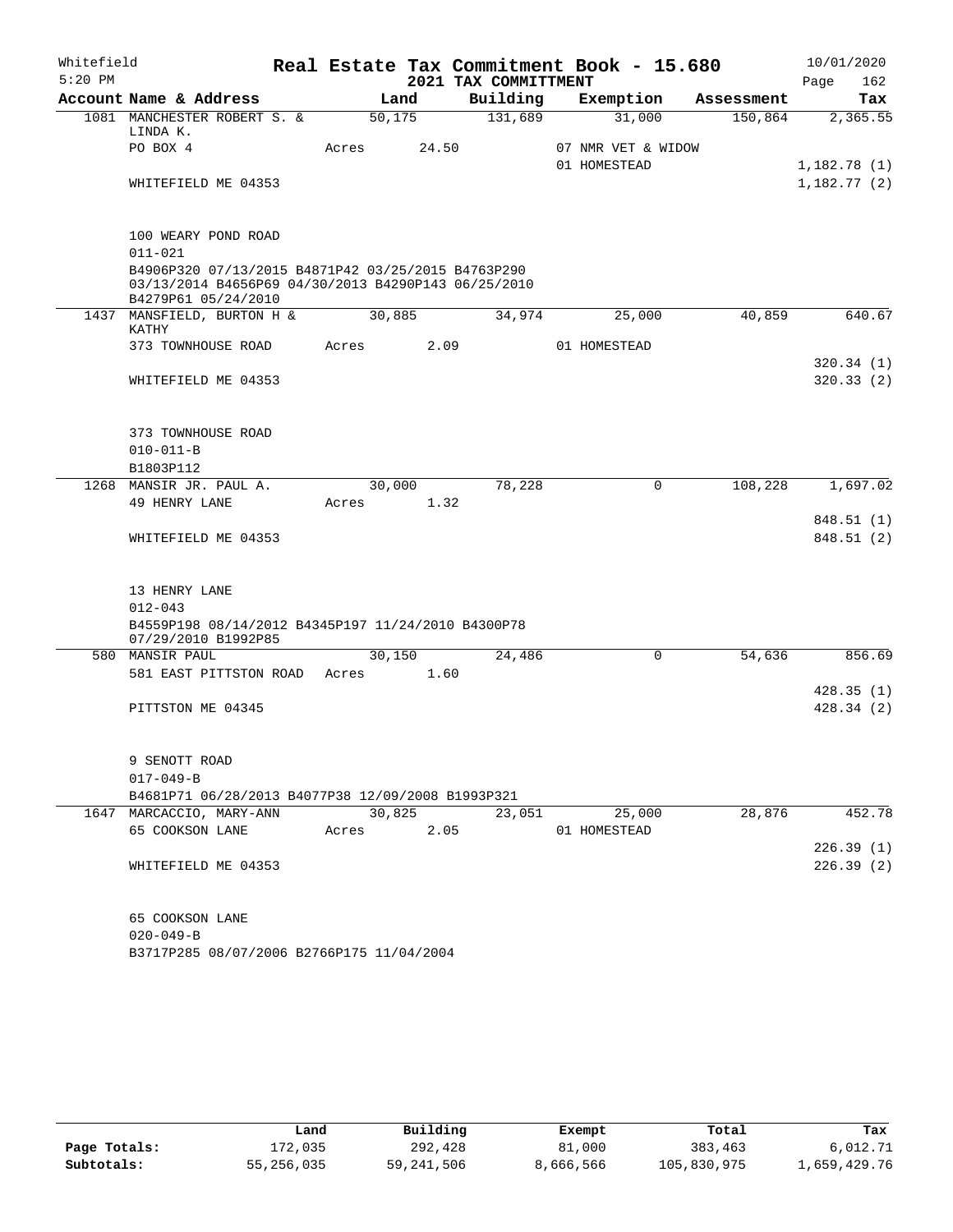| Whitefield<br>$5:20$ PM |                                           |            |       |                 | 2021 TAX COMMITTMENT | Real Estate Tax Commitment Book - 15.680 |                      | 10/01/2020<br>Page<br>163 |
|-------------------------|-------------------------------------------|------------|-------|-----------------|----------------------|------------------------------------------|----------------------|---------------------------|
|                         | Account Name & Address                    |            |       | Land            | Building             | Exemption                                | Assessment           | Tax                       |
|                         | 1196 MARCUS FAMILY FARMS,                 |            |       | 25,855          | 164,510              |                                          | 190,365<br>$\Omega$  | 2,984.92                  |
|                         | LLC<br>98 TOWNHOUSE ROAD                  |            | Acres | 2.07            |                      |                                          |                      |                           |
|                         |                                           |            |       |                 |                      |                                          |                      | 1,492.46(1)               |
|                         | WHITEFIELD ME 04353                       |            |       |                 |                      |                                          |                      | 1,492.46(2)               |
|                         | 104 TOWNHOUSE ROAD                        |            |       |                 |                      |                                          |                      |                           |
|                         | $013 - 055 - A$                           |            |       |                 |                      |                                          |                      |                           |
|                         | B5476P236 12/31/2019                      |            |       |                 |                      |                                          |                      |                           |
|                         | 394 MARCUS FAMILY FARMS,                  |            |       | 74,865          | 332,640              |                                          | 407,505<br>0         | 6,389.68                  |
|                         | LLC<br>98 TOWNHOUSE ROAD                  |            | Acres | 56.23           |                      |                                          |                      |                           |
|                         |                                           |            |       |                 |                      |                                          |                      | 3, 194.84 (1)             |
|                         | WHITEFIELD ME 04353                       |            |       |                 |                      |                                          |                      | 3, 194.84 (2)             |
|                         | 98 TOWNHOUSE ROAD                         |            |       |                 |                      |                                          |                      |                           |
|                         | $013 - 055$                               |            |       |                 |                      |                                          |                      |                           |
|                         | B5476P236 12/31/2019 B3375P281 10/08/2004 |            |       |                 |                      |                                          |                      |                           |
|                         | 403 MARCUS PAUL<br>185 PITTSTON ROAD      |            | Acres | 41,250<br>12.50 | 166,339              | 25,000<br>01 HOMESTEAD                   | 182,589              | 2,863.00                  |
|                         |                                           |            |       |                 |                      |                                          |                      | 1,431.50(1)               |
|                         | WHITEFIELD ME 04353                       |            |       |                 |                      |                                          |                      | 1,431.50(2)               |
|                         | 185 PITTSTON ROAD                         |            |       |                 |                      |                                          |                      |                           |
|                         | $007 - 002$                               |            |       |                 |                      |                                          |                      |                           |
|                         | B3781P167 12/05/2006 B3698P93 06/29/2006  |            |       |                 |                      |                                          |                      |                           |
|                         | 1871 MARITIMES & NORTHEAST<br>PIPELINE    |            |       | 328,000         | 6,822,960            |                                          | 7,150,960<br>0       | 112, 127.05               |
|                         | C/O DUFF & PHELPS, LLC                    |            |       |                 |                      |                                          |                      |                           |
|                         | PO BOX 2629<br>ADDISON TX 75001           |            |       |                 |                      |                                          |                      | 56,063.53<br>56,063.52    |
|                         |                                           |            |       |                 |                      |                                          |                      |                           |
|                         | CMP CORRIDOR<br>CMP CORR                  |            |       |                 |                      |                                          |                      |                           |
| 1499                    | MARPLE ANTHONY F. &                       |            |       | 109,521         | 166,958              | 25,000                                   | 251,479              | 3,943.19                  |
|                         | MARIANNE                                  |            |       |                 |                      |                                          |                      |                           |
|                         | 340 HILTON ROAD                           |            | Acres | 204.00          |                      | 01 HOMESTEAD                             |                      | 1,971.60(1)               |
|                         | WHITEFIELD ME 04353                       |            |       |                 |                      |                                          |                      | 1,971.59(2)               |
|                         | 340 HILTON ROAD                           |            |       |                 |                      |                                          |                      |                           |
|                         | $011 - 042 - A$                           |            |       |                 |                      |                                          |                      |                           |
|                         | B1221P226                                 |            |       |                 |                      |                                          |                      |                           |
| 716                     | MARPLE ANTHONY F. &<br>MARIANNE           |            |       | 6,849           | $\mathbf 0$          |                                          | 6,849<br>$\mathbf 0$ | 107.39                    |
|                         | 340 HILTON ROAD                           |            | Acres | 18.00           |                      |                                          |                      |                           |
|                         | WHITEFIELD ME 04353                       |            |       |                 |                      |                                          |                      | 53.70(1)<br>53.69(2)      |
|                         |                                           |            |       |                 |                      |                                          |                      |                           |
|                         | HILTON ROAD                               |            |       |                 |                      |                                          |                      |                           |
|                         | $011 - 020$<br>B1254P209                  |            |       |                 |                      |                                          |                      |                           |
|                         |                                           |            |       |                 |                      |                                          |                      |                           |
|                         |                                           | Land       |       | Building        |                      | Exempt                                   | Total                | Tax                       |
| Page Totals:            |                                           | 586,340    |       | 7,653,407       |                      | 50,000                                   | 8,189,747            | 128, 415. 23              |
| Subtotals:              |                                           | 55,842,375 |       | 66,894,913      |                      | 8,716,566                                | 114,020,722          | 1,787,844.99              |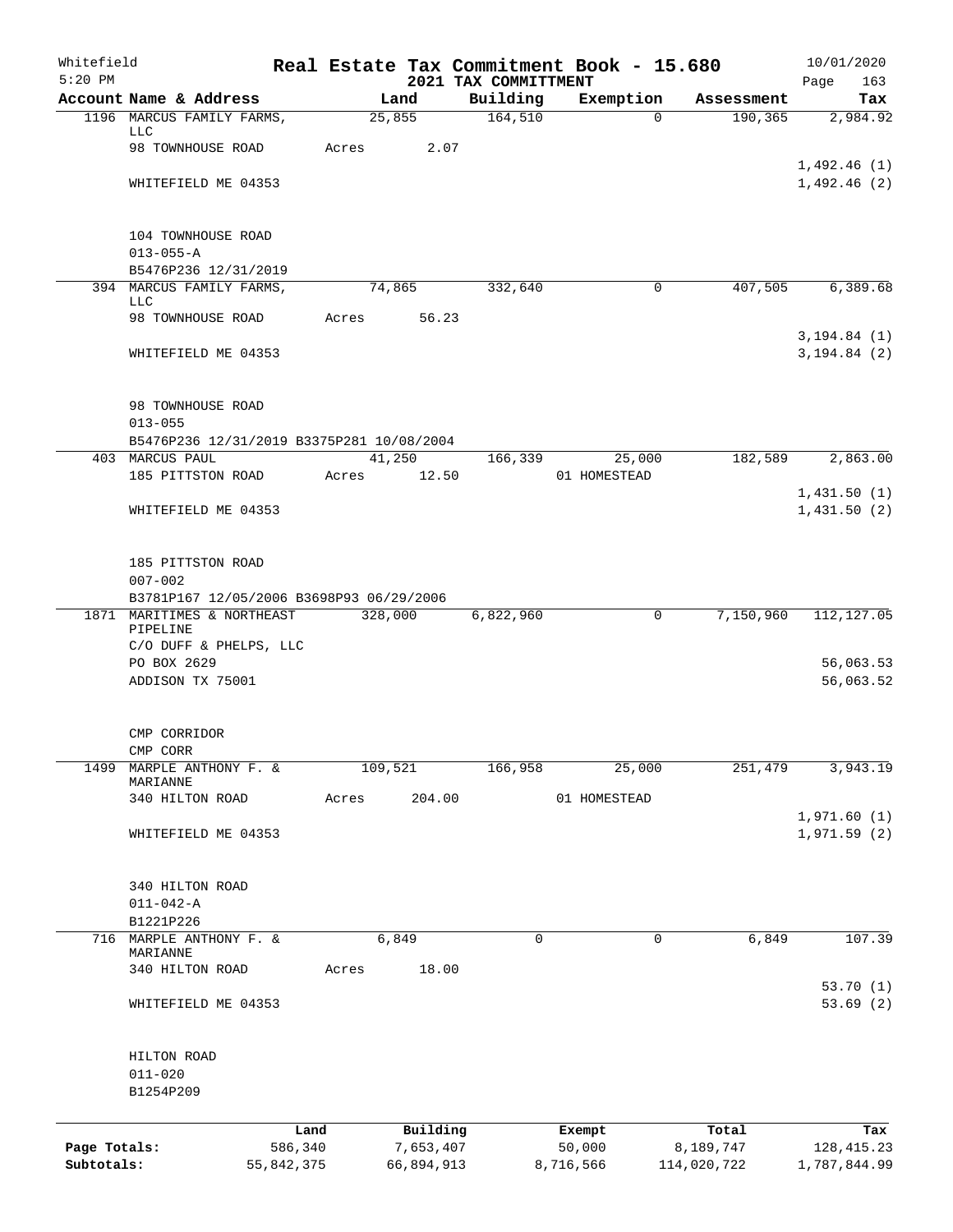| Whitefield                 |                                                                                                |                       |       |            |         |                                  | Real Estate Tax Commitment Book - 15.680 |                        | 10/01/2020                  |
|----------------------------|------------------------------------------------------------------------------------------------|-----------------------|-------|------------|---------|----------------------------------|------------------------------------------|------------------------|-----------------------------|
| $5:20$ PM                  | Account Name & Address                                                                         |                       |       | Land       |         | 2021 TAX COMMITTMENT<br>Building | Exemption                                | Assessment             | Page<br>164<br>Tax          |
|                            | 1688 MARSTON ROBERT & MARY                                                                     |                       |       | 6,450      |         | $\mathbf 0$                      | 0                                        | 6,450                  | 101.14                      |
|                            | 183 HUNTS MEADOW ROAD                                                                          |                       | Acres |            | 4.30    |                                  |                                          |                        |                             |
|                            | PITTSTON ME 04345                                                                              |                       |       |            |         |                                  |                                          |                        | 50.57(1)<br>50.57(2)        |
|                            | SOUTH HUNTS MEADOW ROAD<br>$006 - 021 - 6$                                                     |                       |       |            |         |                                  |                                          |                        |                             |
|                            | B5312P100 09/25/2018 B2869P179                                                                 |                       |       |            |         |                                  |                                          |                        |                             |
|                            | 1687 MARSTON, KALEB                                                                            |                       |       | 6,900      |         | $\Omega$                         | 0                                        | 6,900                  | 108.19                      |
|                            | 190 HUNTS MEADOW ROAD                                                                          |                       | Acres |            | 4.60    |                                  |                                          |                        | 54.10(1)                    |
|                            | PITTSTON ME 04345                                                                              |                       |       |            |         |                                  |                                          |                        | 54.09(2)                    |
|                            | SOUTH HUNTS MEADOW ROAD<br>$006 - 021 - 5$<br>B5143P27 05/30/2017 B4786P8 06/04/2014 B3917P267 |                       |       |            |         |                                  |                                          |                        |                             |
|                            | 08/27/2007                                                                                     |                       |       |            |         |                                  |                                          |                        |                             |
|                            | 332 MARTIN RYAN F.                                                                             |                       |       | 35,000     |         | 128,357                          | 0                                        | 163,357                | 2,561.44                    |
|                            | 450 WEST 24TH STREET,<br>APT 11AB                                                              |                       | Acres |            | 1.50    |                                  |                                          |                        |                             |
|                            |                                                                                                |                       |       |            |         |                                  |                                          |                        | 1,280.72(1)                 |
|                            | NEW YORK NY 10011                                                                              |                       |       |            |         |                                  |                                          |                        | 1,280.72(2)                 |
|                            | 110 MAIN STREET<br>$022 - 008$                                                                 |                       |       |            |         |                                  |                                          |                        |                             |
|                            | B4911P230 07/28/2015 B4720P32 10/07/2013 B4040P80<br>08/08/2008                                |                       |       |            |         |                                  |                                          |                        |                             |
|                            | 1301 MARTIN, MICHAEL & TONYA                                                                   |                       |       | 30,300     |         | 79,897                           | 25,000                                   | 85,197                 | 1,335.89                    |
|                            | 86 DEVINE ROAD                                                                                 |                       | Acres |            | 1.70    |                                  | 01 HOMESTEAD                             |                        | 667.95(1)                   |
|                            | WHITEFIELD ME 04353                                                                            |                       |       |            |         |                                  |                                          |                        | 667.94(2)                   |
|                            | 86 DEVINE ROAD<br>$016 - 010$                                                                  |                       |       |            |         |                                  |                                          |                        |                             |
|                            | B4200P222 09/15/2009 B2375P179 08/28/1998                                                      |                       |       |            |         |                                  |                                          |                        |                             |
|                            | 460 MARTINELLI, BENJAMIN C                                                                     |                       |       | 30,000     |         | 127,500                          | $\mathbf 0$                              | 157,500                | 2,469.60                    |
|                            | 81 FOX FARM ROAD                                                                               |                       | Acres |            | 0.25    |                                  |                                          |                        |                             |
|                            | WHITEFIELD ME 04343                                                                            |                       |       |            |         |                                  |                                          |                        | 1,234.80(1)<br>1, 234.80(2) |
|                            | 95 MAIN STREET                                                                                 |                       |       |            |         |                                  |                                          |                        |                             |
|                            | $022 - 034$                                                                                    |                       |       |            |         |                                  |                                          |                        |                             |
|                            | B5208P6 11/30/2017                                                                             |                       |       |            |         |                                  |                                          |                        |                             |
|                            | 604 MARTINELLI, BENJAMIN C<br>81 FOX FARM LANE                                                 |                       | Acres | 36,575     | 2.55    | 156,176                          | 0                                        | 192,751                | 3,022.34                    |
|                            |                                                                                                |                       |       |            |         |                                  |                                          |                        | 1, 511.17(1)                |
|                            | WHITEFIELD ME 04353<br>3001                                                                    |                       |       |            |         |                                  |                                          |                        | 1, 511.17(2)                |
|                            | 81 FOX FARM LANE<br>$020 - 011 - A$                                                            |                       |       |            |         |                                  |                                          |                        |                             |
|                            | B5115P218 03/20/2017 B5115P216 03/09/2017 B4414P12<br>06/29/2011 B2424P128                     |                       |       |            |         |                                  |                                          |                        |                             |
|                            |                                                                                                | Land                  |       | Building   |         |                                  | Exempt                                   | Total                  | Tax                         |
| Page Totals:<br>Subtotals: |                                                                                                | 145,225<br>55,987,600 |       | 67,386,843 | 491,930 |                                  | 25,000<br>8,741,566                      | 612,155<br>114,632,877 | 9,598.60<br>1,797,443.59    |
|                            |                                                                                                |                       |       |            |         |                                  |                                          |                        |                             |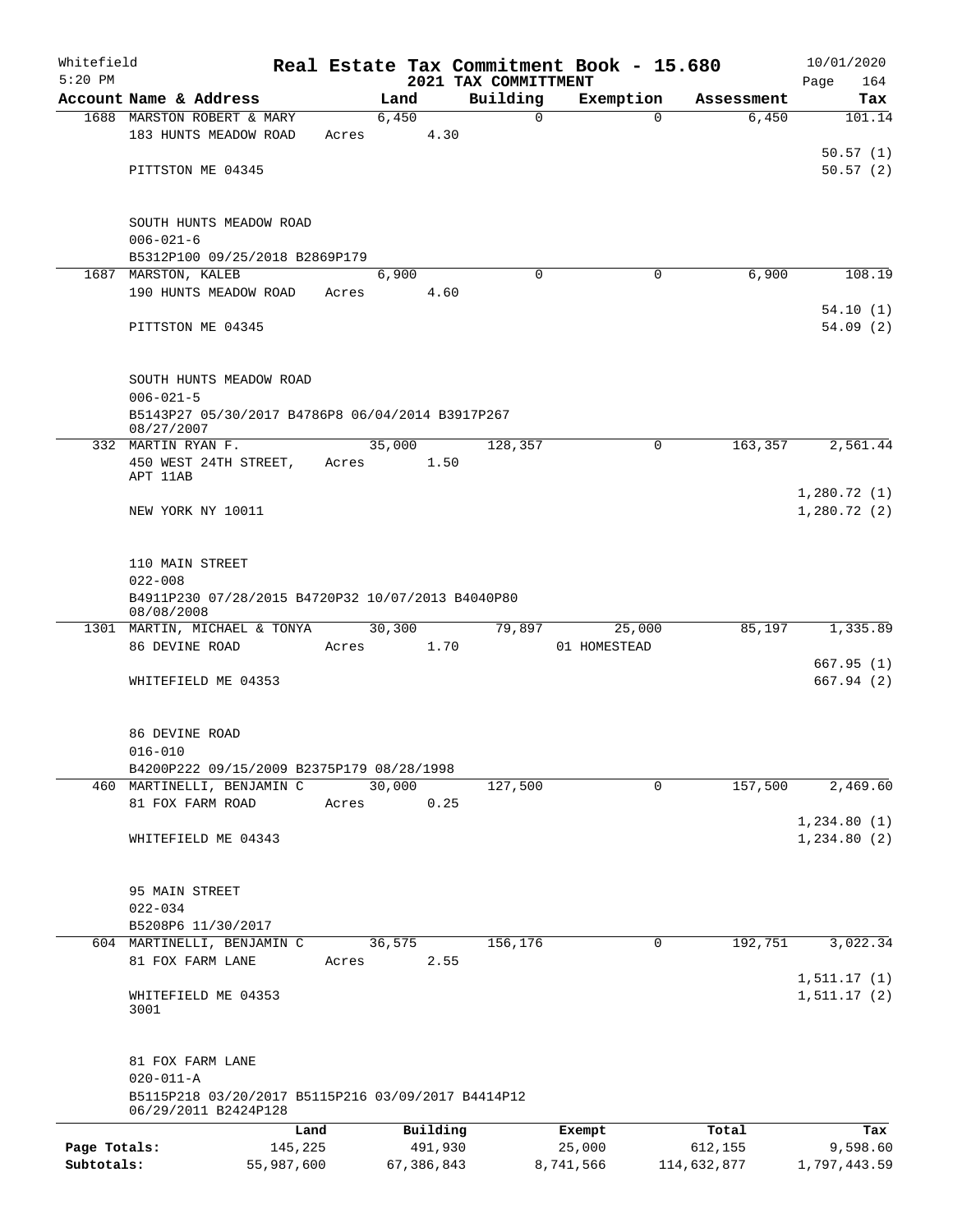| Whitefield<br>$5:20$ PM |                                                                     |                 |       |            |         | Real Estate Tax Commitment Book - 15.680 |                  |             |                  | 10/01/2020             |
|-------------------------|---------------------------------------------------------------------|-----------------|-------|------------|---------|------------------------------------------|------------------|-------------|------------------|------------------------|
|                         | Account Name & Address                                              |                 |       | Land       |         | 2021 TAX COMMITTMENT<br>Building         | Exemption        |             | Assessment       | Page<br>165<br>Tax     |
|                         | 713 MASON CEDRIC L. &                                               |                 |       | 63,300     |         | 95,323                                   |                  | 25,000      | 133,623          | 2,095.21               |
|                         | BEVERLY<br>241 HEAD TIDE ROAD                                       |                 | Acres | 37.00      |         |                                          | 01 HOMESTEAD     |             |                  |                        |
|                         |                                                                     |                 |       |            |         |                                          |                  |             |                  | 1,047.61(1)            |
|                         | WHITEFIELD ME 04353                                                 |                 |       |            |         |                                          |                  |             |                  | 1,047.60(2)            |
|                         | 241 HEAD TIDE ROAD<br>$005 - 011$                                   |                 |       |            |         |                                          |                  |             |                  |                        |
|                         | 346 MASON DAVID J. & SARAH<br>M. KRAMER                             |                 |       | 30,000     |         | 53,837                                   |                  | 0           | 83,837           | 1,314.56               |
|                         | 79 MAIN STREET                                                      |                 | Acres |            | 0.98    |                                          |                  |             |                  | 657.28(1)              |
|                         | WHITEFIELD ME 04353                                                 |                 |       |            |         |                                          |                  |             |                  | 657.28(2)              |
|                         | 79 MAIN STREET<br>$022 - 036$                                       |                 |       |            |         |                                          |                  |             |                  |                        |
|                         | B4334P214 11/23/2010 B3999P301 05/05/2008<br>484 MASON KRISTIN M. & |                 |       | 40,035     |         | 173,946                                  |                  | 25,000      | 188,981          | 2,963.22               |
|                         | JEFFERY J.                                                          |                 |       |            |         |                                          |                  |             |                  |                        |
|                         | 235 EAST RIVER ROAD                                                 |                 |       | Acres      | 9.00    |                                          | 01 HOMESTEAD     |             |                  | 1,481.61(1)            |
|                         | WHITEFIELD ME 04353                                                 |                 |       |            |         |                                          |                  |             |                  | 1,481.61(2)            |
|                         | 235 EAST RIVER ROAD<br>$013 - 064$                                  |                 |       |            |         |                                          |                  |             |                  |                        |
|                         | B3589P232 11/14/2005                                                |                 |       |            |         |                                          |                  |             |                  |                        |
|                         | 122 MASON KRISTIN M. &<br>JEFFREY J.                                |                 |       | 17,896     |         | 0                                        |                  | $\mathbf 0$ | 17,896           | 280.61                 |
|                         | 235 EAST RIVER ROAD                                                 |                 | Acres |            | 37.00   |                                          |                  |             |                  | 140.31(1)              |
|                         | WHITEFIELD ME 04353                                                 |                 |       |            |         |                                          |                  |             |                  | 140.30(2)              |
|                         | EAST RIVER ROAD<br>$013 - 072$                                      |                 |       |            |         |                                          |                  |             |                  |                        |
|                         | B3614P34 12/29/2005 B3291P34 05/17/2004                             |                 |       |            |         |                                          |                  |             |                  |                        |
| 1298                    | MASON, JEFFREY J &<br>KRISTIN M                                     |                 |       | 21,200     |         | 0                                        |                  | 0           | 21,200           | 332.42                 |
|                         | 235 EAST RIVER ROAD                                                 |                 | Acres |            | 2.30    |                                          |                  |             |                  |                        |
|                         | WHITEFIELD ME 04353                                                 |                 |       |            |         |                                          |                  |             |                  | 166.21(1)<br>166.21(2) |
|                         | AUGUSTA ROAD<br>$018 - 014 - H$                                     |                 |       |            |         |                                          |                  |             |                  |                        |
|                         | B3446P215 08/03/2005                                                |                 |       |            |         |                                          |                  |             |                  |                        |
|                         | 563 MASON, KEVIN M                                                  |                 |       | 30,000     |         | 109,873                                  |                  | 0           | 139,873          | 2,193.21               |
|                         | 468 VIGUE ROAD                                                      |                 | Acres |            | 1.10    |                                          |                  |             |                  | 1,096.61(1)            |
|                         | WHITEFIELD ME 04353                                                 |                 |       |            |         |                                          |                  |             |                  | 1,096.60(2)            |
|                         | 468 VIGUE ROAD<br>$019 - 040$<br>B5193P233 10/20/2017               |                 |       |            |         |                                          |                  |             |                  |                        |
|                         |                                                                     |                 |       |            |         |                                          |                  |             |                  |                        |
| Page Totals:            |                                                                     | Land<br>202,431 |       | Building   | 432,979 |                                          | Exempt<br>50,000 |             | Total<br>585,410 | Tax<br>9,179.23        |
| Subtotals:              |                                                                     | 56,190,031      |       | 67,819,822 |         |                                          | 8,791,566        |             | 115, 218, 287    | 1,806,622.82           |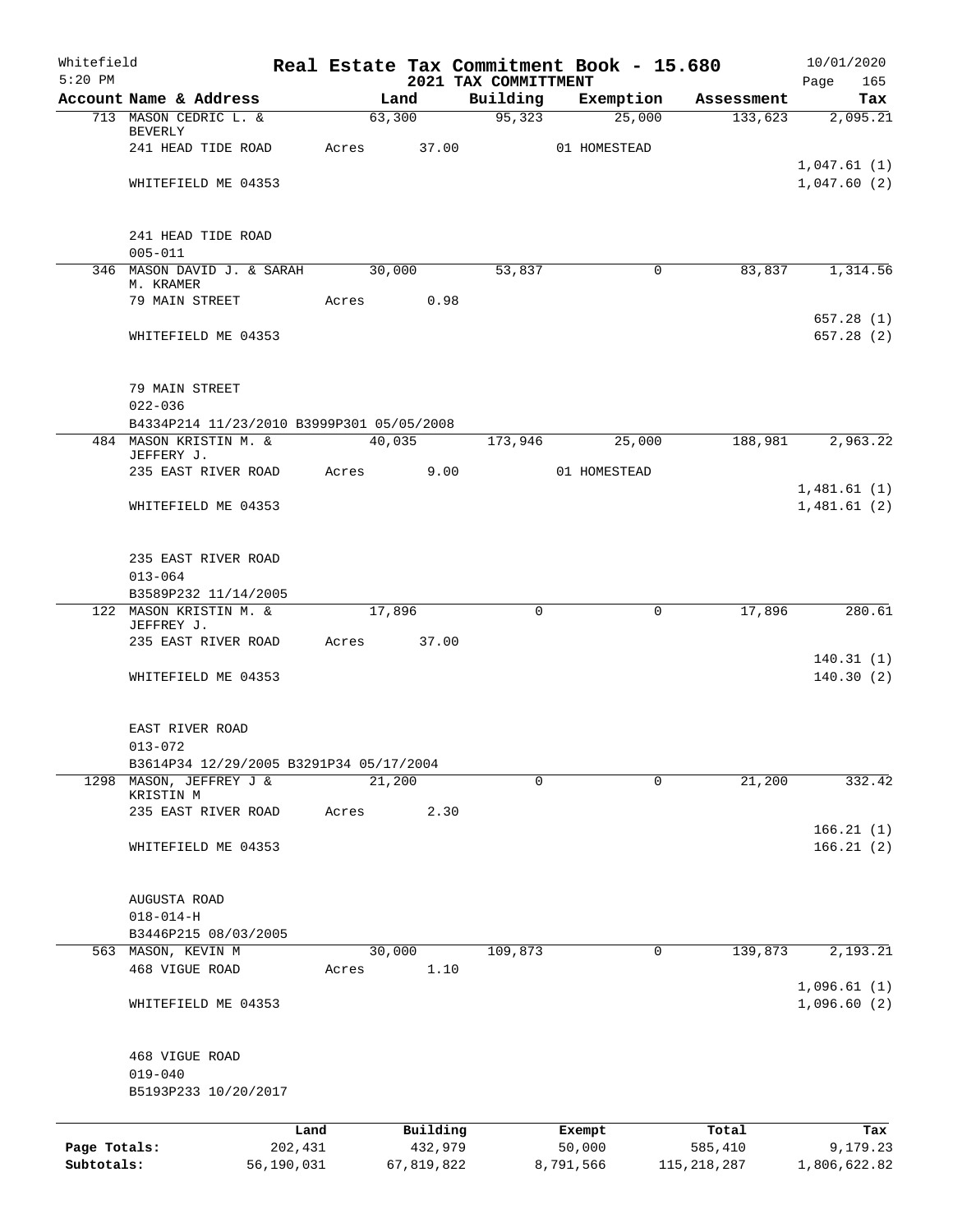| Account Name & Address<br>Building<br>Exemption<br>Land<br>Assessment<br>1165 MASON, WILLIAM J<br>975<br>$\Omega$<br>975<br>$\Omega$<br>0.65<br>MASON, PAMELA J<br>Acres<br>14 STEWART LANE<br>WINDSOR ME 04363<br>WINDSOR ROAD<br>$022 - 021$<br>B5409P103 07/05/2019<br>112,924<br>1,770.65<br>1725 MASSEY CHRISTOPHER P.<br>31,590<br>81,334<br>0<br>84 MARINE LANE<br>Acres<br>2.56<br>885.33 (1)<br>WHITEFIELD ME 04353<br>84 MARINE LANE<br>$018 - 037 - D$<br>B4690P114 07/24/2013 B4612P85 12/28/2012 B4202P176<br>09/21/2009 B3297P174 05/07/2004<br>1450 MATCH MOTORS INC<br>30,750<br>94,232<br>124,982<br>1,959.72<br>0<br>C/O DEBORAH COTE<br>2.00<br>Acres<br>327 HUNTS MEADOW ROAD<br>WHITEFIELD ME 04353<br>178 AUGUSTA ROAD<br>$018 - 020 - B$<br>B4419P159 07/19/2011 B4288P112 06/18/2010 B4288P112<br>06/18/2010 B1491P324<br>20,735<br>0<br>134,870<br>2, 114.76<br>1914 MATHEWS NICOLE<br>114,135<br>67 SENOTT ROAD<br>Acres<br>1.99<br>1,057.38(1)<br>WHITEFIELD ME 04353<br>67 SENOTT ROAD<br>$017 - 047 - B$<br>703 MATHEWS, BRUCE M<br>1,551.35<br>99,188<br>30,750<br>98,938<br>31,000<br>75 SENOTT ROAD<br>Acres<br>2.00<br>01 HOMESTEAD<br>05 VET EXEMPTION<br>WHITEFIELD ME 04353<br>75 SENOTT ROAD<br>$017 - 047 - A$<br>B4970P94 01/19/2016 B4863P105 02/23/2015<br>753 MATHEWS, JACOB N &<br>31,065<br>103,974<br>97,909<br>25,000<br>JESSICA J<br>434 MILLS ROAD<br>2.21<br>01 HOMESTEAD<br>Acres<br>WHITEFIELD ME 04353<br>434 MILLS ROAD<br>$020 - 028$<br>B5325P227 11/13/2018 B4824P34 10/02/2014 B3590P1<br>11/14/2005<br>Building<br>Total<br>Land<br>Exempt | Whitefield<br>$5:20$ PM |  |  |  | 2021 TAX COMMITTMENT | Real Estate Tax Commitment Book - 15.680 |  | 10/01/2020<br>166<br>Page |
|------------------------------------------------------------------------------------------------------------------------------------------------------------------------------------------------------------------------------------------------------------------------------------------------------------------------------------------------------------------------------------------------------------------------------------------------------------------------------------------------------------------------------------------------------------------------------------------------------------------------------------------------------------------------------------------------------------------------------------------------------------------------------------------------------------------------------------------------------------------------------------------------------------------------------------------------------------------------------------------------------------------------------------------------------------------------------------------------------------------------------------------------------------------------------------------------------------------------------------------------------------------------------------------------------------------------------------------------------------------------------------------------------------------------------------------------------------------------------------------------------------------------------------------------------------------------------------------------------|-------------------------|--|--|--|----------------------|------------------------------------------|--|---------------------------|
|                                                                                                                                                                                                                                                                                                                                                                                                                                                                                                                                                                                                                                                                                                                                                                                                                                                                                                                                                                                                                                                                                                                                                                                                                                                                                                                                                                                                                                                                                                                                                                                                      |                         |  |  |  |                      |                                          |  | Tax                       |
|                                                                                                                                                                                                                                                                                                                                                                                                                                                                                                                                                                                                                                                                                                                                                                                                                                                                                                                                                                                                                                                                                                                                                                                                                                                                                                                                                                                                                                                                                                                                                                                                      |                         |  |  |  |                      |                                          |  | 15.29<br>7.65(1)          |
|                                                                                                                                                                                                                                                                                                                                                                                                                                                                                                                                                                                                                                                                                                                                                                                                                                                                                                                                                                                                                                                                                                                                                                                                                                                                                                                                                                                                                                                                                                                                                                                                      |                         |  |  |  |                      |                                          |  | 7.64(2)                   |
|                                                                                                                                                                                                                                                                                                                                                                                                                                                                                                                                                                                                                                                                                                                                                                                                                                                                                                                                                                                                                                                                                                                                                                                                                                                                                                                                                                                                                                                                                                                                                                                                      |                         |  |  |  |                      |                                          |  |                           |
|                                                                                                                                                                                                                                                                                                                                                                                                                                                                                                                                                                                                                                                                                                                                                                                                                                                                                                                                                                                                                                                                                                                                                                                                                                                                                                                                                                                                                                                                                                                                                                                                      |                         |  |  |  |                      |                                          |  |                           |
|                                                                                                                                                                                                                                                                                                                                                                                                                                                                                                                                                                                                                                                                                                                                                                                                                                                                                                                                                                                                                                                                                                                                                                                                                                                                                                                                                                                                                                                                                                                                                                                                      |                         |  |  |  |                      |                                          |  |                           |
|                                                                                                                                                                                                                                                                                                                                                                                                                                                                                                                                                                                                                                                                                                                                                                                                                                                                                                                                                                                                                                                                                                                                                                                                                                                                                                                                                                                                                                                                                                                                                                                                      |                         |  |  |  |                      |                                          |  |                           |
|                                                                                                                                                                                                                                                                                                                                                                                                                                                                                                                                                                                                                                                                                                                                                                                                                                                                                                                                                                                                                                                                                                                                                                                                                                                                                                                                                                                                                                                                                                                                                                                                      |                         |  |  |  |                      |                                          |  | 885.32 (2)                |
|                                                                                                                                                                                                                                                                                                                                                                                                                                                                                                                                                                                                                                                                                                                                                                                                                                                                                                                                                                                                                                                                                                                                                                                                                                                                                                                                                                                                                                                                                                                                                                                                      |                         |  |  |  |                      |                                          |  |                           |
|                                                                                                                                                                                                                                                                                                                                                                                                                                                                                                                                                                                                                                                                                                                                                                                                                                                                                                                                                                                                                                                                                                                                                                                                                                                                                                                                                                                                                                                                                                                                                                                                      |                         |  |  |  |                      |                                          |  |                           |
|                                                                                                                                                                                                                                                                                                                                                                                                                                                                                                                                                                                                                                                                                                                                                                                                                                                                                                                                                                                                                                                                                                                                                                                                                                                                                                                                                                                                                                                                                                                                                                                                      |                         |  |  |  |                      |                                          |  |                           |
|                                                                                                                                                                                                                                                                                                                                                                                                                                                                                                                                                                                                                                                                                                                                                                                                                                                                                                                                                                                                                                                                                                                                                                                                                                                                                                                                                                                                                                                                                                                                                                                                      |                         |  |  |  |                      |                                          |  |                           |
|                                                                                                                                                                                                                                                                                                                                                                                                                                                                                                                                                                                                                                                                                                                                                                                                                                                                                                                                                                                                                                                                                                                                                                                                                                                                                                                                                                                                                                                                                                                                                                                                      |                         |  |  |  |                      |                                          |  | 979.86(1)                 |
|                                                                                                                                                                                                                                                                                                                                                                                                                                                                                                                                                                                                                                                                                                                                                                                                                                                                                                                                                                                                                                                                                                                                                                                                                                                                                                                                                                                                                                                                                                                                                                                                      |                         |  |  |  |                      |                                          |  | 979.86(2)                 |
|                                                                                                                                                                                                                                                                                                                                                                                                                                                                                                                                                                                                                                                                                                                                                                                                                                                                                                                                                                                                                                                                                                                                                                                                                                                                                                                                                                                                                                                                                                                                                                                                      |                         |  |  |  |                      |                                          |  |                           |
|                                                                                                                                                                                                                                                                                                                                                                                                                                                                                                                                                                                                                                                                                                                                                                                                                                                                                                                                                                                                                                                                                                                                                                                                                                                                                                                                                                                                                                                                                                                                                                                                      |                         |  |  |  |                      |                                          |  |                           |
|                                                                                                                                                                                                                                                                                                                                                                                                                                                                                                                                                                                                                                                                                                                                                                                                                                                                                                                                                                                                                                                                                                                                                                                                                                                                                                                                                                                                                                                                                                                                                                                                      |                         |  |  |  |                      |                                          |  |                           |
|                                                                                                                                                                                                                                                                                                                                                                                                                                                                                                                                                                                                                                                                                                                                                                                                                                                                                                                                                                                                                                                                                                                                                                                                                                                                                                                                                                                                                                                                                                                                                                                                      |                         |  |  |  |                      |                                          |  |                           |
|                                                                                                                                                                                                                                                                                                                                                                                                                                                                                                                                                                                                                                                                                                                                                                                                                                                                                                                                                                                                                                                                                                                                                                                                                                                                                                                                                                                                                                                                                                                                                                                                      |                         |  |  |  |                      |                                          |  |                           |
|                                                                                                                                                                                                                                                                                                                                                                                                                                                                                                                                                                                                                                                                                                                                                                                                                                                                                                                                                                                                                                                                                                                                                                                                                                                                                                                                                                                                                                                                                                                                                                                                      |                         |  |  |  |                      |                                          |  | 1,057.38(2)               |
|                                                                                                                                                                                                                                                                                                                                                                                                                                                                                                                                                                                                                                                                                                                                                                                                                                                                                                                                                                                                                                                                                                                                                                                                                                                                                                                                                                                                                                                                                                                                                                                                      |                         |  |  |  |                      |                                          |  |                           |
|                                                                                                                                                                                                                                                                                                                                                                                                                                                                                                                                                                                                                                                                                                                                                                                                                                                                                                                                                                                                                                                                                                                                                                                                                                                                                                                                                                                                                                                                                                                                                                                                      |                         |  |  |  |                      |                                          |  |                           |
|                                                                                                                                                                                                                                                                                                                                                                                                                                                                                                                                                                                                                                                                                                                                                                                                                                                                                                                                                                                                                                                                                                                                                                                                                                                                                                                                                                                                                                                                                                                                                                                                      |                         |  |  |  |                      |                                          |  |                           |
|                                                                                                                                                                                                                                                                                                                                                                                                                                                                                                                                                                                                                                                                                                                                                                                                                                                                                                                                                                                                                                                                                                                                                                                                                                                                                                                                                                                                                                                                                                                                                                                                      |                         |  |  |  |                      |                                          |  | 775.68(1)                 |
|                                                                                                                                                                                                                                                                                                                                                                                                                                                                                                                                                                                                                                                                                                                                                                                                                                                                                                                                                                                                                                                                                                                                                                                                                                                                                                                                                                                                                                                                                                                                                                                                      |                         |  |  |  |                      |                                          |  | 775.67(2)                 |
|                                                                                                                                                                                                                                                                                                                                                                                                                                                                                                                                                                                                                                                                                                                                                                                                                                                                                                                                                                                                                                                                                                                                                                                                                                                                                                                                                                                                                                                                                                                                                                                                      |                         |  |  |  |                      |                                          |  |                           |
|                                                                                                                                                                                                                                                                                                                                                                                                                                                                                                                                                                                                                                                                                                                                                                                                                                                                                                                                                                                                                                                                                                                                                                                                                                                                                                                                                                                                                                                                                                                                                                                                      |                         |  |  |  |                      |                                          |  |                           |
|                                                                                                                                                                                                                                                                                                                                                                                                                                                                                                                                                                                                                                                                                                                                                                                                                                                                                                                                                                                                                                                                                                                                                                                                                                                                                                                                                                                                                                                                                                                                                                                                      |                         |  |  |  |                      |                                          |  | 1,630.31                  |
|                                                                                                                                                                                                                                                                                                                                                                                                                                                                                                                                                                                                                                                                                                                                                                                                                                                                                                                                                                                                                                                                                                                                                                                                                                                                                                                                                                                                                                                                                                                                                                                                      |                         |  |  |  |                      |                                          |  |                           |
|                                                                                                                                                                                                                                                                                                                                                                                                                                                                                                                                                                                                                                                                                                                                                                                                                                                                                                                                                                                                                                                                                                                                                                                                                                                                                                                                                                                                                                                                                                                                                                                                      |                         |  |  |  |                      |                                          |  | 815.16(1)<br>815.15(2)    |
|                                                                                                                                                                                                                                                                                                                                                                                                                                                                                                                                                                                                                                                                                                                                                                                                                                                                                                                                                                                                                                                                                                                                                                                                                                                                                                                                                                                                                                                                                                                                                                                                      |                         |  |  |  |                      |                                          |  |                           |
|                                                                                                                                                                                                                                                                                                                                                                                                                                                                                                                                                                                                                                                                                                                                                                                                                                                                                                                                                                                                                                                                                                                                                                                                                                                                                                                                                                                                                                                                                                                                                                                                      |                         |  |  |  |                      |                                          |  |                           |
|                                                                                                                                                                                                                                                                                                                                                                                                                                                                                                                                                                                                                                                                                                                                                                                                                                                                                                                                                                                                                                                                                                                                                                                                                                                                                                                                                                                                                                                                                                                                                                                                      |                         |  |  |  |                      |                                          |  | Tax                       |

|              | -----      | --------   | -------   | -----       | .            |
|--------------|------------|------------|-----------|-------------|--------------|
| Page Totals: | 145,865    | 486,798    | 56,000    | 576,663     | 9,042.08     |
| Subtotals:   | 56,335,896 | 68,306,620 | 8,847,566 | 115,794,950 | 1,815,664.90 |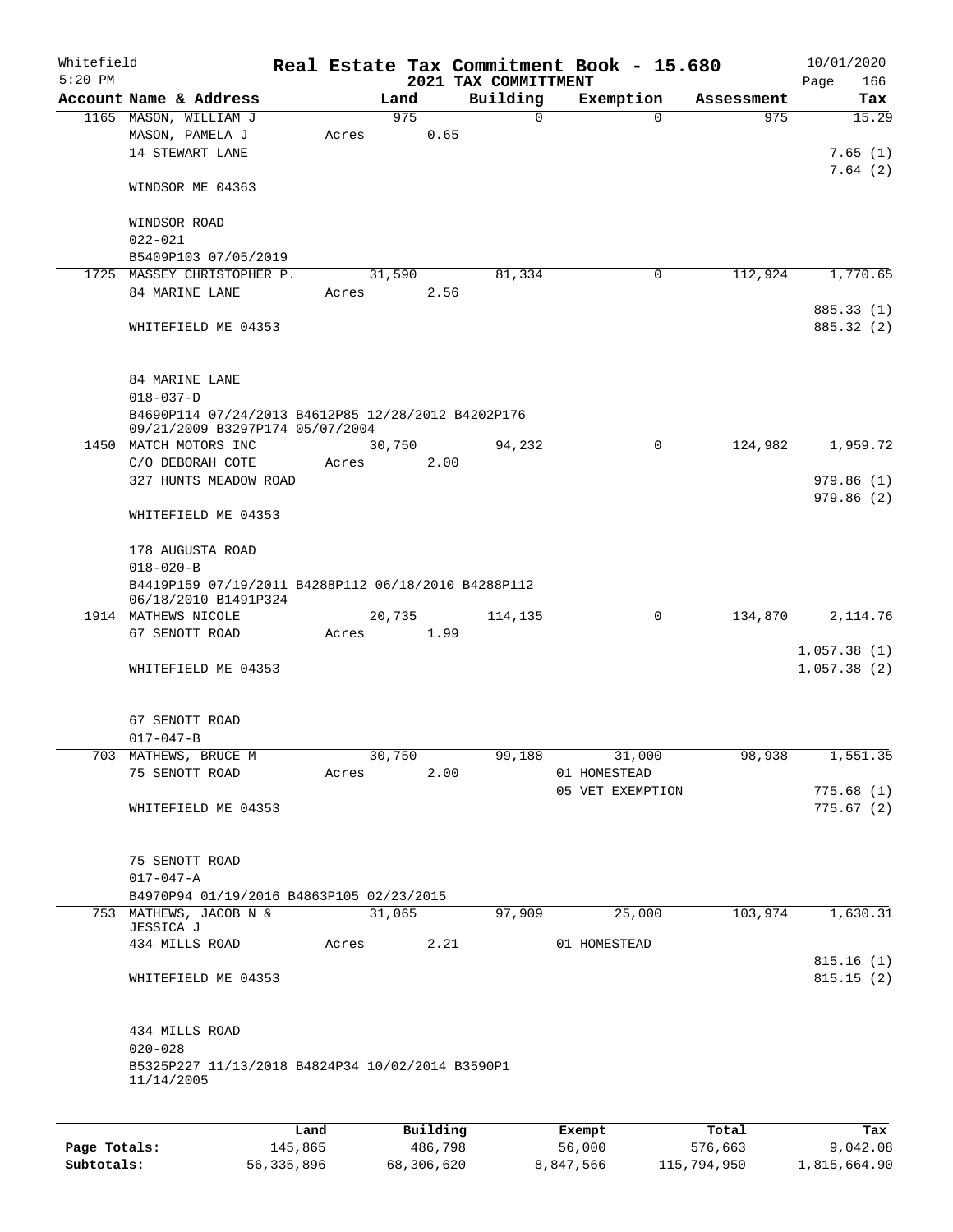| Whitefield<br>$5:20$ PM |                                                                                        |       |        |        | Real Estate Tax Commitment Book - 15.680 |               |          |            | 10/01/2020  |            |
|-------------------------|----------------------------------------------------------------------------------------|-------|--------|--------|------------------------------------------|---------------|----------|------------|-------------|------------|
|                         | Account Name & Address                                                                 |       | Land   |        | 2021 TAX COMMITTMENT<br>Building         | Exemption     |          | Assessment | Page        | 167<br>Tax |
|                         | 1062 MATHIEU, AMY                                                                      |       | 30,000 |        | $\frac{1}{58,000}$                       |               | $\Omega$ | 88,000     | 1,379.84    |            |
|                         | 549 EAST RIVER ROAD                                                                    | Acres |        | 0.70   |                                          |               |          |            |             |            |
|                         |                                                                                        |       |        |        |                                          |               |          |            | 689.92(1)   |            |
|                         | WHITEFIELD ME 04353                                                                    |       |        |        |                                          |               |          |            | 689.92 (2)  |            |
|                         |                                                                                        |       |        |        |                                          |               |          |            |             |            |
|                         |                                                                                        |       |        |        |                                          |               |          |            |             |            |
|                         | 549 EAST RIVER ROAD                                                                    |       |        |        |                                          |               |          |            |             |            |
|                         | $010 - 034$                                                                            |       |        |        |                                          |               |          |            |             |            |
|                         | B5422P246 08/22/2019 B4649P274 04/09/2013 B4649P273<br>04/09/2013 B4649P272 04/09/2013 |       |        |        |                                          |               |          |            |             |            |
|                         | 1048 MATHIEU, BRIAN VICTOR                                                             |       | 34,725 |        | 148,143                                  |               | 0        | 182,868    | 2,867.37    |            |
|                         | GOULET, KRISTA ALAYNA                                                                  | Acres |        | 4.65   |                                          |               |          |            |             |            |
|                         | 360 COOPER ROAD                                                                        |       |        |        |                                          |               |          |            | 1,433.69(1) |            |
|                         |                                                                                        |       |        |        |                                          |               |          |            | 1,433.68(2) |            |
|                         | WHITEFIELD ME 04353                                                                    |       |        |        |                                          |               |          |            |             |            |
|                         |                                                                                        |       |        |        |                                          |               |          |            |             |            |
|                         | 360 COOPER ROAD                                                                        |       |        |        |                                          |               |          |            |             |            |
|                         | $015 - 039$                                                                            |       |        |        |                                          |               |          |            |             |            |
|                         | B5435P161 09/20/2019<br>867 MATTUCCI RICHARD &                                         |       | 24,700 |        | 0                                        |               | 0        | 24,700     |             | 387.30     |
|                         | SANDRA BROWN                                                                           |       |        |        |                                          |               |          |            |             |            |
|                         | 373 WISCASSET ROAD                                                                     | Acres |        | 28.00  |                                          |               |          |            |             |            |
|                         |                                                                                        |       |        |        |                                          |               |          |            | 193.65(1)   |            |
|                         | WHITEFIELD ME 04353                                                                    |       |        |        |                                          |               |          |            | 193.65(2)   |            |
|                         |                                                                                        |       |        |        |                                          |               |          |            |             |            |
|                         |                                                                                        |       |        |        |                                          |               |          |            |             |            |
|                         | WISCASSET ROAD<br>$004 - 015$                                                          |       |        |        |                                          |               |          |            |             |            |
| 1250                    | MATTUCCI RICHARD &                                                                     |       | 60,250 |        | 93,409                                   |               | 25,000   | 128,659    | 2,017.37    |            |
|                         | SANDRA BROWN                                                                           |       |        |        |                                          |               |          |            |             |            |
|                         | 373 WISCASSET ROAD                                                                     | Acres |        | 40.00  |                                          | 01 HOMESTEAD  |          |            |             |            |
|                         |                                                                                        |       |        |        |                                          |               |          |            | 1,008.69(1) |            |
|                         | WHITEFIELD ME 04353                                                                    |       |        |        |                                          |               |          |            | 1,008.68(2) |            |
|                         |                                                                                        |       |        |        |                                          |               |          |            |             |            |
|                         | 373 WISCASSET ROAD                                                                     |       |        |        |                                          |               |          |            |             |            |
|                         | $004 - 014$                                                                            |       |        |        |                                          |               |          |            |             |            |
| 1438                    | MAXELL, JOHN E                                                                         |       | 91,750 |        | $\Omega$                                 |               | 0        | 91,750     | 1,438.64    |            |
|                         | MAXELL, ALISON L                                                                       | Acres |        | 120.00 |                                          |               |          |            |             |            |
|                         | 262 NELSON ROAD                                                                        |       |        |        |                                          |               |          |            | 719.32(1)   |            |
|                         |                                                                                        |       |        |        |                                          |               |          |            | 719.32 (2)  |            |
|                         | CHELSEA ME 04330                                                                       |       |        |        |                                          |               |          |            |             |            |
|                         |                                                                                        |       |        |        |                                          |               |          |            |             |            |
|                         | MEAHER LANE<br>$015 - 015$                                                             |       |        |        |                                          |               |          |            |             |            |
|                         | B5190P155 10/13/2017 B5190P152 10/13/2017                                              |       |        |        |                                          |               |          |            |             |            |
|                         | 1038 MAYERS, NATASHA                                                                   |       | 87,900 |        |                                          | 46,753 25,000 |          | 109,653    | 1,719.36    |            |
|                         | 538 TOWNHOUSE ROAD                                                                     | Acres |        | 22.50  |                                          | 01 HOMESTEAD  |          |            |             |            |
|                         |                                                                                        |       |        |        |                                          |               |          |            | 859.68 (1)  |            |
|                         | WHITEFIELD ME 04353                                                                    |       |        |        |                                          |               |          |            | 859.68 (2)  |            |
|                         |                                                                                        |       |        |        |                                          |               |          |            |             |            |
|                         |                                                                                        |       |        |        |                                          |               |          |            |             |            |
|                         | 538 TOWNHOUSE ROAD                                                                     |       |        |        |                                          |               |          |            |             |            |
|                         | $010 - 026$                                                                            |       |        |        |                                          |               |          |            |             |            |
|                         | B2541P119                                                                              |       |        |        |                                          |               |          |            |             |            |
|                         |                                                                                        |       |        |        |                                          |               |          |            |             |            |
|                         |                                                                                        |       |        |        |                                          |               |          |            |             |            |

|              | Land       | Building   | Exempt    | Total       | Tax          |
|--------------|------------|------------|-----------|-------------|--------------|
| Page Totals: | 329,325    | 346,305    | 50,000    | 625,630     | 9,809.88     |
| Subtotals:   | 56,665,221 | 68,652,925 | 8,897,566 | 116,420,580 | 1,825,474.78 |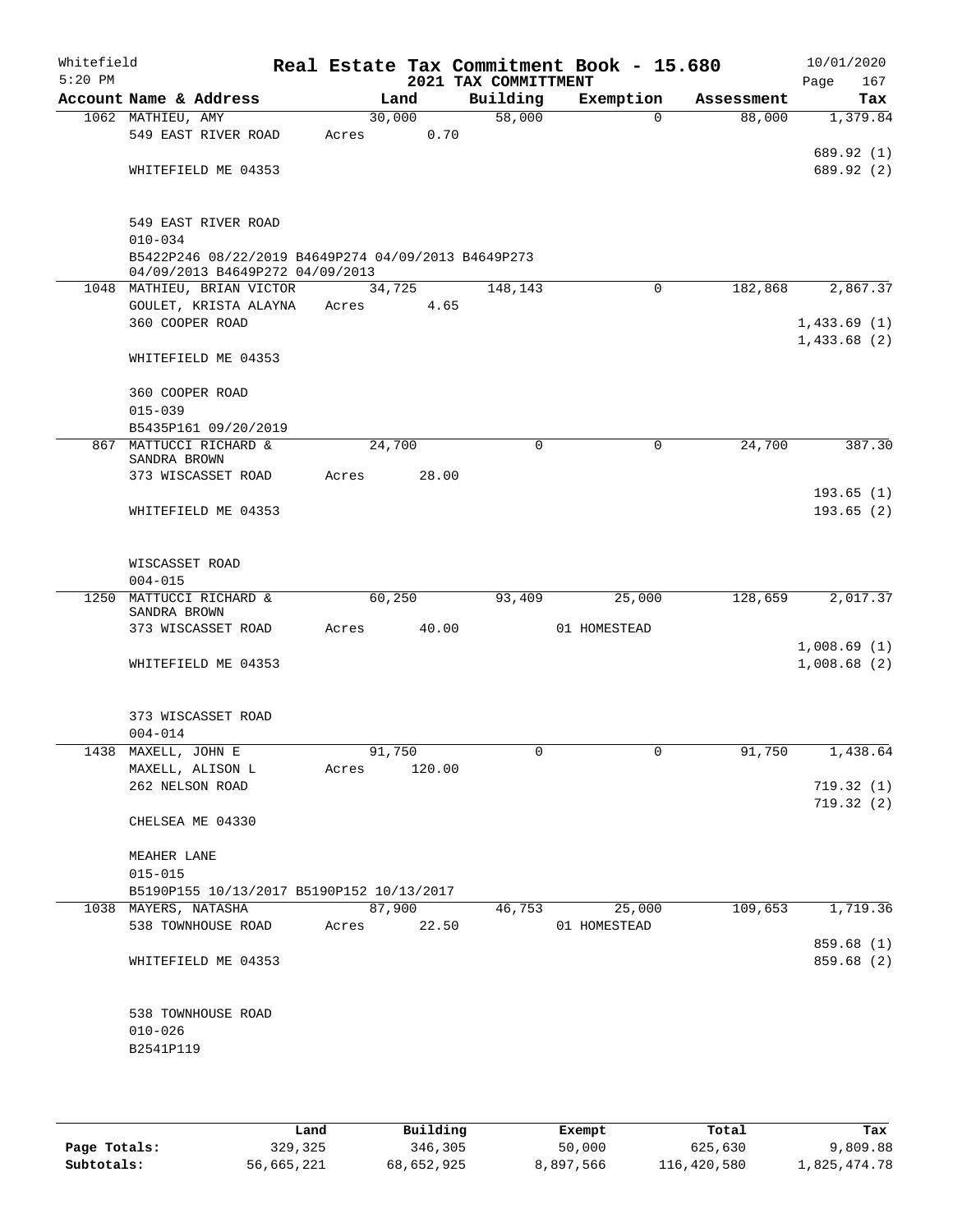| Whitefield<br>$5:20$ PM |                                                                  |       |        |       | Real Estate Tax Commitment Book - 15.680<br>2021 TAX COMMITTMENT |              |             |            | 10/01/2020<br>Page<br>168 |
|-------------------------|------------------------------------------------------------------|-------|--------|-------|------------------------------------------------------------------|--------------|-------------|------------|---------------------------|
|                         | Account Name & Address                                           |       | Land   |       | Building                                                         | Exemption    |             | Assessment | Tax                       |
|                         | 53 MAYHEUX, SHERRY LEE<br>126 THAYER ROAD                        | Acres | 41,800 | 27.00 | $\mathsf{O}$                                                     |              | $\Omega$    | 41,800     | 655.42                    |
|                         | WHITEFIELD ME 04353                                              |       |        |       |                                                                  |              |             |            | 327.71(1)<br>327.71(2)    |
|                         |                                                                  |       |        |       |                                                                  |              |             |            |                           |
|                         | THAYER ROAD                                                      |       |        |       |                                                                  |              |             |            |                           |
|                         | $001 - 020$                                                      |       |        |       |                                                                  |              |             |            |                           |
|                         | B5496P142 02/24/2020 B5175P117 08/31/2017<br>1483 MAYO MAE BELLE |       | 36,290 |       | 94,535                                                           |              | 25,000      | 105,825    | 1,659.34                  |
|                         | 222 HUNTS MEADOW ROAD                                            | Acres |        | 6.30  |                                                                  | 01 HOMESTEAD |             |            |                           |
|                         | WHITEFIELD ME 04353                                              |       |        |       |                                                                  |              |             |            | 829.67(1)<br>829.67 (2)   |
|                         | 222 HUNTS MEADOW ROAD<br>$012 - 022$                             |       |        |       |                                                                  |              |             |            |                           |
|                         | B2861P4 05/24/2002                                               |       |        |       |                                                                  |              |             |            |                           |
|                         | 779 MAZEIKA, AUDREY L                                            |       | 6,500  |       | 0                                                                |              | 0           | 6,500      | 101.92                    |
|                         | MAZEIKA, DAVID M                                                 | Acres |        | 1.00  |                                                                  |              |             |            |                           |
|                         | <b>30 SOUTH MAIN STREET</b>                                      |       |        |       |                                                                  |              |             |            | 50.96(1)<br>50.96(2)      |
|                         | PETERSHAM MA 01366                                               |       |        |       |                                                                  |              |             |            |                           |
|                         | GRAND ARMY ROAD                                                  |       |        |       |                                                                  |              |             |            |                           |
|                         | $013 - 044$<br>B5270P45 04/20/2018                               |       |        |       |                                                                  |              |             |            |                           |
|                         | 1108 MCCORMICK SEAN & LESLIE                                     |       | 30,600 |       | 136,183                                                          |              | 25,000      | 141,783    | 2,223.16                  |
|                         | 80 EAST RIVER ROAD                                               | Acres |        | 1.90  |                                                                  | 01 HOMESTEAD |             |            | 1, 111.58(1)              |
|                         | WHITEFIELD ME 04353                                              |       |        |       |                                                                  |              |             |            | 1, 111.58(2)              |
|                         | 80 EAST RIVER ROAD                                               |       |        |       |                                                                  |              |             |            |                           |
|                         | $027 - 010$                                                      |       |        |       |                                                                  |              |             |            |                           |
|                         | B2362P176                                                        |       |        |       |                                                                  |              |             |            |                           |
|                         | 268 MCCORMICK STEVEN C. &<br>LANA                                |       | 33,675 |       | 150,019                                                          |              | 25,000      | 158,694    | 2,488.32                  |
|                         | 39 EAST RIVER ROAD                                               | Acres |        | 3.95  |                                                                  | 01 HOMESTEAD |             |            | 1, 244.16(1)              |
|                         | WHITEFIELD ME 04353                                              |       |        |       |                                                                  |              |             |            | 1, 244.16(2)              |
|                         | 39 EAST RIVER ROAD                                               |       |        |       |                                                                  |              |             |            |                           |
|                         | $013 - 043 - B$                                                  |       |        |       |                                                                  |              |             |            |                           |
|                         | B1686P302                                                        |       |        |       |                                                                  |              | $\mathbf 0$ | 114,288    | 1,792.04                  |
|                         | 1128 MCCORMICK, KAREN E<br>P O BOX 164                           | Acres | 30,750 | 2.00  | 83,538                                                           |              |             |            | 896.02 (1)                |
|                         | WHITEFIELD ME 04353                                              |       |        |       |                                                                  |              |             |            | 896.02 (2)                |
|                         | 20 BENNER LANE                                                   |       |        |       |                                                                  |              |             |            |                           |
|                         | $013 - 037$<br>B4795P131 07/02/2014 B4771P73 04/16/2014 B2383P5  |       |        |       |                                                                  |              |             |            |                           |
|                         |                                                                  |       |        |       |                                                                  |              |             |            |                           |

|              | Land       | Building   | Exempt    | Total       | Tax          |
|--------------|------------|------------|-----------|-------------|--------------|
| Page Totals: | 179.615    | 464,275    | 75,000    | 568,890     | 8,920.20     |
| Subtotals:   | 56,844,836 | 69,117,200 | 8,972,566 | 116,989,470 | 1,834,394.98 |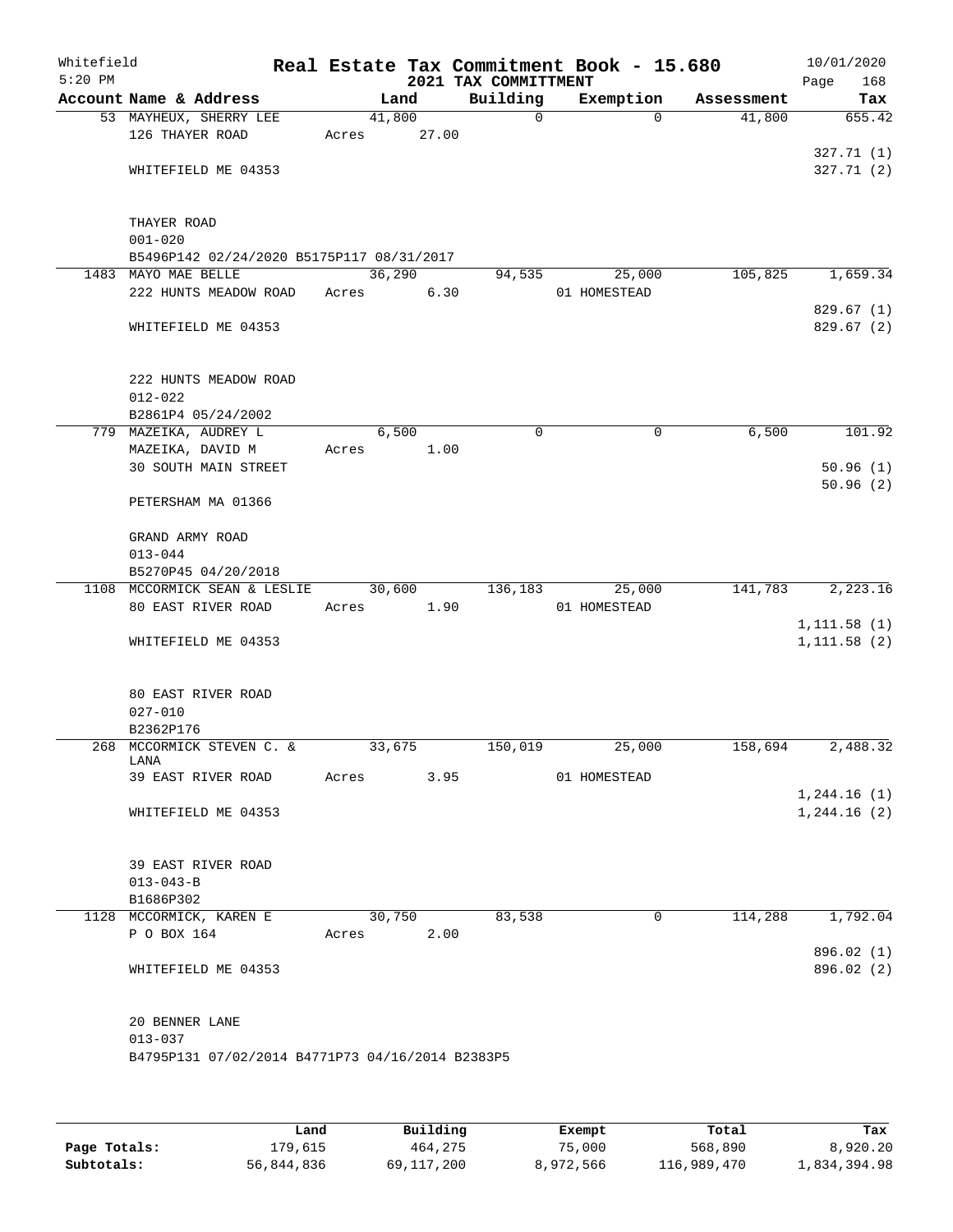| Whitefield<br>$5:20$ PM |                                                     |         |       |        |          | 2021 TAX COMMITTMENT |                  | Real Estate Tax Commitment Book - 15.680 |                  | 10/01/2020<br>Page<br>169 |
|-------------------------|-----------------------------------------------------|---------|-------|--------|----------|----------------------|------------------|------------------------------------------|------------------|---------------------------|
|                         | Account Name & Address                              |         |       | Land   |          | Building             |                  | Exemption                                | Assessment       | Tax                       |
|                         | 1535 MCCRAY MICHAEL C. &                            |         |       | 20,000 |          | $\mathbf 0$          |                  | $\Omega$                                 | 20,000           | 313.60                    |
|                         | TONIA J.                                            |         |       |        |          |                      |                  |                                          |                  |                           |
|                         | 23 MCCRAY LANE                                      |         | Acres |        | 1.00     |                      |                  |                                          |                  |                           |
|                         |                                                     |         |       |        |          |                      |                  |                                          |                  | 156.80(1)                 |
|                         | AUGUSTA ME 04330                                    |         |       |        |          |                      |                  |                                          |                  | 156.80(2)                 |
|                         |                                                     |         |       |        |          |                      |                  |                                          |                  |                           |
|                         |                                                     |         |       |        |          |                      |                  |                                          |                  |                           |
|                         | VIGUE ROAD<br>$016 - 032$                           |         |       |        |          |                      |                  |                                          |                  |                           |
|                         | B2546P235                                           |         |       |        |          |                      |                  |                                          |                  |                           |
|                         | 1476 MCCRIMMON, CHRISTOPER M                        |         |       | 30,975 |          | 103,715              |                  | 25,000                                   | 109,690          | 1,719.94                  |
|                         | MCCRIMMON, SARAH A                                  |         | Acres |        | 2.15     |                      |                  | 01 HOMESTEAD                             |                  |                           |
|                         | 132 VIGUE ROAD                                      |         |       |        |          |                      |                  |                                          |                  | 859.97 (1)                |
|                         |                                                     |         |       |        |          |                      |                  |                                          |                  | 859.97 (2)                |
|                         | WHITEFIELD ME 04353                                 |         |       |        |          |                      |                  |                                          |                  |                           |
|                         |                                                     |         |       |        |          |                      |                  |                                          |                  |                           |
|                         | 132 VIGUE ROAD                                      |         |       |        |          |                      |                  |                                          |                  |                           |
|                         | $016 - 030$                                         |         |       |        |          |                      |                  |                                          |                  |                           |
|                         | B5027P307 07/13/2016 B4946P141 11/04/2015 B2408P111 |         |       |        |          |                      |                  |                                          |                  |                           |
|                         | 12/07/1998                                          |         |       |        |          |                      |                  |                                          |                  |                           |
|                         | 190 MCCRIMMON, MACK A                               |         |       | 32,700 |          | 19,972               |                  | 25,000                                   | 27,672           | 433.90                    |
|                         | 130 AUGUSTA ROAD                                    |         | Acres |        | 3.30     |                      |                  | 01 HOMESTEAD                             |                  |                           |
|                         |                                                     |         |       |        |          |                      |                  |                                          |                  | 216.95(1)                 |
|                         | WHITEFIELD ME 04353                                 |         |       |        |          |                      |                  |                                          |                  | 216.95(2)                 |
| $018 - 020 - A$         |                                                     |         |       |        |          |                      |                  |                                          |                  |                           |
|                         |                                                     |         |       |        |          |                      |                  |                                          |                  |                           |
|                         | 130 AUGUSTA ROAD                                    |         |       |        |          |                      |                  |                                          |                  |                           |
|                         | B1277P177                                           |         |       |        |          |                      |                  |                                          |                  |                           |
|                         | 581 MCDONALD RICHARD &                              |         |       | 30,030 |          | 73,522               |                  | 25,000                                   | 78,552           | 1,231.70                  |
|                         | DEBORAH                                             |         |       |        |          |                      |                  |                                          |                  |                           |
|                         | P.O. BOX 146                                        |         | Acres |        | 1.52     |                      |                  | 01 HOMESTEAD                             |                  |                           |
|                         |                                                     |         |       |        |          |                      |                  |                                          |                  | 615.85(1)                 |
|                         | COOPERS MILLS ME 04341                              |         |       |        |          |                      |                  |                                          |                  | 615.85(2)                 |
|                         |                                                     |         |       |        |          |                      |                  |                                          |                  |                           |
|                         |                                                     |         |       |        |          |                      |                  |                                          |                  |                           |
|                         | 400 NORTH HOWE ROAD                                 |         |       |        |          |                      |                  |                                          |                  |                           |
|                         | $020 - 007$                                         |         |       |        |          |                      |                  |                                          |                  |                           |
|                         | B4809P138 08/18/2014 B2577P18                       |         |       |        |          |                      |                  |                                          |                  |                           |
|                         | 914 MCDONALD STEVEN P.                              |         |       | 64,995 |          | 83,040               |                  | $\Omega$                                 | 148,035          | 2,321.19                  |
|                         | 581 WISCASSET ROAD                                  |         | Acres |        | 47.30    |                      |                  |                                          |                  |                           |
|                         |                                                     |         |       |        |          |                      |                  |                                          |                  | 1,160.60(1)               |
|                         | WHITEFIELD ME 04353                                 |         |       |        |          |                      |                  |                                          |                  | 1,160.59(2)               |
|                         |                                                     |         |       |        |          |                      |                  |                                          |                  |                           |
|                         |                                                     |         |       |        |          |                      |                  |                                          |                  |                           |
|                         | 581 WISCASSET ROAD<br>$001 - 038$                   |         |       |        |          |                      |                  |                                          |                  |                           |
|                         | B2617P266                                           |         |       |        |          |                      |                  |                                          |                  |                           |
|                         | 34 MCDONOUGH MARY LEE                               |         |       | 32,450 |          | 0                    |                  | 0                                        | 32,450           | 508.82                    |
|                         | 4010 GRADY SMITH ROAD                               |         | Acres |        | 14.00    |                      |                  |                                          |                  |                           |
|                         |                                                     |         |       |        |          |                      |                  |                                          |                  | 254.41(1)                 |
|                         | LOGANVILLE GA 30052                                 |         |       |        |          |                      |                  |                                          |                  | 254.41 (2)                |
|                         |                                                     |         |       |        |          |                      |                  |                                          |                  |                           |
|                         |                                                     |         |       |        |          |                      |                  |                                          |                  |                           |
|                         | HILTON ROAD                                         |         |       |        |          |                      |                  |                                          |                  |                           |
|                         | $011 - 035$                                         |         |       |        |          |                      |                  |                                          |                  |                           |
|                         |                                                     |         |       |        |          |                      |                  |                                          |                  |                           |
|                         |                                                     |         |       |        |          |                      |                  |                                          |                  |                           |
|                         |                                                     |         |       |        |          |                      |                  |                                          |                  |                           |
|                         |                                                     | Land    |       |        | Building |                      | Exempt<br>75,000 |                                          | Total<br>416,399 | Tax<br>6,529.15           |
| Page Totals:            |                                                     | 211,150 |       |        | 280,249  |                      |                  |                                          |                  |                           |

**Subtotals:** 57,055,986 69,397,449 9,047,566 117,405,869 1,840,924.13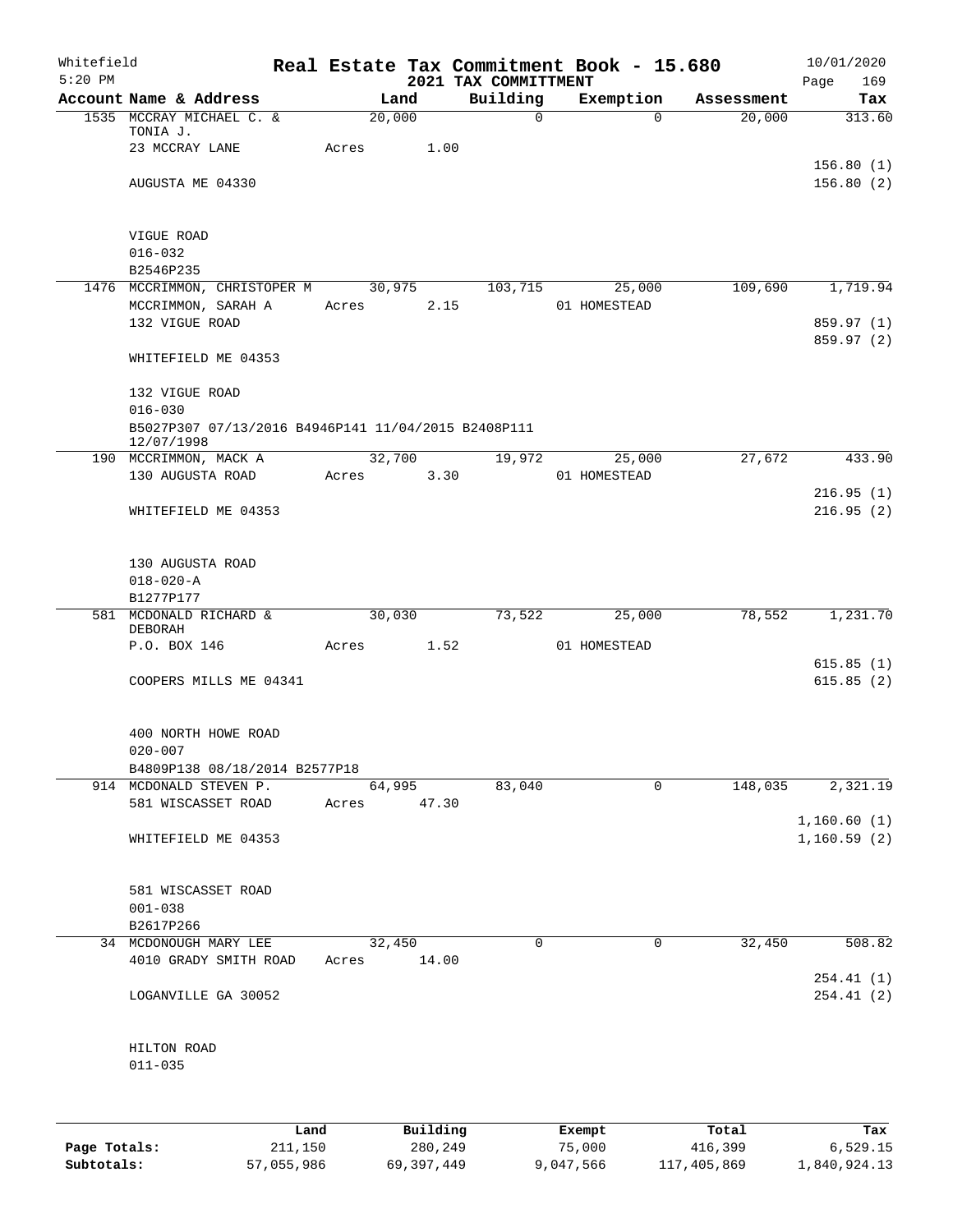| Building<br>Account Name & Address<br>Exemption<br>Land<br>Assessment<br>1006 MCEVOY, PAUL<br>20,750<br>$\mathbf 0$<br>20,750<br>$\Omega$<br>12 E CRISMAN ROAD<br>2.00<br>Acres<br>HARDWICK NJ 07825 9696<br>BRIGID LANE<br>$006 - 002 - B$<br>B2616P40<br>77,645<br>77,645<br>36 MCEVOY, PAUL<br>0<br>0<br>12 E CRISMAN ROAD<br>Acres<br>91.79<br>HARDWICK NJ 07825 9696<br>BRIGID LANE<br>$006 - 002$<br>B2616P40<br>974 MCGEE PROPERTIES, LLC<br>45,000<br>45,000<br>0<br>0<br>537 HIGH STREET<br>6.00<br>Acres<br>WEST GARDINER ME 04345<br>36 HEAD TIDE ROAD<br>$007 - 067$<br>B5237P115 03/09/2018<br>247 MCGEE STEVEN A<br>11,820<br>$\mathbf 0$<br>11,820<br>0<br>537 HIGH STREET<br>Acres<br>10.40<br>GARDINER ME 04345<br>OFF DEVINE ROAD<br>$016 - 019$<br>B4766P265 03/26/2014 B2761P216<br>269,925<br>269,925<br>815 MCGEE STEVEN A.<br>0<br>0<br>35.99<br>DBA MCGEE CONSTRUCTION Acres<br>537 HIGH STREET<br>W. GARDINER ME 04345<br>256 VIGUE ROAD<br>$016 - 038$<br>B2317P54<br>791 MCGEE, STEVEN A<br>94,500<br>$\mathbf 0$<br>$\mathbf 0$<br>94,500<br>D/B/A STEVEN MCGEE<br>12.60<br>Acres<br>CONSTR<br>537 HIGH STREET<br>W. GARDINER ME 04345<br>BACK OF DEVINE ROAD<br>$016 - 015$<br>B2317P54 | Whitefield<br>$5:20$ PM |  |  | 2021 TAX COMMITTMENT | Real Estate Tax Commitment Book - 15.680 | 10/01/2020<br>Page<br>170 |
|----------------------------------------------------------------------------------------------------------------------------------------------------------------------------------------------------------------------------------------------------------------------------------------------------------------------------------------------------------------------------------------------------------------------------------------------------------------------------------------------------------------------------------------------------------------------------------------------------------------------------------------------------------------------------------------------------------------------------------------------------------------------------------------------------------------------------------------------------------------------------------------------------------------------------------------------------------------------------------------------------------------------------------------------------------------------------------------------------------------------------------------------------------------------------------------------------------------------|-------------------------|--|--|----------------------|------------------------------------------|---------------------------|
| 325.36<br>162.68(1)<br>162.68(2)                                                                                                                                                                                                                                                                                                                                                                                                                                                                                                                                                                                                                                                                                                                                                                                                                                                                                                                                                                                                                                                                                                                                                                                     |                         |  |  |                      |                                          | Tax                       |
|                                                                                                                                                                                                                                                                                                                                                                                                                                                                                                                                                                                                                                                                                                                                                                                                                                                                                                                                                                                                                                                                                                                                                                                                                      |                         |  |  |                      |                                          |                           |
|                                                                                                                                                                                                                                                                                                                                                                                                                                                                                                                                                                                                                                                                                                                                                                                                                                                                                                                                                                                                                                                                                                                                                                                                                      |                         |  |  |                      |                                          |                           |
|                                                                                                                                                                                                                                                                                                                                                                                                                                                                                                                                                                                                                                                                                                                                                                                                                                                                                                                                                                                                                                                                                                                                                                                                                      |                         |  |  |                      |                                          |                           |
|                                                                                                                                                                                                                                                                                                                                                                                                                                                                                                                                                                                                                                                                                                                                                                                                                                                                                                                                                                                                                                                                                                                                                                                                                      |                         |  |  |                      |                                          |                           |
| 1,217.47<br>608.74(1)<br>608.73(2)<br>705.60<br>352.80(1)<br>352.80(2)<br>185.34<br>92.67(1)<br>92.67(2)<br>4,232.42<br>2,116.21(1)<br>2,116.21(2)<br>1,481.76<br>740.88(1)<br>740.88 (2)                                                                                                                                                                                                                                                                                                                                                                                                                                                                                                                                                                                                                                                                                                                                                                                                                                                                                                                                                                                                                            |                         |  |  |                      |                                          |                           |
|                                                                                                                                                                                                                                                                                                                                                                                                                                                                                                                                                                                                                                                                                                                                                                                                                                                                                                                                                                                                                                                                                                                                                                                                                      |                         |  |  |                      |                                          |                           |
|                                                                                                                                                                                                                                                                                                                                                                                                                                                                                                                                                                                                                                                                                                                                                                                                                                                                                                                                                                                                                                                                                                                                                                                                                      |                         |  |  |                      |                                          |                           |
|                                                                                                                                                                                                                                                                                                                                                                                                                                                                                                                                                                                                                                                                                                                                                                                                                                                                                                                                                                                                                                                                                                                                                                                                                      |                         |  |  |                      |                                          |                           |
|                                                                                                                                                                                                                                                                                                                                                                                                                                                                                                                                                                                                                                                                                                                                                                                                                                                                                                                                                                                                                                                                                                                                                                                                                      |                         |  |  |                      |                                          |                           |
|                                                                                                                                                                                                                                                                                                                                                                                                                                                                                                                                                                                                                                                                                                                                                                                                                                                                                                                                                                                                                                                                                                                                                                                                                      |                         |  |  |                      |                                          |                           |
|                                                                                                                                                                                                                                                                                                                                                                                                                                                                                                                                                                                                                                                                                                                                                                                                                                                                                                                                                                                                                                                                                                                                                                                                                      |                         |  |  |                      |                                          |                           |
|                                                                                                                                                                                                                                                                                                                                                                                                                                                                                                                                                                                                                                                                                                                                                                                                                                                                                                                                                                                                                                                                                                                                                                                                                      |                         |  |  |                      |                                          |                           |
|                                                                                                                                                                                                                                                                                                                                                                                                                                                                                                                                                                                                                                                                                                                                                                                                                                                                                                                                                                                                                                                                                                                                                                                                                      |                         |  |  |                      |                                          |                           |
|                                                                                                                                                                                                                                                                                                                                                                                                                                                                                                                                                                                                                                                                                                                                                                                                                                                                                                                                                                                                                                                                                                                                                                                                                      |                         |  |  |                      |                                          |                           |
|                                                                                                                                                                                                                                                                                                                                                                                                                                                                                                                                                                                                                                                                                                                                                                                                                                                                                                                                                                                                                                                                                                                                                                                                                      |                         |  |  |                      |                                          |                           |
|                                                                                                                                                                                                                                                                                                                                                                                                                                                                                                                                                                                                                                                                                                                                                                                                                                                                                                                                                                                                                                                                                                                                                                                                                      |                         |  |  |                      |                                          |                           |
|                                                                                                                                                                                                                                                                                                                                                                                                                                                                                                                                                                                                                                                                                                                                                                                                                                                                                                                                                                                                                                                                                                                                                                                                                      |                         |  |  |                      |                                          |                           |
|                                                                                                                                                                                                                                                                                                                                                                                                                                                                                                                                                                                                                                                                                                                                                                                                                                                                                                                                                                                                                                                                                                                                                                                                                      |                         |  |  |                      |                                          |                           |
|                                                                                                                                                                                                                                                                                                                                                                                                                                                                                                                                                                                                                                                                                                                                                                                                                                                                                                                                                                                                                                                                                                                                                                                                                      |                         |  |  |                      |                                          |                           |
|                                                                                                                                                                                                                                                                                                                                                                                                                                                                                                                                                                                                                                                                                                                                                                                                                                                                                                                                                                                                                                                                                                                                                                                                                      |                         |  |  |                      |                                          |                           |
|                                                                                                                                                                                                                                                                                                                                                                                                                                                                                                                                                                                                                                                                                                                                                                                                                                                                                                                                                                                                                                                                                                                                                                                                                      |                         |  |  |                      |                                          |                           |
|                                                                                                                                                                                                                                                                                                                                                                                                                                                                                                                                                                                                                                                                                                                                                                                                                                                                                                                                                                                                                                                                                                                                                                                                                      |                         |  |  |                      |                                          |                           |
|                                                                                                                                                                                                                                                                                                                                                                                                                                                                                                                                                                                                                                                                                                                                                                                                                                                                                                                                                                                                                                                                                                                                                                                                                      |                         |  |  |                      |                                          |                           |
|                                                                                                                                                                                                                                                                                                                                                                                                                                                                                                                                                                                                                                                                                                                                                                                                                                                                                                                                                                                                                                                                                                                                                                                                                      |                         |  |  |                      |                                          |                           |
|                                                                                                                                                                                                                                                                                                                                                                                                                                                                                                                                                                                                                                                                                                                                                                                                                                                                                                                                                                                                                                                                                                                                                                                                                      |                         |  |  |                      |                                          |                           |
|                                                                                                                                                                                                                                                                                                                                                                                                                                                                                                                                                                                                                                                                                                                                                                                                                                                                                                                                                                                                                                                                                                                                                                                                                      |                         |  |  |                      |                                          |                           |
|                                                                                                                                                                                                                                                                                                                                                                                                                                                                                                                                                                                                                                                                                                                                                                                                                                                                                                                                                                                                                                                                                                                                                                                                                      |                         |  |  |                      |                                          |                           |
|                                                                                                                                                                                                                                                                                                                                                                                                                                                                                                                                                                                                                                                                                                                                                                                                                                                                                                                                                                                                                                                                                                                                                                                                                      |                         |  |  |                      |                                          |                           |
|                                                                                                                                                                                                                                                                                                                                                                                                                                                                                                                                                                                                                                                                                                                                                                                                                                                                                                                                                                                                                                                                                                                                                                                                                      |                         |  |  |                      |                                          |                           |
|                                                                                                                                                                                                                                                                                                                                                                                                                                                                                                                                                                                                                                                                                                                                                                                                                                                                                                                                                                                                                                                                                                                                                                                                                      |                         |  |  |                      |                                          |                           |
|                                                                                                                                                                                                                                                                                                                                                                                                                                                                                                                                                                                                                                                                                                                                                                                                                                                                                                                                                                                                                                                                                                                                                                                                                      |                         |  |  |                      |                                          |                           |
|                                                                                                                                                                                                                                                                                                                                                                                                                                                                                                                                                                                                                                                                                                                                                                                                                                                                                                                                                                                                                                                                                                                                                                                                                      |                         |  |  |                      |                                          |                           |
|                                                                                                                                                                                                                                                                                                                                                                                                                                                                                                                                                                                                                                                                                                                                                                                                                                                                                                                                                                                                                                                                                                                                                                                                                      |                         |  |  |                      |                                          |                           |
|                                                                                                                                                                                                                                                                                                                                                                                                                                                                                                                                                                                                                                                                                                                                                                                                                                                                                                                                                                                                                                                                                                                                                                                                                      |                         |  |  |                      |                                          |                           |
|                                                                                                                                                                                                                                                                                                                                                                                                                                                                                                                                                                                                                                                                                                                                                                                                                                                                                                                                                                                                                                                                                                                                                                                                                      |                         |  |  |                      |                                          |                           |
|                                                                                                                                                                                                                                                                                                                                                                                                                                                                                                                                                                                                                                                                                                                                                                                                                                                                                                                                                                                                                                                                                                                                                                                                                      |                         |  |  |                      |                                          |                           |
|                                                                                                                                                                                                                                                                                                                                                                                                                                                                                                                                                                                                                                                                                                                                                                                                                                                                                                                                                                                                                                                                                                                                                                                                                      |                         |  |  |                      |                                          |                           |
|                                                                                                                                                                                                                                                                                                                                                                                                                                                                                                                                                                                                                                                                                                                                                                                                                                                                                                                                                                                                                                                                                                                                                                                                                      |                         |  |  |                      |                                          |                           |
|                                                                                                                                                                                                                                                                                                                                                                                                                                                                                                                                                                                                                                                                                                                                                                                                                                                                                                                                                                                                                                                                                                                                                                                                                      |                         |  |  |                      |                                          |                           |
|                                                                                                                                                                                                                                                                                                                                                                                                                                                                                                                                                                                                                                                                                                                                                                                                                                                                                                                                                                                                                                                                                                                                                                                                                      |                         |  |  |                      |                                          |                           |
|                                                                                                                                                                                                                                                                                                                                                                                                                                                                                                                                                                                                                                                                                                                                                                                                                                                                                                                                                                                                                                                                                                                                                                                                                      |                         |  |  |                      |                                          |                           |
|                                                                                                                                                                                                                                                                                                                                                                                                                                                                                                                                                                                                                                                                                                                                                                                                                                                                                                                                                                                                                                                                                                                                                                                                                      |                         |  |  |                      |                                          |                           |
|                                                                                                                                                                                                                                                                                                                                                                                                                                                                                                                                                                                                                                                                                                                                                                                                                                                                                                                                                                                                                                                                                                                                                                                                                      |                         |  |  |                      |                                          |                           |
|                                                                                                                                                                                                                                                                                                                                                                                                                                                                                                                                                                                                                                                                                                                                                                                                                                                                                                                                                                                                                                                                                                                                                                                                                      |                         |  |  |                      |                                          |                           |
|                                                                                                                                                                                                                                                                                                                                                                                                                                                                                                                                                                                                                                                                                                                                                                                                                                                                                                                                                                                                                                                                                                                                                                                                                      |                         |  |  |                      |                                          |                           |
|                                                                                                                                                                                                                                                                                                                                                                                                                                                                                                                                                                                                                                                                                                                                                                                                                                                                                                                                                                                                                                                                                                                                                                                                                      |                         |  |  |                      |                                          |                           |
|                                                                                                                                                                                                                                                                                                                                                                                                                                                                                                                                                                                                                                                                                                                                                                                                                                                                                                                                                                                                                                                                                                                                                                                                                      |                         |  |  |                      |                                          |                           |
|                                                                                                                                                                                                                                                                                                                                                                                                                                                                                                                                                                                                                                                                                                                                                                                                                                                                                                                                                                                                                                                                                                                                                                                                                      |                         |  |  |                      |                                          |                           |
|                                                                                                                                                                                                                                                                                                                                                                                                                                                                                                                                                                                                                                                                                                                                                                                                                                                                                                                                                                                                                                                                                                                                                                                                                      |                         |  |  |                      |                                          |                           |
|                                                                                                                                                                                                                                                                                                                                                                                                                                                                                                                                                                                                                                                                                                                                                                                                                                                                                                                                                                                                                                                                                                                                                                                                                      |                         |  |  |                      |                                          |                           |
|                                                                                                                                                                                                                                                                                                                                                                                                                                                                                                                                                                                                                                                                                                                                                                                                                                                                                                                                                                                                                                                                                                                                                                                                                      |                         |  |  |                      |                                          |                           |
|                                                                                                                                                                                                                                                                                                                                                                                                                                                                                                                                                                                                                                                                                                                                                                                                                                                                                                                                                                                                                                                                                                                                                                                                                      |                         |  |  |                      |                                          |                           |
|                                                                                                                                                                                                                                                                                                                                                                                                                                                                                                                                                                                                                                                                                                                                                                                                                                                                                                                                                                                                                                                                                                                                                                                                                      |                         |  |  |                      |                                          |                           |

|              | Land       | Building   | Exempt    | Total       | Tax          |
|--------------|------------|------------|-----------|-------------|--------------|
| Page Totals: | 519,640    |            |           | 519,640     | 8,147.95     |
| Subtotals:   | 57,575,626 | 69,397,449 | 9,047,566 | 117,925,509 | 1,849,072.08 |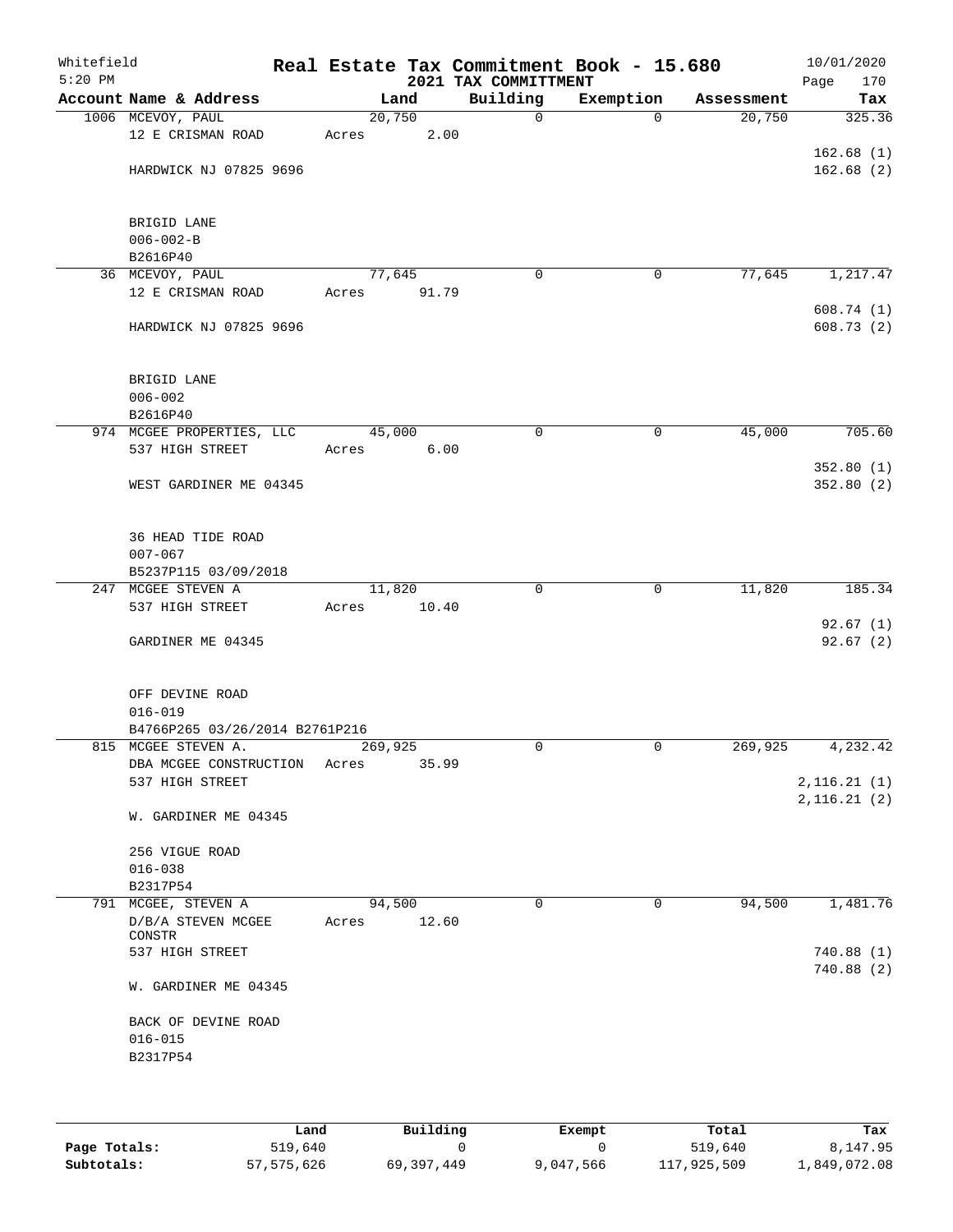| Whitefield<br>$5:20$ PM |                                                    |       |        |                           | 2021 TAX COMMITTMENT | Real Estate Tax Commitment Book - 15.680 |            | 10/01/2020<br>171<br>Page  |
|-------------------------|----------------------------------------------------|-------|--------|---------------------------|----------------------|------------------------------------------|------------|----------------------------|
|                         | Account Name & Address                             |       | Land   |                           | Building             | Exemption                                | Assessment | Tax                        |
|                         | 487 MCGRATH THOMAS E. &                            |       | 30,750 |                           | 182,161              | 0                                        | 212,911    | 3,338.44                   |
|                         | PATRICIA J.                                        |       |        |                           |                      |                                          |            |                            |
|                         | 15 HOLLYWOOD BOULEVARD                             | Acres |        | 2.00                      |                      |                                          |            |                            |
|                         | WHITEFIELD ME 04353                                |       |        |                           |                      |                                          |            | 1,669.22(1)<br>1,669.22(2) |
|                         |                                                    |       |        |                           |                      |                                          |            |                            |
|                         |                                                    |       |        |                           |                      |                                          |            |                            |
|                         | 15 HOLLYWOOD BOULEVARD                             |       |        |                           |                      |                                          |            |                            |
|                         | $002 - 008 - A$                                    |       |        |                           |                      |                                          |            |                            |
|                         | B3010P201                                          |       |        |                           |                      |                                          |            |                            |
|                         | 133 MCGUIRE, CALEB                                 |       | 30,165 |                           | 95,656               | 0                                        | 125,821    | 1,972.87                   |
|                         | 153 SENOTT ROAD                                    | Acres |        | 1.61                      |                      |                                          |            |                            |
|                         |                                                    |       |        |                           |                      |                                          |            | 986.44 (1)                 |
|                         | WHITEFIELD ME 04353                                |       |        |                           |                      |                                          |            | 986.43 (2)                 |
|                         | 153 SENOTT ROAD                                    |       |        |                           |                      |                                          |            |                            |
|                         | $017 - 045$                                        |       |        |                           |                      |                                          |            |                            |
|                         | B5314P212 10/11/2018 B4777P48 05/07/2014 B2580P286 |       |        |                           |                      |                                          |            |                            |
|                         | 410 MCKEE-JENEC JACALYN A.                         |       | 21,500 |                           | $\mathbf 0$          | 0                                        | 21,500     | 337.12                     |
|                         | 42 HANLEY ROAD                                     | Acres |        | 2.50                      |                      |                                          |            |                            |
|                         |                                                    |       |        |                           |                      |                                          |            | 168.56(1)                  |
|                         | PITTSTON ME 04345                                  |       |        |                           |                      |                                          |            | 168.56(2)                  |
|                         |                                                    |       |        |                           |                      |                                          |            |                            |
|                         | PHILBRICK LANE                                     |       |        |                           |                      |                                          |            |                            |
|                         | $006 - 016$                                        |       |        |                           |                      |                                          |            |                            |
|                         | B2390P103 10/15/1998                               |       |        |                           |                      |                                          |            |                            |
|                         | 1727 MCKEEN, SUSAN B                               |       | 3,600  |                           | $\mathbf 0$          | 0                                        | 3,600      | 56.45                      |
|                         | MCKEEN, WILLIAM C                                  | Acres |        | 2.40                      |                      |                                          |            |                            |
|                         | PO BOX 148                                         |       |        |                           |                      |                                          |            | 28.23(1)                   |
|                         |                                                    |       |        |                           |                      |                                          |            | 28.22(2)                   |
|                         | WHITEFIELD ME 04353                                |       |        |                           |                      |                                          |            |                            |
|                         | MOSQUITO LANE                                      |       |        |                           |                      |                                          |            |                            |
|                         | $017 - 046 - B$                                    |       |        |                           |                      |                                          |            |                            |
|                         | B5301P291 06/28/2018                               |       |        |                           |                      |                                          |            |                            |
|                         | 1168 MCKEEN, WILLIAM C &                           |       | 58,940 |                           | 130,303              | 25,000                                   | 164,243    | 2,575.33                   |
|                         | SUSAN                                              |       |        |                           |                      |                                          |            |                            |
|                         | P.O. BOX 148                                       | Acres |        | 22.60                     |                      | 01 HOMESTEAD                             |            |                            |
|                         | WHITEFIELD ME 04353                                |       |        |                           |                      |                                          |            | 1,287.67(1)<br>1,287.66(2) |
|                         |                                                    |       |        |                           |                      |                                          |            |                            |
|                         | 32 MOSQUITO LANE                                   |       |        |                           |                      |                                          |            |                            |
|                         | $017 - 046 - A$                                    |       |        |                           |                      |                                          |            |                            |
|                         | B1375P247 03/04/1987                               |       |        |                           |                      |                                          |            |                            |
|                         | 471 MCKENNA KIMBERLY A.                            |       | 30,150 |                           | 16, 511              | 25,000                                   | 21,661     | 339.64                     |
|                         | 17 LILAC LANE                                      | Acres |        | 1.60                      |                      | 01 HOMESTEAD                             |            |                            |
|                         |                                                    |       |        |                           |                      |                                          |            | 169.82(1)                  |
|                         | WHITEFIELD ME 04353                                |       |        |                           |                      |                                          |            | 169.82(2)                  |
|                         |                                                    |       |        |                           |                      |                                          |            |                            |
|                         | 17 LILAC LANE                                      |       |        |                           |                      |                                          |            |                            |
|                         | $018 - 020 - G$                                    |       |        |                           |                      |                                          |            |                            |
|                         | B4063P140 10/21/2008 B2314P17                      |       |        |                           |                      |                                          |            |                            |
|                         |                                                    |       |        |                           |                      |                                          |            |                            |
|                         |                                                    |       |        | $D_{11}$ in $I$ in $\sim$ |                      |                                          |            |                            |

|              | Land       | Building   | Exempt    | Total       | Tax          |
|--------------|------------|------------|-----------|-------------|--------------|
| Page Totals: | 175,105    | 424,631    | 50,000    | 549,736     | 8,619.85     |
| Subtotals:   | 57,750,731 | 69,822,080 | 9,097,566 | 118,475,245 | 1,857,691.93 |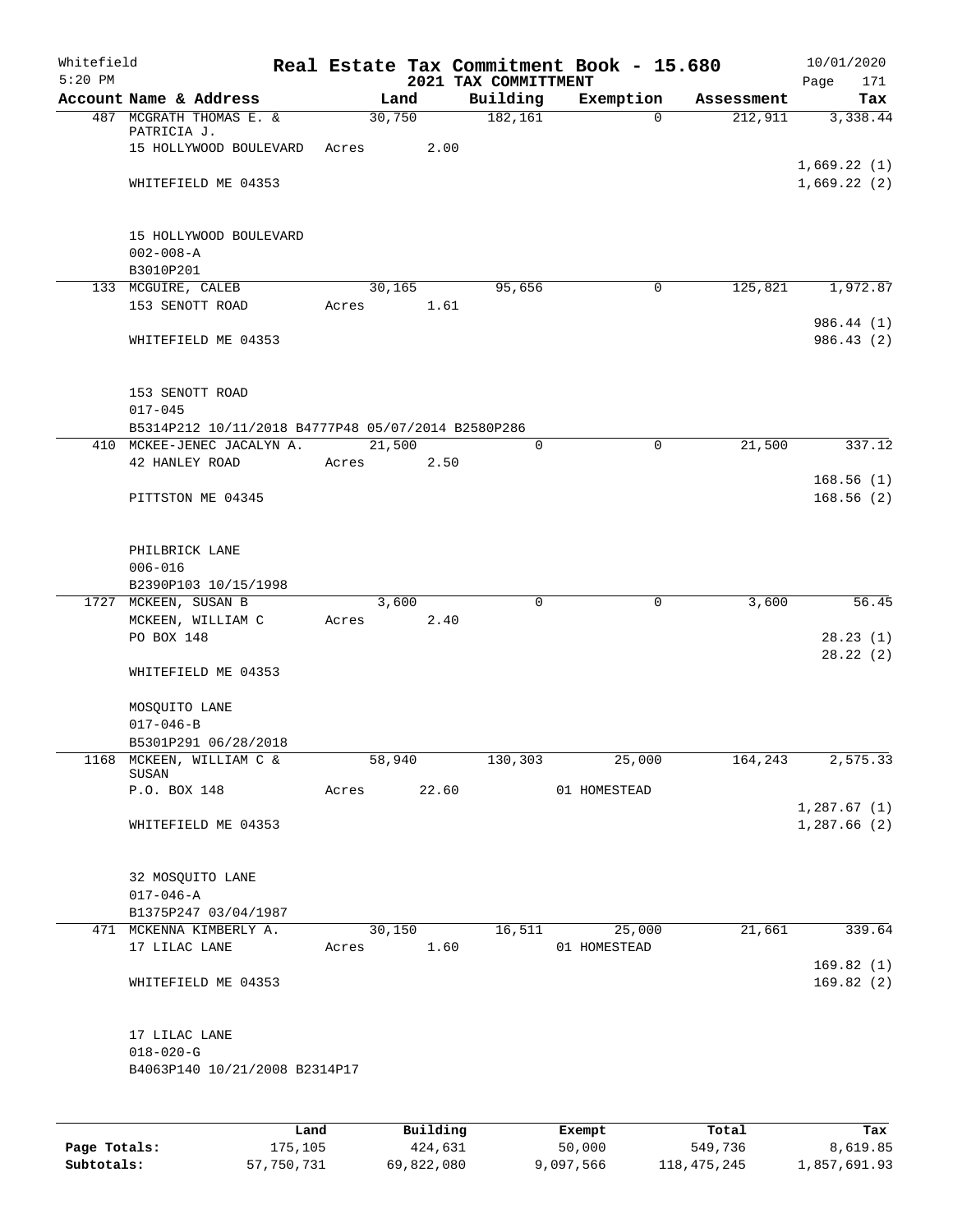| Whitefield   |                                                                                                 |            |       |            |      |                                  | Real Estate Tax Commitment Book - 15.680  |                       | 10/01/2020                 |            |
|--------------|-------------------------------------------------------------------------------------------------|------------|-------|------------|------|----------------------------------|-------------------------------------------|-----------------------|----------------------------|------------|
| $5:20$ PM    | Account Name & Address                                                                          |            |       | Land       |      | 2021 TAX COMMITTMENT<br>Building | Exemption                                 |                       | Page                       | 172<br>Tax |
|              | 192 MCLAUGHLIN, FRANCIS L                                                                       |            |       | 35,100     |      | 160,891                          | 31,000                                    | Assessment<br>164,991 | 2,587.06                   |            |
|              | IV & KIM M                                                                                      |            |       |            |      |                                  |                                           |                       |                            |            |
|              | 348 COOPER ROAD                                                                                 |            | Acres |            | 4.90 |                                  | 01 HOMESTEAD                              |                       |                            |            |
|              |                                                                                                 |            |       |            |      |                                  | 10 VET 8-24-1982 = 7-31-1984 1,293.53 (1) |                       | 1, 293.53(2)               |            |
|              | WHITEFIELD ME 04353                                                                             |            |       |            |      |                                  |                                           |                       |                            |            |
|              | 348 COOPER ROAD                                                                                 |            |       |            |      |                                  |                                           |                       |                            |            |
|              | $015 - 039 - A$                                                                                 |            |       |            |      |                                  |                                           |                       |                            |            |
|              | B4464P210 11/29/2011 B3538P144 08/12/2006                                                       |            |       |            |      |                                  |                                           |                       |                            |            |
|              | 287 MCLEAN JAMES A.                                                                             |            |       | 35,570     |      | 125,803                          | 25,000                                    | 136,373               | 2,138.33                   |            |
|              | 168 HEAD TIDE ROAD                                                                              |            | Acres |            | 5.40 |                                  | 01 HOMESTEAD                              |                       |                            |            |
|              |                                                                                                 |            |       |            |      |                                  |                                           |                       | 1,069.17(1)                |            |
|              | WHITEFIELD ME<br>04353-3717                                                                     |            |       |            |      |                                  |                                           |                       | 1,069.16(2)                |            |
|              | 168 HEAD TIDE ROAD                                                                              |            |       |            |      |                                  |                                           |                       |                            |            |
|              | $008 - 011 - A$                                                                                 |            |       |            |      |                                  |                                           |                       |                            |            |
|              | B5245P223 04/09/2018                                                                            |            |       |            |      |                                  |                                           |                       |                            |            |
|              | 1801 MCLEEN GEORGE                                                                              |            |       | $\Omega$   |      | 24,242                           | $\mathbf 0$                               | 24, 242               |                            | 380.11     |
|              | 51 MARINE LANE                                                                                  |            |       |            |      |                                  |                                           |                       |                            |            |
|              |                                                                                                 |            |       |            |      |                                  |                                           |                       | 190.06(1)                  |            |
|              | WHITEFIELD ME 04353                                                                             |            |       |            |      |                                  |                                           |                       | 190.05(2)                  |            |
|              | 51 MARINE LANE                                                                                  |            |       |            |      |                                  |                                           |                       |                            |            |
|              | $018 - 037 - ON - 3$                                                                            |            |       |            |      |                                  |                                           |                       |                            |            |
|              | 925 MCLELLAN, SHAWN                                                                             |            |       | 30,150     |      | 104,512                          | $\mathbf 0$                               | 134,662               | 2,111.50                   |            |
|              | 474 NORTH HOWE ROAD                                                                             |            | Acres |            | 1.60 |                                  |                                           |                       |                            |            |
|              | WHITEFIELD ME 04353                                                                             |            |       |            |      |                                  |                                           |                       | 1,055.75(1)<br>1,055.75(2) |            |
|              | 474 NORTH HOWE ROAD                                                                             |            |       |            |      |                                  |                                           |                       |                            |            |
|              | $021 - 005 - A$                                                                                 |            |       |            |      |                                  |                                           |                       |                            |            |
|              | B5128P46 03/31/2017 B4028P297 07/15/2008                                                        |            |       |            |      |                                  |                                           |                       |                            |            |
|              | 1590 MCLENNAN ERICA S. &                                                                        |            |       | 40,850     |      | 10,801                           | 0                                         | 51,651                |                            | 809.89     |
|              | ADAM P.                                                                                         |            |       |            |      |                                  |                                           |                       |                            |            |
|              | 3915 SOLDIERFISH STREET Acres                                                                   |            |       | 12.00      |      |                                  |                                           |                       |                            |            |
|              | WALDORF MD 20605                                                                                |            |       |            |      |                                  |                                           |                       | 404.95(1)<br>404.94 (2)    |            |
|              |                                                                                                 |            |       |            |      |                                  |                                           |                       |                            |            |
|              | 62 HILTON ROAD                                                                                  |            |       |            |      |                                  |                                           |                       |                            |            |
|              | $027 - 015$                                                                                     |            |       |            |      |                                  |                                           |                       |                            |            |
|              | B4814P222 09/03/2014 B4693P212 07/31/2013 B4693P201<br>07/31/2013 B4685P96 07/10/2013 B2707P139 |            |       |            |      |                                  |                                           |                       |                            |            |
|              | 1859 MCMORROW MICHAEL                                                                           |            |       | 51,800     |      | 137,507                          | 31,000                                    | 158,307               | 2,482.25                   |            |
|              | MCMORROW DORIS JANE                                                                             |            | Acres | 27.00      |      |                                  | 05 VET EXEMPTION                          |                       |                            |            |
|              | 139 ROONEY LANE                                                                                 |            |       |            |      |                                  | 01 HOMESTEAD                              |                       | 1, 241.13(1)               |            |
|              |                                                                                                 |            |       |            |      |                                  |                                           |                       | 1, 241.12(2)               |            |
|              | WHITEFIELD ME 04353                                                                             |            |       |            |      |                                  |                                           |                       |                            |            |
|              | 139 ROONEY LANE                                                                                 |            |       |            |      |                                  |                                           |                       |                            |            |
|              | $009 - 013 - B$                                                                                 |            |       |            |      |                                  |                                           |                       |                            |            |
|              | B4582P86 10/18/2012                                                                             |            |       |            |      |                                  |                                           |                       |                            |            |
|              |                                                                                                 | Land       |       | Building   |      |                                  |                                           | Total                 |                            |            |
| Page Totals: |                                                                                                 | 193,470    |       | 563,756    |      |                                  | Exempt<br>87,000                          | 670,226               | 10,509.14                  | Tax        |
| Subtotals:   |                                                                                                 | 57,944,201 |       | 70,385,836 |      |                                  | 9,184,566                                 | 119, 145, 471         | 1,868,201.07               |            |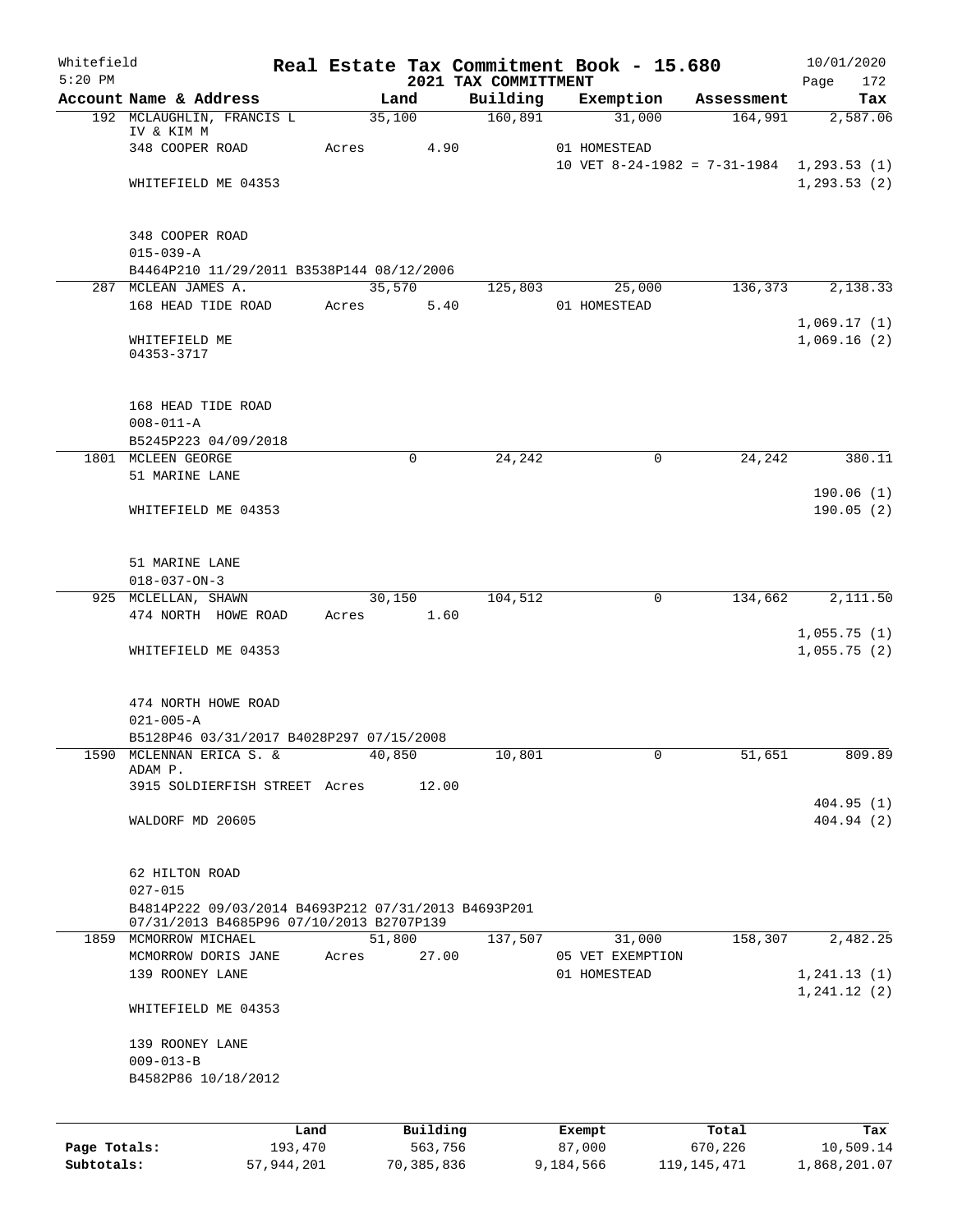| Whitefield<br>$5:20$ PM |                                           |      |       |          |      | 2021 TAX COMMITTMENT | Real Estate Tax Commitment Book - 15.680 |            | 10/01/2020<br>Page<br>173   |
|-------------------------|-------------------------------------------|------|-------|----------|------|----------------------|------------------------------------------|------------|-----------------------------|
|                         | Account Name & Address                    |      |       | Land     |      | Building             | Exemption                                | Assessment | Tax                         |
|                         | 554 MECK W. LAWRENCE &                    |      |       | 20,000   |      | $\mathbf 0$          | $\Omega$                                 | 20,000     | 313.60                      |
|                         | EDITH M.<br>980 MANOR LANE                |      | Acres |          | 0.53 |                      |                                          |            |                             |
|                         |                                           |      |       |          |      |                      |                                          |            | 156.80(1)                   |
|                         | SOUTHAMPTON PA 18966                      |      |       |          |      |                      |                                          |            | 156.80(2)                   |
|                         | 152 PITTSTON ROAD                         |      |       |          |      |                      |                                          |            |                             |
|                         | $030 - 002$                               |      |       |          |      |                      |                                          |            |                             |
|                         | B2088P276<br>1072 MECK WATSON L & EDITH M |      |       | 105,750  |      | 137,010              | 0                                        | 242,760    | 3,806.48                    |
|                         | 980 MANOR LANE                            |      | Acres | 128.00   |      |                      |                                          |            |                             |
|                         | SOUTHHAMPTON PA 18966                     |      |       |          |      |                      |                                          |            | 1,903.24(1)<br>1,903.24(2)  |
|                         |                                           |      |       |          |      |                      |                                          |            |                             |
|                         | 136 PITTSTON ROAD                         |      |       |          |      |                      |                                          |            |                             |
| $007 - 006$             |                                           |      |       |          |      |                      |                                          |            |                             |
| B1893P284               |                                           |      |       |          |      |                      |                                          |            |                             |
|                         | 1075 MEHUREN, JOHN G                      |      |       | 208,700  |      | 163,387              | 25,000                                   | 347,087    | 5,442.32                    |
|                         | 681 COOPER ROAD                           |      | Acres | 275.40   |      |                      | 01 HOMESTEAD                             |            |                             |
|                         | WHITEFIELD ME 04353                       |      |       |          |      |                      |                                          |            | 2,721.16 (1)<br>2,721.16(2) |
|                         | 681 COOPER ROAD                           |      |       |          |      |                      |                                          |            |                             |
|                         | $018 - 023$                               |      |       |          |      |                      |                                          |            |                             |
|                         | B4332P182 10/22/2010                      |      |       |          |      |                      |                                          |            |                             |
|                         | 1070 MEHUREN, JOHN G                      |      |       | 54,475   |      | $\mathbf 0$          | 0                                        | 54,475     | 854.17                      |
|                         | 681 COOPER ROAD                           |      | Acres | 46.50    |      |                      |                                          |            |                             |
|                         | WHITEFIELD ME 04353                       |      |       |          |      |                      |                                          |            | 427.09(1)<br>427.08(2)      |
|                         | COOPER ROAD                               |      |       |          |      |                      |                                          |            |                             |
|                         | $018 - 001$                               |      |       |          |      |                      |                                          |            |                             |
|                         | B4332P182 10/22/2010                      |      |       |          |      |                      |                                          |            |                             |
|                         | 823 MEHUREN, JOHN G                       |      |       | 0        |      | 10,456               | 0                                        | 10,456     | 163.95                      |
|                         | 681 COOPER ROAD                           |      |       |          |      |                      |                                          |            |                             |
|                         | WHITEFIELD ME 04353                       |      |       |          |      |                      |                                          |            | 81.98(1)<br>81.97(2)        |
|                         | 681 COOPER ROAD                           |      |       |          |      |                      |                                          |            |                             |
|                         | $018 - 023 - ON$                          |      |       |          |      |                      |                                          |            |                             |
|                         | B4332P182 10/22/2010                      |      |       |          |      |                      |                                          |            |                             |
|                         | 1420 MELLOR DANIEL J. &<br>ANNIE LOUISE   |      |       | 31,050   |      | 11,106               | 0                                        | 42,156     | 661.01                      |
|                         | 477 HUNTS MEADOW ROAD                     |      | Acres |          | 2.20 |                      |                                          |            |                             |
|                         | WHITEFIELD ME 04353                       |      |       |          |      |                      |                                          |            | 330.51(1)<br>330.50(2)      |
|                         |                                           |      |       |          |      |                      |                                          |            |                             |
|                         | 477 HUNTS MEADOW ROAD<br>$015 - 044$      |      |       |          |      |                      |                                          |            |                             |
|                         | B4663P71 05/16/2013 B2899P82              |      |       |          |      |                      |                                          |            |                             |
|                         |                                           |      |       |          |      |                      |                                          |            |                             |
|                         |                                           | Land |       | Building |      |                      | Exempt                                   | Total      | Tax                         |

|              | nana       | <b>DUITOTII</b> | LACINUL   | TOLAT       | ias.         |
|--------------|------------|-----------------|-----------|-------------|--------------|
| Page Totals: | 419,975    | 321,959         | 25,000    | 716,934     | 11,241.53    |
| Subtotals:   | 58,364,176 | 70,707,795      | 9,209,566 | 119,862,405 | 1,879,442.60 |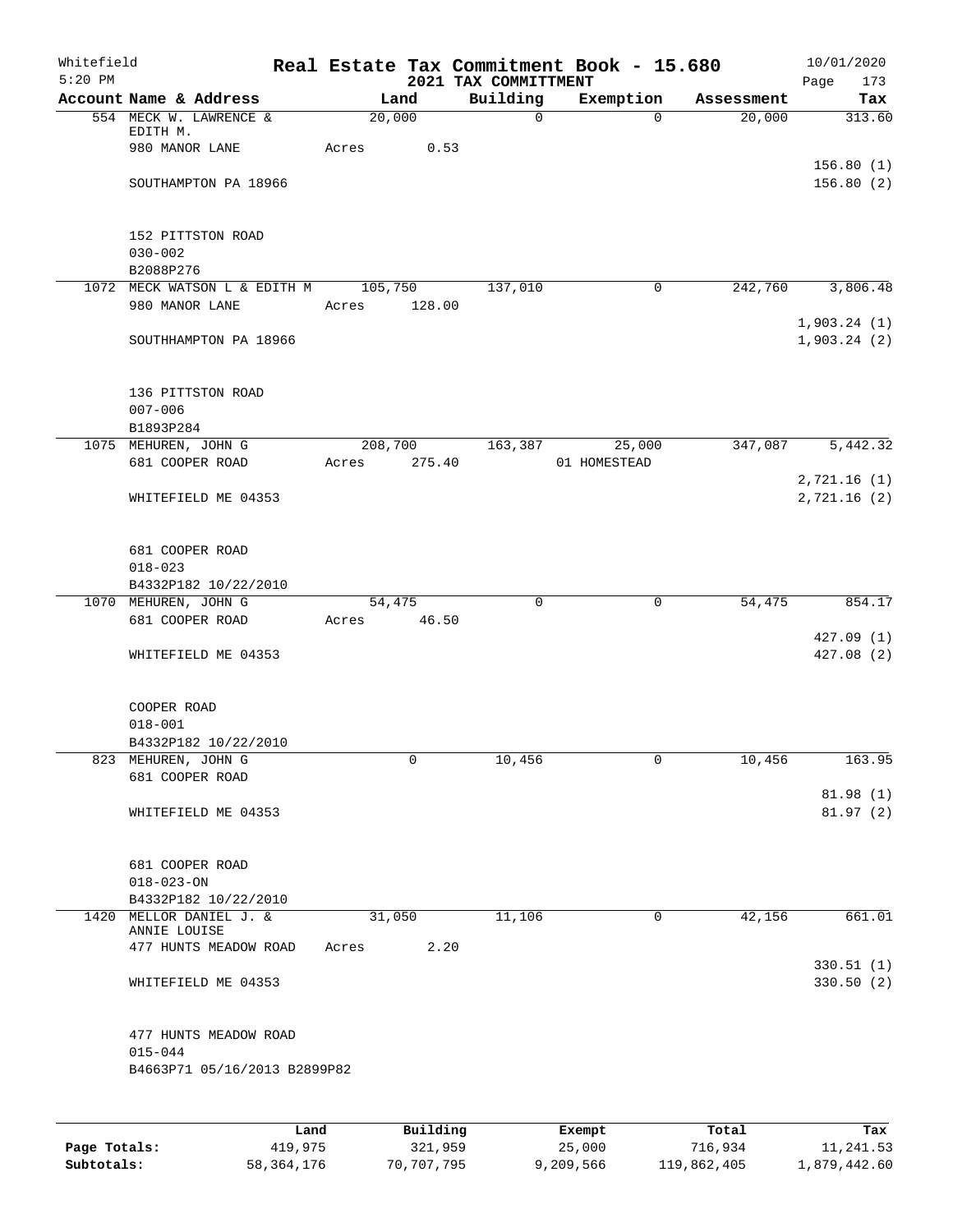| Whitefield   |                                           |            |       |        |            | Real Estate Tax Commitment Book - 15.680 |                  |             |               | 10/01/2020               |
|--------------|-------------------------------------------|------------|-------|--------|------------|------------------------------------------|------------------|-------------|---------------|--------------------------|
| $5:20$ PM    |                                           |            |       |        |            | 2021 TAX COMMITTMENT                     |                  |             |               | 174<br>Page              |
|              | Account Name & Address                    |            |       | Land   |            | Building                                 | Exemption        |             | Assessment    | Tax                      |
|              | 1005 MELLOR JOHN H.                       |            |       |        | 31,500     | 106,682                                  |                  | 25,000      | 113,182       | 1,774.69                 |
|              | PO BOX 48                                 |            |       |        | Acres 2.50 |                                          | 01 HOMESTEAD     |             |               |                          |
|              | WHITEFIELD ME 04353                       |            |       |        |            |                                          |                  |             |               | 887.35 (1)<br>887.34 (2) |
|              |                                           |            |       |        |            |                                          |                  |             |               |                          |
|              | 471 HUNTS MEADOW ROAD                     |            |       |        |            |                                          |                  |             |               |                          |
|              | $015 - 045$                               |            |       |        |            |                                          |                  |             |               |                          |
|              | B4468P144 12/07/2011 B1688P287            |            |       |        |            |                                          |                  |             |               |                          |
|              | 353 MELVILLE EDWARD C. &<br>MEGAN I.      |            |       | 30,375 |            | $\Omega$                                 |                  | $\mathbf 0$ | 30,375        | 476.28                   |
|              | 207 HILTON ROAD                           |            | Acres |        | 1.75       |                                          |                  |             |               |                          |
|              |                                           |            |       |        |            |                                          |                  |             |               | 238.14(1)                |
|              | WHITEFIELD ME 04353                       |            |       |        |            |                                          |                  |             |               | 238.14(2)                |
| HILTON ROAD  |                                           |            |       |        |            |                                          |                  |             |               |                          |
|              | $014 - 006 - B$                           |            |       |        |            |                                          |                  |             |               |                          |
|              | B4201P100 09/16/2009 B2447P236 04/08/1999 |            |       |        |            |                                          |                  |             |               |                          |
|              | 627 MELVILLE, EDWARD C. II                |            |       | 31,125 |            | 71,321                                   |                  | $\mathbf 0$ | 102,446       | 1,606.35                 |
|              | MELVILLE, MEGAN I                         |            |       |        | Acres 2.25 |                                          |                  |             |               |                          |
|              | 207 HILTON ROAD                           |            |       |        |            |                                          |                  |             |               | 803.18 (1)               |
|              |                                           |            |       |        |            |                                          |                  |             |               | 803.17(2)                |
|              | WHITEFIELD ME 04353                       |            |       |        |            |                                          |                  |             |               |                          |
|              | 207 HILTON ROAD                           |            |       |        |            |                                          |                  |             |               |                          |
|              | $014 - 006 - I$                           |            |       |        |            |                                          |                  |             |               |                          |
|              | B4611P23 12/28/2012 B3317P81 06/15/2004   |            |       |        |            |                                          |                  |             |               |                          |
|              | 871 MERRILL DENNIS L. &                   |            |       | 34,200 |            | 132,151                                  |                  | 31,000      | 135,351       | 2,122.30                 |
|              | NANCY<br>125 PALMER ROAD                  |            | Acres |        | 4.30       |                                          | 01 HOMESTEAD     |             |               |                          |
|              |                                           |            |       |        |            |                                          | 05 VET EXEMPTION |             |               | 1,061.15(1)              |
|              | WHITEFIELD ME 04353                       |            |       |        |            |                                          |                  |             |               | 1,061.15(2)              |
|              |                                           |            |       |        |            |                                          |                  |             |               |                          |
|              | 125 PALMER ROAD                           |            |       |        |            |                                          |                  |             |               |                          |
|              | $001 - 015$                               |            |       |        |            |                                          |                  |             |               |                          |
|              | B1442P116                                 |            |       |        |            |                                          |                  |             |               |                          |
| 21           | MERRILL DENNIS L. &<br>NANCY A.           |            |       | 23,300 |            | $\mathbf 0$                              |                  | $\mathbf 0$ | 23,300        | 365.34                   |
|              | 125 PALMER ROAD                           |            | Acres |        | 3.70       |                                          |                  |             |               |                          |
|              |                                           |            |       |        |            |                                          |                  |             |               | 182.67(1)                |
|              | WHITEFIELD ME 04353                       |            |       |        |            |                                          |                  |             |               | 182.67(2)                |
|              | 107 PALMER ROAD                           |            |       |        |            |                                          |                  |             |               |                          |
|              | $001 - 017$                               |            |       |        |            |                                          |                  |             |               |                          |
|              | B4031P7 07/23/2008                        |            |       |        |            |                                          |                  |             |               |                          |
|              | 971 MERRILL, OWEN B                       |            |       | 35,890 |            | 29,355                                   |                  | 0           | 65,245        | 1,023.04                 |
|              | MERRILL, MONA                             |            | Acres |        | 5.80       |                                          |                  |             |               |                          |
|              | 648 TOWNHOUSE ROAD                        |            |       |        |            |                                          |                  |             |               | 511.52(1)                |
|              | WHITEFIELD ME 04353                       |            |       |        |            |                                          |                  |             |               | 511.52(2)                |
|              |                                           |            |       |        |            |                                          |                  |             |               |                          |
|              | 648 TOWNHOUSE ROAD                        |            |       |        |            |                                          |                  |             |               |                          |
|              | $007 - 031$<br>B1535P74                   |            |       |        |            |                                          |                  |             |               |                          |
|              |                                           |            |       |        |            |                                          |                  |             |               |                          |
|              |                                           | Land       |       |        | Building   |                                          | Exempt           |             | Total         | Tax                      |
| Page Totals: |                                           | 186,390    |       |        | 339,509    |                                          | 56,000           |             | 469,899       | 7,368.00                 |
| Subtotals:   |                                           | 58,550,566 |       |        | 71,047,304 |                                          | 9,265,566        |             | 120, 332, 304 | 1,886,810.60             |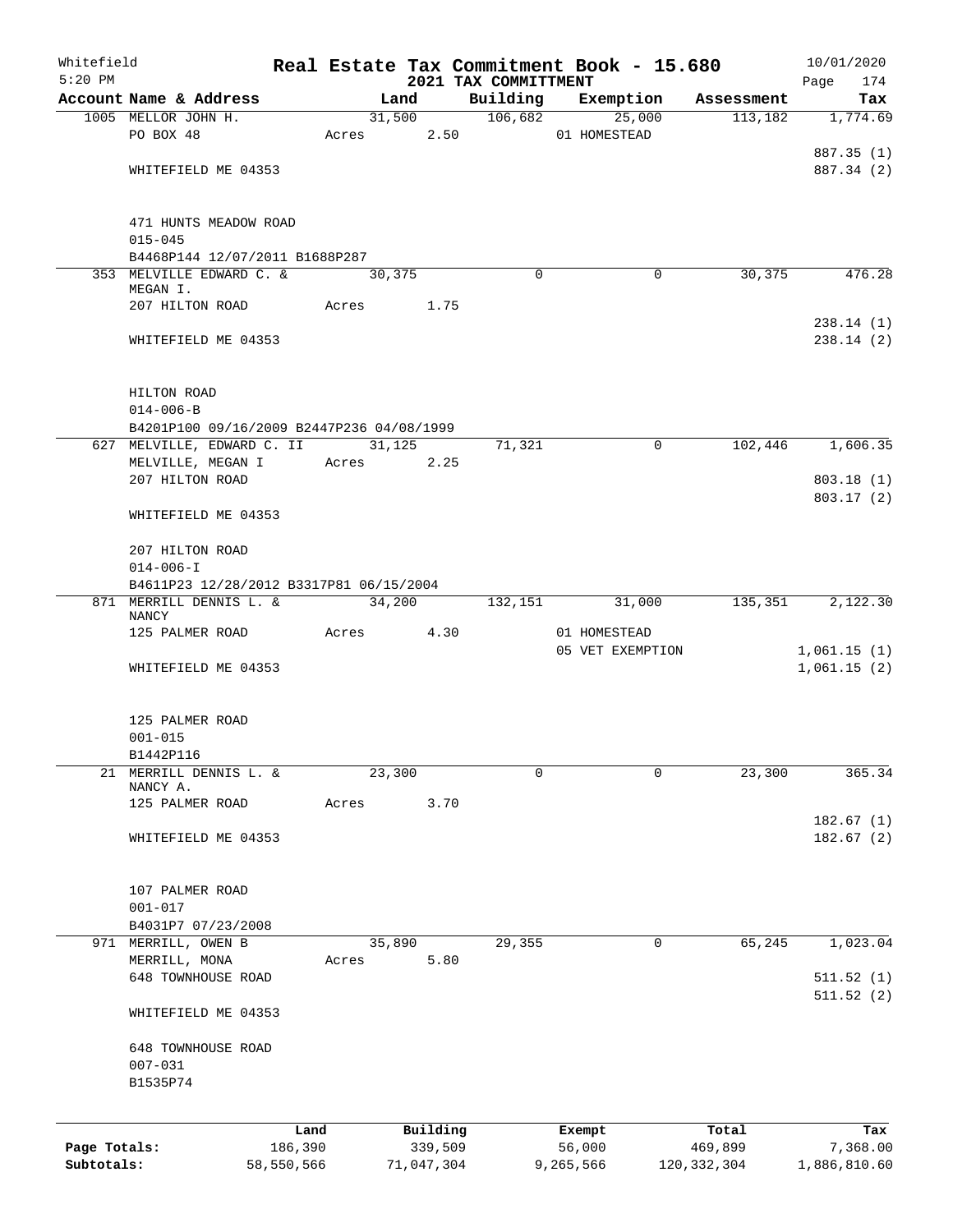| Whitefield<br>$5:20$ PM    |                                                                                             |                       |       |        |                       | Real Estate Tax Commitment Book - 15.680<br>2021 TAX COMMITTMENT |                     |          |                        | 10/01/2020<br>175<br>Page |
|----------------------------|---------------------------------------------------------------------------------------------|-----------------------|-------|--------|-----------------------|------------------------------------------------------------------|---------------------|----------|------------------------|---------------------------|
|                            | Account Name & Address                                                                      |                       |       | Land   |                       | Building                                                         | Exemption           |          | Assessment             | Tax                       |
|                            | 895 MEYER ERIC L.                                                                           |                       |       | 4,562  |                       | $\Omega$                                                         |                     | $\Omega$ | 4,562                  | 71.53                     |
|                            | 154 SOUTH HUNTS MEADOW<br><b>ROAD</b>                                                       |                       | Acres |        | 21.66                 |                                                                  |                     |          |                        |                           |
|                            | WHITEFIELD ME 04353                                                                         |                       |       |        |                       |                                                                  |                     |          |                        | 35.77(1)<br>35.76(2)      |
|                            | SOUTH HUNTS MEADOW ROAD<br>$009 - 007$                                                      |                       |       |        |                       |                                                                  |                     |          |                        |                           |
|                            | B4906P83 07/10/2015 B1682P35                                                                |                       |       |        |                       |                                                                  |                     |          |                        |                           |
|                            | 395 MEYER, ERIC                                                                             |                       |       | 47,900 |                       | 150,460                                                          |                     | $\Omega$ | 198,360                | 3,110.28                  |
|                            | 154 SOUTH HUNTS MEADOW<br>ROAD                                                              |                       | Acres |        | 21.00                 |                                                                  |                     |          |                        | 1,555.14(1)               |
|                            | WHITEFIELD ME 04353                                                                         |                       |       |        |                       |                                                                  |                     |          |                        | 1,555.14(2)               |
|                            | SOUTH HUNTS MEADOW ROAD<br>$009 - 009 - A$                                                  |                       |       |        |                       |                                                                  |                     |          |                        |                           |
|                            | B5284P286 07/25/2018<br>1246 MEYER, ERIC & PATRICIA                                         |                       |       |        |                       | 144,483                                                          |                     |          | 156,483                |                           |
|                            | MCKENZIE                                                                                    |                       |       | 37,000 |                       |                                                                  |                     | 25,000   |                        | 2,453.65                  |
|                            | 154 SOUTH HUNTS MEADOW<br>ROAD                                                              |                       | Acres |        | 19.00                 |                                                                  | 01 HOMESTEAD        |          |                        | 1,226.83(1)               |
|                            | WHITEFIELD ME 04353                                                                         |                       |       |        |                       |                                                                  |                     |          |                        | 1,226.82(2)               |
|                            | 154 SOUTH HUNTS MEADOW<br>$009 - 009$<br>B4602P288 12/07/2012 B4529P179 05/31/2012 B211P419 |                       |       |        |                       |                                                                  |                     |          |                        |                           |
|                            | 1157 MICHAUD GARY R.                                                                        |                       |       | 30,000 |                       | 65,224                                                           |                     | 25,000   | 70,224                 | 1,101.11                  |
|                            | 480 NORTH HOWE ROAD                                                                         |                       | Acres |        | 1.50                  |                                                                  | 01 HOMESTEAD        |          |                        |                           |
|                            | WHITEFIELD ME 04353                                                                         |                       |       |        |                       |                                                                  |                     |          |                        | 550.56(1)<br>550.55(2)    |
|                            | 480 NORTH HOWE ROAD<br>$021 - 005 - B$<br>B3157P171                                         |                       |       |        |                       |                                                                  |                     |          |                        |                           |
|                            | 963 MICHAUD, GERALD                                                                         |                       |       | 30,750 |                       | 60,596                                                           |                     | 0        | 91,346                 | 1,432.31                  |
|                            | MICHAUD, AMBER                                                                              |                       | Acres |        | 2.00                  |                                                                  |                     |          |                        |                           |
|                            | 61 JEFFERSON ROAD                                                                           |                       |       |        |                       |                                                                  |                     |          |                        | 716.16(1)                 |
|                            | WHITEFIELD ME 04353                                                                         |                       |       |        |                       |                                                                  |                     |          |                        | 716.15(2)                 |
|                            | 61 JEFFERSON ROAD<br>$026 - 001$                                                            |                       |       |        |                       |                                                                  |                     |          |                        |                           |
|                            | B5067P139 10/19/2016 B3910P50 08/08/2007                                                    |                       |       |        |                       |                                                                  |                     |          |                        |                           |
| 385                        | MICHAUD, SHANE B &                                                                          |                       |       | 36,290 |                       | 86,004                                                           |                     | 25,000   | 97,294                 | 1,525.57                  |
|                            | RIPLEY, IVA<br>TOWNHOUSE ROAD<br>371                                                        |                       | Acres |        | 6.30                  |                                                                  | 01 HOMESTEAD        |          |                        |                           |
|                            |                                                                                             |                       |       |        |                       |                                                                  |                     |          |                        | 762.79 (1)                |
|                            | WHITEFIELD ME 04353                                                                         |                       |       |        |                       |                                                                  |                     |          |                        | 762.78(2)                 |
|                            | 371 TOWNHOUSE ROAD<br>$010 - 011 - E$<br>B2259P62                                           |                       |       |        |                       |                                                                  |                     |          |                        |                           |
|                            |                                                                                             | Land                  |       |        | Building              |                                                                  | Exempt              |          | Total                  | Tax                       |
| Page Totals:<br>Subtotals: |                                                                                             | 186,502<br>58,737,068 |       |        | 506,767<br>71,554,071 |                                                                  | 75,000<br>9,340,566 |          | 618,269<br>120,950,573 | 9,694.45<br>1,896,505.05  |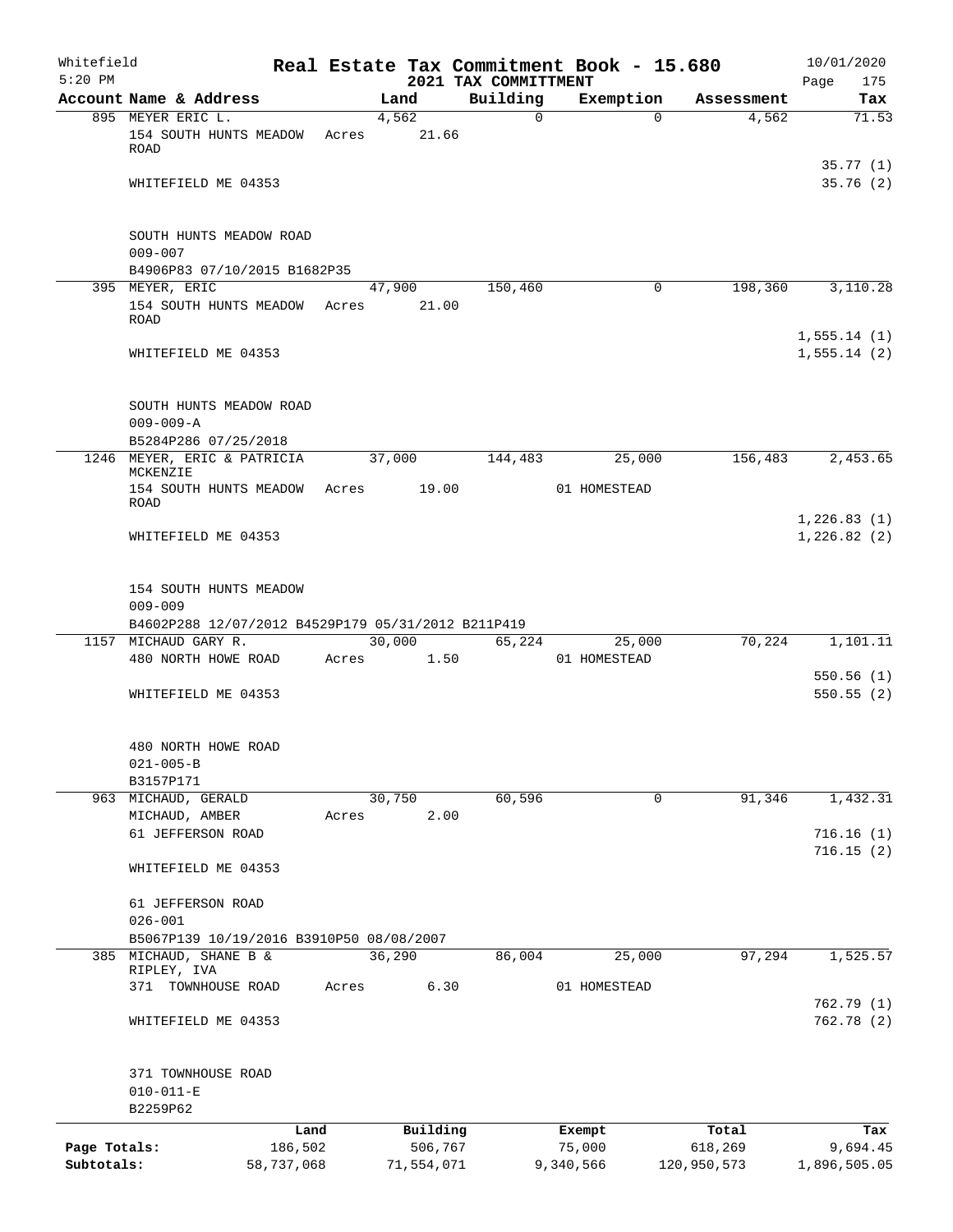| Whitefield<br>$5:20$ PM |                                                                 |  |       |                 | 2021 TAX COMMITTMENT |             | Real Estate Tax Commitment Book - 15.680 |            | 10/01/2020<br>176<br>Page |  |
|-------------------------|-----------------------------------------------------------------|--|-------|-----------------|----------------------|-------------|------------------------------------------|------------|---------------------------|--|
|                         | Account Name & Address                                          |  |       | Land            | Building             |             | Exemption                                | Assessment | Tax                       |  |
|                         | 1130 MIDCOAST CONSERVANCY<br>PO BOX 439                         |  | Acres | 47,780<br>36.20 |                      | 0           | $\Omega$                                 | 47,780     | 749.19                    |  |
|                         | EDGECOMB ME 04556                                               |  |       |                 |                      |             |                                          |            | 374.60(1)<br>374.59(2)    |  |
|                         | <b>VIGUE ROAD</b><br>$019 - 039$                                |  |       |                 |                      |             |                                          |            |                           |  |
|                         | B4219P169 11/04/2009 B2968P246                                  |  |       |                 |                      | $\Omega$    | $\mathbf 0$                              | 66,750     |                           |  |
|                         | 770 MIDCOAST CONSERVANCY<br>PO BOX 439                          |  | Acres | 66,750<br>60.00 |                      |             |                                          |            | 1,046.64                  |  |
|                         | EDGECOMB ME 04556                                               |  |       |                 |                      |             |                                          |            | 523.32(1)<br>523.32(2)    |  |
|                         | VIGUE ROAD<br>$020 - 016$<br>B4219P169 11/04/2009 B2968P246     |  |       |                 |                      |             |                                          |            |                           |  |
|                         | 1649 MIETE JR., PAUL H                                          |  |       | 14,700          |                      | $\mathbf 0$ | 0                                        | 14,700     | 230.50                    |  |
|                         | MIETE JR., SHIRLEY E                                            |  | Acres | 14.00           |                      |             |                                          |            |                           |  |
|                         | 328 W. ALNA ROAD                                                |  |       |                 |                      |             |                                          |            | 115.25(1)<br>115.25(2)    |  |
|                         | WISCASSET ME 04578                                              |  |       |                 |                      |             |                                          |            |                           |  |
|                         | HOLLYWOOD BOULEVARD                                             |  |       |                 |                      |             |                                          |            |                           |  |
|                         | $002 - 022 - A$                                                 |  |       |                 |                      |             |                                          |            |                           |  |
|                         | B2032P252                                                       |  |       |                 |                      |             |                                          |            |                           |  |
|                         | 1195 MIETE, JON A                                               |  |       | 31,575          | 44,920               |             | 6,000                                    | 70,495     | 1,105.36                  |  |
|                         | 428 MILLS ROAD                                                  |  | Acres | 2.55            |                      |             | 05 VET EXEMPTION                         |            | 552.68(1)                 |  |
|                         | WHITEFIELD ME 04353                                             |  |       |                 |                      |             |                                          |            | 552.68(2)                 |  |
|                         | 428 MILLS ROAD<br>$020 - 027 - A$                               |  |       |                 |                      |             |                                          |            |                           |  |
|                         | B5140P287 05/09/2017 B4421P26 07/19/2011 B4034P99<br>07/13/2008 |  |       |                 |                      |             |                                          |            |                           |  |
|                         | 203 MILLER ALTA                                                 |  |       | 34,680          | 45,461               |             | 0                                        | 80,141     | 1,256.61                  |  |
|                         | 2156 WALDEN ROAD                                                |  | Acres | 4.62            |                      |             |                                          |            |                           |  |
|                         | MACON GA 31216                                                  |  |       |                 |                      |             |                                          |            | 628.31(1)<br>628.30(2)    |  |
|                         | 225 HILTON ROAD                                                 |  |       |                 |                      |             |                                          |            |                           |  |
|                         | $014 - 006 - F - B$<br>B4787P51 06/09/2014 B2072P295            |  |       |                 |                      |             |                                          |            |                           |  |
|                         | 969 MILLER SAM & CAROLINA                                       |  |       | 45,170          | 77,528               |             | 0                                        | 122,698    | 1,923.90                  |  |
|                         | 205 GARDINER ROAD                                               |  | Acres | 17.40           |                      |             |                                          |            | 961.95(1)                 |  |
|                         | WHITEFIELD ME 04353                                             |  |       |                 |                      |             |                                          |            | 961.95(2)                 |  |
|                         | 205 GARDINER ROAD                                               |  |       |                 |                      |             |                                          |            |                           |  |
|                         | $012 - 046$<br>B5220P039 01/05/2018                             |  |       |                 |                      |             |                                          |            |                           |  |
|                         |                                                                 |  |       |                 |                      |             |                                          |            |                           |  |

|              | Land       | Building   | Exempt    | Total       | Tax          |
|--------------|------------|------------|-----------|-------------|--------------|
| Page Totals: | 240,655    | 167,909    | 6,000     | 402,564     | 6.312.20     |
| Subtotals:   | 58,977,723 | 71,721,980 | 9,346,566 | 121,353,137 | 1,902,817.25 |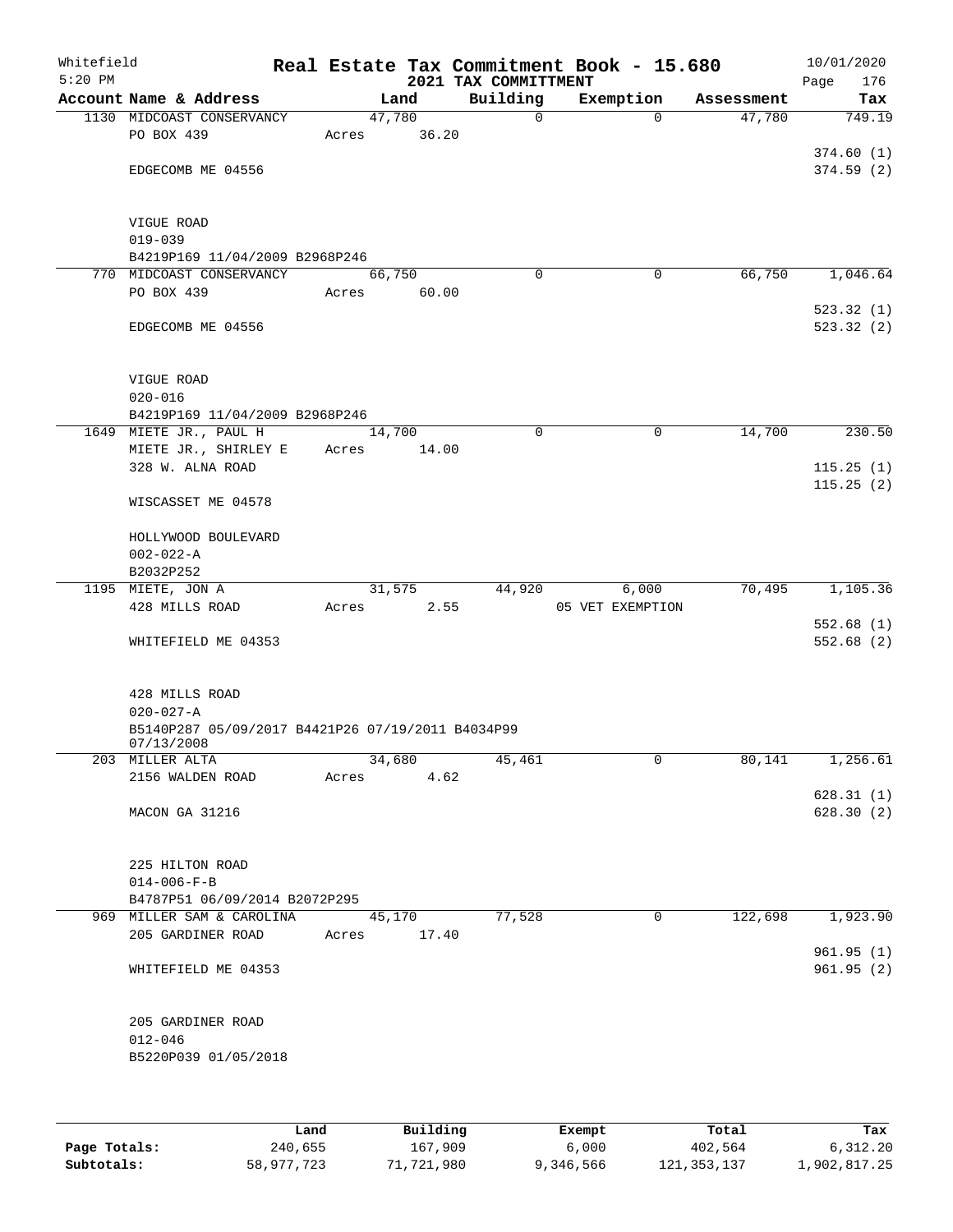| Whitefield   |                                                                                     |              |       |        |            |                                  | Real Estate Tax Commitment Book - 15.680 |             |             | 10/01/2020               |
|--------------|-------------------------------------------------------------------------------------|--------------|-------|--------|------------|----------------------------------|------------------------------------------|-------------|-------------|--------------------------|
| $5:20$ PM    | Account Name & Address                                                              |              |       | Land   |            | 2021 TAX COMMITTMENT<br>Building | Exemption                                |             | Assessment  | Page<br>177<br>Tax       |
|              | 1299 MILLER SAM & CAROLINA                                                          |              |       | 54,800 |            | $\mathbf 0$                      |                                          | $\mathbf 0$ | 54,800      | 859.26                   |
|              | 205 GARDINER ROAD                                                                   |              | Acres |        | 47.00      |                                  |                                          |             |             |                          |
|              | WHITEFIELD ME 04353                                                                 |              |       |        |            |                                  |                                          |             |             | 429.63(1)<br>429.63(2)   |
|              | GARDINER ROAD                                                                       |              |       |        |            |                                  |                                          |             |             |                          |
|              | $012 - 050$                                                                         |              |       |        |            |                                  |                                          |             |             |                          |
|              | B5220P039 01/05/2018<br>301 MILLER SAM & CAROLINA                                   |              |       | 4,350  |            | $\Omega$                         |                                          | 0           | 4,350       | 68.21                    |
|              | 205 GARDINER ROAD                                                                   |              | Acres |        | 2.90       |                                  |                                          |             |             |                          |
|              | WHITEFIELD ME 04353                                                                 |              |       |        |            |                                  |                                          |             |             | 34.11(1)<br>34.10(2)     |
|              | GARDINER ROAD<br>$013 - 006$                                                        |              |       |        |            |                                  |                                          |             |             |                          |
|              | B5220P039 01/05/2018                                                                |              |       |        |            |                                  |                                          |             |             |                          |
|              | 721 MILLER, AARON, KURT &<br>SCOTT                                                  |              |       | 52,288 |            | 85,932                           | 25,000                                   |             | 113,220     | 1,775.29                 |
|              | JACKSON, TRUDY                                                                      |              | Acres |        | 27.75      |                                  | 01 HOMESTEAD                             |             |             |                          |
|              | 186 WINDSOR ROAD                                                                    |              |       |        |            |                                  |                                          |             |             | 887.65 (1)               |
|              | CHELSEA ME 04353                                                                    |              |       |        |            |                                  |                                          |             |             | 887.64 (2)               |
|              | 505 COOPER ROAD<br>$015 - 022$                                                      |              |       |        |            |                                  |                                          |             |             |                          |
|              | B5356P257 02/05/2019                                                                |              |       |        |            |                                  |                                          |             |             |                          |
|              | 961 MILLER, AARON, KURT &<br>SCOTT                                                  |              |       | 46,026 |            | 21,734                           |                                          | 0           | 67,760      | 1,062.48                 |
|              | JACKSON, TRUDY                                                                      |              | Acres |        | 18.47      |                                  |                                          |             |             |                          |
|              | 186 WINDSOR ROAD                                                                    |              |       |        |            |                                  |                                          |             |             | 531.24(1)<br>531.24(2)   |
|              | CHELSEA ME 04353                                                                    |              |       |        |            |                                  |                                          |             |             |                          |
|              | 516 COOPER ROAD                                                                     |              |       |        |            |                                  |                                          |             |             |                          |
|              | $015 - 020 - B$                                                                     |              |       |        |            |                                  |                                          |             |             |                          |
| 1802         | B5356P257 02/05/2019<br>MILLER, FRANCES G &                                         |              |       | 38,018 |            | 5,394                            |                                          | 0           | 43, 412     | 680.70                   |
|              | WHITNEY, ROBERTA C &<br>* WILLIAM E. BLUEHER                                        |              | Acres |        | 8.46       |                                  |                                          |             |             |                          |
|              | P.O. BOX 4603                                                                       |              |       |        |            |                                  |                                          |             |             | 340.35(1)                |
|              | AUGUSTA ME 04330                                                                    |              |       |        |            |                                  |                                          |             |             | 340.35(2)                |
|              | 514 COOPER ROAD                                                                     |              |       |        |            |                                  |                                          |             |             |                          |
|              | $015 - 020 - C$<br>B4205P311 09/30/2009 B4003P91 05/13/2008 B3894P128<br>08/16/2007 |              |       |        |            |                                  |                                          |             |             |                          |
|              | 538 MILLER, GREGORY J                                                               |              |       | 44,010 |            | 12,394                           |                                          | 0           | 56,404      | 884.41                   |
|              | MILLER, DIANE M                                                                     |              | Acres |        | 9.70       |                                  |                                          |             |             |                          |
|              | 20 OTTER LANE                                                                       |              |       |        |            |                                  |                                          |             |             | 442.21 (1)<br>442.20 (2) |
|              | WHITEFIELD ME 04353                                                                 |              |       |        |            |                                  |                                          |             |             |                          |
|              | 20 OTTER LANE<br>$024 - 004$                                                        |              |       |        |            |                                  |                                          |             |             |                          |
|              | B5062P203 10/06/2016 B4076P97 11/17/2008                                            |              |       |        |            |                                  |                                          |             |             |                          |
|              |                                                                                     | Land         |       |        | Building   |                                  | Exempt                                   |             | Total       | Tax                      |
| Page Totals: |                                                                                     | 239,492      |       |        | 125,454    |                                  | 25,000                                   |             | 339,946     | 5,330.35                 |
| Subtotals:   |                                                                                     | 59, 217, 215 |       |        | 71,847,434 |                                  | 9,371,566                                |             | 121,693,083 | 1,908,147.60             |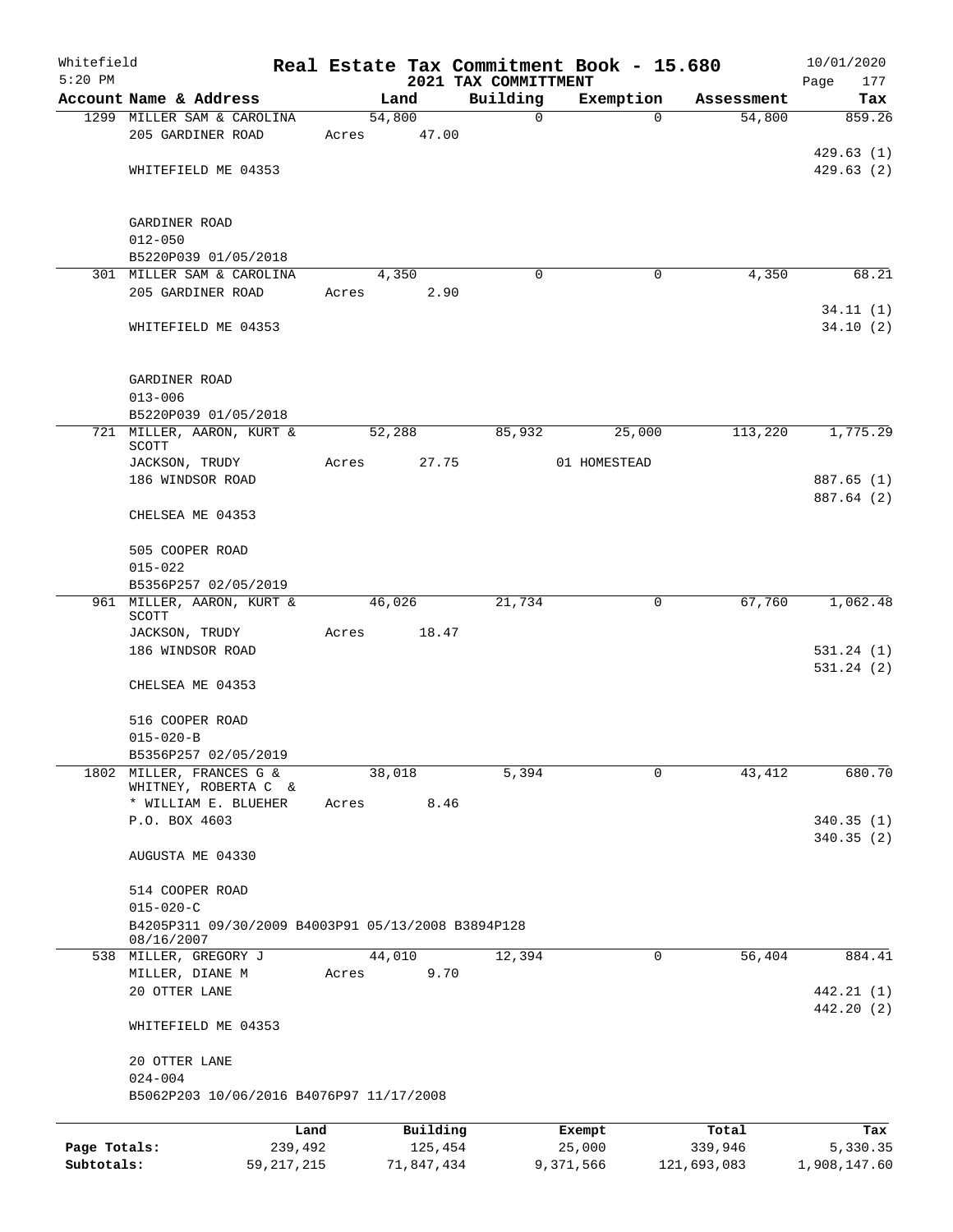| Whitefield<br>$5:20$ PM |                                                |       |        |       | 2021 TAX COMMITTMENT | Real Estate Tax Commitment Book - 15.680 |            | 10/01/2020<br>178<br>Page |
|-------------------------|------------------------------------------------|-------|--------|-------|----------------------|------------------------------------------|------------|---------------------------|
|                         | Account Name & Address                         |       | Land   |       | Building             | Exemption                                | Assessment | Tax                       |
|                         | 1103 MILLER, JERRY J                           |       | 31,040 |       | 43,616               | 0                                        | 74,656     | 1,170.61                  |
|                         | MILLER, KATIE ANN                              | Acres |        | 2.80  |                      |                                          |            |                           |
|                         | 25 MILLS ROAD                                  |       |        |       |                      |                                          |            | 585.31(1)                 |
|                         |                                                |       |        |       |                      |                                          |            | 585.30(2)                 |
|                         | WHITEFIELD ME 04353                            |       |        |       |                      |                                          |            |                           |
|                         |                                                |       |        |       |                      |                                          |            |                           |
|                         | 5 HILTON ROAD                                  |       |        |       |                      |                                          |            |                           |
|                         | $026 - 005$                                    |       |        |       |                      |                                          |            |                           |
|                         | B5396P296 06/13/2019                           |       |        |       |                      |                                          |            |                           |
|                         | 65 MILLER, JERRY J                             |       | 2,100  |       | 0                    | 0                                        | 2,100      | 32.93                     |
|                         | MILLER, KATIE ANN                              | Acres |        | 1.40  |                      |                                          |            |                           |
|                         | 25 MILLS ROAD                                  |       |        |       |                      |                                          |            | 16.47(1)                  |
|                         |                                                |       |        |       |                      |                                          |            | 16.46(2)                  |
|                         | WHITEFIELD ME 04353                            |       |        |       |                      |                                          |            |                           |
|                         |                                                |       |        |       |                      |                                          |            |                           |
|                         | HILTON ROAD                                    |       |        |       |                      |                                          |            |                           |
|                         | $027 - 006$                                    |       |        |       |                      |                                          |            |                           |
|                         | B5396P300 06/13/2019                           |       |        |       |                      |                                          |            |                           |
|                         | 350 MILLER, JOHN DA                            |       | 46,634 |       | 240,370              | 25,000                                   | 262,004    | 4,108.22                  |
|                         | MILLER, MALINDA J                              | Acres | 19.23  |       |                      | 01 HOMESTEAD                             |            |                           |
|                         | 25 MILLS ROAD                                  |       |        |       |                      |                                          |            | 2,054.11(1)               |
|                         |                                                |       |        |       |                      |                                          |            | 2,054.11(2)               |
|                         | WHITEFIELD ME 04341                            |       |        |       |                      |                                          |            |                           |
|                         |                                                |       |        |       |                      |                                          |            |                           |
|                         | 25 MILLS ROAD                                  |       |        |       |                      |                                          |            |                           |
|                         | $026 - 028$                                    |       |        |       |                      |                                          |            |                           |
|                         | B5203P174 11/16/2017                           |       |        |       |                      |                                          |            |                           |
|                         | 1540 MILLER, JONI H                            |       | 30,000 |       | 93,148               | $\mathbf 0$                              | 123,148    | 1,930.96                  |
|                         | MILLER, KATIE S                                | Acres |        | 1.30  |                      |                                          |            |                           |
|                         | 520 HEATH ROAD                                 |       |        |       |                      |                                          |            | 965.48(1)                 |
|                         |                                                |       |        |       |                      |                                          |            | 965.48(2)                 |
|                         | WHITEFIELD ME 04353                            |       |        |       |                      |                                          |            |                           |
|                         |                                                |       |        |       |                      |                                          |            |                           |
|                         | 520 HEATH ROAD                                 |       |        |       |                      |                                          |            |                           |
|                         | $008 - 004$                                    |       |        |       |                      |                                          |            |                           |
|                         | B5177P14 09/06/2017                            |       |        |       |                      |                                          |            |                           |
|                         | 1874 MILLER, JUSTIN A                          |       | 30,750 |       | 9,505                | 25,000                                   | 15,255     | 239.20                    |
|                         | 533 COOPER ROAD                                | Acres |        | 2.00  |                      | 01 HOMESTEAD                             |            |                           |
|                         |                                                |       |        |       |                      |                                          |            | 119.60(1)                 |
|                         | WHITEFIELD ME 04353                            |       |        |       |                      |                                          |            | 119.60(2)                 |
|                         |                                                |       |        |       |                      |                                          |            |                           |
|                         |                                                |       |        |       |                      |                                          |            |                           |
|                         | 533 COOPER ROAD                                |       |        |       |                      |                                          |            |                           |
|                         | $015 - 022 - 1$                                |       |        |       |                      |                                          |            |                           |
|                         | B4807P1 08/11/2014 B4777P10 05/07/2014 B4777P8 |       |        |       |                      |                                          |            |                           |
|                         | 05/07/2014                                     |       |        |       |                      |                                          |            |                           |
|                         | 605 MILLER, KURT & LINDA                       |       | 31,850 |       | $\Omega$             | 0                                        | 31,850     | 499.41                    |
|                         | 478 COOPER ROAD                                | Acres |        | 39.00 |                      |                                          |            |                           |
|                         |                                                |       |        |       |                      |                                          |            | 249.71 (1)                |
|                         | WHITEFIELD ME 04353                            |       |        |       |                      |                                          |            | 249.70 (2)                |
|                         |                                                |       |        |       |                      |                                          |            |                           |
|                         |                                                |       |        |       |                      |                                          |            |                           |
|                         | COOPER ROAD                                    |       |        |       |                      |                                          |            |                           |
|                         | $015 - 020$                                    |       |        |       |                      |                                          |            |                           |
|                         | B1538P19                                       |       |        |       |                      |                                          |            |                           |
|                         |                                                |       |        |       |                      |                                          |            |                           |
|                         |                                                |       |        |       |                      |                                          |            |                           |
|                         |                                                |       |        |       |                      |                                          |            |                           |
|                         |                                                |       |        |       |                      |                                          |            |                           |

|              | Land       | Building   | Exempt    | Total       | Tax          |
|--------------|------------|------------|-----------|-------------|--------------|
| Page Totals: | 172,374    | 386,639    | 50,000    | 509,013     | 7,981.33     |
| Subtotals:   | 59,389,589 | 72,234,073 | 9,421,566 | 122,202,096 | 1,916,128.93 |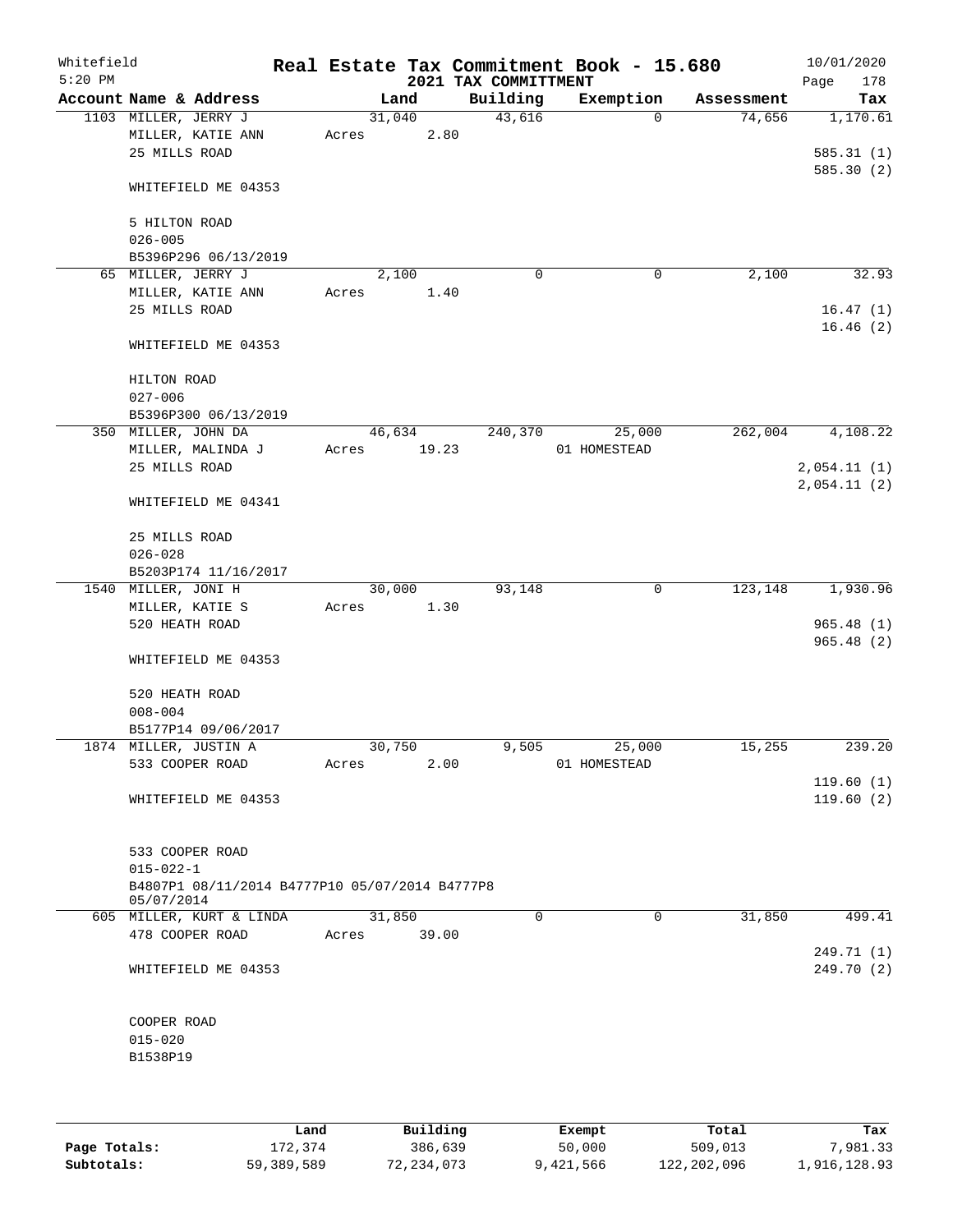| Whitefield<br>$5:20$ PM |                                                                                                             |       |         |       | 2021 TAX COMMITTMENT | Real Estate Tax Commitment Book - 15.680 |            | 10/01/2020<br>Page<br>179 |
|-------------------------|-------------------------------------------------------------------------------------------------------------|-------|---------|-------|----------------------|------------------------------------------|------------|---------------------------|
|                         | Account Name & Address                                                                                      |       | Land    |       | Building             | Exemption                                | Assessment | Tax                       |
|                         | 900 MILLER, KURT A                                                                                          |       | 30, 300 |       |                      | 39,861<br>25,000                         | 45,161     | 708.12                    |
|                         | 478 COOPER ROAD                                                                                             |       | Acres   | 1.70  |                      | 01 HOMESTEAD                             |            |                           |
|                         |                                                                                                             |       |         |       |                      |                                          |            | 354.06(1)                 |
|                         | WHITEFIELD ME 04353                                                                                         |       |         |       |                      |                                          |            | 354.06(2)                 |
|                         |                                                                                                             |       |         |       |                      |                                          |            |                           |
|                         | 478 COOPER ROAD                                                                                             |       |         |       |                      |                                          |            |                           |
|                         | $015 - 019$                                                                                                 |       |         |       |                      |                                          |            |                           |
|                         | 731 MILLER, KURT A & LINDA<br>L                                                                             |       | 1,500   |       | $\mathbf 0$          | 0                                        | 1,500      | 23.52                     |
|                         | 478 COOPER ROAD                                                                                             | Acres |         | 1.00  |                      |                                          |            |                           |
|                         |                                                                                                             |       |         |       |                      |                                          |            | 11.76(1)                  |
|                         | WHITEFIELD ME 04353                                                                                         |       |         |       |                      |                                          |            | 11.76(2)                  |
|                         |                                                                                                             |       |         |       |                      |                                          |            |                           |
|                         | COOPER ROAD                                                                                                 |       |         |       |                      |                                          |            |                           |
|                         | $015 - 018 - B$                                                                                             |       |         |       |                      |                                          |            |                           |
|                         | B2513P165                                                                                                   |       |         |       |                      |                                          |            |                           |
|                         | 1518 MILLER, KURT E                                                                                         |       | 30,000  |       | 65,495               | 0                                        | 95,495     | 1,497.36                  |
|                         | 6 CLARK LANE                                                                                                | Acres |         | 1.50  |                      |                                          |            |                           |
|                         |                                                                                                             |       |         |       |                      |                                          |            | 748.68(1)                 |
|                         | WHITEFIELD ME 04353                                                                                         |       |         |       |                      |                                          |            | 748.68(2)                 |
|                         | 6 CLARK LANE                                                                                                |       |         |       |                      |                                          |            |                           |
|                         | $015 - 022 - A$                                                                                             |       |         |       |                      |                                          |            |                           |
|                         | B2629P152                                                                                                   |       |         |       |                      |                                          |            |                           |
|                         | 1138 MILLER, KURT E JR                                                                                      |       | 24,950  |       | $\mathbf 0$          | $\mathbf 0$                              | 24,950     | 391.22                    |
|                         | 6 CLARK LANE                                                                                                | Acres |         | 4.80  |                      |                                          |            |                           |
|                         | WHITEFIELD ME 04353                                                                                         |       |         |       |                      |                                          |            | 195.61(1)<br>195.61(2)    |
|                         |                                                                                                             |       |         |       |                      |                                          |            |                           |
|                         | 563 WISCASSET ROAD                                                                                          |       |         |       |                      |                                          |            |                           |
|                         | $001 - 038 - D$                                                                                             |       |         |       |                      |                                          |            |                           |
|                         | B4202P315 09/22/2009 B3983P272 03/31/2008                                                                   |       |         |       |                      |                                          |            |                           |
|                         | 846 MILLER, MOSE H                                                                                          |       | 43,100  |       | $\mathbf 0$          | 0                                        | 43,100     | 675.81                    |
|                         | MILLER, CLARA A                                                                                             | Acres |         | 29.00 |                      |                                          |            |                           |
|                         | 52 ROCKLAND ROAD                                                                                            |       |         |       |                      |                                          |            | 337.91 (1)                |
|                         | JEFFERSON ME 04348 4270                                                                                     |       |         |       |                      |                                          |            | 337.90 (2)                |
|                         | NOYES LANE                                                                                                  |       |         |       |                      |                                          |            |                           |
|                         | $020 - 037$                                                                                                 |       |         |       |                      |                                          |            |                           |
|                         | B5065P299 10/15/2016 B5057P229 09/28/2016 B5057P227<br>09/28/2016 B3999P288 05/05/2008 B3832P103 04/03/2007 |       |         |       |                      |                                          |            |                           |
|                         | 1872 MILLER, SCOTT JR                                                                                       |       | 30,750  |       | 9,355                | 25,000                                   | 15,105     | 236.85                    |
|                         | 549 COOPER ROAD                                                                                             | Acres |         | 2.00  |                      | 01 HOMESTEAD                             |            |                           |
|                         |                                                                                                             |       |         |       |                      |                                          |            | 118.43(1)                 |
|                         | WHITEFIELD ME 04353                                                                                         |       |         |       |                      |                                          |            | 118.42(2)                 |
|                         | 549 COOPER ROAD                                                                                             |       |         |       |                      |                                          |            |                           |
|                         | $018 - 053 - A$                                                                                             |       |         |       |                      |                                          |            |                           |
|                         |                                                                                                             |       |         |       |                      |                                          |            |                           |

|              | Land       | Building   | Exempt    | Total         | Tax          |
|--------------|------------|------------|-----------|---------------|--------------|
| Page Totals: | 160,600    | 114,711    | 50,000    | 225,311       | 3,532.88     |
| Subtotals:   | 59,550,189 | 72,348,784 | 9,471,566 | 122, 427, 407 | 1,919,661.81 |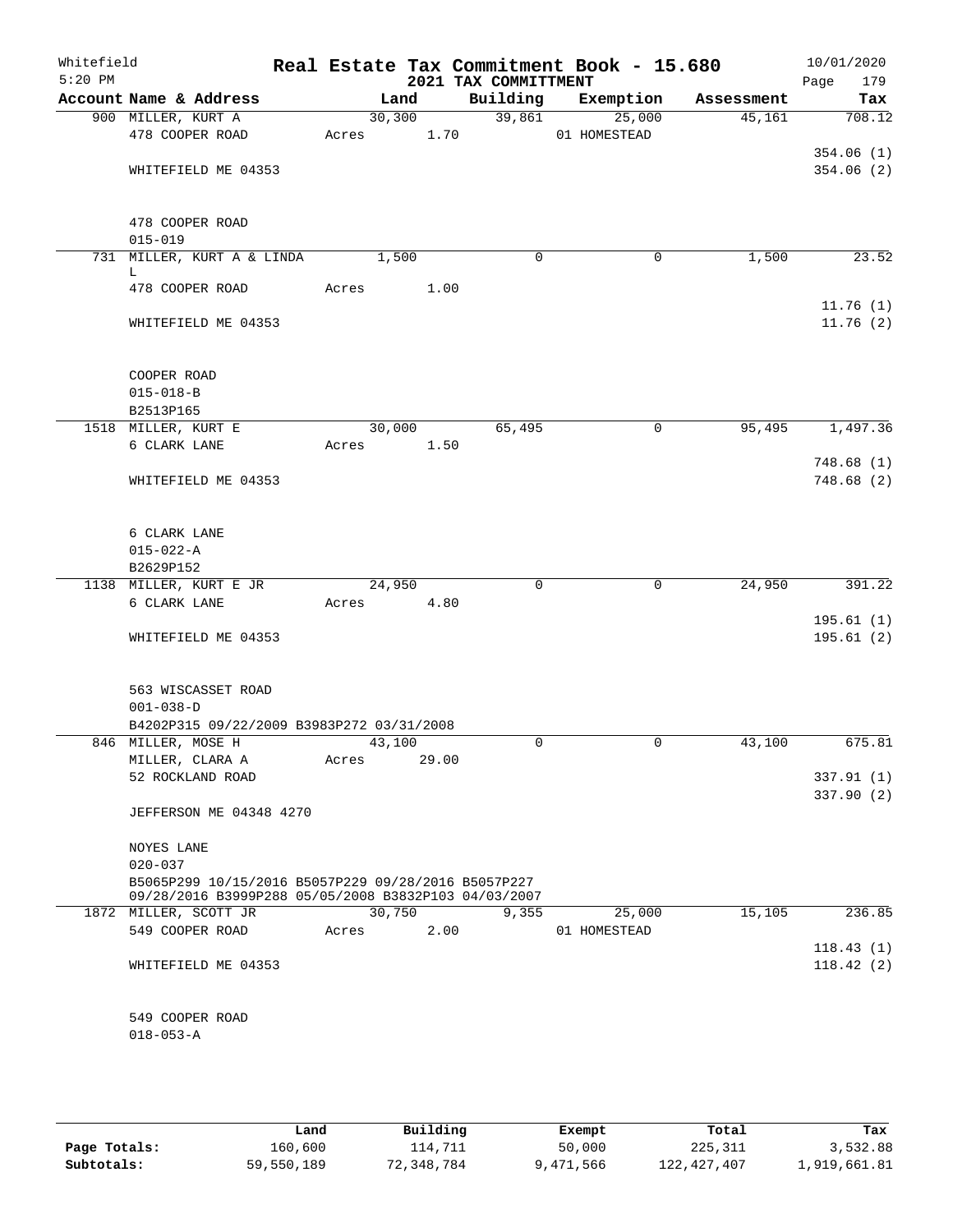| Whitefield<br>$5:20$ PM |                                                                                                                                   |            |       |            |          | 2021 TAX COMMITTMENT | Real Estate Tax Commitment Book - 15.680 |               | 10/01/2020<br>Page<br>180 |
|-------------------------|-----------------------------------------------------------------------------------------------------------------------------------|------------|-------|------------|----------|----------------------|------------------------------------------|---------------|---------------------------|
|                         | Account Name & Address                                                                                                            |            |       | Land       |          | Building             | Exemption                                | Assessment    | Tax                       |
|                         | 1089 MILLER, SCOTT V SR                                                                                                           |            |       | 2,145      |          | $\Omega$             | $\Omega$                                 | 2,145         | 33.63                     |
|                         | 186 WINDSOR ROAD                                                                                                                  |            | Acres |            | 1.43     |                      |                                          |               |                           |
|                         |                                                                                                                                   |            |       |            |          |                      |                                          |               | 16.82(1)                  |
|                         | CHELSEA ME 04330                                                                                                                  |            |       |            |          |                      |                                          |               | 16.81(2)                  |
|                         | COOPER ROAD                                                                                                                       |            |       |            |          |                      |                                          |               |                           |
|                         | $018 - 052$                                                                                                                       |            |       |            |          |                      |                                          |               |                           |
|                         | B4726P82 10/25/2013 B4722P311 10/16/2013 B4699P108<br>08/14/2013 B4518P315 05/03/2012 B4481P77 01/11/2012<br>B4461P318 11/21/2011 |            |       |            |          |                      |                                          |               |                           |
|                         | 992 MILLER, SCOTT VERNON &                                                                                                        |            |       | 14,540     |          | $\mathbf 0$          | $\Omega$                                 | 14,540        | 227.99                    |
|                         | HEIDI                                                                                                                             |            |       |            |          |                      |                                          |               |                           |
|                         | 186 WINDSOR ROAD                                                                                                                  |            | Acres |            | 13.80    |                      |                                          |               |                           |
|                         | CHELSEA ME 04330                                                                                                                  |            |       |            |          |                      |                                          |               | 114.00(1)<br>113.99(2)    |
|                         | 549 COOPER ROAD                                                                                                                   |            |       |            |          |                      |                                          |               |                           |
|                         | $018 - 053$                                                                                                                       |            |       |            |          |                      |                                          |               |                           |
|                         | B1538P23                                                                                                                          |            |       |            |          |                      |                                          |               |                           |
|                         | 724 MILLETT TIMOTHY A. &<br>MARCIA                                                                                                |            |       | 31,800     |          | 132,721              | 25,000                                   | 139,521       | 2,187.69                  |
|                         | 70 HUNTS MEADOW ROAD                                                                                                              |            | Acres |            | 2.70     |                      | 01 HOMESTEAD                             |               | 1,093.85(1)               |
|                         | WHITEFIELD ME 04353                                                                                                               |            |       |            |          |                      |                                          |               | 1,093.84(2)               |
|                         | 70 HUNTS MEADOW ROAD                                                                                                              |            |       |            |          |                      |                                          |               |                           |
|                         | $012 - 014 - A$                                                                                                                   |            |       |            |          |                      |                                          |               |                           |
|                         | B1850P138                                                                                                                         |            |       |            |          |                      |                                          |               |                           |
|                         | 827 MILLINGTON, DWAYNE &<br>LINDA                                                                                                 |            |       | 23,285     |          | $\Omega$             | $\Omega$                                 | 23,285        | 365.11                    |
|                         | 256 BAUNEG BEG ROAD                                                                                                               |            | Acres |            | 3.69     |                      |                                          |               |                           |
|                         | SANFORD ME 04073                                                                                                                  |            |       |            |          |                      |                                          |               | 182.56(1)<br>182.55(2)    |
|                         |                                                                                                                                   |            |       |            |          |                      |                                          |               |                           |
|                         | SENOTT ROAD<br>$017 - 037 - 1$                                                                                                    |            |       |            |          |                      |                                          |               |                           |
|                         | 1492 MILLS ROGER H., III                                                                                                          |            |       | 1,500      |          | 0                    | 0                                        | 1,500         | 23.52                     |
|                         | MILLS ROGER H., LUCILLE Acres                                                                                                     |            |       |            | 1.00     |                      |                                          |               |                           |
|                         | Α                                                                                                                                 |            |       |            |          |                      |                                          |               |                           |
|                         | 710 VIGUE ROAD                                                                                                                    |            |       |            |          |                      |                                          |               | 11.76(1)<br>11.76(2)      |
|                         | WINDSOR ME 04363                                                                                                                  |            |       |            |          |                      |                                          |               |                           |
|                         | VIGUE ROAD                                                                                                                        |            |       |            |          |                      |                                          |               |                           |
|                         | $019 - 044$                                                                                                                       |            |       |            |          |                      |                                          |               |                           |
|                         | B2090P110                                                                                                                         |            |       |            |          |                      |                                          |               |                           |
|                         | 1722 MINER ANDREW C.                                                                                                              |            |       | 30,000     |          | 98,449               | 25,000                                   | 103,449       | 1,622.08                  |
|                         | 503 WISCASSET ROAD                                                                                                                |            | Acres |            | 1.50     |                      | 01 HOMESTEAD                             |               |                           |
|                         | WHITEFIELD ME 04353                                                                                                               |            |       |            |          |                      |                                          |               | 811.04 (1)<br>811.04(2)   |
|                         | 503 WISCASSET ROAD                                                                                                                |            |       |            |          |                      |                                          |               |                           |
|                         | $004 - 006 - A$                                                                                                                   |            |       |            |          |                      |                                          |               |                           |
|                         | B4712P144 09/18/2013                                                                                                              |            |       |            |          |                      |                                          |               |                           |
|                         |                                                                                                                                   | Land       |       |            | Building |                      | Exempt                                   | Total         | Tax                       |
| Page Totals:            |                                                                                                                                   | 103,270    |       |            | 231,170  |                      | 50,000                                   | 284,440       | 4,460.02                  |
| Subtotals:              |                                                                                                                                   | 59,653,459 |       | 72,579,954 |          |                      | 9,521,566                                | 122, 711, 847 | 1,924,121.83              |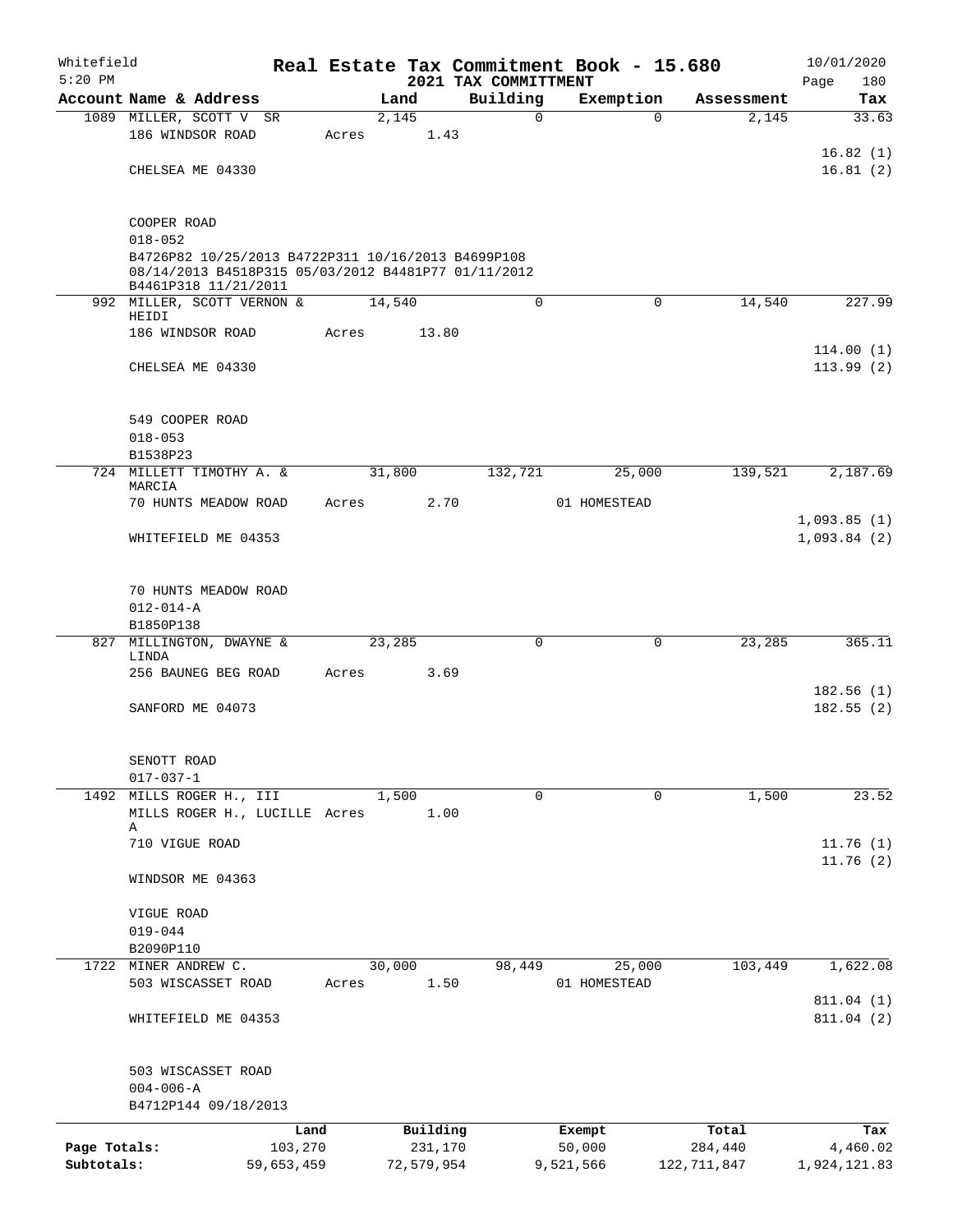| Whitefield<br>$5:20$ PM |                                                                                                                                     |         |       |        |          | 2021 TAX COMMITTMENT | Real Estate Tax Commitment Book - 15.680 |            | 10/01/2020               |
|-------------------------|-------------------------------------------------------------------------------------------------------------------------------------|---------|-------|--------|----------|----------------------|------------------------------------------|------------|--------------------------|
|                         | Account Name & Address                                                                                                              |         |       | Land   |          | Building             | Exemption                                | Assessment | Page<br>181<br>Tax       |
|                         | 100 MINOTY PENNY L.                                                                                                                 |         |       | 30,000 |          | 44,171               | 25,000                                   | 49,171     | 771.00                   |
|                         | AKA- LORI BARTLETT                                                                                                                  |         | Acres |        | 1.50     |                      | 01 HOMESTEAD                             |            |                          |
|                         | 74 JEFFERSON ROAD                                                                                                                   |         |       |        |          |                      |                                          |            | 385.50(1)                |
|                         | WHITEFIELD ME 04353                                                                                                                 |         |       |        |          |                      |                                          |            | 385.50(2)                |
|                         | 74 JEFFERSON ROAD                                                                                                                   |         |       |        |          |                      |                                          |            |                          |
|                         | $014 - 016$                                                                                                                         |         |       |        |          |                      |                                          |            |                          |
|                         | B5501P274 03/17/2020                                                                                                                |         |       |        |          |                      |                                          |            |                          |
|                         | 125 MINOTY ROBERT D. &<br><b>NANCY</b>                                                                                              |         |       | 30,000 |          | 85,074               | 31,000                                   | 84,074     | 1,318.28                 |
|                         | 40 HUNTS MEADOW ROAD                                                                                                                |         | Acres |        | 0.89     |                      | 01 HOMESTEAD<br>05 VET EXEMPTION         |            | 659.14(1)                |
|                         | WHITEFIELD ME 04353                                                                                                                 |         |       |        |          |                      |                                          |            | 659.14(2)                |
|                         | 40 HUNTS MEADOW ROAD<br>$012 - 012$                                                                                                 |         |       |        |          |                      |                                          |            |                          |
|                         | 146 MITCHELL CHRISTI A.                                                                                                             |         |       | 35,810 |          | 103,923              | 25,000                                   | 114,733    | 1,799.01                 |
|                         | 556 EAST RIVER ROAD                                                                                                                 |         | Acres |        | 5.70     |                      | 01 HOMESTEAD                             |            |                          |
|                         | WHITEFIELD ME 04353                                                                                                                 |         |       |        |          |                      |                                          |            | 899.51 (1)<br>899.50 (2) |
|                         | 556 EAST RIVER ROAD                                                                                                                 |         |       |        |          |                      |                                          |            |                          |
|                         | $010 - 056 - A$                                                                                                                     |         |       |        |          |                      |                                          |            |                          |
|                         | B5381P298 05/13/2019                                                                                                                |         |       |        |          |                      |                                          |            |                          |
| 1291                    | MITCHELL GERALD E. &<br>DONNA LEE                                                                                                   |         |       | 30,000 | 1.20     | 24,027               | $\mathbf 0$                              | 54,027     | 847.14                   |
|                         | P. O. BOX 61                                                                                                                        |         | Acres |        |          |                      |                                          |            | 423.57(1)                |
|                         | <b>BATH ME 04530</b>                                                                                                                |         |       |        |          |                      |                                          |            | 423.57(2)                |
|                         | SOUTH FOWLES LANE                                                                                                                   |         |       |        |          |                      |                                          |            |                          |
|                         | $005 - 027$                                                                                                                         |         |       |        |          |                      |                                          |            |                          |
|                         | B922P2                                                                                                                              |         |       |        |          |                      |                                          |            |                          |
|                         | 1013 MITCHELL, LANCE                                                                                                                |         |       | 30,150 |          | 120,385              | 25,000                                   | 125,535    | 1,968.39                 |
|                         | 28 SOMERVILLE ROAD                                                                                                                  |         | Acres |        | 1.60     |                      | 01 HOMESTEAD                             |            |                          |
|                         |                                                                                                                                     |         |       |        |          |                      |                                          |            | 984.20(1)                |
|                         | WHITEFIELD ME 04353                                                                                                                 |         |       |        |          |                      |                                          |            | 984.19 (2)               |
|                         | 28 SOMERVILLE ROAD<br>$023 - 001$                                                                                                   |         |       |        |          |                      |                                          |            |                          |
|                         | B5086P245 12/15/2016 B5053P143 07/26/2016 B4995P163<br>04/06/2016 B4794P280 07/02/2014 B4773P172 04/25/2014<br>B3976P218 03/10/2008 |         |       |        |          |                      |                                          |            |                          |
|                         | 106 MITMAN WILLIAM & KAREN                                                                                                          |         |       | 49,200 |          | 96,175               | 25,000                                   | 120,375    | 1,887.48                 |
|                         | P.O. BOX 243                                                                                                                        |         | Acres |        | 23.00    |                      | 01 HOMESTEAD                             |            | 943.74 (1)               |
|                         | ALNA ME 04535                                                                                                                       |         |       |        |          |                      |                                          |            | 943.74 (2)               |
|                         | 442 HEAD TIDE ROAD<br>$005 - 022$                                                                                                   |         |       |        |          |                      |                                          |            |                          |
|                         | B2067P124                                                                                                                           |         |       |        |          |                      |                                          |            |                          |
|                         |                                                                                                                                     | Land    |       |        | Building |                      | Exempt                                   | Total      | Tax                      |
| Page Totals:            |                                                                                                                                     | 205,160 |       |        | 473,755  |                      | 131,000                                  | 547,915    | 8,591.30                 |

**Subtotals:** 59,858,619 73,053,709 9,652,566 123,259,762 1,932,713.13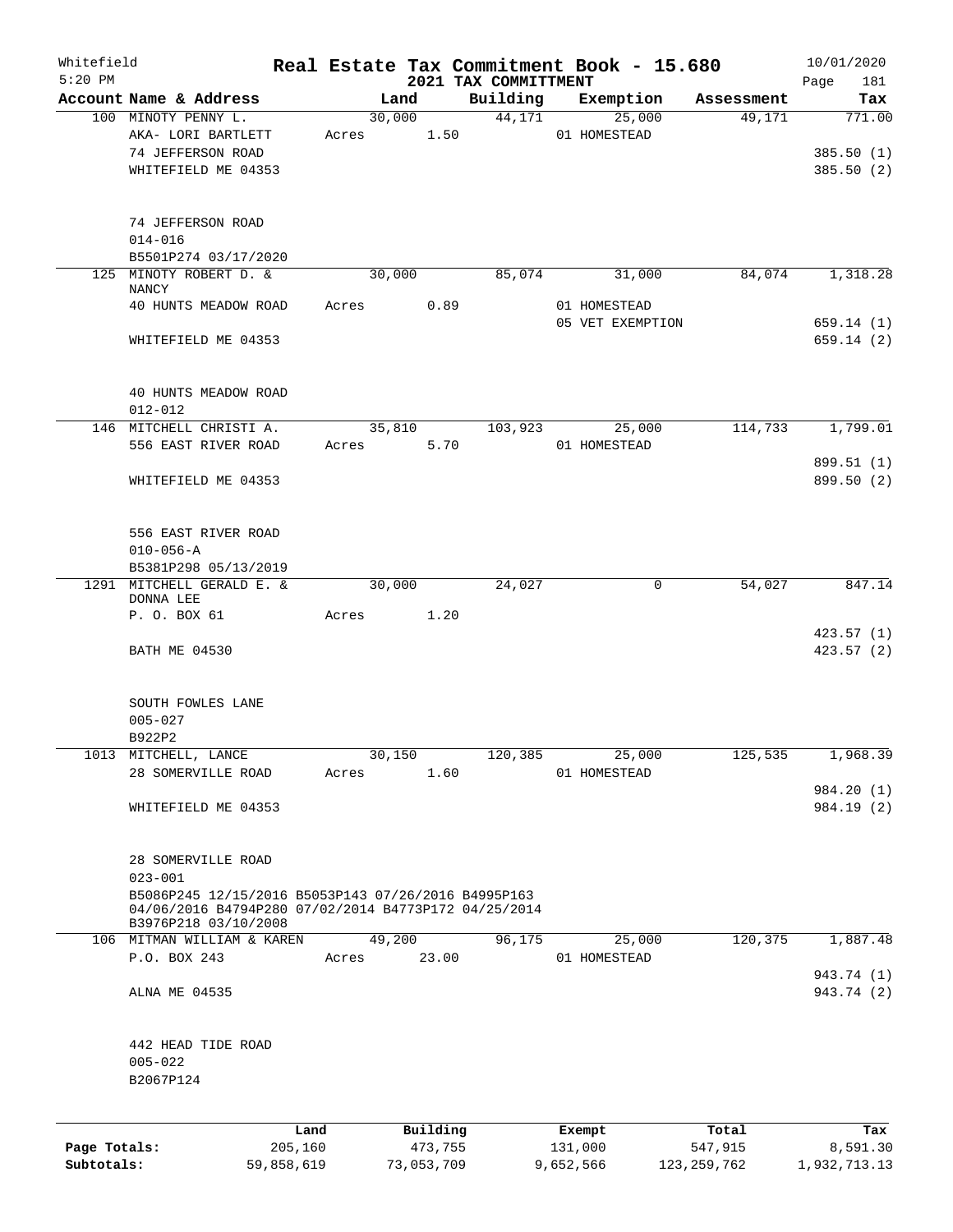| Whitefield<br>$5:20$ PM |                                                                                                  |      |       |        |          | 2021 TAX COMMITTMENT | Real Estate Tax Commitment Book - 15.680 |          |            | 10/01/2020<br>Page<br>182  |
|-------------------------|--------------------------------------------------------------------------------------------------|------|-------|--------|----------|----------------------|------------------------------------------|----------|------------|----------------------------|
|                         | Account Name & Address                                                                           |      |       | Land   |          | Building             | Exemption                                |          | Assessment | Tax                        |
|                         | 1593 MITMAN, KAREN                                                                               |      |       | 26,770 |          | 0                    |                                          | $\Omega$ | 26,770     | 419.75                     |
|                         | PO BOX 243                                                                                       |      | Acres |        | 6.90     |                      |                                          |          |            |                            |
|                         |                                                                                                  |      |       |        |          |                      |                                          |          |            | 209.88(1)                  |
|                         | ALNA ME 04535                                                                                    |      |       |        |          |                      |                                          |          |            | 209.87(2)                  |
|                         | 22 HOLLYWOOD BOULEVARD                                                                           |      |       |        |          |                      |                                          |          |            |                            |
|                         | $005 - 023$                                                                                      |      |       |        |          |                      |                                          |          |            |                            |
|                         | B5066P236 10/19/2016 B4766P74 03/25/2014 B4697P152<br>07/30/2013 B4295P315 07/15/2010 B1319P251  |      |       |        |          |                      |                                          |          |            |                            |
|                         | 783 MONDINO MITCHELL & TARA                                                                      |      |       | 50,790 |          | 0                    |                                          | $\Omega$ | 50,790     | 796.39                     |
|                         | LARRABEE, JOHN                                                                                   |      | Acres |        | 40.83    |                      |                                          |          |            |                            |
|                         | P O BOX 483                                                                                      |      |       |        |          |                      |                                          |          |            | 398.20(1)                  |
|                         | EAST FALMOUTH MA 02536                                                                           |      |       |        |          |                      |                                          |          |            | 398.19 (2)                 |
|                         | PHILBRICK LANE                                                                                   |      |       |        |          |                      |                                          |          |            |                            |
|                         | $006 - 012$                                                                                      |      |       |        |          |                      |                                          |          |            |                            |
|                         | B5141P157 05/30/2017 B1489P184                                                                   |      |       |        |          |                      |                                          |          |            |                            |
|                         | 209 MONROE CHRISTOPHER T                                                                         |      |       | 20,030 |          | $\mathbf 0$          |                                          | 0        | 20,030     | 314.07                     |
|                         | 42 STONE HOUSE COURT                                                                             |      | Acres |        | 1.52     |                      |                                          |          |            |                            |
|                         | WHITEFIELD ME 04353                                                                              |      |       |        |          |                      |                                          |          |            | 157.04(1)<br>157.03(2)     |
|                         | STONE HOUSE COURT                                                                                |      |       |        |          |                      |                                          |          |            |                            |
|                         | $016 - 040 - B$                                                                                  |      |       |        |          |                      |                                          |          |            |                            |
|                         | B3724P203 08/16/2006                                                                             |      |       |        |          |                      |                                          |          |            |                            |
|                         | 161 MONROE CHRISTOPHER T.                                                                        |      |       | 20,255 |          | 0                    |                                          | 0        | 20,255     | 317.60                     |
|                         | 42 STONE HOUSE COURT                                                                             |      | Acres |        | 1.67     |                      |                                          |          |            |                            |
|                         | WHITEFIELD ME 04353                                                                              |      |       |        |          |                      |                                          |          |            | 158.80(1)<br>158.80(2)     |
|                         | STONE HOUSE COURT                                                                                |      |       |        |          |                      |                                          |          |            |                            |
|                         | $016 - 040 - C$                                                                                  |      |       |        |          |                      |                                          |          |            |                            |
|                         | B3724P224 08/16/2006                                                                             |      |       |        |          |                      |                                          |          |            |                            |
|                         | 37 MONROE CHRISTOPHER T.                                                                         |      |       | 30,555 |          | 231,897              | 25,000                                   |          | 237,452    | 3,723.25                   |
|                         | 42 STONE HOUSE COURT                                                                             |      | Acres |        | 1.87     |                      | 01 HOMESTEAD                             |          |            |                            |
|                         | WHITEFIELD ME 04353                                                                              |      |       |        |          |                      |                                          |          |            | 1,861.63(1)<br>1,861.62(2) |
|                         |                                                                                                  |      |       |        |          |                      |                                          |          |            |                            |
|                         | 42 STONE HOUSE COURT                                                                             |      |       |        |          |                      |                                          |          |            |                            |
|                         | $016 - 040 - A$                                                                                  |      |       |        |          |                      |                                          |          |            |                            |
|                         | B3724P203 08/16/2006<br>490 MONROE, FRANK                                                        |      |       |        |          |                      |                                          |          |            |                            |
|                         | 183 AUGUSTA ROAD                                                                                 |      | Acres | 30,300 | 1.70     | 81,797               | 25,000<br>01 HOMESTEAD                   |          | 87,097     | 1,365.68                   |
|                         |                                                                                                  |      |       |        |          |                      |                                          |          |            | 682.84 (1)                 |
|                         | WHITEFIELD<br>ME 04353                                                                           |      |       |        |          |                      |                                          |          |            | 682.84 (2)                 |
|                         | 183 AUGUSTA ROAD                                                                                 |      |       |        |          |                      |                                          |          |            |                            |
|                         | $018 - 010 - A$                                                                                  |      |       |        |          |                      |                                          |          |            |                            |
|                         | B4689P309 07/23/2013 B4689P133 07/22/2013 B4647P261<br>04/02/2013 B4106P204 02/27/2009 B2199P230 |      |       |        |          |                      |                                          |          |            |                            |
|                         |                                                                                                  | Land |       |        | Building |                      | Exempt                                   |          | Total      | Tax                        |

|              | Land       | Building   | Exempt    | Total       | Tax          |
|--------------|------------|------------|-----------|-------------|--------------|
| Page Totals: | 178,700    | 313,694    | 50,000    | 442,394     | 6,936.74     |
| Subtotals:   | 60,037,319 | 73,367,403 | 9,702,566 | 123,702,156 | 1,939,649.87 |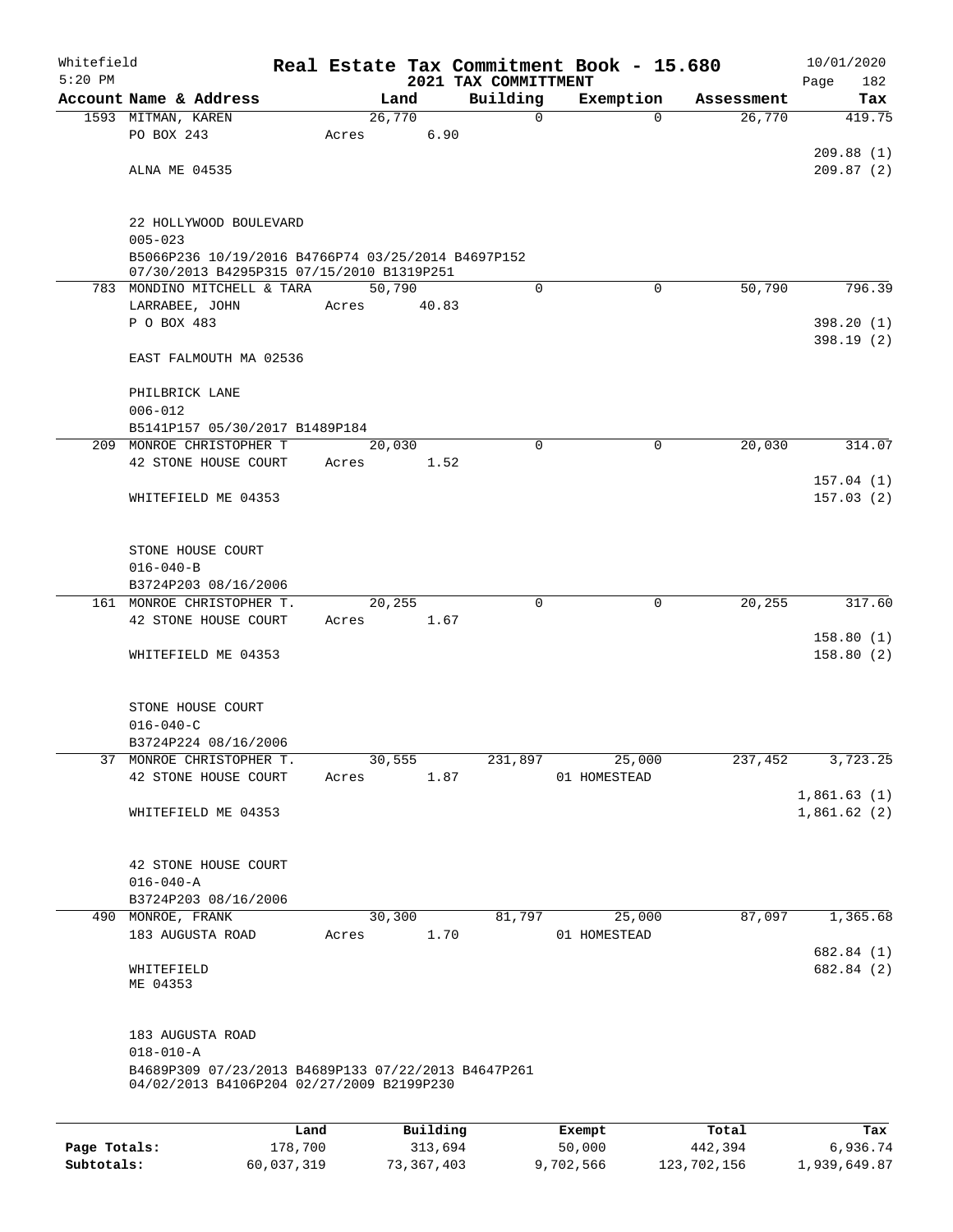| Whitefield<br>$5:20$ PM |                                                                   |              |       |        |            | Real Estate Tax Commitment Book - 15.680<br>2021 TAX COMMITTMENT |              |             |                           | 10/01/2020<br>Page<br>183 |
|-------------------------|-------------------------------------------------------------------|--------------|-------|--------|------------|------------------------------------------------------------------|--------------|-------------|---------------------------|---------------------------|
|                         | Account Name & Address                                            |              |       | Land   |            | Building                                                         |              | Exemption   | Assessment                | Tax                       |
|                         | 1766 MONROE, FRANK                                                |              |       | 20,480 |            | $\mathbf 0$                                                      |              | $\Omega$    | 20,480                    | 321.13                    |
|                         | 183 AUGUSTA ROAD                                                  |              | Acres |        | 1.82       |                                                                  |              |             |                           |                           |
|                         |                                                                   |              |       |        |            |                                                                  |              |             |                           | 160.57(1)                 |
|                         | WHITEFIELD                                                        |              |       |        |            |                                                                  |              |             |                           | 160.56(2)                 |
|                         | ME 04353                                                          |              |       |        |            |                                                                  |              |             |                           |                           |
|                         |                                                                   |              |       |        |            |                                                                  |              |             |                           |                           |
|                         | AUGUSTA ROAD                                                      |              |       |        |            |                                                                  |              |             |                           |                           |
|                         | $018 - 010 - B$                                                   |              |       |        |            |                                                                  |              |             |                           |                           |
|                         | B5136P106 05/17/2017 B4689P309 07/23/2013 B3673P202<br>05/10/2006 |              |       |        |            |                                                                  |              |             |                           |                           |
|                         | 1266 MONROE, FRANK                                                |              |       | 30,000 |            | 10,629                                                           |              | 0           | 40,629                    | 637.06                    |
|                         | 183 AUGUSTA ROAD                                                  |              | Acres |        | 0.69       |                                                                  |              |             |                           |                           |
|                         |                                                                   |              |       |        |            |                                                                  |              |             |                           | 318.53(1)                 |
|                         | WHITEFIELD                                                        |              |       |        |            |                                                                  |              |             |                           | 318.53(2)                 |
|                         | ME 04353                                                          |              |       |        |            |                                                                  |              |             |                           |                           |
|                         |                                                                   |              |       |        |            |                                                                  |              |             |                           |                           |
|                         | 175 AUGUSTA ROAD                                                  |              |       |        |            |                                                                  |              |             |                           |                           |
|                         | $018 - 009$                                                       |              |       |        |            |                                                                  |              |             |                           |                           |
|                         | B4689P309 07/23/2013 B2895P40                                     |              |       |        |            |                                                                  |              |             |                           |                           |
|                         | 1836 MONROE, FRANK M                                              |              |       | 30,000 |            | 190,197                                                          |              | 0           | 220,197                   | 3,452.69                  |
|                         | 183 AUGUSTA ROAD                                                  |              | Acres |        | 1.50       |                                                                  |              |             |                           |                           |
|                         |                                                                   |              |       |        |            |                                                                  |              |             |                           | 1,726.35(1)               |
|                         | WHITEFIELD ME 04353                                               |              |       |        |            |                                                                  |              |             |                           | 1,726.34(2)               |
|                         |                                                                   |              |       |        |            |                                                                  |              |             |                           |                           |
|                         | 189 AUGUSTA ROAD                                                  |              |       |        |            |                                                                  |              |             |                           |                           |
|                         | $018 - 010 - C$                                                   |              |       |        |            |                                                                  |              |             |                           |                           |
|                         | B5498P137 02/27/2020                                              |              |       |        |            |                                                                  |              |             |                           |                           |
|                         | 882 MONSEN JR, ARTHUR                                             |              |       | 26,242 |            | $\Omega$                                                         |              | $\mathbf 0$ | 26, 242                   | 411.47                    |
|                         | 140 INGRAHAM ROAD                                                 |              | Acres |        | 6.24       |                                                                  |              |             |                           |                           |
|                         |                                                                   |              |       |        |            |                                                                  |              |             |                           | 205.74(1)                 |
|                         | WEEKS MILLS ME 04358                                              |              |       |        |            |                                                                  |              |             |                           | 205.73(2)                 |
|                         |                                                                   |              |       |        |            |                                                                  |              |             |                           |                           |
|                         | COOKSON LANE                                                      |              |       |        |            |                                                                  |              |             |                           |                           |
|                         | $020 - 045 - A$                                                   |              |       |        |            |                                                                  |              |             |                           |                           |
|                         | B1186P289                                                         |              |       | 33,442 |            |                                                                  |              |             |                           |                           |
|                         | 140 MONSEN, STEVEN A &<br>AGNIESZKA A                             |              |       |        |            | $\Omega$                                                         |              | 0           | 33,442                    | 524.37                    |
|                         | 506 BANTON ROAD                                                   |              | Acres |        | 15.24      |                                                                  |              |             |                           |                           |
|                         |                                                                   |              |       |        |            |                                                                  |              |             |                           | 262.19(1)                 |
|                         | PALERMO ME 04354                                                  |              |       |        |            |                                                                  |              |             |                           | 262.18(2)                 |
|                         |                                                                   |              |       |        |            |                                                                  |              |             |                           |                           |
|                         |                                                                   |              |       |        |            |                                                                  |              |             |                           |                           |
|                         | COOKSON LANE<br>$020 - 045$                                       |              |       |        |            |                                                                  |              |             |                           |                           |
|                         | B5280P080 05/29/2018 B5280P077 06/27/2018 B1297P216               |              |       |        |            |                                                                  |              |             |                           |                           |
|                         | 799 MONTAG SUSAN A.                                               |              |       | 30,000 |            | 85,582                                                           |              | 31,000      | 84,582                    | 1,326.25                  |
|                         | MONTAG RICHARD O.                                                 |              | Acres |        | 0.53       |                                                                  | 01 HOMESTEAD |             |                           |                           |
|                         | 133 MAIN STREET                                                   |              |       |        |            |                                                                  |              |             | 12 VET $2-27-61 = 8-5-64$ | 663.13(1)                 |
|                         |                                                                   |              |       |        |            |                                                                  |              |             |                           | 663.12(2)                 |
|                         | WHITEFIELD ME 04353                                               |              |       |        |            |                                                                  |              |             |                           |                           |
|                         | 133 MAIN STREET                                                   |              |       |        |            |                                                                  |              |             |                           |                           |
|                         | $022 - 016$                                                       |              |       |        |            |                                                                  |              |             |                           |                           |
|                         | B5259P243 05/09/2018                                              |              |       |        |            |                                                                  |              |             |                           |                           |
|                         |                                                                   | Land         |       |        | Building   |                                                                  | Exempt       |             | Total                     | Tax                       |
| Page Totals:            |                                                                   | 170,164      |       |        | 286,408    |                                                                  | 31,000       |             | 425,572                   | 6,672.97                  |
| Subtotals:              |                                                                   | 60, 207, 483 |       |        | 73,653,811 |                                                                  | 9,733,566    |             | 124, 127, 728             | 1,946,322.84              |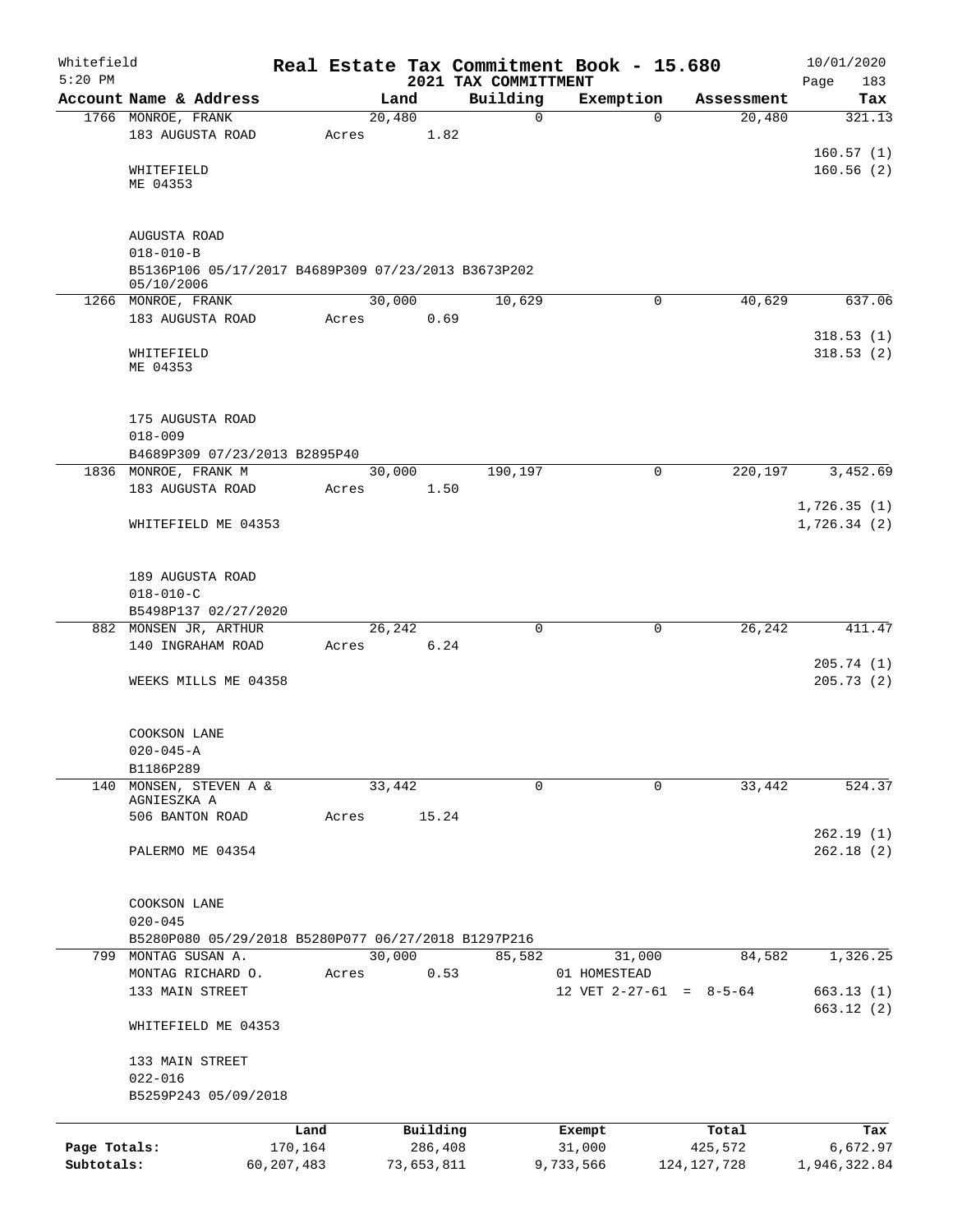| Whitefield<br>$5:20$ PM |                                                         |       |                      | 2021 TAX COMMITTMENT | Real Estate Tax Commitment Book - 15.680 |                      | 10/01/2020<br>Page<br>184  |
|-------------------------|---------------------------------------------------------|-------|----------------------|----------------------|------------------------------------------|----------------------|----------------------------|
|                         | Account Name & Address                                  |       | Land                 | Building             | Exemption                                | Assessment           | Tax                        |
|                         | 232 MONTAGNINO DOMENICK<br>170 SCHOOL STREET, APT<br>1B |       | 37,970<br>Acres 8.40 | 60,490               | 25,000<br>01 HOMESTEAD                   | 73,460               | 1,151.85                   |
|                         | UNITY ME 04988-3934                                     |       |                      |                      |                                          |                      | 575.93(1)<br>575.92(2)     |
|                         | 168 GARDINER ROAD<br>$012 - 049$<br>B2641P280           |       |                      |                      |                                          |                      |                            |
|                         | 775 MOOERS III EUGENE L. &                              |       | 30,300               | 80,069               | 25,000                                   | 85,369               | 1,338.59                   |
|                         | ABIGAIL<br>498 HUNTS MEADOW ROAD                        |       | Acres 1.70           |                      | 01 HOMESTEAD                             |                      |                            |
|                         | WHITEFIELD ME 04353                                     |       |                      |                      |                                          |                      | 669.30(1)<br>669.29(2)     |
|                         |                                                         |       |                      |                      |                                          |                      |                            |
|                         | 498 HUNTS MEADOW ROAD<br>$015 - 007 - C$<br>B2404P63    |       |                      |                      |                                          |                      |                            |
|                         | 503 MOONEY EDWIN C. &                                   |       | 150                  | $\Omega$             | $\mathbf 0$                              | 150                  | 2.35                       |
|                         | COLETTE                                                 |       |                      |                      |                                          |                      |                            |
|                         | 49 JOYS POND LANE                                       | Acres | 1.50                 |                      |                                          |                      |                            |
|                         | WHITEFIELD ME 04353                                     |       |                      |                      |                                          |                      | 1.18(1)<br>1.17(2)         |
|                         | GARDINER ROAD<br>$012 - 001 - A$                        |       |                      |                      |                                          |                      |                            |
|                         | 1661 MOONEY EDWIN C. &                                  |       | 67,780               | 243,967              | 25,000                                   | 286,747              | 4,496.19                   |
|                         | COLETTE<br>49 JOYS POND LANE                            | Acres | 45.00                |                      | 01 HOMESTEAD                             |                      | 2, 248.10(1)               |
|                         | WHITEFIELD ME 04353                                     |       |                      |                      |                                          |                      | 2, 248.09(2)               |
|                         | 49 JOYS POND LANE<br>$012 - 001 - B$                    |       |                      |                      |                                          |                      |                            |
|                         | B1254P128                                               |       |                      |                      |                                          |                      |                            |
|                         | 797 MOORE, AUSTIN J                                     |       | 36,322               | 202,642              | 25,000                                   | $2\overline{13,964}$ | 3,354.96                   |
|                         | 62 TOWNHOUSE ROAD                                       | Acres | 6.34                 |                      | 01 HOMESTEAD                             |                      |                            |
|                         | WHITEFIELD ME 04353                                     |       |                      |                      |                                          |                      | 1,677.48(1)<br>1,677.48(2) |
|                         | 62 TOWNHOUSE ROAD<br>$013 - 055 - B$                    |       |                      |                      |                                          |                      |                            |
|                         | B4064P5 10/23/2008 B2772P32 12/10/2001                  |       |                      |                      |                                          |                      |                            |
|                         | 375 MORANG DONALD W.<br>P.O. BOX 254                    | Acres | 36,754<br>6.88       | 90,196               | 31,000<br>01 HOMESTEAD                   | 95,950               | 1,504.50                   |
|                         | WHITEFIELD ME 04353                                     |       |                      |                      | 05 VET EXEMPTION                         |                      | 752.25(1)<br>752.25(2)     |
|                         | 106 EAST RIVER ROAD<br>$014 - 013$                      |       |                      |                      |                                          |                      |                            |
|                         | B4117P102 03/23/2009 B2296P112                          |       |                      |                      |                                          |                      |                            |
|                         |                                                         |       |                      |                      |                                          |                      |                            |
| Page Totals:            | 209,276                                                 | Land  | Building<br>677,364  |                      | Exempt<br>131,000                        | Total<br>755,640     | Tax<br>11,848.44           |
|                         |                                                         |       |                      |                      |                                          |                      |                            |

**Subtotals:** 60,416,759 74,331,175 9,864,566 124,883,368 1,958,171.28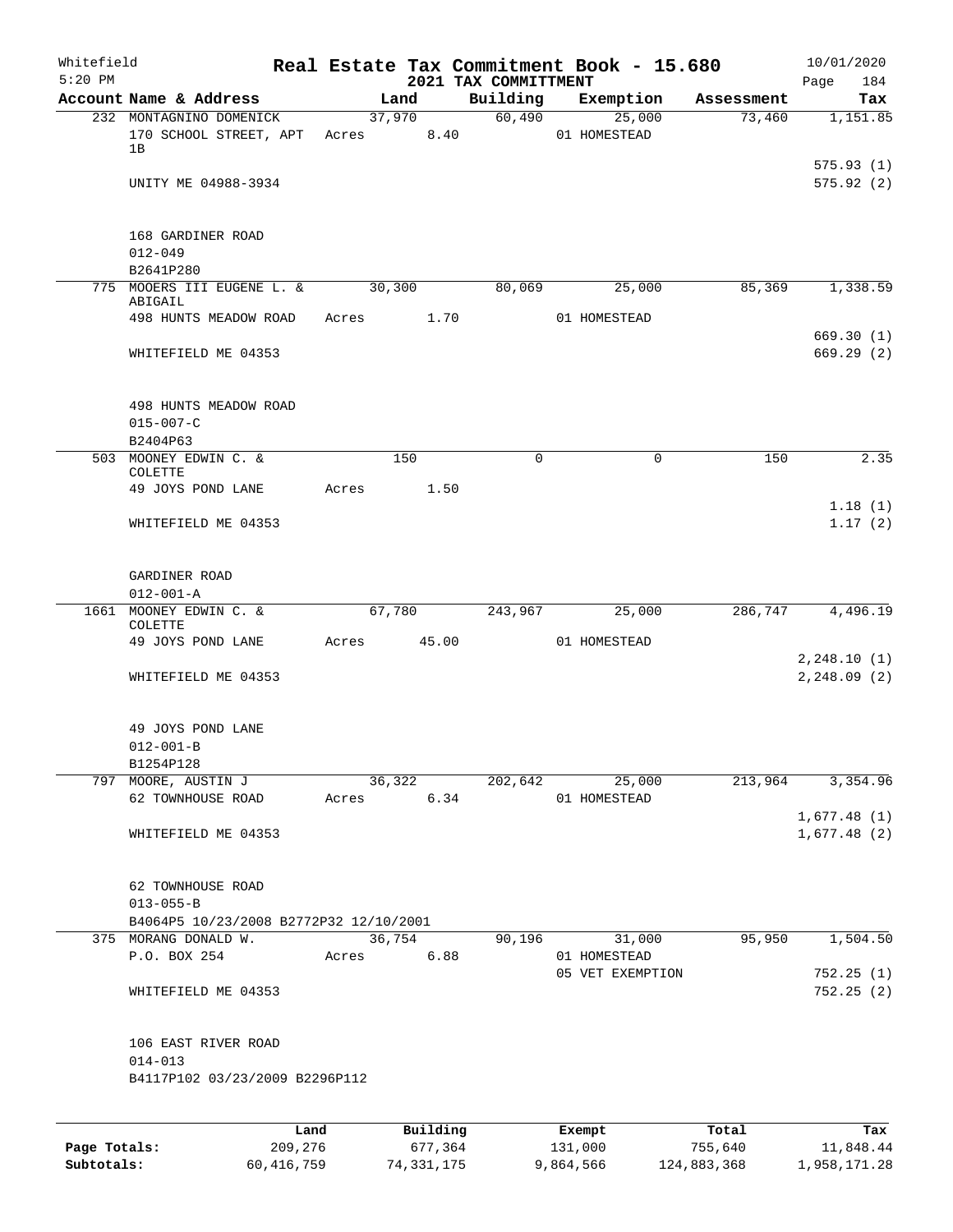| Whitefield<br>$5:20$ PM |                                                                                      |       |        | 2021 TAX COMMITTMENT | Real Estate Tax Commitment Book - 15.680 |            | 10/01/2020<br>Page<br>185 |
|-------------------------|--------------------------------------------------------------------------------------|-------|--------|----------------------|------------------------------------------|------------|---------------------------|
|                         | Account Name & Address                                                               |       | Land   | Building             | Exemption                                | Assessment | Tax                       |
|                         | 1466 MOREAU BRANDON J. &<br>ALICIA                                                   |       | 30,150 | 102,870              | 25,000                                   | 108,020    | 1,693.75                  |
|                         | 275 NO. HUNTS MEADOW<br>ROAD                                                         | Acres | 1.60   |                      | 01 HOMESTEAD                             |            |                           |
|                         | WHITEFIELD ME 04353                                                                  |       |        |                      |                                          |            | 846.88 (1)<br>846.87 (2)  |
|                         | 275 NO. HUNTS MEADOW<br>$018 - 046 - A$<br>B3895P219 08/15/2007 B3519P233 07/18/2005 |       |        |                      |                                          |            |                           |
|                         | 1192 MORESCO, ANNEKE                                                                 |       | 76,750 | 0                    | $\mathbf 0$                              | 76,750     | 1,203.44                  |
|                         | LARSEN, RICHARD SCOTT<br>9459 S. TURKEY CREEK                                        | Acres | 70.00  |                      |                                          |            | 601.72(1)                 |
|                         | ROAD                                                                                 |       |        |                      |                                          |            | 601.72(2)                 |
|                         | MORRISON CO 80465                                                                    |       |        |                      |                                          |            |                           |
|                         | HEAD TIDE ROAD<br>$005 - 014$                                                        |       |        |                      |                                          |            |                           |
|                         | B5451P123 10/30/2019<br>678 MOREY DONALD D. & LOIS                                   |       | 69,800 | 0                    | $\mathbf 0$                              | 69,800     | 1,094.46                  |
|                         | G., TRUSTEES                                                                         |       |        |                      |                                          |            |                           |
|                         | * LIVING TRUST                                                                       | Acres | 96.50  |                      |                                          |            |                           |
|                         | 5 PHILBRICK LANE                                                                     |       |        |                      |                                          |            | 547.23(1)<br>547.23(2)    |
|                         | WHITEFIELD ME 04353                                                                  |       |        |                      |                                          |            |                           |
|                         | PHILBRICK LANE                                                                       |       |        |                      |                                          |            |                           |
|                         | $006 - 010$                                                                          |       |        |                      |                                          |            |                           |
| 1229                    | B4268P10 04/12/2010<br>MOREY DONALD D. & LOIS                                        |       | 34,800 | 166,728              | 31,000                                   | 170,528    | 2,673.88                  |
|                         | G., TRUSTEES<br>* LIVING TRUST                                                       | Acres | 4.70   |                      | 01 HOMESTEAD                             |            |                           |
|                         | 5 PHILBRICK LANE                                                                     |       |        |                      | 09 REV TRUST VET.                        |            | 1,336.94(1)               |
|                         |                                                                                      |       |        |                      |                                          |            | 1,336.94(2)               |
|                         | WHITEFIELD ME 04353                                                                  |       |        |                      |                                          |            |                           |
|                         | 5 PHILBRICK LANE                                                                     |       |        |                      |                                          |            |                           |
|                         | $007 - 025$                                                                          |       |        |                      |                                          |            |                           |
|                         | B4268P10 04/12/2010                                                                  |       |        |                      |                                          |            |                           |
|                         | 98 MOREY, TIMOTHY J                                                                  |       | 35,410 | 159,240              | 0                                        | 194,650    | 3,052.11                  |
|                         | MOREY, VICKY J                                                                       | Acres | 5.20   |                      |                                          |            |                           |
|                         | 695 TOWNHOUSE ROAD                                                                   |       |        |                      |                                          |            | 1,526.06(1)               |
|                         | WHITEFIELD ME 04353                                                                  |       |        |                      |                                          |            | 1,526.05(2)               |
|                         | 695 TOWNHOUSE ROAD<br>$007 - 023$                                                    |       |        |                      |                                          |            |                           |
|                         | B5060P94 09/30/2016 B5028P86 07/13/2016 B4268P10<br>04/12/2010                       |       |        |                      |                                          |            |                           |

|              | Land       | Building   | Exempt    | Total       | Tax          |
|--------------|------------|------------|-----------|-------------|--------------|
| Page Totals: | 246,910    | 428,838    | 56,000    | 619,748     | 9,717.64     |
| Subtotals:   | 60,663,669 | 74,760,013 | 9,920,566 | 125,503,116 | 1,967,888.92 |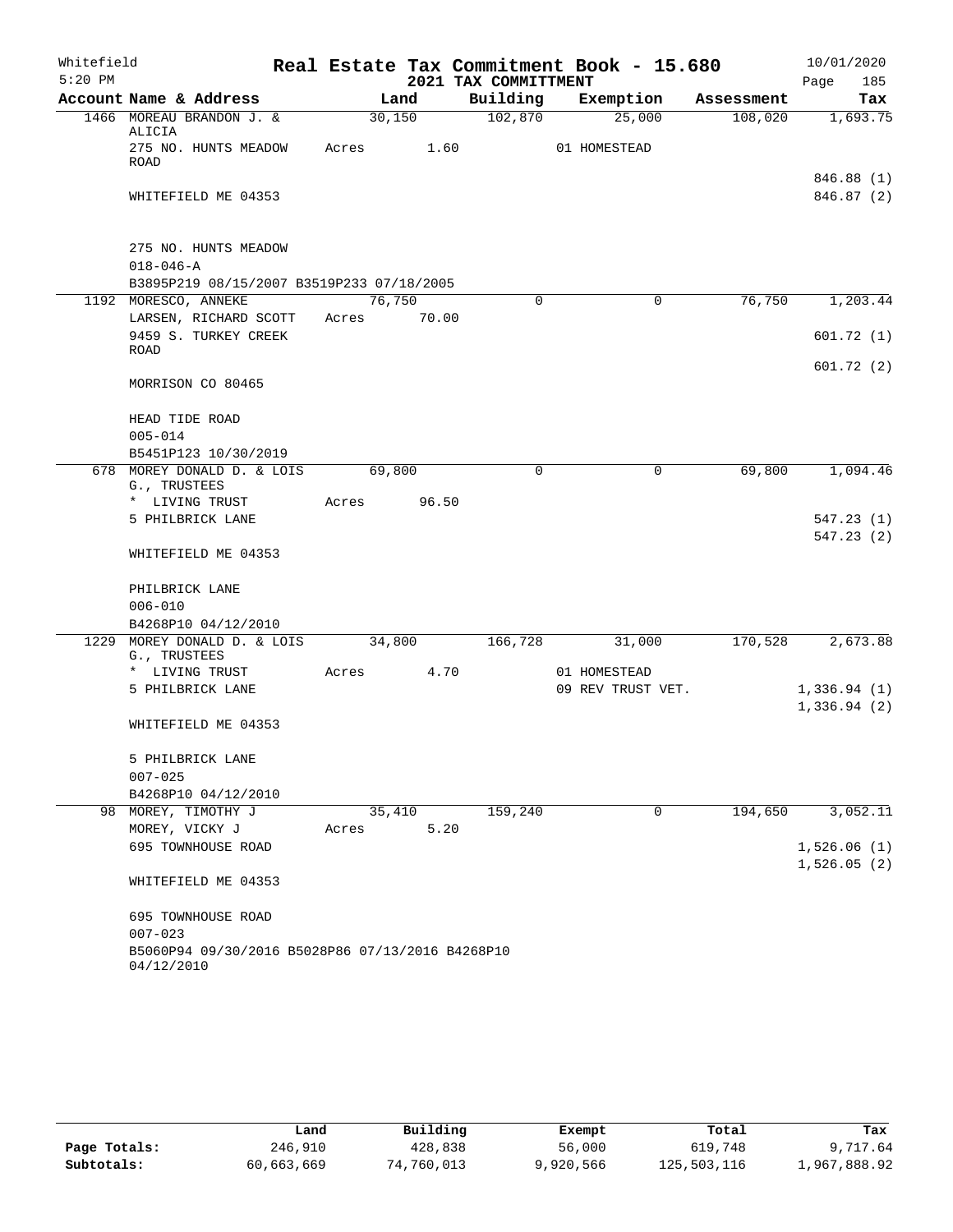| Whitefield<br>$5:20$ PM |                                   |       |        |       | Real Estate Tax Commitment Book - 15.680<br>2021 TAX COMMITTMENT |              |            | 10/01/2020<br>Page<br>186 |
|-------------------------|-----------------------------------|-------|--------|-------|------------------------------------------------------------------|--------------|------------|---------------------------|
|                         | Account Name & Address            |       | Land   |       | Building                                                         | Exemption    | Assessment | Tax                       |
|                         | 181 MORGAN MARY A.                |       | 30,750 |       | 72,608                                                           | $\mathbf 0$  | 103, 358   | 1,620.65                  |
|                         | 266 WISCASSET ROAD                | Acres |        | 2.00  |                                                                  |              |            |                           |
|                         |                                   |       |        |       |                                                                  |              |            | 810.33(1)                 |
|                         | WHITEFIELD ME 04353               |       |        |       |                                                                  |              |            | 810.32 (2)                |
|                         |                                   |       |        |       |                                                                  |              |            |                           |
|                         |                                   |       |        |       |                                                                  |              |            |                           |
|                         | 268 WISCASSET ROAD                |       |        |       |                                                                  |              |            |                           |
|                         | $004 - 023 - A$                   |       |        |       |                                                                  |              |            |                           |
|                         | B1388P134                         |       |        |       |                                                                  |              |            |                           |
|                         | 1071 MORGAN MARY A.               |       | 53,750 |       | 63,250                                                           | 25,000       | 92,000     | 1,442.56                  |
|                         | 266 WISCASSET ROAD                | Acres |        | 30.00 |                                                                  | 01 HOMESTEAD |            |                           |
|                         |                                   |       |        |       |                                                                  |              |            | 721.28(1)                 |
|                         | WHITEFIELD ME 04353               |       |        |       |                                                                  |              |            | 721.28(2)                 |
|                         |                                   |       |        |       |                                                                  |              |            |                           |
|                         |                                   |       |        |       |                                                                  |              |            |                           |
|                         | 266 WISCASSET ROAD<br>$004 - 023$ |       |        |       |                                                                  |              |            |                           |
|                         | B2437P47                          |       |        |       |                                                                  |              |            |                           |
|                         | 787 MORGAN, SCOTT P               |       | 33,000 |       | 142,000                                                          | 25,000       | 150,000    | 2,352.00                  |
|                         | MORGAN, MARY L                    | Acres |        | 3.50  |                                                                  | 01 HOMESTEAD |            |                           |
|                         | PO BOX 162                        |       |        |       |                                                                  |              |            | 1,176.00(1)               |
|                         |                                   |       |        |       |                                                                  |              |            | 1, 176.00(2)              |
|                         | WHITEFIELD ME 04353               |       |        |       |                                                                  |              |            |                           |
|                         |                                   |       |        |       |                                                                  |              |            |                           |
|                         | 60 AUGUSTA ROAD                   |       |        |       |                                                                  |              |            |                           |
|                         | $018 - 014 - D$                   |       |        |       |                                                                  |              |            |                           |
|                         | B2535P232                         |       |        |       |                                                                  |              |            |                           |
|                         | 1853 MORIN, PETER                 |       | 16,060 |       | $\mathbf 0$                                                      | $\mathsf{O}$ | 16,060     | 251.82                    |
|                         | 42 BRANCH LANE                    | Acres |        | 15.70 |                                                                  |              |            |                           |
|                         |                                   |       |        |       |                                                                  |              |            | 125.91(1)                 |
|                         | WHITEFIELD ME 04353               |       |        |       |                                                                  |              |            | 125.91(2)                 |
|                         |                                   |       |        |       |                                                                  |              |            |                           |
|                         |                                   |       |        |       |                                                                  |              |            |                           |
|                         | BRANCH LANE                       |       |        |       |                                                                  |              |            |                           |
|                         | $009 - 017 - A$                   |       |        |       |                                                                  |              |            |                           |
|                         | B4615P311 01/10/2013              |       |        |       |                                                                  |              |            |                           |
|                         | 1126 MORIN, PETER A               |       | 14,500 |       | 0                                                                | 0            | 14,500     | 227.36                    |
|                         | 42 BRANCH LANE                    | Acres |        | 13.75 |                                                                  |              |            |                           |
|                         |                                   |       |        |       |                                                                  |              |            | 113.68(1)                 |
|                         | WHITEFIELD ME 04353               |       |        |       |                                                                  |              |            | 113.68(2)                 |
|                         |                                   |       |        |       |                                                                  |              |            |                           |
|                         |                                   |       |        |       |                                                                  |              |            |                           |
|                         | <b>BRANCH LANE</b>                |       |        |       |                                                                  |              |            |                           |
|                         | $009 - 016$                       |       |        |       |                                                                  |              |            |                           |
|                         | B1799P344                         |       |        |       |                                                                  |              |            |                           |
|                         | 15 MORIN, PETER A &<br>THERESA    |       | 37,706 |       | 93,750                                                           | 25,000       | 106,456    | 1,669.23                  |
|                         | 42 BRANCH LANE                    | Acres |        | 8.07  |                                                                  | 01 HOMESTEAD |            |                           |
|                         |                                   |       |        |       |                                                                  |              |            | 834.62 (1)                |
|                         | WHITEFIELD ME 04353               |       |        |       |                                                                  |              |            | 834.61 (2)                |
|                         |                                   |       |        |       |                                                                  |              |            |                           |
|                         |                                   |       |        |       |                                                                  |              |            |                           |
|                         | 42 BRANCH LANE                    |       |        |       |                                                                  |              |            |                           |
|                         | $009 - 015 - A$                   |       |        |       |                                                                  |              |            |                           |
|                         | B3422P263 12/21/2004 B1238P17     |       |        |       |                                                                  |              |            |                           |
|                         |                                   |       |        |       |                                                                  |              |            |                           |
|                         |                                   |       |        |       |                                                                  |              |            |                           |
|                         |                                   |       |        |       |                                                                  |              |            |                           |

|              | Land       | Building     | Exempt    | Total       | Tax          |
|--------------|------------|--------------|-----------|-------------|--------------|
| Page Totals: | 185,766    | 371,608      | 75,000    | 482,374     | 7.563.62     |
| Subtotals:   | 60,849,435 | 75, 131, 621 | 9,995,566 | 125,985,490 | 1,975,452.54 |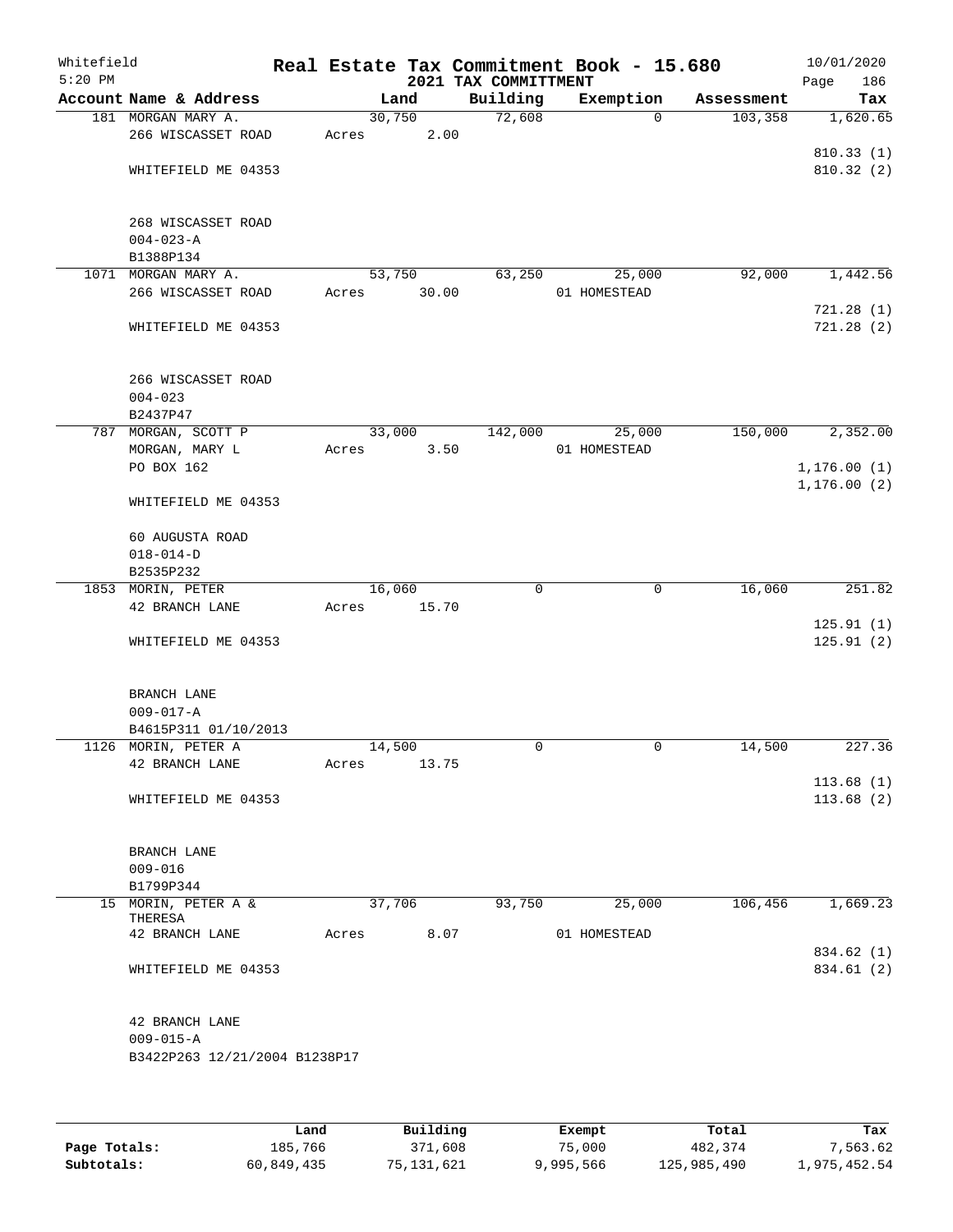| Whitefield |                                           |       |        |       |                      | Real Estate Tax Commitment Book - 15.680 |            | 10/01/2020   |
|------------|-------------------------------------------|-------|--------|-------|----------------------|------------------------------------------|------------|--------------|
| $5:20$ PM  |                                           |       |        |       | 2021 TAX COMMITTMENT |                                          |            | 187<br>Page  |
|            | Account Name & Address                    |       | Land   |       | Building             | Exemption                                | Assessment | Tax          |
|            | 826 MORIN, TIM & JOAN                     |       | 32,460 |       | 147,772              | 25,000                                   | 155,232    | 2,434.04     |
|            | PO BOX 34                                 | Acres |        | 3.14  |                      | 01 HOMESTEAD                             |            |              |
|            |                                           |       |        |       |                      |                                          |            | 1, 217.02(1) |
|            | WHITEFIELD ME 04353                       |       |        |       |                      |                                          |            | 1, 217.02(2) |
|            |                                           |       |        |       |                      |                                          |            |              |
|            |                                           |       |        |       |                      |                                          |            |              |
|            | 38 HEATH ROAD<br>$014 - 001 - D$          |       |        |       |                      |                                          |            |              |
|            | B1851P157                                 |       |        |       |                      |                                          |            |              |
|            | 242 MORIN, TIMOTHY M                      |       | 21,200 |       | 0                    | 0                                        | 21,200     | 332.42       |
|            | PO BOX 34                                 | Acres |        | 2.30  |                      |                                          |            |              |
|            |                                           |       |        |       |                      |                                          |            | 166.21(1)    |
|            | WHITEFIELD ME 04353                       |       |        |       |                      |                                          |            | 166.21(2)    |
|            |                                           |       |        |       |                      |                                          |            |              |
|            |                                           |       |        |       |                      |                                          |            |              |
|            | HEATH ROAD                                |       |        |       |                      |                                          |            |              |
|            | $014 - 003$                               |       |        |       |                      |                                          |            |              |
|            | B2430P86                                  |       |        |       |                      |                                          |            |              |
|            | 1714 MORROW RYAN J. &                     |       | 30,750 |       | 92,313               | 25,000                                   | 98,063     | 1,537.63     |
|            | JENNIFER L. WILSON<br>279 NORTH HOWE ROAD | Acres |        | 2.00  |                      | 01 HOMESTEAD                             |            |              |
|            |                                           |       |        |       |                      |                                          |            | 768.82(1)    |
|            | WHITEFIELD ME 04353                       |       |        |       |                      |                                          |            | 768.81(2)    |
|            |                                           |       |        |       |                      |                                          |            |              |
|            |                                           |       |        |       |                      |                                          |            |              |
|            | 279 NORTH HOWE ROAD                       |       |        |       |                      |                                          |            |              |
|            | $020 - 025 - A$                           |       |        |       |                      |                                          |            |              |
|            | B4229P125 12/03/2009 B3225P183 01/08/2004 |       |        |       |                      |                                          |            |              |
| 1304       | MORSE KATHERINE E. LIFE                   |       | 57,750 |       | 0                    | 0                                        | 57,750     | 905.52       |
|            | <b>ESTATE</b>                             |       |        |       |                      |                                          |            |              |
|            | CONDON PETER A. &<br>JERRETT C.           | Acres |        | 52.00 |                      |                                          |            |              |
|            | 461 EAST RIVER ROAD                       |       |        |       |                      |                                          |            | 452.76 (1)   |
|            |                                           |       |        |       |                      |                                          |            | 452.76 (2)   |
|            | WHITEFIELD ME 04353                       |       |        |       |                      |                                          |            |              |
|            |                                           |       |        |       |                      |                                          |            |              |
|            | EAST RIVER ROAD                           |       |        |       |                      |                                          |            |              |
|            | $010 - 050$                               |       |        |       |                      |                                          |            |              |
|            | B4288P295 06/21/2010                      |       |        |       |                      |                                          |            |              |
|            | 784 MORSE KATHERINE E. LIFE               |       | 58,750 |       | 139,649              | 25,000                                   | 173,399    | 2,718.90     |
|            | <b>ESTATE</b><br>CONDON PETER A. &        | Acres |        | 30.00 |                      | 01 HOMESTEAD                             |            |              |
|            | JERRETT C.                                |       |        |       |                      |                                          |            |              |
|            | 461 EAST RIVER ROAD                       |       |        |       |                      |                                          |            | 1,359.45(1)  |
|            |                                           |       |        |       |                      |                                          |            | 1,359.45(2)  |
|            | WHITEFIELD ME 04353                       |       |        |       |                      |                                          |            |              |
|            |                                           |       |        |       |                      |                                          |            |              |
|            | 461 EAST RIVER ROAD                       |       |        |       |                      |                                          |            |              |
|            | $010 - 039$                               |       |        |       |                      |                                          |            |              |
|            | B4288P295 06/21/2010                      |       |        |       |                      |                                          |            |              |

|              | Land       | Building   | Exempt     | Total       | Tax          |
|--------------|------------|------------|------------|-------------|--------------|
| Page Totals: | 200,910    | 379,734    | 75,000     | 505,644     | 7,928.51     |
| Subtotals:   | 61,050,345 | 75,511,355 | 10,070,566 | 126,491,134 | 1,983,381.05 |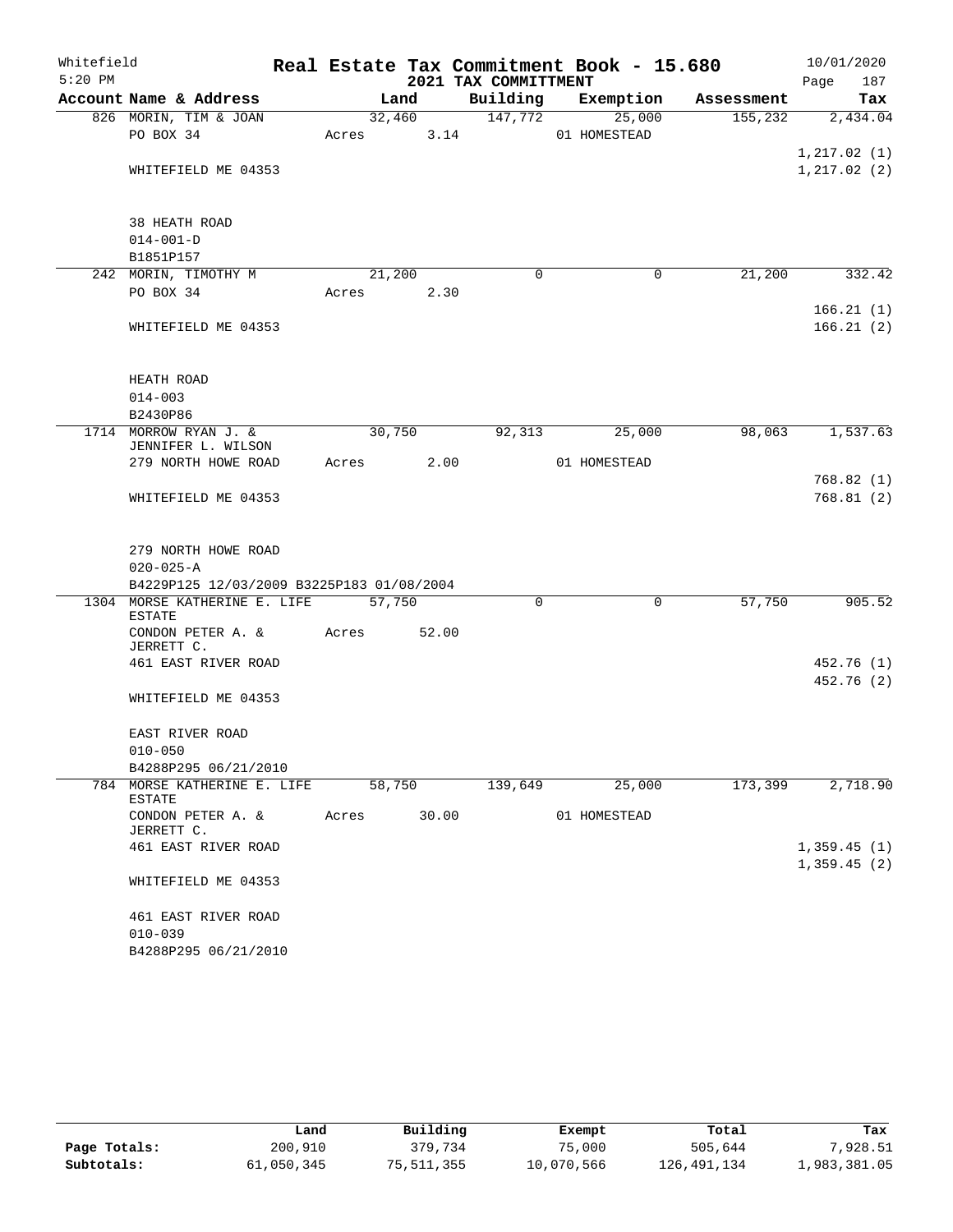| Whitefield<br>$5:20$ PM |                                                                        |         |        |      | Real Estate Tax Commitment Book - 15.680<br>2021 TAX COMMITTMENT |                        |            | 10/01/2020<br>188<br>Page |
|-------------------------|------------------------------------------------------------------------|---------|--------|------|------------------------------------------------------------------|------------------------|------------|---------------------------|
|                         | Account Name & Address                                                 |         | Land   |      | Building                                                         | Exemption              | Assessment | Tax                       |
|                         | 1827 MORSE LARRY J.                                                    | 28, 314 |        |      | 33,044                                                           | $\Omega$               | 61,358     | 962.09                    |
|                         | 845 EAST RIVER ROAD                                                    | Acres   |        | 8.83 |                                                                  |                        |            |                           |
|                         |                                                                        |         |        |      |                                                                  |                        |            | 481.05(1)                 |
|                         | WHITEFIELD ME 04353                                                    |         |        |      |                                                                  |                        |            | 481.04 (2)                |
|                         |                                                                        |         |        |      |                                                                  |                        |            |                           |
|                         |                                                                        |         |        |      |                                                                  |                        |            |                           |
|                         | 748 EAST RIVER ROAD                                                    |         |        |      |                                                                  |                        |            |                           |
|                         | $007 - 053 - E$<br>B5303P279 09/13/2018 B5166P209 07/24/2017 B5116P234 |         |        |      |                                                                  |                        |            |                           |
|                         | 02/16/2017 B4071P253 11/18/2008                                        |         |        |      |                                                                  |                        |            |                           |
|                         | 1561 MORSE, AARON                                                      | 40,930  |        |      | 137,126                                                          | $\mathbf 0$            | 178,056    | 2,791.92                  |
|                         | MORSE, JESSICA R                                                       | Acres   |        | 5.85 |                                                                  |                        |            |                           |
|                         | 316 MILLS ROAD                                                         |         |        |      |                                                                  |                        |            | 1,395.96(1)               |
|                         |                                                                        |         |        |      |                                                                  |                        |            | 1,395.96(2)               |
|                         | WHITEFIELD ME 04353                                                    |         |        |      |                                                                  |                        |            |                           |
|                         |                                                                        |         |        |      |                                                                  |                        |            |                           |
|                         | 316 MILLS ROAD                                                         |         |        |      |                                                                  |                        |            |                           |
|                         | $017 - 009$                                                            |         |        |      |                                                                  |                        |            |                           |
|                         | B5445P27 10/15/2019                                                    |         |        |      |                                                                  |                        |            |                           |
|                         | 3 MORSE, LARRY J<br>845 EAST RIVER ROAD                                | 30,000  |        |      | 128,261                                                          | 25,000<br>01 HOMESTEAD | 133,261    | 2,089.53                  |
|                         |                                                                        | Acres   |        | 1.50 |                                                                  |                        |            | 1,044.77(1)               |
|                         | WHITEFIELD ME 04353                                                    |         |        |      |                                                                  |                        |            | 1,044.76(2)               |
|                         |                                                                        |         |        |      |                                                                  |                        |            |                           |
|                         |                                                                        |         |        |      |                                                                  |                        |            |                           |
|                         | 736 EAST RIVER ROAD                                                    |         |        |      |                                                                  |                        |            |                           |
|                         | $007 - 053$                                                            |         |        |      |                                                                  |                        |            |                           |
|                         | B5115P90 08/25/2016 B2311P83                                           |         |        |      |                                                                  |                        |            |                           |
|                         | 334 MORTON LUMBER, INC.                                                | 166,319 |        |      | $\mathbf 0$                                                      | $\mathbf 0$            | 166,319    | 2,607.88                  |
|                         | 14 ELM STREET                                                          | Acres   | 537.00 |      |                                                                  |                        |            |                           |
|                         |                                                                        |         |        |      |                                                                  |                        |            | 1,303.94(1)               |
|                         | BIDDEFORD ME 04005                                                     |         |        |      |                                                                  |                        |            | 1,303.94(2)               |
|                         |                                                                        |         |        |      |                                                                  |                        |            |                           |
|                         |                                                                        |         |        |      |                                                                  |                        |            |                           |
|                         | SOUTH FOWLES LANE<br>$008 - 040$                                       |         |        |      |                                                                  |                        |            |                           |
|                         | 1142 MOSKOVITZ, DAVID                                                  | 330,562 |        |      | 257,755                                                          | 25,000                 | 563,317    | 8,832.81                  |
|                         | JONES, BARBARA A                                                       | Acres   | 771.00 |      |                                                                  | 01 HOMESTEAD           |            |                           |
|                         | 204 HOLLYWOOD BOULEVARD                                                |         |        |      |                                                                  |                        |            | 4,416.41(1)               |
|                         |                                                                        |         |        |      |                                                                  |                        |            | 4,416.40(2)               |
|                         | WHITEFIELD ME 04353                                                    |         |        |      |                                                                  |                        |            |                           |
|                         |                                                                        |         |        |      |                                                                  |                        |            |                           |
|                         | 204 HOLLYWOOD BOULEVARD                                                |         |        |      |                                                                  |                        |            |                           |
|                         | $002 - 021$                                                            |         |        |      |                                                                  |                        |            |                           |
|                         | B1680P19                                                               |         |        |      |                                                                  |                        |            |                           |
|                         | 1826 MOULTON, MARY L                                                   | 35,250  |        |      | 14,302                                                           | 25,000                 | 24,552     | 384.98                    |
|                         | 365 TOWNHOUSE ROAD                                                     | Acres   |        | 5.00 |                                                                  | 01 HOMESTEAD           |            |                           |
|                         |                                                                        |         |        |      |                                                                  |                        |            | 192.49(1)                 |
|                         | WHITEFIELD ME 04353                                                    |         |        |      |                                                                  |                        |            | 192.49(2)                 |
|                         |                                                                        |         |        |      |                                                                  |                        |            |                           |
|                         |                                                                        |         |        |      |                                                                  |                        |            |                           |
|                         | 365 TOWNHOUSE ROAD<br>$010 - 011 - G$                                  |         |        |      |                                                                  |                        |            |                           |
|                         | B4224P292 11/20/2009                                                   |         |        |      |                                                                  |                        |            |                           |
|                         |                                                                        |         |        |      |                                                                  |                        |            |                           |
|                         |                                                                        |         |        |      |                                                                  |                        |            |                           |

|              | Land       | Building   | Exempt     | Total       | Tax          |
|--------------|------------|------------|------------|-------------|--------------|
| Page Totals: | 631,375    | 570,488    | 75,000     | 1,126,863   | 17,669.21    |
| Subtotals:   | 61,681,720 | 76,081,843 | 10,145,566 | 127,617,997 | 2,001,050.26 |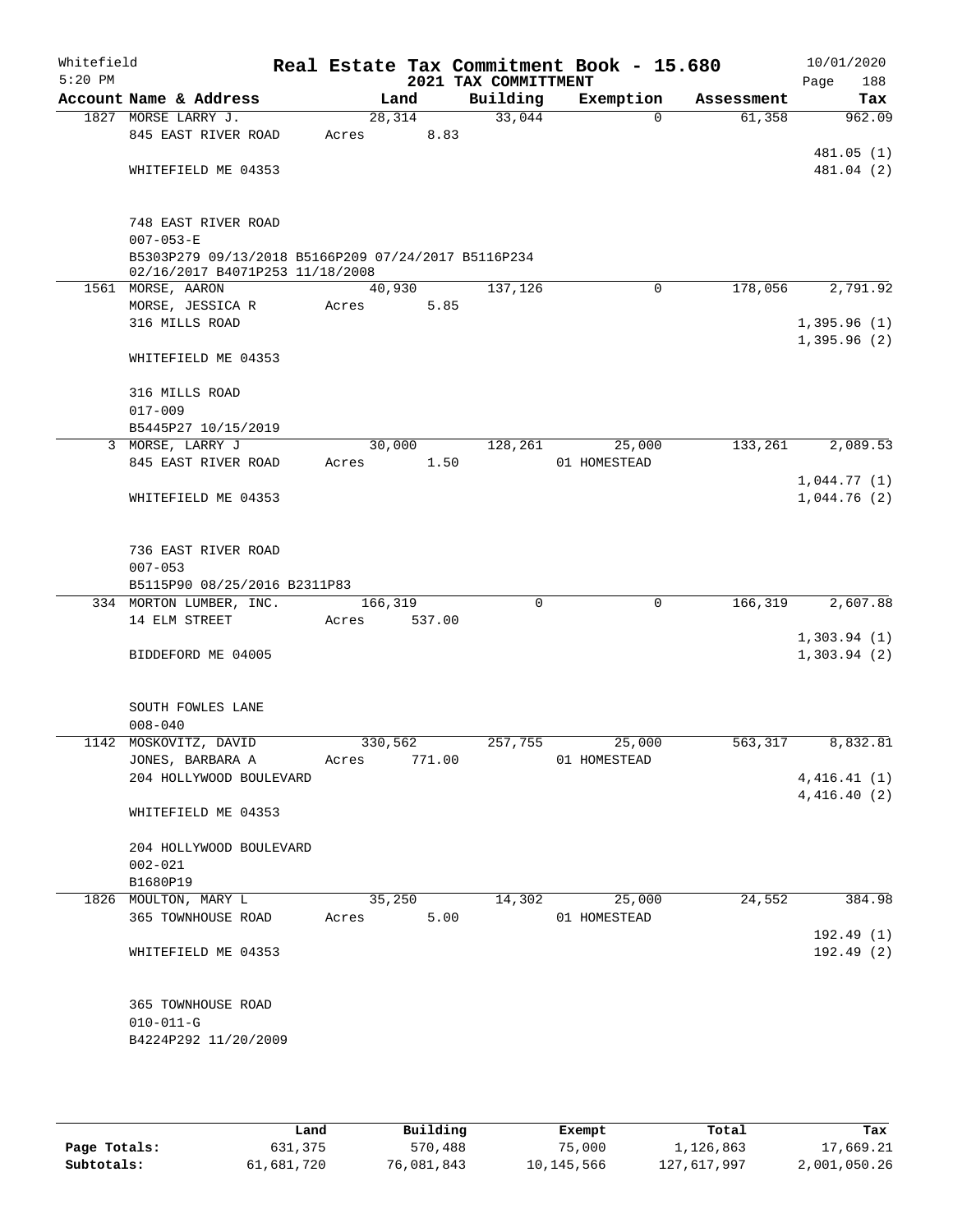| Whitefield   |                                                                  |            |       |                |            | Real Estate Tax Commitment Book - 15.680 |            |              |                     |                              |             | 10/01/2020             |
|--------------|------------------------------------------------------------------|------------|-------|----------------|------------|------------------------------------------|------------|--------------|---------------------|------------------------------|-------------|------------------------|
| $5:20$ PM    |                                                                  |            |       |                |            | 2021 TAX COMMITTMENT                     |            |              |                     |                              | Page        | 189                    |
|              | Account Name & Address                                           |            |       | Land<br>50,330 |            | Building<br>188,758                      |            |              | Exemption<br>25,000 | Assessment<br>214,088        |             | Tax<br>3,356.90        |
|              | 879 MOUROVIC, JOHN L                                             |            |       |                |            |                                          |            | 01 HOMESTEAD |                     |                              |             |                        |
|              | PEPPER, JUDITH A<br>402 WISCASSET ROAD                           |            | Acres | 17.60          |            |                                          |            |              |                     |                              |             |                        |
|              |                                                                  |            |       |                |            |                                          |            |              |                     |                              | 1,678.45(1) |                        |
|              | WHITEFIELD ME 04353                                              |            |       |                |            |                                          |            |              |                     |                              | 1,678.45(2) |                        |
|              | 402 WISCASSET ROAD                                               |            |       |                |            |                                          |            |              |                     |                              |             |                        |
|              | $004 - 007$                                                      |            |       |                |            |                                          |            |              |                     |                              |             |                        |
|              | B3746P62 09/14/2006 B3746P60 08/08/2006                          |            |       |                |            |                                          |            |              |                     |                              |             |                        |
|              | 244 MULLENS DEREK R.                                             |            |       | 30,105         |            | 11,497                                   |            |              | $\mathbf 0$         | 41,602                       |             | 652.32                 |
|              | 25 WINDSOR NECK ROAD                                             |            | Acres |                | 1.57       |                                          |            |              |                     |                              |             |                        |
|              | WINDSOR ME 04363                                                 |            |       |                |            |                                          |            |              |                     |                              |             | 326.16(1)<br>326.16(2) |
|              | 226 VIGUE ROAD<br>$016 - 037 - A$                                |            |       |                |            |                                          |            |              |                     |                              |             |                        |
|              | B4316P12 09/13/2010 B3984P230 04/02/2008 B3900P304<br>08/23/2007 |            |       |                |            |                                          |            |              |                     |                              |             |                        |
|              | 1090 MULLENS LAUREL J. &                                         |            |       | 31,200         |            | 98,325                                   |            |              | 31,000              | 98,525                       |             | 1,544.87               |
|              | * CUMMINGS RICHARD L.                                            |            | Acres |                | 2.30       |                                          |            | 01 HOMESTEAD |                     |                              |             |                        |
|              | SR.<br>234 VIGUE ROAD                                            |            |       |                |            |                                          |            |              |                     | 12 VET $2-27-61 = 8-5-64$    |             | 772.44(1)              |
|              |                                                                  |            |       |                |            |                                          |            |              |                     |                              |             | 772.43(2)              |
|              | WHITEFIELD ME 04353                                              |            |       |                |            |                                          |            |              |                     |                              |             |                        |
|              | 234 VIGUE ROAD                                                   |            |       |                |            |                                          |            |              |                     |                              |             |                        |
|              | $016 - 037$                                                      |            |       |                |            |                                          |            |              |                     |                              |             |                        |
|              | B2626P267 12/15/2000                                             |            |       |                |            |                                          |            |              |                     |                              |             |                        |
|              | 1050 MULLENS, WAYNE                                              |            |       | 29,750         |            | 5,697                                    |            |              | $\mathbf 0$         | 35,447                       |             | 555.81                 |
|              | BARON, SHANNON MP                                                |            | Acres |                | 2.00       |                                          |            |              |                     |                              |             |                        |
|              | 458 HOWE ROAD                                                    |            |       |                |            |                                          |            |              |                     |                              |             | 277.91(1)              |
|              | WHITEFIELD ME 04353                                              |            |       |                |            |                                          |            |              |                     |                              |             | 277.90(2)              |
|              | MILLS ROAD                                                       |            |       |                |            |                                          |            |              |                     |                              |             |                        |
|              | $017 - 006 - B$                                                  |            |       |                |            |                                          |            |              |                     |                              |             |                        |
|              | B5174P218 08/21/2017 B4172P68 07/10/2009 B4119P170               |            |       |                |            |                                          |            |              |                     |                              |             |                        |
|              | 03/27/2009 B4117P98 03/23/2009                                   |            |       |                |            |                                          |            |              |                     |                              |             |                        |
|              | 947 MULLENS, WAYNE                                               |            |       | 30,750         |            | 28,422                                   |            |              | $\Omega$            | 59,172                       |             | 927.82                 |
|              | BARON, SHANNON MP                                                |            | Acres |                | 2.00       |                                          |            |              |                     |                              |             |                        |
|              | 458 HOWE ROAD                                                    |            |       |                |            |                                          |            |              |                     |                              |             | 463.91(1)              |
|              | WHITEFIELD ME 04353                                              |            |       |                |            |                                          |            |              |                     |                              |             | 463.91(2)              |
|              |                                                                  |            |       |                |            |                                          |            |              |                     |                              |             |                        |
|              | 208 MILLS ROAD                                                   |            |       |                |            |                                          |            |              |                     |                              |             |                        |
|              | $017 - 006 - C$                                                  |            |       |                |            |                                          |            |              |                     |                              |             |                        |
|              | B5174P218 08/21/2017 B4394P316 04/29/2011 B3645P64<br>10/06/2005 |            |       |                |            |                                          |            |              |                     |                              |             |                        |
|              | 1471 MULLETT STEVEN R.                                           |            |       | 30,450         |            | 132,305                                  |            |              | 31,000              | 131,755                      |             | 2,065.92               |
|              | 85 MARINE LANE                                                   |            | Acres |                | 1.80       |                                          |            | 01 HOMESTEAD |                     |                              |             |                        |
|              |                                                                  |            |       |                |            |                                          |            |              |                     | 10 VET 8-24-1982 = 7-31-1984 | 1,032.96(1) |                        |
|              | WHITEFIELD ME 04353                                              |            |       |                |            |                                          |            |              |                     |                              | 1,032.96(2) |                        |
|              | 85 MARINE LANE                                                   |            |       |                |            |                                          |            |              |                     |                              |             |                        |
|              | $018 - 037 - C$                                                  |            |       |                |            |                                          |            |              |                     |                              |             |                        |
|              | B1952P176                                                        |            |       |                |            |                                          |            |              |                     |                              |             |                        |
|              |                                                                  | Land       |       |                | Building   |                                          |            | Exempt       |                     | Total                        |             | Tax                    |
| Page Totals: |                                                                  | 202,585    |       |                | 465,004    |                                          |            | 87,000       |                     | 580,589                      |             | 9,103.64               |
| Subtotals:   |                                                                  | 61,884,305 |       |                | 76,546,847 |                                          | 10,232,566 |              |                     | 128,198,586                  |             | 2,010,153.90           |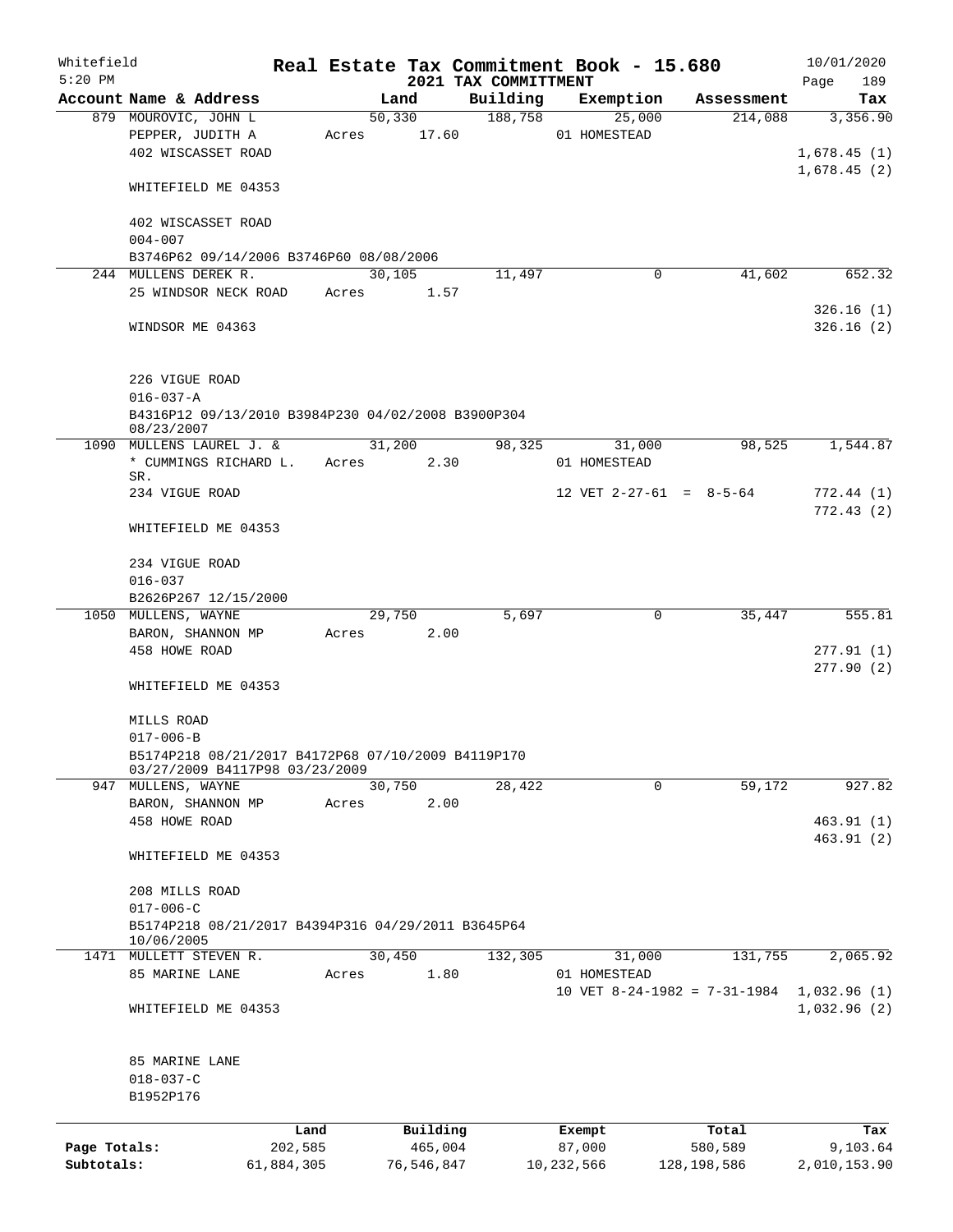| Whitefield<br>$5:20$ PM |                                                         |            |        |             | 2021 TAX COMMITTMENT | Real Estate Tax Commitment Book - 15.680 |             | 10/01/2020<br>Page<br>190 |
|-------------------------|---------------------------------------------------------|------------|--------|-------------|----------------------|------------------------------------------|-------------|---------------------------|
|                         | Account Name & Address                                  |            | Land   |             | Building             | Exemption                                | Assessment  | Tax                       |
|                         | 493 MULLINS ANGELA M. &<br>BRIAN<br>115 MESSERVY DRIVE  | Acres      | 49,600 | 39.00       | $\mathbf 0$          | $\Omega$                                 | 49,600      | 777.73                    |
|                         | EASLEY SC 29642                                         |            |        |             |                      |                                          |             | 388.87(1)<br>388.86 (2)   |
|                         | WEARY POND ROAD SOUTH<br>$008 - 022$<br>B1346P331       |            |        |             |                      |                                          |             |                           |
|                         | 1496 MURRAY JOHN & BARBARA                              |            | 24,350 |             | 0                    | 0                                        | 24,350      | 381.81                    |
|                         | J.<br>129 AUGUSTA-ROCKLAND<br><b>ROAD</b>               | Acres      |        | 4.40        |                      |                                          |             |                           |
|                         | WINDSOR ME 04363                                        |            |        |             |                      |                                          |             | 190.91(1)<br>190.90(2)    |
|                         | WINDSOR TOWN LINE<br>$018 - 039$<br>B3982P71 03/17/2008 |            |        |             |                      |                                          |             |                           |
|                         | 134 MURRAY SR. KENNETH                                  |            |        | $\mathbf 0$ | 747                  | $\mathbf 0$                              | 747         | 11.71                     |
|                         | C/O RICHARD MURRAY, SR.                                 |            |        |             |                      |                                          |             |                           |
|                         | 19 DEANS LANE                                           |            |        |             |                      |                                          |             | 5.86(1)                   |
|                         | BOWDOIN ME 04287                                        |            |        |             |                      |                                          |             | 5.85(2)                   |
|                         | HILTON ROAD                                             |            |        |             |                      |                                          |             |                           |
|                         | $011 - 046 - ON$                                        |            |        |             |                      |                                          |             |                           |
|                         | 1400 NADEAU RINO                                        |            |        | $\mathbf 0$ | 1,820                | 1,820                                    | $\mathbf 0$ | 0.00                      |
|                         | 198 JEFFERSON ROAD                                      |            |        |             |                      | 01 HOMESTEAD                             |             |                           |
|                         | WHITEFIELD ME 04353                                     |            |        |             |                      |                                          |             |                           |
|                         | 198 JEFFERSON ROAD<br>$014 - 019 - ON$                  |            |        |             |                      |                                          |             |                           |
| 443                     | NEAL-PAAKKONEN, ALICE A                                 |            | 32,700 |             | 116,666              | 25,000                                   | 124,366     | 1,950.06                  |
|                         | PAAKKONEN, ZACHARY M<br>9 SOUTH HUNTS MEADOW            |            |        |             | Acres 3.30           | 01 HOMESTEAD                             |             | 975.03(1)                 |
|                         | ROAD                                                    |            |        |             |                      |                                          |             |                           |
|                         | WHITEFIELD ME 04353                                     |            |        |             |                      |                                          |             | 975.03 (2)                |
|                         | 9 SOUTH HUNTS MEADOW<br>$012 - 005$                     |            |        |             |                      |                                          |             |                           |
|                         | B5367P277 03/29/2019                                    |            |        |             |                      |                                          |             |                           |
|                         | 42 NELSON, ZACHARY D                                    |            | 31,500 |             | 113,077              | $\overline{0}$                           | 144,577     | 2,266.97                  |
|                         | NELSON, EMMA S                                          | Acres 2.50 |        |             |                      |                                          |             |                           |
|                         | 530 GARDINER ROAD                                       |            |        |             |                      |                                          |             | 1, 133.49(1)              |
|                         | WHITEFIELD ME 04353                                     |            |        |             |                      |                                          |             | 1, 133.48 (2)             |
|                         | 530 GARDINER ROAD                                       |            |        |             |                      |                                          |             |                           |
|                         | $012 - 066$                                             |            |        |             |                      |                                          |             |                           |
|                         | B5375P156 04/19/2019                                    |            |        |             |                      |                                          |             |                           |
|                         |                                                         |            |        |             |                      |                                          |             |                           |
|                         |                                                         |            |        |             |                      |                                          |             |                           |
|                         |                                                         |            |        |             |                      |                                          |             |                           |

|              | Land       | Building   | Exempt     | Total       | Tax          |
|--------------|------------|------------|------------|-------------|--------------|
| Page Totals: | 138,150    | 232,310    | 26,820     | 343,640     | 5,388.28     |
| Subtotals:   | 62,022,455 | 76,779,157 | 10,259,386 | 128,542,226 | 2,015,542.18 |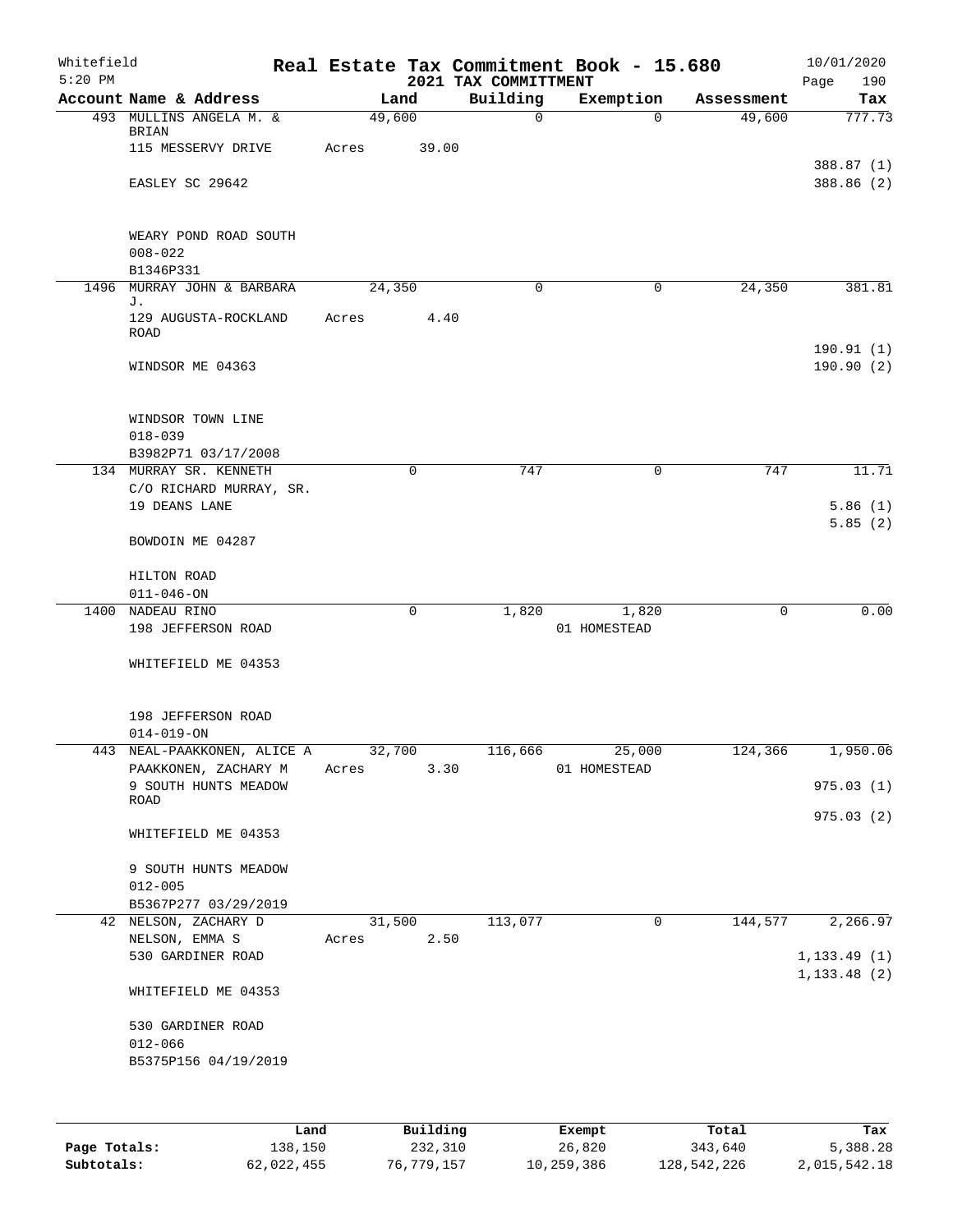| Whitefield<br>$5:20$ PM |                                                                                 |                | 2021 TAX COMMITTMENT | Real Estate Tax Commitment Book - 15.680 |            | 10/01/2020<br>Page<br>191 |
|-------------------------|---------------------------------------------------------------------------------|----------------|----------------------|------------------------------------------|------------|---------------------------|
|                         | Account Name & Address                                                          | Land           | Building             | Exemption                                | Assessment | Tax                       |
|                         | 1313 NENONEN, DAVID A                                                           | 45,700         | $\mathbf 0$          | $\Omega$                                 | 45,700     | 716.58                    |
|                         | 11 PEARL BROOK ROAD                                                             | 33.00<br>Acres |                      |                                          |            |                           |
|                         |                                                                                 |                |                      |                                          |            | 358.29(1)                 |
|                         | W. TOWNSEND MA 01474                                                            |                |                      |                                          |            | 358.29(2)                 |
|                         |                                                                                 |                |                      |                                          |            |                           |
|                         | JEWETT LANE                                                                     |                |                      |                                          |            |                           |
|                         | $008 - 007$                                                                     |                |                      |                                          |            |                           |
|                         | B2161P314                                                                       |                |                      |                                          |            |                           |
|                         | 67 NEWCOMBE PHILIP                                                              | 2,550          | $\mathbf 0$          | 0                                        | 2,550      | 39.98                     |
|                         | 127 SOUTH HOWE ROAD                                                             | 1.70<br>Acres  |                      |                                          |            |                           |
|                         |                                                                                 |                |                      |                                          |            | 19.99(1)                  |
|                         | WHITEFIELD ME 04353                                                             |                |                      |                                          |            | 19.99(2)                  |
|                         |                                                                                 |                |                      |                                          |            |                           |
|                         | SOUTH HOWE ROAD                                                                 |                |                      |                                          |            |                           |
|                         | $017 - 017 - B$                                                                 |                |                      |                                          |            |                           |
|                         | B1561P162                                                                       |                |                      |                                          |            |                           |
|                         | 1325 NEWCOMBE PHILIP                                                            | 42,050         | 29,092               | 25,000                                   | 46,142     | 723.51                    |
|                         | 127 SOUTH HOWE ROAD                                                             | 13.50<br>Acres |                      | 01 HOMESTEAD                             |            |                           |
|                         |                                                                                 |                |                      |                                          |            | 361.76(1)                 |
|                         | WHITEFIELD ME 04353                                                             |                |                      |                                          |            | 361.75(2)                 |
|                         |                                                                                 |                |                      |                                          |            |                           |
|                         |                                                                                 |                |                      |                                          |            |                           |
|                         | 127 SOUTH HOWE ROAD                                                             |                |                      |                                          |            |                           |
|                         | $017 - 017$<br>B1561P162                                                        |                |                      |                                          |            |                           |
|                         | 1478 NEWCOMBE PHILLIP J.                                                        | 31,875         | 65,253               | $\mathbf 0$                              | 97,128     | 1,522.97                  |
|                         | NEWCOMBE DARLENE S.                                                             | 2.75<br>Acres  |                      |                                          |            |                           |
|                         | 127 SOUTH HOWE ROAD                                                             |                |                      |                                          |            | 761.49(1)                 |
|                         |                                                                                 |                |                      |                                          |            | 761.48(2)                 |
|                         | WHITEFIELD ME 04353                                                             |                |                      |                                          |            |                           |
|                         |                                                                                 |                |                      |                                          |            |                           |
|                         | 88 SOUTH HOWE ROAD                                                              |                |                      |                                          |            |                           |
|                         | $020 - 050 - A$                                                                 |                |                      |                                          |            |                           |
|                         | B4625P175 02/04/2013 B4614P22 01/03/2013 B2321P263<br>765 NEWCOMBE RICHARD J. & | 47,770         | 212,329              | 31,000                                   | 229,099    | 3,592.27                  |
|                         | PEGGY K.                                                                        |                |                      |                                          |            |                           |
|                         | 38 SOUTH HOWE ROAD                                                              | 20.80<br>Acres |                      | 01 HOMESTEAD                             |            |                           |
|                         |                                                                                 |                |                      | 05 VET EXEMPTION                         |            | 1,796.14(1)               |
|                         | WHITEFIELD ME 04353                                                             |                |                      |                                          |            | 1,796.13(2)               |
|                         |                                                                                 |                |                      |                                          |            |                           |
|                         |                                                                                 |                |                      |                                          |            |                           |
|                         | 38 SOUTH HOWE ROAD<br>$019 - 048$                                               |                |                      |                                          |            |                           |
|                         | B3204P303                                                                       |                |                      |                                          |            |                           |
|                         | 722 NEWCOMBE, PHILIP J                                                          | 38,250         | $\Omega$             | 0                                        | 38,250     | 599.76                    |
|                         | 127 HOWE ROAD                                                                   | 15.00<br>Acres |                      |                                          |            |                           |
|                         |                                                                                 |                |                      |                                          |            | 299.88 (1)                |
|                         | WHITEFIELD ME 04353                                                             |                |                      |                                          |            | 299.88 (2)                |
|                         |                                                                                 |                |                      |                                          |            |                           |
|                         |                                                                                 |                |                      |                                          |            |                           |
|                         | AUGUSTA-ROCKLAND ROAD                                                           |                |                      |                                          |            |                           |
|                         | $020 - 017$<br>B2600P124                                                        |                |                      |                                          |            |                           |
|                         |                                                                                 |                |                      |                                          |            |                           |
|                         |                                                                                 |                |                      |                                          |            |                           |
|                         |                                                                                 |                |                      |                                          |            |                           |

|              | Land       | Building   | Exempt     | Total       | Tax          |
|--------------|------------|------------|------------|-------------|--------------|
| Page Totals: | 208,195    | 306,674    | 56,000     | 458,869     | 7,195.07     |
| Subtotals:   | 62,230,650 | 77,085,831 | 10,315,386 | 129,001,095 | 2,022,737.25 |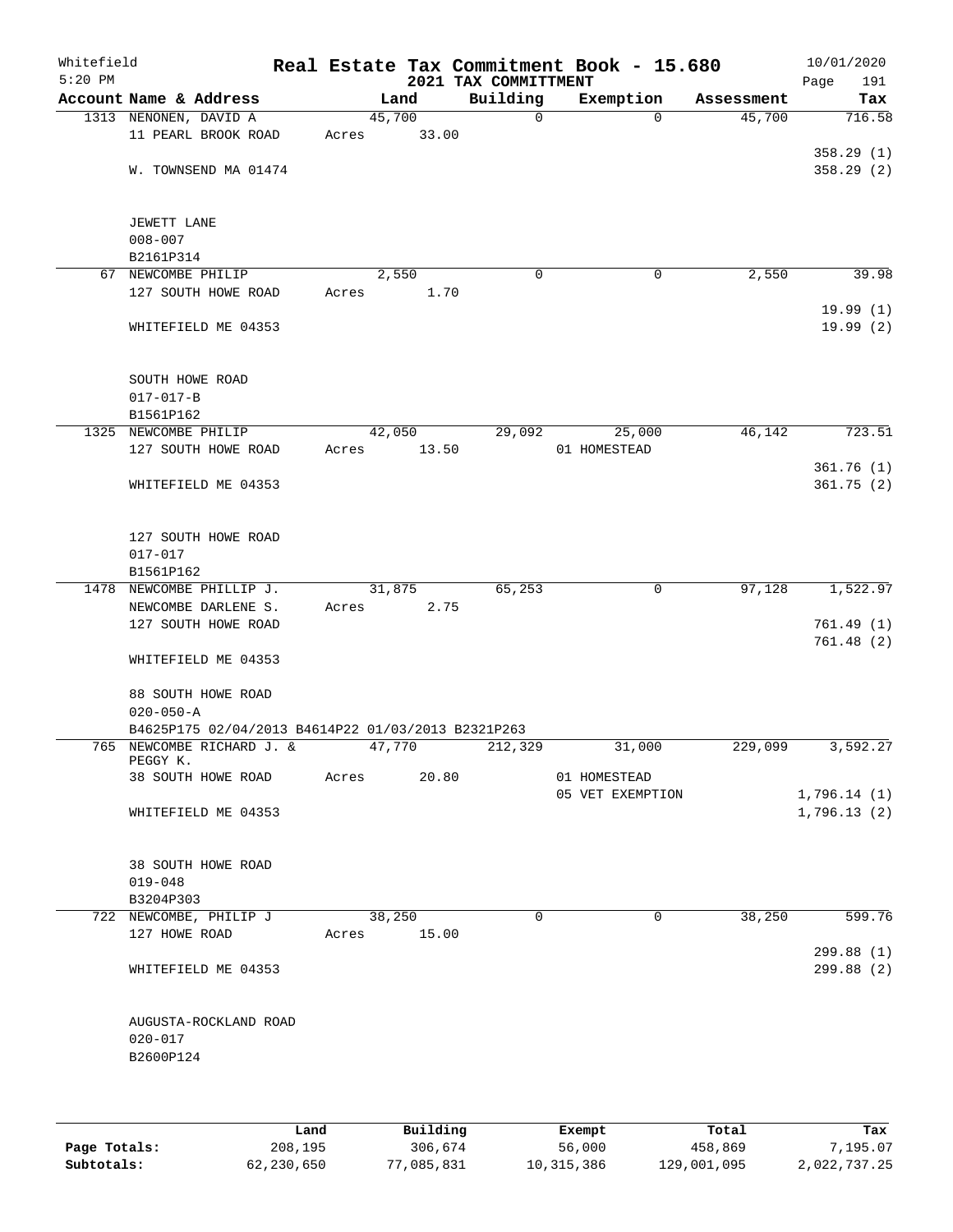| Whitefield<br>$5:20$ PM |                                                                             |       |        | 2021 TAX COMMITTMENT | Real Estate Tax Commitment Book - 15.680 |            | 10/01/2020<br>192<br>Page  |
|-------------------------|-----------------------------------------------------------------------------|-------|--------|----------------------|------------------------------------------|------------|----------------------------|
|                         | Account Name & Address                                                      |       | Land   | Building             | Exemption                                | Assessment | Tax                        |
|                         | 1392 NEWELL, ANITA M                                                        |       | 30,000 | 46,330               | 25,000                                   | 51,330     | 804.85                     |
|                         | PO BOX 361                                                                  | Acres | 1.50   |                      | 01 HOMESTEAD                             |            |                            |
|                         |                                                                             |       |        |                      |                                          |            | 402.43(1)                  |
|                         | COOPERS MILLS ME 04341                                                      |       |        |                      |                                          |            | 402.42(2)                  |
|                         | 359 DEVINE ROAD                                                             |       |        |                      |                                          |            |                            |
|                         | $019 - 050 - A$                                                             |       |        |                      |                                          |            |                            |
|                         | B1817P187                                                                   |       |        |                      |                                          |            |                            |
|                         | 1631 NEWTON, DAVID R,<br>TRUSTEE                                            |       | 16,540 | $\Omega$             | 0                                        | 16,540     | 259.35                     |
|                         | NEWTON FAMILY REAL EST<br>TRUST                                             | Acres | 16.30  |                      |                                          |            |                            |
|                         | 932 BALLTOWN ROAD                                                           |       |        |                      |                                          |            | 129.68(1)<br>129.67(2)     |
|                         | NISKAYUNA NY 12309                                                          |       |        |                      |                                          |            |                            |
|                         | WISCASSET ROAD<br>$001 - 050$                                               |       |        |                      |                                          |            |                            |
|                         | B5136P104 05/17/2017 B4663P73 05/16/2013 B2610P245                          |       |        |                      |                                          |            |                            |
|                         | 411 NEWTON, DAVID R,<br>TRUSTEE                                             |       | 54,850 | 150,853              | 0                                        | 205,703    | 3,225.42                   |
|                         | NEWTON FAMILY REAL<br>ESTATE TRUST                                          | Acres | 24.00  |                      |                                          |            |                            |
|                         | 932 BALLTOWN ROAD                                                           |       |        |                      |                                          |            | 1,612.71(1)<br>1,612.71(2) |
|                         | NISKAYUNA NY 12309                                                          |       |        |                      |                                          |            |                            |
|                         | 158 SWEET FERN LANE                                                         |       |        |                      |                                          |            |                            |
|                         | $001 - 051$                                                                 |       |        |                      |                                          |            |                            |
|                         | B5136P103 05/17/2017 B4521P87 05/10/2012 B2610P245<br>441 NICHOLSON TRUST M |       | 65,450 | 27,733               | 0                                        | 93,183     | 1,461.11                   |
|                         | FRANCES                                                                     |       |        |                      |                                          |            |                            |
|                         | C/O M. FRANCES<br>HERBENICK                                                 | Acres | 48.00  |                      |                                          |            |                            |
|                         | 342 SOUND DRIVE                                                             |       |        |                      |                                          |            | 730.56(1)<br>730.55(2)     |
|                         | KEY LARGO FL 33037                                                          |       |        |                      |                                          |            |                            |
|                         | 7 NO. HUNTS MEADOW ROAD                                                     |       |        |                      |                                          |            |                            |
|                         | $015 - 033$<br>B1354P321                                                    |       |        |                      |                                          |            |                            |
| 527                     | NICHOLSON TRUST M                                                           |       | 20,000 | 0                    | 0                                        | 20,000     | 313.60                     |
|                         | FRANCES                                                                     |       |        |                      |                                          |            |                            |
|                         | C/O M. FRANCES<br>HERBENICK                                                 | Acres |        | 0.96                 |                                          |            |                            |
|                         | 342 SOUND DRIVE                                                             |       |        |                      |                                          |            | 156.80(1)<br>156.80(2)     |
|                         | KEY LARGO FL 33037                                                          |       |        |                      |                                          |            |                            |
|                         | DEVINE ROAD                                                                 |       |        |                      |                                          |            |                            |
|                         | $019 - 011$                                                                 |       |        |                      |                                          |            |                            |
|                         | B1354P321                                                                   |       |        |                      |                                          |            |                            |

|              | Land         | Building   | Exempt     | Total       | Tax          |
|--------------|--------------|------------|------------|-------------|--------------|
| Page Totals: | 186.840      | 224,916    | 25,000     | 386,756     | 6,064.33     |
| Subtotals:   | 62, 417, 490 | 77,310,747 | 10,340,386 | 129,387,851 | 2,028,801.58 |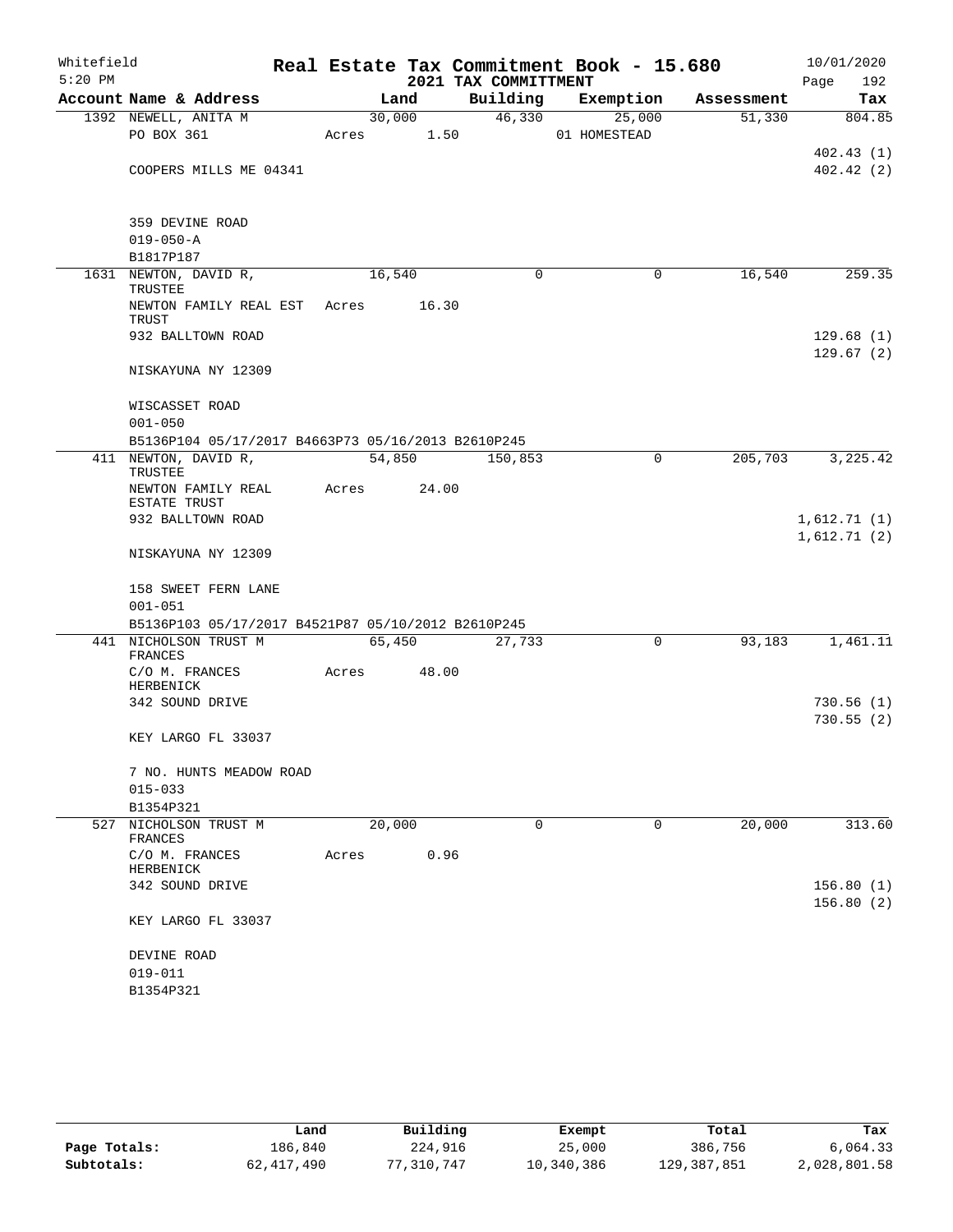| Whitefield<br>$5:20$ PM    |                                                                 |                 |                       | Real Estate Tax Commitment Book - 15.680<br>2021 TAX COMMITTMENT |                      |                          | 10/01/2020<br>Page<br>193  |
|----------------------------|-----------------------------------------------------------------|-----------------|-----------------------|------------------------------------------------------------------|----------------------|--------------------------|----------------------------|
|                            | Account Name & Address                                          |                 | Land                  | Building                                                         | Exemption            | Assessment               | Tax                        |
|                            | 412 NICKERSON MILLARD                                           | 23,750          |                       | 50,896                                                           | $\Omega$             | 74,646                   | 1,170.45                   |
|                            | 497 AUGUSTA ROCKLAND<br>ROAD                                    | Acres           | 4.00                  |                                                                  |                      |                          |                            |
|                            | WINDSOR ME 04363                                                |                 |                       |                                                                  |                      |                          | 585.23(1)<br>585.22(2)     |
|                            | END OF NICKERSON RD<br>$019 - 034$                              |                 |                       |                                                                  |                      |                          |                            |
|                            | 431 NIELSEN LIANNA C.                                           |                 | 49,275                | 144,559                                                          | $\mathbf 0$          | 193,834                  | 3,039.32                   |
|                            | NIELSEN, KAREN & PAUL<br>193 HOLLYWOOD BLVD.                    | Acres 38.45     |                       |                                                                  |                      |                          | 1,519.66(1)                |
|                            | WHITEFIELD ME 04353                                             |                 |                       |                                                                  |                      |                          | 1,519.66(2)                |
|                            | 193 HOLLYWOOD BOULEVARD                                         |                 |                       |                                                                  |                      |                          |                            |
|                            | $002 - 018$<br>B5423P16 08/22/2019 B3920P3 10/10/2007           |                 |                       |                                                                  |                      |                          |                            |
|                            | 1913 NIELSEN, JUDITH A<br>(TRUST)                               | 31,050          |                       | 134,961                                                          | $\mathbf 0$          | 166,011                  | 2,603.05                   |
|                            | NEILSEN, PAUL (TRUSTEE) Acres<br>193 HOLLYWOOD BOULEVARD        |                 | 2.20                  |                                                                  |                      |                          | 1,301.53(1)                |
|                            | WHITEFIELD ME 04353                                             |                 |                       |                                                                  |                      |                          | 1,301.52(2)                |
|                            | 21 SOUTH FOWLES LANE                                            |                 |                       |                                                                  |                      |                          |                            |
|                            | $005 - 032 - C$                                                 |                 |                       |                                                                  |                      |                          |                            |
|                            | B5266P102 05/17/2018                                            |                 |                       |                                                                  |                      |                          |                            |
|                            | 45 NIEWOLA GLEN WILLIAM<br>295 EAST DEERING ROAD                | 29,250<br>Acres | 10.00                 | $\mathbf 0$                                                      | $\mathbf 0$          | 29,250                   | 458.64                     |
|                            | DEERING NH 03244                                                |                 |                       |                                                                  |                      |                          | 229.32(1)<br>229.32(2)     |
|                            | GARDINER ROAD                                                   |                 |                       |                                                                  |                      |                          |                            |
|                            | $012 - 051$                                                     |                 |                       |                                                                  |                      |                          |                            |
|                            | B2222P243<br>762 NILES FAMILY                                   | 60,700          |                       | 108,190                                                          |                      | 168,890                  | 2,648.20                   |
|                            | IRREVOCABLE TRUST<br>TRUSTEE: STEPHEN M.                        | Acres           | 33.00                 |                                                                  |                      |                          |                            |
|                            | NILES<br>1831 WASHINGTON AVE.                                   |                 |                       |                                                                  |                      |                          | 1,324.10(1)                |
|                            | PORTLAND ME 04103                                               |                 |                       |                                                                  |                      |                          | 1,324.10(2)                |
|                            | 177 HEAD TIDE ROAD                                              |                 |                       |                                                                  |                      |                          |                            |
|                            | $007 - 073$<br>B5417P91 07/26/2019                              |                 |                       |                                                                  |                      |                          |                            |
| 128                        | NILES KIMBER & JANE                                             | 33,750          |                       | 172,123                                                          | 25,000               | 180,873                  | 2,836.09                   |
|                            | 219 NO. HUNTS MEADOW<br>ROAD                                    | Acres           | 4.00                  |                                                                  | 01 HOMESTEAD         |                          |                            |
|                            | WHITEFIELD ME 04353                                             |                 |                       |                                                                  |                      |                          | 1,418.05(1)<br>1,418.04(2) |
|                            | 219 NO. HUNTS MEADOW<br>$018 - 051 - B$<br>B3877P201 07/07/2007 |                 |                       |                                                                  |                      |                          |                            |
|                            | Land                                                            |                 | Building              |                                                                  | Exempt               | Total                    | Tax                        |
| Page Totals:<br>Subtotals: | 227,775<br>62,645,265                                           |                 | 610,729<br>77,921,476 |                                                                  | 25,000<br>10,365,386 | 813,504<br>130, 201, 355 | 12,755.75<br>2,041,557.33  |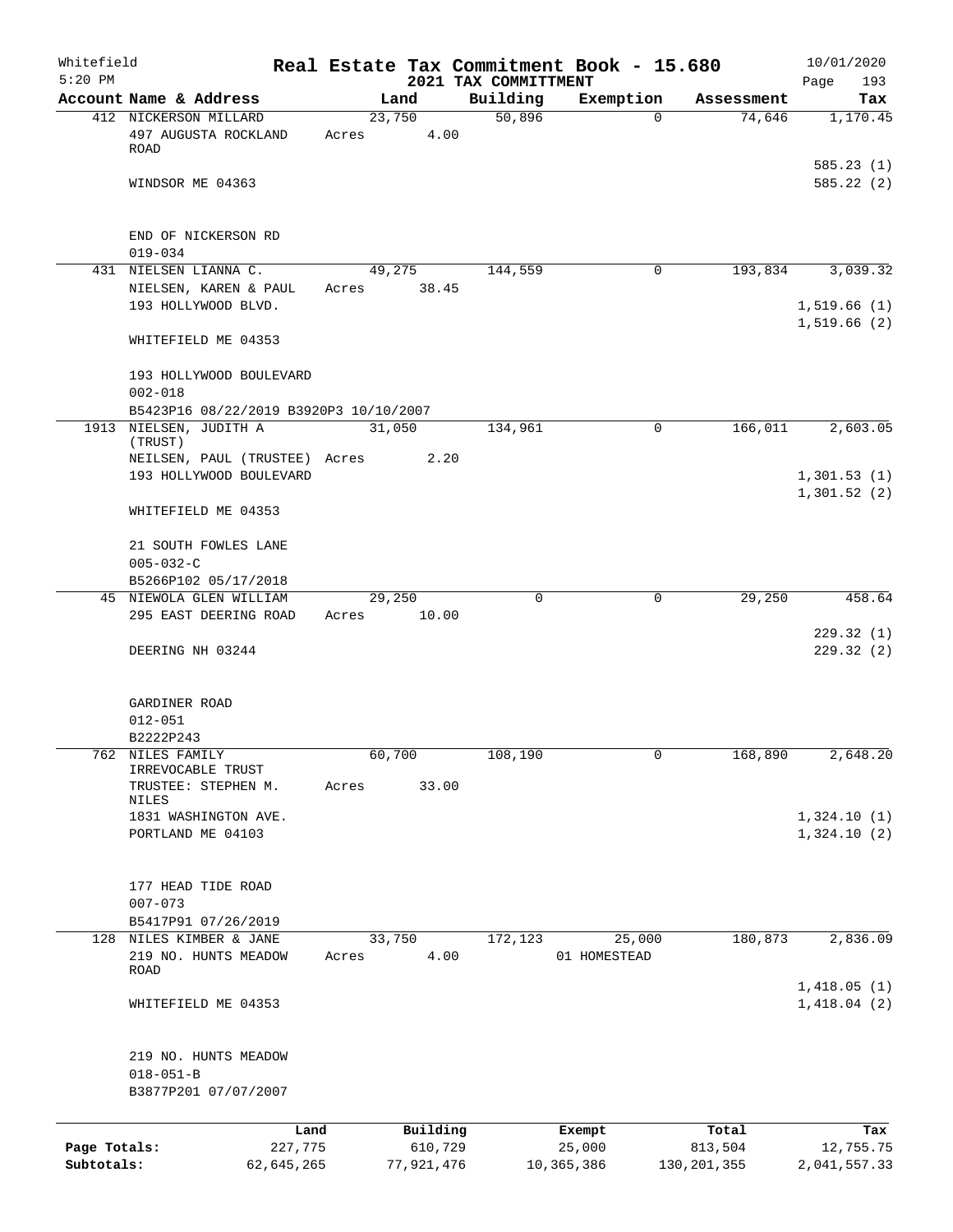| Whitefield<br>$5:20$ PM |                                                            |         |       |          |                                  | Real Estate Tax Commitment Book - 15.680 |            | 10/01/2020                   |
|-------------------------|------------------------------------------------------------|---------|-------|----------|----------------------------------|------------------------------------------|------------|------------------------------|
|                         | Account Name & Address                                     |         |       | Land     | 2021 TAX COMMITTMENT<br>Building | Exemption                                | Assessment | Page<br>194<br>Tax           |
|                         | 197 NILES SHANE H. & JODIE                                 |         |       | 31,500   | 78,039                           | 25,000                                   | 84,539     | 1,325.57                     |
|                         | L.                                                         |         |       |          |                                  |                                          |            |                              |
|                         | 513 HILTON ROAD                                            |         | Acres | 2.50     |                                  | 01 HOMESTEAD                             |            | 662.79 (1)                   |
|                         | WHITEFIELD ME 04353                                        |         |       |          |                                  |                                          |            | 662.78 (2)                   |
|                         |                                                            |         |       |          |                                  |                                          |            |                              |
|                         |                                                            |         |       |          |                                  |                                          |            |                              |
|                         | 513 HILTON ROAD<br>$011 - 037$                             |         |       |          |                                  |                                          |            |                              |
|                         | B2086P91                                                   |         |       |          |                                  |                                          |            |                              |
|                         | 23 NILSEN, RUNE                                            |         |       | 30,825   | 116,741                          | $\mathbf 0$                              | 147,566    | 2,313.83                     |
|                         | 41 PIPER ROAD                                              |         | Acres | 2.05     |                                  |                                          |            |                              |
|                         | WHITEFIELD ME 04353                                        |         |       |          |                                  |                                          |            | 1, 156.92(1)<br>1, 156.91(2) |
|                         |                                                            |         |       |          |                                  |                                          |            |                              |
|                         |                                                            |         |       |          |                                  |                                          |            |                              |
|                         | 41 PIPER ROAD                                              |         |       |          |                                  |                                          |            |                              |
|                         | $026 - 027$<br>B5364P228 03/18/2019                        |         |       |          |                                  |                                          |            |                              |
|                         | 1728 NOFTALL, JENNIFER &                                   |         |       | 35,274   | 189,207                          | 25,000                                   | 199,481    | 3,127.86                     |
|                         | CHRISTOPHER                                                |         |       |          |                                  |                                          |            |                              |
|                         | 162 DEVINE ROAD                                            |         | Acres | 5.03     |                                  | 01 HOMESTEAD                             |            |                              |
|                         | WHITEFIELD ME 04353                                        |         |       |          |                                  |                                          |            | 1,563.93(1)<br>1,563.93(2)   |
|                         |                                                            |         |       |          |                                  |                                          |            |                              |
|                         |                                                            |         |       |          |                                  |                                          |            |                              |
|                         | 162 DEVINE ROAD                                            |         |       |          |                                  |                                          |            |                              |
|                         | $016 - 013 - G$<br>B3317P24 06/27/2004 B3317P20 06/25/2004 |         |       |          |                                  |                                          |            |                              |
|                         | 363 NORTHERN NEW ENGLAND                                   |         |       | 20,000   | 226,604                          | 0                                        | 246,604    | 3,866.75                     |
|                         | TELEPHONE                                                  |         |       |          |                                  |                                          |            |                              |
|                         | * OPERATIONS, LLC<br>770 ELM STREET                        |         | Acres | 0.22     |                                  |                                          |            | 1,933.38(1)                  |
|                         |                                                            |         |       |          |                                  |                                          |            | 1,933.37(2)                  |
|                         | MANCHESTER NH 03101                                        |         |       |          |                                  |                                          |            |                              |
|                         |                                                            |         |       |          |                                  |                                          |            |                              |
|                         | 32 MILLS ROAD<br>$026 - 023$                               |         |       |          |                                  |                                          |            |                              |
|                         | B3985P49 03/31/2008                                        |         |       |          |                                  |                                          |            |                              |
|                         | 1952 NORTHRUP LLC                                          |         |       | 50,700   | $\Omega$                         | $\Omega$                                 | 50,700     | 794.98                       |
|                         | 66 GOOSE HILL ROAD                                         |         | Acres | 33.00    |                                  |                                          |            |                              |
|                         | JEFFERSON ME 04248                                         |         |       |          |                                  |                                          |            | 397.49 (1)                   |
|                         |                                                            |         |       |          |                                  |                                          |            | 397.49 (2)                   |
|                         |                                                            |         |       |          |                                  |                                          |            |                              |
|                         | COWBOY LANE                                                |         |       |          |                                  |                                          |            |                              |
|                         | $020 - 005 - 001$                                          |         |       |          |                                  |                                          |            |                              |
|                         | B5387P185 05/29/2019<br>1440 NORTHRUP, CLAUDENE O          |         |       | 54,473   | 111,953                          | 25,000                                   | 141,426    | 2,217.56                     |
|                         | 28 COWBOY LANE                                             |         | Acres | 23.42    |                                  | 01 HOMESTEAD                             |            |                              |
|                         |                                                            |         |       |          |                                  |                                          |            | 1,108.78(1)                  |
|                         | WHITEFIELD ME 04353                                        |         |       |          |                                  |                                          |            | 1,108.78(2)                  |
|                         | 28 COWBOY LANE                                             |         |       |          |                                  |                                          |            |                              |
|                         | $020 - 005$                                                |         |       |          |                                  |                                          |            |                              |
|                         | B5356P183 02/22/2019 B1079P9                               |         |       |          |                                  |                                          |            |                              |
|                         |                                                            |         |       |          |                                  |                                          |            |                              |
|                         |                                                            | Land    |       | Building |                                  | Exempt                                   | Total      | Tax                          |
| Page Totals:            |                                                            | 222,772 |       | 722,544  |                                  | 75,000                                   | 870,316    | 13,646.55                    |

**Subtotals:** 62,868,037 78,644,020 10,440,386 131,071,671 2,055,203.88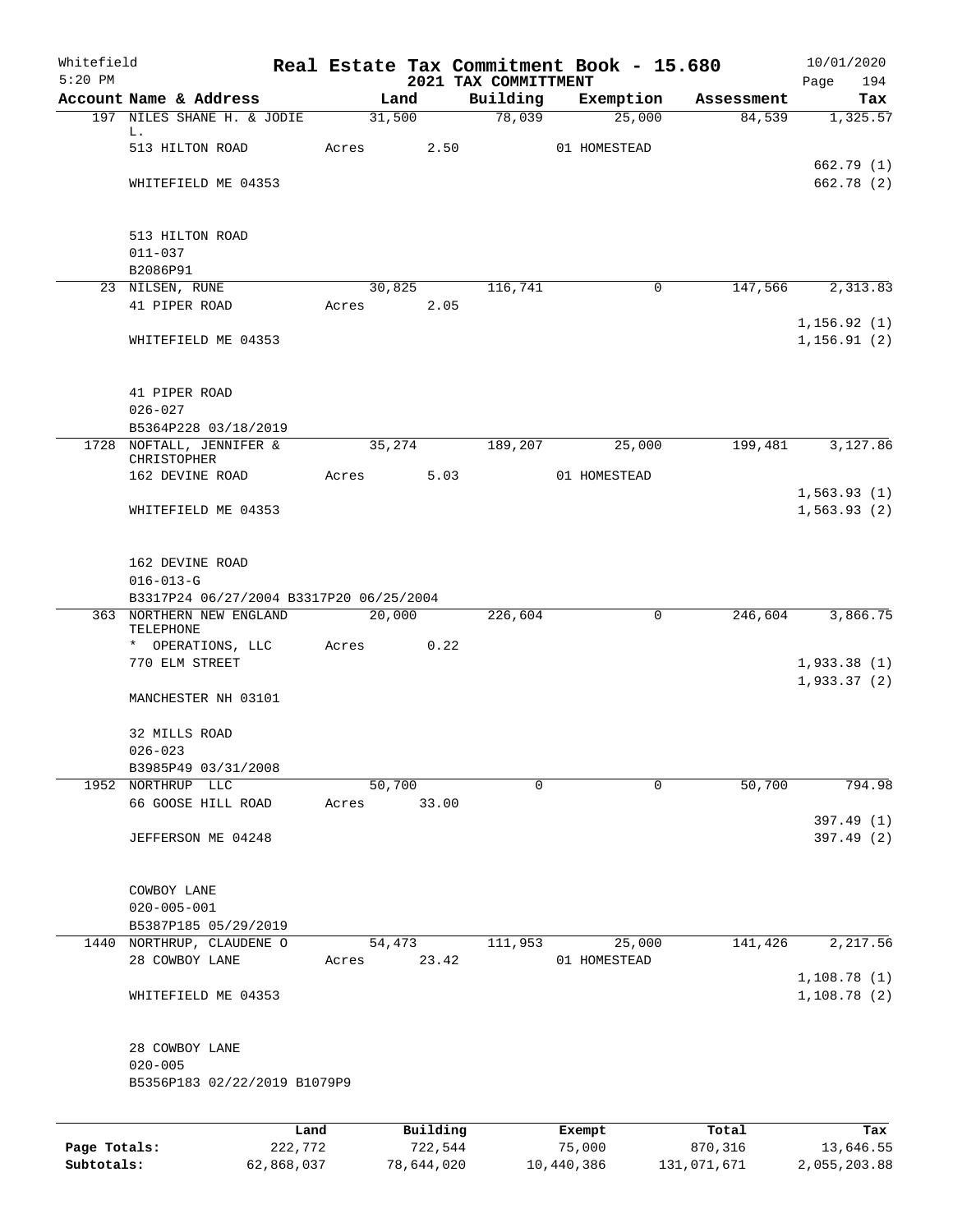| Whitefield<br>$5:20$ PM |                                           |       |         |          | Real Estate Tax Commitment Book - 15.680<br>2021 TAX COMMITTMENT |               |              |            | 10/01/2020<br>195<br>Page  |
|-------------------------|-------------------------------------------|-------|---------|----------|------------------------------------------------------------------|---------------|--------------|------------|----------------------------|
|                         | Account Name & Address                    |       | Land    |          | Building                                                         |               | Exemption    | Assessment | Tax                        |
|                         | 200 NORTHRUP, LLC                         |       | 49,413  |          | 0                                                                |               | $\Omega$     | 49,413     | 774.80                     |
|                         | 66 GOOSE HILL ROAD                        | Acres |         | 31.02    |                                                                  |               |              |            |                            |
|                         |                                           |       |         |          |                                                                  |               |              |            | 387.40 (1)                 |
|                         | JEFFERSON ME 04248                        |       |         |          |                                                                  |               |              |            | 387.40 (2)                 |
|                         |                                           |       |         |          |                                                                  |               |              |            |                            |
|                         | NORTH HOWE ROAD<br>$020 - 004$            |       |         |          |                                                                  |               |              |            |                            |
|                         | B5387P185 05/29/2019                      |       |         |          |                                                                  |               |              |            |                            |
|                         | 1680 NORTHRUP, MATTHEW L &                |       | 30,750  |          | 174,653                                                          |               | 25,000       | 180,403    | 2,828.72                   |
|                         | HEATHER W                                 |       |         |          |                                                                  |               |              |            |                            |
|                         | 266 TOWNHOUSE ROAD                        | Acres |         | 2.00     |                                                                  |               | 01 HOMESTEAD |            |                            |
|                         |                                           |       |         |          |                                                                  |               |              |            | 1,414.36(1)                |
|                         | WHITEFIELD ME 04353                       |       |         |          |                                                                  |               |              |            | 1,414.36(2)                |
|                         | 266 TOWNHOUSE ROAD                        |       |         |          |                                                                  |               |              |            |                            |
|                         | $013 - 058 - A$                           |       |         |          |                                                                  |               |              |            |                            |
|                         | B2919P292                                 |       |         |          |                                                                  |               |              |            |                            |
|                         | 1327 NORTHRUP, NATHAN O                   |       | 2,100   |          | 0                                                                |               | 0            | 2,100      | 32.93                      |
|                         | 66 GOOSE HILL ROAD                        | Acres |         | 1.40     |                                                                  |               |              |            |                            |
|                         | JEFFERSON ME 04348                        |       |         |          |                                                                  |               |              |            | 16.47(1)                   |
|                         |                                           |       |         |          |                                                                  |               |              |            | 16.46(2)                   |
|                         | AUGUSTA ROAD                              |       |         |          |                                                                  |               |              |            |                            |
|                         | $025 - 002$                               |       |         |          |                                                                  |               |              |            |                            |
|                         | B4918P66 08/14/2015                       |       |         |          |                                                                  |               |              |            |                            |
|                         | 1605 NORTON JODY M.                       |       | 66,800  |          | 153,866                                                          |               | 25,000       | 195,666    | 3,068.04                   |
|                         | 299 HUNTS MEADOW ROAD                     | Acres |         | 50.10    |                                                                  |               | 01 HOMESTEAD |            |                            |
|                         |                                           |       |         |          |                                                                  |               |              |            | 1,534.02(1)                |
|                         | WHITEFIELD ME 04353                       |       |         |          |                                                                  |               |              |            | 1,534.02(2)                |
|                         | 299 HUNTS MEADOW ROAD                     |       |         |          |                                                                  |               |              |            |                            |
|                         | $012 - 024$                               |       |         |          |                                                                  |               |              |            |                            |
|                         | B4543P47 07/05/2012 B2240P259             |       |         |          |                                                                  |               |              |            |                            |
|                         | 1118 NYE, CAROLINE P &                    |       | 59,924  |          | 101,018                                                          |               | 25,000       | 135,942    | 2,131.57                   |
|                         | FRANCIS, CHRISTOPHER J                    |       |         |          |                                                                  |               |              |            |                            |
|                         | 156 HEATH ROAD                            | Acres |         | 96.00    |                                                                  |               | 01 HOMESTEAD |            |                            |
|                         | WHITEFIELD ME 04353                       |       |         |          |                                                                  |               |              |            | 1,065.79(1)<br>1,065.78(2) |
|                         |                                           |       |         |          |                                                                  |               |              |            |                            |
|                         | 156 HEATH ROAD                            |       |         |          |                                                                  |               |              |            |                            |
|                         | $011 - 012$                               |       |         |          |                                                                  |               |              |            |                            |
|                         | B4676P251 06/19/2013 B4091P160 01/26/2009 |       |         |          |                                                                  |               |              |            |                            |
|                         | 55 OAK HILL HOMESTEAD, LLC                |       | 171,600 |          | 270,326                                                          |               | $\mathbf 0$  | 441,926    | 6,929.40                   |
|                         | C/O- NORTHRUP, MATTHEW Acres              |       |         | 182.70   |                                                                  |               |              |            |                            |
|                         | 266 TOWNHOUSE ROAD                        |       |         |          |                                                                  |               |              |            | 3,464.70(1)<br>3,464.70(2) |
|                         | WHITEFIELD ME 04353                       |       |         |          |                                                                  |               |              |            |                            |
|                         | 225 TOWNHOUSE ROAD                        |       |         |          |                                                                  |               |              |            |                            |
|                         | $013 - 005$                               |       |         |          |                                                                  |               |              |            |                            |
|                         | B5259P023 04/20/2018 B5195P126 10/26/2017 |       |         |          |                                                                  |               |              |            |                            |
|                         |                                           |       |         |          |                                                                  |               |              |            |                            |
|                         |                                           | Land  |         | Building |                                                                  | <b>Exempt</b> |              | Total      | Tax                        |

|              | Land         | Building   | Exempt     | Total       | Tax          |
|--------------|--------------|------------|------------|-------------|--------------|
| Page Totals: | 380,587      | 699,863    | 75,000     | 1,005,450   | 15,765.46    |
| Subtotals:   | 63, 248, 624 | 79,343,883 | 10,515,386 | 132,077,121 | 2,070,969.34 |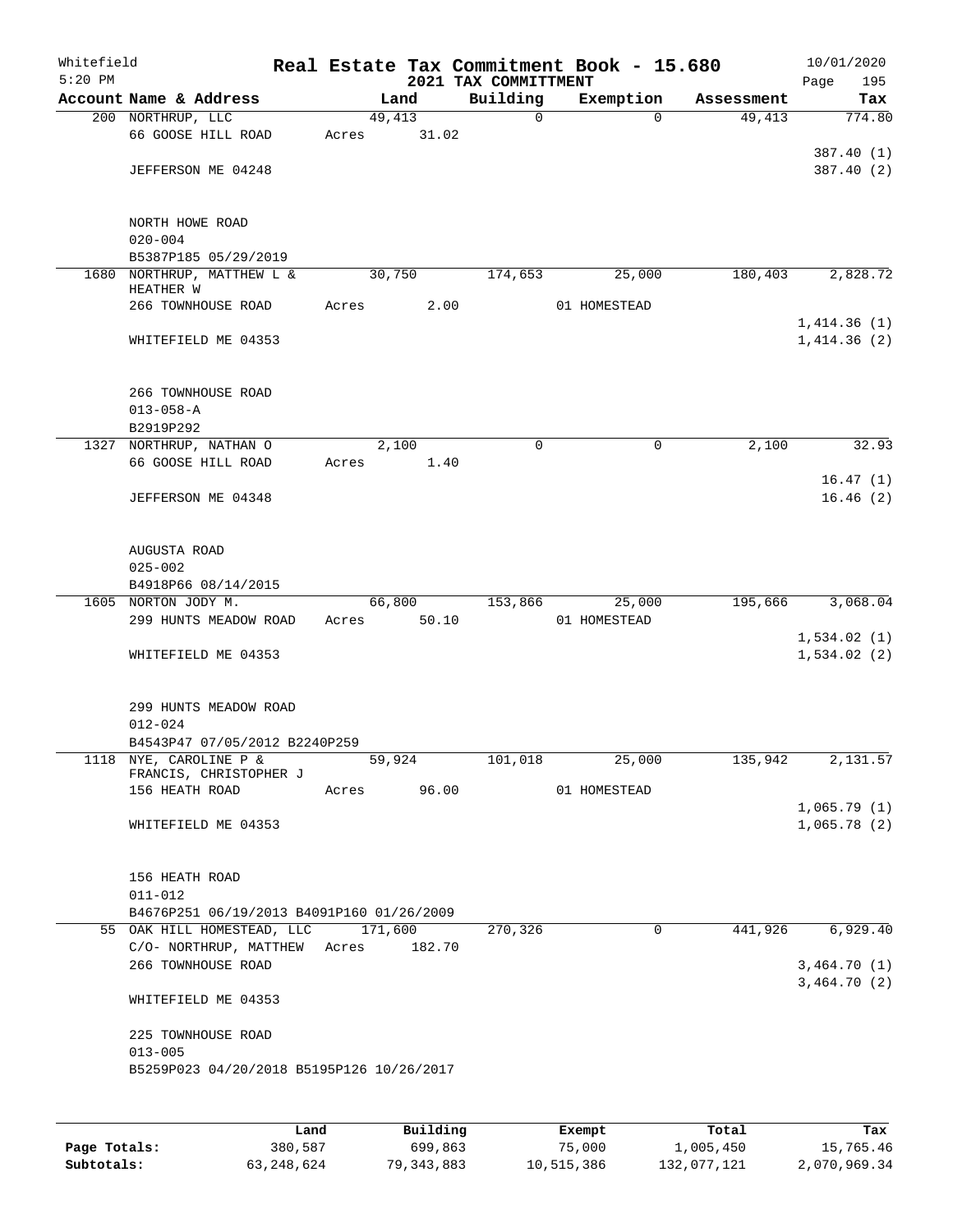| Whitefield<br>$5:20$ PM |                                                                                   |       |                     | 2021 TAX COMMITTMENT | Real Estate Tax Commitment Book - 15.680 |                  | 10/01/2020<br>196<br>Page           |
|-------------------------|-----------------------------------------------------------------------------------|-------|---------------------|----------------------|------------------------------------------|------------------|-------------------------------------|
|                         | Account Name & Address                                                            |       | Land                | Building             | Exemption                                | Assessment       | Tax                                 |
|                         | 499 OAK HILL HOMESTEAD, LLC<br>C/O- NORTHRUP, MATTHEW<br>266 TOWNHOUSE ROAD       |       | 10,000              | 93,838               | $\Omega$                                 | 103,838          | 1,628.18<br>814.09 (1)<br>814.09(2) |
|                         | WHITEFIELD ME 04353                                                               |       |                     |                      |                                          |                  |                                     |
|                         | 185 TOWNHOUSE ROAD<br>$013 - 005 - ON$                                            |       |                     |                      |                                          |                  |                                     |
|                         | B5259P023 04/20/2018 B5195P126 10/26/2017                                         |       |                     |                      |                                          |                  |                                     |
|                         | 899 OAK HILL HOMESTEAD, LLC<br>C/O- NORTHRUP, MATTHEW Acres<br>266 TOWNHOUSE ROAD |       | 84,550<br>95.60     | $\Omega$             | 0                                        | 84,550           | 1,325.74<br>662.87(1)               |
|                         | WHITEFIELD ME 04353                                                               |       |                     |                      |                                          |                  | 662.87 (2)                          |
|                         | TOWNHOUSE ROAD<br>$013 - 058$                                                     |       |                     |                      |                                          |                  |                                     |
|                         | B5259P023 04/20/2018 B5195P126 10/26/2017                                         |       |                     |                      |                                          |                  |                                     |
|                         | 1604 OAK HILL HOMESTEAD, LLC                                                      |       | 110,450             | 0                    | $\mathbf 0$                              | 110,450          | 1,731.86                            |
|                         | C/O- NORTHRUP, MATTHEW Acres<br>266 TOWNHOUSE ROAD                                |       | 157.40              |                      |                                          |                  | 865.93(1)<br>865.93(2)              |
|                         | WHITEFIELD ME 04353                                                               |       |                     |                      |                                          |                  |                                     |
|                         | VIGUE ROAD<br>$016 - 042$                                                         |       |                     |                      |                                          |                  |                                     |
|                         | B5259P023 04/20/2018 B5195P126 10/26/2017                                         |       |                     |                      |                                          |                  |                                     |
|                         | 1600 OAKES DWIGHT A. &<br>CYNTHIA<br>488 WISCASSET ROAD                           | Acres | 9,820<br>7.90       | 0                    | $\mathbf 0$                              | 9,820            | 153.98                              |
|                         | WHITEFIELD ME 04353                                                               |       |                     |                      |                                          |                  | 76.99(1)<br>76.99(2)                |
|                         |                                                                                   |       |                     |                      |                                          |                  |                                     |
|                         | WISCASSET ROAD                                                                    |       |                     |                      |                                          |                  |                                     |
|                         | $001 - 043$                                                                       |       |                     |                      |                                          |                  |                                     |
|                         | B1186P29                                                                          |       |                     |                      |                                          |                  |                                     |
| 839                     | OAKES DWIGHT A. &<br>CYNTHIA<br>488 WISCASSET ROAD                                | Acres | 62,000<br>35.00     | 7,426                | 31,000<br>01 HOMESTEAD                   | 38,426           | 602.52                              |
|                         | WHITEFIELD ME 04353                                                               |       |                     |                      | 05 VET EXEMPTION                         |                  | 301.26(1)<br>301.26(2)              |
|                         |                                                                                   |       |                     |                      |                                          |                  |                                     |
|                         | 488 WISCASSET ROAD<br>$001 - 044$<br>B1186P29                                     |       |                     |                      |                                          |                  |                                     |
|                         | 377 OBER, FRANKLIN A                                                              |       | 59,600              | 96,720               | 0                                        | 156,320          | 2,451.10                            |
|                         | 172 ROONEY LANE                                                                   | Acres | 39.00               |                      |                                          |                  | 1,225.55(1)                         |
|                         | WHITEFIELD ME 04353                                                               |       |                     |                      |                                          |                  | 1,225.55(2)                         |
|                         | 172 ROONEY LANE<br>$009 - 019$<br>B1796P141                                       |       |                     |                      |                                          |                  |                                     |
|                         |                                                                                   |       |                     |                      |                                          |                  |                                     |
| Page Totals:            | Land<br>336,420                                                                   |       | Building<br>197,984 |                      | Exempt<br>31,000                         | Total<br>503,404 | Tax<br>7,893.38                     |

**Subtotals:** 63,585,044 79,541,867 10,546,386 132,580,525 2,078,862.72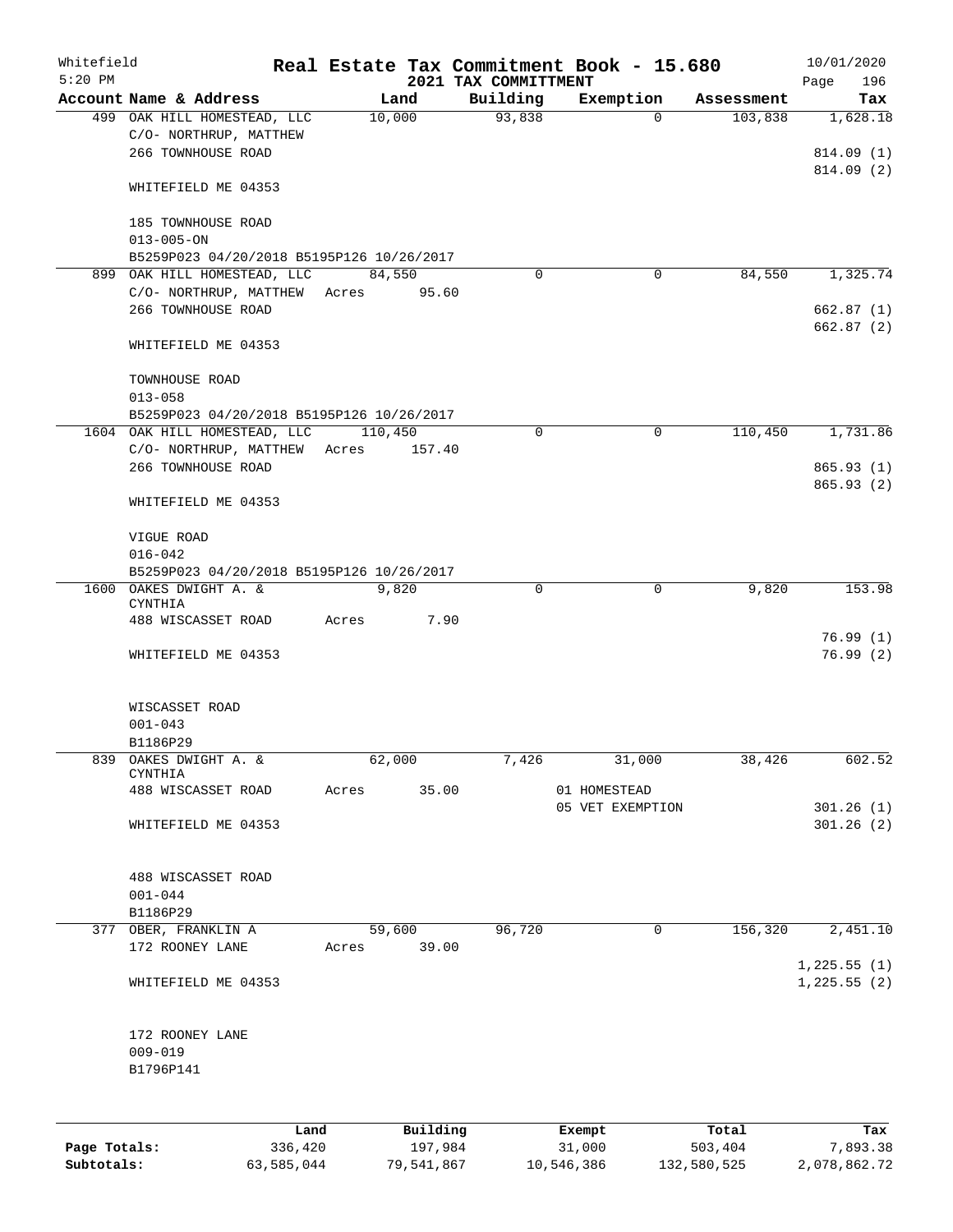| Whitefield<br>$5:20$ PM |                                                            |       |                | 2021 TAX COMMITTMENT | Real Estate Tax Commitment Book - 15.680 |            | Page                         | 10/01/2020<br>197        |
|-------------------------|------------------------------------------------------------|-------|----------------|----------------------|------------------------------------------|------------|------------------------------|--------------------------|
|                         | Account Name & Address                                     |       | Land           | Building             | Exemption                                | Assessment |                              | Tax                      |
|                         | 47 OBER, JANET M<br>123 PHILBRICK LANE                     | Acres | 34,515<br>4.51 | 94,137               | 25,000<br>01 HOMESTEAD                   | 103,652    |                              | 1,625.26                 |
|                         |                                                            |       |                |                      |                                          |            |                              | 812.63(1)                |
|                         | WHITEFIELD ME 04353                                        |       |                |                      |                                          |            |                              | 812.63(2)                |
|                         | 123 PHILBRICK LANE<br>$006 - 012 - C$                      |       |                |                      |                                          |            |                              |                          |
|                         | B1799P57                                                   |       |                |                      |                                          |            |                              |                          |
|                         | 1586 OMAHONEY BRIAN J. &                                   |       | 45,490         | 146,745              | 25,000                                   | 167,235    |                              | 2,622.24                 |
|                         | * KRISTIN M. STONE                                         | Acres | 17.80          |                      | 01 HOMESTEAD                             |            |                              |                          |
|                         | 90 HOLLYWOOD BOULEVARD                                     |       |                |                      |                                          |            | 1,311.12(1)<br>1,311.12(2)   |                          |
|                         | WHITEFIELD ME 04353                                        |       |                |                      |                                          |            |                              |                          |
|                         | 90 HOLLYWOOD BOULEVARD<br>$005 - 032$                      |       |                |                      |                                          |            |                              |                          |
|                         | B3128P144                                                  |       |                |                      |                                          |            |                              |                          |
|                         | 1493 O'MAHONEY, JANE                                       |       | 30,870         | 79,906               | 25,000                                   | 85,776     |                              | 1,344.97                 |
|                         | O'CONNOR, MAUREEN                                          | Acres | 2.08           |                      | 01 HOMESTEAD                             |            |                              |                          |
|                         | 51 DOYLE ROAD                                              |       |                |                      |                                          |            |                              | 672.49(1)                |
|                         | WHITEFIELD ME 04353                                        |       |                |                      |                                          |            |                              | 672.48(2)                |
|                         | 51 DOYLE ROAD                                              |       |                |                      |                                          |            |                              |                          |
|                         | $019 - 039 - B$<br>B4729P86 11/04/2013 B4729P84 11/04/2013 |       |                |                      |                                          |            |                              |                          |
|                         | 919 ORLANDO JO ANN                                         |       | 61,680         | 172,221              | 25,000                                   | 208,901    |                              | 3,275.57                 |
|                         | 11 RED FOX LANE                                            | Acres | 42.20          |                      | 01 HOMESTEAD                             |            |                              |                          |
|                         | WHITEFIELD ME 04353                                        |       |                |                      |                                          |            | 1,637.79(1)<br>1,637.78(2)   |                          |
|                         |                                                            |       |                |                      |                                          |            |                              |                          |
|                         | 11 RED FOX LANE<br>$012 - 003$                             |       |                |                      |                                          |            |                              |                          |
|                         | B4375P122 02/16/2011 B2024P33                              |       |                |                      |                                          |            |                              |                          |
|                         | 1084 ORTIZ EDUARDO E. &                                    |       | 63,250         | $\Omega$             | 0                                        | 63,250     |                              | 991.76                   |
|                         | CHERYL J.                                                  |       |                |                      |                                          |            |                              |                          |
|                         | 575 NASH ROAD                                              | Acres | 63.00          |                      |                                          |            |                              |                          |
|                         | PITTSTON ME 04345                                          |       |                |                      |                                          |            |                              | 495.88 (1)<br>495.88 (2) |
|                         | PITTSTON TOWN LINE,                                        |       |                |                      |                                          |            |                              |                          |
|                         | $003 - 005$                                                |       |                |                      |                                          |            |                              |                          |
|                         | B4090P260 01/23/2009 B2447P106                             |       |                |                      |                                          |            |                              |                          |
|                         | 610 OSTROFF, MARK R                                        |       | 46,130         | 112,788              | $\mathbf 0$                              | 158,918    |                              | 2,491.83                 |
|                         | HUNTLEY, ROBIN M                                           | Acres | 18.60          |                      |                                          |            |                              |                          |
|                         | 63 MAIN ST                                                 |       |                |                      |                                          |            | 1, 245.92(1)<br>1, 245.91(2) |                          |
|                         | WHITEFIELD ME 04353                                        |       |                |                      |                                          |            |                              |                          |
|                         | 63 MAIN STREET                                             |       |                |                      |                                          |            |                              |                          |
|                         | $022 - 038$                                                |       |                |                      |                                          |            |                              |                          |
|                         | B5493P53 02/21/2020                                        |       |                |                      |                                          |            |                              |                          |
|                         |                                                            |       |                |                      |                                          |            |                              |                          |
|                         |                                                            |       |                |                      |                                          |            |                              |                          |
|                         |                                                            |       |                |                      |                                          |            |                              |                          |

|              | Land       | Building   | Exempt     | Total       | Tax          |
|--------------|------------|------------|------------|-------------|--------------|
| Page Totals: | 281,935    | 605,797    | 100,000    | 787.732     | 12,351.63    |
| Subtotals:   | 63,866,979 | 80,147,664 | 10,646,386 | 133,368,257 | 2,091,214.35 |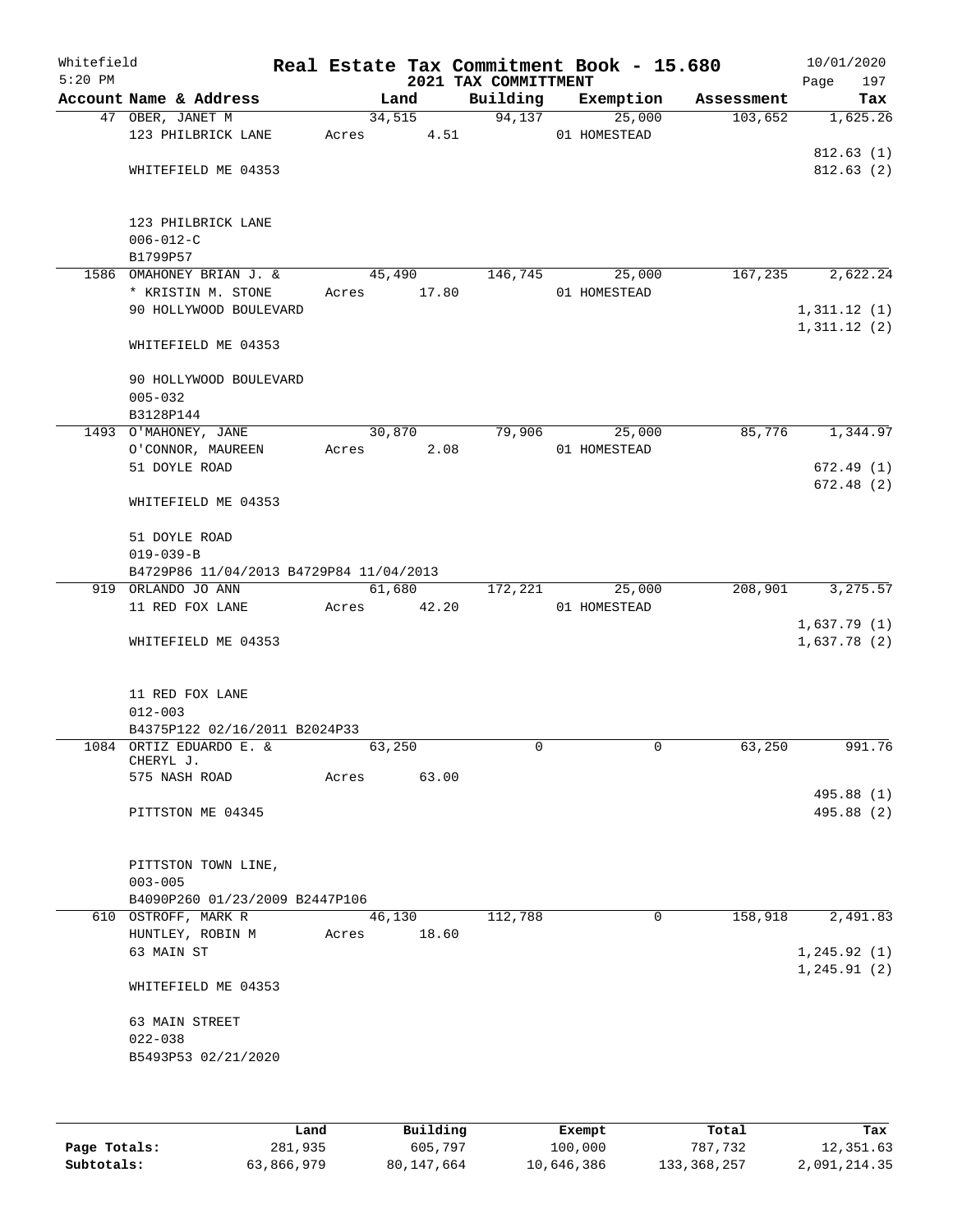| Whitefield<br>$5:20$ PM |                                                              |       |        | 2021 TAX COMMITTMENT | Real Estate Tax Commitment Book - 15.680 |            | 10/01/2020<br>Page<br>198  |
|-------------------------|--------------------------------------------------------------|-------|--------|----------------------|------------------------------------------|------------|----------------------------|
|                         | Account Name & Address                                       |       | Land   | Building             | Exemption                                | Assessment | Tax                        |
|                         | 517 OXFORD PROPERTIES LLC                                    |       | 91,030 | $\mathbf 0$          | $\Omega$                                 | 91,030     | 1,427.35                   |
|                         | P.O. BOX 151                                                 | Acres | 42.70  |                      |                                          |            |                            |
|                         |                                                              |       |        |                      |                                          |            | 713.68(1)                  |
|                         | SO. PARIS ME 04281                                           |       |        |                      |                                          |            | 713.67(2)                  |
|                         |                                                              |       |        |                      |                                          |            |                            |
|                         |                                                              |       |        |                      |                                          |            |                            |
|                         | PINE RIDGE TRAILER PARK                                      |       |        |                      |                                          |            |                            |
|                         | $019 - 033$                                                  |       |        |                      |                                          |            |                            |
|                         | B2947P166                                                    |       |        |                      |                                          |            |                            |
|                         | 1633 OXFORD PROPERTIES LLC                                   |       | 22,700 | $\mathbf 0$          | 0                                        | 22,700     | 355.94                     |
|                         | P.O. BOX 151                                                 | Acres |        | 3.30                 |                                          |            |                            |
|                         |                                                              |       |        |                      |                                          |            | 177.97(1)                  |
|                         | SO. PARIS ME 04281                                           |       |        |                      |                                          |            | 177.97(2)                  |
|                         |                                                              |       |        |                      |                                          |            |                            |
|                         |                                                              |       |        |                      |                                          |            |                            |
|                         | PINE RIDGE TRAILER PARK<br>$019 - 035$                       |       |        |                      |                                          |            |                            |
|                         |                                                              |       |        |                      |                                          |            |                            |
|                         | B2947P166<br>945 OXFORD PROPERTIES, LLC                      |       | 0      | 10,580               | 0                                        | 10,580     | 165.89                     |
|                         | P.O. BOX 151                                                 |       |        |                      |                                          |            |                            |
|                         |                                                              |       |        |                      |                                          |            | 82.95(1)                   |
|                         | SO. PARIS ME 04281                                           |       |        |                      |                                          |            | 82.94(2)                   |
|                         |                                                              |       |        |                      |                                          |            |                            |
|                         |                                                              |       |        |                      |                                          |            |                            |
|                         | 23 PINE RIDGE                                                |       |        |                      |                                          |            |                            |
|                         | $019 - 033 - ON$                                             |       |        |                      |                                          |            |                            |
|                         | 1743 PADGETT, JAMES H                                        |       | 40,050 | 191,906              | 25,000                                   | 206,956    | 3,245.07                   |
|                         | 102 COOKSON LANE                                             | Acres | 11.00  |                      | 01 HOMESTEAD                             |            |                            |
|                         |                                                              |       |        |                      |                                          |            | 1,622.54(1)                |
|                         | WHITEFIELD ME 04353                                          |       |        |                      |                                          |            | 1,622.53(2)                |
|                         |                                                              |       |        |                      |                                          |            |                            |
|                         |                                                              |       |        |                      |                                          |            |                            |
|                         | 102 COOKSON LANE                                             |       |        |                      |                                          |            |                            |
|                         | $020 - 046 - A$<br>B4778P181 05/12/2014 B3447P221 03/04/2005 |       |        |                      |                                          |            |                            |
|                         | 1894 PAETOW ERIC                                             |       | 37,250 | 115,086              | 25,000                                   | 127,336    | 1,996.63                   |
|                         | PAETOW, SVETLANA                                             | Acres |        | 7.50                 | 01 HOMESTEAD                             |            |                            |
|                         | 268 NORTH HOWE ROAD                                          |       |        |                      |                                          |            | 998.32 (1)                 |
|                         |                                                              |       |        |                      |                                          |            | 998.31 (2)                 |
|                         | WHITEFIELD ME 04353                                          |       |        |                      |                                          |            |                            |
|                         |                                                              |       |        |                      |                                          |            |                            |
|                         | 268 NORTH HOWE ROAD                                          |       |        |                      |                                          |            |                            |
|                         | $020 - 001 - A$                                              |       |        |                      |                                          |            |                            |
|                         | B5423P207 08/16/2019 B4790P197 06/18/2014 B4413P224          |       |        |                      |                                          |            |                            |
|                         | 06/29/2011                                                   |       |        |                      |                                          |            |                            |
|                         | 1465 PAETOW, GARDNER V                                       |       | 42,490 | 138,690              | $\Omega$                                 | 181,180    | 2,840.90                   |
|                         | P.O. BOX 136                                                 | Acres |        | 7.80                 |                                          |            |                            |
|                         | COOPERS MILLS ME 04341                                       |       |        |                      |                                          |            | 1,420.45(1)<br>1,420.45(2) |
|                         |                                                              |       |        |                      |                                          |            |                            |
|                         |                                                              |       |        |                      |                                          |            |                            |
|                         | 30 HILLSIDE LANE                                             |       |        |                      |                                          |            |                            |
|                         | $024 - 004 - C$                                              |       |        |                      |                                          |            |                            |
|                         |                                                              |       |        |                      |                                          |            |                            |

|              | Land       | Building   | Exempt     | Total       | Tax          |
|--------------|------------|------------|------------|-------------|--------------|
| Page Totals: | 233,520    | 456,262    | 50,000     | 639,782     | 10,031.78    |
| Subtotals:   | 64,100,499 | 80,603,926 | 10,696,386 | 134,008,039 | 2,101,246.13 |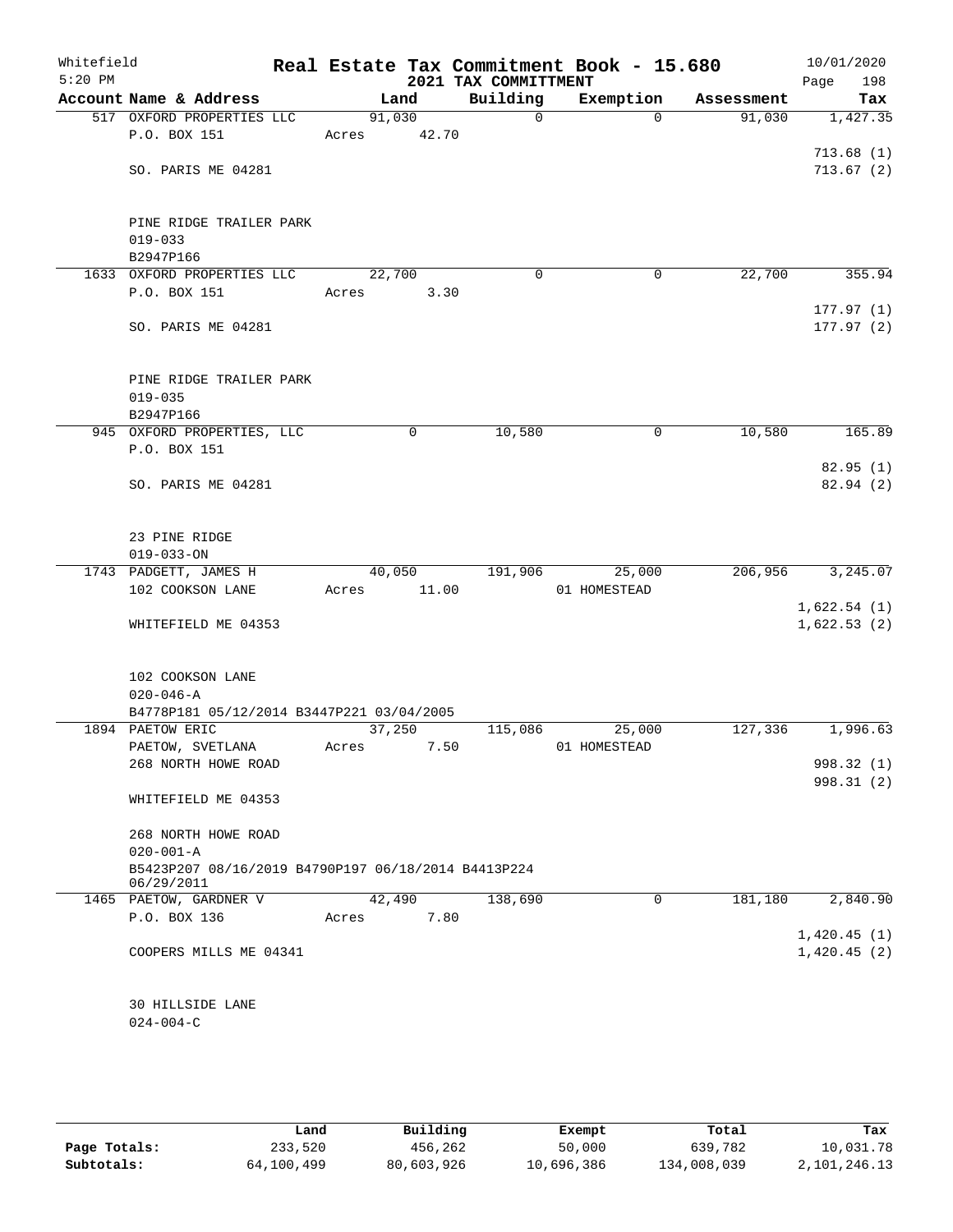| Whitefield<br>$5:20$ PM |                                                        |       |                | 2021 TAX COMMITTMENT | Real Estate Tax Commitment Book - 15.680 |            | 10/01/2020<br>Page<br>199 |
|-------------------------|--------------------------------------------------------|-------|----------------|----------------------|------------------------------------------|------------|---------------------------|
|                         | Account Name & Address                                 |       | Land           | Building             | Exemption                                | Assessment | Tax                       |
|                         | 1529 PAGURKO, JOHN J III                               |       | 52,450         | 10,170               | $\Omega$                                 | 62,620     | 981.88                    |
|                         | 571 TOWNHOUSE ROAD                                     | Acres | 28.00          |                      |                                          |            |                           |
|                         |                                                        |       |                |                      |                                          |            | 490.94 (1)                |
|                         | WHITEFIELD ME 04353                                    |       |                |                      |                                          |            | 490.94 (2)                |
|                         |                                                        |       |                |                      |                                          |            |                           |
|                         |                                                        |       |                |                      |                                          |            |                           |
|                         | 571 TOWNHOUSE ROAD<br>$010 - 003$                      |       |                |                      |                                          |            |                           |
|                         | B3113P268                                              |       |                |                      |                                          |            |                           |
|                         | 295 PAGURKO, JOHN J III                                |       | 23,400         | $\mathbf 0$          | $\mathbf 0$                              | 23,400     | 366.91                    |
|                         | 571 TOWNHOUSE ROAD                                     | Acres | 26.00          |                      |                                          |            |                           |
|                         |                                                        |       |                |                      |                                          |            | 183.46(1)                 |
|                         | WHITEFIELD ME 04353                                    |       |                |                      |                                          |            | 183.45 (2)                |
|                         |                                                        |       |                |                      |                                          |            |                           |
|                         |                                                        |       |                |                      |                                          |            |                           |
|                         | TOWNHOUSE ROAD                                         |       |                |                      |                                          |            |                           |
|                         | $009 - 031$                                            |       |                |                      |                                          |            |                           |
|                         | B3113P268                                              |       |                |                      |                                          | 121,545    |                           |
|                         | 1598 PAICOPOLOS JR. HAROLD<br>G. & DEBORAH             |       | 35,900         | 85,645               | 0                                        |            | 1,905.83                  |
|                         | 21 CRYSTAL DRIVE                                       | Acres | 2.10           |                      |                                          |            |                           |
|                         |                                                        |       |                |                      |                                          |            | 952.92 (1)                |
|                         | STONEHAM MA 02180                                      |       |                |                      |                                          |            | 952.91(2)                 |
|                         |                                                        |       |                |                      |                                          |            |                           |
|                         |                                                        |       |                |                      |                                          |            |                           |
|                         | 866 TOWNHOUSE ROAD                                     |       |                |                      |                                          |            |                           |
|                         | $007 - 038$                                            |       |                |                      |                                          |            |                           |
|                         | 526 PALMER MICHAEL L.<br>PO BOX 333                    | Acres | 21,500<br>2.50 | $\mathbf 0$          | $\mathbf 0$                              | 21,500     | 337.12                    |
|                         |                                                        |       |                |                      |                                          |            | 168.56(1)                 |
|                         | SO. CHINA ME 04358                                     |       |                |                      |                                          |            | 168.56(2)                 |
|                         |                                                        |       |                |                      |                                          |            |                           |
|                         |                                                        |       |                |                      |                                          |            |                           |
|                         | HILTON ROAD                                            |       |                |                      |                                          |            |                           |
|                         | $011 - 038$                                            |       |                |                      |                                          |            |                           |
|                         | B4865P296 03/05/2015 B2139P192                         |       |                |                      |                                          |            |                           |
|                         | 1497 PANOSIAN MICHAEL G. &<br>APRIL                    |       | 33,825         | 147,742              | 31,000                                   | 150,567    | 2,360.89                  |
|                         | 293 NORTH HOWE ROAD                                    | Acres | 4.05           |                      | 01 HOMESTEAD                             |            |                           |
|                         |                                                        |       |                |                      | 07 NMR VET & WIDOW                       |            | 1,180.45(1)               |
|                         | WHITEFIELD ME 04353                                    |       |                |                      |                                          |            | 1,180.44(2)               |
|                         |                                                        |       |                |                      |                                          |            |                           |
|                         |                                                        |       |                |                      |                                          |            |                           |
|                         | 293 NORTH HOWE ROAD                                    |       |                |                      |                                          |            |                           |
|                         | $020 - 023 - A$                                        |       |                |                      |                                          |            |                           |
|                         | B4758P244 02/21/2014 B1264P146<br>1664 PARKS, PATRICIA |       | 28,914         | $\Omega$             | $\Omega$                                 | 28,914     | 453.37                    |
|                         | P.O. BOX 83                                            |       | Acres 82.00    |                      |                                          |            |                           |
|                         |                                                        |       |                |                      |                                          |            | 226.69(1)                 |
|                         | WHITEFIELD ME 04353                                    |       |                |                      |                                          |            | 226.68(2)                 |
|                         |                                                        |       |                |                      |                                          |            |                           |
|                         |                                                        |       |                |                      |                                          |            |                           |
|                         | DOYLE ROAD                                             |       |                |                      |                                          |            |                           |
|                         | $019 - 030$                                            |       |                |                      |                                          |            |                           |
|                         | B2159P345                                              |       |                |                      |                                          |            |                           |
|                         |                                                        |       |                |                      |                                          |            |                           |
|                         |                                                        |       |                |                      |                                          |            |                           |

|              | Land       | Building   | Exempt     | Total       | Tax          |
|--------------|------------|------------|------------|-------------|--------------|
| Page Totals: | 195,989    | 243,557    | 31,000     | 408,546     | 6,406,00     |
| Subtotals:   | 64,296,488 | 80,847,483 | 10,727,386 | 134,416,585 | 2,107,652.13 |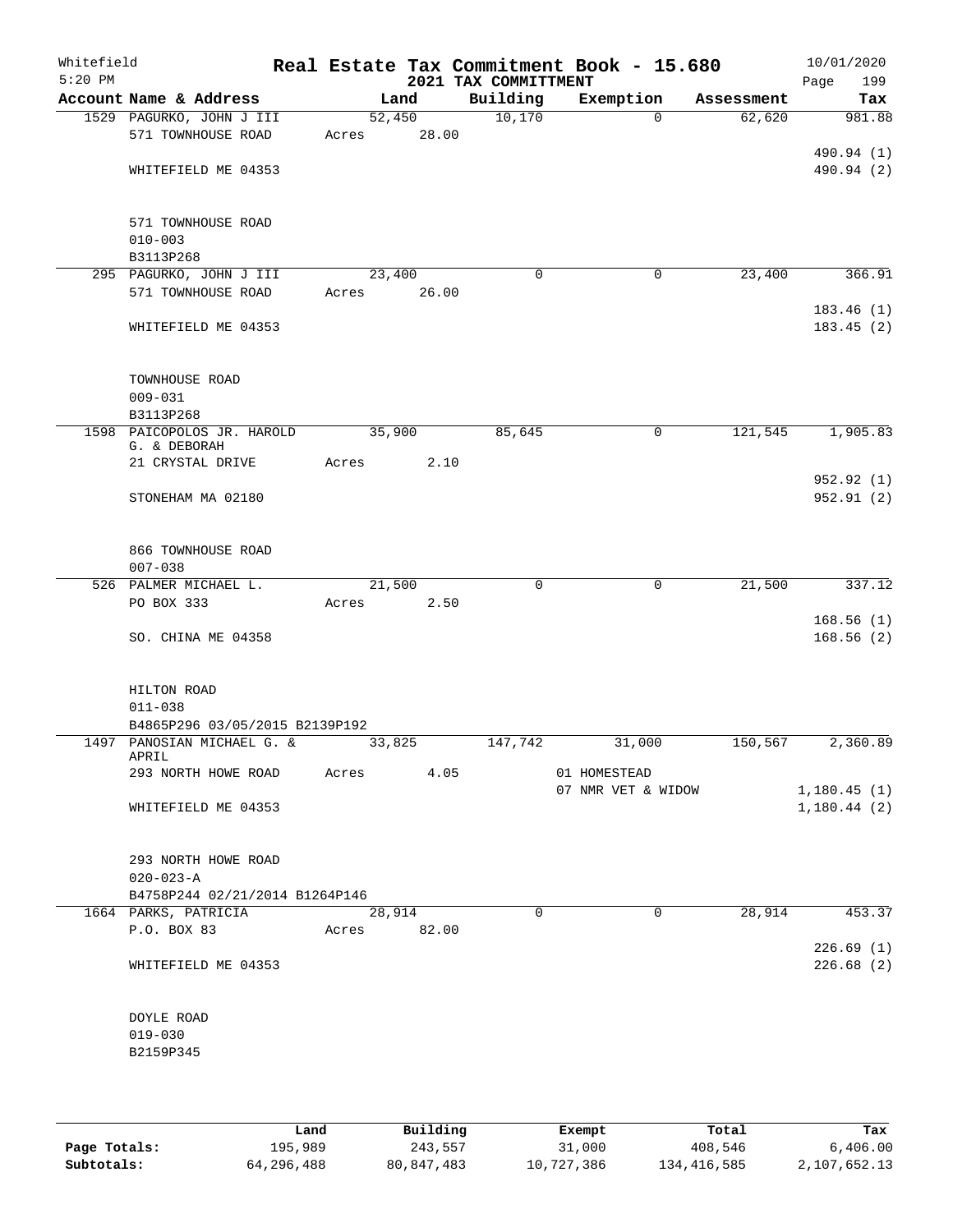| Whitefield<br>$5:20$ PM |                                                  |         |       |        |          | 2021 TAX COMMITTMENT | Real Estate Tax Commitment Book - 15.680 |            | 10/01/2020<br>200      |
|-------------------------|--------------------------------------------------|---------|-------|--------|----------|----------------------|------------------------------------------|------------|------------------------|
|                         | Account Name & Address                           |         |       | Land   |          | Building             | Exemption                                | Assessment | Page<br>Tax            |
|                         | 991 PARKS, PATRICIA                              |         |       | 25,024 |          | $\mathbf 0$          | $\Omega$                                 | 25,024     | 392.38                 |
|                         | P.O. BOX 83                                      |         | Acres |        | 67.00    |                      |                                          |            |                        |
|                         |                                                  |         |       |        |          |                      |                                          |            | 196.19(1)              |
|                         | WHITEFIELD ME 04353                              |         |       |        |          |                      |                                          |            | 196.19(2)              |
|                         |                                                  |         |       |        |          |                      |                                          |            |                        |
|                         |                                                  |         |       |        |          |                      |                                          |            |                        |
|                         | <b>DOYLE ROAD</b>                                |         |       |        |          |                      |                                          |            |                        |
|                         | $019 - 019$<br>B1720P270                         |         |       |        |          |                      |                                          |            |                        |
|                         | 694 PARKS, PATRICIA E                            |         |       | 81,850 |          | 132,945              | 25,000                                   | 189,795    | 2,975.99               |
|                         | P.O. BOX 83                                      |         | Acres |        | 81.00    |                      | 01 HOMESTEAD                             |            |                        |
|                         |                                                  |         |       |        |          |                      |                                          |            | 1,488.00(1)            |
|                         | WHITEFIELD ME 04353                              |         |       |        |          |                      |                                          |            | 1,487.99(2)            |
|                         |                                                  |         |       |        |          |                      |                                          |            |                        |
|                         |                                                  |         |       |        |          |                      |                                          |            |                        |
|                         | 176 DOYLE ROAD                                   |         |       |        |          |                      |                                          |            |                        |
|                         | $019 - 020$                                      |         |       |        |          |                      |                                          |            |                        |
|                         | B1720P277                                        |         |       |        |          |                      |                                          |            |                        |
|                         | 1599 PARKS, PATRICIA E                           |         |       | 21,450 |          | 0                    | 0                                        | 21,450     | 336.34                 |
|                         | P.O. BOX 83                                      |         | Acres |        | 23.00    |                      |                                          |            |                        |
|                         | WHITEFIELD ME 04353                              |         |       |        |          |                      |                                          |            | 168.17(1)<br>168.17(2) |
|                         |                                                  |         |       |        |          |                      |                                          |            |                        |
|                         |                                                  |         |       |        |          |                      |                                          |            |                        |
|                         | DOYLE ROAD                                       |         |       |        |          |                      |                                          |            |                        |
|                         | $019 - 021 - 001$                                |         |       |        |          |                      |                                          |            |                        |
|                         | B2021P159                                        |         |       |        |          |                      |                                          |            |                        |
|                         | 167 PARLIN HAYLEY L.                             |         |       | 30,810 |          | 61,404               | 25,000                                   | 67,214     | 1,053.92               |
|                         | 176 SENOTT ROAD                                  |         | Acres |        | 2.04     |                      | 01 HOMESTEAD                             |            |                        |
|                         |                                                  |         |       |        |          |                      |                                          |            | 526.96(1)              |
|                         | WHITEFIELD ME 04353                              |         |       |        |          |                      |                                          |            | 526.96(2)              |
|                         |                                                  |         |       |        |          |                      |                                          |            |                        |
|                         | 176 SENOTT ROAD                                  |         |       |        |          |                      |                                          |            |                        |
|                         | $017 - 039$                                      |         |       |        |          |                      |                                          |            |                        |
|                         | B1597P135                                        |         |       |        |          |                      |                                          |            |                        |
|                         | 294 PARLIN, MARK A                               |         |       | 42,954 |          | 128,904              | 25,000                                   | 146,858    | 2,302.73               |
|                         | PARLIN, KATHY B                                  |         | Acres |        | 18.13    |                      | 01 HOMESTEAD                             |            |                        |
|                         | 418 COOPER ROAD                                  |         |       |        |          |                      |                                          |            | 1, 151.37(1)           |
|                         |                                                  |         |       |        |          |                      |                                          |            | 1,151.36(2)            |
|                         | WHITEFIELD ME 04353<br>3203                      |         |       |        |          |                      |                                          |            |                        |
|                         |                                                  |         |       |        |          |                      |                                          |            |                        |
|                         | 418 COOPER ROAD                                  |         |       |        |          |                      |                                          |            |                        |
|                         | $015 - 018$                                      |         |       |        |          |                      |                                          |            |                        |
|                         | B5140P43 05/31/2017                              |         |       |        |          |                      |                                          |            |                        |
|                         | 286 PARLIN, ROBERT S                             |         |       | 30,000 |          | 106,067              | 0                                        | 136,067    | 2,133.53               |
|                         | 90 GARDINER ROAD                                 |         | Acres |        | 1.00     |                      |                                          |            |                        |
|                         |                                                  |         |       |        |          |                      |                                          |            | 1,066.77(1)            |
|                         | WHITEFIELD ME 04353                              |         |       |        |          |                      |                                          |            | 1,066.76(2)            |
|                         |                                                  |         |       |        |          |                      |                                          |            |                        |
|                         | 90 GARDINER ROAD                                 |         |       |        |          |                      |                                          |            |                        |
|                         | $013 - 019$                                      |         |       |        |          |                      |                                          |            |                        |
|                         | B4789P37 06/16/2014 B4789P35 06/16/2014 B3427P27 |         |       |        |          |                      |                                          |            |                        |
|                         | 02/04/2004                                       |         |       |        |          |                      |                                          |            |                        |
|                         |                                                  |         |       |        |          |                      |                                          |            |                        |
|                         |                                                  |         |       |        |          |                      |                                          |            |                        |
|                         |                                                  | Land    |       |        | Building |                      | Exempt                                   | Total      | Tax                    |
| Page Totals:            |                                                  | 232,088 |       |        | 429,320  |                      | 75,000                                   | 586,408    | 9,194.89               |

**Subtotals:** 64,528,576 81,276,803 10,802,386 135,002,993 2,116,847.02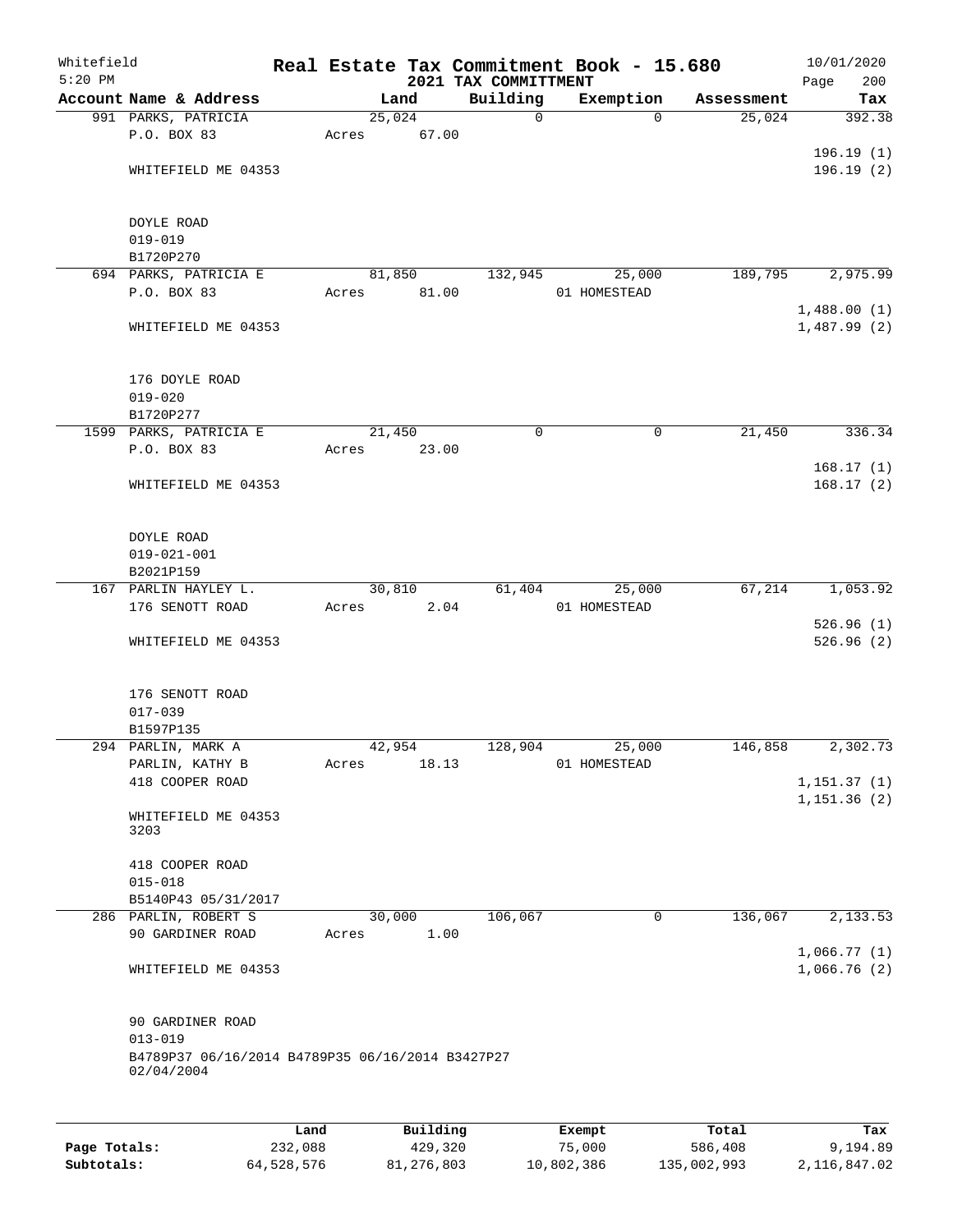| Whitefield<br>$5:20$ PM |                                                               |                 |             |        |                     | 2021 TAX COMMITTMENT | Real Estate Tax Commitment Book - 15.680 |                  | 10/01/2020<br>Page<br>201    |
|-------------------------|---------------------------------------------------------------|-----------------|-------------|--------|---------------------|----------------------|------------------------------------------|------------------|------------------------------|
|                         | Account Name & Address                                        |                 |             | Land   |                     |                      | Building Exemption Assessment            |                  | Tax                          |
|                         | 420 PARMENTER HELEN L.,<br>WOODBURY PAULA P<br>39 SENOTT ROAD |                 | Acres       | 30,750 | 2.00                | 137,313              | 25,000<br>01 HOMESTEAD                   | 143,063          | 2, 243.23                    |
|                         | WHITEFIELD ME 04353                                           |                 |             |        |                     |                      |                                          |                  | 1, 121.62(1)<br>1, 121.61(2) |
|                         |                                                               |                 |             |        |                     |                      |                                          |                  |                              |
|                         | 39 SENOTT ROAD<br>$017 - 049 - A$                             |                 |             |        |                     |                      |                                          |                  |                              |
|                         | B4497P75 02/29/2012 B3870P305 06/25/2007                      |                 |             |        |                     |                      |                                          |                  |                              |
|                         | 1086 PARRINO, RICHARD J &<br>CONNIE                           |                 | 37,090      |        |                     | 105,053              | 31,000                                   | 111,143          | 1,742.72                     |
|                         | 55 DEVINE ROAD                                                |                 | Acres       |        | 7.30                |                      | 01 HOMESTEAD<br>07 NMR VET & WIDOW       |                  | 871.36(1)                    |
|                         | WHITEFIELD ME 04353                                           |                 |             |        |                     |                      |                                          |                  | 871.36(2)                    |
|                         | 55 DEVINE ROAD<br>$016 - 022$                                 |                 |             |        |                     |                      |                                          |                  |                              |
|                         | 220 PATRICK DAVID M. &                                        |                 |             | 30,000 |                     | 84,482               | $\mathbf 0$                              | 114,482          | 1,795.08                     |
|                         | SUSIE F. SCALLY<br>117 ELM STREET                             |                 | Acres 1.50  |        |                     |                      |                                          |                  |                              |
|                         | SACO ME 04072                                                 |                 |             |        |                     |                      |                                          |                  | 897.54 (1)<br>897.54 (2)     |
|                         | 443 VIGUE ROAD<br>$019 - 047$                                 |                 |             |        |                     |                      |                                          |                  |                              |
|                         | B4145P187 05/22/2009 B2847P65 04/29/2002                      |                 |             |        |                     |                      |                                          |                  |                              |
|                         | 1423 PATTON STEPHEN B<br>HANNERS LISE                         |                 | Acres 17.60 |        |                     | 45,330 117,397       | 25,000<br>01 HOMESTEAD                   | 137,727          | 2,159.56                     |
|                         | 121 ROONEY LANE                                               |                 |             |        |                     |                      |                                          |                  | 1,079.78(1)<br>1,079.78(2)   |
|                         | WHITEFIELD ME 04353                                           |                 |             |        |                     |                      |                                          |                  |                              |
|                         | 121 ROONEY LANE<br>$009 - 013$                                |                 |             |        |                     |                      |                                          |                  |                              |
|                         | B4675P11 06/14/2013 B4674P23 06/12/2013 B4558P149             |                 |             |        |                     |                      |                                          |                  |                              |
|                         | 08/13/2012 B1333P116<br>1551 PATTON STEPHEN B.                |                 |             | 25,890 |                     | $\Omega$             | $\Omega$                                 | 25,890           | 405.96                       |
|                         | HANNERS LISE A.                                               |                 | Acres       |        | 5.80                |                      |                                          |                  |                              |
|                         | 121 ROONEY ROAD                                               |                 |             |        |                     |                      |                                          |                  | 202.98(1)<br>202.98(2)       |
|                         | WHITEFIELD ME 04353                                           |                 |             |        |                     |                      |                                          |                  |                              |
|                         | ROONEY LANE<br>$009 - 033$                                    |                 |             |        |                     |                      |                                          |                  |                              |
|                         | B4843P298 12/04/2014 B2497P302                                |                 |             |        |                     |                      |                                          |                  |                              |
|                         | 1 PATTON STEPHEN B.<br>HANNERS LISE                           |                 | Acres       | 26,930 | 7.10                | 6,637                | 0                                        | 33,567           | 526.33                       |
|                         | 121 ROONEY LANE                                               |                 |             |        |                     |                      |                                          |                  | 263.17(1)                    |
|                         | WHITEFIELD ME 04353                                           |                 |             |        |                     |                      |                                          |                  | 263.16(2)                    |
|                         | ROONEY LANE<br>$009 - 017$                                    |                 |             |        |                     |                      |                                          |                  |                              |
|                         | B4558P149 08/13/2012 B1333P116                                |                 |             |        |                     |                      |                                          |                  |                              |
|                         |                                                               |                 |             |        |                     |                      |                                          |                  |                              |
| Page Totals:            |                                                               | Land<br>195,990 |             |        | Building<br>450,882 |                      | Exempt<br>81,000                         | Total<br>565,872 | Tax<br>8,872.88              |

**Subtotals:** 64,724,566 81,727,685 10,883,386 135,568,865 2,125,719.90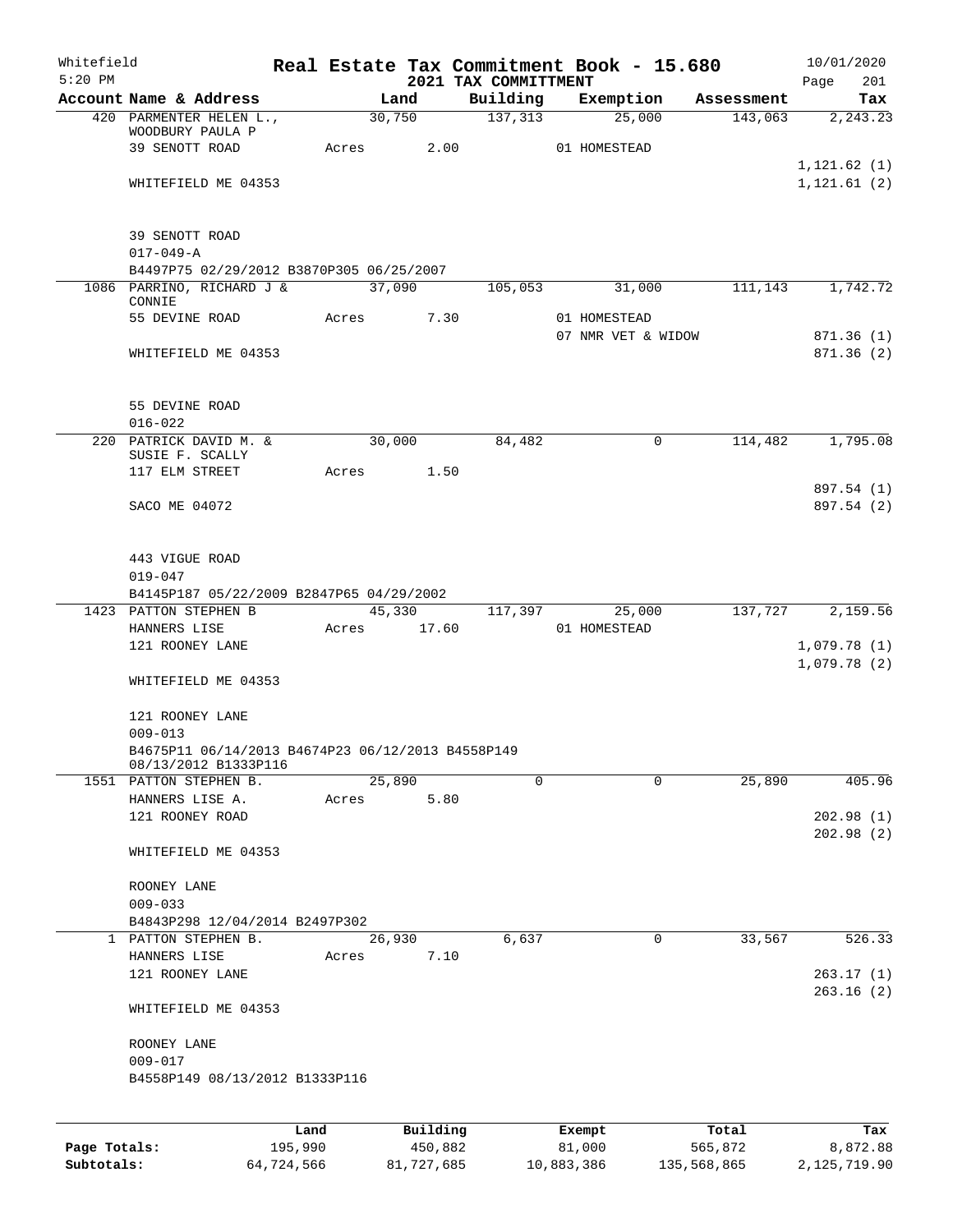| Whitefield<br>$5:20$ PM |                                   |      |       |        |          | 2021 TAX COMMITTMENT |              | Real Estate Tax Commitment Book - 15.680 |            | 10/01/2020<br>Page     | 202      |
|-------------------------|-----------------------------------|------|-------|--------|----------|----------------------|--------------|------------------------------------------|------------|------------------------|----------|
|                         | Account Name & Address            |      |       | Land   |          | Building             |              | Exemption                                | Assessment |                        | Tax      |
|                         | 1117 PAUL, GORDON A               |      |       | 30,000 |          | 67,490               |              | 25,000                                   | 72,490     |                        | 1,136.64 |
|                         | 63 SOUTH MOUNTAIN ROAD            |      | Acres |        | 0.82     |                      | 01 HOMESTEAD |                                          |            |                        |          |
|                         |                                   |      |       |        |          |                      |              |                                          |            | 568.32(1)              |          |
|                         | <b>JEFFERSON ME 04348-4025</b>    |      |       |        |          |                      |              |                                          |            | 568.32 (2)             |          |
|                         | 790 TOWNHOUSE ROAD<br>$007 - 035$ |      |       |        |          |                      |              |                                          |            |                        |          |
|                         | B3909P148 09/14/2007 B1845P129    |      |       |        |          |                      |              |                                          |            |                        |          |
|                         | 154 PAULSON, NANCY J              |      |       | 34,500 |          | 141,645              |              | 25,000                                   | 151,145    |                        | 2,369.95 |
|                         | 137 HEATH ROAD                    |      | Acres |        | 4.50     |                      | 01 HOMESTEAD |                                          |            |                        |          |
|                         |                                   |      |       |        |          |                      |              |                                          |            | 1,184.98 (1)           |          |
|                         | WHITEFIELD ME 04353               |      |       |        |          |                      |              |                                          |            | 1,184.97(2)            |          |
|                         | 137 HEATH ROAD<br>$011 - 010 - A$ |      |       |        |          |                      |              |                                          |            |                        |          |
|                         | B3541P1 08/22/2005                |      |       |        |          |                      |              |                                          |            |                        |          |
|                         | 1066 PEASE SHANNA                 |      |       | 30,000 |          | 79,817               |              | $\mathsf{O}$                             | 109,817    |                        | 1,721.93 |
|                         | 9 DUNCAN ROAD                     |      | Acres |        | 0.22     |                      |              |                                          |            |                        |          |
|                         |                                   |      |       |        |          |                      |              |                                          |            | 860.97 (1)             |          |
|                         | JEFFERSON ME 04348                |      |       |        |          |                      |              |                                          |            | 860.96(2)              |          |
|                         | 92 MILLS ROAD                     |      |       |        |          |                      |              |                                          |            |                        |          |
|                         | $017 - 002$                       |      |       |        |          |                      |              |                                          |            |                        |          |
|                         | B3013P75                          |      |       |        |          |                      |              |                                          |            |                        |          |
|                         | 191 PEASLEE BARBARA H<br>(ESTATE) |      |       | 30,900 |          | 34,082               |              | 0                                        | 64,982     |                        | 1,018.92 |
|                         | C/O- PHILLIP S PEASLEE            |      | Acres |        | 2.10     |                      |              |                                          |            |                        |          |
|                         | 699 TOWNHOUSE ROAD                |      |       |        |          |                      |              |                                          |            | 509.46(1)              |          |
|                         | WHITEFIELD ME 04353               |      |       |        |          |                      |              |                                          |            | 509.46(2)              |          |
|                         | 699 TOWNHOUSE ROAD<br>$007 - 022$ |      |       |        |          |                      |              |                                          |            |                        |          |
|                         | B5113P58 03/13/2017 B977P97       |      |       |        |          |                      |              |                                          |            |                        |          |
| 357                     | PEASLEE DONALD C. &               |      |       |        | 0        | 50,102               |              | 25,000                                   | 25,102     |                        | 393.60   |
|                         | GEORGIA                           |      |       |        |          |                      |              |                                          |            |                        |          |
|                         | P.O. BOX 72                       |      |       |        |          |                      | 01 HOMESTEAD |                                          |            |                        |          |
|                         | WHITEFIELD ME 04353               |      |       |        |          |                      |              |                                          |            | 196.80(1)<br>196.80(2) |          |
|                         | 291 PITTSTON ROAD                 |      |       |        |          |                      |              |                                          |            |                        |          |
|                         | $003 - 014 - ON$                  |      |       |        |          |                      |              |                                          |            |                        |          |
|                         | 64 PEASLEE EDWARD E. &<br>JOYCE   |      |       | 37,890 |          | 34,282               |              | 25,000                                   | 47,172     |                        | 739.66   |
|                         | P.O. BOX 116                      |      | Acres |        | 8.30     |                      | 01 HOMESTEAD |                                          |            |                        |          |
|                         | WHITEFIELD ME 04353               |      |       |        |          |                      |              |                                          |            | 369.83(1)<br>369.83(2) |          |
|                         | 216 HILTON ROAD                   |      |       |        |          |                      |              |                                          |            |                        |          |
|                         | $014 - 031 - A$                   |      |       |        |          |                      |              |                                          |            |                        |          |
|                         | B1528P25                          |      |       |        |          |                      |              |                                          |            |                        |          |
|                         |                                   |      |       |        |          |                      |              |                                          |            |                        |          |
|                         |                                   | Land |       |        | Building |                      | Exempt       |                                          | Total      |                        | Tax      |

|              | Lanu       | <b>BUILQING</b> | Lxempt     | TOLAT       | 1ax.         |
|--------------|------------|-----------------|------------|-------------|--------------|
| Page Totals: | 163,290    | 407,418         | 100,000    | 470,708     | 7,380.70     |
| Subtotals:   | 64,887,856 | 82,135,103      | 10,983,386 | 136,039,573 | 2,133,100.60 |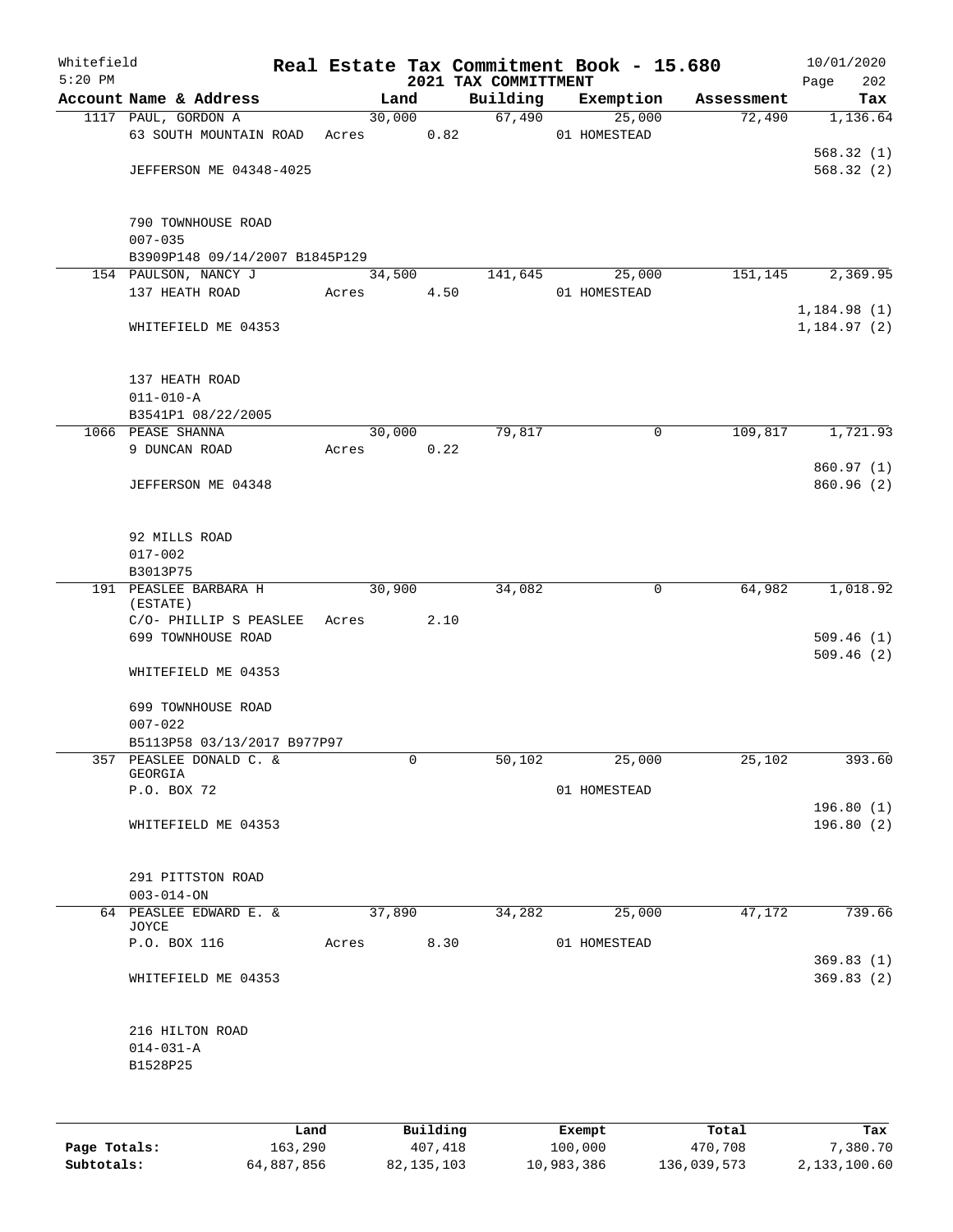| Whitefield<br>$5:20$ PM |                                                 |       |                | 2021 TAX COMMITTMENT | Real Estate Tax Commitment Book - 15.680 |            | 10/01/2020<br>Page<br>203 |
|-------------------------|-------------------------------------------------|-------|----------------|----------------------|------------------------------------------|------------|---------------------------|
|                         | Account Name & Address                          |       | Land           | Building             | Exemption                                | Assessment | Tax                       |
|                         | 931 PEASLEE FOREST E JR                         |       | 30,180         | 56, 277              | $\Omega$                                 | 86,457     | 1,355.65                  |
|                         | 545 ROCKLAND ROAD                               | Acres | 1.62           |                      |                                          |            | 677.83(1)                 |
|                         | JEFFERSON ME 04348                              |       |                |                      |                                          |            | 677.82 (2)                |
|                         |                                                 |       |                |                      |                                          |            |                           |
|                         | 3 MAIN STREET<br>$025 - 006 - 5$                |       |                |                      |                                          |            |                           |
|                         | B3673P155 05/04/2006 B1917P157                  |       |                |                      |                                          |            |                           |
|                         | 1829 PEASLEE FOREST E. JR.                      |       | 20,750         | $\Omega$             | 0                                        | 20,750     | 325.36                    |
|                         | 545 ROCKLAND ROAD                               | Acres | 2.00           |                      |                                          |            |                           |
|                         | JEFFERSON ME 04348                              |       |                |                      |                                          |            | 162.68(1)<br>162.68(2)    |
|                         | 27 SOMERVILLE ROAD                              |       |                |                      |                                          |            |                           |
|                         | $025 - 006 - 2$                                 |       |                |                      |                                          |            |                           |
|                         | B3673P155 05/04/2006                            |       |                |                      |                                          |            |                           |
|                         | 1830 PEASLEE FOREST E. JR.                      |       | 22,430         | 0                    | 0                                        | 22,430     | 351.70                    |
|                         | 545 ROCKLAND ROAD                               | Acres | 3.12           |                      |                                          |            |                           |
|                         | JEFFERSON ME 04348                              |       |                |                      |                                          |            | 175.85(1)<br>175.85(2)    |
|                         | MAIN STREET                                     |       |                |                      |                                          |            |                           |
|                         | $025 - 006 - 3$                                 |       |                |                      |                                          |            |                           |
|                         | B3673P155 05/04/2006                            |       |                |                      |                                          |            |                           |
|                         | 1832 PEASLEE FOREST E. JR.                      |       | 20,090         | $\Omega$             | $\mathbf 0$                              | 20,090     | 315.01                    |
|                         | 545 ROCKLAND ROAD                               | Acres | 1.56           |                      |                                          |            | 157.51(1)                 |
|                         | JEFFERSON ME 04348                              |       |                |                      |                                          |            | 157.50(2)                 |
|                         | <b>MAIN STREET</b>                              |       |                |                      |                                          |            |                           |
|                         | $025 - 006 - 4$                                 |       |                |                      |                                          |            |                           |
|                         | B3676P155 05/04/2006                            |       |                |                      |                                          |            |                           |
|                         | 1833 PEASLEE FOREST E. JR.<br>545 ROCKLAND ROAD | Acres | 11,800<br>2.70 | 70,744               | 0                                        | 82,544     | 1,294.29                  |
|                         |                                                 |       |                |                      |                                          |            | 647.15(1)                 |
|                         | JEFFERSON ME 04348                              |       |                |                      |                                          |            | 647.14 (2)                |
|                         | <b>MAIN STREET</b>                              |       |                |                      |                                          |            |                           |
|                         | $025 - 006$                                     |       |                |                      |                                          |            |                           |
|                         | B3676P155 05/04/2006<br>1645 PEASLEE JUANITA    |       | 63,490         | 26,667               | 25,000                                   | 65,157     | 1,021.66                  |
|                         | PO BOX 119                                      | Acres | 16.80          |                      | 01 HOMESTEAD                             |            |                           |
|                         |                                                 |       |                |                      |                                          |            | 510.83(1)                 |
|                         | WHITEFIELD ME 04353                             |       |                |                      |                                          |            | 510.83(2)                 |
|                         | 37 MAPLE LANE                                   |       |                |                      |                                          |            |                           |
|                         | $014 - 006$                                     |       |                |                      |                                          |            |                           |
|                         | B2334P220                                       |       |                |                      |                                          |            |                           |
|                         |                                                 |       |                |                      |                                          |            |                           |
|                         |                                                 |       |                |                      |                                          |            |                           |

|              | Land       | Building   | Exempt     | Total       | Tax          |
|--------------|------------|------------|------------|-------------|--------------|
| Page Totals: | 168,740    | 153,688    | 25,000     | 297,428     | 4,663.67     |
| Subtotals:   | 65,056,596 | 82,288,791 | 11,008,386 | 136,337,001 | 2,137,764.27 |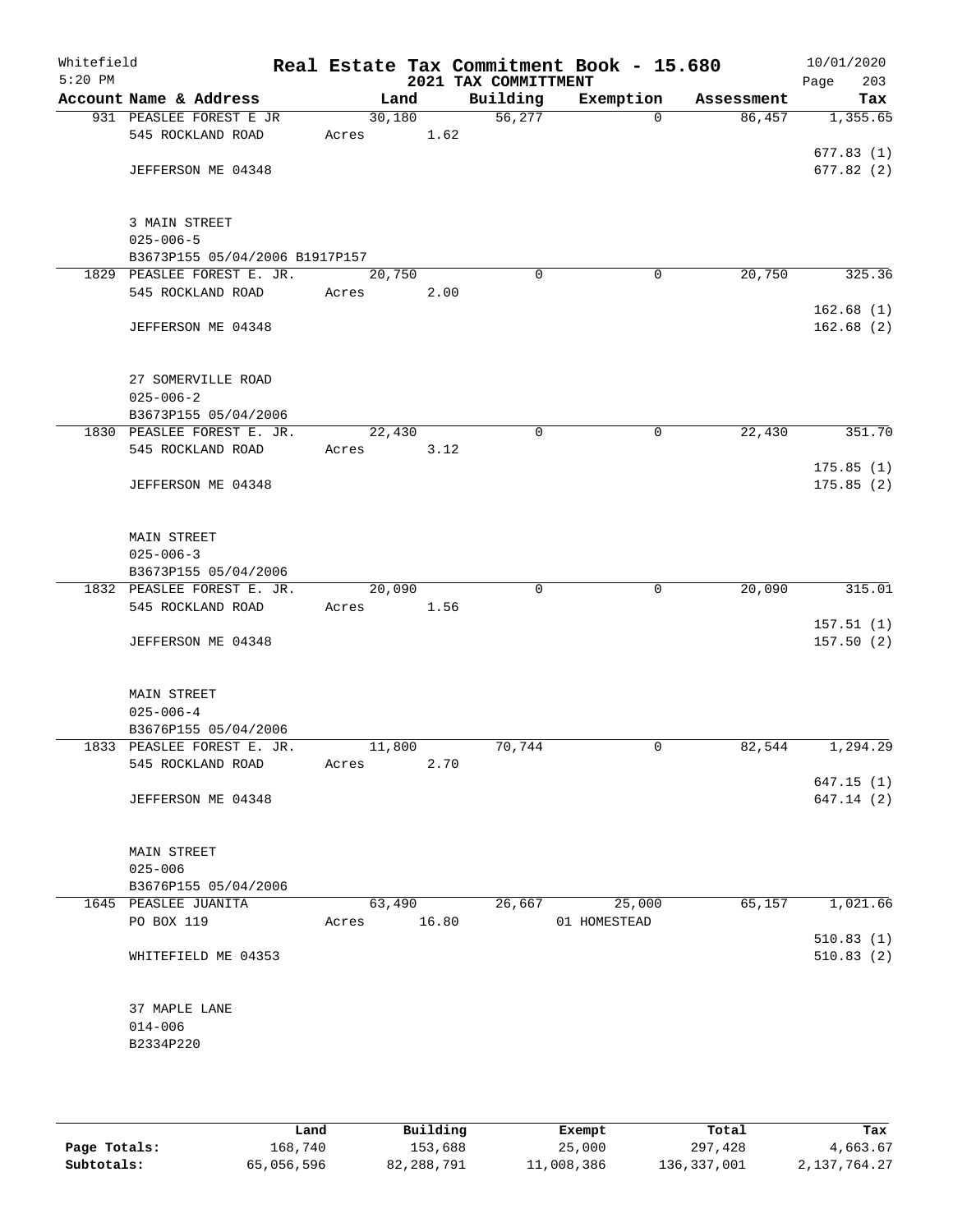| Whitefield   |                                                                          |       |        |                     |                      | Real Estate Tax Commitment Book - 15.680 |                  | 10/01/2020                 |
|--------------|--------------------------------------------------------------------------|-------|--------|---------------------|----------------------|------------------------------------------|------------------|----------------------------|
| $5:20$ PM    |                                                                          |       |        |                     | 2021 TAX COMMITTMENT |                                          |                  | Page<br>204                |
|              | Account Name & Address                                                   |       | Land   |                     | Building             | Exemption                                | Assessment       | Tax                        |
|              | 1782 PEASLEE, AMY M KOEHLING                                             |       |        | 30,660              | 221,950              | 25,000                                   | 227,610          | 3,568.92                   |
|              | 32 DEVINE ROAD                                                           |       |        | Acres 1.94          |                      | 01 HOMESTEAD                             |                  |                            |
|              | WHITEFIELD ME 04353                                                      |       |        |                     |                      |                                          |                  | 1,784.46(1)<br>1,784.46(2) |
|              |                                                                          |       |        |                     |                      |                                          |                  |                            |
|              |                                                                          |       |        |                     |                      |                                          |                  |                            |
|              | 32 DEVINE ROAD                                                           |       |        |                     |                      |                                          |                  |                            |
|              | $016 - 007 - B$                                                          |       |        |                     |                      |                                          |                  |                            |
|              | B4888P24 05/20/2015 B4756P933 02/11/2014 B3822P45<br>03/12/2007          |       |        |                     |                      |                                          |                  |                            |
|              | 264 PEASLEE, LISA M                                                      |       | 30,300 |                     | 15,839               | $\Omega$                                 | 46,139           | 723.46                     |
|              | 224 HILTON ROAD                                                          |       |        | Acres 1.70          |                      |                                          |                  |                            |
|              |                                                                          |       |        |                     |                      |                                          |                  | 361.73(1)                  |
|              | WHITEFIELD ME 04353                                                      |       |        |                     |                      |                                          |                  | 361.73(2)                  |
|              |                                                                          |       |        |                     |                      |                                          |                  |                            |
|              |                                                                          |       |        |                     |                      |                                          |                  |                            |
|              | 224 HILTON ROAD<br>$014 - 031 - B$                                       |       |        |                     |                      |                                          |                  |                            |
|              | B5419P103 08/01/2019                                                     |       |        |                     |                      |                                          |                  |                            |
|              | 1065 PEASLEE, ROBERT L &                                                 |       | 30,150 |                     | 10,602               | 0                                        | 40,752           | 638.99                     |
|              | RONDA L                                                                  |       |        |                     |                      |                                          |                  |                            |
|              | PO BOX 47                                                                | Acres |        | 1.60                |                      |                                          |                  |                            |
|              |                                                                          |       |        |                     |                      |                                          |                  | 319.50(1)                  |
|              | UNITY ME 04988-0047                                                      |       |        |                     |                      |                                          |                  | 319.49(2)                  |
|              |                                                                          |       |        |                     |                      |                                          |                  |                            |
|              | <b>30 BEECH LANE</b>                                                     |       |        |                     |                      |                                          |                  |                            |
|              | $014 - 006 - G$                                                          |       |        |                     |                      |                                          |                  |                            |
|              | B4937P205 10/09/2015 B2244P167                                           |       |        |                     |                      |                                          |                  |                            |
|              | 39 PEASLEE, TIMOTHY & JODY 30,750                                        |       |        |                     | 12,545               | 0                                        | 43,295           | 678.87                     |
|              | R<br>P.O. BOX 56                                                         |       | Acres  | 2.00                |                      |                                          |                  |                            |
|              |                                                                          |       |        |                     |                      |                                          |                  | 339.44 (1)                 |
|              | WHITEFIELD ME 04353                                                      |       |        |                     |                      |                                          |                  | 339.43(2)                  |
|              |                                                                          |       |        |                     |                      |                                          |                  |                            |
|              |                                                                          |       |        |                     |                      |                                          |                  |                            |
|              | 32 BEECH LANE                                                            |       |        |                     |                      |                                          |                  |                            |
|              | $014 - 006 - H$                                                          |       |        |                     |                      |                                          |                  |                            |
|              | B4439P315 09/19/2011 B3371P294 09/30/2004<br>1220 PEDERSEN JOHN & BONNIE |       | 62,629 |                     | 197,950              | 25,000                                   | 235,579          | 3,693.88                   |
|              | 271 HUNTS MEADOW ROAD                                                    | Acres |        | 43.66               |                      | 01 HOMESTEAD                             |                  |                            |
|              |                                                                          |       |        |                     |                      |                                          |                  | 1,846.94(1)                |
|              | WHITEFIELD ME 04353                                                      |       |        |                     |                      |                                          |                  | 1,846.94(2)                |
|              |                                                                          |       |        |                     |                      |                                          |                  |                            |
|              |                                                                          |       |        |                     |                      |                                          |                  |                            |
|              | 271 HUNTS MEADOW ROAD<br>$012 - 024 - B$                                 |       |        |                     |                      |                                          |                  |                            |
|              | B4790P6 06/17/2014 B4786P169 06/05/2014 B4785P62                         |       |        |                     |                      |                                          |                  |                            |
|              | 06/03/2014 B4785P45 06/03/2014 B2293P154                                 |       |        |                     |                      |                                          |                  |                            |
|              | 459 PEDERSEN, JOHN                                                       |       | 30,000 |                     | 71,984               | 0                                        | 101,984          | 1,599.11                   |
|              | PEDERSEN, BONNIE                                                         | Acres |        | 0.86                |                      |                                          |                  |                            |
|              | P.O. BOX 983                                                             |       |        |                     |                      |                                          |                  | 799.56(1)                  |
|              | GARDINER ME 04345                                                        |       |        |                     |                      |                                          |                  | 799.55(2)                  |
|              |                                                                          |       |        |                     |                      |                                          |                  |                            |
|              | 71 NO. HUNTS MEADOW                                                      |       |        |                     |                      |                                          |                  |                            |
|              | $015 - 030$                                                              |       |        |                     |                      |                                          |                  |                            |
|              | B5098P233 01/17/2017 B5094P304 09/30/2016 B3467P274                      |       |        |                     |                      |                                          |                  |                            |
|              | 04/14/2005                                                               |       |        |                     |                      |                                          |                  |                            |
| Page Totals: | 214,489                                                                  | Land  |        | Building<br>530,870 |                      | Exempt<br>50,000                         | Total<br>695,359 | Tax<br>10,903.23           |
| Subtotals:   | 65, 271, 085                                                             |       |        | 82,819,661          |                      | 11,058,386                               | 137,032,360      | 2,148,667.50               |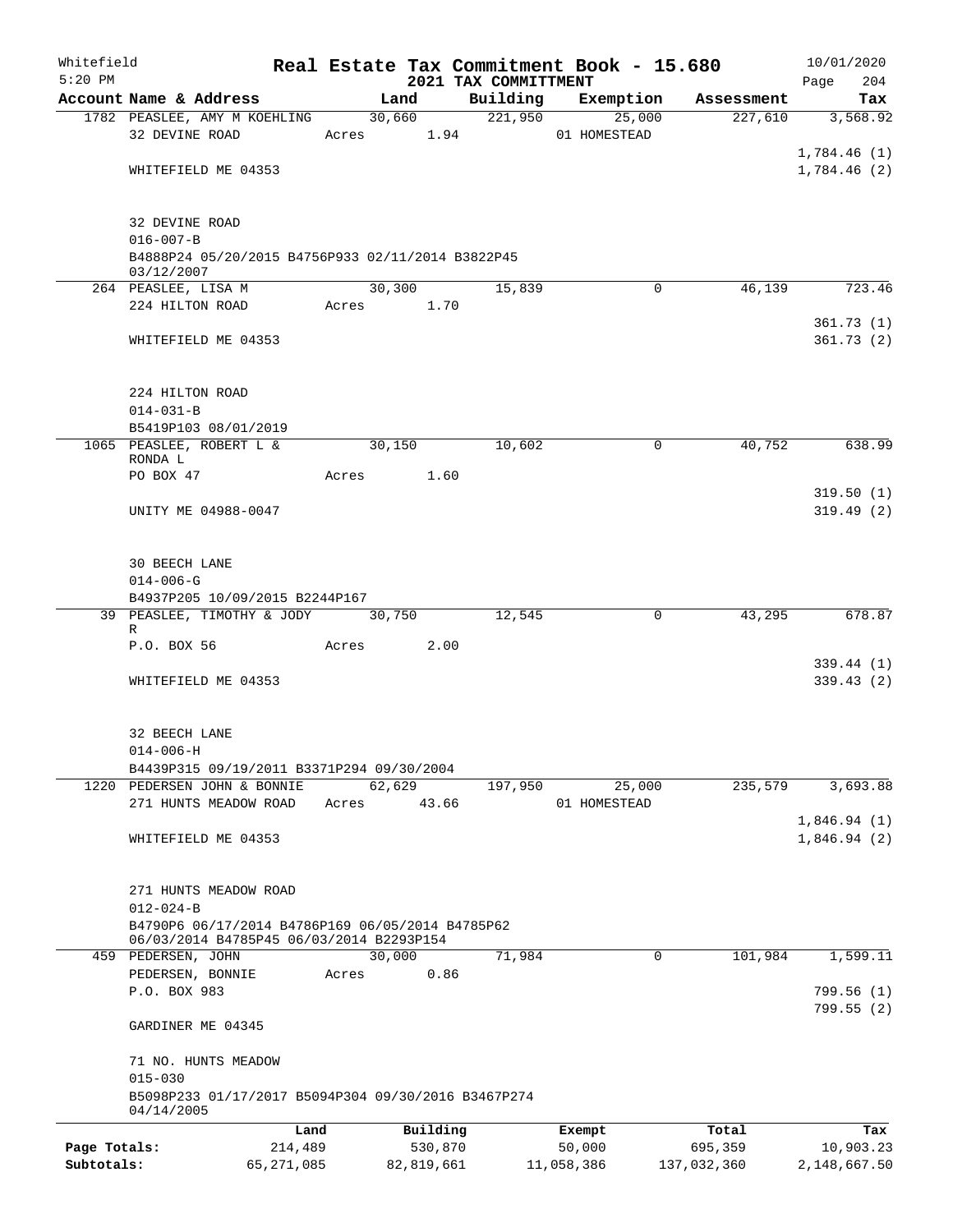| Whitefield<br>$5:20$ PM |                                                                   |       |        |       | Real Estate Tax Commitment Book - 15.680<br>2021 TAX COMMITTMENT |          |                    |          |            | 10/01/2020<br>Page         | 205        |
|-------------------------|-------------------------------------------------------------------|-------|--------|-------|------------------------------------------------------------------|----------|--------------------|----------|------------|----------------------------|------------|
|                         | Account Name & Address                                            |       | Land   |       | Building                                                         |          | Exemption          |          | Assessment |                            | Tax        |
|                         | 547 PEIL ROBERT C. & SARAH                                        |       | 31,260 |       | 143,055                                                          |          |                    | $\Omega$ | 174,315    |                            | 2,733.26   |
|                         | L.<br>23 HUNTS MEADOW ROAD                                        | Acres |        | 2.34  |                                                                  |          |                    |          |            |                            |            |
|                         | WHITEFIELD ME 04353                                               |       |        |       |                                                                  |          |                    |          |            | 1,366.63(1)<br>1,366.63(2) |            |
|                         | 3310                                                              |       |        |       |                                                                  |          |                    |          |            |                            |            |
|                         | 23 HUNTS MEADOW ROAD                                              |       |        |       |                                                                  |          |                    |          |            |                            |            |
|                         | $012 - 033 - B$                                                   |       |        |       |                                                                  |          |                    |          |            |                            |            |
|                         | B4882P270 05/05/2015 B4188P288 08/11/2009 B3874P257<br>07/03/2007 |       |        |       |                                                                  |          |                    |          |            |                            |            |
|                         | 918 PELLECCHIA, STEPHEN                                           |       | 39,490 |       | 174,840                                                          |          | 31,000             |          | 183,330    |                            | 2,874.61   |
|                         | DANIEL                                                            | Acres |        | 10.30 |                                                                  |          | 01 HOMESTEAD       |          |            |                            |            |
|                         | SUTTON, KATHLEEN M<br>241 COOPER ROAD                             |       |        |       |                                                                  |          |                    |          |            |                            |            |
|                         |                                                                   |       |        |       |                                                                  |          | 07 NMR VET & WIDOW |          |            | 1,437.31(1)                |            |
|                         | WHITEFIELD ME 04353                                               |       |        |       |                                                                  |          |                    |          |            | 1,437.30(2)                |            |
|                         | 241 COOPER ROAD                                                   |       |        |       |                                                                  |          |                    |          |            |                            |            |
|                         | $015 - 051$                                                       |       |        |       |                                                                  |          |                    |          |            |                            |            |
|                         | B5237P134 02/28/2018 B4846P27 12/10/2014 B2191P23                 |       |        |       |                                                                  |          |                    |          |            |                            |            |
|                         | 46 PENNOCK CHRISTOPHER &                                          |       | 41,450 |       |                                                                  | 67,913   | 25,000             |          | 84,363     |                            | 1,322.81   |
|                         | KRISTIN<br>292 WISCASSET ROAD                                     | Acres |        | 6.50  |                                                                  |          | 01 HOMESTEAD       |          |            |                            |            |
|                         |                                                                   |       |        |       |                                                                  |          |                    |          |            |                            | 661.41 (1) |
|                         | WHITEFIELD ME 04353                                               |       |        |       |                                                                  |          |                    |          |            |                            | 661.40(2)  |
|                         |                                                                   |       |        |       |                                                                  |          |                    |          |            |                            |            |
|                         | 292 WISCASSET ROAD                                                |       |        |       |                                                                  |          |                    |          |            |                            |            |
|                         | $004 - 020$                                                       |       |        |       |                                                                  |          |                    |          |            |                            |            |
|                         | B3040P160                                                         |       |        |       |                                                                  |          |                    |          |            |                            |            |
|                         | 447 PENNOCK KRISTIN L. &                                          |       | 31,690 |       |                                                                  | 0        |                    | 0        | 31,690     |                            | 496.90     |
|                         | CHRISTOPHER R.                                                    |       |        |       |                                                                  |          |                    |          |            |                            |            |
|                         | WILLIAMSON NATALIE                                                | Acres |        | 6.80  |                                                                  |          |                    |          |            |                            |            |
|                         | 292 WISCASSET ROAD                                                |       |        |       |                                                                  |          |                    |          |            |                            | 248.45(1)  |
|                         | WHITEFIELD ME 04353                                               |       |        |       |                                                                  |          |                    |          |            |                            | 248.45 (2) |
|                         | WISCASSET ROAD                                                    |       |        |       |                                                                  |          |                    |          |            |                            |            |
|                         | $004 - 021$                                                       |       |        |       |                                                                  |          |                    |          |            |                            |            |
|                         | B4841P288 11/26/2014 B2335P290                                    |       |        |       |                                                                  |          |                    |          |            |                            |            |
|                         | 1323 PEPPER, DEAN                                                 |       | 32,770 |       |                                                                  | $\Omega$ |                    | $\Omega$ | 32,770     |                            | 513.83     |
|                         | 269 YOUNG ROAD                                                    | Acres |        | 14.40 |                                                                  |          |                    |          |            |                            |            |
|                         |                                                                   |       |        |       |                                                                  |          |                    |          |            |                            | 256.92 (1) |
|                         | FAYETTE ME 04349                                                  |       |        |       |                                                                  |          |                    |          |            |                            | 256.91(2)  |
|                         | GARDINER ROAD                                                     |       |        |       |                                                                  |          |                    |          |            |                            |            |
|                         | $013 - 018$                                                       |       |        |       |                                                                  |          |                    |          |            |                            |            |
|                         | B5379P86 04/25/2019                                               |       |        |       |                                                                  |          |                    |          |            |                            |            |

|              | Land         | Building   | Exempt       | Total       | Tax          |
|--------------|--------------|------------|--------------|-------------|--------------|
| Page Totals: | 176,660      | 385,808    | 56,000       | 506,468     | 1,941.41     |
| Subtotals:   | 65, 447, 745 | 83,205,469 | 11, 114, 386 | 137,538,828 | 2,156,608.91 |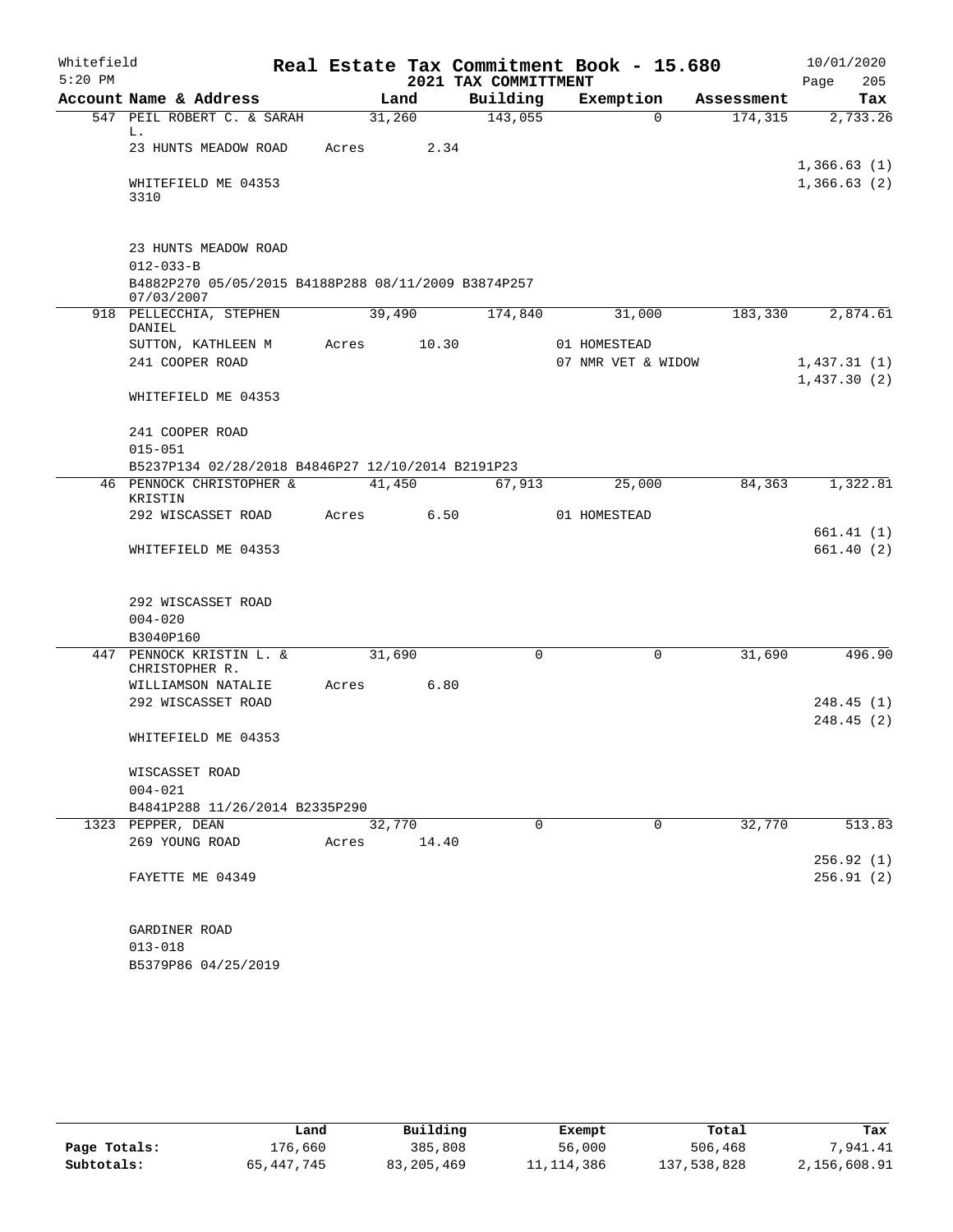| Whitefield |                                                    |       |        |            | Real Estate Tax Commitment Book - 15.680 |                |          |            | 10/01/2020   |            |
|------------|----------------------------------------------------|-------|--------|------------|------------------------------------------|----------------|----------|------------|--------------|------------|
| $5:20$ PM  |                                                    |       |        |            | 2021 TAX COMMITTMENT                     |                |          |            | Page         | 206        |
|            | Account Name & Address                             |       | Land   |            | Building                                 | Exemption      |          | Assessment |              | Tax        |
|            | 1384 PERCY ELLIS R.                                |       |        | 82,000     | 83,391                                   |                | $\Omega$ | 165,391    |              | 2,593.33   |
|            | TRIBBY JOANN                                       | Acres |        | 70.50      |                                          |                |          |            |              |            |
|            | 101 OLD MADDEN ROAD                                |       |        |            |                                          |                |          |            | 1, 296.67(1) |            |
|            | JEFFERSON ME 04348                                 |       |        |            |                                          |                |          |            | 1,296.66(2)  |            |
|            | 190 NORTH HOWE ROAD                                |       |        |            |                                          |                |          |            |              |            |
|            | $020 - 001$<br>B4672P261 06/10/2013 B1694P188      |       |        |            |                                          |                |          |            |              |            |
|            | 453 PERKINS TERRY A. & PAUL                        |       | 30,300 |            | 104,373                                  |                | 25,000   | 109,673    |              | 1,719.67   |
|            | Ε.                                                 |       |        |            |                                          |                |          |            |              |            |
|            | MONAHAN, APRIL P                                   | Acres |        | 1.70       |                                          | 01 HOMESTEAD   |          |            |              |            |
|            | 358 MILLS ROAD                                     |       |        |            |                                          |                |          |            |              | 859.84 (1) |
|            | WHITEFIELD ME 04353                                |       |        |            |                                          |                |          |            |              | 859.83 (2) |
|            | 358 MILLS ROAD                                     |       |        |            |                                          |                |          |            |              |            |
|            | $017 - 011$                                        |       |        |            |                                          |                |          |            |              |            |
|            | B5315P67 10/10/2018 B1586P311                      |       |        |            |                                          |                |          |            |              |            |
|            | 163 PERKINS, WILLIAM D JR<br>& AMY L               |       | 31,455 |            | 134,652                                  |                | 0        | 166, 107   |              | 2,604.56   |
|            | 604 COOPER ROAD                                    | Acres |        | 2.47       |                                          |                |          |            |              |            |
|            |                                                    |       |        |            |                                          |                |          |            | 1,302.28(1)  |            |
|            | WHITEFIELD ME 04353                                |       |        |            |                                          |                |          |            | 1,302.28(2)  |            |
|            |                                                    |       |        |            |                                          |                |          |            |              |            |
|            | 604 COOPER ROAD                                    |       |        |            |                                          |                |          |            |              |            |
|            | $015 - 021 - A$                                    |       |        |            |                                          |                |          |            |              |            |
|            | B2399P19                                           |       |        |            |                                          |                |          |            |              |            |
|            | 1162 PERRY BURT A.                                 |       |        | 31,800     |                                          | 169,176 25,000 |          | 175,976    |              | 2,759.30   |
|            | 208 VIGUE ROAD                                     |       |        | Acres 2.70 |                                          | 01 HOMESTEAD   |          |            |              |            |
|            |                                                    |       |        |            |                                          |                |          |            | 1,379.65(1)  |            |
|            | WHITEFIELD ME 04353                                |       |        |            |                                          |                |          |            | 1,379.65(2)  |            |
|            |                                                    |       |        |            |                                          |                |          |            |              |            |
|            | 208 VIGUE ROAD                                     |       |        |            |                                          |                |          |            |              |            |
|            | $016 - 036$                                        |       |        |            |                                          |                |          |            |              |            |
|            | B1410P155                                          |       |        |            |                                          |                |          |            |              |            |
|            | 1383 PETERS FAMILY TRUST                           |       | 31,650 |            | $\Omega$                                 |                | $\Omega$ | 31,650     |              | 496.27     |
|            | WALTER TODD & MARGOT<br>ELIZABETH PETERS           | Acres |        | 13.00      |                                          |                |          |            |              |            |
|            | TRUSTEES<br>PO BOX 33                              |       |        |            |                                          |                |          |            |              | 248.14(1)  |
|            |                                                    |       |        |            |                                          |                |          |            |              | 248.13(2)  |
|            | WHITEFIELD ME 04353                                |       |        |            |                                          |                |          |            |              |            |
|            | MILLS ROAD                                         |       |        |            |                                          |                |          |            |              |            |
|            | $020 - 029$                                        |       |        |            |                                          |                |          |            |              |            |
|            | B4657P129 05/02/2013 B4657P54 05/02/2013 B4459P163 |       |        |            |                                          |                |          |            |              |            |
|            | 11/15/2011 B3629P102 01/23/2006                    |       |        |            |                                          |                |          |            |              |            |

|              | Land       | Building   | Exempt       | Total       | Tax          |
|--------------|------------|------------|--------------|-------------|--------------|
| Page Totals: | 207,205    | 491,592    | 50,000       | 648,797     | 10,173.13    |
| Subtotals:   | 65,654,950 | 83,697,061 | 11, 164, 386 | 138,187,625 | 2,166,782.04 |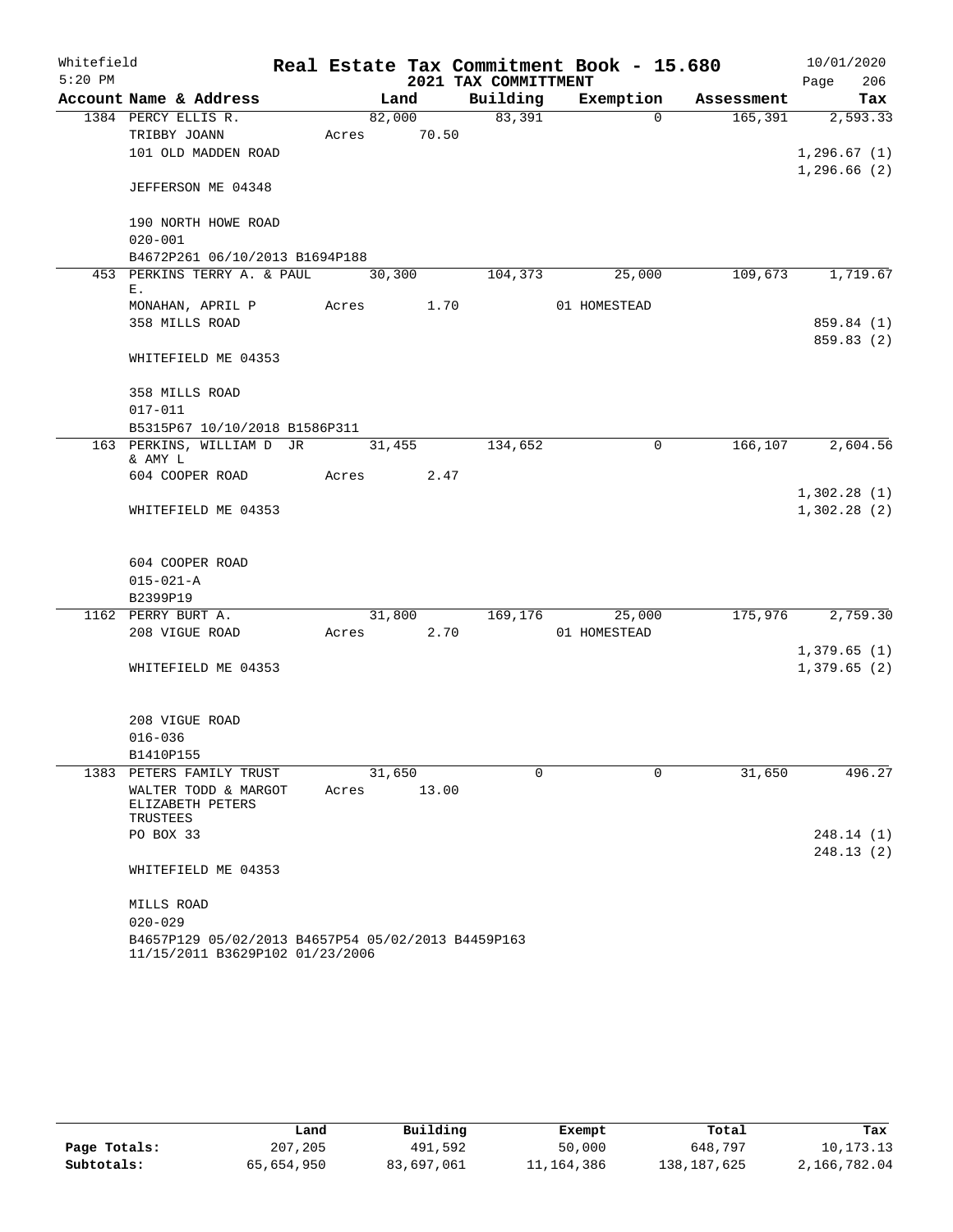| Whitefield<br>$5:20$ PM |                                           |       |            | 2021 TAX COMMITTMENT | Real Estate Tax Commitment Book - 15.680 |             | 10/01/2020<br>Page<br>207  |
|-------------------------|-------------------------------------------|-------|------------|----------------------|------------------------------------------|-------------|----------------------------|
|                         | Account Name & Address                    |       | Land       | Building             | Exemption                                | Assessment  | Tax                        |
|                         | 1233 PETERS RUSTY S. & LINDA              |       | 30,000     | 77,777               | 25,000                                   | 82,777      | 1,297.94                   |
|                         | L                                         |       |            |                      |                                          |             |                            |
|                         | 100 SOUTH HOWE ROAD                       | Acres | 1.50       |                      | 01 HOMESTEAD                             |             |                            |
|                         | WHITEFIELD ME 04353                       |       |            |                      |                                          |             | 648.97(1)<br>648.97(2)     |
|                         |                                           |       |            |                      |                                          |             |                            |
|                         | 100 SOUTH HOWE ROAD                       |       |            |                      |                                          |             |                            |
|                         | $017 - 018 - D$                           |       |            |                      |                                          |             |                            |
|                         | B1308P69                                  |       |            |                      |                                          |             |                            |
|                         | 50 PETERS, ARTHUR J &                     |       | 79,275     | 21,533               | 6,000                                    | 94,808      | 1,486.59                   |
|                         | NANCY<br>239 DOYLE ROAD                   | Acres | 40.00      |                      | 05 VET EXEMPTION                         |             |                            |
|                         |                                           |       |            |                      |                                          |             | 743.30(1)                  |
|                         | WHITEFIELD ME 04353                       |       |            |                      |                                          |             | 743.29(2)                  |
|                         |                                           |       |            |                      |                                          |             |                            |
|                         | 239 DOYLE ROAD                            |       |            |                      |                                          |             |                            |
|                         | $019 - 028$                               |       |            |                      |                                          |             |                            |
|                         | B720P108 B720P107                         |       |            |                      |                                          |             |                            |
|                         | 347 PEZZOLESI DAVID &<br>ANNETTE          |       | 20,000     | 17,946               | $\mathbf 0$                              | 37,946      | 594.99                     |
|                         | P.O. BOX 512                              | Acres | 0.45       |                      |                                          |             |                            |
|                         |                                           |       |            |                      |                                          |             | 297.50(1)                  |
|                         | ASHBURNHAM MA 01430                       |       |            |                      |                                          |             | 297.49(2)                  |
|                         | 61 HILTON ROAD                            |       |            |                      |                                          |             |                            |
|                         | $027 - 003$                               |       |            |                      |                                          |             |                            |
|                         | B1650P287                                 |       |            |                      |                                          |             |                            |
|                         | 985 PHILLIPS CAREY R. &                   |       | 21,650     | $\Omega$             | $\mathbf 0$                              | 21,650      | 339.47                     |
|                         | * KATHERINE A. YATES                      | Acres | 2.60       |                      |                                          |             |                            |
|                         | 132 JAMES DAVISON                         |       |            |                      |                                          |             | 169.74(1)                  |
|                         | HARRIET ROAD                              |       |            |                      |                                          |             |                            |
|                         | DALZELL SC 29040                          |       |            |                      |                                          |             | 169.73(2)                  |
|                         |                                           |       |            |                      |                                          |             |                            |
|                         | PITTSTON TOWN LINE                        |       |            |                      |                                          |             |                            |
|                         | $009 - 001 - A$                           |       |            |                      |                                          |             |                            |
|                         | B3329P305 07/09/2004                      |       |            |                      |                                          |             |                            |
|                         | 176 PIAWLOCK, LAURA E                     |       | 30,525     | 136,462              | 0                                        | 166,987     | 2,618.36                   |
|                         | P O BOX 1337                              | Acres | 1.85       |                      |                                          |             |                            |
|                         | WESTBROOK ME 04098 1337                   |       |            |                      |                                          |             | 1,309.18(1)<br>1,309.18(2) |
|                         |                                           |       |            |                      |                                          |             |                            |
|                         | 29 BEECH LANE                             |       |            |                      |                                          |             |                            |
|                         | $014 - 006 - D$                           |       |            |                      |                                          |             |                            |
|                         | B4269P140 04/16/2010 B3271P216 04/16/2004 |       |            |                      |                                          |             |                            |
|                         | 934 PICARD SANDRA & CHARLES               |       | 17,500     | 0                    | 0                                        | 17,500      | 274.40                     |
|                         | 121 DEVINE ROAD                           | Acres | 17.50      |                      |                                          |             |                            |
|                         |                                           |       |            |                      |                                          |             | 137.20(1)                  |
|                         | WHITEFIELD ME 04353                       |       |            |                      |                                          |             | 137.20(2)                  |
|                         | OFF DEVINE ROAD                           |       |            |                      |                                          |             |                            |
|                         | $016 - 017$                               |       |            |                      |                                          |             |                            |
|                         | B2761P216                                 |       |            |                      |                                          |             |                            |
|                         |                                           | Land  | Building   |                      | Exempt                                   | Total       | Tax                        |
| Page Totals:            | 198,950                                   |       | 253,718    |                      | 31,000                                   | 421,668     | 6,611.75                   |
| Subtotals:              | 65,853,900                                |       | 83,950,779 |                      | 11, 195, 386                             | 138,609,293 | 2, 173, 393. 79            |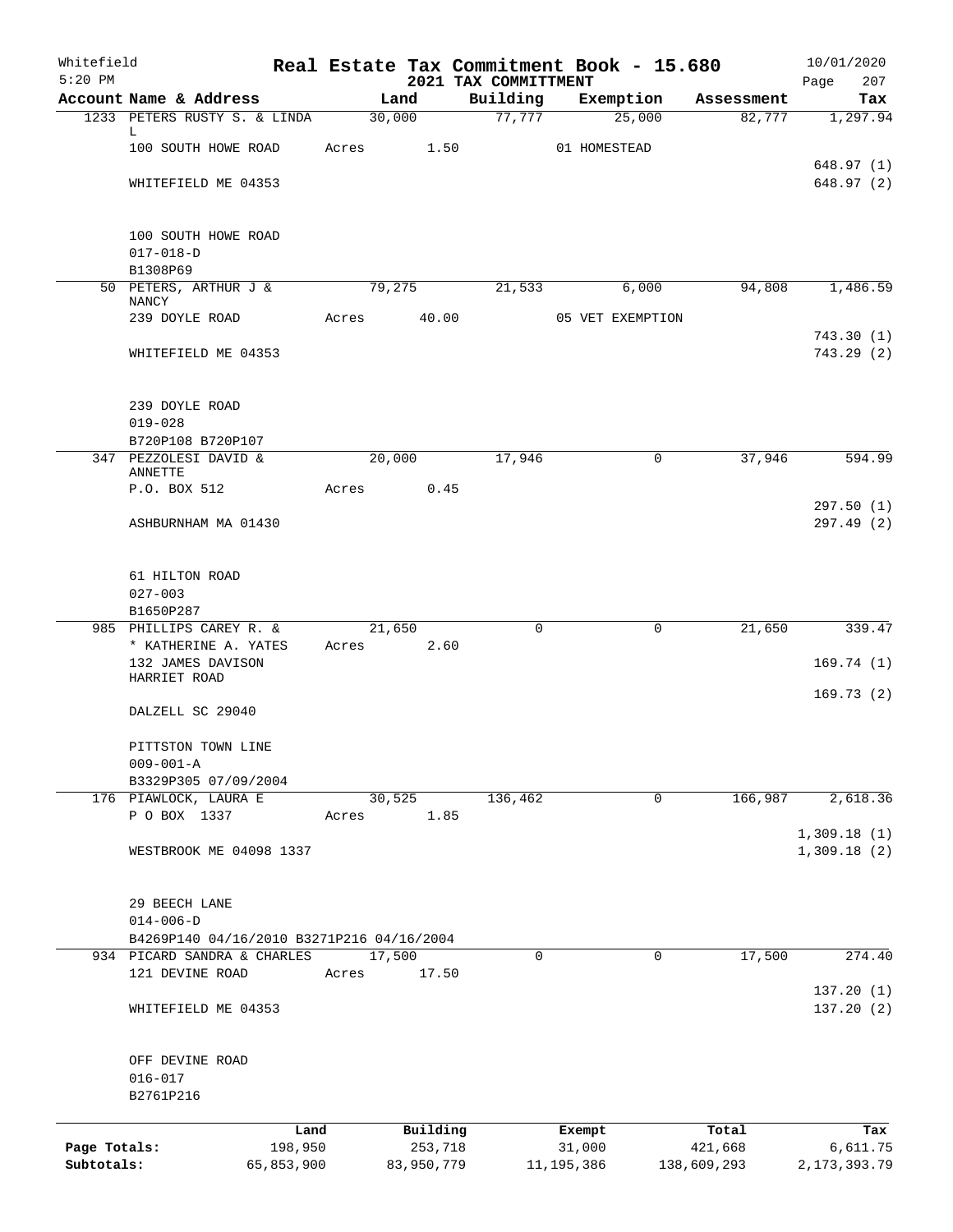| Whitefield   |                                                   |            |       |        |              |                                  | Real Estate Tax Commitment Book - 15.680 |               | 10/01/2020                 |
|--------------|---------------------------------------------------|------------|-------|--------|--------------|----------------------------------|------------------------------------------|---------------|----------------------------|
| $5:20$ PM    | Account Name & Address                            |            |       | Land   |              | 2021 TAX COMMITTMENT<br>Building | Exemption                                | Assessment    | Page<br>208<br>Tax         |
|              | 1422 PIERPAN, THOMAS E &                          |            |       | 42,578 |              | 186,683                          | 31,000                                   | 198,261       | 3,108.73                   |
|              | JENNIFER A                                        |            |       |        |              |                                  |                                          |               |                            |
|              | 563 HEATH ROAD                                    |            |       |        | Acres 14.16  |                                  | 01 HOMESTEAD<br>07 NMR VET & WIDOW       |               | 1,554.37(1)                |
|              | WHITEFIELD ME 04353                               |            |       |        |              |                                  |                                          |               | 1,554.36(2)                |
|              |                                                   |            |       |        |              |                                  |                                          |               |                            |
|              | 563 HEATH ROAD                                    |            |       |        |              |                                  |                                          |               |                            |
|              | $007 - 056$                                       |            |       |        |              |                                  |                                          |               |                            |
|              | B4662P95 05/14/2013 B3351P93 08/19/2004           |            |       |        |              |                                  |                                          |               |                            |
|              | 877 PIGNATELLO LAUREN M. &<br>SEAN M.             |            |       | 31,500 |              | 2,588                            | 0                                        | 34,088        | 534.50                     |
|              | P.O. BOX 24                                       |            | Acres |        | 2.50         |                                  |                                          |               |                            |
|              |                                                   |            |       |        |              |                                  |                                          |               | 267.25(1)                  |
|              | COOPERS MILLS ME 04341                            |            |       |        |              |                                  |                                          |               | 267.25(2)                  |
|              | MAIN STREET                                       |            |       |        |              |                                  |                                          |               |                            |
|              | $022 - 035 - A$                                   |            |       |        |              |                                  |                                          |               |                            |
|              | B4180P250 07/24/2009                              |            |       |        |              |                                  |                                          |               |                            |
|              | 1461 PIGNATELLO SEAN &<br>LAUREN                  |            |       | 37,400 |              | 159,766                          | 25,000                                   | 172,166       | 2,699.56                   |
|              | P.O. BOX 24                                       |            | Acres |        | 3.10         |                                  | 01 HOMESTEAD                             |               |                            |
|              | COOPERS MILLS ME 04341                            |            |       |        |              |                                  |                                          |               | 1,349.78(1)<br>1,349.78(2) |
|              |                                                   |            |       |        |              |                                  |                                          |               |                            |
|              | 98 MAIN STREET                                    |            |       |        |              |                                  |                                          |               |                            |
|              | $022 - 005$<br>B2828P185                          |            |       |        |              |                                  |                                          |               |                            |
|              | 1625 PIGNATELLO SEAN &                            |            |       | 6,305  |              | 0                                | 0                                        | 6,305         | 98.86                      |
|              | LAUREN                                            |            |       |        |              |                                  |                                          |               |                            |
|              | P.O. BOX 24                                       |            | Acres |        | 0.87         |                                  |                                          |               | 49.43 (1)                  |
|              | COOPERS MILLS ME 04341                            |            |       |        |              |                                  |                                          |               | 49.43 (2)                  |
|              | <b>MAIN STREET</b>                                |            |       |        |              |                                  |                                          |               |                            |
|              | $022 - 007$                                       |            |       |        |              |                                  |                                          |               |                            |
|              | B2828P185                                         |            |       |        |              |                                  |                                          |               |                            |
|              | 1449 PILLING, JAMES A<br>57 ACORN LANE            |            | Acres | 50,175 | 24.50        | 57,898                           | 25,000<br>01 HOMESTEAD                   | 83,073        | 1,302.58                   |
|              |                                                   |            |       |        |              |                                  |                                          |               | 651.29 (1)                 |
|              | WHITEFIELD ME 04353                               |            |       |        |              |                                  |                                          |               | 651.29 (2)                 |
|              | 57 ACORN LANE                                     |            |       |        |              |                                  |                                          |               |                            |
|              | $012 - 019 - A$                                   |            |       |        |              |                                  |                                          |               |                            |
|              | B2097P323                                         |            |       |        |              |                                  |                                          |               |                            |
|              | 819 PIMENTAL, M. ANTOINETTE<br>246 HEAD TIDE ROAD |            | Acres | 30,000 | 0.99         | 57,337                           | 25,000<br>01 HOMESTEAD                   | 62,337        | 977.44                     |
|              |                                                   |            |       |        |              |                                  |                                          |               | 488.72 (1)                 |
|              | WHITEFIELD ME 04353                               |            |       |        |              |                                  |                                          |               | 488.72 (2)                 |
|              | 246 HEAD TIDE ROAD                                |            |       |        |              |                                  |                                          |               |                            |
|              | $005 - 015$                                       |            |       |        |              |                                  |                                          |               |                            |
|              | B2495P191                                         |            |       |        |              |                                  |                                          |               |                            |
|              |                                                   | Land       |       |        | Building     |                                  | Exempt                                   | Total         | Tax                        |
| Page Totals: |                                                   | 197,958    |       |        | 464,272      |                                  | 106,000                                  | 556,230       | 8,721.67                   |
| Subtotals:   |                                                   | 66,051,858 |       |        | 84, 415, 051 |                                  | 11,301,386                               | 139, 165, 523 | 2, 182, 115.46             |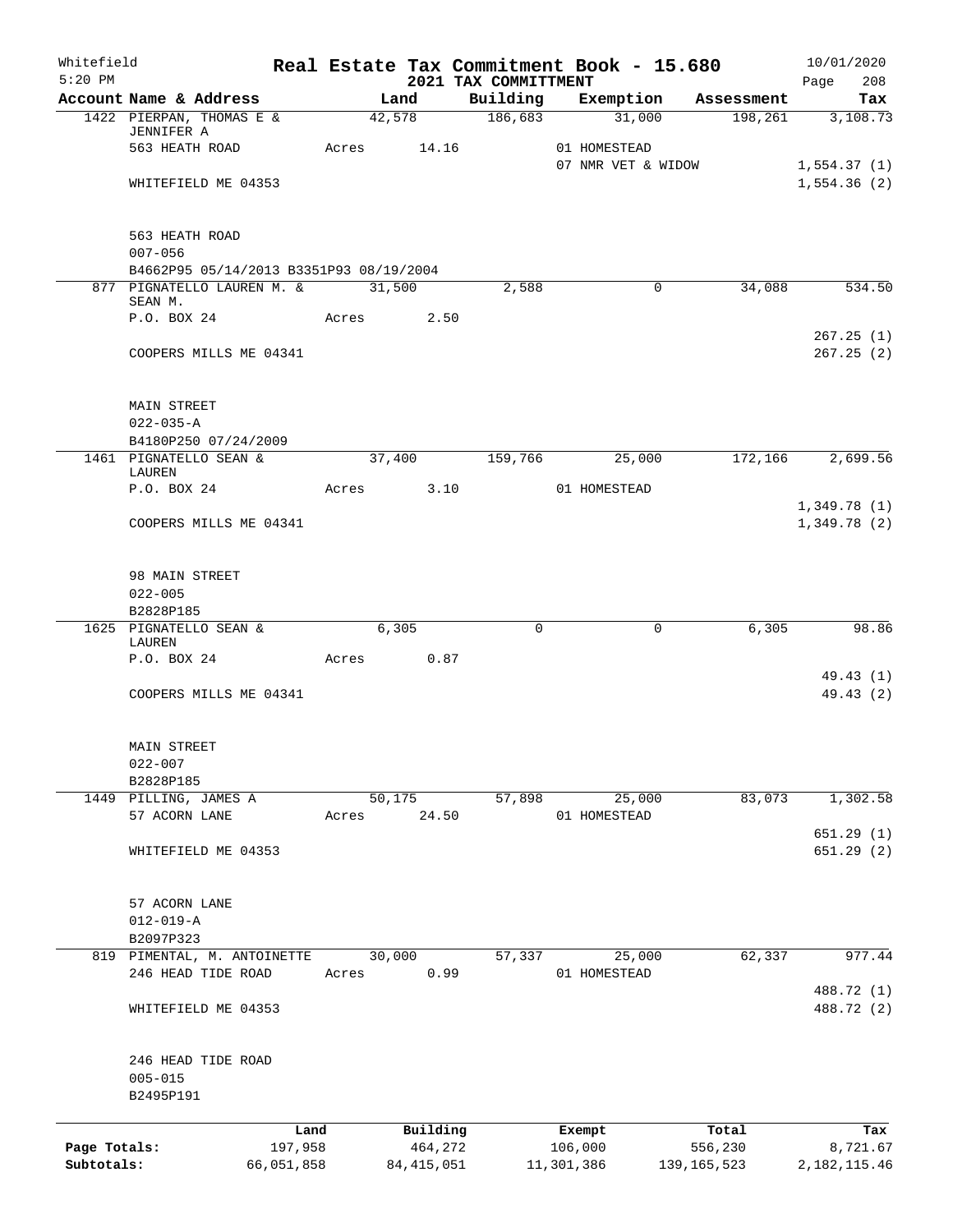| Whitefield<br>$5:20$ PM |                                                    |            |       |              |       | 2021 TAX COMMITTMENT | Real Estate Tax Commitment Book - 15.680 |          |               | 10/01/2020<br>Page<br>209 |
|-------------------------|----------------------------------------------------|------------|-------|--------------|-------|----------------------|------------------------------------------|----------|---------------|---------------------------|
|                         | Account Name & Address                             |            |       | Land         |       | Building             | Exemption                                |          | Assessment    | Tax                       |
|                         | 1428 PIPKIN RICHARD & IDA<br>HEIRS                 |            |       | 9,500        |       | $\Omega$             |                                          | $\Omega$ | 9,500         | 148.96                    |
|                         | THAYER, PATRICK A                                  |            | Acres |              | 3.00  |                      |                                          |          |               |                           |
|                         | 12 PETTICOAT ACRES LANE                            |            |       |              |       |                      |                                          |          |               | 74.48(1)                  |
|                         | WHITEFIELD ME 04353                                |            |       |              |       |                      |                                          |          |               | 74.48(2)                  |
|                         | PETTICOAT ACRES LANE                               |            |       |              |       |                      |                                          |          |               |                           |
|                         | $001 - 058 - B$                                    |            |       |              |       |                      |                                          |          |               |                           |
|                         | B4922P108 08/26/2015 B4560P115 08/16/2012 B589P301 |            |       |              |       |                      |                                          |          |               |                           |
|                         | 887 PLATAIS EDGAR A.                               |            |       | 35,370       |       | 41,361               |                                          | $\Omega$ | 76,731        | 1,203.14                  |
|                         | 635 PLEASANT STREET                                |            | Acres |              | 5.15  |                      |                                          |          |               |                           |
|                         | STOUGHTON MA 02072                                 |            |       |              |       |                      |                                          |          |               | 601.57(1)<br>601.57(2)    |
|                         | 84 OXBOW LANE<br>$013 - 048$                       |            |       |              |       |                      |                                          |          |               |                           |
|                         | B3647P312 03/13/2006                               |            |       |              |       |                      |                                          |          |               |                           |
|                         | 419 PLIMPTON, TYLER S                              |            |       | 40,290       |       | 89,319               | 25,000                                   |          | 104,609       | 1,640.27                  |
|                         | ANDERSON, KRISTEN L                                |            | Acres |              | 11.30 |                      | 01 HOMESTEAD                             |          |               |                           |
|                         | 135 HILTON ROAD                                    |            |       |              |       |                      |                                          |          |               | 820.14(1)                 |
|                         | WHITEFIELD ME 04353                                |            |       |              |       |                      |                                          |          |               | 820.13 (2)                |
|                         |                                                    |            |       |              |       |                      |                                          |          |               |                           |
|                         | 135 HILTON ROAD<br>$014 - 008 - A$                 |            |       |              |       |                      |                                          |          |               |                           |
|                         | B5183P248 09/18/2017                               |            |       |              |       |                      |                                          |          |               |                           |
|                         | 838 POLAND PETER D                                 |            |       | 30,000       |       | 92,127               | 25,000                                   |          | 97,127        | 1,522.95                  |
|                         | 214 MILLS ROAD                                     |            | Acres |              | 0.68  |                      | 01 HOMESTEAD                             |          |               |                           |
|                         | WHITEFIELD ME 04353                                |            |       |              |       |                      |                                          |          |               | 761.48(1)<br>761.47(2)    |
|                         | 214 MILLS ROAD                                     |            |       |              |       |                      |                                          |          |               |                           |
|                         | $017 - 006 - A$                                    |            |       |              |       |                      |                                          |          |               |                           |
|                         | B1853P161                                          |            |       |              |       |                      |                                          |          |               |                           |
|                         | 463 POMERLEAU CONRAD &                             |            |       | 26,000       |       | 0                    |                                          | 0        | 26,000        | 407.68                    |
|                         | STEPHANIE                                          |            |       |              |       |                      |                                          |          |               |                           |
|                         | 282 SOUTH HUNTS MEADOW<br>ROAD                     |            | Acres |              | 30.00 |                      |                                          |          |               |                           |
|                         | WHITEFIELD ME 04353                                |            |       |              |       |                      |                                          |          |               | 203.84(1)<br>203.84(2)    |
|                         | ROONEY LANE                                        |            |       |              |       |                      |                                          |          |               |                           |
|                         | $009 - 021$                                        |            |       |              |       |                      |                                          |          |               |                           |
|                         | B4669P89 05/30/2013 B2665P303                      |            |       |              |       |                      |                                          |          |               |                           |
|                         | 189 POMERLEAU CONRAD &                             |            |       | 87,555       |       | 203,408              | 25,000                                   |          | 265,963       | 4,170.30                  |
|                         | STEPHANIE<br>282 SOUTH HUNTS MEADOW                |            | Acres |              | 91.61 |                      | 01 HOMESTEAD                             |          |               |                           |
|                         | ROAD                                               |            |       |              |       |                      |                                          |          |               | 2,085.15(1)               |
|                         | WHITEFIELD ME 04353                                |            |       |              |       |                      |                                          |          |               | 2,085.15(2)               |
|                         | 282 SOUTH HUNTS MEADOW                             |            |       |              |       |                      |                                          |          |               |                           |
|                         | $009 - 023 - A$                                    |            |       |              |       |                      |                                          |          |               |                           |
|                         | B1527P350                                          |            |       |              |       |                      |                                          |          |               |                           |
|                         |                                                    | Land       |       | Building     |       |                      | Exempt                                   |          | Total         | Tax                       |
| Page Totals:            |                                                    | 228,715    |       | 426,215      |       |                      | 75,000                                   |          | 579,930       | 9,093.30                  |
| Subtotals:              |                                                    | 66,280,573 |       | 84, 841, 266 |       |                      | 11,376,386                               |          | 139, 745, 453 | 2,191,208.76              |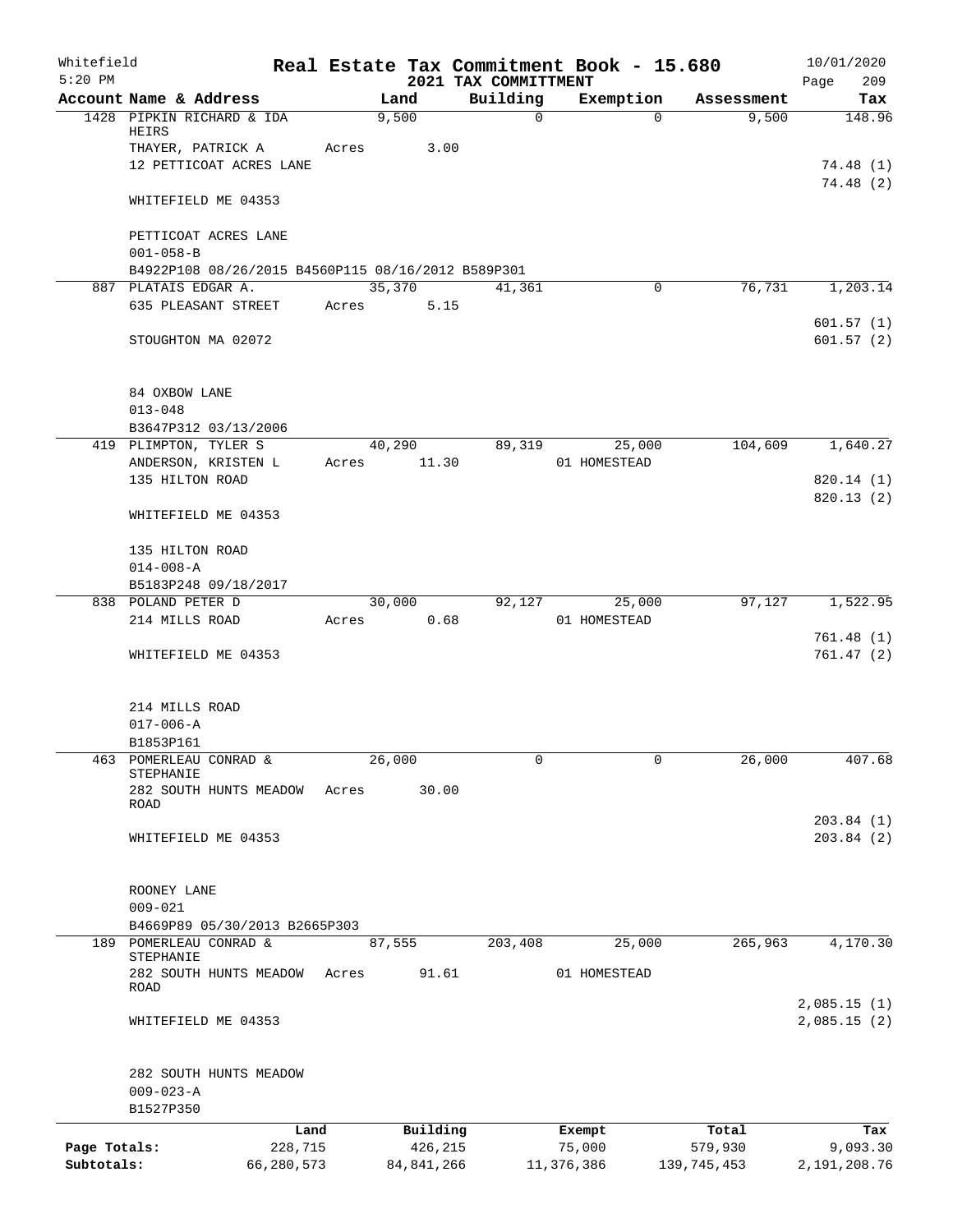| Whitefield<br>$5:20$ PM |                                                    |      |       |        |          | 2021 TAX COMMITTMENT | Real Estate Tax Commitment Book - 15.680 |            | 10/01/2020<br>Page<br>210 |
|-------------------------|----------------------------------------------------|------|-------|--------|----------|----------------------|------------------------------------------|------------|---------------------------|
|                         | Account Name & Address                             |      |       | Land   |          | Building             | Exemption                                | Assessment | Tax                       |
|                         | 7 POMERLEAU CONRAD A.                              |      |       | 60,445 |          | $\mathsf{O}$         | $\Omega$                                 | 60,445     | 947.78                    |
|                         | STEPHANIE R.                                       |      | Acres |        | 57.39    |                      |                                          |            |                           |
|                         | 282 SOUTH HUNTS MEADOW                             |      |       |        |          |                      |                                          |            | 473.89 (1)                |
|                         | RD                                                 |      |       |        |          |                      |                                          |            |                           |
|                         |                                                    |      |       |        |          |                      |                                          |            | 473.89 (2)                |
|                         | WHITEFIELD ME 04353                                |      |       |        |          |                      |                                          |            |                           |
|                         |                                                    |      |       |        |          |                      |                                          |            |                           |
|                         | SOUTH HUNTS MEADOW ROAD                            |      |       |        |          |                      |                                          |            |                           |
|                         | $009 - 023$                                        |      |       |        |          |                      |                                          |            |                           |
|                         | B2533P27                                           |      |       |        |          |                      |                                          |            |                           |
|                         | 1815 PONSANT, CREIG A                              |      |       |        | 0        | 25,182               | 25,182                                   | 0          | 0.00                      |
|                         | PONSANT, VIRGINIA                                  |      |       |        |          |                      | 05 VET EXEMPTION                         |            |                           |
|                         | 28 MARINE LANE                                     |      |       |        |          |                      | 01 HOMESTEAD                             |            |                           |
|                         |                                                    |      |       |        |          |                      |                                          |            |                           |
|                         | WHITEFIELD ME 04353                                |      |       |        |          |                      |                                          |            |                           |
|                         |                                                    |      |       |        |          |                      |                                          |            |                           |
|                         | 28 MARINE LANE                                     |      |       |        |          |                      |                                          |            |                           |
|                         | $018 - 037 - ON - 4$                               |      |       |        |          |                      |                                          |            |                           |
|                         |                                                    |      |       |        |          |                      |                                          |            | 1,042.89                  |
|                         | 1183 POOLER, RONALD LEE, SR.                       |      |       | 41,322 |          | 25,189               | 0                                        | 66,511     |                           |
|                         | 347 MILLS ROAD                                     |      | Acres |        | 6.34     |                      |                                          |            |                           |
|                         |                                                    |      |       |        |          |                      |                                          |            | 521.45(1)                 |
|                         | WHITEFIELD ME 04353                                |      |       |        |          |                      |                                          |            | 521.44(2)                 |
|                         |                                                    |      |       |        |          |                      |                                          |            |                           |
|                         |                                                    |      |       |        |          |                      |                                          |            |                           |
|                         | 347 MILLS ROAD                                     |      |       |        |          |                      |                                          |            |                           |
|                         | $017 - 030$                                        |      |       |        |          |                      |                                          |            |                           |
|                         | B4969P146 12/15/2015 B4117P100 03/23/2009 B2669P31 |      |       |        |          |                      |                                          |            |                           |
|                         | 04/27/2001<br>1794 POPE JOHN T. & ELISE K. 31,500  |      |       |        |          | 90,300               | 25,000                                   | 96,800     | 1,517.82                  |
|                         | VOIGT                                              |      |       |        |          |                      |                                          |            |                           |
|                         | 164 HENRY LANE                                     |      | Acres |        | 2.50     |                      | 01 HOMESTEAD                             |            |                           |
|                         |                                                    |      |       |        |          |                      |                                          |            | 758.91(1)                 |
|                         | WHITEFIELD ME 04353                                |      |       |        |          |                      |                                          |            | 758.91(2)                 |
|                         |                                                    |      |       |        |          |                      |                                          |            |                           |
|                         |                                                    |      |       |        |          |                      |                                          |            |                           |
|                         | 164 HENRY LANE                                     |      |       |        |          |                      |                                          |            |                           |
|                         | $015 - 035 - B$                                    |      |       |        |          |                      |                                          |            |                           |
|                         | B3885P298 07/26/2007                               |      |       |        |          |                      |                                          |            |                           |
|                         | 170 POPKIN MICHAEL                                 |      |       | 26,000 |          | 0                    | 0                                        | 26,000     | 407.68                    |
|                         | P.O. BOX 21                                        |      | Acres |        | 30.00    |                      |                                          |            |                           |
|                         |                                                    |      |       |        |          |                      |                                          |            | 203.84(1)                 |
|                         | WHITEFIELD ME 04353                                |      |       |        |          |                      |                                          |            | 203.84 (2)                |
|                         |                                                    |      |       |        |          |                      |                                          |            |                           |
|                         |                                                    |      |       |        |          |                      |                                          |            |                           |
|                         | GORMAN LANE                                        |      |       |        |          |                      |                                          |            |                           |
|                         | $013 - 020 - A$                                    |      |       |        |          |                      |                                          |            |                           |
|                         | B2028P278                                          |      |       |        |          |                      |                                          |            |                           |
|                         | 600 POPKIN MICHAEL                                 |      |       | 43,250 |          | 141,396              | 0                                        | 184,646    | 2,895.25                  |
|                         | P.O. BOX 21                                        |      | Acres |        | 15.00    |                      |                                          |            |                           |
|                         |                                                    |      |       |        |          |                      |                                          |            | 1,447.63(1)               |
|                         | WHITEFIELD ME 04353                                |      |       |        |          |                      |                                          |            | 1,447.62(2)               |
|                         |                                                    |      |       |        |          |                      |                                          |            |                           |
|                         |                                                    |      |       |        |          |                      |                                          |            |                           |
|                         | 44 HENRY LANE                                      |      |       |        |          |                      |                                          |            |                           |
|                         | $012 - 067$                                        |      |       |        |          |                      |                                          |            |                           |
|                         | B1493P163                                          |      |       |        |          |                      |                                          |            |                           |
|                         |                                                    |      |       |        |          |                      |                                          |            |                           |
|                         |                                                    |      |       |        |          |                      |                                          |            |                           |
|                         |                                                    |      |       |        |          |                      |                                          |            |                           |
|                         |                                                    | Land |       |        | Building |                      | Exempt                                   | Total      | Tax                       |

**Page Totals:** 202,517 282,067 50,182 434,402 6,811.42 **Subtotals:** 66,483,090 85,123,333 11,426,568 140,179,855 2,198,020.18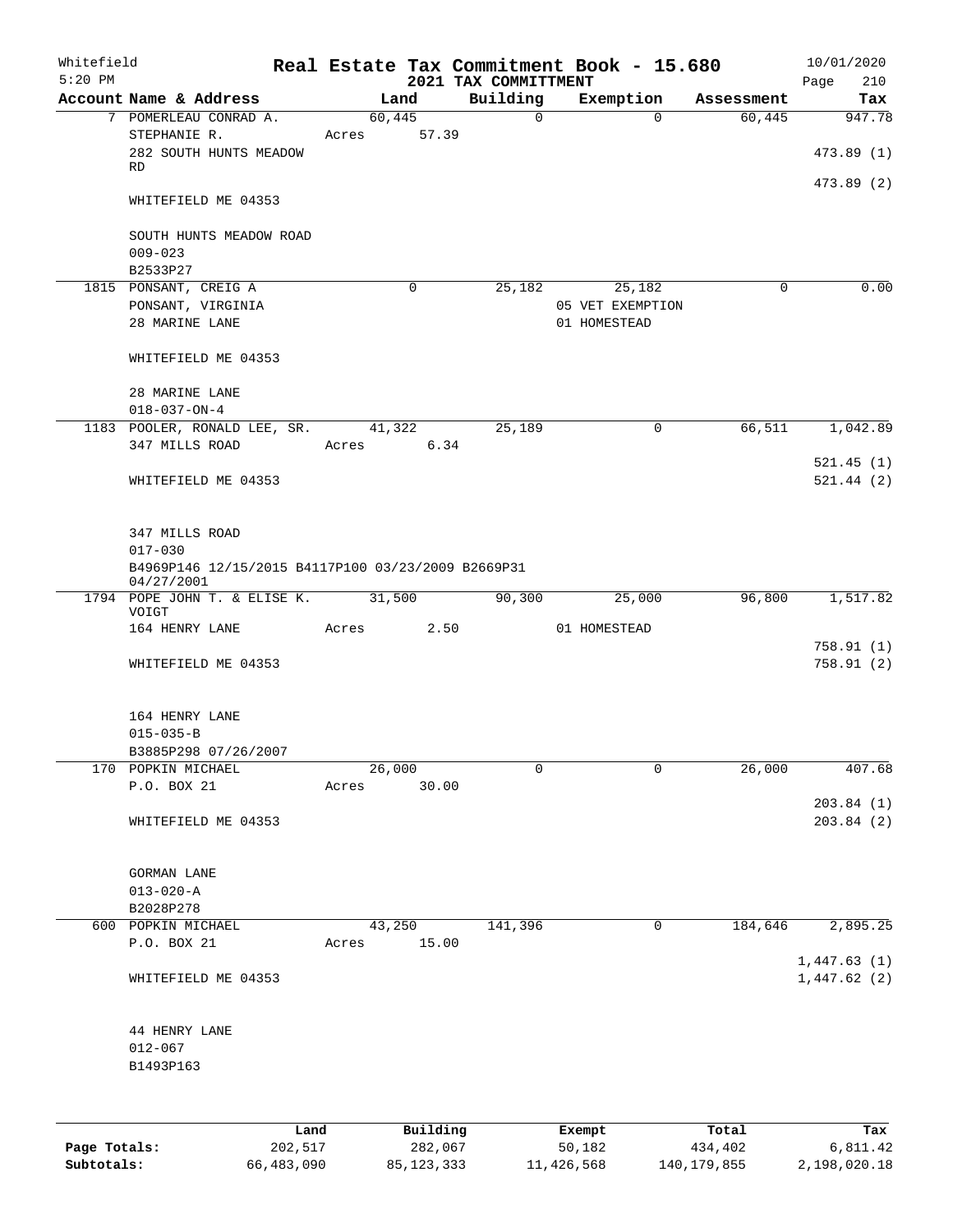| Whitefield<br>$5:20$ PM |                                                              |            |       |        |            | 2021 TAX COMMITTMENT | Real Estate Tax Commitment Book - 15.680 |             | 10/01/2020         |
|-------------------------|--------------------------------------------------------------|------------|-------|--------|------------|----------------------|------------------------------------------|-------------|--------------------|
|                         | Account Name & Address                                       |            |       | Land   |            | Building             | Exemption                                | Assessment  | Page<br>211<br>Tax |
|                         | 149 POSSEMATO, MARIO                                         |            |       | 41,282 |            | 158,948              | $\Omega$                                 | 200, 230    | 3,139.61           |
|                         | 1 STARVIEW DRIVE                                             |            | Acres |        | 6.29       |                      |                                          |             |                    |
|                         |                                                              |            |       |        |            |                      |                                          |             | 1,569.81(1)        |
|                         | HILLSBOROUGH NJ 08844                                        |            |       |        |            |                      |                                          |             | 1,569.80(2)        |
|                         |                                                              |            |       |        |            |                      |                                          |             |                    |
|                         | 632 TOWNHOUSE ROAD                                           |            |       |        |            |                      |                                          |             |                    |
|                         | $010 - 030$                                                  |            |       |        |            |                      |                                          |             |                    |
|                         | B5395P169 04/26/2019<br>915 POST OFFICE EQUITIES,            |            |       | 30,000 |            | 257,745              | 0                                        | 287,745     | 4,511.84           |
|                         | <b>LLC</b>                                                   |            |       |        |            |                      |                                          |             |                    |
|                         | 885 3RD AVE STE 1904                                         |            | Acres |        | 0.69       |                      |                                          |             |                    |
|                         |                                                              |            |       |        |            |                      |                                          |             | 2, 255.92(1)       |
|                         | NEW YORK NY 10022                                            |            |       |        |            |                      |                                          |             | 2, 255.92 (2)      |
|                         |                                                              |            |       |        |            |                      |                                          |             |                    |
|                         | 32 JEFFERSON ROAD                                            |            |       |        |            |                      |                                          |             |                    |
|                         | $026 - 032$<br>B5032P52 04/11/2016 B3579P226 10/28/2005      |            |       |        |            |                      |                                          |             |                    |
|                         | 165 POTTER MICHAEL & GAIL                                    |            |       | 40,000 |            | 26,096               | $\mathbf 0$                              | 66,096      | 1,036.39           |
|                         | PRATT                                                        |            |       |        |            |                      |                                          |             |                    |
|                         | 264 STARBIRD CORNER                                          |            | Acres |        | 0.17       |                      |                                          |             |                    |
|                         | <b>ROAD</b>                                                  |            |       |        |            |                      |                                          |             | 518.20(1)          |
|                         | BOWDOIN ME 04287                                             |            |       |        |            |                      |                                          |             | 518.19(2)          |
|                         |                                                              |            |       |        |            |                      |                                          |             |                    |
|                         | 25 PICKEREL LANE                                             |            |       |        |            |                      |                                          |             |                    |
|                         | $029 - 005$                                                  |            |       |        |            |                      |                                          |             |                    |
|                         | B3970P82 02/25/2008                                          |            |       |        |            |                      |                                          |             |                    |
|                         | 1526 POTTER STEVEN C. SR. &<br>KIM M.                        |            |       | 30,750 |            | 38,995               | 25,000                                   | 44,745      | 701.60             |
|                         | 101 THAYER ROAD                                              |            | Acres |        | 2.00       |                      | 01 HOMESTEAD                             |             |                    |
|                         |                                                              |            |       |        |            |                      |                                          |             | 350.80(1)          |
|                         | WHITEFIELD ME 04353                                          |            |       |        |            |                      |                                          |             | 350.80(2)          |
|                         |                                                              |            |       |        |            |                      |                                          |             |                    |
|                         | 101 THAYER ROAD<br>$001 - 033$                               |            |       |        |            |                      |                                          |             |                    |
|                         | B4722P205 10/15/2013 B3471P206 04/27/2005                    |            |       |        |            |                      |                                          |             |                    |
|                         | 1808 POTTER, JENNIFER E                                      |            |       | 30,405 |            | 106,759              | $\mathbf 0$                              | 137,164     | 2,150.73           |
|                         | 292 TOWNHOUSE ROAD                                           |            | Acres |        | 1.77       |                      |                                          |             |                    |
|                         |                                                              |            |       |        |            |                      |                                          |             | 1,075.37(1)        |
|                         | WHITEFIELD ME 04353                                          |            |       |        |            |                      |                                          |             | 1,075.36(2)        |
|                         |                                                              |            |       |        |            |                      |                                          |             |                    |
|                         | 292 TOWNHOUSE ROAD                                           |            |       |        |            |                      |                                          |             |                    |
|                         | $013 - 059 - A$<br>B4211P269 10/14/2009 B3975P246 03/10/2008 |            |       |        |            |                      |                                          |             |                    |
|                         | 376 POTTER, JOHN E                                           |            |       | 30,765 |            | 86,332               | 0                                        | 117,097     | 1,836.08           |
|                         | 96 BENNER LANE                                               |            | Acres |        | 2.01       |                      |                                          |             |                    |
|                         |                                                              |            |       |        |            |                      |                                          |             | 918.04(1)          |
|                         | WHITEFIELD ME 04353                                          |            |       |        |            |                      |                                          |             | 918.04 (2)         |
|                         | 96 BENNER LANE                                               |            |       |        |            |                      |                                          |             |                    |
|                         | $016 - 045$                                                  |            |       |        |            |                      |                                          |             |                    |
|                         | B5220P047 01/05/2018                                         |            |       |        |            |                      |                                          |             |                    |
|                         |                                                              | Land       |       |        | Building   |                      | Exempt                                   | Total       | Tax                |
| Page Totals:            |                                                              | 203,202    |       |        | 674,875    |                      | 25,000                                   | 853,077     | 13,376.25          |
| Subtotals:              |                                                              | 66,686,292 |       |        | 85,798,208 |                      | 11, 451, 568                             | 141,032,932 | 2, 211, 396.43     |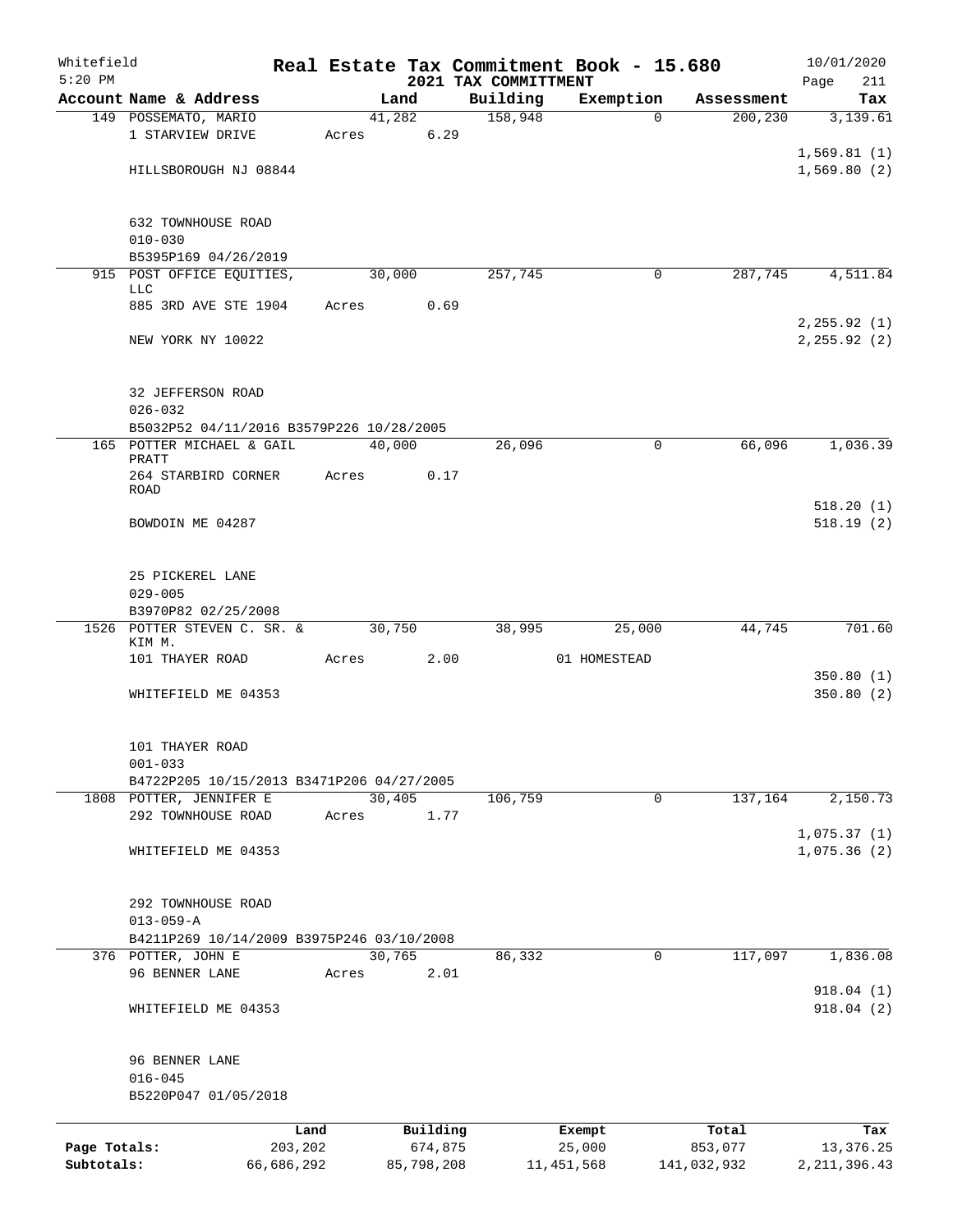| Whitefield |                                                                                     |            |        |                | Real Estate Tax Commitment Book - 15.680 |              |                |                      |      | 10/01/2020   |
|------------|-------------------------------------------------------------------------------------|------------|--------|----------------|------------------------------------------|--------------|----------------|----------------------|------|--------------|
| $5:20$ PM  |                                                                                     |            |        |                | 2021 TAX COMMITTMENT                     |              |                |                      | Page | 212          |
|            | Account Name & Address                                                              |            | Land   |                | Building                                 |              |                | Exemption Assessment |      | Tax          |
|            | 689 POTTER, RICHARD R                                                               |            | 30,000 |                | 101,469                                  |              | $\Omega$       | 131,469              |      | 2,061.43     |
|            | LANE, JEANETTE M<br>126 THAYER ROAD                                                 | Acres 1.50 |        |                |                                          |              |                |                      |      | 1,030.72(1)  |
|            |                                                                                     |            |        |                |                                          |              |                |                      |      | 1,030.71(2)  |
|            | WHITEFIELD ME 04353                                                                 |            |        |                |                                          |              |                |                      |      |              |
|            | 162 VIGUE ROAD                                                                      |            |        |                |                                          |              |                |                      |      |              |
|            | $016 - 032 - A$                                                                     |            |        |                |                                          |              |                |                      |      |              |
|            | B5502P261 03/20/2020                                                                |            |        |                |                                          |              |                |                      |      |              |
|            | 1626 POULIN ALICE L.                                                                |            | 31,350 |                | 135,297                                  |              | 25,000         | 141,647              |      | 2,221.02     |
|            | 35 HOLLYWOOD BOULEVARD                                                              | Acres      |        | 2.40           |                                          | 01 HOMESTEAD |                |                      |      |              |
|            |                                                                                     |            |        |                |                                          |              |                |                      |      | 1, 110.51(1) |
|            | WHITEFIELD ME 04353                                                                 |            |        |                |                                          |              |                |                      |      | 1, 110.51(2) |
|            | 35 HOLLYWOOD BOULEVARD                                                              |            |        |                |                                          |              |                |                      |      |              |
|            | $005 - 034 - C$                                                                     |            |        |                |                                          |              |                |                      |      |              |
|            | B5169P91 08/09/2017 B2109P115                                                       |            |        |                |                                          |              |                |                      |      |              |
|            | 1547 POULIN, ADAM                                                                   |            | 31,500 |                | 144,124                                  |              | 25,000         | 150,624              |      | 2,361.78     |
|            | IBBITSON JENNA                                                                      | Acres 2.50 |        |                |                                          | 01 HOMESTEAD |                |                      |      |              |
|            | 19 BENNER LANE                                                                      |            |        |                |                                          |              |                |                      |      | 1,180.89(1)  |
|            |                                                                                     |            |        |                |                                          |              |                |                      |      | 1,180.89(2)  |
|            | WHITEFIELD ME 04353                                                                 |            |        |                |                                          |              |                |                      |      |              |
|            | 19 BENNER LANE                                                                      |            |        |                |                                          |              |                |                      |      |              |
|            | $013 - 040$                                                                         |            |        |                |                                          |              |                |                      |      |              |
|            | B4926P300 09/09/2015 B4585P104 10/25/2012 B2015P134<br>1812 POWELL, FORD N & JUDITH |            |        | $\overline{0}$ | 134,369                                  |              | $\overline{0}$ | 134,369              |      | 2,106.91     |
|            | M                                                                                   |            |        |                |                                          |              |                |                      |      |              |
|            | 149 CLARK LANE                                                                      |            |        |                |                                          |              |                |                      |      |              |
|            |                                                                                     |            |        |                |                                          |              |                |                      |      | 1,053.46(1)  |
|            | WHITEFIELD ME 04353                                                                 |            |        |                |                                          |              |                |                      |      | 1,053.45(2)  |
|            | CLARK LANE                                                                          |            |        |                |                                          |              |                |                      |      |              |
|            | $018 - 026 - ON$                                                                    |            |        |                |                                          |              |                |                      |      |              |
|            | 790 POWELL, FORD N & JUDITH                                                         |            | 94,450 |                | 167,437                                  |              | 25,000         | 236,887              |      | 3,714.39     |
|            | М                                                                                   |            |        |                |                                          |              |                |                      |      |              |
|            | 149 CLARK LANE                                                                      | Acres      |        | 88.25          |                                          | 01 HOMESTEAD |                |                      |      |              |
|            |                                                                                     |            |        |                |                                          |              |                |                      |      | 1,857.20(1)  |
|            | WHITEFIELD ME 04353                                                                 |            |        |                |                                          |              |                |                      |      | 1,857.19(2)  |
|            | 149 CLARK LANE                                                                      |            |        |                |                                          |              |                |                      |      |              |
|            | $018 - 026$                                                                         |            |        |                |                                          |              |                |                      |      |              |
|            | 1000 PRAY KAREN H.                                                                  |            | 31,950 |                | 5,078                                    |              | 25,000         | 12,028               |      | 188.60       |
|            | PO BOX 183                                                                          | Acres      |        | 2.80           |                                          | 01 HOMESTEAD |                |                      |      |              |
|            |                                                                                     |            |        |                |                                          |              |                |                      |      | 94.30 (1)    |
|            | WHITEFIELD ME 04353                                                                 |            |        |                |                                          |              |                |                      |      | 94.30 (2)    |
|            | 105 HILTON ROAD                                                                     |            |        |                |                                          |              |                |                      |      |              |
|            | $014 - 009 - A$                                                                     |            |        |                |                                          |              |                |                      |      |              |
|            | B2256P268                                                                           |            |        |                |                                          |              |                |                      |      |              |
|            |                                                                                     |            |        |                |                                          |              |                |                      |      |              |
|            |                                                                                     |            |        |                |                                          |              |                |                      |      |              |
|            |                                                                                     |            |        |                |                                          |              |                |                      |      |              |

|              | Land       | Building   | Exempt     | Total       | Tax          |
|--------------|------------|------------|------------|-------------|--------------|
| Page Totals: | 219,250    | 687.774    | 100,000    | 807,024     | 12,654.13    |
| Subtotals:   | 66,905,542 | 86,485,982 | 11,551,568 | 141,839,956 | 2,224,050.56 |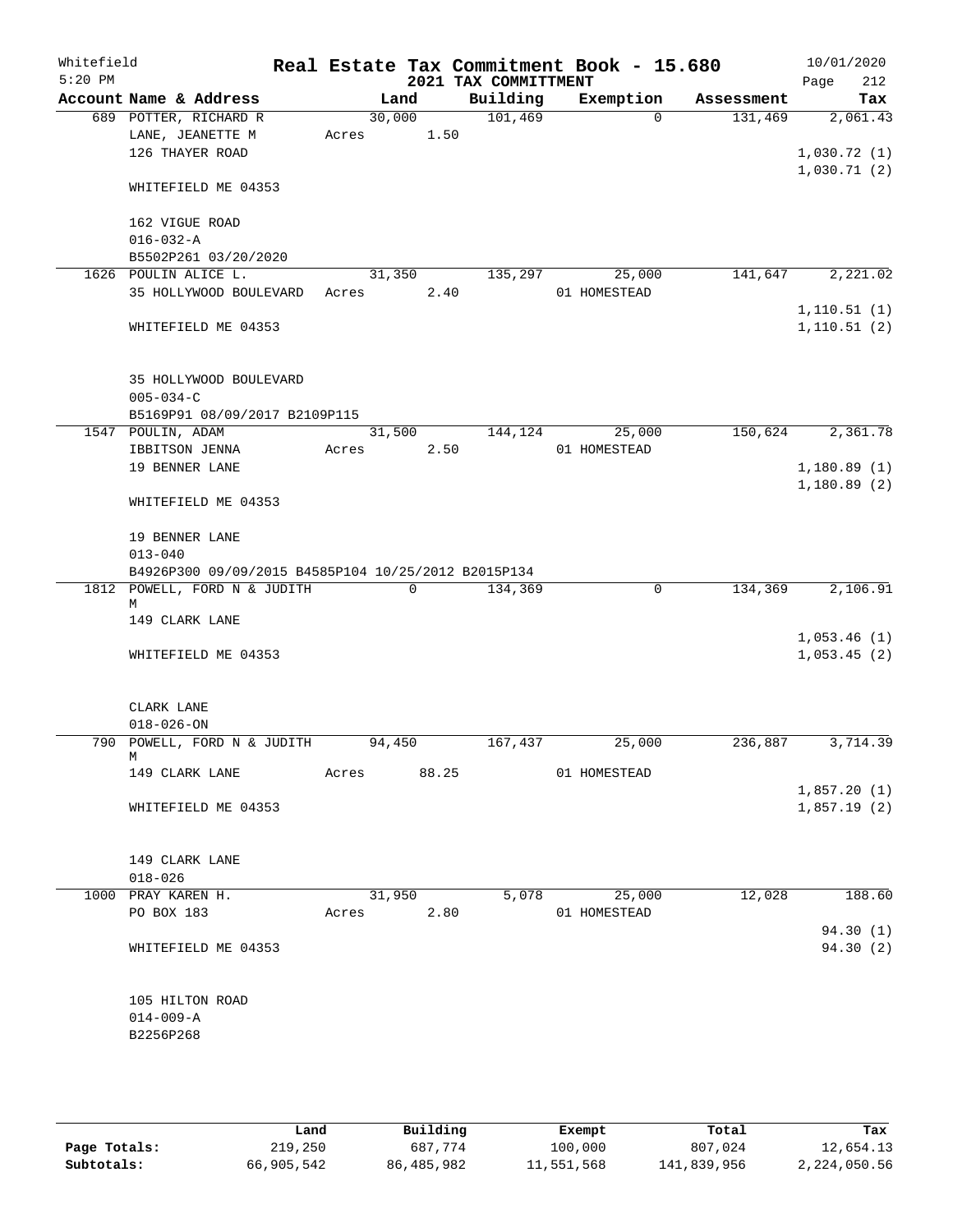| Whitefield |                                                  |             |        |                      | Real Estate Tax Commitment Book - 15.680 |            | 10/01/2020  |
|------------|--------------------------------------------------|-------------|--------|----------------------|------------------------------------------|------------|-------------|
| $5:20$ PM  |                                                  |             |        | 2021 TAX COMMITTMENT |                                          |            | Page<br>213 |
|            | Account Name & Address                           |             | Land   | Building             | Exemption                                | Assessment | Tax         |
|            | 990 PRENTICE CORA                                |             | 39,950 |                      | 106,872<br>25,000                        | 121,822    | 1,910.17    |
|            | 910 TOWNHOUSE ROAD                               | Acres 4.80  |        |                      | 01 HOMESTEAD                             |            |             |
|            |                                                  |             |        |                      |                                          |            | 955.09(1)   |
|            | WHITEFIELD ME 04353                              |             |        |                      |                                          |            | 955.08(2)   |
|            | 910 TOWNHOUSE ROAD                               |             |        |                      |                                          |            |             |
|            | $031 - 011$                                      |             |        |                      |                                          |            |             |
|            | B4897P103 06/17/2015 B2020P259                   |             |        |                      |                                          |            |             |
|            | 224 PRESBY ELIZABETH S. &                        |             | 20,000 | $\Omega$             | $\Omega$                                 | 20,000     | 313.60      |
|            | PETER L.                                         |             |        |                      |                                          |            |             |
|            | 22 VILLAGE VIEW LANE                             | Acres       | 0.37   |                      |                                          |            |             |
|            |                                                  |             |        |                      |                                          |            | 156.80(1)   |
|            | WHITEFIELD ME 04353                              |             |        |                      |                                          |            | 156.80(2)   |
|            |                                                  |             |        |                      |                                          |            |             |
|            | VILLAGE VIEW LANE                                |             |        |                      |                                          |            |             |
|            | $030 - 006$                                      |             |        |                      |                                          |            |             |
|            | B4442P290 09/12/2011 B801P65 B719P154 01/15/1972 |             |        |                      |                                          |            |             |
|            | 1151 PRESCOTT CALVIN & WILMA                     |             |        | 37,450 112,250       | 31,000                                   | 118,700    | 1,861.22    |
|            | 21 EAST DEXTER LANE                              | Acres 14.00 |        |                      | 01 HOMESTEAD                             |            |             |
|            |                                                  |             |        |                      | 05 VET EXEMPTION                         |            | 930.61(1)   |
|            | WHITEFIELD ME 04353                              |             |        |                      |                                          |            | 930.61(2)   |
|            |                                                  |             |        |                      |                                          |            |             |
|            | 21 EAST DEXTER LANE                              |             |        |                      |                                          |            |             |
|            | $010 - 015$                                      |             |        |                      |                                          |            |             |
|            | B3734P192 09/06/2006                             |             |        |                      |                                          |            |             |
|            | 267 PRESCOTT EZELDA P.                           |             | 40,000 | 95,936               | 0                                        | 135,936    | 2,131.48    |
|            | TRUST<br>C/O- DENNIS L. PRESCOTT Acres 0.36      |             |        |                      |                                          |            |             |
|            | (P.R.)                                           |             |        |                      |                                          |            |             |
|            | 60 RIVER ROAD                                    |             |        |                      |                                          |            | 1,065.74(1) |
|            | WOOLWICH ME 04579                                |             |        |                      |                                          |            | 1,065.74(2) |
|            |                                                  |             |        |                      |                                          |            |             |
|            | 68 PLEASANT POND LANE                            |             |        |                      |                                          |            |             |
|            | $029 - 009$                                      |             |        |                      |                                          |            |             |
|            | B2862P282                                        |             |        |                      |                                          |            |             |
| 1172       | PRESCOTT LARRY &                                 |             | 35,000 | 90,360               | 0                                        | 125,360    | 1,965.64    |
|            | SANDRA, TRUST                                    |             |        |                      |                                          |            |             |
|            | TRUSTEE, CLARY LAKE<br>REALTY                    | Acres       | 0.30   |                      |                                          |            |             |
|            | 17 KINGS ROAD                                    |             |        |                      |                                          |            | 982.82 (1)  |
|            |                                                  |             |        |                      |                                          |            | 982.82 (2)  |
|            | YORK ME 03909                                    |             |        |                      |                                          |            |             |
|            | 23 PICKEREL LANE                                 |             |        |                      |                                          |            |             |
|            | $029 - 004$                                      |             |        |                      |                                          |            |             |
|            | B2517P146 11/15/1999                             |             |        |                      |                                          |            |             |

|              | Land       | Building   | Exempt     | Total       | Tax            |
|--------------|------------|------------|------------|-------------|----------------|
| Page Totals: | 172,400    | 405,418    | 56,000     | 521,818     | 8,182.11       |
| Subtotals:   | 67.077.942 | 86,891,400 | 11,607,568 | 142,361,774 | 2, 232, 232.67 |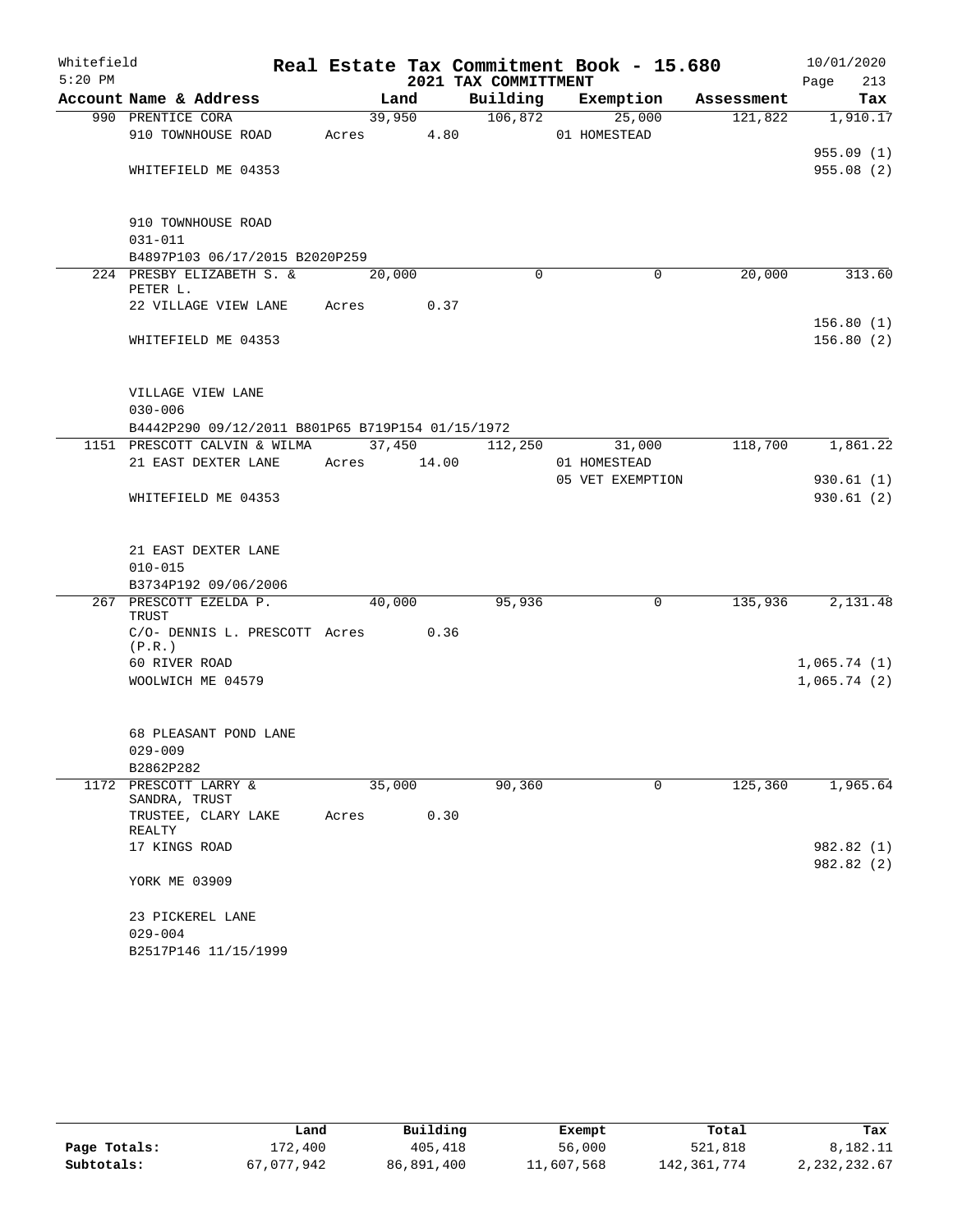| Whitefield<br>$5:20$ PM |                                                 |            |       |                  | 2021 TAX COMMITTMENT | Real Estate Tax Commitment Book - 15.680 |               | 10/01/2020<br>Page<br>214  |
|-------------------------|-------------------------------------------------|------------|-------|------------------|----------------------|------------------------------------------|---------------|----------------------------|
|                         | Account Name & Address                          |            |       | Land             | Building             | Exemption                                | Assessment    | Tax                        |
|                         | 972 PRESCOTT TROY K.                            |            |       | 18,750           | 0                    | $\Omega$                                 | 18,750        | 294.00                     |
|                         | d/b/a SHEEPSCOT VALLEY<br><b>BUILDERS</b>       |            | Acres | 2.50             |                      |                                          |               |                            |
|                         | PO BOX 341                                      |            |       |                  |                      |                                          |               | 147.00(1)                  |
|                         | STE #1                                          |            |       |                  |                      |                                          |               | 147.00(2)                  |
|                         | SOUTH CHINA ME 04358                            |            |       |                  |                      |                                          |               |                            |
|                         | VIGUE ROAD<br>$016 - 028$                       |            |       |                  |                      |                                          |               |                            |
|                         | B4687P206 07/17/2013 B2790P112                  |            |       |                  |                      |                                          |               |                            |
|                         | 1433 PRESCOTT TROY K.                           |            |       | 446,250          | 0                    | 0                                        | 446,250       | 6,997.20                   |
|                         | d/b/a SHEEPSCOT VALLEY                          |            | Acres | 59.50            |                      |                                          |               |                            |
|                         | <b>BUILDERS</b>                                 |            |       |                  |                      |                                          |               |                            |
|                         | PO BOX 341<br>STE #1                            |            |       |                  |                      |                                          |               | 3,498.60(1)<br>3,498.60(2) |
|                         | SOUTH CHINA ME 04358                            |            |       |                  |                      |                                          |               |                            |
|                         | 176 VIGUE ROAD                                  |            |       |                  |                      |                                          |               |                            |
|                         | $016 - 033$                                     |            |       |                  |                      |                                          |               |                            |
|                         | B4687P206 07/17/2014 B2790P112                  |            |       |                  |                      |                                          |               |                            |
|                         | 1243 PRESCOTT TROY K.<br>d/b/a SHEEPSCOT VALLEY |            | Acres | 231,300<br>30.84 | 0                    | 0                                        | 231,300       | 3,626.78                   |
|                         | <b>BUILDERS</b>                                 |            |       |                  |                      |                                          |               |                            |
|                         | PO BOX 341                                      |            |       |                  |                      |                                          |               | 1,813.39(1)                |
|                         | STE #1                                          |            |       |                  |                      |                                          |               | 1,813.39(2)                |
|                         | SOUTH CHINA ME 04358                            |            |       |                  |                      |                                          |               |                            |
|                         | 40 VIGUE ROAD, PIT<br>$016 - 027$               |            |       |                  |                      |                                          |               |                            |
|                         | B4687P206 07/17/2014 B2790P112                  |            |       |                  |                      |                                          |               |                            |
|                         | 1078 PRESCOTT, EZELDA P                         |            |       | 110,750          | 88,504               | 0                                        | 199,254       | 3,124.30                   |
|                         | (ESTATE)<br>C/O- DENNIS L. PRESCOTT Acres       |            |       | 5.00             |                      |                                          |               |                            |
|                         | (P,R.)                                          |            |       |                  |                      |                                          |               |                            |
|                         | 60 RIVER ROAD                                   |            |       |                  |                      |                                          |               | 1,562.15(1)                |
|                         | WOOLWICH ME 04579                               |            |       |                  |                      |                                          |               | 1,562.15(2)                |
|                         | 400 MILLS ROAD                                  |            |       |                  |                      |                                          |               |                            |
|                         | $017 - 013$                                     |            |       |                  |                      |                                          |               |                            |
|                         | B54496P15 03/02/2020                            |            |       |                  |                      |                                          |               |                            |
|                         | 1025 PROKNEE CORPORATION                        |            |       | 27,010           | 0                    | 0                                        | 27,010        | 423.52                     |
|                         | 137 DEVINE ROAD                                 |            | Acres | 7.20             |                      |                                          |               |                            |
|                         | WHITEFIELD ME 04353                             |            |       |                  |                      |                                          |               | 211.76(1)<br>211.76(2)     |
|                         |                                                 |            |       |                  |                      |                                          |               |                            |
|                         | AUGUSTA ROAD                                    |            |       |                  |                      |                                          |               |                            |
|                         | $018 - 017$                                     |            |       |                  |                      |                                          |               |                            |
|                         | B4461P106 11/16/2011 B1364P109                  |            |       |                  |                      |                                          |               |                            |
|                         | 439 PROKNEE CORPORATION                         |            |       | 19,500           | 0                    | $\mathbf 0$                              | 19,500        | 305.76                     |
|                         | C/O LEE RICHARDS<br>137 DEVINE ROAD             |            | Acres | 29.85            |                      |                                          |               | 152.88(1)                  |
|                         |                                                 |            |       |                  |                      |                                          |               | 152.88(2)                  |
|                         | WHITEFIELD ME 04353                             |            |       |                  |                      |                                          |               |                            |
|                         | DEVINE ROAD                                     |            |       |                  |                      |                                          |               |                            |
|                         | $016 - 013 - A$                                 |            |       |                  |                      |                                          |               |                            |
|                         | B1254P269                                       |            |       |                  |                      |                                          |               |                            |
|                         |                                                 | Land       |       | Building         |                      | Exempt                                   | Total         | Tax                        |
| Page Totals:            |                                                 | 853,560    |       | 88,504           |                      | 0                                        | 942,064       | 14,771.56                  |
| Subtotals:              |                                                 | 67,931,502 |       | 86,979,904       |                      | 11,607,568                               | 143, 303, 838 | 2, 247, 004.23             |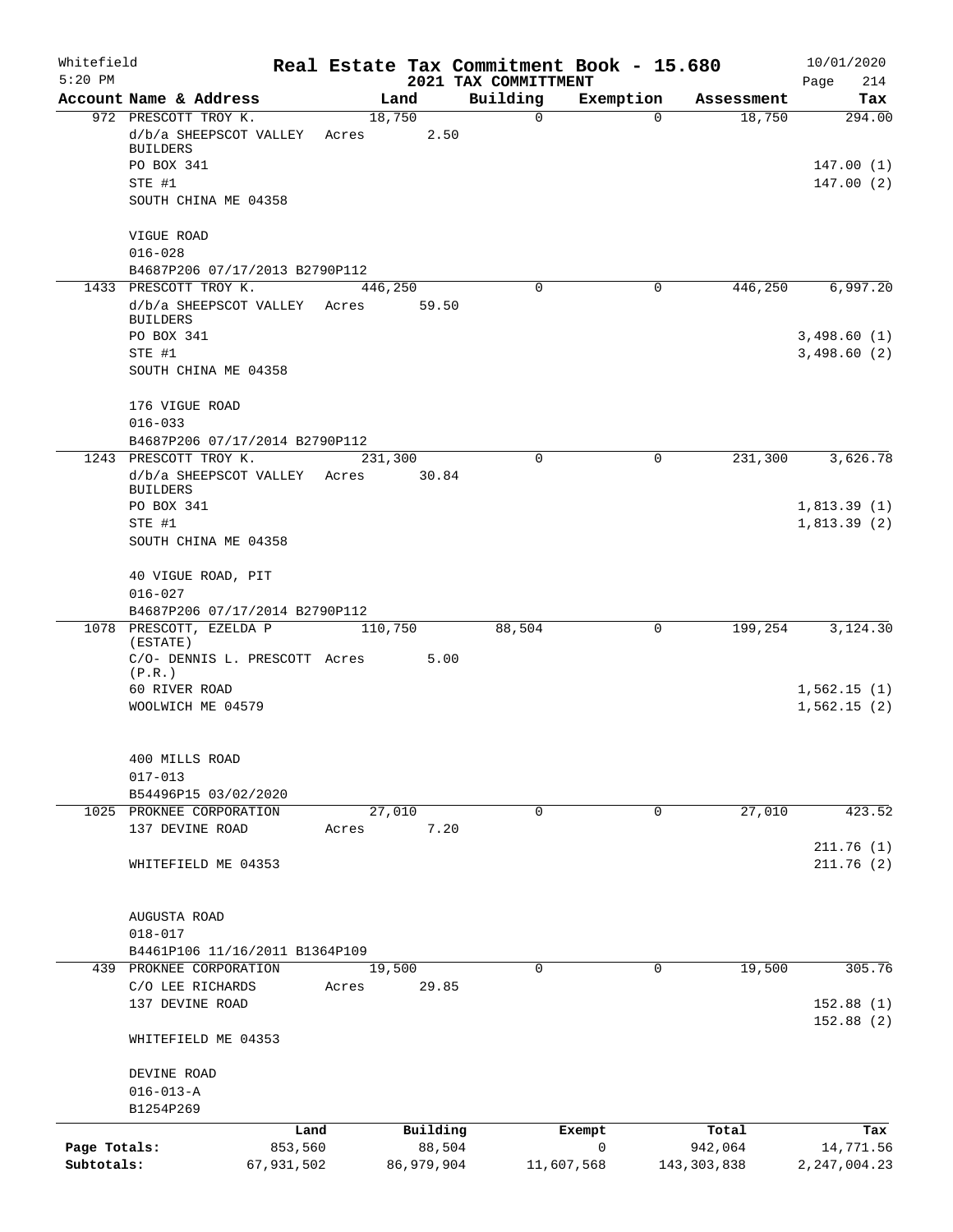| Whitefield   |                                                                            |            |       |        |            |                                     |                                  | Real Estate Tax Commitment Book - 15.680 |             |               | 10/01/2020         |
|--------------|----------------------------------------------------------------------------|------------|-------|--------|------------|-------------------------------------|----------------------------------|------------------------------------------|-------------|---------------|--------------------|
| $5:20$ PM    | Account Name & Address                                                     |            |       |        | Land       |                                     | 2021 TAX COMMITTMENT<br>Building |                                          |             | Assessment    | 215<br>Page<br>Tax |
|              | 1761 PRUITT, COREY                                                         |            |       | 32,310 |            |                                     | 142,813                          | Exemption                                | $\Omega$    | 175, 123      | 2,745.93           |
|              | PRUITT, AMBER                                                              |            | Acres |        | 3.04       |                                     |                                  |                                          |             |               |                    |
|              | 55 MISTY MOUNTAIN LANE                                                     |            |       |        |            |                                     |                                  |                                          |             |               | 1,372.97(1)        |
|              |                                                                            |            |       |        |            |                                     |                                  |                                          |             |               | 1,372.96(2)        |
|              | WHITEFIELD ME 04353                                                        |            |       |        |            |                                     |                                  |                                          |             |               |                    |
|              |                                                                            |            |       |        |            |                                     |                                  |                                          |             |               |                    |
|              | 55 MISTY MOUNTAIN LANE                                                     |            |       |        |            |                                     |                                  |                                          |             |               |                    |
|              | $004 - 018 - B$                                                            |            |       |        |            |                                     |                                  |                                          |             |               |                    |
|              | B5419P194 08/13/2019<br>178 PUFFER LINCOLN REALTY                          |            |       |        |            |                                     |                                  |                                          |             |               |                    |
|              | TRUST                                                                      |            |       | 39,970 |            |                                     | 102,304                          |                                          | 25,000      | 117,274       | 1,838.86           |
|              | LISA M HART, TRUSTEE                                                       |            | Acres |        | 10.90      |                                     |                                  | 01 HOMESTEAD                             |             |               |                    |
|              | 161 HUNTS MEADOW ROAD                                                      |            |       |        |            |                                     |                                  |                                          |             |               | 919.43(1)          |
|              | WHITEFIELD ME 04353                                                        |            |       |        |            |                                     |                                  |                                          |             |               | 919.43(2)          |
|              |                                                                            |            |       |        |            |                                     |                                  |                                          |             |               |                    |
|              |                                                                            |            |       |        |            |                                     |                                  |                                          |             |               |                    |
|              | 161 HUNTS MEADOW ROAD                                                      |            |       |        |            |                                     |                                  |                                          |             |               |                    |
|              | $012 - 027 - A$                                                            |            |       |        |            |                                     |                                  |                                          |             |               |                    |
|              | B5323P202 11/01/2018 B4100P1 02/13/2009                                    |            |       |        |            |                                     |                                  |                                          |             |               |                    |
|              | 987 PURINGTON, JOHN &<br>CATHERINE J                                       |            |       | 18,550 |            |                                     | $\mathbf 0$                      |                                          | $\mathbf 0$ | 18,550        | 290.86             |
|              | 129 COOPER ROAD                                                            |            | Acres |        | 27.50      |                                     |                                  |                                          |             |               |                    |
|              |                                                                            |            |       |        |            |                                     |                                  |                                          |             |               | 145.43(1)          |
|              | WHITEFIELD ME 04353                                                        |            |       |        |            |                                     |                                  |                                          |             |               | 145.43(2)          |
|              |                                                                            |            |       |        |            |                                     |                                  |                                          |             |               |                    |
|              |                                                                            |            |       |        |            |                                     |                                  |                                          |             |               |                    |
|              | DEVINE ROAD                                                                |            |       |        |            |                                     |                                  |                                          |             |               |                    |
|              | $016 - 023$                                                                |            |       |        |            |                                     |                                  |                                          |             |               |                    |
|              | B3783P262 12/11/2006<br>848 PURINGTON, JOHN &                              |            |       | 15,340 |            |                                     |                                  |                                          |             |               |                    |
|              | CATHERINE J                                                                |            |       |        |            |                                     |                                  |                                          |             |               |                    |
|              | 129 COOPER ROAD                                                            |            | Acres |        |            | 0<br>0<br>15,340<br>240.53<br>14.80 |                                  |                                          |             |               |                    |
|              |                                                                            |            |       |        |            |                                     |                                  |                                          |             |               | 120.27(1)          |
|              | WHITEFIELD ME 04353                                                        |            |       |        |            |                                     |                                  |                                          |             |               | 120.26(2)          |
|              |                                                                            |            |       |        |            |                                     |                                  |                                          |             |               |                    |
|              |                                                                            |            |       |        |            |                                     |                                  |                                          |             |               |                    |
|              | DEVINE ROAD                                                                |            |       |        |            |                                     |                                  |                                          |             |               |                    |
|              | $016 - 024$<br>B3783P262 12/11/2006                                        |            |       |        |            |                                     |                                  |                                          |             |               |                    |
|              | 1712 PURINGTON, JOHN &                                                     |            |       | 41,877 |            |                                     | 158,416                          |                                          | 25,000      | 175,293       | 2,748.59           |
|              | CATHERINE J                                                                |            |       |        |            |                                     |                                  |                                          |             |               |                    |
|              | 129 COOPER ROAD                                                            |            | Acres |        | 31.34      |                                     |                                  | 01 HOMESTEAD                             |             |               |                    |
|              |                                                                            |            |       |        |            |                                     |                                  |                                          |             |               | 1,374.30(1)        |
|              | WHITEFIELD ME 04353                                                        |            |       |        |            |                                     |                                  |                                          |             |               | 1,374.29(2)        |
|              |                                                                            |            |       |        |            |                                     |                                  |                                          |             |               |                    |
|              | 129 COOPER ROAD                                                            |            |       |        |            |                                     |                                  |                                          |             |               |                    |
|              | $016 - 007 - A$                                                            |            |       |        |            |                                     |                                  |                                          |             |               |                    |
|              | B3783P262 12/11/2006                                                       |            |       |        |            |                                     |                                  |                                          |             |               |                    |
|              | 1557 PURINGTON, JOHN E                                                     |            |       | 31,020 |            |                                     | 75,680                           |                                          | 0           | 106,700       | 1,673.06           |
|              | PURINGTON, CATHERINE                                                       |            | Acres |        | 2.18       |                                     |                                  |                                          |             |               |                    |
|              | 129 COOPER ROAD                                                            |            |       |        |            |                                     |                                  |                                          |             |               | 836.53(1)          |
|              |                                                                            |            |       |        |            |                                     |                                  |                                          |             |               | 836.53 (2)         |
|              | WHITEFIELD ME 04353                                                        |            |       |        |            |                                     |                                  |                                          |             |               |                    |
|              |                                                                            |            |       |        |            |                                     |                                  |                                          |             |               |                    |
|              | 211 MILLS ROAD                                                             |            |       |        |            |                                     |                                  |                                          |             |               |                    |
|              | $017 - 052 - A$                                                            |            |       |        |            |                                     |                                  |                                          |             |               |                    |
|              | B4578P123 10/05/2012 B4578P111 10/05/2012 B4561P76<br>08/17/2012 B1610P107 |            |       |        |            |                                     |                                  |                                          |             |               |                    |
|              |                                                                            | Land       |       |        | Building   |                                     |                                  | Exempt                                   |             | Total         | Tax                |
| Page Totals: |                                                                            | 179,067    |       |        | 479,213    |                                     |                                  | 50,000                                   |             | 608,280       | 9,537.83           |
| Subtotals:   |                                                                            | 68,110,569 |       |        | 87,459,117 |                                     |                                  | 11,657,568                               |             | 143, 912, 118 | 2, 256, 542.06     |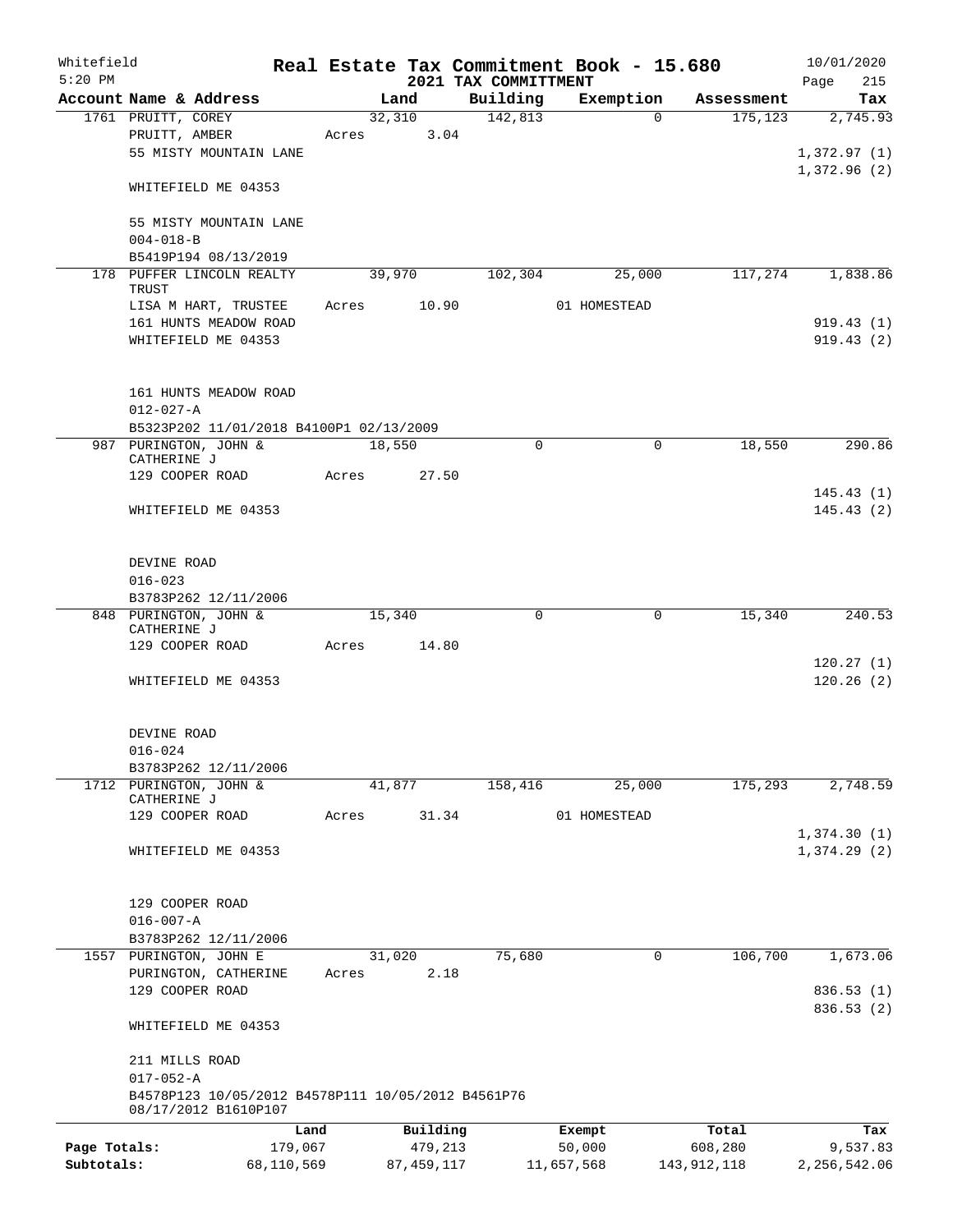| Whitefield   |                                                                                       |            |       |         |            | Real Estate Tax Commitment Book - 15.680 |            |              |          |             | 10/01/2020                  |
|--------------|---------------------------------------------------------------------------------------|------------|-------|---------|------------|------------------------------------------|------------|--------------|----------|-------------|-----------------------------|
| $5:20$ PM    | Account Name & Address                                                                |            |       | Land    |            | 2021 TAX COMMITTMENT<br>Building         |            | Exemption    |          | Assessment  | Page<br>216<br>Tax          |
|              | 1795 PURINGTON, JOHN E &                                                              |            |       | 30,120  |            | 12,604                                   |            |              | $\Omega$ | 42,724      | 669.91                      |
|              | CATHERINE J                                                                           |            |       |         |            |                                          |            |              |          |             |                             |
|              | 129 COOPER ROAD                                                                       |            | Acres |         | 1.58       |                                          |            |              |          |             |                             |
|              | WHITEFIELD ME 04353                                                                   |            |       |         |            |                                          |            |              |          |             | 334.96 (1)<br>334.95(2)     |
|              |                                                                                       |            |       |         |            |                                          |            |              |          |             |                             |
|              | 306 DOYLE ROAD                                                                        |            |       |         |            |                                          |            |              |          |             |                             |
|              | $019 - 022 - C$                                                                       |            |       |         |            |                                          |            |              |          |             |                             |
|              | B4824P30 10/02/2014 B4817P184 09/12/2014 B4605P245<br>12/14/2012 B3888P272 08/01/2007 |            |       |         |            |                                          |            |              |          |             |                             |
|              | 1094 PUSHARD, MAXINE B                                                                |            |       | 101,750 |            | 0                                        |            |              | 0        | 101,750     | 1,595.44                    |
|              | C/O CHERYL FINLEY                                                                     |            | Acres |         | 120.00     |                                          |            |              |          |             |                             |
|              | PO BOX 1783                                                                           |            |       |         |            |                                          |            |              |          |             | 797.72 (1)<br>797.72 (2)    |
|              | ROCKLAND ME 04841 1783                                                                |            |       |         |            |                                          |            |              |          |             |                             |
|              | DOYLE ROAD                                                                            |            |       |         |            |                                          |            |              |          |             |                             |
|              | $019 - 021$                                                                           |            |       |         |            |                                          |            |              |          |             |                             |
|              | B4519P241 05/07/2012                                                                  |            |       |         |            |                                          |            |              |          |             |                             |
|              | 1057 OUEMADO TAMMY M.                                                                 |            |       |         | 30,000     | 68,296                                   |            | 25,000       |          | 73,296      | 1,149.28                    |
|              | 36 SENOTT ROAD                                                                        |            | Acres |         | 1.50       |                                          |            | 01 HOMESTEAD |          |             |                             |
|              | WHITEFIELD ME 04353                                                                   |            |       |         |            |                                          |            |              |          |             | 574.64(1)<br>574.64(2)      |
|              | 36 SENOTT ROAD                                                                        |            |       |         |            |                                          |            |              |          |             |                             |
|              | $017 - 034$                                                                           |            |       |         |            |                                          |            |              |          |             |                             |
|              | B2145P276                                                                             |            |       |         |            |                                          |            |              |          |             |                             |
|              | 270 RACHKOVSKY TATIANA &<br>ANDRE                                                     |            |       | 55,110  |            | 138,027                                  |            |              | 0        | 193,137     | 3,028.39                    |
|              | 22 KINGS MILLS LANE                                                                   |            | Acres |         | 24.40      |                                          |            |              |          |             |                             |
|              | WHITEFIELD ME 04353                                                                   |            |       |         |            |                                          |            |              |          |             | 1,514.20(1)<br>1, 514.19(2) |
|              |                                                                                       |            |       |         |            |                                          |            |              |          |             |                             |
|              | 22 KINGS MILLS LANE                                                                   |            |       |         |            |                                          |            |              |          |             |                             |
|              | $031 - 020$                                                                           |            |       |         |            |                                          |            |              |          |             |                             |
|              | B4862P311 02/20/2015 B1327P33                                                         |            |       |         |            |                                          |            |              |          |             |                             |
|              | 608 RACKLIFF BETHANY J.                                                               |            |       | 33,450  |            | 91,006                                   |            | 25,000       |          | 99,456      | 1,559.47                    |
|              | 140 HUNTS MEADOW ROAD                                                                 |            | Acres |         | 3.80       |                                          |            | 01 HOMESTEAD |          |             | 779.74 (1)                  |
|              | WHITEFIELD ME 04353                                                                   |            |       |         |            |                                          |            |              |          |             | 779.73(2)                   |
|              |                                                                                       |            |       |         |            |                                          |            |              |          |             |                             |
|              | 140 HUNTS MEADOW ROAD                                                                 |            |       |         |            |                                          |            |              |          |             |                             |
|              | $012 - 017 - C$                                                                       |            |       |         |            |                                          |            |              |          |             |                             |
|              | B4061P161 10/10/2008<br>1016 RADONIS, KEITH & VALORI                                  |            |       | 15,500  |            | 0                                        |            |              | 0        | 15,500      | 243.04                      |
|              | J                                                                                     |            |       |         |            |                                          |            |              |          |             |                             |
|              | 295 HEATH ROAD                                                                        |            | Acres |         | 15.00      |                                          |            |              |          |             |                             |
|              |                                                                                       |            |       |         |            |                                          |            |              |          |             | 121.52(1)                   |
|              | WHITEFIELD ME 04353                                                                   |            |       |         |            |                                          |            |              |          |             | 121.52(2)                   |
|              | WEARY POND ROAD NORTH                                                                 |            |       |         |            |                                          |            |              |          |             |                             |
|              | $011 - 019$<br>B4989P68 03/24/2016 B2610P167 10/26/2000                               |            |       |         |            |                                          |            |              |          |             |                             |
|              |                                                                                       | Land       |       |         | Building   |                                          | Exempt     |              |          | Total       | Tax                         |
| Page Totals: |                                                                                       | 265,930    |       |         | 309,933    |                                          | 50,000     |              |          | 525,863     | 8,245.53                    |
| Subtotals:   |                                                                                       | 68,376,499 |       |         | 87,769,050 |                                          | 11,707,568 |              |          | 144,437,981 | 2, 264, 787.59              |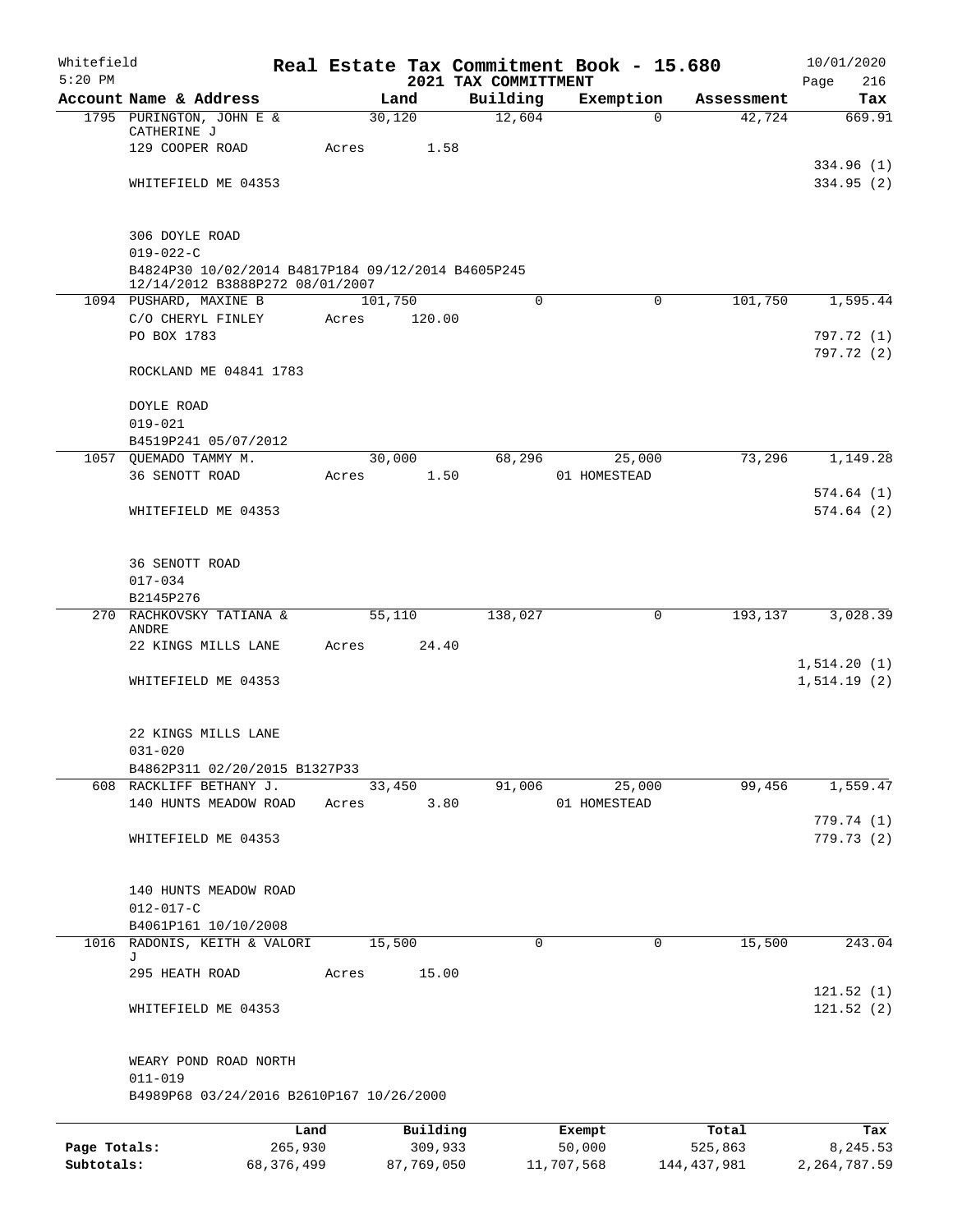| Whitefield |                                                                  |        |        | Real Estate Tax Commitment Book - 15.680 |                    |                |            |      | 10/01/2020              |
|------------|------------------------------------------------------------------|--------|--------|------------------------------------------|--------------------|----------------|------------|------|-------------------------|
| $5:20$ PM  |                                                                  |        |        | 2021 TAX COMMITTMENT                     |                    |                |            | Page | 217                     |
|            | Account Name & Address                                           |        | Land   |                                          | Building Exemption |                | Assessment |      | Tax                     |
|            | 370 RADONIS, KEITH & VALORI<br>J                                 | 66,100 |        | $\frac{302,978}{ }$                      |                    | 25,000         | 344,078    |      | 5,395.14                |
|            | 295 HEATH ROAD                                                   | Acres  | 49.00  |                                          | 01 HOMESTEAD       |                |            |      |                         |
|            |                                                                  |        |        |                                          |                    |                |            |      | 2,697.57(1)             |
|            | WHITEFIELD ME 04353                                              |        |        |                                          |                    |                |            |      | 2,697.57(2)             |
|            | 295 HEATH ROAD                                                   |        |        |                                          |                    |                |            |      |                         |
|            | $011 - 002$                                                      |        |        |                                          |                    |                |            |      |                         |
|            | B4989P42 03/24/2016 B2479P100 07/16/1999                         |        |        |                                          |                    |                |            |      |                         |
|            | 1198 RADONIS, KEITH & VALORI 26,850<br>J                         |        |        | $\Omega$                                 |                    | $\overline{0}$ | 26,850     |      | 421.01                  |
|            | 295 HEATH ROAD                                                   | Acres  | 7.00   |                                          |                    |                |            |      | 210.51(1)               |
|            | WHITEFIELD ME 04353                                              |        |        |                                          |                    |                |            |      | 210.50(2)               |
|            | WEARY POND ROAD NORTH<br>$011 - 025$                             |        |        |                                          |                    |                |            |      |                         |
|            | B4989P68 03/24/2016 B4400P137 03/20/2011 B2610P167<br>10/26/2000 |        |        |                                          |                    |                |            |      |                         |
| J          | 1495 RADONIS, KEITH & VALORI 103,250                             |        |        | $\Omega$                                 |                    | $\Omega$       | 103,250    |      | 1,618.96                |
|            | 295 HEATH ROAD                                                   | Acres  | 143.00 |                                          |                    |                |            |      |                         |
|            | WHITEFIELD ME 04353                                              |        |        |                                          |                    |                |            |      | 809.48 (1)<br>809.48(2) |
|            | HEATH ROAD<br>$011 - 015$                                        |        |        |                                          |                    |                |            |      |                         |
|            | B4989P42 03/24/2016 B2479P100<br>1455 RAFTERY RYAN P. & GRACE    | 38,150 |        | $\Omega$                                 |                    | $\Omega$       | 38,150     |      | 598.19                  |
|            | Τ.                                                               |        |        |                                          |                    |                |            |      |                         |
|            | 130 MORTON ROAD                                                  | Acres  | 13.60  |                                          |                    |                |            |      |                         |
|            | YARMOUTH ME 04096                                                |        |        |                                          |                    |                |            |      | 299.10(1)<br>299.09(2)  |
|            | PITTSTON ROAD                                                    |        |        |                                          |                    |                |            |      |                         |
|            | $004 - 044 - B - 2$                                              |        |        |                                          |                    |                |            |      |                         |
|            | B4370P251 02/01/2011 B2823P205                                   |        |        |                                          |                    |                |            |      |                         |
|            | 658 RAFTERY, RYAN P                                              | 20,150 |        | 0                                        |                    | $\mathbf 0$    | 20,150     |      | 315.95                  |
|            | RAFFERTY, GRACE T                                                | Acres  | 1.60   |                                          |                    |                |            |      | 157.98(1)               |
|            | 130 MORTON ROAD                                                  |        |        |                                          |                    |                |            |      | 157.97(2)               |
|            | YARMOUTH ME 04096                                                |        |        |                                          |                    |                |            |      |                         |
|            | PITTSTON ROAD                                                    |        |        |                                          |                    |                |            |      |                         |
|            | $004 - 044 - B - 1$                                              |        |        |                                          |                    |                |            |      |                         |
|            | B4370P251 02/01/2011 B2823P205                                   |        |        |                                          |                    |                |            |      |                         |

|              | Land       | Building   | Exempt     | Total       | Tax            |
|--------------|------------|------------|------------|-------------|----------------|
| Page Totals: | 254,500    | 302,978    | 25,000     | 532,478     | 8,349.25       |
| Subtotals:   | 68,630,999 | 88,072,028 | 11,732,568 | 144,970,459 | 2, 273, 136.84 |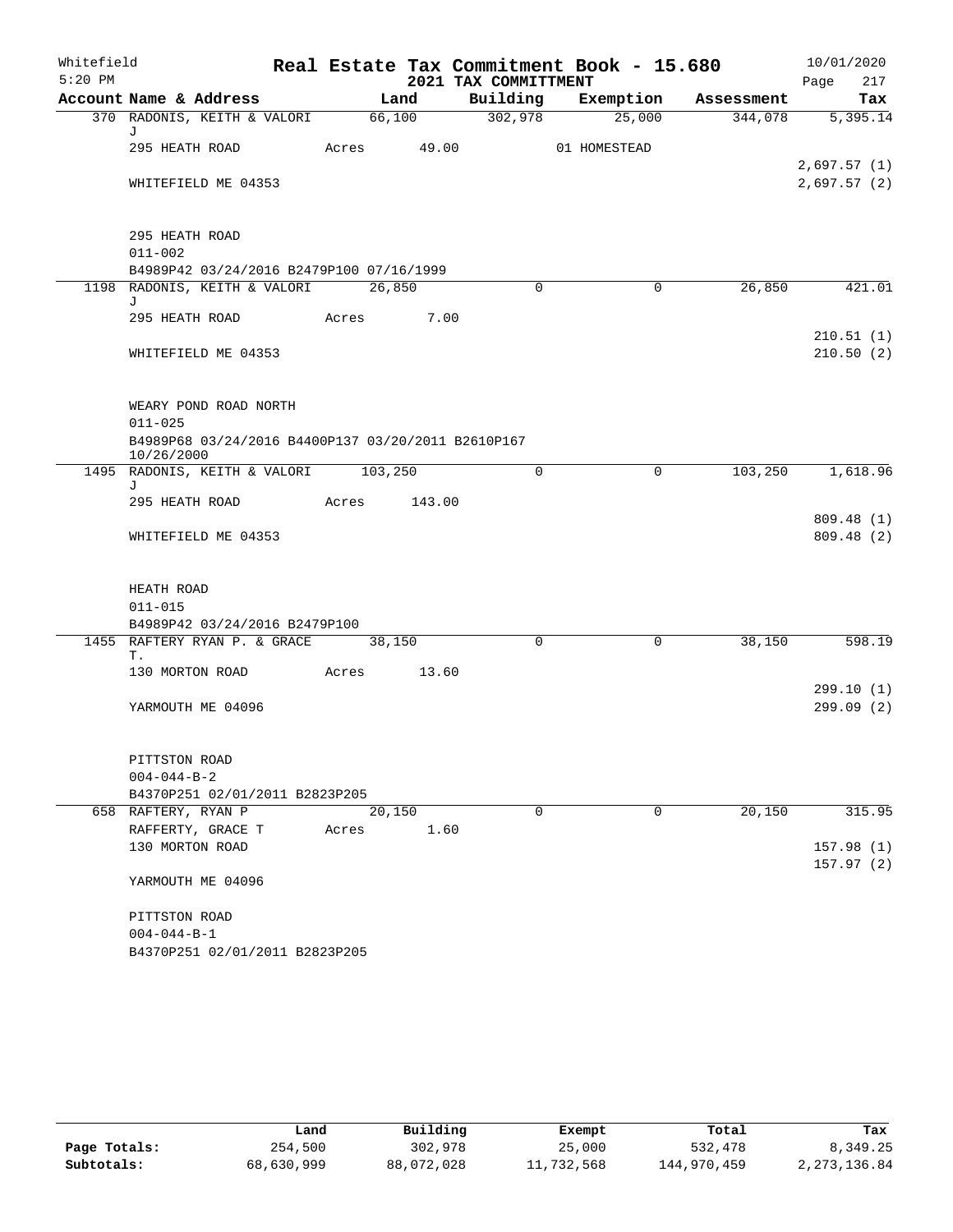| Whitefield<br>$5:20$ PM |                                                                                 |            |       |        |            | 2021 TAX COMMITTMENT | Real Estate Tax Commitment Book - 15.680 |             | 10/01/2020<br>Page<br>218  |
|-------------------------|---------------------------------------------------------------------------------|------------|-------|--------|------------|----------------------|------------------------------------------|-------------|----------------------------|
|                         | Account Name & Address                                                          |            |       | Land   |            | Building             | Exemption                                | Assessment  | Tax                        |
|                         | 1876 RAFTERY, RYAN P & GRACE                                                    |            |       | 73,185 |            | $\mathsf{O}$         | $\Omega$                                 | 73,185      | 1,147.54                   |
|                         | т<br>130 MORTON ROAD                                                            |            | Acres |        | 82.87      |                      |                                          |             |                            |
|                         | YARMOUTH ME 04096                                                               |            |       |        |            |                      |                                          |             | 573.77(1)<br>573.77 (2)    |
|                         | 75 HEATH ROAD<br>$011 - 010 - E$                                                |            |       |        |            |                      |                                          |             |                            |
|                         | B4905P86 07/08/2015                                                             |            |       |        |            |                      |                                          |             |                            |
|                         | 866 RANDALL FAMILY                                                              |            |       | 39,962 |            | 237,018              | 0                                        | 276,980     | 4,343.05                   |
|                         | REVOCABLE TRUST                                                                 |            |       |        |            |                      |                                          |             |                            |
|                         | 211 ANNA DRIVE                                                                  |            | Acres |        | 10.89      |                      |                                          |             | 2, 171.53(1)               |
|                         | EAST BRIDGEWATER MA<br>02333                                                    |            |       |        |            |                      |                                          |             | 2, 171.52(2)               |
|                         | 12 CROCKER AVENUE NORTH<br>$030 - 017$                                          |            |       |        |            |                      |                                          |             |                            |
|                         | B5230P21 02/10/2018 B2850P5                                                     |            |       |        |            |                      |                                          |             |                            |
|                         | 488 RANKS, JAMES M & PAULA                                                      |            |       | 34,050 |            | 75,382               | 31,000                                   | 78,432      | 1,229.81                   |
|                         | L<br>440 COOPER ROAD                                                            |            | Acres |        | 4.20       |                      | 01 HOMESTEAD                             |             |                            |
|                         |                                                                                 |            |       |        |            |                      | 05 VET EXEMPTION                         |             | 614.91(1)                  |
|                         | WHITEFIELD ME 04353                                                             |            |       |        |            |                      |                                          |             | 614.90(2)                  |
|                         | 440 COOPER ROAD                                                                 |            |       |        |            |                      |                                          |             |                            |
|                         | $015 - 018 - D$                                                                 |            |       |        |            |                      |                                          |             |                            |
|                         | B2600P328                                                                       |            |       |        |            | $\Omega$             | $\Omega$                                 |             |                            |
|                         | 291 RANSLOW, CHRISTOPHER D<br>6 WINDSOR TERRACE                                 |            | Acres | 24,230 | 4.32       |                      |                                          | 24,230      | 379.93                     |
|                         |                                                                                 |            |       |        |            |                      |                                          |             | 189.97(1)                  |
|                         | FARMINGDALE ME 04344                                                            |            |       |        |            |                      |                                          |             | 189.96(2)                  |
|                         | COOPER ROAD                                                                     |            |       |        |            |                      |                                          |             |                            |
|                         | $016 - 006$                                                                     |            |       |        |            |                      |                                          |             |                            |
|                         | B4123P46 04/03/2009 B1478P64 06/10/1988 B1232P107<br>1652 RAUCH, MILLICENT FORD |            |       | 36,890 |            | $\mathbf 0$          | $\mathbf 0$                              | 36,890      | 578.44                     |
|                         | FORD, WILLIAM S. &                                                              |            | Acres |        | 77.00      |                      |                                          |             |                            |
|                         | FORD, PETER L.                                                                  |            |       |        |            |                      |                                          |             |                            |
|                         | 3 GETCHELL LANE                                                                 |            |       |        |            |                      |                                          |             | 289.22 (1)                 |
|                         | HALLOWELL ME 04347                                                              |            |       |        |            |                      |                                          |             | 289.22 (2)                 |
|                         | JEFFERSON TOWN LINE                                                             |            |       |        |            |                      |                                          |             |                            |
|                         | $008 - 036$                                                                     |            |       |        |            |                      |                                          |             |                            |
|                         | B5048P48 08/19/2016                                                             |            |       |        |            |                      |                                          |             |                            |
|                         | 1863 REAL, MARGARET                                                             |            |       | 30,015 |            | 132,045              | 31,000                                   | 131,060     | 2,055.02                   |
|                         | REAL, RICKY<br>246 VIGUE ROAD                                                   |            | Acres |        | 1.51       |                      | 05 VET EXEMPTION<br>01 HOMESTEAD         |             |                            |
|                         |                                                                                 |            |       |        |            |                      |                                          |             | 1,027.51(1)<br>1,027.51(2) |
|                         | WHITEFIELD ME 04353                                                             |            |       |        |            |                      |                                          |             |                            |
|                         | 246 VIGUE ROAD                                                                  |            |       |        |            |                      |                                          |             |                            |
|                         | $016 - 038 - A$                                                                 |            |       |        |            |                      |                                          |             |                            |
|                         | B5030P86 06/27/2016                                                             |            |       |        |            |                      |                                          |             |                            |
|                         |                                                                                 | Land       |       |        | Building   |                      | Exempt                                   | Total       | Tax                        |
| Page Totals:            |                                                                                 | 238,332    |       |        | 444,445    |                      | 62,000                                   | 620,777     | 9,733.79                   |
| Subtotals:              |                                                                                 | 68,869,331 |       |        | 88,516,473 |                      | 11,794,568                               | 145,591,236 | 2,282,870.63               |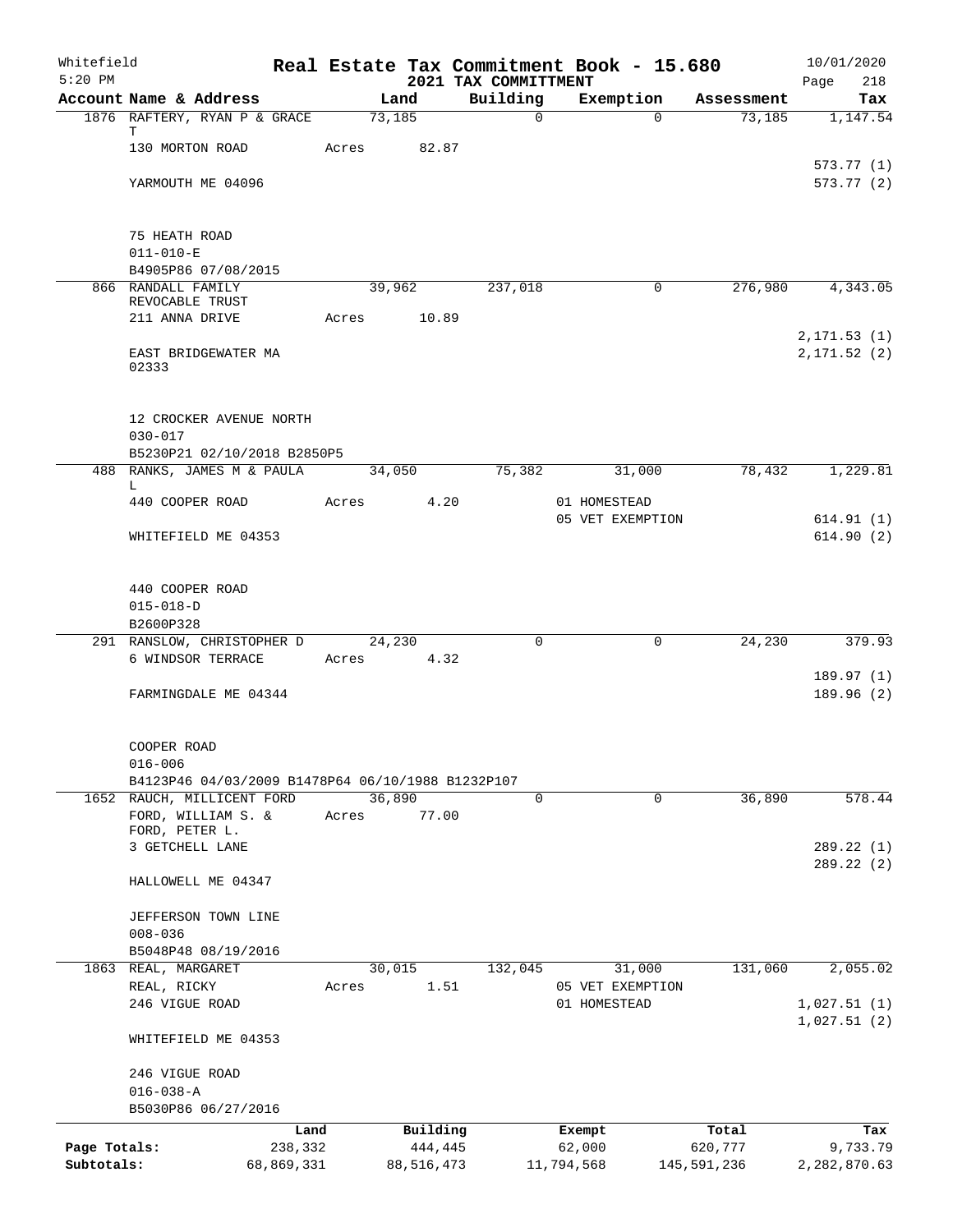| Whitefield<br>$5:20$ PM |                               |             |        |       | 2021 TAX COMMITTMENT | Real Estate Tax Commitment Book - 15.680 |             |            | 10/01/2020<br>219<br>Page |
|-------------------------|-------------------------------|-------------|--------|-------|----------------------|------------------------------------------|-------------|------------|---------------------------|
|                         | Account Name & Address        |             | Land   |       | Building             | Exemption                                |             | Assessment | Tax                       |
|                         | 1424 REED, KAILAH J           |             | 64,566 |       | 59,238               |                                          | $\mathbf 0$ | 123,804    | 1,941.25                  |
|                         | GAYTON, KEVIN B               | Acres       |        | 61.00 |                      |                                          |             |            |                           |
|                         | 165 NO. HUNTS MEADOW          |             |        |       |                      |                                          |             |            | 970.63(1)                 |
|                         | <b>ROAD</b>                   |             |        |       |                      |                                          |             |            |                           |
|                         |                               |             |        |       |                      |                                          |             |            | 970.62(2)                 |
|                         | WHITEFIELD ME 04353           |             |        |       |                      |                                          |             |            |                           |
|                         |                               |             |        |       |                      |                                          |             |            |                           |
|                         | 165 NO. HUNTS MEADOW          |             |        |       |                      |                                          |             |            |                           |
|                         | $018 - 051$                   |             |        |       |                      |                                          |             |            |                           |
|                         | B5247P109 04/12/2018          |             |        |       |                      |                                          |             |            |                           |
|                         | 543 REILLY MATTHEW A. &       |             | 68,250 |       | $\Omega$             |                                          | 0           | 68,250     | 1,070.16                  |
|                         | <b>JAMES</b>                  |             |        |       |                      |                                          |             |            |                           |
|                         | 7 GUINEVERE CIRCLE            | Acres       |        | 63.00 |                      |                                          |             |            |                           |
|                         |                               |             |        |       |                      |                                          |             |            | 535.08(1)                 |
|                         | SHREWSBURY MA 01545           |             |        |       |                      |                                          |             |            | 535.08(2)                 |
|                         |                               |             |        |       |                      |                                          |             |            |                           |
|                         |                               |             |        |       |                      |                                          |             |            |                           |
|                         | VIGUE ROAD                    |             |        |       |                      |                                          |             |            |                           |
|                         | $020 - 015$                   |             |        |       |                      |                                          |             |            |                           |
|                         | 1953 RHEA, WILLIAM BRIAN      |             | 37,250 |       | $\Omega$             |                                          | $\mathbf 0$ | 37,250     | 584.08                    |
|                         | 285 PORTLAND ROAD             | Acres       |        | 20.00 |                      |                                          |             |            |                           |
|                         |                               |             |        |       |                      |                                          |             |            | 292.04(1)                 |
|                         | YARMOUTH ME 04096             |             |        |       |                      |                                          |             |            | 292.04(2)                 |
|                         |                               |             |        |       |                      |                                          |             |            |                           |
|                         |                               |             |        |       |                      |                                          |             |            |                           |
|                         | NORTH FOWLES LANE             |             |        |       |                      |                                          |             |            |                           |
|                         | $008 - 015 - 001$             |             |        |       |                      |                                          |             |            |                           |
|                         | B5411P43 07/26/2019           |             |        |       |                      |                                          |             |            |                           |
|                         | 1915 RIBEIRO, PAULA           |             | 26,562 |       | $\mathbf 0$          |                                          | 0           | 26,562     | 416.49                    |
|                         | RIBEIRO, JOHN                 | Acres       |        | 6.64  |                      |                                          |             |            |                           |
|                         | 204 DUNCASTER ROAD            |             |        |       |                      |                                          |             |            | 208.25(1)                 |
|                         |                               |             |        |       |                      |                                          |             |            | 208.24 (2)                |
|                         | BLOOMFIELD CT 06002           |             |        |       |                      |                                          |             |            |                           |
|                         |                               |             |        |       |                      |                                          |             |            |                           |
|                         | HEATH ROAD                    |             |        |       |                      |                                          |             |            |                           |
|                         | $011 - 17A - 1$               |             |        |       |                      |                                          |             |            |                           |
|                         | B5205P166 11/22/2018          |             |        |       |                      |                                          |             |            |                           |
|                         | 1255 RICCARDI-PERCY, RUFUS V  |             | 57,250 |       |                      |                                          |             | 57,250     | 897.68                    |
|                         | RICCARDI-PERCY, ALICE T Acres |             |        | 51.00 |                      |                                          |             |            |                           |
|                         | 528 EAST RIVER ROAD           |             |        |       |                      |                                          |             |            | 448.84 (1)                |
|                         |                               |             |        |       |                      |                                          |             |            | 448.84 (2)                |
|                         | WHITEFIELD ME 04353           |             |        |       |                      |                                          |             |            |                           |
|                         |                               |             |        |       |                      |                                          |             |            |                           |
|                         | EAST RIVER ROAD               |             |        |       |                      |                                          |             |            |                           |
|                         | $010 - 053$                   |             |        |       |                      |                                          |             |            |                           |
|                         | B5177P179 09/07/2017          |             |        |       |                      |                                          |             |            |                           |
|                         | 1360 RICHARDS DOUG & AMY D.   |             | 42,618 |       | 192,858              | 25,000                                   |             | 210,476    | 3,300.26                  |
|                         | 62 ROONEY LANE                | Acres 14.21 |        |       |                      | 01 HOMESTEAD                             |             |            |                           |
|                         |                               |             |        |       |                      |                                          |             |            | 1,650.13(1)               |
|                         |                               |             |        |       |                      |                                          |             |            |                           |
|                         | WHITEFIELD ME 04353           |             |        |       |                      |                                          |             |            | 1,650.13(2)               |
|                         |                               |             |        |       |                      |                                          |             |            |                           |
|                         |                               |             |        |       |                      |                                          |             |            |                           |
|                         | 62 ROONEY LANE                |             |        |       |                      |                                          |             |            |                           |
|                         | $012 - 061$                   |             |        |       |                      |                                          |             |            |                           |
|                         | B3371P185 09/24/2004          |             |        |       |                      |                                          |             |            |                           |
|                         |                               |             |        |       |                      |                                          |             |            |                           |
|                         |                               |             |        |       |                      |                                          |             |            |                           |

|              | Land       | Building   | Exempt     | Total         | Tax          |
|--------------|------------|------------|------------|---------------|--------------|
| Page Totals: | 296,496    | 252,096    | 25,000     | 523,592       | 8,209.92     |
| Subtotals:   | 69,165,827 | 88,768,569 | 11,819,568 | 146, 114, 828 | 2,291,080.55 |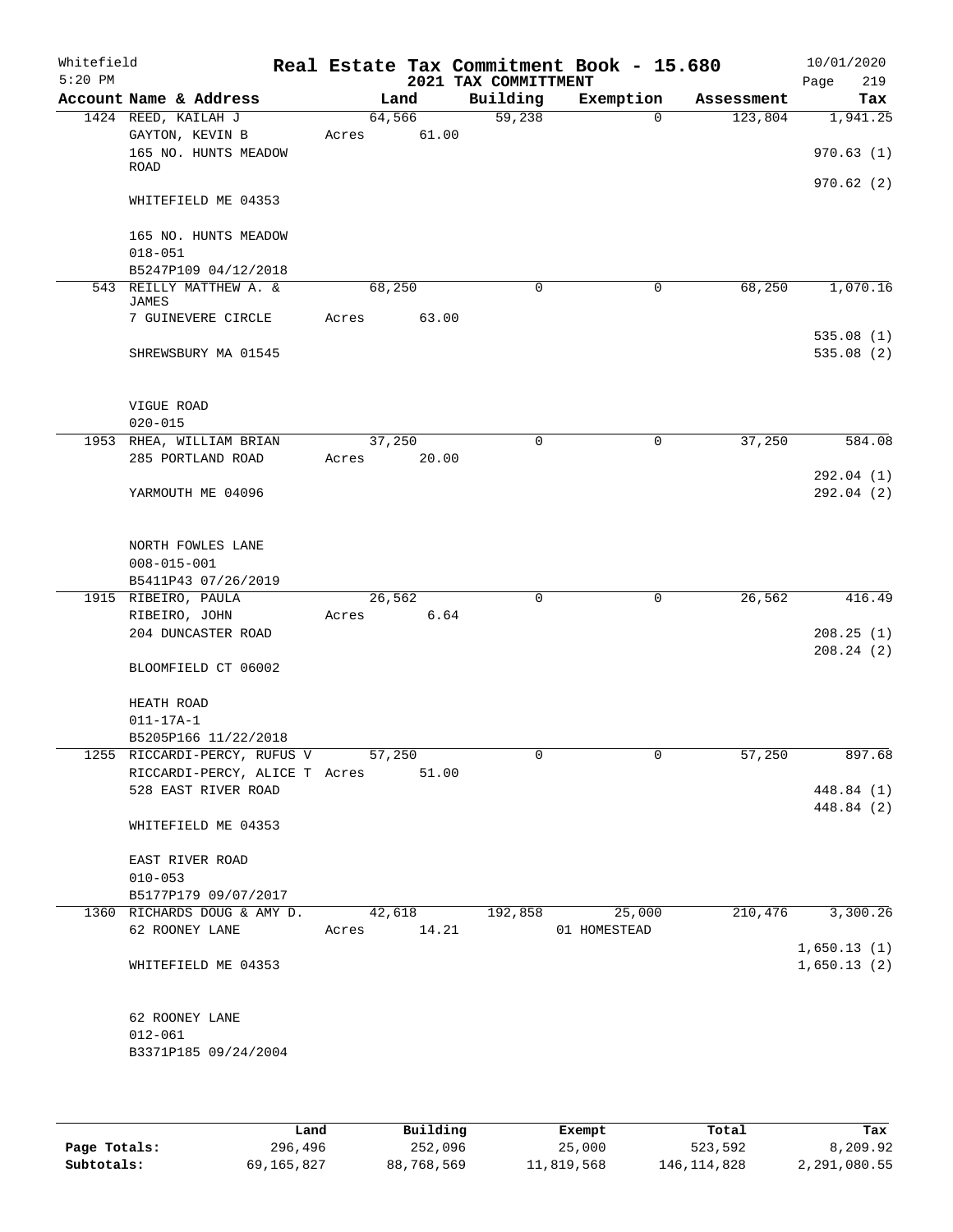| Whitefield<br>$5:20$ PM |                                |                 |       |        |                     | Real Estate Tax Commitment Book - 15.680 |                  |             |                  | 10/01/2020         |
|-------------------------|--------------------------------|-----------------|-------|--------|---------------------|------------------------------------------|------------------|-------------|------------------|--------------------|
|                         | Account Name & Address         |                 |       | Land   |                     | 2021 TAX COMMITTMENT<br>Building         |                  | Exemption   | Assessment       | Page<br>220<br>Tax |
|                         | 1823 RICHARDS DOUGLAS E. &     |                 |       | 32,265 |                     | 93,745                                   |                  | $\Omega$    | 126,010          | 1,975.84           |
|                         | PAMELA A.                      |                 |       |        |                     |                                          |                  |             |                  |                    |
|                         | 42 ROONEY LANE                 |                 | Acres |        | 3.01                |                                          |                  |             |                  |                    |
|                         |                                |                 |       |        |                     |                                          |                  |             |                  | 987.92 (1)         |
|                         | WHITEFIELD ME 04353            |                 |       |        |                     |                                          |                  |             |                  | 987.92 (2)         |
|                         | 42 ROONEY LANE                 |                 |       |        |                     |                                          |                  |             |                  |                    |
|                         | $012 - 061 - A$                |                 |       |        |                     |                                          |                  |             |                  |                    |
|                         | B4021P12 06/26/2008            |                 |       |        |                     |                                          |                  |             |                  |                    |
|                         | 1538 RICHARDS MARK & LYNN      |                 |       | 30,960 |                     | 174,052                                  |                  | 25,000      | 180,012          | 2,822.59           |
|                         | 90 HUNTS MEADOW ROAD           |                 | Acres |        | 2.14                |                                          | 01 HOMESTEAD     |             |                  |                    |
|                         |                                |                 |       |        |                     |                                          |                  |             |                  | 1,411.30(1)        |
|                         | WHITEFIELD ME 04353            |                 |       |        |                     |                                          |                  |             |                  | 1,411.29(2)        |
|                         | 90 HUNTS MEADOW ROAD           |                 |       |        |                     |                                          |                  |             |                  |                    |
|                         | $012 - 015 - B$                |                 |       |        |                     |                                          |                  |             |                  |                    |
|                         | B1704P215                      |                 |       |        |                     |                                          |                  |             |                  |                    |
|                         | 1213 RICHARDS, JENNIFER W      |                 |       | 35,370 |                     | 191,556                                  |                  | 25,000      | 201,926          | 3,166.20           |
|                         | 134 DEVINE ROAD                |                 | Acres |        | 5.15                |                                          | 01 HOMESTEAD     |             |                  |                    |
|                         |                                |                 |       |        |                     |                                          |                  |             |                  | 1,583.10(1)        |
|                         | WHITEFIELD ME 04353            |                 |       |        |                     |                                          |                  |             |                  | 1,583.10(2)        |
|                         | 134 DEVINE ROAD                |                 |       |        |                     |                                          |                  |             |                  |                    |
|                         | $016 - 013 - F$                |                 |       |        |                     |                                          |                  |             |                  |                    |
|                         | B2655P103                      |                 |       |        |                     |                                          |                  |             |                  |                    |
|                         | 1860 RICHARDS, JONATHAN L &    |                 |       | 25,562 |                     | 0                                        |                  | $\mathbf 0$ | 25,562           | 400.81             |
|                         | MARLENE M<br>39 HEATH ROAD     |                 | Acres |        | 5.39                |                                          |                  |             |                  |                    |
|                         |                                |                 |       |        |                     |                                          |                  |             |                  | 200.41(1)          |
|                         | WHITEFIELD ME 04353            |                 |       |        |                     |                                          |                  |             |                  | 200.40(2)          |
|                         | 39 HEATH ROAD                  |                 |       |        |                     |                                          |                  |             |                  |                    |
|                         | $011 - 010 - D$                |                 |       |        |                     |                                          |                  |             |                  |                    |
|                         | B4291P4 06/28/2010             |                 |       |        |                     |                                          |                  |             |                  |                    |
|                         | 1856 RICHARDS, KARL S          |                 |       | 17,260 |                     | 0                                        |                  | 0           | 17,260           | 270.64             |
|                         | 204 DEVINE ROAD                |                 | Acres |        | 17.20               |                                          |                  |             |                  |                    |
|                         |                                |                 |       |        |                     |                                          |                  |             |                  | 135.32 (1)         |
|                         | WHITEFIELD ME 04353            |                 |       |        |                     |                                          |                  |             |                  | 135.32(2)          |
|                         | DEVINE ROAD                    |                 |       |        |                     |                                          |                  |             |                  |                    |
|                         | $016 - 013 - I$                |                 |       |        |                     |                                          |                  |             |                  |                    |
|                         | B4254P226 03/03/2010           |                 |       |        |                     |                                          |                  |             |                  |                    |
| 1223                    | RICHARDS, KARL S &             |                 |       | 51,880 |                     | 0                                        |                  | $\mathbf 0$ | 51,880           | 813.48             |
|                         | JUDITH<br>204 DEVINE ROAD      |                 | Acres |        | 55.80               |                                          |                  |             |                  |                    |
|                         |                                |                 |       |        |                     |                                          |                  |             |                  | 406.74 (1)         |
|                         | WHITEFIELD ME 04353            |                 |       |        |                     |                                          |                  |             |                  | 406.74 (2)         |
|                         |                                |                 |       |        |                     |                                          |                  |             |                  |                    |
|                         | DEVINE ROAD<br>$016 - 013 - E$ |                 |       |        |                     |                                          |                  |             |                  |                    |
|                         | B1173P188                      |                 |       |        |                     |                                          |                  |             |                  |                    |
|                         |                                |                 |       |        |                     |                                          |                  |             |                  |                    |
| Page Totals:            |                                | Land<br>193,297 |       |        | Building<br>459,353 |                                          | Exempt<br>50,000 |             | Total<br>602,650 | Tax<br>9,449.56    |
| Subtotals:              |                                | 69,359,124      |       |        | 89, 227, 922        |                                          | 11,869,568       |             | 146, 717, 478    | 2,300,530.11       |
|                         |                                |                 |       |        |                     |                                          |                  |             |                  |                    |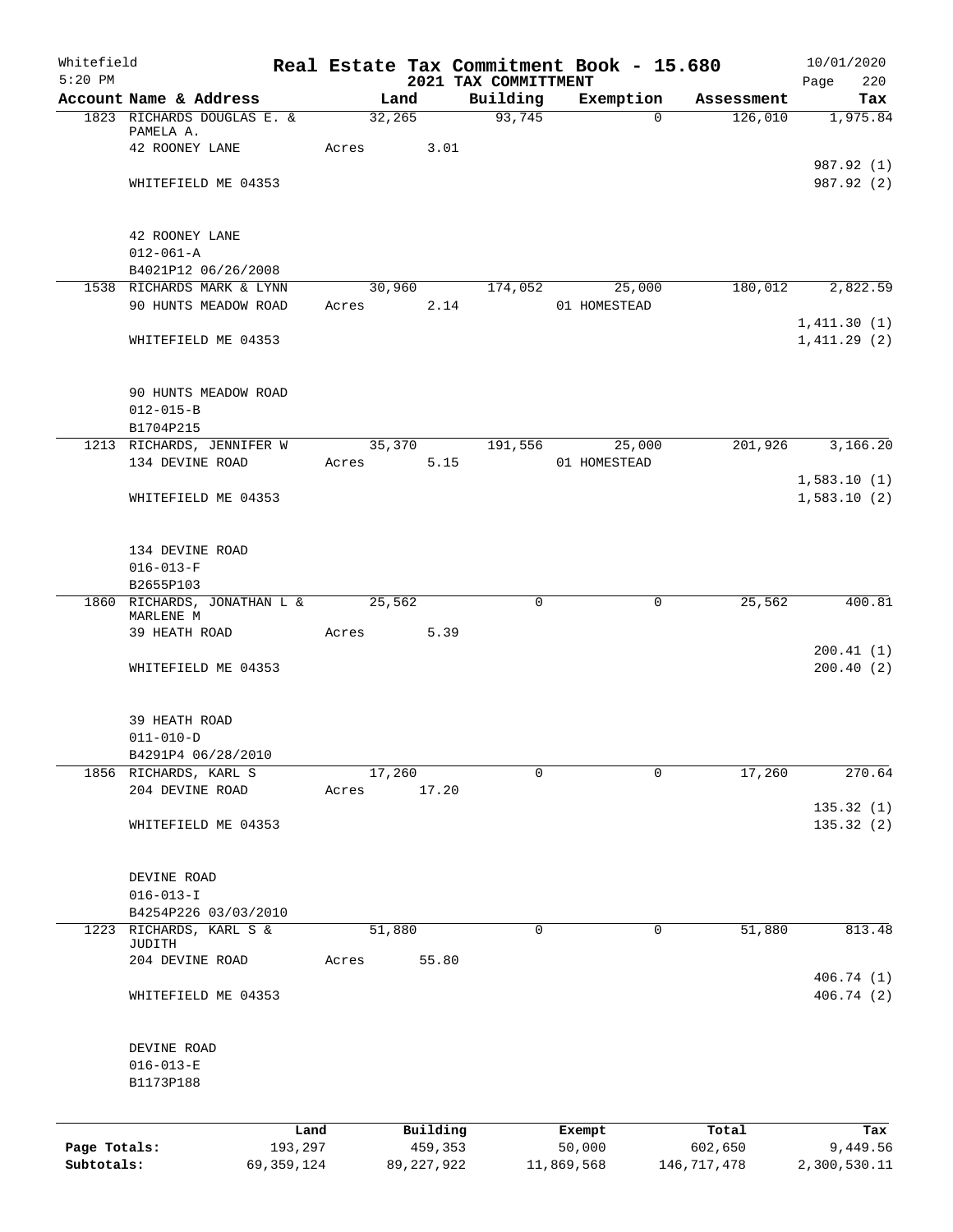| Whitefield |                                                    |       |        |      |                      | Real Estate Tax Commitment Book - 15.680 |            |      | 10/01/2020             |
|------------|----------------------------------------------------|-------|--------|------|----------------------|------------------------------------------|------------|------|------------------------|
| $5:20$ PM  |                                                    |       |        |      | 2021 TAX COMMITTMENT |                                          |            | Page | 221                    |
|            | Account Name & Address                             |       | Land   |      | Building             | Exemption                                | Assessment |      | Tax                    |
|            | 1473 RICHARDS, KARL S &<br>JUDITH                  |       | 21,545 |      | $\mathsf{O}$         | $\Omega$                                 | 21,545     |      | 337.83                 |
|            | 204 DEVINE ROAD                                    | Acres |        | 2.53 |                      |                                          |            |      |                        |
|            |                                                    |       |        |      |                      |                                          |            |      | 168.92(1)              |
|            | WHITEFIELD ME 04353                                |       |        |      |                      |                                          |            |      | 168.91(2)              |
|            |                                                    |       |        |      |                      |                                          |            |      |                        |
|            | DEVINE ROAD                                        |       |        |      |                      |                                          |            |      |                        |
|            | $016 - 013 - D$                                    |       |        |      |                      |                                          |            |      |                        |
|            | B1173P188                                          |       |        |      |                      |                                          |            |      |                        |
|            | 632 RICHARDS, KARL S &                             |       | 35,250 |      | 204,699              | 25,000                                   | 214,949    |      | 3,370.40               |
|            | JUDITH                                             |       |        |      |                      |                                          |            |      |                        |
|            | 204 DEVINE ROAD                                    | Acres |        | 5.00 |                      | 01 HOMESTEAD                             |            |      |                        |
|            |                                                    |       |        |      |                      |                                          |            |      | 1,685.20(1)            |
|            | WHITEFIELD ME 04353                                |       |        |      |                      |                                          |            |      | 1,685.20(2)            |
|            |                                                    |       |        |      |                      |                                          |            |      |                        |
|            |                                                    |       |        |      |                      |                                          |            |      |                        |
|            | 204 DEVINE ROAD                                    |       |        |      |                      |                                          |            |      |                        |
|            | $016 - 013 - B$                                    |       |        |      |                      |                                          |            |      |                        |
|            | B1173P188                                          |       |        |      |                      |                                          |            |      |                        |
|            | 1147 RICHARDS, LEE &<br><b>JENNIFER</b>            |       | 49,200 |      | 273,220              | 0                                        | 322,420    |      | 5,055.55               |
|            | 137 DEVINE ROAD                                    | Acres | 23.00  |      |                      |                                          |            |      |                        |
|            |                                                    |       |        |      |                      |                                          |            |      | 2,527.78(1)            |
|            | WHITEFIELD ME 04353                                |       |        |      |                      |                                          |            |      | 2,527.77(2)            |
|            |                                                    |       |        |      |                      |                                          |            |      |                        |
|            | 137 DEVINE ROAD                                    |       |        |      |                      |                                          |            |      |                        |
|            | $016 - 014$                                        |       |        |      |                      |                                          |            |      |                        |
|            | B2527P330                                          |       |        |      |                      |                                          |            |      |                        |
|            | 324 RICHARDS, LEE E                                |       | 68,024 |      | 899,744              | $\mathbf 0$                              | 967,768    |      | 15, 174.60             |
|            | 137 DEVINE ROAD                                    | Acres | 11.28  |      |                      |                                          |            |      |                        |
|            |                                                    |       |        |      |                      |                                          |            |      | 7,587.30(1)            |
|            | WHITEFIELD ME 04353                                |       |        |      |                      |                                          |            |      | 7,587.30(2)            |
|            |                                                    |       |        |      |                      |                                          |            |      |                        |
|            | 116 AUGUSTA ROAD                                   |       |        |      |                      |                                          |            |      |                        |
|            | $018 - 019$                                        |       |        |      |                      |                                          |            |      |                        |
|            | B3640P262 02/28/2006 B3362P43 09/03/2004 B1487P307 |       | 33,075 |      |                      |                                          |            |      |                        |
|            | 1286 RICHARDS, VIOLET H<br>IRREVOCABLE TRUST       |       |        |      | 31,394               | $\Omega$                                 | 64,469     |      | 1,010.87               |
|            | DULAC, DAWN & RICHARDS, Acres<br>LEE E TRUSTEES    |       |        | 3.55 |                      |                                          |            |      |                        |
|            | 188 DEVINE ROAD                                    |       |        |      |                      |                                          |            |      | 505.44(1)<br>505.43(2) |
|            | WHITEFIELD ME 04353                                |       |        |      |                      |                                          |            |      |                        |
|            | 170 DEVINE ROAD                                    |       |        |      |                      |                                          |            |      |                        |
|            | $016 - 013$                                        |       |        |      |                      |                                          |            |      |                        |
|            | B4254P220 03/03/2010 B1019P158                     |       |        |      |                      |                                          |            |      |                        |

|              | Land       | Building   | Exempt     | Total       | Tax          |
|--------------|------------|------------|------------|-------------|--------------|
| Page Totals: | 207,094    | 1,409,057  | 25,000     | 1,591,151   | 24,949.25    |
| Subtotals:   | 69,566,218 | 90,636,979 | 11,894,568 | 148,308,629 | 2,325,479.36 |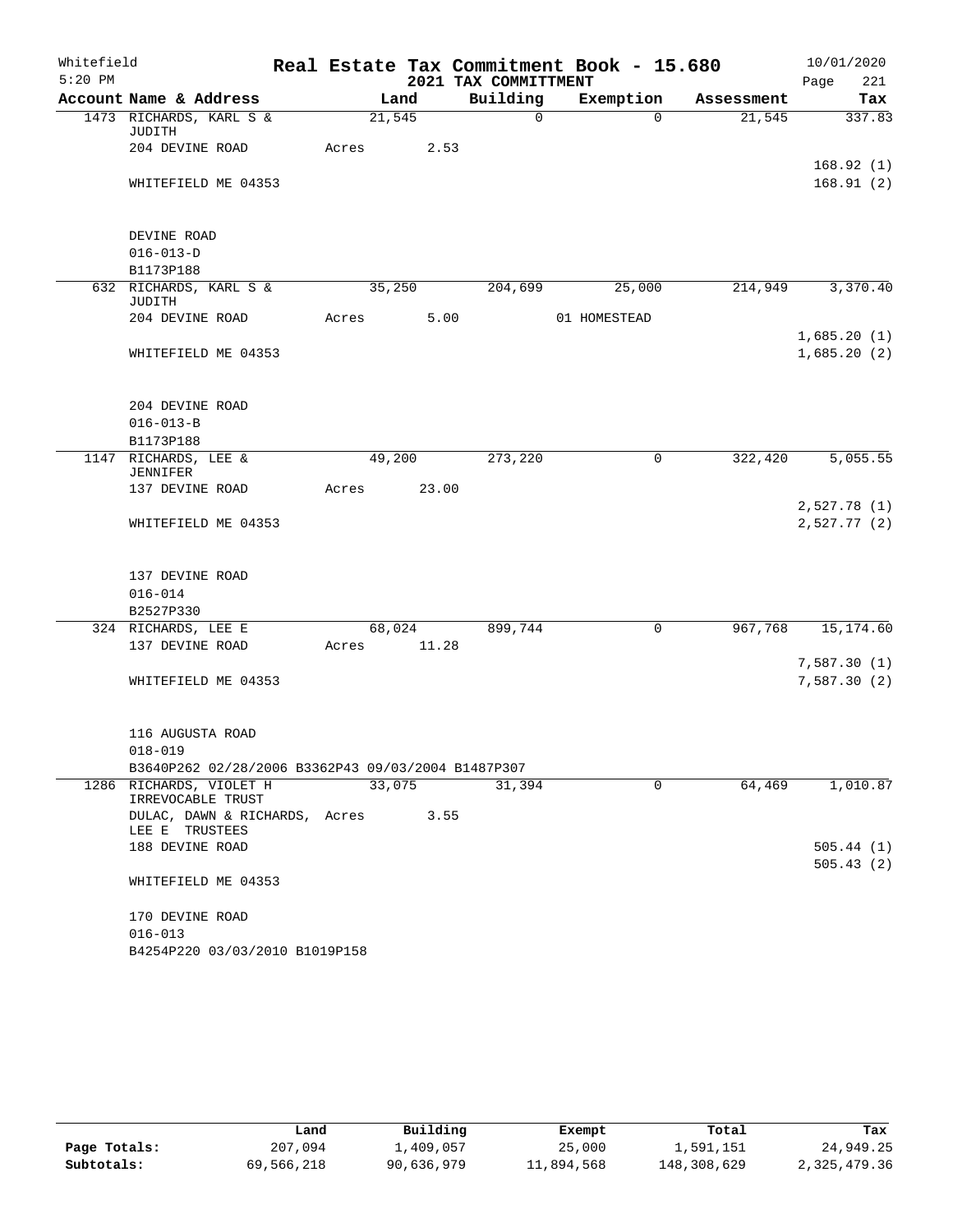| Whitefield<br>$5:20$ PM |                                                                     |                 |       |        |                     | 2021 TAX COMMITTMENT | Real Estate Tax Commitment Book - 15.680 |                  | 10/01/2020<br>222<br>Page |
|-------------------------|---------------------------------------------------------------------|-----------------|-------|--------|---------------------|----------------------|------------------------------------------|------------------|---------------------------|
|                         | Account Name & Address                                              |                 |       | Land   |                     | Building             | Exemption                                | Assessment       | Tax                       |
|                         | 1857 RICHARDS, VIOLET H<br>IRREVOCABLE TRUST                        |                 |       | 17,260 |                     | 0                    | $\Omega$                                 | 17,260           | 270.64                    |
|                         | RICHARDS, LEE E &<br>RICHARDS, JORDAN<br>TRUSTEES                   |                 | Acres |        | 17.20               |                      |                                          |                  |                           |
|                         | 134 DEVINE ROAD                                                     |                 |       |        |                     |                      |                                          |                  | 135.32(1)<br>135.32(2)    |
|                         | WHITEFIELD ME 04353                                                 |                 |       |        |                     |                      |                                          |                  |                           |
|                         | DEVINE ROAD<br>$016 - 013 - J$                                      |                 |       |        |                     |                      |                                          |                  |                           |
|                         | B4254P229 03/03/2010                                                |                 |       |        |                     |                      |                                          |                  |                           |
|                         | 1713 RIDEOUT JERRY T. &<br>GEORGENE M.                              |                 |       | 31,065 |                     | 272,502              | 0                                        | 303,567          | 4,759.93                  |
|                         | 624 TOWNHOUSE ROAD                                                  |                 | Acres |        | 2.21                |                      |                                          |                  |                           |
|                         |                                                                     |                 |       |        |                     |                      |                                          |                  | 2,379.97 (1)              |
|                         | WHITEFIELD ME 04353                                                 |                 |       |        |                     |                      |                                          |                  | 2,379.96 (2)              |
|                         | 624 TOWNHOUSE ROAD                                                  |                 |       |        |                     |                      |                                          |                  |                           |
|                         | $010 - 030 - B$                                                     |                 |       |        |                     |                      |                                          |                  |                           |
|                         | B4704P234 08/28/2013 B3220P63 01/08/2004<br>1685 RIDEOUT RICHARD G. |                 |       | 7,580  |                     | 10,226               | 0                                        | 17,806           | 279.20                    |
|                         | 211 HUNTS MEADOW ROAD                                               |                 | Acres |        | 5.10                |                      |                                          |                  | 139.60(1)                 |
|                         | PITTSTON ME 04345                                                   |                 |       |        |                     |                      |                                          |                  | 139.60(2)                 |
|                         | 211 SOUTH HUNTS MEADOW                                              |                 |       |        |                     |                      |                                          |                  |                           |
|                         | $006 - 021 - 3$<br>B2813P1                                          |                 |       |        |                     |                      |                                          |                  |                           |
|                         | 469 RIDEOUT, ARDELL M                                               |                 |       | 30,000 |                     | 81,038               | 25,000                                   | 86,038           | 1,349.08                  |
|                         | 380 TOWNHOUSE ROAD                                                  |                 | Acres |        | 1.50                |                      | 01 HOMESTEAD                             |                  |                           |
|                         | WHITEFIELD ME 04353                                                 |                 |       |        |                     |                      |                                          |                  | 674.54(1)<br>674.54(2)    |
|                         | 380 TOWNHOUSE ROAD                                                  |                 |       |        |                     |                      |                                          |                  |                           |
|                         | $010 - 017 - A$<br>B2636P165                                        |                 |       |        |                     |                      |                                          |                  |                           |
|                         | 1955 RIDEOUT, ARDELL M &<br>EMIL C JR                               |                 |       | 20,600 |                     | 0                    | $\mathbf 0$                              | 20,600           | 323.01                    |
|                         | 380 TOWNHOUSE ROAD                                                  |                 | Acres |        | 1.90                |                      |                                          |                  |                           |
|                         | WHITEFIELD ME 04353                                                 |                 |       |        |                     |                      |                                          |                  | 161.51(1)<br>161.50(2)    |
|                         | 56 BLUE GOOSE LANE                                                  |                 |       |        |                     |                      |                                          |                  |                           |
|                         | $010 - 011 - F - 1$                                                 |                 |       |        |                     |                      |                                          |                  |                           |
|                         | B5382P18 05/08/2019 B5382P15 05/08/2019                             |                 |       |        |                     |                      |                                          |                  |                           |
|                         | 1809 RIDEOUT, ERIC M                                                |                 |       | 34,050 |                     | 60,756               | 0                                        | 94,806           | 1,486.56                  |
|                         | 74 BEECH LANE                                                       |                 | Acres |        | 4.20                |                      |                                          |                  | 743.28 (1)                |
|                         | WHITEFIELD ME 04353                                                 |                 |       |        |                     |                      |                                          |                  | 743.28 (2)                |
|                         | 74 BEECH LANE                                                       |                 |       |        |                     |                      |                                          |                  |                           |
|                         | $014 - 006 - K$                                                     |                 |       |        |                     |                      |                                          |                  |                           |
|                         | B3978P200 03/14/2008                                                |                 |       |        |                     |                      |                                          |                  |                           |
| Page Totals:            |                                                                     | Land<br>140,555 |       |        | Building<br>424,522 |                      | Exempt<br>25,000                         | Total<br>540,077 | Tax<br>8,468.42           |
| Subtotals:              |                                                                     | 69,706,773      |       |        | 91,061,501          |                      | 11,919,568                               | 148,848,706      | 2,333,947.78              |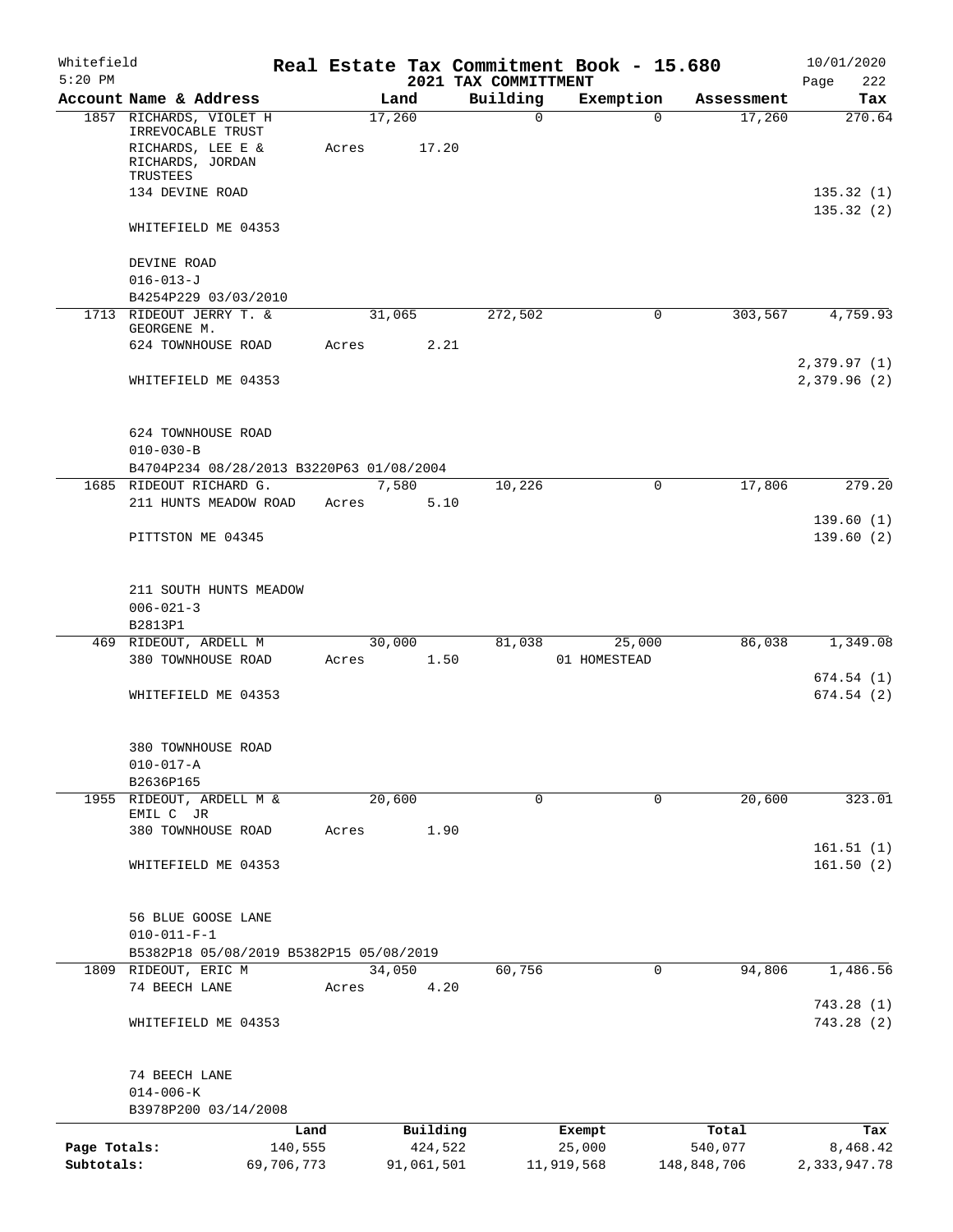| Whitefield<br>$5:20$ PM |                                                   |        |                      | 2021 TAX COMMITTMENT | Real Estate Tax Commitment Book - 15.680 |                               | 10/01/2020         |
|-------------------------|---------------------------------------------------|--------|----------------------|----------------------|------------------------------------------|-------------------------------|--------------------|
|                         | Account Name & Address                            |        | Land                 |                      |                                          | Building Exemption Assessment | Page<br>223<br>Tax |
|                         | 1115 RIDEOUT, MARK R                              |        | 62, 135              | $\overline{191,314}$ | 25,000                                   | 228,449                       | 3,582.08           |
|                         | RIDEOUT, SHANNON                                  |        | Acres 42.90          |                      | 01 HOMESTEAD                             |                               |                    |
|                         | 32 HICKORY LANE                                   |        |                      |                      |                                          |                               | 1,791.04(1)        |
|                         |                                                   |        |                      |                      |                                          |                               | 1,791.04(2)        |
|                         | WHITEFIELD ME 04353                               |        |                      |                      |                                          |                               |                    |
|                         |                                                   |        |                      |                      |                                          |                               |                    |
|                         | 32 HICKORY LANE                                   |        |                      |                      |                                          |                               |                    |
|                         | $012 - 026$<br>B5096P279 01/06/2017 B2478P326     |        |                      |                      |                                          |                               |                    |
|                         | 130 RIDEOUT, NICHOLAS A &                         | 36,210 |                      | 45,064               | 0                                        | 81,274                        | 1,274.38           |
|                         | MARY A                                            |        |                      |                      |                                          |                               |                    |
|                         | 33 BLUE GOOS LANE                                 |        | Acres 6.20           |                      |                                          |                               |                    |
|                         |                                                   |        |                      |                      |                                          |                               | 637.19(1)          |
|                         | WHITEFIELD ME 04353                               |        |                      |                      |                                          |                               | 637.19(2)          |
|                         |                                                   |        |                      |                      |                                          |                               |                    |
|                         |                                                   |        |                      |                      |                                          |                               |                    |
|                         | 33 BLUE GOOSE LANE<br>$010 - 012$                 |        |                      |                      |                                          |                               |                    |
|                         | B4126P228 04/10/2009 B3791P288 12/22/2006         |        |                      |                      |                                          |                               |                    |
|                         | 1182 RIDEOUT, ROBERT L                            |        | 65,210               | 97,255               | 25,000                                   | 137,465                       | 2,155.45           |
|                         | 589 MILLS ROAD                                    |        | Acres 47.63          |                      | 01 HOMESTEAD                             |                               |                    |
|                         |                                                   |        |                      |                      |                                          |                               | 1,077.73(1)        |
|                         | WHITEFIELD ME 04353                               |        |                      |                      |                                          |                               | 1,077.72(2)        |
|                         |                                                   |        |                      |                      |                                          |                               |                    |
|                         |                                                   |        |                      |                      |                                          |                               |                    |
|                         | 589 MILLS ROAD                                    |        |                      |                      |                                          |                               |                    |
|                         | $020 - 039$                                       |        |                      |                      |                                          |                               |                    |
|                         | B5284P245 07/26/2018 B5284P243 07/26/2018         |        |                      |                      |                                          |                               |                    |
|                         | 647 RIDEOUT, ROSEMARY L<br>28 CLOVER LANE         |        | 30,000<br>Acres 1.35 | 19,288               | $\mathbf 0$                              | 49,288                        | 772.84             |
|                         |                                                   |        |                      |                      |                                          |                               | 386.42(1)          |
|                         | WHITEFIELD ME 04353                               |        |                      |                      |                                          |                               | 386.42(2)          |
|                         |                                                   |        |                      |                      |                                          |                               |                    |
|                         |                                                   |        |                      |                      |                                          |                               |                    |
|                         | 28 CLOVER LANE                                    |        |                      |                      |                                          |                               |                    |
|                         | $012 - 028 - F$                                   |        |                      |                      |                                          |                               |                    |
|                         | 1861 RIDEOUT, TED & SARAH                         |        | 30,750               | 44,675               | 0                                        | 75,425                        | 1,182.66           |
|                         | 452 MILLS ROAD                                    | Acres  |                      | 2.00                 |                                          |                               |                    |
|                         |                                                   |        |                      |                      |                                          |                               | 591.33(1)          |
|                         | WHITEFIELD ME 04353                               |        |                      |                      |                                          |                               | 591.33(2)          |
|                         |                                                   |        |                      |                      |                                          |                               |                    |
|                         | 452 MILLS ROAD                                    |        |                      |                      |                                          |                               |                    |
|                         | $020 - 029 - B$                                   |        |                      |                      |                                          |                               |                    |
|                         | B4275P121 05/10/2010                              |        |                      |                      |                                          |                               |                    |
|                         | 1064 RIPLEY, NANCY HEIRS                          |        | 85,100               |                      | $\Omega$<br>$\Omega$                     | 85,100                        | 1,334.37           |
|                         | C/O IVA M RIPLEY - PERS Acres                     |        | 86.70                |                      |                                          |                               |                    |
|                         | REP                                               |        |                      |                      |                                          |                               |                    |
|                         | 371 TOWNHOUSE ROAD                                |        |                      |                      |                                          |                               | 667.19(1)          |
|                         |                                                   |        |                      |                      |                                          |                               | 667.18(2)          |
|                         | WHITEFIELD ME 04353                               |        |                      |                      |                                          |                               |                    |
|                         | 5 BLUE GOOSE LANE                                 |        |                      |                      |                                          |                               |                    |
|                         | $010 - 011$                                       |        |                      |                      |                                          |                               |                    |
|                         | B4828P232 10/16/2014 B4773P33 04/24/2014 B956P231 |        |                      |                      |                                          |                               |                    |
|                         |                                                   |        |                      |                      |                                          |                               |                    |

|              | Land       | Building   | Exempt     | Total       | Tax          |
|--------------|------------|------------|------------|-------------|--------------|
| Page Totals: | 309,405    | 397,596    | 50,000     | 657,001     | 10,301.78    |
| Subtotals:   | 70,016,178 | 91,459,097 | 11,969,568 | 149,505,707 | 2,344,249.56 |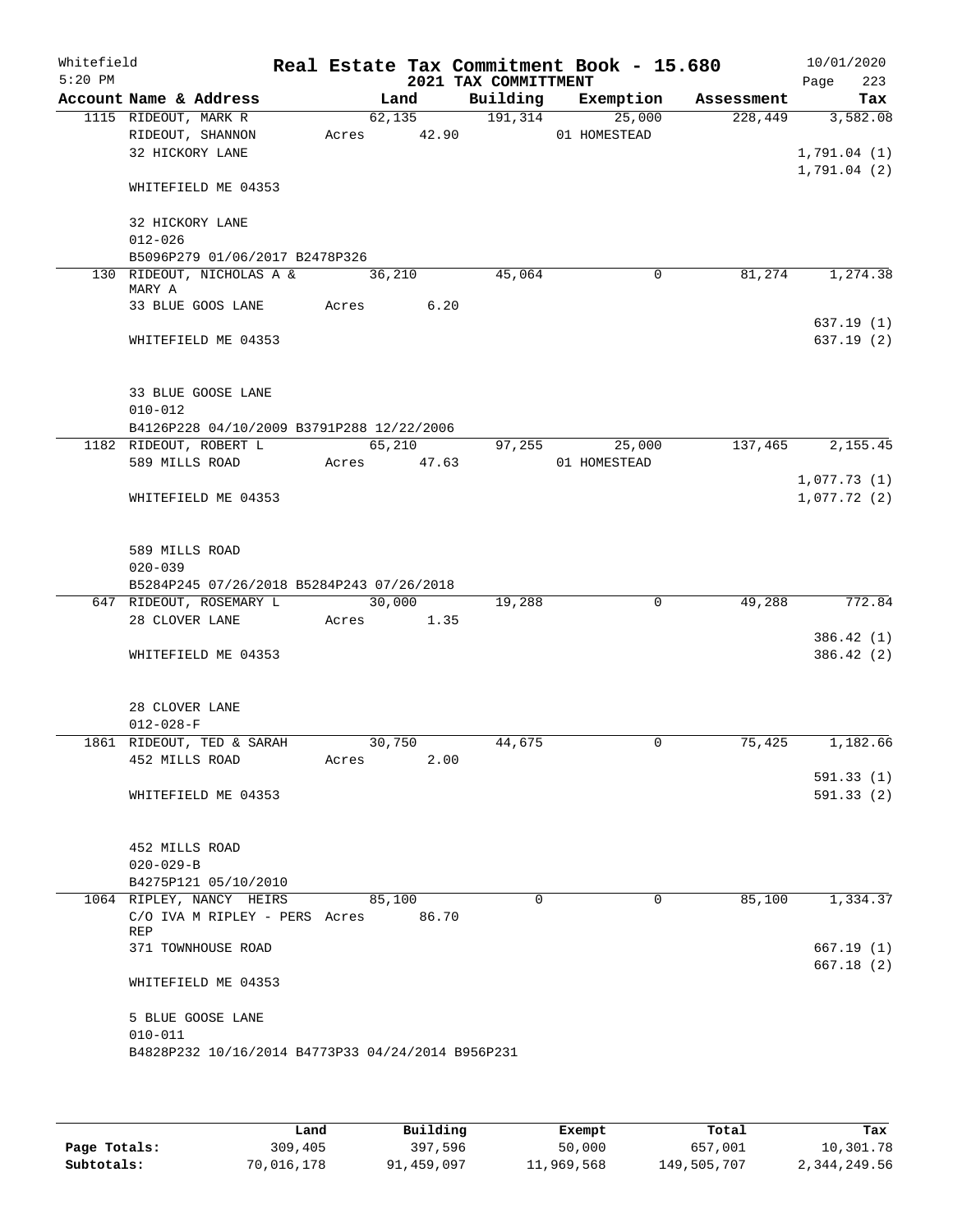| Whitefield<br>$5:20$ PM |                                                                                  |             |        |        | 2021 TAX COMMITTMENT | Real Estate Tax Commitment Book - 15.680 |            | 10/01/2020<br>Page<br>224  |
|-------------------------|----------------------------------------------------------------------------------|-------------|--------|--------|----------------------|------------------------------------------|------------|----------------------------|
|                         | Account Name & Address                                                           |             | Land   |        | Building             | Exemption                                | Assessment | Tax                        |
|                         | 741 RIVERVIEW TRUST<br>* JENNIFER & VANESSA<br>BURTNER, TRUSTEES<br>PO BOX 461   | Acres       | 79,350 | 95.20  | 6,066                | $\Omega$                                 | 85,416     | 1,339.32<br>669.66 (1)     |
|                         | HINGHAM MA 02043                                                                 |             |        |        |                      |                                          |            | 669.66(2)                  |
|                         | NO. HUNTS MEADOW ROAD<br>$018 - 034$<br>B4248P156 02/08/2010 B2633P44 12/22/2000 |             |        |        |                      |                                          |            |                            |
|                         | 883 ROBBINS, JONATHAN &                                                          |             | 60,050 |        | 120,365              | 31,000                                   | 149,415    | 2,342.83                   |
|                         | JUDITH                                                                           |             |        |        |                      |                                          |            |                            |
|                         | 223 BENNER LANE                                                                  | Acres       |        | 32.00  |                      | 01 HOMESTEAD<br>07 NMR VET & WIDOW       |            | 1, 171.42(1)               |
|                         | WHITEFIELD ME 04353                                                              |             |        |        |                      |                                          |            | 1, 171.41(2)               |
|                         | 223 BENNER LANE                                                                  |             |        |        |                      |                                          |            |                            |
|                         | $016 - 050$<br>873 ROBBINS, JONATHAN &                                           |             | 77,350 |        | $\Omega$             | 0                                        | 77,350     | 1,212.85                   |
|                         | <b>JUDITH</b>                                                                    |             |        |        |                      |                                          |            |                            |
|                         | 223 BENNER LANE                                                                  | Acres       |        | 91.20  |                      |                                          |            | 606.43(1)                  |
|                         | WHITEFIELD ME 04353                                                              |             |        |        |                      |                                          |            | 606.42(2)                  |
|                         | BENNER LANE<br>$016 - 048$                                                       |             |        |        |                      |                                          |            |                            |
|                         | 524 ROBBINS, JOSHUA M                                                            |             | 36,690 |        | 94,388               | 25,000                                   | 106,078    | 1,663.30                   |
|                         | ROBBINS, ELIZA J<br>195 N. HUNTS MEADOW                                          | Acres       |        | 6.80   |                      | 01 HOMESTEAD                             |            | 831.65(1)                  |
|                         | <b>ROAD</b>                                                                      |             |        |        |                      |                                          |            | 831.65 (2)                 |
|                         | WHITEFIELD ME 04353                                                              |             |        |        |                      |                                          |            |                            |
|                         | 195 NO. HUNTS MEADOW<br>$018 - 051 - A$                                          |             |        |        |                      |                                          |            |                            |
|                         | B5050P196 09/06/2016 B3882P279 07/13/2007 B2473P69                               |             |        |        |                      |                                          |            |                            |
|                         | 1584 ROBERTS ANN S.                                                              |             |        | 38,642 |                      | 161,373 25,000                           |            | 175,015 2,744.24           |
|                         | 160 SENOTT ROAD                                                                  | Acres 9.24  |        |        |                      | 01 HOMESTEAD                             |            |                            |
|                         | WHITEFIELD ME 04353                                                              |             |        |        |                      |                                          |            | 1,372.12(1)<br>1,372.12(2) |
|                         | 160 SENOTT ROAD<br>$017 - 038 - B$                                               |             |        |        |                      |                                          |            |                            |
|                         | B4728P160 11/01/2013 B4728P142 11/01/2013 B1487P83                               |             |        |        |                      |                                          |            |                            |
|                         | 1869 ROBINS, CHRISTOPHER A                                                       |             |        | 48,368 | 169,388              | 0                                        | 217,756    | 3, 414.41                  |
|                         | ROBINS, CAROL P<br>228 HEATH ROAD                                                | Acres 21.72 |        |        |                      |                                          |            | 1,707.21(1)                |
|                         | WHITEFIELD ME 04353                                                              |             |        |        |                      |                                          |            | 1,707.20(2)                |
|                         | 228 HEATH ROAD                                                                   |             |        |        |                      |                                          |            |                            |
|                         | $011 - 013 - A$                                                                  |             |        |        |                      |                                          |            |                            |
|                         | B4546P48 07/17/2012                                                              |             |        |        |                      |                                          |            |                            |
|                         |                                                                                  |             |        |        |                      |                                          |            |                            |

|              | Land       | Building   | Exempt     | Total       | Tax          |
|--------------|------------|------------|------------|-------------|--------------|
| Page Totals: | 340,450    | 551,580    | 81,000     | 811,030     | 12,716.95    |
| Subtotals:   | 70,356,628 | 92,010,677 | 12,050,568 | 150,316,737 | 2,356,966.51 |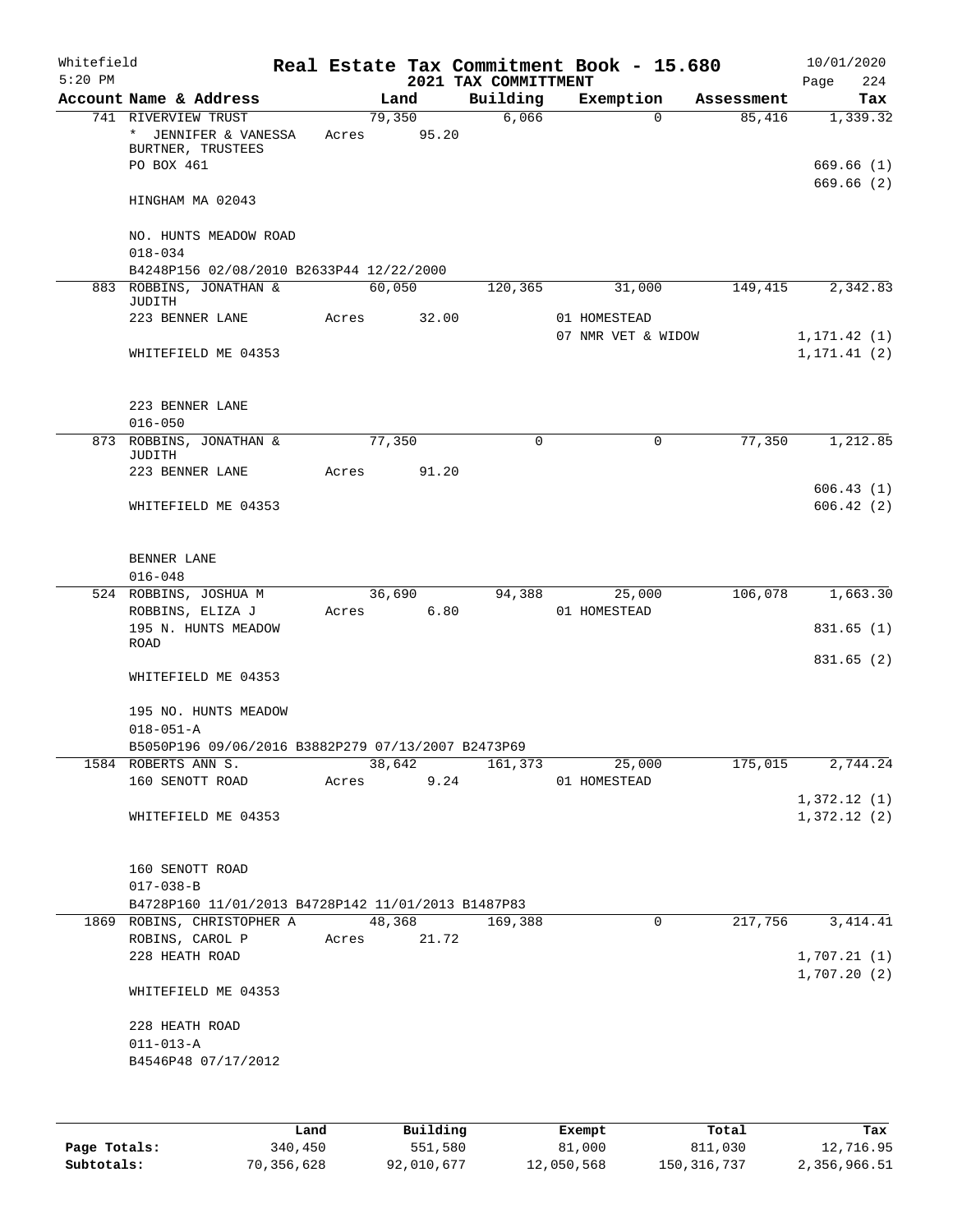| Whitefield   |                                      |         |       |                |          |                      | Real Estate Tax Commitment Book - 15.680 |                       | 10/01/2020               |
|--------------|--------------------------------------|---------|-------|----------------|----------|----------------------|------------------------------------------|-----------------------|--------------------------|
| $5:20$ PM    | Account Name & Address               |         |       |                |          | 2021 TAX COMMITTMENT |                                          |                       | Page<br>225<br>Tax       |
|              | 226 ROBINSON, LUCIA P                |         |       | Land<br>47,250 |          | Building<br>109,618  | Exemption<br>$\Omega$                    | Assessment<br>156,868 | 2,459.69                 |
|              | 457 HUNTS MEADOW ROAD                |         | Acres |                | 20.00    |                      |                                          |                       |                          |
|              |                                      |         |       |                |          |                      |                                          |                       | 1,229.85(1)              |
|              | WHITEFIELD ME 04353                  |         |       |                |          |                      |                                          |                       | 1,229.84(2)              |
|              |                                      |         |       |                |          |                      |                                          |                       |                          |
|              |                                      |         |       |                |          |                      |                                          |                       |                          |
|              | 457 HUNTS MEADOW ROAD                |         |       |                |          |                      |                                          |                       |                          |
|              | $015 - 046$<br>532 ROEVER DORIS E. & |         |       | 24,875         |          | 0                    | 0                                        | 24,875                | 390.04                   |
|              | KENNETH C.                           |         |       |                |          |                      |                                          |                       |                          |
|              | 141 MILLS ROAD                       |         | Acres |                | 4.75     |                      |                                          |                       |                          |
|              |                                      |         |       |                |          |                      |                                          |                       | 195.02(1)                |
|              | WHITEFIELD ME 04353                  |         |       |                |          |                      |                                          |                       | 195.02(2)                |
|              |                                      |         |       |                |          |                      |                                          |                       |                          |
|              | MILLS ROAD                           |         |       |                |          |                      |                                          |                       |                          |
|              | $017 - 054$                          |         |       |                |          |                      |                                          |                       |                          |
|              | B2598P92                             |         |       |                |          |                      |                                          |                       |                          |
|              | 1337 ROEVER KENNETH C. &<br>DORIS E. |         |       | 70,088         |          | 147,321              | 25,000                                   | 192,409               | 3,016.97                 |
|              | 141 MILLS ROAD                       |         | Acres |                | 39.75    |                      | 01 HOMESTEAD                             |                       |                          |
|              |                                      |         |       |                |          |                      |                                          |                       | 1,508.49(1)              |
|              | WHITEFIELD ME 04353                  |         |       |                |          |                      |                                          |                       | 1,508.48(2)              |
|              |                                      |         |       |                |          |                      |                                          |                       |                          |
|              |                                      |         |       |                |          |                      |                                          |                       |                          |
|              | 141 MILLS ROAD<br>$017 - 054 - A$    |         |       |                |          |                      |                                          |                       |                          |
|              | B2014P235                            |         |       |                |          |                      |                                          |                       |                          |
|              | 1102 ROGERS, DEBRA                   |         |       | 43,550         |          | $\mathbf 0$          | 0                                        | 43,550                | 682.86                   |
|              | ROGERS, DANA                         |         | Acres |                | 22.00    |                      |                                          |                       |                          |
|              | 17 ARLINGTON LANE                    |         |       |                |          |                      |                                          |                       | 341.43(1)                |
|              |                                      |         |       |                |          |                      |                                          |                       | 341.43(2)                |
|              | WHITEFIELD ME 04353                  |         |       |                |          |                      |                                          |                       |                          |
|              | ARLINGTON LANE                       |         |       |                |          |                      |                                          |                       |                          |
|              | $013 - 043 - D$                      |         |       |                |          |                      |                                          |                       |                          |
|              | B5366P240 03/19/2019                 |         |       |                |          |                      |                                          |                       |                          |
|              | 933 ROGERS, DEBRA G & DANA           |         |       | 32,325         |          | 173,350              | 25,000                                   | 180,675               | 2,832.98                 |
|              | R<br>17 ARLINGTON LANE               |         | Acres |                | 3.05     |                      | 01 HOMESTEAD                             |                       |                          |
|              |                                      |         |       |                |          |                      |                                          |                       | 1,416.49(1)              |
|              | WHITEFIELD ME 04353                  |         |       |                |          |                      |                                          |                       | 1,416.49(2)              |
|              |                                      |         |       |                |          |                      |                                          |                       |                          |
|              |                                      |         |       |                |          |                      |                                          |                       |                          |
|              | 17 ARLINGTON LANE<br>$013 - 043 - G$ |         |       |                |          |                      |                                          |                       |                          |
|              | B3924P312 10/18/2007 B2200P58        |         |       |                |          |                      |                                          |                       |                          |
|              | 521 ROGERS, L JAMES &                |         |       | 31,200         |          | 111,519              | 25,000                                   | 117,719               | 1,845.83                 |
|              | CECELIA                              |         |       |                |          |                      |                                          |                       |                          |
|              | 3 COOKSON LANE                       |         | Acres |                | 2.30     |                      | 01 HOMESTEAD                             |                       |                          |
|              | WHITEFIELD ME 04353                  |         |       |                |          |                      |                                          |                       | 922.92 (1)<br>922.91 (2) |
|              |                                      |         |       |                |          |                      |                                          |                       |                          |
|              |                                      |         |       |                |          |                      |                                          |                       |                          |
|              | 13 COOKSON LANE                      |         |       |                |          |                      |                                          |                       |                          |
|              | $020 - 049 - C$                      |         |       |                |          |                      |                                          |                       |                          |
|              | B1576P320                            |         |       |                |          |                      |                                          |                       |                          |
|              |                                      |         |       |                |          |                      |                                          |                       |                          |
|              |                                      | Land    |       |                | Building |                      | Exempt                                   | Total                 | Tax                      |
| Page Totals: |                                      | 249,288 |       |                | 541,808  |                      | 75,000                                   | 716,096               | 11,228.37                |

**Subtotals:** 70,605,916 92,552,485 12,125,568 151,032,833 2,368,194.88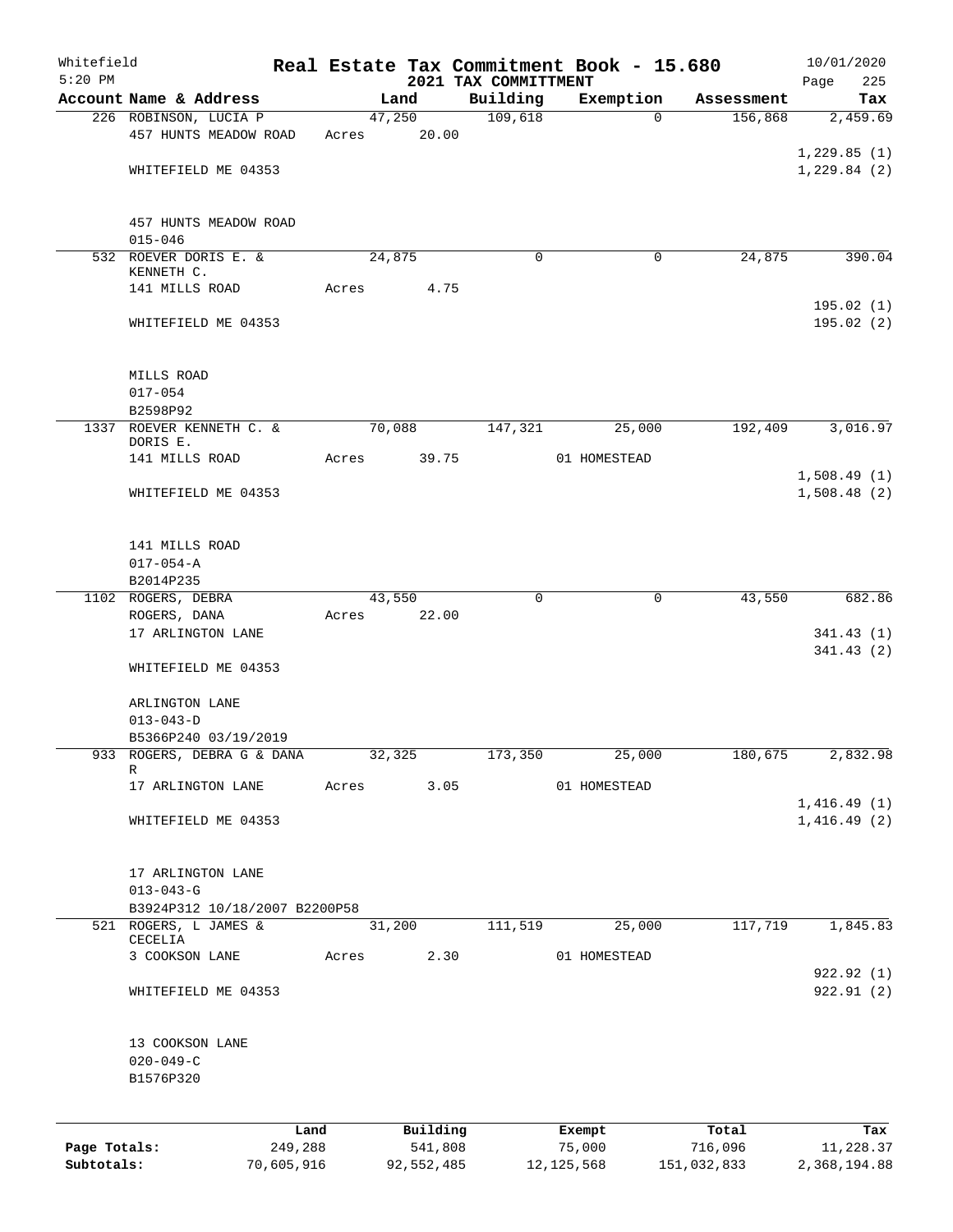| Whitefield<br>$5:20$ PM |                                           |                                                                                                                                                         |             |        | 2021 TAX COMMITTMENT | Real Estate Tax Commitment Book - 15.680 |            | 10/01/2020<br>Page<br>226  |
|-------------------------|-------------------------------------------|---------------------------------------------------------------------------------------------------------------------------------------------------------|-------------|--------|----------------------|------------------------------------------|------------|----------------------------|
|                         | Account Name & Address                    |                                                                                                                                                         |             | Land   | Building             | Exemption                                | Assessment | Tax                        |
|                         | 401 ROGERS, L JAMES &<br>CECELIA          |                                                                                                                                                         | 30,600      |        | 4,945                | $\Omega$                                 | 35,545     | 557.35                     |
|                         | 3 COOKSON LANE                            |                                                                                                                                                         | Acres       | 1.90   |                      |                                          |            | 278.68(1)                  |
|                         | WHITEFIELD ME 04353                       |                                                                                                                                                         |             |        |                      |                                          |            | 278.67(2)                  |
|                         | 3 COOKSON LANE<br>$020 - 049 - A$         |                                                                                                                                                         |             |        |                      |                                          |            |                            |
|                         | 1270 ROGERS, WILLIAM                      |                                                                                                                                                         |             | 28,450 | 3,500                | $\mathbf 0$                              | 31,950     | 500.98                     |
|                         | P.O. BOX 57                               |                                                                                                                                                         | Acres       | 9.00   |                      |                                          |            |                            |
|                         | NEW VINEYARD ME 04956                     |                                                                                                                                                         |             |        |                      |                                          |            | 250.49(1)<br>250.49(2)     |
|                         | CROCKER AVENUE                            |                                                                                                                                                         |             |        |                      |                                          |            |                            |
|                         | $004 - 036$                               |                                                                                                                                                         |             |        |                      |                                          |            |                            |
|                         | B5202P6 11/10/2017                        |                                                                                                                                                         |             |        |                      |                                          |            |                            |
|                         | 421 ROLLINS RONALD W.                     |                                                                                                                                                         |             | 35,000 | 85,560               | $\mathbf 0$                              | 120,560    | 1,890.38                   |
|                         | 386 MILLS ROAD                            |                                                                                                                                                         | Acres       | 0.08   |                      |                                          |            | 945.19 (1)                 |
|                         | WHITEFIELD ME 04353                       |                                                                                                                                                         |             |        |                      |                                          |            | 945.19(2)                  |
|                         | 60 PLEASANT POND LANE<br>$029 - 010$      |                                                                                                                                                         |             |        |                      |                                          |            |                            |
|                         | 642 ROLLINS, KARA C &                     |                                                                                                                                                         |             | 26,850 | 166,534              | 25,000                                   | 168,384    | 2,640.26                   |
|                         | RONALD E<br>356 ATKINS ROAD               |                                                                                                                                                         | Acres       | 7.00   |                      | 01 HOMESTEAD                             |            |                            |
|                         | JEFFERSON ME 04348                        |                                                                                                                                                         |             |        |                      |                                          |            | 1,320.13(1)<br>1,320.13(2) |
|                         |                                           |                                                                                                                                                         |             |        |                      |                                          |            |                            |
|                         | 356 STEARNS BROOK LN -<br>$011 - 032 - 2$ |                                                                                                                                                         |             |        |                      |                                          |            |                            |
|                         |                                           | B4752P259 01/27/2014 B4752P253 01/27/2014 B4752P251<br>01/27/2014 B4237P155 12/29/2009 B4237P155 12/29/2009<br>B3630P48 02/01/2006 B3488P269 05/26/2005 |             |        |                      |                                          |            |                            |
|                         | 924 ROLLINS, RONALD                       |                                                                                                                                                         |             | 35,000 | 53,412               | $\mathbf 0$                              | 88,412     | 1,386.30                   |
|                         | 386 MILLS ROAD                            |                                                                                                                                                         | Acres 0.10  |        |                      |                                          |            |                            |
|                         | WHITEFIELD ME 04353                       |                                                                                                                                                         |             |        |                      |                                          |            | 693.15 (1)<br>693.15(2)    |
|                         | 15 BASS LANE                              |                                                                                                                                                         |             |        |                      |                                          |            |                            |
|                         | $029 - 007$<br>B5151P286 06/20/2017       |                                                                                                                                                         |             |        |                      |                                          |            |                            |
|                         | 129 ROLLINS, RONALD W                     |                                                                                                                                                         |             | 56,800 | 72,225               | 31,000                                   | 98,025     | 1,537.03                   |
|                         | 386 MILLS ROAD                            |                                                                                                                                                         | Acres 27.00 |        |                      | 01 HOMESTEAD                             |            |                            |
|                         | WHITEFIELD ME 04353                       |                                                                                                                                                         |             |        |                      | 05 VET EXEMPTION                         |            | 768.52(1)<br>768.51(2)     |
|                         | 386 MILLS ROAD<br>$017 - 012$             |                                                                                                                                                         |             |        |                      |                                          |            |                            |
|                         |                                           |                                                                                                                                                         |             |        |                      |                                          |            |                            |

|              | Land       | Building   | Exempt       | Total       | Tax          |
|--------------|------------|------------|--------------|-------------|--------------|
| Page Totals: | 212,700    | 386,176    | 56,000       | 542,876     | 8,512.30     |
| Subtotals:   | 70,818,616 | 92,938,661 | 12, 181, 568 | 151,575,709 | 2,376,707.18 |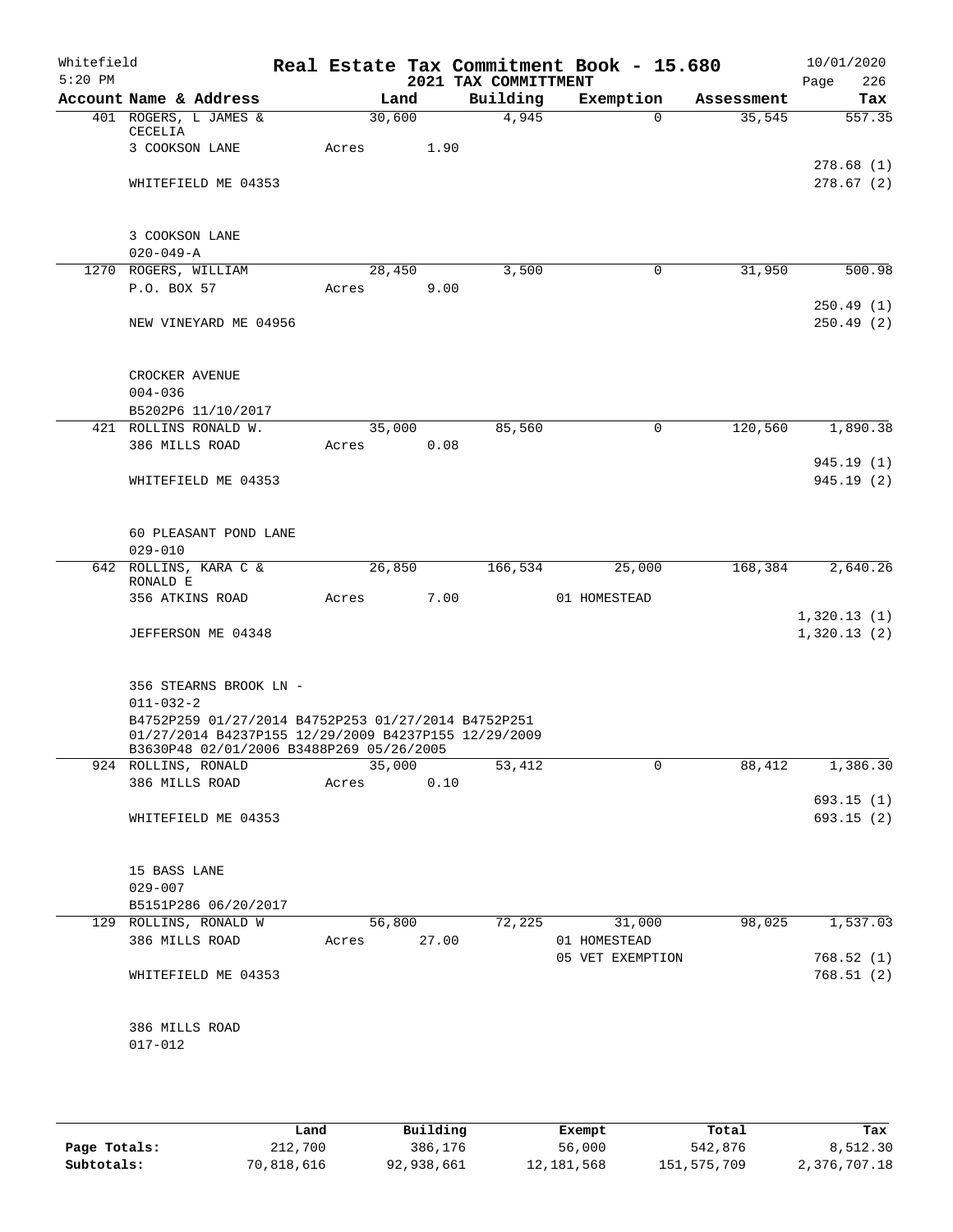| $5:20$ PM | Whitefield                                            |                                                    |         |        | Real Estate Tax Commitment Book - 15.680<br>2021 TAX COMMITTMENT |              |             |            | 10/01/2020<br>Page         | 227                    |
|-----------|-------------------------------------------------------|----------------------------------------------------|---------|--------|------------------------------------------------------------------|--------------|-------------|------------|----------------------------|------------------------|
|           | Account Name & Address                                |                                                    | Land    |        | Building                                                         |              | Exemption   | Assessment |                            | Tax                    |
|           | 261 ROPER DAVID T. & KAREN<br>М.                      |                                                    | 58,713  |        | $\mathbf 0$                                                      |              | $\Omega$    | 58,713     |                            | 920.62                 |
|           | 268 COOPER ROAD                                       | Acres                                              |         | 81.18  |                                                                  |              |             |            |                            |                        |
|           | WHITEFIELD ME 04353                                   |                                                    |         |        |                                                                  |              |             |            |                            | 460.31(1)<br>460.31(2) |
|           | NO. HUNTS MEADOW ROAD<br>$015 - 027$                  |                                                    |         |        |                                                                  |              |             |            |                            |                        |
|           | B1481P272                                             |                                                    |         |        |                                                                  |              |             |            |                            |                        |
|           | 1235 ROPER, DAVID & KAREN                             |                                                    | 35,650  |        | $\Omega$                                                         |              | $\mathbf 0$ | 35,650     |                            | 558.99                 |
|           | 268 COOPER ROAD                                       | Acres 25.00                                        |         |        |                                                                  |              |             |            |                            | 279.50(1)              |
|           | WHITEFIELD ME 04353                                   |                                                    |         |        |                                                                  |              |             |            |                            | 279.49(2)              |
|           | COOPER ROAD                                           |                                                    |         |        |                                                                  |              |             |            |                            |                        |
|           | $015 - 033 - A$<br>B2292P205                          |                                                    |         |        |                                                                  |              |             |            |                            |                        |
|           | 114 ROPER, DAVID T & KAREN                            |                                                    | 53,750  |        | 156,883                                                          |              | 25,000      | 185,633    |                            | 2,910.73               |
|           | М                                                     |                                                    |         |        |                                                                  |              |             |            |                            |                        |
|           | 268 COOPER ROAD                                       | Acres                                              |         | 30.00  |                                                                  | 01 HOMESTEAD |             |            |                            |                        |
|           |                                                       |                                                    |         |        |                                                                  |              |             |            | 1,455.37(1)                |                        |
|           | WHITEFIELD ME 04353                                   |                                                    |         |        |                                                                  |              |             |            | 1,455.36(2)                |                        |
|           | 268 COOPER ROAD                                       |                                                    |         |        |                                                                  |              |             |            |                            |                        |
|           | $015 - 037$                                           |                                                    |         |        |                                                                  |              |             |            |                            |                        |
|           | 794 ROSS BRYAN W. & ANGELA<br>М.                      |                                                    | 30,000  |        | 72,233                                                           |              | 0           | 102,233    |                            | 1,603.01               |
|           | 145 GARDINER ROAD                                     | Acres                                              |         | 1.50   |                                                                  |              |             |            |                            |                        |
|           |                                                       |                                                    |         |        |                                                                  |              |             |            |                            | 801.51(1)              |
|           | WHITEFIELD ME 04353                                   |                                                    |         |        |                                                                  |              |             |            |                            | 801.50 (2)             |
|           | 145 GARDINER ROAD<br>$012 - 047 - B - 1$<br>B3173P229 |                                                    |         |        |                                                                  |              |             |            |                            |                        |
|           | 1556 ROSSO EDWIN                                      |                                                    | 114,862 |        | 0                                                                |              | $\mathbf 0$ | 114,862    |                            | 1,801.04               |
|           | 224 JEFFERSON ROAD                                    | Acres                                              |         | 174.00 |                                                                  |              |             |            |                            |                        |
|           | WHITEFIELD ME 04353                                   |                                                    |         |        |                                                                  |              |             |            |                            | 900.52(1)<br>900.52(2) |
|           | 156 HILTON ROAD                                       |                                                    |         |        |                                                                  |              |             |            |                            |                        |
|           | $014 - 024$                                           |                                                    |         |        |                                                                  |              |             |            |                            |                        |
|           | B2320P121<br>677 ROSSO EDWIN A.                       |                                                    | 79,525  |        | 292,222                                                          |              | 25,000      | 346,747    |                            | 5,436.99               |
|           | 224 JEFFERSON ROAD                                    | Acres                                              |         | 25.00  |                                                                  | 01 HOMESTEAD |             |            |                            |                        |
|           | WHITEFIELD ME 04353                                   |                                                    |         |        |                                                                  |              |             |            | 2,718.50(1)<br>2,718.49(2) |                        |
|           | 224 JEFFERSON ROAD<br>$014 - 020$                     | B4823P231 10/01/2014 B4753P47 01/28/2014 B2320P121 |         |        |                                                                  |              |             |            |                            |                        |

|              | Land       | Building   | Exempt     | Total       | Tax          |
|--------------|------------|------------|------------|-------------|--------------|
| Page Totals: | 372,500    | 521,338    | 50,000     | 843,838     | 13,231.38    |
| Subtotals:   | 71,191,116 | 93,459,999 | 12,231,568 | 152,419,547 | 2,389,938.56 |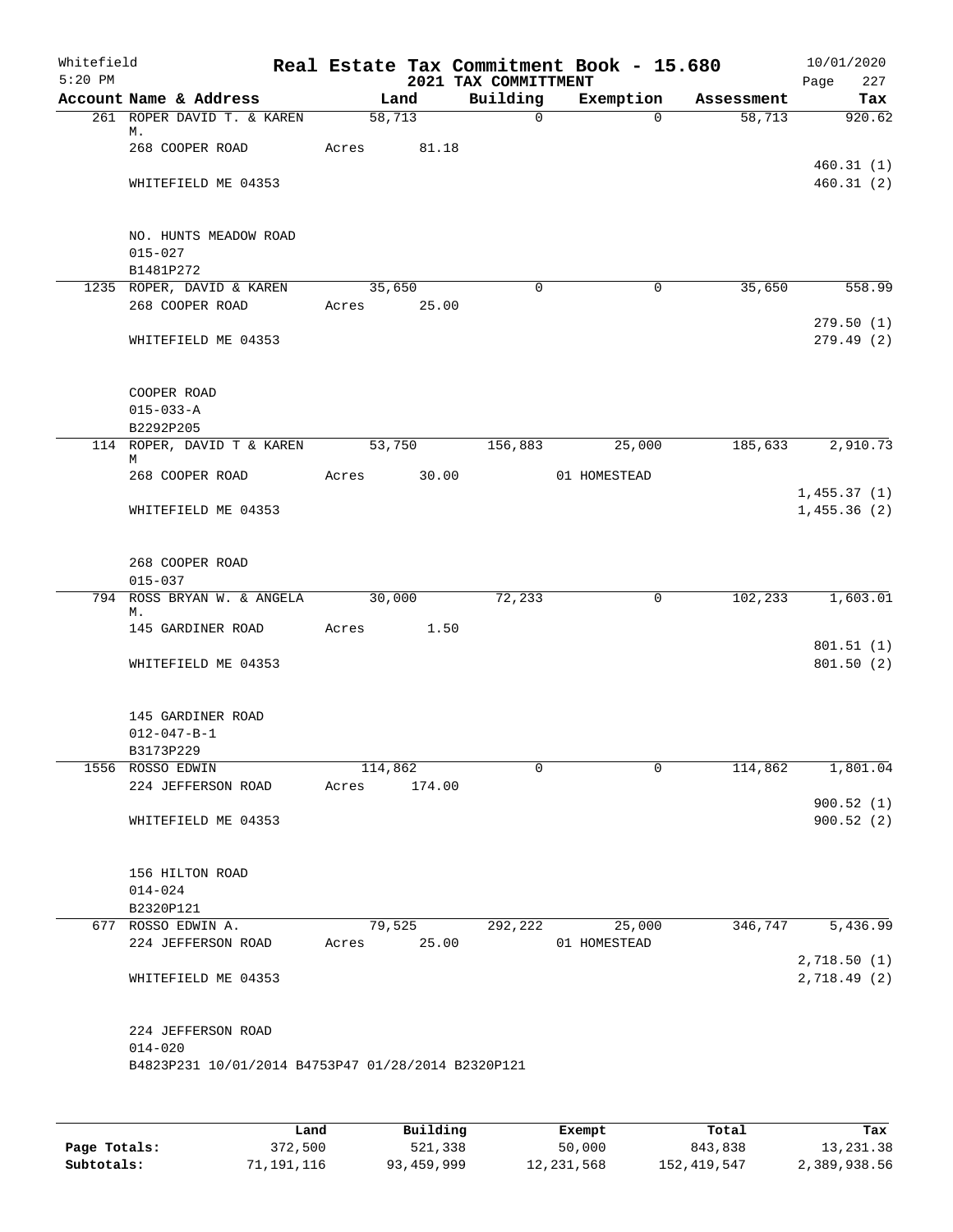| Whitefield   |                                            |            |             |        |            | Real Estate Tax Commitment Book - 15.680 |                        |             |             | 10/01/2020             |
|--------------|--------------------------------------------|------------|-------------|--------|------------|------------------------------------------|------------------------|-------------|-------------|------------------------|
| $5:20$ PM    |                                            |            |             |        |            | 2021 TAX COMMITTMENT                     |                        |             |             | Page<br>228            |
|              | Account Name & Address                     |            |             | Land   |            | Building                                 | Exemption              |             | Assessment  | Tax                    |
|              | 1596 ROUSSEAU, CHRISTY A<br>472 MILLS ROAD |            | Acres 0.69  |        | 30,000     |                                          | 78,445<br>01 HOMESTEAD | 25,000      | 83,445      | 1,308.42               |
|              |                                            |            |             |        |            |                                          |                        |             |             | 654.21(1)              |
|              | WHITEFIELD ME 04353                        |            |             |        |            |                                          |                        |             |             | 654.21(2)              |
|              |                                            |            |             |        |            |                                          |                        |             |             |                        |
|              | 472 MILLS ROAD                             |            |             |        |            |                                          |                        |             |             |                        |
|              | $020 - 031$                                |            |             |        |            |                                          |                        |             |             |                        |
|              | B4839P51 11/19/2014 B2607P4                |            |             |        |            |                                          |                        |             |             |                        |
|              | 1739 ROWLAND ROBERT S. &<br>MARY JANE T.   |            |             | 71,750 |            | 126,632                                  |                        | 25,000      | 173,382     | 2,718.63               |
|              | 182 HENRY LANE                             |            | Acres 60.00 |        |            |                                          | 01 HOMESTEAD           |             |             |                        |
|              |                                            |            |             |        |            |                                          |                        |             |             | 1,359.32(1)            |
|              | WHITEFIELD ME 04353                        |            |             |        |            |                                          |                        |             |             | 1,359.31(2)            |
|              |                                            |            |             |        |            |                                          |                        |             |             |                        |
|              | 182 HENRY LANE                             |            |             |        |            |                                          |                        |             |             |                        |
|              | $015 - 036 - A$                            |            |             |        |            |                                          |                        |             |             |                        |
|              | B3364P210 09/18/2004                       |            |             | 30,720 |            | 145,150                                  |                        | 25,000      | 150,870     | 2,365.64               |
|              | 888 ROY, CONNIE M & DANIEL<br>Е            |            |             |        |            |                                          |                        |             |             |                        |
|              | 34 CLOVER LANE                             |            | Acres 1.98  |        |            |                                          | 01 HOMESTEAD           |             |             |                        |
|              |                                            |            |             |        |            |                                          |                        |             |             | 1,182.82(1)            |
|              | WHITEFIELD ME 04353                        |            |             |        |            |                                          |                        |             |             | 1,182.82(2)            |
|              | 34 CLOVER LANE                             |            |             |        |            |                                          |                        |             |             |                        |
|              | $012 - 028 - D$                            |            |             |        |            |                                          |                        |             |             |                        |
|              | B2726P86                                   |            |             |        |            |                                          |                        |             |             |                        |
|              | 1834 ROY, DANIEL E & CONNIE                |            |             | 27,850 |            | $\mathbf 0$                              |                        | 0           | 27,850      | 436.69                 |
|              | М                                          |            |             |        |            |                                          |                        |             |             |                        |
|              | 34 COVER LANE                              |            | Acres 8.25  |        |            |                                          |                        |             |             |                        |
|              | WHITEFIELD ME 04353                        |            |             |        |            |                                          |                        |             |             | 218.35(1)<br>218.34(2) |
|              |                                            |            |             |        |            |                                          |                        |             |             |                        |
|              | CLOVER LANE                                |            |             |        |            |                                          |                        |             |             |                        |
|              | $012 - 028 - G$                            |            |             |        |            |                                          |                        |             |             |                        |
|              | B2726P86 08/30/2001                        |            |             |        |            |                                          |                        |             |             |                        |
|              | 1205 RUSSELL BEVERLY L.<br>40 LEAVITT ROAD |            | Acres       | 20,000 | 0.23       | 83,804                                   |                        | $\mathbf 0$ | 103,804     | 1,627.65               |
|              |                                            |            |             |        |            |                                          |                        |             |             | 813.83 (1)             |
|              | AUGUSTA ME 04330                           |            |             |        |            |                                          |                        |             |             | 813.82 (2)             |
|              |                                            |            |             |        |            |                                          |                        |             |             |                        |
|              | 128 MAIN STREET                            |            |             |        |            |                                          |                        |             |             |                        |
|              | $022 - 012$<br>B2705P212                   |            |             |        |            |                                          |                        |             |             |                        |
|              | 1464 RUSSELL MARGARET A.                   |            |             | 20,000 |            | 0                                        |                        | 0           | 20,000      | 313.60                 |
|              | PO BOX 238                                 |            | Acres       |        | 1.50       |                                          |                        |             |             |                        |
|              |                                            |            |             |        |            |                                          |                        |             |             | 156.80(1)              |
|              | E. WINTHROP ME 04343                       |            |             |        |            |                                          |                        |             |             | 156.80(2)              |
|              |                                            |            |             |        |            |                                          |                        |             |             |                        |
|              | 341 VIGUE ROAD<br>$017 - 058 - A$          |            |             |        |            |                                          |                        |             |             |                        |
|              | B2178P126                                  |            |             |        |            |                                          |                        |             |             |                        |
|              |                                            |            |             |        |            |                                          |                        |             |             |                        |
|              |                                            | Land       |             |        | Building   |                                          | Exempt                 |             | Total       | Tax                    |
| Page Totals: |                                            | 200,320    |             |        | 434,031    |                                          | 75,000                 |             | 559,351     | 8,770.63               |
| Subtotals:   |                                            | 71,391,436 |             |        | 93,894,030 |                                          | 12,306,568             |             | 152,978,898 | 2,398,709.19           |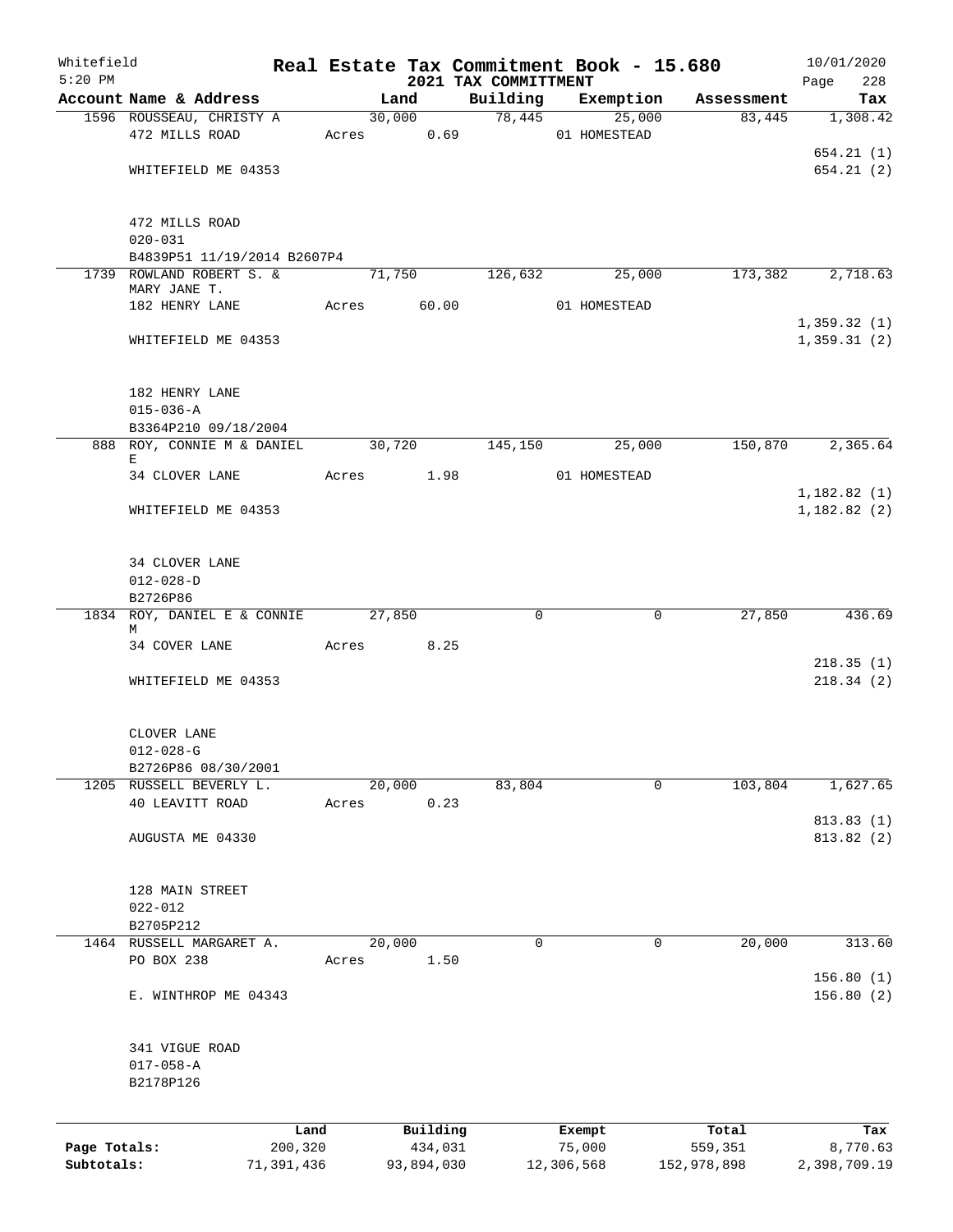| Whitefield<br>$5:20$ PM |                                         |        |       | 2021 TAX COMMITTMENT | Real Estate Tax Commitment Book - 15.680 |            | 10/01/2020<br>229<br>Page |
|-------------------------|-----------------------------------------|--------|-------|----------------------|------------------------------------------|------------|---------------------------|
|                         | Account Name & Address                  |        | Land  | Building             | Exemption                                | Assessment | Tax                       |
|                         | 631 RUSSELL MARGARET A.                 | 22,130 |       | $\mathbf 0$          | $\Omega$                                 | 22,130     | 347.00                    |
|                         | PO BOX 238                              | Acres  | 2.92  |                      |                                          |            |                           |
|                         |                                         |        |       |                      |                                          |            | 173.50(1)                 |
|                         | E. WINTHROP ME 04343                    |        |       |                      |                                          |            | 173.50(2)                 |
|                         |                                         |        |       |                      |                                          |            |                           |
|                         |                                         |        |       |                      |                                          |            |                           |
|                         | 345 VIGUE ROAD                          |        |       |                      |                                          |            |                           |
|                         | $016 - 041 - B$                         |        |       |                      |                                          |            |                           |
|                         | B1978P1                                 |        |       |                      |                                          |            |                           |
|                         | 1208 RUSSELL PHILIP &                   | 56,150 |       | 95,879               | 31,000                                   | 121,029    | 1,897.73                  |
|                         | <b>BARBARA</b><br>271 HEAD TIDE ROAD    | Acres  | 26.00 |                      | 01 HOMESTEAD                             |            |                           |
|                         |                                         |        |       |                      | 05 VET EXEMPTION                         |            | 948.87 (1)                |
|                         | WHITEFIELD ME 04353                     |        |       |                      |                                          |            | 948.86 (2)                |
|                         |                                         |        |       |                      |                                          |            |                           |
|                         |                                         |        |       |                      |                                          |            |                           |
|                         | 271 HEAD TIDE ROAD                      |        |       |                      |                                          |            |                           |
|                         | $005 - 009$                             |        |       |                      |                                          |            |                           |
|                         | 986 RUSSELL PHILIP J. &                 | 8,460  |       | $\mathbf 0$          | 0                                        | 8,460      | 132.65                    |
|                         | <b>BARBARA</b>                          |        |       |                      |                                          |            |                           |
|                         | 271 HEAD TIDE ROAD                      | Acres  | 6.20  |                      |                                          |            |                           |
|                         |                                         |        |       |                      |                                          |            | 66.33(1)                  |
|                         | WHITEFIELD ME 04353                     |        |       |                      |                                          |            | 66.32(2)                  |
|                         |                                         |        |       |                      |                                          |            |                           |
|                         |                                         |        |       |                      |                                          |            |                           |
|                         | SOUTH FOWLES LANE                       |        |       |                      |                                          |            |                           |
|                         | $005 - 028$                             |        |       |                      |                                          |            |                           |
|                         | 1751 RUSSELL, ANN                       | 21,515 |       | $\mathbf 0$          | $\mathbf 0$                              | 21,515     | 337.36                    |
|                         | 75 GREEN STREET                         | Acres  | 2.51  |                      |                                          |            |                           |
|                         | APT. #1                                 |        |       |                      |                                          |            | 168.68(1)                 |
|                         | AUGUSTA ME 04330                        |        |       |                      |                                          |            | 168.68(2)                 |
|                         |                                         |        |       |                      |                                          |            |                           |
|                         |                                         |        |       |                      |                                          |            |                           |
|                         | BENNER LANE                             |        |       |                      |                                          |            |                           |
|                         | $016 - 041 - E$                         |        |       |                      |                                          |            |                           |
|                         | B3520P163 06/28/2005                    | 30,000 |       |                      | 25,000                                   | 65,958     | 1,034.22                  |
|                         | 1046 RUSSELL, JAMES L<br>345 VIGUE ROAD |        |       | 60,958               | Acres 1.50 01 HOMESTEAD                  |            |                           |
|                         |                                         |        |       |                      |                                          |            | 517.11(1)                 |
|                         | WHITEFIELD ME 04353                     |        |       |                      |                                          |            | 517.11(2)                 |
|                         |                                         |        |       |                      |                                          |            |                           |
|                         |                                         |        |       |                      |                                          |            |                           |
|                         | 345 VIGUE ROAD                          |        |       |                      |                                          |            |                           |
|                         | $016 - 041 - A$                         |        |       |                      |                                          |            |                           |
|                         | B2178P123                               |        |       |                      |                                          |            |                           |
|                         | 656 RUSSELL, JAMES L                    | 30,370 |       | $\Omega$             | 0                                        | 30,370     | 476.20                    |
|                         | 345 VIGUE ROAD                          | Acres  | 5.15  |                      |                                          |            |                           |
|                         |                                         |        |       |                      |                                          |            | 238.10(1)                 |
|                         | WHITEFIELD ME 04353                     |        |       |                      |                                          |            | 238.10(2)                 |
|                         |                                         |        |       |                      |                                          |            |                           |
|                         |                                         |        |       |                      |                                          |            |                           |
|                         | BENNER LANE                             |        |       |                      |                                          |            |                           |
|                         | $017 - 058$                             |        |       |                      |                                          |            |                           |
|                         | B1978P3                                 |        |       |                      |                                          |            |                           |
|                         |                                         |        |       |                      |                                          |            |                           |
|                         |                                         |        |       |                      |                                          |            |                           |

|              | Land       | Building   | Exempt     | Total       | Tax          |
|--------------|------------|------------|------------|-------------|--------------|
| Page Totals: | 168,625    | 156,837    | 56,000     | 269,462     | 4,225.16     |
| Subtotals:   | 71,560,061 | 94,050,867 | 12,362,568 | 153,248,360 | 2,402,934.35 |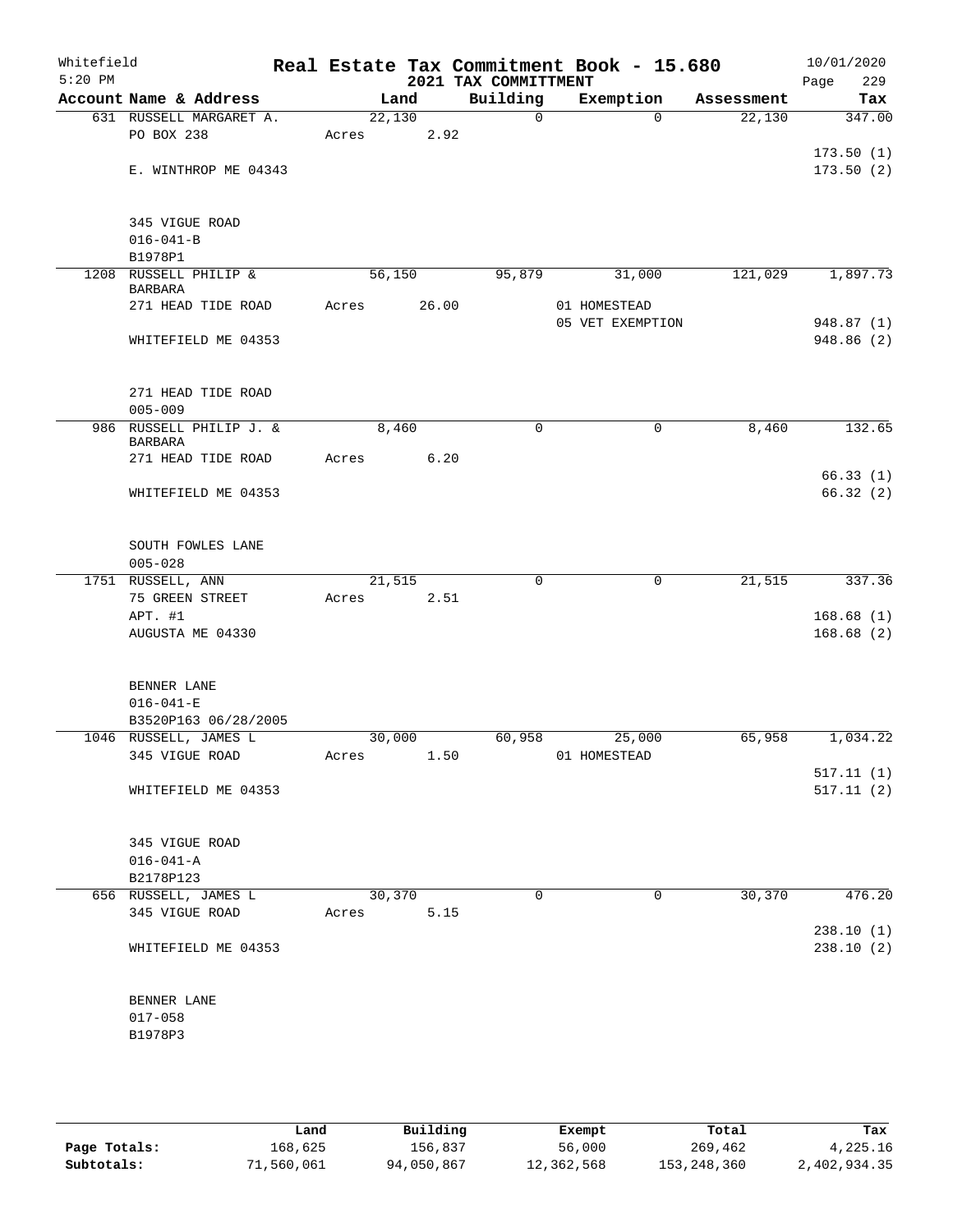| Whitefield<br>$5:20$ PM |                                                                                                                                                                 |            |       |        |            | 2021 TAX COMMITTMENT | Real Estate Tax Commitment Book - 15.680 |             | 10/01/2020<br>230<br>Page |
|-------------------------|-----------------------------------------------------------------------------------------------------------------------------------------------------------------|------------|-------|--------|------------|----------------------|------------------------------------------|-------------|---------------------------|
|                         | Account Name & Address                                                                                                                                          |            |       | Land   |            | Building             | Exemption                                | Assessment  | Tax                       |
|                         | 1098 RUSSELL, LYNNETTE R                                                                                                                                        |            |       | 31,200 |            | 57,545               | $\Omega$                                 | 88,745      | 1,391.52                  |
|                         | CONROY, DANIEL R                                                                                                                                                |            | Acres |        | 2.30       |                      |                                          |             |                           |
|                         | 129 PITTSTON ROAD                                                                                                                                               |            |       |        |            |                      |                                          |             | 695.76 (1)                |
|                         |                                                                                                                                                                 |            |       |        |            |                      |                                          |             | 695.76 (2)                |
|                         | WHITEFIELD ME 04353                                                                                                                                             |            |       |        |            |                      |                                          |             |                           |
|                         | 129 PITTSTON ROAD                                                                                                                                               |            |       |        |            |                      |                                          |             |                           |
|                         | $030 - 009$                                                                                                                                                     |            |       |        |            |                      |                                          |             |                           |
|                         | B3659P123 04/07/2006                                                                                                                                            |            |       |        |            |                      |                                          |             |                           |
|                         | 1414 RUSSO, ALAN & LINDA                                                                                                                                        |            |       | 44,570 |            | 164,545              | 25,000                                   | 184, 115    | 2,886.92                  |
|                         | 332 TOWNHOUSE ROAD                                                                                                                                              |            | Acres |        | 10.40      |                      | 01 HOMESTEAD                             |             |                           |
|                         |                                                                                                                                                                 |            |       |        |            |                      |                                          |             | 1,443.46(1)               |
|                         | WHITEFIELD ME 04353                                                                                                                                             |            |       |        |            |                      |                                          |             | 1,443.46(2)               |
|                         | 332 TOWNHOUSE ROAD                                                                                                                                              |            |       |        |            |                      |                                          |             |                           |
|                         | $010 - 016$                                                                                                                                                     |            |       |        |            |                      |                                          |             |                           |
|                         | B2350P197                                                                                                                                                       |            |       |        |            |                      |                                          |             |                           |
|                         | 288 RUSSO, JANE A                                                                                                                                               |            |       | 60,150 |            | 111,287              | 31,000                                   | 140,437     | 2,202.05                  |
|                         | 217 DEVINE ROAD                                                                                                                                                 |            | Acres |        | 50.00      |                      | 01 HOMESTEAD                             |             |                           |
|                         |                                                                                                                                                                 |            |       |        |            |                      | 07 NMR VET & WIDOW                       |             | 1, 101.03(1)              |
|                         | WHITEFIELD ME 04353                                                                                                                                             |            |       |        |            |                      |                                          |             | 1,101.02(2)               |
|                         |                                                                                                                                                                 |            |       |        |            |                      |                                          |             |                           |
|                         |                                                                                                                                                                 |            |       |        |            |                      |                                          |             |                           |
|                         | 217 DEVINE ROAD                                                                                                                                                 |            |       |        |            |                      |                                          |             |                           |
|                         | $016 - 014 - A$                                                                                                                                                 |            |       |        |            |                      |                                          |             |                           |
|                         | B1131P290                                                                                                                                                       |            |       |        |            |                      |                                          |             |                           |
|                         | 80 RYAN, COLLEEN ELIZABETH                                                                                                                                      |            |       | 65,302 |            | 183,833              | 0                                        | 249,135     | 3,906.44                  |
|                         | 554 MILLS ROAD                                                                                                                                                  |            | Acres |        | 40.08      |                      |                                          |             |                           |
|                         | 6 ADAMS ROAD N.                                                                                                                                                 |            |       |        |            |                      |                                          |             | 1,953.22(1)               |
|                         | BROOKFIELD MA 01535                                                                                                                                             |            |       |        |            |                      |                                          |             |                           |
|                         | WHITEFIELD ME 04353                                                                                                                                             |            |       |        |            |                      |                                          |             | 1,953.22(2)               |
|                         | 554 MILLS ROAD                                                                                                                                                  |            |       |        |            |                      |                                          |             |                           |
|                         | $020 - 035$                                                                                                                                                     |            |       |        |            |                      |                                          |             |                           |
|                         | B5000P93 04/05/2016 B862P67                                                                                                                                     |            |       |        |            |                      |                                          |             |                           |
|                         | 607 RZYCKI WOJCIECH                                                                                                                                             |            |       | 30,000 |            | 85,382               | 0                                        | 115,382     | 1,809.19                  |
|                         | 195 BIRCH POINT ROAD                                                                                                                                            |            | Acres |        | 0.84       |                      |                                          |             |                           |
|                         |                                                                                                                                                                 |            |       |        |            |                      |                                          |             | 904.60(1)                 |
|                         | WISCASSET ME 04578                                                                                                                                              |            |       |        |            |                      |                                          |             | 904.59(2)                 |
|                         |                                                                                                                                                                 |            |       |        |            |                      |                                          |             |                           |
|                         | 25 WINDSOR ROAD                                                                                                                                                 |            |       |        |            |                      |                                          |             |                           |
|                         | $022 - 024$                                                                                                                                                     |            |       |        |            |                      |                                          |             |                           |
|                         | B5312P101 09/04/2018 B4906P278 07/13/2015 B4874P153<br>04/07/2015 B4853P289 01/12/2015 B4769P305 04/09/2014<br>B4476P119 12/29/2011 B4218P4 10/30/2009 B3308P70 |            |       |        |            |                      |                                          |             |                           |
|                         | 06/15/2004                                                                                                                                                      |            |       |        |            |                      |                                          |             |                           |
|                         | 1558 SABAN, JAMES W                                                                                                                                             |            |       | 31,650 |            | 62,359               | 25,000                                   | 69,009      | 1,082.06                  |
|                         | SABAN, AMY L                                                                                                                                                    |            | Acres |        | 2.60       |                      | 01 HOMESTEAD                             |             |                           |
|                         | 758 EAST RIVER ROAD                                                                                                                                             |            |       |        |            |                      |                                          |             | 541.03(1)                 |
|                         | WHITEFIELD ME 04353                                                                                                                                             |            |       |        |            |                      |                                          |             | 541.03(2)                 |
|                         | 758 EAST RIVER ROAD                                                                                                                                             |            |       |        |            |                      |                                          |             |                           |
|                         | $007 - 054$                                                                                                                                                     |            |       |        |            |                      |                                          |             |                           |
|                         | B5241P223 03/28/2018 B2069P240                                                                                                                                  |            |       |        |            |                      |                                          |             |                           |
|                         |                                                                                                                                                                 | Land       |       |        | Building   |                      | Exempt                                   | Total       | Tax                       |
| Page Totals:            |                                                                                                                                                                 | 262,872    |       |        | 664,951    |                      | 81,000                                   | 846,823     | 13,278.18                 |
| Subtotals:              |                                                                                                                                                                 | 71,822,933 |       |        | 94,715,818 |                      | 12, 443, 568                             | 154,095,183 | 2, 416, 212.53            |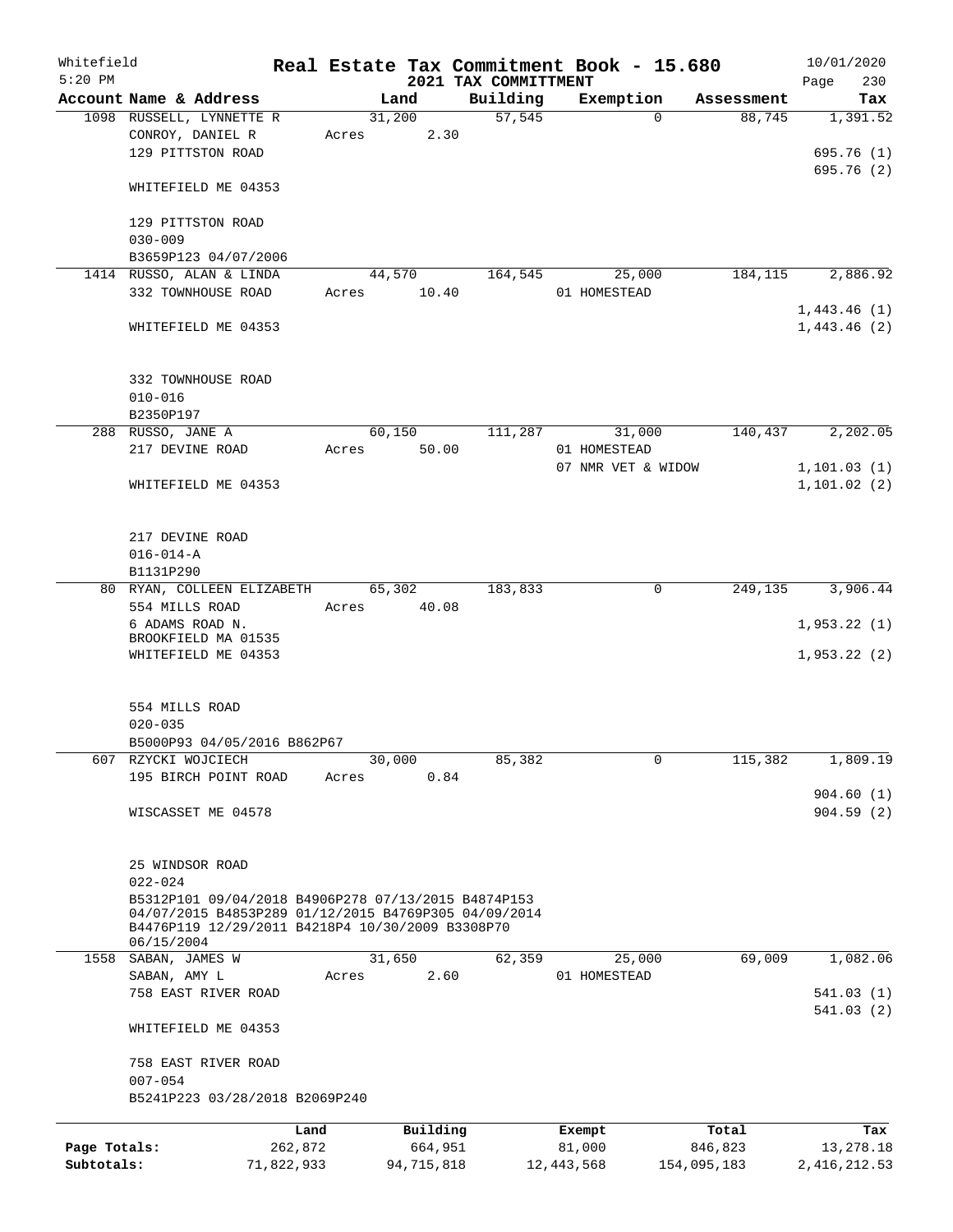| Whitefield<br>$5:20$ PM    |                                                    |                         |       |                         | Real Estate Tax Commitment Book - 15.680 |                      |             |                        | 10/01/2020                   |
|----------------------------|----------------------------------------------------|-------------------------|-------|-------------------------|------------------------------------------|----------------------|-------------|------------------------|------------------------------|
|                            | Account Name & Address                             |                         |       | Land                    | 2021 TAX COMMITTMENT<br>Building         | Exemption            |             | Assessment             | Page<br>231<br>Tax           |
|                            | 573 SABATINE ONOFRIO &                             |                         |       | 83,250                  | 95,026                                   |                      | 25,000      | 153,276                | 2,403.37                     |
|                            | MILDRED<br>661 EAST RIVER ROAD                     |                         | Acres | 73.00                   |                                          | 01 HOMESTEAD         |             |                        |                              |
|                            |                                                    |                         |       |                         |                                          |                      |             |                        | 1, 201.69(1)                 |
|                            | WHITEFIELD ME 04353                                |                         |       |                         |                                          |                      |             |                        | 1,201.68(2)                  |
|                            | 661 EAST RIVER ROAD                                |                         |       |                         |                                          |                      |             |                        |                              |
|                            | $010 - 031$                                        |                         |       |                         |                                          |                      |             |                        |                              |
|                            | 1936 SABATINE, ONOFRIO B                           |                         |       | 34,250                  | $\Omega$                                 |                      | $\mathbf 0$ | 34,250                 | 537.04                       |
|                            | 661 EAST RIVER ROAD                                |                         | Acres | 10.00                   |                                          |                      |             |                        | 268.52(1)                    |
|                            | WHITEFIELD ME 04353                                |                         |       |                         |                                          |                      |             |                        | 268.52(2)                    |
|                            | $010 - 031 - 1$                                    |                         |       |                         |                                          |                      |             |                        |                              |
|                            | B5481P156 01/17/2020                               |                         |       |                         |                                          |                      |             |                        |                              |
|                            | 856 SACKS MARIE L. LIVING<br>TRUST                 |                         |       | 1,290                   | $\mathbf 0$                              |                      | 0           | 1,290                  | 20.23                        |
|                            | JULIAN & MARIE SACKS,<br>TRUSTEES                  |                         | Acres | 0.86                    |                                          |                      |             |                        |                              |
|                            | 749 EAST RIVER ROAD                                |                         |       |                         |                                          |                      |             |                        | 10.12(1)<br>10.11(2)         |
|                            | WHITEFIELD ME 04353                                |                         |       |                         |                                          |                      |             |                        |                              |
|                            | EAST RIVER ROAD                                    |                         |       |                         |                                          |                      |             |                        |                              |
|                            | $007 - 050 - A$                                    |                         |       |                         |                                          |                      |             |                        |                              |
|                            | B2575P156                                          |                         |       |                         |                                          |                      |             |                        |                              |
|                            | 14 SACKS MARIE L. LIVING<br>TRUST                  |                         |       | 64,100                  | 169,113                                  |                      | 25,000      | 208,213                | 3,264.78                     |
|                            | 749 EAST RIVER ROAD                                |                         | Acres | 56.00                   |                                          | 01 HOMESTEAD         |             |                        |                              |
|                            | WHITEFIELD ME 04353                                |                         |       |                         |                                          |                      |             |                        | 1,632.39(1)<br>1,632.39(2)   |
|                            | 749 EAST RIVER ROAD                                |                         |       |                         |                                          |                      |             |                        |                              |
|                            | $007 - 048$                                        |                         |       |                         |                                          |                      |             |                        |                              |
|                            | B1955P117                                          |                         |       |                         |                                          |                      |             |                        |                              |
| 968                        | SADLER BARBARA                                     |                         |       | 88,260<br>93.02         | 0                                        |                      | $\Omega$    | 88,260                 | 1,383.92                     |
|                            | 137 WILLOWCREST                                    |                         | Acres |                         |                                          |                      |             |                        | 691.96 (1)                   |
|                            | WAXAHACHIE TX 75165                                |                         |       |                         |                                          |                      |             |                        | 691.96(2)                    |
|                            | <b>JEFFERSON ROAD</b>                              |                         |       |                         |                                          |                      |             |                        |                              |
|                            | $014 - 019$                                        |                         |       |                         |                                          |                      |             |                        |                              |
| 93                         | B3174P317<br>SALOIS PAUL J. &                      |                         |       | 43,250                  | 131,440                                  |                      | 25,000      | 149,690                | 2,347.14                     |
|                            | CHRISTINA                                          |                         |       | 15.00                   |                                          | 01 HOMESTEAD         |             |                        |                              |
|                            | 366 NO. HUNTS MEADOW<br>ROAD                       |                         | Acres |                         |                                          |                      |             |                        |                              |
|                            | WHITEFIELD ME 04353                                |                         |       |                         |                                          |                      |             |                        | 1, 173.57(1)<br>1, 173.57(2) |
|                            | 366 NO. HUNTS MEADOW<br>$018 - 040 - A$            |                         |       |                         |                                          |                      |             |                        |                              |
|                            | B4815P307 09/08/2014 B4809P48 08/18/2014 B1265P248 |                         |       |                         |                                          |                      |             |                        |                              |
|                            |                                                    | Land                    |       | Building                |                                          | Exempt               |             | Total                  | Tax                          |
| Page Totals:<br>Subtotals: |                                                    | 314,400<br>72, 137, 333 |       | 395,579<br>95, 111, 397 |                                          | 75,000<br>12,518,568 |             | 634,979<br>154,730,162 | 9,956.48<br>2,426,169.01     |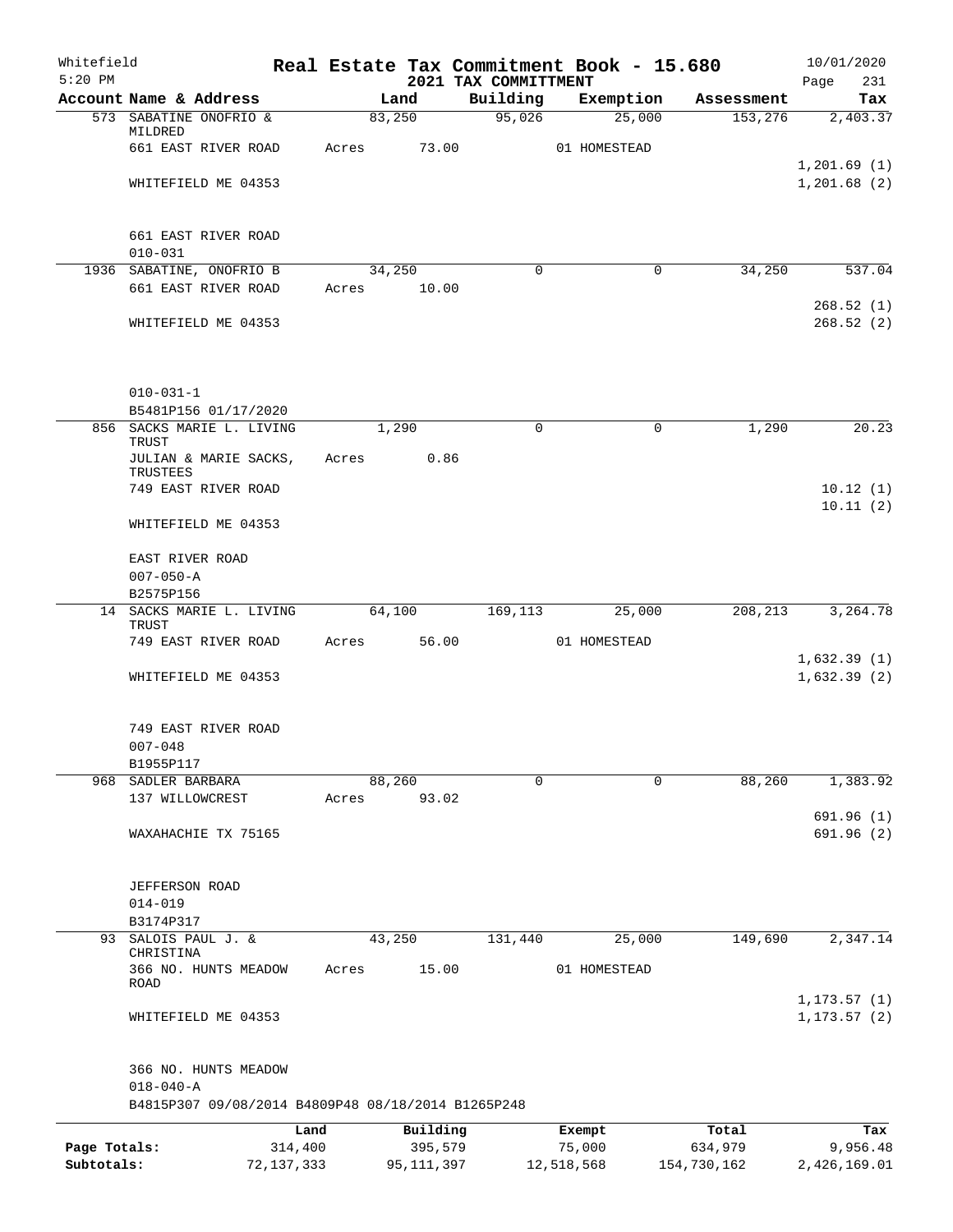| Whitefield<br>$5:20$ PM    |                                                                     |                       |       |        |                       | Real Estate Tax Commitment Book - 15.680<br>2021 TAX COMMITTMENT |                      |             |                          | 10/01/2020<br>Page<br>232  |
|----------------------------|---------------------------------------------------------------------|-----------------------|-------|--------|-----------------------|------------------------------------------------------------------|----------------------|-------------|--------------------------|----------------------------|
|                            | Account Name & Address                                              |                       |       | Land   |                       | Building                                                         | Exemption            |             | Assessment               | Tax                        |
|                            | 864 SALOIS PAUL J. &<br>CRISTINA T.<br>366 NORTH HUNTS MEADOW Acres |                       |       | 58,040 | 52.58                 | $\mathbf 0$                                                      |                      | $\Omega$    | 58,040                   | 910.07                     |
|                            | ROAD<br>WHITEFIELD ME 04353                                         |                       |       |        |                       |                                                                  |                      |             |                          | 455.04 (1)<br>455.03 (2)   |
|                            |                                                                     |                       |       |        |                       |                                                                  |                      |             |                          |                            |
|                            | NO. HUNTS MEADOW ROAD<br>$018 - 044 - A$                            |                       |       |        |                       |                                                                  |                      |             |                          |                            |
|                            | B4829P133 10/20/2014<br>451 SANBORN KEITH D. &                      |                       |       | 47,900 |                       | 173,267                                                          |                      | 31,000      | 190,167                  | 2,981.82                   |
|                            | ROSEMARY L.<br>620 HEAD TIDE ROAD                                   |                       | Acres |        | 21.00                 |                                                                  | 01 HOMESTEAD         |             |                          |                            |
|                            | WHITEFIELD ME 04353                                                 |                       |       |        |                       |                                                                  | 07 NMR VET & WIDOW   |             |                          | 1,490.91(1)<br>1,490.91(2) |
|                            | 620 HEAD TIDE ROAD<br>$002 - 012 - C$                               |                       |       |        |                       |                                                                  |                      |             |                          |                            |
|                            | B3839P246 04/17/2007 B2801P12                                       |                       |       |        |                       |                                                                  |                      |             |                          |                            |
|                            | 1406 SANBORN, STEPHEN &<br>CAROL                                    |                       |       | 24,875 |                       | $\mathbf 0$                                                      |                      | $\mathbf 0$ | 24,875                   | 390.04                     |
|                            | P.O. BOX 229<br>DRESDEN ME 04342                                    |                       | Acres |        | 4.75                  |                                                                  |                      |             |                          | 195.02(1)<br>195.02(2)     |
|                            |                                                                     |                       |       |        |                       |                                                                  |                      |             |                          |                            |
|                            | HEATH ROAD                                                          |                       |       |        |                       |                                                                  |                      |             |                          |                            |
|                            | $011 - 010 - B$                                                     |                       |       |        |                       |                                                                  |                      |             |                          |                            |
|                            | B2688P50<br>1480 SAWYER, MARK G                                     |                       |       | 30,000 |                       | 164,516                                                          |                      | 25,000      | 169,516                  | 2,658.01                   |
|                            | PO BOX 363                                                          |                       | Acres |        | 1.50                  |                                                                  | 01 HOMESTEAD         |             |                          |                            |
|                            | COOPERS MILLS ME 04341                                              |                       |       |        |                       |                                                                  |                      |             |                          | 1,329.01(1)<br>1,329.00(2) |
|                            |                                                                     |                       |       |        |                       |                                                                  |                      |             |                          |                            |
|                            | 203 DOYLE ROAD                                                      |                       |       |        |                       |                                                                  |                      |             |                          |                            |
|                            | $019 - 029 - A$<br>B1244P177                                        |                       |       |        |                       |                                                                  |                      |             |                          |                            |
|                            | 26 SAWYER, MARK G                                                   |                       |       | 20,750 |                       | 0                                                                |                      | 0           | 20,750                   | 325.36                     |
|                            | PO BOX 363                                                          |                       | Acres |        | 2.00                  |                                                                  |                      |             |                          |                            |
|                            | COOPERS MILLS ME 04341                                              |                       |       |        |                       |                                                                  |                      |             |                          | 162.68(1)<br>162.68(2)     |
|                            | DOYLE ROAD                                                          |                       |       |        |                       |                                                                  |                      |             |                          |                            |
|                            | $019 - 029 - B$                                                     |                       |       |        |                       |                                                                  |                      |             |                          |                            |
|                            | B1156P60                                                            |                       |       |        |                       | 0                                                                |                      |             | 83,750                   |                            |
|                            | 19 SCHAU, ROBERT C<br>1554 MOORINGS DRIVE, 2B Acres                 |                       |       | 83,750 | 104.00                |                                                                  |                      | 0           |                          | 1,313.20<br>656.60(1)      |
|                            | RESTON VA 20190                                                     |                       |       |        |                       |                                                                  |                      |             |                          | 656.60(2)                  |
|                            | MEAHER LANE                                                         |                       |       |        |                       |                                                                  |                      |             |                          |                            |
|                            | $015 - 016$<br>B3213P99                                             |                       |       |        |                       |                                                                  |                      |             |                          |                            |
|                            |                                                                     | Land                  |       |        | Building              |                                                                  | Exempt               |             | Total                    | Tax                        |
| Page Totals:<br>Subtotals: |                                                                     | 265,315<br>72,402,648 |       |        | 337,783<br>95,449,180 |                                                                  | 56,000<br>12,574,568 |             | 547,098<br>155, 277, 260 | 8,578.50<br>2,434,747.51   |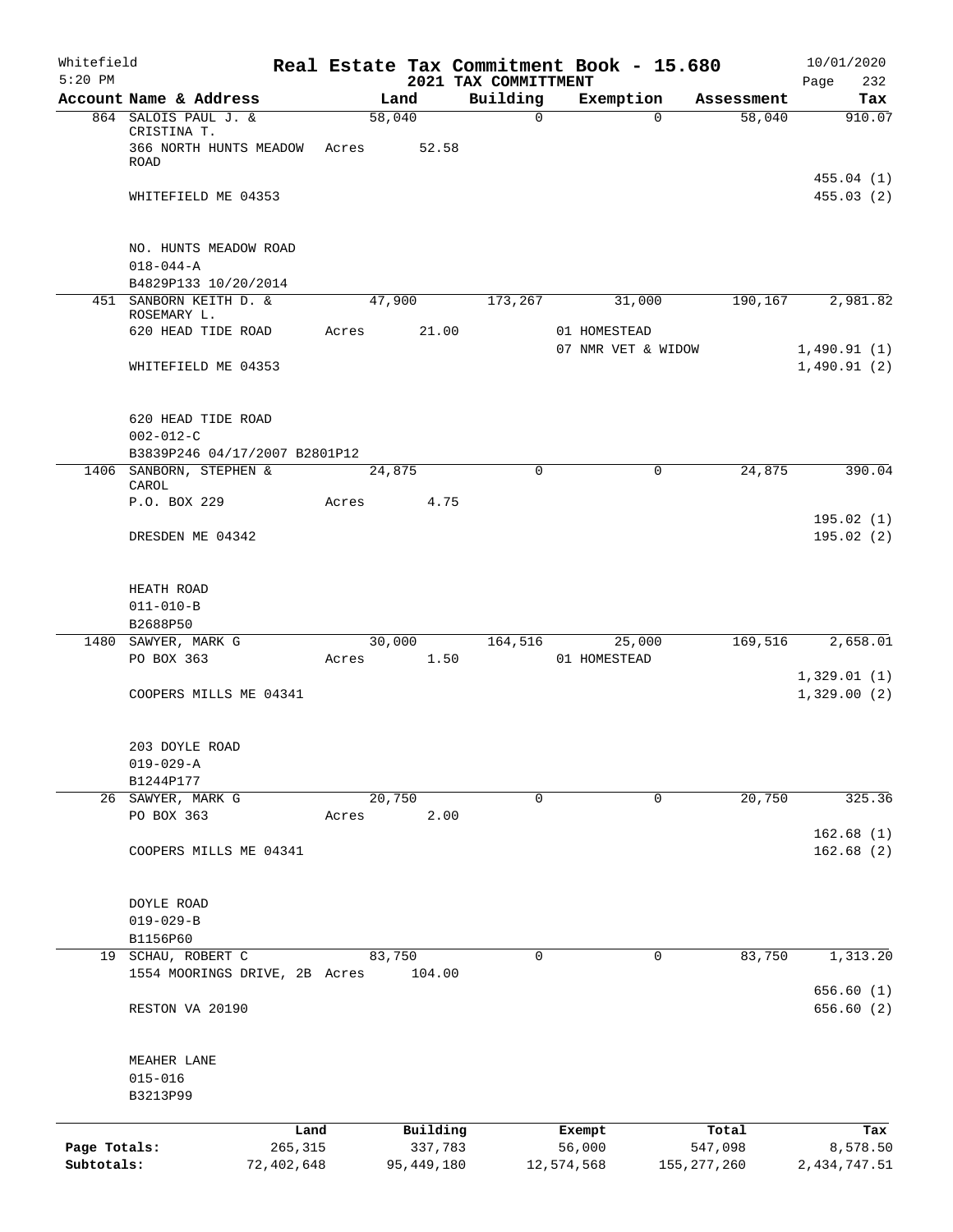| Whitefield<br>$5:20$ PM |                                                                       |       |                | 2021 TAX COMMITTMENT | Real Estate Tax Commitment Book - 15.680 |            | 10/01/2020<br>233<br>Page |
|-------------------------|-----------------------------------------------------------------------|-------|----------------|----------------------|------------------------------------------|------------|---------------------------|
|                         | Account Name & Address                                                |       | Land           | Building             | Exemption                                | Assessment | Tax                       |
|                         | 676 SCHENA SUSAN A. &                                                 |       | 31,740         | 117,255              | 25,000                                   | 123,995    | 1,944.24                  |
|                         | ROBERT A.                                                             |       |                |                      |                                          |            |                           |
|                         | 24 WOOD LANE                                                          | Acres | 2.66           |                      | 01 HOMESTEAD                             |            | 972.12(1)                 |
|                         | WHITEFIELD ME 04353                                                   |       |                |                      |                                          |            | 972.12(2)                 |
|                         |                                                                       |       |                |                      |                                          |            |                           |
|                         |                                                                       |       |                |                      |                                          |            |                           |
|                         | 24 WOOD LANE                                                          |       |                |                      |                                          |            |                           |
|                         | $020 - 049 - G$                                                       |       |                |                      |                                          |            |                           |
|                         | B3052P87                                                              |       |                |                      |                                          |            |                           |
|                         | 17 SCHLOSSER, STEPHEN<br>8 SERENITY LANE                              | Acres | 33,945<br>4.13 | 14,078               | 25,000<br>01 HOMESTEAD                   | 23,023     | 361.00                    |
|                         |                                                                       |       |                |                      |                                          |            | 180.50(1)                 |
|                         | WHITEFIELD ME 04353                                                   |       |                |                      |                                          |            | 180.50(2)                 |
|                         |                                                                       |       |                |                      |                                          |            |                           |
|                         |                                                                       |       |                |                      |                                          |            |                           |
|                         | 8 SERENITY LANE                                                       |       |                |                      |                                          |            |                           |
|                         | $016 - 043 - A$                                                       |       |                |                      |                                          |            |                           |
|                         | B1448P173<br>1642 SCHOENDORF LOUIS                                    |       | 33,240         | 91,034               | $\mathsf{O}$                             | 124,274    | 1,948.62                  |
|                         | 355 NORTH HOWE ROAD                                                   | Acres | 3.66           |                      |                                          |            |                           |
|                         |                                                                       |       |                |                      |                                          |            | 974.31(1)                 |
|                         | WHITEFIELD ME 04353                                                   |       |                |                      |                                          |            | 974.31(2)                 |
|                         |                                                                       |       |                |                      |                                          |            |                           |
|                         |                                                                       |       |                |                      |                                          |            |                           |
|                         | 355 NORTH HOWE ROAD                                                   |       |                |                      |                                          |            |                           |
|                         | $020 - 022 - A$<br>B4841P62 11/25/2014 B4808P274 08/15/2014 B2669P111 |       |                |                      |                                          |            |                           |
|                         | 1122 SCHOFIELD MATTHEW J.                                             |       | 34,200         | 131,432              | $\mathbf 0$                              | 165,632    | 2,597.11                  |
|                         | RABBIN JESSICA R.                                                     | Acres | 4.30           |                      |                                          |            |                           |
|                         | 35 NORRIS STREET                                                      |       |                |                      |                                          |            | 1,298.56(1)               |
|                         |                                                                       |       |                |                      |                                          |            | 1, 298.55(2)              |
|                         | CAMBRIDGE MA 02140                                                    |       |                |                      |                                          |            |                           |
|                         | 721 TOWNHOUSE ROAD                                                    |       |                |                      |                                          |            |                           |
|                         | $007 - 021$                                                           |       |                |                      |                                          |            |                           |
|                         | B5279P28 07/11/2018                                                   |       |                |                      |                                          |            |                           |
|                         | 566 SCHOFIELD, MATTHEW J                                              |       | 63,820         | 11,303               | 0                                        | 75,123     | 1,177.93                  |
|                         | RABBAN, JESSICA R                                                     | Acres | 37.80          |                      |                                          |            |                           |
|                         | 35 NORRIS STREET                                                      |       |                |                      |                                          |            | 588.97 (1)                |
|                         |                                                                       |       |                |                      |                                          |            | 588.96 (2)                |
|                         | CAMBRIDGE MA 02140                                                    |       |                |                      |                                          |            |                           |
|                         | TOWNHOUSE ROAD                                                        |       |                |                      |                                          |            |                           |
|                         | $007 - 033 - A$                                                       |       |                |                      |                                          |            |                           |
|                         | B5279P28 07/11/2018                                                   |       |                |                      |                                          |            |                           |
|                         | 1578 SCIASCIA NICOLE M.                                               |       | 31,275         | 89,578               | 25,000                                   | 95,853     | 1,502.98                  |
|                         | 325 HILTON ROAD                                                       | Acres | 2.35           |                      | 01 HOMESTEAD                             |            |                           |
|                         | WHITEFIELD ME 04353                                                   |       |                |                      |                                          |            | 751.49(1)<br>751.49(2)    |
|                         |                                                                       |       |                |                      |                                          |            |                           |
|                         |                                                                       |       |                |                      |                                          |            |                           |
|                         | 325 HILTON ROAD                                                       |       |                |                      |                                          |            |                           |
|                         | $014 - 001 - C$                                                       |       |                |                      |                                          |            |                           |
|                         | B4347P311 11/18/2010 B4285P279 06/14/2010 B3488P77<br>05/27/2005      |       |                |                      |                                          |            |                           |
|                         |                                                                       |       |                |                      |                                          |            |                           |
|                         |                                                                       |       |                |                      |                                          |            |                           |
|                         |                                                                       | Land  | Building       |                      | Exempt                                   | Total      | Tax                       |

**Page Totals:** 228,220 454,680 75,000 607,900 9,531.88 **Subtotals:** 72,630,868 95,903,860 12,649,568 155,885,160 2,444,279.39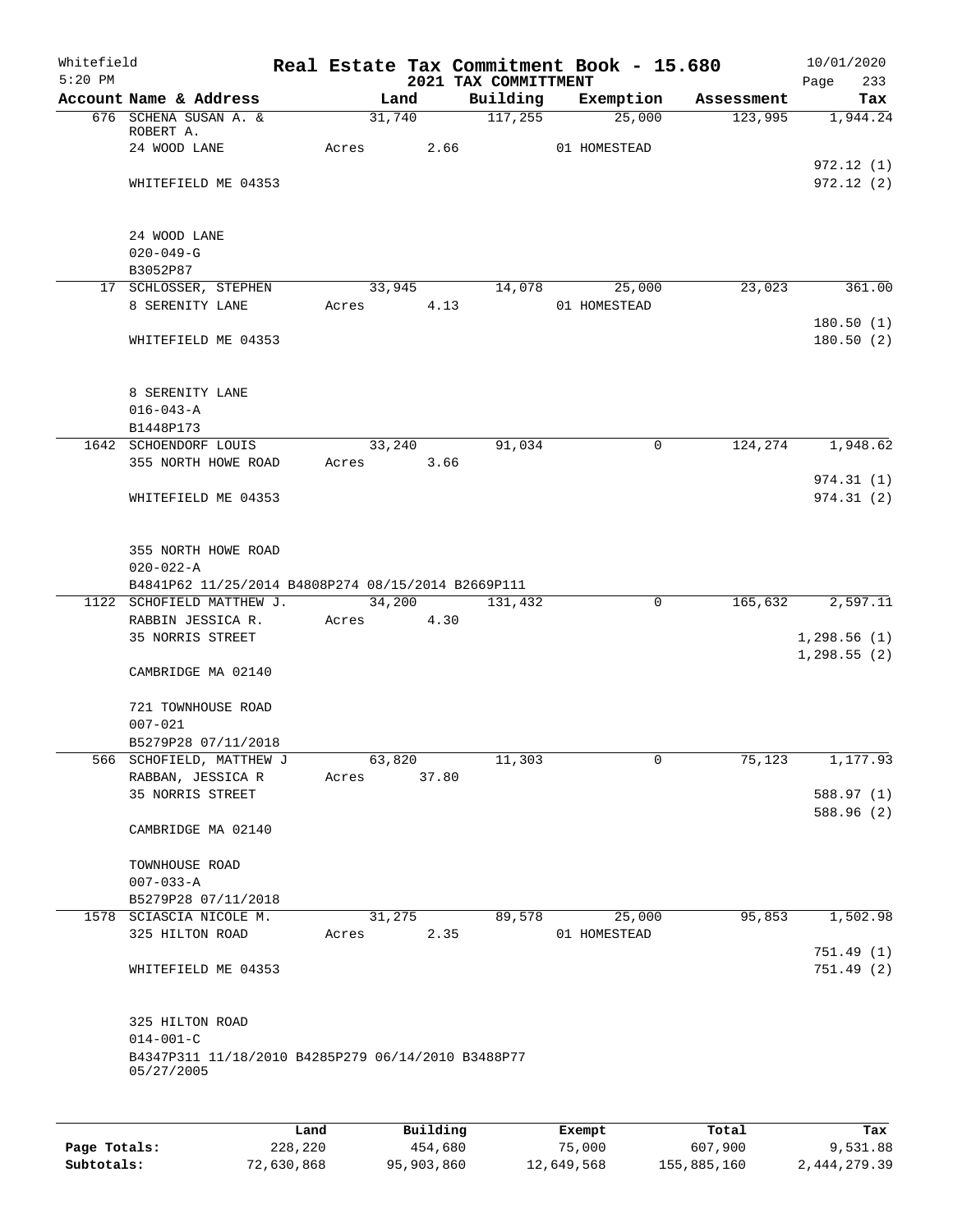| Whitefield                 |                                           |              |       |        |                       |                                  | Real Estate Tax Commitment Book - 15.680 |                        | 10/01/2020               |
|----------------------------|-------------------------------------------|--------------|-------|--------|-----------------------|----------------------------------|------------------------------------------|------------------------|--------------------------|
| $5:20$ PM                  | Account Name & Address                    |              |       | Land   |                       | 2021 TAX COMMITTMENT<br>Building | Exemption                                | Assessment             | Page<br>234<br>Tax       |
|                            | 119 SCOTT LYDIA B. &                      |              |       | 30,000 |                       | 93,243                           | 25,000                                   | 98, 243                | 1,540.45                 |
|                            | ELIZABETH S. PRESBY                       |              |       |        |                       |                                  |                                          |                        |                          |
|                            | 22 VILLAGE VIEW LANE                      |              | Acres |        | 1.00                  |                                  | 01 HOMESTEAD                             |                        |                          |
|                            | WHITEFIELD ME 04353                       |              |       |        |                       |                                  |                                          |                        | 770.23(1)<br>770.22(2)   |
|                            |                                           |              |       |        |                       |                                  |                                          |                        |                          |
|                            | 22 VILLAGE VIEW LANE                      |              |       |        |                       |                                  |                                          |                        |                          |
|                            | $030 - 007$                               |              |       |        |                       |                                  |                                          |                        |                          |
|                            | B4443P119 09/28/2011 B1803P145 08/06/1992 |              |       |        |                       |                                  |                                          |                        |                          |
|                            | 1209 SEELY TRUST                          |              |       | 31,500 |                       | 118,655                          | 25,000                                   | 125,155                | 1,962.43                 |
|                            | SEELY, DONALD C. &<br>SANDRA L. TRUSTEES  |              | Acres |        | 2.50                  |                                  | 01 HOMESTEAD                             |                        |                          |
|                            | 339 VIGUE ROAD                            |              |       |        |                       |                                  |                                          |                        | 981.22 (1)               |
|                            |                                           |              |       |        |                       |                                  |                                          |                        | 981.21(2)                |
|                            | WHITEFIELD ME 04353                       |              |       |        |                       |                                  |                                          |                        |                          |
|                            | 339 VIGUE ROAD                            |              |       |        |                       |                                  |                                          |                        |                          |
|                            | $016 - 041 - C$                           |              |       |        |                       |                                  |                                          |                        |                          |
|                            | B5029P139 07/15/2016                      |              |       |        |                       |                                  |                                          |                        |                          |
|                            | 1748 SEIDERS, RAYMOND P SR &<br>JUDITH A  |              |       | 30,450 |                       | 69,537                           | 25,000                                   | 74,987                 | 1,175.80                 |
|                            | 8 TOWNSEND BROOK LANE                     |              | Acres |        | 1.80                  |                                  | 01 HOMESTEAD                             |                        |                          |
|                            | WHITEFIELD ME 04353                       |              |       |        |                       |                                  |                                          |                        | 587.90 (1)<br>587.90 (2) |
|                            |                                           |              |       |        |                       |                                  |                                          |                        |                          |
|                            | 8 TOWNSEND BROOK LANE                     |              |       |        |                       |                                  |                                          |                        |                          |
|                            | $007 - 053 - D$                           |              |       |        |                       |                                  |                                          |                        |                          |
|                            | B3576P278 10/21/2005                      |              |       |        |                       |                                  |                                          |                        |                          |
|                            | 1331 SEIDMAN NANCY                        |              |       | 27,090 |                       | $\Omega$                         | $\mathbf 0$                              | 27,090                 | 424.77                   |
|                            | 9 CLEVELAND STREET                        |              | Acres |        | 7.30                  |                                  |                                          |                        |                          |
|                            | CAMBRIDGE MA 02138                        |              |       |        |                       |                                  |                                          |                        | 212.39(1)<br>212.38(2)   |
|                            |                                           |              |       |        |                       |                                  |                                          |                        |                          |
|                            | HOLLYWOOD BOULEVARD                       |              |       |        |                       |                                  |                                          |                        |                          |
|                            | $005 - 034$                               |              |       |        |                       |                                  |                                          |                        |                          |
|                            | B2910P304                                 |              |       |        |                       |                                  |                                          |                        |                          |
|                            | 1469 SEIDMAN NANCY                        |              |       | 210    |                       | $\Omega$                         | $\Omega$                                 | 210                    | 3.29                     |
|                            | 9 CLEVELAND STREET                        |              | Acres |        | 0.14                  |                                  |                                          |                        | 1.65(1)                  |
|                            | CAMBRIDGE MA 02138                        |              |       |        |                       |                                  |                                          |                        | 1.64(2)                  |
|                            |                                           |              |       |        |                       |                                  |                                          |                        |                          |
|                            | HOLLYWOOD BOULEVARD                       |              |       |        |                       |                                  |                                          |                        |                          |
|                            | $005 - 033$                               |              |       |        |                       |                                  |                                          |                        |                          |
|                            | B2910P304                                 |              |       |        |                       |                                  |                                          |                        |                          |
|                            | 1552 SEIDMAN NANCY L.                     |              |       | 27,250 |                       | 0                                | 0                                        | 27,250                 | 427.28                   |
|                            | 9 CLEVELAND STREET                        |              | Acres |        | 7.50                  |                                  |                                          |                        |                          |
|                            |                                           |              |       |        |                       |                                  |                                          |                        | 213.64(1)                |
|                            | CAMBRIDGE MA 02138                        |              |       |        |                       |                                  |                                          |                        | 213.64(2)                |
|                            | HOLLYWOOD BOULEVARD                       |              |       |        |                       |                                  |                                          |                        |                          |
|                            | $005 - 034 - D$                           |              |       |        |                       |                                  |                                          |                        |                          |
|                            | B3210P220                                 |              |       |        |                       |                                  |                                          |                        |                          |
|                            |                                           |              |       |        |                       |                                  |                                          |                        |                          |
|                            |                                           | Land         |       |        | Building              |                                  | Exempt                                   | Total                  | Tax                      |
| Page Totals:<br>Subtotals: |                                           | 146,500      |       |        | 281,435<br>96,185,295 |                                  | 75,000<br>12,724,568                     | 352,935<br>156,238,095 | 5,534.02<br>2,449,813.41 |
|                            |                                           | 72, 777, 368 |       |        |                       |                                  |                                          |                        |                          |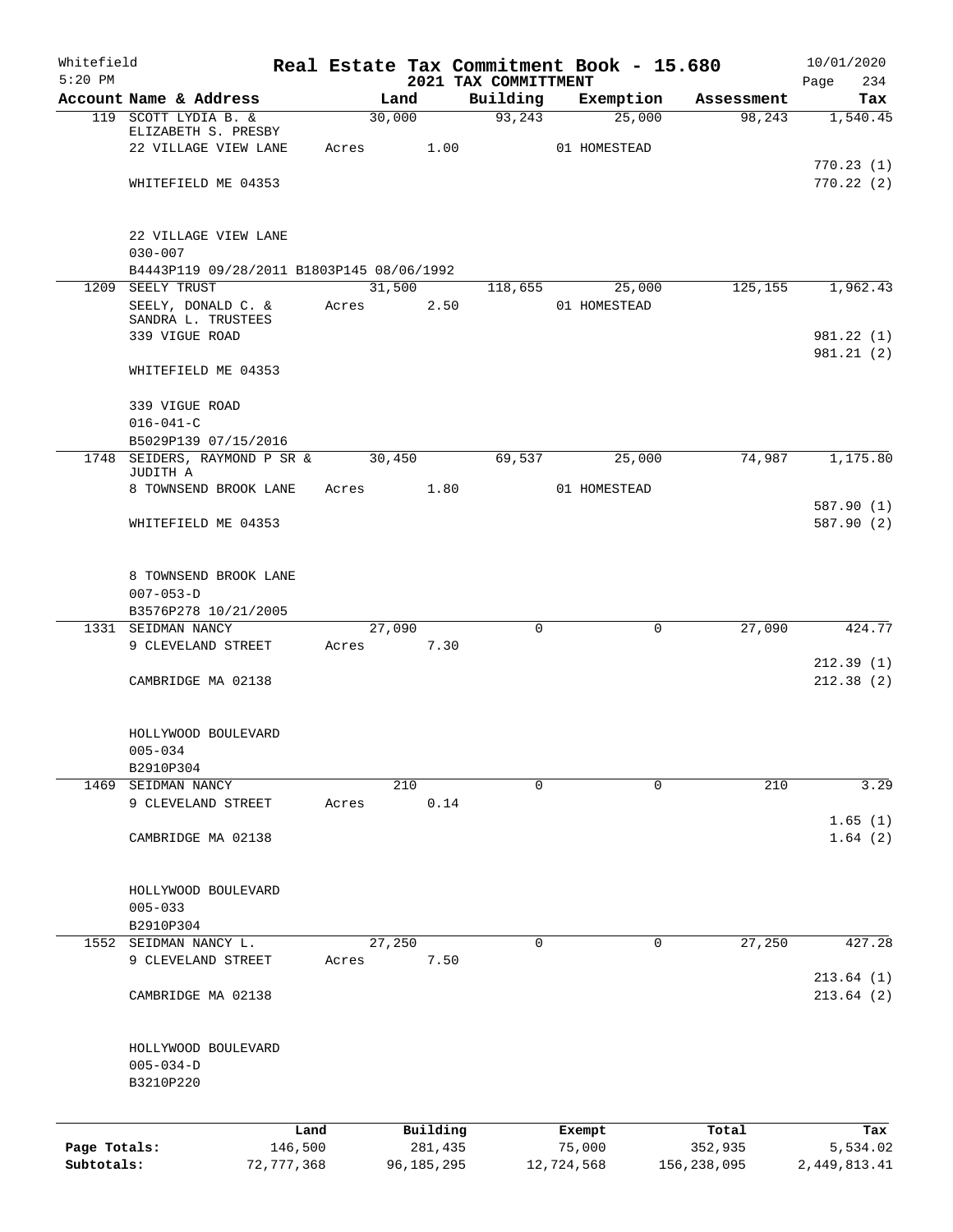| Whitefield<br>$5:20$ PM |                                                   |             |        | 2021 TAX COMMITTMENT | Real Estate Tax Commitment Book - 15.680 |            | 10/01/2020<br>Page<br>235 |
|-------------------------|---------------------------------------------------|-------------|--------|----------------------|------------------------------------------|------------|---------------------------|
|                         | Account Name & Address                            |             | Land   | Building             | Exemption                                | Assessment | Tax                       |
|                         | 1039 SEIGARS LIBBEY & GLORIA                      | 25,250      |        | $\Omega$             | $\Omega$                                 | 25,250     | 395.92                    |
|                         | 442 NORTH HOWE ROAD                               | Acres       | 5.00   |                      |                                          |            |                           |
|                         |                                                   |             |        |                      |                                          |            | 197.96(1)                 |
|                         | WHITEFIELD ME 04353                               |             |        |                      |                                          |            | 197.96(2)                 |
|                         |                                                   |             |        |                      |                                          |            |                           |
|                         |                                                   |             |        |                      |                                          |            |                           |
|                         | NORTH HOWE ROAD<br>$020 - 018$                    |             |        |                      |                                          |            |                           |
|                         | B1520P293                                         |             |        |                      |                                          |            |                           |
|                         | 188 SEIGARS, LIBBEY A                             | 30,960      |        | 65,886               | 25,000                                   | 71,846     | 1,126.55                  |
|                         | SPENCER, STEVEN W                                 | Acres       |        | 2.14                 | 01 HOMESTEAD                             |            |                           |
|                         | 442 NORTH HOWE ROAD                               |             |        |                      |                                          |            | 563.28(1)                 |
|                         |                                                   |             |        |                      |                                          |            | 563.27(2)                 |
|                         | WHITEFIELD ME 04353                               |             |        |                      |                                          |            |                           |
|                         | 442 NORTH HOWE ROAD                               |             |        |                      |                                          |            |                           |
|                         | $020 - 009 - C$                                   |             |        |                      |                                          |            |                           |
|                         | B3491P176 05/26/2005                              |             |        |                      |                                          |            |                           |
|                         | 171 SELL LOUIS & CATHERINE                        |             | 55,601 | 131,888              | 25,000                                   | 162,489    | 2,547.83                  |
|                         | 571 EAST RIVER ROAD                               | Acres 46.00 |        |                      | 01 HOMESTEAD                             |            |                           |
|                         |                                                   |             |        |                      |                                          |            | 1, 273.92(1)              |
|                         | WHITEFIELD ME 04353                               |             |        |                      |                                          |            | 1, 273.91(2)              |
|                         |                                                   |             |        |                      |                                          |            |                           |
|                         | 571 EAST RIVER ROAD                               |             |        |                      |                                          |            |                           |
|                         | $010 - 033$                                       |             |        |                      |                                          |            |                           |
|                         | B2292P302                                         |             |        |                      |                                          |            |                           |
|                         | 81 SENIOR LYNN & ROBERT                           | 20,750      |        | 0                    | 0                                        | 20,750     | 325.36                    |
|                         | P.O. BOX 68                                       | Acres       | 2.00   |                      |                                          |            |                           |
|                         |                                                   |             |        |                      |                                          |            | 162.68(1)                 |
|                         | WHITEFIELD ME 04353                               |             |        |                      |                                          |            | 162.68(2)                 |
|                         |                                                   |             |        |                      |                                          |            |                           |
|                         | EAST RIVER ROAD                                   |             |        |                      |                                          |            |                           |
|                         | $013 - 043 - K$<br>B2846P56                       |             |        |                      |                                          |            |                           |
|                         | 1580 SENIOR LYNN & ROBERT                         | 30,840      |        | 145,774              | 25,000                                   | 151,614    | 2,377.31                  |
|                         | P.O. BOX 68                                       | Acres       | 2.06   |                      | 01 HOMESTEAD                             |            |                           |
|                         |                                                   |             |        |                      |                                          |            | 1,188.66(1)               |
|                         | WHITEFIELD ME 04353                               |             |        |                      |                                          |            | 1,188.65(2)               |
|                         |                                                   |             |        |                      |                                          |            |                           |
|                         |                                                   |             |        |                      |                                          |            |                           |
|                         | 55 EAST RIVER ROAD                                |             |        |                      |                                          |            |                           |
|                         | $013 - 043 - H$<br>B2846P56                       |             |        |                      |                                          |            |                           |
|                         | 896 SENIOR, ROBERT H                              |             | 38,154 | 60,517               | $\mathsf{O}$                             | 98,671     | 1,547.16                  |
|                         | PO BOX 68                                         | Acres       | 8.63   |                      |                                          |            |                           |
|                         |                                                   |             |        |                      |                                          |            | 773.58(1)                 |
|                         | WHITEFIELD ME 04353                               |             |        |                      |                                          |            | 773.58(2)                 |
|                         |                                                   |             |        |                      |                                          |            |                           |
|                         | 45 EAST RIVER ROAD                                |             |        |                      |                                          |            |                           |
|                         | $013 - 043$                                       |             |        |                      |                                          |            |                           |
|                         | B5021P25 06/24/2016 B4976P299 02/09/2016 B2200P56 |             |        |                      |                                          |            |                           |
|                         |                                                   |             |        |                      |                                          |            |                           |
|                         |                                                   |             |        |                      |                                          |            |                           |

|              | Land       | Building   | Exempt     | Total       | Tax          |
|--------------|------------|------------|------------|-------------|--------------|
| Page Totals: | 201,555    | 404,065    | 75,000     | 530,620     | 8,320.13     |
| Subtotals:   | 72,978,923 | 96,589,360 | 12,799,568 | 156,768,715 | 2,458,133.54 |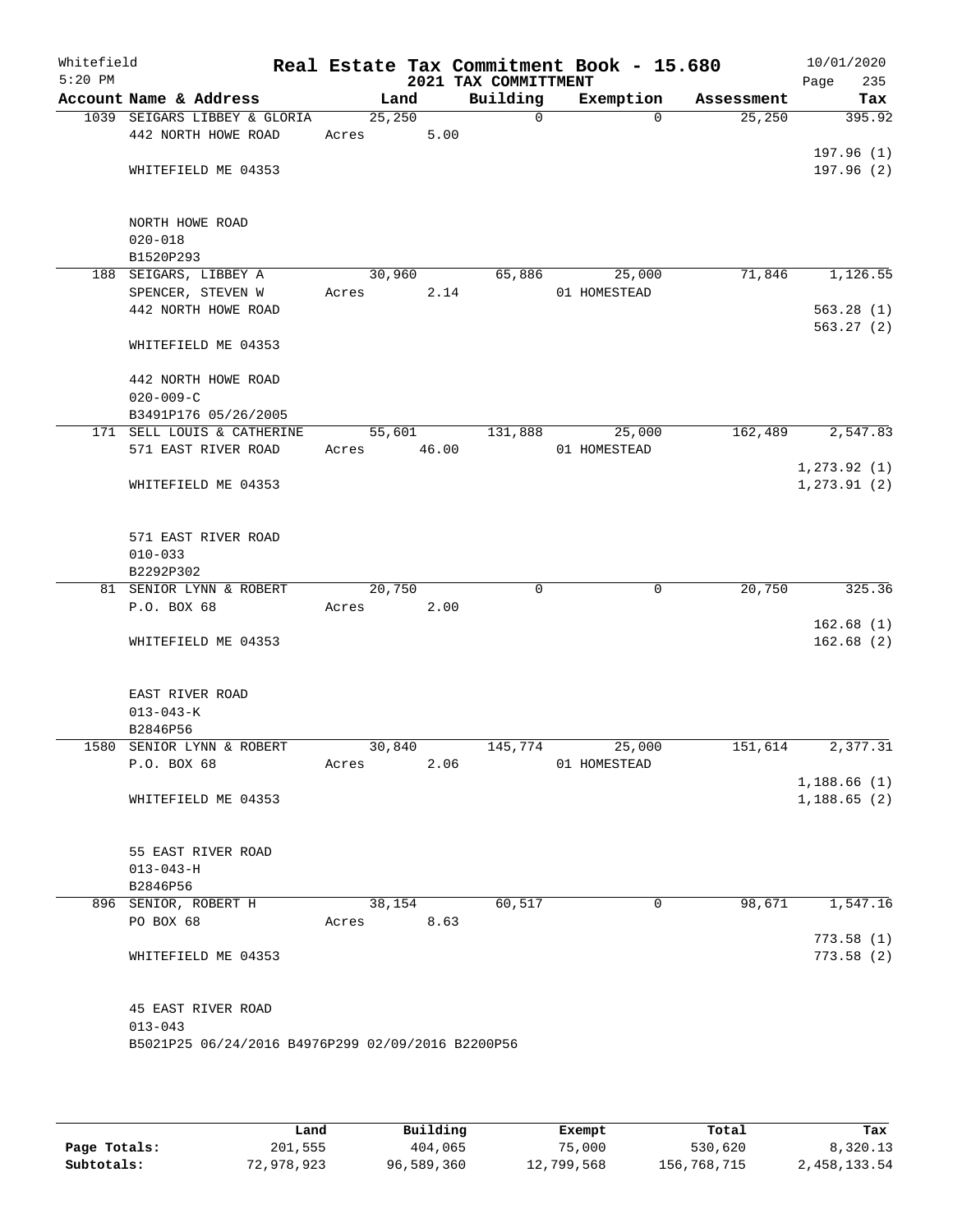| Whitefield<br>$5:20$ PM |                                                                                       |         |       |          | 2021 TAX COMMITTMENT |         | Real Estate Tax Commitment Book - 15.680 |            | 10/01/2020<br>Page<br>236  |
|-------------------------|---------------------------------------------------------------------------------------|---------|-------|----------|----------------------|---------|------------------------------------------|------------|----------------------------|
|                         | Account Name & Address                                                                |         |       | Land     | Building             |         | Exemption                                | Assessment | Tax                        |
|                         | 668 SENTER, ROGER O                                                                   |         |       | 32,550   |                      | 3,053   | $\mathbf 0$                              | 35,603     | 558.26                     |
|                         | 448 STEADMANS LANDING<br>ROAD                                                         |         | Acres | 3.20     |                      |         |                                          |            |                            |
|                         | DOVER FOXCROFT ME 04426                                                               |         |       |          |                      |         |                                          |            | 279.13(1)<br>279.13(2)     |
|                         |                                                                                       |         |       |          |                      |         |                                          |            |                            |
|                         | 76 SOUTH HOWE ROAD<br>$020 - 050$                                                     |         |       |          |                      |         |                                          |            |                            |
|                         | B5006P314 04/29/2016 B5003P48 05/06/2016 B4886P100<br>05/15/2015 B3509P125 05/07/2005 |         |       |          |                      |         |                                          |            |                            |
|                         | 1765 SHAW DAVID E. &<br>MICHELLE M.                                                   |         |       | 32,475   | 196,461              |         | 25,000                                   | 203,936    | 3,197.72                   |
|                         | * DUNCAN-SHAW                                                                         |         | Acres | 3.15     |                      |         | 01 HOMESTEAD                             |            |                            |
|                         | 81 HILTON ROAD                                                                        |         |       |          |                      |         |                                          |            | 1,598.86(1)<br>1,598.86(2) |
|                         | WHITEFIELD ME 04353                                                                   |         |       |          |                      |         |                                          |            |                            |
|                         | 81 HILTON ROAD                                                                        |         |       |          |                      |         |                                          |            |                            |
|                         | $027 - 002 - A$<br>B3669P161 05/02/2006                                               |         |       |          |                      |         |                                          |            |                            |
|                         | 1024 SHAW ERNEST D. &                                                                 |         |       | 35,000   |                      | 33,092  | 0                                        | 68,092     | 1,067.68                   |
|                         | * GINGROW-SHAW MARY M.                                                                |         | Acres | 0.25     |                      |         |                                          |            |                            |
|                         | 865 SO. BELFAST AVENUE                                                                |         |       |          |                      |         |                                          |            | 533.84(1)<br>533.84 (2)    |
|                         | AUGUSTA ME 04330                                                                      |         |       |          |                      |         |                                          |            |                            |
|                         | 31 PICKEREL LANE                                                                      |         |       |          |                      |         |                                          |            |                            |
|                         | $029 - 006$                                                                           |         |       |          |                      |         |                                          |            |                            |
|                         | B2384P135 09/25/1998                                                                  |         |       |          |                      |         |                                          |            |                            |
|                         | 1791 SHAW ROBBIE I. &<br>KATRINA N.                                                   |         |       | 32,640   | 122,200              |         | 25,000                                   | 129,840    | 2,035.89                   |
|                         | 140 SENOTT ROAD                                                                       |         | Acres | 3.26     |                      |         | 01 HOMESTEAD                             |            | 1,017.95(1)                |
|                         | WHITEFIELD ME 04353                                                                   |         |       |          |                      |         |                                          |            | 1,017.94(2)                |
|                         | 140 SENOTT ROAD                                                                       |         |       |          |                      |         |                                          |            |                            |
|                         | $017 - 037 - 2$                                                                       |         |       |          |                      |         |                                          |            |                            |
|                         | B47195P73 08/31/2009 B1225P167 01/11/1985                                             |         |       |          |                      |         |                                          |            |                            |
| 408                     | SHAW, MICHAEL C &<br>JEANNE D                                                         |         |       | 63,338   |                      | 209,004 | 31,000                                   | 241,342    | 3,784.24                   |
|                         | 430 HEATH ROAD                                                                        |         | Acres | 44.75    |                      |         | 07 NMR VET & WIDOW                       |            |                            |
|                         | WHITEFIELD ME 04353                                                                   |         |       |          |                      |         | 01 HOMESTEAD                             |            | 1,892.12(1)<br>1,892.12(2) |
|                         | 430 HEATH ROAD                                                                        |         |       |          |                      |         |                                          |            |                            |
|                         | $008 - 001$                                                                           |         |       |          |                      |         |                                          |            |                            |
|                         | B1298P194                                                                             |         |       |          |                      |         |                                          |            |                            |
| 327                     | SHEA ARLENE                                                                           |         |       | 20,800   |                      | 0       | $\mathbf 0$                              | 20,800     | 326.14                     |
|                         | 73 HUNTS MEADOW ROAD                                                                  |         | Acres | 22.00    |                      |         |                                          |            |                            |
|                         | PITTSTON ME 04345                                                                     |         |       |          |                      |         |                                          |            | 163.07(1)<br>163.07(2)     |
|                         | PHILBRICK LANE                                                                        |         |       |          |                      |         |                                          |            |                            |
|                         | $006 - 017$                                                                           |         |       |          |                      |         |                                          |            |                            |
|                         |                                                                                       | Land    |       | Building |                      |         | Exempt                                   | Total      | Tax                        |
| Page Totals:            |                                                                                       | 216,803 |       | 563,810  |                      |         | 81,000                                   | 699,613    | 10,969.93                  |

**Subtotals:** 73,195,726 97,153,170 12,880,568 157,468,328 2,469,103.47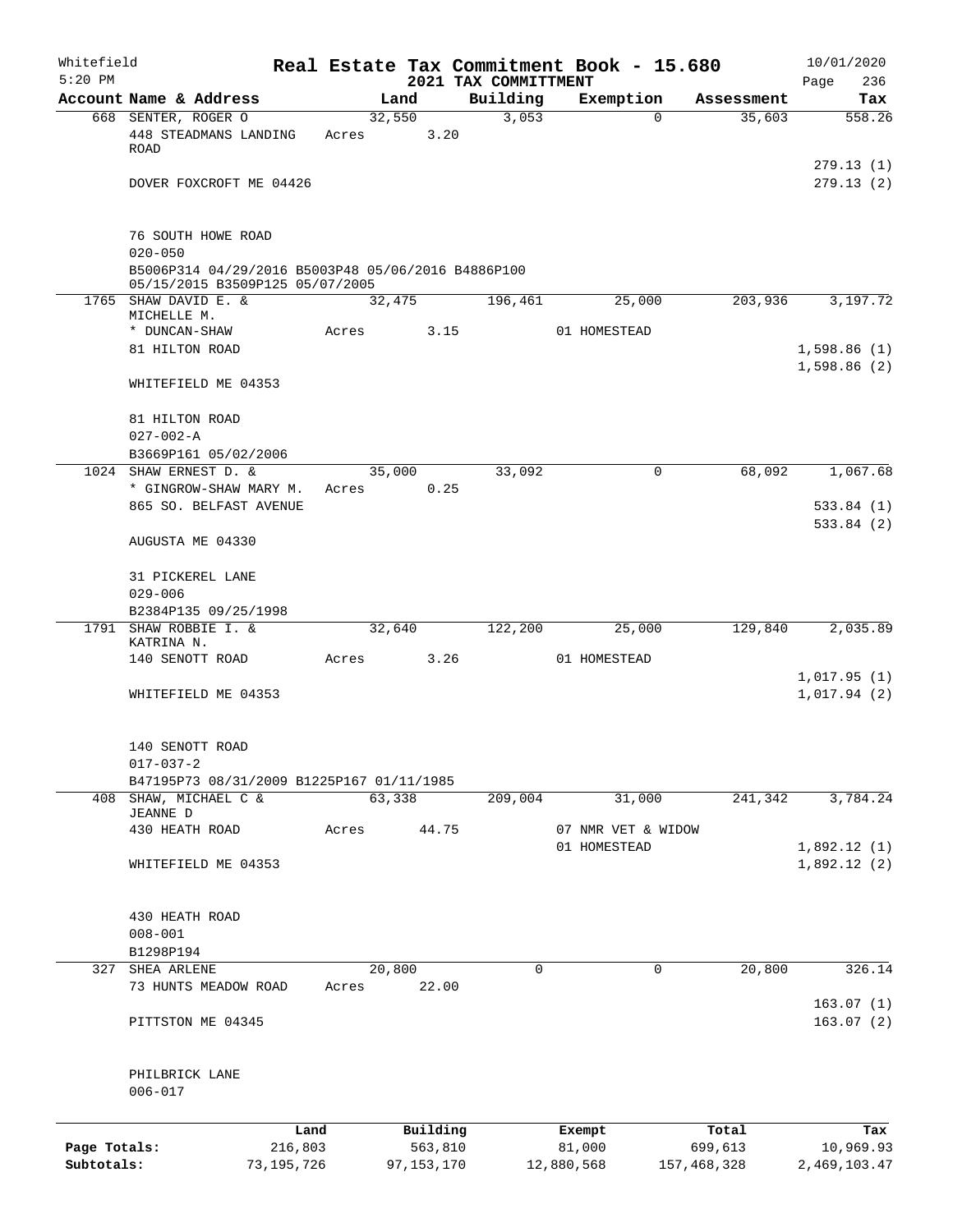| Whitefield<br>$5:20$ PM |                                                    |             |       |        | 2021 TAX COMMITTMENT | Real Estate Tax Commitment Book - 15.680 |            | 10/01/2020<br>Page<br>237 |
|-------------------------|----------------------------------------------------|-------------|-------|--------|----------------------|------------------------------------------|------------|---------------------------|
|                         | Account Name & Address                             |             |       | Land   | Building             | Exemption                                | Assessment | Tax                       |
|                         | 386 SHEA DIANE                                     |             |       | 35,100 | $\mathbf 0$          | $\Omega$                                 | 35,100     | 550.37                    |
|                         | 153 HUNTS MEADOW ROAD                              | Acres       |       | 44.00  |                      |                                          |            |                           |
|                         |                                                    |             |       |        |                      |                                          |            | 275.19(1)                 |
|                         | PITTSTON ME 04345                                  |             |       |        |                      |                                          |            | 275.18(2)                 |
|                         |                                                    |             |       |        |                      |                                          |            |                           |
|                         |                                                    |             |       |        |                      |                                          |            |                           |
|                         | SOUTH HUNTS MEADOW ROAD                            |             |       |        |                      |                                          |            |                           |
|                         | $006 - 020$                                        |             |       |        |                      |                                          |            |                           |
|                         | 446 SHEAFFER JOHNNA E. H.                          |             |       | 4,500  | $\Omega$             | $\Omega$                                 | 4,500      | 70.56                     |
|                         | 71 PINE CREST LANE                                 |             | Acres | 3.00   |                      |                                          |            |                           |
|                         |                                                    |             |       |        |                      |                                          |            | 35.28(1)                  |
|                         | WHITEFIELD ME 04353                                |             |       |        |                      |                                          |            | 35.28(2)                  |
|                         |                                                    |             |       |        |                      |                                          |            |                           |
|                         | 78 PINE CREST LANE                                 |             |       |        |                      |                                          |            |                           |
|                         | $007 - 013$                                        |             |       |        |                      |                                          |            |                           |
|                         | B4222P209 11/16/2009 B2030P280                     |             |       |        |                      |                                          |            |                           |
|                         | 854 SHEAFFER JOHNNA E. H.                          |             |       | 1,350  | $\Omega$             | 0                                        | 1,350      | 21.17                     |
|                         | 71 PINE CREST LANE                                 | Acres       |       | 0.90   |                      |                                          |            |                           |
|                         |                                                    |             |       |        |                      |                                          |            | 10.59(1)                  |
|                         | WHITEFIELD ME 04353                                |             |       |        |                      |                                          |            | 10.58(2)                  |
|                         |                                                    |             |       |        |                      |                                          |            |                           |
|                         |                                                    |             |       |        |                      |                                          |            |                           |
|                         | PITTSTON ROAD                                      |             |       |        |                      |                                          |            |                           |
|                         | $030 - 013 - A - 1$                                |             |       |        |                      |                                          |            |                           |
|                         | B4222P210 11/16/2009 B2074P192                     |             |       |        |                      |                                          |            |                           |
| 1560                    | SHEAFFER, LESTER EDWIN,<br>JR.                     |             |       | 58,875 | 197,160              | 25,000                                   | 231,035    | 3,622.63                  |
|                         | SHEAFFER, JOHNNA EDITH Acres                       |             |       | 22.50  |                      | 01 HOMESTEAD                             |            |                           |
|                         | HARRIGAN                                           |             |       |        |                      |                                          |            |                           |
|                         | 71 PINE CREST LANE                                 |             |       |        |                      |                                          |            | 1,811.32(1)               |
|                         |                                                    |             |       |        |                      |                                          |            | 1,811.31(2)               |
|                         | WHITEFIELD ME 04353                                |             |       |        |                      |                                          |            |                           |
|                         | 71 PINE CREST LANE                                 |             |       |        |                      |                                          |            |                           |
|                         | $007 - 015$                                        |             |       |        |                      |                                          |            |                           |
|                         | B5122P226 03/22/2017 B4822P91 09/26/2014 B2669P96  |             |       |        |                      |                                          |            |                           |
|                         | 84 SHEEHY STEPHEN M. &                             |             |       |        | 33,586 171,485       | 25,000                                   | 180,071    | 2,823.51                  |
|                         | ELLIN                                              |             |       |        |                      |                                          |            |                           |
|                         | 757 WISCASSET ROAD                                 | Acres 15.42 |       |        |                      | 01 HOMESTEAD                             |            |                           |
|                         |                                                    |             |       |        |                      |                                          |            | 1,411.76(1)               |
|                         | WHITEFIELD ME 04353                                |             |       |        |                      |                                          |            | 1,411.75(2)               |
|                         |                                                    |             |       |        |                      |                                          |            |                           |
|                         | 757 WISCASSET ROAD                                 |             |       |        |                      |                                          |            |                           |
|                         | $001 - 001$                                        |             |       |        |                      |                                          |            |                           |
|                         | B5080P89 12/01/2016 B4777P1 05/07/2014 B1890P273   |             |       |        |                      |                                          |            |                           |
|                         | 22 SHEEPSCOT HOLLOW, LLC 48,100                    |             |       |        | $\Omega$             | $\Omega$                                 | 48,100     | 754.21                    |
|                         | 28 NILSEN LANE Acres 29.00                         |             |       |        |                      |                                          |            |                           |
|                         |                                                    |             |       |        |                      |                                          |            | 377.11(1)                 |
|                         | WHITEFIELD ME 04353                                |             |       |        |                      |                                          |            | 377.10(2)                 |
|                         |                                                    |             |       |        |                      |                                          |            |                           |
|                         |                                                    |             |       |        |                      |                                          |            |                           |
|                         | NILSEN LANE                                        |             |       |        |                      |                                          |            |                           |
|                         | $004 - 001$                                        |             |       |        |                      |                                          |            |                           |
|                         | B4743P302 12/19/2013 B4411P141 06/22/2011 B4121P94 |             |       |        |                      |                                          |            |                           |
|                         | 09/25/2008 B3358P213 09/03/2004                    |             |       |        |                      |                                          |            |                           |
|                         |                                                    |             |       |        |                      |                                          |            |                           |
|                         |                                                    |             |       |        | Land Building Frempt |                                          | $T$ otal   | Tav                       |

|              | Land       | Building   | Exempt     | Total       | Tax          |
|--------------|------------|------------|------------|-------------|--------------|
| Page Totals: | 181,511    | 368,645    | 50,000     | 500,156     | 7,842.45     |
| Subtotals:   | 73,377,237 | 97,521,815 | 12,930,568 | 157,968,484 | 2,476,945.92 |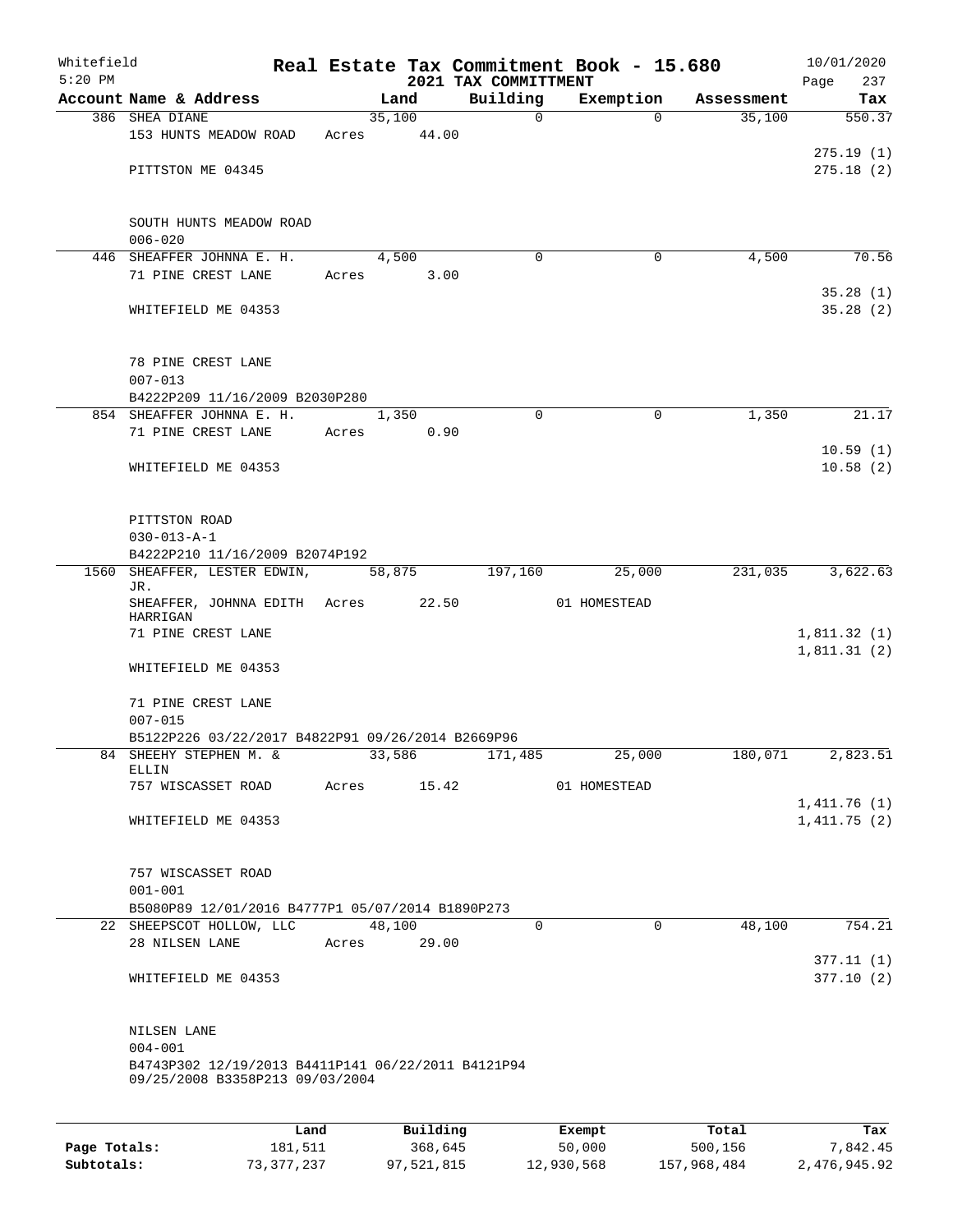| Whitefield<br>$5:20$ PM |                                                                    |       |            |       | Real Estate Tax Commitment Book - 15.680 |           |          |            | 10/01/2020  |            |
|-------------------------|--------------------------------------------------------------------|-------|------------|-------|------------------------------------------|-----------|----------|------------|-------------|------------|
|                         | Account Name & Address                                             |       | Land       |       | 2021 TAX COMMITTMENT<br>Building         | Exemption |          | Assessment | Page        | 238<br>Tax |
|                         | 362 SHEEPSCOT HOLLOW, LLC                                          |       | 62,000     |       | 368,104                                  |           | $\Omega$ | 430,104    |             | 6,744.03   |
|                         | 28 NILSEN LANE                                                     | Acres |            | 35.00 |                                          |           |          |            |             |            |
|                         |                                                                    |       |            |       |                                          |           |          |            | 3,372.02(1) |            |
|                         | WHITEFIELD ME 04353                                                |       |            |       |                                          |           |          |            | 3,372.01(2) |            |
|                         |                                                                    |       |            |       |                                          |           |          |            |             |            |
|                         |                                                                    |       |            |       |                                          |           |          |            |             |            |
|                         | 28 NILSEN LANE                                                     |       |            |       |                                          |           |          |            |             |            |
|                         | $001 - 041$<br>B4743P302 12/19/2013 B4701P240 08/20/2013 B4411P141 |       |            |       |                                          |           |          |            |             |            |
|                         | 06/22/2011 B4121P94 09/25/2008 B3358P213 09/03/2004                |       |            |       |                                          |           |          |            |             |            |
|                         | 734 SHEEPSCOT HOLLOW, LLC                                          |       | 7,708      |       | $\Omega$                                 |           | $\Omega$ | 7,708      |             | 120.86     |
|                         | 28 NILSEN LANE                                                     | Acres |            | 5.26  |                                          |           |          |            |             |            |
|                         |                                                                    |       |            |       |                                          |           |          |            |             | 60.43(1)   |
|                         | WHITEFIELD ME 04353                                                |       |            |       |                                          |           |          |            |             | 60.43(2)   |
|                         |                                                                    |       |            |       |                                          |           |          |            |             |            |
|                         | NILSEN LANE                                                        |       |            |       |                                          |           |          |            |             |            |
|                         | $001 - 009 - RR$                                                   |       |            |       |                                          |           |          |            |             |            |
|                         | B4743P302 12/19/2013 B4701P240 08/20/2013 B4411P141                |       |            |       |                                          |           |          |            |             |            |
|                         | 06/22/2011 B4121P94 09/25/2008 B3358P213 09/03/2004                |       |            |       |                                          |           |          |            |             |            |
|                         | 436 SHEEPSCOT LINKS<br>822 TOWNHOUSE ROAD                          | Acres | 114,395    | 5.00  | $\Omega$                                 |           | $\Omega$ | 114,395    |             | 1,793.71   |
|                         |                                                                    |       |            |       |                                          |           |          |            | 896.86 (1)  |            |
|                         | WHITEFIELD ME 04353                                                |       |            |       |                                          |           |          |            | 896.85 (2)  |            |
|                         |                                                                    |       |            |       |                                          |           |          |            |             |            |
|                         |                                                                    |       |            |       |                                          |           |          |            |             |            |
|                         | TOWNHOUSE ROAD                                                     |       |            |       |                                          |           |          |            |             |            |
|                         | $007 - 018$                                                        |       |            |       |                                          |           |          |            |             |            |
|                         | B5345P121 01/14/2019 B2548P96<br>158 SHEEPSCOT LINKS               |       | 36,370     |       | 86,870                                   |           | 0        | 123,240    |             | 1,932.40   |
|                         | 822 TOWNHOUSE ROAD                                                 | Acres |            | 6.40  |                                          |           |          |            |             |            |
|                         |                                                                    |       |            |       |                                          |           |          |            | 966.20(1)   |            |
|                         | WHITEFIELD ME 04353                                                |       |            |       |                                          |           |          |            | 966.20(2)   |            |
|                         |                                                                    |       |            |       |                                          |           |          |            |             |            |
|                         |                                                                    |       |            |       |                                          |           |          |            |             |            |
|                         | TOWNHOUSE ROAD                                                     |       |            |       |                                          |           |          |            |             |            |
|                         | $007 - 016$<br>B5345P121 01/14/2019 B2548P106                      |       |            |       |                                          |           |          |            |             |            |
|                         | 237 SHEEPSCOT LINKS                                                |       | 73,637     |       | 0                                        |           | $\Omega$ | 73,637     |             | 1,154.63   |
|                         | 822 TOWNHOUSE ROAD                                                 | Acres |            | 3.00  |                                          |           |          |            |             |            |
|                         |                                                                    |       |            |       |                                          |           |          |            | 577.32(1)   |            |
|                         | WHITEFIELD ME 04353                                                |       |            |       |                                          |           |          |            | 577.31(2)   |            |
|                         |                                                                    |       |            |       |                                          |           |          |            |             |            |
|                         | TOWNHOUSE ROAD                                                     |       |            |       |                                          |           |          |            |             |            |
|                         | $007 - 037$                                                        |       |            |       |                                          |           |          |            |             |            |
|                         | B5345P111 01/14/2019 B2548P100                                     |       |            |       |                                          |           |          |            |             |            |
|                         | 278 SHEEPSCOT LINKS                                                |       | 20,660     |       | $\mathbf 0$                              |           | $\Omega$ | 20,660     |             | 323.95     |
|                         | 822 TOWNHOUSE ROAD                                                 |       | Acres 1.94 |       |                                          |           |          |            |             |            |
|                         |                                                                    |       |            |       |                                          |           |          |            | 161.98(1)   |            |
|                         | WHITEFIELD ME 04353                                                |       |            |       |                                          |           |          |            | 161.97(2)   |            |
|                         |                                                                    |       |            |       |                                          |           |          |            |             |            |
|                         | TOWNHOUSE ROAD                                                     |       |            |       |                                          |           |          |            |             |            |
|                         | $007 - 036$                                                        |       |            |       |                                          |           |          |            |             |            |
|                         | B5345P125 01/14/2019 B3921P156 09/13/2007                          |       |            |       |                                          |           |          |            |             |            |
|                         |                                                                    |       |            |       |                                          |           |          |            |             |            |
|                         |                                                                    |       |            |       |                                          |           |          |            |             |            |

|              | Land       | Building   | Exempt     | Total       | Tax          |
|--------------|------------|------------|------------|-------------|--------------|
| Page Totals: | 314.770    | 454,974    |            | 769,744     | 12,069.58    |
| Subtotals:   | 73,692,007 | 97,976,789 | 12,930,568 | 158,738,228 | 2,489,015.50 |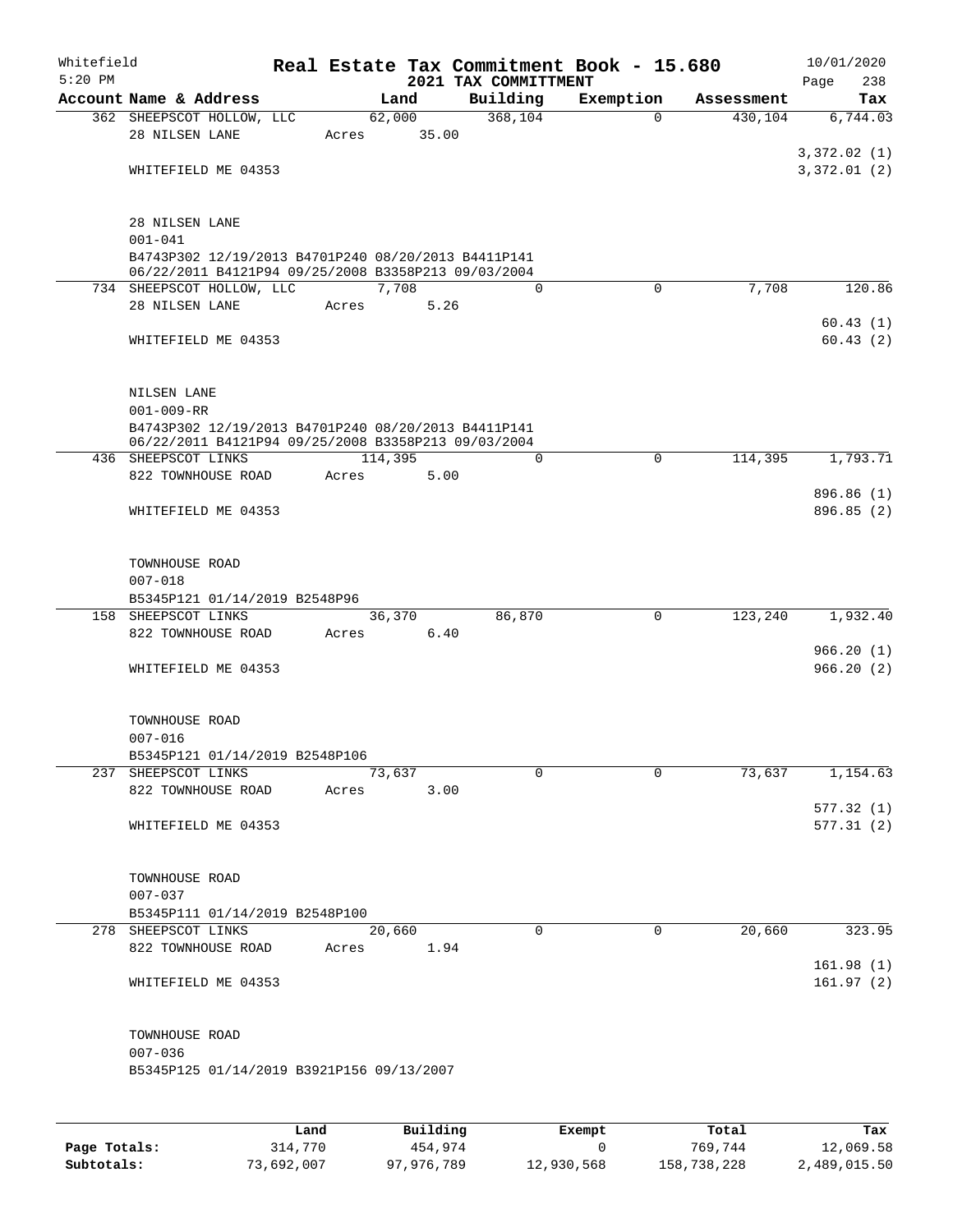| Whitefield<br>$5:20$ PM |                                                     |            |       |        |              | Real Estate Tax Commitment Book - 15.680<br>2021 TAX COMMITTMENT |                   |             |             | 10/01/2020<br>Page<br>239 |
|-------------------------|-----------------------------------------------------|------------|-------|--------|--------------|------------------------------------------------------------------|-------------------|-------------|-------------|---------------------------|
|                         | Account Name & Address                              |            |       | Land   |              | Building                                                         | Exemption         |             | Assessment  | Tax                       |
|                         | 91 SHEEPSCOT LINKS                                  |            |       | 30,000 |              | 63,336                                                           |                   | $\Omega$    | 93,336      | 1,463.51                  |
|                         | 822 TOWNHOUSE ROAD                                  |            | Acres |        | 1.10         |                                                                  |                   |             |             |                           |
|                         |                                                     |            |       |        |              |                                                                  |                   |             |             | 731.76(1)                 |
|                         | WHITEFIELD ME 04353                                 |            |       |        |              |                                                                  |                   |             |             | 731.75(2)                 |
|                         |                                                     |            |       |        |              |                                                                  |                   |             |             |                           |
|                         |                                                     |            |       |        |              |                                                                  |                   |             |             |                           |
|                         | 821 TOWNHOUSE ROAD                                  |            |       |        |              |                                                                  |                   |             |             |                           |
|                         | $007 - 017$                                         |            |       |        |              |                                                                  |                   |             |             |                           |
|                         | B2548P108                                           |            |       |        |              |                                                                  |                   |             |             |                           |
|                         | 1922 SHEEPSCOT LINKS                                |            |       | 22,879 |              | $\Omega$                                                         |                   | 0           | 22,879      | 358.74                    |
|                         | 822 TOWNHOUSE ROAD                                  |            | Acres |        | 1.00         |                                                                  |                   |             |             | 179.37(1)                 |
|                         | WHITEFIELD ME 04353                                 |            |       |        |              |                                                                  |                   |             |             | 179.37(2)                 |
|                         |                                                     |            |       |        |              |                                                                  |                   |             |             |                           |
|                         |                                                     |            |       |        |              |                                                                  |                   |             |             |                           |
|                         | TOWNHOUSE ROAD                                      |            |       |        |              |                                                                  |                   |             |             |                           |
|                         | $007 - 037 - A - 1$                                 |            |       |        |              |                                                                  |                   |             |             |                           |
|                         | B5345P106 01/14/2019                                |            |       |        |              |                                                                  |                   |             |             |                           |
|                         | 1430 SHEEPSCOT LINKS                                |            |       | 20,900 |              | 0                                                                |                   | $\mathbf 0$ | 20,900      | 327.71                    |
|                         | 822 TOWNHOUSE ROAD                                  |            | Acres |        | 2.10         |                                                                  |                   |             |             |                           |
|                         |                                                     |            |       |        |              |                                                                  |                   |             |             | 163.86(1)                 |
|                         | WHITEFIELD ME 04353                                 |            |       |        |              |                                                                  |                   |             |             | 163.85(2)                 |
|                         |                                                     |            |       |        |              |                                                                  |                   |             |             |                           |
|                         |                                                     |            |       |        |              |                                                                  |                   |             |             |                           |
|                         | TOWNHOUSE ROAD                                      |            |       |        |              |                                                                  |                   |             |             |                           |
|                         | $007 - 018 - E$                                     |            |       |        |              |                                                                  |                   |             |             |                           |
|                         | B2548P102                                           |            |       |        |              | 0                                                                |                   | $\mathbf 0$ | 33,014      | 517.66                    |
|                         | 748 SHEPARD, BRADFORD S &<br>HEIDI M                |            |       | 33,014 |              |                                                                  |                   |             |             |                           |
|                         | 27 HEATH ROAD                                       |            | Acres |        | 40.79        |                                                                  |                   |             |             |                           |
|                         |                                                     |            |       |        |              |                                                                  |                   |             |             | 258.83(1)                 |
|                         | WHITEFIELD ME 04353                                 |            |       |        |              |                                                                  |                   |             |             | 258.83(2)                 |
|                         |                                                     |            |       |        |              |                                                                  |                   |             |             |                           |
|                         |                                                     |            |       |        |              |                                                                  |                   |             |             |                           |
|                         | HEATH ROAD                                          |            |       |        |              |                                                                  |                   |             |             |                           |
|                         | $014 - 005$                                         |            |       |        |              |                                                                  |                   |             |             |                           |
|                         | B3954P266 01/10/2008 B2861P129                      |            |       |        |              |                                                                  |                   |             |             |                           |
| 1174                    | SHEPARD, HEIDI M<br>TRUSTEE                         |            |       | 31,050 |              | 185,829                                                          |                   | 31,000      | 185,879     | 2,914.58                  |
|                         | SHEPARD, BRADFORD S                                 |            | Acres |        | 2.20         |                                                                  | 01 HOMESTEAD      |             |             |                           |
|                         | TRUSTEE                                             |            |       |        |              |                                                                  |                   |             |             |                           |
|                         | 27 HEATH ROAD                                       |            |       |        |              |                                                                  | 09 REV TRUST VET. |             |             | 1,457.29(1)               |
|                         |                                                     |            |       |        |              |                                                                  |                   |             |             | 1,457.29(2)               |
|                         | WHITEFIELD ME 04353                                 |            |       |        |              |                                                                  |                   |             |             |                           |
|                         | 27 HEATH ROAD                                       |            |       |        |              |                                                                  |                   |             |             |                           |
|                         | $014 - 004$                                         |            |       |        |              |                                                                  |                   |             |             |                           |
|                         | B4747P107 01/02/2014 B4747P104 01/02/2014 B3954P266 |            |       |        |              |                                                                  |                   |             |             |                           |
|                         | 01/10/2008 B2861P129 05/28/2002                     |            |       |        |              |                                                                  |                   |             |             |                           |
|                         | 1349 SHERWOOD, RANDOLPH                             |            |       | 1,500  |              | $\Omega$                                                         |                   | 0           | 1,500       | 23.52                     |
|                         | 6117 ROCKAFELLA AVE                                 |            | Acres |        | 1.00         |                                                                  |                   |             |             |                           |
|                         |                                                     |            |       |        |              |                                                                  |                   |             |             | 11.76(1)                  |
|                         | SARASOTA FL 34231                                   |            |       |        |              |                                                                  |                   |             |             | 11.76(2)                  |
|                         |                                                     |            |       |        |              |                                                                  |                   |             |             |                           |
|                         | COOPER ROAD                                         |            |       |        |              |                                                                  |                   |             |             |                           |
|                         | $016 - 003 - A$                                     |            |       |        |              |                                                                  |                   |             |             |                           |
|                         | B5208P241 12/04/2017 B5208P239 09/19/2017 B5197P203 |            |       |        |              |                                                                  |                   |             |             |                           |
|                         | 11/02/2017                                          |            |       |        |              |                                                                  |                   |             |             |                           |
|                         |                                                     | Land       |       |        | Building     |                                                                  | Exempt            |             | Total       | Tax                       |
| Page Totals:            |                                                     | 139,343    |       |        | 249,165      |                                                                  | 31,000            |             | 357,508     | 5,605.72                  |
| Subtotals:              |                                                     | 73,831,350 |       |        | 98, 225, 954 |                                                                  | 12,961,568        |             | 159,095,736 | 2,494,621.22              |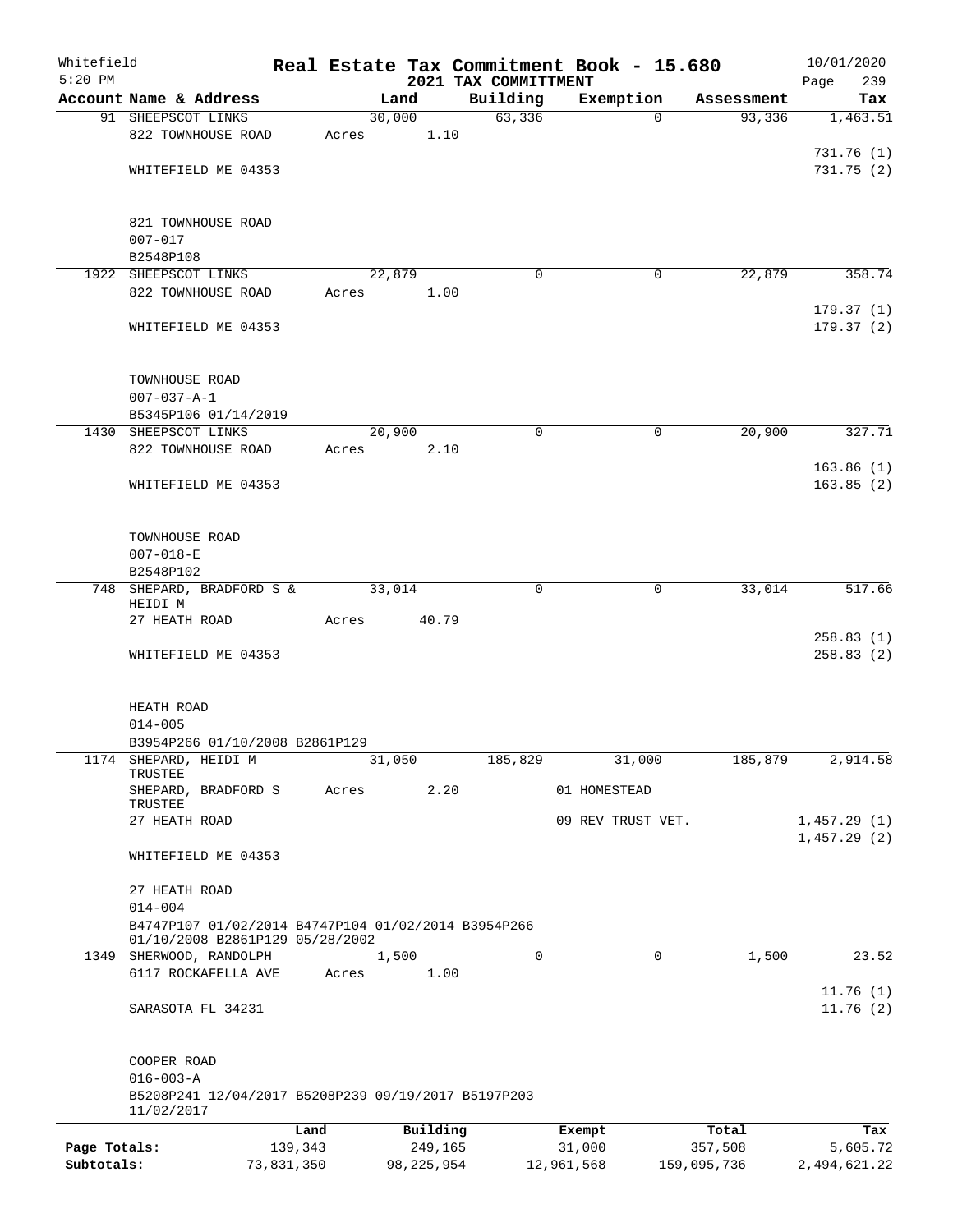| Whitefield   |                                                     |         |        |          |                      | Real Estate Tax Commitment Book - 15.680 |                        | 10/01/2020      |
|--------------|-----------------------------------------------------|---------|--------|----------|----------------------|------------------------------------------|------------------------|-----------------|
| $5:20$ PM    | Account Name & Address                              |         |        |          | 2021 TAX COMMITTMENT |                                          |                        | Page<br>240     |
|              | 2 SHERWOOD, RANDOLPH P                              |         | 64,995 | Land     | Building<br>87,146   | Exemption<br>$\Omega$                    | Assessment<br>152, 141 | Tax<br>2,385.57 |
|              | 6117 ROCKERFELLER AVE                               |         | Acres  | 47.30    |                      |                                          |                        |                 |
|              |                                                     |         |        |          |                      |                                          |                        | 1, 192.79(1)    |
|              | SARASOTA FL 34231 8215                              |         |        |          |                      |                                          |                        | 1,192.78(2)     |
|              |                                                     |         |        |          |                      |                                          |                        |                 |
|              |                                                     |         |        |          |                      |                                          |                        |                 |
|              | 144 COOPER ROAD                                     |         |        |          |                      |                                          |                        |                 |
|              | $016 - 005$                                         |         |        |          |                      |                                          |                        |                 |
|              | B3326P61 07/01/2004 B2560P27                        |         |        |          |                      |                                          |                        |                 |
|              | 364 SHERWOOD, ROBERT L.                             |         | 29,250 |          | $\Omega$             | 0                                        | 29,250                 | 458.64          |
|              | 319 BOLTON HILL                                     |         | Acres  | 10.00    |                      |                                          |                        | 229.32(1)       |
|              | AUGUSTA ME 04330                                    |         |        |          |                      |                                          |                        | 229.32(2)       |
|              |                                                     |         |        |          |                      |                                          |                        |                 |
|              |                                                     |         |        |          |                      |                                          |                        |                 |
|              | THAYER ROAD                                         |         |        |          |                      |                                          |                        |                 |
|              | $001 - 013$                                         |         |        |          |                      |                                          |                        |                 |
|              | B5174P21 08/08/2017 B5174P19 08/22/2017 B4871P220   |         |        |          |                      |                                          |                        |                 |
|              | 03/27/2015 B2239P268                                |         |        |          |                      | 25,000                                   |                        |                 |
|              | 655 SHOREY LOUIS A & PAULA<br>P                     |         | 58,425 |          | 78,599               |                                          | 112,024                | 1,756.54        |
|              | 220 MILLS ROAD                                      |         | Acres  | 29.50    |                      | 01 HOMESTEAD                             |                        |                 |
|              |                                                     |         |        |          |                      |                                          |                        | 878.27 (1)      |
|              | WHITEFIELD ME 04353                                 |         |        |          |                      |                                          |                        | 878.27(2)       |
|              |                                                     |         |        |          |                      |                                          |                        |                 |
|              |                                                     |         |        |          |                      |                                          |                        |                 |
|              | 220 MILLS ROAD                                      |         |        |          |                      |                                          |                        |                 |
|              | $017 - 006$<br>B1615P111                            |         |        |          |                      |                                          |                        |                 |
|              | 1419 SHOREY LOUIS A. & PAULA                        |         | 72,355 |          | 0                    | 0                                        | 72,355                 | 1,134.53        |
|              | 220 MILLS ROAD                                      |         | Acres  | 61.21    |                      |                                          |                        |                 |
|              |                                                     |         |        |          |                      |                                          |                        | 567.27(1)       |
|              | WHITEFIELD ME 04353                                 |         |        |          |                      |                                          |                        | 567.26(2)       |
|              |                                                     |         |        |          |                      |                                          |                        |                 |
|              |                                                     |         |        |          |                      |                                          |                        |                 |
|              | MILLS ROAD                                          |         |        |          |                      |                                          |                        |                 |
|              | $017 - 052$                                         |         |        |          |                      |                                          |                        |                 |
|              | B1615P111                                           |         |        |          |                      |                                          |                        |                 |
| 1397         | SHOREY TIMOTHY L.<br>7 COONS ROAD                   |         |        | 1,650    | 0                    | 0                                        | 1,650                  | 25.87           |
|              |                                                     |         | Acres  | 1.10     |                      |                                          |                        | 12.94(1)        |
|              | WINDSOR ME 04363                                    |         |        |          |                      |                                          |                        | 12.93(2)        |
|              |                                                     |         |        |          |                      |                                          |                        |                 |
|              |                                                     |         |        |          |                      |                                          |                        |                 |
|              | MARINE LANE                                         |         |        |          |                      |                                          |                        |                 |
|              | $018 - 036 - A$                                     |         |        |          |                      |                                          |                        |                 |
|              | B2594P260                                           |         |        |          |                      |                                          |                        |                 |
|              | 652 SHOREY, DENA-LEE                                |         | 30,000 |          | 160,006              | 0                                        | 190,006                | 2,979.29        |
|              | SHOREY, BRIAN R                                     |         | Acres  | 1.50     |                      |                                          |                        |                 |
|              | 42 MOOSEHEAD LANE                                   |         |        |          |                      |                                          |                        | 1,489.65(1)     |
|              |                                                     |         |        |          |                      |                                          |                        | 1,489.64(2)     |
|              | WHITEFIELD ME 04353                                 |         |        |          |                      |                                          |                        |                 |
|              | 42 MOOSEHEAD LANE                                   |         |        |          |                      |                                          |                        |                 |
|              | $012 - 029 - K$                                     |         |        |          |                      |                                          |                        |                 |
|              | B5000P126 04/29/2016 B4634P245 03/01/2013 B4478P186 |         |        |          |                      |                                          |                        |                 |
|              | 01/04/2012 B3966P279 01/02/2008                     |         |        |          |                      |                                          |                        |                 |
|              |                                                     |         |        |          |                      |                                          |                        |                 |
|              |                                                     | Land    |        | Building |                      | Exempt                                   | Total                  | Tax             |
| Page Totals: |                                                     | 256,675 |        | 325,751  |                      | 25,000                                   | 557,426                | 8,740.44        |
|              |                                                     |         |        |          |                      |                                          |                        |                 |

**Subtotals:** 74,088,025 98,551,705 12,986,568 159,653,162 2,503,361.66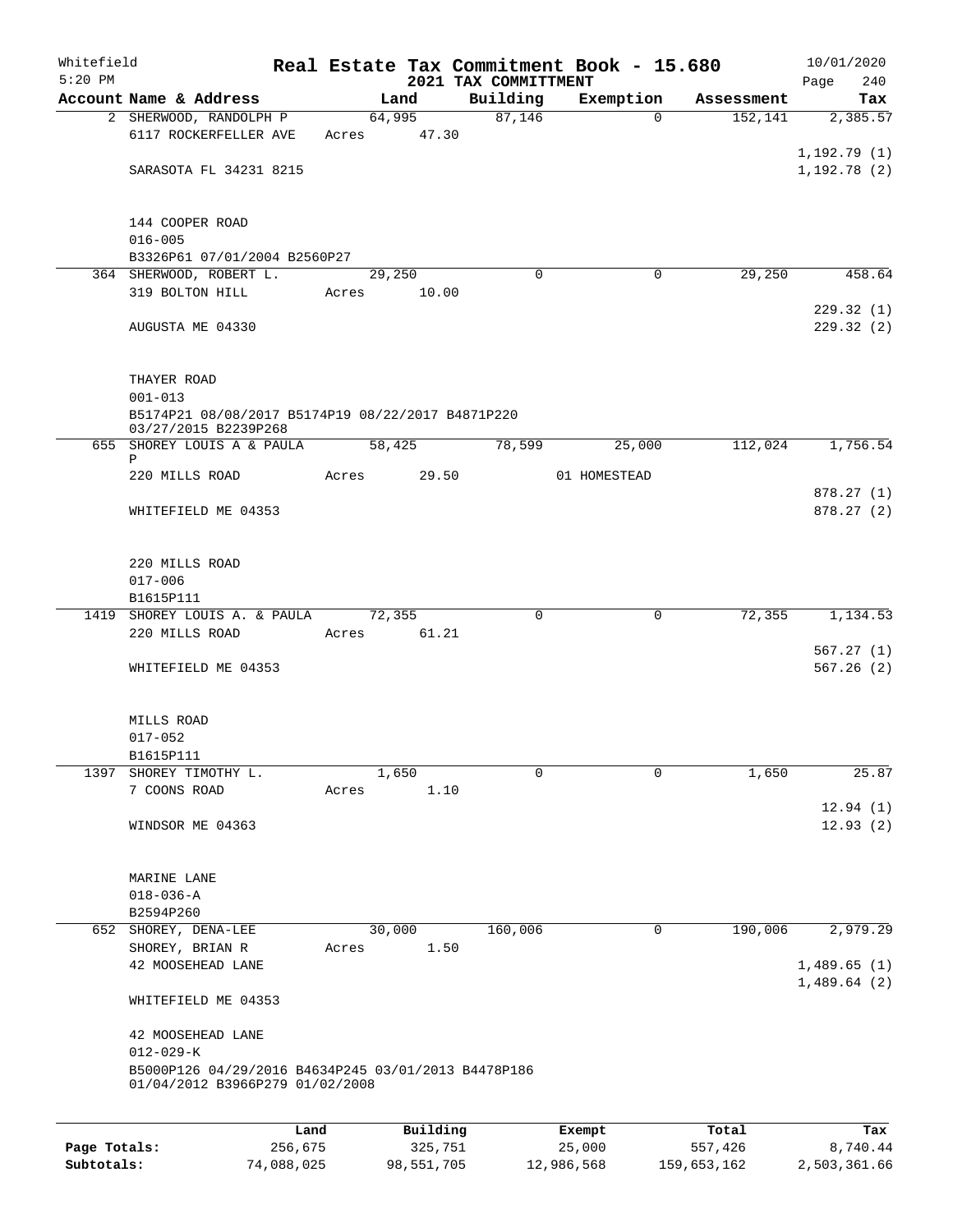| Whitefield<br>$5:20$ PM |                                            |       |             | 2021 TAX COMMITTMENT | Real Estate Tax Commitment Book - 15.680 |            | 10/01/2020<br>Page<br>241    |
|-------------------------|--------------------------------------------|-------|-------------|----------------------|------------------------------------------|------------|------------------------------|
|                         | Account Name & Address                     |       | Land        | Building             | Exemption                                | Assessment | Tax                          |
|                         | 980 SHORT JAMES<br>50 MARINE LANE          |       | $\mathbf 0$ | 18,783               | 18,783<br>01 HOMESTEAD                   | 0          | 0.00                         |
|                         | WHITEFIELD ME 04353                        |       |             |                      |                                          |            |                              |
|                         | 50 MARINE LANE<br>$018 - 037 - ON - 2$     |       |             |                      |                                          |            |                              |
|                         | 418 SILIN JAMES & ANN                      |       | 32,910      | 129,106              | 0                                        | 162,016    | 2,540.41                     |
|                         | 17 GORMAN LANE                             | Acres | 3.44        |                      |                                          |            |                              |
|                         | WHITEFIELD ME 04353                        |       |             |                      |                                          |            | 1, 270.21(1)<br>1, 270.20(2) |
|                         | 51 GORMAN LANE<br>$013 - 021$<br>B1390P309 |       |             |                      |                                          |            |                              |
|                         | 1636 SILIN JAMES & ANN                     |       | 84,275      | 115,486              | 25,000                                   | 174,761    | 2,740.25                     |
|                         | 17 GORMAN LANE                             | Acres | 85.05       |                      | 01 HOMESTEAD                             |            |                              |
|                         | WHITEFIELD ME 04353                        |       |             |                      |                                          |            | 1,370.13(1)<br>1,370.12(2)   |
|                         | 17 GORMAN LANE<br>$013 - 020$              |       |             |                      |                                          |            |                              |
|                         | B1412P263                                  |       |             |                      |                                          |            |                              |
|                         | 1187 SILVERIO MARK P.                      |       | 36,082      | 79,649               | 0                                        | 115,731    | 1,814.66                     |
|                         | 475 GARDINER ROAD                          | Acres | 6.04        |                      |                                          |            |                              |
|                         | WHITEFIELD ME 04353                        |       |             |                      |                                          |            | 907.33(1)<br>907.33(2)       |
|                         | 475 GARDINER ROAD<br>$012 - 038$           |       |             |                      |                                          |            |                              |
|                         | B4785P43 06/03/2014 B2188P301              |       |             |                      |                                          |            |                              |
|                         | 1067 SIMMONS, CHARLES A                    |       | 20,945      | 0                    | $\mathsf{O}$                             | 20,945     | 328.42                       |
|                         | P.O. BOX 261                               | Acres | 2.13        |                      |                                          |            | 164.21(1)                    |
|                         | NOBLEBORO ME 04555                         |       |             |                      |                                          |            | 164.21(2)                    |
|                         | HEATH ROAD                                 |       |             |                      |                                          |            |                              |
|                         | $011 - 014 - A$                            |       |             |                      |                                          |            |                              |
|                         | B5490P8 11/18/2019                         |       |             |                      |                                          |            |                              |
|                         | 1759 SIMMONS, CHARLES A                    |       | 30,855      | 5,606                | 0                                        | 36,461     | 571.71                       |
|                         | P.O. BOX 261                               | Acres | 2.07        |                      |                                          |            |                              |
|                         | NOBLEBORO ME 04555                         |       |             |                      |                                          |            | 285.86 (1)<br>285.85 (2)     |
|                         | 274 HEATH ROAD<br>$011 - 014 - C$          |       |             |                      |                                          |            |                              |
|                         | B5490P8 11/18/2019                         |       |             |                      |                                          |            |                              |

|              | Land       | Building   | Exempt     | Total         | Tax          |
|--------------|------------|------------|------------|---------------|--------------|
| Page Totals: | 205,067    | 348,630    | 43,783     | 509,914       | ,995.45      |
| Subtotals:   | 74,293,092 | 98,900,335 | 13,030,351 | 160, 163, 076 | 2,511,357.11 |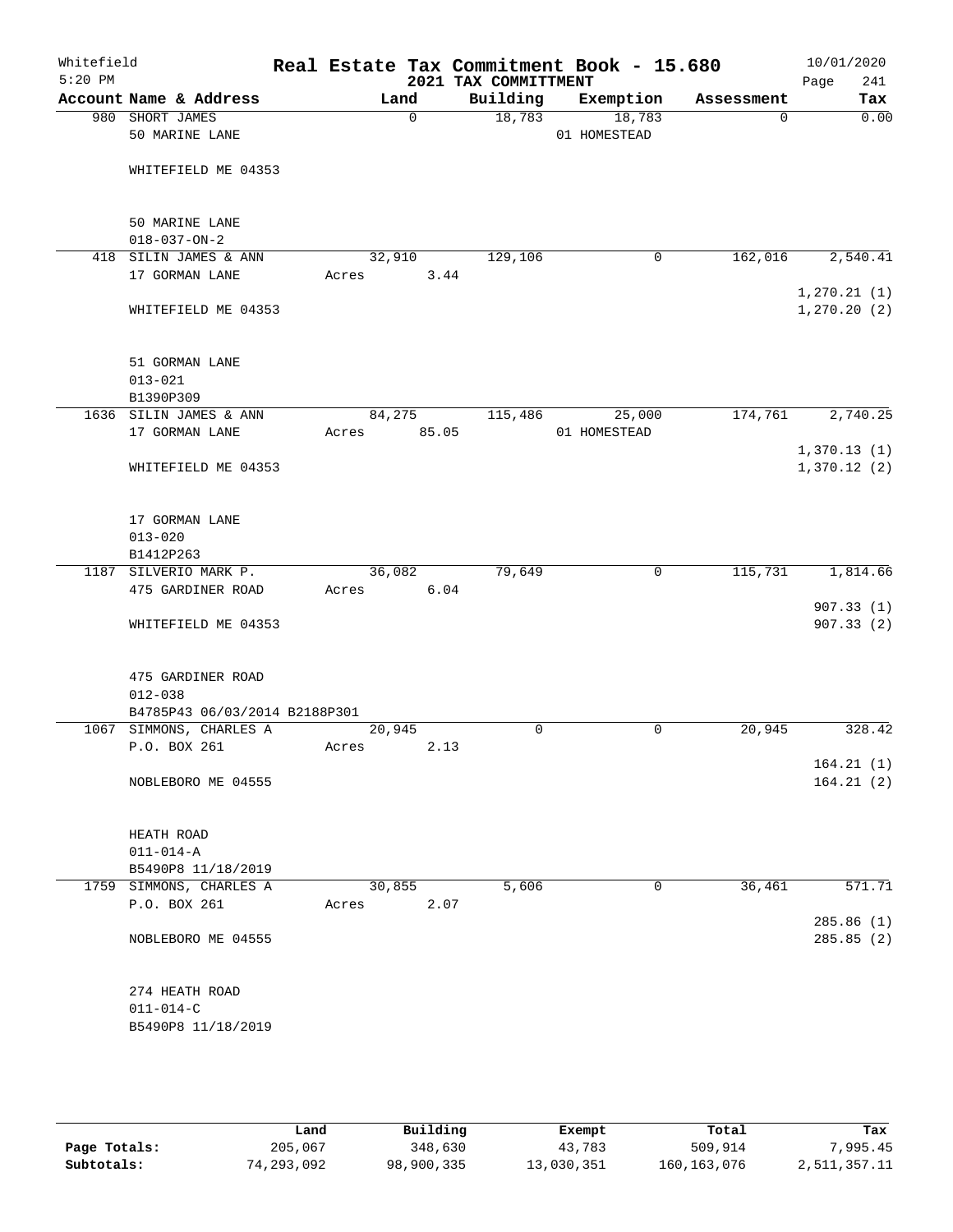| Whitefield<br>$5:20$ PM    |                                                           |                       |       |                       | 2021 TAX COMMITTMENT | Real Estate Tax Commitment Book - 15.680 |                        | 10/01/2020<br>242<br>Page    |
|----------------------------|-----------------------------------------------------------|-----------------------|-------|-----------------------|----------------------|------------------------------------------|------------------------|------------------------------|
|                            | Account Name & Address                                    |                       |       | Land                  | Building             | Exemption                                | Assessment             | Tax                          |
|                            | 307 SIMPSON CHRISTOPHER P.<br>& LAURIE                    |                       |       | 46,890                | 209,376              | 25,000                                   | 231,266                | 3,626.25                     |
|                            | 251 HEAD TIDE ROAD                                        |                       | Acres | 13.30                 |                      | 01 HOMESTEAD                             |                        |                              |
|                            |                                                           |                       |       |                       |                      |                                          |                        | 1,813.13(1)                  |
|                            | WHITEFIELD ME 04353                                       |                       |       |                       |                      |                                          |                        | 1,813.12(2)                  |
|                            | 251 HEAD TIDE ROAD                                        |                       |       |                       |                      |                                          |                        |                              |
|                            | $005 - 010$                                               |                       |       |                       |                      |                                          |                        |                              |
|                            | B1456P56<br>1510 SIPPLE, JUDY B                           |                       |       | 32,250                | 138,894              | 25,000                                   | 146,144                | 2,291.54                     |
|                            | 222 LOWER ROUND POND<br>ROAD                              |                       | Acres | 3.00                  |                      | 01 HOMESTEAD                             |                        |                              |
|                            | BRISTOL ME 04539                                          |                       |       |                       |                      |                                          |                        | 1, 145.77(1)<br>1, 145.77(2) |
|                            | 25 OXBOW LANE                                             |                       |       |                       |                      |                                          |                        |                              |
|                            | $013 - 047 - C$                                           |                       |       |                       |                      |                                          |                        |                              |
|                            | B5309P119 09/07/2018 B2393P7<br>1269 SKILLIN BARBARA A.   |                       |       | 42,610                | 74,934               | 31,000                                   | 86,544                 | 1,357.01                     |
|                            | P.O. BOX 136                                              |                       | Acres | 14.20                 |                      | 05 VET EXEMPTION                         |                        |                              |
|                            |                                                           |                       |       |                       |                      | 01 HOMESTEAD                             |                        | 678.51(1)                    |
|                            | WHITEFIELD ME 04353                                       |                       |       |                       |                      |                                          |                        | 678.50(2)                    |
|                            | 267 MILLS ROAD                                            |                       |       |                       |                      |                                          |                        |                              |
|                            | $017 - 049$                                               |                       |       |                       |                      |                                          |                        |                              |
|                            | B4571P279 09/20/2012 B2203P193<br>1236 SKILLIN, BARBARA A |                       |       | 30,810                | $\mathbf 0$          | $\mathbf 0$                              | 30,810                 | 483.10                       |
|                            | P.O. BOX 136                                              |                       | Acres | 5.70                  |                      |                                          |                        |                              |
|                            | WHITEFIELD ME 04353                                       |                       |       |                       |                      |                                          |                        | 241.55(1)<br>241.55(2)       |
|                            |                                                           |                       |       |                       |                      |                                          |                        |                              |
|                            | MILLS ROAD LOT 3                                          |                       |       |                       |                      |                                          |                        |                              |
|                            | $017 - 008 - C$                                           |                       |       |                       |                      |                                          |                        |                              |
| 1292                       | B4571P279 09/20/2012 B2797P97<br>SLAYMAN CLIFFORD L.      |                       |       | 40,500                | 0                    | $\mathbf 0$                              | 40,500                 | 635.04                       |
|                            | REVOCABLE TRUST                                           |                       |       |                       |                      |                                          |                        |                              |
|                            | C/O- CLIFFORD L.<br>SLAYMAN                               |                       | Acres | 25.00                 |                      |                                          |                        |                              |
|                            | 5 BRIAR LANE                                              |                       |       |                       |                      |                                          |                        | 317.52(1)                    |
|                            |                                                           |                       |       |                       |                      |                                          |                        | 317.52(2)                    |
|                            | HAMDEN CT 06511                                           |                       |       |                       |                      |                                          |                        |                              |
|                            | HEAD TIDE ROAD                                            |                       |       |                       |                      |                                          |                        |                              |
|                            | $005 - 002$                                               |                       |       |                       |                      |                                          |                        |                              |
|                            | B5255P117 05/04/2018                                      |                       |       |                       |                      |                                          |                        |                              |
| 1644                       | SMALL, FRANK E $\&$<br>MABELINE                           |                       |       | 36,050                | 85,956               | 31,000                                   | 91,006                 | 1,426.97                     |
|                            | 506 HEATH ROAD                                            |                       | Acres | 6.00                  |                      | 01 HOMESTEAD<br>05 VET EXEMPTION         |                        | 713.49(1)                    |
|                            | WHITEFIELD ME 04353                                       |                       |       |                       |                      |                                          |                        | 713.48(2)                    |
|                            | 506 HEATH ROAD                                            |                       |       |                       |                      |                                          |                        |                              |
|                            | $008 - 003$                                               |                       |       |                       |                      |                                          |                        |                              |
|                            |                                                           | Land                  |       | Building              |                      | Exempt                                   | Total                  | Tax                          |
| Page Totals:<br>Subtotals: |                                                           | 229,110<br>74,522,202 |       | 509,160<br>99,409,495 |                      | 112,000<br>13, 142, 351                  | 626,270<br>160,789,346 | 9,819.91<br>2,521,177.02     |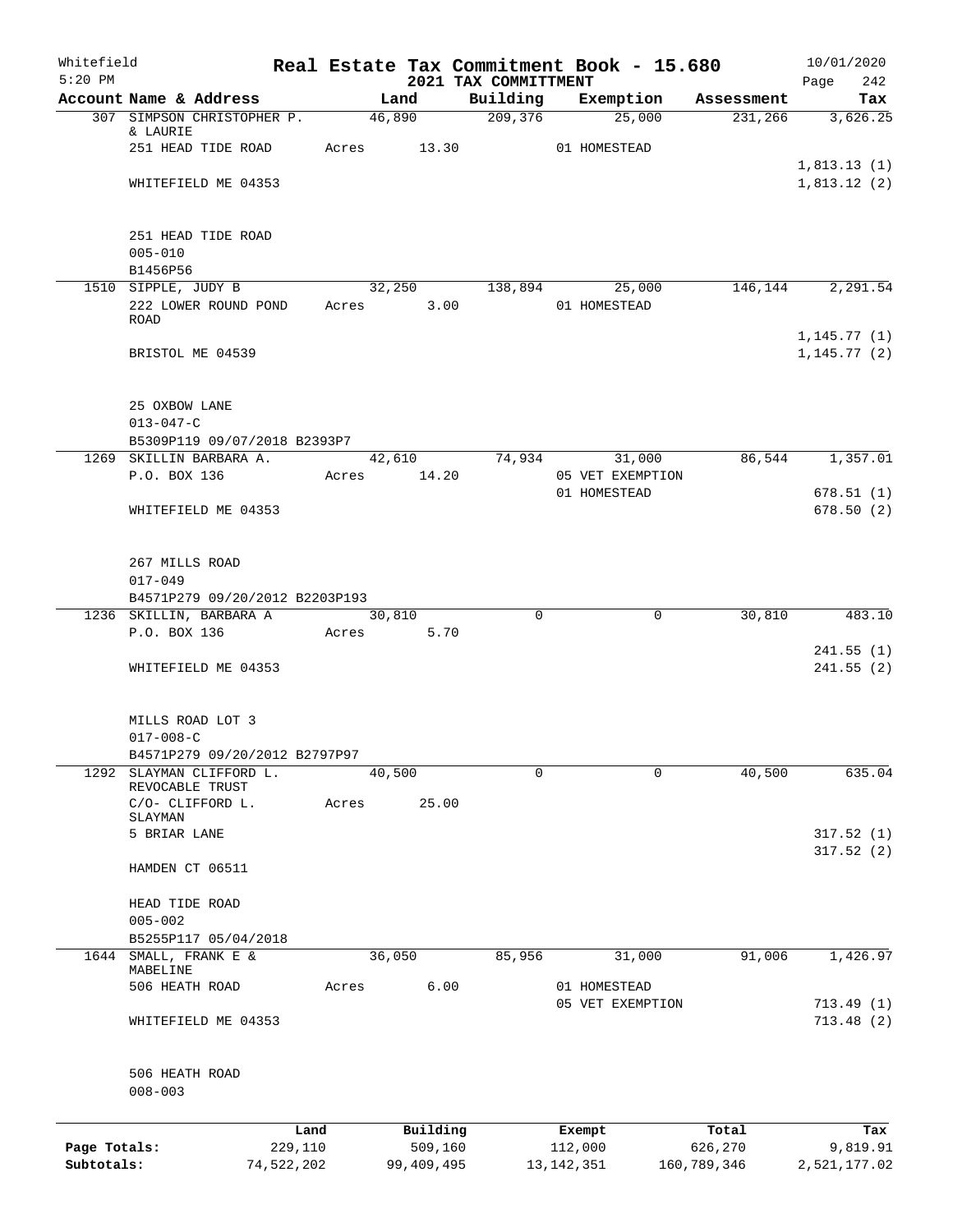| Whitefield<br>$5:20$ PM |                                                                   |            |       |        |             | 2021 TAX COMMITTMENT | Real Estate Tax Commitment Book - 15.680 |                    | 10/01/2020<br>Page<br>243 |
|-------------------------|-------------------------------------------------------------------|------------|-------|--------|-------------|----------------------|------------------------------------------|--------------------|---------------------------|
|                         | Account Name & Address                                            |            |       | Land   |             | Building             | Exemption                                | Assessment         | Tax                       |
|                         | 76 SMITH EMERY P.                                                 |            |       | 47,500 |             | $\Omega$             |                                          | 47,500<br>$\Omega$ | 744.80                    |
|                         | ST. PETER CYNTHIA P.<br>244 SOUTH HUNTS MEADOW                    |            | Acres |        | 67.00       |                      |                                          |                    | 372.40(1)                 |
|                         | ROAD                                                              |            |       |        |             |                      |                                          |                    |                           |
|                         | WHITEFIELD ME 04353                                               |            |       |        |             |                      |                                          |                    | 372.40(2)                 |
|                         | SOUTH HUNTS MEADOW ROAD<br>$009 - 020$                            |            |       |        |             |                      |                                          |                    |                           |
|                         | B4545P116 07/16/2012 B4396P126 05/05/2011 B2085P61                |            |       |        |             |                      |                                          |                    |                           |
|                         | 1825 SMITH JORDAN N                                               |            |       | 30,000 |             | 240,211              | 25,000                                   | 245,211            | 3,844.91                  |
|                         | 258 SOUTH HUNTS MEADOW<br>ROAD                                    |            | Acres |        | 1.50        |                      | 01 HOMESTEAD                             |                    | 1,922.46(1)               |
|                         | WHITEFIELD ME 04353                                               |            |       |        |             |                      |                                          |                    | 1,922.45(2)               |
|                         | 258 SOUTH HUNTS MEADOW                                            |            |       |        |             |                      |                                          |                    |                           |
|                         | $009 - 022 - A$                                                   |            |       |        |             |                      |                                          |                    |                           |
|                         | B4872P172 04/01/2015 B4030P16 07/17/2008<br>254 SMITH NATHAN M. & |            |       | 44,090 |             | 113,669              | 25,000                                   | 132,759            | 2,081.66                  |
|                         | STEPHANIE<br>135 EAST RIVER ROAD                                  |            |       |        |             |                      | 01 HOMESTEAD                             |                    |                           |
|                         |                                                                   |            | Acres |        | 9.80        |                      |                                          |                    | 1,040.83(1)               |
|                         | WHITEFIELD ME 04353                                               |            |       |        |             |                      |                                          |                    | 1,040.83(2)               |
|                         | 135 EAST RIVER ROAD                                               |            |       |        |             |                      |                                          |                    |                           |
|                         | $013 - 067$                                                       |            |       |        |             |                      |                                          |                    |                           |
|                         | B4197P2 09/03/2009 B2347P343                                      |            |       |        |             |                      |                                          |                    |                           |
|                         | 660 SMITH NICHOLAS P.<br>287 NO. HUNTS MEADOW<br><b>ROAD</b>      |            | Acres | 42,850 | 14.50       | 113,636              | 25,000<br>01 HOMESTEAD                   | 131,486            | 2,061.70                  |
|                         |                                                                   |            |       |        |             |                      |                                          |                    | 1,030.85(1)               |
|                         | WHITEFIELD ME 04353                                               |            |       |        |             |                      |                                          |                    | 1,030.85(2)               |
|                         | 287 NO. HUNTS MEADOW                                              |            |       |        |             |                      |                                          |                    |                           |
|                         | $018 - 046$<br>B3513P233 07/08/2005                               |            |       |        |             |                      |                                          |                    |                           |
| 323                     | SMITH NORMAN A.                                                   |            |       | 33,750 |             | 52,528               | 25,000                                   | 61,278             | 960.84                    |
|                         | 129 THAYER ROAD                                                   |            | Acres |        | 4.00        |                      | 01 HOMESTEAD                             |                    |                           |
|                         |                                                                   |            |       |        |             |                      |                                          |                    | 480.42 (1)                |
|                         | WHITEFIELD ME 04353                                               |            |       |        |             |                      |                                          |                    | 480.42 (2)                |
|                         | 129 THAYER ROAD                                                   |            |       |        |             |                      |                                          |                    |                           |
|                         | $001 - 031$                                                       |            |       |        |             |                      |                                          |                    |                           |
|                         | B2012P321                                                         |            |       |        |             |                      |                                          |                    |                           |
| 1453                    | SMITH RONALD A. &<br>KATHERINE                                    |            |       | 30,000 |             | 131,268              | 25,000                                   | 136,268            | 2,136.68                  |
|                         | PO B0X 162                                                        |            | Acres |        | 1.00        |                      | 01 HOMESTEAD                             |                    |                           |
|                         |                                                                   |            |       |        |             |                      |                                          |                    | 1,068.34(1)               |
|                         | COOPERS MILLS ME 04341                                            |            |       |        |             |                      |                                          |                    | 1,068.34(2)               |
|                         | 159 MAIN STREET                                                   |            |       |        |             |                      |                                          |                    |                           |
|                         | $021 - 018$                                                       |            |       |        |             |                      |                                          |                    |                           |
|                         | B1395P83                                                          | Land       |       |        | Building    |                      | Exempt                                   | Total              | Tax                       |
| Page Totals:            |                                                                   | 228,190    |       |        | 651,312     |                      | 125,000                                  | 754,502            | 11,830.59                 |
| Subtotals:              |                                                                   | 74,750,392 |       |        | 100,060,807 |                      | 13, 267, 351                             | 161, 543, 848      | 2,533,007.61              |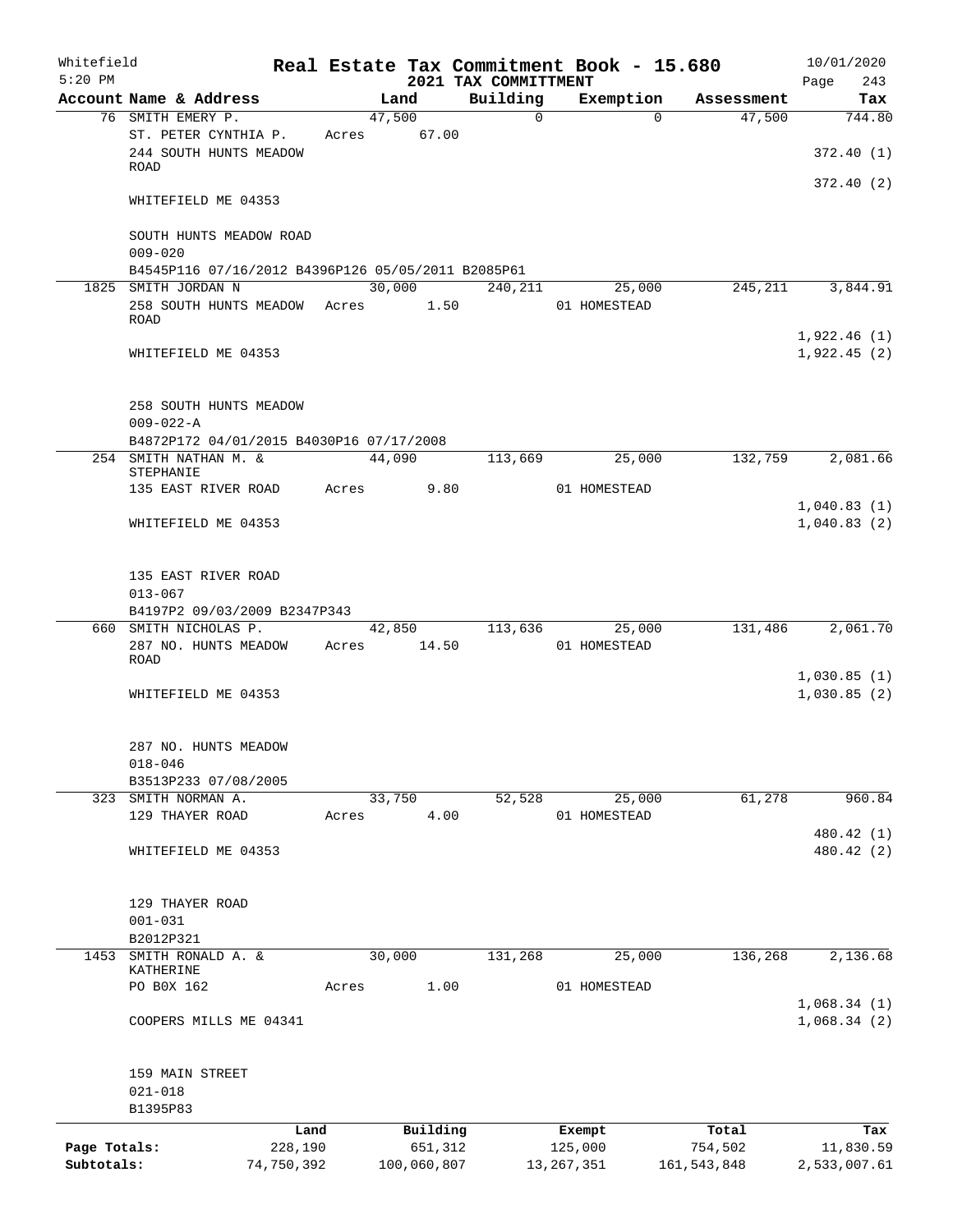| Whitefield<br>$5:20$ PM |                                                                                     |       |       |        |             | 2021 TAX COMMITTMENT | Real Estate Tax Commitment Book - 15.680 |             |            | Page        | 10/01/2020<br>244      |
|-------------------------|-------------------------------------------------------------------------------------|-------|-------|--------|-------------|----------------------|------------------------------------------|-------------|------------|-------------|------------------------|
|                         | Account Name & Address                                                              |       |       | Land   |             | Building             | Exemption                                |             | Assessment |             | Tax                    |
|                         | 711 SMITH STEPHEN & MARY                                                            |       |       | 50,170 |             | 160,001              | 25,000                                   |             | 185, 171   |             | 2,903.48               |
|                         | LOU<br>279 E. RIVER ROAD                                                            |       | Acres |        | 17.40       |                      | 01 HOMESTEAD                             |             |            |             |                        |
|                         | WHITEFIELD ME 04353                                                                 |       |       |        |             |                      |                                          |             |            | 1,451.74(1) | 1,451.74(2)            |
|                         | 279 EAST RIVER ROAD<br>$013 - 062$                                                  |       |       |        |             |                      |                                          |             |            |             |                        |
|                         | B4087P167 01/13/2009                                                                |       |       |        |             |                      |                                          |             |            |             |                        |
|                         | 1120 SMITH STEPHEN & MARY                                                           |       |       | 86,600 |             | $\mathbf 0$          |                                          | $\mathbf 0$ | 86,600     |             | 1,357.89               |
|                         | LOU<br>279 E. RIVER ROAD                                                            |       | Acres |        | 109.70      |                      |                                          |             |            |             |                        |
|                         | WHITEFIELD ME 04353                                                                 |       |       |        |             |                      |                                          |             |            |             | 678.95(1)<br>678.94(2) |
|                         | EAST RIVER ROAD                                                                     |       |       |        |             |                      |                                          |             |            |             |                        |
|                         | $013 - 075$<br>235 SMITH STEPHEN & MILVA                                            |       |       | 9,925  |             | $\Omega$             |                                          | $\mathbf 0$ | 9,925      |             | 155.62                 |
|                         | PO BOX 38                                                                           |       | Acres |        | 25.00       |                      |                                          |             |            |             |                        |
|                         | WHITEFIELD ME 04353                                                                 |       |       |        |             |                      |                                          |             |            |             | 77.81(1)<br>77.81(2)   |
|                         | EAST RIVER ROAD<br>$010 - 049$                                                      |       |       |        |             |                      |                                          |             |            |             |                        |
|                         | B4340P234 11/10/2010 B423P496                                                       |       |       |        |             |                      |                                          |             |            |             |                        |
|                         | 1742 SMITH STEPHEN & MILVA<br>PO BOX 38                                             |       | Acres |        | 413<br>1.87 | $\mathbf 0$          |                                          | $\mathbf 0$ | 413        |             | 6.48                   |
|                         | WHITEFIELD ME 04353                                                                 |       |       |        |             |                      |                                          |             |            |             | 3.24(1)<br>3.24(2)     |
|                         | TOWN FARM LANE<br>$010 - 045 - B$                                                   |       |       |        |             |                      |                                          |             |            |             |                        |
|                         | B4340P234 11/01/2010 B3325P277 B867P86                                              |       |       |        |             |                      |                                          |             |            |             |                        |
|                         | 1238 SMITH STEPHEN & MILVA<br>PO BOX 38                                             |       | Acres | 26,153 | 74.00       |                      |                                          | 0           | 26, 153    |             | 410.08                 |
|                         | WHITEFIELD ME 04353                                                                 |       |       |        |             |                      |                                          |             |            |             | 205.04(1)<br>205.04(2) |
|                         |                                                                                     |       |       |        |             |                      |                                          |             |            |             |                        |
|                         | TOWN FARM LANE<br>$010 - 043$                                                       |       |       |        |             |                      |                                          |             |            |             |                        |
|                         | B4340P234 11/10/2010 B3589P84 B319P55<br>1135 SMITH STEPHEN C.                      |       |       |        |             | $\Omega$             |                                          | $\Omega$    | 85,861     |             | 1,346.30               |
|                         | PO BOX 38                                                                           |       | Acres | 85,861 | 134.00      |                      |                                          |             |            |             |                        |
|                         | WHITEFIELD ME 04353                                                                 |       |       |        |             |                      |                                          |             |            |             | 673.15(1)<br>673.15(2) |
|                         | TOWN FARM LANE<br>$010 - 044$<br>B4656P226 05/01/2013 B4656P224 05/01/2013 B1560P98 |       |       |        |             |                      |                                          |             |            |             |                        |
|                         | 07/07/1989                                                                          |       |       |        |             |                      |                                          |             |            |             |                        |
|                         |                                                                                     |       |       |        |             |                      |                                          |             |            |             |                        |
|                         |                                                                                     | Land. |       |        | Building    |                      | <b>Fromnt</b>                            |             | $T$ ctal   |             | Tox                    |

|              | Land       | Building    | Exempt     | Total       | Tax          |
|--------------|------------|-------------|------------|-------------|--------------|
| Page Totals: | 259,122    | 160,001     | 25,000     | 394,123     | 6,179.85     |
| Subtotals:   | 75,009,514 | 100,220,808 | 13,292,351 | 161,937,971 | 2,539,187.46 |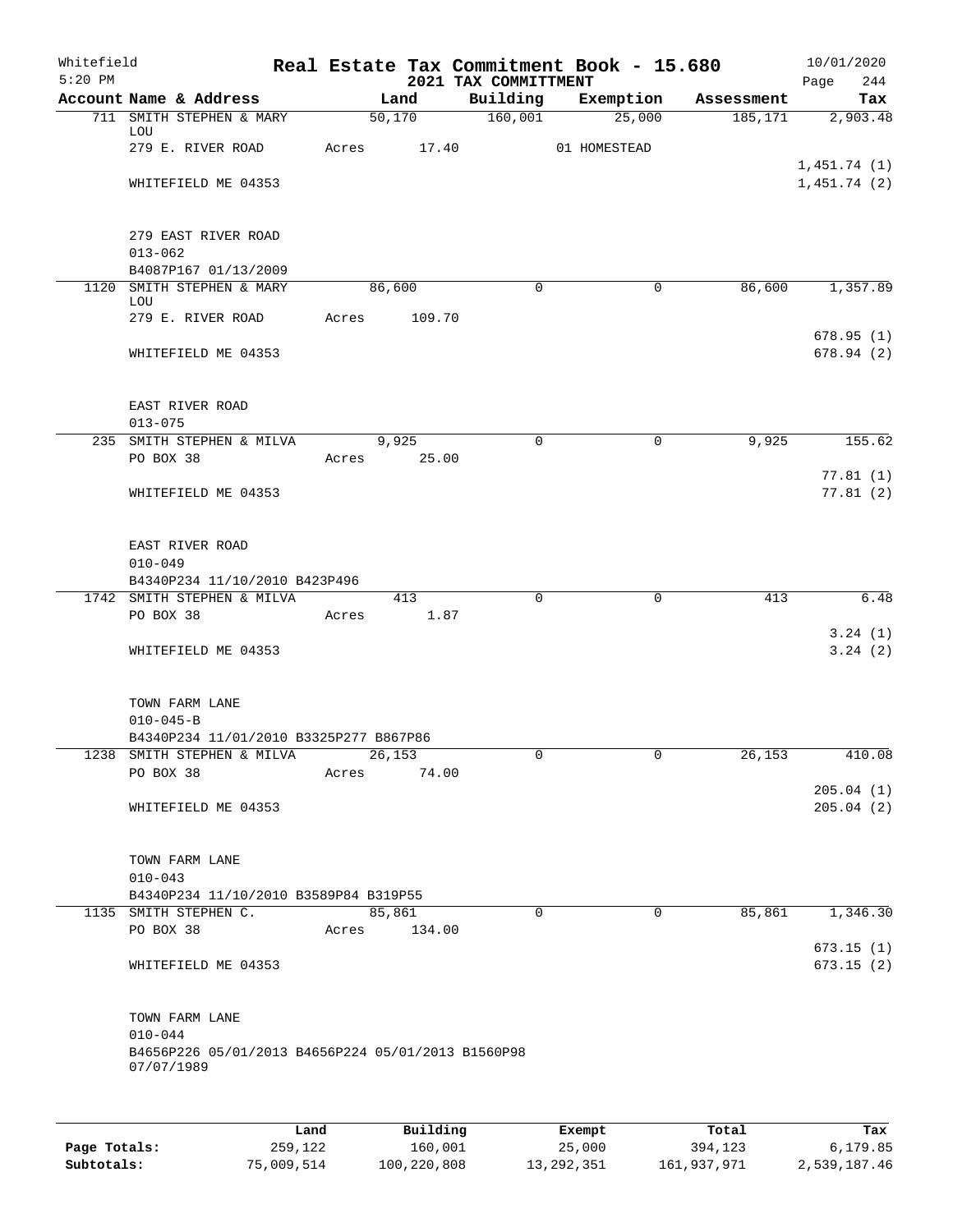| Whitefield   |                                                                               |       |                     |                                  | Real Estate Tax Commitment Book - 15.680 |                  | 10/01/2020                   |
|--------------|-------------------------------------------------------------------------------|-------|---------------------|----------------------------------|------------------------------------------|------------------|------------------------------|
| $5:20$ PM    | Account Name & Address                                                        |       | Land                | 2021 TAX COMMITTMENT<br>Building | Exemption                                | Assessment       | 245<br>Page<br>Tax           |
|              | 630 SMITH STEPHEN C. & MARY                                                   |       | 30,000              | 121,949                          | $\Omega$                                 | 151,949          | 2,382.56                     |
|              | LOU<br>279 E. RIVER ROAD                                                      | Acres | 0.87                |                                  |                                          |                  |                              |
|              | WHITEFIELD ME 04353                                                           |       |                     |                                  |                                          |                  | 1, 191.28(1)<br>1, 191.28(2) |
|              | 755 EAST RIVER ROAD<br>$007 - 049$<br>B5501P308 02/22/2020                    |       |                     |                                  |                                          |                  |                              |
|              | 792 SMITH, EMERY P                                                            |       | 47,250              | 203,832                          | 25,000                                   | 226,082          | 3,544.97                     |
|              | ST PETER, CYNTHIA P<br>244 SOUTH HUNTS MEADOW<br>ROAD                         | Acres | 20.00               |                                  | 01 HOMESTEAD                             |                  | 1,772.49(1)                  |
|              | WHITEFIELD ME 04353                                                           |       |                     |                                  |                                          |                  | 1,772.48(2)                  |
|              | 244 SOUTH HUNTS MEADOW<br>$009 - 011$                                         |       |                     |                                  |                                          |                  |                              |
|              | B4545P116 07/16/2012 B4396P126 05/05/2011 B1422P311<br>1511 SMITH, JENNIFER M |       | 30,705              | 57,377                           | $\mathbf{0}$                             | 88,082           | 1,381.13                     |
|              | 75 PINE TREE ROAD                                                             | Acres | 1.97                |                                  |                                          |                  |                              |
|              | LITCHFIELD ME 04350                                                           |       |                     |                                  |                                          |                  | 690.57(1)<br>690.56(2)       |
|              | 5 STONE HOUSE COURT<br>$016 - 040$                                            |       |                     |                                  |                                          |                  |                              |
|              | B5220P078 12/11/2017 B5213P287 12/11/2017<br>1588 SMITH, MARSHA L             |       | 30,870              | 16,786                           | $\mathbf 0$                              | 47,656           | 747.25                       |
|              | P.O. BOX 146                                                                  | Acres | 2.08                |                                  |                                          |                  |                              |
|              | WHITEFIELD ME 04353                                                           |       |                     |                                  |                                          |                  | 373.63(1)<br>373.62(2)       |
|              | 59 BEECH LANE<br>$014 - 006 - J$<br>B2326P233                                 |       |                     |                                  |                                          |                  |                              |
|              | 352 SMITH, NATHAN M                                                           |       | 25,274              | 0                                | $\mathbf 0$                              | 25,274           | 396.30                       |
|              | SMITH, STEPHANIE K<br>135 EAST RIVER ROAD                                     | Acres | 5.03                |                                  |                                          |                  | 198.15(1)                    |
|              | WHITEFIELD ME 04353                                                           |       |                     |                                  |                                          |                  | 198.15(2)                    |
|              | EAST RIVER ROAD<br>$013 - 069 - A$<br>B5035P120 07/28/2016                    |       |                     |                                  |                                          |                  |                              |
|              | 1367 SMITH, STEPHEN                                                           |       | 67,500              | 107,582                          | $\mathbf 0$                              | 175,082          | 2,745.29                     |
|              | SMITH, MILVA<br>P.O. BOX 38                                                   | Acres | 51.50               |                                  |                                          |                  | 1,372.65(1)                  |
|              | WHITEFIELD ME 04353                                                           |       |                     |                                  |                                          |                  | 1,372.64(2)                  |
|              | 357 EAST RIVER ROAD<br>$010 - 042$<br>B5213P130 11/28/2017                    |       |                     |                                  |                                          |                  |                              |
|              |                                                                               |       |                     |                                  |                                          |                  |                              |
| Page Totals: | Land<br>231,599                                                               |       | Building<br>507,526 |                                  | Exempt<br>25,000                         | Total<br>714,125 | Tax<br>11,197.50             |

**Subtotals:** 75,241,113 100,728,334 13,317,351 162,652,096 2,550,384.96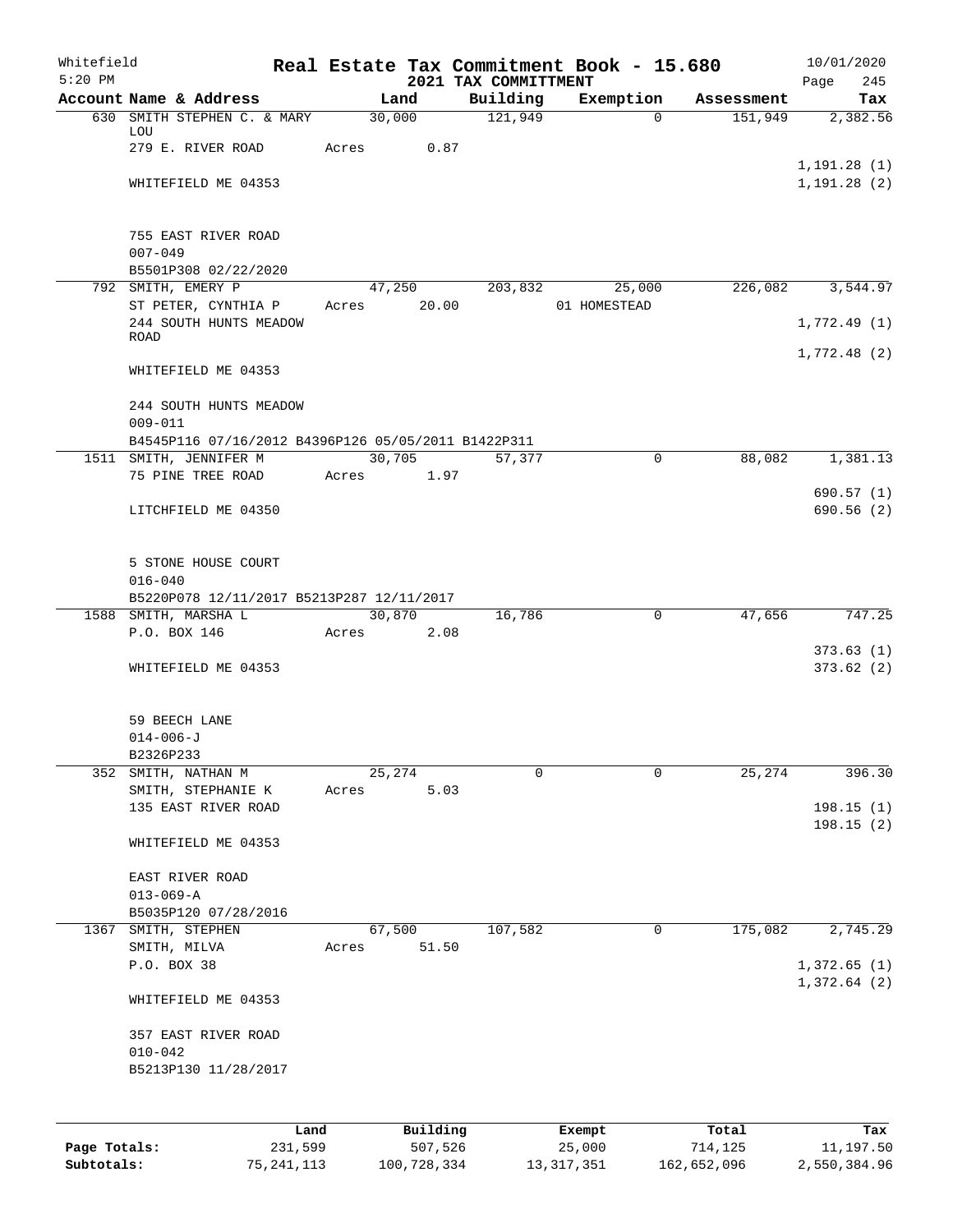| Whitefield<br>$5:20$ PM |                                                   |                 |       |        |                     | 2021 TAX COMMITTMENT | Real Estate Tax Commitment Book - 15.680 |             |                  | 10/01/2020<br>Page<br>246 |
|-------------------------|---------------------------------------------------|-----------------|-------|--------|---------------------|----------------------|------------------------------------------|-------------|------------------|---------------------------|
|                         | Account Name & Address                            |                 |       | Land   |                     | Building             | Exemption                                |             | Assessment       | Tax                       |
|                         | 707 SMITH, STEPHEN & MILVA                        |                 |       | 2,810  |                     | 0                    |                                          | $\Omega$    | 2,810            | 44.06                     |
|                         | PO BOX 38                                         |                 | Acres |        | 8.62                |                      |                                          |             |                  |                           |
|                         |                                                   |                 |       |        |                     |                      |                                          |             |                  | 22.03(1)                  |
|                         | WHITEFIELD ME 04353                               |                 |       |        |                     |                      |                                          |             |                  | 22.03(2)                  |
|                         |                                                   |                 |       |        |                     |                      |                                          |             |                  |                           |
|                         |                                                   |                 |       |        |                     |                      |                                          |             |                  |                           |
|                         | CORNER EAST RIVER &                               |                 |       |        |                     |                      |                                          |             |                  |                           |
|                         | $010 - 045$                                       |                 |       |        |                     |                      |                                          |             |                  |                           |
|                         | B4340P234 11/10/2010<br>591 SMITH, STEPHEN C      |                 |       | 75,800 |                     | $\Omega$             |                                          | 0           | 75,800           | 1,188.54                  |
|                         | 279 E. RIVER ROAD                                 |                 | Acres |        | 88.10               |                      |                                          |             |                  |                           |
|                         |                                                   |                 |       |        |                     |                      |                                          |             |                  | 594.27(1)                 |
|                         | WHITEFIELD ME 04353                               |                 |       |        |                     |                      |                                          |             |                  | 594.27 (2)                |
|                         |                                                   |                 |       |        |                     |                      |                                          |             |                  |                           |
|                         |                                                   |                 |       |        |                     |                      |                                          |             |                  |                           |
|                         | AUGUSTA ROAD                                      |                 |       |        |                     |                      |                                          |             |                  |                           |
|                         | $018 - 014$                                       |                 |       |        |                     |                      |                                          |             |                  |                           |
|                         | B4688P18 07/18/2013 B2311P330                     |                 |       |        |                     |                      |                                          |             |                  |                           |
| 491                     | SMITH, STEPHEN C & MARY                           |                 |       | 28,050 |                     | 109,087              |                                          | 0           | 137,137          | 2,150.31                  |
|                         | LOU<br>279 E. RIVER ROAD                          |                 | Acres |        | 4.00                |                      |                                          |             |                  |                           |
|                         |                                                   |                 |       |        |                     |                      |                                          |             |                  | 1,075.16(1)               |
|                         | WHITEFIELD ME 04353                               |                 |       |        |                     |                      |                                          |             |                  | 1,075.15(2)               |
|                         |                                                   |                 |       |        |                     |                      |                                          |             |                  |                           |
|                         |                                                   |                 |       |        |                     |                      |                                          |             |                  |                           |
|                         | 52 AUGUSTA ROAD                                   |                 |       |        |                     |                      |                                          |             |                  |                           |
|                         | $018 - 014 - F$                                   |                 |       |        |                     |                      |                                          |             |                  |                           |
|                         | B4688P24 07/18/2013 B2466P120                     |                 |       |        |                     |                      |                                          |             |                  |                           |
| 679                     | SMITH, STEPHEN C & MARY                           |                 |       | 25,150 |                     | 149,615              |                                          | 0           | 174,765          | 2,740.32                  |
|                         | LOU                                               |                 |       |        |                     |                      |                                          |             |                  |                           |
|                         | 279 E. RIVER ROAD                                 |                 | Acres |        | 1.60                |                      |                                          |             |                  | 1,370.16(1)               |
|                         | WHITEFIELD ME 04353                               |                 |       |        |                     |                      |                                          |             |                  | 1,370.16(2)               |
|                         |                                                   |                 |       |        |                     |                      |                                          |             |                  |                           |
|                         |                                                   |                 |       |        |                     |                      |                                          |             |                  |                           |
|                         | 48 AUGUSTA ROAD                                   |                 |       |        |                     |                      |                                          |             |                  |                           |
|                         | $018 - 014 - G$                                   |                 |       |        |                     |                      |                                          |             |                  |                           |
|                         | B2466P120                                         |                 |       |        |                     |                      |                                          |             |                  |                           |
| 621                     | SMITH, STEVEN C                                   |                 |       | 39,042 |                     | 117,921              |                                          | 0           | 156,963          | 2,461.18                  |
|                         | 279 E. RIVER ROAD                                 |                 | Acres |        | 9.74                |                      |                                          |             |                  |                           |
|                         |                                                   |                 |       |        |                     |                      |                                          |             |                  | 1,230.59(1)               |
|                         | WHITEFIELD ME 04353                               |                 |       |        |                     |                      |                                          |             |                  | 1, 230.59(2)              |
|                         |                                                   |                 |       |        |                     |                      |                                          |             |                  |                           |
|                         | 69 AUGUSTA ROAD                                   |                 |       |        |                     |                      |                                          |             |                  |                           |
|                         | $018 - 013 - C$                                   |                 |       |        |                     |                      |                                          |             |                  |                           |
|                         | B4688P31 07/18/2013 B4688P21 07/18/2013 B2311P330 |                 |       |        |                     |                      |                                          |             |                  |                           |
| 1152                    | SNYDER, CORINNA S. &                              |                 |       | 39,278 |                     | $\mathsf{O}$         |                                          | $\mathbf 0$ | 39,278           | 615.88                    |
|                         | ABIGAIL                                           |                 |       |        |                     |                      |                                          |             |                  |                           |
|                         | CO-TRUSTEES OF N.<br>WHITEFIELD RLTY TRUST        |                 | Acres |        | 23.12               |                      |                                          |             |                  |                           |
|                         | 2122 ALBEMARLE TERRACE                            |                 |       |        |                     |                      |                                          |             |                  | 307.94(1)                 |
|                         |                                                   |                 |       |        |                     |                      |                                          |             |                  | 307.94(2)                 |
|                         | BROOKLYN NY 11226 3906                            |                 |       |        |                     |                      |                                          |             |                  |                           |
|                         |                                                   |                 |       |        |                     |                      |                                          |             |                  |                           |
|                         | HILTON ROAD                                       |                 |       |        |                     |                      |                                          |             |                  |                           |
|                         | $011 - 039$                                       |                 |       |        |                     |                      |                                          |             |                  |                           |
|                         | B4971P276 01/25/2016 B2396P28 11/04/1998          |                 |       |        |                     |                      |                                          |             |                  |                           |
|                         |                                                   |                 |       |        |                     |                      |                                          |             |                  |                           |
| Page Totals:            |                                                   | Land<br>210,130 |       |        | Building<br>376,623 |                      | Exempt<br>0                              |             | Total<br>586,753 | Tax<br>9,200.29           |
|                         |                                                   |                 |       |        |                     |                      |                                          |             |                  |                           |

**Subtotals:** 75,451,243 101,104,957 13,317,351 163,238,849 2,559,585.25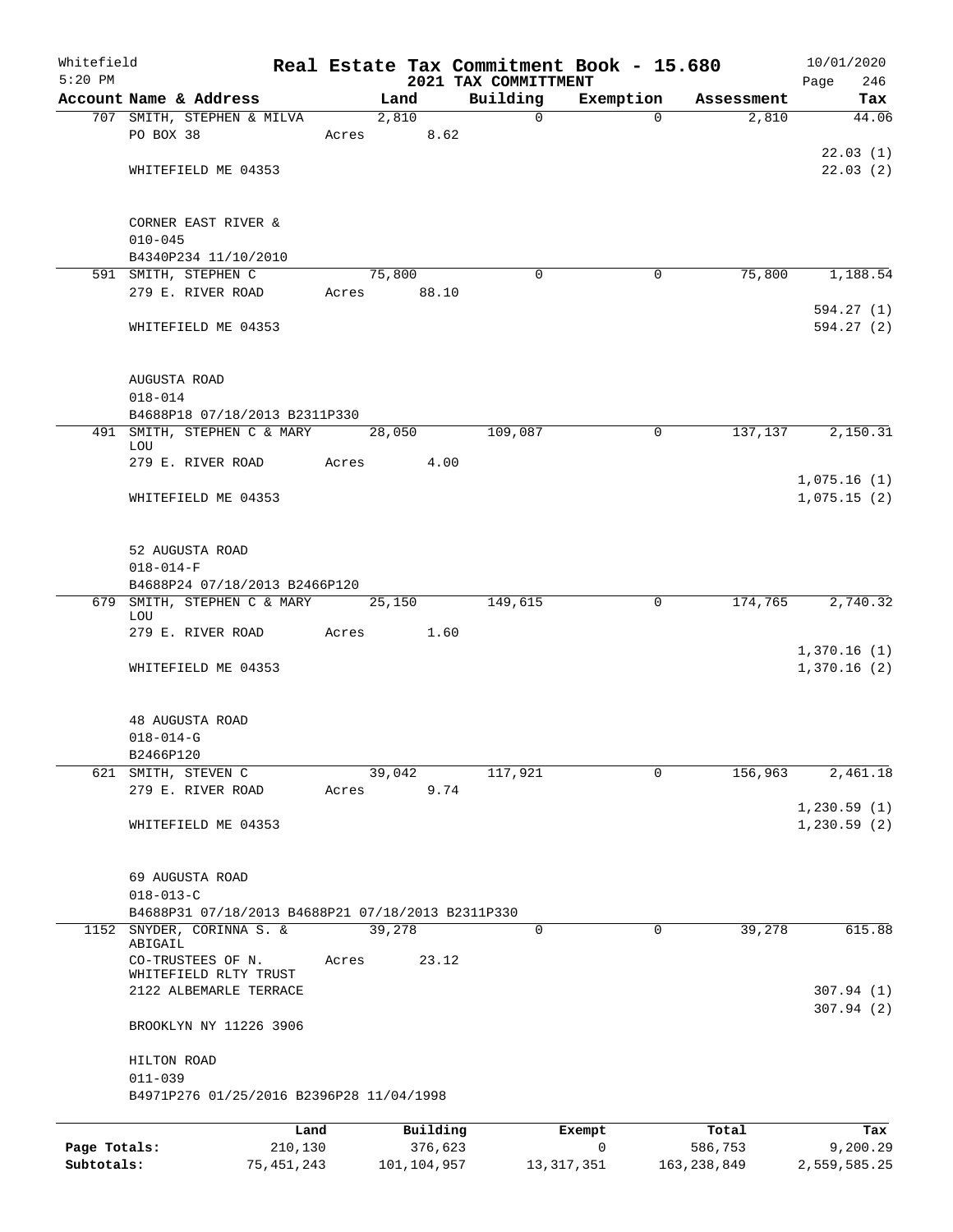| Whitefield<br>$5:20$ PM |                                     |                 |       |        |                     |                                  | Real Estate Tax Commitment Book - 15.680 |             |                  | 10/01/2020         |
|-------------------------|-------------------------------------|-----------------|-------|--------|---------------------|----------------------------------|------------------------------------------|-------------|------------------|--------------------|
|                         | Account Name & Address              |                 |       |        | Land                | 2021 TAX COMMITTMENT<br>Building | Exemption                                |             | Assessment       | 247<br>Page<br>Tax |
|                         | 609 SOLOMON GLADYS HEIRS            |                 |       | 49,005 |                     | 24,124                           | $\overline{0}$                           |             | 73,129           | 1,146.66           |
|                         | C/O MICHAEL SOLOMON                 |                 | Acres |        | 22.70               |                                  |                                          |             |                  |                    |
|                         | 15 TEDDY BEAR LANE                  |                 |       |        |                     |                                  |                                          |             |                  | 573.33(1)          |
|                         |                                     |                 |       |        |                     |                                  |                                          |             |                  | 573.33(2)          |
|                         | AUGUSTA ME 04330                    |                 |       |        |                     |                                  |                                          |             |                  |                    |
|                         | 386 VIGUE ROAD                      |                 |       |        |                     |                                  |                                          |             |                  |                    |
|                         | $019 - 050$                         |                 |       |        |                     |                                  |                                          |             |                  |                    |
|                         | B4678P56 06/21/2013 B628P358        |                 |       |        |                     |                                  |                                          |             |                  |                    |
|                         | 1204 SOLOMON GLADYS HEIRS           |                 |       | 49,015 |                     | $\Omega$                         | 0                                        |             | 49,015           | 768.56             |
|                         | C/O MICHAEL SOLOMON                 |                 | Acres |        | 38.10               |                                  |                                          |             |                  |                    |
|                         | 15 TEDDY BEAR LANE                  |                 |       |        |                     |                                  |                                          |             |                  | 384.28 (1)         |
|                         |                                     |                 |       |        |                     |                                  |                                          |             |                  | 384.28 (2)         |
|                         | AUGUSTA ME 04330                    |                 |       |        |                     |                                  |                                          |             |                  |                    |
|                         | 75 SOUTH HOWE ROAD                  |                 |       |        |                     |                                  |                                          |             |                  |                    |
|                         | $019 - 049$                         |                 |       |        |                     |                                  |                                          |             |                  |                    |
|                         | B4778P56 06/21/2013 B628P358        |                 |       |        |                     |                                  |                                          |             |                  |                    |
|                         | 1355 SOLOMON GLADYS HEIRS           |                 |       | 31,500 |                     | $\mathbf 0$                      | 0                                        |             | 31,500           | 493.92             |
|                         | C/O MICHAEL SOLOMON                 |                 | Acres |        | 2.50                |                                  |                                          |             |                  |                    |
|                         | 15 TEDDY BEAR LANE                  |                 |       |        |                     |                                  |                                          |             |                  | 246.96(1)          |
|                         |                                     |                 |       |        |                     |                                  |                                          |             |                  | 246.96(2)          |
|                         | AUGUSTA ME 04330                    |                 |       |        |                     |                                  |                                          |             |                  |                    |
|                         |                                     |                 |       |        |                     |                                  |                                          |             |                  |                    |
|                         | 25 SOUTH HOWE ROAD                  |                 |       |        |                     |                                  |                                          |             |                  |                    |
|                         | $019 - 049 - A$                     |                 |       |        |                     |                                  |                                          |             |                  |                    |
|                         | B4678P56 06/21/2013                 |                 |       |        |                     |                                  |                                          |             |                  |                    |
|                         | 876 SOOHEY, ROBERT S &<br>THERESA S |                 |       | 26,770 |                     | $\mathbf 0$                      | $\mathbf 0$                              |             | 26,770           | 419.75             |
|                         | PO BOX 60                           |                 | Acres |        | 6.90                |                                  |                                          |             |                  |                    |
|                         |                                     |                 |       |        |                     |                                  |                                          |             |                  | 209.88(1)          |
|                         | WHITEFIELD ME 04353                 |                 |       |        |                     |                                  |                                          |             |                  | 209.87(2)          |
|                         |                                     |                 |       |        |                     |                                  |                                          |             |                  |                    |
|                         | COOPER ROAD                         |                 |       |        |                     |                                  |                                          |             |                  |                    |
|                         | $015 - 051 - B$                     |                 |       |        |                     |                                  |                                          |             |                  |                    |
|                         | B4855P72 01/16/2015                 |                 |       |        |                     |                                  |                                          |             |                  |                    |
| 105                     | SOOHEY, ROBERT S &                  |                 |       | 41,690 |                     | 331,750                          | 0                                        |             | 373,440          | 5,855.54           |
|                         | THERESA S                           |                 |       |        |                     |                                  |                                          |             |                  |                    |
|                         | PO BOX 60                           |                 | Acres |        | 13.05               |                                  |                                          |             |                  |                    |
|                         |                                     |                 |       |        |                     |                                  |                                          |             |                  | 2,927.77(1)        |
|                         | WHITEFIELD ME 04353                 |                 |       |        |                     |                                  |                                          |             |                  | 2,927.77 (2)       |
|                         |                                     |                 |       |        |                     |                                  |                                          |             |                  |                    |
|                         | 203 COOPER ROAD                     |                 |       |        |                     |                                  |                                          |             |                  |                    |
|                         | $015 - 051 - A$                     |                 |       |        |                     |                                  |                                          |             |                  |                    |
|                         | B2240P153                           |                 |       |        |                     |                                  |                                          |             |                  |                    |
|                         | 954 SOULE GEOFFREY B.               |                 |       | 36,690 |                     | 95,733                           | $\mathbf 0$                              |             | 132,423          | 2,076.39           |
|                         | SAUNDERS MORGAN D.                  |                 | Acres |        | 6.80                |                                  |                                          |             |                  |                    |
|                         | 390 PITTSTON ROAD                   |                 |       |        |                     |                                  |                                          |             |                  | 1,038.20(1)        |
|                         | WHITEFIELD ME 04353                 |                 |       |        |                     |                                  |                                          |             |                  | 1,038.19(2)        |
|                         | 390 PITTSTON ROAD                   |                 |       |        |                     |                                  |                                          |             |                  |                    |
|                         | $003 - 009 - B$                     |                 |       |        |                     |                                  |                                          |             |                  |                    |
|                         | B5248P80 04/19/2018                 |                 |       |        |                     |                                  |                                          |             |                  |                    |
|                         |                                     |                 |       |        |                     |                                  |                                          |             |                  |                    |
|                         |                                     |                 |       |        |                     |                                  |                                          |             |                  |                    |
| Page Totals:            |                                     | Land<br>234,670 |       |        | Building<br>451,607 |                                  | Exempt<br>0                              |             | Total<br>686,277 | Tax<br>10,760.82   |
| Subtotals:              |                                     | 75,685,913      |       |        | 101,556,564         |                                  | 13, 317, 351                             | 163,925,126 |                  | 2,570,346.07       |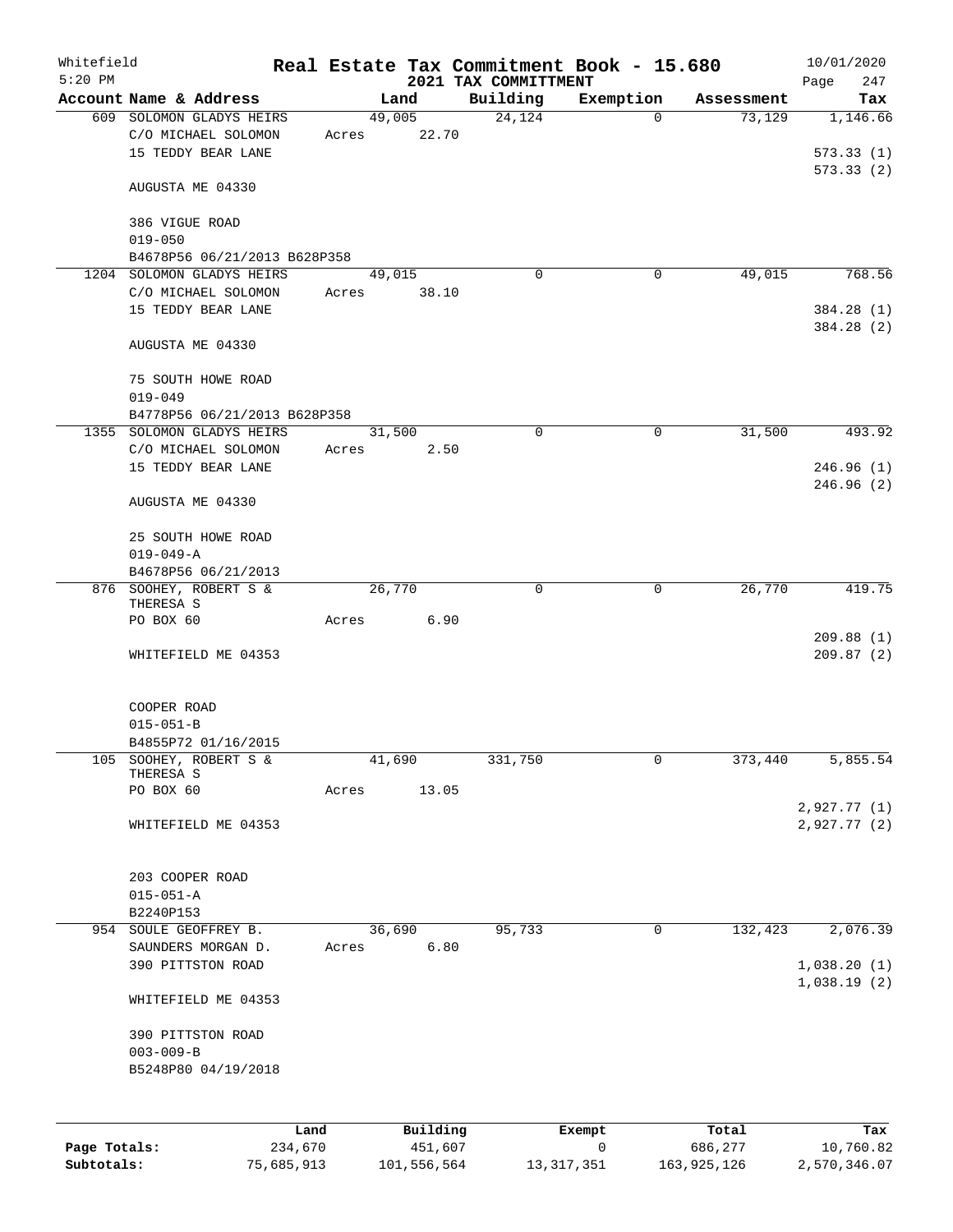| Whitefield<br>$5:20$ PM |                                                    |             |        |       | 2021 TAX COMMITTMENT | Real Estate Tax Commitment Book - 15.680 |        |            | 10/01/2020<br>Page<br>248 |
|-------------------------|----------------------------------------------------|-------------|--------|-------|----------------------|------------------------------------------|--------|------------|---------------------------|
|                         | Account Name & Address                             |             | Land   |       | Building             | Exemption                                |        | Assessment | Tax                       |
|                         | 186 SPEAR, PAMELA R                                |             | 30,750 |       | 87,879               |                                          | 25,000 | 93,629     | 1,468.10                  |
|                         | ALLEN, PHILIP L                                    | Acres       |        | 2.00  |                      | 01 HOMESTEAD                             |        |            |                           |
|                         | 104 MILLS ROAD                                     |             |        |       |                      |                                          |        |            | 734.05(1)                 |
|                         | WHITEFIELD ME 04353                                |             |        |       |                      |                                          |        |            | 734.05(2)                 |
|                         | 104 MILLS ROAD                                     |             |        |       |                      |                                          |        |            |                           |
|                         | $017 - 004$                                        |             |        |       |                      |                                          |        |            |                           |
|                         | B4791P239 06/23/2014 B4791P237 06/23/2014 B2493P19 |             |        |       |                      |                                          |        |            |                           |
|                         | 89 SPENCER, STEPHEN W                              |             | 30,330 |       | 0                    |                                          | 0      | 30, 330    | 475.57                    |
|                         | SEIGARS, LIBBEY A                                  | Acres       |        | 1.72  |                      |                                          |        |            |                           |
|                         | 442 NORTH HOWE ROAD                                |             |        |       |                      |                                          |        |            | 237.79 (1)                |
|                         | WHITEFIELD ME 04353                                |             |        |       |                      |                                          |        |            | 237.78 (2)                |
|                         | 450 NORTH HOWE ROAD                                |             |        |       |                      |                                          |        |            |                           |
|                         | $020 - 009 - A$                                    |             |        |       |                      |                                          |        |            |                           |
|                         | B5030P270 06/29/2016                               |             |        |       |                      |                                          |        |            |                           |
|                         | 1536 SPICER SUSAN & DAVID                          |             | 87,250 |       | 142,884              |                                          | 25,000 | 205,134    | 3,216.50                  |
|                         | 373 HUNTS MEADOW ROAD                              | Acres 91.00 |        |       |                      | 01 HOMESTEAD                             |        |            |                           |
|                         |                                                    |             |        |       |                      |                                          |        |            | 1,608.25(1)               |
|                         | WHITEFIELD ME 04353                                |             |        |       |                      |                                          |        |            | 1,608.25(2)               |
|                         |                                                    |             |        |       |                      |                                          |        |            |                           |
|                         | 373 HUNTS MEADOW ROAD                              |             |        |       |                      |                                          |        |            |                           |
|                         | $015 - 048$                                        |             |        |       |                      |                                          |        |            |                           |
|                         | B2048P335                                          |             |        |       |                      |                                          |        |            |                           |
|                         | 1780 SPRAGUE NICHOLAS T.                           |             | 30,450 |       | 149,417              |                                          | 0      | 179,867    | 2,820.31                  |
|                         | SPRAGUE CHELSEA N.                                 | Acres       |        | 1.80  |                      |                                          |        |            |                           |
|                         | 10 HILLSIDE WAY                                    |             |        |       |                      |                                          |        |            | 1,410.16(1)               |
|                         |                                                    |             |        |       |                      |                                          |        |            | 1,410.15(2)               |
|                         | DRESDEN ME 04342                                   |             |        |       |                      |                                          |        |            |                           |
|                         | 26 RED FOX LANE                                    |             |        |       |                      |                                          |        |            |                           |
|                         | $012 - 003 - A$                                    |             |        |       |                      |                                          |        |            |                           |
|                         | B5138P235 05/25/2017                               |             |        |       |                      |                                          |        |            |                           |
|                         | 1393 SPRAGUE'S HALLOW LLC                          |             | 74,325 |       | 0                    |                                          | 0      | 74,325     | 1,165.42                  |
|                         | 241 LESSNER ROAD                                   | Acres       |        | 9.91  |                      |                                          |        |            |                           |
|                         |                                                    |             |        |       |                      |                                          |        |            | 582.71 (1)                |
|                         | DAMARISCOTTA ME 04543                              |             |        |       |                      |                                          |        |            | 582.71 (2)                |
|                         | PALMER ROAD                                        |             |        |       |                      |                                          |        |            |                           |
|                         | $001 - 018$                                        |             |        |       |                      |                                          |        |            |                           |
|                         | B5180P33 09/14/2017                                |             |        |       |                      |                                          |        |            |                           |
|                         | 1123 SPRAGUE'S HALLOW, LLC                         |             | 37,900 |       | $\Omega$             |                                          | 0      | 37,900     | 594.27                    |
|                         | 241 LESSNER ROAD                                   | Acres       |        | 21.00 |                      |                                          |        |            |                           |
|                         |                                                    |             |        |       |                      |                                          |        |            | 297.14 (1)                |
|                         | DAMARISCOTTA ME 04543                              |             |        |       |                      |                                          |        |            | 297.13(2)                 |
|                         | PALMER ROAD                                        |             |        |       |                      |                                          |        |            |                           |
|                         | $001 - 016$                                        |             |        |       |                      |                                          |        |            |                           |
|                         | B5180P33 09/14/2017                                |             |        |       |                      |                                          |        |            |                           |
|                         |                                                    |             |        |       |                      |                                          |        |            |                           |
|                         |                                                    |             |        |       |                      |                                          |        |            |                           |

|              | Land       | Building    | Exempt     | Total       | Tax          |
|--------------|------------|-------------|------------|-------------|--------------|
| Page Totals: | 291,005    | 380,180     | 50,000     | 621,185     | 9,740.17     |
| Subtotals:   | 75,976,918 | 101,936,744 | 13,367,351 | 164,546,311 | 2,580,086.24 |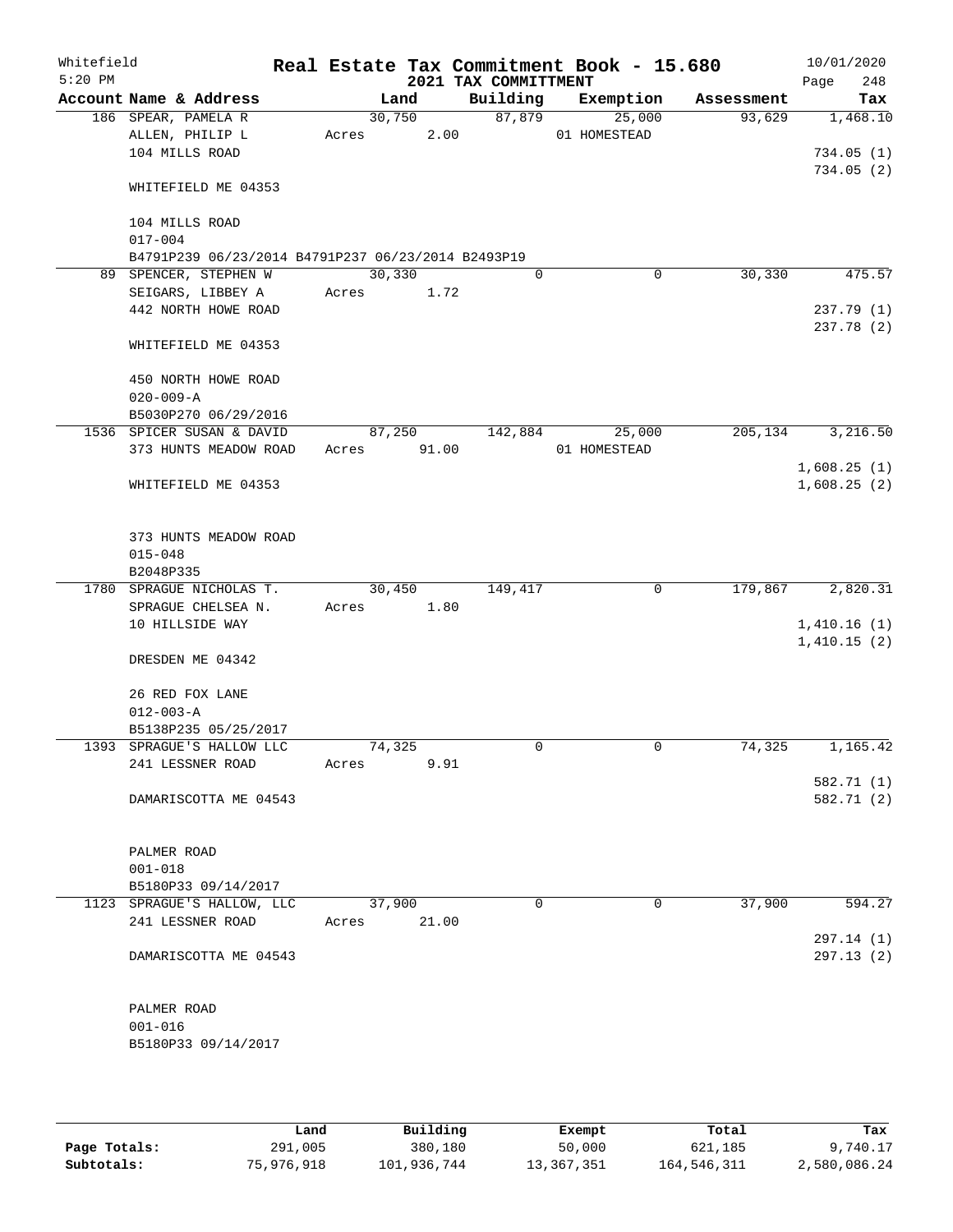| Whitefield |                                                     |       |        |       |                      | Real Estate Tax Commitment Book - 15.680 |             | 10/01/2020                 |
|------------|-----------------------------------------------------|-------|--------|-------|----------------------|------------------------------------------|-------------|----------------------------|
| $5:20$ PM  |                                                     |       |        |       | 2021 TAX COMMITTMENT |                                          |             | 249<br>Page                |
|            | Account Name & Address                              |       | Land   |       | Building             | Exemption                                | Assessment  | Tax                        |
|            | 478 SPROUL ARNOLD &<br><b>ERNESTINE</b>             |       | 49,243 |       | $\mathbf 0$          | $\Omega$                                 | 49,243      | 772.13                     |
|            | * FAMILY TRUST                                      | Acres | 38.45  |       |                      |                                          |             |                            |
|            | 60 BALSAM DRIVE                                     |       |        |       |                      |                                          |             | 386.07 (1)                 |
|            | HALLOWELL ME 04347                                  |       |        |       |                      |                                          |             | 386.06 (2)                 |
|            | PALMER ROAD                                         |       |        |       |                      |                                          |             |                            |
|            | $001 - 012$                                         |       |        |       |                      |                                          |             |                            |
|            | B2304P89                                            |       |        |       |                      |                                          |             |                            |
|            | 857 SPROUL STANLEY &<br><b>CYNTHIA</b>              |       | 30,900 |       | 88,810               | 25,000                                   | 94,710      | 1,485.05                   |
|            | 269 NORTH HOWE ROAD                                 | Acres |        | 2.10  |                      | 01 HOMESTEAD                             |             |                            |
|            |                                                     |       |        |       |                      |                                          |             | 742.53(1)                  |
|            | WHITEFIELD ME 04353                                 |       |        |       |                      |                                          |             | 742.52 (2)                 |
|            | 269 NORTH HOWE ROAD                                 |       |        |       |                      |                                          |             |                            |
|            | $020 - 026 - B$                                     |       |        |       |                      |                                          |             |                            |
|            | B2597P82                                            |       |        |       |                      |                                          |             |                            |
|            | 1290 SPROUL, ARNOLD &<br>ERNESTINE FAMILY TRUST     |       | 38,745 |       | $\mathbf 0$          | 0                                        | 38,745      | 607.52                     |
|            | 60 BALSAM DRIVE, APT<br>126                         | Acres | 22.30  |       |                      |                                          |             |                            |
|            |                                                     |       |        |       |                      |                                          |             | 303.76(1)                  |
|            | HALLOWELL ME 04347-3059                             |       |        |       |                      |                                          |             | 303.76(2)                  |
|            |                                                     |       |        |       |                      |                                          |             |                            |
|            | PALMER ROAD                                         |       |        |       |                      |                                          |             |                            |
|            | $001 - 014$<br>B2304P89                             |       |        |       |                      |                                          |             |                            |
|            | 422 SPROUL, KATHY HOWARD<br>GST TRUST               |       | 46,370 |       | 145,464              | 25,000                                   | 166,834     | 2,615.96                   |
|            | SPROUL, KATHY H.<br>TRUSTEE                         | Acres |        | 18.90 |                      | 01 HOMESTEAD                             |             |                            |
|            | 398 HEAD TIDE ROAD                                  |       |        |       |                      |                                          |             | 1,307.98(1)<br>1,307.98(2) |
|            | WHITEFIELD ME 04353                                 |       |        |       |                      |                                          |             |                            |
|            | 398 HEAD TIDE ROAD                                  |       |        |       |                      |                                          |             |                            |
|            | $005 - 021$                                         |       |        |       |                      |                                          |             |                            |
|            | B4593P255 11/15/2012 B4431P232 08/23/2011 B1686P284 |       |        |       |                      |                                          |             |                            |
|            | 1030 ST PETER, CHARLES E JR,<br>ESTATE OF           |       | 32,250 |       | 50,773               |                                          | 83,023<br>0 | 1,301.80                   |
|            | C/O CYNTHIA STROUT,<br>PER. REP.                    |       | Acres  | 3.00  |                      |                                          |             |                            |
|            | 244 SOUTH HUNTS MEADOW<br>ROAD                      |       |        |       |                      |                                          |             | 650.90(1)                  |
|            | WHITEFIELD ME 04353                                 |       |        |       |                      |                                          |             | 650.90 (2)                 |
|            | 227 SOUTH HUNTS MEADOW                              |       |        |       |                      |                                          |             |                            |
|            | $009 - 006$                                         |       |        |       |                      |                                          |             |                            |
|            | B2726P222 08/30/2001                                |       |        |       |                      |                                          |             |                            |

|              | Land       | Building      |              | Total       | Tax          |
|--------------|------------|---------------|--------------|-------------|--------------|
|              |            |               | Exempt       |             |              |
| Page Totals: | 197,508    | 285,047       | 50,000       | 432,555     | 6,782.46     |
| Subtotals:   | 76,174,426 | 102, 221, 791 | 13, 417, 351 | 164,978,866 | 2,586,868.70 |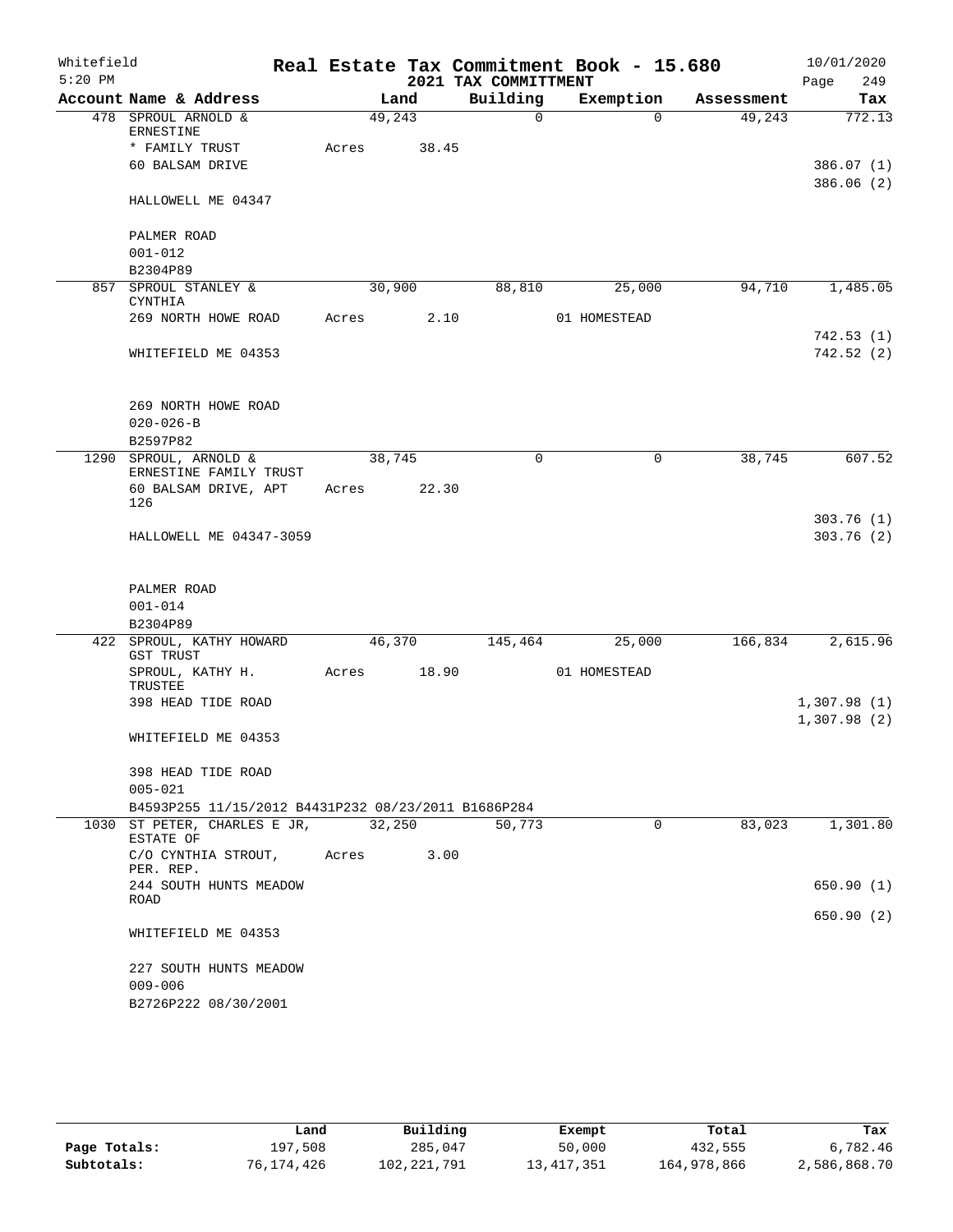| Whitefield   |                                                                      |            |       |               |                                  | Real Estate Tax Commitment Book - 15.680 |               | 10/01/2020              |
|--------------|----------------------------------------------------------------------|------------|-------|---------------|----------------------------------|------------------------------------------|---------------|-------------------------|
| $5:20$ PM    | Account Name & Address                                               |            |       | Land          | 2021 TAX COMMITTMENT<br>Building | Exemption                                | Assessment    | 250<br>Page<br>Tax      |
|              | 312 ST. PETER CYNTHIA P. &                                           |            |       | 25,786        | $\mathbf 0$                      | $\Omega$                                 | 25,786        | 404.32                  |
|              | SMITH EMERY P.<br>244 SOUTH HUNTS MEADOW Acres<br><b>ROAD</b>        |            |       | 5.67          |                                  |                                          |               |                         |
|              | WHITEFIELD ME 04353                                                  |            |       |               |                                  |                                          |               | 202.16(1)<br>202.16(2)  |
|              |                                                                      |            |       |               |                                  |                                          |               |                         |
|              | SOUTH HUNTS MEADOW ROAD<br>$009 - 022 - B$                           |            |       |               |                                  |                                          |               |                         |
|              | B4682P73 07/01/2013 B3667P57 04/21/2006<br>1389 ST. PETER RICHARD L. |            |       | 40,000        | $\mathbf 0$                      | $\mathbf 0$                              | 40,000        | 627.20                  |
|              | ST. PETER KRISTEN R.                                                 |            | Acres | 52.00         |                                  |                                          |               |                         |
|              | 44 ISLAND LANE                                                       |            |       |               |                                  |                                          |               | 313.60(1)<br>313.60(2)  |
|              | LITCHFIELD ME 04350                                                  |            |       |               |                                  |                                          |               |                         |
|              | 207 SOUTH HUNTS MEADOW                                               |            |       |               |                                  |                                          |               |                         |
|              | $009 - 006 - B$                                                      |            |       |               |                                  |                                          |               |                         |
|              | B5258P100 05/18/2018                                                 |            |       |               |                                  |                                          |               |                         |
|              | 1611 ST. PIERRE, SHIRLEY<br>P.O. BOX 942                             |            |       | 31,200        | 58,268                           | $\mathbf 0$                              | 89,468        | 1,402.86                |
|              |                                                                      |            | Acres | 2.30          |                                  |                                          |               | 701.43(1)               |
|              | JEFFERSON ME 04348                                                   |            |       |               |                                  |                                          |               | 701.43(2)               |
|              | 90 AUGUSTA ROAD                                                      |            |       |               |                                  |                                          |               |                         |
|              | $018 - 014 - B$                                                      |            |       |               |                                  |                                          |               |                         |
|              | B5246P77 04/05/2018                                                  |            |       |               |                                  |                                          |               |                         |
|              | 1601 STADE HILDA M. & HAROLD<br>1309 EAST PITTSTON ROAD Acres        |            |       | 360<br>0.24   | $\mathbf 0$                      | $\mathbf 0$                              | 360           | 5.64                    |
|              | PITTSTON ME 04345                                                    |            |       |               |                                  |                                          |               | 2.82(1)<br>2.82(2)      |
|              |                                                                      |            |       |               |                                  |                                          |               |                         |
|              | PITTSTON ROAD                                                        |            |       |               |                                  |                                          |               |                         |
|              | $003 - 008$                                                          |            |       |               |                                  |                                          |               |                         |
|              | B2458P96                                                             |            |       |               |                                  |                                          |               |                         |
|              | 752 STADE, HILDA M & HAROLD<br>1309 EAST PITTSTON ROAD Acres         |            |       | 1,500<br>1.00 | 0                                | 0                                        | 1,500         | 23.52                   |
|              |                                                                      |            |       |               |                                  |                                          |               | 11.76(1)                |
|              | PITTSTON ME 04345                                                    |            |       |               |                                  |                                          |               | 11.76(2)                |
|              |                                                                      |            |       |               |                                  |                                          |               |                         |
|              | BRIGID LANE<br>$003 - 008 - A$                                       |            |       |               |                                  |                                          |               |                         |
|              | B2458P96                                                             |            |       |               |                                  |                                          |               |                         |
|              | 24 STAFFORD CORY                                                     |            |       | 54,400        | 62,298                           | 0                                        | 116,698       | 1,829.82                |
|              | 109 THAYER ROAD                                                      |            | Acres | 31.00         |                                  |                                          |               |                         |
|              | WHITEFIELD ME 04353                                                  |            |       |               |                                  |                                          |               | 914.91(1)<br>914.91 (2) |
|              | 109 THAYER ROAD                                                      |            |       |               |                                  |                                          |               |                         |
|              | $001 - 032$                                                          |            |       |               |                                  |                                          |               |                         |
|              | B4445P299 05/03/2011 B4392P129 04/15/2011 B2615P53<br>11/08/2000     |            |       |               |                                  |                                          |               |                         |
|              |                                                                      | Land       |       | Building      |                                  | Exempt                                   | Total         | Tax                     |
| Page Totals: |                                                                      | 153,246    |       | 120,566       |                                  | 0                                        | 273,812       | 4,293.36                |
| Subtotals:   |                                                                      | 76,327,672 |       | 102,342,357   |                                  | 13, 417, 351                             | 165, 252, 678 | 2,591,162.06            |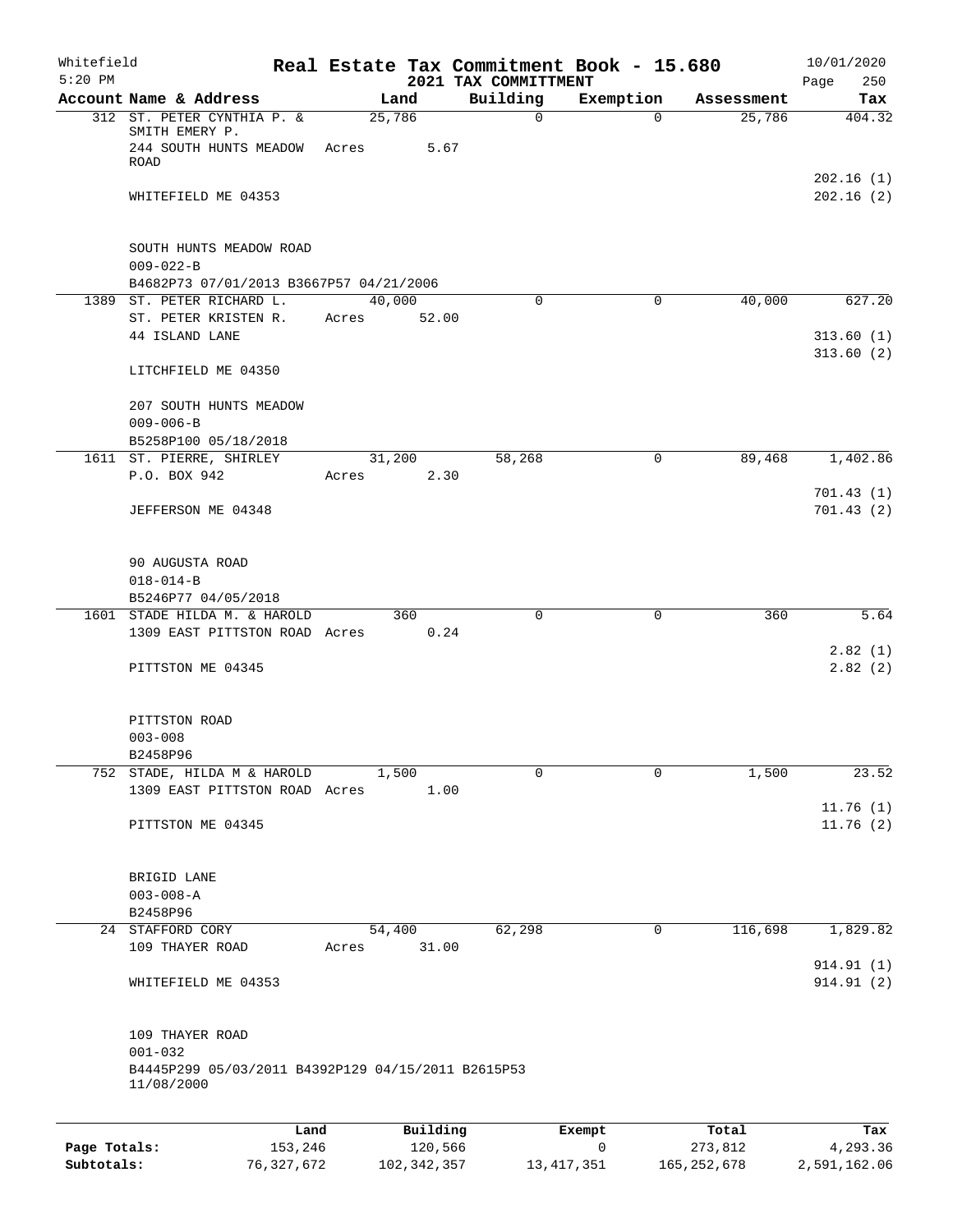| Whitefield |                                           |        |       |                      |          | Real Estate Tax Commitment Book - 15.680 |          |            | 10/01/2020             |
|------------|-------------------------------------------|--------|-------|----------------------|----------|------------------------------------------|----------|------------|------------------------|
| $5:20$ PM  |                                           |        |       | 2021 TAX COMMITTMENT |          |                                          |          |            | 251<br>Page            |
|            | Account Name & Address                    |        | Land  | Building             |          | Exemption                                |          | Assessment | Tax                    |
|            | 869 STANTON AMY E.                        | 40,266 |       |                      | $\Omega$ |                                          | $\Omega$ | 40,266     | 631.37                 |
|            | 90 HOCKOMOCK ROAD                         | Acres  | 24.64 |                      |          |                                          |          |            |                        |
|            | WOOLWICH ME 04579                         |        |       |                      |          |                                          |          |            | 315.69(1)<br>315.68(2) |
|            |                                           |        |       |                      |          |                                          |          |            |                        |
|            |                                           |        |       |                      |          |                                          |          |            |                        |
|            | HILTON ROAD                               |        |       |                      |          |                                          |          |            |                        |
|            | $014 - 009$                               |        |       |                      |          |                                          |          |            |                        |
|            | B2954P141                                 |        |       |                      |          |                                          |          |            |                        |
|            | 1470 STAPLES LYMAN                        | 32,850 |       |                      | 65,654   |                                          | 0        | 98,504     | 1,544.54               |
|            | 7 WISCASSET ROAD                          | Acres  | 3.40  |                      |          |                                          |          |            |                        |
|            |                                           |        |       |                      |          |                                          |          |            | 772.27(1)              |
|            | WHITEFIELD ME 04353                       |        |       |                      |          |                                          |          |            | 772.27(2)              |
|            |                                           |        |       |                      |          |                                          |          |            |                        |
|            | 7 WISCASSET ROAD                          |        |       |                      |          |                                          |          |            |                        |
|            | $031 - 003$                               |        |       |                      |          |                                          |          |            |                        |
|            | <b>B31P3</b>                              |        |       |                      |          |                                          |          |            |                        |
|            | 1585 STAPLES, SANDRA L                    | 30,000 |       |                      | 14,461   |                                          | 0        | 44,461     | 697.15                 |
|            | 7 WISCASSET ROAD                          | Acres  | 1.00  |                      |          |                                          |          |            |                        |
|            |                                           |        |       |                      |          |                                          |          |            | 348.58(1)              |
|            | WHITEFIELD ME 04353                       |        |       |                      |          |                                          |          |            | 348.57(2)              |
|            |                                           |        |       |                      |          |                                          |          |            |                        |
|            |                                           |        |       |                      |          |                                          |          |            |                        |
|            | 11 WISCASSET ROAD                         |        |       |                      |          |                                          |          |            |                        |
|            | $031 - 002$                               |        |       |                      |          |                                          |          |            |                        |
|            | B5453P69 10/01/2019                       |        |       |                      |          |                                          |          |            |                        |
|            | 1401 STENECK ROBERT S. &<br><b>JOANNE</b> | 44,410 |       |                      | 16,898   |                                          | 0        | 61,308     | 961.31                 |
|            | 390 WISCASSET ROAD                        | Acres  | 10.20 |                      |          |                                          |          |            |                        |
|            |                                           |        |       |                      |          |                                          |          |            | 480.66(1)              |
|            | WHITEFIELD ME 04353                       |        |       |                      |          |                                          |          |            | 480.65(2)              |
|            |                                           |        |       |                      |          |                                          |          |            |                        |
|            |                                           |        |       |                      |          |                                          |          |            |                        |
|            | 370 WISCASSET ROAD                        |        |       |                      |          |                                          |          |            |                        |
|            | $004 - 013$<br>1421 STENECK ROBERT S. &   | 44,570 |       |                      | 163,949  | 25,000                                   |          | 183,519    | 2,877.58               |
|            | JOANNE                                    |        |       |                      |          |                                          |          |            |                        |
|            | 390 WISCASSET ROAD                        | Acres  | 10.40 |                      |          | 01 HOMESTEAD                             |          |            |                        |
|            |                                           |        |       |                      |          |                                          |          |            | 1,438.79(1)            |
|            | WHITEFIELD ME 04353                       |        |       |                      |          |                                          |          |            | 1,438.79(2)            |
|            |                                           |        |       |                      |          |                                          |          |            |                        |
|            | 390 WISCASSET ROAD                        |        |       |                      |          |                                          |          |            |                        |
|            | $004 - 010$                               |        |       |                      |          |                                          |          |            |                        |
|            | 1413 STENECK, ROBERT S &                  |        | 6,600 |                      | $\Omega$ |                                          | 0        | 6,600      | 103.49                 |
|            | JOANNE                                    |        |       |                      |          |                                          |          |            |                        |
|            | 390 WISCASSET ROAD                        | Acres  | 4.40  |                      |          |                                          |          |            |                        |
|            |                                           |        |       |                      |          |                                          |          |            | 51.75(1)               |
|            | WHITEFIELD ME 04353                       |        |       |                      |          |                                          |          |            | 51.74(2)               |
|            |                                           |        |       |                      |          |                                          |          |            |                        |
|            |                                           |        |       |                      |          |                                          |          |            |                        |
|            | CROCKER AVENUE                            |        |       |                      |          |                                          |          |            |                        |
|            | $004 - 015 - 001$                         |        |       |                      |          |                                          |          |            |                        |
|            |                                           |        |       |                      |          |                                          |          |            |                        |

|              | Land       | Building    | Exempt       | Total       | Tax          |
|--------------|------------|-------------|--------------|-------------|--------------|
| Page Totals: | 198,696    | 260,962     | 25,000       | 434,658     | 6,815.44     |
| Subtotals:   | 76,526,368 | 102,603,319 | 13, 442, 351 | 165,687,336 | 2,597,977.50 |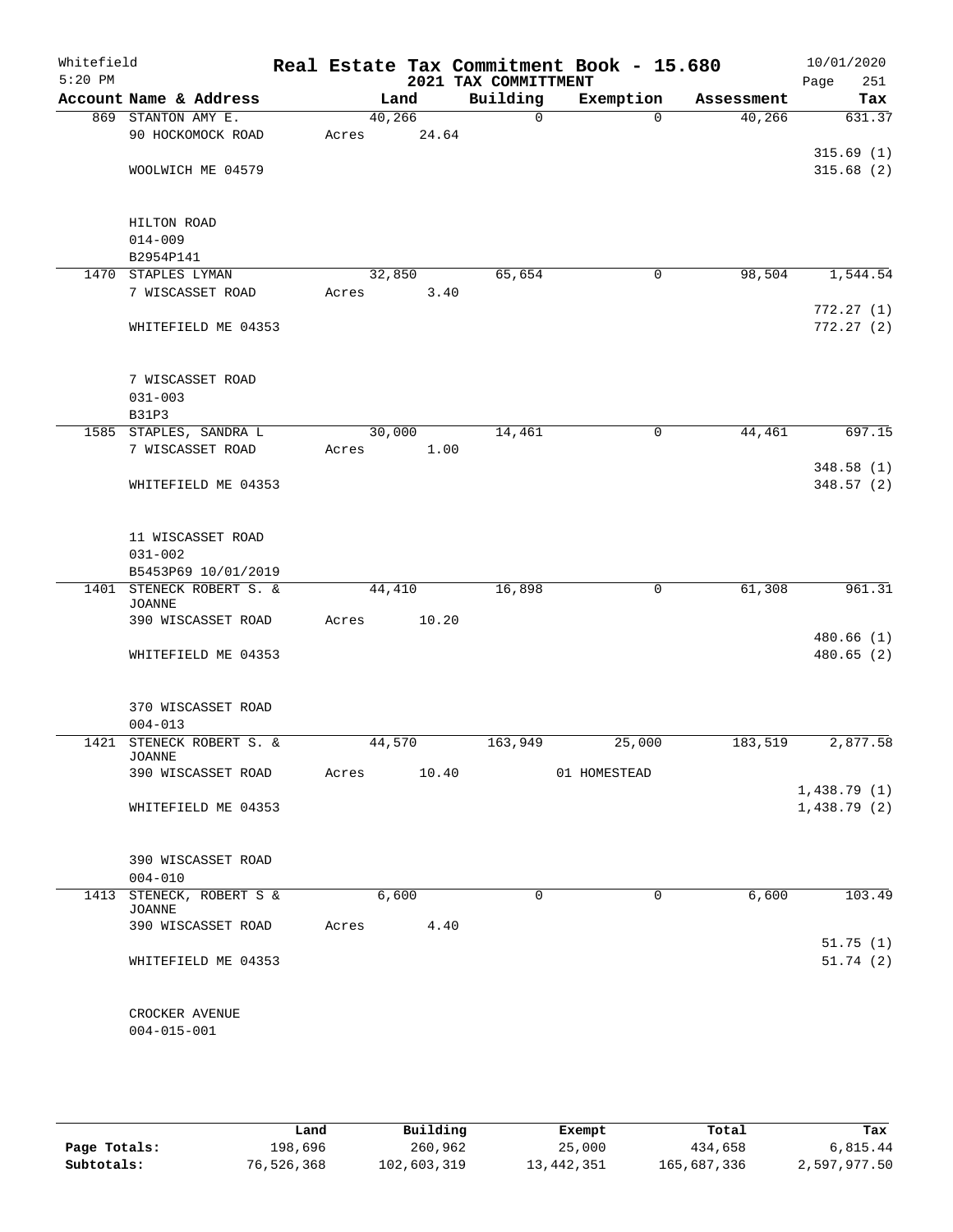| Whitefield<br>$5:20$ PM |                                                     |       |        |                | 2021 TAX COMMITTMENT |             | Real Estate Tax Commitment Book - 15.680 |            | 10/01/2020<br>Page<br>252 |
|-------------------------|-----------------------------------------------------|-------|--------|----------------|----------------------|-------------|------------------------------------------|------------|---------------------------|
|                         | Account Name & Address                              |       |        | Land           | Building             |             | Exemption                                | Assessment | Tax                       |
|                         | 10 STEVENS JOHN & SHERI                             |       | 45,110 |                |                      | $\mathbf 0$ | $\Omega$                                 | 45,110     | 707.32                    |
|                         | 428 NORTH HOWE ROAD                                 | Acres |        | 24.40          |                      |             |                                          |            |                           |
|                         |                                                     |       |        |                |                      |             |                                          |            | 353.66(1)                 |
|                         | WHITEFIELD ME 04353                                 |       |        |                |                      |             |                                          |            | 353.66(2)                 |
|                         |                                                     |       |        |                |                      |             |                                          |            |                           |
|                         | NORTH HOWE ROAD                                     |       |        |                |                      |             |                                          |            |                           |
|                         | $020 - 019$                                         |       |        |                |                      |             |                                          |            |                           |
|                         | B5201P315 10/17/2017 B1561P171                      |       |        |                |                      |             |                                          |            |                           |
|                         | 297 STEVENS, JOHN & SHERI                           |       | 53,875 |                | 150,677              |             | 25,000                                   | 179,552    | 2,815.38                  |
|                         | 428 NORTH HOWE ROAD                                 | Acres |        | 22.50          |                      |             | 01 HOMESTEAD                             |            |                           |
|                         |                                                     |       |        |                |                      |             |                                          |            | 1,407.69(1)               |
|                         | WHITEFIELD ME 04353                                 |       |        |                |                      |             |                                          |            | 1,407.69(2)               |
|                         |                                                     |       |        |                |                      |             |                                          |            |                           |
|                         | 428 NORTH HOWE ROAD                                 |       |        |                |                      |             |                                          |            |                           |
|                         | $020 - 008$                                         |       |        |                |                      |             |                                          |            |                           |
|                         | B5201P316 10/17/2017 B4106P38 02/26/2009 B1171P298  |       |        |                |                      |             |                                          |            |                           |
|                         | 12/17/1983                                          |       |        |                |                      |             |                                          |            |                           |
|                         | 168 STEVENS, WILLIAM R<br>439 EAGLE LANE            | Acres | 30,000 | 1.18           | 92,708               |             | $\mathbf 0$                              | 122,708    | 1,924.06                  |
|                         |                                                     |       |        |                |                      |             |                                          |            | 962.03(1)                 |
|                         | VACAVILLE CA 95687                                  |       |        |                |                      |             |                                          |            | 962.03(2)                 |
|                         |                                                     |       |        |                |                      |             |                                          |            |                           |
|                         |                                                     |       |        |                |                      |             |                                          |            |                           |
|                         | 285 PITTSTON ROAD                                   |       |        |                |                      |             |                                          |            |                           |
|                         | $003 - 015$                                         |       |        |                |                      |             |                                          |            |                           |
| 1498                    | B4869P111 03/19/2015 B4718P134 10/02/2013 B2167P294 |       |        |                |                      |             |                                          |            |                           |
|                         | STEWART GREGORY F. &<br>KATHY L.                    |       | 51,800 |                | 217,872              |             | 25,000                                   | 244,672    | 3,836.46                  |
|                         | 173 ROONEY LANE                                     | Acres |        | 27.00          |                      |             | 01 HOMESTEAD                             |            |                           |
|                         |                                                     |       |        |                |                      |             |                                          |            | 1,918.23(1)               |
|                         | WHITEFIELD ME 04353                                 |       |        |                |                      |             |                                          |            | 1,918.23(2)               |
|                         |                                                     |       |        |                |                      |             |                                          |            |                           |
|                         | 173 ROONEY LANE                                     |       |        |                |                      |             |                                          |            |                           |
|                         | $009 - 012$                                         |       |        |                |                      |             |                                          |            |                           |
|                         | B4779P255 05/15/2014 B4105P11 02/25/2009 B2262P295  |       |        |                |                      |             |                                          |            |                           |
|                         | 1543 STICKNEY GEORGE & WANDA                        |       |        | 31,950         | 74,800               |             | 25,000                                   | 81,750     | 1,281.84                  |
|                         | 247 HILTON ROAD                                     |       |        | Acres 2.80     |                      |             | 01 HOMESTEAD                             |            |                           |
|                         |                                                     |       |        |                |                      |             |                                          |            | 640.92(1)                 |
|                         | WHITEFIELD ME 04353                                 |       |        |                |                      |             |                                          |            | 640.92 (2)                |
|                         |                                                     |       |        |                |                      |             |                                          |            |                           |
|                         | 247 HILTON ROAD                                     |       |        |                |                      |             |                                          |            |                           |
|                         | $014 - 005 - A$                                     |       |        |                |                      |             |                                          |            |                           |
|                         | B3411P276 12/17/2004                                |       |        |                |                      |             |                                          |            |                           |
|                         | 996 STILLMAN WAYNE D                                |       |        | 30,000         | 73,076               |             | $\mathbf 0$                              | 103,076    | 1,616.23                  |
|                         | PO BOX 153                                          |       |        | Acres 0.80     |                      |             |                                          |            |                           |
|                         |                                                     |       |        |                |                      |             |                                          |            | 808.12 (1)                |
|                         | WINDSOR ME 04363                                    |       |        |                |                      |             |                                          |            | 808.11(2)                 |
|                         |                                                     |       |        |                |                      |             |                                          |            |                           |
|                         | 442 VIGUE ROAD                                      |       |        |                |                      |             |                                          |            |                           |
|                         | $019 - 013$                                         |       |        |                |                      |             |                                          |            |                           |
|                         | B4474P216 12/27/2011 B4184P217 07/29/2009           |       |        |                |                      |             |                                          |            |                           |
|                         |                                                     |       |        |                |                      |             |                                          |            |                           |
|                         |                                                     |       |        |                |                      |             |                                          |            |                           |
|                         |                                                     |       |        | <b>Duildi-</b> |                      |             |                                          |            |                           |

|              | Land       | Building      | Exempt     | Total       | Tax          |
|--------------|------------|---------------|------------|-------------|--------------|
| Page Totals: | 242,735    | 609,133       | 75,000     | 776,868     | 12, 181, 29  |
| Subtotals:   | 76,769,103 | 103, 212, 452 | 13,517,351 | 166,464,204 | 2,610,158.79 |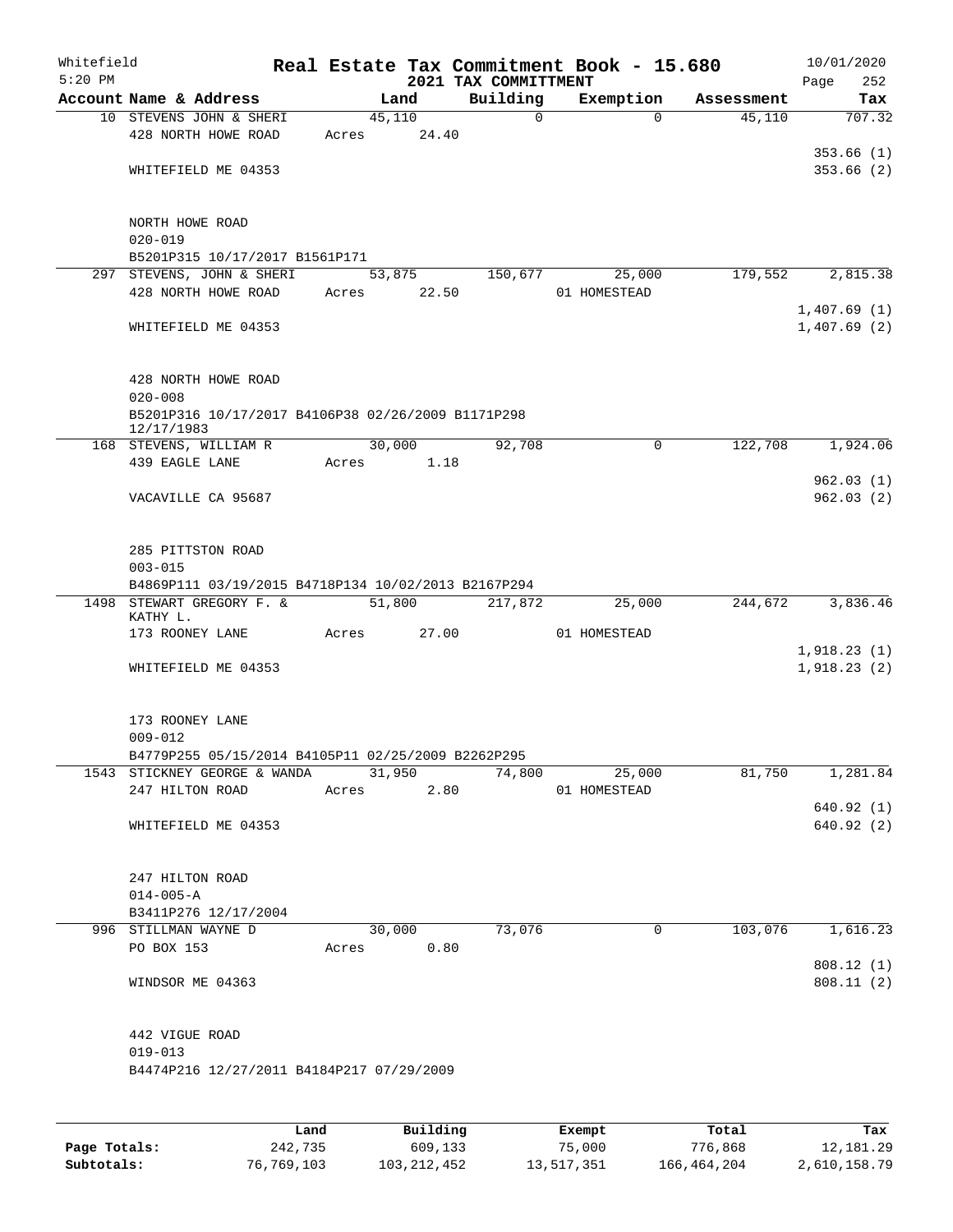| Whitefield   |                                                                    |            |       |             |                                  | Real Estate Tax Commitment Book - 15.680 |               | 10/01/2020             |
|--------------|--------------------------------------------------------------------|------------|-------|-------------|----------------------------------|------------------------------------------|---------------|------------------------|
| $5:20$ PM    | Account Name & Address                                             |            |       | Land        | 2021 TAX COMMITTMENT<br>Building | Exemption                                | Assessment    | 253<br>Page            |
|              | 820 STINSON, JUSTINE N                                             |            |       | 30,270      | 112,244                          | $\Omega$                                 | 142,514       | Tax<br>2,234.62        |
|              | 220 BEEDLE RD.                                                     |            | Acres | 1.68        |                                  |                                          |               |                        |
|              |                                                                    |            |       |             |                                  |                                          |               | 1, 117.31(1)           |
|              | RICHMOND ME 04357                                                  |            |       |             |                                  |                                          |               | 1, 117.31(2)           |
|              |                                                                    |            |       |             |                                  |                                          |               |                        |
|              |                                                                    |            |       |             |                                  |                                          |               |                        |
|              | <b>48 HUNTS MEADOW ROAD</b><br>$012 - 013 - A$                     |            |       |             |                                  |                                          |               |                        |
|              | B5115P17 03/09/2017 B5088P35 04/25/2016 B4654P217                  |            |       |             |                                  |                                          |               |                        |
|              | 04/25/2013 B4488P237 02/02/2012 B4323P210 10/01/2010               |            |       |             |                                  |                                          |               |                        |
|              | B4279P38 05/24/2010 B3370P173 09/27/2004<br>1426 STODDARD, JAMES L |            |       | 30,750      | 103,239                          | 25,000                                   | 108,989       | 1,708.95               |
|              | 472 COOPER ROAD                                                    |            | Acres | 2.00        |                                  | 01 HOMESTEAD                             |               |                        |
|              |                                                                    |            |       |             |                                  |                                          |               | 854.48 (1)             |
|              | WHITEFIELD ME 04353                                                |            |       |             |                                  |                                          |               | 854.47 (2)             |
|              |                                                                    |            |       |             |                                  |                                          |               |                        |
|              |                                                                    |            |       |             |                                  |                                          |               |                        |
|              | 472 COOPER ROAD                                                    |            |       |             |                                  |                                          |               |                        |
|              | $015 - 020 - A$<br>B4098P289 02/11/2009 B2098P328                  |            |       |             |                                  |                                          |               |                        |
|              | 807 STODDER ERIN J.                                                |            |       | 35,250      | 186,212                          | 0                                        | 221,462       | 3,472.52               |
|              | 489 WISCASSET ROAD                                                 |            | Acres | 5.00        |                                  |                                          |               |                        |
|              |                                                                    |            |       |             |                                  |                                          |               | 1,736.26(1)            |
|              | WHITEFIELD ME 04353                                                |            |       |             |                                  |                                          |               | 1,736.26(2)            |
|              |                                                                    |            |       |             |                                  |                                          |               |                        |
|              |                                                                    |            |       |             |                                  |                                          |               |                        |
|              | 489 WISCASSET ROAD<br>$001 - 006 - A$                              |            |       |             |                                  |                                          |               |                        |
|              | B4826P7 10/08/2014 B3255P229 03/19/2004                            |            |       |             |                                  |                                          |               |                        |
|              | 874 STODDER JASON                                                  |            |       | 30,000      | 73,388                           | $\mathbf 0$                              | 103,388       | 1,621.12               |
|              | 3 HERITAGE LANE                                                    |            | Acres | 1.02        |                                  |                                          |               |                        |
|              |                                                                    |            |       |             |                                  |                                          |               | 810.56(1)              |
|              | WISCASSETT ME 04578                                                |            |       |             |                                  |                                          |               | 810.56(2)              |
|              |                                                                    |            |       |             |                                  |                                          |               |                        |
|              | 61 GARDINER ROAD                                                   |            |       |             |                                  |                                          |               |                        |
|              | $013 - 024$                                                        |            |       |             |                                  |                                          |               |                        |
|              | B5159P22 07/21/2017                                                |            |       |             |                                  |                                          |               |                        |
|              | 338 STONE, FREDRICK C &                                            |            |       | 71,770      | 182,572                          | 31,000                                   | 223,342       | 3, 502.00              |
|              | LAURIE D<br>P O BOX 8                                              |            | Acres | 20.90       |                                  | 01 HOMESTEAD                             |               |                        |
|              |                                                                    |            |       |             |                                  | 07 NMR VET & WIDOW                       |               | 1,751.00(1)            |
|              | WHITEFIELD ME 04353                                                |            |       |             |                                  |                                          |               | 1,751.00(2)            |
|              |                                                                    |            |       |             |                                  |                                          |               |                        |
|              |                                                                    |            |       |             |                                  |                                          |               |                        |
|              | 450 TOWNHOUSE ROAD<br>$010 - 020$                                  |            |       |             |                                  |                                          |               |                        |
|              | B4707P131 09/05/2013 B1443P220                                     |            |       |             |                                  |                                          |               |                        |
|              | 1241 STONE, FREDRICK C. &                                          |            |       | 13,100      | $\mathbf 0$                      |                                          | 0<br>13,100   | 205.41                 |
|              | LAURIE D                                                           |            |       |             |                                  |                                          |               |                        |
|              | P O BOX 8                                                          |            | Acres | 12.00       |                                  |                                          |               |                        |
|              | WHITEFIELD ME 04353                                                |            |       |             |                                  |                                          |               | 102.71(1)<br>102.70(2) |
|              |                                                                    |            |       |             |                                  |                                          |               |                        |
|              |                                                                    |            |       |             |                                  |                                          |               |                        |
|              | MEAHER LANE                                                        |            |       |             |                                  |                                          |               |                        |
|              | $015 - 008$                                                        |            |       |             |                                  |                                          |               |                        |
|              | B4756P3 02/10/2014 B4707P141 09/05/2013 B4707P131                  |            |       |             |                                  |                                          |               |                        |
|              | 09/05/2013 B1092P133                                               | Land       |       | Building    |                                  | Exempt                                   | Total         | Tax                    |
| Page Totals: |                                                                    | 211,140    |       | 657,655     |                                  | 56,000                                   | 812,795       | 12,744.62              |
| Subtotals:   |                                                                    | 76,980,243 |       | 103,870,107 |                                  | 13,573,351                               | 167, 276, 999 | 2,622,903.41           |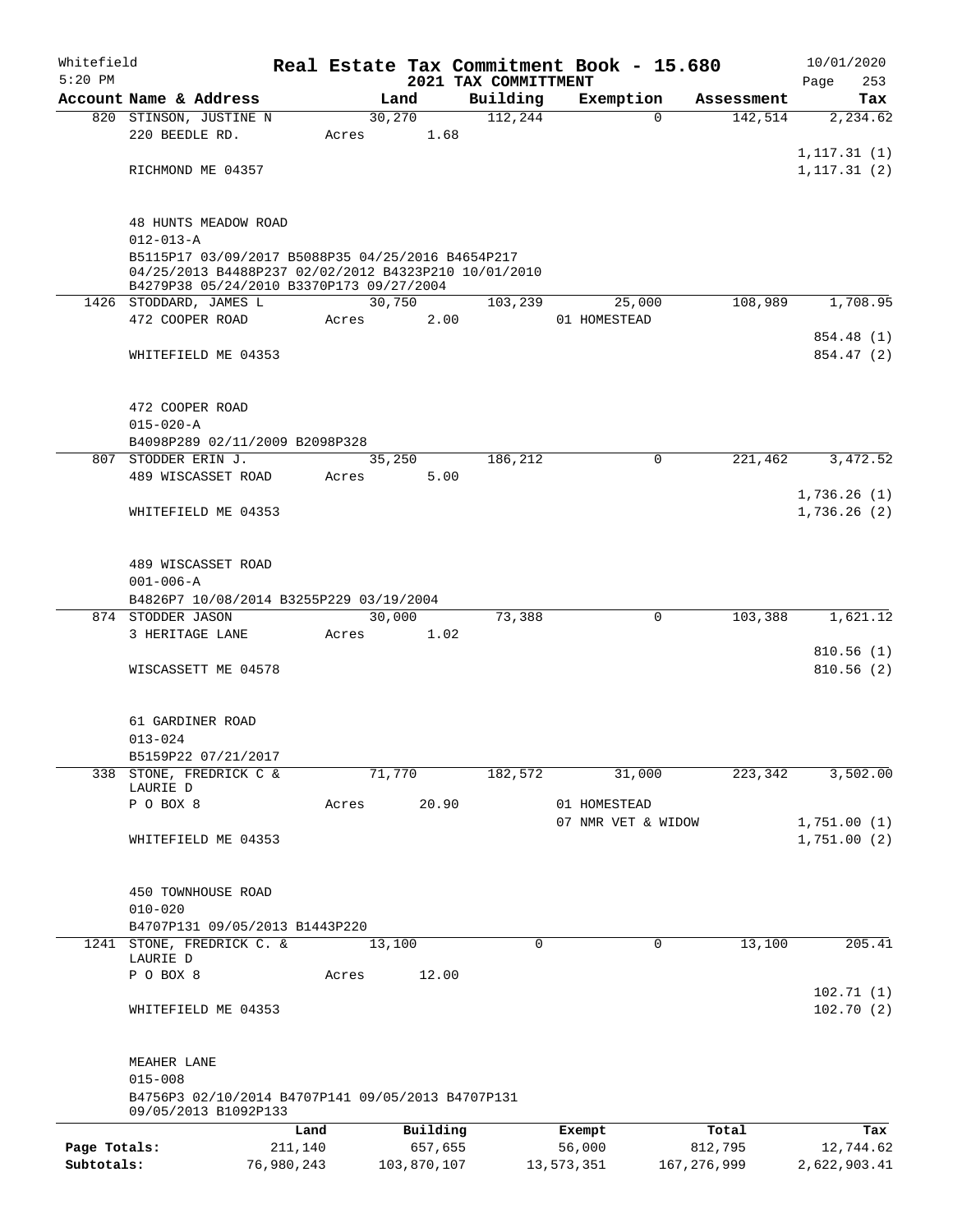| Whitefield |                                                            |       |        |        |                      | Real Estate Tax Commitment Book - 15.680 |            | 10/01/2020  |
|------------|------------------------------------------------------------|-------|--------|--------|----------------------|------------------------------------------|------------|-------------|
| $5:20$ PM  |                                                            |       |        |        | 2021 TAX COMMITTMENT |                                          |            | Page<br>254 |
|            | Account Name & Address                                     |       | Land   |        | Building             | Exemption                                | Assessment | Tax         |
|            | 906 STORY, LOU ANNE                                        |       |        | 46,450 | 109,646              | 25,000                                   | 131,096    | 2,055.59    |
|            | 113 DOYLE ROAD                                             | Acres |        | 16.50  |                      | 01 HOMESTEAD                             |            |             |
|            |                                                            |       |        |        |                      |                                          |            | 1,027.80(1) |
|            | WHITEFIELD ME 04353                                        |       |        |        |                      |                                          |            | 1,027.79(2) |
|            |                                                            |       |        |        |                      |                                          |            |             |
|            |                                                            |       |        |        |                      |                                          |            |             |
|            | 113 DOYLE ROAD                                             |       |        |        |                      |                                          |            |             |
|            | $019 - 031$                                                |       |        |        |                      |                                          |            |             |
|            | B4812P12 08/25/2014 B2627P198<br>516 STRICKLAND, TAMMY A & |       | 32,770 |        | 126,790              | 0                                        | 159,560    | 2,501.90    |
|            | GILBERT, GERALDINE A                                       |       |        |        |                      |                                          |            |             |
|            | 520 NASH ROAD                                              | Acres |        | 14.40  |                      |                                          |            |             |
|            |                                                            |       |        |        |                      |                                          |            | 1,250.95(1) |
|            | PITTSTON ME 04245                                          |       |        |        |                      |                                          |            | 1,250.95(2) |
|            |                                                            |       |        |        |                      |                                          |            |             |
|            |                                                            |       |        |        |                      |                                          |            |             |
|            | 23 CAIRN LANE                                              |       |        |        |                      |                                          |            |             |
|            | $017 - 044$                                                |       |        |        |                      |                                          |            |             |
|            | B5106P189 12/14/2016 B5102P220 11/10/2016 B4982P100        |       |        |        |                      |                                          |            |             |
|            | 03/03/2016 B2716P12<br>551 STULTZ CHRISTOPHER R. &         |       | 58,410 |        | 238,206              | 31,000                                   | 265,616    | 4,164.86    |
|            | KAREN                                                      |       |        |        |                      |                                          |            |             |
|            | P.O. BOX 11                                                | Acres |        | 27.70  |                      | 01 HOMESTEAD                             |            |             |
|            |                                                            |       |        |        |                      | 07 NMR VET & WIDOW                       |            | 2,082.43(1) |
|            | WHITEFIELD ME 04353                                        |       |        |        |                      |                                          |            | 2,082.43(2) |
|            |                                                            |       |        |        |                      |                                          |            |             |
|            |                                                            |       |        |        |                      |                                          |            |             |
|            | 172 MILLS ROAD                                             |       |        |        |                      |                                          |            |             |
|            | $017 - 005 - A$                                            |       |        |        |                      |                                          |            |             |
|            | B1330P321                                                  |       |        |        |                      |                                          |            |             |
|            | 1779 SULLIVAN JEFFREY M.                                   |       | 21,050 |        | $\mathbf 0$          | 0                                        | 21,050     | 330.06      |
|            | 126 WINDSOR STREET                                         | Acres |        | 2.20   |                      |                                          |            |             |
|            |                                                            |       |        |        |                      |                                          |            | 165.03(1)   |
|            | RANDOLPH ME 04346                                          |       |        |        |                      |                                          |            | 165.03(2)   |
|            |                                                            |       |        |        |                      |                                          |            |             |
|            | ROONEY LANE                                                |       |        |        |                      |                                          |            |             |
|            | $009 - 035 - B$                                            |       |        |        |                      |                                          |            |             |
|            | B4792P269 06/25/2014 B4490P197 02/09/2012 B3895P37         |       |        |        |                      |                                          |            |             |
|            | 05/31/2007                                                 |       |        |        |                      |                                          |            |             |
|            | 1777 SULLIVAN JEFFREY M. &                                 |       | 31,200 |        | 190,555              | 0                                        | 221,755    | 3,477.12    |
|            | ANGELA L.                                                  |       |        |        |                      |                                          |            |             |
|            | 126 WINDSOR STREET                                         | Acres |        | 2.30   |                      |                                          |            |             |
|            |                                                            |       |        |        |                      |                                          |            | 1,738.56(1) |
|            | RANDOLPH ME 04346                                          |       |        |        |                      |                                          |            | 1,738.56(2) |
|            |                                                            |       |        |        |                      |                                          |            |             |
|            | 91 ROONEY LANE                                             |       |        |        |                      |                                          |            |             |
|            | $009 - 035 - A$                                            |       |        |        |                      |                                          |            |             |
|            | B4634P1 02/27/2013 B3790P72 12/21/2006                     |       |        |        |                      |                                          |            |             |

|              | Land       | Building    | Exempt     | Total       | Tax          |
|--------------|------------|-------------|------------|-------------|--------------|
| Page Totals: | 189,880    | 665,197     | 56,000     | 799,077     | 12,529.53    |
| Subtotals:   | 77,170,123 | 104,535,304 | 13,629,351 | 168,076,076 | 2,635,432.94 |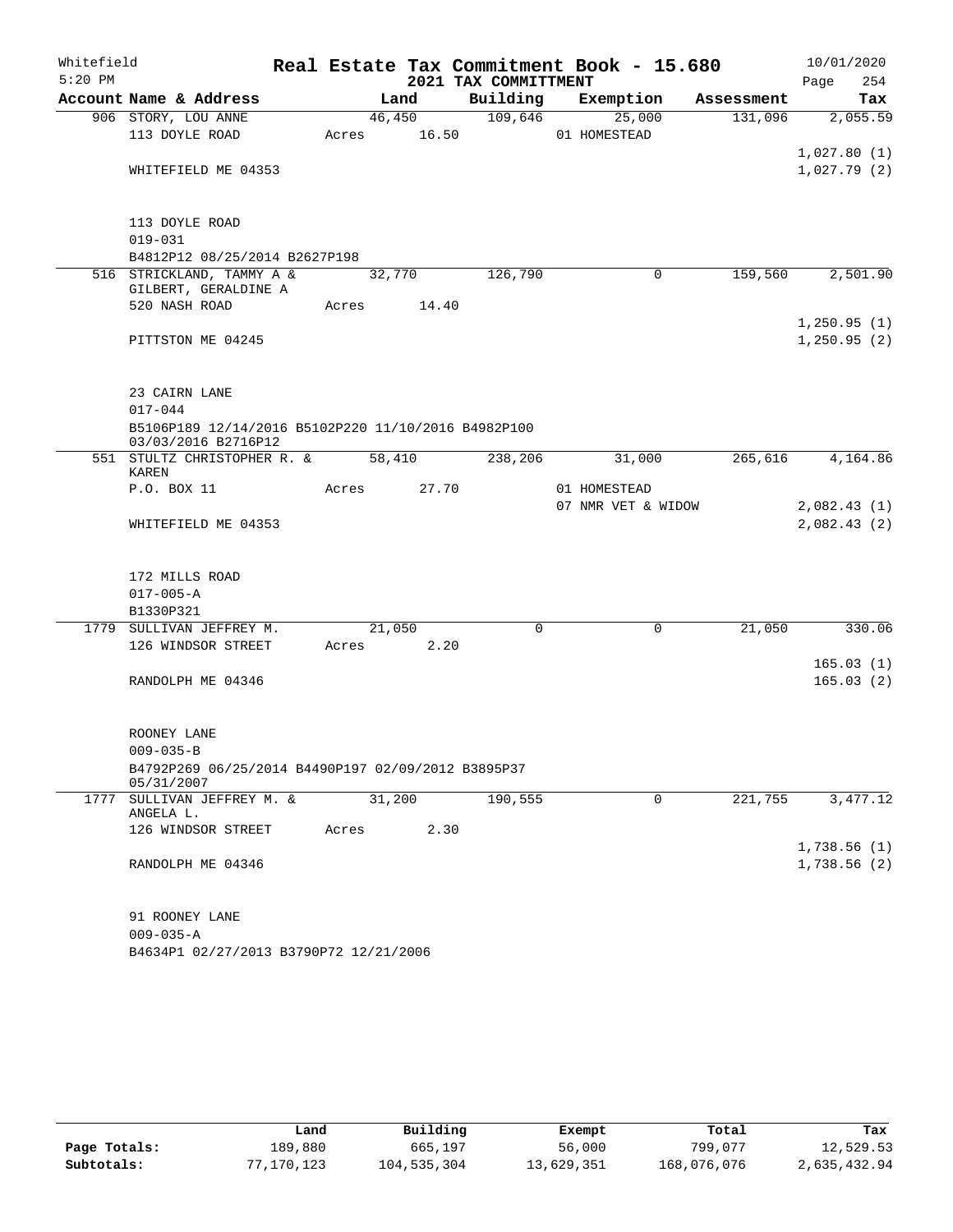| Whitefield<br>$5:20$ PM |                                                                                                 |        |             | Real Estate Tax Commitment Book - 15.680<br>2021 TAX COMMITTMENT |                  |                  |                  | 10/01/2020<br>Page<br>255  |
|-------------------------|-------------------------------------------------------------------------------------------------|--------|-------------|------------------------------------------------------------------|------------------|------------------|------------------|----------------------------|
|                         | Account Name & Address                                                                          |        | Land        | Building                                                         |                  | Exemption        | Assessment       | Tax                        |
|                         | 1258 SULLIVAN, JR MICHAEL G<br>& MARLENE                                                        | 40,150 |             | 29,593                                                           |                  | $\Omega$         | 69,743           | 1,093.57                   |
|                         | 222 PITTSTON ROAD                                                                               | Acres  | 1.60        |                                                                  |                  |                  |                  |                            |
|                         | WHITEFIELD ME 04353                                                                             |        |             |                                                                  |                  |                  |                  | 546.79(1)<br>546.78(2)     |
|                         |                                                                                                 |        |             |                                                                  |                  |                  |                  |                            |
|                         | 218 PITTSTON ROAD<br>$004 - 047$                                                                |        |             |                                                                  |                  |                  |                  |                            |
|                         | B1915P12                                                                                        |        |             |                                                                  |                  |                  |                  |                            |
|                         | 1058 SULLIVAN, JR MICHAEL G<br>& MARLENE                                                        |        | $\mathbf 0$ | 22,632                                                           |                  | 22,632           | $\Omega$         | 0.00                       |
|                         | 222 PITTSTON ROAD                                                                               |        |             |                                                                  | 01 HOMESTEAD     | 05 VET EXEMPTION |                  |                            |
|                         | WHITEFIELD ME 04353                                                                             |        |             |                                                                  |                  |                  |                  |                            |
|                         | 222 PITTSTON ROAD                                                                               |        |             |                                                                  |                  |                  |                  |                            |
|                         | $004 - 047 - ON$                                                                                |        |             |                                                                  |                  |                  |                  |                            |
|                         | 628 SULLIVAN, LORETTA<br>ESTATE OF                                                              | 58,050 |             | 75,472                                                           |                  | $\mathbf 0$      | 133,522          | 2,093.62                   |
|                         | D. MICHAEL SULLIVAN,<br>PERS REP                                                                | Acres  | 10.00       |                                                                  |                  |                  |                  |                            |
|                         | 477 MILLS ROAD                                                                                  |        |             |                                                                  |                  |                  |                  | 1,046.81(1)<br>1,046.81(2) |
|                         | WHITEFIELD ME 04353                                                                             |        |             |                                                                  |                  |                  |                  |                            |
|                         | 477 MILLS ROAD<br>$020 - 043$                                                                   |        |             |                                                                  |                  |                  |                  |                            |
|                         | B5423P292 08/07/2019 B2664P40                                                                   |        |             |                                                                  |                  |                  |                  |                            |
|                         | 304 SUMABAT PRISCILLA M.                                                                        |        | 30,000      | 58,557                                                           |                  | 25,000           | 63,557           | 996.57                     |
|                         | 776 EAST RIVER ROAD                                                                             | Acres  | 1.26        |                                                                  | 01 HOMESTEAD     |                  |                  | 498.29 (1)                 |
|                         | WHITEFIELD ME 04353                                                                             |        |             |                                                                  |                  |                  |                  | 498.28 (2)                 |
|                         | 776 EAST RIVER ROAD                                                                             |        |             |                                                                  |                  |                  |                  |                            |
|                         | $007 - 055 - A$                                                                                 |        |             |                                                                  |                  |                  |                  |                            |
|                         | B1633P170                                                                                       |        |             |                                                                  |                  |                  |                  |                            |
|                         | 1336 SURETTE, PETER B                                                                           |        | 33,810      | 105,009                                                          |                  | $\mathbf 0$      | 138,819          | 2,176.68                   |
|                         | SURETTE, KERRY E<br>78 HUNTS MEADOW ROAD                                                        | Acres  | 4.04        |                                                                  |                  |                  |                  | 1,088.34(1)                |
|                         |                                                                                                 |        |             |                                                                  |                  |                  |                  | 1,088.34(2)                |
|                         | WHITEFIELD ME 04353                                                                             |        |             |                                                                  |                  |                  |                  |                            |
|                         | 78 HUNTS MEADOW ROAD<br>$012 - 015 - A$                                                         |        |             |                                                                  |                  |                  |                  |                            |
|                         | B5002P197 04/26/2016 B4889P167 05/26/2015 B4866P282<br>03/10/2015 B3893P90 08/10/2007 B2551P258 |        |             |                                                                  |                  |                  |                  |                            |
|                         | 1083 SWAIN, ARMAND J                                                                            | 30,000 |             | 25,916                                                           |                  | 0                | 55,916           | 876.76                     |
|                         | RAYMOND, MARK G                                                                                 | Acres  | 1.37        |                                                                  |                  |                  |                  |                            |
|                         | 50 PITTSTON ROAD                                                                                |        |             |                                                                  |                  |                  |                  | 438.38 (1)<br>438.38 (2)   |
|                         | WHITEFIELD ME 04353                                                                             |        |             |                                                                  |                  |                  |                  |                            |
|                         | 50 PITTSTON ROAD                                                                                |        |             |                                                                  |                  |                  |                  |                            |
|                         | $030 - 014$                                                                                     |        |             |                                                                  |                  |                  |                  |                            |
|                         | B5459P128 11/15/2019                                                                            |        |             |                                                                  |                  |                  |                  |                            |
|                         |                                                                                                 |        | Building    |                                                                  |                  |                  |                  |                            |
| Page Totals:            | Land<br>192,010                                                                                 |        | 317,179     |                                                                  | Exempt<br>47,632 |                  | Total<br>461,557 | Tax<br>7,237.20            |
| Subtotals:              | 77,362,133                                                                                      |        | 104,852,483 |                                                                  | 13,676,983       |                  | 168,537,633      | 2,642,670.14               |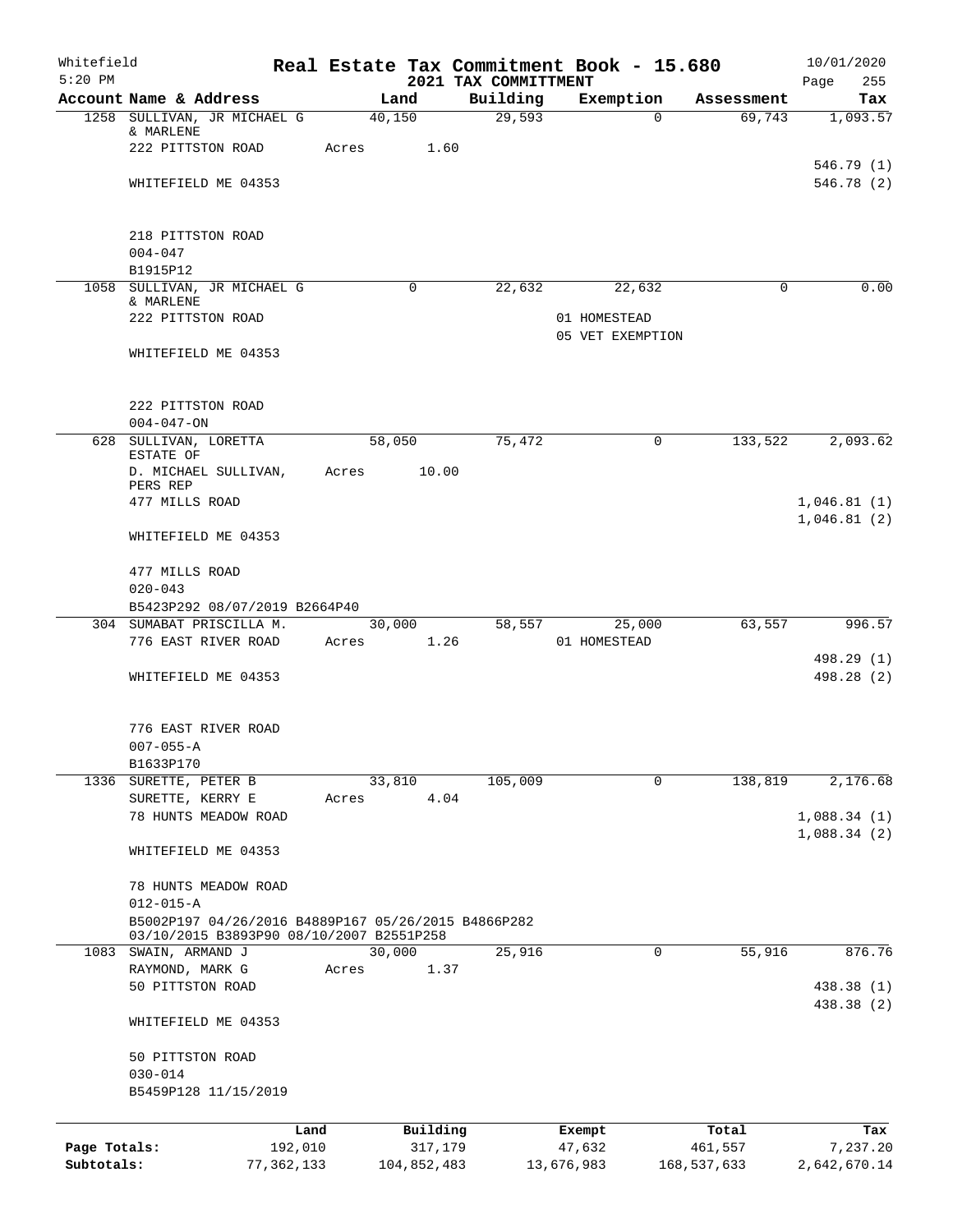| Whitefield<br>$5:20$ PM |                                                            |            |       |               |          | 2021 TAX COMMITTMENT | Real Estate Tax Commitment Book - 15.680 |               | 10/01/2020<br>Page<br>256  |
|-------------------------|------------------------------------------------------------|------------|-------|---------------|----------|----------------------|------------------------------------------|---------------|----------------------------|
|                         | Account Name & Address                                     |            |       | Land          |          | Building             | Exemption                                | Assessment    | Tax                        |
|                         | 383 SWARTZENTRUBER, NOAH                                   |            |       | 50,500        |          | 110,477              | 25,000                                   | 135,977       | 2,132.12                   |
|                         | SWARTZENTRUBER, SUSIE<br>419 NORTH HUNTS MEADOW            |            |       | Acres 25.00   |          |                      | 01 HOMESTEAD                             |               | 1,066.06(1)                |
|                         | ROAD                                                       |            |       |               |          |                      |                                          |               | 1,066.06(2)                |
|                         | WHITEFIELD ME<br>04353-3218                                |            |       |               |          |                      |                                          |               |                            |
|                         | 419 NO. HUNTS MEADOW<br>$019 - 002$                        |            |       |               |          |                      |                                          |               |                            |
|                         | B5326P113 11/15/2018 B3390P130 10/29/2004                  |            |       |               |          |                      |                                          |               |                            |
|                         | 929 SWEET PATRICIA D. &                                    |            |       | 35,650        |          | 131,966              | 0                                        | 167,616       | 2,628.22                   |
|                         | <b>CHARLES</b><br>SWEET, CHARLES T. (LIFE Acres<br>ESTATE) |            |       |               | 5.50     |                      |                                          |               |                            |
|                         | P.O. BOX 1475                                              |            |       |               |          |                      |                                          |               | 1,314.11(1)                |
|                         |                                                            |            |       |               |          |                      |                                          |               | 1, 314.11(2)               |
|                         | WATERVILLE ME 04903                                        |            |       |               |          |                      |                                          |               |                            |
|                         | 65 JEFFERSON ROAD<br>$027 - 016 - A$                       |            |       |               |          |                      |                                          |               |                            |
|                         | B1313P19                                                   |            |       |               |          |                      |                                          |               |                            |
|                         | 1009 SWIFT BRIAN & NANCY                                   |            |       | 60,000        |          | 60,270               | $\mathbf 0$                              | 120,270       | 1,885.83                   |
|                         | P.O. BOX 88                                                |            | Acres |               | 2.00     |                      |                                          |               | 942.92 (1)                 |
|                         | WHITEFIELD ME 04353                                        |            |       |               |          |                      |                                          |               | 942.91 (2)                 |
|                         | 309 HILTON ROAD                                            |            |       |               |          |                      |                                          |               |                            |
|                         | $014 - 001 - B$                                            |            |       |               |          |                      |                                          |               |                            |
|                         | 1334 SYMES DAVID & REBECCA                                 |            |       | 24,008        |          | $\Omega$             | $\Omega$                                 | 24,008        | 376.45                     |
|                         | 605 NASH ROAD                                              |            | Acres |               | 59.30    |                      |                                          |               | 188.23(1)                  |
|                         | PITTSTON ME 04345                                          |            |       |               |          |                      |                                          |               | 188.22(2)                  |
|                         | RADDEN LANE                                                |            |       |               |          |                      |                                          |               |                            |
|                         | $003 - 006$                                                |            |       |               |          |                      |                                          |               |                            |
|                         | B2566P95                                                   |            |       |               |          |                      |                                          |               |                            |
| 1525                    | SZELOG, THOMAS M & LEE<br>ANN                              |            |       | 75,235        |          | 115,844              | 0                                        | 191,079       | 2,996.12                   |
|                         | P.O. BOX 36                                                |            | Acres |               | 66.97    |                      |                                          |               |                            |
|                         | WHITEFIELD ME 04353                                        |            |       |               |          |                      |                                          |               | 1,498.06(1)<br>1,498.06(2) |
|                         | 453 TOWNHOUSE ROAD                                         |            |       |               |          |                      |                                          |               |                            |
|                         | $010 - 009$                                                |            |       |               |          |                      |                                          |               |                            |
|                         | B2156P135                                                  |            |       |               |          |                      |                                          |               |                            |
|                         | 875 TAIT MARTHA                                            |            |       | 15,219        |          | $\Omega$             | 0                                        | 15,219        | 238.63                     |
|                         | 329 NO. HUNTS MEADOW<br>ROAD                               |            | Acres |               | 45.60    |                      |                                          |               | 119.32(1)                  |
|                         | WHITEFIELD ME 04353                                        |            |       |               |          |                      |                                          |               | 119.31(2)                  |
|                         | NO. HUNTS MEADOW ROAD                                      |            |       |               |          |                      |                                          |               |                            |
|                         | $018 - 038 - B$<br>B1979P3                                 |            |       |               |          |                      |                                          |               |                            |
|                         |                                                            | Land       |       |               | Building |                      | Exempt                                   | Total         | Tax                        |
| Page Totals:            |                                                            | 260,612    |       |               | 418,557  |                      | 25,000                                   | 654,169       | 10,257.37                  |
| Subtotals:              |                                                            | 77,622,745 |       | 105, 271, 040 |          |                      | 13,701,983                               | 169, 191, 802 | 2,652,927.51               |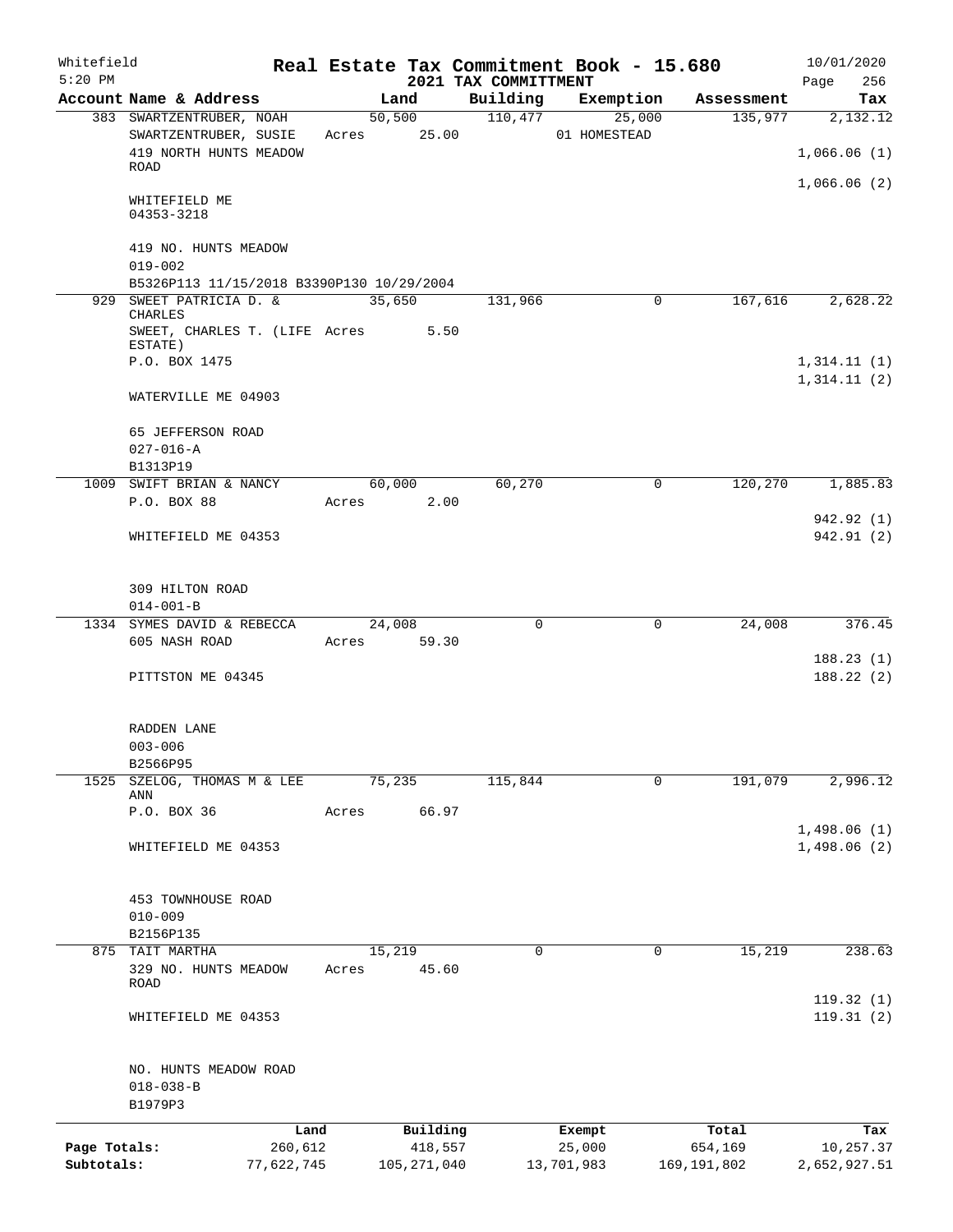| Whitefield   |                                          |                 |       |        |               |                                  |            | Real Estate Tax Commitment Book - 15.680 |                       | 10/01/2020         |
|--------------|------------------------------------------|-----------------|-------|--------|---------------|----------------------------------|------------|------------------------------------------|-----------------------|--------------------|
| $5:20$ PM    | Account Name & Address                   |                 |       | Land   |               | 2021 TAX COMMITTMENT<br>Building |            | Exemption                                |                       | Page<br>257<br>Tax |
|              | 452 TAIT MARTHA                          |                 |       |        | 56,005        | 146,660                          |            | 25,000                                   | Assessment<br>177,665 | 2,785.79           |
|              | 329 NO. HUNTS MEADOW                     |                 | Acres |        | 66.80         |                                  |            | 01 HOMESTEAD                             |                       |                    |
|              | ROAD                                     |                 |       |        |               |                                  |            |                                          |                       |                    |
|              |                                          |                 |       |        |               |                                  |            |                                          |                       | 1,392.90(1)        |
|              | WHITEFIELD ME 04353                      |                 |       |        |               |                                  |            |                                          |                       | 1,392.89(2)        |
|              |                                          |                 |       |        |               |                                  |            |                                          |                       |                    |
|              |                                          |                 |       |        |               |                                  |            |                                          |                       |                    |
|              | 329 NO. HUNTS MEADOW                     |                 |       |        |               |                                  |            |                                          |                       |                    |
|              | $018 - 045$                              |                 |       |        |               |                                  |            |                                          |                       |                    |
|              | B1979P3                                  |                 |       |        |               |                                  |            |                                          |                       |                    |
|              | 486 TALACKO LYNN J. &<br>DEBORAH H.      |                 |       | 47,802 |               | 171,811                          |            | 25,000                                   | 194,613               | 3,051.53           |
|              | 425 HEAD TIDE ROAD                       |                 | Acres |        | 14.44         |                                  |            | 01 HOMESTEAD                             |                       |                    |
|              |                                          |                 |       |        |               |                                  |            |                                          |                       | 1,525.77(1)        |
|              | WHITEFIELD ME 04353                      |                 |       |        |               |                                  |            |                                          |                       | 1,525.76(2)        |
|              |                                          |                 |       |        |               |                                  |            |                                          |                       |                    |
|              |                                          |                 |       |        |               |                                  |            |                                          |                       |                    |
|              | 425 HEAD TIDE ROAD                       |                 |       |        |               |                                  |            |                                          |                       |                    |
|              | $005 - 004$                              |                 |       |        |               |                                  |            |                                          |                       |                    |
|              | B4024P111 06/26/2008 B1605P175           |                 |       |        |               |                                  |            |                                          |                       |                    |
|              | 560 TAYLOR SR. CARLOS R. &<br>SANDY LYNN |                 |       | 36,650 |               | 142,459                          |            | 31,000                                   | 148,109               | 2,322.35           |
|              | PO BOX 168                               |                 | Acres |        | 6.75          |                                  |            | 07 NMR VET & WIDOW                       |                       |                    |
|              |                                          |                 |       |        |               |                                  |            | 01 HOMESTEAD                             |                       | 1,161.18(1)        |
|              | WHITEFIELD ME 04353                      |                 |       |        |               |                                  |            |                                          |                       | 1,161.17(2)        |
|              |                                          |                 |       |        |               |                                  |            |                                          |                       |                    |
|              |                                          |                 |       |        |               |                                  |            |                                          |                       |                    |
|              | 304 NORTH HOWE ROAD                      |                 |       |        |               |                                  |            |                                          |                       |                    |
|              | $020 - 004 - B$                          |                 |       |        |               |                                  |            |                                          |                       |                    |
|              | B1572P267                                |                 |       |        |               |                                  |            |                                          |                       |                    |
|              | 495 TAYLOR, GLENN P &                    |                 |       | 30,930 |               | 93,873                           |            | 25,000                                   | 99,803                | 1,564.91           |
|              | TRACEY L<br>368 COOPER ROAD              |                 | Acres |        | 2.12          |                                  |            | 01 HOMESTEAD                             |                       |                    |
|              |                                          |                 |       |        |               |                                  |            |                                          |                       | 782.46 (1)         |
|              | WHITEFIELD ME 04353                      |                 |       |        |               |                                  |            |                                          |                       | 782.45(2)          |
|              |                                          |                 |       |        |               |                                  |            |                                          |                       |                    |
|              |                                          |                 |       |        |               |                                  |            |                                          |                       |                    |
|              | 368 COOPER ROAD                          |                 |       |        |               |                                  |            |                                          |                       |                    |
|              | $015 - 040$                              |                 |       |        |               |                                  |            |                                          |                       |                    |
|              | B4900P81 06/26/2015 B2754P275            |                 |       |        |               |                                  |            |                                          |                       |                    |
|              | 644 TEELE, ASHLEIGH M                    |                 |       | 30,705 |               | 112,493                          |            | $\mathbf 0$                              | 143,198               | 2,245.34           |
|              | 420 MILLS ROAD                           |                 | Acres |        | 1.97          |                                  |            |                                          |                       |                    |
|              |                                          |                 |       |        |               |                                  |            |                                          |                       | 1, 122.67(1)       |
|              | WHITEFIELD ME 04353                      |                 |       |        |               |                                  |            |                                          |                       | 1, 122.67(2)       |
|              |                                          |                 |       |        |               |                                  |            |                                          |                       |                    |
|              | 420 MILLS ROAD                           |                 |       |        |               |                                  |            |                                          |                       |                    |
|              | $020 - 027 - A - 1$                      |                 |       |        |               |                                  |            |                                          |                       |                    |
|              | B5379P13 04/30/2019                      |                 |       |        |               |                                  |            |                                          |                       |                    |
|              | 1167 TESSIER, PHILLIPPE L                |                 |       | 60,900 |               | 190,845                          |            | 0                                        | 251,745               | 3,947.36           |
|              | GOETZMAN, KATHLEEN A                     |                 | Acres |        | 41.00         |                                  |            |                                          |                       |                    |
|              | 306 FALLEN LEAF DRIVE                    |                 |       |        |               |                                  |            |                                          |                       | 1,973.68(1)        |
|              |                                          |                 |       |        |               |                                  |            |                                          |                       | 1,973.68(2)        |
|              | COLUMBIA SC 29229-9435                   |                 |       |        |               |                                  |            |                                          |                       |                    |
|              |                                          |                 |       |        |               |                                  |            |                                          |                       |                    |
|              | 116 HEAD TIDE ROAD                       |                 |       |        |               |                                  |            |                                          |                       |                    |
|              | $007 - 071$                              |                 |       |        |               |                                  |            |                                          |                       |                    |
|              | B5503P154 03/25/2020                     |                 |       |        |               |                                  |            |                                          |                       |                    |
|              |                                          |                 |       |        | Building      |                                  |            |                                          |                       |                    |
| Page Totals: |                                          | Land<br>262,992 |       |        | 858,141       |                                  |            | Exempt<br>106,000                        | Total<br>1,015,133    | Tax<br>15,917.28   |
| Subtotals:   |                                          | 77,885,737      |       |        | 106, 129, 181 |                                  | 13,807,983 |                                          | 170,206,935           | 2,668,844.79       |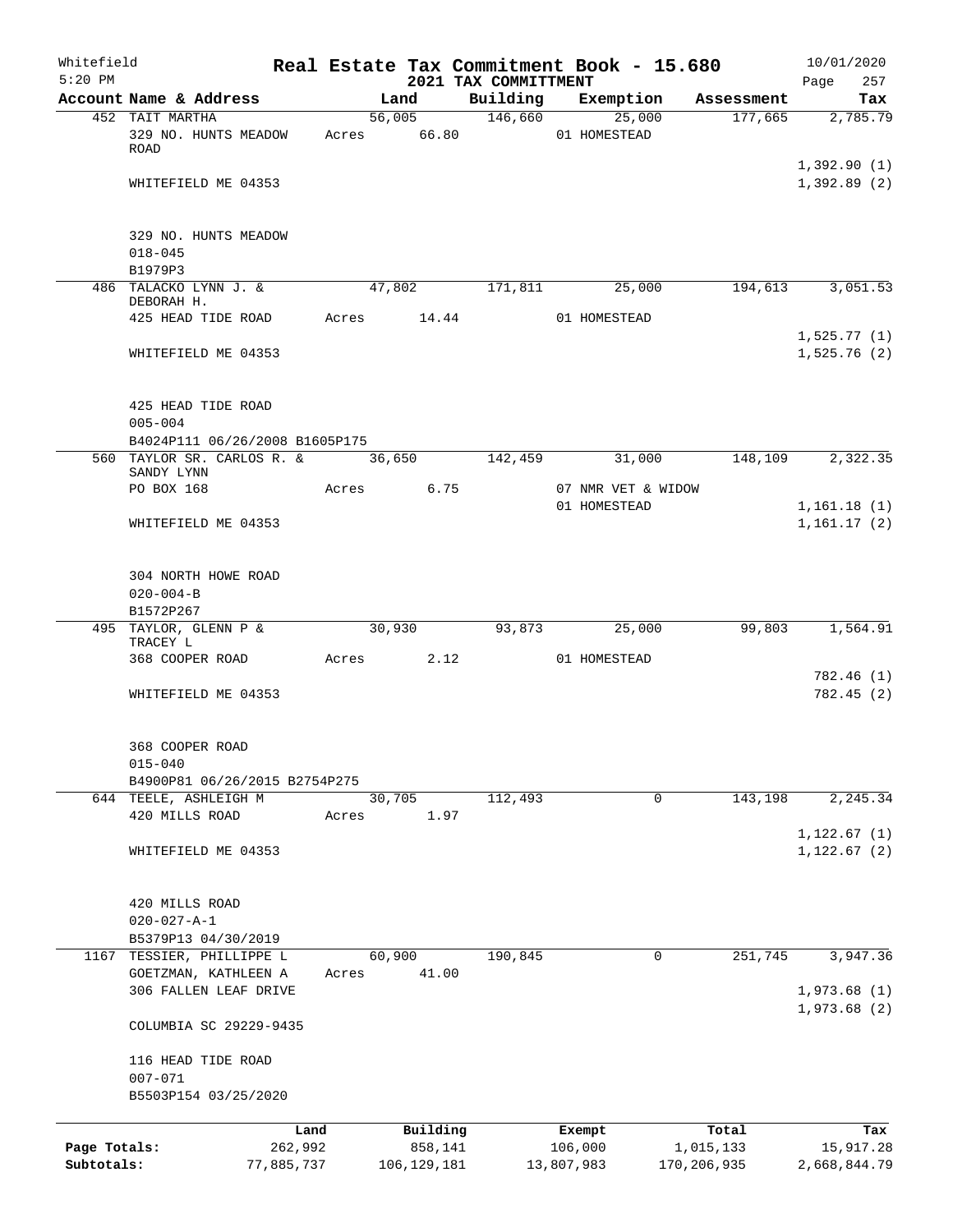| Whitefield |                                                                    |            |        |                      | Real Estate Tax Commitment Book - 15.680 |            | 10/01/2020             |
|------------|--------------------------------------------------------------------|------------|--------|----------------------|------------------------------------------|------------|------------------------|
| $5:20$ PM  |                                                                    |            |        | 2021 TAX COMMITTMENT |                                          |            | 258<br>Page            |
|            | Account Name & Address                                             | Land       |        | Building             | Exemption                                | Assessment | Tax                    |
|            | 1646 THAYER HALLIS A. (1st)<br>& GAIL C.                           |            | 30,450 | 51,257               | 25,000                                   | 56,707     | 889.17                 |
|            | 778 WISCASSET ROAD                                                 | Acres      | 1.80   |                      | 01 HOMESTEAD                             |            | 444.59 (1)             |
|            | WHITEFIELD ME 04353                                                |            |        |                      |                                          |            | 444.58 (2)             |
|            | 778 WISCASSET ROAD<br>$001 - 059$                                  |            |        |                      |                                          |            |                        |
|            | B4782P276 05/28/2014                                               |            |        |                      |                                          |            |                        |
|            | 1816 THAYER II HALLIS A.                                           |            | 31,590 | 88,440               | 31,000                                   | 89,030     | 1,395.99               |
|            | 7 PETTICOAT ACRES LANE                                             | Acres 2.56 |        |                      | 01 HOMESTEAD                             |            |                        |
|            |                                                                    |            |        |                      | 05 VET EXEMPTION                         |            | 698.00 (1)             |
|            | WHITEFIELD ME 04353                                                |            |        |                      |                                          |            | 697.99 (2)             |
|            | 7 PETTICOAT ACRES LANE                                             |            |        |                      |                                          |            |                        |
|            | $001 - 058 - E$                                                    |            |        |                      |                                          |            |                        |
|            | B4786P70 06/05/2014 B4011P259 05/31/2008                           |            |        |                      |                                          |            |                        |
|            | 285 THAYER PATRICK A. &<br>SARAMAE E. EDGERLY                      |            | 38,930 | 55,093               | 25,000                                   | 69,023     | 1,082.28               |
|            | 12 PETTICOAT ACRES LANE Acres 9.60                                 |            |        |                      | 01 HOMESTEAD                             |            |                        |
|            | WHITEFIELD ME 04353                                                |            |        |                      |                                          |            | 541.14(1)<br>541.14(2) |
|            | 12 PETTICOAT ACRES LANE<br>$001 - 058 - C$<br>B4011P263 05/31/2008 |            |        |                      |                                          |            |                        |
|            | 1297 THE GARAGE MAHAL, LLC. 20,000                                 |            |        | 2,661                | $\mathbf 0$                              | 22,661     | 355.32                 |
|            | 8 MILLS ROAD                                                       | Acres 0.06 |        |                      |                                          |            |                        |
|            | WHITEFIELD ME 04353                                                |            |        |                      |                                          |            | 177.66(1)<br>177.66(2) |
|            |                                                                    |            |        |                      |                                          |            |                        |
|            | 8 MILLS ROAD                                                       |            |        |                      |                                          |            |                        |
|            | $026 - 019$                                                        |            |        |                      |                                          |            |                        |
|            | B4996P6 04/15/2016 B1739P313                                       |            |        |                      |                                          |            |                        |
|            | 1734 THE MIVILLE FAMILY<br>LIVING TRUST                            | 31,185     |        | 61,159               | 25,000                                   | 67,344     | 1,055.95               |
|            | 148 PHILBRICK LANE                                                 | Acres 2.29 |        |                      | 01 HOMESTEAD                             |            |                        |
|            | WHITEFIELD ME 04353                                                |            |        |                      |                                          |            | 527.98(1)<br>527.97(2) |
|            | 148 PHILBRICK LANE<br>$006 - 007 - A$<br>B5406P80 07/11/2019       |            |        |                      |                                          |            |                        |

|              | Land       | Building    | Exempt     | Total       | Tax          |
|--------------|------------|-------------|------------|-------------|--------------|
| Page Totals: | 152,155    | 258,610     | 106,000    | 304,765     | 4,778.71     |
| Subtotals:   | 78,037,892 | 106,387,791 | 13,913,983 | 170,511,700 | 2,673,623.50 |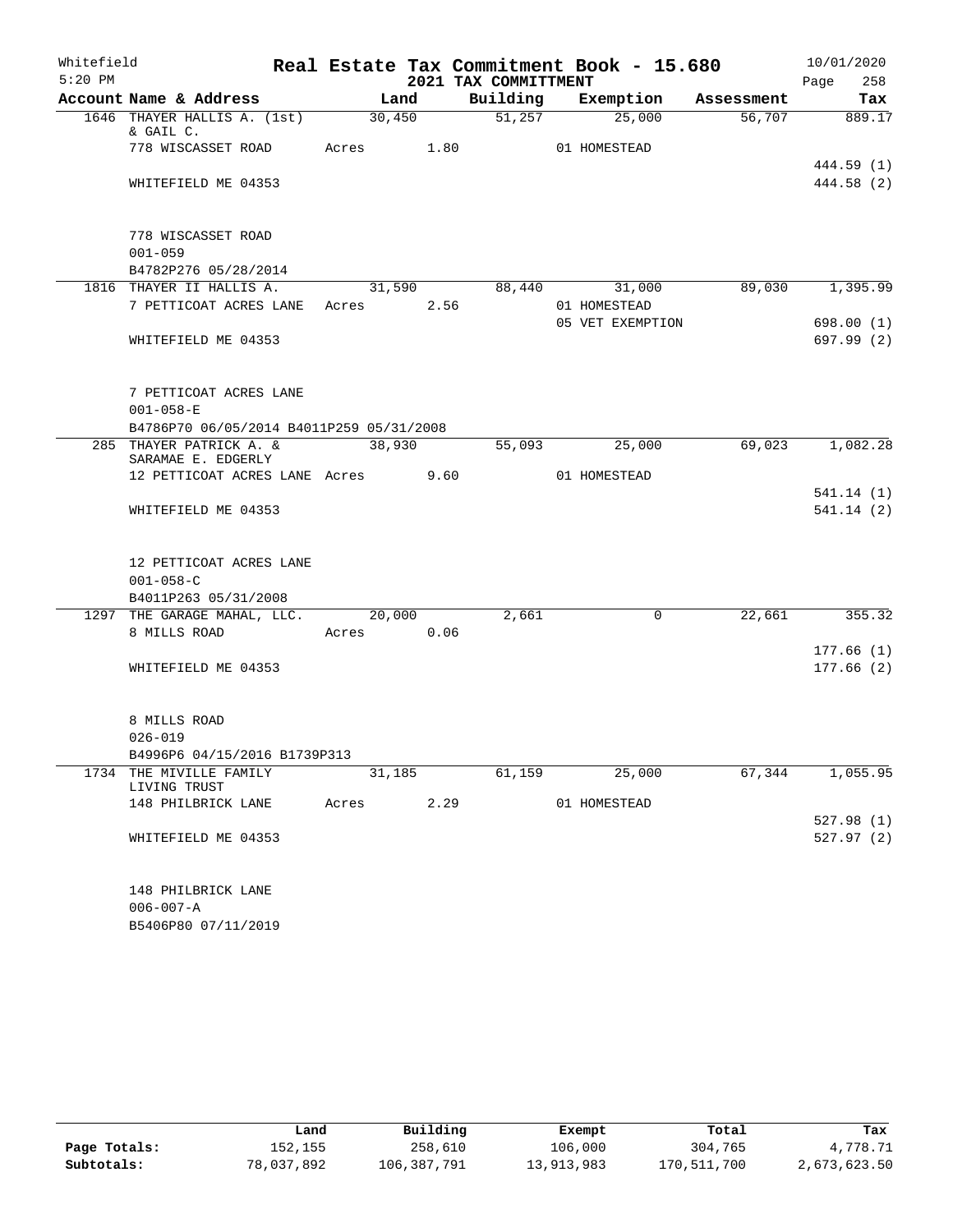| Whitefield<br>$5:20$ PM |                                                                                                            |       |                | 2021 TAX COMMITTMENT | Real Estate Tax Commitment Book - 15.680 |            | 10/01/2020<br>Page<br>259   |
|-------------------------|------------------------------------------------------------------------------------------------------------|-------|----------------|----------------------|------------------------------------------|------------|-----------------------------|
|                         | Account Name & Address                                                                                     |       | Land           | Building             | Exemption                                | Assessment | Tax                         |
|                         | 1793 THE NORTH AMERICAN<br>MISSION BOARD<br>4200 NORTH POINT<br>PARKWAY                                    | Acres | 30,825<br>2.05 | 169,886              | $\Omega$                                 | 200, 711   | 3, 147. 15                  |
|                         | ALPHARETTA GA 30022                                                                                        |       |                |                      |                                          |            | 1,573.58(1)<br>1, 573.57(2) |
|                         | 11 HICKORY LANE<br>$012 - 026 - C$                                                                         |       |                |                      |                                          |            |                             |
|                         | B5042P29 08/10/2016 B4619P304 01/22/2013 B4587P182<br>10/31/2012 B3855P168 05/22/2007                      |       |                |                      |                                          |            |                             |
|                         | 1566 THERIAULT JOHN & ESTHER                                                                               |       | 35,642         | $\mathbf 0$          | $\mathbf 0$                              | 35,642     | 558.87                      |
|                         | PO BOX 79                                                                                                  | Acres | 17.99          |                      |                                          |            |                             |
|                         | WHITEFIELD ME 04353                                                                                        |       |                |                      |                                          |            | 279.44(1)<br>279.43(2)      |
|                         | HILTON ROAD<br>$014 - 007$                                                                                 |       |                |                      |                                          |            |                             |
|                         | 514 THERIAULT JOHN & ESTHER                                                                                |       | 40,570         | 110,294              | 25,000                                   | 125,864    | 1,973.55                    |
|                         | P O BOX 79                                                                                                 | Acres | 11.65          |                      | 01 HOMESTEAD                             |            |                             |
|                         | WHITEFIELD ME 04353                                                                                        |       |                |                      |                                          |            | 986.78 (1)<br>986.77 (2)    |
|                         | 192 HILTON ROAD<br>$014 - 030$                                                                             |       |                |                      |                                          |            |                             |
|                         | 1277 THERIAULT MARK A.                                                                                     |       | 37,930         | 83,911               | 25,000                                   | 96,841     | 1,518.47                    |
|                         | P.O. BOX 20                                                                                                | Acres | 8.35           |                      | 01 HOMESTEAD                             |            | 759.24(1)                   |
|                         | WHITEFIELD ME 04353                                                                                        |       |                |                      |                                          |            | 759.23(2)                   |
|                         | 176 HILTON ROAD<br>$014 - 030 - A$                                                                         |       |                |                      |                                          |            |                             |
|                         | B3977P7 03/12/2008<br>1175 THOMAS LORANCE & GARY                                                           |       | 37,900         | 0                    | $\mathbf 0$                              | 37,900     | 594.27                      |
|                         | WALTZ                                                                                                      |       |                |                      |                                          |            |                             |
|                         | P.O. BOX 523                                                                                               | Acres | 21.00          |                      |                                          |            |                             |
|                         | BOOTHBAY ME 04537                                                                                          |       |                |                      |                                          |            | 297.14(1)<br>297.13(2)      |
|                         | HOLLYWOOD BOULEVARD<br>$002 - 012$                                                                         |       |                |                      |                                          |            |                             |
|                         | B3984P28 03/31/2008                                                                                        |       |                |                      |                                          |            |                             |
|                         | 530 THOMAS, JOSH P                                                                                         |       | 41,690         | 231,290              | 0                                        | 272,980    | 4,280.33                    |
|                         | THOMAS, ZOE B<br>10 MISTY MOUNTAIN LANE                                                                    | Acres | 13.05          |                      |                                          |            | 2,140.17(1)                 |
|                         | WHITEFIELD ME 04353                                                                                        |       |                |                      |                                          |            | 2,140.16(2)                 |
|                         | 10 MISTY MOUNTAIN LANE                                                                                     |       |                |                      |                                          |            |                             |
|                         | $004 - 018 - A$                                                                                            |       |                |                      |                                          |            |                             |
|                         | B5310P113 10/01/2018 B4727P190 10/29/2013 B4505P135<br>03/19/2012 B4412P35 06/24/2011 B3583P134 11/03/2005 |       |                |                      |                                          |            |                             |
|                         |                                                                                                            |       |                |                      |                                          |            |                             |

|              | Land         | Building    | Exempt     | Total       | Tax          |
|--------------|--------------|-------------|------------|-------------|--------------|
| Page Totals: | 224,557      | 595,381     | 50,000     | 769,938     | 12,072.64    |
| Subtotals:   | 78, 262, 449 | 106,983,172 | 13,963,983 | 171,281,638 | 2,685,696.14 |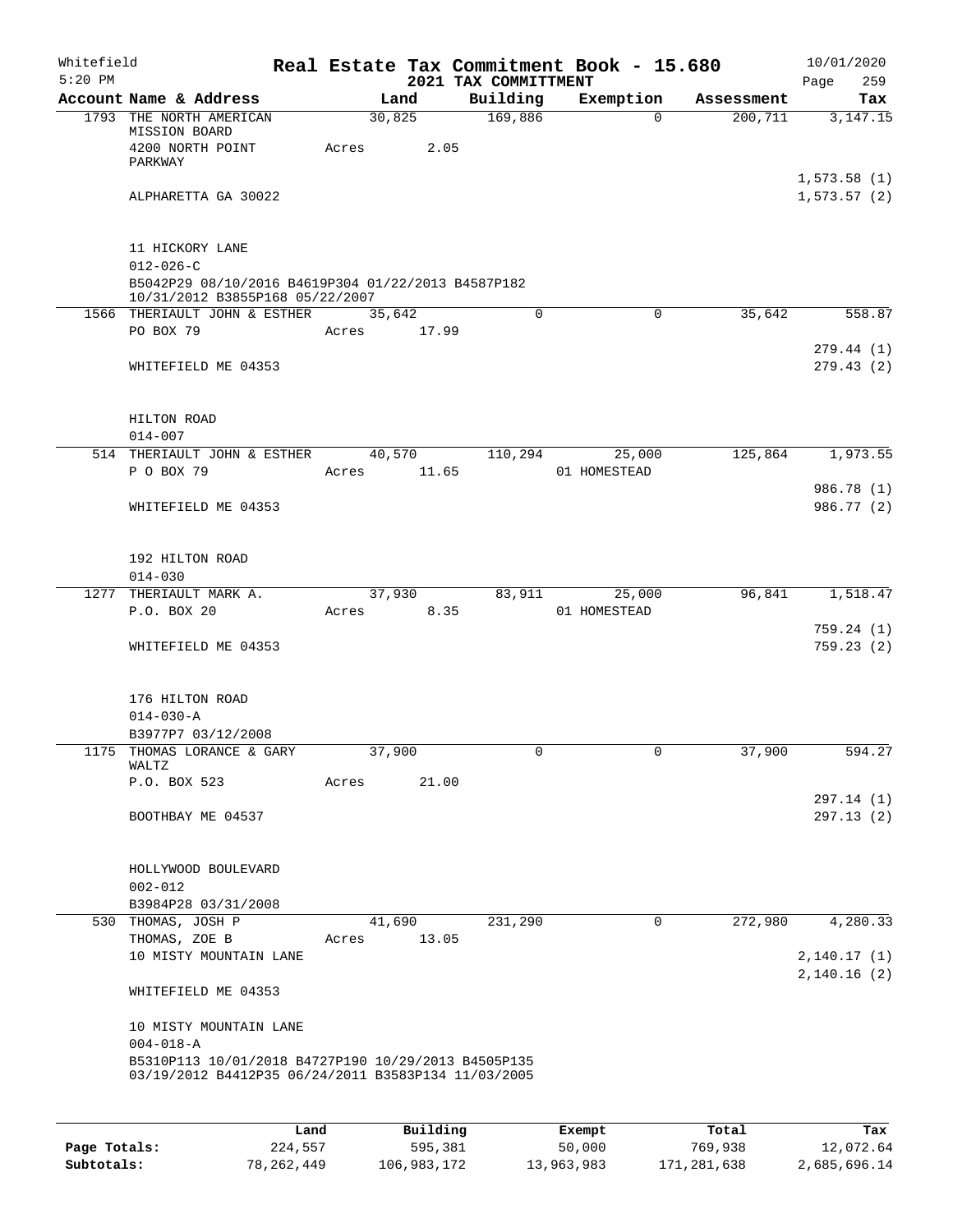| Whitefield<br>$5:20$ PM |                                                                                 |       |       |        |          | 2021 TAX COMMITTMENT | Real Estate Tax Commitment Book - 15.680 |            | 10/01/2020<br>260<br>Page |
|-------------------------|---------------------------------------------------------------------------------|-------|-------|--------|----------|----------------------|------------------------------------------|------------|---------------------------|
|                         | Account Name & Address                                                          |       |       | Land   |          | Building             | Exemption                                | Assessment | Tax                       |
|                         | 354 THOMAS, JOSH P                                                              |       |       | 10,828 |          | 0                    | $\Omega$                                 | 10,828     | 169.78                    |
|                         | THOMAS, ZOE B                                                                   |       | Acres |        | 9.16     |                      |                                          |            |                           |
|                         | 10 MISTY MOUNTAIN LANE                                                          |       |       |        |          |                      |                                          |            | 84.89(1)                  |
|                         | WHITEFIELD ME 04353                                                             |       |       |        |          |                      |                                          |            | 84.89 (2)                 |
|                         | WISCASSET ROAD                                                                  |       |       |        |          |                      |                                          |            |                           |
|                         | $004 - 019$<br>B4505P135 03/23/2012 B4412P35 06/23/2011 B3583P134<br>11/03/2005 |       |       |        |          |                      |                                          |            |                           |
|                         | 1288 THOMPSON GREGORY J.                                                        |       |       | 30,000 |          | 174,855              | 25,000                                   | 179,855    | 2,820.13                  |
|                         | 23 MOOSEHEAD LANE                                                               |       | Acres |        | 1.50     |                      | 01 HOMESTEAD                             |            |                           |
|                         |                                                                                 |       |       |        |          |                      |                                          |            | 1,410.07(1)               |
|                         | WHITEFIELD ME 04353                                                             |       |       |        |          |                      |                                          |            | 1,410.06(2)               |
|                         | 23 MOOSEHEAD LANE                                                               |       |       |        |          |                      |                                          |            |                           |
|                         | $012 - 029 - E$                                                                 |       |       |        |          |                      |                                          |            |                           |
|                         | B4865P70 03/03/2015 B2722P29                                                    |       |       |        |          |                      |                                          |            |                           |
|                         | 553 THOMPSON, DARLENE                                                           |       |       | 40,810 |          | 10,104               | 31,000                                   | 19,914     | 312.25                    |
|                         | 478 TOWNHOUSE ROAD                                                              |       | Acres |        | 5.70     |                      | 01 HOMESTEAD                             |            |                           |
|                         |                                                                                 |       |       |        |          |                      | 07 NMR VET & WIDOW                       |            | 156.13(1)                 |
|                         | WHITEFIELD ME 04353                                                             |       |       |        |          |                      |                                          |            | 156.12(2)                 |
|                         | 478 TOWNHOUSE ROAD                                                              |       |       |        |          |                      |                                          |            |                           |
|                         | $010 - 022 - A$                                                                 |       |       |        |          |                      |                                          |            |                           |
|                         | B1892P134                                                                       |       |       |        |          |                      |                                          |            |                           |
|                         | 365 THOMPSON, GREGORY J                                                         |       |       | 20,285 |          | 0                    | $\mathbf 0$                              | 20,285     | 318.07                    |
|                         | 23 MOOSEHEAD LANE                                                               |       | Acres |        | 1.69     |                      |                                          |            | 159.04(1)                 |
|                         | WHITEFIELD ME 04353                                                             |       |       |        |          |                      |                                          |            | 159.03(2)                 |
|                         |                                                                                 |       |       |        |          |                      |                                          |            |                           |
|                         | MOOSEHEAD LANE                                                                  |       |       |        |          |                      |                                          |            |                           |
|                         | $012 - 029 - H$                                                                 |       |       |        |          |                      |                                          |            |                           |
|                         | B5175P289 09/01/2017<br>1804 THOMPSON, SILAS J &                                |       |       | 35,410 |          | 73,655               | 25,000                                   | 84,065     | 1,318.14                  |
|                         | JENNIFER R                                                                      |       |       |        |          |                      |                                          |            |                           |
|                         | 481 TOWNHOUSE ROAD                                                              |       | Acres |        | 5.20     |                      | 01 HOMESTEAD                             |            |                           |
|                         |                                                                                 |       |       |        |          |                      |                                          |            | 659.07(1)                 |
|                         | WHITEFIELD ME 04353                                                             |       |       |        |          |                      |                                          |            | 659.07(2)                 |
|                         | 481 TOWNHOUSE ROAD                                                              |       |       |        |          |                      |                                          |            |                           |
|                         | $010 - 008 - E$                                                                 |       |       |        |          |                      |                                          |            |                           |
|                         | B4312P206 09/03/2010 B3955P85 01/11/2008                                        |       |       |        |          |                      |                                          |            |                           |
|                         | 1711 THORNTON ALAN JR. &<br>MELISSA ANN                                         |       |       | 31,050 |          | 68,392               | $\mathbf 0$                              | 99,442     | 1,559.25                  |
|                         | 16 HENRY LANE                                                                   |       | Acres |        | 2.20     |                      |                                          |            |                           |
|                         |                                                                                 |       |       |        |          |                      |                                          |            | 779.63 (1)                |
|                         | WHITEFIELD ME 04353                                                             |       |       |        |          |                      |                                          |            | 779.62 (2)                |
|                         | 16 HENRY LANE                                                                   |       |       |        |          |                      |                                          |            |                           |
|                         | $012 - 042 - B$                                                                 |       |       |        |          |                      |                                          |            |                           |
|                         | B4196P308 09/03/2009 B4185P182 08/05/2009 B3125P14                              |       |       |        |          |                      |                                          |            |                           |
|                         |                                                                                 |       |       |        |          |                      |                                          |            |                           |
|                         |                                                                                 | Land. |       |        | Building |                      | $F$ vomnt                                | $T$ ctal   | Tov                       |

|              | Land       | Building    | Exempt     | Total       | Tax          |
|--------------|------------|-------------|------------|-------------|--------------|
| Page Totals: | 168,383    | 327,006     | 81,000     | 414,389     | 6,497.62     |
| Subtotals:   | 78,430,832 | 107,310,178 | 14,044,983 | 171,696,027 | 2,692,193.76 |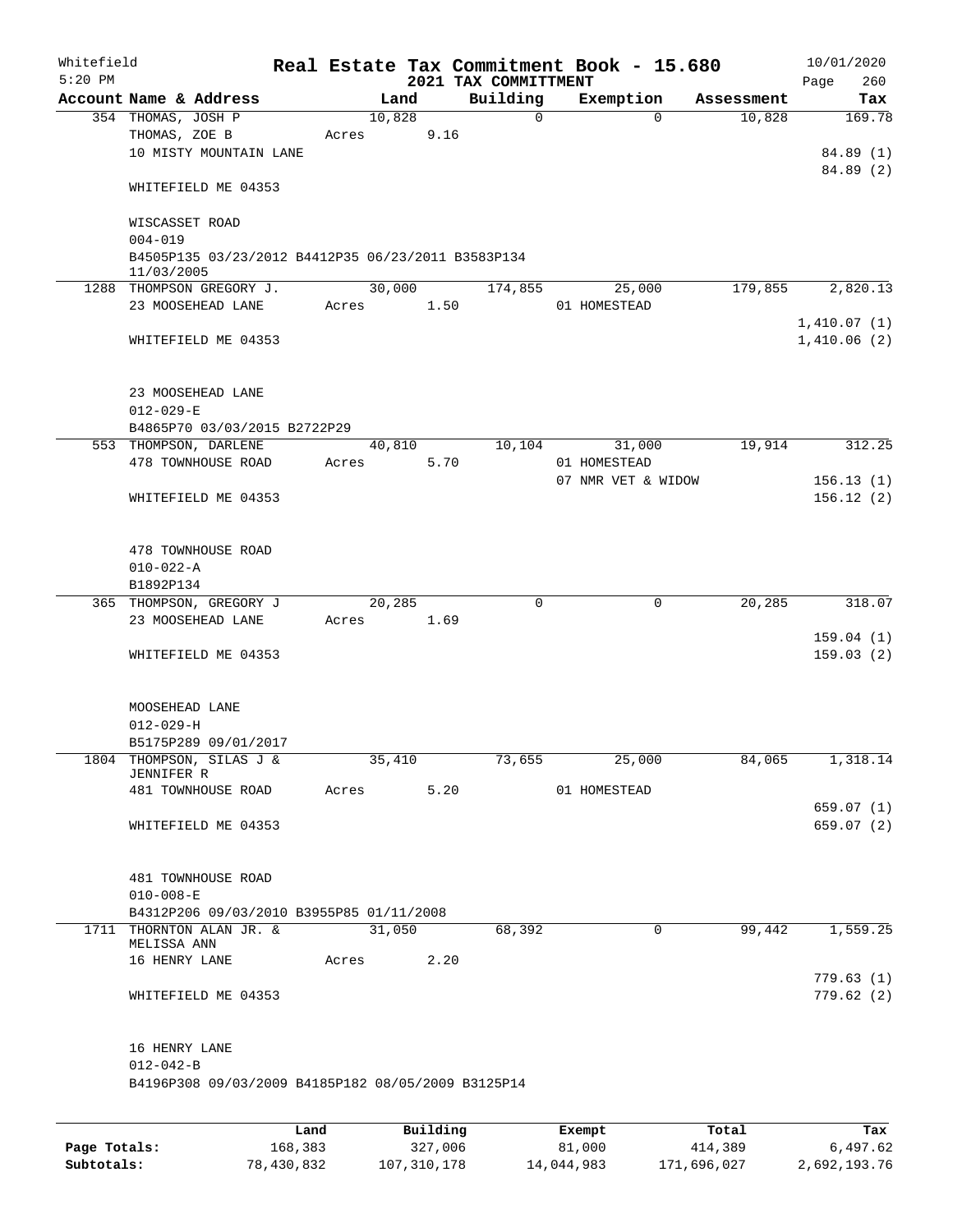| Whitefield<br>$5:20$ PM |                                                            |                       |        | 2021 TAX COMMITTMENT | Real Estate Tax Commitment Book - 15.680 |         | 10/01/2020<br>261<br>Page    |
|-------------------------|------------------------------------------------------------|-----------------------|--------|----------------------|------------------------------------------|---------|------------------------------|
|                         | Account Name & Address                                     |                       | Land   |                      | Building Exemption Assessment            |         | Tax                          |
|                         | 1129 THORNTON ALAN T. &<br>JOYCE                           |                       | 30,900 | 68,975               | 31,000                                   | 68,875  | 1,079.96                     |
|                         | 13 HENRY LANE                                              | Acres                 | 2.10   |                      | 01 HOMESTEAD<br>05 VET EXEMPTION         |         | 539.98(1)                    |
|                         | WHITEFIELD ME 04353                                        |                       |        |                      |                                          |         | 539.98 (2)                   |
|                         | 13 HENRY LANE                                              |                       |        |                      |                                          |         |                              |
|                         | $012 - 044$<br>1877 THORNTON COREY J.                      |                       | 34,335 | 15,595               | $\mathbf 0$                              | 49,930  | 782.90                       |
|                         | 356 GARDINER ROAD                                          | Acres 4.39            |        |                      |                                          |         |                              |
|                         |                                                            |                       |        |                      |                                          |         | 391.45(1)                    |
|                         | WHITEFIELD ME 04353                                        |                       |        |                      |                                          |         | 391.45(2)                    |
|                         | 356 GARDINER ROAD<br>$012 - 055 - A$                       |                       |        |                      |                                          |         |                              |
|                         | B4968P132 01/12/2016                                       |                       |        |                      |                                          |         |                              |
|                         | 504 THORNTON THOMAS E. III<br>& CHARLENE                   | 30,375                |        | 119,687              | 0                                        | 150,062 | 2,352.97                     |
|                         | C/O CHARLENE CURRIE                                        | Acres 1.75            |        |                      |                                          |         |                              |
|                         | 85 MITCHELL HILL                                           |                       |        |                      |                                          |         | 1, 176.49(1)<br>1, 176.48(2) |
|                         | SCARBOROUGH ME 04074                                       |                       |        |                      |                                          |         |                              |
|                         | 72 HENRY LANE                                              |                       |        |                      |                                          |         |                              |
|                         | $012 - 042 - A$                                            |                       |        |                      |                                          |         |                              |
|                         | B1433P31                                                   |                       |        |                      |                                          |         |                              |
|                         | 1358 THORNTON THOMAS E. JR.<br>34 HENRY LANE               | 78,100<br>Acres 72.70 |        |                      | 73,455 25,000<br>01 HOMESTEAD            | 126,555 | 1,984.38                     |
|                         |                                                            |                       |        |                      |                                          |         | 992.19 (1)                   |
|                         | WHITEFIELD ME 04353                                        |                       |        |                      |                                          |         | 992.19(2)                    |
|                         | 34 HENRY LANE                                              |                       |        |                      |                                          |         |                              |
|                         | $012 - 042$                                                |                       |        |                      |                                          |         |                              |
|                         | B5071P29 10/21/2016 B2657P57<br>860 THORNTON, ALAN T JR    |                       | 31,665 | 15,264               | 0                                        | 46,929  | 735.85                       |
|                         | THORNTON, MELISSA A                                        | Acres                 | 2.61   |                      |                                          |         |                              |
|                         | 16 HENRY LANE                                              |                       |        |                      |                                          |         | 367.93(1)                    |
|                         | WHITEFIELD ME 04353                                        |                       |        |                      |                                          |         | 367.92(2)                    |
|                         | 26 BRANCH LANE                                             |                       |        |                      |                                          |         |                              |
|                         | $009 - 015$                                                |                       |        |                      |                                          |         |                              |
|                         | B5307P110 09/19/2018 B2545P188<br>1906 THORNTON, GREGORY E |                       | 20,900 | 3,936                | $\overline{0}$                           | 24,836  | 389.43                       |
|                         | 102 HENRY LANE                                             | Acres                 | 2.10   |                      |                                          |         |                              |
|                         | WHITEFIELD ME 04353                                        |                       |        |                      |                                          |         | 194.72 (1)<br>194.71 (2)     |
|                         | 102 HENRY LANE                                             |                       |        |                      |                                          |         |                              |
|                         | $012 - 042 - C$                                            |                       |        |                      |                                          |         |                              |
|                         | B5071P29 10/21/2016                                        |                       |        |                      |                                          |         |                              |
|                         |                                                            |                       |        |                      |                                          |         |                              |

|              | Land       | Building    | Exempt     | Total       | Tax          |
|--------------|------------|-------------|------------|-------------|--------------|
| Page Totals: | 226,275    | 296,912     | 56,000     | 467,187     | 7.325.49     |
| Subtotals:   | 78,657,107 | 107,607,090 | 14,100,983 | 172,163,214 | 2,699,519.25 |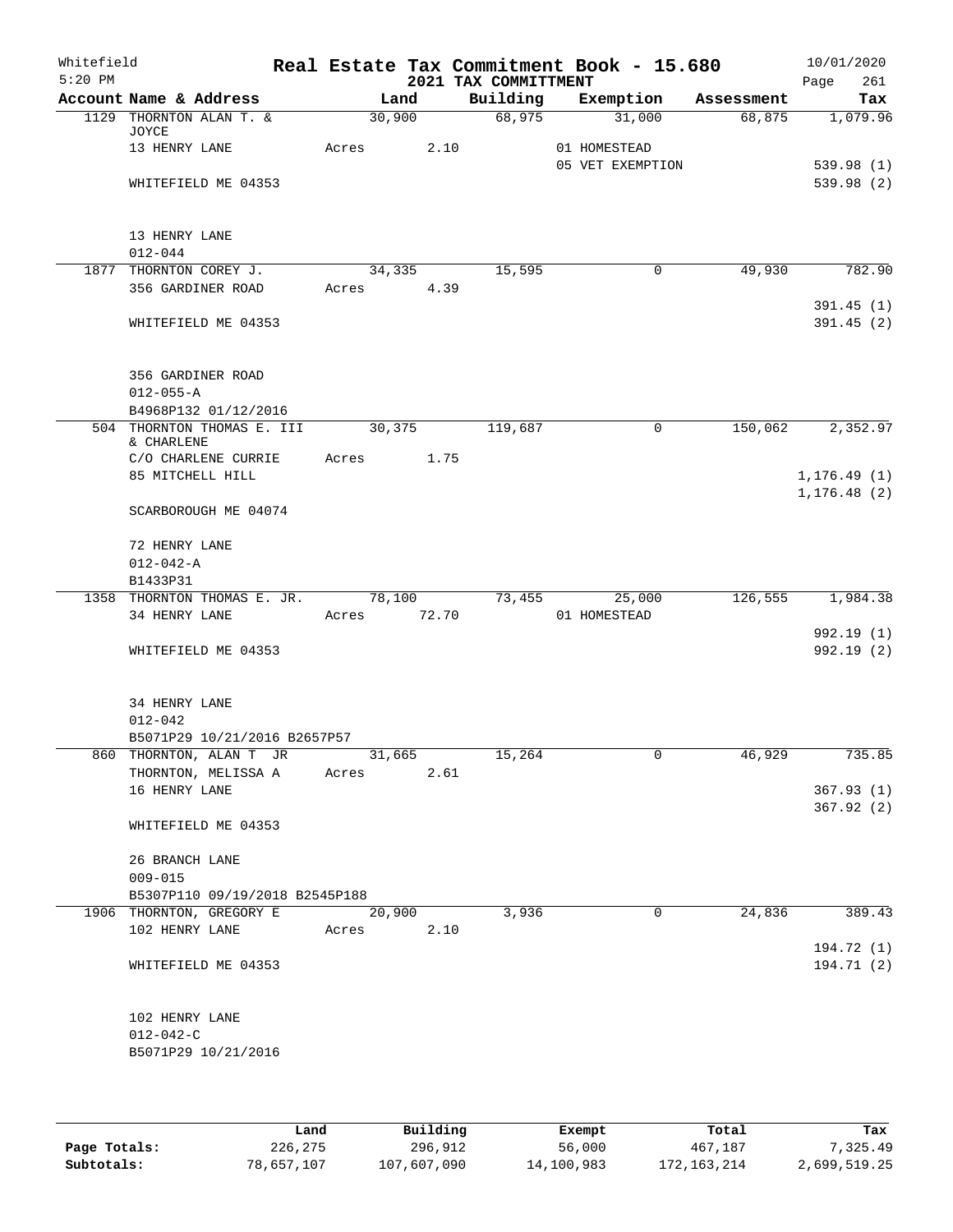| Whitefield                 |                                           |                       |            |        |                        |                                  | Real Estate Tax Commitment Book - 15.680 |        |                        | 10/01/2020               |
|----------------------------|-------------------------------------------|-----------------------|------------|--------|------------------------|----------------------------------|------------------------------------------|--------|------------------------|--------------------------|
| $5:20$ PM                  | Account Name & Address                    |                       |            | Land   |                        | 2021 TAX COMMITTMENT<br>Building | Exemption                                |        | Assessment             | Page<br>262              |
|                            | 123 THURSTON, MIRA-SU                     |                       |            |        | 30,855                 | 161,588                          |                                          | 25,000 | 167,443                | Tax<br>2,625.51          |
|                            | 199 MILLS ROAD                            |                       | Acres 2.07 |        |                        |                                  | 01 HOMESTEAD                             |        |                        |                          |
|                            |                                           |                       |            |        |                        |                                  |                                          |        |                        | 1,312.76(1)              |
|                            | WHITEFIELD ME 04353                       |                       |            |        |                        |                                  |                                          |        |                        | 1,312.75(2)              |
|                            |                                           |                       |            |        |                        |                                  |                                          |        |                        |                          |
|                            |                                           |                       |            |        |                        |                                  |                                          |        |                        |                          |
|                            | 199 MILLS ROAD<br>$017 - 052 - B$         |                       |            |        |                        |                                  |                                          |        |                        |                          |
|                            | B2661P94                                  |                       |            |        |                        |                                  |                                          |        |                        |                          |
|                            | 1145 TIBBETTS BARRY & ELAINE              |                       |            | 3,000  |                        | $\Omega$                         |                                          | 0      | 3,000                  | 47.04                    |
|                            | 61 TOWNHOUSE ROAD                         |                       | Acres      |        | 2.00                   |                                  |                                          |        |                        |                          |
|                            |                                           |                       |            |        |                        |                                  |                                          |        |                        | 23.52(1)                 |
|                            | WHITEFIELD ME 04353                       |                       |            |        |                        |                                  |                                          |        |                        | 23.52(2)                 |
|                            |                                           |                       |            |        |                        |                                  |                                          |        |                        |                          |
|                            | GARDINER ROAD                             |                       |            |        |                        |                                  |                                          |        |                        |                          |
|                            | $012 - 054$                               |                       |            |        |                        |                                  |                                          |        |                        |                          |
|                            | B2198P17                                  |                       |            |        |                        |                                  |                                          |        |                        |                          |
|                            | 709 TIBBETTS BARRY J. &                   |                       |            | 8,140  |                        | $\mathbf 0$                      |                                          | 0      | 8,140                  | 127.64                   |
|                            | ELAINE<br>61 TOWNHOUSE ROAD               |                       | Acres      |        | 5.80                   |                                  |                                          |        |                        |                          |
|                            |                                           |                       |            |        |                        |                                  |                                          |        |                        | 63.82(1)                 |
|                            | WHITEFIELD ME 04353                       |                       |            |        |                        |                                  |                                          |        |                        | 63.82(2)                 |
|                            |                                           |                       |            |        |                        |                                  |                                          |        |                        |                          |
|                            |                                           |                       |            |        |                        |                                  |                                          |        |                        |                          |
|                            | OFF GARDINER ROAD<br>$013 - 011$          |                       |            |        |                        |                                  |                                          |        |                        |                          |
|                            | B1420P156                                 |                       |            |        |                        |                                  |                                          |        |                        |                          |
|                            | 1372 TIBBETTS BARRY J. &                  |                       |            | 1,500  |                        | $\mathbf 0$                      |                                          | 0      | 1,500                  | 23.52                    |
|                            | ELAINE                                    |                       |            |        |                        |                                  |                                          |        |                        |                          |
|                            | 61 TOWNHOUSE ROAD                         |                       | Acres      |        | 1.00                   |                                  |                                          |        |                        |                          |
|                            |                                           |                       |            |        |                        |                                  |                                          |        |                        | 11.76(1)<br>11.76(2)     |
|                            | WHITEFIELD ME 04353                       |                       |            |        |                        |                                  |                                          |        |                        |                          |
|                            |                                           |                       |            |        |                        |                                  |                                          |        |                        |                          |
|                            | WEST OF CMP CORR                          |                       |            |        |                        |                                  |                                          |        |                        |                          |
|                            | $009 - 027$                               |                       |            |        |                        |                                  |                                          |        |                        |                          |
|                            | B4658P268 05/07/2013 B1421P295 09/11/1987 |                       |            |        |                        |                                  |                                          |        |                        |                          |
|                            | 1350 TIBBETTS, BARRY &<br>ELAINE          |                       |            | 30,000 |                        | 150,114                          |                                          | 25,000 | 155,114                | 2,432.19                 |
|                            | 61 TOWNHOUSE ROAD                         |                       | Acres      |        | 1.50                   |                                  | 01 HOMESTEAD                             |        |                        |                          |
|                            |                                           |                       |            |        |                        |                                  |                                          |        |                        | 1,216.10(1)              |
|                            | WHITEFIELD ME 04353                       |                       |            |        |                        |                                  |                                          |        |                        | 1,216.09(2)              |
|                            |                                           |                       |            |        |                        |                                  |                                          |        |                        |                          |
|                            | 61 TOWNHOUSE ROAD                         |                       |            |        |                        |                                  |                                          |        |                        |                          |
|                            | $013 - 010$                               |                       |            |        |                        |                                  |                                          |        |                        |                          |
|                            | B2198P18                                  |                       |            |        |                        |                                  |                                          |        |                        |                          |
| 1210                       | TIBBETTS, BARRY &                         |                       |            | 55,515 |                        | 0                                |                                          | 0      | $\overline{55,515}$    | 870.48                   |
|                            | ELAINE<br>61 TOWNHOUSE ROAD               |                       | Acres      |        | 48.10                  |                                  |                                          |        |                        |                          |
|                            |                                           |                       |            |        |                        |                                  |                                          |        |                        | 435.24 (1)               |
|                            | WHITEFIELD ME 04353                       |                       |            |        |                        |                                  |                                          |        |                        | 435.24 (2)               |
|                            |                                           |                       |            |        |                        |                                  |                                          |        |                        |                          |
|                            | TOWNHOUSE ROAD<br>$013 - 003$             |                       |            |        |                        |                                  |                                          |        |                        |                          |
|                            | B2239P90                                  |                       |            |        |                        |                                  |                                          |        |                        |                          |
|                            |                                           |                       |            |        |                        |                                  |                                          |        |                        |                          |
|                            |                                           | Land                  |            |        | Building               |                                  | Exempt                                   |        | Total                  | Tax                      |
| Page Totals:<br>Subtotals: |                                           | 129,010<br>78,786,117 |            |        | 311,702<br>107,918,792 |                                  | 50,000<br>14,150,983                     |        | 390,712<br>172,553,926 | 6,126.38<br>2,705,645.63 |
|                            |                                           |                       |            |        |                        |                                  |                                          |        |                        |                          |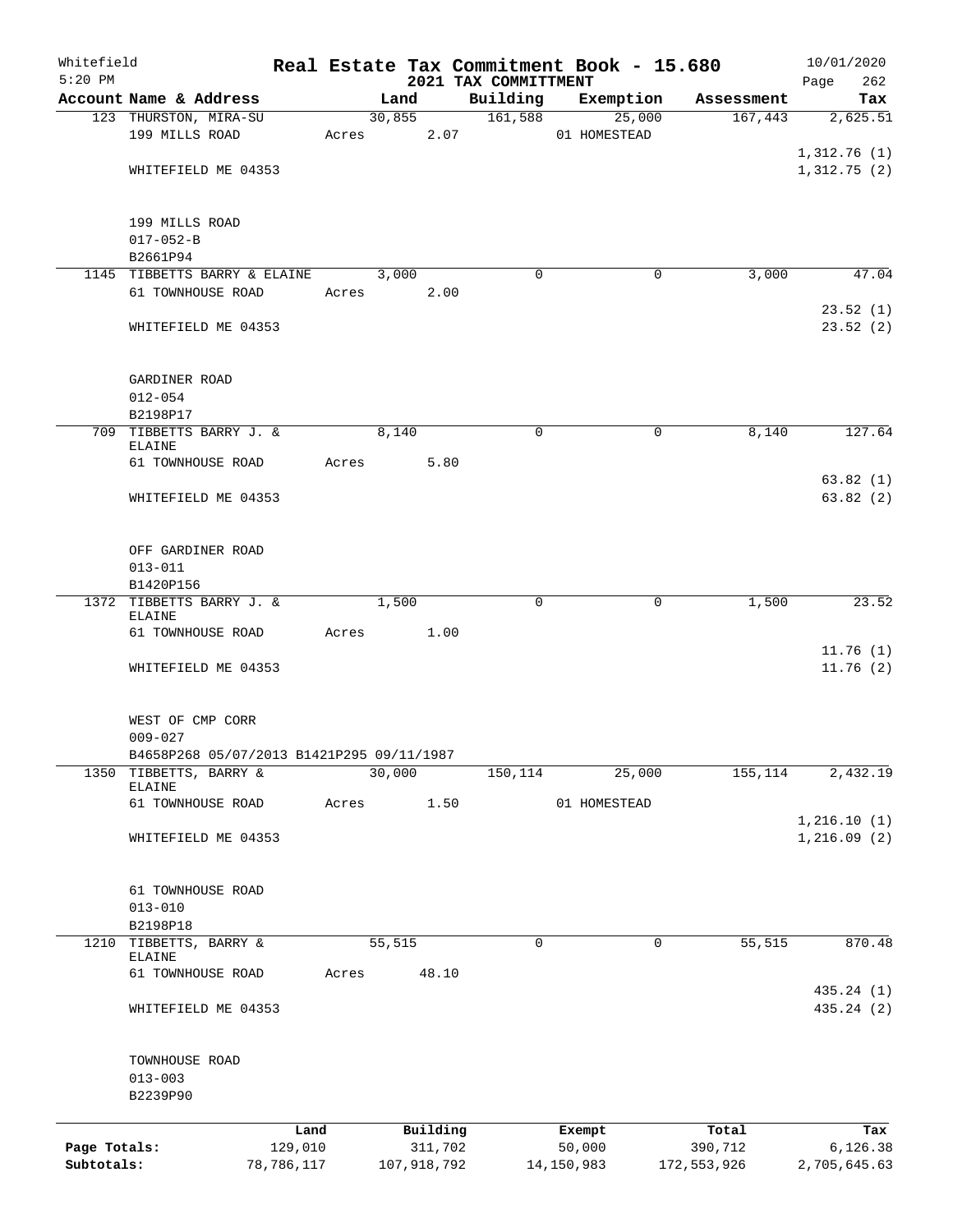| Whitefield<br>$5:20$ PM |                                                                      |                 |                    | 2021 TAX COMMITTMENT | Real Estate Tax Commitment Book - 15.680 |                  | 10/01/2020<br>Page<br>263 |
|-------------------------|----------------------------------------------------------------------|-----------------|--------------------|----------------------|------------------------------------------|------------------|---------------------------|
|                         | Account Name & Address                                               |                 | Land               | Building             | Exemption                                | Assessment       | Tax                       |
|                         | 1545 TIBBETTS, BARRY &                                               |                 | 40,434             | 13,314               | $\Omega$                                 | 53,748           | 842.77                    |
|                         | ELAINE                                                               |                 |                    |                      |                                          |                  |                           |
|                         | 61 TOWNHOUSE ROAD                                                    | Acres           | 17.73              |                      |                                          |                  | 421.39(1)                 |
|                         | WHITEFIELD ME 04353                                                  |                 |                    |                      |                                          |                  | 421.38(2)                 |
|                         |                                                                      |                 |                    |                      |                                          |                  |                           |
|                         |                                                                      |                 |                    |                      |                                          |                  |                           |
|                         | TOWNHOUSE ROAD<br>$013 - 059$                                        |                 |                    |                      |                                          |                  |                           |
|                         | B2393P98                                                             |                 |                    |                      |                                          |                  |                           |
|                         | 932 TIBBETTS, BARRY &                                                |                 | 7,820              | $\mathbf 0$          | $\mathbf 0$                              | 7,820            | 122.62                    |
|                         | ELAINE                                                               |                 |                    |                      |                                          |                  |                           |
|                         | 61 TOWNHOUSE ROAD                                                    | Acres           | 5.40               |                      |                                          |                  | 61.31(1)                  |
|                         | WHITEFIELD ME 04353                                                  |                 |                    |                      |                                          |                  | 61.31(2)                  |
|                         |                                                                      |                 |                    |                      |                                          |                  |                           |
|                         |                                                                      |                 |                    |                      |                                          |                  |                           |
|                         | WEST DEXTER LANE                                                     |                 |                    |                      |                                          |                  |                           |
|                         | $012 - 057$<br>B2239P90                                              |                 |                    |                      |                                          |                  |                           |
|                         | 483 TIBBETTS, BARRY &                                                |                 | 15,740             | $\Omega$             | $\Omega$                                 | 15,740           | 246.80                    |
|                         | <b>ELAINE</b>                                                        |                 |                    |                      |                                          |                  |                           |
|                         | 61 TOWNHOUSE ROAD                                                    | Acres           | 15.30              |                      |                                          |                  | 123.40(1)                 |
|                         | WHITEFIELD ME 04353                                                  |                 |                    |                      |                                          |                  | 123.40(2)                 |
|                         |                                                                      |                 |                    |                      |                                          |                  |                           |
|                         |                                                                      |                 |                    |                      |                                          |                  |                           |
|                         | TOWNHOUSE ROAD                                                       |                 |                    |                      |                                          |                  |                           |
|                         | $013 - 004$<br>B2198P17                                              |                 |                    |                      |                                          |                  |                           |
|                         | 1468 TIBBETTS, BARRY J                                               |                 | 51,892             | 22,375               | 0                                        | 74,267           | 1,164.51                  |
|                         | 61 TOWNHOUSE ROAD                                                    | Acres           | 56.50              |                      |                                          |                  |                           |
|                         |                                                                      |                 |                    |                      |                                          |                  | 582.26(1)                 |
|                         | WHITEFIELD ME 04353                                                  |                 |                    |                      |                                          |                  | 582.25 (2)                |
|                         |                                                                      |                 |                    |                      |                                          |                  |                           |
|                         | COOPER ROAD                                                          |                 |                    |                      |                                          |                  |                           |
|                         | $015 - 038$                                                          |                 |                    |                      |                                          |                  |                           |
|                         | B2224P6<br>559 TIBBETTS, BARRY J &                                   |                 | 54,275             | 0                    | $\mathbf 0$                              | 54,275           | 851.03                    |
|                         | ELAINE                                                               |                 |                    |                      |                                          |                  |                           |
|                         | 61 TOWNHOUSE ROAD                                                    | Acres           | 38.50              |                      |                                          |                  |                           |
|                         |                                                                      |                 |                    |                      |                                          |                  | 425.52(1)                 |
|                         | WHITEFIELD ME 04353                                                  |                 |                    |                      |                                          |                  | 425.51(2)                 |
|                         |                                                                      |                 |                    |                      |                                          |                  |                           |
|                         | TOWNHOUSE ROAD                                                       |                 |                    |                      |                                          |                  |                           |
|                         | $013 - 057$                                                          |                 |                    |                      |                                          |                  |                           |
|                         | B4658P266 05/07/2013 B1421P295 09/11/1987<br>700 TIBBETTS, BARRY J & |                 | 29,570             | 0                    | 0                                        | 29,570           | 463.66                    |
|                         | ELAINE                                                               |                 |                    |                      |                                          |                  |                           |
|                         | 61 TOWNHOUSE ROAD                                                    | Acres           | 10.40              |                      |                                          |                  |                           |
|                         | WHITEFIELD ME 04353                                                  |                 |                    |                      |                                          |                  | 231.83(1)<br>231.83(2)    |
|                         |                                                                      |                 |                    |                      |                                          |                  |                           |
|                         |                                                                      |                 |                    |                      |                                          |                  |                           |
|                         | TOWNHOUSE ROAD                                                       |                 |                    |                      |                                          |                  |                           |
|                         | $007 - 029$<br>B1421P295                                             |                 |                    |                      |                                          |                  |                           |
|                         |                                                                      |                 |                    |                      |                                          |                  |                           |
| Page Totals:            |                                                                      | Land<br>199,731 | Building<br>35,689 |                      | Exempt<br>$\mathbf 0$                    | Total<br>235,420 | Tax<br>3,691.39           |
| Subtotals:              |                                                                      | 78,985,848      | 107,954,481        |                      | 14,150,983                               | 172,789,346      | 2,709,337.02              |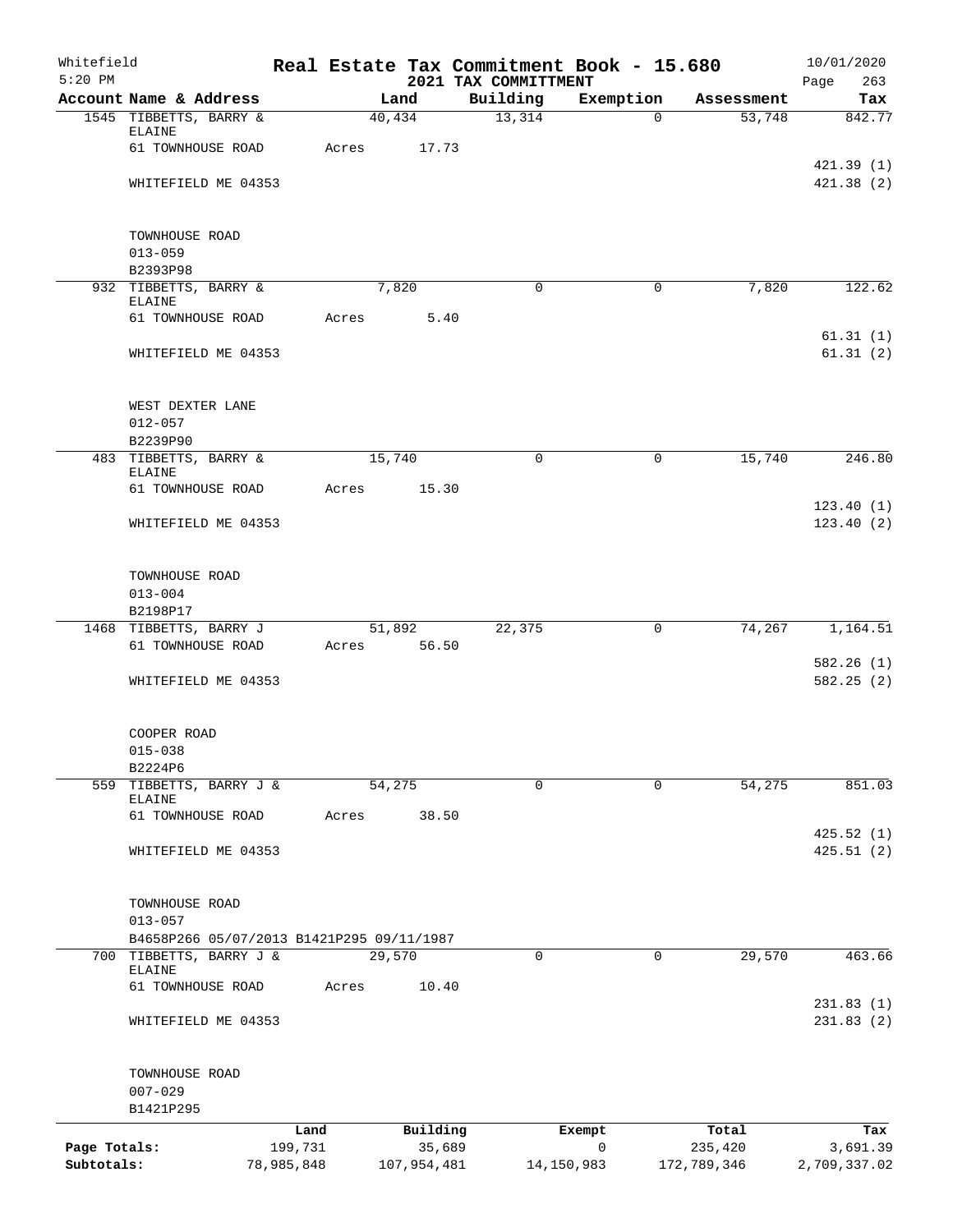| Whitefield<br>$5:20$ PM |                                                    |      |       |        |             | 2021 TAX COMMITTMENT | Real Estate Tax Commitment Book - 15.680 |            | 10/01/2020<br>Page<br>264 |
|-------------------------|----------------------------------------------------|------|-------|--------|-------------|----------------------|------------------------------------------|------------|---------------------------|
|                         | Account Name & Address                             |      |       | Land   |             | Building             | Exemption                                | Assessment | Tax                       |
|                         | 1388 TIME WARNER CABLE                             |      |       | 20,000 |             | 114,875              | $\Omega$                                 | 134,875    | 2,114.84                  |
|                         | C/O TAX DEPARTMENT                                 |      | Acres |        | 1.50        |                      |                                          |            |                           |
|                         | P.O. BOX 7467                                      |      |       |        |             |                      |                                          |            | 1,057.42(1)               |
|                         |                                                    |      |       |        |             |                      |                                          |            | 1,057.42(2)               |
|                         | CHARLOTTE NC 28241                                 |      |       |        |             |                      |                                          |            |                           |
|                         |                                                    |      |       |        |             |                      |                                          |            |                           |
|                         | 122 GRAND ARMY ROAD                                |      |       |        |             |                      |                                          |            |                           |
|                         | $013 - 047 - D$                                    |      |       |        |             |                      |                                          |            |                           |
|                         | B3728P184 07/31/2006                               |      |       |        |             |                      |                                          |            |                           |
|                         | 1052 TIMKO MARK                                    |      |       | 66,750 |             | 111,581              | 0                                        | 178,331    | 2,796.23                  |
|                         | 451 ERICO AVENUE                                   |      |       |        | Acres 70.00 |                      |                                          |            |                           |
|                         |                                                    |      |       |        |             |                      |                                          |            | 1,398.12(1)               |
|                         | ELIZABETH NJ 07202                                 |      |       |        |             |                      |                                          |            | 1,398.11(2)               |
|                         |                                                    |      |       |        |             |                      |                                          |            |                           |
|                         | 5 FAWN LANE                                        |      |       |        |             |                      |                                          |            |                           |
|                         | $004 - 028$                                        |      |       |        |             |                      |                                          |            |                           |
|                         | B4915P251 08/07/2015 B4319P249 09/22/2010 B2503P78 |      |       |        |             |                      |                                          |            |                           |
|                         | 1275 TIMS, KEVIN J                                 |      |       |        | 30,750      | 22,323               | 0                                        | 53,073     | 832.18                    |
|                         | 448 COOPER ROAD                                    |      | Acres |        | 2.00        |                      |                                          |            |                           |
|                         |                                                    |      |       |        |             |                      |                                          |            | 416.09(1)                 |
|                         | WHITEFIELD ME                                      |      |       |        |             |                      |                                          |            | 416.09(2)                 |
|                         | 04353-3203                                         |      |       |        |             |                      |                                          |            |                           |
|                         |                                                    |      |       |        |             |                      |                                          |            |                           |
|                         |                                                    |      |       |        |             |                      |                                          |            |                           |
|                         | 448 COOPER ROAD                                    |      |       |        |             |                      |                                          |            |                           |
|                         | $015 - 018 - E$                                    |      |       |        |             |                      |                                          |            |                           |
|                         | B5311P114 10/02/2018 B2707P42                      |      |       |        |             |                      |                                          |            |                           |
|                         | 1300 TONDREAU, RAYMOND R &                         |      |       | 30,000 |             | 68,654               | 25,000                                   | 73,654     | 1,154.89                  |
|                         | SONYA<br>480 MILLS ROAD                            |      | Acres |        | 1.20        |                      | 01 HOMESTEAD                             |            |                           |
|                         |                                                    |      |       |        |             |                      |                                          |            | 577.45(1)                 |
|                         | WHITEFIELD ME 04353                                |      |       |        |             |                      |                                          |            | 577.44(2)                 |
|                         |                                                    |      |       |        |             |                      |                                          |            |                           |
|                         |                                                    |      |       |        |             |                      |                                          |            |                           |
|                         | 480 MILLS ROAD                                     |      |       |        |             |                      |                                          |            |                           |
|                         | $020 - 032$                                        |      |       |        |             |                      |                                          |            |                           |
|                         | B1470P264                                          |      |       |        |             |                      |                                          |            |                           |
|                         | 1456 TORBERT, JAMES R                              |      |       | 48,100 |             | 31,933               | 0                                        | 80,033     | 1,254.92                  |
|                         | 527 EAST RIVER ROAD                                |      | Acres |        | 29.00       |                      |                                          |            |                           |
|                         |                                                    |      |       |        |             |                      |                                          |            | 627.46(1)                 |
|                         | WHITEFIELD ME 04353                                |      |       |        |             |                      |                                          |            | 627.46(2)                 |
|                         |                                                    |      |       |        |             |                      |                                          |            |                           |
|                         |                                                    |      |       |        |             |                      |                                          |            |                           |
|                         | 511 EAST RIVER ROAD                                |      |       |        |             |                      |                                          |            |                           |
|                         | $010 - 037$                                        |      |       |        |             |                      |                                          |            |                           |
|                         | B5399P26 06/24/2019                                |      |       |        |             |                      |                                          |            |                           |
|                         | 1531 TORBERT, JAMES R                              |      |       | 30,000 |             | 63,600               | 25,000                                   | 68,600     | 1,075.65                  |
|                         | 527 EAST RIVER ROAD                                |      | Acres |        | 0.90        |                      | 01 HOMESTEAD                             |            |                           |
|                         |                                                    |      |       |        |             |                      |                                          |            | 537.83(1)                 |
|                         | WHITEFIELD ME 04353                                |      |       |        |             |                      |                                          |            | 537.82(2)                 |
|                         |                                                    |      |       |        |             |                      |                                          |            |                           |
|                         |                                                    |      |       |        |             |                      |                                          |            |                           |
|                         | 527 EAST RIVER ROAD                                |      |       |        |             |                      |                                          |            |                           |
|                         | $010 - 036$                                        |      |       |        |             |                      |                                          |            |                           |
|                         | B5399P26 06/24/2019                                |      |       |        |             |                      |                                          |            |                           |
|                         |                                                    |      |       |        |             |                      |                                          |            |                           |
|                         |                                                    |      |       |        |             |                      |                                          |            |                           |
|                         |                                                    | Land |       |        | Building    |                      | Exempt                                   | Total      | Tax                       |

|              | ------     | ---------   | --------   | -----       | ----         |
|--------------|------------|-------------|------------|-------------|--------------|
| Page Totals: | 225,600    | 412,966     | 50,000     | 588,566     | 9,228.71     |
| Subtotals:   | 79,211,448 | 108,367,447 | 14,200,983 | 173,377,912 | 2,718,565.73 |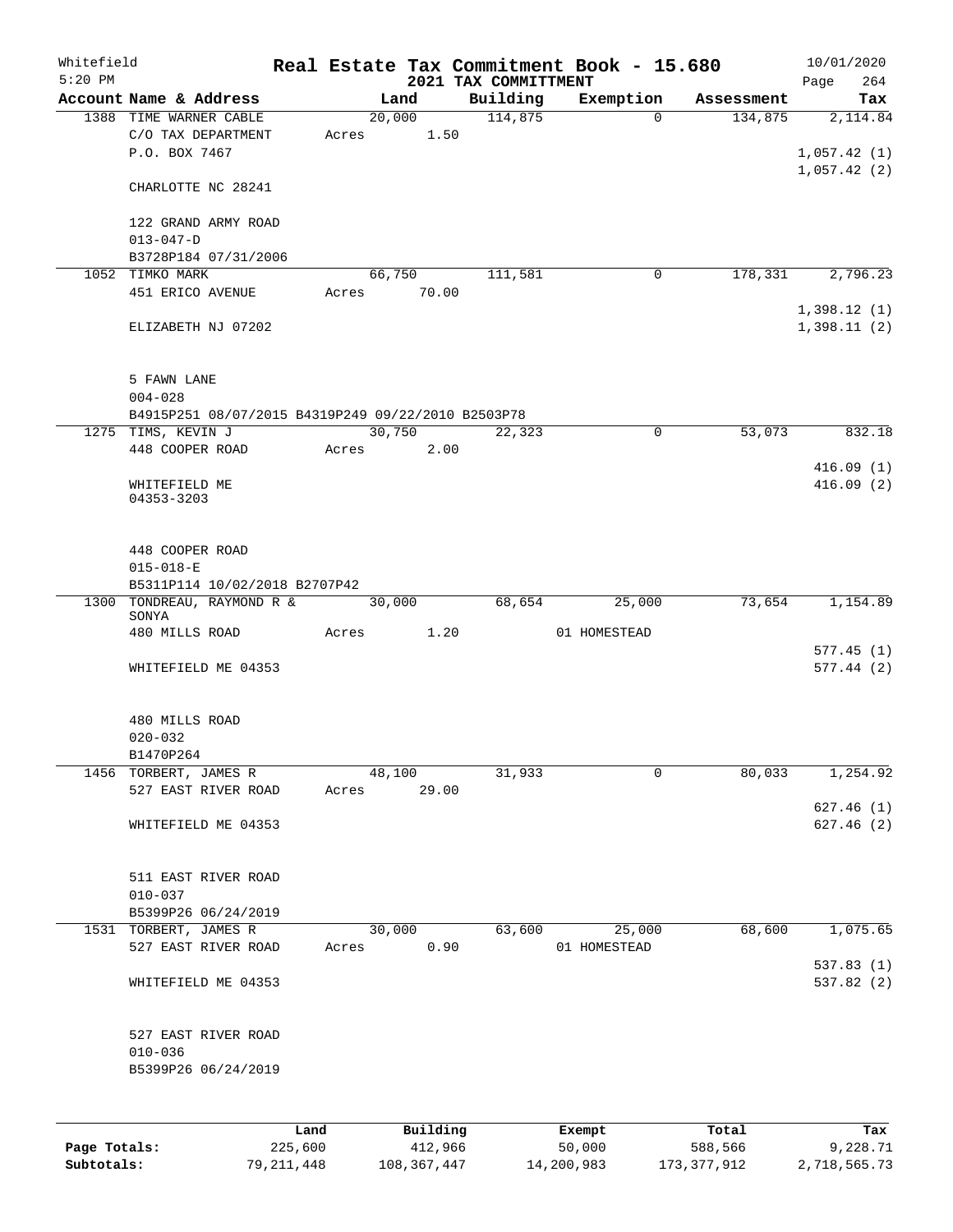| Whitefield   |                                                          |                 |       |        |                     | Real Estate Tax Commitment Book - 15.680 |                    |             |                  | 10/01/2020             |
|--------------|----------------------------------------------------------|-----------------|-------|--------|---------------------|------------------------------------------|--------------------|-------------|------------------|------------------------|
| $5:20$ PM    | Account Name & Address                                   |                 |       | Land   |                     | 2021 TAX COMMITTMENT<br>Building         | Exemption          |             | Assessment       | Page<br>265<br>Tax     |
|              | 756 TORBERT, JAMES R                                     |                 |       | 34,950 |                     | 154,614                                  |                    | $\Omega$    | 189,564          | 2,972.36               |
|              | 527 EAST RIVER ROAD                                      |                 | Acres |        | 4.80                |                                          |                    |             |                  |                        |
|              |                                                          |                 |       |        |                     |                                          |                    |             |                  | 1,486.18(1)            |
|              | WHITEFIELD ME 04353                                      |                 |       |        |                     |                                          |                    |             |                  | 1,486.18(2)            |
|              | 528 EAST RIVER ROAD                                      |                 |       |        |                     |                                          |                    |             |                  |                        |
|              | $010 - 055$                                              |                 |       |        |                     |                                          |                    |             |                  |                        |
|              | B5399P26 06/24/2019                                      |                 |       |        |                     |                                          |                    |             |                  |                        |
|              | 113 TORSEY STEPHEN V. &<br>HOLLY R.                      |                 |       | 43,786 |                     | 62,654                                   |                    | 31,000      | 75,440           | 1,182.90               |
|              | 651 TOWNHOUSE ROAD                                       |                 | Acres |        | 15.67               |                                          | 01 HOMESTEAD       |             |                  |                        |
|              |                                                          |                 |       |        |                     |                                          | 07 NMR VET & WIDOW |             |                  | 591.45(1)              |
|              | WHITEFIELD ME 04353                                      |                 |       |        |                     |                                          |                    |             |                  | 591.45(2)              |
|              | 651 TOWNHOUSE ROAD                                       |                 |       |        |                     |                                          |                    |             |                  |                        |
|              | $007 - 028$                                              |                 |       |        |                     |                                          |                    |             |                  |                        |
|              | B2513P117                                                |                 |       |        |                     |                                          |                    |             |                  |                        |
| 798          | TORSEY, STEPHEN V &<br>HOLLY R                           |                 |       | 25,903 |                     | $\mathbf 0$                              |                    | $\mathbf 0$ | 25,903           | 406.16                 |
|              | 651 TOWNHOUSE ROAD                                       |                 | Acres |        | 29.85               |                                          |                    |             |                  |                        |
|              |                                                          |                 |       |        |                     |                                          |                    |             |                  | 203.08(1)              |
|              | WHITEFIELD ME 04353                                      |                 |       |        |                     |                                          |                    |             |                  | 203.08(2)              |
|              | BACK OF TOWNHOUSE ROAD                                   |                 |       |        |                     |                                          |                    |             |                  |                        |
|              | $009 - 026$                                              |                 |       |        |                     |                                          |                    |             |                  |                        |
|              | B4277P134 05/14/2010 B746P83<br>1037 TORSEY, STEPHEN V & |                 |       | 29,237 |                     | $\mathbf 0$                              |                    | 0           | 29,237           | 458.44                 |
|              | HOLLY R                                                  |                 |       |        |                     |                                          |                    |             |                  |                        |
|              | 651 TOWNHOUSE ROAD                                       |                 | Acres |        | 34.98               |                                          |                    |             |                  |                        |
|              | WHITEFIELD ME 04353                                      |                 |       |        |                     |                                          |                    |             |                  | 229.22(1)<br>229.22(2) |
|              | BACK OF TOWNHOUSE ROAD                                   |                 |       |        |                     |                                          |                    |             |                  |                        |
|              | $009 - 028$                                              |                 |       |        |                     |                                          |                    |             |                  |                        |
|              | B2513P117                                                |                 |       |        |                     |                                          |                    |             |                  |                        |
|              | 344 TOWER KENNETH & MARY<br>LOU                          |                 |       | 30,120 |                     | 92,653                                   |                    | 25,000      | 97,773           | 1,533.08               |
|              | 33 HUNTS MEADOW ROAD                                     |                 | Acres |        | 1.58                |                                          | 01 HOMESTEAD       |             |                  |                        |
|              |                                                          |                 |       |        |                     |                                          |                    |             |                  | 766.54(1)              |
|              | WHITEFIELD ME 04353                                      |                 |       |        |                     |                                          |                    |             |                  | 766.54(2)              |
|              | 33 HUNTS MEADOW ROAD                                     |                 |       |        |                     |                                          |                    |             |                  |                        |
|              | $012 - 033 - A$                                          |                 |       |        |                     |                                          |                    |             |                  |                        |
|              | B1543P94                                                 |                 |       |        |                     |                                          |                    |             |                  |                        |
| 1226         | TOWER, STACEY A &<br>PAMELA A                            |                 |       | 30,000 |                     | 121,586                                  |                    | 0           | 151,586          | 2,376.87               |
|              | 164 AUGUSTA ROAD                                         |                 | Acres |        | 1.50                |                                          |                    |             |                  |                        |
|              |                                                          |                 |       |        |                     |                                          |                    |             |                  | 1,188.44(1)            |
|              | WHITEFIELD ME 04353                                      |                 |       |        |                     |                                          |                    |             |                  | 1, 188.43(2)           |
|              | 164 AUGUSTA ROAD                                         |                 |       |        |                     |                                          |                    |             |                  |                        |
|              | $018 - 020 - D$                                          |                 |       |        |                     |                                          |                    |             |                  |                        |
|              | B4800P72 07/17/2014 B3478P118 05/09/2005                 |                 |       |        |                     |                                          |                    |             |                  |                        |
| Page Totals: |                                                          | Land<br>193,996 |       |        | Building<br>431,507 |                                          | Exempt<br>56,000   |             | Total<br>569,503 | Tax<br>8,929.81        |
| Subtotals:   |                                                          | 79,405,444      |       |        | 108,798,954         |                                          | 14, 256, 983       |             | 173,947,415      | 2,727,495.54           |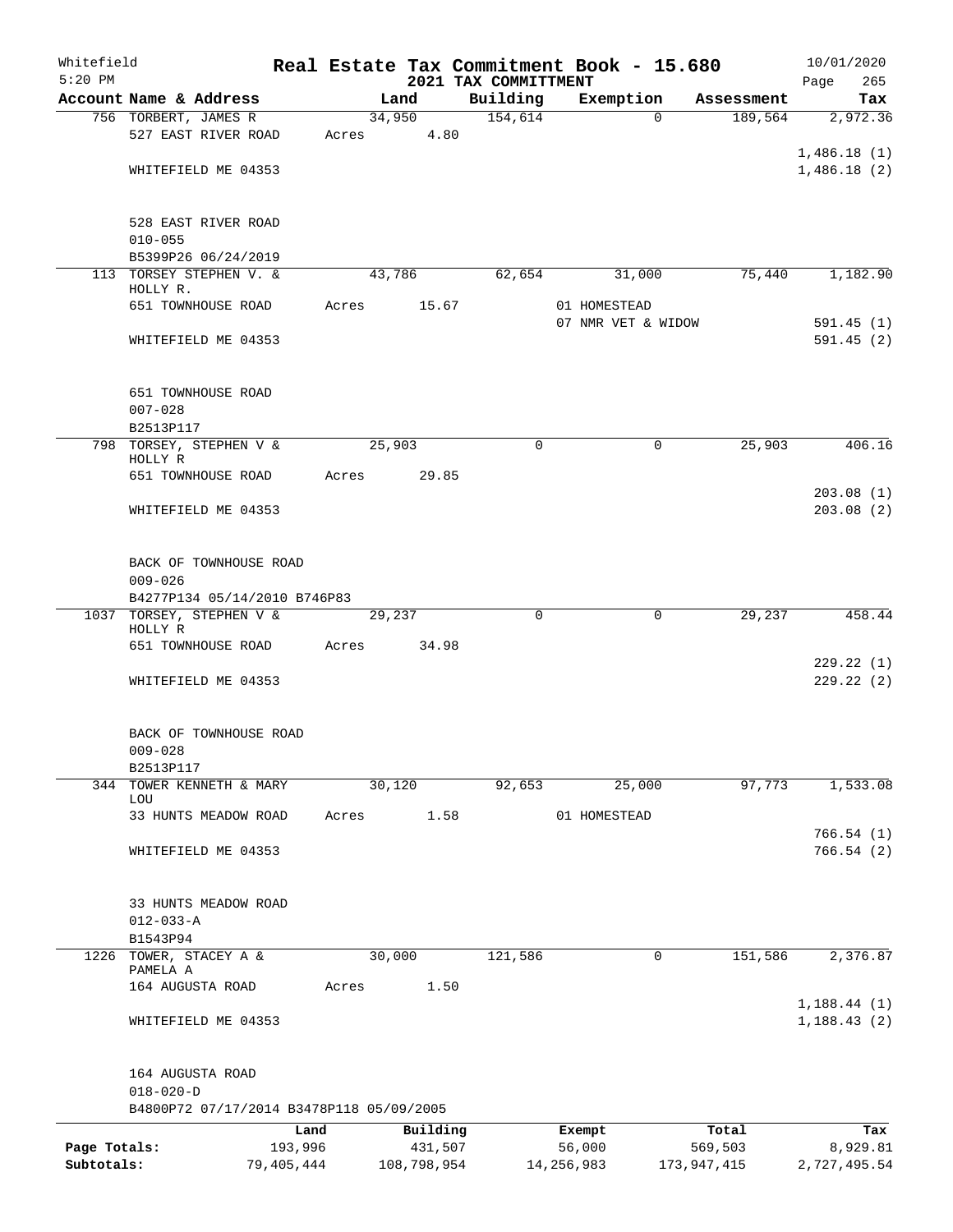| Whitefield<br>$5:20$ PM |                                                                                       |      |       |        |             | 2021 TAX COMMITTMENT | Real Estate Tax Commitment Book - 15.680 |             |            |      | 10/01/2020               |
|-------------------------|---------------------------------------------------------------------------------------|------|-------|--------|-------------|----------------------|------------------------------------------|-------------|------------|------|--------------------------|
|                         | Account Name & Address                                                                |      |       | Land   |             | Building             | Exemption                                |             | Assessment | Page | 266<br>Tax               |
|                         | 1170 TOWLE WILLIAM A.                                                                 |      |       | 60,796 |             | 34,003               |                                          | $\Omega$    | 94,799     |      | 1,486.45                 |
|                         | 95 SALMON FALLS ROAD                                                                  |      | Acres |        | 40.84       |                      |                                          |             |            |      |                          |
|                         |                                                                                       |      |       |        |             |                      |                                          |             |            |      | 743.23(1)                |
|                         | ROCHESTER NH 03868                                                                    |      |       |        |             |                      |                                          |             |            |      | 743.22 (2)               |
|                         | 111 PHILBRICK LANE                                                                    |      |       |        |             |                      |                                          |             |            |      |                          |
|                         | $006 - 012 - B$                                                                       |      |       |        |             |                      |                                          |             |            |      |                          |
|                         | B1581P106                                                                             |      |       |        |             |                      |                                          |             |            |      |                          |
|                         | 1228 TOWLE, WILLIAM C                                                                 |      |       | 39,978 |             | 252,256              | 25,000                                   |             | 267,234    |      | 4,190.23                 |
|                         | BALBO, SUZANNE E                                                                      |      | Acres |        | 10.91       |                      | 01 HOMESTEAD                             |             |            |      |                          |
|                         | 737 TOWNHOUSE ROAD                                                                    |      |       |        |             |                      |                                          |             |            |      | 2,095.12(1)              |
|                         | WHITEFIELD ME 04353                                                                   |      |       |        |             |                      |                                          |             |            |      | 2,095.11(2)              |
|                         | 737 TOWNHOUSE ROAD                                                                    |      |       |        |             |                      |                                          |             |            |      |                          |
|                         | $007 - 018 - A$                                                                       |      |       |        |             |                      |                                          |             |            |      |                          |
|                         | B5275P299 01/14/2019 B5332P309 10/27/2018 B5240P132<br>03/11/2018 B5043P32 08/11/2016 |      |       |        |             |                      |                                          |             |            |      |                          |
|                         | 57 TOWNSEND DANIEL S. &<br>KARYN V.                                                   |      |       | 56,826 |             | 110,744              |                                          | $\mathbf 0$ | 167,570    |      | 2,627.50                 |
|                         | 411 HEAD TIDE ROAD                                                                    |      | Acres |        | 27.04       |                      |                                          |             |            |      |                          |
|                         |                                                                                       |      |       |        |             |                      |                                          |             |            |      | 1,313.75(1)              |
|                         | WHITEFIELD ME 04353                                                                   |      |       |        |             |                      |                                          |             |            |      | 1,313.75(2)              |
|                         | 411 HEAD TIDE ROAD                                                                    |      |       |        |             |                      |                                          |             |            |      |                          |
|                         | $005 - 005$                                                                           |      |       |        |             |                      |                                          |             |            |      |                          |
|                         | B2364P281                                                                             |      |       |        |             |                      |                                          |             |            |      |                          |
|                         | 335 TRASK AUSTIN & COLEEN                                                             |      |       | 51,323 |             | 0                    |                                          | $\mathbf 0$ | 51,323     |      | 804.74                   |
|                         | 1647 ALNA ROAD                                                                        |      |       |        | Acres 41.65 |                      |                                          |             |            |      |                          |
|                         |                                                                                       |      |       |        |             |                      |                                          |             |            |      | 402.37(1)                |
|                         | ALNA ME 04535                                                                         |      |       |        |             |                      |                                          |             |            |      | 402.37(2)                |
|                         | HOLLYWOOD BOULEVARD                                                                   |      |       |        |             |                      |                                          |             |            |      |                          |
|                         | $002 - 008$                                                                           |      |       |        |             |                      |                                          |             |            |      |                          |
|                         | 1116 TRIBBY-PERCY<br>IRREVOCABLE TRUST                                                |      |       | 21,738 |             |                      |                                          |             | 21,738     |      | 340.85                   |
|                         | C/O- JONATHAN & JULIANA Acres                                                         |      |       |        | 44.00       |                      |                                          |             |            |      |                          |
|                         | HOFFMANN (TRUSTEES)                                                                   |      |       |        |             |                      |                                          |             |            |      |                          |
|                         | 101 OLD MADDEN ROAD                                                                   |      |       |        |             |                      |                                          |             |            |      | 170.43(1)                |
|                         | JEFFERSON ME 04348                                                                    |      |       |        |             |                      |                                          |             |            |      | 170.42(2)                |
|                         | <b>JEFFERSON ROAD</b>                                                                 |      |       |        |             |                      |                                          |             |            |      |                          |
|                         | $014 - 021$                                                                           |      |       |        |             |                      |                                          |             |            |      |                          |
|                         | B5363P307 02/11/2019                                                                  |      |       |        |             |                      |                                          |             |            |      |                          |
|                         | 43 TRIPP PATRICIA A.                                                                  |      |       | 41,650 |             | 97,732               | 25,000                                   |             | 114,382    |      | 1,793.51                 |
|                         | 422 HUNTS MEADOW ROAD                                                                 |      | Acres |        | 13.00       |                      | 01 HOMESTEAD                             |             |            |      |                          |
|                         | WHITEFIELD ME 04353                                                                   |      |       |        |             |                      |                                          |             |            |      | 896.76 (1)<br>896.75 (2) |
|                         | 422 HUNTS MEADOW ROAD                                                                 |      |       |        |             |                      |                                          |             |            |      |                          |
|                         | $015 - 004$                                                                           |      |       |        |             |                      |                                          |             |            |      |                          |
|                         | B4341P129 11/15/2010 B3510P93 06/30/2005                                              |      |       |        |             |                      |                                          |             |            |      |                          |
|                         |                                                                                       |      |       |        |             |                      |                                          |             |            |      |                          |
|                         |                                                                                       | Land |       |        | Building    |                      | Exempt                                   |             | Total      |      | Tax                      |

|              | --------   | ____________ | ______     | --------    | --------     |
|--------------|------------|--------------|------------|-------------|--------------|
| Page Totals: | 272,311    | 494,735      | 50,000     | 717,046     | 11,243.28    |
| Subtotals:   | 79,677,755 | 109,293,689  | 14,306,983 | 174,664,461 | 2,738,738.82 |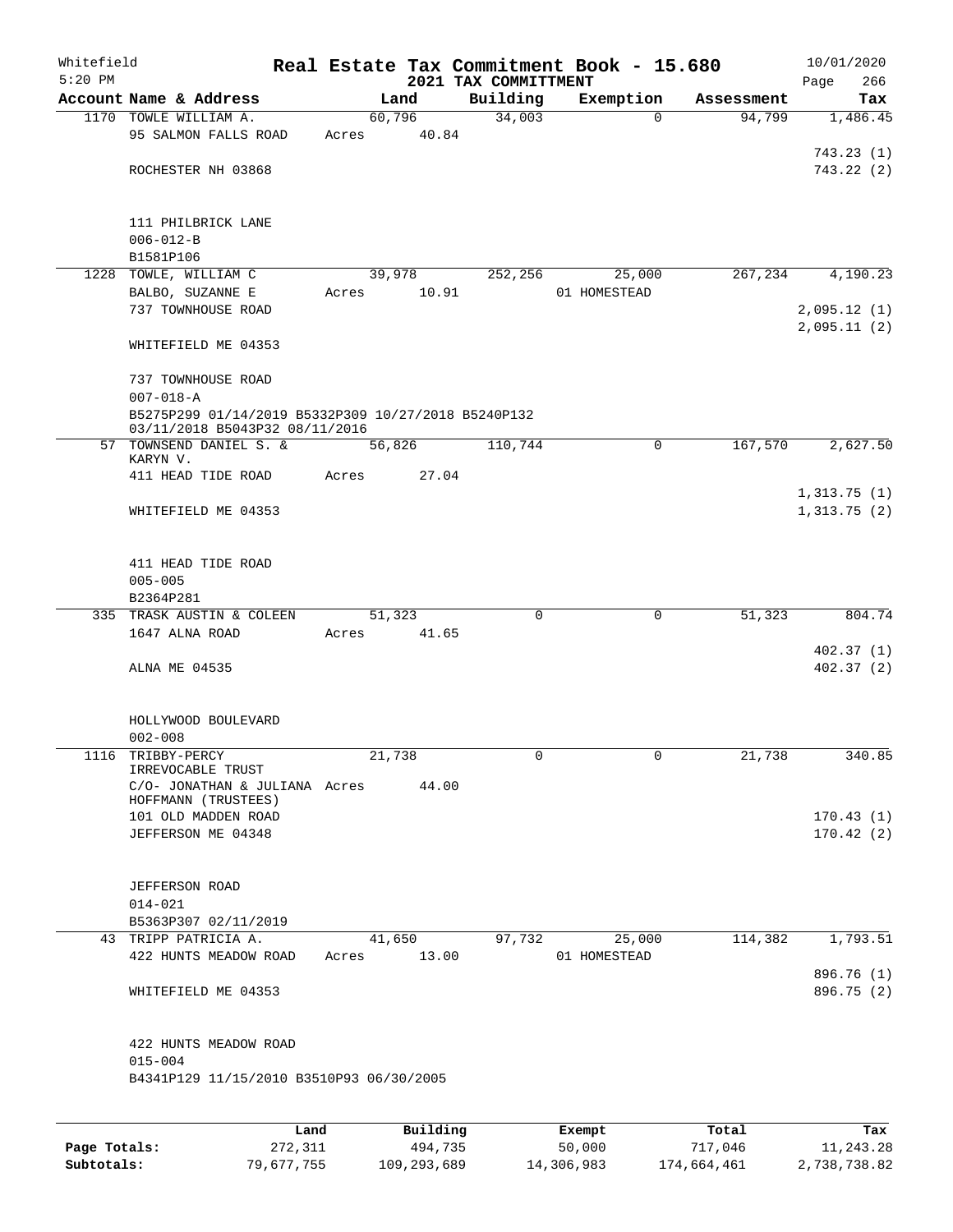| Whitefield   |                                                       |                 |       |                     |                      | Real Estate Tax Commitment Book - 15.680 |                  | 10/01/2020                 |
|--------------|-------------------------------------------------------|-----------------|-------|---------------------|----------------------|------------------------------------------|------------------|----------------------------|
| $5:20$ PM    |                                                       |                 |       |                     | 2021 TAX COMMITTMENT |                                          |                  | 267<br>Page                |
|              | Account Name & Address                                |                 |       | Land                | Building             | Exemption<br>$\Omega$                    | Assessment       | Tax                        |
|              | 1202 TROYER, ELI A<br>TROYER, ANNA D &<br>CHRISTENA A |                 | Acres | 63,702<br>73.50     | 148,118              |                                          | 211,820          | 3,321.34                   |
|              | 84 GRAND ARMY ROAD                                    |                 |       |                     |                      |                                          |                  | 1,660.67(1)<br>1,660.67(2) |
|              | WHITEFIELD ME 04353                                   |                 |       |                     |                      |                                          |                  |                            |
|              | 84 GRAND ARMY ROAD<br>$013 - 047$                     |                 |       |                     |                      |                                          |                  |                            |
|              | B5256P77 05/14/2018                                   |                 |       |                     |                      |                                          |                  |                            |
|              | 1308 TRUDEAU, DEAN M                                  |                 |       | 49,850              | 117,191              | $\mathbf 0$                              | 167,041          | 2,619.20                   |
|              | TRUDEAU, ELIZABETH C                                  |                 | Acres | 24.00               |                      |                                          |                  |                            |
|              | 17 HEIDI LANE                                         |                 |       |                     |                      |                                          |                  | 1,309.60(1)<br>1,309.60(2) |
|              | WHITEFIELD ME 04353                                   |                 |       |                     |                      |                                          |                  |                            |
|              | 19 HEIDI LANE                                         |                 |       |                     |                      |                                          |                  |                            |
|              | $006 - 019$<br>B5149P227 06/23/2017 B881P271          |                 |       |                     |                      |                                          |                  |                            |
|              | 1696 TRUMAN, DEBRA E &                                |                 |       | 33,900              | 76,244               | 25,000                                   | 85,144           | 1,335.06                   |
|              | ROBERT A                                              |                 | Acres |                     |                      |                                          |                  |                            |
|              | 269 SOUTH HUNTS MEADOW<br>RD                          |                 |       | 4.10                |                      | 01 HOMESTEAD                             |                  |                            |
|              | WHITEFIELD ME 04353                                   |                 |       |                     |                      |                                          |                  | 667.53(1)<br>667.53(2)     |
|              | 269 SOUTH HUNTS MEADOW                                |                 |       |                     |                      |                                          |                  |                            |
|              | $009 - 005 - B$                                       |                 |       |                     |                      |                                          |                  |                            |
|              | B4760P19 02/28/2014 B4760P18 02/28/2014 B2839P49      |                 |       |                     |                      |                                          |                  |                            |
|              | 1707 TRUNDY ERIN N.                                   |                 |       | 48,810              | 172,856              | 25,000                                   | 196,666          | 3,083.72                   |
|              | GIGUERE BENJAMIN O.                                   |                 | Acres | 15.70               |                      | 01 HOMESTEAD                             |                  |                            |
|              | 72 SOUTH HOWE ROAD                                    |                 |       |                     |                      |                                          |                  | 1,541.86(1)                |
|              | WHITEFIELD ME 04353                                   |                 |       |                     |                      |                                          |                  | 1,541.86(2)                |
|              | 72 SOUTH HOWE ROAD                                    |                 |       |                     |                      |                                          |                  |                            |
|              | $019 - 048 - A$                                       |                 |       |                     |                      |                                          |                  |                            |
|              | B3275P168 04/23/2004                                  |                 |       |                     |                      |                                          |                  |                            |
|              | 32 TRUSSELL, DONNA K                                  |                 |       | 37,674              | 144,672              | 25,000                                   | 157,346          | 2,467.19                   |
|              | 16 CLOVER LANE                                        |                 | Acres | 8.03                |                      | 01 HOMESTEAD                             |                  | 1, 233.60(1)               |
|              | WHITEFIELD ME 04353                                   |                 |       |                     |                      |                                          |                  | 1, 233.59(2)               |
|              | 16 CLOVER LANE                                        |                 |       |                     |                      |                                          |                  |                            |
|              | $012 - 028 - C$                                       |                 |       |                     |                      |                                          |                  |                            |
|              | B2289P290                                             |                 |       |                     |                      |                                          |                  |                            |
|              | 923 TRUSSELL, STEPHEN L                               |                 |       | 31,050              | 8,800                | 0                                        | 39,850           | 624.85                     |
|              | 515 GARDINER ROAD                                     |                 | Acres | 2.20                |                      |                                          |                  |                            |
|              | WHITEFIELD ME 04353                                   |                 |       |                     |                      |                                          |                  | 312.43(1)<br>312.42(2)     |
|              | 515 GARDINER ROAD                                     |                 |       |                     |                      |                                          |                  |                            |
|              | $012 - 036$                                           |                 |       |                     |                      |                                          |                  |                            |
|              | B5283P182 07/24/2018                                  |                 |       |                     |                      |                                          |                  |                            |
|              |                                                       |                 |       |                     |                      |                                          |                  |                            |
| Page Totals: |                                                       | Land<br>264,986 |       | Building<br>667,881 |                      | Exempt<br>75,000                         | Total<br>857,867 | Tax<br>13,451.36           |
| Subtotals:   |                                                       | 79,942,741      |       | 109,961,570         |                      | 14,381,983                               | 175,522,328      | 2,752,190.18               |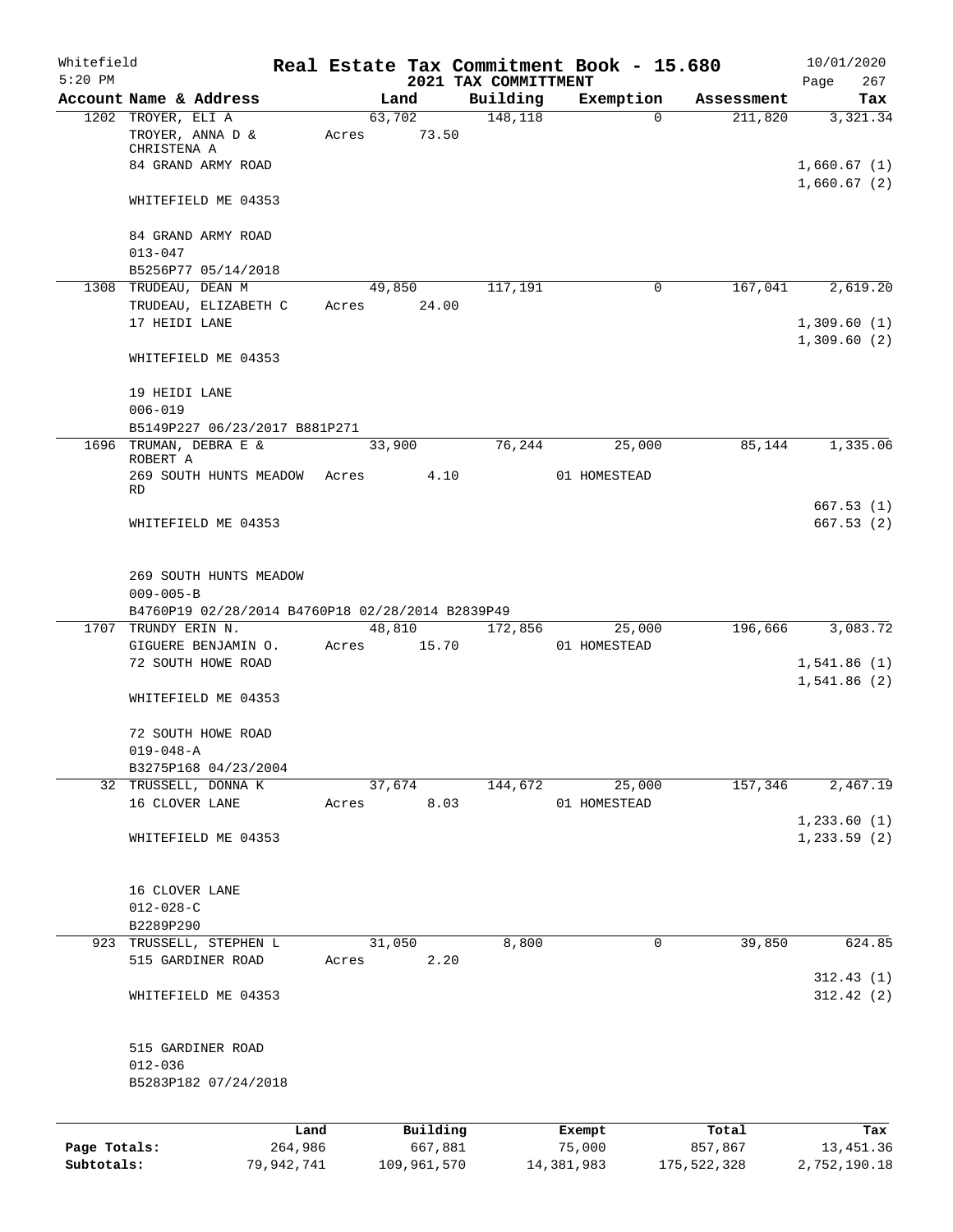| Whitefield |                                                                                   |             |                 |                      | Real Estate Tax Commitment Book - 15.680 |            | 10/01/2020   |
|------------|-----------------------------------------------------------------------------------|-------------|-----------------|----------------------|------------------------------------------|------------|--------------|
| $5:20$ PM  |                                                                                   |             |                 | 2021 TAX COMMITTMENT |                                          |            | Page<br>268  |
|            | Account Name & Address                                                            |             | Land            |                      | Building Exemption                       | Assessment | Tax          |
|            | 1508 TURNER NATALIA E &<br>ANTHONY                                                |             | 31,950          | 113,673              | 31,000                                   | 114,623    | 1,797.29     |
|            | 103 SOUTH HOWE ROAD                                                               | Acres       |                 | 2.80                 | 01 HOMESTEAD<br>05 VET EXEMPTION         |            | 898.65 (1)   |
|            | WHITEFIELD ME 04353                                                               |             |                 |                      |                                          |            | 898.64 (2)   |
|            | 103 SOUTH HOWE ROAD                                                               |             |                 |                      |                                          |            |              |
|            | $017 - 017 - A$<br>B1543P46                                                       |             |                 |                      |                                          |            |              |
|            | 266 TUTTLE ROBERT &                                                               |             | 39,200          | $\Omega$             | $\Omega$                                 | 39,200     | 614.66       |
|            | ANGELINE<br>31 SO. BAY ROAD                                                       | Acres       | 23.00           |                      |                                          |            |              |
|            |                                                                                   |             |                 |                      |                                          |            | 307.33(1)    |
|            | FRANKLIN ME 04634                                                                 |             |                 |                      |                                          |            | 307.33(2)    |
|            | WEARY POND ROAD SOUTH<br>$008 - 038$                                              |             |                 |                      |                                          |            |              |
|            | B2647P227                                                                         |             |                 |                      |                                          |            |              |
|            | 872 TUTTLE, LISA                                                                  |             | 58,950          | 120,081              | 25,000                                   | 154,031    | 2,415.21     |
|            | 2 SO. WEARY POND LANE                                                             | Acres 38.00 |                 |                      | 01 HOMESTEAD                             |            | 1, 207.61(1) |
|            | WHITEFIELD ME 04353                                                               |             |                 |                      |                                          |            | 1, 207.60(2) |
|            | 2 WEARY POND ROAD SOUTH<br>$008 - 039$<br>B2977P21 12/23/2002 B2977P19 12/23/2002 |             |                 |                      |                                          |            |              |
|            | 25 U.S. BANK TRUST, N.A.                                                          | 35,000      |                 | 88,517               | 0                                        | 123,517    | 1,936.75     |
|            | TRUSTEES FOR LSF10<br>MASTER PARTICIPATION<br>TRUST                               | Acres       | 1.50            |                      |                                          |            |              |
|            | 13801 WIRELESS WAY                                                                |             |                 |                      |                                          |            | 968.38(1)    |
|            | OKLAHOMA CITY OK 73134                                                            |             |                 |                      |                                          |            | 968.37(2)    |
|            | 214 WISCASSET ROAD                                                                |             |                 |                      |                                          |            |              |
|            | $004 - 029$                                                                       |             |                 |                      |                                          |            |              |
|            | B5491P282 01/21/2020                                                              |             |                 |                      |                                          |            |              |
|            | 272 U.S.BANK NATIONAL ASSN.<br>2100 E. ELLIOT RD.,<br>BLDG. 94                    | Acres       | 39,250<br>10.00 | 70,088               | $\mathbf 0$                              | 109,338    | 1,714.42     |
|            |                                                                                   |             |                 |                      |                                          |            | 857.21(1)    |
|            | TEMPE AZ 85284                                                                    |             |                 |                      |                                          |            | 857.21(2)    |
|            | 615 WISCASSET ROAD                                                                |             |                 |                      |                                          |            |              |
|            | $001 - 038 - B$<br>B5478P1 01/07/2020                                             |             |                 |                      |                                          |            |              |

|              | Land       | Building    | Exempt     | Total       | Tax          |
|--------------|------------|-------------|------------|-------------|--------------|
| Page Totals: | 204,350    | 392,359     | 56,000     | 540,709     | 8,478.33     |
| Subtotals:   | 80,147,091 | 110,353,929 | 14,437,983 | 176,063,037 | 2,760,668.51 |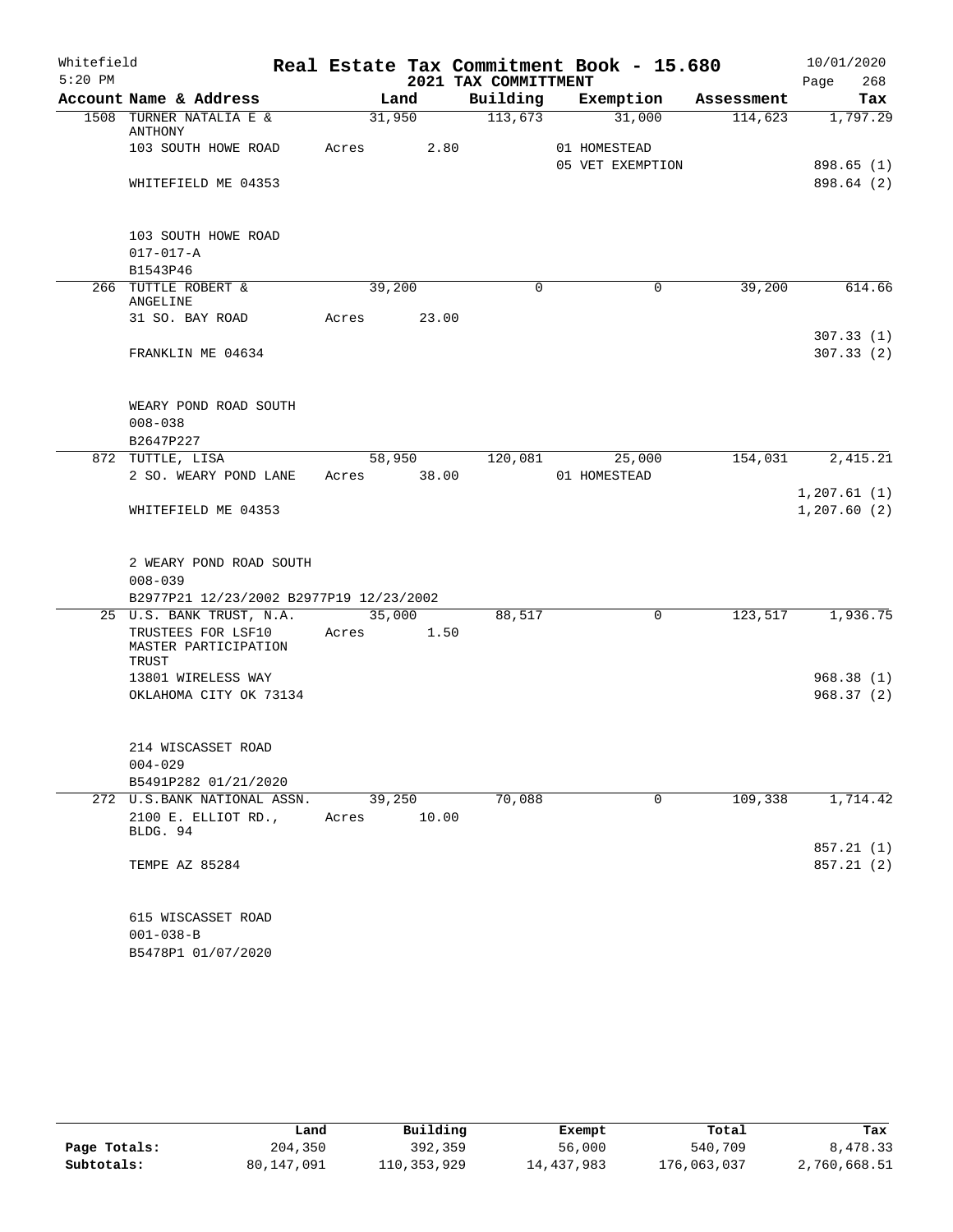| Whitefield<br>$5:20$ PM |                                                  |                 |       | 2021 TAX COMMITTMENT | Real Estate Tax Commitment Book - 15.680 |            | 10/01/2020<br>269<br>Page |
|-------------------------|--------------------------------------------------|-----------------|-------|----------------------|------------------------------------------|------------|---------------------------|
|                         | Account Name & Address                           |                 | Land  | Building             | Exemption                                | Assessment | Tax                       |
|                         | 1653 UHL, RONALD A                               | 15,820          |       | 0                    | $\Omega$                                 | 15,820     | 248.06                    |
|                         | 39019 GOLDEN BEACH ROAD Acres                    |                 | 15.40 |                      |                                          |            |                           |
|                         |                                                  |                 |       |                      |                                          |            | 124.03(1)                 |
|                         | MECHANICSVILLE MD 20659                          |                 |       |                      |                                          |            | 124.03(2)                 |
|                         | HILTON ROAD                                      |                 |       |                      |                                          |            |                           |
|                         | $011 - 006$                                      |                 |       |                      |                                          |            |                           |
|                         | B5174P31 08/22/2017 B5174P30 08/22/2017 B5174P29 |                 |       |                      |                                          |            |                           |
|                         | 08/22/2017 B805P226                              |                 |       |                      |                                          |            |                           |
|                         | 767 USDA - RURAL<br>DEVELOPMENT                  | 30,750          |       | 50,184               | $\mathbf 0$                              | 80,934     | 1,269.05                  |
|                         | C/O CUSTOMER SERVICE<br>DEPT.                    | Acres           | 2.00  |                      |                                          |            |                           |
|                         | PO BOX 66889                                     |                 |       |                      |                                          |            | 634.53 (1)                |
|                         |                                                  |                 |       |                      |                                          |            | 634.52 (2)                |
|                         | ST. LOUIS MO 63166                               |                 |       |                      |                                          |            |                           |
|                         | 194 ROCKLAND ROAD                                |                 |       |                      |                                          |            |                           |
|                         | $021 - 005$                                      |                 |       |                      |                                          |            |                           |
|                         | B4977P270 02/12/2016 B2261P239                   |                 |       |                      |                                          |            |                           |
|                         | 1472 VALLIERES MELISSA P. &<br>GARY C.           | 40,050          |       | 175,862              | 25,000                                   | 190,912    | 2,993.50                  |
|                         | 131 HANLEY ROAD                                  | Acres           | 11.00 |                      | 01 HOMESTEAD                             |            |                           |
|                         |                                                  |                 |       |                      |                                          |            | 1,496.75(1)               |
|                         | PITTSTON ME 04345                                |                 |       |                      |                                          |            | 1,496.75(2)               |
|                         |                                                  |                 |       |                      |                                          |            |                           |
|                         | 131 HANLEY ROAD,                                 |                 |       |                      |                                          |            |                           |
|                         | $006 - 004$                                      |                 |       |                      |                                          |            |                           |
|                         | B3650P314 03/23/2006                             |                 |       |                      |                                          |            |                           |
|                         | 1249 VAN LUNEN, MARK<br>VAN LUNEN, DEBORAH J     | 38,850<br>Acres | 9.50  | 141,091              | 0                                        | 179,941    | 2,821.47                  |
|                         | 359 SOUTH HUNTS MEADOW                           |                 |       |                      |                                          |            | 1,410.74(1)               |
|                         | <b>ROAD</b>                                      |                 |       |                      |                                          |            |                           |
|                         |                                                  |                 |       |                      |                                          |            | 1,410.73(2)               |
|                         | WHITEFIELD ME 04353<br>3428                      |                 |       |                      |                                          |            |                           |
|                         | 359 SOUTH HUNTS MEADOW                           |                 |       |                      |                                          |            |                           |
|                         | $009 - 003$                                      |                 |       |                      |                                          |            |                           |
|                         | B5145P210 07/10/2017                             |                 |       |                      |                                          |            |                           |
|                         | 399 VANDERBILT, BARBARA                          | 27,594          |       | $\mathbf 0$          | $\mathbf 0$                              | 27,594     | 432.67                    |
|                         | 85 DOYLE ROAD                                    | Acres           | 7.93  |                      |                                          |            |                           |
|                         |                                                  |                 |       |                      |                                          |            | 216.34(1)                 |
|                         | WHITEFIELD ME 04353                              |                 |       |                      |                                          |            | 216.33(2)                 |
|                         | DOYLE ROAD                                       |                 |       |                      |                                          |            |                           |
|                         | $019 - 039 - C$                                  |                 |       |                      |                                          |            |                           |
|                         | B2306P168                                        |                 |       |                      |                                          |            |                           |

| B2306P16 |  |  |
|----------|--|--|
|          |  |  |

|              | Land       | Building    | Exempt     | Total       | Tax          |
|--------------|------------|-------------|------------|-------------|--------------|
| Page Totals: | 153,064    | 367,137     | 25,000     | 495,201     | 7.764.75     |
| Subtotals:   | 80,300,155 | 110,721,066 | 14,462,983 | 176,558,238 | 2,768,433.26 |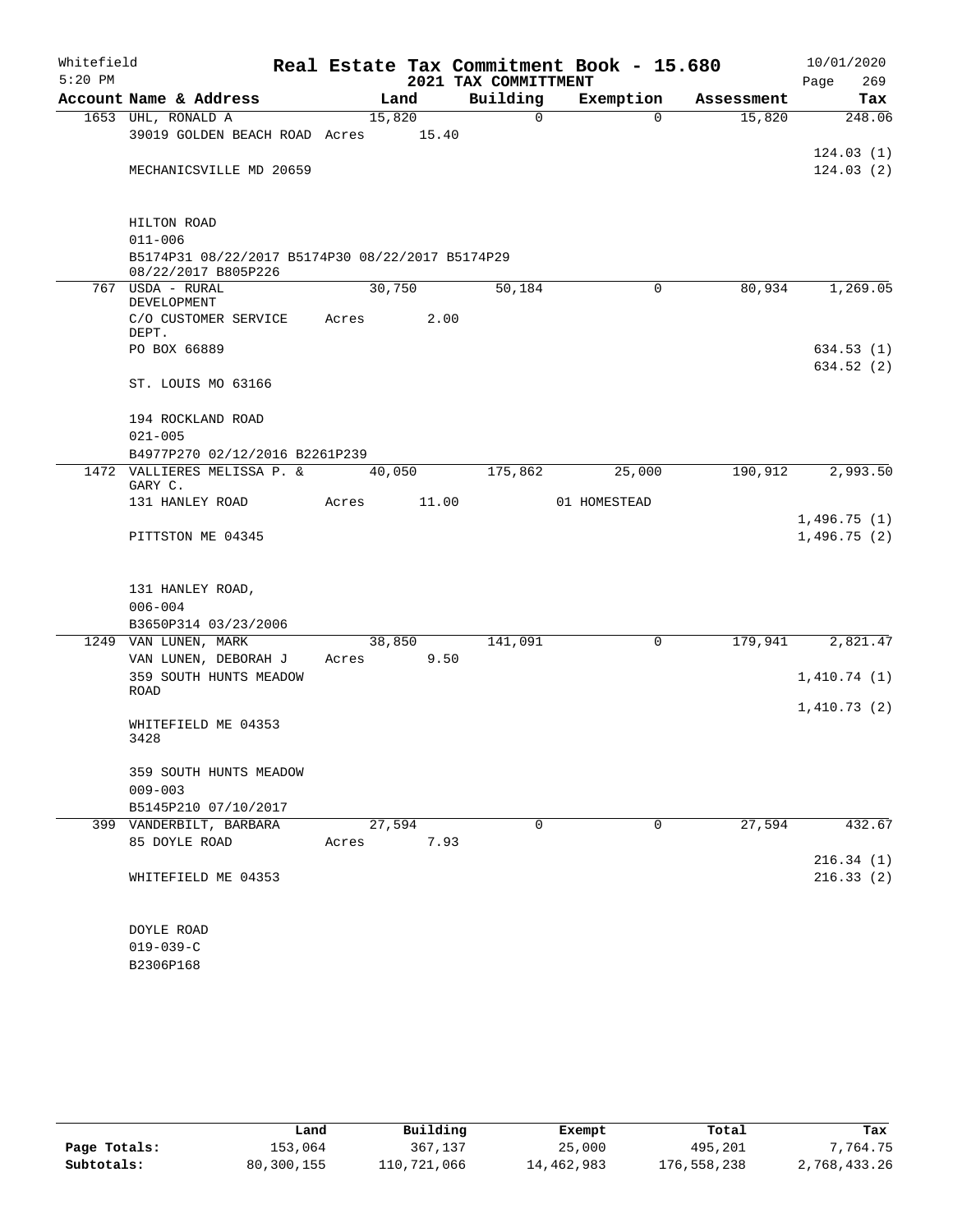| Whitefield                 |                                                                                                       |                         |        |               |          | Real Estate Tax Commitment Book - 15.680 |                        |             |                        | 10/01/2020               |
|----------------------------|-------------------------------------------------------------------------------------------------------|-------------------------|--------|---------------|----------|------------------------------------------|------------------------|-------------|------------------------|--------------------------|
| $5:20$ PM                  |                                                                                                       |                         |        |               |          | 2021 TAX COMMITTMENT                     |                        |             |                        | Page<br>270              |
|                            | Account Name & Address<br>400 VANDERBILT, BARBARA S                                                   |                         |        | Land<br>4,410 |          | Building<br>$\mathbf 0$                  | Exemption              | $\Omega$    | Assessment<br>4,410    | Tax<br>69.15             |
|                            | CUREWITZ, RICHARD                                                                                     |                         | Acres  |               | 2.94     |                                          |                        |             |                        |                          |
|                            | 85 DOYLE ROAD                                                                                         |                         |        |               |          |                                          |                        |             |                        | 34.58(1)                 |
|                            |                                                                                                       |                         |        |               |          |                                          |                        |             |                        | 34.57(2)                 |
|                            | WHITEFIELD ME 04353                                                                                   |                         |        |               |          |                                          |                        |             |                        |                          |
|                            | DOYLE ROAD                                                                                            |                         |        |               |          |                                          |                        |             |                        |                          |
|                            | $019 - 038 - 001$                                                                                     |                         |        |               |          |                                          |                        |             |                        |                          |
|                            | B5290P116 08/08/2018                                                                                  |                         |        |               |          |                                          |                        |             |                        |                          |
|                            | 269 VANDERBILT, BARBARA S                                                                             |                         |        | 9,140         |          | $\Omega$                                 |                        | 0           | 9,140                  | 143.32                   |
|                            | 85 DOYLE ROAD                                                                                         |                         | Acres  |               | 7.05     |                                          |                        |             |                        |                          |
|                            | WHITEFIELD ME 04353                                                                                   |                         |        |               |          |                                          |                        |             |                        | 71.66(1)<br>71.66(2)     |
|                            | DOYLE ROAD                                                                                            |                         |        |               |          |                                          |                        |             |                        |                          |
|                            | $019 - 039 - A$<br>B1611P190                                                                          |                         |        |               |          |                                          |                        |             |                        |                          |
|                            | 505 VANDERBILT, BARBARA S                                                                             |                         | 47,066 |               |          | 138,178                                  |                        | 25,000      | 160,244                | 2,512.63                 |
|                            | CUREWITZ, RICHARD                                                                                     |                         | Acres  |               | 19.77    |                                          | 01 HOMESTEAD           |             |                        |                          |
|                            | 85 DOYLE ROAD                                                                                         |                         |        |               |          |                                          |                        |             |                        | 1, 256.32(1)             |
|                            |                                                                                                       |                         |        |               |          |                                          |                        |             |                        | 1, 256.31(2)             |
|                            | WHITEFIELD ME 04353                                                                                   |                         |        |               |          |                                          |                        |             |                        |                          |
|                            | 85 DOYLE ROAD                                                                                         |                         |        |               |          |                                          |                        |             |                        |                          |
|                            | $019 - 038$                                                                                           |                         |        |               |          |                                          |                        |             |                        |                          |
|                            | B5290P116 08/08/2018 B895P1                                                                           |                         |        |               |          |                                          |                        |             |                        |                          |
|                            | 840 VAUGHAN CHARLES M. &<br>HARRIET F.                                                                |                         |        | 30,000        |          | 93,229                                   |                        | $\mathbf 0$ | 123,229                | 1,932.23                 |
|                            | P. O. BOX 345                                                                                         |                         | Acres  |               | 1.00     |                                          |                        |             |                        |                          |
|                            | COOPERS MILLS ME 04341                                                                                |                         |        |               |          |                                          |                        |             |                        | 966.12(1)<br>966.11(2)   |
|                            | 119 MAIN STREET<br>$022 - 019 - A$<br>B4285P37 06/09/2010 B3655P180 03/31/2006 B3554P25<br>09/19/2005 |                         |        |               |          |                                          |                        |             |                        |                          |
|                            | 44 VAUGHAN HARRIET F. &                                                                               |                         |        | 30,000        |          | 13,611                                   |                        | 0           | 43,611                 | 683.82                   |
|                            | CHARLES M.                                                                                            |                         |        |               |          |                                          |                        |             |                        |                          |
|                            | P O BOX 345                                                                                           |                         | Acres  |               | 1.00     |                                          |                        |             |                        | 341.91(1)                |
|                            | COOPERS MILLS ME 04341                                                                                |                         |        |               |          |                                          |                        |             |                        | 341.91(2)                |
|                            | 18 WINDSOR ROAD<br>$022 - 019$                                                                        |                         |        |               |          |                                          |                        |             |                        |                          |
|                            | B4285P37 06/11/2010                                                                                   |                         |        |               |          |                                          |                        |             |                        |                          |
|                            | 1031 VEROW, SHAIN D                                                                                   |                         |        | 44,450        |          | 128,205                                  |                        | 0           | 172,655                | 2,707.23                 |
|                            | VEROW, LAUREN E<br>128 GRAY ROAD                                                                      |                         | Acres  |               | 16.50    |                                          |                        |             |                        | 1,353.62(1)              |
|                            | SHAPLEIGH ME 04076                                                                                    |                         |        |               |          |                                          |                        |             |                        | 1,353.61(2)              |
|                            | 121 DEVINE ROAD                                                                                       |                         |        |               |          |                                          |                        |             |                        |                          |
|                            | $016 - 016$                                                                                           |                         |        |               |          |                                          |                        |             |                        |                          |
|                            | B5435P204 09/20/2019                                                                                  |                         |        |               |          |                                          |                        |             |                        |                          |
|                            |                                                                                                       |                         |        |               |          |                                          |                        |             |                        |                          |
|                            |                                                                                                       | Land                    |        |               | Building |                                          | Exempt                 |             | Total                  | Tax                      |
| Page Totals:<br>Subtotals: |                                                                                                       | 165,066<br>80, 465, 221 |        | 111,094,289   | 373,223  |                                          | 25,000<br>14, 487, 983 |             | 513,289<br>177,071,527 | 8,048.38<br>2,776,481.64 |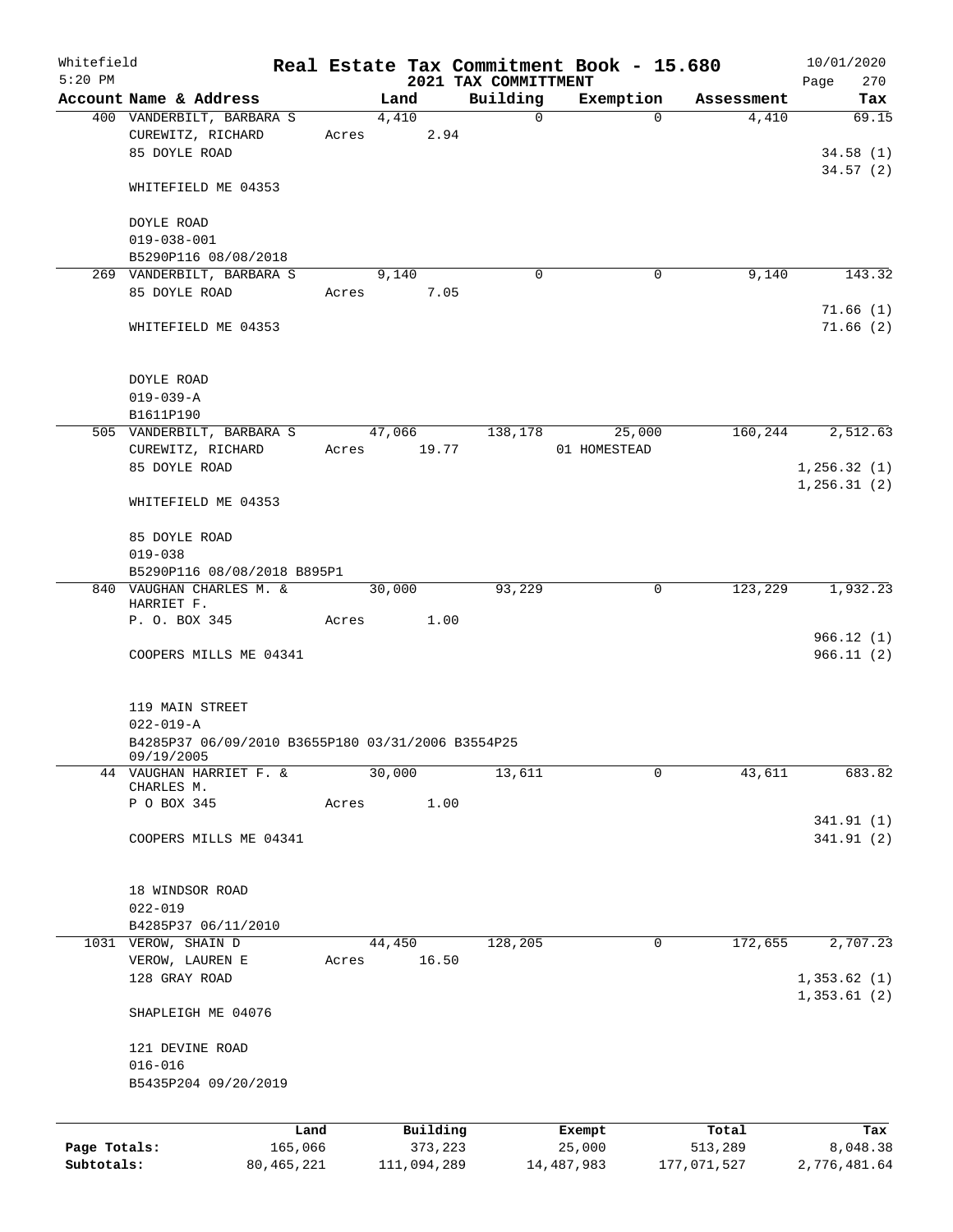| Whitefield<br>$5:20$ PM |                                        |            |                     |            | 2021 TAX COMMITTMENT | Real Estate Tax Commitment Book - 15.680 |            | Page | 10/01/2020<br>271 |
|-------------------------|----------------------------------------|------------|---------------------|------------|----------------------|------------------------------------------|------------|------|-------------------|
|                         | Account Name & Address                 |            | Land                |            | Building             | Exemption                                | Assessment |      | Tax               |
|                         | 754 VICKERS ELLEN GOODRIDGE            |            |                     | 30,000     | 87,566               | 25,000                                   | 92,566     |      | 1,451.43          |
|                         | PO BOX 241                             |            |                     | Acres 0.46 |                      | 01 HOMESTEAD                             |            |      |                   |
|                         |                                        |            |                     |            |                      |                                          |            |      | 725.72(1)         |
|                         | COOPERS MILLS ME 04341                 |            |                     |            |                      |                                          |            |      | 725.71(2)         |
|                         |                                        |            |                     |            |                      |                                          |            |      |                   |
|                         | 129 MAIN STREET                        |            |                     |            |                      |                                          |            |      |                   |
|                         | $022 - 017$                            |            |                     |            |                      |                                          |            |      |                   |
|                         | B4899P249 06/24/2015 B2570P164         |            |                     |            |                      |                                          |            |      |                   |
|                         | 1736 VIGUE GARY                        |            | $\overline{22,175}$ |            | $\Omega$             | 0                                        | 22,175     |      | 347.70            |
|                         | P.O. BOX 173                           | Acres      |                     | 2.95       |                      |                                          |            |      | 173.85(1)         |
|                         | WHITEFIELD ME 04353                    |            |                     |            |                      |                                          |            |      | 173.85(2)         |
|                         |                                        |            |                     |            |                      |                                          |            |      |                   |
|                         |                                        |            |                     |            |                      |                                          |            |      |                   |
|                         | PIPER ROAD                             |            |                     |            |                      |                                          |            |      |                   |
|                         | $026 - 027 - A$                        |            |                     |            |                      |                                          |            |      |                   |
|                         | B4432P72 08/24/2011 B2054P306          |            |                     |            |                      |                                          |            |      |                   |
|                         | 1463 VIGUE JEFFREY L. &<br>BETHANY J.  |            | 93,150              |            | 135,899              | 25,000                                   | 204,049    |      | 3,199.49          |
|                         | P O BOX 70                             | Acres      |                     | 102.80     |                      | 01 HOMESTEAD                             |            |      |                   |
|                         |                                        |            |                     |            |                      |                                          |            |      | 1,599.75(1)       |
|                         | WHITEFIELD ME 04353                    |            |                     |            |                      |                                          |            |      | 1,599.74(2)       |
|                         |                                        |            |                     |            |                      |                                          |            |      |                   |
|                         |                                        |            |                     |            |                      |                                          |            |      |                   |
|                         | 37 VIGUE ROAD                          |            |                     |            |                      |                                          |            |      |                   |
|                         | $013 - 033$<br>B2129P65                |            |                     |            |                      |                                          |            |      |                   |
|                         | 596 VIGUE, DEAN A & JEAN F 36,210      |            |                     |            | 100,593              | 25,000                                   | 111,803    |      | 1,753.07          |
|                         | P.O. BOX 147                           | Acres 6.20 |                     |            |                      | 01 HOMESTEAD                             |            |      |                   |
|                         |                                        |            |                     |            |                      |                                          |            |      | 876.54(1)         |
|                         | WHITEFIELD ME 04353                    |            |                     |            |                      |                                          |            |      | 876.53(2)         |
|                         |                                        |            |                     |            |                      |                                          |            |      |                   |
|                         |                                        |            |                     |            |                      |                                          |            |      |                   |
|                         | 127 GRAND ARMY ROAD<br>$013 - 033 - A$ |            |                     |            |                      |                                          |            |      |                   |
|                         | B1575P270                              |            |                     |            |                      |                                          |            |      |                   |
|                         | 1189 VIGUE, GARY                       |            | 58,632              |            | 127,139              | 25,000                                   | 160,771    |      | 2,520.89          |
|                         | P O BOX 173                            | Acres      |                     | 37.51      |                      | 01 HOMESTEAD                             |            |      |                   |
|                         |                                        |            |                     |            |                      |                                          |            |      | 1, 260.45(1)      |
|                         | WHITEFIELD ME 04353                    |            |                     |            |                      |                                          |            |      | 1, 260.44(2)      |
|                         |                                        |            |                     |            |                      |                                          |            |      |                   |
|                         |                                        |            |                     |            |                      |                                          |            |      |                   |
|                         | 256 GRAND ARMY ROAD<br>$013 - 014$     |            |                     |            |                      |                                          |            |      |                   |
|                         | B1739P76                               |            |                     |            |                      |                                          |            |      |                   |
|                         | 1760 VIGUE, GARY M                     |            | 30,495              |            | 95,531               | $\mathbf 0$                              | 126,026    |      | 1,976.09          |
|                         | WARREN, SHIRLEY J                      |            |                     | Acres 1.83 |                      |                                          |            |      |                   |
|                         | PO BOX 173                             |            |                     |            |                      |                                          |            |      | 988.05 (1)        |
|                         |                                        |            |                     |            |                      |                                          |            |      | 988.04 (2)        |
|                         | WHITEFIELD ME 04353                    |            |                     |            |                      |                                          |            |      |                   |
|                         | 29 TOWNHOUSE ROAD                      |            |                     |            |                      |                                          |            |      |                   |
|                         | $013 - 014 - A$                        |            |                     |            |                      |                                          |            |      |                   |
|                         | B3626P229 01/20/2006                   |            |                     |            |                      |                                          |            |      |                   |
|                         |                                        |            |                     |            |                      |                                          |            |      |                   |
|                         |                                        |            |                     |            |                      |                                          |            |      |                   |
|                         |                                        |            |                     |            |                      |                                          |            |      |                   |

|              | Land       | Building    | Exempt     | Total       | Tax          |
|--------------|------------|-------------|------------|-------------|--------------|
| Page Totals: | 270,662    | 546,728     | 100,000    | 717,390     | 11,248.67    |
| Subtotals:   | 80,735,883 | 111,641,017 | 14,587,983 | 177,788,917 | 2,787,730.31 |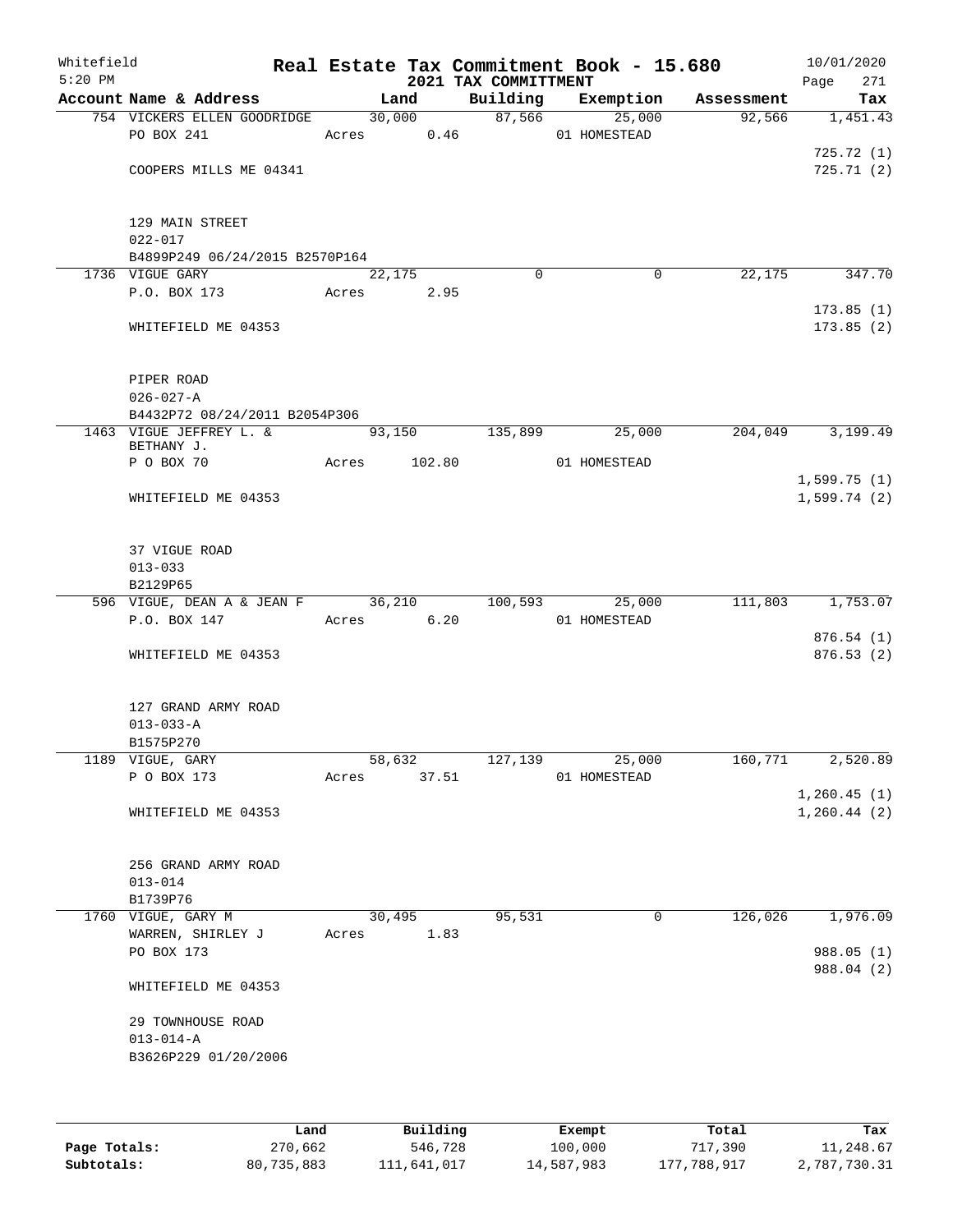| Whitefield<br>$5:20$ PM |                                                                            |                 |       |        |                     | 2021 TAX COMMITTMENT | Real Estate Tax Commitment Book - 15.680 |                  | 10/01/2020<br>Page<br>272  |
|-------------------------|----------------------------------------------------------------------------|-----------------|-------|--------|---------------------|----------------------|------------------------------------------|------------------|----------------------------|
|                         | Account Name & Address                                                     |                 |       | Land   |                     | Building             | Exemption                                | Assessment       | Tax                        |
|                         | 861 VIGUE, JEFFREY L<br>VIGUE, BETHANY J<br>PO BOX 70                      |                 | Acres | 60,055 | 56.61               | $\mathbf 0$          | $\Omega$                                 | 60,055           | 941.66<br>470.83(1)        |
|                         | WHITEFIELD ME 04353                                                        |                 |       |        |                     |                      |                                          |                  | 470.83(2)                  |
|                         | VIGUE ROAD<br>$016 - 043$                                                  |                 |       |        |                     |                      |                                          |                  |                            |
|                         | B5085P277 12/13/2016 B3291P143 05/18/2004                                  |                 |       |        |                     |                      |                                          |                  |                            |
|                         | 1411 VIGUE, THOMAS                                                         |                 |       | 40,000 |                     | 79,687               | 0                                        | 119,687          | 1,876.69                   |
|                         | P.O. BOX 173                                                               |                 | Acres |        | 1.15                |                      |                                          |                  |                            |
|                         | WHITEFIELD ME 04353                                                        |                 |       |        |                     |                      |                                          |                  | 938.35(1)<br>938.34 (2)    |
|                         | 318 JEFFERSON ROAD<br>$029 - 002$                                          |                 |       |        |                     |                      |                                          |                  |                            |
|                         | B4951P90 11/19/2015 B2570P203                                              |                 |       |        |                     |                      |                                          |                  |                            |
|                         | 785 VILLENEUVE WILLIAM J. &<br>JUDITH M.                                   |                 |       | 82,525 |                     | 138,110              | 25,000                                   | 195,635          | 3,067.56                   |
|                         | 10 FAWN LANE                                                               |                 | Acres |        | 45.00               |                      | 01 HOMESTEAD                             |                  |                            |
|                         | WHITEFIELD ME 04353                                                        |                 |       |        |                     |                      |                                          |                  | 1,533.78(1)<br>1,533.78(2) |
|                         | 10 FAWN LANE<br>$004 - 026$                                                |                 |       |        |                     |                      |                                          |                  |                            |
|                         | B4213P46 10/19/2009 B1064P234 05/01/1981                                   |                 |       |        |                     |                      |                                          |                  |                            |
|                         | 1731 VITALIS NED A.                                                        |                 |       | 23,780 |                     | $\mathbf 0$          | $\mathbf 0$                              | 23,780           | 372.87                     |
|                         | P.O. BOX 2065                                                              |                 | Acres |        | 4.02                |                      |                                          |                  | 186.44(1)                  |
|                         | AUGUSTA ME 04338                                                           |                 |       |        |                     |                      |                                          |                  | 186.43(2)                  |
|                         | EAST RIVER ROAD<br>$010 - 045 - A$                                         |                 |       |        |                     |                      |                                          |                  |                            |
|                         | B3325P277 06/28/2004                                                       |                 |       |        |                     |                      |                                          |                  |                            |
|                         | 692 VITI, STEPHEN F                                                        |                 |       | 40,000 |                     | 59,227               | 0                                        | 99,227           | 1,555.88                   |
|                         | 18 HOWARDS HILL ROAD                                                       |                 | Acres |        | 0.14                |                      |                                          |                  |                            |
|                         | HARPSWELL ME 04079                                                         |                 |       |        |                     |                      |                                          |                  | 777.94(1)<br>777.94(2)     |
|                         | 17 BASS LANE                                                               |                 |       |        |                     |                      |                                          |                  |                            |
|                         | $029 - 008$<br>B2112P40                                                    |                 |       |        |                     |                      |                                          |                  |                            |
|                         | 1686 VOGEL, EMILY ANN                                                      |                 |       | 7,200  |                     | $\Omega$             | 0                                        | 7,200            | 112.90                     |
|                         | VOGEL, MATTHEW PHILLIP<br>205 HUNTS MEADOW ROAD                            |                 | Acres |        | 4.80                |                      |                                          |                  | 56.45(1)                   |
|                         | PITTSTON ME 04345                                                          |                 |       |        |                     |                      |                                          |                  | 56.45(2)                   |
|                         | SOUTH HUNTS MEADOW ROAD<br>$006 - 021 - 4$                                 |                 |       |        |                     |                      |                                          |                  |                            |
|                         | B5315P100 10/15/2018 B4704P79 08/27/2013 B3530P120<br>08/08/2005 B2906P283 |                 |       |        |                     |                      |                                          |                  |                            |
|                         |                                                                            |                 |       |        |                     |                      |                                          |                  |                            |
| Page Totals:            |                                                                            | Land<br>253,560 |       |        | Building<br>277,024 |                      | Exempt<br>25,000                         | Total<br>505,584 | Tax<br>7,927.56            |

**Subtotals:** 80,989,443 111,918,041 14,612,983 178,294,501 2,795,657.87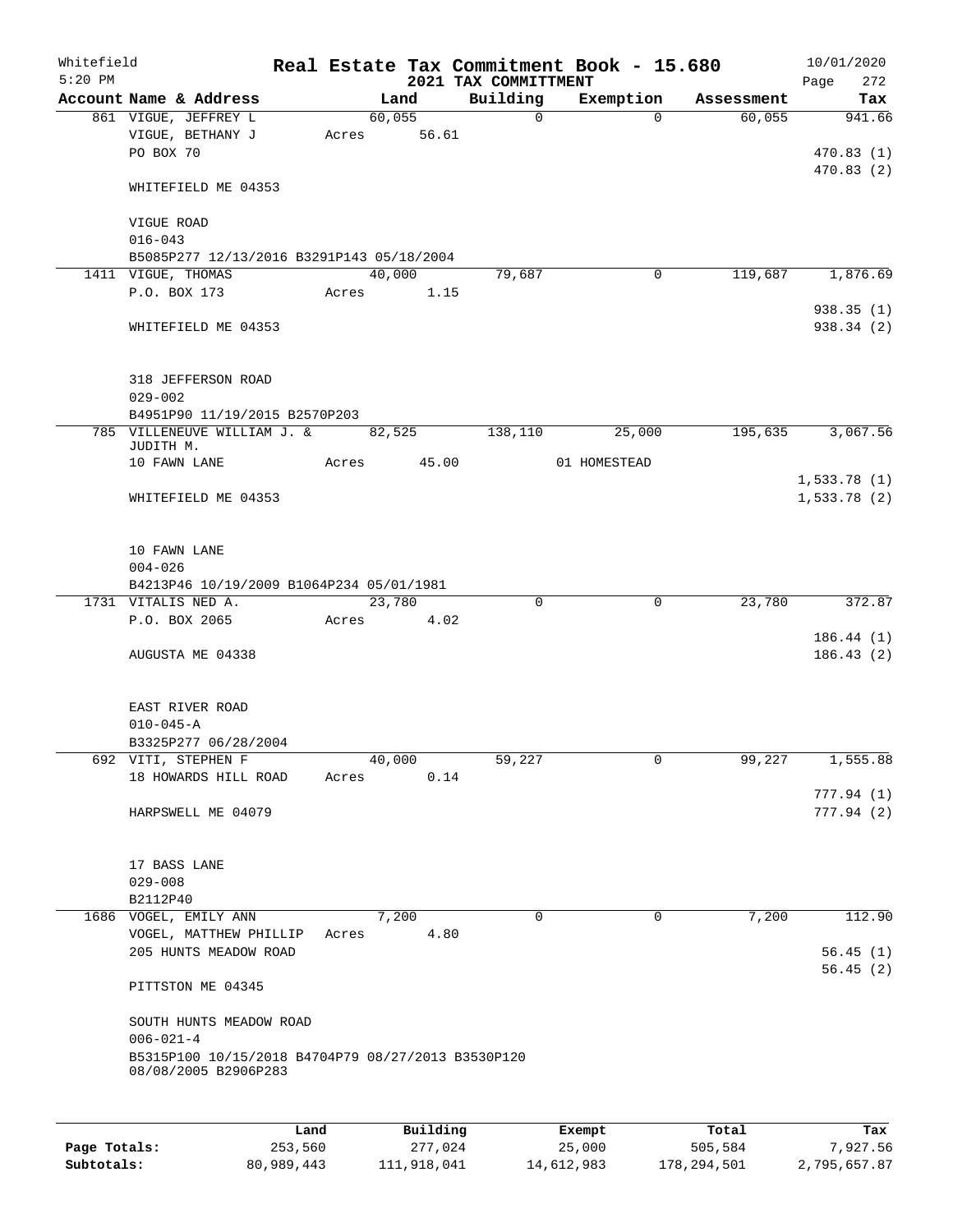| Whitefield<br>$5:20$ PM |                                                                                     |        |                | Real Estate Tax Commitment Book - 15.680<br>2021 TAX COMMITTMENT |                                  |            |         | 10/01/2020<br>Page<br>273  |
|-------------------------|-------------------------------------------------------------------------------------|--------|----------------|------------------------------------------------------------------|----------------------------------|------------|---------|----------------------------|
|                         | Account Name & Address                                                              |        | Land           | Building                                                         | Exemption                        | Assessment |         | Tax                        |
|                         | 862 VOIGT PAUL D. & DEBORAH<br>795 TOWNHOUSE ROAD                                   | Acres  | 30,000<br>1.10 | 104,819                                                          | 25,000<br>01 HOMESTEAD           |            | 109,819 | 1,721.96                   |
|                         | WHITEFIELD ME 04353                                                                 |        |                |                                                                  |                                  |            |         | 860.98 (1)<br>860.98 (2)   |
|                         | 795 TOWNHOUSE ROAD<br>$007 - 017 - A$<br>B1317P75                                   |        |                |                                                                  |                                  |            |         |                            |
|                         | 1351 WADE DANNIE G & MARY E.<br>182 VIGUE ROAD                                      | Acres  | 33,345<br>3.73 | 152,659                                                          | 25,000<br>01 HOMESTEAD           |            | 161,004 | 2,524.54                   |
|                         |                                                                                     |        |                |                                                                  |                                  |            |         | 1,262.27(1)                |
|                         | WHITEFIELD ME 04353                                                                 |        |                |                                                                  |                                  |            |         | 1, 262.27(2)               |
|                         | 182 VIGUE ROAD<br>$016 - 034$                                                       |        |                |                                                                  |                                  |            |         |                            |
|                         | B1655P52                                                                            |        |                |                                                                  |                                  |            |         |                            |
|                         | 1848 WAKEFIELD, ALEXANDER S                                                         |        | 45,362         | 129,113                                                          |                                  | 0          | 174,475 | 2,735.77                   |
|                         | 20 IRISH LANE                                                                       | Acres  | 17.64          |                                                                  |                                  |            |         |                            |
|                         | WHITEFIELD ME 04353                                                                 |        |                |                                                                  |                                  |            |         | 1,367.89(1)<br>1,367.88(2) |
|                         | 20 IRISH LANE<br>$006 - 021 - B$                                                    |        |                |                                                                  |                                  |            |         |                            |
|                         | B5165P163 08/02/2017                                                                |        |                |                                                                  |                                  |            |         |                            |
|                         | 1214 WALDRON, LEONARD A &                                                           | 30,750 |                | 117,282                                                          | 31,000                           |            | 117,032 | 1,835.06                   |
|                         | HELEN                                                                               |        |                |                                                                  |                                  |            |         |                            |
|                         | 107 GRAND ARMY ROAD                                                                 | Acres  | 2.00           |                                                                  | 01 HOMESTEAD<br>05 VET EXEMPTION |            |         | 917.53(1)                  |
|                         | WHITEFIELD ME 04353                                                                 |        |                |                                                                  |                                  |            |         | 917.53(2)                  |
|                         | 107 GRAND ARMY ROAD                                                                 |        |                |                                                                  |                                  |            |         |                            |
|                         | $013 - 036$<br>B4756P231 02/12/2014 B2765P180                                       |        |                |                                                                  |                                  |            |         |                            |
|                         | 175 WALLACE DONNA J.                                                                |        | 8,000          | 0                                                                |                                  | 0          | 8,000   | 125.44                     |
|                         | WALLACE, DAVID N                                                                    | Acres  | 2.00           |                                                                  |                                  |            |         |                            |
|                         | 2271 ALNA ROAD                                                                      |        |                |                                                                  |                                  |            |         | 62.72(1)                   |
|                         | ALNA ME 04535                                                                       |        |                |                                                                  |                                  |            |         | 62.72(2)                   |
|                         | PETTICOAT ACRES LANE<br>$001 - 058 - A$                                             |        |                |                                                                  |                                  |            |         |                            |
|                         | B5497P83 02/25/2020                                                                 |        |                |                                                                  |                                  |            |         |                            |
|                         | 271 WALMER, JACOB                                                                   | 32,415 |                | 96,797                                                           | 31,000                           |            | 98,212  | 1,539.96                   |
|                         | 52 HEATH ROAD                                                                       | Acres  | 3.11           |                                                                  | 01 HOMESTEAD                     |            |         |                            |
|                         | WHITEFIELD ME 04353                                                                 |        |                |                                                                  | 05 VET EXEMPTION                 |            |         | 769.98(1)<br>769.98 (2)    |
|                         | 52 HEATH ROAD<br>$011 - 047$<br>B4816P138 09/09/2014 B4816P137 09/09/2014 B1871P131 |        |                |                                                                  |                                  |            |         |                            |

|              | Land       | Building    | Exempt     | Total       | Tax          |
|--------------|------------|-------------|------------|-------------|--------------|
| Page Totals: | 179,872    | 600,670     | 112,000    | 668,542     | 10,482.73    |
| Subtotals:   | 81,169,315 | 112,518,711 | 14,724,983 | 178,963,043 | 2,806,140.60 |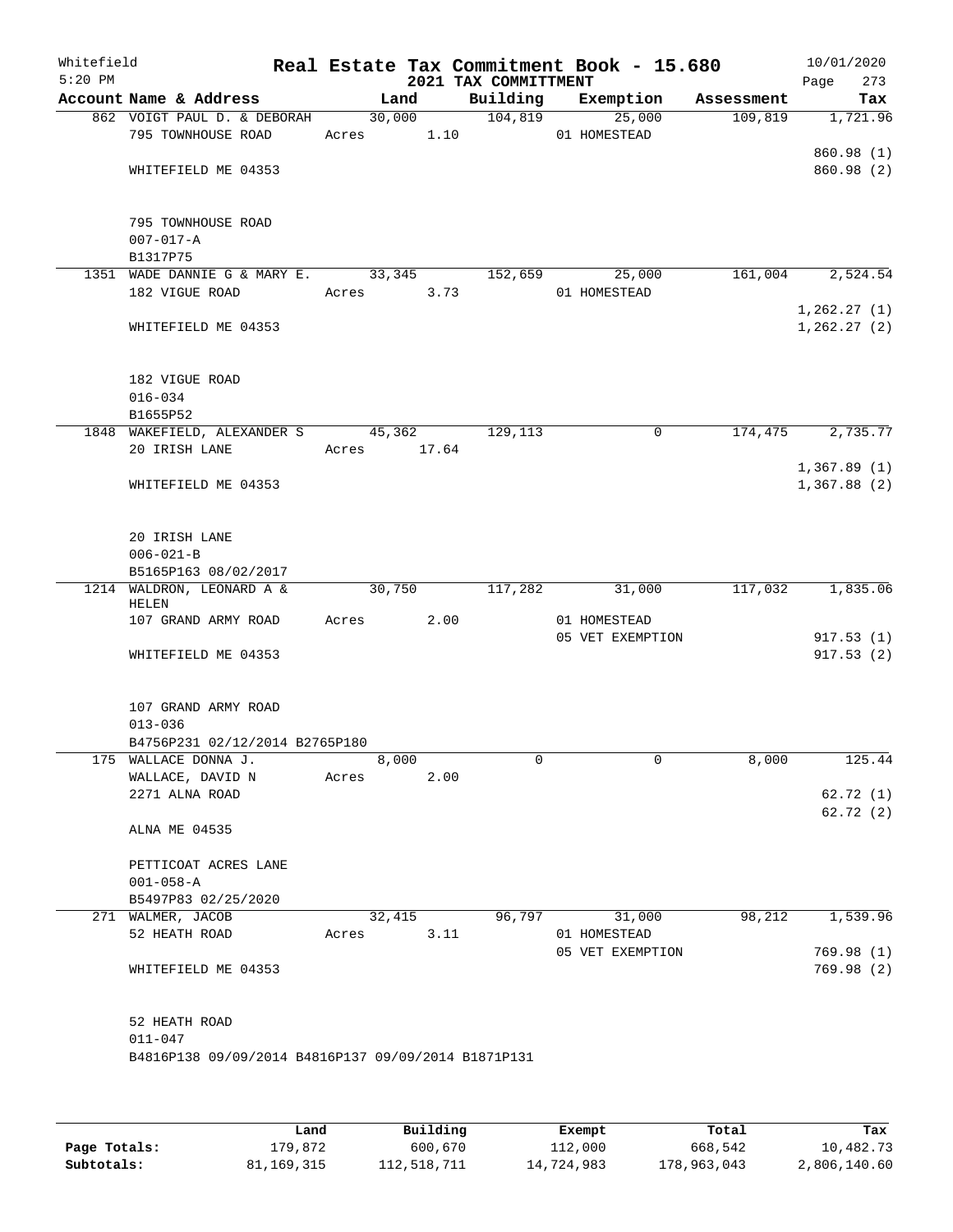| Whitefield<br>$5:20$ PM |                                                    |       |            |      | 2021 TAX COMMITTMENT | Real Estate Tax Commitment Book - 15.680 |            | 10/01/2020<br>Page<br>274 |
|-------------------------|----------------------------------------------------|-------|------------|------|----------------------|------------------------------------------|------------|---------------------------|
|                         | Account Name & Address                             |       | Land       |      | Building             | Exemption                                | Assessment | Tax                       |
|                         | 279 WALTZ GARY A.                                  |       | 30,735     |      | 88,833               | 25,000                                   | 94,568     | 1,482.83                  |
|                         | WALTZ GWENDOLYN E.                                 |       | Acres 1.99 |      |                      | 01 HOMESTEAD                             |            |                           |
|                         | 297 HOLLYWOOD BOULEVARD                            |       |            |      |                      |                                          |            | 741.42 (1)                |
|                         |                                                    |       |            |      |                      |                                          |            | 741.41(2)                 |
|                         | WHITEFIELD ME 04353                                |       |            |      |                      |                                          |            |                           |
|                         |                                                    |       |            |      |                      |                                          |            |                           |
|                         | 297 HOLLYWOOD BOULEVARD                            |       |            |      |                      |                                          |            |                           |
|                         | $002 - 012 - A$                                    |       |            |      |                      |                                          |            |                           |
|                         | B4511P240 04/10/2012 B1944P94                      |       |            |      |                      |                                          |            |                           |
|                         | 1533 WALTZ GARY A. &<br>GWENDOLYN E.               |       | 30,735     |      | 29,850               | 0                                        | 60,585     | 949.97                    |
|                         | 297 HOLLYWOOD BOULEVARD Acres                      |       | 1.99       |      |                      |                                          |            |                           |
|                         |                                                    |       |            |      |                      |                                          |            | 474.99 (1)                |
|                         | WHITEFIELD ME 04353                                |       |            |      |                      |                                          |            | 474.98 (2)                |
|                         |                                                    |       |            |      |                      |                                          |            |                           |
|                         |                                                    |       |            |      |                      |                                          |            |                           |
|                         | 291 HOLLYWOOD BOULEVARD                            |       |            |      |                      |                                          |            |                           |
|                         | $002 - 012 - B$                                    |       |            |      |                      |                                          |            |                           |
|                         | B5325P248 11/06/2018 B4511P238 04/10/2012 B1944P93 |       |            |      |                      |                                          |            |                           |
|                         | 151 WALTZ, ALEX P                                  |       | 36,354     |      | 115,665              | 25,000                                   | 127,019    | 1,991.66                  |
|                         | 38 SPLIT ROCK ROAD                                 |       | Acres 6.38 |      |                      | 01 HOMESTEAD                             |            |                           |
|                         |                                                    |       |            |      |                      |                                          |            | 995.83(1)                 |
|                         | WALPOLE ME 04573                                   |       |            |      |                      |                                          |            | 995.83(2)                 |
|                         |                                                    |       |            |      |                      |                                          |            |                           |
|                         |                                                    |       |            |      |                      |                                          |            |                           |
|                         | 79 JEFFERSON ROAD                                  |       |            |      |                      |                                          |            |                           |
|                         | $027 - 016$                                        |       |            |      |                      |                                          |            |                           |
|                         | B5176P69 09/06/2017                                |       |            |      |                      |                                          |            |                           |
|                         | 702 WARREN, KELLEY D<br>368 NORTH HOWE ROAD        |       | 32,250     |      | 68,815               | 25,000                                   | 76,065     | 1,192.70                  |
|                         |                                                    | Acres | 3.00       |      |                      | 01 HOMESTEAD                             |            | 596.35(1)                 |
|                         | WHITEFIELD ME 04353                                |       |            |      |                      |                                          |            | 596.35(2)                 |
|                         |                                                    |       |            |      |                      |                                          |            |                           |
|                         |                                                    |       |            |      |                      |                                          |            |                           |
|                         | 368 NORTH HOWE ROAD                                |       |            |      |                      |                                          |            |                           |
|                         | $020 - 005 - C$                                    |       |            |      |                      |                                          |            |                           |
|                         | B5250P97 04/25/2018 B4945P142 11/02/2015 B3795P179 |       |            |      |                      |                                          |            |                           |
|                         | 11/30/2006                                         |       |            |      |                      |                                          |            |                           |
|                         | 1363 WASHBURN JESSICA RAE                          |       | 36,130     |      | 0                    | $\mathbf 0$                              | 36,130     | 566.52                    |
|                         | 8 WENTWORTH LANE                                   | Acres | 18.60      |      |                      |                                          |            |                           |
|                         | BAILEY ISLAND ME 04003                             |       |            |      |                      |                                          |            | 283.26(1)<br>283.26(2)    |
|                         |                                                    |       |            |      |                      |                                          |            |                           |
|                         |                                                    |       |            |      |                      |                                          |            |                           |
|                         | HUNTS MEADOW ROAD                                  |       |            |      |                      |                                          |            |                           |
|                         | $012 - 023$                                        |       |            |      |                      |                                          |            |                           |
|                         | B3757P278 11/26/2004                               |       |            |      |                      |                                          |            |                           |
|                         | 622 WATERS, III HENRY C                            |       | 7,500      |      | 0                    | 0                                        | 7,500      | 117.60                    |
|                         | WATERS, BEATRIZ                                    |       | Acres      | 5.00 |                      |                                          |            |                           |
|                         | 2373 LAZY RIVER DRIVE                              |       |            |      |                      |                                          |            | 58.80(1)                  |
|                         |                                                    |       |            |      |                      |                                          |            | 58.80(2)                  |
|                         | RALEIGH NC 27630                                   |       |            |      |                      |                                          |            |                           |
|                         |                                                    |       |            |      |                      |                                          |            |                           |
|                         | EAST RIVER ROAD                                    |       |            |      |                      |                                          |            |                           |
|                         | $010 - 051$                                        |       |            |      |                      |                                          |            |                           |
|                         | B4830P209 10/23/2014 B2163P355                     |       |            |      |                      |                                          |            |                           |
|                         |                                                    |       |            |      |                      |                                          |            |                           |
|                         |                                                    |       |            |      |                      |                                          |            |                           |
|                         |                                                    | Land  | Building   |      |                      | Exempt                                   | Total      | Tax                       |

|              | Lanu       | <b>BUILQING</b> | LXCMDL     | TOLAT       | 1ax.         |
|--------------|------------|-----------------|------------|-------------|--------------|
| Page Totals: | 173.704    | 303,163         | 75,000     | 401,867     | 6,301.28     |
| Subtotals:   | 81,343,019 | 112,821,874     | 14,799,983 | 179,364,910 | 2,812,441.88 |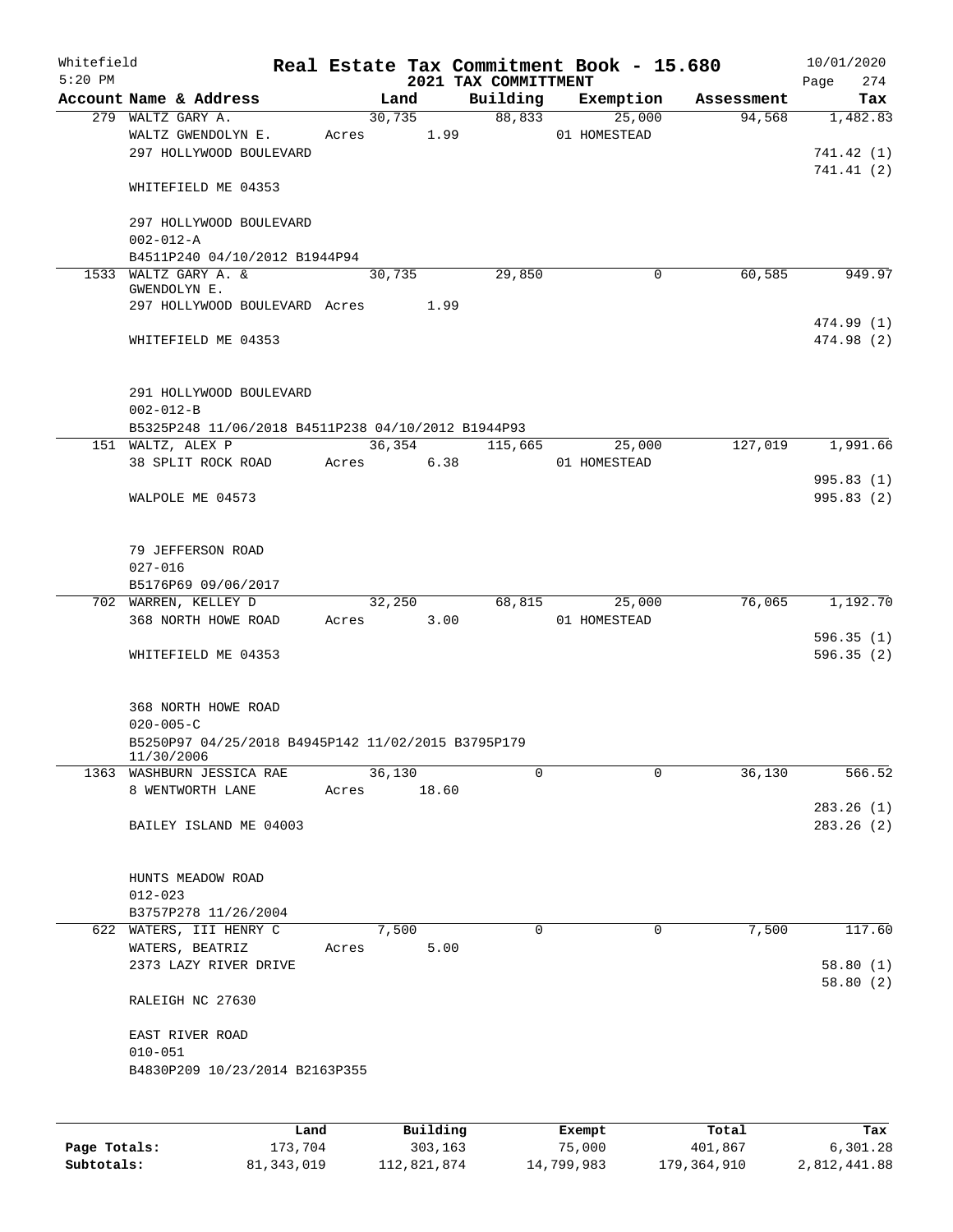| Whitefield<br>$5:20$ PM |                                                |            |       |        |             | 2021 TAX COMMITTMENT | Real Estate Tax Commitment Book - 15.680 |                       | 10/01/2020<br>275<br>Page  |
|-------------------------|------------------------------------------------|------------|-------|--------|-------------|----------------------|------------------------------------------|-----------------------|----------------------------|
|                         | Account Name & Address                         |            |       | Land   |             | Building             | Exemption                                | Assessment            | Tax                        |
|                         | 1191 WATERS, III HENRY C                       |            |       | 55,500 |             | 80,748               |                                          | 136,248<br>$\Omega$   | 2,136.37                   |
|                         | WATERS, BEATRIZ                                |            | Acres |        | 25.00       |                      |                                          |                       |                            |
|                         | 2373 LAZY RIVER DRIVE                          |            |       |        |             |                      |                                          |                       | 1,068.19(1)                |
|                         |                                                |            |       |        |             |                      |                                          |                       | 1,068.18(2)                |
|                         | RALEIGH NC 27630                               |            |       |        |             |                      |                                          |                       |                            |
|                         |                                                |            |       |        |             |                      |                                          |                       |                            |
|                         | 485 EAST RIVER ROAD                            |            |       |        |             |                      |                                          |                       |                            |
|                         | $010 - 038$                                    |            |       |        |             |                      |                                          |                       |                            |
|                         | B4830P209 10/23/2014 B2163P355                 |            |       |        |             |                      |                                          |                       |                            |
|                         | 1381 WATERS, III HENRY C                       |            |       | 56,100 |             | 9,058                |                                          | 65,158<br>0           | 1,021.68                   |
|                         | WATERS, BEATRIZ                                |            | Acres |        | 49.00       |                      |                                          |                       |                            |
|                         | 2373 LAZY RIVER DRIVE                          |            |       |        |             |                      |                                          |                       | 510.84(1)<br>510.84(2)     |
|                         | RALEIGH NC 27630                               |            |       |        |             |                      |                                          |                       |                            |
|                         |                                                |            |       |        |             |                      |                                          |                       |                            |
|                         | EAST RIVER ROAD                                |            |       |        |             |                      |                                          |                       |                            |
|                         | $010 - 052$                                    |            |       |        |             |                      |                                          |                       |                            |
|                         | B4830P209 10/23/2014 B2163P355                 |            |       |        |             |                      |                                          |                       |                            |
|                         | 1443 WATSON, MAXINE                            |            |       | 30,300 |             | 84,064               | 31,000                                   | 83,364                | 1,307.15                   |
|                         | 31 COOKSON LANE                                |            | Acres |        | 1.70        |                      | 01 HOMESTEAD                             |                       |                            |
|                         |                                                |            |       |        |             |                      | 05 VET EXEMPTION                         |                       | 653.58(1)                  |
|                         | WHITEFIELD ME 04353                            |            |       |        |             |                      |                                          |                       | 653.57(2)                  |
|                         |                                                |            |       |        |             |                      |                                          |                       |                            |
|                         |                                                |            |       |        |             |                      |                                          |                       |                            |
|                         | 31 COOKSON LANE                                |            |       |        |             |                      |                                          |                       |                            |
|                         | $020 - 049 - D$                                |            |       |        |             |                      |                                          |                       |                            |
|                         | B1277P14 11/27/1985                            |            |       |        |             |                      |                                          |                       |                            |
|                         | 830 WATSON-MOODY                               |            |       | 73,250 |             | 359,488              |                                          | 432,738<br>0          | 6,785.33                   |
|                         | ENTERPRISES, LLC                               |            |       |        |             |                      |                                          |                       |                            |
|                         | 163 TOWNHOUSE ROAD                             |            | Acres |        | 63.00       |                      |                                          |                       |                            |
|                         | WHITEFIELD ME 04353                            |            |       |        |             |                      |                                          |                       | 3,392.67(1)<br>3,392.66(2) |
|                         |                                                |            |       |        |             |                      |                                          |                       |                            |
|                         |                                                |            |       |        |             |                      |                                          |                       |                            |
|                         | 163 TOWNHOUSE ROAD                             |            |       |        |             |                      |                                          |                       |                            |
|                         | $013 - 007$                                    |            |       |        |             |                      |                                          |                       |                            |
|                         | B4658P260 05/07/2013 B1421P295                 |            |       |        |             |                      |                                          |                       |                            |
|                         | 633 WEBB JONATHAN W. & JUDY                    |            |       | 36,930 |             | 133,242              | 25,000                                   | 145,172               | 2,276.30                   |
|                         | Α.                                             |            |       |        |             |                      |                                          |                       |                            |
|                         | 17 HEAVEN'S WAY LANE                           |            | Acres |        | 7.10        |                      | 01 HOMESTEAD                             |                       |                            |
|                         |                                                |            |       |        |             |                      |                                          |                       | 1,138.15(1)                |
|                         | WHITEFIELD ME 04353                            |            |       |        |             |                      |                                          |                       | 1,138.15(2)                |
|                         |                                                |            |       |        |             |                      |                                          |                       |                            |
|                         |                                                |            |       |        |             |                      |                                          |                       |                            |
|                         | 17 HEAVENS WAY LANE                            |            |       |        |             |                      |                                          |                       |                            |
|                         | $012 - 019$                                    |            |       |        |             |                      |                                          |                       |                            |
| 1410                    | B2802P87 02/04/2002<br>WEBB JONATHAN W. & JUDY |            |       |        |             | 0                    |                                          | 47,315<br>$\mathbf 0$ | 741.90                     |
|                         | Α.                                             |            |       | 47,315 |             |                      |                                          |                       |                            |
|                         | 17A HEAVEN'S WAY LANE                          |            | Acres |        | 51.13       |                      |                                          |                       |                            |
|                         |                                                |            |       |        |             |                      |                                          |                       | 370.95(1)                  |
|                         | WHITEFIELD ME 04353                            |            |       |        |             |                      |                                          |                       | 370.95(2)                  |
|                         |                                                |            |       |        |             |                      |                                          |                       |                            |
|                         |                                                |            |       |        |             |                      |                                          |                       |                            |
|                         | PITTSTON TOWN LINE                             |            |       |        |             |                      |                                          |                       |                            |
|                         | $012 - 016$                                    |            |       |        |             |                      |                                          |                       |                            |
|                         | B2543P233                                      |            |       |        |             |                      |                                          |                       |                            |
|                         |                                                |            |       |        |             |                      |                                          |                       |                            |
|                         |                                                | Land       |       |        | Building    |                      | Exempt                                   | Total                 | Tax                        |
| Page Totals:            |                                                | 299,395    |       |        | 666,600     |                      | 56,000                                   | 909,995               | 14,268.73                  |
| Subtotals:              |                                                | 81,642,414 |       |        | 113,488,474 |                      | 14,855,983                               | 180, 274, 905         | 2,826,710.61               |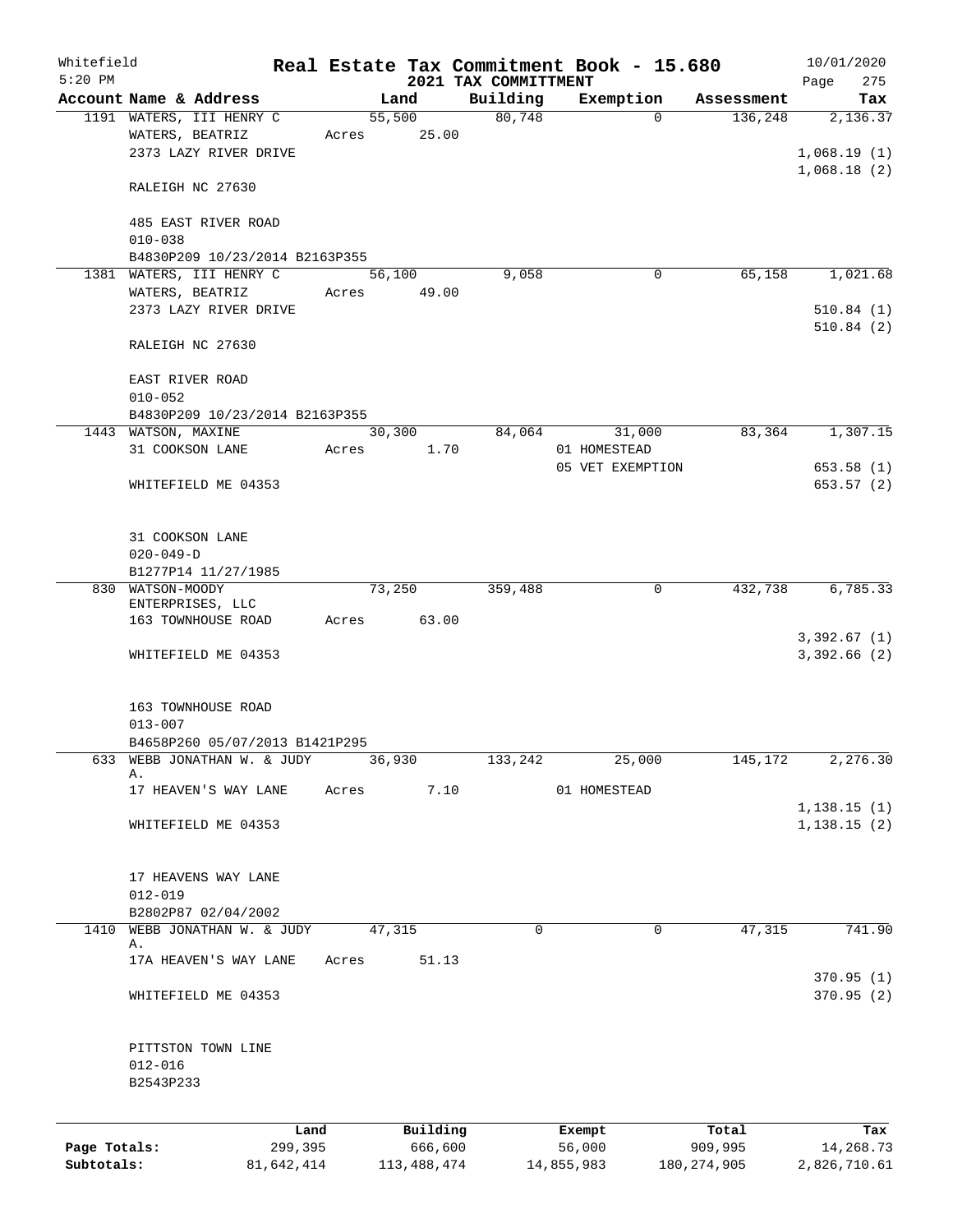| Whitefield<br>$5:20$ PM |                                                                                                             |        |        | Real Estate Tax Commitment Book - 15.680 |                       |            | 10/01/2020  |
|-------------------------|-------------------------------------------------------------------------------------------------------------|--------|--------|------------------------------------------|-----------------------|------------|-------------|
|                         |                                                                                                             |        |        | 2021 TAX COMMITTMENT                     |                       |            | Page<br>276 |
|                         | Account Name & Address<br>1317 WEBB JONATHAN W. & JUDY                                                      |        | Land   | Building<br>$\mathsf{O}$                 | Exemption<br>$\Omega$ | Assessment | Tax         |
|                         | Α.                                                                                                          | 34,478 |        |                                          |                       | 34,478     | 540.62      |
|                         | 17 HEAVEN'S WAY LANE                                                                                        | Acres  | 31.12  |                                          |                       |            |             |
|                         |                                                                                                             |        |        |                                          |                       |            | 270.31(1)   |
|                         | WHITEFIELD ME 04353                                                                                         |        |        |                                          |                       |            | 270.31(2)   |
|                         |                                                                                                             |        |        |                                          |                       |            |             |
|                         |                                                                                                             |        |        |                                          |                       |            |             |
|                         | HUNTS MEADOW ROAD                                                                                           |        |        |                                          |                       |            |             |
|                         | $012 - 017$<br>B2802P87                                                                                     |        |        |                                          |                       |            |             |
|                         | 1054 WEBB, JONATHAN W                                                                                       | 24,850 |        | $\Omega$                                 | 0                     | 24,850     | 389.65      |
|                         | WEBB, CAROLANN M. &                                                                                         |        | 17.00  |                                          |                       |            |             |
|                         | JUDY A.                                                                                                     | Acres  |        |                                          |                       |            |             |
|                         | 17 HEAVENS WAY LANE                                                                                         |        |        |                                          |                       |            | 194.83(1)   |
|                         |                                                                                                             |        |        |                                          |                       |            | 194.82(2)   |
|                         | WHITEFIELD ME 04353                                                                                         |        |        |                                          |                       |            |             |
|                         |                                                                                                             |        |        |                                          |                       |            |             |
|                         | HUNTS MEADOW ROAD                                                                                           |        |        |                                          |                       |            |             |
|                         | $012 - 018$                                                                                                 |        |        |                                          |                       |            |             |
|                         | B5292P110 08/10/2018                                                                                        |        |        |                                          |                       |            |             |
|                         | 205 WEBB, JONATHAN W                                                                                        |        | 21,500 | 31,536                                   | 0                     | 53,036     | 831.60      |
|                         | WEBB, JUDY A                                                                                                | Acres  | 2.50   |                                          |                       |            |             |
|                         | 17A HEAVEN'S WAY LANE                                                                                       |        |        |                                          |                       |            | 415.80(1)   |
|                         |                                                                                                             |        |        |                                          |                       |            | 415.80(2)   |
|                         | WHITEFIELD ME 04353                                                                                         |        |        |                                          |                       |            |             |
|                         |                                                                                                             |        |        |                                          |                       |            |             |
|                         | 65 HUNTS MEADOW ROAD                                                                                        |        |        |                                          |                       |            |             |
|                         | $012 - 030$<br>B3222P129                                                                                    |        |        |                                          |                       |            |             |
|                         | 975 WEEKS BRIAN L.                                                                                          | 30,660 |        | 22,375                                   | $\mathbf 0$           | 53,035     | 831.59      |
|                         | 32 LILAC LANE                                                                                               | Acres  | 1.94   |                                          |                       |            |             |
|                         |                                                                                                             |        |        |                                          |                       |            | 415.80(1)   |
|                         | WHITEFIELD ME 04353                                                                                         |        |        |                                          |                       |            | 415.79(2)   |
|                         |                                                                                                             |        |        |                                          |                       |            |             |
|                         |                                                                                                             |        |        |                                          |                       |            |             |
|                         | 32 LILAC LANE                                                                                               |        |        |                                          |                       |            |             |
|                         | $018 - 020 - J$                                                                                             |        |        |                                          |                       |            |             |
|                         | B4817P181 09/12/2014 B4817P176 09/12/2014 B4394P315                                                         |        |        |                                          |                       |            |             |
|                         | 04/29/2011 B3830P41 03/14/2007 B2070P41                                                                     |        |        |                                          |                       |            |             |
|                         | 841 WEEKS TIMOTHY &<br><b>JENNIFER</b>                                                                      | 62,527 |        | 137,533                                  | $\mathbf 0$           | 200,060    | 3,136.94    |
|                         | 375 NORTH HOWE ROAD                                                                                         | Acres  | 35.81  |                                          |                       |            |             |
|                         |                                                                                                             |        |        |                                          |                       |            | 1,568.47(1) |
|                         | WHITEFIELD ME 04353                                                                                         |        |        |                                          |                       |            | 1,568.47(2) |
|                         |                                                                                                             |        |        |                                          |                       |            |             |
|                         |                                                                                                             |        |        |                                          |                       |            |             |
|                         | 375 NORTH HOWE ROAD                                                                                         |        |        |                                          |                       |            |             |
|                         | $020 - 022$                                                                                                 |        |        |                                          |                       |            |             |
|                         | B4751P286 01/23/2014 B4751P283 01/23/2014 B4747P140                                                         |        |        |                                          |                       |            |             |
|                         | 01/03/2014 B4747P136 01/03/2014 B4747P132 01/03/2014<br>B4747P129 01/03/2014 B4626P290 02/06/2013 B2669P111 |        |        |                                          |                       |            |             |

|              | Land       | Building    | Exempt     | Total       | Tax          |
|--------------|------------|-------------|------------|-------------|--------------|
| Page Totals: | 174,015    | 191,444     |            | 365,459     | 5,730.40     |
| Subtotals:   | 81,816,429 | 113,679,918 | 14,855,983 | 180,640,364 | 2,832,441.01 |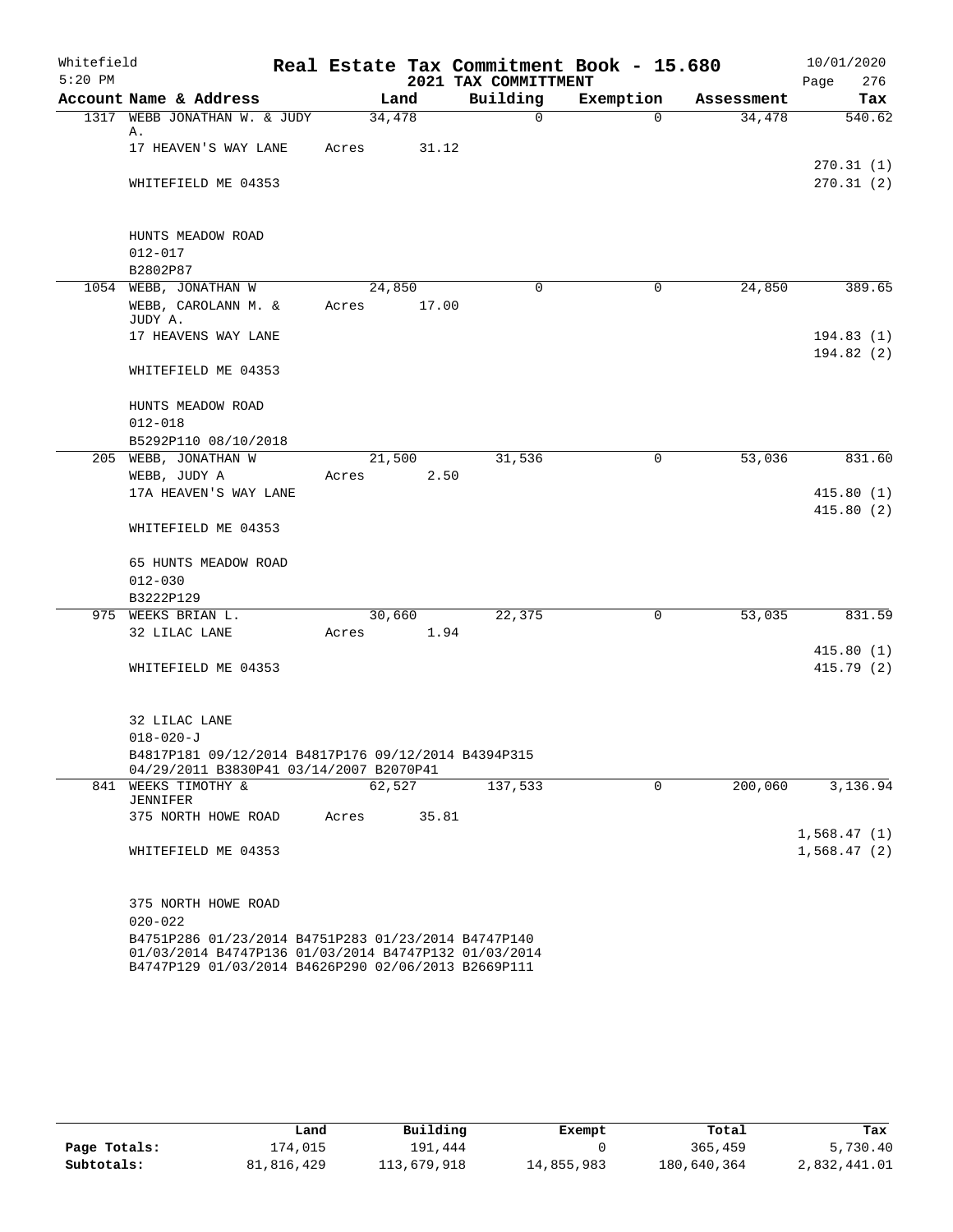| Whitefield<br>$5:20$ PM |                                           |                 |       |        |                     | 2021 TAX COMMITTMENT | Real Estate Tax Commitment Book - 15.680 |                       | 10/01/2020<br>277<br>Page |
|-------------------------|-------------------------------------------|-----------------|-------|--------|---------------------|----------------------|------------------------------------------|-----------------------|---------------------------|
|                         | Account Name & Address                    |                 |       | Land   |                     | Building             | Exemption                                | Assessment            | Tax                       |
|                         | 1279 WEEKS, DANIEL J                      |                 |       | 38,420 |                     | 11,205               |                                          | 49,625<br>$\Omega$    | 778.12                    |
|                         | WEEKS, ELIZABETH A                        |                 | Acres |        | 21.80               |                      |                                          |                       |                           |
|                         | 342 MILLS ROAD                            |                 |       |        |                     |                      |                                          |                       | 389.06(1)                 |
|                         |                                           |                 |       |        |                     |                      |                                          |                       | 389.06(2)                 |
|                         | WHITEFIELD ME 04353                       |                 |       |        |                     |                      |                                          |                       |                           |
|                         |                                           |                 |       |        |                     |                      |                                          |                       |                           |
|                         | MILLS ROAD<br>$017 - 032$                 |                 |       |        |                     |                      |                                          |                       |                           |
|                         | B5376P209 04/26/2019                      |                 |       |        |                     |                      |                                          |                       |                           |
|                         | 1609 WEEKS, DANIEL J &                    |                 |       | 30,450 |                     | 52,742               |                                          | $\mathbf 0$<br>83,192 | 1,304.45                  |
|                         | ELIZABETH A                               |                 |       |        |                     |                      |                                          |                       |                           |
|                         | 342 MILLS ROAD                            |                 | Acres |        | 1.80                |                      |                                          |                       |                           |
|                         |                                           |                 |       |        |                     |                      |                                          |                       | 652.23(1)                 |
|                         | WHITEFIELD ME 04353                       |                 |       |        |                     |                      |                                          |                       | 652.22 (2)                |
|                         |                                           |                 |       |        |                     |                      |                                          |                       |                           |
|                         |                                           |                 |       |        |                     |                      |                                          |                       |                           |
|                         | 337 MILLS ROAD                            |                 |       |        |                     |                      |                                          |                       |                           |
|                         | $017 - 031$                               |                 |       |        |                     |                      |                                          |                       |                           |
|                         | B4822P8 09/25/2014 B2894P107              |                 |       |        |                     |                      |                                          |                       |                           |
| 9                       | WEEKS, DANIEL J &<br>ELIZABETH A          |                 |       | 44,650 |                     | 106,274              | 25,000                                   | 125,924               | 1,974.49                  |
|                         | 342 MILLS ROAD                            |                 | Acres |        | 10.50               |                      | 01 HOMESTEAD                             |                       |                           |
|                         |                                           |                 |       |        |                     |                      |                                          |                       | 987.25 (1)                |
|                         | WHITEFIELD ME 04353                       |                 |       |        |                     |                      |                                          |                       | 987.24 (2)                |
|                         |                                           |                 |       |        |                     |                      |                                          |                       |                           |
|                         |                                           |                 |       |        |                     |                      |                                          |                       |                           |
|                         | 342 MILLS ROAD                            |                 |       |        |                     |                      |                                          |                       |                           |
|                         | $017 - 010$                               |                 |       |        |                     |                      |                                          |                       |                           |
|                         | B5334P123 11/23/2018 B5292P252 08/14/2018 |                 |       |        |                     |                      |                                          |                       |                           |
|                         | 1919 WEEKS, JESSICA R                     |                 |       | 25,250 |                     | $\mathbf 0$          |                                          | $\mathbf 0$<br>25,250 | 395.92                    |
|                         | MORSE, AARON                              |                 | Acres |        | 5.00                |                      |                                          |                       |                           |
|                         | 342 MILLS ROAD                            |                 |       |        |                     |                      |                                          |                       | 197.96(1)                 |
|                         |                                           |                 |       |        |                     |                      |                                          |                       | 197.96(2)                 |
|                         | WHITEFIELD ME 04353                       |                 |       |        |                     |                      |                                          |                       |                           |
|                         |                                           |                 |       |        |                     |                      |                                          |                       |                           |
|                         | ROUTE 218                                 |                 |       |        |                     |                      |                                          |                       |                           |
|                         | $017 - 010 - A$                           |                 |       |        |                     |                      |                                          |                       |                           |
|                         | B5334P123 11/23/2018                      |                 |       |        |                     | 0                    |                                          | 0                     | 905.91                    |
|                         | 893 WEEKS, JOHN C<br>RR 1 BOX 144         |                 |       | 57,775 | 52.05               |                      |                                          | 57,775                |                           |
|                         |                                           |                 | Acres |        |                     |                      |                                          |                       | 452.96(1)                 |
|                         | SO. THOMASTON ME 04858                    |                 |       |        |                     |                      |                                          |                       | 452.95 (2)                |
|                         |                                           |                 |       |        |                     |                      |                                          |                       |                           |
|                         |                                           |                 |       |        |                     |                      |                                          |                       |                           |
|                         | SENOTT ROAD                               |                 |       |        |                     |                      |                                          |                       |                           |
|                         | $017 - 036$                               |                 |       |        |                     |                      |                                          |                       |                           |
|                         | B662P285                                  |                 |       |        |                     |                      |                                          |                       |                           |
| 512                     | WEISS ANN E. AS TRUSTEE                   |                 |       | 7,740  |                     | $\mathbf 0$          |                                          | $\mathbf 0$<br>7,740  | 121.36                    |
|                         | ΟF                                        |                 |       |        |                     |                      |                                          |                       |                           |
|                         | * ANN E. WEISS LIVING<br>TRUST            |                 | Acres |        | 5.30                |                      |                                          |                       |                           |
|                         | 403 WISCASSET ROAD                        |                 |       |        |                     |                      |                                          |                       | 60.68(1)                  |
|                         |                                           |                 |       |        |                     |                      |                                          |                       | 60.68(2)                  |
|                         | WHITEFIELD ME 04353                       |                 |       |        |                     |                      |                                          |                       |                           |
|                         |                                           |                 |       |        |                     |                      |                                          |                       |                           |
|                         | WISCASSET ROAD                            |                 |       |        |                     |                      |                                          |                       |                           |
|                         | $004 - 004$                               |                 |       |        |                     |                      |                                          |                       |                           |
|                         | B2604P275                                 |                 |       |        |                     |                      |                                          |                       |                           |
|                         |                                           |                 |       |        |                     |                      |                                          |                       |                           |
| Page Totals:            |                                           | Land<br>204,285 |       |        | Building<br>170,221 |                      | Exempt<br>25,000                         | Total<br>349,506      | Tax<br>5,480.25           |
| Subtotals:              |                                           | 82,020,714      |       |        | 113,850,139         |                      | 14,880,983                               | 180,989,870           | 2,837,921.26              |
|                         |                                           |                 |       |        |                     |                      |                                          |                       |                           |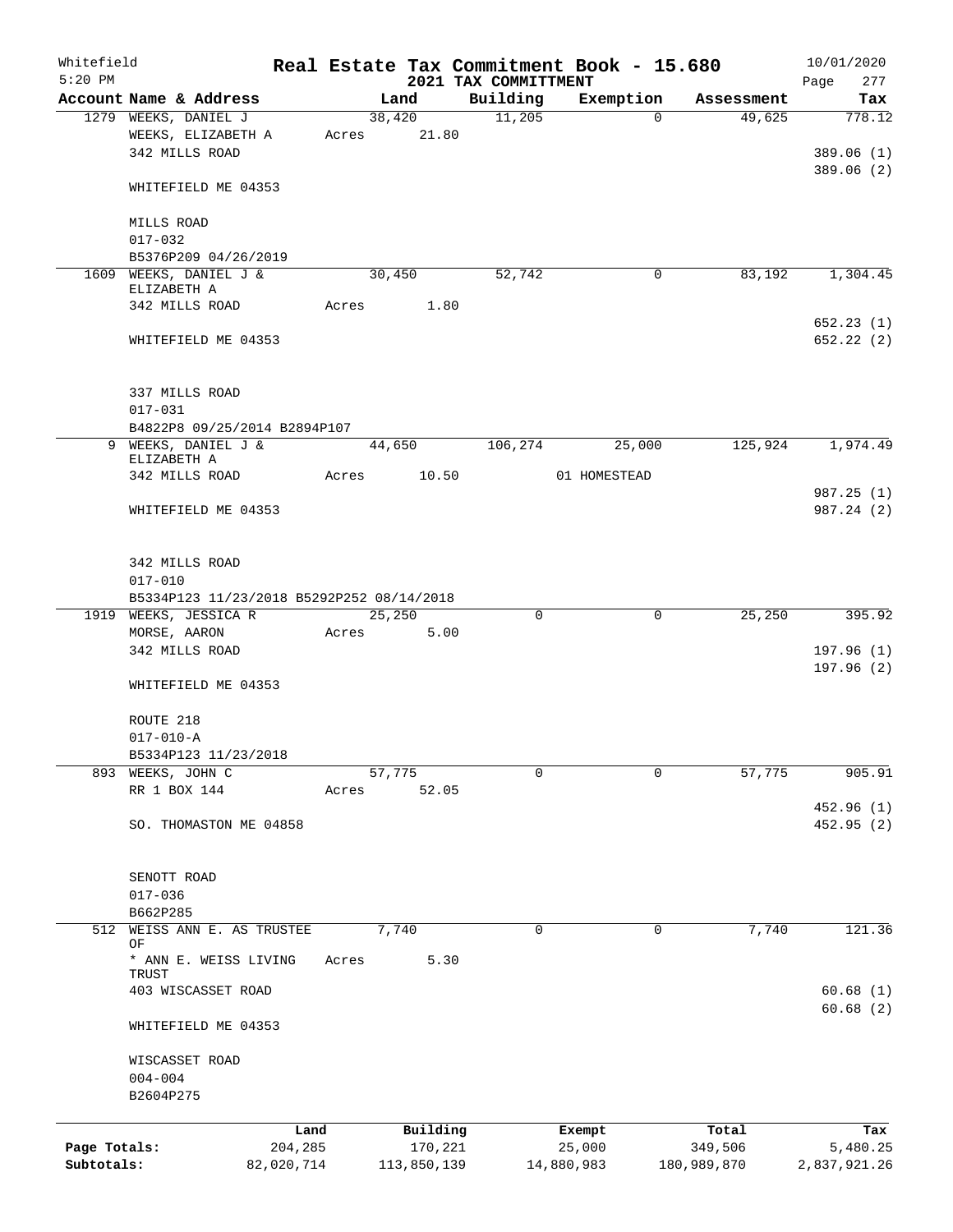| Whitefield<br>$5:20$ PM |                                                          |       |             |                     | 2021 TAX COMMITTMENT | Real Estate Tax Commitment Book - 15.680 |                  | 10/01/2020<br>Page<br>278 |
|-------------------------|----------------------------------------------------------|-------|-------------|---------------------|----------------------|------------------------------------------|------------------|---------------------------|
|                         | Account Name & Address                                   |       | Land        |                     | Building             | Exemption                                | Assessment       | Tax                       |
| 629                     | WEISS LIVING TRUST ANN                                   |       | 37,330      |                     | 143,141              | 25,000                                   | 155,471          | 2,437.79                  |
|                         | Е.<br>ANN WEISS, TRUSTEE                                 | Acres |             | 7.60                |                      | 01 HOMESTEAD                             |                  |                           |
|                         | 403 WISCASSET ROAD                                       |       |             |                     |                      |                                          |                  | 1,218.90(1)               |
|                         |                                                          |       |             |                     |                      |                                          |                  | 1,218.89(2)               |
|                         | WHITEFIELD ME 04353                                      |       |             |                     |                      |                                          |                  |                           |
|                         | 403 WISCASSET ROAD                                       |       |             |                     |                      |                                          |                  |                           |
|                         | $004 - 008$                                              |       |             |                     |                      |                                          |                  |                           |
|                         | B1574P122                                                |       |             |                     |                      |                                          |                  |                           |
| 1260                    | WEISS LIVING TRUST ANN<br>Ε.                             |       | 9,100       |                     | 0                    | 0                                        | 9,100            | 142.69                    |
|                         | * ANN WEISS, TRUSTEE                                     | Acres |             | 7.00                |                      |                                          |                  |                           |
|                         | 403 WISCASSET ROAD                                       |       |             |                     |                      |                                          |                  | 71.35(1)                  |
|                         | WHITEFIELD ME 04353                                      |       |             |                     |                      |                                          |                  | 71.34(2)                  |
|                         | WISCASSET ROAD                                           |       |             |                     |                      |                                          |                  |                           |
|                         | $004 - 009$                                              |       |             |                     |                      |                                          |                  |                           |
|                         | B1574P122                                                |       |             |                     |                      |                                          |                  |                           |
|                         | 1810 WELLMAN, AARON O                                    |       | 20,150      |                     | 6,063                | 0                                        | 26,213           | 411.02                    |
|                         | PERKINS, KRISTY A<br><b>34 SOMERVILLE ROAD</b>           | Acres |             | 1.60                |                      |                                          |                  |                           |
|                         |                                                          |       |             |                     |                      |                                          |                  | 205.51(1)<br>205.51(2)    |
|                         | WHITEFIELD ME<br>04353-3165                              |       |             |                     |                      |                                          |                  |                           |
|                         | <b>34 SOMERVILLE ROAD</b>                                |       |             |                     |                      |                                          |                  |                           |
|                         | $023 - 001 - A$                                          |       |             |                     |                      |                                          |                  |                           |
|                         | B5260P192 05/25/2018                                     |       |             |                     |                      |                                          |                  |                           |
|                         | 1481 WELLS FARGO BANK                                    |       | 32,250      |                     | 79,406               | $\mathbf 0$                              | 111,656          | 1,750.77                  |
|                         | 59 PHILBRICK LANE                                        | Acres |             | 3.00                |                      |                                          |                  | 875.39(1)                 |
|                         | WHITEFIELD .E 04353                                      |       |             |                     |                      |                                          |                  | 875.38 (2)                |
|                         |                                                          |       |             |                     |                      |                                          |                  |                           |
|                         | 59 PHILBRICK LANE                                        |       |             |                     |                      |                                          |                  |                           |
|                         | $006 - 010 - A$                                          |       |             |                     |                      |                                          |                  |                           |
|                         | B4755P239 02/07/2014 B2576P8<br>967 WENTWORTH DEREK R. & |       | 21,350      |                     | $\mathbf 0$          | 0                                        | 21,350           | 334.77                    |
|                         | * BEVERLY A.                                             | Acres |             | 2.40                |                      |                                          |                  |                           |
|                         | 15 COONS ROAD                                            |       |             |                     |                      |                                          |                  | 167.39(1)                 |
|                         | WINDSOR ME 04363                                         |       |             |                     |                      |                                          |                  | 167.38(2)                 |
|                         |                                                          |       |             |                     |                      |                                          |                  |                           |
|                         | MARINE LANE                                              |       |             |                     |                      |                                          |                  |                           |
|                         | $018 - 036 - B$                                          |       |             |                     |                      |                                          |                  |                           |
|                         | B3533P145 07/18/2005<br>1307 WEST WILLIAM R.             |       |             |                     |                      |                                          |                  | 386.29                    |
|                         | 7 FAIRFIELD STREET                                       | Acres | 21,500      | 2.50                | 3,136                | 0                                        | 24,636           |                           |
|                         |                                                          |       |             |                     |                      |                                          |                  | 193.15(1)                 |
|                         | AUGUSTA ME 04330                                         |       |             |                     |                      |                                          |                  | 193.14 (2)                |
|                         | 735 WISCASSET ROAD                                       |       |             |                     |                      |                                          |                  |                           |
|                         | $001 - 003$                                              |       |             |                     |                      |                                          |                  |                           |
|                         | B4424P166 B2477P160                                      |       |             |                     |                      |                                          |                  |                           |
|                         |                                                          |       |             |                     |                      |                                          |                  |                           |
| Page Totals:            | Land<br>141,680                                          |       |             | Building<br>231,746 |                      | Exempt<br>25,000                         | Total<br>348,426 | Tax<br>5,463.33           |
| Subtotals:              | 82, 162, 394                                             |       | 114,081,885 |                     |                      | 14,905,983                               | 181, 338, 296    | 2,843,384.59              |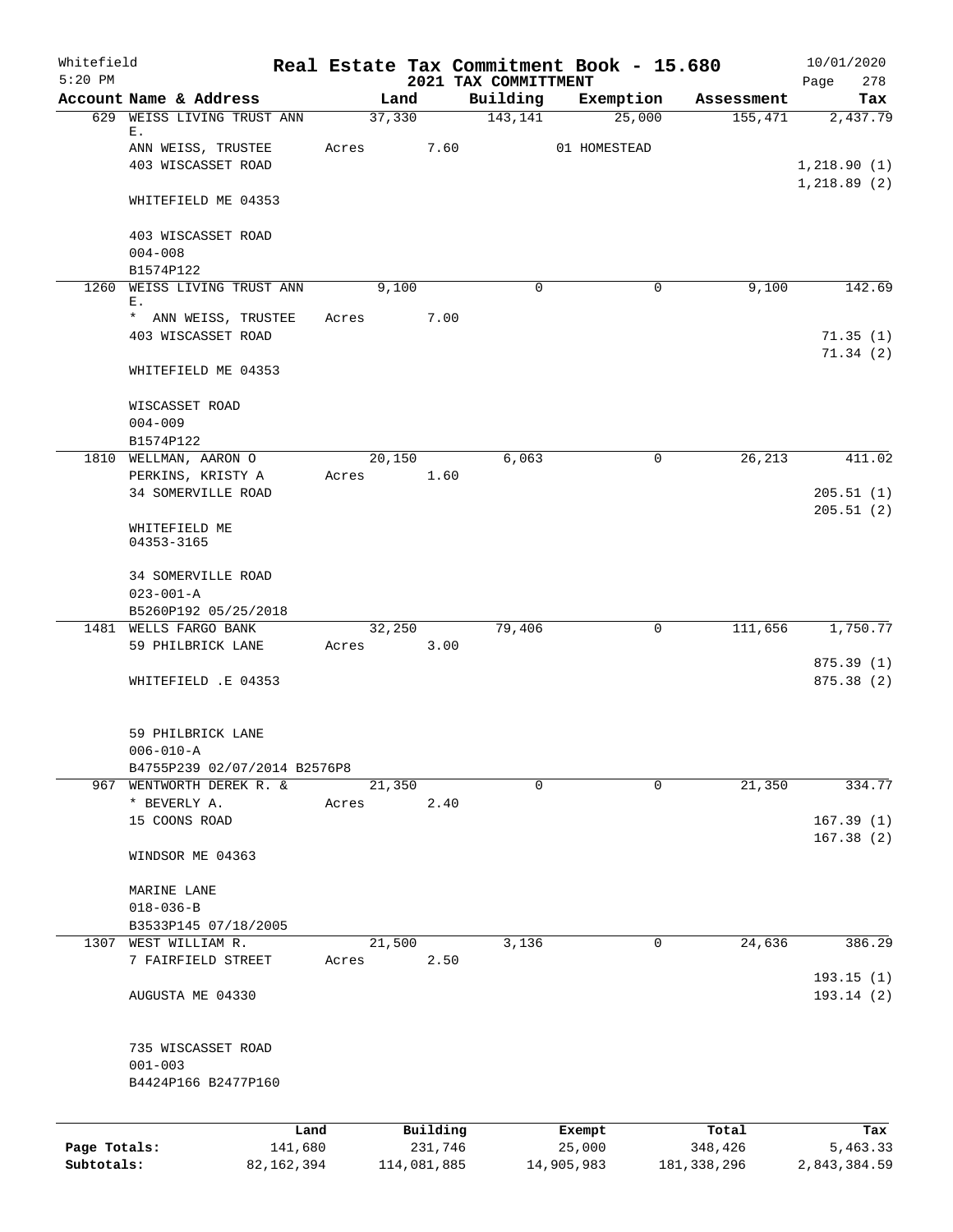| Whitefield<br>$5:20$ PM |                                                    |                 |         |                     | 2021 TAX COMMITTMENT |          | Real Estate Tax Commitment Book - 15.680 |                  | 10/01/2020<br>279<br>Page |  |  |
|-------------------------|----------------------------------------------------|-----------------|---------|---------------------|----------------------|----------|------------------------------------------|------------------|---------------------------|--|--|
|                         | Account Name & Address                             |                 |         | Land                | Building             |          | Exemption                                | Assessment       | Tax                       |  |  |
|                         | 31 WESTBYE ELEANOR                                 |                 |         | 22,100              |                      | $\Omega$ | $\Omega$                                 | 22,100           | 346.53                    |  |  |
|                         | 486 HEATH ROAD                                     |                 | Acres   | 2.90                |                      |          |                                          |                  |                           |  |  |
|                         |                                                    |                 |         |                     |                      |          |                                          |                  | 173.27(1)                 |  |  |
|                         | WHITEFIELD ME 04353                                |                 |         |                     |                      |          |                                          |                  | 173.26(2)                 |  |  |
|                         |                                                    |                 |         |                     |                      |          |                                          |                  |                           |  |  |
|                         |                                                    |                 |         |                     |                      |          |                                          |                  |                           |  |  |
|                         | HEATH ROAD                                         |                 |         |                     |                      |          |                                          |                  |                           |  |  |
|                         | $007 - 058$                                        |                 |         |                     |                      |          |                                          |                  |                           |  |  |
|                         | B1947P211                                          |                 |         |                     |                      |          |                                          |                  |                           |  |  |
|                         | 94 WESTBYE, ERIC F &<br><b>ELEANOR</b>             |                 | 107,890 |                     | 132,392              |          | 25,000                                   | 215,282          | 3,375.62                  |  |  |
|                         | 486 HEATH ROAD                                     |                 | Acres   | 132.28              |                      |          | 01 HOMESTEAD                             |                  |                           |  |  |
|                         |                                                    |                 |         |                     |                      |          |                                          |                  | 1,687.81(1)               |  |  |
|                         | WHITEFIELD ME 04353                                |                 |         |                     |                      |          |                                          |                  | 1,687.81(2)               |  |  |
|                         |                                                    |                 |         |                     |                      |          |                                          |                  |                           |  |  |
|                         |                                                    |                 |         |                     |                      |          |                                          |                  |                           |  |  |
|                         | 486 HEATH ROAD                                     |                 |         |                     |                      |          |                                          |                  |                           |  |  |
|                         | $008 - 002$                                        |                 |         |                     |                      |          |                                          |                  |                           |  |  |
|                         | B1947P213                                          |                 |         |                     |                      |          |                                          |                  |                           |  |  |
|                         | 576 WESTGATE, GEORGE                               |                 |         | 30,450              | 181,070              |          | 0                                        | 211,520          | 3,316.63                  |  |  |
|                         | 32 WISCASSET ROAD                                  |                 | Acres   | 1.80                |                      |          |                                          |                  |                           |  |  |
|                         |                                                    |                 |         |                     |                      |          |                                          |                  | 1,658.32(1)               |  |  |
|                         | WHITEFIELD ME 04353                                |                 |         |                     |                      |          |                                          |                  | 1,658.31(2)               |  |  |
|                         |                                                    |                 |         |                     |                      |          |                                          |                  |                           |  |  |
|                         |                                                    |                 |         |                     |                      |          |                                          |                  |                           |  |  |
|                         | 32 WISCASSET ROAD                                  |                 |         |                     |                      |          |                                          |                  |                           |  |  |
|                         | $031 - 019$                                        |                 |         |                     |                      |          |                                          |                  |                           |  |  |
|                         | B5445P268 10/18/2019                               |                 |         |                     |                      |          |                                          |                  |                           |  |  |
|                         | 1179 WEYMOUTH KITTYANNE F.                         |                 |         | 32,850              | 156,814              |          | 0                                        | 189,664          | 2,973.93                  |  |  |
|                         | 161 PITTSTON ROAD                                  |                 | Acres   | 3.40                |                      |          |                                          |                  |                           |  |  |
|                         |                                                    |                 |         |                     |                      |          |                                          |                  | 1,486.97(1)               |  |  |
|                         | WHITEFIELD ME 04353                                |                 |         |                     |                      |          |                                          |                  | 1,486.96(2)               |  |  |
|                         |                                                    |                 |         |                     |                      |          |                                          |                  |                           |  |  |
|                         | 161 PITTSTON ROAD                                  |                 |         |                     |                      |          |                                          |                  |                           |  |  |
|                         | $007 - 004$                                        |                 |         |                     |                      |          |                                          |                  |                           |  |  |
|                         | B4762P61 03/10/2014 B4762P59 03/10/2014 B4730P275  |                 |         |                     |                      |          |                                          |                  |                           |  |  |
|                         | 11/08/2013 B4642P275 03/22/2013 B4619P3 01/17/2013 |                 |         |                     |                      |          |                                          |                  |                           |  |  |
|                         | B4619P1 01/17/2013 B3726P32 08/16/2006 B3679P70    |                 |         |                     |                      |          |                                          |                  |                           |  |  |
|                         | 05/16/2006 B1218P71<br>664 WHEELER MICHAEL F.      |                 |         | 47,900              | 49,735               |          | 31,000                                   | 66,635           | 1,044.84                  |  |  |
|                         | 537 EAST RIVER ROAD                                |                 | Acres   | 21.00               |                      |          | 01 HOMESTEAD                             |                  |                           |  |  |
|                         |                                                    |                 |         |                     |                      |          | 05 VET EXEMPTION                         |                  | 522.42(1)                 |  |  |
|                         | WHITEFIELD ME 04353                                |                 |         |                     |                      |          |                                          |                  | 522.42(2)                 |  |  |
|                         |                                                    |                 |         |                     |                      |          |                                          |                  |                           |  |  |
|                         |                                                    |                 |         |                     |                      |          |                                          |                  |                           |  |  |
|                         | 537 EAST RIVER ROAD                                |                 |         |                     |                      |          |                                          |                  |                           |  |  |
|                         | $010 - 035$                                        |                 |         |                     |                      |          |                                          |                  |                           |  |  |
|                         | B4649P274 04/09/2013                               |                 |         |                     |                      |          |                                          |                  |                           |  |  |
|                         | 201 WHEELER MICHAEL F.                             |                 |         | 20,000              |                      | 0        | $\mathbf 0$                              | 20,000           | 313.60                    |  |  |
|                         | 537 EAST RIVER ROAD                                |                 | Acres   | 1.00                |                      |          |                                          |                  |                           |  |  |
|                         |                                                    |                 |         |                     |                      |          |                                          |                  | 156.80(1)                 |  |  |
|                         | WHITEFIELD ME 04353                                |                 |         |                     |                      |          |                                          |                  | 156.80(2)                 |  |  |
|                         |                                                    |                 |         |                     |                      |          |                                          |                  |                           |  |  |
|                         |                                                    |                 |         |                     |                      |          |                                          |                  |                           |  |  |
|                         | EAST RIVER ROAD                                    |                 |         |                     |                      |          |                                          |                  |                           |  |  |
|                         | $010 - 034 - A$                                    |                 |         |                     |                      |          |                                          |                  |                           |  |  |
|                         | B1657P57                                           |                 |         |                     |                      |          |                                          |                  |                           |  |  |
|                         |                                                    |                 |         |                     |                      |          |                                          |                  |                           |  |  |
| Page Totals:            |                                                    | Land<br>261,190 |         | Building<br>520,011 |                      |          | Exempt<br>56,000                         | Total<br>725,201 | Tax<br>11,371.15          |  |  |
| Subtotals:              |                                                    | 82, 423, 584    |         | 114,601,896         |                      |          | 14,961,983                               | 182,063,497      | 2,854,755.74              |  |  |
|                         |                                                    |                 |         |                     |                      |          |                                          |                  |                           |  |  |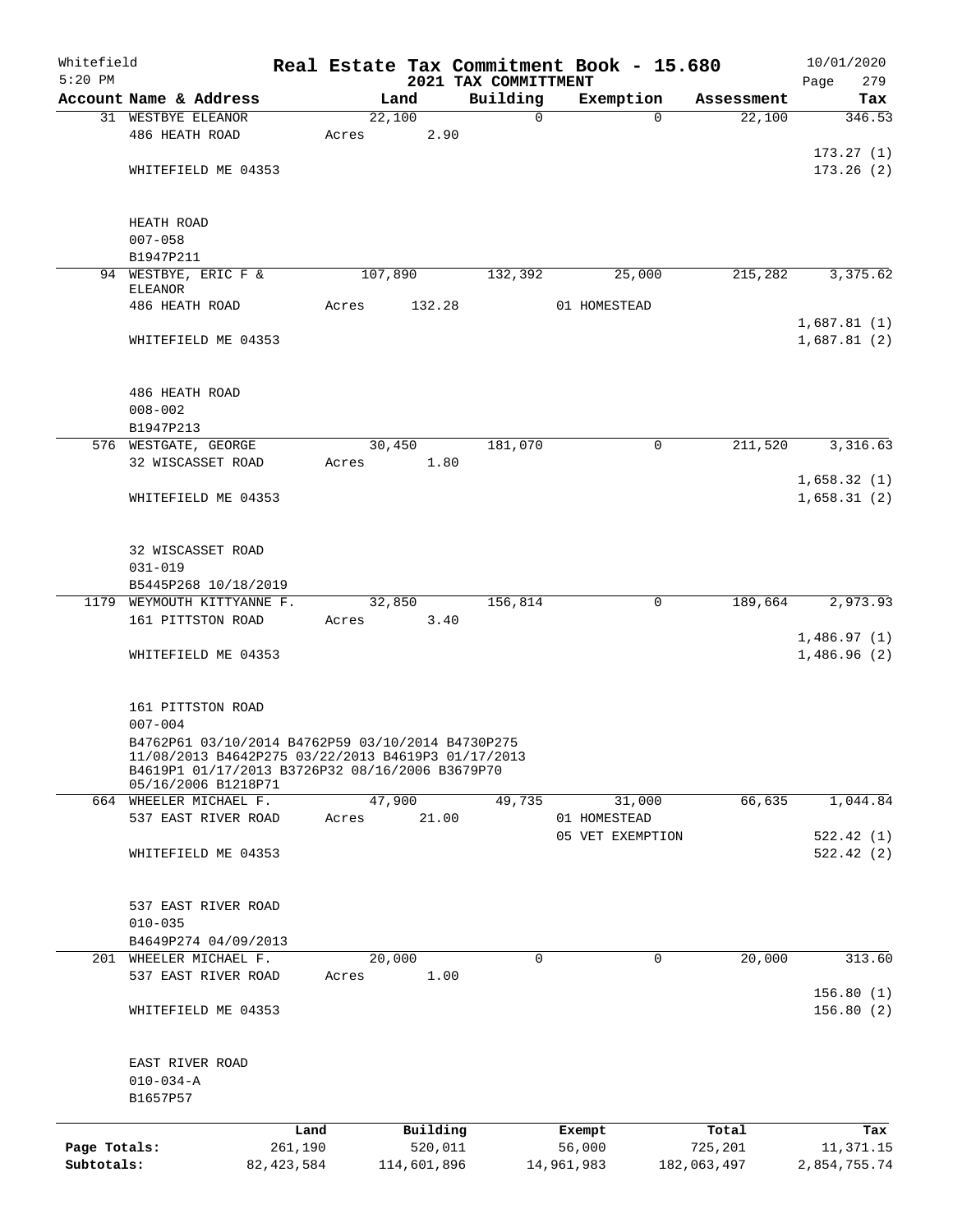| Whitefield<br>$5:20$ PM |                                          |      |       |        |             |                                  | Real Estate Tax Commitment Book - 15.680 |            | 10/01/2020         |
|-------------------------|------------------------------------------|------|-------|--------|-------------|----------------------------------|------------------------------------------|------------|--------------------|
|                         | Account Name & Address                   |      |       | Land   |             | 2021 TAX COMMITTMENT<br>Building | Exemption                                | Assessment | Page<br>280<br>Tax |
|                         | 1873 WHEELER, DAVID A                    |      |       | 23,120 |             | 0                                | $\Omega$                                 | 23,120     | 362.52             |
|                         | PO BOX 307                               |      | Acres |        | 3.58        |                                  |                                          |            |                    |
|                         |                                          |      |       |        |             |                                  |                                          |            | 181.26(1)          |
|                         | DRESDEN ME 04342                         |      |       |        |             |                                  |                                          |            | 181.26(2)          |
|                         |                                          |      |       |        |             |                                  |                                          |            |                    |
|                         | BRIGID LANE                              |      |       |        |             |                                  |                                          |            |                    |
|                         | $006 - 002 - C$                          |      |       |        |             |                                  |                                          |            |                    |
|                         | B5324P276 11/06/2018 B4722P9 10/11/2013  |      |       |        |             |                                  |                                          |            |                    |
|                         | 746 WHITE, DAVID L                       |      |       | 30,000 |             | 97,168                           | 0                                        | 127,168    | 1,993.99           |
|                         | WHITE, NICOLE M                          |      | Acres |        | 0.73        |                                  |                                          |            |                    |
|                         | 2151 JAMIESON AVE, UNIT                  |      |       |        |             |                                  |                                          |            | 997.00 (1)         |
|                         | 1104                                     |      |       |        |             |                                  |                                          |            | 996.99 (2)         |
|                         | ALEXANDRIA VA 22314                      |      |       |        |             |                                  |                                          |            |                    |
|                         |                                          |      |       |        |             |                                  |                                          |            |                    |
|                         | 20 PITTSTON ROAD                         |      |       |        |             |                                  |                                          |            |                    |
|                         | $031 - 004$                              |      |       |        |             |                                  |                                          |            |                    |
|                         | B5255P001 05/10/2018<br>172 WHITE, ROBIN |      |       | 44,050 |             | 50,012                           |                                          | 69,062     | 1,082.89           |
|                         | 264 SOUTH HUNTS MEADOW                   |      |       |        | Acres 16.00 |                                  | 25,000<br>01 HOMESTEAD                   |            |                    |
|                         | <b>ROAD</b>                              |      |       |        |             |                                  |                                          |            |                    |
|                         |                                          |      |       |        |             |                                  |                                          |            | 541.45(1)          |
|                         | WHITEFIELD ME 04353                      |      |       |        |             |                                  |                                          |            | 541.44(2)          |
|                         |                                          |      |       |        |             |                                  |                                          |            |                    |
|                         | 264 SOUTH HUNTS MEADOW                   |      |       |        |             |                                  |                                          |            |                    |
|                         | $009 - 022$                              |      |       |        |             |                                  |                                          |            |                    |
|                         | B4669P89 05/30/2013 B2817P147            |      |       |        |             |                                  |                                          |            |                    |
|                         | 470 WHITEFIELD REALTY TRUST              |      |       |        | 64,150      | 81,372                           | 0                                        | 145,522    | 2,281.78           |
|                         | c/o SNYDER, CORINNA S                    |      |       |        | Acres 46.00 |                                  |                                          |            |                    |
|                         | 2122 ALBEMARLE TERRACE                   |      |       |        |             |                                  |                                          |            | 1,140.89(1)        |
|                         |                                          |      |       |        |             |                                  |                                          |            | 1,140.89(2)        |
|                         | BROOKLYN NY 11226 3906                   |      |       |        |             |                                  |                                          |            |                    |
|                         | 484 HILTON ROAD                          |      |       |        |             |                                  |                                          |            |                    |
|                         | $011 - 044$                              |      |       |        |             |                                  |                                          |            |                    |
|                         | B4803P103 07/28/2014                     |      |       |        |             |                                  |                                          |            |                    |
|                         | 137 WHITEHOUSE, CURT W                   |      |       |        | 40,810      | $\frac{62,715}{ }$               | 31,000                                   | 72,525     | 1,137.19           |
|                         | P.O. BOX 61                              |      |       |        | Acres 5.70  |                                  | 01 HOMESTEAD                             |            |                    |
|                         |                                          |      |       |        |             |                                  | 05 VET EXEMPTION                         |            | 568.60(1)          |
|                         | COOPERS MILLS ME 04341                   |      |       |        |             |                                  |                                          |            | 568.59 (2)         |
|                         |                                          |      |       |        |             |                                  |                                          |            |                    |
|                         | 107 MAIN STREET                          |      |       |        |             |                                  |                                          |            |                    |
|                         | $022 - 028$                              |      |       |        |             |                                  |                                          |            |                    |
|                         | B4819P123 09/18/2014 B2261P1             |      |       |        |             |                                  |                                          |            |                    |
|                         | 392 WHITEHOUSE, JEREMY H 30,000          |      |       |        |             | 24,992                           | $\mathsf{O}$                             |            | 54,992 862.27      |
|                         | 9 PLUMMER STREET Acres 0.22              |      |       |        |             |                                  |                                          |            |                    |
|                         | #1                                       |      |       |        |             |                                  |                                          |            | 431.14 (1)         |
|                         | GARDINER ME 04345                        |      |       |        |             |                                  |                                          |            | 431.13 (2)         |
|                         |                                          |      |       |        |             |                                  |                                          |            |                    |
|                         | 111 MAIN STREET                          |      |       |        |             |                                  |                                          |            |                    |
|                         | $022 - 027$                              |      |       |        |             |                                  |                                          |            |                    |
|                         | B3828P319 01/31/2007                     |      |       |        |             |                                  |                                          |            |                    |
|                         |                                          |      |       |        |             |                                  |                                          |            |                    |
|                         |                                          |      |       |        |             |                                  |                                          |            |                    |
|                         |                                          | Land |       |        | Building    |                                  | Exempt                                   | Total      | Tax                |

|              | --------   | ____________ | ______     | --------    | --------     |
|--------------|------------|--------------|------------|-------------|--------------|
| Page Totals: | 232,130    | 316,259      | 56,000     | 492,389     | 7,720.64     |
| Subtotals:   | 82,655,714 | 114,918,155  | 15,017,983 | 182,555,886 | 2,862,476.38 |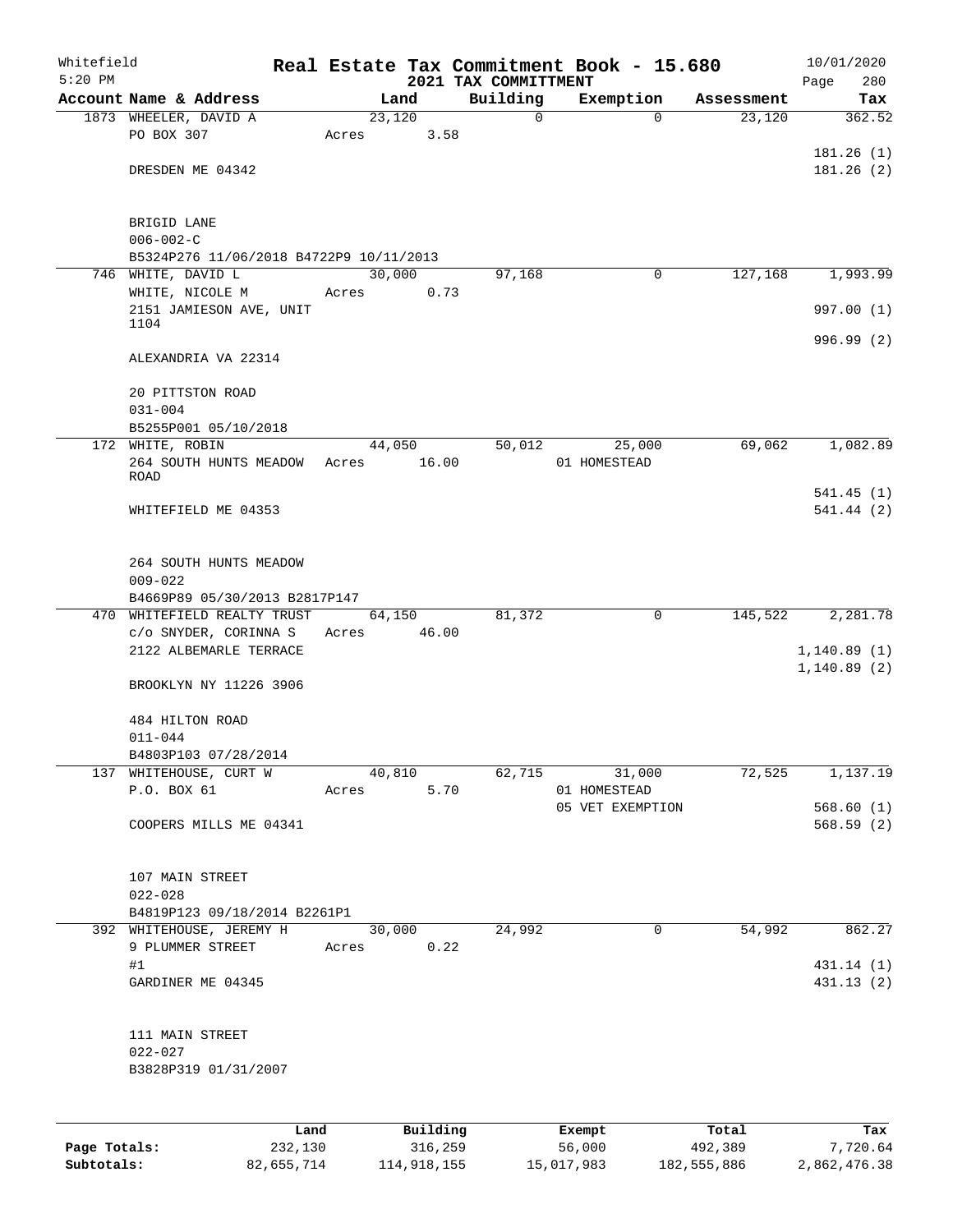| Whitefield<br>$5:20$ PM |                                                                                                                          |                 |                     | 2021 TAX COMMITTMENT | Real Estate Tax Commitment Book - 15.680 |                  | 10/01/2020<br>281<br>Page          |
|-------------------------|--------------------------------------------------------------------------------------------------------------------------|-----------------|---------------------|----------------------|------------------------------------------|------------------|------------------------------------|
|                         | Account Name & Address                                                                                                   |                 | Land                | Building             | Exemption                                | Assessment       | Tax                                |
|                         | 1376 WHITEHOUSE, JEREMY H<br>9 PLUMMER STREET<br>#1<br>GARDINER ME 04345                                                 | Acres           | 30,000<br>0.07      | 24,079               | $\Omega$                                 | 54,079           | 847.96<br>423.98 (1)<br>423.98 (2) |
|                         | 105 MAIN STREET<br>$022 - 029$<br>B3828P319 01/31/2007                                                                   |                 |                     |                      |                                          |                  |                                    |
|                         | 1180 WHITMORE JOSEPH D.                                                                                                  |                 | 36,034              | $\mathbf 0$          | $\mathbf 0$                              | 36,034           | 565.01                             |
|                         | 516 RIVER ROAD<br>LEBANON ME 04027                                                                                       | Acres           | 18.48               |                      |                                          |                  | 282.51(1)<br>282.50(2)             |
|                         | WISCASSET ROAD<br>$001 - 057 - 001$                                                                                      |                 |                     |                      |                                          |                  |                                    |
|                         | B4951P159 11/20/2015 B4951P157 11/20/2015 B1244P211                                                                      |                 |                     |                      |                                          |                  |                                    |
|                         | 546 WHITMORE RUBY D.                                                                                                     |                 | 32,250              | 8,080                | 29,000                                   | 11,330           | 177.65                             |
|                         | 20 HILTON ROAD                                                                                                           | Acres           | 3.00                |                      | 01 HOMESTEAD                             |                  |                                    |
|                         | WHITEFIELD ME 04353                                                                                                      |                 |                     |                      | 04 BLIND                                 |                  | 88.83 (1)<br>88.82 (2)             |
|                         | 20 HILTON ROAD<br>$027 - 012$                                                                                            |                 |                     |                      |                                          |                  |                                    |
|                         | B1615P252<br>1408 WILBUR WAYNE M.                                                                                        |                 | 39,970              | 2,151                | $\mathbf 0$                              | 42,121           | 660.46                             |
|                         | 34 FOURTH AVENUE                                                                                                         | Acres           | 10.90               |                      |                                          |                  | 330.23(1)                          |
|                         | PITMAN NJ 08071                                                                                                          |                 |                     |                      |                                          |                  | 330.23 (2)                         |
|                         | 96 EAST RIVER ROAD<br>$014 - 011$<br>B4896P190 06/16/2015 B4466P96 12/01/2011 B4289P212<br>06/23/2010 B760P43 01/19/1973 |                 |                     |                      |                                          |                  |                                    |
|                         | 72 WILDES, DENISE                                                                                                        |                 | 80,250              | 71,033               | $\mathsf{O}$                             | 151,283          | 2,372.12                           |
|                         | WILDES, CHRISTIAN                                                                                                        | Acres           | 67.00               |                      |                                          |                  |                                    |
|                         | 4800 N.E. SAVANNAH RD<br>JENSEN BEACH FL 34957                                                                           |                 |                     |                      |                                          |                  | 1,186.06(1)<br>1,186.06(2)         |
|                         | 390 NORTH HOWE ROAD                                                                                                      |                 |                     |                      |                                          |                  |                                    |
|                         | $020 - 006$                                                                                                              |                 |                     |                      |                                          |                  |                                    |
|                         | B5453P207 11/01/2019                                                                                                     |                 |                     |                      |                                          |                  |                                    |
|                         | 1164 WILLARD BILLIE G.<br>261 PITTSTON ROAD                                                                              | Acres           | 30,750<br>2.00      | 61,214               | 25,000<br>01 HOMESTEAD                   | 66,964           | 1,050.00                           |
|                         | WHITEFIELD ME 04353                                                                                                      |                 |                     |                      |                                          |                  | 525.00(1)<br>525.00(2)             |
|                         | 261 PITTSTON ROAD<br>$003 - 017 - A$                                                                                     |                 |                     |                      |                                          |                  |                                    |
|                         | B4978P138 02/16/2016 B4510P197 04/06/2012 B4264P282<br>04/02/2010 B4254P134 03/02/2010 B4058P295 10/07/2008<br>B2873P37  |                 |                     |                      |                                          |                  |                                    |
|                         |                                                                                                                          |                 |                     |                      |                                          |                  |                                    |
| Page Totals:            |                                                                                                                          | Land<br>249,254 | Building<br>166,557 |                      | Exempt<br>54,000                         | Total<br>361,811 | Tax<br>5,673.20                    |

**Subtotals:** 82,904,968 115,084,712 15,071,983 182,917,697 2,868,149.58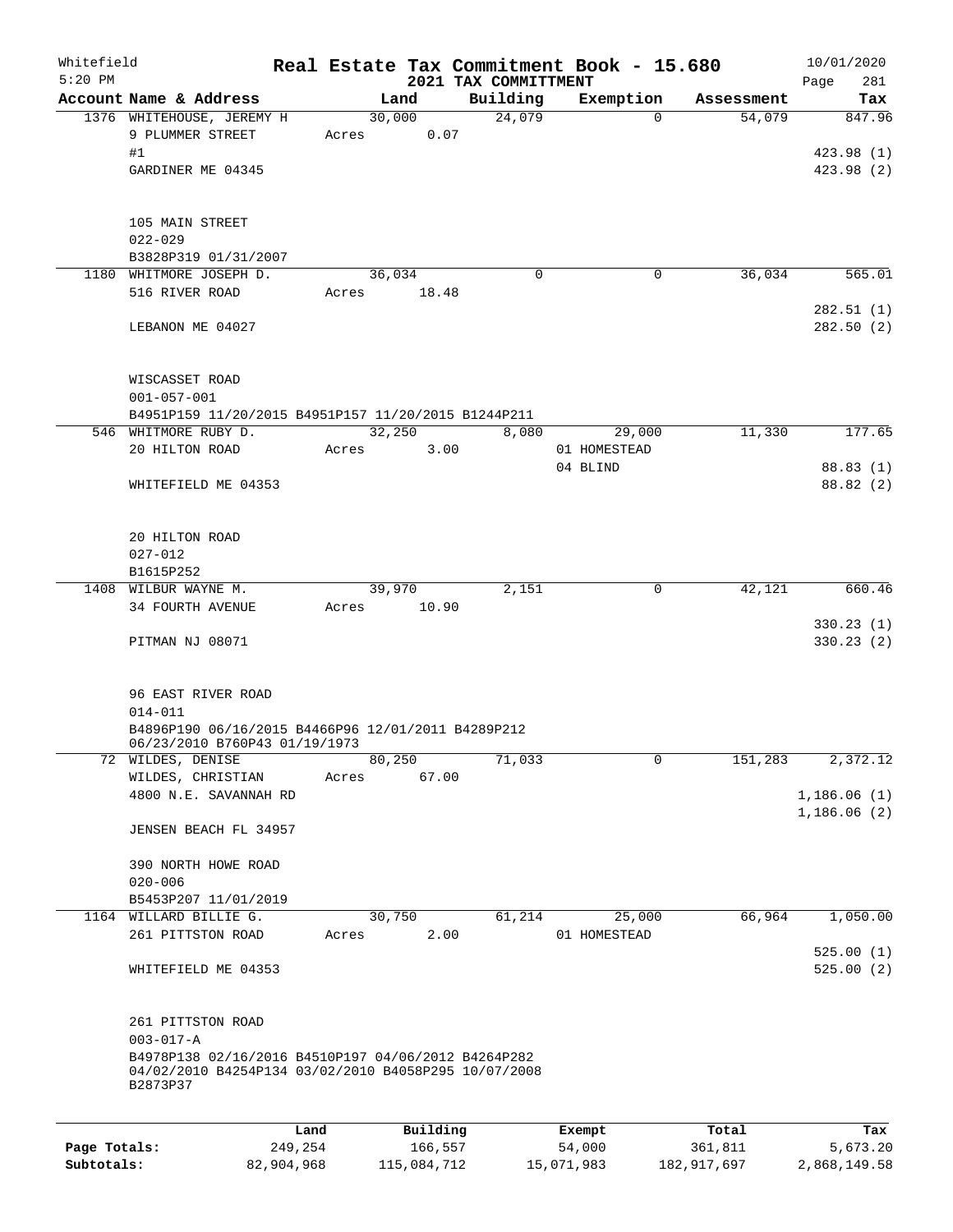| Whitefield   |                                                                      |       |                     |                                  | Real Estate Tax Commitment Book - 15.680 |                  | 10/01/2020                   |
|--------------|----------------------------------------------------------------------|-------|---------------------|----------------------------------|------------------------------------------|------------------|------------------------------|
| $5:20$ PM    | Account Name & Address                                               |       | Land                | 2021 TAX COMMITTMENT<br>Building | Exemption                                | Assessment       | Page<br>282<br>Tax           |
|              | 1570 WILLARD WILLIAM J. &<br>PAULINE A. & WILLIAM H.                 |       | 30,610              | $\mathbf 0$                      | $\Omega$                                 | 30,610           | 479.96                       |
|              | 115 HANLEY ROAD                                                      | Acres | 11.70               |                                  |                                          |                  | 239.98(1)                    |
|              | PITTSTON ME 04345                                                    |       |                     |                                  |                                          |                  | 239.98(2)                    |
|              | PHILBRICK LANE<br>$006 - 003$                                        |       |                     |                                  |                                          |                  |                              |
|              | B4971P185 01/25/2016 B4343P206 09/29/2010 B2588P194<br>06/29/1983    |       |                     |                                  |                                          |                  |                              |
|              | 564 WILLETTE, MARY BRENDA<br>54 DEVINE ROAD                          | Acres | 32,400<br>3.10      | 59,672                           | 0                                        | 92,072           | 1,443.69                     |
|              | WHITEFIELD ME 04353                                                  |       |                     |                                  |                                          |                  | 721.85(1)<br>721.84(2)       |
|              | 54 DEVINE ROAD<br>$016 - 008$<br>B2268P159                           |       |                     |                                  |                                          |                  |                              |
|              | 384 WILLIAMS, HENRY F                                                |       | 33,705              | 15,195                           | 0                                        | 48,900           | 766.75                       |
|              | 15 MAPLE LANE                                                        | Acres | 3.97                |                                  |                                          |                  |                              |
|              | WHITEFIELD ME 04353                                                  |       |                     |                                  |                                          |                  | 383.38 (1)<br>383.37 (2)     |
|              | 15 MAPLE LANE<br>$014 - 006 - F - A$<br>B4172P136 07/10/2009 B2355P4 |       |                     |                                  |                                          |                  |                              |
|              | 738 WILLIAMSON, GLENN A &<br>MERLENE A                               |       | 39,762              | 101,072                          | 0                                        | 140,834          | 2,208.28                     |
|              | 98 BENNER LANE                                                       | Acres | 10.64               |                                  |                                          |                  |                              |
|              | WHITEFIELD ME 04353                                                  |       |                     |                                  |                                          |                  | 1, 104.14(1)<br>1, 104.14(2) |
|              | 98 BENNER LANE<br>$016 - 044$                                        |       |                     |                                  |                                          |                  |                              |
|              | B3685P168 05/31/2006<br>1344 WILSON CLIFFORD E                       |       | 52,250              | 21,677                           | 25,000                                   | 48,927           | 767.18                       |
|              | 19 HILLSIDE LANE                                                     | Acres | 3.00                |                                  | 01 HOMESTEAD                             |                  |                              |
|              | WHITEFIELD ME 04353                                                  |       |                     |                                  |                                          |                  | 383.59 (1)<br>383.59 (2)     |
|              | 19 HILLSIDE LANE<br>$024 - 004 - A$                                  |       |                     |                                  |                                          |                  |                              |
| 1803         | WILSON, ANDREW R                                                     |       | 37,706              | 195,166                          | 0                                        | 232,872          | 3,651.43                     |
|              | WILSON, JULIE A<br>485 TOWN HOUSE ROAD                               | Acres | 8.07                |                                  |                                          |                  | 1,825.72(1)                  |
|              | WHITEFIELD ME 04353                                                  |       |                     |                                  |                                          |                  | 1,825.71(2)                  |
|              | 485 TOWNHOUSE ROAD<br>$010 - 008 - D$<br>B3955P83 01/11/2008         |       |                     |                                  |                                          |                  |                              |
|              |                                                                      |       |                     |                                  |                                          |                  |                              |
| Page Totals: | Land<br>226,433                                                      |       | Building<br>392,782 |                                  | Exempt<br>25,000                         | Total<br>594,215 | Tax<br>9,317.29              |

**Subtotals:** 83,131,401 115,477,494 15,096,983 183,511,912 2,877,466.87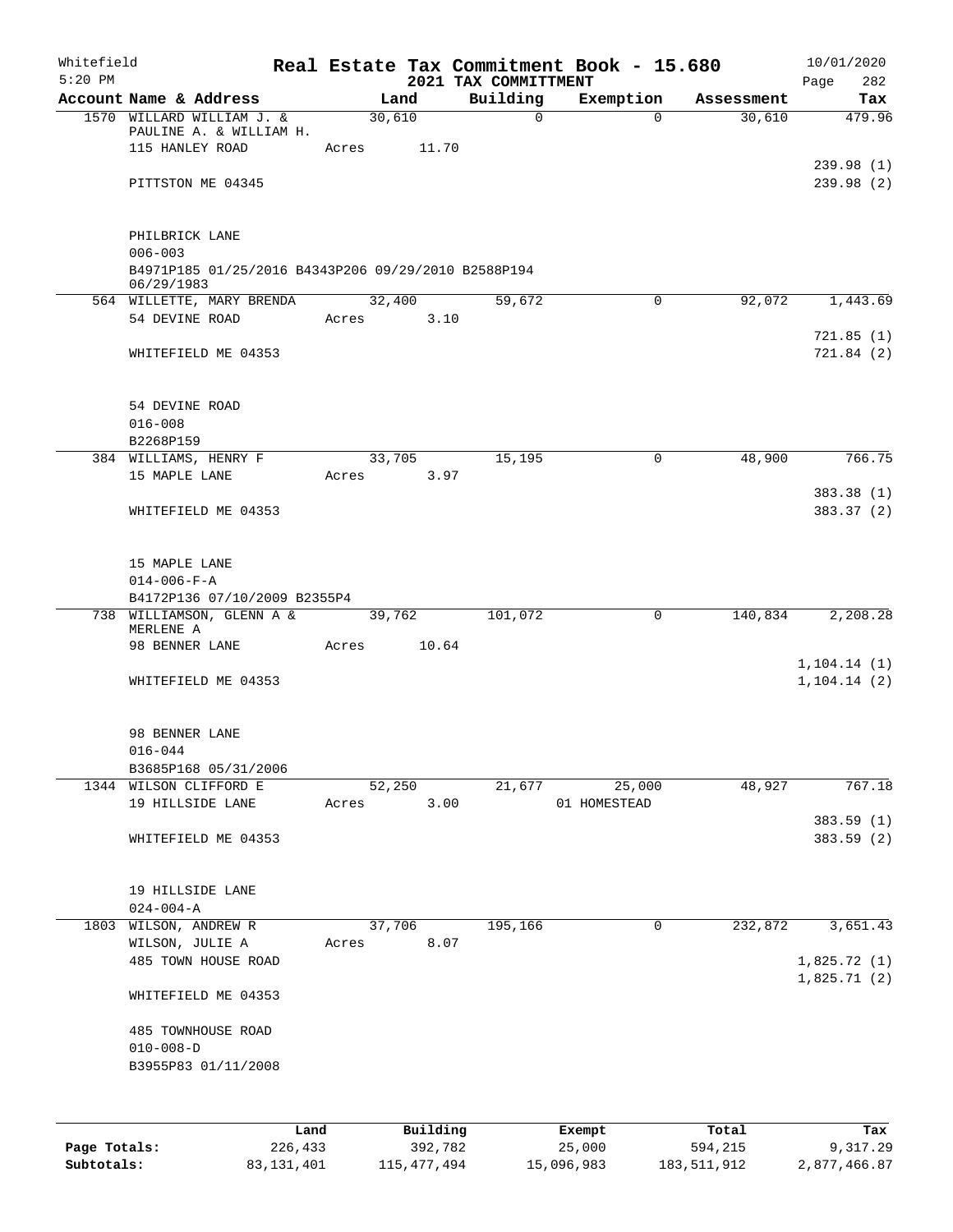| Whitefield   |                                                                     |              |       |        |             |                                  |   | Real Estate Tax Commitment Book - 15.680 |          |             | 10/01/2020             |
|--------------|---------------------------------------------------------------------|--------------|-------|--------|-------------|----------------------------------|---|------------------------------------------|----------|-------------|------------------------|
| $5:20$ PM    | Account Name & Address                                              |              |       | Land   |             | 2021 TAX COMMITTMENT<br>Building |   | Exemption                                |          | Assessment  | Page<br>283<br>Tax     |
|              | 1034 WILSON, CHARLES R                                              |              |       | 36,386 |             | 112,669                          |   |                                          | $\Omega$ | 149,055     | 2,337.18               |
|              | P.O. BOX 202                                                        |              | Acres |        | 6.42        |                                  |   |                                          |          |             |                        |
|              |                                                                     |              |       |        |             |                                  |   |                                          |          |             | 1,168.59(1)            |
|              | WHITEFIELD ME 04353                                                 |              |       |        |             |                                  |   |                                          |          |             | 1,168.59(2)            |
|              |                                                                     |              |       |        |             |                                  |   |                                          |          |             |                        |
|              | 33 TOWNSEND BROOK LANE                                              |              |       |        |             |                                  |   |                                          |          |             |                        |
|              | $007 - 053 - B$                                                     |              |       |        |             |                                  |   |                                          |          |             |                        |
|              | B5405P265 07/12/2019 B5156P82 06/30/2017<br>WILSON, KENNETH &       |              |       | 30,105 |             |                                  |   | 25,000                                   |          | 162,612     |                        |
| 619          | <b>ROXANNE</b>                                                      |              |       |        |             | 157,507                          |   |                                          |          |             | 2,549.76               |
|              | 499 TOWNHOUSE ROAD                                                  |              | Acres |        | 1.57        |                                  |   | 01 HOMESTEAD                             |          |             |                        |
|              |                                                                     |              |       |        |             |                                  |   |                                          |          |             | 1, 274.88(1)           |
|              | WHITEFIELD ME 04353                                                 |              |       |        |             |                                  |   |                                          |          |             | 1, 274.88 (2)          |
|              |                                                                     |              |       |        |             |                                  |   |                                          |          |             |                        |
|              | 499 TOWNHOUSE ROAD                                                  |              |       |        |             |                                  |   |                                          |          |             |                        |
|              | $010 - 006$                                                         |              |       |        |             |                                  |   |                                          |          |             |                        |
|              | B925P27                                                             |              |       |        |             |                                  |   |                                          |          |             |                        |
|              | 944 WILSON, ROBERT D                                                |              |       | 36,626 |             | 10,380                           |   | 25,000                                   |          | 22,006      | 345.05                 |
|              | C/O ALTA MILLER                                                     |              | Acres |        | 6.72        |                                  |   | 01 HOMESTEAD                             |          |             |                        |
|              | 2156 WALDEN ROAD<br>MACON GA 31216                                  |              |       |        |             |                                  |   |                                          |          |             | 172.53(1)<br>172.52(2) |
|              |                                                                     |              |       |        |             |                                  |   |                                          |          |             |                        |
|              |                                                                     |              |       |        |             |                                  |   |                                          |          |             |                        |
|              | <b>48 BEECH LANE</b>                                                |              |       |        |             |                                  |   |                                          |          |             |                        |
|              | $014 - 006 - E$                                                     |              |       |        |             |                                  |   |                                          |          |             |                        |
|              | B3592P185 11/18/2005<br>WILSON, ROXANNE R &                         |              |       | 52,870 |             |                                  | 0 |                                          | 0        | 52,870      | 829.00                 |
| 878          | KENNETH R                                                           |              |       |        |             |                                  |   |                                          |          |             |                        |
|              | 499 TOWNHOUSE ROAD                                                  |              | Acres |        | 44.03       |                                  |   |                                          |          |             |                        |
|              |                                                                     |              |       |        |             |                                  |   |                                          |          |             | 414.50(1)              |
|              | WHITEFIELD ME 04353                                                 |              |       |        |             |                                  |   |                                          |          |             | 414.50(2)              |
|              |                                                                     |              |       |        |             |                                  |   |                                          |          |             |                        |
|              | TOWNHOUSE ROAD                                                      |              |       |        |             |                                  |   |                                          |          |             |                        |
|              | $010 - 008$                                                         |              |       |        |             |                                  |   |                                          |          |             |                        |
|              | B3966P39 02/15/2008                                                 |              |       |        |             |                                  |   |                                          |          |             |                        |
| 640          | WINCHENBACH TIFFANY M.                                              |              |       | 33,090 |             |                                  | 0 |                                          | 0        | 33,090      | 518.85                 |
|              | & MICHAEL<br>88 JEFFERESON ROAD                                     |              | Acres |        | 14.80       |                                  |   |                                          |          |             |                        |
|              |                                                                     |              |       |        |             |                                  |   |                                          |          |             | 259.43(1)              |
|              | WHITEFIELD ME 04353                                                 |              |       |        |             |                                  |   |                                          |          |             | 259.42(2)              |
|              |                                                                     |              |       |        |             |                                  |   |                                          |          |             |                        |
|              | JEFFERSON ROAD                                                      |              |       |        |             |                                  |   |                                          |          |             |                        |
|              | $014 - 017$                                                         |              |       |        |             |                                  |   |                                          |          |             |                        |
|              | B4412P1 06/24/2011 B3961P76 01/31/2008                              |              |       |        |             |                                  |   |                                          |          |             |                        |
| 1821         | WINCHENBACH TIFFANY M.                                              |              |       | 45,570 |             | 121,352                          |   |                                          | 0        | 166,922     | 2,617.34               |
|              | & MICHAEL                                                           |              |       |        |             |                                  |   |                                          |          |             |                        |
|              | 88 JEFFERSON ROAD                                                   |              | Acres |        | 5.40        |                                  |   |                                          |          |             | 1,308.67(1)            |
|              | WHITEFIELD ME 04353                                                 |              |       |        |             |                                  |   |                                          |          |             | 1,308.67(2)            |
|              |                                                                     |              |       |        |             |                                  |   |                                          |          |             |                        |
|              |                                                                     |              |       |        |             |                                  |   |                                          |          |             |                        |
|              | 88 JEFFERSON ROAD                                                   |              |       |        |             |                                  |   |                                          |          |             |                        |
|              | $014 - 017 - A$<br>B4412P1 06/24/2011 B4411P318 06/24/2011 B4010P48 |              |       |        |             |                                  |   |                                          |          |             |                        |
|              | 06/02/2008                                                          |              |       |        |             |                                  |   |                                          |          |             |                        |
|              |                                                                     | Land         |       |        | Building    |                                  |   | Exempt                                   |          | Total       | Tax                    |
| Page Totals: |                                                                     | 234,647      |       |        | 401,908     |                                  |   | 50,000                                   |          | 586,555     | 9,197.18               |
| Subtotals:   |                                                                     | 83, 366, 048 |       |        | 115,879,402 |                                  |   | 15, 146, 983                             |          | 184,098,467 | 2,886,664.05           |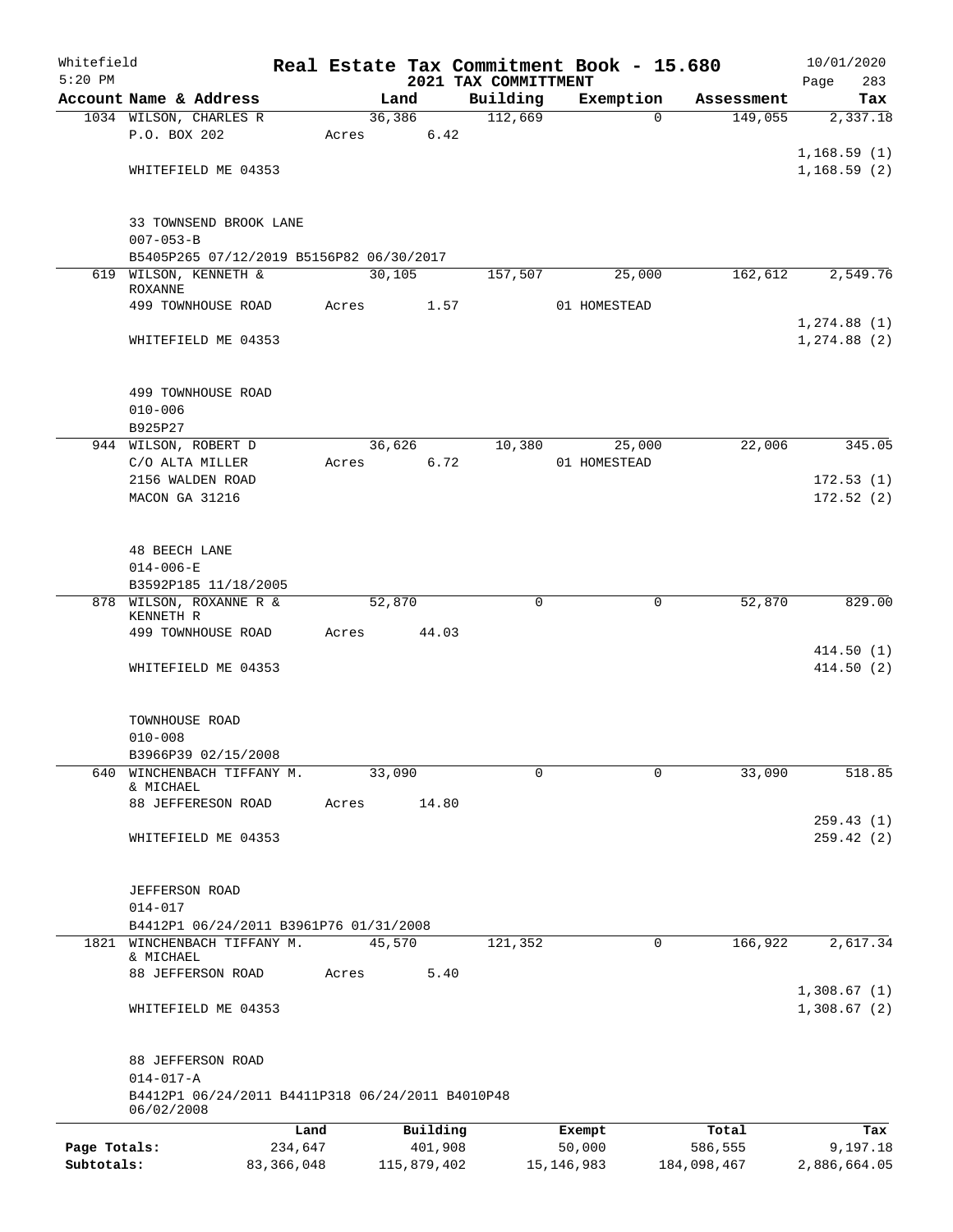| Whitefield   |                                          |              |       |             |      |                                  | Real Estate Tax Commitment Book - 15.680 |             | 10/01/2020             |
|--------------|------------------------------------------|--------------|-------|-------------|------|----------------------------------|------------------------------------------|-------------|------------------------|
| $5:20$ PM    | Account Name & Address                   |              |       | Land        |      | 2021 TAX COMMITTMENT<br>Building | Exemption                                | Assessment  | Page<br>284<br>Tax     |
|              | 1550 WINKLEY HENRY                       |              |       | 30,585      |      | 76,410                           | 25,000                                   | 81,995      | 1,285.68               |
|              | 20 MARINE LANE                           |              |       | Acres 1.89  |      |                                  | 01 HOMESTEAD                             |             |                        |
|              |                                          |              |       |             |      |                                  |                                          |             | 642.84 (1)             |
|              | WHITEFIELD ME 04353                      |              |       |             |      |                                  |                                          |             | 642.84 (2)             |
|              | 20 MARINE LANE<br>$018 - 037 - B$        |              |       |             |      |                                  |                                          |             |                        |
|              | 1171 WINSLOW JEFFREY G. &                |              |       | 375         |      | $\Omega$                         | $\Omega$                                 | 375         | 5.88                   |
|              | CHRISTINE                                |              |       |             |      |                                  |                                          |             |                        |
|              | 47 MOLSAM ROAD                           |              | Acres |             | 0.25 |                                  |                                          |             |                        |
|              | WINDSOR ME 04363                         |              |       |             |      |                                  |                                          |             | 2.94(1)<br>2.94(2)     |
|              | ON WINDSOR LINE<br>$020 - 012$           |              |       |             |      |                                  |                                          |             |                        |
|              | B5335P244                                |              |       |             |      |                                  |                                          |             |                        |
|              | 494 WISCASSET AND OUEBEC                 |              |       | 29,081      |      | 0                                | $\mathbf 0$                              | 29,081      | 455.99                 |
|              | RAILROAD<br>C/O LES FOSSEL,<br>TREASURER |              | Acres | 34.74       |      |                                  |                                          |             |                        |
|              | P.O. BOX 525                             |              |       |             |      |                                  |                                          |             | 228.00(1)              |
|              | ALNA ME 04535                            |              |       |             |      |                                  |                                          |             | 227.99(2)              |
|              | NARROW GAGE RAILROAD<br>$001 - 099 - RR$ |              |       |             |      |                                  |                                          |             |                        |
|              | B2787P91                                 |              |       |             |      |                                  |                                          |             |                        |
|              | 618 WISCASSET, WATERVILLE &              |              |       | 14,380      |      | $\Omega$                         | 0                                        | 14,380      | 225.48                 |
|              | FARMINGTON RAILWAY                       |              | Acres | 13.60       |      |                                  |                                          |             |                        |
|              | MUSEUM<br>P O BOX 242                    |              |       |             |      |                                  |                                          |             | 112.74(1)              |
|              |                                          |              |       |             |      |                                  |                                          |             | 112.74(2)              |
|              | ALNA ME 04535                            |              |       |             |      |                                  |                                          |             |                        |
|              | CORNER EAST RIVER ROAD                   |              |       |             |      |                                  |                                          |             |                        |
|              | $007 - 040$                              |              |       |             |      |                                  |                                          |             |                        |
| 1322         | B2524P215<br>WITHEE DAVID C. &           |              |       |             |      | 212, 124                         |                                          | 231,574     | 3,631.08               |
|              | CAROLEE F.                               |              |       | 44,450      |      |                                  | 25,000                                   |             |                        |
|              | 325 SOUTH HUNTS MEADOW                   |              | Acres | 16.50       |      |                                  | 01 HOMESTEAD                             |             |                        |
|              | <b>ROAD</b>                              |              |       |             |      |                                  |                                          |             | 1,815.54(1)            |
|              | WHITEFIELD ME 04353                      |              |       |             |      |                                  |                                          |             | 1,815.54(2)            |
|              | 325 SOUTH HUNTS MEADOW                   |              |       |             |      |                                  |                                          |             |                        |
|              | $009 - 004 - A$                          |              |       |             |      |                                  |                                          |             |                        |
|              | B2588P65                                 |              |       |             |      |                                  |                                          |             |                        |
|              | 1744 WOOD ERIC M.                        |              |       | 30,050      |      | 0                                | 0                                        | 30,050      | 471.18                 |
|              | P.O. BOX 394                             |              | Acres | 11.00       |      |                                  |                                          |             |                        |
|              | BOOTHBAY ME 04537                        |              |       |             |      |                                  |                                          |             | 235.59(1)<br>235.59(2) |
|              | THAYER ROAD                              |              |       |             |      |                                  |                                          |             |                        |
|              | $001 - 026 - A$                          |              |       |             |      |                                  |                                          |             |                        |
|              | B3451P313 03/07/2005                     |              |       |             |      |                                  |                                          |             |                        |
|              |                                          | Land         |       | Building    |      |                                  | Exempt                                   | Total       | Tax                    |
| Page Totals: |                                          | 148,921      |       | 288,534     |      |                                  | 50,000                                   | 387,455     | 6,075.29               |
| Subtotals:   |                                          | 83, 514, 969 |       | 116,167,936 |      |                                  | 15, 196, 983                             | 184,485,922 | 2,892,739.34           |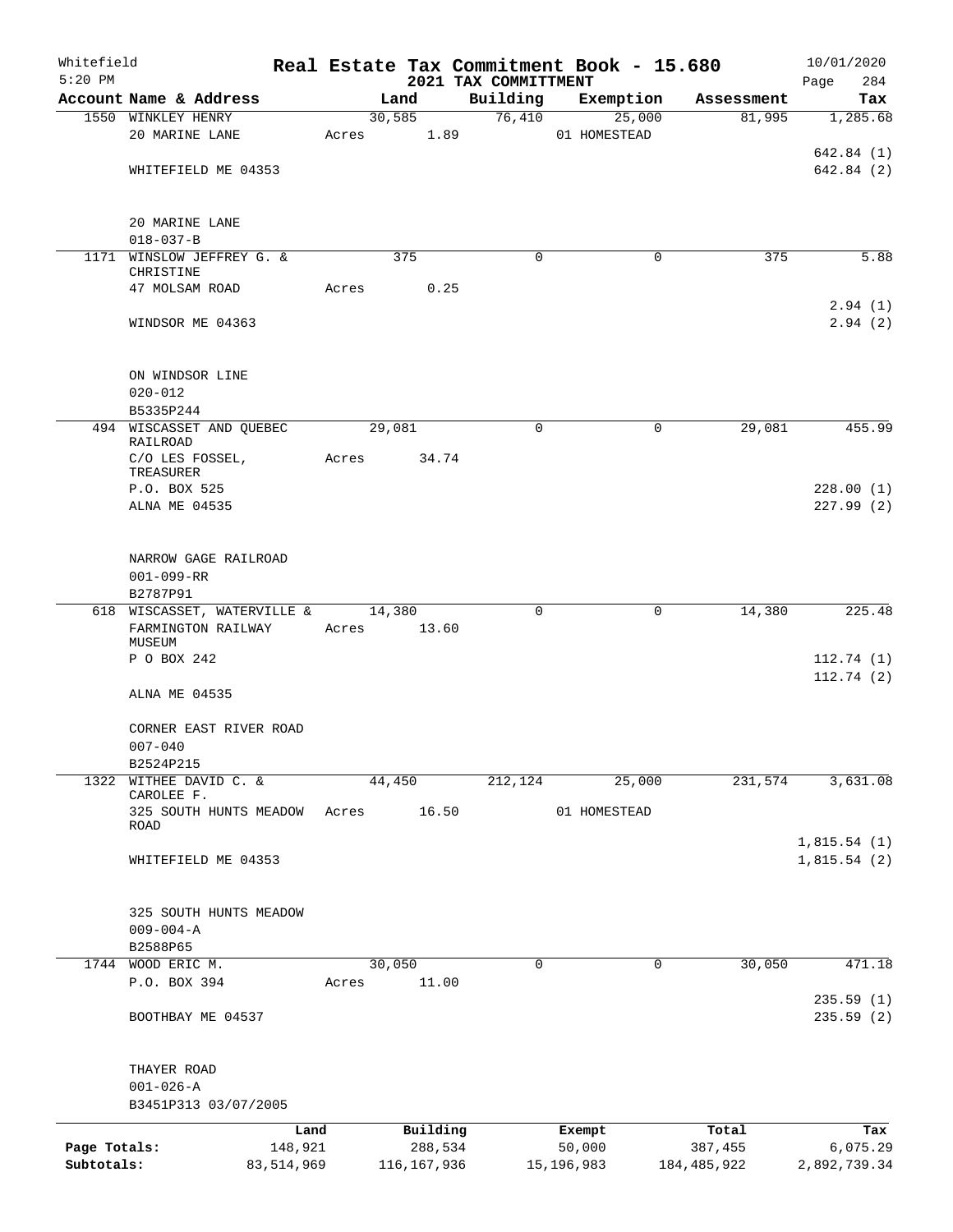| Whitefield   |                                                                                                |         |       |                |      |                      | Real Estate Tax Commitment Book - 15.680 |                       | 10/01/2020                   |
|--------------|------------------------------------------------------------------------------------------------|---------|-------|----------------|------|----------------------|------------------------------------------|-----------------------|------------------------------|
| $5:20$ PM    | Account Name & Address                                                                         |         |       |                |      | 2021 TAX COMMITTMENT |                                          |                       | 285<br>Page                  |
|              | 984 WOOD JOHN J. & NADEAU                                                                      |         |       | Land<br>25,750 |      | Building<br>152,041  | Exemption<br>25,000                      | Assessment<br>152,791 | Tax<br>2,395.76              |
|              | TIFFANY A.                                                                                     |         |       |                |      |                      |                                          |                       |                              |
|              | 208 NORTH HUNTS MEADOW                                                                         |         | Acres |                | 2.00 |                      | 01 HOMESTEAD                             |                       |                              |
|              | <b>ROAD</b>                                                                                    |         |       |                |      |                      |                                          |                       |                              |
|              | WHITEFIELD ME 04353                                                                            |         |       |                |      |                      |                                          |                       | 1, 197.88(1)<br>1, 197.88(2) |
|              |                                                                                                |         |       |                |      |                      |                                          |                       |                              |
|              |                                                                                                |         |       |                |      |                      |                                          |                       |                              |
|              | 208 NO. HUNTS MEADOW                                                                           |         |       |                |      |                      |                                          |                       |                              |
|              | $018 - 032$                                                                                    |         |       |                |      |                      |                                          |                       |                              |
|              | B4864P213 02/27/2015 B4827P105 10/10/2014 B4803P68<br>07/28/2014 B4589P118 11/05/2012 B2266P16 |         |       |                |      |                      |                                          |                       |                              |
| 1567         | WOODBURY BRIAN                                                                                 |         |       | 49,600         |      | $\Omega$             | $\mathbf 0$                              | 49,600                | 777.73                       |
|              | 1007 ALEXANDER REED                                                                            |         | Acres | 39.00          |      |                      |                                          |                       |                              |
|              | <b>ROAD</b>                                                                                    |         |       |                |      |                      |                                          |                       |                              |
|              |                                                                                                |         |       |                |      |                      |                                          |                       | 388.87 (1)                   |
|              | RICHMOND ME 04357                                                                              |         |       |                |      |                      |                                          |                       | 388.86 (2)                   |
|              |                                                                                                |         |       |                |      |                      |                                          |                       |                              |
|              | STEARNS BROOK LANE                                                                             |         |       |                |      |                      |                                          |                       |                              |
|              | $011 - 031$                                                                                    |         |       |                |      |                      |                                          |                       |                              |
|              | B2152P336 06/07/1996 B1249P16 07/02/1985                                                       |         |       |                |      |                      |                                          |                       |                              |
|              | 535 WOODBURY FREDERICK                                                                         |         |       | 47,780         |      | $\mathbf 0$          | 0                                        | 47,780                | 749.19                       |
|              | 348 POND ROAD                                                                                  |         | Acres | 36.20          |      |                      |                                          |                       |                              |
|              | NEWCASTLE ME 04553                                                                             |         |       |                |      |                      |                                          |                       | 374.60(1)<br>374.59(2)       |
|              |                                                                                                |         |       |                |      |                      |                                          |                       |                              |
|              |                                                                                                |         |       |                |      |                      |                                          |                       |                              |
|              | JEFFERSON LINE                                                                                 |         |       |                |      |                      |                                          |                       |                              |
|              | $011 - 033$                                                                                    |         |       |                |      |                      |                                          |                       |                              |
|              | 1110 WOODBURY KATHLEEN J. &<br>JOYCE L.                                                        |         |       | 66,850         |      | 68,285               | 25,000                                   | 110,135               | 1,726.92                     |
|              | 100 EAST RIVER ROAD                                                                            |         | Acres | 21.00          |      |                      | 01 HOMESTEAD                             |                       |                              |
|              |                                                                                                |         |       |                |      |                      |                                          |                       | 863.46 (1)                   |
|              | WHITEFIELD ME 04353                                                                            |         |       |                |      |                      |                                          |                       | 863.46(2)                    |
|              |                                                                                                |         |       |                |      |                      |                                          |                       |                              |
|              |                                                                                                |         |       |                |      |                      |                                          |                       |                              |
|              | 100 EAST RIVER ROAD                                                                            |         |       |                |      |                      |                                          |                       |                              |
|              | 014-012<br>B3238P135                                                                           |         |       |                |      |                      |                                          |                       |                              |
| 1509         | WOODWORTH PHILIP W. &                                                                          |         |       | 33,180         |      | 84,156               | 25,000                                   | 92,336                | 1,447.83                     |
|              | JANICE                                                                                         |         |       |                |      |                      |                                          |                       |                              |
|              | 492 HUNTS MEADOW ROAD                                                                          |         | Acres |                | 3.62 |                      | 01 HOMESTEAD                             |                       |                              |
|              | WHITEFIELD ME 04353                                                                            |         |       |                |      |                      |                                          |                       | 723.92 (1)<br>723.91(2)      |
|              |                                                                                                |         |       |                |      |                      |                                          |                       |                              |
|              |                                                                                                |         |       |                |      |                      |                                          |                       |                              |
|              | 492 HUNTS MEADOW ROAD                                                                          |         |       |                |      |                      |                                          |                       |                              |
|              | $015 - 007$                                                                                    |         |       |                |      |                      |                                          |                       |                              |
|              | B1413P215                                                                                      |         |       |                |      |                      |                                          |                       |                              |
|              | 669 WOODWORTH, MIKE<br>138 AUGUSTA ROAD                                                        |         |       | 0              |      | 4,884                | 0                                        | 4,884                 | 76.58                        |
|              |                                                                                                |         |       |                |      |                      |                                          |                       | 38.29(1)                     |
|              | WHITEFIELD ME 04353                                                                            |         |       |                |      |                      |                                          |                       | 38.29(2)                     |
|              |                                                                                                |         |       |                |      |                      |                                          |                       |                              |
|              |                                                                                                |         |       |                |      |                      |                                          |                       |                              |
|              | 140 AUGUSTA ROAD                                                                               |         |       |                |      |                      |                                          |                       |                              |
|              | $018 - 020 - C - ON$                                                                           |         |       |                |      |                      |                                          |                       |                              |
|              |                                                                                                |         |       |                |      |                      |                                          |                       |                              |
|              |                                                                                                | Land    |       | Building       |      |                      | Exempt                                   | Total                 | Tax                          |
| Page Totals: |                                                                                                | 223,160 |       | 309,366        |      |                      | 75,000                                   | 457,526               | 7,174.01                     |

**Subtotals:** 83,738,129 116,477,302 15,271,983 184,943,448 2,899,913.35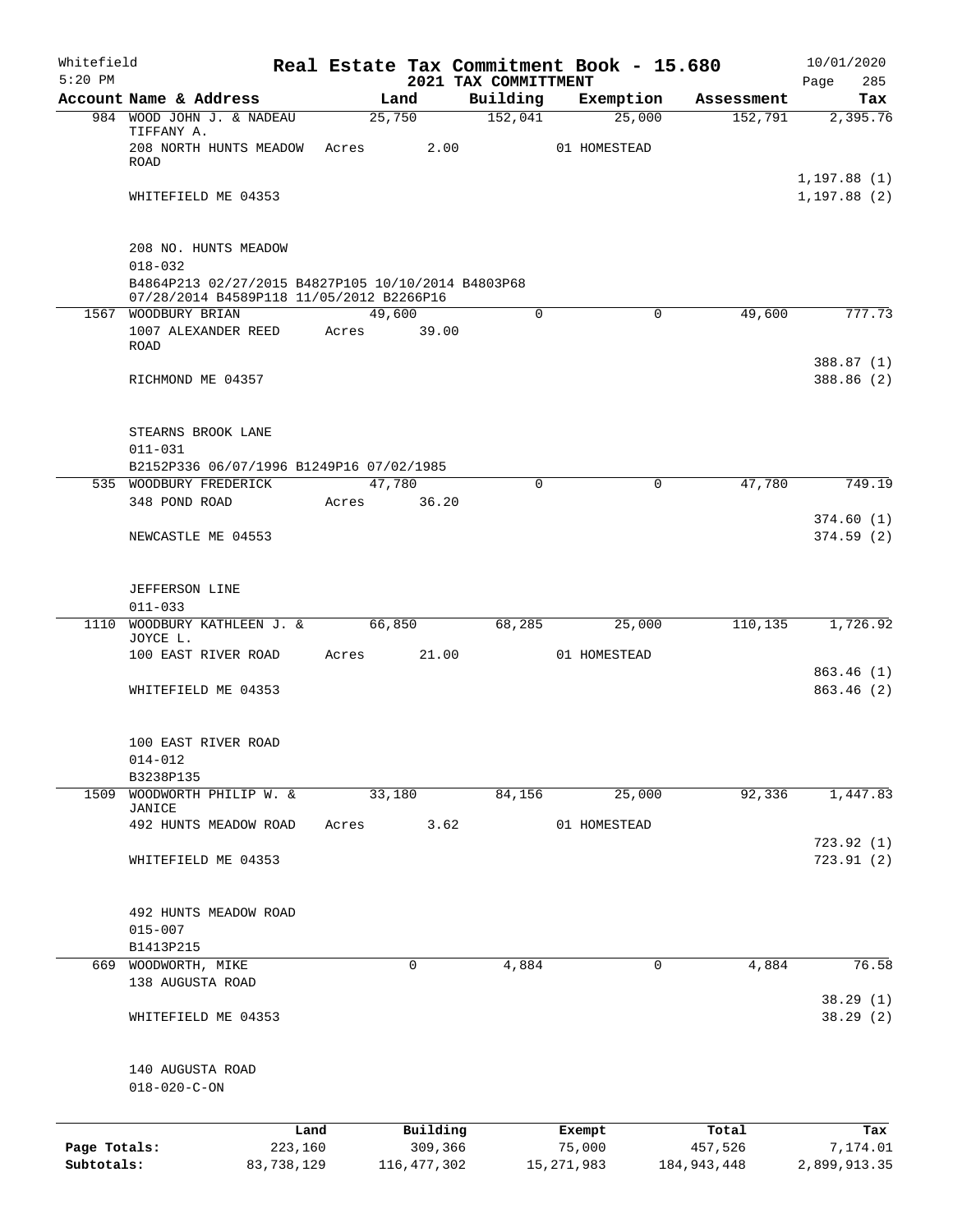| Whitefield<br>$5:20$ PM |                                                                                                     |            |             | 2021 TAX COMMITTMENT | Real Estate Tax Commitment Book - 15.680 |            | 10/01/2020<br>286<br>Page    |
|-------------------------|-----------------------------------------------------------------------------------------------------|------------|-------------|----------------------|------------------------------------------|------------|------------------------------|
|                         | Account Name & Address                                                                              | Land       |             | Building             | Exemption                                | Assessment | Tax                          |
|                         | 1319 WRIGHT BARBARA L. HEIRS                                                                        | 32,250     |             | 35,896               | $\Omega$                                 | 68,146     | 1,068.53                     |
|                         | TINA M. GOLDEN - PERS<br><b>REP</b>                                                                 | Acres      | 3.00        |                      |                                          |            |                              |
|                         | 41 GOLDEN APPLE DRIVE<br>#10                                                                        |            |             |                      |                                          |            | 534.27(1)                    |
|                         | WISCASSET ME 04578                                                                                  |            |             |                      |                                          |            | 534.26(2)                    |
|                         | 307 HOLLYWOOD BOULEVARD<br>$002 - 012 - D$                                                          |            |             |                      |                                          |            |                              |
|                         | B4644P77 B1395P30                                                                                   |            |             |                      |                                          |            |                              |
|                         | 1805 WRIGHT LUCILLE                                                                                 |            | $\mathbf 0$ | 9,822                | 0                                        | 9,822      | 154.01                       |
|                         | PO BOX 170                                                                                          |            |             |                      |                                          |            |                              |
|                         | WHITEFIELD ME 04353                                                                                 |            |             |                      |                                          |            | 77.01(1)<br>77.00(2)         |
|                         | 32 PENNY LANE<br>$016 - 007 - ON - 1$                                                               |            |             |                      |                                          |            |                              |
|                         | 1878 WRIGHT LUCILLE                                                                                 |            | $\mathbf 0$ | 11,687               | 0                                        | 11,687     | 183.25                       |
|                         | PO BOX 170                                                                                          |            |             |                      |                                          |            |                              |
|                         | WHITEFIELD ME 04353                                                                                 |            |             |                      |                                          |            | 91.63(1)<br>91.62(2)         |
|                         | 39 PENNY LANE                                                                                       |            |             |                      |                                          |            |                              |
|                         | $016 - 007 - ON - 3$                                                                                |            |             |                      |                                          |            |                              |
| 1858                    | WRIGHT LUCILLE                                                                                      |            | $\mathbf 0$ | 18,499               | $\mathbf 0$                              | 18,499     | 290.06                       |
|                         | PO BOX 170                                                                                          |            |             |                      |                                          |            |                              |
|                         | WHITEFIELD ME 04353                                                                                 |            |             |                      |                                          |            | 145.03(1)<br>145.03(2)       |
|                         | 49 PENNY LANE<br>$016 - 007 - ON - 2$                                                               |            |             |                      |                                          |            |                              |
| 1106                    | WRIGHT NEIL A. &<br>CHELSEE M.                                                                      | 35,000     |             | 108,061              | 0                                        | 143,061    | 2, 243.20                    |
|                         | 120 MAIN STREET                                                                                     | Acres 0.87 |             |                      |                                          |            |                              |
|                         | WHITEFIELD ME 04353                                                                                 |            |             |                      |                                          |            | 1, 121.60(1)<br>1, 121.60(2) |
|                         | 120 MAIN STREET                                                                                     |            |             |                      |                                          |            |                              |
|                         | $022 - 010$<br>B4791P243 06/23/2014 B4783P53 05/29/2014 B4783P52<br>05/29/2014 B4597P203 11/26/2012 |            |             |                      |                                          |            |                              |
|                         | 1442 WRIGHT VIRGINIA B.                                                                             |            | 45,050      | 55,812               | 25,000                                   | 75,862     | 1,189.52                     |
|                         | 593 HEAD TIDE ROAD                                                                                  | Acres      | 11.00       |                      | 01 HOMESTEAD                             |            |                              |
|                         | WHITEFIELD ME 04353                                                                                 |            |             |                      |                                          |            | 594.76 (1)<br>594.76 (2)     |
|                         | 593 HEAD TIDE ROAD<br>$002 - 005$                                                                   |            |             |                      |                                          |            |                              |
|                         | B4114P166 03/18/2009 B3635P280 02/16/2006 B774P69                                                   |            |             |                      |                                          |            |                              |
|                         |                                                                                                     |            |             |                      |                                          |            |                              |

|              | Land       | Building    | Exempt     | Total         | Tax          |
|--------------|------------|-------------|------------|---------------|--------------|
| Page Totals: | 112,300    | 239,777     | 25,000     | 327,077       | 5,128.57     |
| Subtotals:   | 83,850,429 | 116,717,079 | 15,296,983 | 185, 270, 525 | 2,905,041.92 |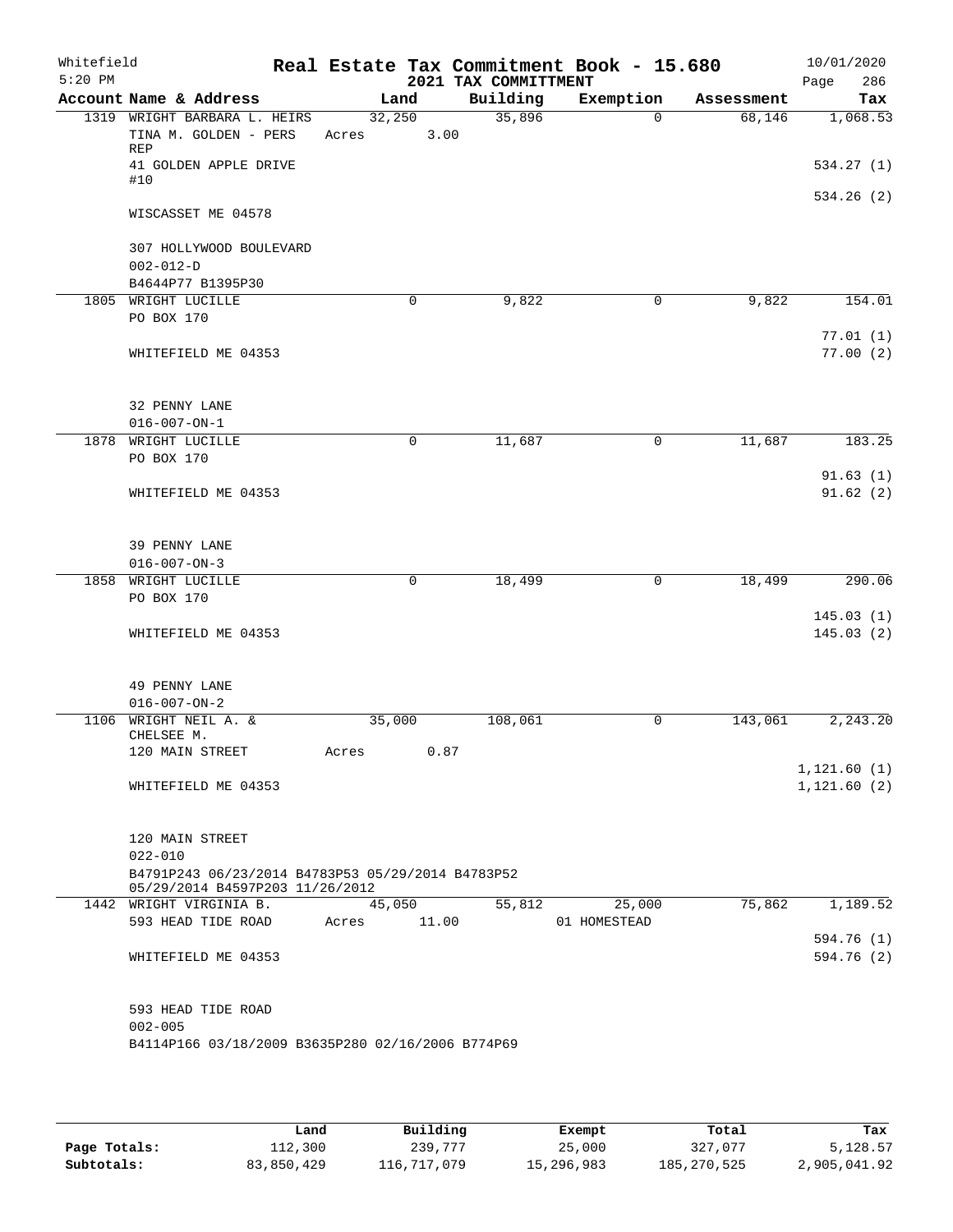| Whitefield<br>$5:20$ PM |                                                                          |       |         |        | 2021 TAX COMMITTMENT | Real Estate Tax Commitment Book - 15.680 |              | 10/01/2020<br>287<br>Page |
|-------------------------|--------------------------------------------------------------------------|-------|---------|--------|----------------------|------------------------------------------|--------------|---------------------------|
|                         | Account Name & Address                                                   |       | Land    |        | Building             | Exemption                                | Assessment   | Tax                       |
|                         | 852 WRIGHT, HUGH H                                                       |       | 192,220 |        | 96,091               | 25,000                                   | 263,311      | 4,128.72                  |
|                         | WRIGHT, LUCILLE M                                                        | Acres |         | 125.44 |                      | 01 HOMESTEAD                             |              |                           |
|                         | 68 DEVINE ROAD                                                           |       |         |        |                      |                                          |              | 2,064.36(1)               |
|                         |                                                                          |       |         |        |                      |                                          |              | 2,064.36(2)               |
|                         | WHITEFIELD ME 04353                                                      |       |         |        |                      |                                          |              |                           |
|                         |                                                                          |       |         |        |                      |                                          |              |                           |
|                         | 68 DEVINE ROAD                                                           |       |         |        |                      |                                          |              |                           |
|                         | $016 - 007$                                                              |       |         |        |                      |                                          |              |                           |
|                         | B3112P61                                                                 |       |         |        |                      |                                          |              |                           |
|                         | 1927 WRIGHT, LUCILLE M                                                   |       | 0       |        | 17,291               |                                          | 17,291<br>0  | 271.12                    |
|                         | PO BOX 170                                                               |       |         |        |                      |                                          |              |                           |
|                         |                                                                          |       |         |        |                      |                                          |              | 135.56(1)                 |
|                         | WHITEFIELD ME 04353                                                      |       |         |        |                      |                                          |              | 135.56(2)                 |
|                         |                                                                          |       |         |        |                      |                                          |              |                           |
|                         |                                                                          |       |         |        |                      |                                          |              |                           |
|                         | 42 PENNY LANE                                                            |       |         |        |                      |                                          |              |                           |
|                         | $016 - 007 - ON - 4$                                                     |       |         |        |                      |                                          |              |                           |
|                         | 118 XAVIER MYRIAM M.                                                     |       | 31,500  |        | 73,912               | 25,000                                   | 80,412       | 1,260.86                  |
|                         | 253 WISCASSET ROAD                                                       | Acres |         | 2.50   |                      | 01 HOMESTEAD                             |              |                           |
|                         |                                                                          |       |         |        |                      |                                          |              | 630.43(1)                 |
|                         | WHITEFIELD ME 04353                                                      |       |         |        |                      |                                          |              | 630.43(2)                 |
|                         |                                                                          |       |         |        |                      |                                          |              |                           |
|                         |                                                                          |       |         |        |                      |                                          |              |                           |
|                         | 253 WISCASSET ROAD                                                       |       |         |        |                      |                                          |              |                           |
|                         | $004 - 024 - A$                                                          |       |         |        |                      |                                          |              |                           |
|                         | B4007P121 05/20/2008                                                     |       |         |        |                      |                                          |              |                           |
|                         | 1951 YODER, AARON H.                                                     |       | 66,500  |        | $\mathbf 0$          |                                          | 66,500<br>0  | 1,042.72                  |
|                         | YODER, NOAH D                                                            | Acres | 69.50   |        |                      |                                          |              |                           |
|                         | 594 VIGUE ROAD                                                           |       |         |        |                      |                                          |              | 521.36(1)                 |
|                         |                                                                          |       |         |        |                      |                                          |              | 521.36(2)                 |
|                         | WHITEFIELD ME 04353                                                      |       |         |        |                      |                                          |              |                           |
|                         |                                                                          |       |         |        |                      |                                          |              |                           |
|                         | VIGUE ROAD                                                               |       |         |        |                      |                                          |              |                           |
|                         | $019 - 042 - 001$                                                        |       |         |        |                      |                                          |              |                           |
|                         | B5441P192 10/04/2019                                                     |       |         |        |                      |                                          |              |                           |
|                         | 136 YODER, MOSE J                                                        |       | 62,750  |        | 61,895               |                                          | 0<br>124,645 | 1,954.43                  |
|                         | YODER, ANNE M                                                            | Acres |         | 62.00  |                      |                                          |              |                           |
|                         | 712 EAST RIVER ROAD                                                      |       |         |        |                      |                                          |              | 977.22 (1)                |
|                         |                                                                          |       |         |        |                      |                                          |              | 977.21 (2)                |
|                         | WHITEFIELD ME 04353                                                      |       |         |        |                      |                                          |              |                           |
|                         |                                                                          |       |         |        |                      |                                          |              |                           |
|                         | 712 EAST RIVER ROAD                                                      |       |         |        |                      |                                          |              |                           |
|                         | $007 - 052$                                                              |       |         |        |                      |                                          |              |                           |
|                         | B5023P106 06/29/2016 B4839P139 10/20/2014 B2429P264<br>901 YODER, NOAH D |       | 68,750  |        | 120,705              | 25,000                                   | 164,455      | 2,578.65                  |
|                         | YODER, MATTIE M                                                          | Acres |         | 54.00  |                      | 01 HOMESTEAD                             |              |                           |
|                         | 586 EAST RIVER ROAD                                                      |       |         |        |                      |                                          |              | 1, 289.33(1)              |
|                         |                                                                          |       |         |        |                      |                                          |              | 1,289.32(2)               |
|                         |                                                                          |       |         |        |                      |                                          |              |                           |
|                         | WHITEFIELD ME<br>04353-3511                                              |       |         |        |                      |                                          |              |                           |
|                         |                                                                          |       |         |        |                      |                                          |              |                           |
|                         | 586 EAST RIVER ROAD                                                      |       |         |        |                      |                                          |              |                           |
|                         | $010 - 057$                                                              |       |         |        |                      |                                          |              |                           |
|                         | B5170P113 08/16/2017                                                     |       |         |        |                      |                                          |              |                           |
|                         |                                                                          |       |         |        |                      |                                          |              |                           |
|                         |                                                                          |       |         |        |                      |                                          |              |                           |

|              | Land         | Building    | Exempt       | Total       | Tax          |
|--------------|--------------|-------------|--------------|-------------|--------------|
| Page Totals: | 421,720      | 369,894     | 75,000       | 716,614     | 11,236.50    |
| Subtotals:   | 84, 272, 149 | 117,086,973 | 15, 371, 983 | 185,987,139 | 2,916,278.42 |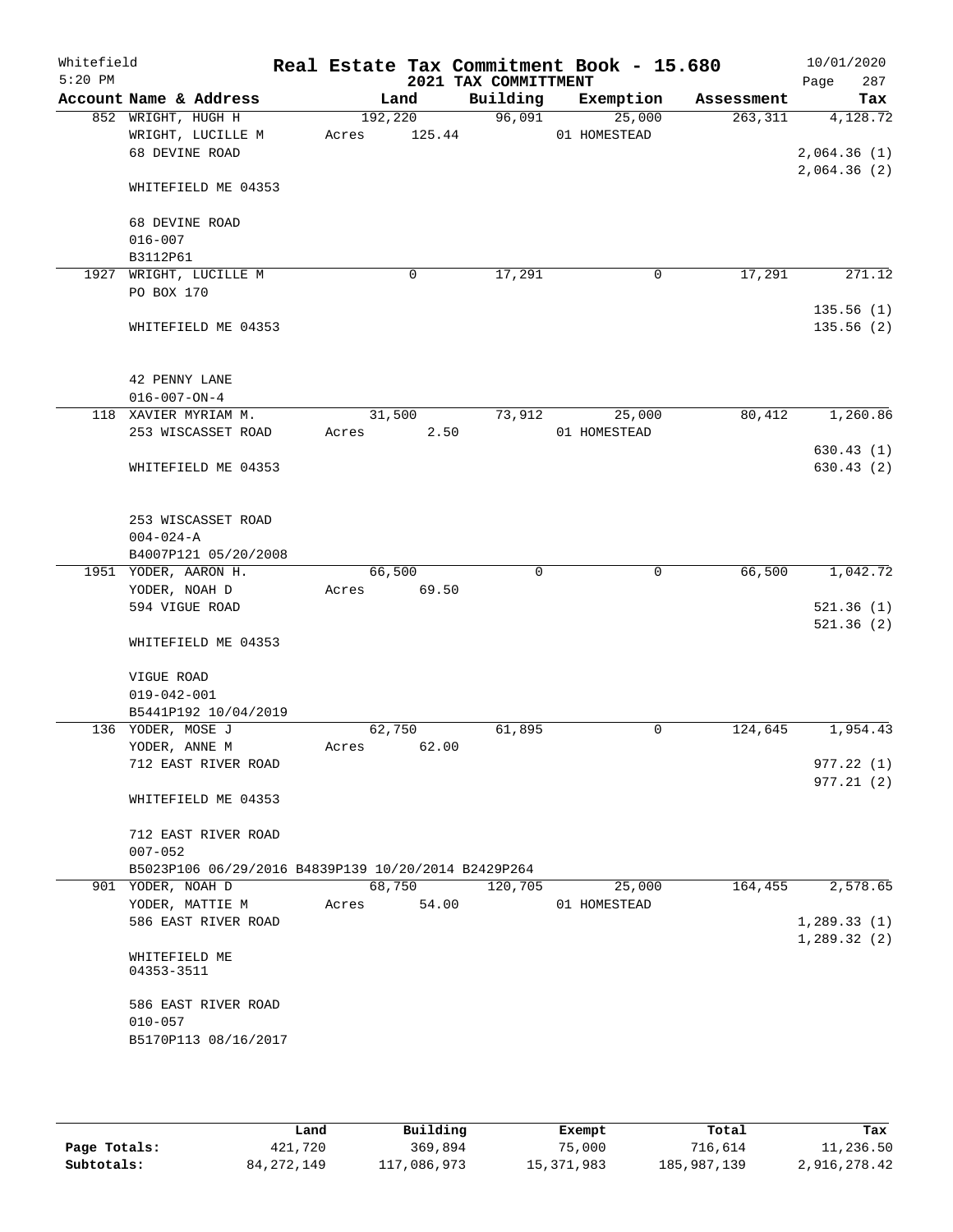| Whitefield<br>$5:20$ PM |                                                                                      |              |       |        |               | 2021 TAX COMMITTMENT | Real Estate Tax Commitment Book - 15.680 |               | 10/01/2020<br>288<br>Page    |
|-------------------------|--------------------------------------------------------------------------------------|--------------|-------|--------|---------------|----------------------|------------------------------------------|---------------|------------------------------|
|                         | Account Name & Address                                                               |              |       | Land   |               | Building             | Exemption                                | Assessment    | Tax                          |
|                         | 674 YORK WALTER ESTATE OF                                                            |              |       |        | 630           | $\Omega$             | $\Omega$                                 | 630           | 9.88                         |
|                         | C/O BRIAN YORK, PERS. Acres<br>REP.                                                  |              |       |        | 0.42          |                      |                                          |               |                              |
|                         | P.O. BOX 152                                                                         |              |       |        |               |                      |                                          |               | 4.94(1)<br>4.94(2)           |
|                         | SO. CHINA ME 04358                                                                   |              |       |        |               |                      |                                          |               |                              |
|                         | MAIN STREET<br>$021 - 008$                                                           |              |       |        |               |                      |                                          |               |                              |
|                         | B3906P316 09/10/2007                                                                 |              |       |        |               |                      |                                          |               |                              |
|                         | 672 YORKUS IMELDA                                                                    |              |       | 31,350 |               | 141,522              | 31,000                                   | 141,872       | 2,224.55                     |
|                         | 99 DAM POND ROAD                                                                     |              | Acres |        | 2.40          |                      | 07 NMR VET & WIDOW                       |               |                              |
|                         | AUGUSTA ME 04330-8452                                                                |              |       |        |               |                      | 01 HOMESTEAD                             |               | 1, 112.28(1)<br>1, 112.27(2) |
|                         | 594 VIGUE ROAD                                                                       |              |       |        |               |                      |                                          |               |                              |
|                         | $019 - 042$<br>B4774P114 04/29/2014                                                  |              |       |        |               |                      |                                          |               |                              |
|                         | 1589 YOUNG RICHARD &                                                                 |              |       | 37,570 |               | 124,183              | 25,000                                   | 136,753       | 2,144.29                     |
|                         | JENNIFER<br>468 HUNTS MEADOW ROAD                                                    |              | Acres |        | 7.90          |                      | 01 HOMESTEAD                             |               |                              |
|                         |                                                                                      |              |       |        |               |                      |                                          |               | 1,072.15(1)                  |
|                         | WHITEFIELD ME 04353                                                                  |              |       |        |               |                      |                                          |               | 1,072.14(2)                  |
|                         | 468 HUNTS MEADOW ROAD                                                                |              |       |        |               |                      |                                          |               |                              |
|                         | $015 - 006$                                                                          |              |       |        |               |                      |                                          |               |                              |
|                         | B4707P242 09/05/2013<br>688 YOUNG, RICHARD K &                                       |              |       | 36,234 |               | 0                    | 0                                        | 36,234        | 568.15                       |
|                         | JENNIFER C                                                                           |              |       |        |               |                      |                                          |               |                              |
|                         | 468 HUNTS MEADOW ROAD                                                                |              | Acres |        | 18.73         |                      |                                          |               |                              |
|                         | WHITEFIELD ME 04353                                                                  |              |       |        |               |                      |                                          |               | 284.08(1)<br>284.07 (2)      |
|                         | MEAHER LANE                                                                          |              |       |        |               |                      |                                          |               |                              |
|                         | $015 - 005$                                                                          |              |       |        |               |                      |                                          |               |                              |
|                         | B2245P94                                                                             |              |       |        |               |                      |                                          |               |                              |
|                         | 225 YOUNG, RICHARD K &<br>JENNIFER C                                                 |              |       | 31,410 |               | $\Omega$             | $\Omega$                                 | 31,410        | 492.51                       |
|                         | 468 HUNTS MEADOW ROAD                                                                |              | Acres |        | 12.70         |                      |                                          |               |                              |
|                         |                                                                                      |              |       |        |               |                      |                                          |               | 246.26(1)                    |
|                         | WHITEFIELD ME 04353                                                                  |              |       |        |               |                      |                                          |               | 246.25(2)                    |
|                         | MEAHER LANE                                                                          |              |       |        |               |                      |                                          |               |                              |
|                         | $015 - 004 - A$                                                                      |              |       |        |               |                      |                                          |               |                              |
|                         | B4272P134 04/27/2010 B857P194 10/07/1975<br>1634 YOUNG, RUSSELL JR                   |              |       | 40,250 |               | 11,334               | 0                                        | 51,584        | 808.84                       |
|                         | 81 WILLIAMS ROAD                                                                     |              | Acres |        | 5.00          |                      |                                          |               |                              |
|                         |                                                                                      |              |       |        |               |                      |                                          |               | 404.42(1)                    |
|                         | CHELSEA ME 04330                                                                     |              |       |        |               |                      |                                          |               | 404.42(2)                    |
|                         | 110 DUNCAN ROAD --<br>$017 - 043 - B$                                                |              |       |        |               |                      |                                          |               |                              |
|                         | B4752P8 01/23/2014 B4667P254 05/28/2013 B4130P264<br>04/07/2009 B2336P330 11/04/2005 |              |       |        |               |                      |                                          |               |                              |
|                         |                                                                                      | Land         |       |        | Building      |                      | Exempt                                   | Total         | Tax                          |
| Page Totals:            |                                                                                      | 177,444      |       |        | 277,039       |                      | 56,000                                   | 398,483       | 6,248.22                     |
| Subtotals:              |                                                                                      | 84, 449, 593 |       |        | 117, 364, 012 |                      | 15, 427, 983                             | 186, 385, 622 | 2,922,526.64                 |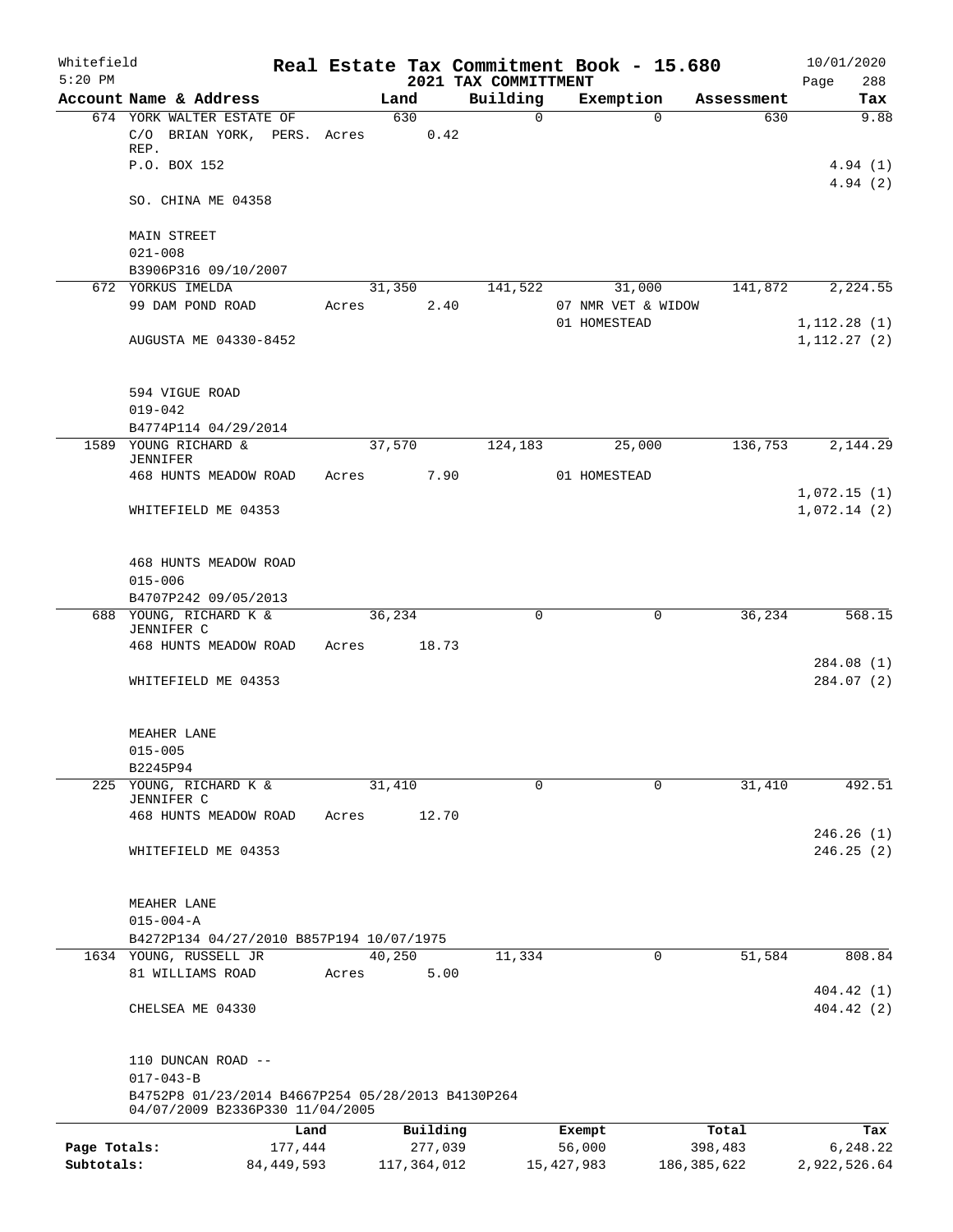| Whitefield<br>$5:20$ PM |                                                                                               |            |       |             |          | 2021 TAX COMMITTMENT | Real Estate Tax Commitment Book - 15.680 |                       | 10/01/2020<br>289<br>Page |  |
|-------------------------|-----------------------------------------------------------------------------------------------|------------|-------|-------------|----------|----------------------|------------------------------------------|-----------------------|---------------------------|--|
|                         | Account Name & Address                                                                        |            |       | Land        |          | Building             | Exemption                                | Assessment            | Tax                       |  |
|                         | 1415 YOUNG, STEVEN E & CAROL                                                                  |            |       | 30,750      |          | 162,567              | 31,000                                   | 162, 317              | 2,545.13                  |  |
|                         | 9 TRESTLE LANE                                                                                |            |       | Acres       | 2.00     |                      | 01 HOMESTEAD                             |                       |                           |  |
|                         |                                                                                               |            |       |             |          |                      | 05 VET EXEMPTION                         |                       | 1,272.57(1)               |  |
|                         | WHITEFIELD ME 04353                                                                           |            |       |             |          |                      |                                          |                       | 1,272.56(2)               |  |
|                         |                                                                                               |            |       |             |          |                      |                                          |                       |                           |  |
|                         | 9 TRESTLE LANE                                                                                |            |       |             |          |                      |                                          |                       |                           |  |
|                         |                                                                                               |            |       |             |          |                      |                                          |                       |                           |  |
|                         | $020 - 027 - B$<br>B1682P306                                                                  |            |       |             |          |                      |                                          |                       |                           |  |
|                         |                                                                                               |            |       |             |          |                      |                                          |                       |                           |  |
|                         | 701 YOUNGS WILLIAM M. &<br>CAROL N.                                                           |            |       | 31,800      |          | 142,727              |                                          | 174,527<br>0          | 2,736.58                  |  |
|                         | PO BOX 67                                                                                     |            |       | Acres       | 2.70     |                      |                                          |                       |                           |  |
|                         |                                                                                               |            |       |             |          |                      |                                          |                       | 1,368.29(1)               |  |
|                         | STUEBEN ME 04680                                                                              |            |       |             |          |                      |                                          |                       | 1,368.29(2)               |  |
|                         |                                                                                               |            |       |             |          |                      |                                          |                       |                           |  |
|                         |                                                                                               |            |       |             |          |                      |                                          |                       |                           |  |
|                         | 118 HOLLYWOOD BOULEVARD                                                                       |            |       |             |          |                      |                                          |                       |                           |  |
|                         |                                                                                               |            |       |             |          |                      |                                          |                       |                           |  |
|                         | $005 - 032 - A$<br>B4969P221 01/15/2016 B4203P93 09/22/2009 B4203P91                          |            |       |             |          |                      |                                          |                       |                           |  |
|                         | 09/22/2009 B2978P277                                                                          |            |       |             |          |                      |                                          |                       |                           |  |
|                         | 75 YUND PHILIP & SUSANNE                                                                      |            |       | 22,250      |          | $\Omega$             |                                          | $\mathbf 0$<br>22,250 | 348.88                    |  |
|                         | MEIDEL                                                                                        |            |       |             |          |                      |                                          |                       |                           |  |
|                         | 179 HOLLYWOOD BOULEVARD Acres                                                                 |            |       |             | 3.00     |                      |                                          |                       |                           |  |
|                         |                                                                                               |            |       |             |          |                      |                                          |                       | 174.44(1)                 |  |
|                         | WHITEFIELD ME 04353                                                                           |            |       |             |          |                      |                                          |                       | 174.44(2)                 |  |
|                         |                                                                                               |            |       |             |          |                      |                                          |                       |                           |  |
|                         |                                                                                               |            |       |             |          |                      |                                          |                       |                           |  |
|                         | HOLLYWOOD BOULEVARD                                                                           |            |       |             |          |                      |                                          |                       |                           |  |
|                         | $005 - 034 - B$                                                                               |            |       |             |          |                      |                                          |                       |                           |  |
|                         | B3910P100 09/09/2007 B2599P276                                                                |            |       |             |          |                      |                                          |                       |                           |  |
|                         | 1512 YUND, PHILIP O                                                                           |            |       | 42,746      |          | 104,383              | 25,000                                   | 122,129               | 1,914.98                  |  |
|                         | 179 HOLLYWOOD BOULEVARD Acres 14.37                                                           |            |       |             |          |                      | 01 HOMESTEAD                             |                       |                           |  |
|                         |                                                                                               |            |       |             |          |                      |                                          |                       | 957.49 (1)                |  |
|                         | WHITEFIELD ME 04353                                                                           |            |       |             |          |                      |                                          |                       | 957.49 (2)                |  |
|                         |                                                                                               |            |       |             |          |                      |                                          |                       |                           |  |
|                         |                                                                                               |            |       |             |          |                      |                                          |                       |                           |  |
|                         | 179 HOLLYWOOD BOULEVARD                                                                       |            |       |             |          |                      |                                          |                       |                           |  |
|                         | $005 - 034 - A$                                                                               |            |       |             |          |                      |                                          |                       |                           |  |
|                         | B2270P44                                                                                      |            |       |             |          |                      |                                          |                       |                           |  |
|                         | 940 YUSTAK LAURA ANN                                                                          |            |       | 30,270      |          | 181,485              | 25,000                                   | 186,755               | 2,928.32                  |  |
|                         | 8 STONE HOUSE COURT                                                                           |            | Acres |             | 1.68     |                      | 01 HOMESTEAD                             |                       |                           |  |
|                         |                                                                                               |            |       |             |          |                      |                                          |                       | 1,464.16(1)               |  |
|                         | WHITEFIELD ME 04353                                                                           |            |       |             |          |                      |                                          |                       | 1,464.16(2)               |  |
|                         |                                                                                               |            |       |             |          |                      |                                          |                       |                           |  |
|                         |                                                                                               |            |       |             |          |                      |                                          |                       |                           |  |
|                         | 8 STONE HOUSE COURT                                                                           |            |       |             |          |                      |                                          |                       |                           |  |
|                         | $016 - 040 - G$                                                                               |            |       |             |          |                      |                                          |                       |                           |  |
|                         | B4961P165 12/21/2015 B4799P161 07/15/2014 B4659P304<br>05/10/2013 B2559P264                   |            |       |             |          |                      |                                          |                       |                           |  |
|                         | 962 ZEEB, NOEL C                                                                              |            |       | 61,750      |          | 0                    |                                          | 61,750<br>0           | 968.24                    |  |
|                         | ZEEB, PETER J                                                                                 |            | Acres |             | 60.00    |                      |                                          |                       |                           |  |
|                         | 32 SODEN STREET                                                                               |            |       |             |          |                      |                                          |                       | 484.12 (1)                |  |
|                         |                                                                                               |            |       |             |          |                      |                                          |                       | 484.12 (2)                |  |
|                         | CAMBRIDGE MA 02139                                                                            |            |       |             |          |                      |                                          |                       |                           |  |
|                         |                                                                                               |            |       |             |          |                      |                                          |                       |                           |  |
|                         | WISCASSET ROAD                                                                                |            |       |             |          |                      |                                          |                       |                           |  |
|                         | $001 - 048$                                                                                   |            |       |             |          |                      |                                          |                       |                           |  |
|                         |                                                                                               |            |       |             |          |                      |                                          |                       |                           |  |
|                         | B5023P60 06/28/2016 B5023P56 06/28/2016 B4435P133<br>09/01/2011 B4295P307 07/15/2010 B2593P20 |            |       |             |          |                      |                                          |                       |                           |  |
|                         |                                                                                               | Land       |       |             | Building |                      | Exempt                                   | Total                 | Tax                       |  |
| Page Totals:            |                                                                                               | 219,566    |       |             | 591,162  |                      | 81,000                                   | 729,728               | 11,442.13                 |  |
| Subtotals:              |                                                                                               | 84,669,159 |       | 117,955,174 |          |                      | 15,508,983                               | 187, 115, 350         | 2,933,968.77              |  |